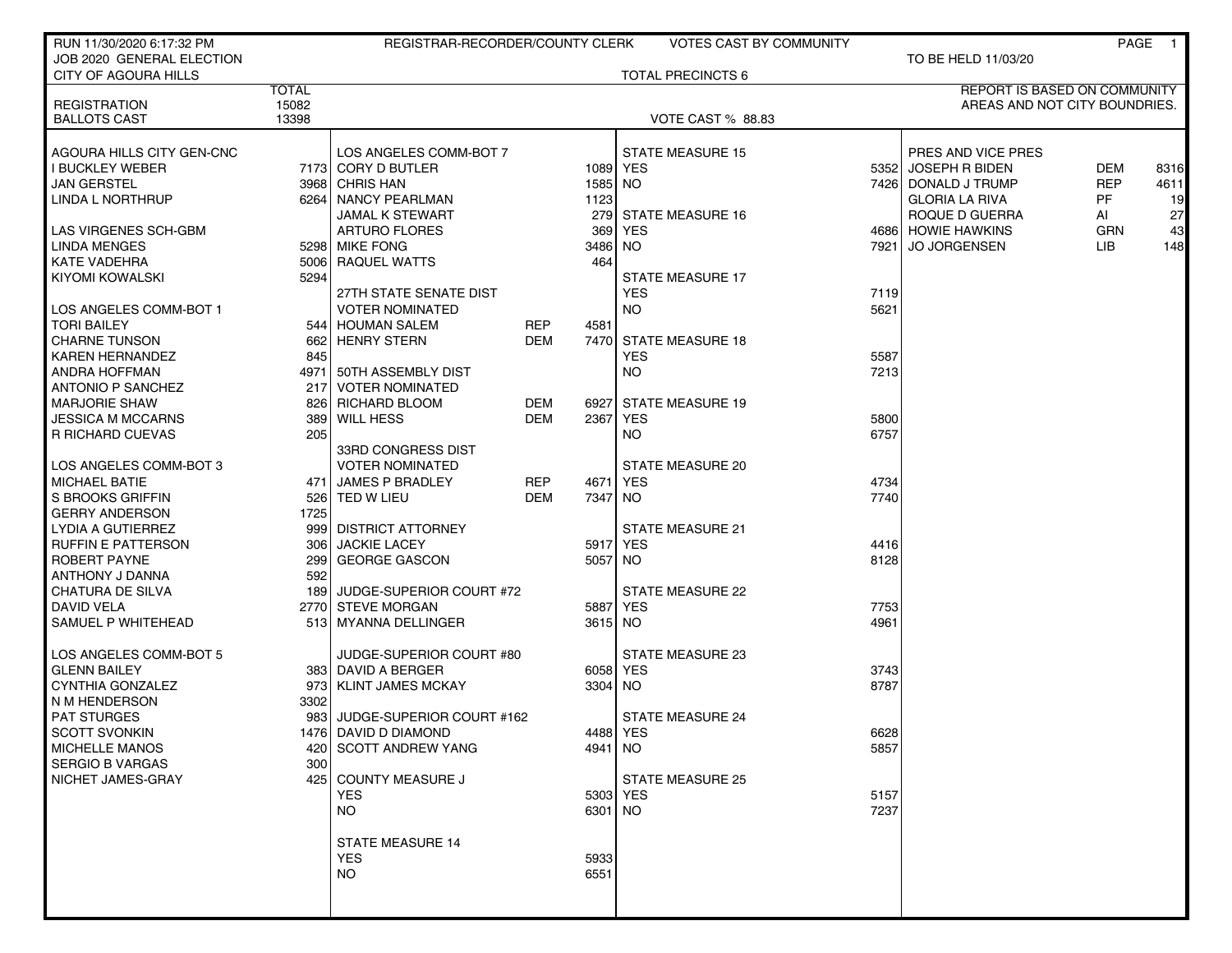| RUN 11/30/2020 6:17:32 PM |         | REGISTRAR-RECORDER/COUNTY CLERK |            |          | <b>VOTES CAST BY COMMUNITY</b> |            |                                     |            | PAGE 2 |
|---------------------------|---------|---------------------------------|------------|----------|--------------------------------|------------|-------------------------------------|------------|--------|
| JOB 2020 GENERAL ELECTION |         |                                 |            |          |                                |            | TO BE HELD 11/03/20                 |            |        |
| <b>CITY OF ALHAMBRA</b>   |         |                                 |            |          | <b>TOTAL PRECINCTS 24</b>      |            |                                     |            |        |
|                           | TOTAL   |                                 |            |          |                                |            | <b>REPORT IS BASED ON COMMUNITY</b> |            |        |
| <b>REGISTRATION</b>       | 46447   |                                 |            |          |                                |            | AREAS AND NOT CITY BOUNDRIES.       |            |        |
| <b>BALLOTS CAST</b>       | 35171   |                                 |            |          | <b>VOTE CAST % 75.72</b>       |            |                                     |            |        |
|                           |         |                                 |            |          |                                |            |                                     |            |        |
| ALHAMBRA GEN-CNC 3        |         | LOS ANGELES COMM-BOT 5          |            |          | <b>DISTRICT ATTORNEY</b>       |            | <b>STATE MEASURE 21</b>             |            |        |
| CHRIS OLSON               |         | 9579 GLENN BAILEY               |            |          | 720 JACKIE LACEY               | 12900 YES  |                                     |            | 16084  |
| JEFF MALONEY              |         | 18821 CYNTHIA GONZALEZ          |            | 4852     | <b>GEORGE GASCON</b>           | 15724 NO   |                                     |            | 16263  |
|                           |         | N M HENDERSON                   |            | 7687     |                                |            |                                     |            |        |
| ALHAMBRA GEN-CNC 4        |         | <b>PAT STURGES</b>              |            |          | 2358 JUDGE-SUPERIOR COURT #72  |            | STATE MEASURE 22                    |            |        |
| <b>KARSEN LUTHI</b>       |         | 2479 SCOTT SVONKIN              |            |          | 4405 STEVE MORGAN              | 13197      | <b>YES</b>                          |            | 17917  |
| <b>SASHA RENEE PEREZ</b>  |         | 16934   MICHELLE MANOS          |            | 1959     | MYANNA DELLINGER               | 13048 NO   |                                     |            | 14645  |
| DAVID MEJIA               |         | 9541   SERGIO B VARGAS          |            | 1707     |                                |            |                                     |            |        |
|                           |         | NICHET JAMES-GRAY               |            |          | 1259 JUDGE-SUPERIOR COURT #80  |            | <b>STATE MEASURE 23</b>             |            |        |
| ALHAMBRA BD EDUC 1ST DIST |         |                                 |            |          | DAVID A BERGER                 | 13789 YES  |                                     |            | 13690  |
| WING KIM HO               |         | 12076 LOS ANGELES COMM-BOT 7    |            |          | <b>KLINT JAMES MCKAY</b>       | 12081   NO |                                     |            | 18441  |
| <b>MARCIA WILSON</b>      |         | 16192 CORY D BUTLER             |            | 1722     |                                |            |                                     |            |        |
|                           |         | <b>CHRIS HAN</b>                |            | 3873     | JUDGE-SUPERIOR COURT #162      |            | <b>STATE MEASURE 24</b>             |            |        |
| ALHAMBRA BD EDUC 2ND DIST |         | <b>NANCY PEARLMAN</b>           |            |          | 2557 DAVID D DIAMOND           | 10862 YES  |                                     |            | 19875  |
| JANE C ANDERSON           |         | 11420 JAMAL K STEWART           |            | 904      | SCOTT ANDREW YANG              | 15926 NO   |                                     |            | 12014  |
| KEN TANG                  |         | 16723 ARTURO FLORES             |            | 3148     |                                |            |                                     |            |        |
|                           |         | <b>MIKE FONG</b>                |            |          | 12625 COUNTY MEASURE J         |            | <b>STATE MEASURE 25</b>             |            |        |
| ALHAMBRA BD EDUC 3RD DIST |         | <b>RAQUEL WATTS</b>             |            |          | 1259 YES                       | 16490 YES  |                                     |            | 14536  |
| <b>KAYSA MORENO</b>       | 16782   |                                 |            |          | <b>NO</b>                      | 12916 NO   |                                     |            | 16918  |
| P RODRIGUEZ-MACKINTOSH    |         | 10602 49TH ASSEMBLY DIST        |            |          |                                |            |                                     |            |        |
|                           |         | <b>VOTER NOMINATED</b>          |            |          | <b>STATE MEASURE 14</b>        |            | PRES AND VICE PRES                  |            |        |
| LOS ANGELES COMM-BOT 1    |         | <b>BURTON BRINK</b>             | <b>REP</b> |          | 8068 YES                       | 16837      | <b>JOSEPH R BIDEN</b>               | <b>DEM</b> | 24393  |
| TORI BAILEY               |         | 1813 ED CHAU                    | <b>DEM</b> | 21925 NO |                                |            | 14961   DONALD J TRUMP              | <b>REP</b> | 9454   |
| <b>CHARNE TUNSON</b>      | 1759    |                                 |            |          |                                |            | <b>GLORIA LA RIVA</b>               | <b>PF</b>  | 117    |
| <b>KAREN HERNANDEZ</b>    |         | 4681 27TH CONGRESS DIST         |            |          | <b>STATE MEASURE 15</b>        |            | ROQUE D GUERRA                      | AI         | 113    |
|                           |         | 12109 VOTER NOMINATED           |            |          | <b>YES</b>                     |            | 17947 HOWIE HAWKINS                 | <b>GRN</b> |        |
| ANDRA HOFFMAN             |         |                                 | <b>REP</b> |          |                                |            | <b>JO JORGENSEN</b>                 |            | 184    |
| ANTONIO P SANCHEZ         |         | 1502 J J NALBANDIAN             |            | 7571     | NO.                            | 14780      |                                     | LIB        | 216    |
| <b>MARJORIE SHAW</b>      |         | 1353 JUDY CHU                   | <b>DEM</b> | 23064    |                                |            |                                     |            |        |
| JESSICA M MCCARNS         | 1157    |                                 |            |          | <b>STATE MEASURE 16</b>        |            |                                     |            |        |
| <b>R RICHARD CUEVAS</b>   |         | 931   ALHAMBRA GEN-MEAS G       |            |          | <b>YES</b>                     | 15771      |                                     |            |        |
|                           |         | <b>YES</b>                      |            | 18568 NO |                                | 16608      |                                     |            |        |
| LOS ANGELES COMM-BOT 3    |         | <b>NO</b>                       |            | 8283     |                                |            |                                     |            |        |
| <b>MICHAEL BATIE</b>      | 1004    |                                 |            |          | <b>STATE MEASURE 17</b>        |            |                                     |            |        |
| S BROOKS GRIFFIN          |         | 1551 ALHAMBRA GEN-MEAS V        |            |          | <b>YES</b>                     | 20048      |                                     |            |        |
| <b>GERRY ANDERSON</b>     |         | 3905 YES                        |            | 21218 NO |                                | 12461      |                                     |            |        |
| LYDIA A GUTIERREZ         | 4449 NO |                                 |            | 6618     |                                |            |                                     |            |        |
| <b>RUFFIN E PATTERSON</b> | 883     |                                 |            |          | <b>STATE MEASURE 18</b>        |            |                                     |            |        |
| ROBERT PAYNE              |         | 846 UPPER SAN GABRIEL VLY-BD 2  |            |          | <b>YES</b>                     | 16109      |                                     |            |        |
| ANTHONY J DANNA           |         | 1416 CHARLES M TREVINO          |            |          | $0$ NO                         | 16581      |                                     |            |        |
| CHATURA DE SILVA          |         | 917 JAMES T LAW                 |            | 0        |                                |            |                                     |            |        |
| DAVID VELA                |         | 9094 BRIDGET PRINCE             |            | 0١       | <b>STATE MEASURE 19</b>        |            |                                     |            |        |
| SAMUEL P WHITEHEAD        | 1029    |                                 |            |          | <b>YES</b>                     | 16293      |                                     |            |        |
|                           |         | SAN GABRIEL CO WATER-BD         |            |          | <b>NO</b>                      | 15544      |                                     |            |        |
|                           |         | <b>DARRELL BURNS</b>            |            | 9        |                                |            |                                     |            |        |
|                           |         | <b>LARRY TAYLOR</b>             |            |          | 11 STATE MEASURE 20            |            |                                     |            |        |
|                           |         | <b>MARY CAMMARANO</b>           |            |          | <b>11 YES</b>                  | 11895      |                                     |            |        |
|                           |         |                                 |            |          | <b>NO</b>                      | 19824      |                                     |            |        |
|                           |         |                                 |            |          |                                |            |                                     |            |        |
|                           |         |                                 |            |          |                                |            |                                     |            |        |
|                           |         |                                 |            |          |                                |            |                                     |            |        |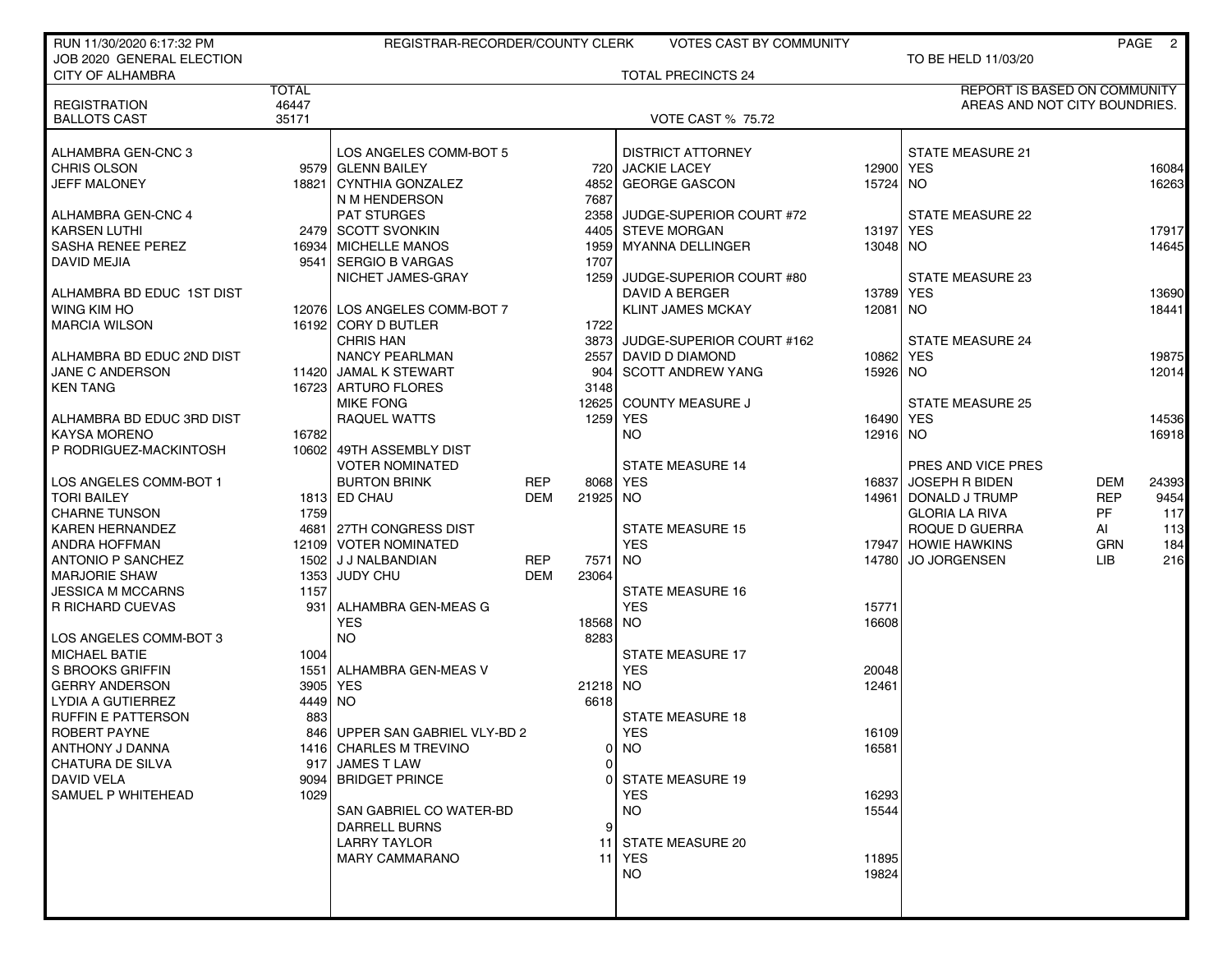| RUN 11/30/2020 6:17:32 PM                       |            |                     | REGISTRAR-RECORDER/COUNTY CLERK |               | <b>VOTES CAST BY COMMUNITY</b>          |                  |          | PAGE 3                              |
|-------------------------------------------------|------------|---------------------|---------------------------------|---------------|-----------------------------------------|------------------|----------|-------------------------------------|
| JOB 2020 GENERAL ELECTION                       |            |                     |                                 |               |                                         |                  |          | TO BE HELD 11/03/20                 |
| <b>CITY OF ARCADIA</b>                          |            | <b>TOTAL</b>        |                                 |               | <b>TOTAL PRECINCTS 21</b>               |                  |          | <b>REPORT IS BASED ON COMMUNITY</b> |
| <b>REGISTRATION</b>                             |            | 31799               |                                 |               |                                         |                  |          | AREAS AND NOT CITY BOUNDRIES.       |
| <b>BALLOTS CAST</b>                             |            | 25589               |                                 |               | <b>VOTE CAST % 80.47</b>                |                  |          |                                     |
| MONROVIA UNIFIED SCH-GBM                        |            |                     | PASADENA UNIFIED SCH-O          |               | <b>STATE MEASURE 19</b>                 |                  |          |                                     |
| <b>J B ANDERSON</b>                             |            |                     | 58 YES                          | 01            | YES                                     |                  | 9600     |                                     |
| SASHARY ZAROYAN                                 |            | 33                  | NO.                             |               | <b>NO</b>                               |                  | 13911    |                                     |
| <b>TRACI L GHOLAR</b>                           |            | 56                  |                                 |               |                                         |                  |          |                                     |
| ROB HAMMOND                                     |            | 58                  | CITRUS COMM COLLEGE SPC-Y       |               | STATE MEASURE 20                        |                  |          |                                     |
| <b>BRYAN J WONG</b>                             |            | 53 I                | <b>YES</b>                      | 60            | <b>YES</b>                              |                  | 11137    |                                     |
|                                                 |            |                     | NO.                             | 70            | <b>NO</b>                               |                  | 12235    |                                     |
| PASADENA USD-BOE 6<br>MILENA ALBERT             |            | 0 I                 | <b>DISTRICT ATTORNEY</b>        |               | <b>STATE MEASURE 21</b>                 |                  |          |                                     |
| P HERNANDEZ                                     |            | 0                   | <b>JACKIE LACEY</b>             | 11511 YES     |                                         |                  | 7748     |                                     |
| TINA WU FREDERICKS                              |            | ი                   | <b>GEORGE GASCON</b>            | 9201 NO       |                                         |                  | 16021    |                                     |
| <b>CRYSTAL CZUBERNAT</b>                        |            |                     |                                 |               |                                         |                  |          |                                     |
|                                                 |            |                     | <b>JUDGE-SUPERIOR COURT #72</b> |               | <b>STATE MEASURE 22</b>                 |                  |          |                                     |
| TEMPLE CITY UNIF SCH-GBM                        |            |                     | <b>STEVE MORGAN</b>             | 11187 YES     |                                         |                  | 15027    |                                     |
| MELISSA A ESPINOZA                              |            |                     | 399   MYANNA DELLINGER          | 7385 NO       |                                         |                  | 8956     |                                     |
| <b>MARY A SNEED</b><br>MATT W SMITH             |            | 423                 | 334 JUDGE-SUPERIOR COURT #80    |               | STATE MEASURE 23                        |                  |          |                                     |
| K E KNOLLENBERG                                 |            |                     | 195 DAVID A BERGER              | 10557 YES     |                                         |                  | 7952     |                                     |
|                                                 |            |                     | <b>KLINT JAMES MCKAY</b>        | 7563 NO       |                                         |                  | 15684    |                                     |
| EL MONTE UNION HIGH-GBM                         |            |                     |                                 |               |                                         |                  |          |                                     |
| E TORRES DE SIEGRIST                            |            |                     | 11 JUDGE-SUPERIOR COURT #162    |               | <b>STATE MEASURE 24</b>                 |                  |          |                                     |
| CARLOS G SALCEDO                                |            | 17 I                | DAVID D DIAMOND                 | 6768 YES      |                                         |                  | 12913    |                                     |
| M. IVETTE SANCHEZ                               |            | 8<br>9 <sup>1</sup> | <b>SCOTT ANDREW YANG</b>        | 12536 NO      |                                         |                  | 10628    |                                     |
| MARIA MORGAN                                    |            |                     | <b>COUNTY MEASURE J</b>         |               | <b>STATE MEASURE 25</b>                 |                  |          |                                     |
| <b>EL MONTE CITY SCH-GBM</b>                    |            |                     | <b>YES</b>                      | 9291          | <b>YES</b>                              |                  | 8884     |                                     |
| <b>DAVID S SIEGRIST</b>                         |            |                     | 14   NO                         | 12220 NO      |                                         |                  | 14274    |                                     |
| <b>MARIO MARTINEZ</b>                           |            | 6                   |                                 |               |                                         |                  |          |                                     |
| JENNIFER COBIAN                                 |            | 18 I                | <b>STATE MEASURE 14</b>         |               | PRES AND VICE PRES                      |                  |          |                                     |
|                                                 |            |                     | <b>YES</b>                      | 10401         | JOSEPH R BIDEN                          | DEM              | 14831    |                                     |
| 48TH ASSEMBLY DIST<br><b>VOTER NOMINATED</b>    |            |                     | NO.                             |               | 13355 DONALD J TRUMP                    | <b>REP</b><br>PF | 9603     |                                     |
| <b>BLANCA E RUBIO</b>                           | <b>DEM</b> | Οl                  | <b>STATE MEASURE 15</b>         |               | <b>GLORIA LA RIVA</b><br>ROQUE D GUERRA | AI               | 62<br>86 |                                     |
|                                                 |            |                     | YES                             |               | 10011 HOWIE HAWKINS                     | <b>GRN</b>       | 120      |                                     |
| 49TH ASSEMBLY DIST                              |            |                     | NO.                             | 14207         | <b>JO JORGENSEN</b>                     | LIB              | 189      |                                     |
| <b>VOTER NOMINATED</b>                          |            |                     |                                 |               |                                         |                  |          |                                     |
| <b>BURTON BRINK</b>                             | <b>REP</b> |                     | 9359 STATE MEASURE 16           |               |                                         |                  |          |                                     |
| ED CHAU                                         | DEM        | 14080 YES           |                                 | 7749          |                                         |                  |          |                                     |
| 27TH CONGRESS DIST                              |            |                     | NO.                             | 16329         |                                         |                  |          |                                     |
| <b>VOTER NOMINATED</b>                          |            |                     | <b>STATE MEASURE 17</b>         |               |                                         |                  |          |                                     |
| J J NALBANDIAN                                  | <b>REP</b> |                     | 8527 YES                        | 11260         |                                         |                  |          |                                     |
| <b>JUDY CHU</b>                                 | <b>DEM</b> | 15100 NO            |                                 | 12728         |                                         |                  |          |                                     |
|                                                 |            |                     |                                 |               |                                         |                  |          |                                     |
| 32ND CONGRESS DIST                              |            |                     | <b>STATE MEASURE 18</b>         |               |                                         |                  |          |                                     |
| <b>VOTER NOMINATED</b><br><b>JOSHUA M SCOTT</b> | <b>REP</b> | 0                   | <b>YES</b><br><b>NO</b>         | 8881<br>15262 |                                         |                  |          |                                     |
| <b>GRACE F NAPOLITANO</b>                       | DEM        | 0                   |                                 |               |                                         |                  |          |                                     |
|                                                 |            |                     |                                 |               |                                         |                  |          |                                     |
|                                                 |            |                     |                                 |               |                                         |                  |          |                                     |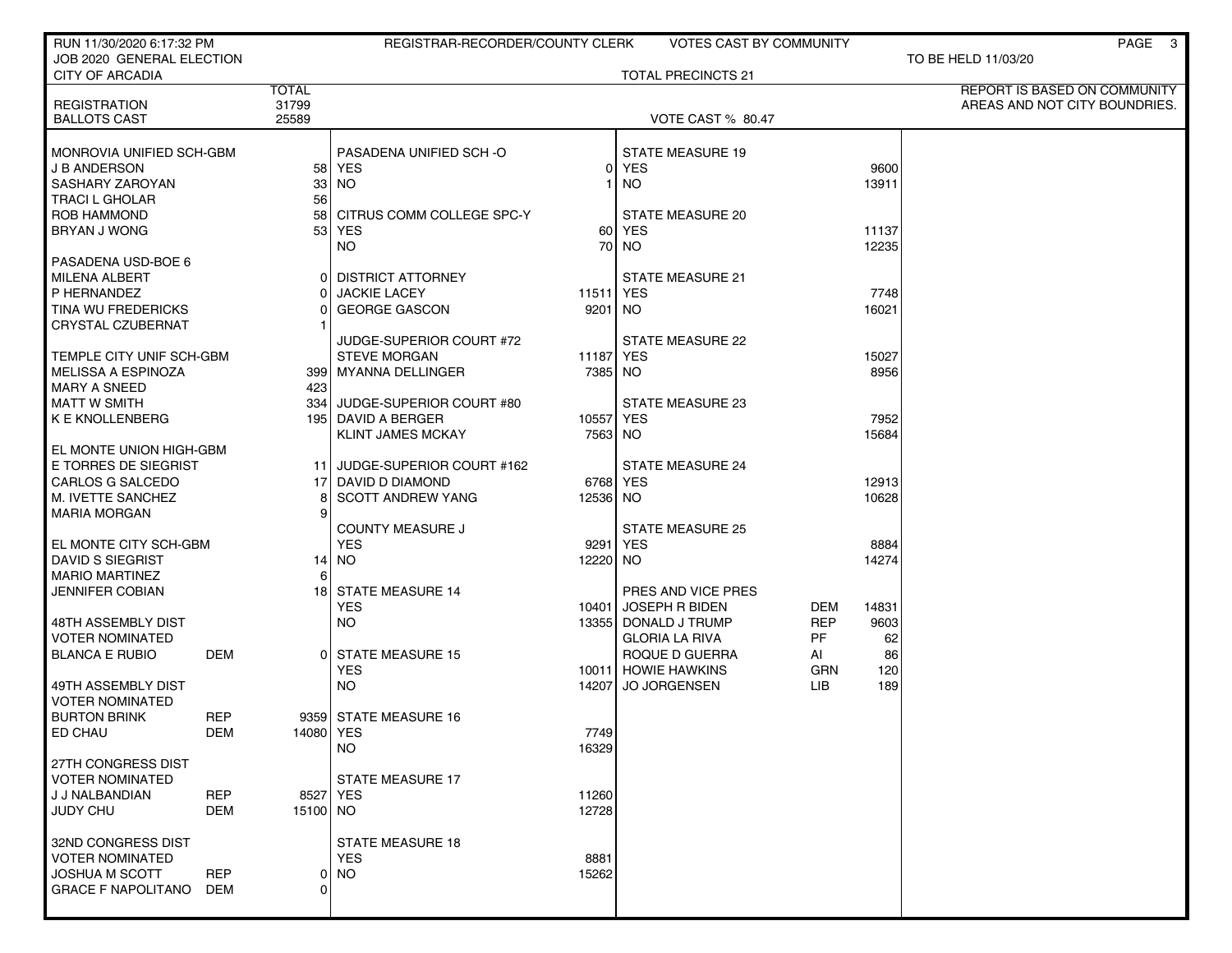| RUN 11/30/2020 6:17:32 PM                                            |                       | REGISTRAR-RECORDER/COUNTY CLERK |              | <b>VOTES CAST BY COMMUNITY</b>       |                  |          | PAGE 4                        |
|----------------------------------------------------------------------|-----------------------|---------------------------------|--------------|--------------------------------------|------------------|----------|-------------------------------|
| JOB 2020 GENERAL ELECTION<br><b>CITY OF ARTESIA</b>                  |                       |                                 |              | <b>TOTAL PRECINCTS 4</b>             |                  |          | TO BE HELD 11/03/20           |
|                                                                      | <b>TOTAL</b>          |                                 |              |                                      |                  |          | REPORT IS BASED ON COMMUNITY  |
| <b>REGISTRATION</b>                                                  | 8358                  |                                 |              |                                      |                  |          | AREAS AND NOT CITY BOUNDRIES. |
| <b>BALLOTS CAST</b>                                                  | 6489                  |                                 |              | <b>VOTE CAST % 77.64</b>             |                  |          |                               |
| ARTESIA CITY GEN MUNI-CNC                                            |                       | <b>STATE MEASURE 14</b>         |              | PRES AND VICE PRES                   |                  |          |                               |
| <b>TONY LIMA</b>                                                     | 3406 YES              |                                 | 2971         | JOSEPH R BIDEN                       | DEM              | 3930     |                               |
| <b>MONICA MANALO</b>                                                 | 3554 NO               |                                 |              | 2908 DONALD J TRUMP                  | <b>REP</b>       | 2310     |                               |
|                                                                      |                       |                                 |              | <b>GLORIA LA RIVA</b>                | PF.              | 26       |                               |
| ABC UNIFIED SCHOOL-TR1<br>MICHAEL R EUGENIO                          | 2658 YES              | <b>STATE MEASURE 15</b>         |              | ROQUE D GUERRA<br>2970 HOWIE HAWKINS | AI<br><b>GRN</b> | 33<br>36 |                               |
| <b>LETTY MENDOZA</b>                                                 | 2394 NO               |                                 | 3078         | <b>JO JORGENSEN</b>                  | LIB              | 36       |                               |
|                                                                      |                       |                                 |              |                                      |                  |          |                               |
| 58TH ASSEMBLY DIST                                                   |                       | <b>STATE MEASURE 16</b>         |              |                                      |                  |          |                               |
| <b>VOTER NOMINATED</b>                                               |                       | <b>YES</b>                      | 2687         |                                      |                  |          |                               |
| <b>CRISTINA GARCIA</b><br>DEM<br><b>GRN</b><br><b>MARGARET VILLA</b> | 3764 NO<br>1531       |                                 | 3268         |                                      |                  |          |                               |
|                                                                      |                       | STATE MEASURE 17                |              |                                      |                  |          |                               |
| 38TH CONGRESS DIST                                                   |                       | <b>YES</b>                      | 3398         |                                      |                  |          |                               |
| <b>VOTER NOMINATED</b>                                               |                       | <b>NO</b>                       | 2623         |                                      |                  |          |                               |
| <b>MICHAEL TOLAR</b><br>DEM<br>LINDA T SANCHEZ<br>DEM                | 1386                  | 3705 STATE MEASURE 18           |              |                                      |                  |          |                               |
|                                                                      |                       | <b>YES</b>                      | 2607         |                                      |                  |          |                               |
| ARTESIA CITY GEN MUNI-Q                                              |                       | <b>NO</b>                       | 3437         |                                      |                  |          |                               |
| <b>YES</b>                                                           | 3930                  |                                 |              |                                      |                  |          |                               |
| NO.                                                                  |                       | 1904 STATE MEASURE 19           |              |                                      |                  |          |                               |
| <b>CENTRAL BASIN MUNI-BD 5</b>                                       |                       | <b>YES</b><br><b>NO</b>         | 2865<br>3036 |                                      |                  |          |                               |
| PHILLIP D HAWKINS                                                    | 2043                  |                                 |              |                                      |                  |          |                               |
| SARA P HUEZO                                                         |                       | 1283 STATE MEASURE 20           |              |                                      |                  |          |                               |
| JOSE DE LEON                                                         | 428                   | <b>YES</b>                      | 2511         |                                      |                  |          |                               |
| R CORTES BARRAGAN                                                    | 1242 NO               |                                 | 3370         |                                      |                  |          |                               |
| <b>DISTRICT ATTORNEY</b>                                             |                       | <b>STATE MEASURE 21</b>         |              |                                      |                  |          |                               |
| <b>JACKIE LACEY</b>                                                  | 2803 YES              |                                 | 2728         |                                      |                  |          |                               |
| <b>GEORGE GASCON</b>                                                 | 2560 NO               |                                 | 3248         |                                      |                  |          |                               |
| JUDGE-SUPERIOR COURT #72                                             |                       | <b>STATE MEASURE 22</b>         |              |                                      |                  |          |                               |
| <b>STEVE MORGAN</b>                                                  | 2536 YES              |                                 | 3601         |                                      |                  |          |                               |
| <b>MYANNA DELLINGER</b>                                              | 2439 NO               |                                 | 2426         |                                      |                  |          |                               |
|                                                                      |                       |                                 |              |                                      |                  |          |                               |
| JUDGE-SUPERIOR COURT #80                                             |                       | <b>STATE MEASURE 23</b>         |              |                                      |                  |          |                               |
| DAVID A BERGER<br><b>KLINT JAMES MCKAY</b>                           | 2291 YES<br>$2561$ NO |                                 | 2467<br>3512 |                                      |                  |          |                               |
|                                                                      |                       |                                 |              |                                      |                  |          |                               |
| JUDGE-SUPERIOR COURT #162                                            |                       | <b>STATE MEASURE 24</b>         |              |                                      |                  |          |                               |
| DAVID D DIAMOND                                                      | 2136 YES              |                                 | 3419         |                                      |                  |          |                               |
| <b>SCOTT ANDREW YANG</b>                                             | 2867 NO               |                                 | 2438         |                                      |                  |          |                               |
| COUNTY MEASURE J                                                     |                       | <b>STATE MEASURE 25</b>         |              |                                      |                  |          |                               |
| <b>YES</b>                                                           | 2782 YES              |                                 | 2459         |                                      |                  |          |                               |
| <b>NO</b>                                                            | $2716$ NO             |                                 | 3343         |                                      |                  |          |                               |
|                                                                      |                       |                                 |              |                                      |                  |          |                               |
|                                                                      |                       |                                 |              |                                      |                  |          |                               |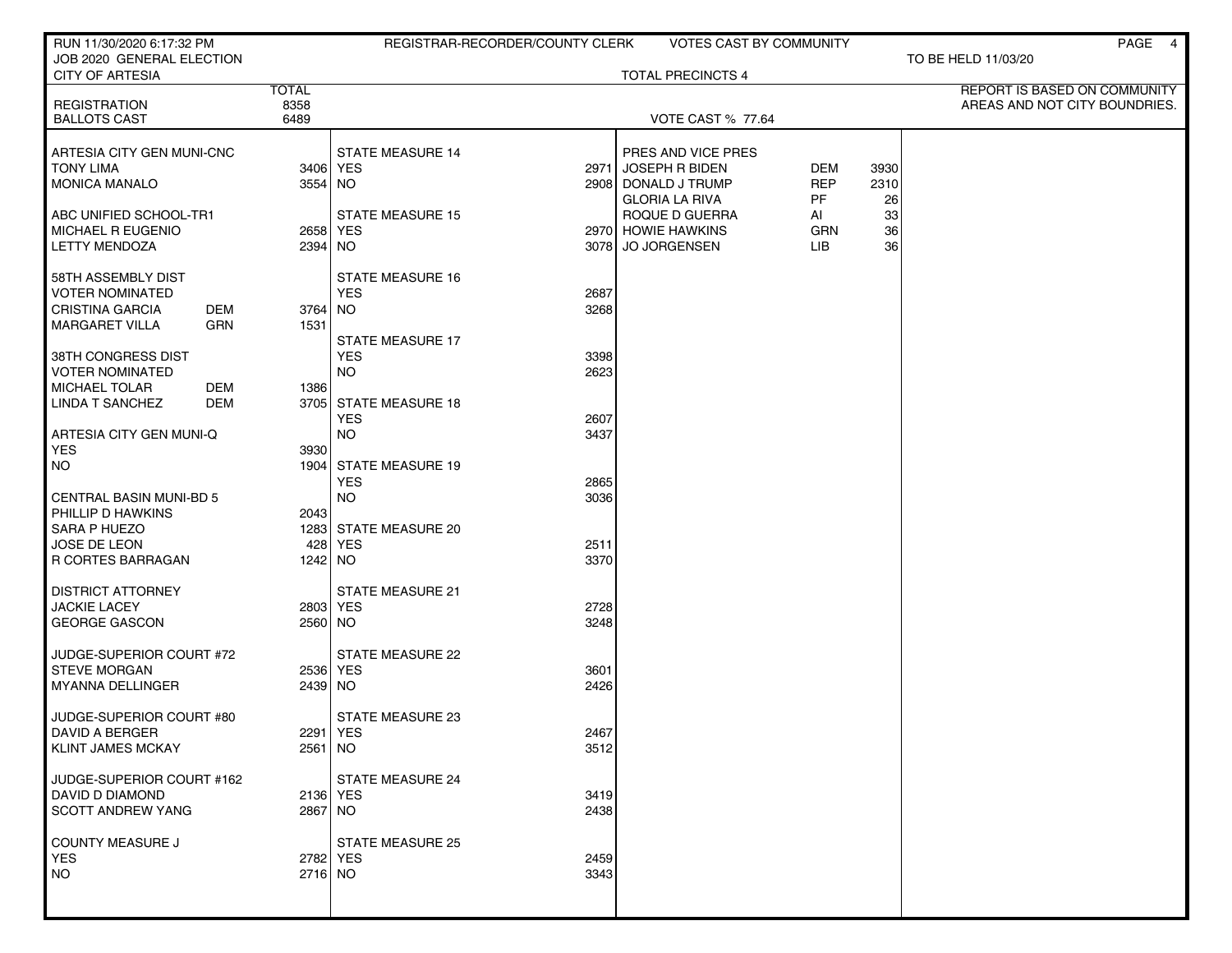| RUN 11/30/2020 6:17:32 PM                          |              | REGISTRAR-RECORDER/COUNTY CLERK |            |     | <b>VOTES CAST BY COMMUNITY</b> |                               | PAGE 5 |
|----------------------------------------------------|--------------|---------------------------------|------------|-----|--------------------------------|-------------------------------|--------|
| JOB 2020 GENERAL ELECTION<br><b>CITY OF AVALON</b> |              |                                 |            |     | <b>TOTAL PRECINCTS 1</b>       | TO BE HELD 11/03/20           |        |
|                                                    | <b>TOTAL</b> |                                 |            |     |                                | REPORT IS BASED ON COMMUNITY  |        |
| <b>REGISTRATION</b>                                | 2004         |                                 |            |     |                                | AREAS AND NOT CITY BOUNDRIES. |        |
| <b>BALLOTS CAST</b>                                | 1461         |                                 |            |     | VOTE CAST % 72.9               |                               |        |
| LONG BEACH COM COL-BOT TR4                         |              | <b>STATE MEASURE 16</b>         |            |     |                                |                               |        |
| LEE LOVERIDGE                                      |              | 206 YES                         |            | 513 |                                |                               |        |
| RICHARD GAYLORD                                    |              | 320 NO                          |            | 823 |                                |                               |        |
| <b>HERLINDA CHICO</b>                              | 640          |                                 |            |     |                                |                               |        |
|                                                    |              | <b>STATE MEASURE 17</b>         |            |     |                                |                               |        |
| 70TH ASSEMBLY DIST                                 |              | <b>YES</b>                      |            | 753 |                                |                               |        |
| <b>VOTER NOMINATED</b>                             |              | <b>NO</b>                       |            | 610 |                                |                               |        |
| <b>DAVID W THOMAS</b><br><b>REP</b>                | 501          |                                 |            |     |                                |                               |        |
| PATRICK O'DONNELL<br><b>DEM</b>                    |              | 826 STATE MEASURE 18            |            |     |                                |                               |        |
|                                                    |              | <b>YES</b>                      |            | 580 |                                |                               |        |
| 47TH CONGRESS DIST<br><b>VOTER NOMINATED</b>       |              | <b>NO</b>                       |            | 802 |                                |                               |        |
| <b>JOHN BRISCOE</b><br><b>REP</b>                  |              | 481   STATE MEASURE 19          |            |     |                                |                               |        |
| <b>ALAN LOWENTHAL</b><br><b>DEM</b>                |              | 884 YES                         |            | 628 |                                |                               |        |
|                                                    |              | NO.                             |            | 701 |                                |                               |        |
| AVALON CITY SPECIAL MUNI-H                         |              |                                 |            |     |                                |                               |        |
| <b>YES</b>                                         |              | 1000 STATE MEASURE 20           |            |     |                                |                               |        |
| NO <sub>1</sub>                                    |              | 416 YES                         |            | 523 |                                |                               |        |
|                                                    |              | <b>NO</b>                       |            | 806 |                                |                               |        |
| <b>DISTRICT ATTORNEY</b>                           |              |                                 |            |     |                                |                               |        |
| <b>JACKIE LACEY</b>                                |              | 635 STATE MEASURE 21            |            |     |                                |                               |        |
| <b>GEORGE GASCON</b>                               |              | 576 YES                         |            | 533 |                                |                               |        |
|                                                    |              | <b>NO</b>                       |            | 822 |                                |                               |        |
| JUDGE-SUPERIOR COURT #72<br><b>STEVE MORGAN</b>    |              | 602 STATE MEASURE 22            |            |     |                                |                               |        |
| MYANNA DELLINGER                                   | 497          | YES                             |            | 884 |                                |                               |        |
|                                                    |              | <b>NO</b>                       |            | 475 |                                |                               |        |
| JUDGE-SUPERIOR COURT #80                           |              |                                 |            |     |                                |                               |        |
| DAVID A BERGER                                     | 544 I        | STATE MEASURE 23                |            |     |                                |                               |        |
| <b>KLINT JAMES MCKAY</b>                           |              | 515 YES                         |            | 495 |                                |                               |        |
|                                                    |              | <b>NO</b>                       |            | 848 |                                |                               |        |
| JUDGE-SUPERIOR COURT #162                          |              |                                 |            |     |                                |                               |        |
| <b>DAVID D DIAMOND</b>                             |              | 517 STATE MEASURE 24            |            |     |                                |                               |        |
| <b>SCOTT ANDREW YANG</b>                           |              | 534 YES                         |            | 694 |                                |                               |        |
|                                                    |              | <b>NO</b>                       |            | 631 |                                |                               |        |
| COUNTY MEASURE J<br><b>YES</b>                     |              | 576 STATE MEASURE 25            |            |     |                                |                               |        |
| NO                                                 |              | 667 YES                         |            | 518 |                                |                               |        |
|                                                    |              | <b>NO</b>                       |            | 796 |                                |                               |        |
| <b>STATE MEASURE 14</b>                            |              |                                 |            |     |                                |                               |        |
| <b>YES</b>                                         |              | 669 PRES AND VICE PRES          |            |     |                                |                               |        |
| NO                                                 |              | 687 JOSEPH R BIDEN              | <b>DEM</b> | 856 |                                |                               |        |
|                                                    |              | DONALD J TRUMP                  | <b>REP</b> | 546 |                                |                               |        |
| <b>STATE MEASURE 15</b>                            |              | <b>GLORIA LA RIVA</b>           | <b>PF</b>  | 3   |                                |                               |        |
| <b>YES</b>                                         |              | 603 ROQUE D GUERRA              | AI         | 12  |                                |                               |        |
| NO                                                 |              | 782 HOWIE HAWKINS               | GRN        | 6   |                                |                               |        |
|                                                    |              | JO JORGENSEN                    | LIB        | 18  |                                |                               |        |
|                                                    |              |                                 |            |     |                                |                               |        |
|                                                    |              |                                 |            |     |                                |                               |        |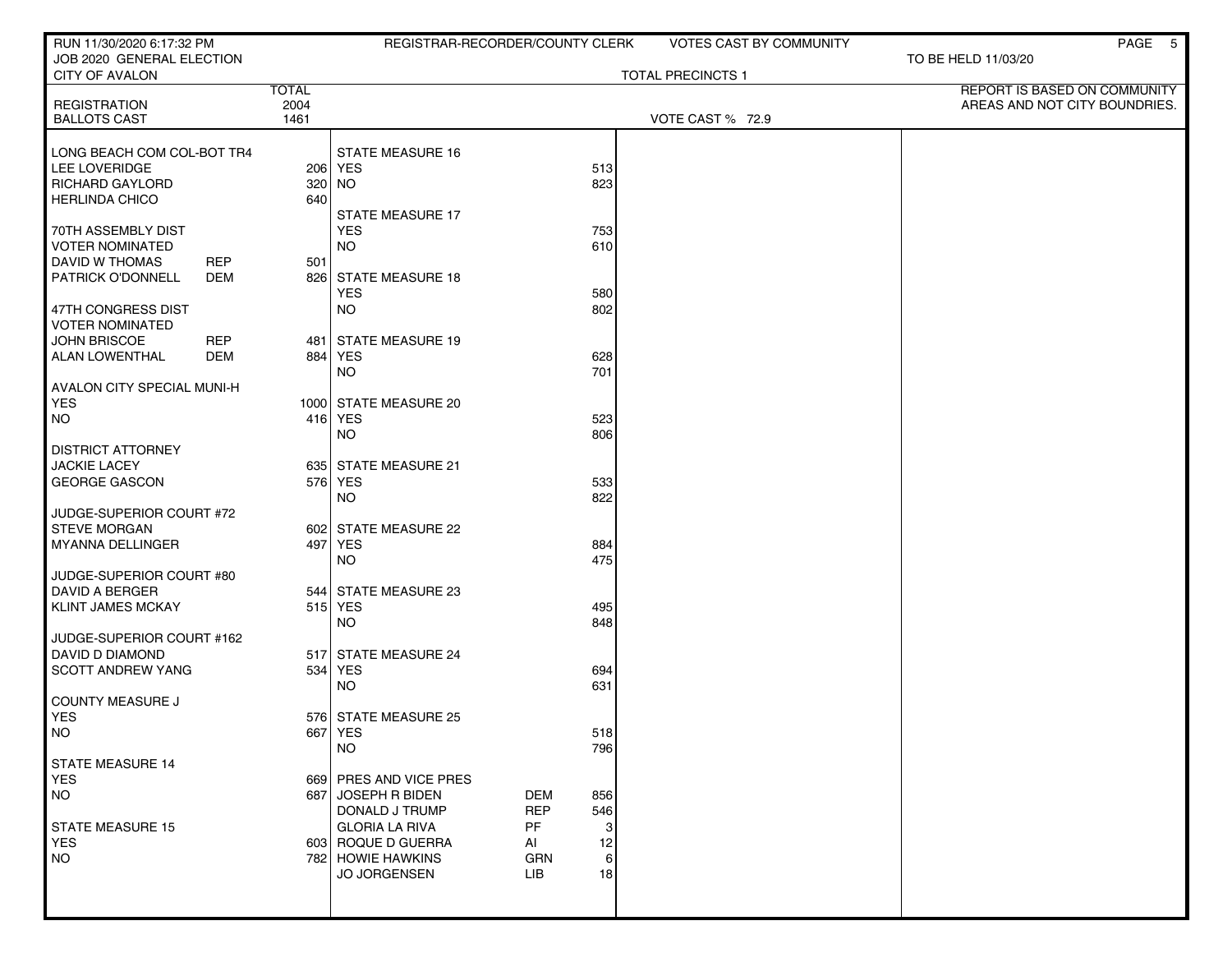| RUN 11/30/2020 6:17:32 PM              |                | REGISTRAR-RECORDER/COUNTY CLERK       |          | VOTES CAST BY COMMUNITY                   |                    |           | PAGE 6                        |
|----------------------------------------|----------------|---------------------------------------|----------|-------------------------------------------|--------------------|-----------|-------------------------------|
| JOB 2020 GENERAL ELECTION              |                |                                       |          |                                           |                    |           | TO BE HELD 11/03/20           |
| CITY OF AZUSA                          |                |                                       |          | <b>TOTAL PRECINCTS 15</b>                 |                    |           |                               |
|                                        | <b>TOTAL</b>   |                                       |          |                                           |                    |           | REPORT IS BASED ON COMMUNITY  |
| <b>REGISTRATION</b>                    | 24157<br>18194 |                                       |          |                                           |                    |           | AREAS AND NOT CITY BOUNDRIES. |
| <b>BALLOTS CAST</b>                    |                |                                       |          | <b>VOTE CAST % 75.32</b>                  |                    |           |                               |
| AZUSA UNIFIED SCHOOL-GBM               |                | JUDGE-SUPERIOR COURT #72              |          | <b>STATE MEASURE 22</b>                   |                    |           |                               |
| <b>SABRINA BOW</b>                     |                | 7536 STEVE MORGAN                     | 7544 YES |                                           |                    | 10211     |                               |
| YOLANDA R PENA                         |                | 8328   MYANNA DELLINGER               | 6799 NO  |                                           |                    | 7042      |                               |
| <b>HELEN JARAMILLO</b>                 | 5947           |                                       |          |                                           |                    |           |                               |
|                                        |                | JUDGE-SUPERIOR COURT #80              |          | STATE MEASURE 23                          |                    |           |                               |
| <b>DUARTE UNIFIED SCH-GBM</b>          |                | DAVID A BERGER                        | 7640 YES |                                           |                    | 6769      |                               |
| C ESCARCEGA CARROLL                    | 01             | <b>KLINT JAMES MCKAY</b>              | 6310 NO  |                                           |                    | 10382     |                               |
| <b>FRANCISCO FIGUEROA</b>              | $\Omega$       |                                       |          |                                           |                    |           |                               |
| <b>JAMES FINLAY</b>                    | 0              | JUDGE-SUPERIOR COURT #162             |          | <b>STATE MEASURE 24</b>                   |                    |           |                               |
| JACQUELINE J KU                        | 01             | DAVID D DIAMOND                       | 6508 YES |                                           |                    | 9893      |                               |
| <b>MELISSA K REDMOND</b>               | 0              | <b>SCOTT ANDREW YANG</b>              | 7623 NO  |                                           |                    | 6947      |                               |
| TOM N REYES                            | U              |                                       |          |                                           |                    |           |                               |
|                                        |                | <b>COUNTY MEASURE J</b>               |          | <b>STATE MEASURE 25</b>                   |                    |           |                               |
| 48TH ASSEMBLY DIST                     |                | <b>YES</b>                            | 7943 YES |                                           |                    | 7172      |                               |
| <b>VOTER NOMINATED</b>                 |                | <b>NO</b>                             | 7734 NO  |                                           |                    | 9564      |                               |
| <b>BLANCA E RUBIO</b><br>DEM           | 12346          |                                       |          |                                           |                    |           |                               |
|                                        |                | <b>STATE MEASURE 14</b>               |          | PRES AND VICE PRES                        |                    |           |                               |
| 32ND CONGRESS DIST                     |                | <b>YES</b>                            | 8977     | <b>JOSEPH R BIDEN</b>                     | <b>DEM</b>         | 11965     |                               |
| <b>VOTER NOMINATED</b>                 |                | <b>NO</b>                             |          | 7949 DONALD J TRUMP                       | REP                | 5553      |                               |
| <b>JOSHUA M SCOTT</b><br><b>REP</b>    | 5129           |                                       |          | <b>GLORIA LA RIVA</b>                     | PF                 | 78        |                               |
| <b>GRACE F NAPOLITANO</b><br>DEM       |                | 11078 STATE MEASURE 15                |          | ROQUE D GUERRA                            | AI                 | 69        |                               |
| DUARTE UNIFIED SCH SPC-S               |                | <b>YES</b><br><b>NO</b>               |          | 8714 HOWIE HAWKINS<br><b>JO JORGENSEN</b> | <b>GRN</b><br>LIB. | 92<br>176 |                               |
| <b>YES</b>                             | $\overline{0}$ |                                       | 8564     |                                           |                    |           |                               |
| NO.                                    | $\Omega$       | <b>STATE MEASURE 16</b>               |          |                                           |                    |           |                               |
|                                        |                | <b>YES</b>                            | 7653     |                                           |                    |           |                               |
| CITRUS COMM COLLEGE SPC-Y              |                | <b>NO</b>                             | 9394     |                                           |                    |           |                               |
| <b>YES</b>                             | 10687          |                                       |          |                                           |                    |           |                               |
| NO.                                    | 5365           | <b>STATE MEASURE 17</b>               |          |                                           |                    |           |                               |
|                                        |                | <b>YES</b>                            | 10024    |                                           |                    |           |                               |
| THREE VLYS MUN WTR DIV 4               |                | <b>NO</b>                             | 7160     |                                           |                    |           |                               |
| <b>JOSEPH A MEYERS</b>                 | 134            |                                       |          |                                           |                    |           |                               |
| <b>BOB G KUHN</b>                      |                | 195 STATE MEASURE 18                  |          |                                           |                    |           |                               |
|                                        |                | <b>YES</b>                            | 7538     |                                           |                    |           |                               |
| UPPER SAN GABRIEL VLY-BD 4             |                | <b>NO</b>                             | 9720     |                                           |                    |           |                               |
| <b>KATARINA GARCIA</b>                 | 1686           |                                       |          |                                           |                    |           |                               |
| ANNABEL E SECAIDA                      |                | 270 STATE MEASURE 19                  |          |                                           |                    |           |                               |
| ALFONSO CONTRERAS                      |                | 467   YES                             | 8725     |                                           |                    |           |                               |
|                                        |                | <b>NO</b>                             | 8088     |                                           |                    |           |                               |
| <b>VALLEY COUNTY WATER-BD</b>          |                |                                       |          |                                           |                    |           |                               |
| RALPH GALVAN<br><b>RICARDO VAZQUES</b> | 01<br>0        | <b>STATE MEASURE 20</b><br><b>YES</b> | 6775     |                                           |                    |           |                               |
| <b>MARGARITA R VARGAS</b>              | 0              | <b>NO</b>                             | 10060    |                                           |                    |           |                               |
| <b>JAVIER E VARGAS</b>                 | 0              |                                       |          |                                           |                    |           |                               |
|                                        |                | STATE MEASURE 21                      |          |                                           |                    |           |                               |
| <b>DISTRICT ATTORNEY</b>               |                | <b>YES</b>                            | 7744     |                                           |                    |           |                               |
| <b>JACKIE LACEY</b>                    | 8247 NO        |                                       | 9326     |                                           |                    |           |                               |
| <b>GEORGE GASCON</b>                   | 7365           |                                       |          |                                           |                    |           |                               |
|                                        |                |                                       |          |                                           |                    |           |                               |
|                                        |                |                                       |          |                                           |                    |           |                               |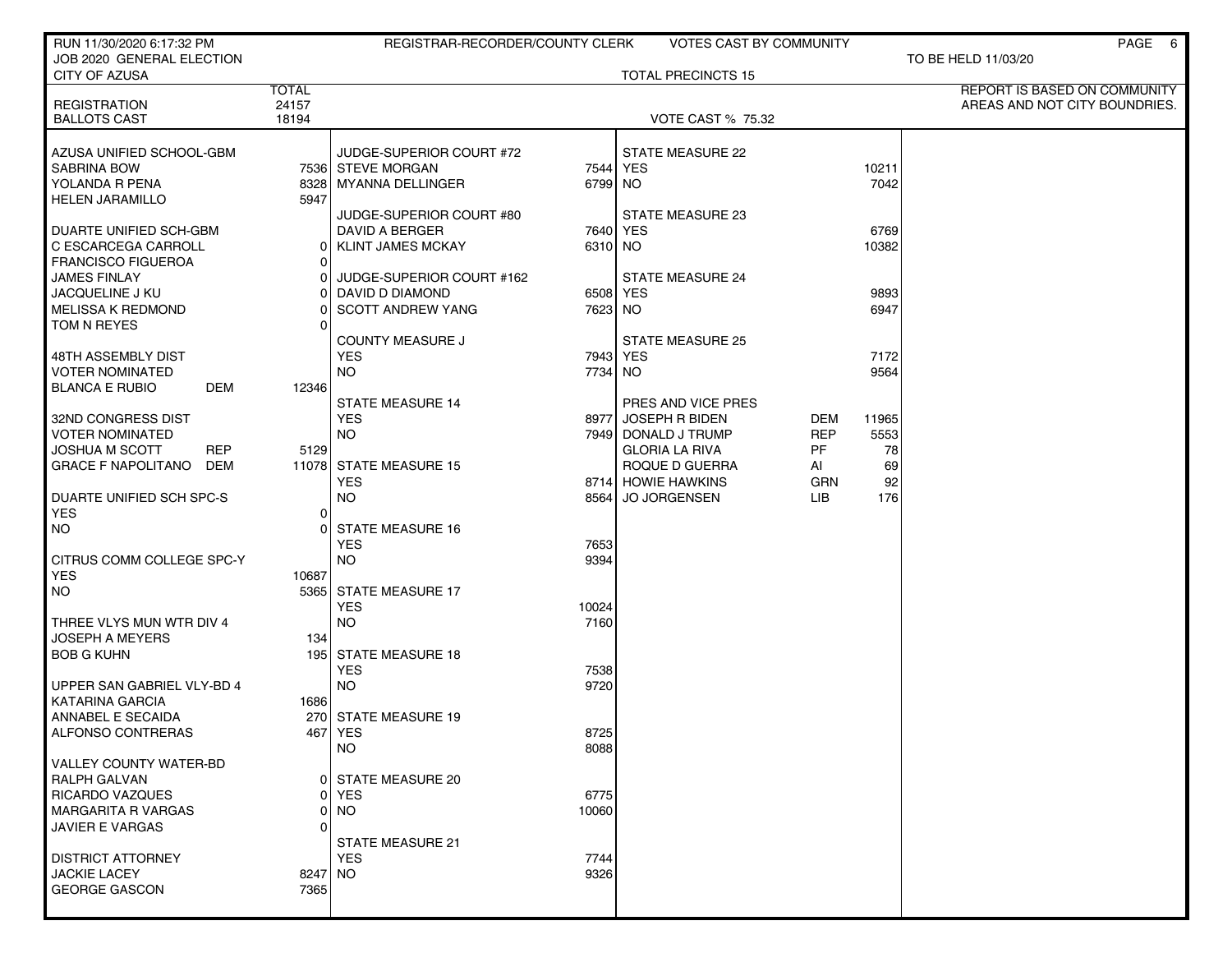| JOB 2020 GENERAL ELECTION<br>TO BE HELD 11/03/20<br><b>TOTAL PRECINCTS 24</b><br><b>CITY OF BALDWIN PARK</b><br><b>TOTAL</b><br><b>REPORT IS BASED ON COMMUNITY</b><br>34071<br><b>REGISTRATION</b><br>AREAS AND NOT CITY BOUNDRIES.<br>24330<br><b>BALLOTS CAST</b><br><b>VOTE CAST % 71.41</b><br><b>STATE MEASURE 14</b><br><b>BALDWIN PARK GEN-MAYOR</b><br>48TH ASSEMBLY DIST<br>PRES AND VICE PRES<br>11953 VOTER NOMINATED<br><b>YES</b><br>13295 JOSEPH R BIDEN<br><b>DEM</b><br>EMMANUEL J ESTRADA<br>17656<br><b>DEM</b><br><b>REP</b><br><b>MANUEL LOZANO</b><br>10066 BLANCA E RUBIO<br>18408<br>NO.<br>9348   DONALD J TRUMP<br>5836<br><b>PF</b><br><b>GLORIA LA RIVA</b><br>119<br><b>BALDWIN PARK CITY GEN-CNC</b><br>32ND CONGRESS DIST<br><b>STATE MEASURE 15</b><br>ROQUE D GUERRA<br>86<br>AI<br>125<br>JEAN M AYALA<br>8817 VOTER NOMINATED<br><b>YES</b><br>13213 HOWIE HAWKINS<br><b>GRN</b><br>9906 JO JORGENSEN<br><b>MONICA GARCIA</b><br>11228 JOSHUA M SCOTT<br><b>REP</b><br>5008<br>NO.<br>LIB.<br>164<br><b>DEM</b><br><b>MARIO MACIEL JR</b><br>5390 GRACE F NAPOLITANO<br>16462<br><b>DANIEL DAMIAN</b><br>9531<br><b>STATE MEASURE 16</b><br><b>YES</b><br>BASSETT UNIFIED SCH SPC-BB<br>11460<br><b>YES</b><br><b>BALDWIN PARK UNIF SCH-GBM</b><br>139<br>NO.<br>11404<br>12319 NO<br>24<br><b>CHRISTINA LUCERO</b><br><b>SANTOS HERNANDEZ</b><br>10072<br><b>STATE MEASURE 17</b><br>12117 UPPER SAN GABRIEL VLY-BD 4<br><b>YES</b><br>14625<br>D E MIRANDA-DZIB<br>8357<br>ROBERT G VARELA<br>9486   KATARINA GARCIA<br>175<br>NO.<br>ANNABEL E SECAIDA<br>39<br><b>BASSETT UNIFIED SCHOOL-GBM</b><br>ALFONSO CONTRERAS<br>109 <sup>1</sup><br><b>STATE MEASURE 18</b><br>ARMANDO BARAJAS<br>90 l<br><b>YES</b><br>11477<br><b>NO</b><br><b>AARON SIMENTAL</b><br>LA PUENTE VALLEY WATER-BD<br>47<br>11561<br><b>IVAN DOMINGUEZ</b><br><b>DAVID E ARGUDO</b><br>$\Omega$<br>24<br><b>DENA FLOREZ</b><br><b>STATE MEASURE 19</b><br>82<br>DAVID HASTINGS<br><b>WILLIAM R ROJAS</b><br><b>YES</b><br>12207<br><b>NO</b><br>10407<br>WEST COVINA UNIF SCH-GBM<br>F D GUTIERREZ<br>2   VALLEY COUNTY WATER-BD<br><b>CAMIE POULOS</b><br>RALPH GALVAN<br>6578 STATE MEASURE 20<br>LINDA H NGUYEN<br>RICARDO VAZQUES<br>4975<br>YES<br>8405<br>JOE MAGALLANES<br><b>MARGARITA R VARGAS</b><br>5611<br>NO.<br>14153<br>DANIEL C MONARREZ<br><b>JAVIER E VARGAS</b><br>6409<br><b>MICHAEL FLOWERS</b><br><b>STATE MEASURE 21</b><br><b>JUANITA CRUZ</b><br><b>DISTRICT ATTORNEY</b><br><b>YES</b><br>11898<br><b>NO</b><br>10919<br><b>JACKIE LACEY</b><br>10134<br>EL MONTE UNION HIGH-GBM<br><b>GEORGE GASCON</b><br>11122<br>E TORRES DE SIEGRIST<br>STATE MEASURE 22<br>ΩI<br><b>YES</b><br>CARLOS G SALCEDO<br>JUDGE-SUPERIOR COURT #72<br>12498<br>M. IVETTE SANCHEZ<br><b>STEVE MORGAN</b><br>9375<br>NO.<br>10488<br>01<br><b>MARIA MORGAN</b><br><b>MYANNA DELLINGER</b><br>10644<br>STATE MEASURE 23<br>EL MONTE CITY SCH-GBM<br>JUDGE-SUPERIOR COURT #80<br>YES<br>10335<br>12528<br>DAVID S SIEGRIST<br>0 DAVID A BERGER<br>10259 NO<br><b>MARIO MARTINEZ</b><br><b>KLINT JAMES MCKAY</b><br>9347<br><b>JENNIFER COBIAN</b><br><b>STATE MEASURE 24</b><br>0<br>JUDGE-SUPERIOR COURT #162<br><b>YES</b><br>13953<br>BALDWIN PARK CY GEN-CY CLK<br>DAVID D DIAMOND<br>10005<br>NO.<br>8518<br>7662 SCOTT ANDREW YANG<br>9985<br><b>MARLEN GARCIA</b><br>6338<br>J PLASCENCIA<br><b>STATE MEASURE 25</b><br>JOANNA VALENZUELA<br>6378 COUNTY MEASURE J<br><b>YES</b><br>10182<br><b>YES</b><br>11886<br>NO.<br>12165<br><b>NO</b><br>9102 | RUN 11/30/2020 6:17:32 PM | REGISTRAR-RECORDER/COUNTY CLERK | <b>VOTES CAST BY COMMUNITY</b> |  | PAGE | $\overline{7}$ |
|---------------------------------------------------------------------------------------------------------------------------------------------------------------------------------------------------------------------------------------------------------------------------------------------------------------------------------------------------------------------------------------------------------------------------------------------------------------------------------------------------------------------------------------------------------------------------------------------------------------------------------------------------------------------------------------------------------------------------------------------------------------------------------------------------------------------------------------------------------------------------------------------------------------------------------------------------------------------------------------------------------------------------------------------------------------------------------------------------------------------------------------------------------------------------------------------------------------------------------------------------------------------------------------------------------------------------------------------------------------------------------------------------------------------------------------------------------------------------------------------------------------------------------------------------------------------------------------------------------------------------------------------------------------------------------------------------------------------------------------------------------------------------------------------------------------------------------------------------------------------------------------------------------------------------------------------------------------------------------------------------------------------------------------------------------------------------------------------------------------------------------------------------------------------------------------------------------------------------------------------------------------------------------------------------------------------------------------------------------------------------------------------------------------------------------------------------------------------------------------------------------------------------------------------------------------------------------------------------------------------------------------------------------------------------------------------------------------------------------------------------------------------------------------------------------------------------------------------------------------------------------------------------------------------------------------------------------------------------------------------------------------------------------------------------------------------------------------------------------------------------------------------------------------------------------------------------------------------------------------------------------------------------------------------------------------------------------------------------------------------------------------------------------------------------------------------------------------------------------------------------------------------------------------------------------------------------------|---------------------------|---------------------------------|--------------------------------|--|------|----------------|
|                                                                                                                                                                                                                                                                                                                                                                                                                                                                                                                                                                                                                                                                                                                                                                                                                                                                                                                                                                                                                                                                                                                                                                                                                                                                                                                                                                                                                                                                                                                                                                                                                                                                                                                                                                                                                                                                                                                                                                                                                                                                                                                                                                                                                                                                                                                                                                                                                                                                                                                                                                                                                                                                                                                                                                                                                                                                                                                                                                                                                                                                                                                                                                                                                                                                                                                                                                                                                                                                                                                                                                                 |                           |                                 |                                |  |      |                |
|                                                                                                                                                                                                                                                                                                                                                                                                                                                                                                                                                                                                                                                                                                                                                                                                                                                                                                                                                                                                                                                                                                                                                                                                                                                                                                                                                                                                                                                                                                                                                                                                                                                                                                                                                                                                                                                                                                                                                                                                                                                                                                                                                                                                                                                                                                                                                                                                                                                                                                                                                                                                                                                                                                                                                                                                                                                                                                                                                                                                                                                                                                                                                                                                                                                                                                                                                                                                                                                                                                                                                                                 |                           |                                 |                                |  |      |                |
|                                                                                                                                                                                                                                                                                                                                                                                                                                                                                                                                                                                                                                                                                                                                                                                                                                                                                                                                                                                                                                                                                                                                                                                                                                                                                                                                                                                                                                                                                                                                                                                                                                                                                                                                                                                                                                                                                                                                                                                                                                                                                                                                                                                                                                                                                                                                                                                                                                                                                                                                                                                                                                                                                                                                                                                                                                                                                                                                                                                                                                                                                                                                                                                                                                                                                                                                                                                                                                                                                                                                                                                 |                           |                                 |                                |  |      |                |
|                                                                                                                                                                                                                                                                                                                                                                                                                                                                                                                                                                                                                                                                                                                                                                                                                                                                                                                                                                                                                                                                                                                                                                                                                                                                                                                                                                                                                                                                                                                                                                                                                                                                                                                                                                                                                                                                                                                                                                                                                                                                                                                                                                                                                                                                                                                                                                                                                                                                                                                                                                                                                                                                                                                                                                                                                                                                                                                                                                                                                                                                                                                                                                                                                                                                                                                                                                                                                                                                                                                                                                                 |                           |                                 |                                |  |      |                |
|                                                                                                                                                                                                                                                                                                                                                                                                                                                                                                                                                                                                                                                                                                                                                                                                                                                                                                                                                                                                                                                                                                                                                                                                                                                                                                                                                                                                                                                                                                                                                                                                                                                                                                                                                                                                                                                                                                                                                                                                                                                                                                                                                                                                                                                                                                                                                                                                                                                                                                                                                                                                                                                                                                                                                                                                                                                                                                                                                                                                                                                                                                                                                                                                                                                                                                                                                                                                                                                                                                                                                                                 |                           |                                 |                                |  |      |                |
|                                                                                                                                                                                                                                                                                                                                                                                                                                                                                                                                                                                                                                                                                                                                                                                                                                                                                                                                                                                                                                                                                                                                                                                                                                                                                                                                                                                                                                                                                                                                                                                                                                                                                                                                                                                                                                                                                                                                                                                                                                                                                                                                                                                                                                                                                                                                                                                                                                                                                                                                                                                                                                                                                                                                                                                                                                                                                                                                                                                                                                                                                                                                                                                                                                                                                                                                                                                                                                                                                                                                                                                 |                           |                                 |                                |  |      |                |
|                                                                                                                                                                                                                                                                                                                                                                                                                                                                                                                                                                                                                                                                                                                                                                                                                                                                                                                                                                                                                                                                                                                                                                                                                                                                                                                                                                                                                                                                                                                                                                                                                                                                                                                                                                                                                                                                                                                                                                                                                                                                                                                                                                                                                                                                                                                                                                                                                                                                                                                                                                                                                                                                                                                                                                                                                                                                                                                                                                                                                                                                                                                                                                                                                                                                                                                                                                                                                                                                                                                                                                                 |                           |                                 |                                |  |      |                |
|                                                                                                                                                                                                                                                                                                                                                                                                                                                                                                                                                                                                                                                                                                                                                                                                                                                                                                                                                                                                                                                                                                                                                                                                                                                                                                                                                                                                                                                                                                                                                                                                                                                                                                                                                                                                                                                                                                                                                                                                                                                                                                                                                                                                                                                                                                                                                                                                                                                                                                                                                                                                                                                                                                                                                                                                                                                                                                                                                                                                                                                                                                                                                                                                                                                                                                                                                                                                                                                                                                                                                                                 |                           |                                 |                                |  |      |                |
|                                                                                                                                                                                                                                                                                                                                                                                                                                                                                                                                                                                                                                                                                                                                                                                                                                                                                                                                                                                                                                                                                                                                                                                                                                                                                                                                                                                                                                                                                                                                                                                                                                                                                                                                                                                                                                                                                                                                                                                                                                                                                                                                                                                                                                                                                                                                                                                                                                                                                                                                                                                                                                                                                                                                                                                                                                                                                                                                                                                                                                                                                                                                                                                                                                                                                                                                                                                                                                                                                                                                                                                 |                           |                                 |                                |  |      |                |
|                                                                                                                                                                                                                                                                                                                                                                                                                                                                                                                                                                                                                                                                                                                                                                                                                                                                                                                                                                                                                                                                                                                                                                                                                                                                                                                                                                                                                                                                                                                                                                                                                                                                                                                                                                                                                                                                                                                                                                                                                                                                                                                                                                                                                                                                                                                                                                                                                                                                                                                                                                                                                                                                                                                                                                                                                                                                                                                                                                                                                                                                                                                                                                                                                                                                                                                                                                                                                                                                                                                                                                                 |                           |                                 |                                |  |      |                |
|                                                                                                                                                                                                                                                                                                                                                                                                                                                                                                                                                                                                                                                                                                                                                                                                                                                                                                                                                                                                                                                                                                                                                                                                                                                                                                                                                                                                                                                                                                                                                                                                                                                                                                                                                                                                                                                                                                                                                                                                                                                                                                                                                                                                                                                                                                                                                                                                                                                                                                                                                                                                                                                                                                                                                                                                                                                                                                                                                                                                                                                                                                                                                                                                                                                                                                                                                                                                                                                                                                                                                                                 |                           |                                 |                                |  |      |                |
|                                                                                                                                                                                                                                                                                                                                                                                                                                                                                                                                                                                                                                                                                                                                                                                                                                                                                                                                                                                                                                                                                                                                                                                                                                                                                                                                                                                                                                                                                                                                                                                                                                                                                                                                                                                                                                                                                                                                                                                                                                                                                                                                                                                                                                                                                                                                                                                                                                                                                                                                                                                                                                                                                                                                                                                                                                                                                                                                                                                                                                                                                                                                                                                                                                                                                                                                                                                                                                                                                                                                                                                 |                           |                                 |                                |  |      |                |
|                                                                                                                                                                                                                                                                                                                                                                                                                                                                                                                                                                                                                                                                                                                                                                                                                                                                                                                                                                                                                                                                                                                                                                                                                                                                                                                                                                                                                                                                                                                                                                                                                                                                                                                                                                                                                                                                                                                                                                                                                                                                                                                                                                                                                                                                                                                                                                                                                                                                                                                                                                                                                                                                                                                                                                                                                                                                                                                                                                                                                                                                                                                                                                                                                                                                                                                                                                                                                                                                                                                                                                                 |                           |                                 |                                |  |      |                |
|                                                                                                                                                                                                                                                                                                                                                                                                                                                                                                                                                                                                                                                                                                                                                                                                                                                                                                                                                                                                                                                                                                                                                                                                                                                                                                                                                                                                                                                                                                                                                                                                                                                                                                                                                                                                                                                                                                                                                                                                                                                                                                                                                                                                                                                                                                                                                                                                                                                                                                                                                                                                                                                                                                                                                                                                                                                                                                                                                                                                                                                                                                                                                                                                                                                                                                                                                                                                                                                                                                                                                                                 |                           |                                 |                                |  |      |                |
|                                                                                                                                                                                                                                                                                                                                                                                                                                                                                                                                                                                                                                                                                                                                                                                                                                                                                                                                                                                                                                                                                                                                                                                                                                                                                                                                                                                                                                                                                                                                                                                                                                                                                                                                                                                                                                                                                                                                                                                                                                                                                                                                                                                                                                                                                                                                                                                                                                                                                                                                                                                                                                                                                                                                                                                                                                                                                                                                                                                                                                                                                                                                                                                                                                                                                                                                                                                                                                                                                                                                                                                 |                           |                                 |                                |  |      |                |
|                                                                                                                                                                                                                                                                                                                                                                                                                                                                                                                                                                                                                                                                                                                                                                                                                                                                                                                                                                                                                                                                                                                                                                                                                                                                                                                                                                                                                                                                                                                                                                                                                                                                                                                                                                                                                                                                                                                                                                                                                                                                                                                                                                                                                                                                                                                                                                                                                                                                                                                                                                                                                                                                                                                                                                                                                                                                                                                                                                                                                                                                                                                                                                                                                                                                                                                                                                                                                                                                                                                                                                                 |                           |                                 |                                |  |      |                |
|                                                                                                                                                                                                                                                                                                                                                                                                                                                                                                                                                                                                                                                                                                                                                                                                                                                                                                                                                                                                                                                                                                                                                                                                                                                                                                                                                                                                                                                                                                                                                                                                                                                                                                                                                                                                                                                                                                                                                                                                                                                                                                                                                                                                                                                                                                                                                                                                                                                                                                                                                                                                                                                                                                                                                                                                                                                                                                                                                                                                                                                                                                                                                                                                                                                                                                                                                                                                                                                                                                                                                                                 |                           |                                 |                                |  |      |                |
|                                                                                                                                                                                                                                                                                                                                                                                                                                                                                                                                                                                                                                                                                                                                                                                                                                                                                                                                                                                                                                                                                                                                                                                                                                                                                                                                                                                                                                                                                                                                                                                                                                                                                                                                                                                                                                                                                                                                                                                                                                                                                                                                                                                                                                                                                                                                                                                                                                                                                                                                                                                                                                                                                                                                                                                                                                                                                                                                                                                                                                                                                                                                                                                                                                                                                                                                                                                                                                                                                                                                                                                 |                           |                                 |                                |  |      |                |
|                                                                                                                                                                                                                                                                                                                                                                                                                                                                                                                                                                                                                                                                                                                                                                                                                                                                                                                                                                                                                                                                                                                                                                                                                                                                                                                                                                                                                                                                                                                                                                                                                                                                                                                                                                                                                                                                                                                                                                                                                                                                                                                                                                                                                                                                                                                                                                                                                                                                                                                                                                                                                                                                                                                                                                                                                                                                                                                                                                                                                                                                                                                                                                                                                                                                                                                                                                                                                                                                                                                                                                                 |                           |                                 |                                |  |      |                |
|                                                                                                                                                                                                                                                                                                                                                                                                                                                                                                                                                                                                                                                                                                                                                                                                                                                                                                                                                                                                                                                                                                                                                                                                                                                                                                                                                                                                                                                                                                                                                                                                                                                                                                                                                                                                                                                                                                                                                                                                                                                                                                                                                                                                                                                                                                                                                                                                                                                                                                                                                                                                                                                                                                                                                                                                                                                                                                                                                                                                                                                                                                                                                                                                                                                                                                                                                                                                                                                                                                                                                                                 |                           |                                 |                                |  |      |                |
|                                                                                                                                                                                                                                                                                                                                                                                                                                                                                                                                                                                                                                                                                                                                                                                                                                                                                                                                                                                                                                                                                                                                                                                                                                                                                                                                                                                                                                                                                                                                                                                                                                                                                                                                                                                                                                                                                                                                                                                                                                                                                                                                                                                                                                                                                                                                                                                                                                                                                                                                                                                                                                                                                                                                                                                                                                                                                                                                                                                                                                                                                                                                                                                                                                                                                                                                                                                                                                                                                                                                                                                 |                           |                                 |                                |  |      |                |
|                                                                                                                                                                                                                                                                                                                                                                                                                                                                                                                                                                                                                                                                                                                                                                                                                                                                                                                                                                                                                                                                                                                                                                                                                                                                                                                                                                                                                                                                                                                                                                                                                                                                                                                                                                                                                                                                                                                                                                                                                                                                                                                                                                                                                                                                                                                                                                                                                                                                                                                                                                                                                                                                                                                                                                                                                                                                                                                                                                                                                                                                                                                                                                                                                                                                                                                                                                                                                                                                                                                                                                                 |                           |                                 |                                |  |      |                |
|                                                                                                                                                                                                                                                                                                                                                                                                                                                                                                                                                                                                                                                                                                                                                                                                                                                                                                                                                                                                                                                                                                                                                                                                                                                                                                                                                                                                                                                                                                                                                                                                                                                                                                                                                                                                                                                                                                                                                                                                                                                                                                                                                                                                                                                                                                                                                                                                                                                                                                                                                                                                                                                                                                                                                                                                                                                                                                                                                                                                                                                                                                                                                                                                                                                                                                                                                                                                                                                                                                                                                                                 |                           |                                 |                                |  |      |                |
|                                                                                                                                                                                                                                                                                                                                                                                                                                                                                                                                                                                                                                                                                                                                                                                                                                                                                                                                                                                                                                                                                                                                                                                                                                                                                                                                                                                                                                                                                                                                                                                                                                                                                                                                                                                                                                                                                                                                                                                                                                                                                                                                                                                                                                                                                                                                                                                                                                                                                                                                                                                                                                                                                                                                                                                                                                                                                                                                                                                                                                                                                                                                                                                                                                                                                                                                                                                                                                                                                                                                                                                 |                           |                                 |                                |  |      |                |
|                                                                                                                                                                                                                                                                                                                                                                                                                                                                                                                                                                                                                                                                                                                                                                                                                                                                                                                                                                                                                                                                                                                                                                                                                                                                                                                                                                                                                                                                                                                                                                                                                                                                                                                                                                                                                                                                                                                                                                                                                                                                                                                                                                                                                                                                                                                                                                                                                                                                                                                                                                                                                                                                                                                                                                                                                                                                                                                                                                                                                                                                                                                                                                                                                                                                                                                                                                                                                                                                                                                                                                                 |                           |                                 |                                |  |      |                |
|                                                                                                                                                                                                                                                                                                                                                                                                                                                                                                                                                                                                                                                                                                                                                                                                                                                                                                                                                                                                                                                                                                                                                                                                                                                                                                                                                                                                                                                                                                                                                                                                                                                                                                                                                                                                                                                                                                                                                                                                                                                                                                                                                                                                                                                                                                                                                                                                                                                                                                                                                                                                                                                                                                                                                                                                                                                                                                                                                                                                                                                                                                                                                                                                                                                                                                                                                                                                                                                                                                                                                                                 |                           |                                 |                                |  |      |                |
|                                                                                                                                                                                                                                                                                                                                                                                                                                                                                                                                                                                                                                                                                                                                                                                                                                                                                                                                                                                                                                                                                                                                                                                                                                                                                                                                                                                                                                                                                                                                                                                                                                                                                                                                                                                                                                                                                                                                                                                                                                                                                                                                                                                                                                                                                                                                                                                                                                                                                                                                                                                                                                                                                                                                                                                                                                                                                                                                                                                                                                                                                                                                                                                                                                                                                                                                                                                                                                                                                                                                                                                 |                           |                                 |                                |  |      |                |
|                                                                                                                                                                                                                                                                                                                                                                                                                                                                                                                                                                                                                                                                                                                                                                                                                                                                                                                                                                                                                                                                                                                                                                                                                                                                                                                                                                                                                                                                                                                                                                                                                                                                                                                                                                                                                                                                                                                                                                                                                                                                                                                                                                                                                                                                                                                                                                                                                                                                                                                                                                                                                                                                                                                                                                                                                                                                                                                                                                                                                                                                                                                                                                                                                                                                                                                                                                                                                                                                                                                                                                                 |                           |                                 |                                |  |      |                |
|                                                                                                                                                                                                                                                                                                                                                                                                                                                                                                                                                                                                                                                                                                                                                                                                                                                                                                                                                                                                                                                                                                                                                                                                                                                                                                                                                                                                                                                                                                                                                                                                                                                                                                                                                                                                                                                                                                                                                                                                                                                                                                                                                                                                                                                                                                                                                                                                                                                                                                                                                                                                                                                                                                                                                                                                                                                                                                                                                                                                                                                                                                                                                                                                                                                                                                                                                                                                                                                                                                                                                                                 |                           |                                 |                                |  |      |                |
|                                                                                                                                                                                                                                                                                                                                                                                                                                                                                                                                                                                                                                                                                                                                                                                                                                                                                                                                                                                                                                                                                                                                                                                                                                                                                                                                                                                                                                                                                                                                                                                                                                                                                                                                                                                                                                                                                                                                                                                                                                                                                                                                                                                                                                                                                                                                                                                                                                                                                                                                                                                                                                                                                                                                                                                                                                                                                                                                                                                                                                                                                                                                                                                                                                                                                                                                                                                                                                                                                                                                                                                 |                           |                                 |                                |  |      |                |
|                                                                                                                                                                                                                                                                                                                                                                                                                                                                                                                                                                                                                                                                                                                                                                                                                                                                                                                                                                                                                                                                                                                                                                                                                                                                                                                                                                                                                                                                                                                                                                                                                                                                                                                                                                                                                                                                                                                                                                                                                                                                                                                                                                                                                                                                                                                                                                                                                                                                                                                                                                                                                                                                                                                                                                                                                                                                                                                                                                                                                                                                                                                                                                                                                                                                                                                                                                                                                                                                                                                                                                                 |                           |                                 |                                |  |      |                |
|                                                                                                                                                                                                                                                                                                                                                                                                                                                                                                                                                                                                                                                                                                                                                                                                                                                                                                                                                                                                                                                                                                                                                                                                                                                                                                                                                                                                                                                                                                                                                                                                                                                                                                                                                                                                                                                                                                                                                                                                                                                                                                                                                                                                                                                                                                                                                                                                                                                                                                                                                                                                                                                                                                                                                                                                                                                                                                                                                                                                                                                                                                                                                                                                                                                                                                                                                                                                                                                                                                                                                                                 |                           |                                 |                                |  |      |                |
|                                                                                                                                                                                                                                                                                                                                                                                                                                                                                                                                                                                                                                                                                                                                                                                                                                                                                                                                                                                                                                                                                                                                                                                                                                                                                                                                                                                                                                                                                                                                                                                                                                                                                                                                                                                                                                                                                                                                                                                                                                                                                                                                                                                                                                                                                                                                                                                                                                                                                                                                                                                                                                                                                                                                                                                                                                                                                                                                                                                                                                                                                                                                                                                                                                                                                                                                                                                                                                                                                                                                                                                 |                           |                                 |                                |  |      |                |
|                                                                                                                                                                                                                                                                                                                                                                                                                                                                                                                                                                                                                                                                                                                                                                                                                                                                                                                                                                                                                                                                                                                                                                                                                                                                                                                                                                                                                                                                                                                                                                                                                                                                                                                                                                                                                                                                                                                                                                                                                                                                                                                                                                                                                                                                                                                                                                                                                                                                                                                                                                                                                                                                                                                                                                                                                                                                                                                                                                                                                                                                                                                                                                                                                                                                                                                                                                                                                                                                                                                                                                                 |                           |                                 |                                |  |      |                |
|                                                                                                                                                                                                                                                                                                                                                                                                                                                                                                                                                                                                                                                                                                                                                                                                                                                                                                                                                                                                                                                                                                                                                                                                                                                                                                                                                                                                                                                                                                                                                                                                                                                                                                                                                                                                                                                                                                                                                                                                                                                                                                                                                                                                                                                                                                                                                                                                                                                                                                                                                                                                                                                                                                                                                                                                                                                                                                                                                                                                                                                                                                                                                                                                                                                                                                                                                                                                                                                                                                                                                                                 |                           |                                 |                                |  |      |                |
|                                                                                                                                                                                                                                                                                                                                                                                                                                                                                                                                                                                                                                                                                                                                                                                                                                                                                                                                                                                                                                                                                                                                                                                                                                                                                                                                                                                                                                                                                                                                                                                                                                                                                                                                                                                                                                                                                                                                                                                                                                                                                                                                                                                                                                                                                                                                                                                                                                                                                                                                                                                                                                                                                                                                                                                                                                                                                                                                                                                                                                                                                                                                                                                                                                                                                                                                                                                                                                                                                                                                                                                 |                           |                                 |                                |  |      |                |
|                                                                                                                                                                                                                                                                                                                                                                                                                                                                                                                                                                                                                                                                                                                                                                                                                                                                                                                                                                                                                                                                                                                                                                                                                                                                                                                                                                                                                                                                                                                                                                                                                                                                                                                                                                                                                                                                                                                                                                                                                                                                                                                                                                                                                                                                                                                                                                                                                                                                                                                                                                                                                                                                                                                                                                                                                                                                                                                                                                                                                                                                                                                                                                                                                                                                                                                                                                                                                                                                                                                                                                                 |                           |                                 |                                |  |      |                |
|                                                                                                                                                                                                                                                                                                                                                                                                                                                                                                                                                                                                                                                                                                                                                                                                                                                                                                                                                                                                                                                                                                                                                                                                                                                                                                                                                                                                                                                                                                                                                                                                                                                                                                                                                                                                                                                                                                                                                                                                                                                                                                                                                                                                                                                                                                                                                                                                                                                                                                                                                                                                                                                                                                                                                                                                                                                                                                                                                                                                                                                                                                                                                                                                                                                                                                                                                                                                                                                                                                                                                                                 |                           |                                 |                                |  |      |                |
|                                                                                                                                                                                                                                                                                                                                                                                                                                                                                                                                                                                                                                                                                                                                                                                                                                                                                                                                                                                                                                                                                                                                                                                                                                                                                                                                                                                                                                                                                                                                                                                                                                                                                                                                                                                                                                                                                                                                                                                                                                                                                                                                                                                                                                                                                                                                                                                                                                                                                                                                                                                                                                                                                                                                                                                                                                                                                                                                                                                                                                                                                                                                                                                                                                                                                                                                                                                                                                                                                                                                                                                 |                           |                                 |                                |  |      |                |
|                                                                                                                                                                                                                                                                                                                                                                                                                                                                                                                                                                                                                                                                                                                                                                                                                                                                                                                                                                                                                                                                                                                                                                                                                                                                                                                                                                                                                                                                                                                                                                                                                                                                                                                                                                                                                                                                                                                                                                                                                                                                                                                                                                                                                                                                                                                                                                                                                                                                                                                                                                                                                                                                                                                                                                                                                                                                                                                                                                                                                                                                                                                                                                                                                                                                                                                                                                                                                                                                                                                                                                                 |                           |                                 |                                |  |      |                |
|                                                                                                                                                                                                                                                                                                                                                                                                                                                                                                                                                                                                                                                                                                                                                                                                                                                                                                                                                                                                                                                                                                                                                                                                                                                                                                                                                                                                                                                                                                                                                                                                                                                                                                                                                                                                                                                                                                                                                                                                                                                                                                                                                                                                                                                                                                                                                                                                                                                                                                                                                                                                                                                                                                                                                                                                                                                                                                                                                                                                                                                                                                                                                                                                                                                                                                                                                                                                                                                                                                                                                                                 |                           |                                 |                                |  |      |                |
|                                                                                                                                                                                                                                                                                                                                                                                                                                                                                                                                                                                                                                                                                                                                                                                                                                                                                                                                                                                                                                                                                                                                                                                                                                                                                                                                                                                                                                                                                                                                                                                                                                                                                                                                                                                                                                                                                                                                                                                                                                                                                                                                                                                                                                                                                                                                                                                                                                                                                                                                                                                                                                                                                                                                                                                                                                                                                                                                                                                                                                                                                                                                                                                                                                                                                                                                                                                                                                                                                                                                                                                 |                           |                                 |                                |  |      |                |
|                                                                                                                                                                                                                                                                                                                                                                                                                                                                                                                                                                                                                                                                                                                                                                                                                                                                                                                                                                                                                                                                                                                                                                                                                                                                                                                                                                                                                                                                                                                                                                                                                                                                                                                                                                                                                                                                                                                                                                                                                                                                                                                                                                                                                                                                                                                                                                                                                                                                                                                                                                                                                                                                                                                                                                                                                                                                                                                                                                                                                                                                                                                                                                                                                                                                                                                                                                                                                                                                                                                                                                                 |                           |                                 |                                |  |      |                |
|                                                                                                                                                                                                                                                                                                                                                                                                                                                                                                                                                                                                                                                                                                                                                                                                                                                                                                                                                                                                                                                                                                                                                                                                                                                                                                                                                                                                                                                                                                                                                                                                                                                                                                                                                                                                                                                                                                                                                                                                                                                                                                                                                                                                                                                                                                                                                                                                                                                                                                                                                                                                                                                                                                                                                                                                                                                                                                                                                                                                                                                                                                                                                                                                                                                                                                                                                                                                                                                                                                                                                                                 |                           |                                 |                                |  |      |                |
|                                                                                                                                                                                                                                                                                                                                                                                                                                                                                                                                                                                                                                                                                                                                                                                                                                                                                                                                                                                                                                                                                                                                                                                                                                                                                                                                                                                                                                                                                                                                                                                                                                                                                                                                                                                                                                                                                                                                                                                                                                                                                                                                                                                                                                                                                                                                                                                                                                                                                                                                                                                                                                                                                                                                                                                                                                                                                                                                                                                                                                                                                                                                                                                                                                                                                                                                                                                                                                                                                                                                                                                 |                           |                                 |                                |  |      |                |
|                                                                                                                                                                                                                                                                                                                                                                                                                                                                                                                                                                                                                                                                                                                                                                                                                                                                                                                                                                                                                                                                                                                                                                                                                                                                                                                                                                                                                                                                                                                                                                                                                                                                                                                                                                                                                                                                                                                                                                                                                                                                                                                                                                                                                                                                                                                                                                                                                                                                                                                                                                                                                                                                                                                                                                                                                                                                                                                                                                                                                                                                                                                                                                                                                                                                                                                                                                                                                                                                                                                                                                                 |                           |                                 |                                |  |      |                |
|                                                                                                                                                                                                                                                                                                                                                                                                                                                                                                                                                                                                                                                                                                                                                                                                                                                                                                                                                                                                                                                                                                                                                                                                                                                                                                                                                                                                                                                                                                                                                                                                                                                                                                                                                                                                                                                                                                                                                                                                                                                                                                                                                                                                                                                                                                                                                                                                                                                                                                                                                                                                                                                                                                                                                                                                                                                                                                                                                                                                                                                                                                                                                                                                                                                                                                                                                                                                                                                                                                                                                                                 |                           |                                 |                                |  |      |                |
|                                                                                                                                                                                                                                                                                                                                                                                                                                                                                                                                                                                                                                                                                                                                                                                                                                                                                                                                                                                                                                                                                                                                                                                                                                                                                                                                                                                                                                                                                                                                                                                                                                                                                                                                                                                                                                                                                                                                                                                                                                                                                                                                                                                                                                                                                                                                                                                                                                                                                                                                                                                                                                                                                                                                                                                                                                                                                                                                                                                                                                                                                                                                                                                                                                                                                                                                                                                                                                                                                                                                                                                 |                           |                                 |                                |  |      |                |
|                                                                                                                                                                                                                                                                                                                                                                                                                                                                                                                                                                                                                                                                                                                                                                                                                                                                                                                                                                                                                                                                                                                                                                                                                                                                                                                                                                                                                                                                                                                                                                                                                                                                                                                                                                                                                                                                                                                                                                                                                                                                                                                                                                                                                                                                                                                                                                                                                                                                                                                                                                                                                                                                                                                                                                                                                                                                                                                                                                                                                                                                                                                                                                                                                                                                                                                                                                                                                                                                                                                                                                                 |                           |                                 |                                |  |      |                |
|                                                                                                                                                                                                                                                                                                                                                                                                                                                                                                                                                                                                                                                                                                                                                                                                                                                                                                                                                                                                                                                                                                                                                                                                                                                                                                                                                                                                                                                                                                                                                                                                                                                                                                                                                                                                                                                                                                                                                                                                                                                                                                                                                                                                                                                                                                                                                                                                                                                                                                                                                                                                                                                                                                                                                                                                                                                                                                                                                                                                                                                                                                                                                                                                                                                                                                                                                                                                                                                                                                                                                                                 |                           |                                 |                                |  |      |                |
|                                                                                                                                                                                                                                                                                                                                                                                                                                                                                                                                                                                                                                                                                                                                                                                                                                                                                                                                                                                                                                                                                                                                                                                                                                                                                                                                                                                                                                                                                                                                                                                                                                                                                                                                                                                                                                                                                                                                                                                                                                                                                                                                                                                                                                                                                                                                                                                                                                                                                                                                                                                                                                                                                                                                                                                                                                                                                                                                                                                                                                                                                                                                                                                                                                                                                                                                                                                                                                                                                                                                                                                 |                           |                                 |                                |  |      |                |
|                                                                                                                                                                                                                                                                                                                                                                                                                                                                                                                                                                                                                                                                                                                                                                                                                                                                                                                                                                                                                                                                                                                                                                                                                                                                                                                                                                                                                                                                                                                                                                                                                                                                                                                                                                                                                                                                                                                                                                                                                                                                                                                                                                                                                                                                                                                                                                                                                                                                                                                                                                                                                                                                                                                                                                                                                                                                                                                                                                                                                                                                                                                                                                                                                                                                                                                                                                                                                                                                                                                                                                                 |                           |                                 |                                |  |      |                |
|                                                                                                                                                                                                                                                                                                                                                                                                                                                                                                                                                                                                                                                                                                                                                                                                                                                                                                                                                                                                                                                                                                                                                                                                                                                                                                                                                                                                                                                                                                                                                                                                                                                                                                                                                                                                                                                                                                                                                                                                                                                                                                                                                                                                                                                                                                                                                                                                                                                                                                                                                                                                                                                                                                                                                                                                                                                                                                                                                                                                                                                                                                                                                                                                                                                                                                                                                                                                                                                                                                                                                                                 |                           |                                 |                                |  |      |                |
|                                                                                                                                                                                                                                                                                                                                                                                                                                                                                                                                                                                                                                                                                                                                                                                                                                                                                                                                                                                                                                                                                                                                                                                                                                                                                                                                                                                                                                                                                                                                                                                                                                                                                                                                                                                                                                                                                                                                                                                                                                                                                                                                                                                                                                                                                                                                                                                                                                                                                                                                                                                                                                                                                                                                                                                                                                                                                                                                                                                                                                                                                                                                                                                                                                                                                                                                                                                                                                                                                                                                                                                 |                           |                                 |                                |  |      |                |
|                                                                                                                                                                                                                                                                                                                                                                                                                                                                                                                                                                                                                                                                                                                                                                                                                                                                                                                                                                                                                                                                                                                                                                                                                                                                                                                                                                                                                                                                                                                                                                                                                                                                                                                                                                                                                                                                                                                                                                                                                                                                                                                                                                                                                                                                                                                                                                                                                                                                                                                                                                                                                                                                                                                                                                                                                                                                                                                                                                                                                                                                                                                                                                                                                                                                                                                                                                                                                                                                                                                                                                                 |                           |                                 |                                |  |      |                |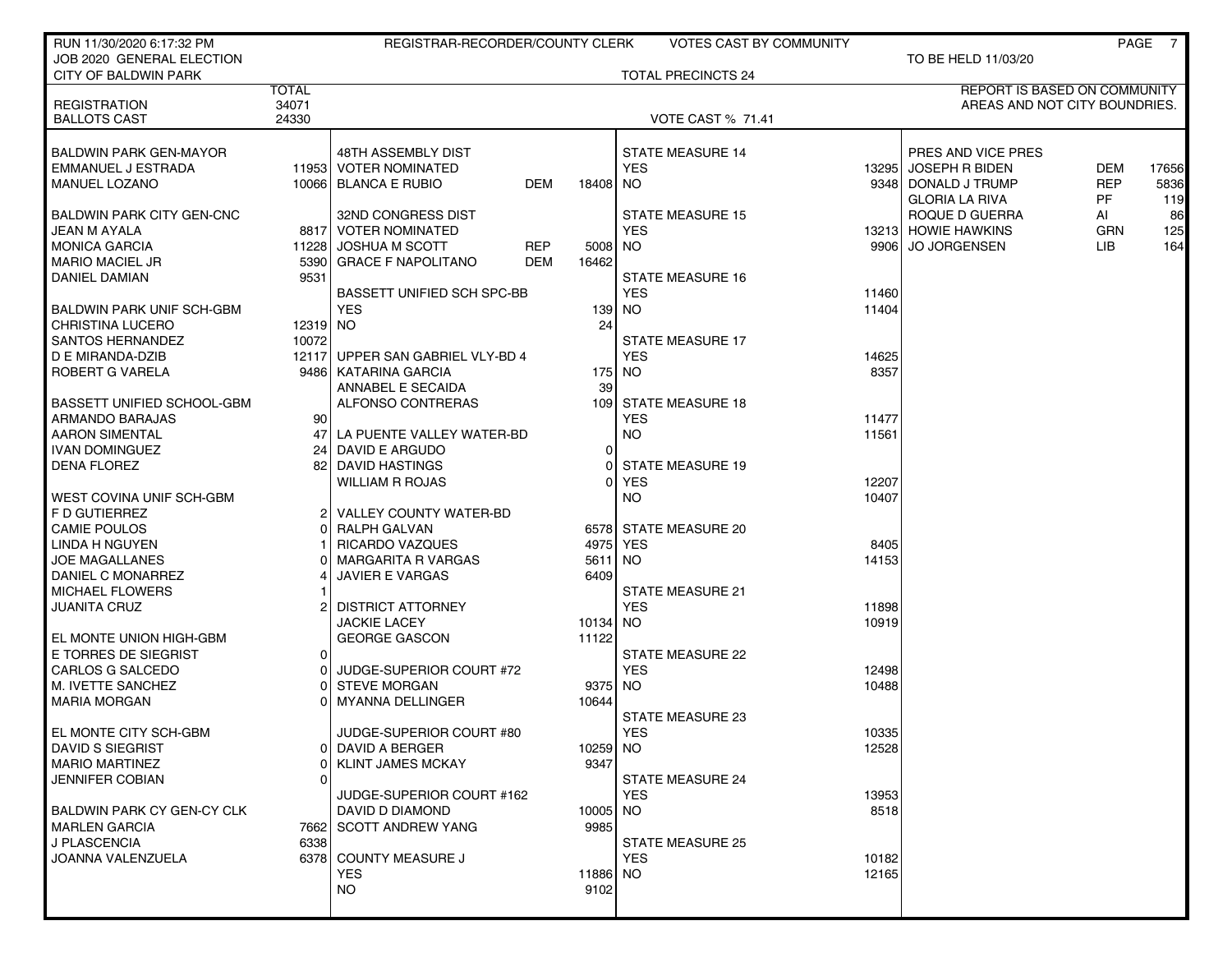| RUN 11/30/2020 6:17:32 PM  |              | REGISTRAR-RECORDER/COUNTY CLERK |            |      | <b>VOTES CAST BY COMMUNITY</b> |                    | PAGE 8                        |
|----------------------------|--------------|---------------------------------|------------|------|--------------------------------|--------------------|-------------------------------|
| JOB 2020 GENERAL ELECTION  |              |                                 |            |      |                                |                    | TO BE HELD 11/03/20           |
| CITY OF BELL               |              |                                 |            |      | <b>TOTAL PRECINCTS 9</b>       |                    |                               |
|                            | <b>TOTAL</b> |                                 |            |      |                                |                    | REPORT IS BASED ON COMMUNITY  |
| <b>REGISTRATION</b>        | 14348        |                                 |            |      |                                |                    | AREAS AND NOT CITY BOUNDRIES. |
| <b>BALLOTS CAST</b>        | 9522         |                                 |            |      | <b>VOTE CAST % 66.36</b>       |                    |                               |
|                            |              |                                 |            |      |                                |                    |                               |
| MONTEBELLO UNIFIED SCH-GBM |              | 33RD STATE SENATE DIST          |            |      | <b>STATE MEASURE 16</b>        |                    |                               |
| S SAUCILLO-VALENCIA        |              | 11 VOTER NOMINATED              |            |      | <b>YES</b>                     | 5016               |                               |
| LILIANA MAGANA             | 8            | LENA GONZALEZ                   | DEM        | 4960 | NO                             | 3932               |                               |
| <b>FRANK T MORALES</b>     | 4            | E C CASTILLO                    | <b>DEM</b> | 3122 |                                |                    |                               |
| ELIZABETH CABRERA          | 6            |                                 |            |      | <b>STATE MEASURE 17</b>        |                    |                               |
| <b>CARLOS CERDAN</b>       | 101          | 63RD ASSEMBLY DIST              |            |      | <b>YES</b>                     | 6145               |                               |
| <b>FERNANDO CHACON</b>     |              | <b>VOTER NOMINATED</b>          |            |      | NO.                            | 2874               |                               |
|                            |              | <b>MARIA D ESTRADA</b>          | DEM        | 4176 |                                |                    |                               |
| LOS ANGELES COMM-BOT 1     |              | ANTHONY RENDON                  | <b>DEM</b> |      | 3997 STATE MEASURE 18          |                    |                               |
| <b>TORI BAILEY</b>         | 498          |                                 |            |      | <b>YES</b>                     | 4967               |                               |
| <b>CHARNE TUNSON</b>       |              | 559 40TH CONGRESS DIST          |            |      | NO.                            | 4057               |                               |
| <b>KAREN HERNANDEZ</b>     |              | 2516 VOTER NOMINATED            |            |      |                                |                    |                               |
| ANDRA HOFFMAN              |              | 3026 C ANTONIO DELGADO          | REP        |      | 2194 STATE MEASURE 19          |                    |                               |
| <b>ANTONIO P SANCHEZ</b>   |              | 727 L ROYBAL-ALLARD             | <b>DEM</b> |      | 6488 YES                       | 5010               |                               |
| <b>MARJORIE SHAW</b>       | 163          |                                 |            |      | NO.                            | 3862               |                               |
| <b>JESSICA M MCCARNS</b>   | 332 l        | LOS ANGELES USD-MEAS RR         |            |      |                                |                    |                               |
| R RICHARD CUEVAS           |              | 423   YES                       |            |      | 6457 STATE MEASURE 20          |                    |                               |
|                            |              | NO.                             |            |      | 2142 YES                       | 3126               |                               |
| I LOS ANGELES COMM-BOT 3   |              |                                 |            |      | NO.                            | 5727               |                               |
| <b>MICHAEL BATIE</b>       |              | 205   DISTRICT ATTORNEY         |            |      |                                |                    |                               |
| S BROOKS GRIFFIN           |              | 426 JACKIE LACEY                |            |      | 3921 STATE MEASURE 21          |                    |                               |
| <b>GERRY ANDERSON</b>      | 9421         | <b>GEORGE GASCON</b>            |            |      | 4677 YES                       | 5279               |                               |
| LYDIA A GUTIERREZ          | 2221         |                                 |            |      | NO.                            | 3705               |                               |
| <b>RUFFIN E PATTERSON</b>  | 254          | JUDGE-SUPERIOR COURT #72        |            |      |                                |                    |                               |
| ROBERT PAYNE               |              | 252 STEVE MORGAN                |            |      | 3847 STATE MEASURE 22          |                    |                               |
| ANTHONY J DANNA            | 311          | MYANNA DELLINGER                |            |      | 4310 YES                       | 4987               |                               |
| CHATURA DE SILVA           | 302          |                                 |            |      | <b>NO</b>                      | 4039               |                               |
| <b>DAVID VELA</b>          |              | 2956 JUDGE-SUPERIOR COURT #80   |            |      |                                |                    |                               |
| SAMUEL P WHITEHEAD         |              | 273 DAVID A BERGER              |            |      | 4320 STATE MEASURE 23          |                    |                               |
|                            |              | <b>KLINT JAMES MCKAY</b>        |            |      | 3707 YES                       | 4388               |                               |
| LOS ANGELES COMM-BOT 5     |              |                                 |            |      | <b>NO</b>                      | 4631               |                               |
| <b>GLENN BAILEY</b>        |              | 114 JUDGE-SUPERIOR COURT #162   |            |      |                                |                    |                               |
| CYNTHIA GONZALEZ           |              | 2640 DAVID D DIAMOND            |            |      | 4093 STATE MEASURE 24          |                    |                               |
| N M HENDERSON              | 1811         | <b>SCOTT ANDREW YANG</b>        |            | 3971 | <b>YES</b>                     | 5676               |                               |
| <b>PAT STURGES</b>         | 604          |                                 |            |      | NO.                            | 3166               |                               |
| <b>SCOTT SVONKIN</b>       | 1070 l       | <b>COUNTY MEASURE J</b>         |            |      |                                |                    |                               |
| <b>MICHELLE MANOS</b>      | 654          | YES                             |            |      | 5079 STATE MEASURE 25          |                    |                               |
| <b>SERGIO B VARGAS</b>     | $1004$ NO    |                                 |            |      | 3409 YES                       | 3926               |                               |
| NICHET JAMES-GRAY          | 252          |                                 |            |      | NO.                            | 4913               |                               |
|                            |              | <b>STATE MEASURE 14</b>         |            |      |                                |                    |                               |
| LOS ANGELES COMM-BOT 7     |              | <b>YES</b>                      |            |      | 5526 PRES AND VICE PRES        |                    |                               |
| CORY D BUTLER              |              | 405 NO                          |            |      | 3310 JOSEPH R BIDEN            | DEM<br>7382        |                               |
| <b>CHRIS HAN</b>           | 1040         |                                 |            |      | DONALD J TRUMP                 | <b>REP</b><br>1724 |                               |
| <b>NANCY PEARLMAN</b>      |              | 1105 STATE MEASURE 15           |            |      | PF<br><b>GLORIA LA RIVA</b>    | 89                 |                               |
| <b>JAMAL K STEWART</b>     |              | 272 YES                         |            |      | 5424 ROQUE D GUERRA<br>AI      | 62                 |                               |
| <b>ARTURO FLORES</b>       | 1926 NO      |                                 |            |      | 3641 HOWIE HAWKINS             | GRN<br>47          |                               |
| <b>MIKE FONG</b>           | 2795         |                                 |            |      | <b>JO JORGENSEN</b><br>LIB.    | 47                 |                               |
| <b>RAQUEL WATTS</b>        | 479          |                                 |            |      |                                |                    |                               |
|                            |              |                                 |            |      |                                |                    |                               |
|                            |              |                                 |            |      |                                |                    |                               |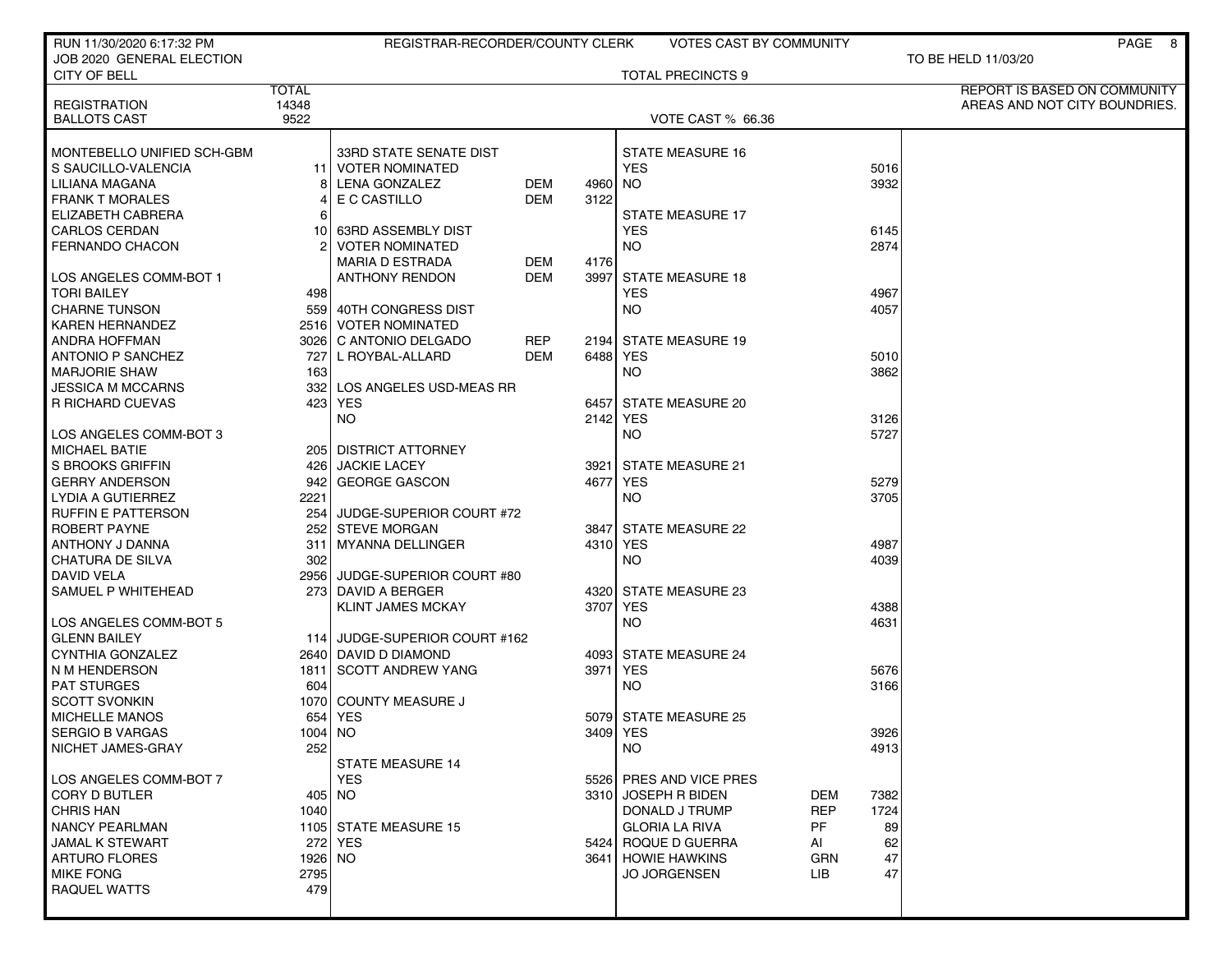| RUN 11/30/2020 6:17:32 PM   |              | REGISTRAR-RECORDER/COUNTY CLERK |            |           | <b>VOTES CAST BY COMMUNITY</b> |           |                                     |            | PAGE 9 |
|-----------------------------|--------------|---------------------------------|------------|-----------|--------------------------------|-----------|-------------------------------------|------------|--------|
| JOB 2020 GENERAL ELECTION   |              |                                 |            |           |                                |           | TO BE HELD 11/03/20                 |            |        |
| <b>CITY OF BELL GARDENS</b> |              |                                 |            |           | <b>TOTAL PRECINCTS 10</b>      |           |                                     |            |        |
|                             | <b>TOTAL</b> |                                 |            |           |                                |           | <b>REPORT IS BASED ON COMMUNITY</b> |            |        |
| <b>REGISTRATION</b>         | 15738        |                                 |            |           |                                |           | AREAS AND NOT CITY BOUNDRIES.       |            |        |
| <b>BALLOTS CAST</b>         | 10437        |                                 |            |           | <b>VOTE CAST % 66.32</b>       |           |                                     |            |        |
| BELL GARDENS GEN-CNC        |              | LOS ANGELES COMM-BOT 5          |            |           | JUDGE-SUPERIOR COURT #72       |           | <b>STATE MEASURE 22</b>             |            |        |
| PEDRO ACEITUNO              |              | 2387 GLENN BAILEY               |            |           | 135 STEVE MORGAN               | 3644      | <b>YES</b>                          |            | 5328   |
| <b>MARIA PULIDO</b>         |              | 3357 CYNTHIA GONZALEZ           |            | 2536      | <b>MYANNA DELLINGER</b>        | $5128$ NO |                                     |            | 4545   |
| <b>CHRISTIAN N MENDEZ</b>   |              | 2725 N M HENDERSON              |            | 1679      |                                |           |                                     |            |        |
| <b>JORGEL CHAVEZ</b>        |              | 4256 PAT STURGES                |            | 836       | JUDGE-SUPERIOR COURT #80       |           | STATE MEASURE 23                    |            |        |
| <b>JENNIFER RODRIGUEZ</b>   |              | 3193 SCOTT SVONKIN              |            | 1000      | DAVID A BERGER                 | 4201      | <b>YES</b>                          |            | 4863   |
|                             |              | MICHELLE MANOS                  |            | 832       | <b>KLINT JAMES MCKAY</b>       | 4455      | NO.                                 |            | 4945   |
| MONTEBELLO UNIFIED SCH-GBM  |              | <b>SERGIO B VARGAS</b>          |            | 1153      |                                |           |                                     |            |        |
| S SAUCILLO-VALENCIA         |              | 1477 NICHET JAMES-GRAY          |            | 341       | JUDGE-SUPERIOR COURT #162      |           | <b>STATE MEASURE 24</b>             |            |        |
| LILIANA MAGANA              | 3491         |                                 |            |           | DAVID D DIAMOND                | 4402 l    | YES                                 |            | 6187   |
| <b>FRANK T MORALES</b>      |              | 544 LOS ANGELES COMM-BOT 7      |            |           | <b>SCOTT ANDREW YANG</b>       | 4285 NO   |                                     |            | 3467   |
| ELIZABETH CABRERA           |              | 3972 CORY D BUTLER              |            | 488       |                                |           |                                     |            |        |
| <b>CARLOS CERDAN</b>        |              | 2789 CHRIS HAN                  |            | 1130      | <b>COUNTY MEASURE J</b>        |           | <b>STATE MEASURE 25</b>             |            |        |
| <b>FERNANDO CHACON</b>      |              | 1750 NANCY PEARLMAN             |            | 1466      | <b>YES</b>                     | 5497      | YES                                 |            | 4426   |
|                             |              | <b>JAMAL K STEWART</b>          |            |           | 303 NO                         | 3671 NO   |                                     |            | 5211   |
| CERRITOS COMM COLL-GBM TA1  |              | <b>ARTURO FLORES</b>            |            | 2228      |                                |           |                                     |            |        |
| <b>MARIANA PACHECO</b>      |              | 104 MIKE FONG                   |            | 2274      | <b>STATE MEASURE 14</b>        |           | PRES AND VICE PRES                  |            |        |
| <b>MAZEN NABULSI</b>        | 36           | RAQUEL WATTS                    |            | 581       | <b>YES</b>                     |           | 6016 JOSEPH R BIDEN                 | DEM        | 8202   |
| M CAMACHO-RODRIGUEZ         | 88           |                                 |            |           | <b>NO</b>                      |           | 3619 DONALD J TRUMP                 | <b>REP</b> | 1856   |
|                             |              | 33RD STATE SENATE DIST          |            |           |                                |           | <b>GLORIA LA RIVA</b>               | PF         | 60     |
| LOS ANGELES COMM-BOT 1      |              | <b>VOTER NOMINATED</b>          |            |           | <b>STATE MEASURE 15</b>        |           | ROQUE D GUERRA                      | AI         | 51     |
| <b>TORI BAILEY</b>          |              | 618 LENA GONZALEZ               | DEM        | 5016      | <b>YES</b>                     |           | 6161 HOWIE HAWKINS                  | <b>GRN</b> | 52     |
| <b>CHARNE TUNSON</b>        | 567          | E C CASTILLO                    | <b>DEM</b> | 3769 NO   |                                | 37521     | <b>JO JORGENSEN</b>                 | LIB.       | 73     |
| <b>KAREN HERNANDEZ</b>      | 2471         |                                 |            |           |                                |           |                                     |            |        |
| <b>ANDRA HOFFMAN</b>        |              | 2656 58TH ASSEMBLY DIST         |            |           | STATE MEASURE 16               |           |                                     |            |        |
| <b>ANTONIO P SANCHEZ</b>    | 8151         | <b>VOTER NOMINATED</b>          |            |           | <b>YES</b>                     | 5266      |                                     |            |        |
| <b>MARJORIE SHAW</b>        |              | 188 CRISTINA GARCIA             | <b>DEM</b> | 7167      | <b>NO</b>                      | 4508      |                                     |            |        |
| <b>JESSICA M MCCARNS</b>    | 586          | <b>MARGARET VILLA</b>           | <b>GRN</b> | 1773      |                                |           |                                     |            |        |
| R RICHARD CUEVAS            | 601          |                                 |            |           | <b>STATE MEASURE 17</b>        |           |                                     |            |        |
|                             |              | 40TH CONGRESS DIST              |            |           | <b>YES</b>                     | 6831      |                                     |            |        |
| LOS ANGELES COMM-BOT 3      |              | <b>VOTER NOMINATED</b>          |            |           | <b>NO</b>                      | 3029      |                                     |            |        |
| <b>MICHAEL BATIE</b>        |              | 288   C ANTONIO DELGADO         | <b>REP</b> | 2483      |                                |           |                                     |            |        |
| S BROOKS GRIFFIN            |              | 570 L ROYBAL-ALLARD             | <b>DEM</b> |           | 6955 STATE MEASURE 18          |           |                                     |            |        |
| <b>GERRY ANDERSON</b>       | 1087         |                                 |            |           | <b>YES</b>                     | 5595      |                                     |            |        |
| <b>LYDIA A GUTIERREZ</b>    | 2278         | <b>BELL GARDENS SPC-A</b>       |            |           | NO.                            | 4294      |                                     |            |        |
| <b>RUFFIN E PATTERSON</b>   | 267          | <b>YES</b>                      |            | 5972      |                                |           |                                     |            |        |
| <b>ROBERT PAYNE</b>         | 359          | <b>NO</b>                       |            | 3579      | <b>STATE MEASURE 19</b>        |           |                                     |            |        |
| ANTHONY J DANNA             | 396          |                                 |            |           | <b>YES</b>                     | 5590      |                                     |            |        |
| CHATURA DE SILVA            |              | 360 LOS ANGELES USD-MEAS RR     |            |           | <b>NO</b>                      | 4133      |                                     |            |        |
| <b>DAVID VELA</b>           |              | 2665 YES                        |            | 62        |                                |           |                                     |            |        |
| SAMUEL P WHITEHEAD          |              | $243$ NO                        |            | <b>26</b> | STATE MEASURE 20               |           |                                     |            |        |
|                             |              |                                 |            |           | <b>YES</b>                     | 3492      |                                     |            |        |
|                             |              | <b>CENTRAL BASIN MUNI-BD 1</b>  |            |           | <b>NO</b>                      | 6223      |                                     |            |        |
|                             |              | <b>XOCHITL SANDOVAL</b>         |            | 2010      |                                |           |                                     |            |        |
|                             |              | M CAMACHO-RODRIGUEZ             |            |           | 6767 STATE MEASURE 21          |           |                                     |            |        |
|                             |              |                                 |            |           | <b>YES</b>                     | 5757      |                                     |            |        |
|                             |              | <b>DISTRICT ATTORNEY</b>        |            |           | <b>NO</b>                      | 4101      |                                     |            |        |
|                             |              | <b>JACKIE LACEY</b>             |            | 3911      |                                |           |                                     |            |        |
|                             |              | <b>GEORGE GASCON</b>            |            | 5383      |                                |           |                                     |            |        |
|                             |              |                                 |            |           |                                |           |                                     |            |        |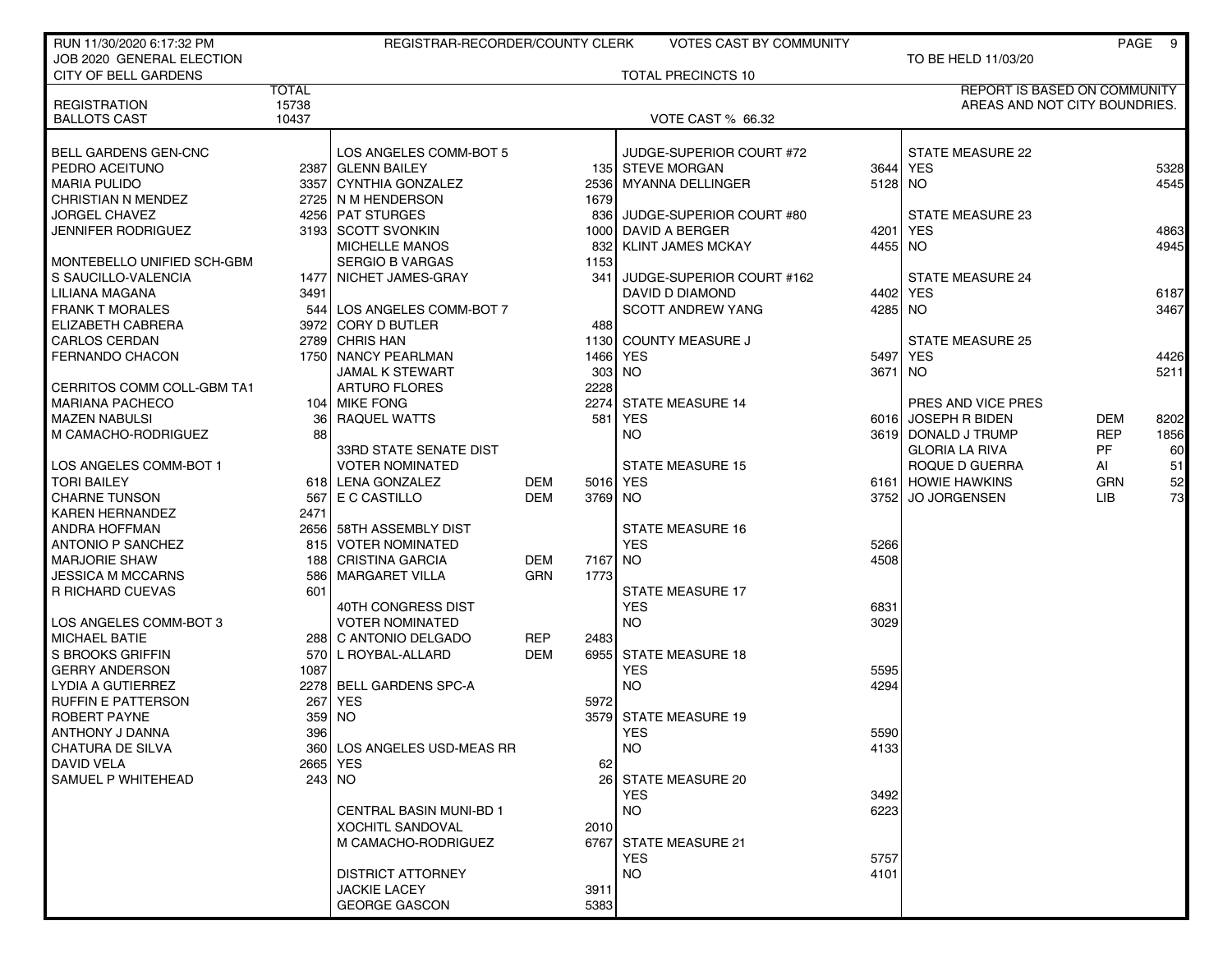| RUN 11/30/2020 6:17:32 PM      |                        | REGISTRAR-RECORDER/COUNTY CLERK |           | <b>VOTES CAST BY COMMUNITY</b> |            | PAGE 10                       |
|--------------------------------|------------------------|---------------------------------|-----------|--------------------------------|------------|-------------------------------|
| JOB 2020 GENERAL ELECTION      |                        |                                 |           |                                |            | TO BE HELD 11/03/20           |
| <b>CITY OF BELLFLOWER</b>      |                        |                                 |           | <b>TOTAL PRECINCTS 21</b>      |            |                               |
|                                | <b>TOTAL</b>           |                                 |           |                                |            | REPORT IS BASED ON COMMUNITY  |
| <b>REGISTRATION</b>            | 40642<br>30070         |                                 |           |                                |            | AREAS AND NOT CITY BOUNDRIES. |
| <b>BALLOTS CAST</b>            |                        |                                 |           | <b>VOTE CAST % 73.99</b>       |            |                               |
| BELLFLOWER CITY-CNC 4          |                        | WATER REPLEN OF SO CAL-D5       |           | <b>STATE MEASURE 18</b>        |            |                               |
| <b>STEPHEN AMICON</b>          |                        | 196 JUSTIN A BLAKELY            |           | 3047 YES                       | 13323      |                               |
| ROGER GRAHAM                   |                        | 469 JUAN GARZA                  | 6318 NO   |                                | 15236      |                               |
| <b>VICTOR A SANCHEZ</b>        |                        | 1949 RICARDO PULIDO             | 1800      |                                |            |                               |
| LUIS MELLIZ                    |                        | 750 GARY MENDEZ                 |           | 674 STATE MEASURE 19           |            |                               |
| <b>TONIA MCMILLIAN</b>         |                        | 1014 ARDAVAN DAVARI             | 1574      | YES                            |            | 15248                         |
|                                |                        | <b>JOSE DE LEON</b>             | 1665      | NO.                            | 12701      |                               |
| BELLFLOWER UNIFIED SCH-GBM     |                        | M CAMACHO-RODRIGUEZ             | 2692      |                                |            |                               |
| SUE S ELHESSEN                 |                        | 9167 L VASQUEZ WILSON           |           | 2510 STATE MEASURE 20          |            |                               |
| <b>MAYRA GARZA</b>             |                        | 13971   VERA ROBLES DEWITT      | 3401      | <b>YES</b>                     | 10538      |                               |
| <b>BRAD CRIHFIELD</b>          | 6696                   |                                 |           | NO.                            | 17418      |                               |
|                                |                        | <b>DISTRICT ATTORNEY</b>        |           |                                |            |                               |
| PARAMOUNT UNIFIED SCH-GBM      |                        | <b>JACKIE LACEY</b>             | 12654     | STATE MEASURE 21               |            |                               |
| <b>TRISH M BELLROSE</b>        |                        | 317 GEORGE GASCON               | 13001     | <b>YES</b>                     | 13716      |                               |
| LINDA GARCIA                   | 717                    |                                 |           | <b>NO</b>                      | 14641      |                               |
| ALBERTO M GOMEZ                | 96 l                   | JUDGE-SUPERIOR COURT #72        |           |                                |            |                               |
| ROBERT GODFREY                 |                        | 141 STEVE MORGAN                |           | 10823 STATE MEASURE 22         |            |                               |
| SARA P HUEZO                   |                        | 333 MYANNA DELLINGER            | 13365     | YES                            |            | 17109                         |
| DIANE J MARTINEZ               | 515                    |                                 |           | <b>NO</b>                      | 11403      |                               |
| JUANITA DOPLEMORE              | 251 l                  | JUDGE-SUPERIOR COURT #80        |           |                                |            |                               |
| <b>GERALD CERDA</b>            |                        | 198 DAVID A BERGER              |           | 11856 STATE MEASURE 23         |            |                               |
| <b>SANDRA N CUEVAS</b>         | 304                    | <b>KLINT JAMES MCKAY</b>        | 11776 YES |                                | 11536      |                               |
| EDDIE CRUZ                     | 266                    |                                 |           | NO.                            | 16847      |                               |
|                                |                        | JUDGE-SUPERIOR COURT #162       |           |                                |            |                               |
| 58TH ASSEMBLY DIST             |                        | DAVID D DIAMOND                 |           | 11203 STATE MEASURE 24         |            |                               |
| <b>VOTER NOMINATED</b>         |                        | <b>SCOTT ANDREW YANG</b>        | 12629 YES |                                | 17484      |                               |
| <b>CRISTINA GARCIA</b>         | DEM<br>18711           |                                 |           | NO.                            | 10313      |                               |
| <b>MARGARET VILLA</b>          | <b>GRN</b><br>6388     | <b>COUNTY MEASURE J</b>         |           |                                |            |                               |
|                                |                        | <b>YES</b>                      | 13925     | <b>STATE MEASURE 25</b>        |            |                               |
| 38TH CONGRESS DIST             |                        | NO                              | 12412 YES |                                |            | 11950                         |
| <b>VOTER NOMINATED</b>         |                        |                                 |           | <b>NO</b>                      | 15732      |                               |
| <b>MICHAEL TOLAR</b>           | DEM                    | 3699 STATE MEASURE 14           |           |                                |            |                               |
| <b>LINDA T SANCHEZ</b>         | 8496 YES<br><b>DEM</b> |                                 |           | 15012 PRES AND VICE PRES       |            |                               |
|                                |                        | NO.                             |           | 12705 JOSEPH R BIDEN           | DEM        | 19875                         |
| 40TH CONGRESS DIST             |                        |                                 |           | DONALD J TRUMP                 | <b>REP</b> | 9006                          |
| VOTER NOMINATED                |                        | <b>STATE MEASURE 15</b>         |           | <b>GLORIA LA RIVA</b>          | PF         | 149                           |
| C ANTONIO DELGADO              | <b>REP</b><br>4619 YES |                                 |           | 14578 ROQUE D GUERRA           | AI         | 175                           |
| L ROYBAL-ALLARD                | DEM<br>8398 NO         |                                 |           | 14077 HOWIE HAWKINS            | GRN        | 184                           |
|                                |                        |                                 |           | <b>JO JORGENSEN</b>            | <b>LIB</b> | 208                           |
| BELLFLOWER CITY SPC MUNI-M     |                        | <b>STATE MEASURE 16</b>         |           |                                |            |                               |
| YES.                           | 18251   YES            |                                 | 13788     |                                |            |                               |
| NO                             | $9115$ NO              |                                 | 14406     |                                |            |                               |
|                                |                        |                                 |           |                                |            |                               |
| <b>CENTRAL BASIN MUNI-BD 5</b> |                        | STATE MEASURE 17                |           |                                |            |                               |
| PHILLIP D HAWKINS              | 8833 YES               |                                 | 18135     |                                |            |                               |
| SARA P HUEZO                   | 6776 NO                |                                 | 10387     |                                |            |                               |
| JOSE DE LEON                   | 2286                   |                                 |           |                                |            |                               |
| R CORTES BARRAGAN              | 5774                   |                                 |           |                                |            |                               |
|                                |                        |                                 |           |                                |            |                               |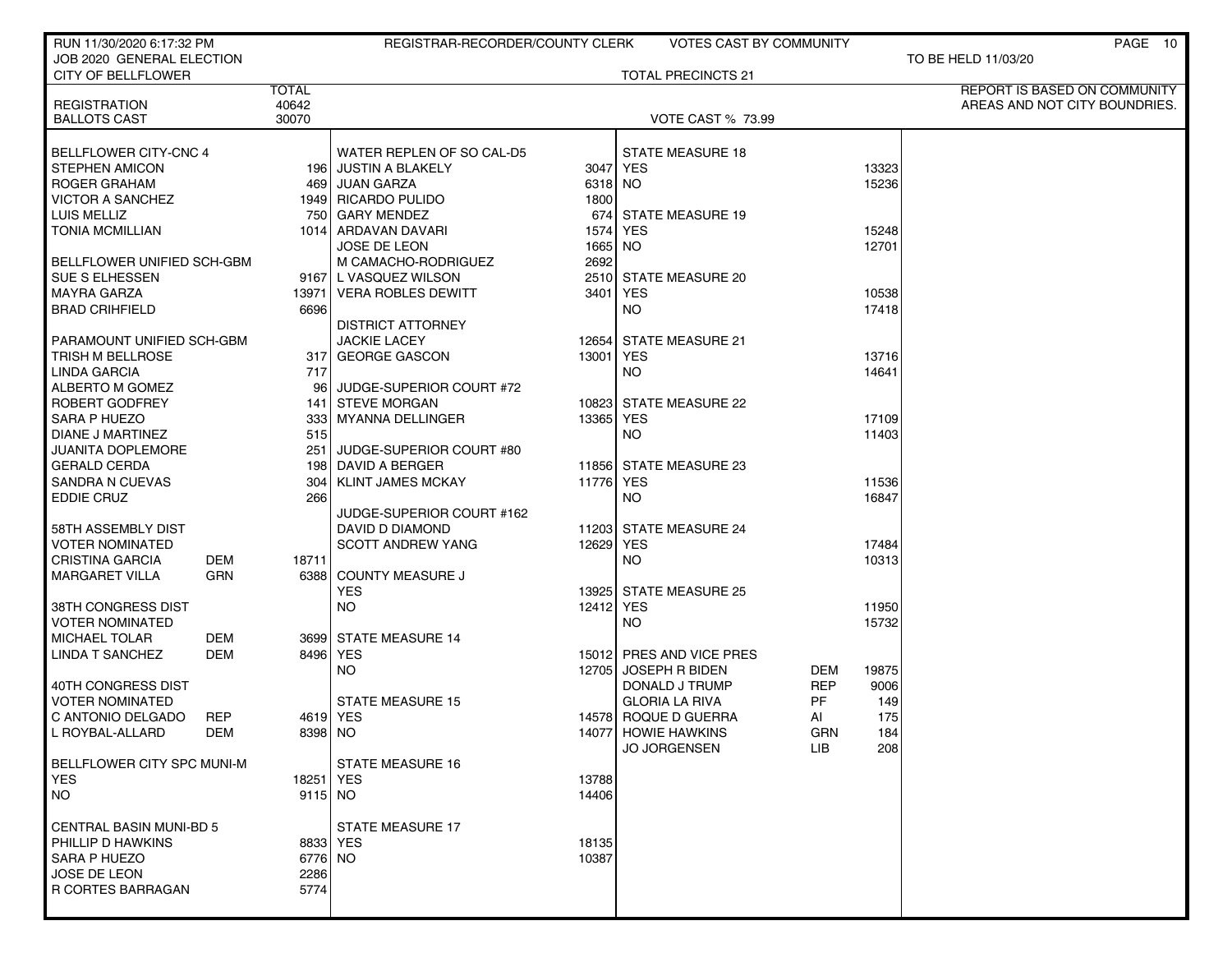| RUN 11/30/2020 6:17:32 PM           |                | REGISTRAR-RECORDER/COUNTY CLERK |            |                | <b>VOTES CAST BY COMMUNITY</b> |       |                                     |            | PAGE 11 |
|-------------------------------------|----------------|---------------------------------|------------|----------------|--------------------------------|-------|-------------------------------------|------------|---------|
| JOB 2020 GENERAL ELECTION           |                |                                 |            |                |                                |       | TO BE HELD 11/03/20                 |            |         |
| CITY OF BEVERLY HILLS               |                |                                 |            |                | <b>TOTAL PRECINCTS 15</b>      |       |                                     |            |         |
|                                     | <b>TOTAL</b>   |                                 |            |                |                                |       | <b>REPORT IS BASED ON COMMUNITY</b> |            |         |
| <b>REGISTRATION</b>                 | 22848<br>19406 |                                 |            |                |                                |       | AREAS AND NOT CITY BOUNDRIES.       |            |         |
| <b>BALLOTS CAST</b>                 |                |                                 |            |                | <b>VOTE CAST % 84.94</b>       |       |                                     |            |         |
| BEVERLY HILLS UNIFIED-GBM           |                | 50TH ASSEMBLY DIST              |            |                | <b>STATE MEASURE 15</b>        |       | PRES AND VICE PRES                  |            |         |
| <b>DONNA TRYFMAN</b>                |                | 5251   VOTER NOMINATED          |            |                | <b>YES</b>                     |       | 6915 JOSEPH R BIDEN                 | <b>DEM</b> | 10453   |
| <b>BENJAMIN LIKER</b>               |                | 3139 RICHARD BLOOM              | DEM        | 9782           | NO.                            |       | 11170 DONALD J TRUMP                | <b>REP</b> | 8325    |
| AMANDA STERN                        | 5471           | l WILL HESS                     | <b>DEM</b> | 2802           |                                |       | <b>GLORIA LA RIVA</b>               | PF.        | 17      |
| <b>NOAH MARGO</b>                   | 5900           |                                 |            |                | <b>STATE MEASURE 16</b>        |       | ROQUE D GUERRA                      | Al         | 39      |
| <b>FRANK H CHECHEL</b>              |                | 2925 33RD CONGRESS DIST         |            |                | <b>YES</b>                     |       | 6792 HOWIE HAWKINS                  | <b>GRN</b> | 33      |
| <b>MARY WELLS</b>                   |                | 5986   VOTER NOMINATED          |            |                | <b>NO</b>                      | 10954 | <b>JO JORGENSEN</b>                 | LIB.       | 114     |
| <b>ROBIN S ROWE</b>                 |                | 2355 JAMES P BRADLEY            | <b>REP</b> | 7299           |                                |       |                                     |            |         |
|                                     |                | TED W LIEU                      | DEM        | 9447           | <b>STATE MEASURE 17</b>        |       |                                     |            |         |
| LOS ANGELES COMM-BOT 1              |                |                                 |            |                | <b>YES</b>                     | 9626  |                                     |            |         |
| <b>TORI BAILEY</b>                  |                | 827 37TH CONGRESS DIST          |            |                | NO.                            | 8323  |                                     |            |         |
| <b>CHARNE TUNSON</b>                |                | 736   VOTER NOMINATED           |            |                |                                |       |                                     |            |         |
| <b>KAREN HERNANDEZ</b>              | 911            | <b>KAREN BASS</b>               | DEM        |                | 0 STATE MEASURE 18             |       |                                     |            |         |
| ANDRA HOFFMAN                       |                | 6920 ERROL WEBBER               | <b>REP</b> | $\overline{2}$ | <b>YES</b>                     | 7775  |                                     |            |         |
| <b>ANTONIO P SANCHEZ</b>            | 235            |                                 |            |                | NO.                            | 10238 |                                     |            |         |
| <b>MARJORIE SHAW</b>                |                | 946 BEVERLY HILLS CITY SPC-RP   |            |                |                                |       |                                     |            |         |
| <b>JESSICA M MCCARNS</b>            |                | 403   YES                       |            |                | 11143 STATE MEASURE 19         |       |                                     |            |         |
| R RICHARD CUEVAS                    |                | 656 NO                          |            | 4200 YES       |                                | 7009  |                                     |            |         |
|                                     |                |                                 |            |                | <b>NO</b>                      | 10598 |                                     |            |         |
| LOS ANGELES COMM-BOT 3              |                | LOS ANGELES USD-MEAS RR         |            |                |                                |       |                                     |            |         |
| <b>MICHAEL BATIE</b>                |                | 899 YES                         |            |                | 6 STATE MEASURE 20             |       |                                     |            |         |
| S BROOKS GRIFFIN                    |                | 635 NO                          |            |                | 16 YES                         | 7392  |                                     |            |         |
| <b>GERRY ANDERSON</b>               | 2820           |                                 |            |                | NO.                            | 10050 |                                     |            |         |
| LYDIA A GUTIERREZ                   |                | 1045 DISTRICT ATTORNEY          |            |                |                                |       |                                     |            |         |
| <b>RUFFIN E PATTERSON</b>           | 348            | <b>JACKIE LACEY</b>             |            |                | 8379 STATE MEASURE 21          |       |                                     |            |         |
| ROBERT PAYNE                        | 3361           | <b>GEORGE GASCON</b>            |            |                | 6962 YES                       | 6644  |                                     |            |         |
| ANTHONY J DANNA                     | 720            |                                 |            |                | <b>NO</b>                      | 11247 |                                     |            |         |
| <b>CHATURA DE SILVA</b>             | 372            | JUDGE-SUPERIOR COURT #72        |            |                |                                |       |                                     |            |         |
| DAVID VELA                          |                | 3412 STEVE MORGAN               |            |                | 8546 STATE MEASURE 22          |       |                                     |            |         |
| SAMUEL P WHITEHEAD                  |                | 546 MYANNA DELLINGER            |            | 4581           | <b>YES</b>                     | 11369 |                                     |            |         |
|                                     |                |                                 |            |                | <b>NO</b>                      | 6635  |                                     |            |         |
| LOS ANGELES COMM-BOT 5              |                | JUDGE-SUPERIOR COURT #80        |            |                |                                |       |                                     |            |         |
| <b>GLENN BAILEY</b>                 |                | 473 DAVID A BERGER              |            | 9201           | <b>STATE MEASURE 23</b>        |       |                                     |            |         |
| <b>CYNTHIA GONZALEZ</b>             |                | 1255   KLINT JAMES MCKAY        |            | 3806 YES       |                                | 5445  |                                     |            |         |
| N M HENDERSON<br><b>PAT STURGES</b> | 4446           | 1089 JUDGE-SUPERIOR COURT #162  |            |                | NO.                            | 12178 |                                     |            |         |
| <b>SCOTT SVONKIN</b>                |                | 2289 DAVID D DIAMOND            |            |                | 6931 STATE MEASURE 24          |       |                                     |            |         |
| <b>MICHELLE MANOS</b>               |                | 598 SCOTT ANDREW YANG           |            | 6321 YES       |                                | 9106  |                                     |            |         |
| <b>SERGIO B VARGAS</b>              | 272            |                                 |            |                | NO.                            | 8502  |                                     |            |         |
| NICHET JAMES-GRAY                   |                | 626 COUNTY MEASURE J            |            |                |                                |       |                                     |            |         |
|                                     |                | <b>YES</b>                      |            |                | 7230 STATE MEASURE 25          |       |                                     |            |         |
| LOS ANGELES COMM-BOT 7              |                | <b>NO</b>                       |            |                | 8454 YES                       | 6649  |                                     |            |         |
| <b>CORY D BUTLER</b>                | 1098           |                                 |            |                | <b>NO</b>                      | 10695 |                                     |            |         |
| <b>CHRIS HAN</b>                    |                | 2595 STATE MEASURE 14           |            |                |                                |       |                                     |            |         |
| <b>NANCY PEARLMAN</b>               |                | 1921 YES                        |            | 8244           |                                |       |                                     |            |         |
| <b>JAMAL K STEWART</b>              |                | 385 NO                          |            | 9113           |                                |       |                                     |            |         |
| <b>ARTURO FLORES</b>                | 378            |                                 |            |                |                                |       |                                     |            |         |
| <b>MIKE FONG</b>                    | 4196           |                                 |            |                |                                |       |                                     |            |         |
| RAQUEL WATTS                        | 720            |                                 |            |                |                                |       |                                     |            |         |
|                                     |                |                                 |            |                |                                |       |                                     |            |         |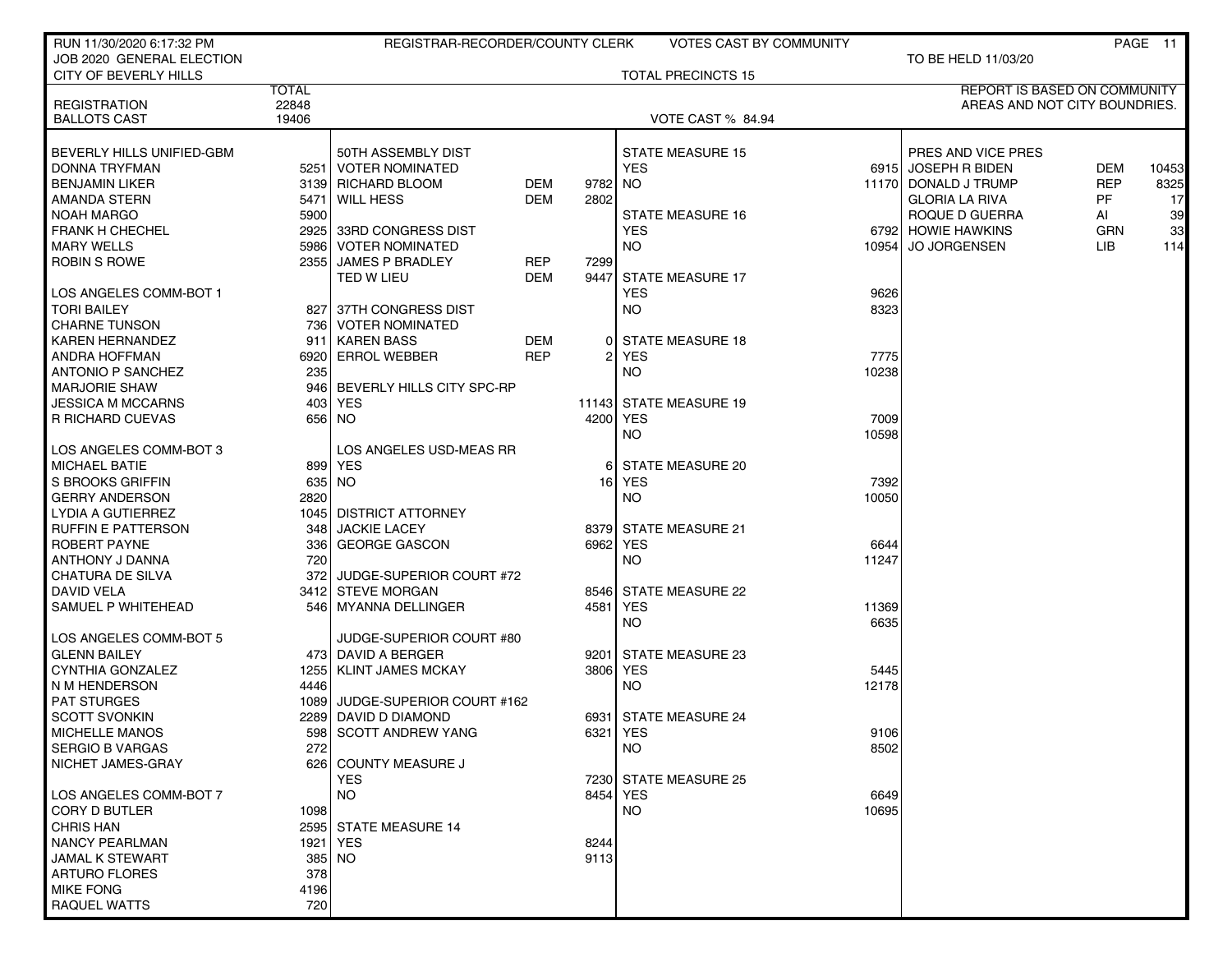| RUN 11/30/2020 6:17:32 PM                               |            |                | REGISTRAR-RECORDER/COUNTY CLERK              |            | <b>VOTES CAST BY COMMUNITY</b>          |            |               | PAGE 12                       |
|---------------------------------------------------------|------------|----------------|----------------------------------------------|------------|-----------------------------------------|------------|---------------|-------------------------------|
| JOB 2020 GENERAL ELECTION<br><b>CITY OF BRADBURY</b>    |            |                |                                              |            | <b>TOTAL PRECINCTS 2</b>                |            |               | TO BE HELD 11/03/20           |
|                                                         |            | <b>TOTAL</b>   |                                              |            |                                         |            |               | REPORT IS BASED ON COMMUNITY  |
| <b>REGISTRATION</b><br><b>BALLOTS CAST</b>              |            | 798<br>661     |                                              |            | <b>VOTE CAST % 82.83</b>                |            |               | AREAS AND NOT CITY BOUNDRIES. |
|                                                         |            |                |                                              |            |                                         |            |               |                               |
| DUARTE UNIFIED SCH-GBM                                  |            |                | JUDGE-SUPERIOR COURT #80                     |            | STATE MEASURE 23                        |            |               |                               |
| C ESCARCEGA CARROLL                                     |            |                | 221   DAVID A BERGER                         |            | 278 YES                                 |            | 145           |                               |
| <b>FRANCISCO FIGUEROA</b>                               |            |                | 114   KLINT JAMES MCKAY                      | 151 NO     |                                         |            | 474           |                               |
| <b>JAMES FINLAY</b>                                     |            | 225            |                                              |            |                                         |            |               |                               |
| JACQUELINE J KU                                         |            | 187 l          | JUDGE-SUPERIOR COURT #162                    |            | <b>STATE MEASURE 24</b>                 |            |               |                               |
| <b>MELISSA K REDMOND</b><br>TOM N REYES                 |            |                | 130 DAVID D DIAMOND<br>142 SCOTT ANDREW YANG | 207 NO     | 228 YES                                 |            | 282<br>311    |                               |
|                                                         |            |                |                                              |            |                                         |            |               |                               |
| MONROVIA UNIFIED SCH-GBM                                |            |                | <b>COUNTY MEASURE J</b>                      |            | <b>STATE MEASURE 25</b>                 |            |               |                               |
| <b>J B ANDERSON</b>                                     |            | 01             | <b>YES</b>                                   |            | 210 YES                                 |            | 210           |                               |
| SASHARY ZAROYAN                                         |            | $\overline{0}$ | <b>NO</b>                                    | 304 NO     |                                         |            | 387           |                               |
| <b>TRACI L GHOLAR</b>                                   |            | $\Omega$       |                                              |            |                                         |            |               |                               |
| <b>ROB HAMMOND</b>                                      |            | ΩI             | <b>STATE MEASURE 14</b>                      |            | PRES AND VICE PRES                      |            |               |                               |
| BRYAN J WONG                                            |            | ΩI             | <b>YES</b>                                   |            | 248 JOSEPH R BIDEN                      | DEM        | 334           |                               |
|                                                         |            |                | <b>NO</b>                                    |            | 358 DONALD J TRUMP                      | <b>REP</b> | 303           |                               |
| <b>25TH STATE SENATE DIST</b><br><b>VOTER NOMINATED</b> |            |                | <b>STATE MEASURE 15</b>                      |            | <b>GLORIA LA RIVA</b><br>ROQUE D GUERRA | PF         | $\Omega$<br>0 |                               |
| KATHLEEN HAZELTON                                       | <b>REP</b> |                | 304 YES                                      |            | <b>187 HOWIE HAWKINS</b>                | AI<br>GRN  | 0             |                               |
| A J PORTANTINO                                          | DEM        |                | 262 NO                                       |            | 428 JO JORGENSEN                        | <b>LIB</b> | 9             |                               |
|                                                         |            |                |                                              |            |                                         |            |               |                               |
| 41ST ASSEMBLY DIST                                      |            |                | <b>STATE MEASURE 16</b>                      |            |                                         |            |               |                               |
| <b>VOTER NOMINATED</b>                                  |            |                | <b>YES</b>                                   | 188        |                                         |            |               |                               |
| <b>CHRIS HOLDEN</b>                                     | DEM        | 01             | <b>NO</b>                                    | 415        |                                         |            |               |                               |
| ROBIN A HVIDSTON                                        | <b>REP</b> | $\Omega$       |                                              |            |                                         |            |               |                               |
|                                                         |            |                | <b>STATE MEASURE 17</b>                      |            |                                         |            |               |                               |
| 48TH ASSEMBLY DIST<br><b>VOTER NOMINATED</b>            |            |                | <b>YES</b><br><b>NO</b>                      | 293<br>320 |                                         |            |               |                               |
| <b>BLANCA E RUBIO</b>                                   | DEM        | 290 l          |                                              |            |                                         |            |               |                               |
|                                                         |            |                | <b>STATE MEASURE 18</b>                      |            |                                         |            |               |                               |
| 27TH CONGRESS DIST                                      |            |                | <b>YES</b>                                   | 171        |                                         |            |               |                               |
| <b>VOTER NOMINATED</b>                                  |            |                | <b>NO</b>                                    | 447        |                                         |            |               |                               |
| J J NALBANDIAN                                          | <b>REP</b> | 287            |                                              |            |                                         |            |               |                               |
| <b>JUDY CHU</b>                                         | DEM        |                | 290 STATE MEASURE 19                         |            |                                         |            |               |                               |
|                                                         |            |                | <b>YES</b>                                   | 237        |                                         |            |               |                               |
| DUARTE UNIFIED SCH SPC-S<br><b>YES</b>                  |            | 283            | <b>NO</b>                                    | 363        |                                         |            |               |                               |
| <b>NO</b>                                               |            |                | 254 STATE MEASURE 20                         |            |                                         |            |               |                               |
|                                                         |            |                | <b>YES</b>                                   | 269        |                                         |            |               |                               |
| CITRUS COMM COLLEGE SPC-Y                               |            |                | <b>NO</b>                                    | 321        |                                         |            |               |                               |
| <b>YES</b>                                              |            | 240            |                                              |            |                                         |            |               |                               |
| NO.                                                     |            |                | 273 STATE MEASURE 21                         |            |                                         |            |               |                               |
|                                                         |            |                | <b>YES</b>                                   | 167        |                                         |            |               |                               |
| <b>DISTRICT ATTORNEY</b>                                |            |                | <b>NO</b>                                    | 438        |                                         |            |               |                               |
| <b>JACKIE LACEY</b>                                     |            | 293            |                                              |            |                                         |            |               |                               |
| <b>GEORGE GASCON</b>                                    |            |                | 213 STATE MEASURE 22                         |            |                                         |            |               |                               |
| JUDGE-SUPERIOR COURT #72                                |            |                | <b>YES</b><br><b>NO</b>                      | 424<br>190 |                                         |            |               |                               |
| <b>STEVE MORGAN</b>                                     |            | 296            |                                              |            |                                         |            |               |                               |
| <b>MYANNA DELLINGER</b>                                 |            | 140            |                                              |            |                                         |            |               |                               |
|                                                         |            |                |                                              |            |                                         |            |               |                               |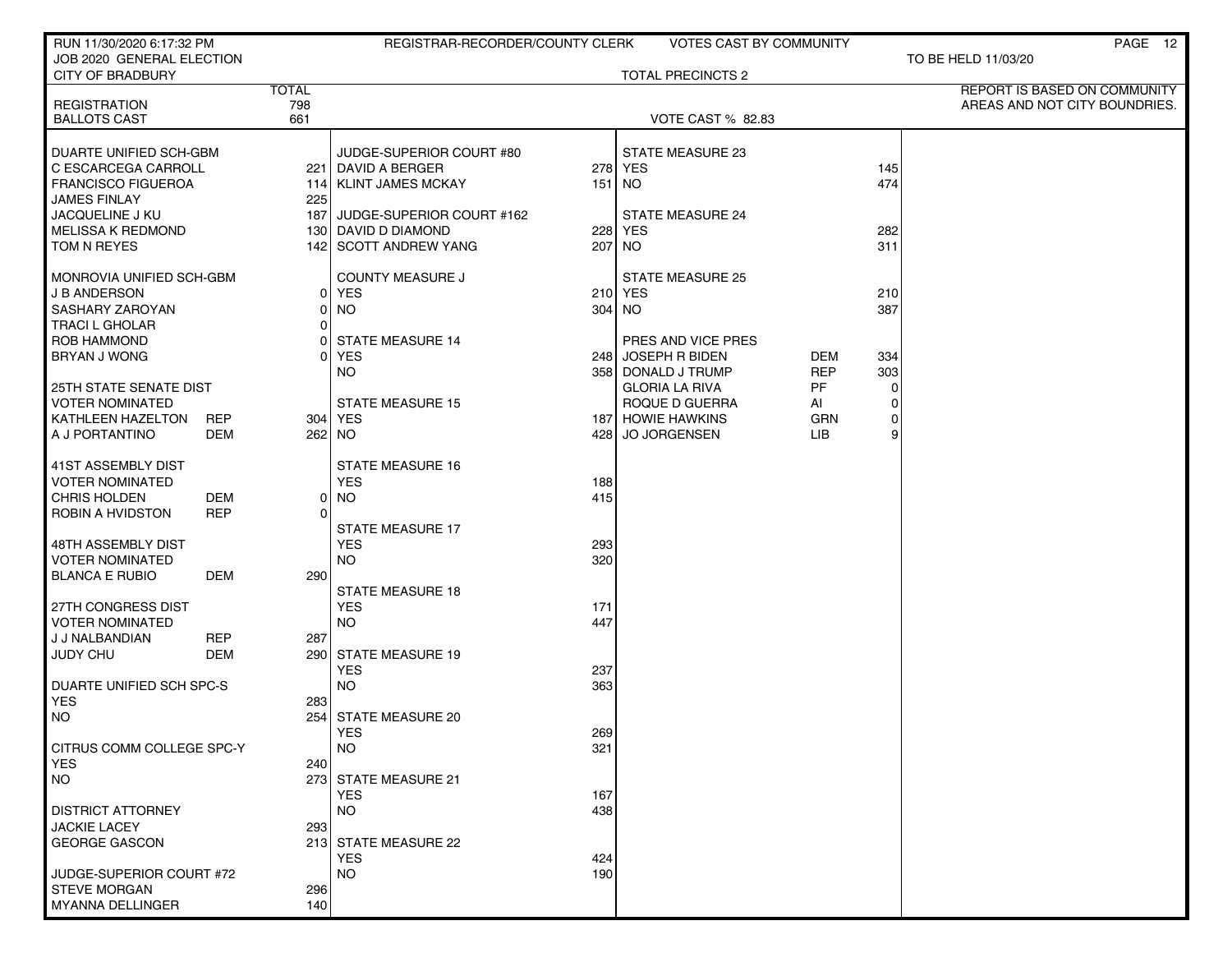| RUN 11/30/2020 6:17:32 PM                               |              | REGISTRAR-RECORDER/COUNTY CLERK              |            |           | <b>VOTES CAST BY COMMUNITY</b>                    |           |                                     |            | PAGE 13 |
|---------------------------------------------------------|--------------|----------------------------------------------|------------|-----------|---------------------------------------------------|-----------|-------------------------------------|------------|---------|
| JOB 2020 GENERAL ELECTION                               |              |                                              |            |           |                                                   |           | TO BE HELD 11/03/20                 |            |         |
| <b>CITY OF BURBANK</b>                                  |              |                                              |            |           | <b>TOTAL PRECINCTS 30</b>                         |           |                                     |            |         |
|                                                         | <b>TOTAL</b> |                                              |            |           |                                                   |           | <b>REPORT IS BASED ON COMMUNITY</b> |            |         |
| <b>REGISTRATION</b>                                     | 71802        |                                              |            |           |                                                   |           | AREAS AND NOT CITY BOUNDRIES.       |            |         |
| <b>BALLOTS CAST</b>                                     | 59229        |                                              |            |           | <b>VOTE CAST % 82.49</b>                          |           |                                     |            |         |
|                                                         |              |                                              |            |           |                                                   |           |                                     |            |         |
| <b>BURBANK CITY GEN MUNI-CNC</b><br><b>LINDA BESSIN</b> |              | LOS ANGELES COMM-BOT 7<br>7362 CORY D BUTLER |            |           | JUDGE-SUPERIOR COURT #162<br>3663 DAVID D DIAMOND | 20421     | <b>STATE MEASURE 24</b><br>YES      |            | 30737   |
| <b>K ANTHONY</b>                                        |              | 17529 CHRIS HAN                              |            | 6635      | <b>SCOTT ANDREW YANG</b>                          | 24302 NO  |                                     |            | 23478   |
| <b>TAMALA TAKAHASHI</b>                                 |              | 12686 NANCY PEARLMAN                         |            | 5403      |                                                   |           |                                     |            |         |
| MICHAEL LEE GOGIN                                       |              | 5492 JAMAL K STEWART                         |            |           | 1468 COUNTY MEASURE J                             |           | <b>STATE MEASURE 25</b>             |            |         |
| PAUL HERMAN                                             |              | 11969 ARTURO FLORES                          |            | 3045      | YES                                               | 28113 YES |                                     |            | 23961   |
| <b>NICK SCHULTZ</b>                                     |              | 13105 MIKE FONG                              |            | 18387     | <b>NO</b>                                         | 22198 NO  |                                     |            | 29838   |
| <b>SHARIS MANOKIAN</b>                                  |              | 7450 RAQUEL WATTS                            |            | 2730      |                                                   |           |                                     |            |         |
| <b>TIM MURPHY</b>                                       | 10245        |                                              |            |           | <b>STATE MEASURE 14</b>                           |           | PRES AND VICE PRES                  |            |         |
|                                                         |              | BURBANK GEN MUNI U/T-TREAS                   |            |           | <b>YES</b>                                        | 28250     | <b>JOSEPH R BIDEN</b>               | DEM        | 39375   |
| <b>BURBANK USD - GBM</b>                                |              | <b>KRYSTLE PALMER</b>                        |            | 24434 NO  |                                                   | 25921     | DONALD J TRUMP                      | <b>REP</b> | 17672   |
| ARMOND AGHAKHANIAN                                      |              | 24158 DARIN B SHEA                           |            | 9050      |                                                   |           | <b>GLORIA LA RIVA</b>               | <b>PF</b>  | 121     |
| <b>STEVE FERGUSON</b>                                   |              | 23445 LINDSEY FRANCOIS                       |            |           | 9773 STATE MEASURE 15                             |           | ROQUE D GUERRA                      | AI         | 177     |
| <b>EMILY WEISBERG</b>                                   | 32442        |                                              |            |           | <b>YES</b>                                        |           | 30034 HOWIE HAWKINS                 | <b>GRN</b> | 281     |
| ROBERTA G REYNOLDS                                      |              | 22251 25TH STATE SENATE DIST                 |            |           | <b>NO</b>                                         |           | 25615 JO JORGENSEN                  | LIB.       | 594     |
|                                                         |              | <b>VOTER NOMINATED</b>                       |            |           |                                                   |           |                                     |            |         |
| LOS ANGELES COMM-BOT 1                                  |              | KATHLEEN HAZELTON                            | REP        | 14322     | <b>STATE MEASURE 16</b>                           |           |                                     |            |         |
| <b>TORI BAILEY</b>                                      |              | 3088 A J PORTANTINO                          | <b>DEM</b> | 29868     | <b>YES</b>                                        | 26251     |                                     |            |         |
| <b>CHARNE TUNSON</b>                                    | 3908         |                                              |            |           | <b>NO</b>                                         | 28407     |                                     |            |         |
| <b>KAREN HERNANDEZ</b>                                  |              | 5704 43RD ASSEMBLY DIST                      |            |           |                                                   |           |                                     |            |         |
| ANDRA HOFFMAN                                           | 22124 l      | <b>VOTER NOMINATED</b>                       |            |           | <b>STATE MEASURE 17</b>                           |           |                                     |            |         |
| ANTONIO P SANCHEZ                                       |              | 1565 MIKE GRAVES                             | REP        | 16816 YES |                                                   | 35582     |                                     |            |         |
| <b>MARJORIE SHAW</b>                                    |              | 2410 LAURA FRIEDMAN                          | <b>DEM</b> | 35604 NO  |                                                   | 19782     |                                     |            |         |
| <b>JESSICA M MCCARNS</b>                                | 1924         |                                              |            |           |                                                   |           |                                     |            |         |
| R RICHARD CUEVAS                                        |              | 1025   28TH CONGRESS DIST                    |            |           | <b>STATE MEASURE 18</b>                           |           |                                     |            |         |
|                                                         |              | <b>VOTER NOMINATED</b>                       |            |           | <b>YES</b>                                        | 28794     |                                     |            |         |
| LOS ANGELES COMM-BOT 3                                  |              | <b>ERIC EARLY</b>                            | <b>REP</b> | 13545 NO  |                                                   | 26809     |                                     |            |         |
| <b>MICHAEL BATIE</b>                                    |              | 1580 ADAM B SCHIFF                           | <b>DEM</b> | 27129     |                                                   |           |                                     |            |         |
| S BROOKS GRIFFIN                                        | 3298         |                                              |            |           | <b>STATE MEASURE 19</b>                           |           |                                     |            |         |
| <b>GERRY ANDERSON</b>                                   |              | 7279 30TH CONGRESS DIST                      |            |           | <b>YES</b>                                        | 26055     |                                     |            |         |
| <b>LYDIA A GUTIERREZ</b>                                | 57151        | <b>VOTER NOMINATED</b>                       |            |           | <b>NO</b>                                         | 28166     |                                     |            |         |
| <b>RUFFIN E PATTERSON</b>                               | 15191        | <b>BRAD SHERMAN</b>                          | DEM        | 10215     |                                                   |           |                                     |            |         |
| <b>ROBERT PAYNE</b>                                     |              | 1448 MARK S REED                             | <b>REP</b> |           | 3813 STATE MEASURE 20                             |           |                                     |            |         |
| ANTHONY J DANNA                                         | 2357         |                                              |            |           | <b>YES</b>                                        | 17613     |                                     |            |         |
| <b>CHATURA DE SILVA</b>                                 |              | 1125 BURBANK CITY GEN MUNI-RC                |            |           | <b>NO</b>                                         | 36428     |                                     |            |         |
| DAVID VELA                                              | 15107 YES    |                                              |            | 17994     |                                                   |           |                                     |            |         |
| SAMUEL P WHITEHEAD                                      | 1902 NO      |                                              |            |           | 31697 STATE MEASURE 21                            |           |                                     |            |         |
|                                                         |              |                                              |            |           | <b>YES</b>                                        | 27797     |                                     |            |         |
| LOS ANGELES COMM-BOT 5                                  |              | <b>DISTRICT ATTORNEY</b>                     |            |           | <b>NO</b>                                         | 27252     |                                     |            |         |
| <b>GLENN BAILEY</b>                                     |              | 1385 JACKIE LACEY                            |            | 22943     |                                                   |           |                                     |            |         |
| CYNTHIA GONZALEZ                                        |              | 6495 GEORGE GASCON                           |            |           | 26845 STATE MEASURE 22                            |           |                                     |            |         |
| N M HENDERSON                                           | 16584        |                                              |            |           | <b>YES</b>                                        | 29211     |                                     |            |         |
| <b>PAT STURGES</b>                                      |              | 3954 JUDGE-SUPERIOR COURT #72                |            |           | <b>NO</b>                                         | 26293     |                                     |            |         |
| <b>SCOTT SVONKIN</b>                                    |              | 6152 STEVE MORGAN                            |            | 23387     |                                                   |           |                                     |            |         |
| <b>MICHELLE MANOS</b>                                   |              | 2596 MYANNA DELLINGER                        |            |           | 21605 STATE MEASURE 23                            |           |                                     |            |         |
| <b>SERGIO B VARGAS</b>                                  | 1622         |                                              |            |           | <b>YES</b>                                        | 22384     |                                     |            |         |
| NICHET JAMES-GRAY                                       | 2446         | JUDGE-SUPERIOR COURT #80                     |            |           | <b>NO</b>                                         | 32134     |                                     |            |         |
|                                                         |              | DAVID A BERGER                               |            | 25468     |                                                   |           |                                     |            |         |
|                                                         |              | <b>KLINT JAMES MCKAY</b>                     |            | 18815     |                                                   |           |                                     |            |         |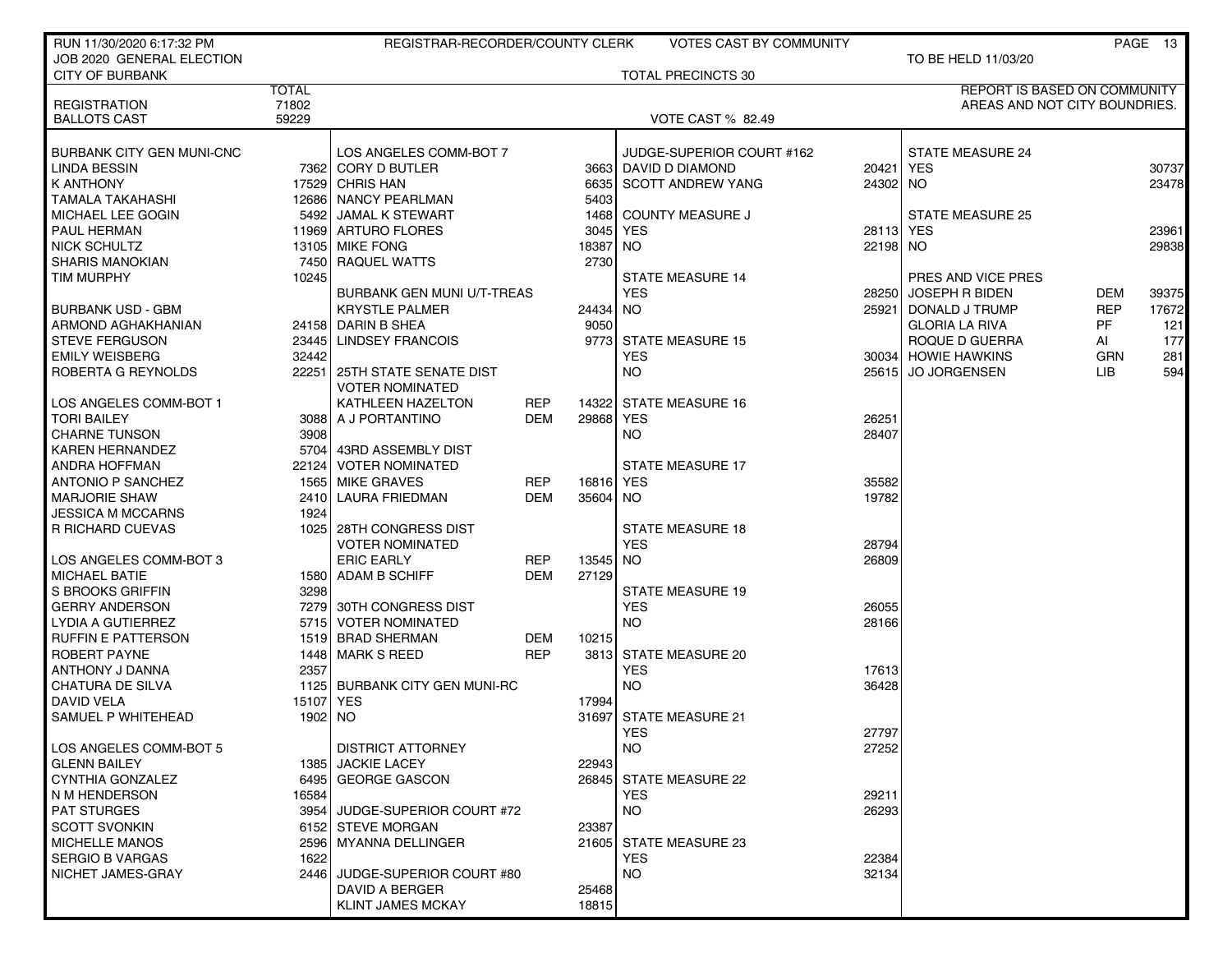| RUN 11/30/2020 6:17:32 PM  |                | REGISTRAR-RECORDER/COUNTY CLERK |            |         | <b>VOTES CAST BY COMMUNITY</b> |         |                               |            | PAGE 14 |
|----------------------------|----------------|---------------------------------|------------|---------|--------------------------------|---------|-------------------------------|------------|---------|
| JOB 2020 GENERAL ELECTION  |                |                                 |            |         |                                |         | TO BE HELD 11/03/20           |            |         |
| <b>CITY OF CALABASAS</b>   |                |                                 |            |         | <b>TOTAL PRECINCTS 7</b>       |         |                               |            |         |
|                            | <b>TOTAL</b>   |                                 |            |         |                                |         | REPORT IS BASED ON COMMUNITY  |            |         |
| <b>REGISTRATION</b>        | 16867<br>14688 |                                 |            |         |                                |         | AREAS AND NOT CITY BOUNDRIES. |            |         |
| <b>BALLOTS CAST</b>        |                |                                 |            |         | <b>VOTE CAST % 87.08</b>       |         |                               |            |         |
| CALABASAS CITY GEN MUN-CNC |                | LOS ANGELES COMM-BOT 7          |            |         | <b>COUNTY MEASURE J</b>        |         | <b>STATE MEASURE 25</b>       |            |         |
| S FREDERICKS-PLOUSSARD     |                | 3097 CORY D BUTLER              |            |         | 1122 YES                       |         | 5781 YES                      |            | 5608    |
| PETER KRAUT                |                | 5218 CHRIS HAN                  |            | 1612    | NO                             | 6573 NO |                               |            | 7735    |
| <b>DENNIS WASHBURN</b>     |                | 3018 NANCY PEARLMAN             |            | 1439    |                                |         |                               |            |         |
| <b>ALICIA WEINTRAUB</b>    |                | 9152 JAMAL K STEWART            |            | 371     | <b>STATE MEASURE 14</b>        |         | PRES AND VICE PRES            |            |         |
|                            |                | <b>ARTURO FLORES</b>            |            | 345     | <b>YES</b>                     | 67991   | JOSEPH R BIDEN                | <b>DEM</b> | 9146    |
| LAS VIRGENES SCH-GBM       |                | <b>MIKE FONG</b>                |            | 3686    | <b>NO</b>                      |         | 6667 DONALD J TRUMP           | <b>REP</b> | 4952    |
| <b>LINDA MENGES</b>        |                | 5380 RAQUEL WATTS               |            | 526     |                                |         | <b>GLORIA LA RIVA</b>         | <b>PF</b>  | 15      |
| <b>KATE VADEHRA</b>        | 6061           |                                 |            |         | <b>STATE MEASURE 15</b>        |         | ROQUE D GUERRA                | AI         | 29      |
| KIYOMI KOWALSKI            |                | 5295 27TH STATE SENATE DIST     |            |         | <b>YES</b>                     |         | 5849 HOWIE HAWKINS            | <b>GRN</b> | 54      |
|                            |                | <b>VOTER NOMINATED</b>          |            |         | NO.                            |         | 7988 JO JORGENSEN             | LIB        | 151     |
| LOS ANGELES COMM-BOT 1     |                | <b>HOUMAN SALEM</b>             | <b>REP</b> | 5075    |                                |         |                               |            |         |
| <b>TORI BAILEY</b>         |                | 668 HENRY STERN                 | <b>DEM</b> |         | 8110 STATE MEASURE 16          |         |                               |            |         |
| <b>CHARNE TUNSON</b>       | 622            |                                 |            |         | <b>YES</b>                     | 5140    |                               |            |         |
| <b>KAREN HERNANDEZ</b>     |                | 854 45TH ASSEMBLY DIST          |            |         | NO.                            | 8482    |                               |            |         |
| ANDRA HOFFMAN              |                | 5503 VOTER NOMINATED            |            |         |                                |         |                               |            |         |
| <b>ANTONIO P SANCHEZ</b>   | 265            | <b>JESSE GABRIEL</b>            | DEM        |         | 7746 STATE MEASURE 17          |         |                               |            |         |
| <b>MARJORIE SHAW</b>       | 904            | <b>JEFFI GIRGENTI</b>           | <b>REP</b> |         | 5050 YES                       | 7936    |                               |            |         |
| <b>JESSICA M MCCARNS</b>   | 410            |                                 |            |         | <b>NO</b>                      | 5852    |                               |            |         |
| <b>R RICHARD CUEVAS</b>    |                | 206 50TH ASSEMBLY DIST          |            |         |                                |         |                               |            |         |
|                            |                | <b>VOTER NOMINATED</b>          |            |         | <b>STATE MEASURE 18</b>        |         |                               |            |         |
| LOS ANGELES COMM-BOT 3     |                | <b>RICHARD BLOOM</b>            | DEM        | 94      | <b>YES</b>                     | 6246    |                               |            |         |
| <b>MICHAEL BATIE</b>       |                | 659 WILL HESS                   | <b>DEM</b> | 44      | NO.                            | 7631    |                               |            |         |
| S BROOKS GRIFFIN           | 524            |                                 |            |         |                                |         |                               |            |         |
| <b>GERRY ANDERSON</b>      |                | 1868 33RD CONGRESS DIST         |            |         | <b>STATE MEASURE 19</b>        |         |                               |            |         |
| LYDIA A GUTIERREZ          |                | 1063 VOTER NOMINATED            |            |         | <b>YES</b>                     | 6304    |                               |            |         |
| <b>RUFFIN E PATTERSON</b>  | 351            | <b>JAMES P BRADLEY</b>          | REP        | 5115    | NO                             | 7222    |                               |            |         |
| <b>ROBERT PAYNE</b>        | 326            | TED W LIEU                      | DEM        | 8071    |                                |         |                               |            |         |
| ANTHONY J DANNA            | 614            |                                 |            |         | STATE MEASURE 20               |         |                               |            |         |
| CHATURA DE SILVA           |                | 205 CALABASAS CTY GEN MUNI-C    |            |         | <b>YES</b>                     | 4940    |                               |            |         |
| DAVID VELA                 |                | 2989 YES                        |            | 7732    | <b>NO</b>                      | 8446    |                               |            |         |
| SAMUEL P WHITEHEAD         |                | 450 NO                          |            | 4919    |                                |         |                               |            |         |
|                            |                |                                 |            |         | <b>STATE MEASURE 21</b>        |         |                               |            |         |
| LOS ANGELES COMM-BOT 5     |                | <b>DISTRICT ATTORNEY</b>        |            |         | <b>YES</b>                     | 4855    |                               |            |         |
| <b>GLENN BAILEY</b>        | 461            | <b>JACKIE LACEY</b>             |            | 6549    | NO                             | 8794    |                               |            |         |
| <b>CYNTHIA GONZALEZ</b>    | 984            | <b>GEORGE GASCON</b>            |            | 5548    |                                |         |                               |            |         |
| N M HENDERSON              | 3341           |                                 |            |         | <b>STATE MEASURE 22</b>        |         |                               |            |         |
| <b>PAT STURGES</b>         |                | 1031 JUDGE-SUPERIOR COURT #72   |            |         | <b>YES</b>                     | 8471    |                               |            |         |
| <b>SCOTT SVONKIN</b>       |                | 1956 STEVE MORGAN               |            | 6507 NO |                                | 5302    |                               |            |         |
| <b>MICHELLE MANOS</b>      |                | 495   MYANNA DELLINGER          |            | 3956    |                                |         |                               |            |         |
| <b>SERGIO B VARGAS</b>     | 232            |                                 |            |         | STATE MEASURE 23               |         |                               |            |         |
| NICHET JAMES-GRAY          |                | 496 JUDGE-SUPERIOR COURT #80    |            |         | <b>YES</b>                     | 4250    |                               |            |         |
|                            |                | DAVID A BERGER                  |            | 6853 NO |                                | 9278    |                               |            |         |
|                            |                | <b>KLINT JAMES MCKAY</b>        |            | 3470    |                                |         |                               |            |         |
|                            |                |                                 |            |         | <b>STATE MEASURE 24</b>        |         |                               |            |         |
|                            |                | JUDGE-SUPERIOR COURT #162       |            |         | <b>YES</b>                     | 7710    |                               |            |         |
|                            |                | DAVID D DIAMOND                 |            | 5045 NO |                                | 5812    |                               |            |         |
|                            |                | SCOTT ANDREW YANG               |            | 5400    |                                |         |                               |            |         |
|                            |                |                                 |            |         |                                |         |                               |            |         |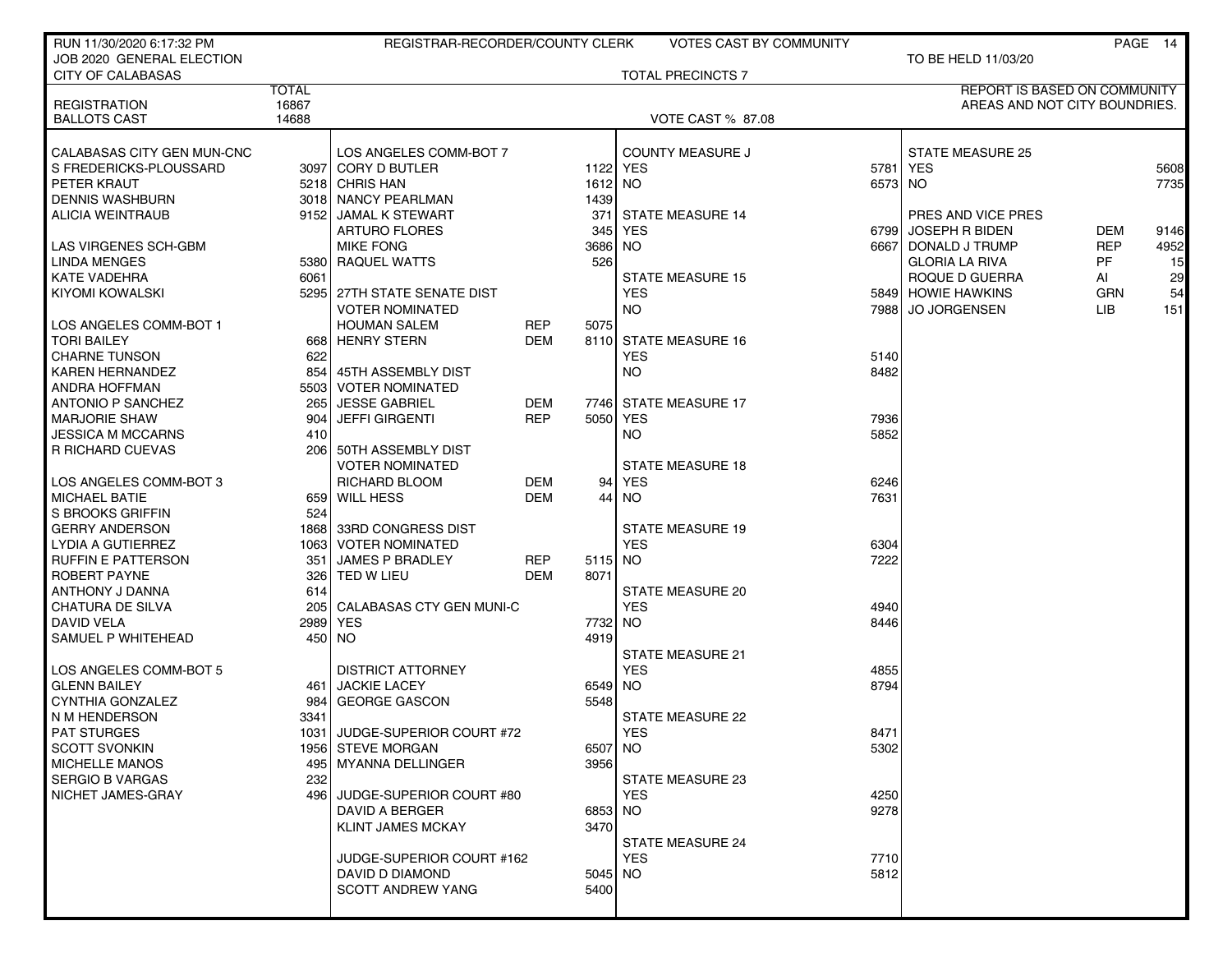| RUN 11/30/2020 6:17:32 PM |              | REGISTRAR-RECORDER/COUNTY CLERK                        |            |       | <b>VOTES CAST BY COMMUNITY</b> |          |                               |            | PAGE 15 |
|---------------------------|--------------|--------------------------------------------------------|------------|-------|--------------------------------|----------|-------------------------------|------------|---------|
| JOB 2020 GENERAL ELECTION |              |                                                        |            |       |                                |          | TO BE HELD 11/03/20           |            |         |
| <b>CITY OF CARSON</b>     |              |                                                        |            |       | <b>TOTAL PRECINCTS 35</b>      |          |                               |            |         |
|                           | <b>TOTAL</b> |                                                        |            |       |                                |          | REPORT IS BASED ON COMMUNITY  |            |         |
| <b>REGISTRATION</b>       | 63443        |                                                        |            |       |                                |          | AREAS AND NOT CITY BOUNDRIES. |            |         |
| <b>BALLOTS CAST</b>       | 45873        |                                                        |            |       | <b>VOTE CAST % 72.31</b>       |          |                               |            |         |
|                           |              |                                                        |            |       |                                |          |                               |            |         |
| CARSON CITY GEN-MAYOR     |              | LOS ANGELES COMM-BOT 5                                 |            |       | WATER REPLEN OF SO CAL-D2      |          | <b>STATE MEASURE 16</b>       |            |         |
| <b>FALEA'ANA A MENI</b>   |              | 5327 GLENN BAILEY                                      |            |       | 923 JOE L MACIAS               | οI       | <b>YES</b>                    |            | 25105   |
| LULA DAVIS-HOLMES         |              | 14050 CYNTHIA GONZALEZ                                 |            |       | 6434 G RICK MARSHALL           | 0        | NO.                           |            | 17508   |
| <b>JIM DEAR</b>           |              | 13656 N M HENDERSON                                    |            |       | 10557 GEORGE URAGUCHI          | 0        |                               |            |         |
| <b>ALBERT ROBLES</b>      |              | 9996 PAT STURGES                                       |            | 2952  | ROBERT KATHERMAN               | $\Omega$ | <b>STATE MEASURE 17</b>       |            |         |
|                           |              | <b>SCOTT SVONKIN</b>                                   |            | 6130  |                                |          | <b>YES</b>                    |            | 30732   |
| CARSON CITY GEN MUNI-CNC  |              | <b>MICHELLE MANOS</b>                                  |            |       | 2255 WATER REPLEN OF SO CAL-D5 |          | <b>NO</b>                     |            | 12332   |
| <b>CHARLES THOMAS</b>     |              | 2073 SERGIO B VARGAS                                   |            | 2249  | JUSTIN A BLAKELY               | 5080     |                               |            |         |
| JAWANE HILTON             |              | 5786 NICHET JAMES-GRAY                                 |            | 2078  | JUAN GARZA                     | 3864     | <b>STATE MEASURE 18</b>       |            |         |
| ELITO M SANTARINA         | 1098         |                                                        |            |       | RICARDO PULIDO                 |          | 4383 YES                      |            | 22746   |
| <b>VINCENT KIM</b>        |              | 2342 LOS ANGELES COMM-BOT 7                            |            |       | <b>GARY MENDEZ</b>             | 849      | <b>NO</b>                     |            | 20375   |
|                           |              | <b>CORY D BUTLER</b>                                   |            |       | 3239 ARDAVAN DAVARI            | 2502     |                               |            |         |
| CARSON CITY GEN MUNI-CNC  |              | <b>CHRIS HAN</b>                                       |            |       | 3731 JOSE DE LEON              |          | 1892 STATE MEASURE 19         |            |         |
| CEDRIC L HICKS SR         |              | 4589 NANCY PEARLMAN                                    |            |       | 4129 M CAMACHO-RODRIGUEZ       |          | 3209 YES                      |            | 23611   |
| DANIEL VALDEZ             |              | 2636 JAMAL K STEWART                                   |            |       | 1741 L VASQUEZ WILSON          | 4527     | NO.                           |            | 18694   |
| <b>B WILLIAMS-MURDOCK</b> |              | 4190 ARTURO FLORES                                     |            | 3917  | <b>VERA ROBLES DEWITT</b>      | 10284    |                               |            |         |
|                           |              | <b>MIKE FONG</b>                                       |            | 14210 |                                |          | <b>STATE MEASURE 20</b>       |            |         |
| L A UNIFIED SCH-BOE 7     |              | <b>RAQUEL WATTS</b>                                    |            |       | 2513 SUPERVISOR 2ND DISTRICT   |          | <b>YES</b>                    |            | 13808   |
| <b>T ORTIZ FRANKLIN</b>   | 22107        |                                                        |            |       | <b>HOLLY J MITCHELL</b>        | 20841    | <b>NO</b>                     |            | 28395   |
| P CASTELLANOS             |              | 13107 35TH STATE SENATE DIST<br><b>VOTER NOMINATED</b> |            |       | HERB J WESSON JR               | 16348    | <b>STATE MEASURE 21</b>       |            |         |
| LOS ANGELES COMM-BOT 1    |              | <b>STEVEN C BRADFORD</b>                               | <b>DEM</b> | 28733 | <b>DISTRICT ATTORNEY</b>       |          | <b>YES</b>                    |            | 21532   |
| TORI BAILEY               |              | 3198 ANTHONY PERRY                                     | AI         | 10437 | <b>JACKIE LACEY</b>            | 18917 NO |                               |            | 21361   |
| <b>CHARNE TUNSON</b>      | 3138         |                                                        |            |       | <b>GEORGE GASCON</b>           | 20336    |                               |            |         |
| KAREN HERNANDEZ           |              | 6195 64TH ASSEMBLY DIST                                |            |       |                                |          | <b>STATE MEASURE 22</b>       |            |         |
| <b>ANDRA HOFFMAN</b>      |              | 15864 VOTER NOMINATED                                  |            |       | JUDGE-SUPERIOR COURT #72       |          | <b>YES</b>                    |            | 24980   |
| <b>ANTONIO P SANCHEZ</b>  |              | 1660 MIKE A GIPSON                                     | <b>DEM</b> |       | 25165 STEVE MORGAN             | 16644    | <b>NO</b>                     |            | 18073   |
| <b>MARJORIE SHAW</b>      |              | 1266   F S IQBAL-ZUBAIR                                | <b>DEM</b> | 13434 | MYANNA DELLINGER               | 19807    |                               |            |         |
| <b>JESSICA M MCCARNS</b>  | 1704         |                                                        |            |       |                                |          | <b>STATE MEASURE 23</b>       |            |         |
| R RICHARD CUEVAS          | 1132         | 44TH CONGRESS DIST                                     |            |       | JUDGE-SUPERIOR COURT #80       |          | <b>YES</b>                    |            | 17867   |
|                           |              | <b>VOTER NOMINATED</b>                                 |            |       | <b>DAVID A BERGER</b>          | 19111 NO |                               |            | 25357   |
| LOS ANGELES COMM-BOT 3    |              | NANETTE D BARRAGAN                                     | DEM        | 27079 | <b>KLINT JAMES MCKAY</b>       | 16920    |                               |            |         |
| <b>MICHAEL BATIE</b>      |              | 1283 ANALILIA JOYA                                     | <b>DEM</b> | 10217 |                                |          | <b>STATE MEASURE 24</b>       |            |         |
| S BROOKS GRIFFIN          | 2477         |                                                        |            |       | JUDGE-SUPERIOR COURT #162      |          | <b>YES</b>                    |            | 27990   |
| <b>GERRY ANDERSON</b>     |              | 4760 CARSON CITY GENERAL MUNI-K                        |            |       | DAVID D DIAMOND                | 16061 NO |                               |            | 13981   |
| LYDIA A GUTIERREZ         |              | 6897 YES                                               |            |       | 22018 SCOTT ANDREW YANG        | 20201    |                               |            |         |
| <b>RUFFIN E PATTERSON</b> | 1714         | NO                                                     |            | 18819 |                                |          | <b>STATE MEASURE 25</b>       |            |         |
| ROBERT PAYNE              | 1496         |                                                        |            |       | COUNTY MEASURE J               |          | YES                           |            | 19722   |
| ANTHONY J DANNA           |              | 1267 LOS ANGELES USD-MEAS RR                           |            |       | <b>YES</b>                     | 23034 NO |                               |            | 22106   |
| CHATURA DE SILVA          |              | 809 YES                                                |            | 24890 | <b>NO</b>                      | 16136    |                               |            |         |
| DAVID VELA                | 11477 NO     |                                                        |            | 13139 |                                |          | PRES AND VICE PRES            |            |         |
| SAMUEL P WHITEHEAD        | 1462         |                                                        |            |       | <b>STATE MEASURE 14</b>        |          | <b>JOSEPH R BIDEN</b>         | DEM        | 33967   |
|                           |              | <b>CENTRAL BASIN MUNI-BD 4</b>                         |            |       | <b>YES</b>                     |          | 24389 DONALD J TRUMP          | <b>REP</b> | 10441   |
|                           |              | <b>JOSE TORRES</b>                                     |            | 534   | NO.                            |          | 17507 GLORIA LA RIVA          | PF         | 148     |
|                           |              | L VASQUEZ WILSON                                       |            | 1901  |                                |          | ROQUE D GUERRA                | AI         | 236     |
|                           |              | M UYAT-FRANCO                                          |            |       | 254 STATE MEASURE 15           |          | <b>HOWIE HAWKINS</b>          | <b>GRN</b> | 186     |
|                           |              |                                                        |            |       | <b>YES</b>                     | 22924    | <b>JO JORGENSEN</b>           | LIB.       | 258     |
|                           |              |                                                        |            |       | NO.                            | 20053    |                               |            |         |
|                           |              |                                                        |            |       |                                |          |                               |            |         |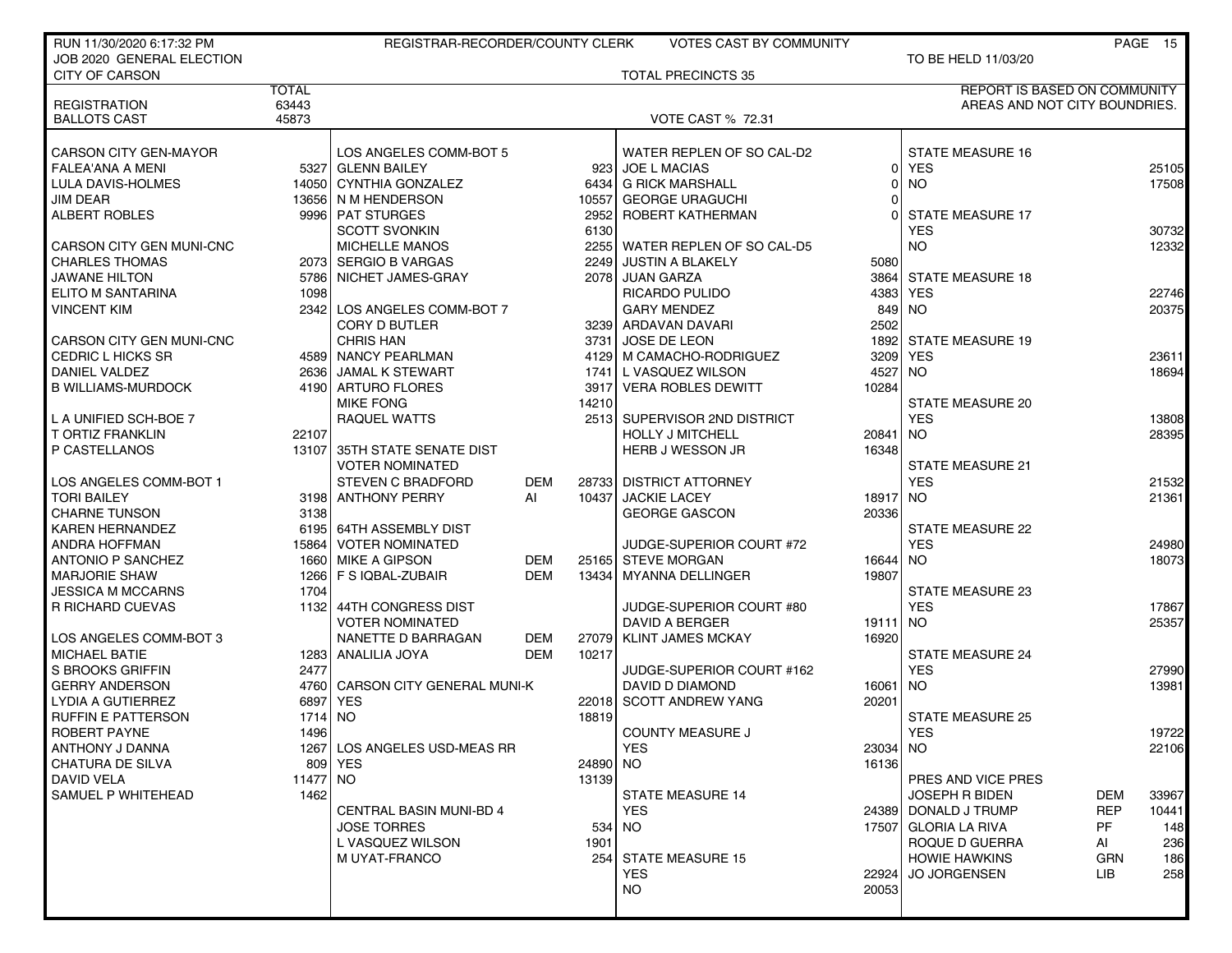| RUN 11/30/2020 6:17:32 PM           |                       | REGISTRAR-RECORDER/COUNTY CLERK                | VOTES CAST BY COMMUNITY   |            |       | PAGE 16                                                       |
|-------------------------------------|-----------------------|------------------------------------------------|---------------------------|------------|-------|---------------------------------------------------------------|
| JOB 2020 GENERAL ELECTION           |                       |                                                |                           |            |       | TO BE HELD 11/03/20                                           |
| <b>CITY OF CERRITOS</b>             |                       |                                                | <b>TOTAL PRECINCTS 16</b> |            |       |                                                               |
| <b>REGISTRATION</b>                 | <b>TOTAL</b><br>35198 |                                                |                           |            |       | REPORT IS BASED ON COMMUNITY<br>AREAS AND NOT CITY BOUNDRIES. |
| <b>BALLOTS CAST</b>                 | 28574                 |                                                | VOTE CAST % 81.18         |            |       |                                                               |
|                                     |                       |                                                |                           |            |       |                                                               |
| ABC UNIFIED SCHOOL-TR5              |                       | <b>STATE MEASURE 15</b>                        | PRES AND VICE PRES        |            |       |                                                               |
| SOPHIA M TSE                        |                       | 2284 YES                                       | 12049 JOSEPH R BIDEN      | <b>DEM</b> | 17506 |                                                               |
| MEL CORTEZ                          | 1010 NO               |                                                | 14909 DONALD J TRUMP      | <b>REP</b> | 10035 |                                                               |
|                                     |                       |                                                | <b>GLORIA LA RIVA</b>     | PF.        | 50    |                                                               |
| BELLFLOWER UNIFIED SCH-GBM          |                       | <b>STATE MEASURE 16</b>                        | ROQUE D GUERRA            | AI         | 88    |                                                               |
| <b>SUE S ELHESSEN</b>               |                       | 546 YES                                        | 11278 HOWIE HAWKINS       | <b>GRN</b> | 119   |                                                               |
| <b>MAYRA GARZA</b>                  | 594<br>387            | NO.<br>15247                                   | <b>JO JORGENSEN</b>       | LIB.       | 216   |                                                               |
| <b>BRAD CRIHFIELD</b>               |                       | <b>STATE MEASURE 17</b>                        |                           |            |       |                                                               |
| 58TH ASSEMBLY DIST                  |                       | <b>YES</b><br>13921                            |                           |            |       |                                                               |
| VOTER NOMINATED                     |                       | <b>NO</b><br>12699                             |                           |            |       |                                                               |
| CRISTINA GARCIA<br>DEM              | 15796                 |                                                |                           |            |       |                                                               |
| <b>GRN</b><br><b>MARGARET VILLA</b> | 6584                  | <b>STATE MEASURE 18</b>                        |                           |            |       |                                                               |
|                                     |                       | <b>YES</b><br>10538                            |                           |            |       |                                                               |
| 38TH CONGRESS DIST                  |                       | <b>NO</b><br>16360                             |                           |            |       |                                                               |
| <b>VOTER NOMINATED</b>              |                       |                                                |                           |            |       |                                                               |
| <b>MICHAEL TOLAR</b><br>DEM         |                       | 6373 STATE MEASURE 19                          |                           |            |       |                                                               |
| <b>LINDA T SANCHEZ</b><br>DEM       | 15333 YES             | 11678<br><b>NO</b><br>14481                    |                           |            |       |                                                               |
| <b>CENTRAL BASIN MUNI-BD 5</b>      |                       |                                                |                           |            |       |                                                               |
| PHILLIP D HAWKINS                   |                       | 10059 STATE MEASURE 20                         |                           |            |       |                                                               |
| SARA P HUEZO                        |                       | 5081 YES<br>11391                              |                           |            |       |                                                               |
| JOSE DE LEON                        | 939                   | <b>NO</b><br>14584                             |                           |            |       |                                                               |
| R CORTES BARRAGAN                   | 4448                  |                                                |                           |            |       |                                                               |
|                                     |                       | <b>STATE MEASURE 21</b>                        |                           |            |       |                                                               |
| <b>DISTRICT ATTORNEY</b>            |                       | <b>YES</b><br>9745                             |                           |            |       |                                                               |
| <b>JACKIE LACEY</b>                 | 12498 NO              | 16717                                          |                           |            |       |                                                               |
| <b>GEORGE GASCON</b>                | 10721                 | STATE MEASURE 22                               |                           |            |       |                                                               |
| JUDGE-SUPERIOR COURT #72            |                       | <b>YES</b><br>16003                            |                           |            |       |                                                               |
| <b>STEVE MORGAN</b>                 | 11943 NO              | 10610                                          |                           |            |       |                                                               |
| <b>MYANNA DELLINGER</b>             | 9083                  |                                                |                           |            |       |                                                               |
|                                     |                       | STATE MEASURE 23                               |                           |            |       |                                                               |
| JUDGE-SUPERIOR COURT #80            |                       | <b>YES</b><br>9341                             |                           |            |       |                                                               |
| <b>DAVID A BERGER</b>               | 10996 NO              | 17058                                          |                           |            |       |                                                               |
| KLINT JAMES MCKAY                   | 9464                  |                                                |                           |            |       |                                                               |
| JUDGE-SUPERIOR COURT #162           |                       | <b>STATE MEASURE 24</b><br><b>YES</b><br>14864 |                           |            |       |                                                               |
| DAVID D DIAMOND                     | 7215 NO               | 11260                                          |                           |            |       |                                                               |
| <b>SCOTT ANDREW YANG</b>            | 14320                 |                                                |                           |            |       |                                                               |
|                                     |                       | <b>STATE MEASURE 25</b>                        |                           |            |       |                                                               |
| COUNTY MEASURE J                    |                       | <b>YES</b><br>10675                            |                           |            |       |                                                               |
| <b>YES</b>                          | 11211 NO              | 15073                                          |                           |            |       |                                                               |
| NO.                                 | 12815                 |                                                |                           |            |       |                                                               |
|                                     |                       |                                                |                           |            |       |                                                               |
| STATE MEASURE 14<br><b>YES</b>      | 12014                 |                                                |                           |            |       |                                                               |
| <b>NO</b>                           | 14188                 |                                                |                           |            |       |                                                               |
|                                     |                       |                                                |                           |            |       |                                                               |
|                                     |                       |                                                |                           |            |       |                                                               |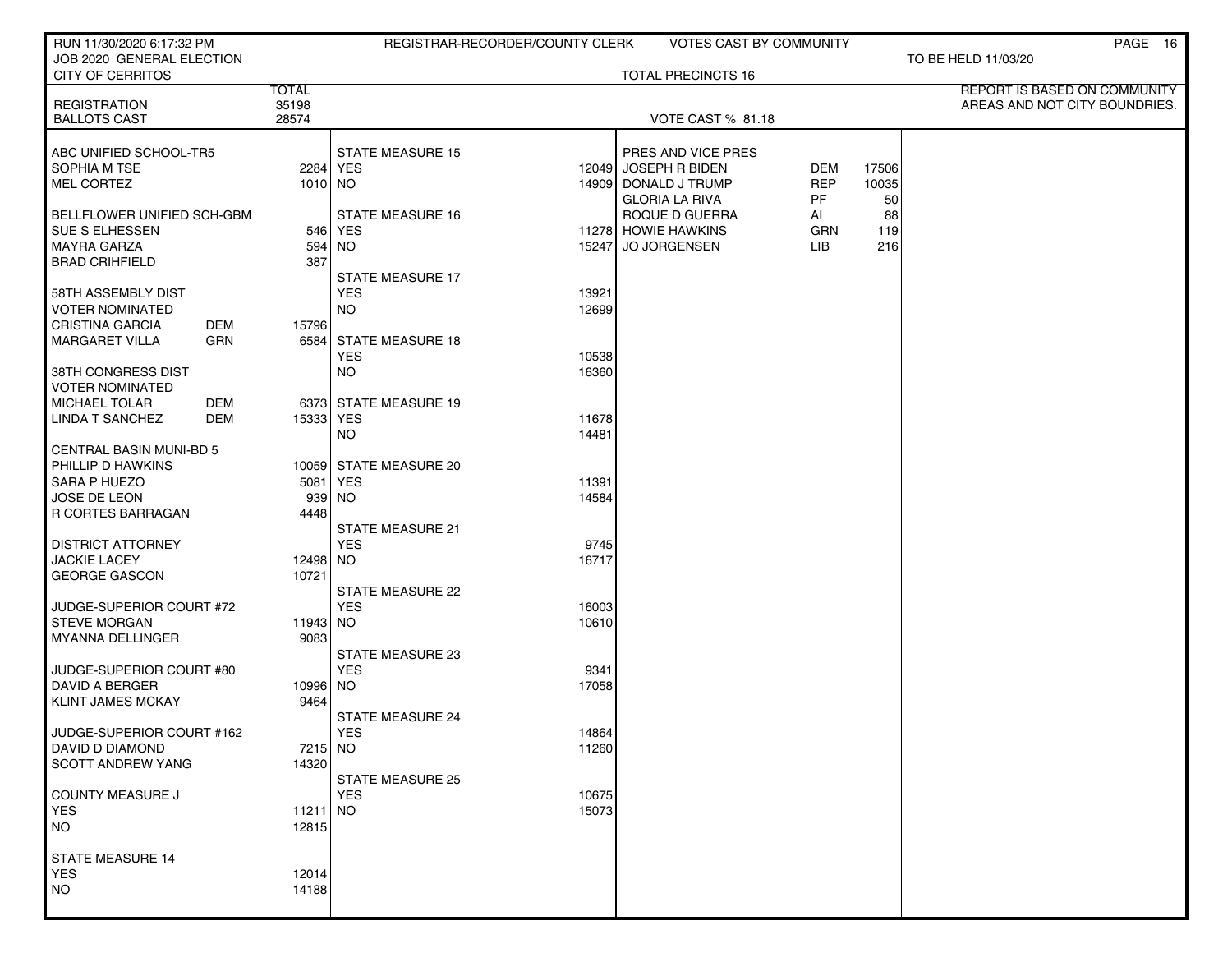| RUN 11/30/2020 6:17:32 PM                    |                       | REGISTRAR-RECORDER/COUNTY CLERK              |                     | VOTES CAST BY COMMUNITY              |                  |           | PAGE 17                       |
|----------------------------------------------|-----------------------|----------------------------------------------|---------------------|--------------------------------------|------------------|-----------|-------------------------------|
| JOB 2020 GENERAL ELECTION                    |                       |                                              |                     |                                      |                  |           | TO BE HELD 11/03/20           |
| <b>CITY OF CLAREMONT</b>                     |                       |                                              |                     | TOTAL PRECINCTS 10                   |                  |           |                               |
|                                              | <b>TOTAL</b><br>23465 |                                              |                     |                                      |                  |           | REPORT IS BASED ON COMMUNITY  |
| <b>REGISTRATION</b><br><b>BALLOTS CAST</b>   | 19938                 |                                              |                     | <b>VOTE CAST % 84.97</b>             |                  |           | AREAS AND NOT CITY BOUNDRIES. |
|                                              |                       |                                              |                     |                                      |                  |           |                               |
| <b>CLAREMONT CITY-CNC 1</b>                  |                       | JUDGE-SUPERIOR COURT #72                     |                     | STATE MEASURE 22                     |                  |           |                               |
| C MARGIOTTA                                  |                       | 1240 STEVE MORGAN                            |                     | 8916 YES                             |                  | 10281     |                               |
| <b>COREY CALAYCAY</b>                        |                       | 1666   MYANNA DELLINGER                      | 6465 NO             |                                      |                  | 8721      |                               |
| ZACH COURSER                                 |                       | 971                                          |                     |                                      |                  |           |                               |
| ETHAN M REZNIK                               |                       | 490 JUDGE-SUPERIOR COURT #80                 |                     | STATE MEASURE 23                     |                  |           |                               |
|                                              |                       | DAVID A BERGER                               |                     | 8962 YES                             |                  | 6486      |                               |
| CLAREMONT CITY-CNC 5                         |                       | <b>KLINT JAMES MCKAY</b>                     | 6064 NO             |                                      |                  | 12250     |                               |
| <b>SILVIANO MEDINA</b>                       |                       | 1460 l                                       |                     |                                      |                  |           |                               |
| MICHAEL CERASO                               |                       | 1065 JUDGE-SUPERIOR COURT #162               |                     | <b>STATE MEASURE 24</b>              |                  | 9931      |                               |
| <b>DONELL CLARK</b><br><b>BENNETT REA</b>    |                       | 159 DAVID D DIAMOND<br>663 SCOTT ANDREW YANG | 7145 YES<br>8137 NO |                                      |                  | 8727      |                               |
|                                              |                       |                                              |                     |                                      |                  |           |                               |
| <b>CLAREMONT UNIFIED SCH-GBM</b>             |                       | <b>COUNTY MEASURE J</b>                      |                     | <b>STATE MEASURE 25</b>              |                  |           |                               |
| <b>KATHY ARCHER</b>                          |                       | 10460 YES                                    |                     | 9546 YES                             |                  | 9104      |                               |
| <b>CHRIS NATICCHIA</b>                       |                       | 5671 NO                                      | 8037 NO             |                                      |                  | 9491      |                               |
| <b>BOB FASS</b>                              |                       | 9257                                         |                     |                                      |                  |           |                               |
|                                              |                       | <b>STATE MEASURE 14</b>                      |                     | PRES AND VICE PRES                   |                  |           |                               |
| CITRUS COMM COLL-GBM TR 2                    |                       | <b>YES</b>                                   |                     | 8813 JOSEPH R BIDEN                  | DEM              | 13346     |                               |
| LAURA J BOLLINGER                            |                       | 6728 NO                                      |                     | 9899 DONALD J TRUMP                  | REP              | 5849      |                               |
| JOSEPH HAMER SALAS                           |                       | 4409                                         |                     | <b>GLORIA LA RIVA</b>                | PF               | 56        |                               |
| <b>ERIC A KALJUMAGI</b>                      |                       | 3920 STATE MEASURE 15<br><b>YES</b>          |                     | ROQUE D GUERRA<br>9988 HOWIE HAWKINS | AI<br><b>GRN</b> | 53<br>105 |                               |
| <b>25TH STATE SENATE DIST</b>                |                       | NO.                                          | 9101                | <b>JO JORGENSEN</b>                  | LІВ              | 198       |                               |
| <b>VOTER NOMINATED</b>                       |                       |                                              |                     |                                      |                  |           |                               |
| KATHLEEN HAZELTON                            | <b>REP</b>            | 6406 STATE MEASURE 16                        |                     |                                      |                  |           |                               |
| A J PORTANTINO                               | DEM                   | 12060 YES                                    | 9088                |                                      |                  |           |                               |
|                                              |                       | NO.                                          | 9810                |                                      |                  |           |                               |
| 41ST ASSEMBLY DIST                           |                       |                                              |                     |                                      |                  |           |                               |
| <b>VOTER NOMINATED</b>                       |                       | <b>STATE MEASURE 17</b>                      |                     |                                      |                  |           |                               |
| <b>CHRIS HOLDEN</b>                          | DEM                   | 12318 YES                                    | 11919               |                                      |                  |           |                               |
| ROBIN A HVIDSTON                             | <b>REP</b>            | 6203 NO                                      | 7200                |                                      |                  |           |                               |
|                                              |                       |                                              |                     |                                      |                  |           |                               |
| 27TH CONGRESS DIST<br><b>VOTER NOMINATED</b> |                       | <b>STATE MEASURE 18</b><br><b>YES</b>        | 9432                |                                      |                  |           |                               |
| J J NALBANDIAN                               | <b>REP</b>            | 5930 NO                                      | 9764                |                                      |                  |           |                               |
| <b>JUDY CHU</b>                              | DEM<br>12820          |                                              |                     |                                      |                  |           |                               |
|                                              |                       | STATE MEASURE 19                             |                     |                                      |                  |           |                               |
| CITRUS COMM COLLEGE SPC-Y                    |                       | YES                                          | 8391                |                                      |                  |           |                               |
| <b>YES</b>                                   |                       | 10062 NO                                     | 10336               |                                      |                  |           |                               |
| NO                                           |                       | 7085                                         |                     |                                      |                  |           |                               |
|                                              |                       | <b>STATE MEASURE 20</b>                      |                     |                                      |                  |           |                               |
| THREE VLYS MUNI WTR DIV 6                    |                       | <b>YES</b>                                   | 6440                |                                      |                  |           |                               |
| <b>VICTORIA HAHN</b>                         |                       | 126 NO                                       | 12232               |                                      |                  |           |                               |
| DANIELLE SOTO                                |                       | 221                                          |                     |                                      |                  |           |                               |
| <b>JOHN MENDOZA</b>                          |                       | 137 STATE MEASURE 21<br><b>YES</b>           |                     |                                      |                  |           |                               |
| <b>DISTRICT ATTORNEY</b>                     |                       | <b>NO</b>                                    | 8265<br>10544       |                                      |                  |           |                               |
| <b>JACKIE LACEY</b>                          |                       | 8342                                         |                     |                                      |                  |           |                               |
| <b>GEORGE GASCON</b>                         |                       | 8934                                         |                     |                                      |                  |           |                               |
|                                              |                       |                                              |                     |                                      |                  |           |                               |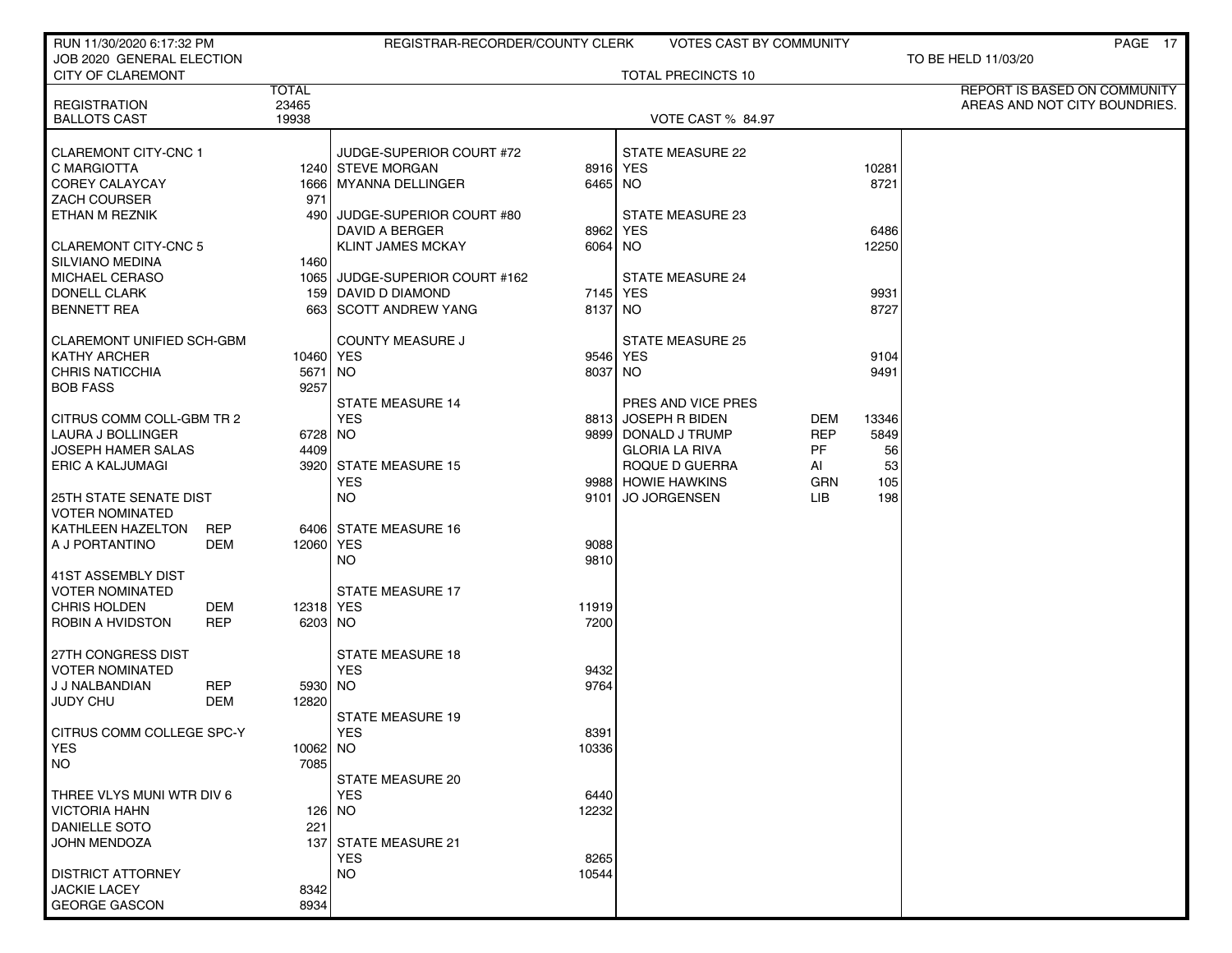| RUN 11/30/2020 6:17:32 PM                      |              | REGISTRAR-RECORDER/COUNTY CLERK |            |          | <b>VOTES CAST BY COMMUNITY</b> |           |                               |            | PAGE 18      |
|------------------------------------------------|--------------|---------------------------------|------------|----------|--------------------------------|-----------|-------------------------------|------------|--------------|
| JOB 2020 GENERAL ELECTION                      |              |                                 |            |          |                                |           | TO BE HELD 11/03/20           |            |              |
| CITY OF COMMERCE                               |              |                                 |            |          | <b>TOTAL PRECINCTS 8</b>       |           |                               |            |              |
|                                                | <b>TOTAL</b> |                                 |            |          |                                |           | REPORT IS BASED ON COMMUNITY  |            |              |
| <b>REGISTRATION</b>                            | 7004         |                                 |            |          |                                |           | AREAS AND NOT CITY BOUNDRIES. |            |              |
| <b>BALLOTS CAST</b>                            | 5161         |                                 |            |          | <b>VOTE CAST % 73.69</b>       |           |                               |            |              |
|                                                |              |                                 |            |          |                                |           |                               |            |              |
| MONTEBELLO UNIFIED SCH-GBM                     |              | 58TH ASSEMBLY DIST              |            |          | <b>CENTRAL BASIN MUNI-BD 1</b> |           | <b>STATE MEASURE 20</b>       |            |              |
| S SAUCILLO-VALENCIA                            |              | 565 VOTER NOMINATED             |            |          | <b>XOCHITL SANDOVAL</b>        | 01        | <b>YES</b>                    |            | 1694         |
| LILIANA MAGANA                                 |              | 2014 CRISTINA GARCIA            | <b>DEM</b> | 3603     | M CAMACHO-RODRIGUEZ            | ٥I        | <b>NO</b>                     |            | 3055         |
| <b>FRANK T MORALES</b>                         |              | 240   MARGARET VILLA            | GRN        | 883      |                                |           |                               |            |              |
| ELIZABETH CABRERA                              | 1495         |                                 |            |          | <b>DISTRICT ATTORNEY</b>       |           | <b>STATE MEASURE 21</b>       |            |              |
| <b>CARLOS CERDAN</b>                           | 12221        | 38TH CONGRESS DIST              |            |          | <b>JACKIE LACEY</b>            | 1981 l    | <b>YES</b>                    |            | 2529         |
| <b>FERNANDO CHACON</b>                         |              | 775 VOTER NOMINATED             |            |          | <b>GEORGE GASCON</b>           | 2530 NO   |                               |            | 2296         |
|                                                |              | <b>MICHAEL TOLAR</b>            | DEM        | $\Omega$ |                                |           |                               |            |              |
| LOS ANGELES COMM-BOT 1                         |              | <b>LINDA T SANCHEZ</b>          | <b>DEM</b> | $\Omega$ | JUDGE-SUPERIOR COURT #72       |           | STATE MEASURE 22              |            |              |
| <b>TORI BAILEY</b>                             | 285          |                                 |            |          | <b>STEVE MORGAN</b>            |           | 1747 YES                      |            | 2614         |
| <b>CHARNE TUNSON</b>                           |              | 266 40TH CONGRESS DIST          |            |          | <b>MYANNA DELLINGER</b>        | $2450$ NO |                               |            | 2231         |
| <b>KAREN HERNANDEZ</b>                         |              | 1167 VOTER NOMINATED            |            |          |                                |           |                               |            |              |
| <b>ANDRA HOFFMAN</b>                           |              | 1489 C ANTONIO DELGADO          | <b>REP</b> |          | 1021 JUDGE-SUPERIOR COURT #80  |           | STATE MEASURE 23              |            |              |
| <b>ANTONIO P SANCHEZ</b>                       | 361          | L ROYBAL-ALLARD                 | <b>DEM</b> |          | 3610 DAVID A BERGER            |           | 2194 YES                      |            | 2211         |
| <b>MARJORIE SHAW</b>                           | 129          |                                 |            |          | <b>KLINT JAMES MCKAY</b>       | 1969   NO |                               |            | 2617         |
| <b>JESSICA M MCCARNS</b>                       | 2351         | <b>COMMERCE CITY SPEC-VS</b>    |            |          |                                |           |                               |            |              |
| <b>R RICHARD CUEVAS</b>                        |              | 238 YES                         |            |          | 3260 JUDGE-SUPERIOR COURT #162 |           | <b>STATE MEASURE 24</b>       |            |              |
|                                                |              | <b>NO</b>                       |            |          | 1365 DAVID D DIAMOND           |           | 2075 YES                      |            | 3052         |
| LOS ANGELES COMM-BOT 3                         |              |                                 |            |          | <b>SCOTT ANDREW YANG</b>       | 2067 NO   |                               |            | 1669         |
| <b>MICHAEL BATIE</b>                           |              | 98 COMMERCE CITY SPEC-SB        |            |          |                                |           |                               |            |              |
| S BROOKS GRIFFIN                               |              | 211 YES                         |            | 2222     | COUNTY MEASURE J               |           | <b>STATE MEASURE 25</b>       |            |              |
|                                                | 459 NO       |                                 |            | 2452 YES |                                |           | 2515 YES                      |            |              |
| <b>GERRY ANDERSON</b>                          | 1172         |                                 |            |          | <b>NO</b>                      | 1916 NO   |                               |            | 2156<br>2551 |
| LYDIA A GUTIERREZ<br><b>RUFFIN E PATTERSON</b> |              | 114 COMMERCE CITY SPEC-CO       |            |          |                                |           |                               |            |              |
|                                                |              |                                 |            |          |                                |           |                               |            |              |
| <b>ROBERT PAYNE</b>                            |              | 162 YES                         |            |          | 2069 STATE MEASURE 14          |           | PRES AND VICE PRES            |            |              |
| ANTHONY J DANNA                                | 154 NO       |                                 |            | 2561     | <b>YES</b>                     |           | 2856 JOSEPH R BIDEN           | <b>DEM</b> | 3984         |
| CHATURA DE SILVA                               | 181          |                                 |            |          | <b>NO</b>                      |           | 1843 DONALD J TRUMP           | <b>REP</b> | 985          |
| <b>DAVID VELA</b>                              |              | 1503 COMMERCE CITY SPEC-SC      |            |          |                                |           | <b>GLORIA LA RIVA</b>         | <b>PF</b>  | 31           |
| SAMUEL P WHITEHEAD                             |              | 108 YES                         |            |          | 2040 STATE MEASURE 15          |           | ROQUE D GUERRA                | AI         | 27           |
|                                                |              | <b>NO</b>                       |            | 2583 YES |                                |           | 2757 HOWIE HAWKINS            | GRN        | 20           |
| LOS ANGELES COMM-BOT 5                         |              |                                 |            |          | <b>NO</b>                      |           | 2040 JO JORGENSEN             | <b>LIB</b> | 38           |
| <b>GLENN BAILEY</b>                            |              | 77 COMMERCE CITY SPEC-AE        |            |          |                                |           |                               |            |              |
| CYNTHIA GONZALEZ                               | 1323 YES     |                                 |            |          | 1994 STATE MEASURE 16          |           |                               |            |              |
| N M HENDERSON                                  | $911$ NO     |                                 |            | 2597     | YES                            | 2638      |                               |            |              |
| PAT STURGES                                    | 364          |                                 |            |          | <b>NO</b>                      | 2147      |                               |            |              |
| <b>SCOTT SVONKIN</b>                           |              | 530 COMMERCE CITY SPEC-RD       |            |          |                                |           |                               |            |              |
| <b>MICHELLE MANOS</b>                          |              | 340   YES                       |            |          | 2002 STATE MEASURE 17          |           |                               |            |              |
| <b>SERGIO B VARGAS</b>                         |              | 481   NO                        |            | 2588 YES |                                | 3256      |                               |            |              |
| NICHET JAMES-GRAY                              | 138          |                                 |            |          | <b>NO</b>                      | 1572      |                               |            |              |
|                                                |              | <b>COMMERCE CITY SPEC-RS</b>    |            |          |                                |           |                               |            |              |
| LOS ANGELES COMM-BOT 7                         |              | <b>YES</b>                      |            | 1981     | <b>STATE MEASURE 18</b>        |           |                               |            |              |
| <b>CORY D BUTLER</b>                           |              | 292 NO                          |            | 2554 YES |                                | 2588      |                               |            |              |
| <b>CHRIS HAN</b>                               | 458          |                                 |            |          | <b>NO</b>                      | 2267      |                               |            |              |
| <b>NANCY PEARLMAN</b>                          |              | 622 LOS ANGELES USD-MEAS RR     |            |          |                                |           |                               |            |              |
| <b>JAMAL K STEWART</b>                         |              | 119 YES                         |            |          | 408 STATE MEASURE 19           |           |                               |            |              |
| <b>ARTURO FLORES</b>                           | $1044$ NO    |                                 |            |          | 96 YES                         | 2589      |                               |            |              |
| <b>MIKE FONG</b>                               | 1347         |                                 |            |          | <b>NO</b>                      | 2161      |                               |            |              |
| <b>RAQUEL WATTS</b>                            | 265          |                                 |            |          |                                |           |                               |            |              |
|                                                |              |                                 |            |          |                                |           |                               |            |              |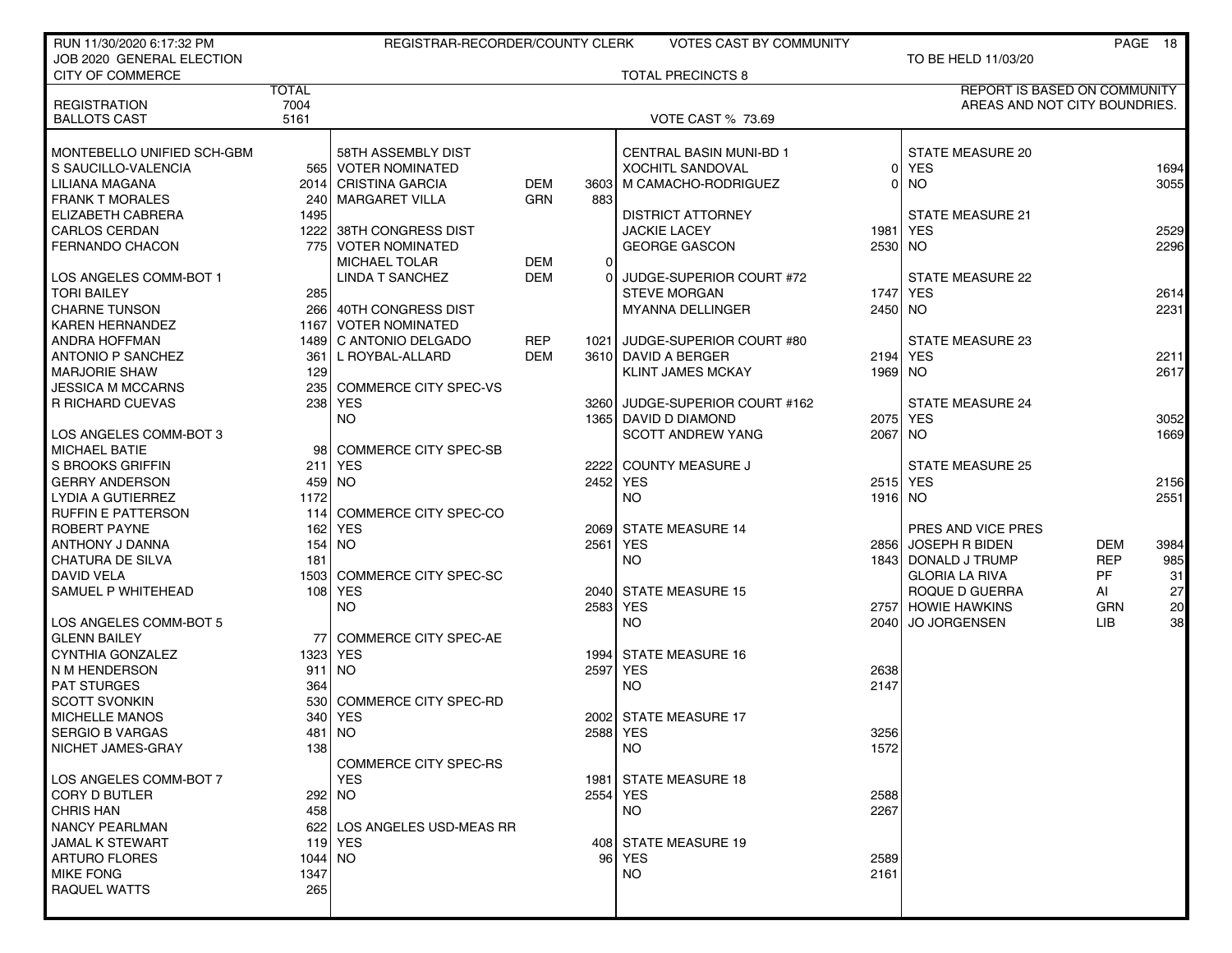| RUN 11/30/2020 6:17:32 PM                             |                | REGISTRAR-RECORDER/COUNTY CLERK               |           | VOTES CAST BY COMMUNITY           |                | PAGE 19                       |
|-------------------------------------------------------|----------------|-----------------------------------------------|-----------|-----------------------------------|----------------|-------------------------------|
| JOB 2020 GENERAL ELECTION                             |                |                                               |           |                                   |                | TO BE HELD 11/03/20           |
| <b>CITY OF COMPTON</b>                                |                |                                               |           | <b>TOTAL PRECINCTS 51</b>         |                |                               |
|                                                       | <b>TOTAL</b>   |                                               |           |                                   |                | REPORT IS BASED ON COMMUNITY  |
| <b>REGISTRATION</b><br><b>BALLOTS CAST</b>            | 48539<br>30715 |                                               |           | <b>VOTE CAST % 63.28</b>          |                | AREAS AND NOT CITY BOUNDRIES. |
|                                                       |                |                                               |           |                                   |                |                               |
| LYNWOOD UNIFIED SCHOOL-GBM                            |                | WATER REPLEN OF SO CAL-D5                     |           | <b>STATE MEASURE 17</b>           |                |                               |
| <b>MARIA G LOPEZ</b>                                  |                | 109 JUSTIN A BLAKELY                          | 4718 YES  |                                   | 24251          |                               |
| <b>GARY HARDIE JR</b>                                 |                | 58 JUAN GARZA                                 | 3721      | NO.                               | 5269           |                               |
| <b>MARICRUZ SANCHEZ</b>                               |                | 69 RICARDO PULIDO                             | 2227      |                                   |                |                               |
| J DEL REAL-CALLEROS                                   |                | 53 GARY MENDEZ                                |           | 785 STATE MEASURE 18              |                |                               |
| ALMA CARINA CASTRO                                    |                | 84 ARDAVAN DAVARI                             | 2047      | <b>YES</b>                        | 18779          |                               |
|                                                       |                | JOSE DE LEON                                  | 1857 NO   |                                   | 10671          |                               |
| PARAMOUNT UNIFIED SCH-GBM                             |                | M CAMACHO-RODRIGUEZ                           | 3150      |                                   |                |                               |
| TRISH M BELLROSE                                      |                | 0 L VASQUEZ WILSON                            | 3072      | <b>STATE MEASURE 19</b>           |                |                               |
| <b>LINDA GARCIA</b>                                   | ΩI             | <b>VERA ROBLES DEWITT</b>                     | 4605 YES  |                                   | 18260          |                               |
| ALBERTO M GOMEZ                                       | Οl             |                                               |           | NO.                               | 10805          |                               |
| ROBERT GODFREY                                        |                | SUPERVISOR 2ND DISTRICT                       |           |                                   |                |                               |
| SARA P HUEZO                                          |                | <b>HOLLY J MITCHELL</b>                       |           | 15034 STATE MEASURE 20            |                |                               |
| DIANE J MARTINEZ                                      |                | HERB J WESSON JR                              | 12417 YES |                                   | 8322           |                               |
| <b>JUANITA DOPLEMORE</b>                              | ΩI             |                                               |           | <b>NO</b>                         | 20773          |                               |
| <b>GERALD CERDA</b>                                   | ΩI             | <b>DISTRICT ATTORNEY</b>                      |           |                                   |                |                               |
| <b>SANDRA N CUEVAS</b>                                | Οl             | <b>JACKIE LACEY</b>                           |           | 11902 STATE MEASURE 21            |                |                               |
| <b>EDDIE CRUZ</b>                                     | 01             | <b>GEORGE GASCON</b>                          | 16219 YES |                                   | 16192          |                               |
|                                                       |                |                                               |           | <b>NO</b>                         | 13216          |                               |
| COMPTON COMM COLL-GBM TR 2                            |                | JUDGE-SUPERIOR COURT #72<br>4349 STEVE MORGAN |           | 10337 STATE MEASURE 22            |                |                               |
| <b>BARBARA J CALHOUN</b><br><b>ADRIAN D CLEVELAND</b> |                |                                               | 16141 YES |                                   |                |                               |
|                                                       |                | 2214   MYANNA DELLINGER                       |           | NO.                               | 17012<br>12406 |                               |
| 35TH STATE SENATE DIST                                |                | JUDGE-SUPERIOR COURT #80                      |           |                                   |                |                               |
| <b>VOTER NOMINATED</b>                                |                | DAVID A BERGER                                |           | 13185 STATE MEASURE 23            |                |                               |
| <b>STEVEN C BRADFORD</b>                              | DEM            | 21294   KLINT JAMES MCKAY                     | 13057     | <b>YES</b>                        | 13099          |                               |
| <b>ANTHONY PERRY</b>                                  | AI<br>6921     |                                               |           | <b>NO</b>                         | 16397          |                               |
|                                                       |                | JUDGE-SUPERIOR COURT #162                     |           |                                   |                |                               |
| <b>64TH ASSEMBLY DIST</b>                             |                | DAVID D DIAMOND                               |           | 13506 STATE MEASURE 24            |                |                               |
| <b>VOTER NOMINATED</b>                                |                | <b>SCOTT ANDREW YANG</b>                      | 12665     | <b>YES</b>                        | 20230          |                               |
| <b>MIKE A GIPSON</b>                                  | DEM<br>16540   |                                               |           | <b>NO</b>                         | 8478           |                               |
| F S IQBAL-ZUBAIR                                      | DEM            | 11730 COUNTY MEASURE J                        |           |                                   |                |                               |
|                                                       |                | YES.                                          |           | 18042 STATE MEASURE 25            |                |                               |
| 44TH CONGRESS DIST                                    |                | <b>NO</b>                                     | 9117      | <b>YES</b>                        | 13966          |                               |
| <b>VOTER NOMINATED</b>                                |                |                                               |           | NO                                | 14884          |                               |
| NANETTE D BARRAGAN DEM                                |                | 18889 STATE MEASURE 14                        |           |                                   |                |                               |
| ANALILIA JOYA                                         | DEM            | 8682 YES                                      |           | 18737 PRES AND VICE PRES          |                |                               |
|                                                       |                | NO.                                           |           | 10005 JOSEPH R BIDEN<br>DEM       | 26184          |                               |
| <b>CENTRAL BASIN MUNI-BD 4</b>                        |                |                                               |           | <b>REP</b><br>DONALD J TRUMP      | 3327           |                               |
| <b>JOSE TORRES</b>                                    |                | 628 STATE MEASURE 15                          |           | PF.<br><b>GLORIA LA RIVA</b>      | 179            |                               |
| L VASQUEZ WILSON                                      |                | 1147 YES                                      |           | 17419 ROQUE D GUERRA<br>AI        | 228            |                               |
| M UYAT-FRANCO                                         |                | 253 NO                                        |           | 12026 HOWIE HAWKINS<br><b>GRN</b> | 170            |                               |
|                                                       |                |                                               |           | <b>JO JORGENSEN</b><br>LIB.       | 154            |                               |
| <b>CENTRAL BASIN MUNI-BD 5</b>                        |                | STATE MEASURE 16                              |           |                                   |                |                               |
| PHILLIP D HAWKINS                                     |                | 0 YES                                         | 18362     |                                   |                |                               |
| SARA P HUEZO                                          | 01             | <b>NO</b>                                     | 10786     |                                   |                |                               |
| JOSE DE LEON<br>R CORTES BARRAGAN                     | Οl<br>$\Omega$ |                                               |           |                                   |                |                               |
|                                                       |                |                                               |           |                                   |                |                               |
|                                                       |                |                                               |           |                                   |                |                               |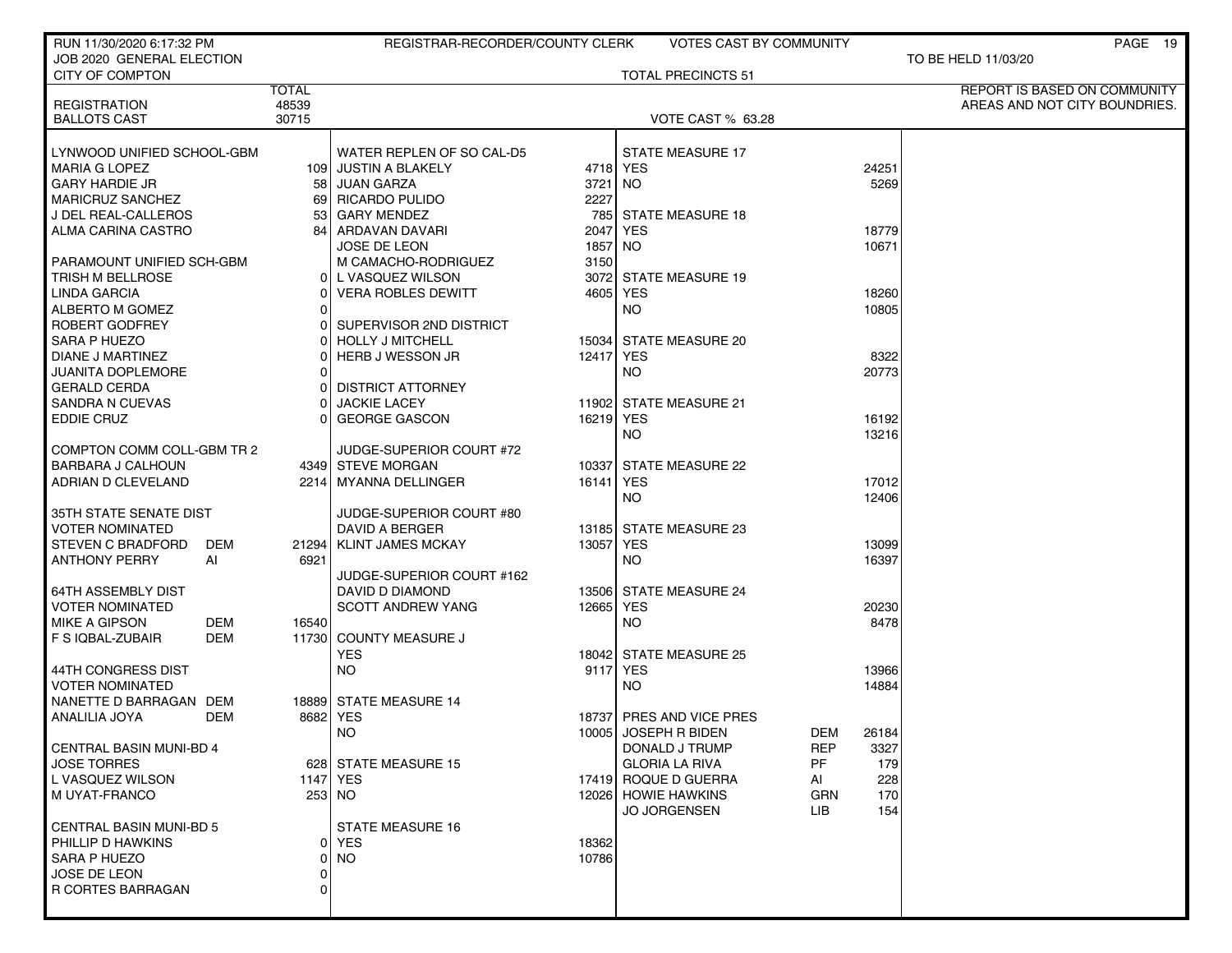| RUN 11/30/2020 6:17:32 PM        |              | REGISTRAR-RECORDER/COUNTY CLERK |           | VOTES CAST BY COMMUNITY  |            |       | PAGE 20                       |
|----------------------------------|--------------|---------------------------------|-----------|--------------------------|------------|-------|-------------------------------|
| JOB 2020 GENERAL ELECTION        |              |                                 |           |                          |            |       | TO BE HELD 11/03/20           |
| <b>CITY OF COVINA</b>            |              |                                 |           | TOTAL PRECINCTS 20       |            |       |                               |
|                                  | <b>TOTAL</b> |                                 |           |                          |            |       | REPORT IS BASED ON COMMUNITY  |
| <b>REGISTRATION</b>              | 29849        |                                 |           |                          |            |       | AREAS AND NOT CITY BOUNDRIES. |
| <b>BALLOTS CAST</b>              | 23810        |                                 |           | <b>VOTE CAST % 79.77</b> |            |       |                               |
| AZUSA UNIFIED SCHOOL-GBM         |              | JUDGE-SUPERIOR COURT #72        |           | <b>STATE MEASURE 22</b>  |            |       |                               |
| <b>SABRINA BOW</b>               |              | 70 STEVE MORGAN                 | 10268 YES |                          |            | 13935 |                               |
| YOLANDA R PENA                   | 118 I        | MYANNA DELLINGER                | 8404 NO   |                          |            | 8681  |                               |
| <b>HELEN JARAMILLO</b>           | 75           |                                 |           |                          |            |       |                               |
|                                  |              | JUDGE-SUPERIOR COURT #80        |           | <b>STATE MEASURE 23</b>  |            |       |                               |
| <b>CHARTER OAK UNIFIED-GBM</b>   |              | <b>DAVID A BERGER</b>           | 10547 YES |                          |            | 7958  |                               |
| <b>CRISTIAN AGUILAR</b>          |              | 3532 KLINT JAMES MCKAY          | 7727      | NO.                      |            | 14538 |                               |
| <b>KRISTIN MCGUIRE</b>           | 2806         |                                 |           |                          |            |       |                               |
| <b>JEANETTE FLORES</b>           | 2961         | JUDGE-SUPERIOR COURT #162       |           | <b>STATE MEASURE 24</b>  |            |       |                               |
| ROSIE RICHARDSON                 |              | 2532 DAVID D DIAMOND            |           | 8398 YES                 |            | 12453 |                               |
|                                  |              | <b>SCOTT ANDREW YANG</b>        | 10161 NO  |                          |            | 9711  |                               |
| COVINA-VALLEY USD-GBM TR1        |              |                                 |           |                          |            |       |                               |
| SUE L MAULUCCI                   | 0            | <b>COUNTY MEASURE J</b>         |           | <b>STATE MEASURE 25</b>  |            |       |                               |
| <b>JOE RODRIGUEZ</b>             | 01           | <b>YES</b>                      |           | 9386 YES                 |            | 8809  |                               |
|                                  |              | NO.                             | 11246 NO  |                          |            | 13154 |                               |
| COVINA-VALLEY USD-GBM TR3        |              |                                 |           |                          |            |       |                               |
| C J HARRIS                       |              | 1011 STATE MEASURE 14           |           | PRES AND VICE PRES       |            |       |                               |
| <b>LAUREN M SANCHEZ</b>          |              | 854 YES                         |           | 10853 JOSEPH R BIDEN     | DEM        | 14289 |                               |
| SONIA FRASQUILLO                 | 1599 NO      |                                 |           | 11430 DONALD J TRUMP     | <b>REP</b> | 8667  |                               |
| <b>MARIA ROMAN</b>               | 1752         |                                 |           | <b>GLORIA LA RIVA</b>    | PF         | 78    |                               |
|                                  |              | <b>STATE MEASURE 15</b>         |           | ROQUE D GUERRA           | AI         | 79    |                               |
| COVINA-VALLEY USD-GBM TR5        |              | <b>YES</b>                      |           | 10160 HOWIE HAWKINS      | GRN        | 115   |                               |
| <b>DENAEE AMAYA</b>              | 1124 NO      |                                 | 12570     | <b>JO JORGENSEN</b>      | LІВ        | 230   |                               |
| <b>CICERO SALMON III</b>         | 680          |                                 |           |                          |            |       |                               |
| <b>MARIA M CACERES</b>           |              | 2563 STATE MEASURE 16           |           |                          |            |       |                               |
|                                  |              | <b>YES</b>                      | 9155      |                          |            |       |                               |
| 48TH ASSEMBLY DIST               |              | <b>NO</b>                       | 13234     |                          |            |       |                               |
| <b>VOTER NOMINATED</b>           |              |                                 |           |                          |            |       |                               |
| <b>BLANCA E RUBIO</b><br>DEM     |              | 15331 STATE MEASURE 17          |           |                          |            |       |                               |
|                                  |              | <b>YES</b>                      | 12103     |                          |            |       |                               |
| 32ND CONGRESS DIST               |              | <b>NO</b>                       | 10482     |                          |            |       |                               |
| <b>VOTER NOMINATED</b>           |              |                                 |           |                          |            |       |                               |
| <b>JOSHUA M SCOTT</b><br>REP     |              | 8091 STATE MEASURE 18           |           |                          |            |       |                               |
| <b>GRACE F NAPOLITANO</b><br>DEM | 13284        | <b>YES</b>                      | 8889      |                          |            |       |                               |
|                                  |              | <b>NO</b>                       | 13853     |                          |            |       |                               |
| CITRUS COMM COLLEGE SPC-Y        |              |                                 |           |                          |            |       |                               |
| <b>YES</b>                       |              | 119 STATE MEASURE 19            |           |                          |            |       |                               |
| NO.                              |              | 90   YES                        | 10803     |                          |            |       |                               |
|                                  |              | <b>NO</b>                       | 11447     |                          |            |       |                               |
| UPPER SAN GABRIEL VLY-BD 4       |              |                                 |           |                          |            |       |                               |
| <b>KATARINA GARCIA</b>           |              | 8352 STATE MEASURE 20           |           |                          |            |       |                               |
| ANNABEL E SECAIDA                |              | 1372 YES                        | 9328      |                          |            |       |                               |
| <b>ALFONSO CONTRERAS</b>         | $3121$ NO    |                                 | 12874     |                          |            |       |                               |
|                                  |              |                                 |           |                          |            |       |                               |
| <b>DISTRICT ATTORNEY</b>         |              | STATE MEASURE 21                |           |                          |            |       |                               |
| <b>JACKIE LACEY</b>              | 11414 YES    |                                 | 9172      |                          |            |       |                               |
| <b>GEORGE GASCON</b>             | 9194 NO      |                                 | 13256     |                          |            |       |                               |
|                                  |              |                                 |           |                          |            |       |                               |
|                                  |              |                                 |           |                          |            |       |                               |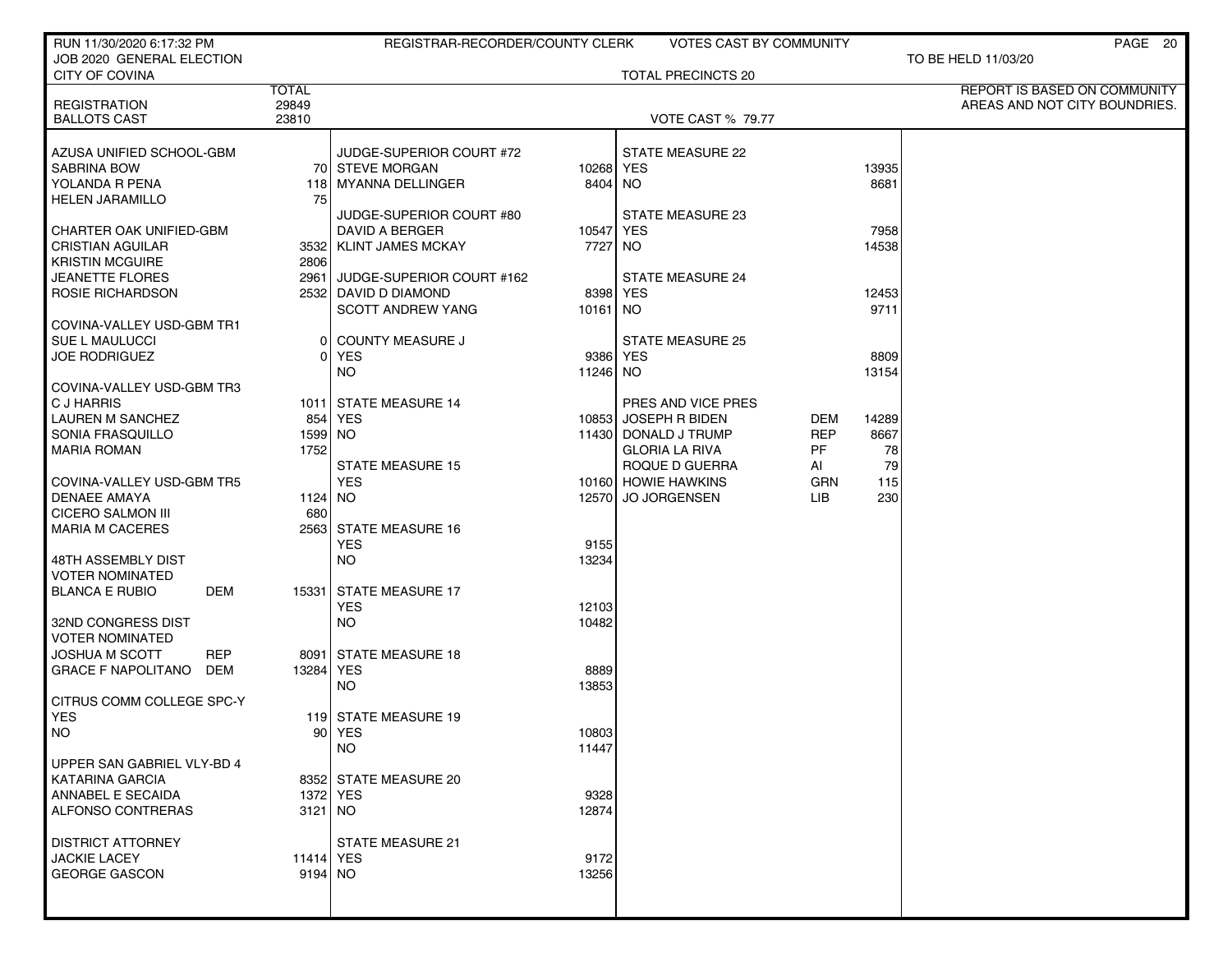| RUN 11/30/2020 6:17:32 PM                    |              | REGISTRAR-RECORDER/COUNTY CLERK                |                          |                | VOTES CAST BY COMMUNITY  |              |                                      |                          | PAGE 21     |
|----------------------------------------------|--------------|------------------------------------------------|--------------------------|----------------|--------------------------|--------------|--------------------------------------|--------------------------|-------------|
| JOB 2020 GENERAL ELECTION                    |              |                                                |                          |                |                          |              | TO BE HELD 11/03/20                  |                          |             |
| <b>CITY OF CUDAHY</b>                        |              |                                                |                          |                | <b>TOTAL PRECINCTS 7</b> |              |                                      |                          |             |
|                                              | <b>TOTAL</b> |                                                |                          |                |                          |              | REPORT IS BASED ON COMMUNITY         |                          |             |
| <b>REGISTRATION</b>                          | 8867         |                                                |                          |                |                          |              | AREAS AND NOT CITY BOUNDRIES.        |                          |             |
| <b>BALLOTS CAST</b>                          | 5551         |                                                |                          |                | VOTE CAST % 62.6         |              |                                      |                          |             |
|                                              |              |                                                |                          |                |                          |              |                                      |                          |             |
| CUDAHY CITY GEN MUNI-CNC                     |              | LOS ANGELES COMM-BOT 7                         |                          |                | <b>COUNTY MEASURE J</b>  |              | STATE MEASURE 25                     |                          |             |
| DAISY LOMELI                                 |              | 3007 CORY D BUTLER                             |                          |                | 273 YES                  |              | 3122 YES                             |                          | 2408        |
| <b>JOSE R GONZALEZ</b>                       |              | 2223 CHRIS HAN                                 |                          | 593            | NO.                      | 1836 NO      |                                      |                          | 2761        |
| <b>STEVE SANCHEZ</b>                         |              | 546 NANCY PEARLMAN<br>1408 JAMAL K STEWART     |                          | 738            |                          |              |                                      |                          |             |
| P COVARRUBIAS<br>MARIA JIMENEZ               |              |                                                |                          | 197            | <b>STATE MEASURE 14</b>  |              | PRES AND VICE PRES<br>JOSEPH R BIDEN |                          |             |
|                                              |              | 1313 ARTURO FLORES<br><b>MIKE FONG</b>         |                          | 1089<br>1457   | YES<br>NO.               | 3264         | 1904 DONALD J TRUMP                  | <b>DEM</b><br><b>REP</b> | 4351<br>922 |
| MONTEBELLO UNIFIED SCH-GBM                   |              | RAQUEL WATTS                                   |                          | 351            |                          |              | <b>GLORIA LA RIVA</b>                | <b>PF</b>                | 74          |
| S SAUCILLO-VALENCIA                          | $\Omega$     |                                                |                          |                | <b>STATE MEASURE 15</b>  |              |                                      |                          |             |
|                                              |              |                                                |                          |                |                          |              | ROQUE D GUERRA                       | AI                       | 24          |
| LILIANA MAGANA                               |              | 33RD STATE SENATE DIST                         |                          |                | <b>YES</b>               |              | 3357 HOWIE HAWKINS                   | <b>GRN</b><br><b>LIB</b> | 40<br>27    |
| <b>FRANK T MORALES</b>                       |              | <b>VOTER NOMINATED</b>                         |                          |                | NO.                      |              | 1947 JO JORGENSEN                    |                          |             |
| ELIZABETH CABRERA<br><b>CARLOS CERDAN</b>    |              | LENA GONZALEZ                                  | DEM<br><b>DEM</b>        | 2740           | <b>STATE MEASURE 16</b>  |              |                                      |                          |             |
|                                              |              | E C CASTILLO                                   |                          | 2131           |                          |              |                                      |                          |             |
| <b>FERNANDO CHACON</b>                       |              |                                                |                          |                | <b>YES</b>               | 2909<br>2328 |                                      |                          |             |
|                                              |              | 63RD ASSEMBLY DIST                             |                          |                | NO.                      |              |                                      |                          |             |
| LOS ANGELES COMM-BOT 1                       |              | <b>VOTER NOMINATED</b>                         |                          |                |                          |              |                                      |                          |             |
| <b>TORI BAILEY</b>                           |              | 391   MARIA D ESTRADA<br>345 ANTHONY RENDON    | DEM<br><b>DEM</b>        | 2567           | <b>STATE MEASURE 17</b>  |              |                                      |                          |             |
| <b>CHARNE TUNSON</b>                         |              |                                                |                          | 2266           | YES                      | 3789<br>1498 |                                      |                          |             |
| <b>KAREN HERNANDEZ</b>                       | 1424         |                                                |                          |                | NO.                      |              |                                      |                          |             |
| ANDRA HOFFMAN                                |              | 1598 40TH CONGRESS DIST<br>428 VOTER NOMINATED |                          |                | <b>STATE MEASURE 18</b>  |              |                                      |                          |             |
| ANTONIO P SANCHEZ                            |              |                                                |                          |                |                          |              |                                      |                          |             |
| <b>MARJORIE SHAW</b>                         | 91<br>274    | C ANTONIO DELGADO                              | <b>REP</b><br><b>DEM</b> | 1285           | YES                      | 3137<br>2145 |                                      |                          |             |
| <b>JESSICA M MCCARNS</b><br>R RICHARD CUEVAS | 235          | L ROYBAL-ALLARD                                |                          | 3730           | NO.                      |              |                                      |                          |             |
|                                              |              | LOS ANGELES USD-MEAS RR                        |                          |                | <b>STATE MEASURE 19</b>  |              |                                      |                          |             |
| I LOS ANGELES COMM-BOT 3                     |              | <b>YES</b>                                     |                          | 3838           | YES                      | 2982         |                                      |                          |             |
| <b>MICHAEL BATIE</b>                         |              | 164 NO                                         |                          | 1116           | NO.                      | 2214         |                                      |                          |             |
| S BROOKS GRIFFIN                             | 302          |                                                |                          |                |                          |              |                                      |                          |             |
| <b>GERRY ANDERSON</b>                        | 501          | CENTRAL BASIN MUNI-BD 4                        |                          |                | <b>STATE MEASURE 20</b>  |              |                                      |                          |             |
| LYDIA A GUTIERREZ                            |              | 1338 JOSE TORRES                               |                          | $\overline{0}$ | YES                      | 1834         |                                      |                          |             |
| <b>RUFFIN E PATTERSON</b>                    | 144          | L VASQUEZ WILSON                               |                          | 0              | <b>NO</b>                | 3383         |                                      |                          |             |
| <b>ROBERT PAYNE</b>                          | 181          | M UYAT-FRANCO                                  |                          | 0              |                          |              |                                      |                          |             |
| ANTHONY J DANNA                              | 206          |                                                |                          |                | <b>STATE MEASURE 21</b>  |              |                                      |                          |             |
| <b>CHATURA DE SILVA</b>                      |              | 182 DISTRICT ATTORNEY                          |                          |                | <b>YES</b>               | 3367         |                                      |                          |             |
| DAVID VELA                                   | 1579         | <b>JACKIE LACEY</b>                            |                          | 2229           | NO.                      | 1920         |                                      |                          |             |
| SAMUEL P WHITEHEAD                           | 134          | <b>GEORGE GASCON</b>                           |                          | 2748           |                          |              |                                      |                          |             |
|                                              |              |                                                |                          |                | STATE MEASURE 22         |              |                                      |                          |             |
| LOS ANGELES COMM-BOT 5                       |              | JUDGE-SUPERIOR COURT #72                       |                          |                | <b>YES</b>               | 2845         |                                      |                          |             |
| <b>GLENN BAILEY</b>                          |              | 65 STEVE MORGAN                                |                          | 2158 NO        |                          | 2461         |                                      |                          |             |
| CYNTHIA GONZALEZ                             |              | 1610 MYANNA DELLINGER                          |                          | 2612           |                          |              |                                      |                          |             |
| N M HENDERSON                                | 1037         |                                                |                          |                | STATE MEASURE 23         |              |                                      |                          |             |
| <b>PAT STURGES</b>                           |              | 387 JUDGE-SUPERIOR COURT #80                   |                          |                | <b>YES</b>               | 2760         |                                      |                          |             |
| <b>SCOTT SVONKIN</b>                         |              | 530 DAVID A BERGER                             |                          | 2457           | NO.                      | 2532         |                                      |                          |             |
| <b>MICHELLE MANOS</b>                        |              | 446   KLINT JAMES MCKAY                        |                          | 2225           |                          |              |                                      |                          |             |
| <b>SERGIO B VARGAS</b>                       | 500          |                                                |                          |                | <b>STATE MEASURE 24</b>  |              |                                      |                          |             |
| NICHET JAMES-GRAY                            | 194          | JUDGE-SUPERIOR COURT #162                      |                          |                | <b>YES</b>               | 3339         |                                      |                          |             |
|                                              |              | DAVID D DIAMOND                                |                          | 2361           | NO.                      | 1839         |                                      |                          |             |
|                                              |              | <b>SCOTT ANDREW YANG</b>                       |                          | 2345           |                          |              |                                      |                          |             |
|                                              |              |                                                |                          |                |                          |              |                                      |                          |             |
|                                              |              |                                                |                          |                |                          |              |                                      |                          |             |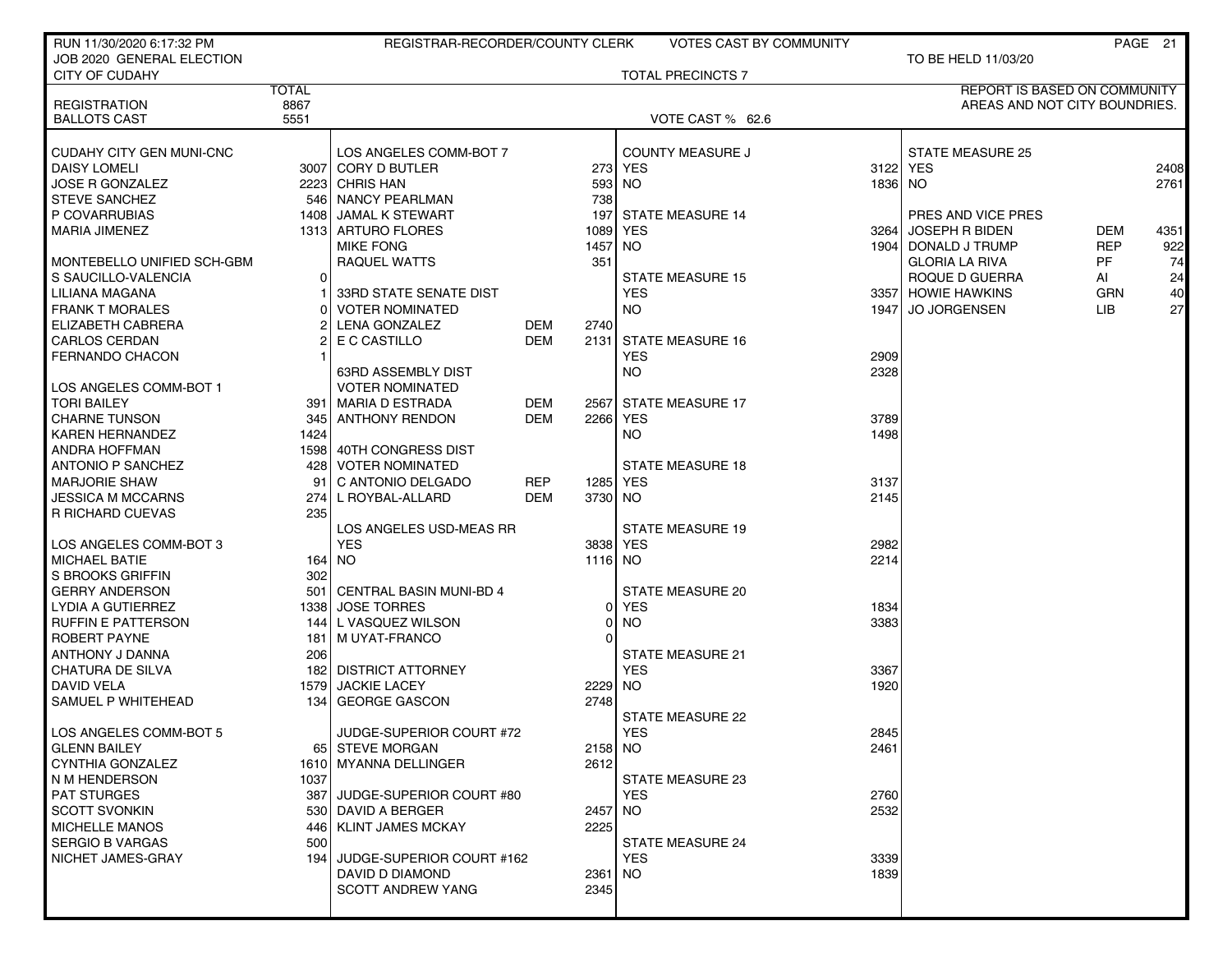| RUN 11/30/2020 6:17:32 PM      |              | REGISTRAR-RECORDER/COUNTY CLERK   |            |           | <b>VOTES CAST BY COMMUNITY</b> |          |                                     |            | PAGE 22 |
|--------------------------------|--------------|-----------------------------------|------------|-----------|--------------------------------|----------|-------------------------------------|------------|---------|
| JOB 2020 GENERAL ELECTION      |              |                                   |            |           |                                |          | TO BE HELD 11/03/20                 |            |         |
| CITY OF CULVER CITY            |              |                                   |            |           | <b>TOTAL PRECINCTS 13</b>      |          |                                     |            |         |
|                                | <b>TOTAL</b> |                                   |            |           |                                |          | <b>REPORT IS BASED ON COMMUNITY</b> |            |         |
| <b>REGISTRATION</b>            | 29094        |                                   |            |           |                                |          | AREAS AND NOT CITY BOUNDRIES.       |            |         |
| <b>BALLOTS CAST</b>            | 24943        |                                   |            |           | <b>VOTE CAST % 85.73</b>       |          |                                     |            |         |
|                                |              |                                   |            |           |                                |          |                                     |            |         |
| CULVER CITY GEN MUNI-CNC       |              | LOS ANGELES COMM-BOT 5            |            |           | <b>DISTRICT ATTORNEY</b>       |          | <b>STATE MEASURE 21</b>             |            |         |
| <b>GORAN ERIKSSON</b>          |              | 8700 GLENN BAILEY                 |            |           | 286 JACKIE LACEY               |          | 7349 YES                            |            | 13552   |
| <b>ROBERT ZIRGULIS</b>         |              | 2163 CYNTHIA GONZALEZ             |            | 1859      | <b>GEORGE GASCON</b>           | 14485 NO |                                     |            | 9964    |
| KHIN KHIN GYI                  |              | 3088 N M HENDERSON                |            | 9621      |                                |          |                                     |            |         |
| <b>FREDDY PUZA</b>             |              | 8672 PAT STURGES                  |            |           | 1185 JUDGE-SUPERIOR COURT #72  |          | STATE MEASURE 22                    |            |         |
| DARREL MENTHE                  |              | 7846 SCOTT SVONKIN                |            |           | 2478 STEVE MORGAN              | 9736     | <b>YES</b>                          |            | 10057   |
| Y MCMORRIN                     |              | 10474 MICHELLE MANOS              |            |           | 1000 MYANNA DELLINGER          | 9440 NO  |                                     |            | 13609   |
| <b>ALBERT VERA</b>             |              | 10665 SERGIO B VARGAS             |            | 557       |                                |          |                                     |            |         |
| <b>HEATHER WOLLIN</b>          |              | 3900 NICHET JAMES-GRAY            |            | 921       | JUDGE-SUPERIOR COURT #80       |          | <b>STATE MEASURE 23</b>             |            |         |
| <b>ANTHONY RIZZO</b>           | 1413         |                                   |            |           | DAVID A BERGER                 | 10944    | <b>YES</b>                          |            | 10230   |
|                                |              | LOS ANGELES COMM-BOT 7            |            |           | <b>KLINT JAMES MCKAY</b>       | 8055 NO  |                                     |            | 12979   |
| <b>CULVER CITY UNIFIED-GBM</b> |              | <b>CORY D BUTLER</b>              |            | 1122      |                                |          |                                     |            |         |
| <b>ANNE ALLAIRE</b>            |              | 4791 CHRIS HAN                    |            | 3534      | JUDGE-SUPERIOR COURT #162      |          | <b>STATE MEASURE 24</b>             |            |         |
| P AMEZOLA DE HERRERA           |              | 9197 NANCY PEARLMAN               |            |           | 1873 DAVID D DIAMOND           | 9224     | <b>YES</b>                          |            | 14792   |
| <b>SCOTT ZEIDMAN</b>           |              | 6048 JAMAL K STEWART              |            | 577       | SCOTT ANDREW YANG              | 9732 NO  |                                     |            | 8423    |
| TIFFANY SPELLMAN               |              | 2976 ARTURO FLORES                |            | 1067      |                                |          |                                     |            |         |
| <b>KELLY KENT</b>              |              | 10654 MIKE FONG                   |            |           | 8925 COUNTY MEASURE J          |          | <b>STATE MEASURE 25</b>             |            |         |
| <b>LAUREN JAGNOW</b>           |              | 2692 RAQUEL WATTS                 |            |           | 976 YES                        | 15061    | <b>YES</b>                          |            | 13106   |
|                                |              |                                   |            |           | <b>NO</b>                      | 6770 NO  |                                     |            | 10015   |
| EL CAMINO COMM COL-GBM TR1     |              | 54TH ASSEMBLY DIST                |            |           |                                |          |                                     |            |         |
| <b>KENNETH A BROWN</b>         | 01           | <b>VOTER NOMINATED</b>            |            |           | <b>STATE MEASURE 14</b>        |          | PRES AND VICE PRES                  |            |         |
| <b>GEORGE A TURNER JR</b>      | 0            | <b>SYDNEY KAMLAGER</b>            | DEM        | 13215 YES |                                | 12967    | JOSEPH R BIDEN                      | <b>DEM</b> | 20455   |
|                                |              | TRACY B JONES                     | <b>DEM</b> | 5735 NO   |                                |          | 10158 DONALD J TRUMP                | <b>REP</b> | 3645    |
| LOS ANGELES COMM-BOT 1         |              |                                   |            |           |                                |          | <b>GLORIA LA RIVA</b>               | PF         | 54      |
| <b>TORI BAILEY</b>             |              | 1156 37TH CONGRESS DIST           |            |           | <b>STATE MEASURE 15</b>        |          | ROQUE D GUERRA                      | Al         | 56      |
| <b>CHARNE TUNSON</b>           |              | 1379 VOTER NOMINATED              |            |           | <b>YES</b>                     |          | 15579 HOWIE HAWKINS                 | <b>GRN</b> | 130     |
| <b>KAREN HERNANDEZ</b>         |              | 1845 KAREN BASS                   | DEM        | 18425     | NO.                            | 8221     | <b>JO JORGENSEN</b>                 | LIB.       | 232     |
| ANDRA HOFFMAN                  |              | 11696 ERROL WEBBER                | <b>REP</b> | 3746      |                                |          |                                     |            |         |
| <b>ANTONIO P SANCHEZ</b>       | 489          |                                   |            |           | <b>STATE MEASURE 16</b>        |          |                                     |            |         |
| <b>MARJORIE SHAW</b>           | 565          | <b>CULVER CITY GENERAL-MEAS B</b> |            |           | <b>YES</b>                     | 14903    |                                     |            |         |
| <b>JESSICA M MCCARNS</b>       | 6131         | <b>YES</b>                        |            | 10211 NO  |                                | 8534     |                                     |            |         |
| <b>R RICHARD CUEVAS</b>        |              | 325   NO                          |            | 12231     |                                |          |                                     |            |         |
|                                |              |                                   |            |           | <b>STATE MEASURE 17</b>        |          |                                     |            |         |
| LOS ANGELES COMM-BOT 3         |              | <b>CULVER CITY GEN MUNI-RE</b>    |            |           | <b>YES</b>                     | 18569    |                                     |            |         |
| <b>MICHAEL BATIE</b>           |              | 404 YES                           |            | 11510 NO  |                                | 5193     |                                     |            |         |
| <b>S BROOKS GRIFFIN</b>        | 1267         | NO.                               |            | 10671     |                                |          |                                     |            |         |
| <b>GERRY ANDERSON</b>          | 3969         |                                   |            |           | <b>STATE MEASURE 18</b>        |          |                                     |            |         |
| LYDIA A GUTIERREZ              |              | 1884   INGLEWOOD USD - MEAS I     |            |           | <b>YES</b>                     | 15549    |                                     |            |         |
| <b>RUFFIN E PATTERSON</b>      |              | 666 YES                           |            |           | $0$ NO                         | 8271     |                                     |            |         |
| ROBERT PAYNE                   |              | 420 NO                            |            | O         |                                |          |                                     |            |         |
| ANTHONY J DANNA                | 788          |                                   |            |           | <b>STATE MEASURE 19</b>        |          |                                     |            |         |
| <b>CHATURA DE SILVA</b>        | 421          | LOS ANGELES USD-MEAS RR           |            |           | <b>YES</b>                     | 11912    |                                     |            |         |
| <b>DAVID VELA</b>              |              | 7581   YES                        |            |           | <b>NO</b>                      | 11320    |                                     |            |         |
| SAMUEL P WHITEHEAD             |              | 505 NO                            |            | 0         |                                |          |                                     |            |         |
|                                |              |                                   |            |           | STATE MEASURE 20               |          |                                     |            |         |
|                                |              | SUPERVISOR 2ND DISTRICT           |            |           | <b>YES</b>                     | 5072     |                                     |            |         |
|                                |              | <b>HOLLY J MITCHELL</b>           |            | 15318 NO  |                                | 18150    |                                     |            |         |
|                                |              | HERB J WESSON JR                  |            | 5315      |                                |          |                                     |            |         |
|                                |              |                                   |            |           |                                |          |                                     |            |         |
|                                |              |                                   |            |           |                                |          |                                     |            |         |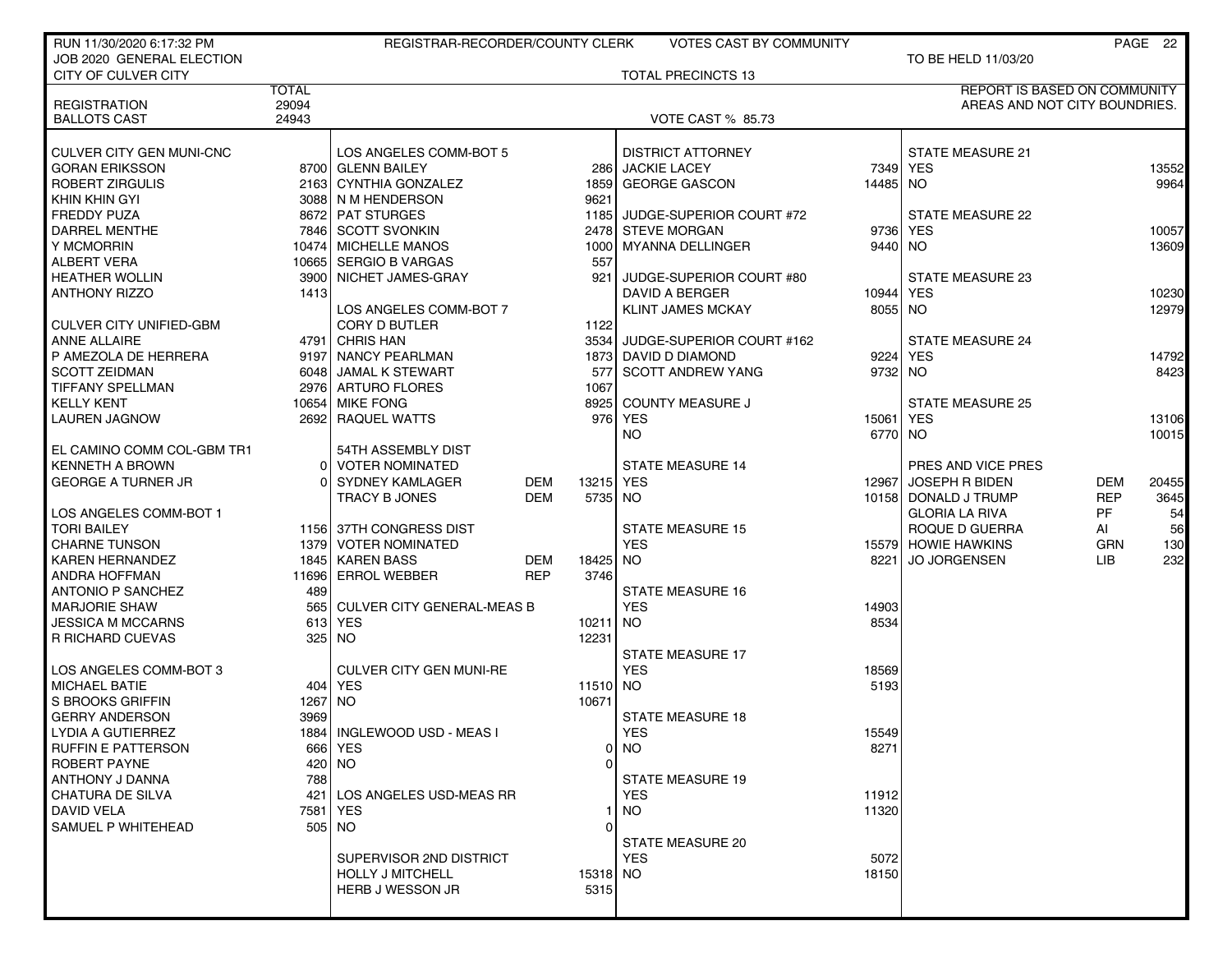| RUN 11/30/2020 6:17:32 PM                        |            |              | REGISTRAR-RECORDER/COUNTY CLERK     |               | <b>VOTES CAST BY COMMUNITY</b>             |            |       | PAGE 23                       |
|--------------------------------------------------|------------|--------------|-------------------------------------|---------------|--------------------------------------------|------------|-------|-------------------------------|
| JOB 2020 GENERAL ELECTION<br>CITY OF DIAMOND BAR |            |              |                                     |               |                                            |            |       | TO BE HELD 11/03/20           |
|                                                  |            | <b>TOTAL</b> |                                     |               | <b>TOTAL PRECINCTS 13</b>                  |            |       | REPORT IS BASED ON COMMUNITY  |
| <b>REGISTRATION</b>                              |            | 33500        |                                     |               |                                            |            |       | AREAS AND NOT CITY BOUNDRIES. |
| <b>BALLOTS CAST</b>                              |            | 27541        |                                     |               | <b>VOTE CAST % 82.21</b>                   |            |       |                               |
| DIAMOND BAR CITY GEN-CNC                         |            |              | JUDGE-SUPERIOR COURT #80            |               | STATE MEASURE 23                           |            |       |                               |
| <b>RUTH LOW</b>                                  |            |              | 12748 DAVID A BERGER                | 11043 YES     |                                            |            | 9416  |                               |
| <b>STAN LIU</b>                                  |            |              | 8135   KLINT JAMES MCKAY            | 9012 NO       |                                            |            | 16272 |                               |
| <b>TOMMY ORONA</b>                               |            | 2321         |                                     |               |                                            |            |       |                               |
| <b>JENNIFER MAHLKE</b>                           |            |              | 6475 JUDGE-SUPERIOR COURT #162      |               | <b>STATE MEASURE 24</b>                    |            |       |                               |
| <b>AARON MCELREA</b>                             |            |              | 1689 DAVID D DIAMOND                | 8867          | YES                                        |            | 15041 |                               |
| <b>SAM CASTORENA JR</b>                          |            |              | 3652 SCOTT ANDREW YANG              | 11928 NO      |                                            |            | 10560 |                               |
| <b>BILL RAWLINGS</b>                             |            | 4926         |                                     |               |                                            |            |       |                               |
|                                                  |            |              | <b>COUNTY MEASURE J</b>             |               | <b>STATE MEASURE 25</b>                    |            |       |                               |
| WALNUT VALLEY UNIF SCH-GBM                       |            |              | <b>YES</b>                          | 9922 YES      |                                            |            | 9767  |                               |
| LAYLA ABOU-TALEB                                 |            | 7581   NO    |                                     | 13834 NO      |                                            |            | 15457 |                               |
| <b>LARRY L REDINGER</b>                          |            | 8586         |                                     |               |                                            |            |       |                               |
| QINGLAN JIANG                                    |            |              | 4338 STATE MEASURE 14<br><b>YES</b> |               | PRES AND VICE PRES<br>11510 JOSEPH R BIDEN | DEM        | 15894 |                               |
| MT SAN ANTONIO COMM-TR7                          |            |              | <b>NO</b>                           |               | 14111 DONALD J TRUMP                       | <b>REP</b> | 10666 |                               |
| <b>MANUEL BACA</b>                               |            | 2338         |                                     |               | <b>GLORIA LA RIVA</b>                      | PF         | 75    |                               |
| <b>FABIAN PAVON</b>                              |            |              | 1165 STATE MEASURE 15               |               | ROQUE D GUERRA                             | AI         | 88    |                               |
| <b>HEBERTO M SANCHEZ</b>                         |            |              | 1028 YES                            |               | 10785 HOWIE HAWKINS                        | GRN        | 88    |                               |
|                                                  |            |              | NO.                                 | 15332         | JO JORGENSEN                               | LIB        | 166   |                               |
| 29TH STATE SENATE DIST                           |            |              |                                     |               |                                            |            |       |                               |
| <b>VOTER NOMINATED</b>                           |            |              | <b>STATE MEASURE 16</b>             |               |                                            |            |       |                               |
| LING LING CHANG                                  | <b>REP</b> | 12840 YES    |                                     | 9639          |                                            |            |       |                               |
| <b>JOSH NEWMAN</b>                               | DEM        | 12736 NO     |                                     | 16326         |                                            |            |       |                               |
|                                                  |            |              | <b>STATE MEASURE 17</b>             |               |                                            |            |       |                               |
| 55TH ASSEMBLY DIST<br><b>VOTER NOMINATED</b>     |            |              | <b>YES</b>                          | 12686         |                                            |            |       |                               |
| ANDREW E RODRIGUEZ DEM                           |            | 12314 NO     |                                     | 13363         |                                            |            |       |                               |
| PHILLIP CHEN                                     | <b>REP</b> | 12968        |                                     |               |                                            |            |       |                               |
|                                                  |            |              | <b>STATE MEASURE 18</b>             |               |                                            |            |       |                               |
| 39TH CONGRESS DIST                               |            |              | <b>YES</b>                          | 9726          |                                            |            |       |                               |
| <b>VOTER NOMINATED</b>                           |            |              | <b>NO</b>                           | 16486         |                                            |            |       |                               |
| <b>GIL CISNEROS</b>                              | DEM        | 13285        |                                     |               |                                            |            |       |                               |
| YOUNG KIM                                        | <b>REP</b> |              | 12379 STATE MEASURE 19              |               |                                            |            |       |                               |
|                                                  |            |              | <b>YES</b>                          | 11749         |                                            |            |       |                               |
| <b>DIAMOND BAR CITY GEN-DB</b>                   |            |              | <b>NO</b>                           | 13767         |                                            |            |       |                               |
| <b>YES</b>                                       |            | 8272         |                                     |               |                                            |            |       |                               |
| <b>NO</b>                                        |            |              | 16606 STATE MEASURE 20              |               |                                            |            |       |                               |
|                                                  |            |              | <b>YES</b>                          | 11445         |                                            |            |       |                               |
| WALNUT VALLEY WATER-BD 4                         |            |              | <b>NO</b>                           | 14004         |                                            |            |       |                               |
| KEVIN T HAYAKAWA                                 |            | 1196         |                                     |               |                                            |            |       |                               |
| ALFRED SINCLARE                                  |            |              | 393 STATE MEASURE 21<br><b>YES</b>  |               |                                            |            |       |                               |
| <b>DISTRICT ATTORNEY</b>                         |            |              | <b>NO</b>                           | 8916<br>16846 |                                            |            |       |                               |
| <b>JACKIE LACEY</b>                              |            | 12541        |                                     |               |                                            |            |       |                               |
| <b>GEORGE GASCON</b>                             |            |              | 10005 STATE MEASURE 22              |               |                                            |            |       |                               |
|                                                  |            |              | <b>YES</b>                          | 15923         |                                            |            |       |                               |
| JUDGE-SUPERIOR COURT #72                         |            |              | <b>NO</b>                           | 9997          |                                            |            |       |                               |
| <b>STEVE MORGAN</b>                              |            | 11539        |                                     |               |                                            |            |       |                               |
| <b>MYANNA DELLINGER</b>                          |            | 8943         |                                     |               |                                            |            |       |                               |
|                                                  |            |              |                                     |               |                                            |            |       |                               |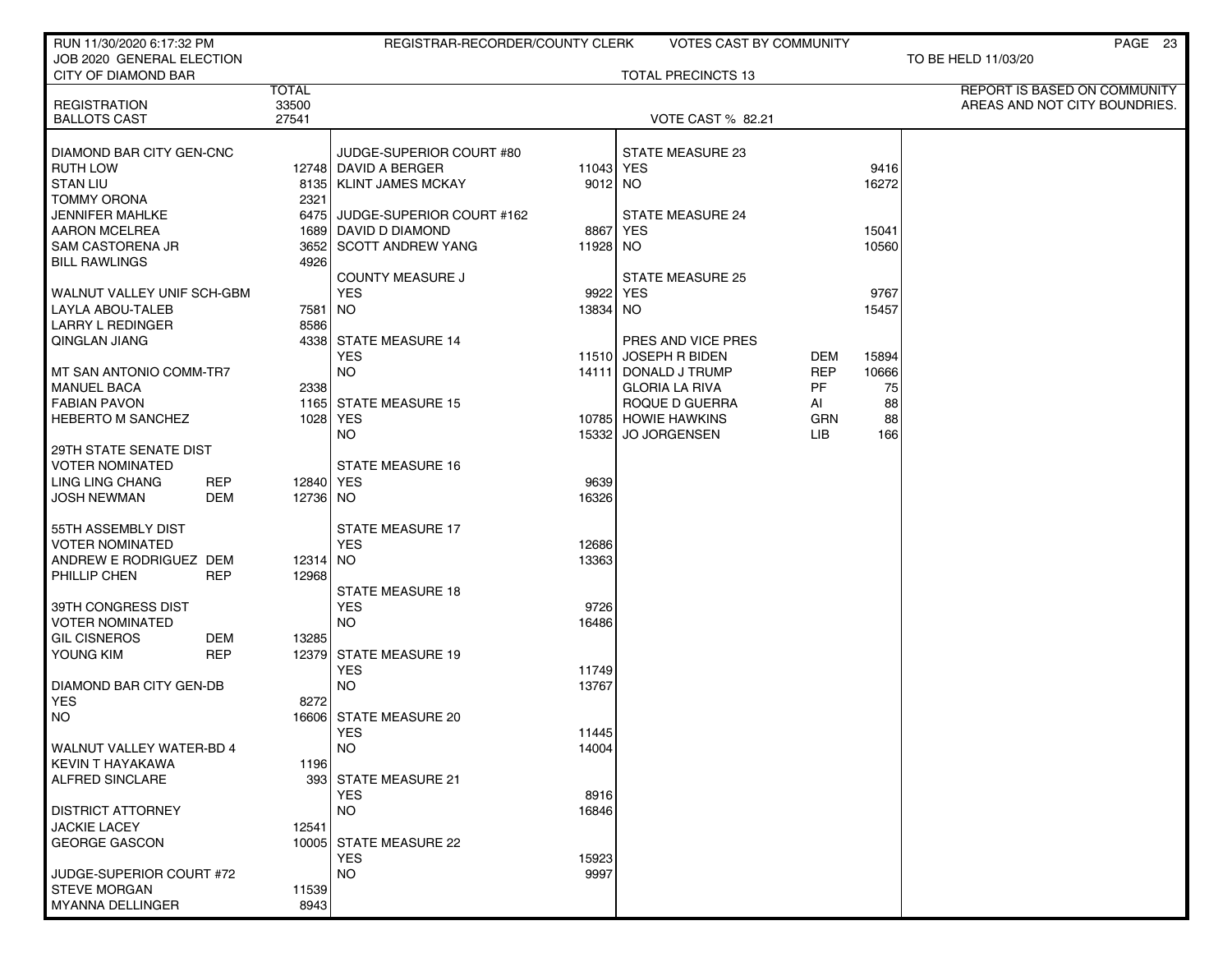| RUN 11/30/2020 6:17:32 PM  |              | REGISTRAR-RECORDER/COUNTY CLERK      |                | <b>VOTES CAST BY COMMUNITY</b> |                        |                         | PAGE 24                             |
|----------------------------|--------------|--------------------------------------|----------------|--------------------------------|------------------------|-------------------------|-------------------------------------|
| JOB 2020 GENERAL ELECTION  |              |                                      |                |                                |                        | TO BE HELD 11/03/20     |                                     |
| CITY OF DOWNEY             |              |                                      |                | <b>TOTAL PRECINCTS 41</b>      | CONTINUED ON PAGE      | 25                      |                                     |
|                            | <b>TOTAL</b> |                                      |                |                                |                        |                         | <b>REPORT IS BASED ON COMMUNITY</b> |
| <b>REGISTRATION</b>        | 63818        |                                      |                |                                |                        |                         | AREAS AND NOT CITY BOUNDRIES.       |
| <b>BALLOTS CAST</b>        | 49178        |                                      |                | <b>VOTE CAST % 77.06</b>       |                        |                         |                                     |
|                            |              |                                      |                |                                |                        |                         |                                     |
| DOWNEY CITY GEN MUNI-CNC 1 |              | LOS ANGELES COMM-BOT 1               |                | 40TH CONGRESS DIST             |                        | <b>STATE MEASURE 14</b> |                                     |
| <b>BLANCA PACHECO</b>      |              | 6389 TORI BAILEY                     | 31             | <b>VOTER NOMINATED</b>         |                        | <b>YES</b>              | 24633                               |
| A CONTRERAS                |              | 2893 CHARNE TUNSON                   |                | C ANTONIO DELGADO              | <b>REP</b><br>15612 NO |                         | 21599                               |
|                            |              | <b>KAREN HERNANDEZ</b>               | 15             | L ROYBAL-ALLARD                | DEM<br>29262           |                         |                                     |
| DOWNEY CITY GEN MUNI-CNC 3 |              | <b>ANDRA HOFFMAN</b>                 | 28             |                                |                        | <b>STATE MEASURE 15</b> |                                     |
| <b>CATHERINE ALVAREZ</b>   |              | 5740 ANTONIO P SANCHEZ               | 6              | LOS ANGELES USD-MEAS RR        |                        | <b>YES</b>              | 23252                               |
| DALEJUAN PEEVY             |              | 958   MARJORIE SHAW                  |                | <b>YES</b>                     | 0                      | <b>NO</b>               | 24018                               |
| <b>ERIC F PIERCE</b>       |              | 4706 JESSICA M MCCARNS               | 2              | <b>NO</b>                      |                        |                         |                                     |
|                            |              | R RICHARD CUEVAS                     | $\overline{2}$ |                                |                        | <b>STATE MEASURE 16</b> |                                     |
| DOWNEY CITY GEN MUNI-CNC 5 |              |                                      |                | WHITTIER UNION HI SPC-AA       |                        | <b>YES</b>              | 21378                               |
| <b>MARIO TRUJILLO</b>      |              | 20455 LOS ANGELES COMM-BOT 3         |                | <b>YES</b>                     |                        | 421   NO                | 25296                               |
| <b>ARTURO GONZALEZ</b>     |              | 1318 MICHAEL BATIE                   | 0              | <b>NO</b>                      | 187                    |                         |                                     |
| JUAN MARTINEZ JR           |              | 6627 S BROOKS GRIFFIN                |                |                                |                        | <b>STATE MEASURE 17</b> |                                     |
| CARMELA UVA                |              | 15333 GERRY ANDERSON                 |                | 13 CENTRAL BASIN MUNI-BD 1     |                        | <b>YES</b>              | 27630                               |
|                            |              | <b>LYDIA A GUTIERREZ</b>             |                | 10 XOCHITL SANDOVAL            | 8741 NO                |                         | 19444                               |
| DOWNEY UNIFIED SCH-GBM TR2 |              | <b>RUFFIN E PATTERSON</b>            |                | M CAMACHO-RODRIGUEZ            | 31170                  |                         |                                     |
| C BALLON-GODINEZ           |              | 1712 ROBERT PAYNE                    | 2              |                                |                        | <b>STATE MEASURE 18</b> |                                     |
| A RADEMAKER                |              | 1548 ANTHONY J DANNA                 |                | WATER REPLEN OF SO CAL-D5      |                        | <b>YES</b>              | 20893                               |
| <b>JOSE J RODRIGUEZ</b>    |              | 3119 CHATURA DE SILVA                |                | <b>JUSTIN A BLAKELY</b>        | 2125 NO                |                         | 26291                               |
|                            |              | DAVID VELA                           | <b>261</b>     | JUAN GARZA                     | 2946                   |                         |                                     |
| DOWNEY UNIFIED SCH-GBM TR3 |              | SAMUEL P WHITEHEAD                   |                | <b>RICARDO PULIDO</b>          |                        | 2142 STATE MEASURE 19   |                                     |
| <b>CARLOS A AVALOS</b>     | 1473         |                                      |                | <b>GARY MENDEZ</b>             | 765 l                  | <b>YES</b>              | 23062                               |
| <b>GIGGY PEREZ-SAAB</b>    |              | 4563 LOS ANGELES COMM-BOT 5          |                | ARDAVAN DAVARI                 | 1183 NO                |                         | 23227                               |
| ETHAN M RODRIGUEZ          |              | 1409 GLENN BAILEY                    |                | JOSE DE LEON                   | 1269                   |                         |                                     |
|                            |              | CYNTHIA GONZALEZ                     |                | 17 M CAMACHO-RODRIGUEZ         |                        | 3828 STATE MEASURE 20   |                                     |
| MONTEBELLO UNIFIED SCH-GBM |              | N M HENDERSON                        |                | 19 L VASQUEZ WILSON            | 2009                   | <b>YES</b>              | 18519                               |
| S SAUCILLO-VALENCIA        |              | 12 PAT STURGES                       | 5 <sup>1</sup> | <b>VERA ROBLES DEWITT</b>      | 2694 NO                |                         | 27802                               |
| LILIANA MAGANA             | 24           | SCOTT SVONKIN                        | 8              |                                |                        |                         |                                     |
| <b>FRANK T MORALES</b>     |              | <b>MICHELLE MANOS</b>                |                | <b>DISTRICT ATTORNEY</b>       |                        | <b>STATE MEASURE 21</b> |                                     |
| ELIZABETH CABRERA          | 23           | <b>SERGIO B VARGAS</b>               |                | <b>JACKIE LACEY</b>            | 21149 YES              |                         | 20886                               |
| <b>CARLOS CERDAN</b>       | 21           | NICHET JAMES-GRAY                    | 61             | <b>GEORGE GASCON</b>           | 22042 NO               |                         | 26022                               |
| <b>FERNANDO CHACON</b>     | 12           |                                      |                |                                |                        |                         |                                     |
|                            |              | LOS ANGELES COMM-BOT 7               |                | JUDGE-SUPERIOR COURT #72       |                        | <b>STATE MEASURE 22</b> |                                     |
| WHITTIER UNION HS-GBM TR3  |              | <b>CORY D BUTLER</b>                 |                | <b>STEVE MORGAN</b>            | 19015 YES              |                         | 27516                               |
| <b>MARCOS A GARCIA</b>     |              | 200 CHRIS HAN                        |                | <b>MYANNA DELLINGER</b>        | 21715 NO               |                         | 19472                               |
| <b>RALPH S PACHECO</b>     |              | 378 NANCY PEARLMAN                   |                |                                |                        |                         |                                     |
|                            |              | <b>JAMAL K STEWART</b>               |                | JUDGE-SUPERIOR COURT #80       |                        | <b>STATE MEASURE 23</b> |                                     |
| LITTLE LAKE CITY SCH-TR3   |              | <b>ARTURO FLORES</b>                 |                | 11 DAVID A BERGER              | 21037 YES              |                         | 19107                               |
| A A TRASTER                |              | 172 MIKE FONG                        | 24             | KLINT JAMES MCKAY              | 18961   NO             |                         | 27737                               |
| <b>JANET E ROCK</b>        |              | 281 RAQUEL WATTS                     |                |                                |                        |                         |                                     |
|                            |              |                                      |                | JUDGE-SUPERIOR COURT #162      |                        | <b>STATE MEASURE 24</b> |                                     |
| CERRITOS COMM COLL-GBM TA1 |              | RIO HONDO COMM COL-GBM TR4           |                | DAVID D DIAMOND                | 19156 YES              |                         | 27460                               |
| <b>MARIANA PACHECO</b>     |              | 8267   KRISTAL OROZCO                |                | 326 SCOTT ANDREW YANG          | 21125 NO               |                         | 18686                               |
| MAZEN NABULSI              |              | 3923 GARY MENDEZ                     | 247            |                                |                        |                         |                                     |
| M CAMACHO-RODRIGUEZ        | 7673         |                                      |                | <b>COUNTY MEASURE J</b>        |                        | <b>STATE MEASURE 25</b> |                                     |
|                            |              | 58TH ASSEMBLY DIST                   |                | <b>YES</b>                     | 22029 YES              |                         | 19105                               |
|                            |              | <b>VOTER NOMINATED</b>               |                | <b>NO</b>                      | 21355 NO               |                         | 26755                               |
|                            |              | <b>DEM</b><br><b>CRISTINA GARCIA</b> | 30343          |                                |                        |                         |                                     |
|                            |              | <b>MARGARET VILLA</b><br>GRN         | 11746          |                                |                        |                         |                                     |
|                            |              |                                      |                |                                |                        |                         |                                     |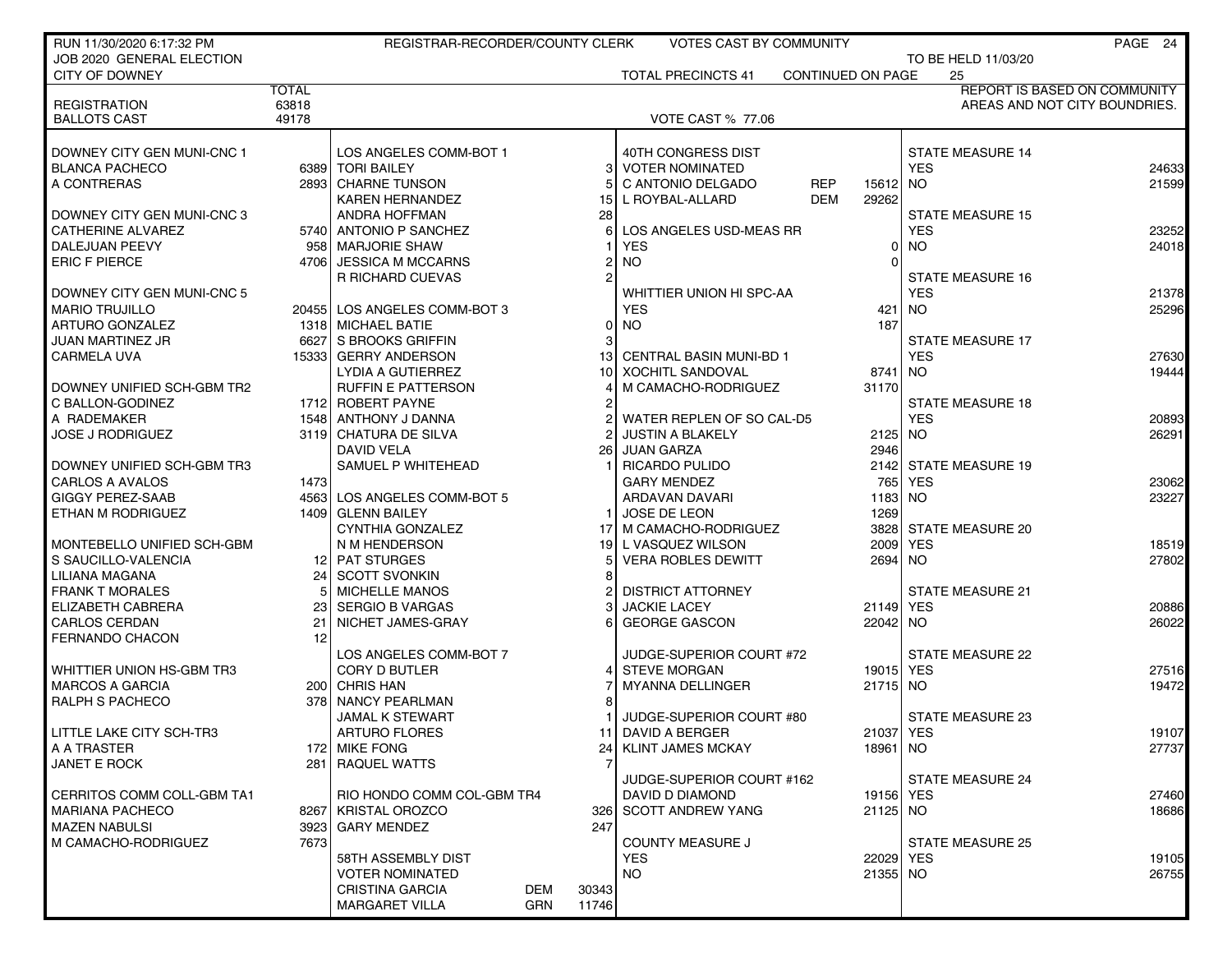| RUN 11/30/2020 6:17:32 PM                   |            |              | REGISTRAR-RECORDER/COUNTY CLERK | VOTES CAST BY COMMUNITY   |                     | PAGE 25                            |
|---------------------------------------------|------------|--------------|---------------------------------|---------------------------|---------------------|------------------------------------|
| JOB 2020 GENERAL ELECTION<br>CITY OF DOWNEY |            |              |                                 | <b>TOTAL PRECINCTS 41</b> | CONTINUED FROM PAGE | TO BE HELD 11/03/20                |
|                                             |            | <b>TOTAL</b> |                                 |                           |                     | 24<br>REPORT IS BASED ON COMMUNITY |
| <b>REGISTRATION</b>                         |            | 63818        |                                 |                           |                     | AREAS AND NOT CITY BOUNDRIES.      |
| <b>BALLOTS CAST</b>                         |            | 49178        |                                 | <b>VOTE CAST % 77.06</b>  |                     |                                    |
| <b>PRES AND VICE PRES</b>                   |            |              |                                 |                           |                     |                                    |
| JOSEPH R BIDEN                              | <b>DEM</b> | 32211        |                                 |                           |                     |                                    |
| DONALD J TRUMP                              | <b>REP</b> | 15203        |                                 |                           |                     |                                    |
| <b>GLORIA LA RIVA</b><br>ROQUE D GUERRA     | PF<br>Al   | 196<br>225   |                                 |                           |                     |                                    |
| <b>HOWIE HAWKINS</b>                        | GRN        | 274          |                                 |                           |                     |                                    |
| JO JORGENSEN                                | LIB        | 328          |                                 |                           |                     |                                    |
|                                             |            |              |                                 |                           |                     |                                    |
|                                             |            |              |                                 |                           |                     |                                    |
|                                             |            |              |                                 |                           |                     |                                    |
|                                             |            |              |                                 |                           |                     |                                    |
|                                             |            |              |                                 |                           |                     |                                    |
|                                             |            |              |                                 |                           |                     |                                    |
|                                             |            |              |                                 |                           |                     |                                    |
|                                             |            |              |                                 |                           |                     |                                    |
|                                             |            |              |                                 |                           |                     |                                    |
|                                             |            |              |                                 |                           |                     |                                    |
|                                             |            |              |                                 |                           |                     |                                    |
|                                             |            |              |                                 |                           |                     |                                    |
|                                             |            |              |                                 |                           |                     |                                    |
|                                             |            |              |                                 |                           |                     |                                    |
|                                             |            |              |                                 |                           |                     |                                    |
|                                             |            |              |                                 |                           |                     |                                    |
|                                             |            |              |                                 |                           |                     |                                    |
|                                             |            |              |                                 |                           |                     |                                    |
|                                             |            |              |                                 |                           |                     |                                    |
|                                             |            |              |                                 |                           |                     |                                    |
|                                             |            |              |                                 |                           |                     |                                    |
|                                             |            |              |                                 |                           |                     |                                    |
|                                             |            |              |                                 |                           |                     |                                    |
|                                             |            |              |                                 |                           |                     |                                    |
|                                             |            |              |                                 |                           |                     |                                    |
|                                             |            |              |                                 |                           |                     |                                    |
|                                             |            |              |                                 |                           |                     |                                    |
|                                             |            |              |                                 |                           |                     |                                    |
|                                             |            |              |                                 |                           |                     |                                    |
|                                             |            |              |                                 |                           |                     |                                    |
|                                             |            |              |                                 |                           |                     |                                    |
|                                             |            |              |                                 |                           |                     |                                    |
|                                             |            |              |                                 |                           |                     |                                    |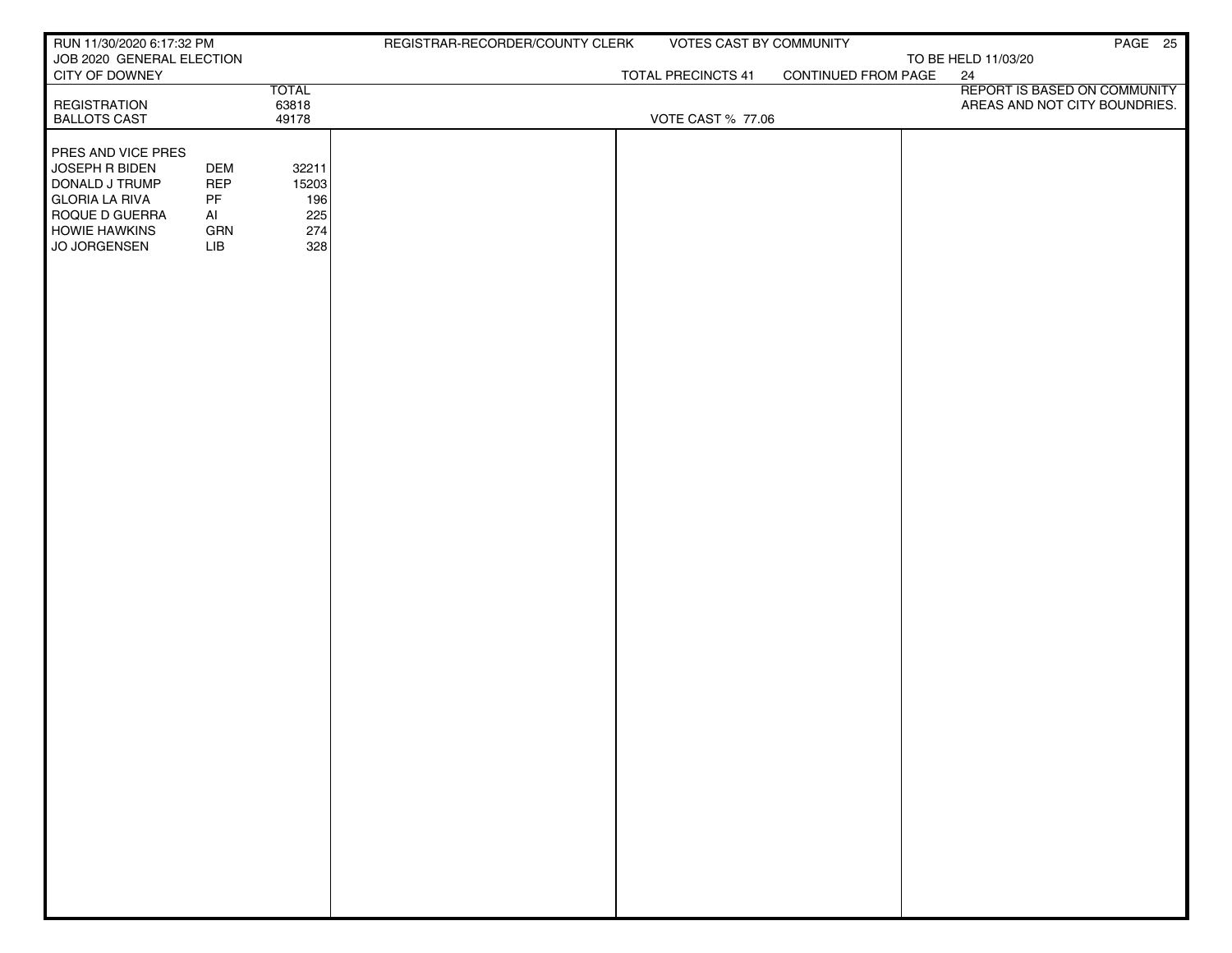| RUN 11/30/2020 6:17:32 PM                               |                | REGISTRAR-RECORDER/COUNTY CLERK            |                     | VOTES CAST BY COMMUNITY                 |                  |              | PAGE 26                       |
|---------------------------------------------------------|----------------|--------------------------------------------|---------------------|-----------------------------------------|------------------|--------------|-------------------------------|
| JOB 2020 GENERAL ELECTION<br><b>CITY OF DUARTE</b>      |                |                                            |                     | <b>TOTAL PRECINCTS 8</b>                |                  |              | TO BE HELD 11/03/20           |
|                                                         | <b>TOTAL</b>   |                                            |                     |                                         |                  |              | REPORT IS BASED ON COMMUNITY  |
| <b>REGISTRATION</b><br><b>BALLOTS CAST</b>              | 13104<br>10622 |                                            |                     | VOTE CAST % 81.06                       |                  |              | AREAS AND NOT CITY BOUNDRIES. |
|                                                         |                |                                            |                     |                                         |                  |              |                               |
| DUARTE CITY GEN MUNI-CNC 3                              |                | <b>DISTRICT ATTORNEY</b>                   |                     | <b>STATE MEASURE 21</b>                 |                  |              |                               |
| JODY SCHULZ<br><b>LIZ REILLY</b>                        |                | 877 JACKIE LACEY<br>767 GEORGE GASCON      | 4818 YES<br>4194 NO |                                         |                  | 4433<br>5494 |                               |
|                                                         |                |                                            |                     |                                         |                  |              |                               |
| DUARTE UNIFIED SCH-GBM                                  |                | JUDGE-SUPERIOR COURT #72                   |                     | <b>STATE MEASURE 22</b>                 |                  |              |                               |
| C ESCARCEGA CARROLL<br><b>FRANCISCO FIGUEROA</b>        |                | 4189 STEVE MORGAN<br>3080 MYANNA DELLINGER | 4459 YES<br>3747 NO |                                         |                  | 5865<br>4150 |                               |
| JAMES FINLAY                                            | 4396           |                                            |                     |                                         |                  |              |                               |
| <b>JACQUELINE J KU</b>                                  |                | 4240 JUDGE-SUPERIOR COURT #80              |                     | <b>STATE MEASURE 23</b>                 |                  |              |                               |
| <b>MELISSA K REDMOND</b>                                |                | 2173 DAVID A BERGER                        | 4429 YES            |                                         |                  | 3721         |                               |
| TOM N REYES                                             |                | 3224   KLINT JAMES MCKAY                   | 3611 NO             |                                         |                  | 6266         |                               |
| MONROVIA UNIFIED SCH-GBM                                |                | JUDGE-SUPERIOR COURT #162                  |                     | <b>STATE MEASURE 24</b>                 |                  |              |                               |
| <b>J B ANDERSON</b>                                     |                | 0 DAVID D DIAMOND                          | 3675 YES            |                                         |                  | 5669         |                               |
| SASHARY ZAROYAN<br><b>TRACI L GHOLAR</b>                | 0              | <b>SCOTT ANDREW YANG</b>                   | 4453 NO             |                                         |                  | 4139         |                               |
| <b>ROB HAMMOND</b>                                      |                | <b>COUNTY MEASURE J</b>                    |                     | <b>STATE MEASURE 25</b>                 |                  |              |                               |
| <b>BRYAN J WONG</b>                                     |                | <b>YES</b>                                 | 4544 YES            |                                         |                  | 4224         |                               |
|                                                         |                | NO.                                        | 4628 NO             |                                         |                  | 5531         |                               |
| <b>25TH STATE SENATE DIST</b><br><b>VOTER NOMINATED</b> |                | <b>STATE MEASURE 14</b>                    |                     | PRES AND VICE PRES                      |                  |              |                               |
| KATHLEEN HAZELTON<br><b>REP</b>                         | 3184 YES       |                                            |                     | 4956 JOSEPH R BIDEN                     | DEM              | 7005         |                               |
| A J PORTANTINO<br>DEM                                   | 6442 NO        |                                            |                     | 4853 DONALD J TRUMP                     | <b>REP</b>       | 3238         |                               |
| 48TH ASSEMBLY DIST                                      |                | <b>STATE MEASURE 15</b>                    |                     | <b>GLORIA LA RIVA</b><br>ROQUE D GUERRA | PF               | 39<br>33     |                               |
| <b>VOTER NOMINATED</b>                                  |                | <b>YES</b>                                 |                     | 4742 HOWIE HAWKINS                      | AI<br><b>GRN</b> | 38           |                               |
| <b>BLANCA E RUBIO</b><br>DEM                            | 6892 NO        |                                            |                     | 5241 JO JORGENSEN                       | LIB              | 92           |                               |
|                                                         |                |                                            |                     |                                         |                  |              |                               |
| 32ND CONGRESS DIST<br>VOTER NOMINATED                   |                | <b>STATE MEASURE 16</b><br><b>YES</b>      | 4450                |                                         |                  |              |                               |
| JOSHUA M SCOTT<br><b>REP</b>                            | 3040 NO        |                                            | 5481                |                                         |                  |              |                               |
| <b>GRACE F NAPOLITANO</b><br>DEM                        | 6609           |                                            |                     |                                         |                  |              |                               |
| DUARTE UNIFIED SCH SPC-S                                |                | <b>STATE MEASURE 17</b><br><b>YES</b>      | 5818                |                                         |                  |              |                               |
| <b>YES</b>                                              | 5311 NO        |                                            | 4199                |                                         |                  |              |                               |
| NO.                                                     | 4365           |                                            |                     |                                         |                  |              |                               |
|                                                         |                | <b>STATE MEASURE 18</b>                    |                     |                                         |                  |              |                               |
| CITRUS COMM COLLEGE SPC-Y<br><b>YES</b>                 | 4925 NO        | YES                                        | 4437<br>5628        |                                         |                  |              |                               |
| NO.                                                     | 4439           |                                            |                     |                                         |                  |              |                               |
|                                                         |                | <b>STATE MEASURE 19</b>                    |                     |                                         |                  |              |                               |
| VALLEY COUNTY WATER-BD<br><b>RALPH GALVAN</b>           | $\Omega$       | <b>YES</b><br><b>NO</b>                    | 4983<br>4825        |                                         |                  |              |                               |
| RICARDO VAZQUES                                         | O              |                                            |                     |                                         |                  |              |                               |
| <b>MARGARITA R VARGAS</b>                               |                | STATE MEASURE 20                           |                     |                                         |                  |              |                               |
| <b>JAVIER E VARGAS</b>                                  |                | <b>YES</b>                                 | 3819                |                                         |                  |              |                               |
|                                                         |                | <b>NO</b>                                  | 5964                |                                         |                  |              |                               |
|                                                         |                |                                            |                     |                                         |                  |              |                               |
|                                                         |                |                                            |                     |                                         |                  |              |                               |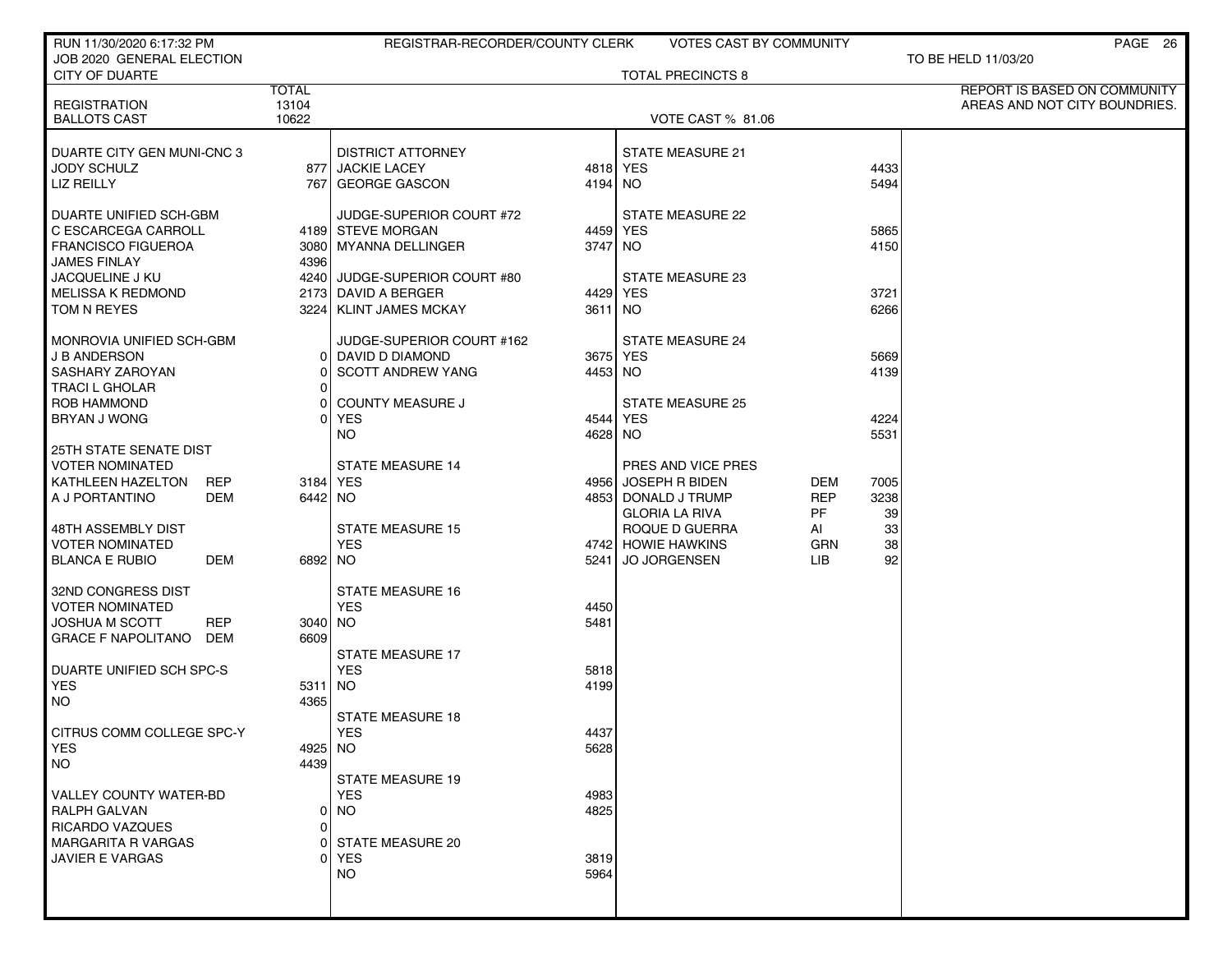| RUN 11/30/2020 6:17:32 PM                                     |                | REGISTRAR-RECORDER/COUNTY CLERK |                | <b>VOTES CAST BY COMMUNITY</b>                |            |               | PAGE 27                       |
|---------------------------------------------------------------|----------------|---------------------------------|----------------|-----------------------------------------------|------------|---------------|-------------------------------|
| JOB 2020 GENERAL ELECTION                                     |                |                                 |                |                                               |            |               | TO BE HELD 11/03/20           |
| CITY OF EL MONTE                                              | <b>TOTAL</b>   |                                 |                | <b>TOTAL PRECINCTS 24</b>                     |            |               | REPORT IS BASED ON COMMUNITY  |
| <b>REGISTRATION</b>                                           | 43013          |                                 |                |                                               |            |               | AREAS AND NOT CITY BOUNDRIES. |
| <b>BALLOTS CAST</b>                                           | 30398          |                                 |                | <b>VOTE CAST % 70.67</b>                      |            |               |                               |
|                                                               |                |                                 |                |                                               |            |               |                               |
| EL MONTE CITY GEN-MAYOR                                       |                | UPPER SAN GABRIEL VLY-BD 2      |                | <b>STATE MEASURE 20</b>                       |            |               |                               |
| <b>JESSICA ANCONA</b>                                         |                | 11677 CHARLES M TREVINO         |                | 806 YES                                       |            | 10716         |                               |
| <b>IRMA L ZAMORANO</b>                                        |                | 5650 JAMES T LAW                | 324            | NO.                                           |            | 17035         |                               |
| ANDRE QUINTERO                                                |                | 9204 BRIDGET PRINCE             | 287            |                                               |            |               |                               |
|                                                               |                |                                 |                | STATE MEASURE 21                              |            |               |                               |
| EL MONTE CITY GEN MUNI-CNC                                    |                | <b>DISTRICT ATTORNEY</b>        |                | <b>YES</b>                                    |            | 14179         |                               |
| ALMA D PUENTE<br><b>VICTORIA MARTINEZ</b>                     |                | 13625 JACKIE LACEY              | 12622          | NO.                                           |            | 13851         |                               |
| <b>JERRY VELASCO</b>                                          | 8285           | 11108 GEORGE GASCON             | 13140          | <b>STATE MEASURE 22</b>                       |            |               |                               |
| <b>GABRIEL RAMIREZ</b>                                        |                | 7759 JUDGE-SUPERIOR COURT #72   |                | <b>YES</b>                                    |            | 15717         |                               |
|                                                               |                | <b>STEVE MORGAN</b>             | 11581 NO       |                                               |            | 12501         |                               |
| TEMPLE CITY UNIF SCH-GBM                                      |                | MYANNA DELLINGER                | 12793          |                                               |            |               |                               |
| <b>MELISSA A ESPINOZA</b>                                     | 8 <sup>1</sup> |                                 |                | STATE MEASURE 23                              |            |               |                               |
| <b>MARY A SNEED</b>                                           | 6              | JUDGE-SUPERIOR COURT #80        |                | <b>YES</b>                                    |            | 12822         |                               |
| <b>MATT W SMITH</b>                                           | 5.             | DAVID A BERGER                  | 12362 NO       |                                               |            | 15226         |                               |
| <b>K E KNOLLENBERG</b>                                        | 2١             | KLINT JAMES MCKAY               | 11537          |                                               |            |               |                               |
|                                                               |                |                                 |                | <b>STATE MEASURE 24</b>                       |            |               |                               |
| EL MONTE UNION HIGH-GBM                                       |                | JUDGE-SUPERIOR COURT #162       |                | <b>YES</b>                                    |            | 17397         |                               |
| E TORRES DE SIEGRIST                                          |                | 10123 DAVID D DIAMOND           | 11154 NO       |                                               |            | 10203         |                               |
| CARLOS G SALCEDO                                              |                | 14683 SCOTT ANDREW YANG         | 13382          |                                               |            |               |                               |
| M. IVETTE SANCHEZ                                             | 6999           |                                 |                | <b>STATE MEASURE 25</b>                       |            |               |                               |
| <b>MARIA MORGAN</b>                                           |                | 8848 COUNTY MEASURE J           |                | <b>YES</b>                                    |            | 11909         |                               |
|                                                               |                | <b>YES</b>                      | 14122 NO       |                                               |            | 15433         |                               |
| EL MONTE CITY SCH-GBM                                         |                | <b>NO</b>                       | 11680          |                                               |            |               |                               |
| <b>DAVID S SIEGRIST</b>                                       | 9891           |                                 |                | PRES AND VICE PRES                            |            |               |                               |
| <b>MARIO MARTINEZ</b><br><b>JENNIFER COBIAN</b>               | 10447   YES    | 2948 STATE MEASURE 14           |                | <b>JOSEPH R BIDEN</b><br>15920 DONALD J TRUMP | DEM<br>REP | 21028<br>8351 |                               |
|                                                               |                | <b>NO</b>                       |                | 11918 GLORIA LA RIVA                          | PF         | 142           |                               |
| 48TH ASSEMBLY DIST                                            |                |                                 |                | ROQUE D GUERRA                                | AI         | 102           |                               |
| <b>VOTER NOMINATED</b>                                        |                | <b>STATE MEASURE 15</b>         |                | <b>HOWIE HAWKINS</b>                          | GRN        | 148           |                               |
| <b>BLANCA E RUBIO</b><br>DEM                                  |                | 7225 YES                        | 15873          | <b>JO JORGENSEN</b>                           | LIB.       | 149           |                               |
|                                                               |                | NO.                             | 12507          |                                               |            |               |                               |
| 49TH ASSEMBLY DIST                                            |                |                                 |                |                                               |            |               |                               |
| <b>VOTER NOMINATED</b>                                        |                | <b>STATE MEASURE 16</b>         |                |                                               |            |               |                               |
| <b>BURTON BRINK</b><br><b>REP</b>                             |                | 5370 YES                        | 13171          |                                               |            |               |                               |
| ED CHAU<br><b>DEM</b>                                         | 12743 NO       |                                 | 14906          |                                               |            |               |                               |
|                                                               |                |                                 |                |                                               |            |               |                               |
| 32ND CONGRESS DIST                                            |                | <b>STATE MEASURE 17</b>         |                |                                               |            |               |                               |
| <b>VOTER NOMINATED</b><br><b>JOSHUA M SCOTT</b><br><b>REP</b> | 7264 NO        | <b>YES</b>                      | 17491<br>10733 |                                               |            |               |                               |
| <b>GRACE F NAPOLITANO</b><br>DEM                              | 19543          |                                 |                |                                               |            |               |                               |
|                                                               |                | <b>STATE MEASURE 18</b>         |                |                                               |            |               |                               |
| EL MONTE CITY GEN MUNI-HN                                     |                | <b>YES</b>                      | 13796          |                                               |            |               |                               |
| <b>YES</b>                                                    | 17989 NO       |                                 | 14556          |                                               |            |               |                               |
| NO.                                                           | 7971           |                                 |                |                                               |            |               |                               |
|                                                               |                | <b>STATE MEASURE 19</b>         |                |                                               |            |               |                               |
|                                                               |                | <b>YES</b>                      | 15047          |                                               |            |               |                               |
|                                                               |                | <b>NO</b>                       | 12671          |                                               |            |               |                               |
|                                                               |                |                                 |                |                                               |            |               |                               |
|                                                               |                |                                 |                |                                               |            |               |                               |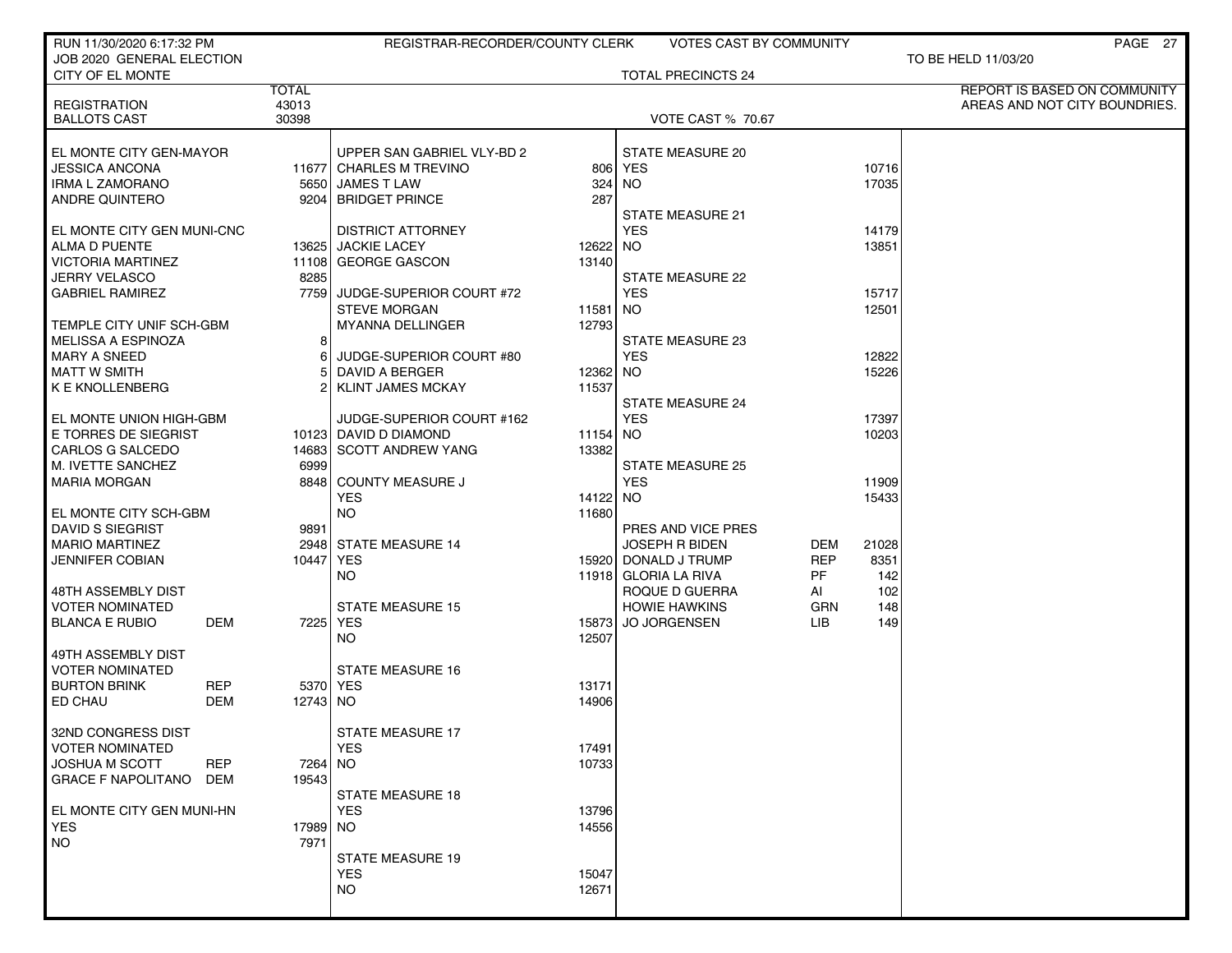| RUN 11/30/2020 6:17:32 PM                    |                 | REGISTRAR-RECORDER/COUNTY CLERK       | <b>VOTES CAST BY COMMUNITY</b> |            |      | PAGE 28                       |
|----------------------------------------------|-----------------|---------------------------------------|--------------------------------|------------|------|-------------------------------|
| JOB 2020 GENERAL ELECTION                    |                 |                                       |                                |            |      | TO BE HELD 11/03/20           |
| CITY OF EL SEGUNDO                           | <b>TOTAL</b>    |                                       | <b>TOTAL PRECINCTS 6</b>       |            |      | REPORT IS BASED ON COMMUNITY  |
| <b>REGISTRATION</b>                          | 12628           |                                       |                                |            |      | AREAS AND NOT CITY BOUNDRIES. |
| <b>BALLOTS CAST</b>                          | 10898           |                                       | VOTE CAST % 86.3               |            |      |                               |
|                                              |                 |                                       |                                |            |      |                               |
| EL SEGUNDO UNIFIED SCH-GBM                   |                 | <b>COUNTY MEASURE J</b>               | STATE MEASURE 25               |            |      |                               |
| AMY RILLING GRANT<br>MICHAEL D WAGNER        |                 | 4044 YES                              | 4590 YES                       |            | 4322 |                               |
| DIEEMA A WHEATON                             | 4976 NO<br>5494 |                                       | 5047 NO                        |            | 5783 |                               |
|                                              |                 | <b>STATE MEASURE 14</b>               | PRES AND VICE PRES             |            |      |                               |
| WISEBURN UNIF SCH-GBM                        |                 | <b>YES</b><br>4732                    | <b>JOSEPH R BIDEN</b>          | DEM        | 6810 |                               |
| <b>NEIL GOLDMAN</b>                          | 4               | NO.                                   | 5533 DONALD J TRUMP            | <b>REP</b> | 3637 |                               |
| J N DAUGHERTY                                | 2               |                                       | <b>GLORIA LA RIVA</b>          | PF         | 21   |                               |
| JOANNE L KANEDA                              | 51              | <b>STATE MEASURE 15</b>               | ROQUE D GUERRA                 | AI         | 29   |                               |
|                                              |                 | <b>YES</b>                            | 4672 HOWIE HAWKINS             | GRN        | 38   |                               |
| EL CAMINO COMM COL-GBM TR3                   |                 | <b>NO</b><br>5761                     | <b>JO JORGENSEN</b>            | LIB        | 174  |                               |
| PETER ELHAMEY AZIZ                           | 824             |                                       |                                |            |      |                               |
| TRISHA MURAKAWA                              |                 | 3825 STATE MEASURE 16                 |                                |            |      |                               |
| S COLLADO BOUTTE                             |                 | 2836 YES<br>4125<br><b>NO</b><br>6187 |                                |            |      |                               |
| 62ND ASSEMBLY DIST                           |                 |                                       |                                |            |      |                               |
| <b>VOTER NOMINATED</b>                       |                 | <b>STATE MEASURE 17</b>               |                                |            |      |                               |
| <b>AUTUMN R BURKE</b><br>DEM                 |                 | 5790 YES<br>6029                      |                                |            |      |                               |
| <b>REP</b><br>ROBERT A STEELE                | 3908 NO         | 4446                                  |                                |            |      |                               |
|                                              |                 |                                       |                                |            |      |                               |
| 33RD CONGRESS DIST                           |                 | <b>STATE MEASURE 18</b>               |                                |            |      |                               |
| <b>VOTER NOMINATED</b>                       |                 | <b>YES</b><br>4747                    |                                |            |      |                               |
| <b>JAMES P BRADLEY</b><br><b>REP</b>         | 3800 NO         | 5758                                  |                                |            |      |                               |
| TED W LIEU<br>DEM                            | 6367            | STATE MEASURE 19                      |                                |            |      |                               |
| WATER REPLEN OF SO CAL-D2                    |                 | <b>YES</b><br>4177                    |                                |            |      |                               |
| JOE L MACIAS                                 | 1106 NO         | 6043                                  |                                |            |      |                               |
| <b>G RICK MARSHALL</b>                       | 564             |                                       |                                |            |      |                               |
| <b>GEORGE URAGUCHI</b>                       |                 | 1603 STATE MEASURE 20                 |                                |            |      |                               |
| ROBERT KATHERMAN                             |                 | 4072 YES<br>3844                      |                                |            |      |                               |
|                                              |                 | <b>NO</b><br>6347                     |                                |            |      |                               |
| <b>DISTRICT ATTORNEY</b>                     |                 |                                       |                                |            |      |                               |
| <b>JACKIE LACEY</b>                          |                 | 4782 STATE MEASURE 21                 |                                |            |      |                               |
| <b>GEORGE GASCON</b>                         |                 | 4509 YES<br>4170<br>NO<br>6167        |                                |            |      |                               |
| JUDGE-SUPERIOR COURT #72                     |                 |                                       |                                |            |      |                               |
| <b>STEVE MORGAN</b>                          |                 | 4659 STATE MEASURE 22                 |                                |            |      |                               |
| MYANNA DELLINGER                             |                 | 3425 YES<br>6158                      |                                |            |      |                               |
|                                              |                 | <b>NO</b><br>4299                     |                                |            |      |                               |
| JUDGE-SUPERIOR COURT #80                     |                 |                                       |                                |            |      |                               |
| <b>DAVID A BERGER</b>                        |                 | 4625 STATE MEASURE 23                 |                                |            |      |                               |
| <b>KLINT JAMES MCKAY</b>                     |                 | 3237 YES<br>3089                      |                                |            |      |                               |
|                                              |                 | <b>NO</b><br>7118                     |                                |            |      |                               |
| JUDGE-SUPERIOR COURT #162<br>DAVID D DIAMOND |                 | 3737 STATE MEASURE 24                 |                                |            |      |                               |
| <b>SCOTT ANDREW YANG</b>                     |                 | 4254 YES<br>5392                      |                                |            |      |                               |
|                                              |                 | <b>NO</b><br>4830                     |                                |            |      |                               |
|                                              |                 |                                       |                                |            |      |                               |
|                                              |                 |                                       |                                |            |      |                               |
|                                              |                 |                                       |                                |            |      |                               |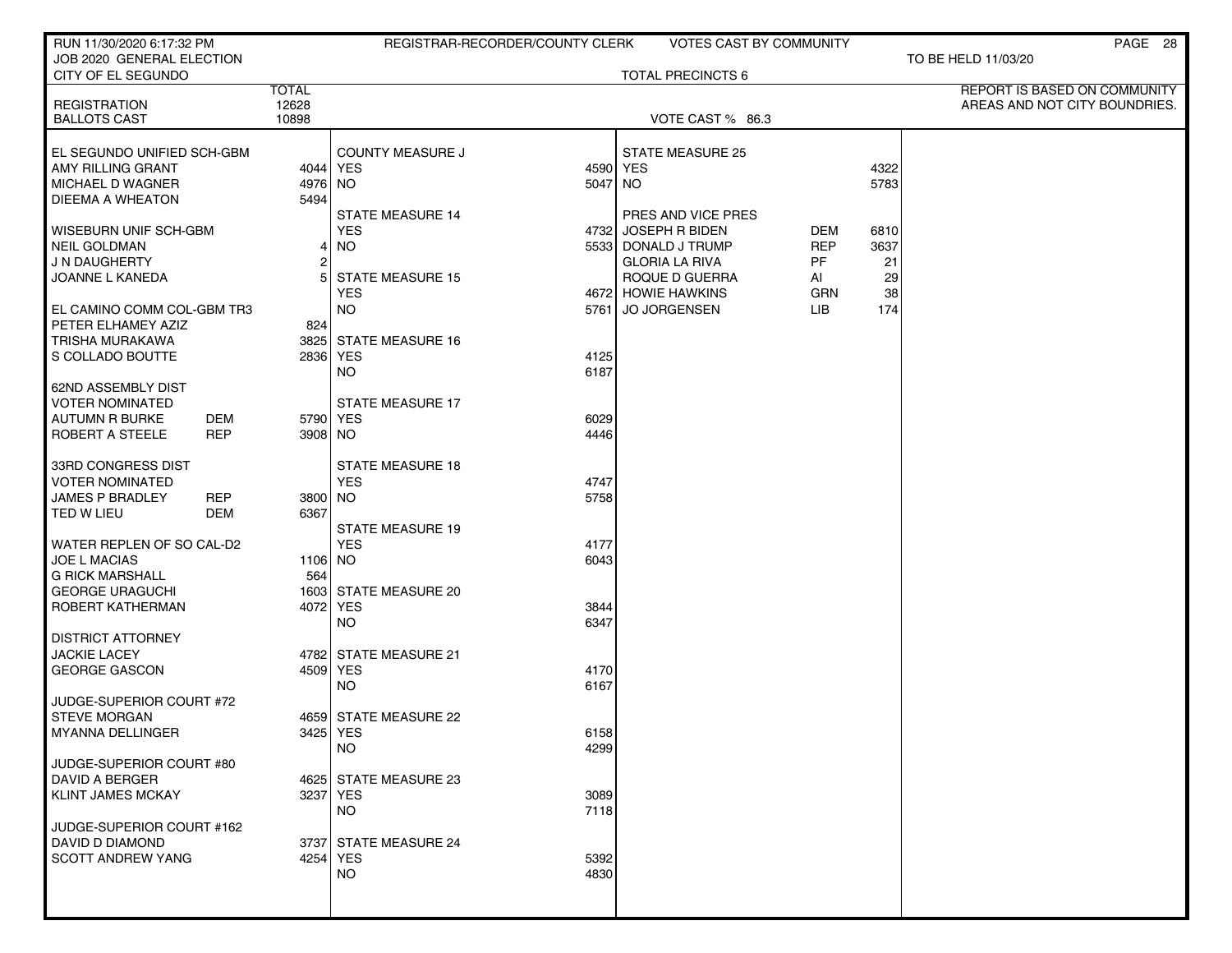| RUN 11/30/2020 6:17:32 PM                      |              | REGISTRAR-RECORDER/COUNTY CLERK           |            |           | <b>VOTES CAST BY COMMUNITY</b> |          |                                     |            | PAGE 29 |
|------------------------------------------------|--------------|-------------------------------------------|------------|-----------|--------------------------------|----------|-------------------------------------|------------|---------|
| JOB 2020 GENERAL ELECTION                      |              |                                           |            |           |                                |          | TO BE HELD 11/03/20                 |            |         |
| <b>CITY OF GARDENA</b>                         |              |                                           |            |           | <b>TOTAL PRECINCTS 17</b>      |          |                                     |            |         |
|                                                | <b>TOTAL</b> |                                           |            |           |                                |          | <b>REPORT IS BASED ON COMMUNITY</b> |            |         |
| <b>REGISTRATION</b>                            | 36501        |                                           |            |           |                                |          | AREAS AND NOT CITY BOUNDRIES.       |            |         |
| <b>BALLOTS CAST</b>                            | 26099        |                                           |            |           | VOTE CAST % 71.5               |          |                                     |            |         |
| L A UNIFIED SCH-BOE 7                          |              | 62ND ASSEMBLY DIST                        |            |           | JUDGE-SUPERIOR COURT #162      |          | <b>STATE MEASURE 24</b>             |            |         |
| T ORTIZ FRANKLIN                               |              | 9798 VOTER NOMINATED                      |            |           | DAVID D DIAMOND                |          | 9074 YES                            |            | 15997   |
| P CASTELLANOS                                  |              | 6556 AUTUMN R BURKE                       | DEM        | 5774      | <b>SCOTT ANDREW YANG</b>       | 11104 NO |                                     |            | 7764    |
|                                                |              | ROBERT A STEELE                           | <b>REP</b> | 743       |                                |          |                                     |            |         |
| LOS ANGELES COMM-BOT 1                         |              |                                           |            |           | <b>COUNTY MEASURE J</b>        |          | <b>STATE MEASURE 25</b>             |            |         |
| <b>TORI BAILEY</b>                             |              | 1935 66TH ASSEMBLY DIST                   |            |           | <b>YES</b>                     | 13570    | <b>YES</b>                          |            | 11529   |
| <b>CHARNE TUNSON</b>                           |              | 1870 VOTER NOMINATED                      |            |           | <b>NO</b>                      | 8288 NO  |                                     |            | 12234   |
| <b>KAREN HERNANDEZ</b>                         |              | 3140 ARTHUR C SCHAPER                     | REP        | 4150      |                                |          |                                     |            |         |
| ANDRA HOFFMAN                                  |              | 10470 AL MURATSUCHI                       | DEM        | 12110     | <b>STATE MEASURE 14</b>        |          | PRES AND VICE PRES                  |            |         |
| ANTONIO P SANCHEZ                              | 849          |                                           |            |           | YES                            | 14154    | <b>JOSEPH R BIDEN</b>               | DEM        | 19411   |
| <b>MARJORIE SHAW</b>                           |              | 750 43RD CONGRESS DIST                    |            |           | <b>NO</b>                      |          | 9722 DONALD J TRUMP                 | <b>REP</b> | 5784    |
| <b>JESSICA M MCCARNS</b>                       |              | 756   VOTER NOMINATED                     |            |           |                                |          | <b>GLORIA LA RIVA</b>               | PF         | 79      |
| R RICHARD CUEVAS                               | 547          | <b>JOE E COLLINS III</b>                  | REP        |           | 6931 STATE MEASURE 15          |          | ROQUE D GUERRA                      | AI         | 104     |
|                                                |              | <b>MAXINE WATERS</b>                      | <b>DEM</b> | 17235 YES |                                |          | 13538 HOWIE HAWKINS                 | <b>GRN</b> | 119     |
| LOS ANGELES COMM-BOT 3                         |              |                                           |            |           | <b>NO</b>                      | 10963    | <b>JO JORGENSEN</b>                 | LIB        | 155     |
| <b>MICHAEL BATIE</b>                           |              | 755 LOS ANGELES USD-MEAS RR               |            |           |                                |          |                                     |            |         |
| S BROOKS GRIFFIN                               | 1527 YES     |                                           |            | 15551     | STATE MEASURE 16               |          |                                     |            |         |
| <b>GERRY ANDERSON</b>                          | 2653 NO      |                                           |            | 7221      | <b>YES</b>                     | 13977    |                                     |            |         |
| LYDIA A GUTIERREZ                              | 3059         |                                           |            |           | <b>NO</b>                      | 10064    |                                     |            |         |
| <b>RUFFIN E PATTERSON</b>                      |              | 1126   WEST BASIN MUNI WATER-BD 5         |            |           |                                |          |                                     |            |         |
| <b>ROBERT PAYNE</b>                            |              | 764 GEORGE L GUTIERREZ                    |            |           | 1226 STATE MEASURE 17          |          |                                     |            |         |
| ANTHONY J DANNA                                | 805 l        | DONALD DEAR                               |            | 9539      | YES                            | 17410    |                                     |            |         |
| <b>CHATURA DE SILVA</b>                        |              | 482 HUGO M ROJAS                          |            | 4208      | NO.                            | 6974     |                                     |            |         |
| DAVID VELA                                     |              | 8155 EVA RIVERA                           |            | 5083      |                                |          |                                     |            |         |
| SAMUEL P WHITEHEAD                             | 895          |                                           |            |           | <b>STATE MEASURE 18</b>        |          |                                     |            |         |
|                                                |              | WATER REPLEN OF SO CAL-D2                 |            |           | <b>YES</b>                     | 13236    |                                     |            |         |
| LOS ANGELES COMM-BOT 5                         |              | <b>JOE L MACIAS</b>                       |            | 3459 NO   |                                | 11037    |                                     |            |         |
| <b>GLENN BAILEY</b>                            |              | 560 G RICK MARSHALL                       |            | 1557      |                                |          |                                     |            |         |
| CYNTHIA GONZALEZ                               |              | 3189 GEORGE URAGUCHI                      |            | 3500      | <b>STATE MEASURE 19</b>        |          |                                     |            |         |
| N M HENDERSON                                  |              | 8144 ROBERT KATHERMAN                     |            | 10648 YES |                                | 13913    |                                     |            |         |
| <b>PAT STURGES</b>                             | 1614         |                                           |            |           | <b>NO</b>                      | 10084    |                                     |            |         |
| <b>SCOTT SVONKIN</b>                           |              | 3158 SUPERVISOR 2ND DISTRICT              |            |           |                                |          |                                     |            |         |
| <b>MICHELLE MANOS</b>                          |              | 1347 HOLLY J MITCHELL                     |            |           | 11509 STATE MEASURE 20         |          |                                     |            |         |
| SERGIO B VARGAS                                | 1077         | <b>HERB J WESSON JR</b>                   |            | 9203      | YES                            | 7554     |                                     |            |         |
| NICHET JAMES-GRAY                              | 1186         |                                           |            |           | NO.                            | 16376    |                                     |            |         |
|                                                |              | <b>DISTRICT ATTORNEY</b>                  |            |           |                                |          |                                     |            |         |
| LOS ANGELES COMM-BOT 7<br><b>CORY D BUTLER</b> |              | <b>JACKIE LACEY</b><br>1866 GEORGE GASCON |            | 11966 YES | 10190 STATE MEASURE 21         | 12855    |                                     |            |         |
| <b>CHRIS HAN</b>                               | 2731         |                                           |            |           | NO.                            | 11422    |                                     |            |         |
| <b>NANCY PEARLMAN</b>                          |              | 2037 JUDGE-SUPERIOR COURT #72             |            |           |                                |          |                                     |            |         |
| <b>JAMAL K STEWART</b>                         |              | 891 STEVE MORGAN                          |            |           | 9040 STATE MEASURE 22          |          |                                     |            |         |
| <b>ARTURO FLORES</b>                           |              | 1824 MYANNA DELLINGER                     |            | 11285 YES |                                | 13918    |                                     |            |         |
| <b>MIKE FONG</b>                               | 9379         |                                           |            |           | NO.                            | 10559    |                                     |            |         |
| RAQUEL WATTS                                   | 16571        | JUDGE-SUPERIOR COURT #80                  |            |           |                                |          |                                     |            |         |
|                                                |              | DAVID A BERGER                            |            |           | 11589 STATE MEASURE 23         |          |                                     |            |         |
| 35TH STATE SENATE DIST                         |              | <b>KLINT JAMES MCKAY</b>                  |            |           | 8580 YES                       | 10489    |                                     |            |         |
| <b>VOTER NOMINATED</b>                         |              |                                           |            |           | <b>NO</b>                      | 13901    |                                     |            |         |
| <b>STEVEN C BRADFORD</b><br>DEM                | 16750        |                                           |            |           |                                |          |                                     |            |         |
| <b>ANTHONY PERRY</b><br>AI                     | 5672         |                                           |            |           |                                |          |                                     |            |         |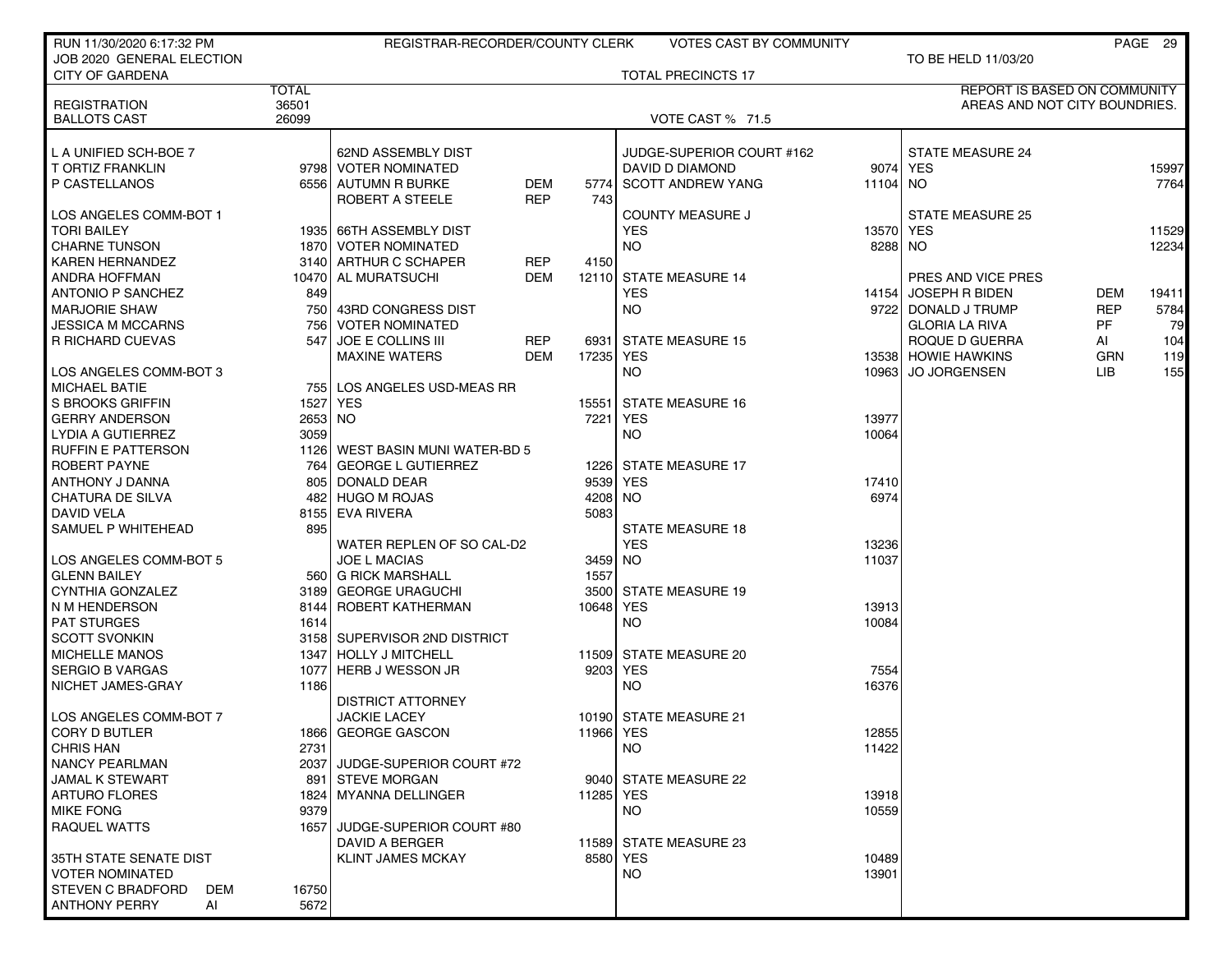| RUN 11/30/2020 6:17:32 PM               |                 | REGISTRAR-RECORDER/COUNTY CLERK            |            |             | VOTES CAST BY COMMUNITY                                     |                | PAGE 30                       |
|-----------------------------------------|-----------------|--------------------------------------------|------------|-------------|-------------------------------------------------------------|----------------|-------------------------------|
| JOB 2020 GENERAL ELECTION               |                 |                                            |            |             |                                                             |                | TO BE HELD 11/03/20           |
| <b>CITY OF GLENDALE</b>                 |                 |                                            |            |             | <b>TOTAL PRECINCTS 52</b>                                   |                |                               |
|                                         | TOTAL           |                                            |            |             |                                                             |                | REPORT IS BASED ON COMMUNITY  |
| <b>REGISTRATION</b>                     | 116445<br>87494 |                                            |            |             |                                                             |                | AREAS AND NOT CITY BOUNDRIES. |
| <b>BALLOTS CAST</b>                     |                 |                                            |            |             | <b>VOTE CAST % 75.14</b>                                    |                |                               |
| LA CAÑADA UNIFIED SCH-GBM               |                 | <b>25TH STATE SENATE DIST</b>              |            |             | <b>STATE MEASURE 16</b>                                     |                |                               |
| <b>CAROLINE ANDERSON</b>                |                 | <b>VOTER NOMINATED</b>                     |            |             | <b>YES</b>                                                  | 36931          |                               |
| JEREMIAH ARNOLD                         |                 | KATHLEEN HAZELTON                          | <b>REP</b> | 28295       | NO.                                                         | 42167          |                               |
| <b>JOSH EPSTEIN</b>                     |                 | A J PORTANTINO                             | <b>DEM</b> | 51438       |                                                             |                |                               |
| I BELINDA RANDOLPH                      |                 |                                            |            |             | <b>STATE MEASURE 17</b>                                     |                |                               |
|                                         |                 | 43RD ASSEMBLY DIST                         |            |             | <b>YES</b>                                                  | 47688          |                               |
| LOS ANGELES COMM-BOT 1                  |                 | <b>VOTER NOMINATED</b>                     |            |             | NO.                                                         | 31945          |                               |
| TORI BAILEY                             |                 | 0 MIKE GRAVES                              | REP        | 29162       |                                                             |                |                               |
| <b>CHARNE TUNSON</b>                    | ΟI              | <b>LAURA FRIEDMAN</b>                      | <b>DEM</b> | 49734       | <b>STATE MEASURE 18</b>                                     |                |                               |
| <b>KAREN HERNANDEZ</b>                  | 0               |                                            |            |             | <b>YES</b>                                                  | 38499          |                               |
| ANDRA HOFFMAN                           |                 | <b>28TH CONGRESS DIST</b>                  |            |             | <b>NO</b>                                                   | 41753          |                               |
| <b>ANTONIO P SANCHEZ</b>                |                 | <b>VOTER NOMINATED</b>                     |            |             |                                                             |                |                               |
| <b>MARJORIE SHAW</b>                    |                 | <b>ERIC EARLY</b>                          | REP        |             | 28146 STATE MEASURE 19                                      |                |                               |
| JESSICA M MCCARNS<br>I R RICHARD CUEVAS | $\Omega$        | <b>ADAM B SCHIFF</b>                       | <b>DEM</b> | 54381       | <b>YES</b><br>NO.                                           | 36916<br>41269 |                               |
|                                         |                 | LOS ANGELES USD-MEAS RR                    |            |             |                                                             |                |                               |
| LOS ANGELES COMM-BOT 3                  |                 | <b>YES</b>                                 |            | 01          | <b>STATE MEASURE 20</b>                                     |                |                               |
| MICHAEL BATIE                           |                 | 0 NO                                       |            | 0           | <b>YES</b>                                                  | 29587          |                               |
| l S BROOKS GRIFFIN                      | 0               |                                            |            |             | NO.                                                         | 48140          |                               |
| <b>GERRY ANDERSON</b>                   |                 | <b>DISTRICT ATTORNEY</b>                   |            |             |                                                             |                |                               |
| LYDIA A GUTIERREZ                       |                 | <b>JACKIE LACEY</b>                        |            |             | 35099 STATE MEASURE 21                                      |                |                               |
| RUFFIN E PATTERSON                      |                 | <b>GEORGE GASCON</b>                       |            | 37435 YES   |                                                             | 41225          |                               |
| <b>ROBERT PAYNE</b>                     |                 |                                            |            |             | NO.                                                         | 38794          |                               |
| ANTHONY J DANNA                         |                 | JUDGE-SUPERIOR COURT #72                   |            |             |                                                             |                |                               |
| CHATURA DE SILVA                        |                 | <b>STEVE MORGAN</b>                        |            |             | 37887 STATE MEASURE 22                                      |                |                               |
| <b>DAVID VELA</b>                       |                 | MYANNA DELLINGER                           |            | 28017 YES   |                                                             | 45349          |                               |
| SAMUEL P WHITEHEAD                      |                 |                                            |            |             | NO.                                                         | 35016          |                               |
| LOS ANGELES COMM-BOT 5                  |                 | JUDGE-SUPERIOR COURT #80<br>DAVID A BERGER |            |             | 36366 STATE MEASURE 23                                      |                |                               |
| GLENN BAILEY                            | 01              | KLINT JAMES MCKAY                          |            | 28245       | <b>YES</b>                                                  | 32565          |                               |
| CYNTHIA GONZALEZ                        | 01              |                                            |            |             | NO.                                                         | 46081          |                               |
| N M HENDERSON                           |                 | JUDGE-SUPERIOR COURT #162                  |            |             |                                                             |                |                               |
| PAT STURGES                             |                 | DAVID D DIAMOND                            |            |             | 29111 STATE MEASURE 24                                      |                |                               |
| I SCOTT SVONKIN                         |                 | <b>SCOTT ANDREW YANG</b>                   |            | 36028       | <b>YES</b>                                                  | 45068          |                               |
| <b>MICHELLE MANOS</b>                   |                 |                                            |            |             | <b>NO</b>                                                   | 33142          |                               |
| I SERGIO B VARGAS                       |                 | <b>COUNTY MEASURE J</b>                    |            |             |                                                             |                |                               |
| NICHET JAMES-GRAY                       | 01              | <b>YES</b>                                 |            |             | 39313 STATE MEASURE 25                                      |                |                               |
|                                         |                 | NO.                                        |            | 34623   YES |                                                             | 33348          |                               |
| LOS ANGELES COMM-BOT 7                  |                 |                                            |            |             | NO.                                                         | 44061          |                               |
| I CORY D BUTLER<br><b>CHRIS HAN</b>     | 01              | <b>STATE MEASURE 14</b>                    |            |             |                                                             |                |                               |
|                                         | 01              | <b>YES</b>                                 |            |             | 40216 PRES AND VICE PRES                                    |                |                               |
| I NANCY PEARLMAN<br>  JAMAL K STEWART   | $\Omega$        | 01 NO                                      |            |             | 38609 JOSEPH R BIDEN<br>DEM<br><b>REP</b><br>DONALD J TRUMP | 50515<br>33610 |                               |
| ARTURO FLORES                           |                 | <b>STATE MEASURE 15</b>                    |            |             | <b>GLORIA LA RIVA</b><br>PF                                 | 229            |                               |
| <b>MIKE FONG</b>                        |                 | 0 YES                                      |            |             | 41635 ROQUE D GUERRA<br>Al                                  | 357            |                               |
| RAQUEL WATTS                            |                 | 0 NO                                       |            |             | 39329 HOWIE HAWKINS<br><b>GRN</b>                           | 397            |                               |
|                                         |                 |                                            |            |             | <b>JO JORGENSEN</b><br>LIB                                  | 608            |                               |
|                                         |                 |                                            |            |             |                                                             |                |                               |
|                                         |                 |                                            |            |             |                                                             |                |                               |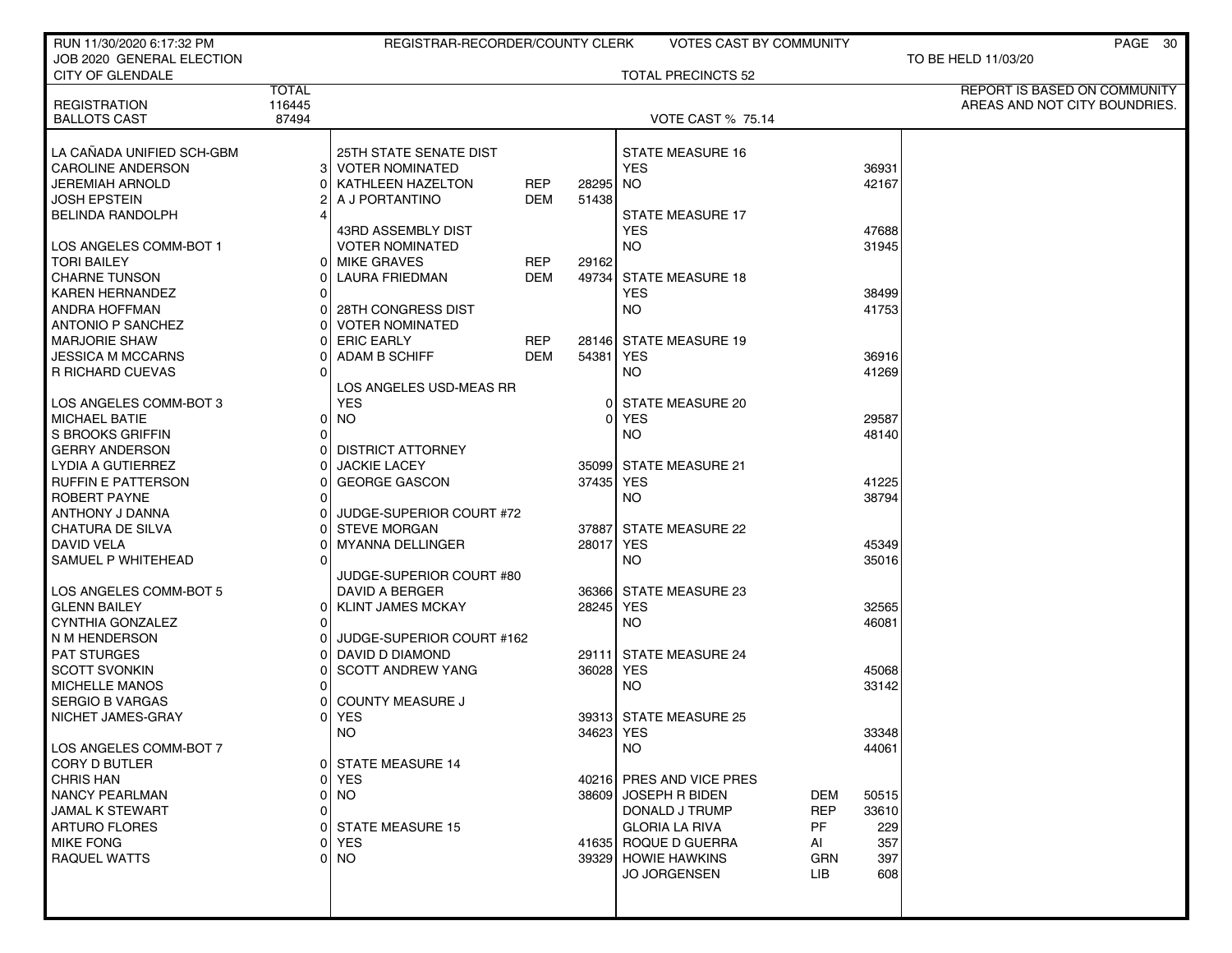| RUN 11/30/2020 6:17:32 PM                      |            |              | REGISTRAR-RECORDER/COUNTY CLERK      |                 | <b>VOTES CAST BY COMMUNITY</b> |            |                | PAGE 31                       |
|------------------------------------------------|------------|--------------|--------------------------------------|-----------------|--------------------------------|------------|----------------|-------------------------------|
| JOB 2020 GENERAL ELECTION                      |            |              |                                      |                 | <b>TOTAL PRECINCTS 31</b>      |            |                | TO BE HELD 11/03/20           |
| <b>CITY OF GLENDORA</b>                        |            | <b>TOTAL</b> |                                      |                 |                                |            |                | REPORT IS BASED ON COMMUNITY  |
| <b>REGISTRATION</b>                            |            | 34894        |                                      |                 |                                |            |                | AREAS AND NOT CITY BOUNDRIES. |
| <b>BALLOTS CAST</b>                            |            | 29519        |                                      |                 | VOTE CAST % 84.6               |            |                |                               |
|                                                |            |              |                                      |                 |                                |            |                |                               |
| AZUSA UNIFIED SCHOOL-GBM                       |            |              | THREE VLYS MUN WTR DIV 4             |                 | <b>STATE MEASURE 19</b>        |            |                |                               |
| <b>SABRINA BOW</b>                             |            |              | 395 JOSEPH A MEYERS                  | 8688 YES        |                                |            | 11578          |                               |
| YOLANDA R PENA                                 |            |              | 492 BOB G KUHN                       | 12265 NO        |                                |            | 16068          |                               |
| <b>HELEN JARAMILLO</b>                         |            | 361          |                                      |                 |                                |            |                |                               |
|                                                |            |              | UPPER SAN GABRIEL VLY-BD 4           |                 | <b>STATE MEASURE 20</b>        |            |                |                               |
| <b>BONITA UNIFIED SCH-GBM</b>                  |            |              | KATARINA GARCIA<br>ANNABEL E SECAIDA | 1516 YES<br>252 |                                |            | 12900<br>14727 |                               |
| <b>BRITTANY ALLISON</b><br><b>GREG PALATTO</b> |            |              | ALFONSO CONTRERAS                    | 517             | NO.                            |            |                |                               |
| <b>JOE OTTO</b>                                |            | зI           |                                      |                 | <b>STATE MEASURE 21</b>        |            |                |                               |
| C E MATTSON                                    |            | 21           | <b>DISTRICT ATTORNEY</b>             |                 | <b>YES</b>                     |            | 8250           |                               |
| <b>KRISTA CHAKMAK</b>                          |            | 3            | <b>JACKIE LACEY</b>                  | 15506 NO        |                                |            | 19575          |                               |
| <b>GLENN A CREIMAN</b>                         |            |              | <b>GEORGE GASCON</b>                 | 9432            |                                |            |                |                               |
| AFSHIN KAIVAN-MEHR                             |            | ΩI           |                                      |                 | <b>STATE MEASURE 22</b>        |            |                |                               |
| TOMMY LEE RANDLE                               |            |              | JUDGE-SUPERIOR COURT #72             |                 | <b>YES</b>                     |            | 18900          |                               |
| C JONES-BACON                                  |            |              | 0 STEVE MORGAN                       | 13531           | <b>NO</b>                      |            | 9217           |                               |
|                                                |            |              | <b>MYANNA DELLINGER</b>              | 8502            |                                |            |                |                               |
| <b>CHARTER OAK UNIFIED-GBM</b>                 |            |              |                                      |                 | <b>STATE MEASURE 23</b>        |            |                |                               |
| <b>CRISTIAN AGUILAR</b>                        |            |              | 2949 JUDGE-SUPERIOR COURT #80        |                 | <b>YES</b>                     |            | 7590           |                               |
| <b>KRISTIN MCGUIRE</b>                         |            |              | 2188 DAVID A BERGER                  | 13239 NO        |                                |            | 20294          |                               |
| <b>JEANETTE FLORES</b>                         |            |              | 2375 KLINT JAMES MCKAY               | 8226            |                                |            |                |                               |
| ROSIE RICHARDSON                               |            | 1832         |                                      |                 | <b>STATE MEASURE 24</b>        |            |                |                               |
|                                                |            |              | JUDGE-SUPERIOR COURT #162            |                 | <b>YES</b>                     |            | 13413          |                               |
| MT SAN ANTONIO COMM-TR1                        |            |              | DAVID D DIAMOND                      | 10406 NO        |                                |            | 14114          |                               |
| PETER HIDALGO                                  |            |              | 3418 SCOTT ANDREW YANG               | 11416           |                                |            |                |                               |
| ROBERT H CARDER                                |            | 1039         |                                      |                 | <b>STATE MEASURE 25</b>        |            |                |                               |
|                                                |            |              | <b>COUNTY MEASURE J</b>              |                 | <b>YES</b>                     |            | 8968           |                               |
| <b>25TH STATE SENATE DIST</b>                  |            |              | <b>YES</b>                           | 9138 NO         |                                |            | 18445          |                               |
| <b>VOTER NOMINATED</b>                         |            |              | <b>NO</b>                            | 16539           |                                |            |                |                               |
| KATHLEEN HAZELTON                              | REP        | 14510        |                                      |                 | PRES AND VICE PRES             |            |                |                               |
| A J PORTANTINO                                 | DEM        |              | 12434 STATE MEASURE 14               |                 | <b>JOSEPH R BIDEN</b>          | DEM        | 14075          |                               |
|                                                |            |              | <b>YES</b>                           |                 | 10728 DONALD J TRUMP           | <b>REP</b> | 14229          |                               |
| 48TH ASSEMBLY DIST                             |            |              | NO.                                  |                 | 17024 GLORIA LA RIVA           | PF         | 59             |                               |
| <b>VOTER NOMINATED</b>                         |            |              |                                      |                 | ROQUE D GUERRA                 | AI         | 88             |                               |
| <b>BLANCA E RUBIO</b>                          | DEM        |              | 15567 STATE MEASURE 15               |                 | <b>HOWIE HAWKINS</b>           | <b>GRN</b> | 130            |                               |
|                                                |            |              | <b>YES</b>                           | 9691            | <b>JO JORGENSEN</b>            | LIB.       | 389            |                               |
| 27TH CONGRESS DIST                             |            |              | <b>NO</b>                            | 18579           |                                |            |                |                               |
| <b>VOTER NOMINATED</b>                         |            |              |                                      |                 |                                |            |                |                               |
| J J NALBANDIAN                                 | REP        |              | 10779 STATE MEASURE 16               |                 |                                |            |                |                               |
| <b>JUDY CHU</b>                                | DEM        |              | 9452 YES                             | 8268            |                                |            |                |                               |
|                                                |            |              | <b>NO</b>                            | 19588           |                                |            |                |                               |
| 32ND CONGRESS DIST                             |            |              |                                      |                 |                                |            |                |                               |
| <b>VOTER NOMINATED</b>                         |            |              | <b>STATE MEASURE 17</b>              |                 |                                |            |                |                               |
| <b>JOSHUA M SCOTT</b>                          | <b>REP</b> |              | 3150 YES                             | 12247           |                                |            |                |                               |
| <b>GRACE F NAPOLITANO</b>                      | DEM        | 3771 NO      |                                      | 15886           |                                |            |                |                               |
| CITRUS COMM COLLEGE SPC-Y                      |            |              | <b>STATE MEASURE 18</b>              |                 |                                |            |                |                               |
| <b>YES</b>                                     |            |              | 9804 YES                             | 8847            |                                |            |                |                               |
| <b>NO</b>                                      |            | 11186 NO     |                                      | 19495           |                                |            |                |                               |
|                                                |            |              |                                      |                 |                                |            |                |                               |
|                                                |            |              |                                      |                 |                                |            |                |                               |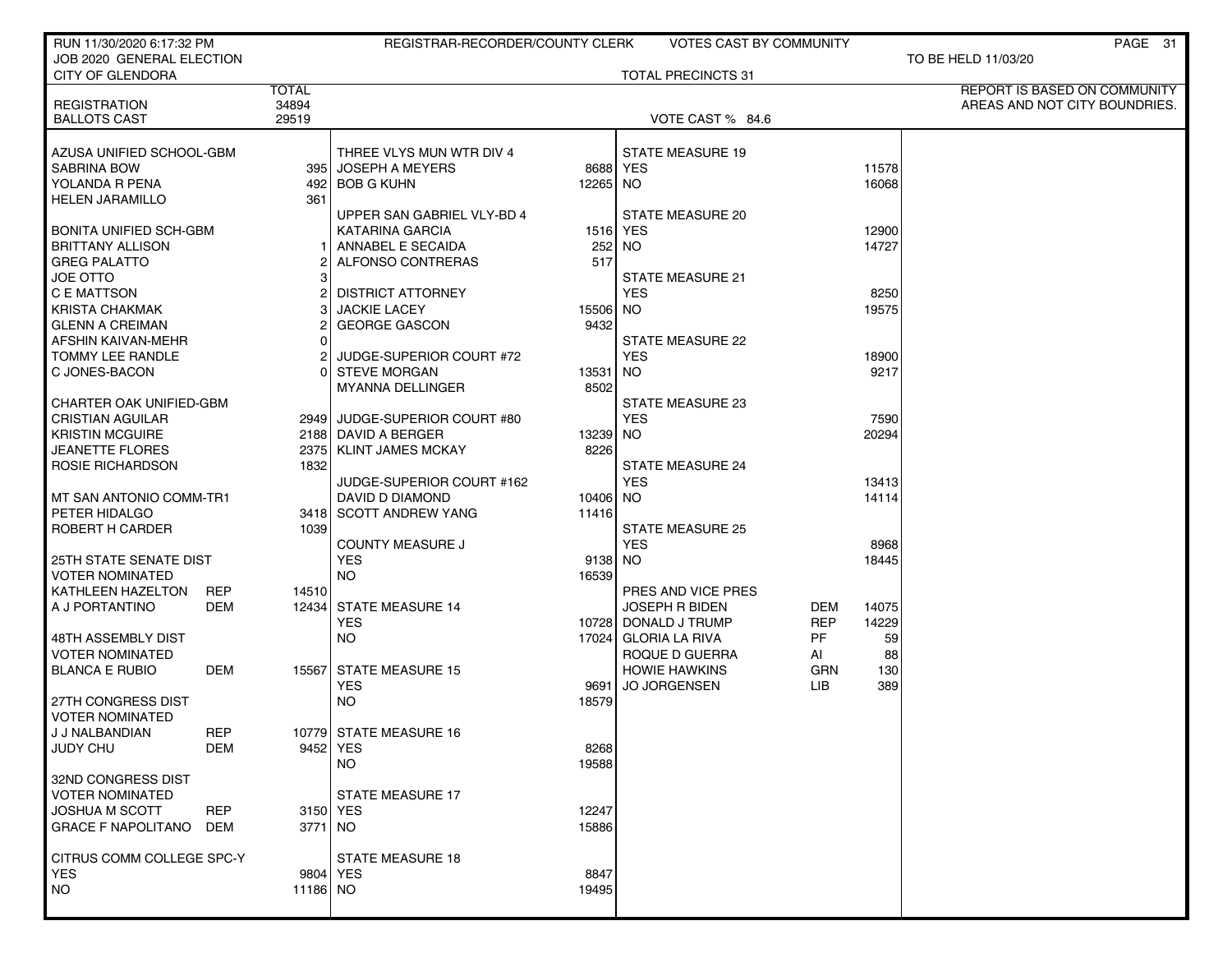| RUN 11/30/2020 6:17:32 PM                               |              | REGISTRAR-RECORDER/COUNTY CLERK       |                                                   | VOTES CAST BY COMMUNITY  |                    |          | PAGE 32                       |
|---------------------------------------------------------|--------------|---------------------------------------|---------------------------------------------------|--------------------------|--------------------|----------|-------------------------------|
| JOB 2020 GENERAL ELECTION<br>CITY OF HAWAIIAN GARDENS   |              |                                       |                                                   | <b>TOTAL PRECINCTS 3</b> |                    |          | TO BE HELD 11/03/20           |
|                                                         | <b>TOTAL</b> |                                       |                                                   |                          |                    |          | REPORT IS BASED ON COMMUNITY  |
| <b>REGISTRATION</b>                                     | 5841         |                                       |                                                   |                          |                    |          | AREAS AND NOT CITY BOUNDRIES. |
| <b>BALLOTS CAST</b>                                     | 4222         |                                       |                                                   | VOTE CAST % 72.28        |                    |          |                               |
| <b>HAWAIIAN GARDENS CITY-CNC</b>                        |              | <b>STATE MEASURE 14</b>               |                                                   | PRES AND VICE PRES       |                    |          |                               |
| <b>JOE C ZERMENO</b>                                    |              | 606 YES                               | 2343 JOSEPH R BIDEN                               |                          | DEM                | 2996     |                               |
| <b>HANK TRIMBLE</b>                                     | 1249 NO      |                                       | 1575 DONALD J TRUMP                               |                          | <b>REP</b>         | 1051     |                               |
| <b>MYRA MARAVILLA</b>                                   | 1781         |                                       | <b>GLORIA LA RIVA</b>                             |                          | PF.                | 31       |                               |
| <b>VICTOR FARFAN</b>                                    |              | 1509 STATE MEASURE 15                 | ROQUE D GUERRA                                    |                          | AI                 | 21       |                               |
| R O RODRIGUEZ                                           |              | 1359 YES<br>NO.                       | 2467 HOWIE HAWKINS<br>1533<br><b>JO JORGENSEN</b> |                          | <b>GRN</b><br>LIB. | 20<br>36 |                               |
| <b>HAWAIIAN GARDENS CITY-U/T</b>                        |              |                                       |                                                   |                          |                    |          |                               |
| <b>ALBA BAC</b>                                         |              | 684 STATE MEASURE 16                  |                                                   |                          |                    |          |                               |
| <b>FRANCISCO NOYOLA</b>                                 |              | 1213 YES                              | 2146                                              |                          |                    |          |                               |
| <b>MARIA T DEL RIO</b>                                  | 1484   NO    |                                       | 1802                                              |                          |                    |          |                               |
| PHILLIP A CABRERA                                       | 302          |                                       |                                                   |                          |                    |          |                               |
|                                                         |              | <b>STATE MEASURE 17</b>               |                                                   |                          |                    |          |                               |
| 63RD ASSEMBLY DIST                                      |              | <b>YES</b>                            | 2698                                              |                          |                    |          |                               |
| <b>VOTER NOMINATED</b><br><b>MARIA D ESTRADA</b><br>DEM | 1621         | <b>NO</b>                             | 1297                                              |                          |                    |          |                               |
| <b>ANTHONY RENDON</b><br>DEM                            |              | 1944 STATE MEASURE 18                 |                                                   |                          |                    |          |                               |
|                                                         |              | <b>YES</b>                            | 2054                                              |                          |                    |          |                               |
| 38TH CONGRESS DIST                                      |              | <b>NO</b>                             | 1954                                              |                          |                    |          |                               |
| <b>VOTER NOMINATED</b>                                  |              |                                       |                                                   |                          |                    |          |                               |
| <b>MICHAEL TOLAR</b><br>DEM                             |              | 655 STATE MEASURE 19                  |                                                   |                          |                    |          |                               |
| LINDA T SANCHEZ<br>DEM                                  |              | 2902   YES<br><b>NO</b>               | 2293<br>1623                                      |                          |                    |          |                               |
| <b>CENTRAL BASIN MUNI-BD 5</b>                          |              |                                       |                                                   |                          |                    |          |                               |
| PHILLIP D HAWKINS                                       |              | 896 STATE MEASURE 20                  |                                                   |                          |                    |          |                               |
| SARA P HUEZO                                            |              | 1275 YES                              | 1606                                              |                          |                    |          |                               |
| JOSE DE LEON                                            |              | 431   NO                              | 2319                                              |                          |                    |          |                               |
| R CORTES BARRAGAN                                       | 827          |                                       |                                                   |                          |                    |          |                               |
|                                                         |              | <b>STATE MEASURE 21</b>               |                                                   |                          |                    |          |                               |
| <b>DISTRICT ATTORNEY</b><br><b>JACKIE LACEY</b>         | 1678 NO      | <b>YES</b>                            | 2308<br>1642                                      |                          |                    |          |                               |
| <b>GEORGE GASCON</b>                                    | 2023         |                                       |                                                   |                          |                    |          |                               |
|                                                         |              | STATE MEASURE 22                      |                                                   |                          |                    |          |                               |
| JUDGE-SUPERIOR COURT #72                                |              | <b>YES</b>                            | 2082                                              |                          |                    |          |                               |
| <b>STEVE MORGAN</b>                                     | 1809 NO      |                                       | 1905                                              |                          |                    |          |                               |
| <b>MYANNA DELLINGER</b>                                 | 1720         |                                       |                                                   |                          |                    |          |                               |
|                                                         |              | <b>STATE MEASURE 23</b>               |                                                   |                          |                    |          |                               |
| JUDGE-SUPERIOR COURT #80<br><b>DAVID A BERGER</b>       | 1913 NO      | <b>YES</b>                            | 1978<br>1973                                      |                          |                    |          |                               |
| <b>KLINT JAMES MCKAY</b>                                | 1549         |                                       |                                                   |                          |                    |          |                               |
|                                                         |              | <b>STATE MEASURE 24</b>               |                                                   |                          |                    |          |                               |
| JUDGE-SUPERIOR COURT #162                               |              | <b>YES</b>                            | 2235                                              |                          |                    |          |                               |
| DAVID D DIAMOND                                         | 1539 NO      |                                       | 1646                                              |                          |                    |          |                               |
| <b>SCOTT ANDREW YANG</b>                                | 1935         |                                       |                                                   |                          |                    |          |                               |
| COUNTY MEASURE J                                        |              | <b>STATE MEASURE 25</b><br><b>YES</b> | 1933                                              |                          |                    |          |                               |
| <b>YES</b>                                              | 2201 NO      |                                       | 1922                                              |                          |                    |          |                               |
| <b>NO</b>                                               | 1495         |                                       |                                                   |                          |                    |          |                               |
|                                                         |              |                                       |                                                   |                          |                    |          |                               |
|                                                         |              |                                       |                                                   |                          |                    |          |                               |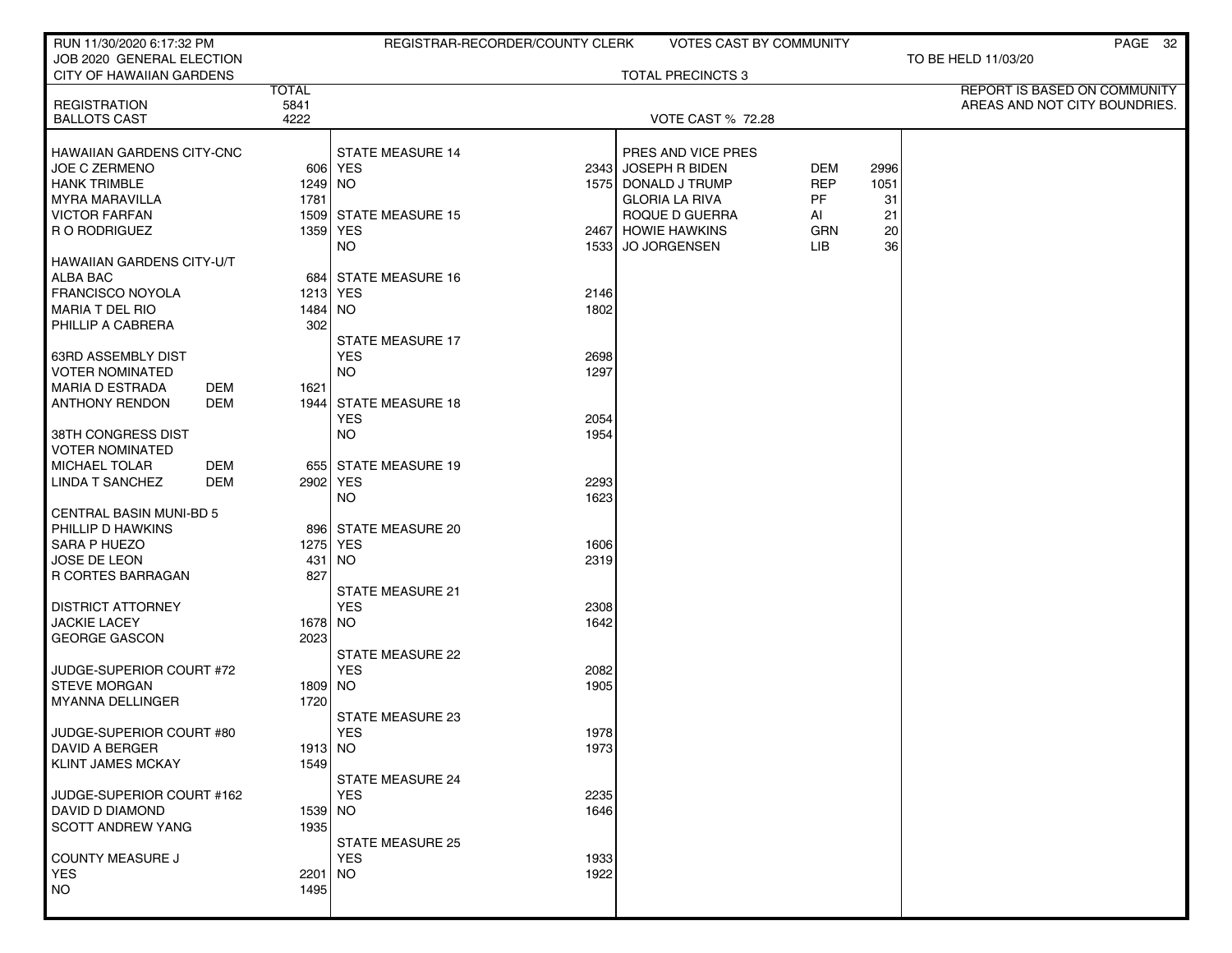| RUN 11/30/2020 6:17:32 PM         |              | REGISTRAR-RECORDER/COUNTY CLERK |            |                 | VOTES CAST BY COMMUNITY           |                   |                         | PAGE 33                       |
|-----------------------------------|--------------|---------------------------------|------------|-----------------|-----------------------------------|-------------------|-------------------------|-------------------------------|
| JOB 2020 GENERAL ELECTION         |              |                                 |            |                 |                                   |                   | TO BE HELD 11/03/20     |                               |
| <b>CITY OF HAWTHORNE</b>          |              |                                 |            |                 | <b>TOTAL PRECINCTS 31</b>         | CONTINUED ON PAGE | 34                      |                               |
|                                   | <b>TOTAL</b> |                                 |            |                 |                                   |                   |                         | REPORT IS BASED ON COMMUNITY  |
| <b>REGISTRATION</b>               | 43405        |                                 |            |                 |                                   |                   |                         | AREAS AND NOT CITY BOUNDRIES. |
| <b>BALLOTS CAST</b>               | 32678        |                                 |            |                 | <b>VOTE CAST % 75.29</b>          |                   |                         |                               |
|                                   |              |                                 |            |                 |                                   |                   |                         |                               |
| <b>HAWTHORNE CITY GEN-MAYOR</b>   |              | LOS ANGELES COMM-BOT 3          |            |                 | <b>HAWTHORNE CITY GEN MUNI-LL</b> |                   | <b>COUNTY MEASURE J</b> |                               |
| <b>HAIDAR AWAD</b>                |              | 10552 MICHAEL BATIE             |            | 78              | <b>YES</b>                        | 22041 YES         |                         | 18435                         |
| ALEXANDRE MONTEIRO                |              | 7334 S BROOKS GRIFFIN           |            | 181             | <b>NO</b>                         | 7344 NO           |                         | 10324                         |
| <b>ALEX VARGAS</b>                |              | 12337 GERRY ANDERSON            |            | 223             |                                   |                   |                         |                               |
|                                   |              | LYDIA A GUTIERREZ               |            | 124             | HAWTHORNE CITY GEN MUNI-UU        |                   | <b>STATE MEASURE 14</b> |                               |
| <b>HAWTHORNE CITY GEN MUN-CNC</b> |              | <b>RUFFIN E PATTERSON</b>       |            | 125             | YES                               | 14240 YES         |                         | 18623                         |
| MIKE TALLEDA                      |              | 7759 ROBERT PAYNE               |            | 49              | <b>NO</b>                         | 15365 NO          |                         | 11640                         |
| L DAVID PATTERSON                 |              | 11809 ANTHONY J DANNA           |            | 39              |                                   |                   |                         |                               |
| AMIE L SHEPARD                    |              | 7777 CHATURA DE SILVA           |            | 36              | INGLEWOOD USD - MEAS I            |                   | <b>STATE MEASURE 15</b> |                               |
| <b>LUIS DURAN</b>                 |              | 5868 DAVID VELA                 |            |                 | <b>YES</b>                        | 24                | <b>YES</b>              |                               |
| A REYES-ENGLISH                   |              | 10426 SAMUEL P WHITEHEAD        |            | 721             | <b>NO</b>                         |                   | <b>NO</b>               | 18753                         |
|                                   |              |                                 |            | 52              |                                   | 6                 |                         | 12358                         |
|                                   |              |                                 |            |                 |                                   |                   |                         |                               |
| INGLEWOOD USD U/T-BOE 3           |              | LOS ANGELES COMM-BOT 5          |            |                 | LOS ANGELES USD-MEAS RR           |                   | <b>STATE MEASURE 16</b> |                               |
| <b>BRANDON MYERS</b>              |              | 26 GLENN BAILEY                 |            | 32 <sub>1</sub> | <b>YES</b>                        |                   | 1214 YES                | 18335                         |
|                                   |              | CYNTHIA GONZALEZ                |            | 147             | <b>NO</b>                         |                   | 569 NO                  | 12358                         |
| WISEBURN UNIF SCH-GBM             |              | N M HENDERSON                   |            | 933             |                                   |                   |                         |                               |
| NEIL GOLDMAN                      |              | 1761 PAT STURGES                |            | 87              | WEST BASIN MUNI WATER-BD 5        |                   | <b>STATE MEASURE 17</b> |                               |
| J N DAUGHERTY                     |              | 1112 SCOTT SVONKIN              |            | 184 l           | <b>GEORGE L GUTIERREZ</b>         | 1729              | <b>YES</b>              | 23485                         |
| JOANNE L KANEDA                   |              | 1672 MICHELLE MANOS             |            | 87              | <b>DONALD DEAR</b>                | 8532              | <b>NO</b>               | 7601                          |
|                                   |              | <b>SERGIO B VARGAS</b>          |            | 40              | <b>HUGO M ROJAS</b>               | 7201              |                         |                               |
| LAWNDALE SCHOOL-GBM TR 3          |              | NICHET JAMES-GRAY               |            | 131             | <b>EVA RIVERA</b>                 |                   | 8313 STATE MEASURE 18   |                               |
| <b>CATHY BURRIS</b>               | 498          |                                 |            |                 |                                   |                   | <b>YES</b>              | 18419                         |
| MIGUEL GAMBOA                     |              | 363 LOS ANGELES COMM-BOT 7      |            |                 | WATER REPLEN OF SO CAL-D2         |                   | <b>NO</b>               | 12639                         |
|                                   |              | <b>CORY D BUTLER</b>            |            |                 | 184 JOE L MACIAS                  | 2                 |                         |                               |
| LENNOX SCHOOL-GBM                 |              | <b>CHRIS HAN</b>                |            | 136             | <b>G RICK MARSHALL</b>            | O                 | <b>STATE MEASURE 19</b> |                               |
| <b>CHRISTIAN LUCAS</b>            | 84           | ∣ NANCY PEARLMAN                |            | 157             | <b>GEORGE URAGUCHI</b>            |                   | <b>YES</b>              | 17997                         |
| <b>FRANCISCO FACIO</b>            | 43           | <b>JAMAL K STEWART</b>          |            | 94              | ROBERT KATHERMAN                  | 01                | <b>NO</b>               | 12290                         |
| ANGELA FAJARDO                    |              | 165 ARTURO FLORES               |            | 67              |                                   |                   |                         |                               |
| <b>ARTURO CEJA</b>                | 24           | <b>MIKE FONG</b>                |            | 786             | SUPERVISOR 2ND DISTRICT           |                   | <b>STATE MEASURE 20</b> |                               |
| KARINA CORDERO                    | 46           | <b>RAQUEL WATTS</b>             |            | 218             | <b>HOLLY J MITCHELL</b>           | 16198 YES         |                         | 9332                          |
| <b>MARISOL CRUZ</b>               | 114          |                                 |            |                 | <b>HERB J WESSON JR</b>           | 11254 NO          |                         | 20947                         |
| K RODRIGUEZ-GARCIA                | 77           | 35TH STATE SENATE DIST          |            |                 |                                   |                   |                         |                               |
|                                   |              | <b>VOTER NOMINATED</b>          |            |                 | <b>DISTRICT ATTORNEY</b>          |                   | <b>STATE MEASURE 21</b> |                               |
| EL CAMINO COMM COL-GBM TR4        |              | <b>STEVEN C BRADFORD</b>        | DEM        | 21538           | <b>JACKIE LACEY</b>               | 12526 YES         |                         | 17920                         |
| <b>K S MASCHLER</b>               |              | 1320 ANTHONY PERRY              | AI         | 7651            | <b>GEORGE GASCON</b>              | 16280 NO          |                         | 12924                         |
| <b>DAVID M KARTSONIS</b>          | 733          |                                 |            |                 |                                   |                   |                         |                               |
| NICOLE A RYAN                     |              | 1159 62ND ASSEMBLY DIST         |            |                 | JUDGE-SUPERIOR COURT #72          |                   | STATE MEASURE 22        |                               |
|                                   |              | <b>VOTER NOMINATED</b>          |            |                 | <b>STEVE MORGAN</b>               | 11055 YES         |                         | 17338                         |
| LOS ANGELES COMM-BOT 1            |              | <b>AUTUMN R BURKE</b>           | <b>DEM</b> | 23631           | <b>MYANNA DELLINGER</b>           | 16130 NO          |                         | 13567                         |
| <b>TORI BAILEY</b>                |              | 195 ROBERT A STEELE             | <b>REP</b> | 6083            |                                   |                   |                         |                               |
| <b>CHARNE TUNSON</b>              | 189          |                                 |            |                 | JUDGE-SUPERIOR COURT #80          |                   | <b>STATE MEASURE 23</b> |                               |
| KAREN HERNANDEZ                   |              | 137 43RD CONGRESS DIST          |            |                 | DAVID A BERGER                    | 14252 YES         |                         | 14423                         |
| ANDRA HOFFMAN                     |              | 923 VOTER NOMINATED             |            |                 | <b>KLINT JAMES MCKAY</b>          | 12390 NO          |                         | 16294                         |
| ANTONIO P SANCHEZ                 | 36           | <b>JOE E COLLINS III</b>        | <b>REP</b> | 8214            |                                   |                   |                         |                               |
| <b>MARJORIE SHAW</b>              | 81           | <b>MAXINE WATERS</b>            | DEM        | 22789           | JUDGE-SUPERIOR COURT #162         |                   | STATE MEASURE 24        |                               |
| <b>JESSICA M MCCARNS</b>          | 78           |                                 |            |                 | DAVID D DIAMOND                   | 12288 YES         |                         | 20498                         |
| R RICHARD CUEVAS                  |              | 14 HAWTHORNE CITY GEN MUNI-CC   |            |                 | <b>SCOTT ANDREW YANG</b>          | 14299 NO          |                         | 9770                          |
|                                   |              | <b>YES</b>                      |            | 18304           |                                   |                   |                         |                               |
|                                   |              | <b>NO</b>                       |            | 11464           |                                   |                   |                         |                               |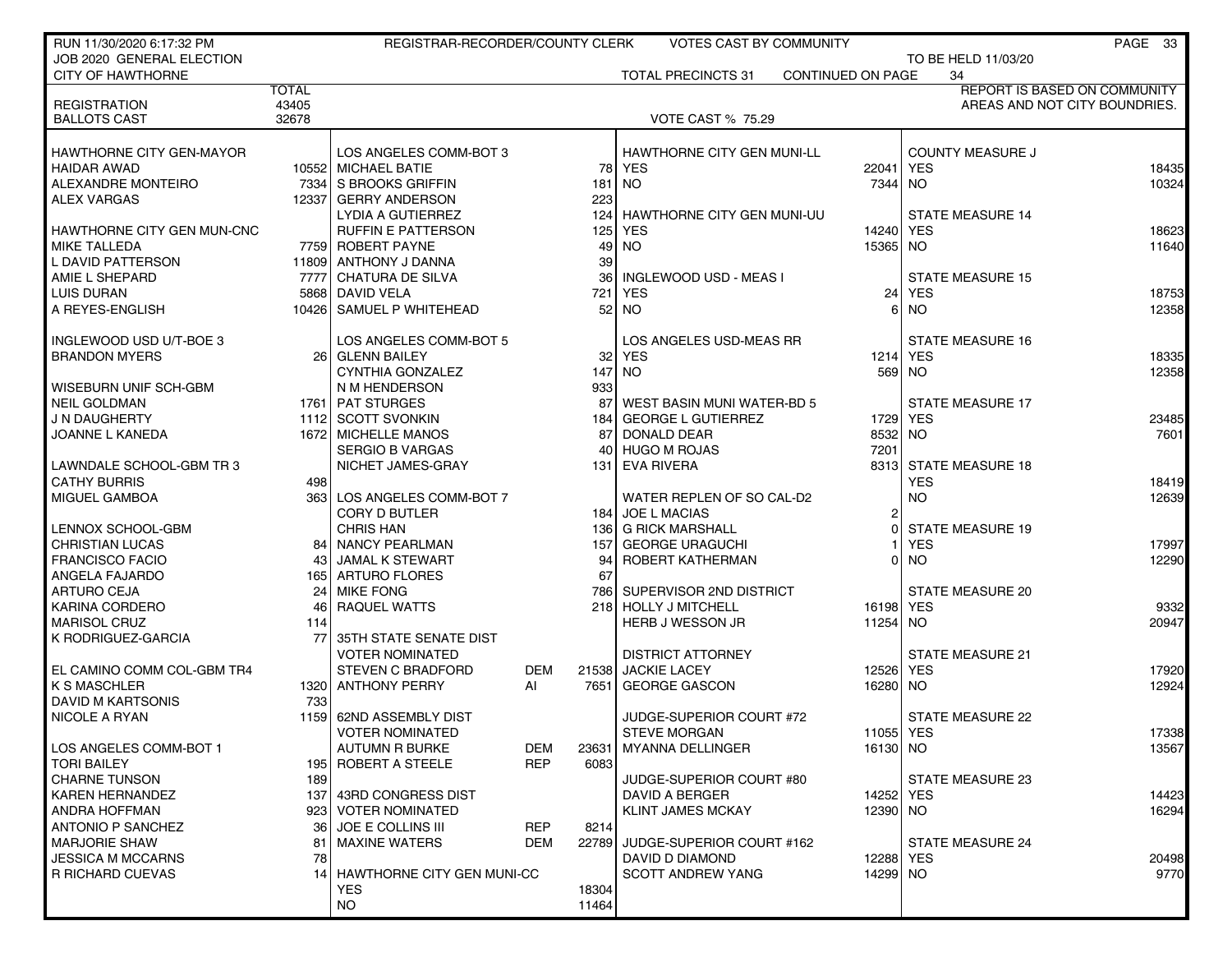| RUN 11/30/2020 6:17:32 PM                      |            |                | REGISTRAR-RECORDER/COUNTY CLERK | VOTES CAST BY COMMUNITY  |                     | PAGE 34                       |
|------------------------------------------------|------------|----------------|---------------------------------|--------------------------|---------------------|-------------------------------|
| JOB 2020 GENERAL ELECTION<br>CITY OF HAWTHORNE |            |                |                                 | TOTAL PRECINCTS 31       | CONTINUED FROM PAGE | TO BE HELD 11/03/20<br>33     |
|                                                |            | <b>TOTAL</b>   |                                 |                          |                     | REPORT IS BASED ON COMMUNITY  |
| <b>REGISTRATION</b><br><b>BALLOTS CAST</b>     |            | 43405<br>32678 |                                 | <b>VOTE CAST % 75.29</b> |                     | AREAS AND NOT CITY BOUNDRIES. |
|                                                |            |                |                                 |                          |                     |                               |
| STATE MEASURE 25                               |            |                |                                 |                          |                     |                               |
| YES<br><b>NO</b>                               |            | 15125<br>15033 |                                 |                          |                     |                               |
|                                                |            |                |                                 |                          |                     |                               |
| PRES AND VICE PRES<br>JOSEPH R BIDEN           | <b>DEM</b> | 25126          |                                 |                          |                     |                               |
| DONALD J TRUMP                                 | <b>REP</b> | 6223           |                                 |                          |                     |                               |
| <b>GLORIA LA RIVA</b>                          | PF         | 148            |                                 |                          |                     |                               |
| ROQUE D GUERRA<br><b>HOWIE HAWKINS</b>         | Al<br>GRN  | 171<br>187     |                                 |                          |                     |                               |
| JO JORGENSEN                                   | LIB        | 243            |                                 |                          |                     |                               |
|                                                |            |                |                                 |                          |                     |                               |
|                                                |            |                |                                 |                          |                     |                               |
|                                                |            |                |                                 |                          |                     |                               |
|                                                |            |                |                                 |                          |                     |                               |
|                                                |            |                |                                 |                          |                     |                               |
|                                                |            |                |                                 |                          |                     |                               |
|                                                |            |                |                                 |                          |                     |                               |
|                                                |            |                |                                 |                          |                     |                               |
|                                                |            |                |                                 |                          |                     |                               |
|                                                |            |                |                                 |                          |                     |                               |
|                                                |            |                |                                 |                          |                     |                               |
|                                                |            |                |                                 |                          |                     |                               |
|                                                |            |                |                                 |                          |                     |                               |
|                                                |            |                |                                 |                          |                     |                               |
|                                                |            |                |                                 |                          |                     |                               |
|                                                |            |                |                                 |                          |                     |                               |
|                                                |            |                |                                 |                          |                     |                               |
|                                                |            |                |                                 |                          |                     |                               |
|                                                |            |                |                                 |                          |                     |                               |
|                                                |            |                |                                 |                          |                     |                               |
|                                                |            |                |                                 |                          |                     |                               |
|                                                |            |                |                                 |                          |                     |                               |
|                                                |            |                |                                 |                          |                     |                               |
|                                                |            |                |                                 |                          |                     |                               |
|                                                |            |                |                                 |                          |                     |                               |
|                                                |            |                |                                 |                          |                     |                               |
|                                                |            |                |                                 |                          |                     |                               |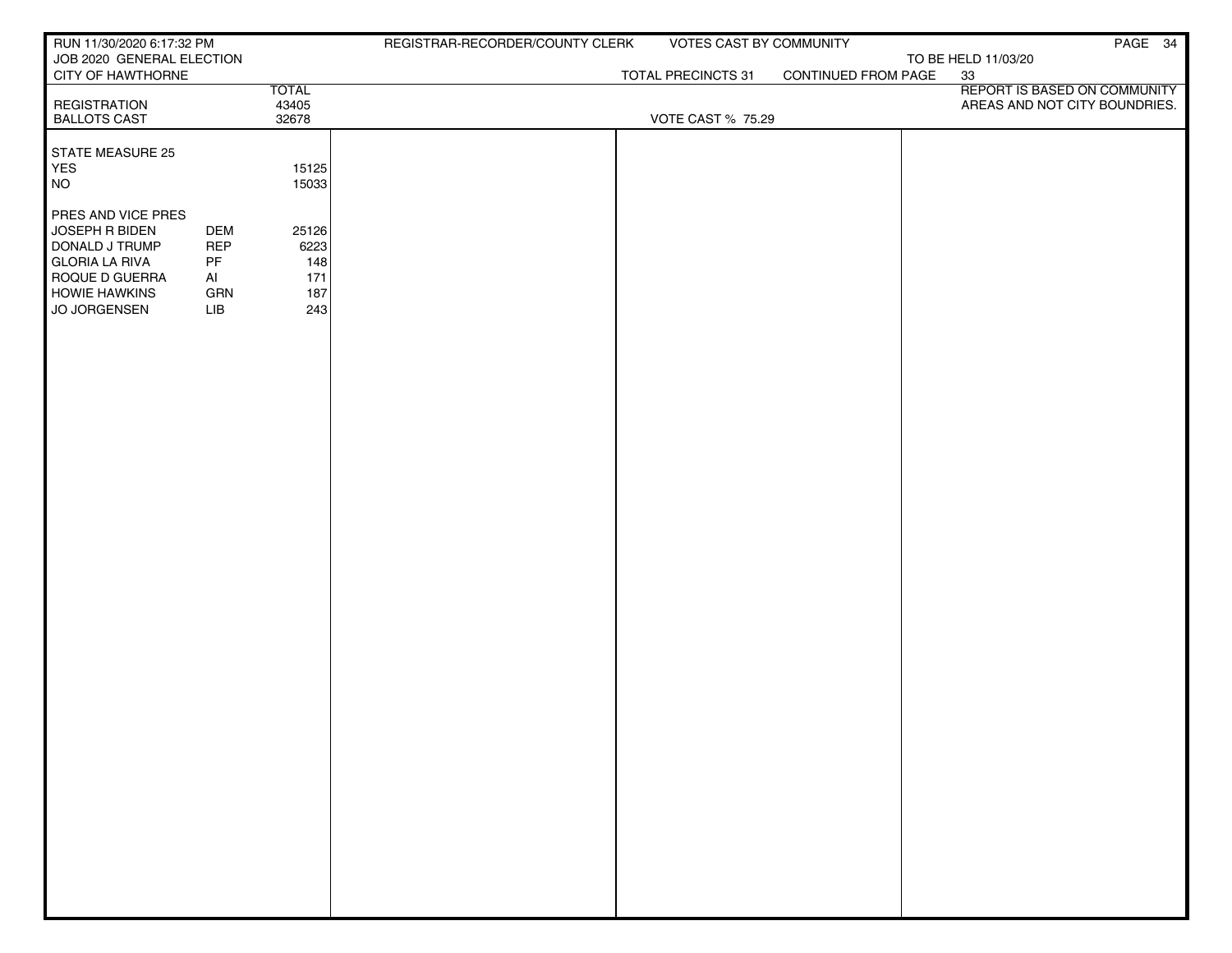| RUN 11/30/2020 6:17:32 PM      |                       | REGISTRAR-RECORDER/COUNTY CLERK |          | <b>VOTES CAST BY COMMUNITY</b> |            |      | PAGE 35                                                       |
|--------------------------------|-----------------------|---------------------------------|----------|--------------------------------|------------|------|---------------------------------------------------------------|
| JOB 2020 GENERAL ELECTION      |                       |                                 |          |                                |            |      | TO BE HELD 11/03/20                                           |
| CITY OF HERMOSA BEACH          |                       |                                 |          | <b>TOTAL PRECINCTS 5</b>       |            |      |                                                               |
| <b>REGISTRATION</b>            | <b>TOTAL</b><br>14861 |                                 |          |                                |            |      | REPORT IS BASED ON COMMUNITY<br>AREAS AND NOT CITY BOUNDRIES. |
| <b>BALLOTS CAST</b>            | 13003                 |                                 |          | VOTE CAST % 87.5               |            |      |                                                               |
|                                |                       |                                 |          |                                |            |      |                                                               |
| EL CAMINO COMM COL-GBM TR3     |                       | <b>COUNTY MEASURE J</b>         |          | STATE MEASURE 25               |            |      |                                                               |
| PETER ELHAMEY AZIZ             |                       | 855 YES                         | 5664 YES |                                |            | 5506 |                                                               |
| <b>TRISHA MURAKAWA</b>         | 4718 NO               |                                 | 5385 NO  |                                |            | 6402 |                                                               |
| S COLLADO BOUTTE               | 3234                  | <b>STATE MEASURE 14</b>         |          | PRES AND VICE PRES             |            |      |                                                               |
| <b>66TH ASSEMBLY DIST</b>      |                       | <b>YES</b>                      |          | 5899 JOSEPH R BIDEN            | DEM        | 8863 |                                                               |
| <b>VOTER NOMINATED</b>         |                       | NO.                             |          | 6300 DONALD J TRUMP            | <b>REP</b> | 3564 |                                                               |
| ARTHUR C SCHAPER<br><b>REP</b> | 3840                  |                                 |          | <b>GLORIA LA RIVA</b>          | PF         | 16   |                                                               |
| AL MURATSUCHI<br>DEM           |                       | 7757 STATE MEASURE 15           |          | ROQUE D GUERRA                 | Al         | 28   |                                                               |
|                                |                       | <b>YES</b>                      |          | 5673 HOWIE HAWKINS             | <b>GRN</b> | 62   |                                                               |
| 33RD CONGRESS DIST             |                       | NO.                             | 6741     | <b>JO JORGENSEN</b>            | LIB.       | 247  |                                                               |
| <b>VOTER NOMINATED</b>         |                       |                                 |          |                                |            |      |                                                               |
| <b>JAMES P BRADLEY</b><br>REP  |                       | 4075 STATE MEASURE 16           |          |                                |            |      |                                                               |
| <b>DEM</b><br>TED W LIEU       |                       | 7844 YES                        | 5069     |                                |            |      |                                                               |
| <b>BEACH CITIES HEALTH</b>     |                       | NO.                             | 7154     |                                |            |      |                                                               |
| <b>VANESSA I POSTER</b>        |                       | 4864 STATE MEASURE 17           |          |                                |            |      |                                                               |
| JANE A DIEHL                   |                       | 4602 YES                        | 7840     |                                |            |      |                                                               |
| <b>VISH CHATTERJI</b>          | 4158 NO               |                                 | 4587     |                                |            |      |                                                               |
| <b>MARTHA B KOO</b>            | 5307                  |                                 |          |                                |            |      |                                                               |
| KAREN A KOMATINSKY             |                       | 2213 STATE MEASURE 18           |          |                                |            |      |                                                               |
|                                |                       | <b>YES</b>                      | 5898     |                                |            |      |                                                               |
| WEST BASIN MUNI WATER-BD 3     |                       | <b>NO</b>                       | 6529     |                                |            |      |                                                               |
| <b>DESI ALVAREZ</b>            | 4347                  |                                 |          |                                |            |      |                                                               |
| <b>DOUG SOLOMON</b>            |                       | 1522 STATE MEASURE 19           |          |                                |            |      |                                                               |
| <b>CAROL W KWAN</b>            |                       | 3024 YES                        | 5326     |                                |            |      |                                                               |
| WATER REPLEN OF SO CAL-D2      |                       | <b>NO</b>                       | 6758     |                                |            |      |                                                               |
| <b>JOE L MACIAS</b>            |                       | 1276 STATE MEASURE 20           |          |                                |            |      |                                                               |
| <b>G RICK MARSHALL</b>         |                       | 682 YES                         | 4018     |                                |            |      |                                                               |
| <b>GEORGE URAGUCHI</b>         | 1815 NO               |                                 | 7956     |                                |            |      |                                                               |
| ROBERT KATHERMAN               | 4376                  |                                 |          |                                |            |      |                                                               |
|                                |                       | <b>STATE MEASURE 21</b>         |          |                                |            |      |                                                               |
| <b>DISTRICT ATTORNEY</b>       |                       | <b>YES</b>                      | 4503     |                                |            |      |                                                               |
| <b>JACKIE LACEY</b>            | 5388 NO               |                                 | 7711     |                                |            |      |                                                               |
| <b>GEORGE GASCON</b>           | 5326                  |                                 |          |                                |            |      |                                                               |
| JUDGE-SUPERIOR COURT #72       |                       | STATE MEASURE 22<br><b>YES</b>  | 7712     |                                |            |      |                                                               |
| <b>STEVE MORGAN</b>            | 5623 NO               |                                 | 4620     |                                |            |      |                                                               |
| MYANNA DELLINGER               | 3748                  |                                 |          |                                |            |      |                                                               |
|                                |                       | <b>STATE MEASURE 23</b>         |          |                                |            |      |                                                               |
| JUDGE-SUPERIOR COURT #80       |                       | <b>YES</b>                      | 3569     |                                |            |      |                                                               |
| DAVID A BERGER                 | 5835 NO               |                                 | 8429     |                                |            |      |                                                               |
| <b>KLINT JAMES MCKAY</b>       | 3275                  |                                 |          |                                |            |      |                                                               |
|                                |                       | <b>STATE MEASURE 24</b>         |          |                                |            |      |                                                               |
| JUDGE-SUPERIOR COURT #162      |                       | <b>YES</b>                      | 6646     |                                |            |      |                                                               |
| DAVID D DIAMOND                | 4431   NO             |                                 | 5388     |                                |            |      |                                                               |
| <b>SCOTT ANDREW YANG</b>       | 4820                  |                                 |          |                                |            |      |                                                               |
|                                |                       |                                 |          |                                |            |      |                                                               |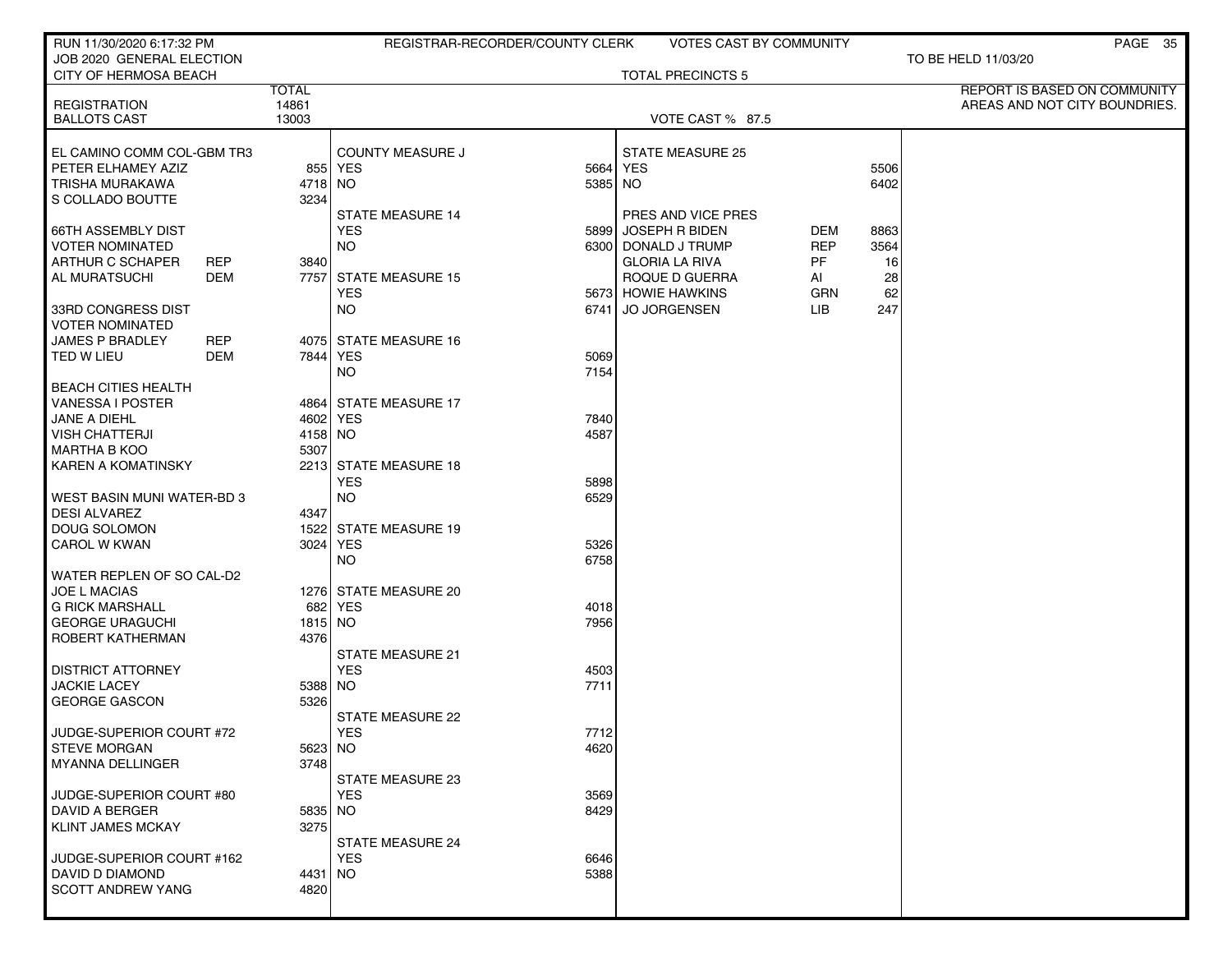| RUN 11/30/2020 6:17:32 PM                      |              | REGISTRAR-RECORDER/COUNTY CLERK                  |            |                 | <b>VOTES CAST BY COMMUNITY</b>     |            |                               |            | PAGE 36 |
|------------------------------------------------|--------------|--------------------------------------------------|------------|-----------------|------------------------------------|------------|-------------------------------|------------|---------|
| JOB 2020 GENERAL ELECTION                      |              |                                                  |            |                 |                                    |            | TO BE HELD 11/03/20           |            |         |
| <b>CITY OF HIDDEN HILLS</b>                    |              |                                                  |            |                 | <b>TOTAL PRECINCTS 1</b>           |            |                               |            |         |
|                                                | <b>TOTAL</b> |                                                  |            |                 |                                    |            | REPORT IS BASED ON COMMUNITY  |            |         |
| <b>REGISTRATION</b><br><b>BALLOTS CAST</b>     | 1393<br>1245 |                                                  |            |                 | VOTE CAST % 89.38                  |            | AREAS AND NOT CITY BOUNDRIES. |            |         |
|                                                |              |                                                  |            |                 |                                    |            |                               |            |         |
| HIDDEN HILLS CITY GEN-CNC                      |              | LOS ANGELES COMM-BOT 7                           |            |                 | <b>STATE MEASURE 15</b>            |            | PRES AND VICE PRES            |            |         |
| <b>ENIKO GOLD</b>                              |              | 656 CORY D BUTLER                                |            |                 | 116 YES                            |            | 366 JOSEPH R BIDEN            | DEM        | 707     |
| <b>STEVE FREEDLAND</b>                         |              | 692 CHRIS HAN                                    |            | 151 NO          |                                    |            | 829 DONALD J TRUMP            | <b>REP</b> | 487     |
| <b>BRET KATZ</b>                               |              | 323 NANCY PEARLMAN                               |            | 96              |                                    |            | <b>GLORIA LA RIVA</b>         | PF         |         |
|                                                |              | <b>JAMAL K STEWART</b>                           |            | 25 <sub>1</sub> | <b>STATE MEASURE 16</b>            |            | ROQUE D GUERRA                | AI         | 4       |
| LAS VIRGENES SCH-GBM                           |              | <b>ARTURO FLORES</b>                             |            | 27              | YES                                |            | 383 HOWIE HAWKINS             | GRN        | 3       |
| <b>LINDA MENGES</b>                            |              | 443 MIKE FONG                                    |            |                 | 240 NO                             | 8021       | <b>JO JORGENSEN</b>           | LIB.       | 10      |
| <b>KATE VADEHRA</b>                            | 4071         | <b>RAQUEL WATTS</b>                              |            | 22              |                                    |            |                               |            |         |
| KIYOMI KOWALSKI                                | 390          |                                                  |            |                 | <b>STATE MEASURE 17</b>            |            |                               |            |         |
| LOS ANGELES COMM-BOT 1                         |              | 27TH STATE SENATE DIST<br><b>VOTER NOMINATED</b> |            |                 | <b>YES</b><br><b>NO</b>            | 632<br>554 |                               |            |         |
| <b>TORI BAILEY</b>                             | 38 I         | <b>HOUMAN SALEM</b>                              | <b>REP</b> | 517             |                                    |            |                               |            |         |
| <b>CHARNE TUNSON</b>                           | 42           | <b>HENRY STERN</b>                               | <b>DEM</b> | 607             | <b>STATE MEASURE 18</b>            |            |                               |            |         |
| <b>KAREN HERNANDEZ</b>                         | 57           |                                                  |            |                 | <b>YES</b>                         | 467        |                               |            |         |
| <b>ANDRA HOFFMAN</b>                           | 4111         | 45TH ASSEMBLY DIST                               |            |                 | NO                                 | 727        |                               |            |         |
| <b>ANTONIO P SANCHEZ</b>                       | 26           | <b>VOTER NOMINATED</b>                           |            |                 |                                    |            |                               |            |         |
| <b>MARJORIE SHAW</b>                           | 106 l        | <b>JESSE GABRIEL</b>                             | <b>DEM</b> |                 | 559 STATE MEASURE 19               |            |                               |            |         |
| <b>JESSICA M MCCARNS</b>                       | 18           | <b>JEFFI GIRGENTI</b>                            | <b>REP</b> |                 | 539 YES                            | 439        |                               |            |         |
| R RICHARD CUEVAS                               | 20           |                                                  |            |                 | NO.                                | 724        |                               |            |         |
|                                                |              | 30TH CONGRESS DIST                               |            |                 |                                    |            |                               |            |         |
| LOS ANGELES COMM-BOT 3                         |              | <b>VOTER NOMINATED</b>                           |            |                 | <b>STATE MEASURE 20</b>            |            |                               |            |         |
| <b>MICHAEL BATIE</b>                           |              | 71 BRAD SHERMAN                                  | <b>DEM</b> |                 | 605 YES                            | 490        |                               |            |         |
| S BROOKS GRIFFIN                               | 33           | <b>MARK S REED</b>                               | <b>REP</b> | 523 NO          |                                    | 673        |                               |            |         |
| <b>GERRY ANDERSON</b>                          | 167          |                                                  |            |                 |                                    |            |                               |            |         |
| LYDIA A GUTIERREZ<br><b>RUFFIN E PATTERSON</b> | 17           | 75 DISTRICT ATTORNEY<br><b>JACKIE LACEY</b>      |            |                 | <b>STATE MEASURE 21</b><br>573 YES | 290        |                               |            |         |
| ROBERT PAYNE                                   | 221          | <b>GEORGE GASCON</b>                             |            |                 | 465 NO                             | 895        |                               |            |         |
| ANTHONY J DANNA                                | 49           |                                                  |            |                 |                                    |            |                               |            |         |
| <b>CHATURA DE SILVA</b>                        | 221          | JUDGE-SUPERIOR COURT #72                         |            |                 | <b>STATE MEASURE 22</b>            |            |                               |            |         |
| DAVID VELA                                     |              | 181 STEVE MORGAN                                 |            |                 | 587 YES                            | 795        |                               |            |         |
| SAMUEL P WHITEHEAD                             |              | 41   MYANNA DELLINGER                            |            |                 | 283 NO                             | 391        |                               |            |         |
|                                                |              |                                                  |            |                 |                                    |            |                               |            |         |
| LOS ANGELES COMM-BOT 5                         |              | JUDGE-SUPERIOR COURT #80                         |            |                 | <b>STATE MEASURE 23</b>            |            |                               |            |         |
| <b>GLENN BAILEY</b>                            |              | 55 DAVID A BERGER                                |            |                 | 613 YES                            | 297        |                               |            |         |
| <b>CYNTHIA GONZALEZ</b>                        | 80           | <b>KLINT JAMES MCKAY</b>                         |            |                 | 258 NO                             | 881        |                               |            |         |
| N M HENDERSON                                  | 263          |                                                  |            |                 |                                    |            |                               |            |         |
| <b>PAT STURGES</b>                             | 78 I         | JUDGE-SUPERIOR COURT #162                        |            |                 | <b>STATE MEASURE 24</b>            |            |                               |            |         |
| <b>SCOTT SVONKIN</b><br><b>MICHELLE MANOS</b>  |              | 132 DAVID D DIAMOND<br>32 SCOTT ANDREW YANG      |            |                 | 437 YES<br>435 NO                  | 562<br>625 |                               |            |         |
| <b>SERGIO B VARGAS</b>                         | 15           |                                                  |            |                 |                                    |            |                               |            |         |
| NICHET JAMES-GRAY                              | 27           | <b>COUNTY MEASURE J</b>                          |            |                 | <b>STATE MEASURE 25</b>            |            |                               |            |         |
|                                                |              | <b>YES</b>                                       |            |                 | 422 YES                            | 395        |                               |            |         |
|                                                |              | <b>NO</b>                                        |            |                 | 658 NO                             | 773        |                               |            |         |
|                                                |              |                                                  |            |                 |                                    |            |                               |            |         |
|                                                |              | <b>STATE MEASURE 14</b>                          |            |                 |                                    |            |                               |            |         |
|                                                |              | <b>YES</b>                                       |            | 507             |                                    |            |                               |            |         |
|                                                |              | <b>NO</b>                                        |            | 657             |                                    |            |                               |            |         |
|                                                |              |                                                  |            |                 |                                    |            |                               |            |         |
|                                                |              |                                                  |            |                 |                                    |            |                               |            |         |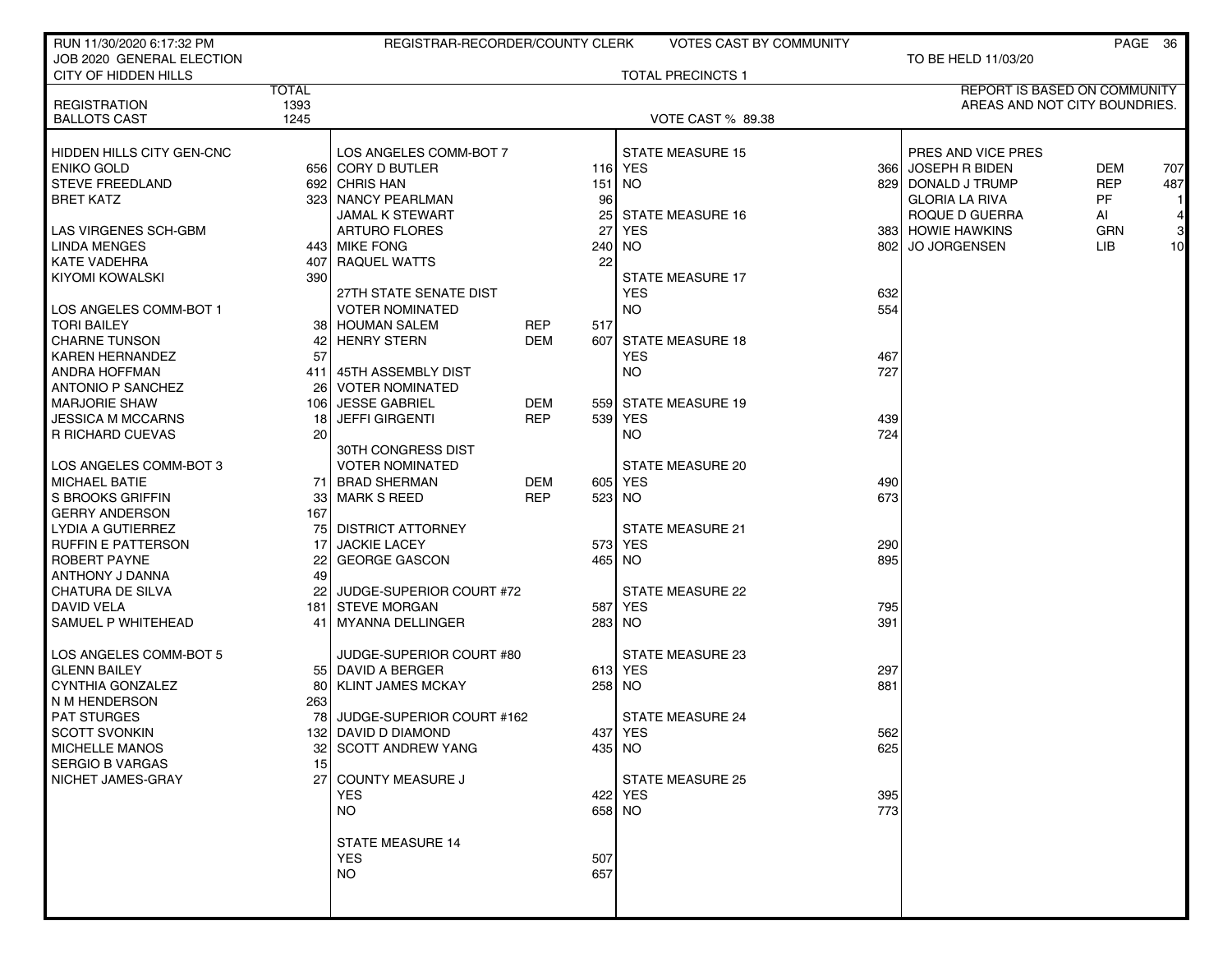| RUN 11/30/2020 6:17:32 PM      |              | REGISTRAR-RECORDER/COUNTY CLERK     |           | VOTES CAST BY COMMUNITY   |      |                               |            | PAGE 37 |
|--------------------------------|--------------|-------------------------------------|-----------|---------------------------|------|-------------------------------|------------|---------|
| JOB 2020 GENERAL ELECTION      |              |                                     |           |                           |      | TO BE HELD 11/03/20           |            |         |
| <b>CITY OF HUNTINGTON PARK</b> |              |                                     |           | <b>TOTAL PRECINCTS 12</b> |      |                               |            |         |
|                                | <b>TOTAL</b> |                                     |           |                           |      | REPORT IS BASED ON COMMUNITY  |            |         |
| <b>REGISTRATION</b>            | 21808        |                                     |           |                           |      | AREAS AND NOT CITY BOUNDRIES. |            |         |
| <b>BALLOTS CAST</b>            | 14558        |                                     |           | VOTE CAST % 66.76         |      |                               |            |         |
| LOS ANGELES COMM-BOT 1         |              | 53RD ASSEMBLY DIST                  |           | <b>STATE MEASURE 15</b>   |      | PRES AND VICE PRES            |            |         |
| <b>TORI BAILEY</b>             |              | 817 VOTER NOMINATED                 |           | <b>YES</b>                |      | 8493 JOSEPH R BIDEN           | <b>DEM</b> | 11596   |
| <b>CHARNE TUNSON</b>           |              | 786 GODFREY S PLATA<br><b>DEM</b>   | 4114      | NO.                       |      | 5443 DONALD J TRUMP           | <b>REP</b> | 2503    |
| <b>KAREN HERNANDEZ</b>         | 4052         | MIGUEL SANTIAGO<br>DEM              | 7095      |                           |      | <b>GLORIA LA RIVA</b>         | PF.        | 68      |
| <b>ANDRA HOFFMAN</b>           | 4558         |                                     |           | <b>STATE MEASURE 16</b>   |      | ROQUE D GUERRA                | AI         | 64      |
| <b>ANTONIO P SANCHEZ</b>       |              | 1180 59TH ASSEMBLY DIST             |           | <b>YES</b>                |      | 7934 HOWIE HAWKINS            | GRN        | 93      |
| <b>MARJORIE SHAW</b>           | 257          | I VOTER NOMINATED                   |           | <b>NO</b>                 |      | 5793 JO JORGENSEN             | LIB.       | 70      |
| <b>JESSICA M MCCARNS</b>       |              | 485 EFREN MARTINEZ<br>DEM           | 589       |                           |      |                               |            |         |
| <b>R RICHARD CUEVAS</b>        |              | 546 R JONES-SAWYER<br>DEM           |           | 604 STATE MEASURE 17      |      |                               |            |         |
|                                |              |                                     |           | <b>YES</b>                | 9768 |                               |            |         |
| LOS ANGELES COMM-BOT 3         |              | 63RD ASSEMBLY DIST                  |           | NO.                       | 4086 |                               |            |         |
| <b>MICHAEL BATIE</b>           |              | 314 VOTER NOMINATED                 |           |                           |      |                               |            |         |
| S BROOKS GRIFFIN               |              | 630   MARIA D ESTRADA<br>DEM        |           | 0 STATE MEASURE 18        |      |                               |            |         |
| <b>GERRY ANDERSON</b>          |              | <b>DEM</b><br>1436 ANTHONY RENDON   | $\Omega$  | YES                       | 8137 |                               |            |         |
| LYDIA A GUTIERREZ              | 3534         |                                     |           | NO.                       | 5737 |                               |            |         |
| <b>RUFFIN E PATTERSON</b>      |              | 344   40TH CONGRESS DIST            |           |                           |      |                               |            |         |
| ROBERT PAYNE                   |              | 405   VOTER NOMINATED               |           | <b>STATE MEASURE 19</b>   |      |                               |            |         |
| ANTHONY J DANNA                |              | 576 C ANTONIO DELGADO<br><b>REP</b> | 3126 YES  |                           | 7641 |                               |            |         |
| <b>CHATURA DE SILVA</b>        |              | 499 L ROYBAL-ALLARD<br>DEM          | 10172 NO  |                           | 6023 |                               |            |         |
| DAVID VELA                     | 4509         |                                     |           |                           |      |                               |            |         |
| SAMUEL P WHITEHEAD             |              | 368 LOS ANGELES USD-MEAS RR         |           | <b>STATE MEASURE 20</b>   |      |                               |            |         |
|                                |              | <b>YES</b>                          | 10118 YES |                           | 4778 |                               |            |         |
| LOS ANGELES COMM-BOT 5         |              | <b>NO</b>                           | 3169 NO   |                           | 8814 |                               |            |         |
| <b>GLENN BAILEY</b>            | 175          |                                     |           |                           |      |                               |            |         |
| CYNTHIA GONZALEZ               |              | 4059 DISTRICT ATTORNEY              |           | <b>STATE MEASURE 21</b>   |      |                               |            |         |
| N M HENDERSON                  | 28031        | <b>JACKIE LACEY</b>                 |           | 5592 YES                  | 8190 |                               |            |         |
| <b>PAT STURGES</b>             |              | 974 GEORGE GASCON                   | 7535 NO   |                           | 5632 |                               |            |         |
| <b>SCOTT SVONKIN</b>           | 1657         |                                     |           |                           |      |                               |            |         |
| <b>MICHELLE MANOS</b>          |              | 1034 JUDGE-SUPERIOR COURT #72       |           | <b>STATE MEASURE 22</b>   |      |                               |            |         |
| <b>SERGIO B VARGAS</b>         |              | 1450 STEVE MORGAN                   | 5482 YES  |                           | 7567 |                               |            |         |
| NICHET JAMES-GRAY              |              | 414   MYANNA DELLINGER              | 7011 NO   |                           | 6335 |                               |            |         |
|                                |              |                                     |           |                           |      |                               |            |         |
| LOS ANGELES COMM-BOT 7         |              | JUDGE-SUPERIOR COURT #80            |           | <b>STATE MEASURE 23</b>   |      |                               |            |         |
| CORY D BUTLER                  |              | 634 DAVID A BERGER                  |           | 6392 YES                  | 7141 |                               |            |         |
| <b>CHRIS HAN</b>               |              | 1493 KLINT JAMES MCKAY              | 5915 NO   |                           | 6705 |                               |            |         |
| <b>NANCY PEARLMAN</b>          | 1782         |                                     |           |                           |      |                               |            |         |
| <b>JAMAL K STEWART</b>         |              | 435 JUDGE-SUPERIOR COURT #162       |           | <b>STATE MEASURE 24</b>   |      |                               |            |         |
| <b>ARTURO FLORES</b>           |              | 3134 DAVID D DIAMOND                | 6175 YES  |                           | 8707 |                               |            |         |
| <b>MIKE FONG</b>               |              | 4064 SCOTT ANDREW YANG              | 6206 NO   |                           | 4896 |                               |            |         |
| <b>RAQUEL WATTS</b>            | 885          |                                     |           |                           |      |                               |            |         |
|                                |              | <b>COUNTY MEASURE J</b>             |           | <b>STATE MEASURE 25</b>   |      |                               |            |         |
| 33RD STATE SENATE DIST         |              | <b>YES</b>                          |           | 8131 YES                  | 6058 |                               |            |         |
| <b>VOTER NOMINATED</b>         |              | <b>NO</b>                           | 4910 NO   |                           | 7489 |                               |            |         |
| LENA GONZALEZ<br>DEM           | 7733         |                                     |           |                           |      |                               |            |         |
| <b>DEM</b><br>E C CASTILLO     |              | 4755 STATE MEASURE 14               |           |                           |      |                               |            |         |
|                                |              | <b>YES</b>                          | 8615      |                           |      |                               |            |         |
|                                |              | <b>NO</b>                           | 4960      |                           |      |                               |            |         |
|                                |              |                                     |           |                           |      |                               |            |         |
|                                |              |                                     |           |                           |      |                               |            |         |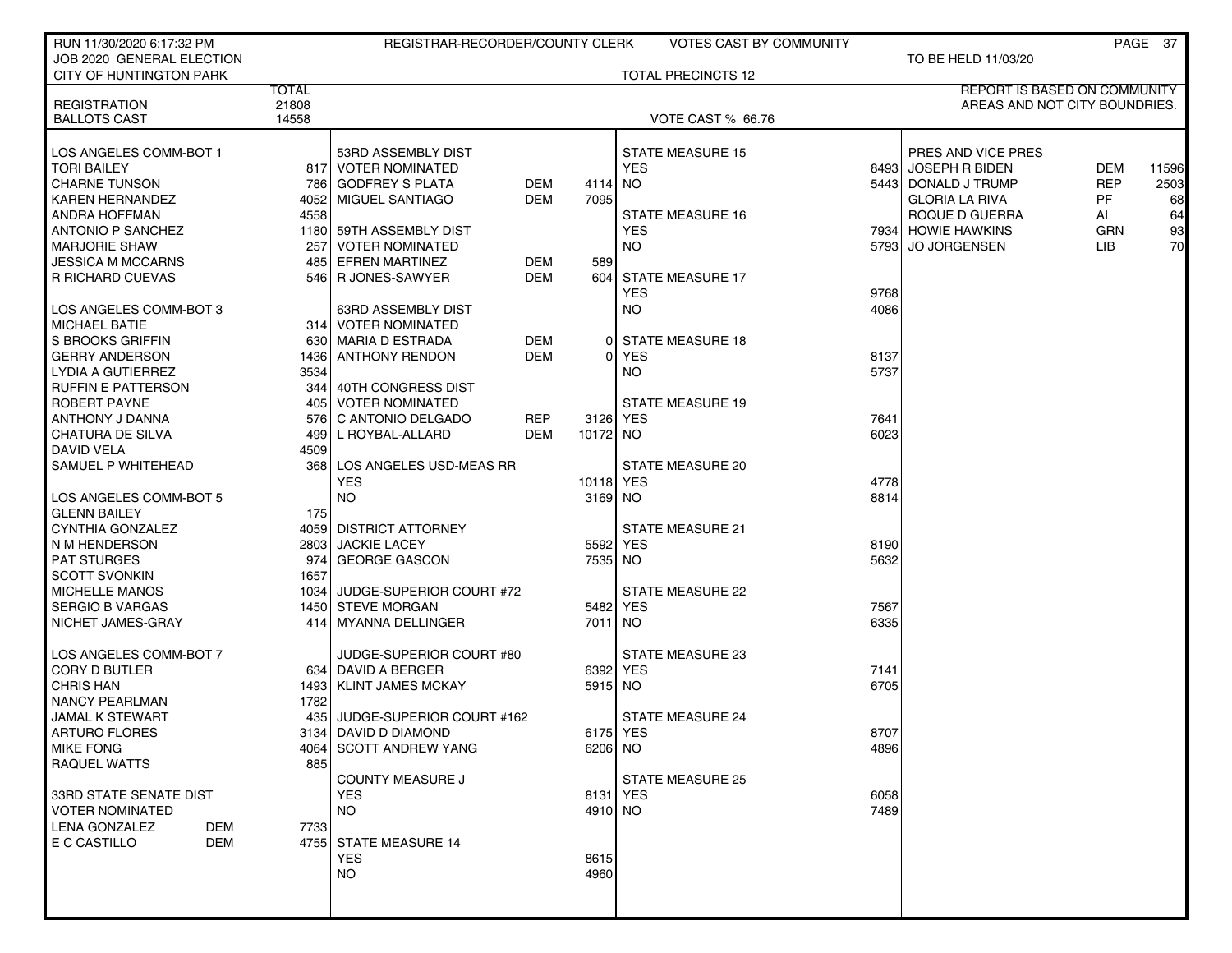| RUN 11/30/2020 6:17:32 PM                             |              | REGISTRAR-RECORDER/COUNTY CLERK   |                          |                | <b>VOTES CAST BY COMMUNITY</b> |                 |                         | PAGE 38                             |                 |
|-------------------------------------------------------|--------------|-----------------------------------|--------------------------|----------------|--------------------------------|-----------------|-------------------------|-------------------------------------|-----------------|
| JOB 2020 GENERAL ELECTION                             |              |                                   |                          |                |                                |                 | TO BE HELD 11/03/20     |                                     |                 |
| <b>CITY OF INDUSTRY</b>                               |              |                                   |                          |                | <b>TOTAL PRECINCTS 27</b>      |                 |                         |                                     |                 |
|                                                       | <b>TOTAL</b> |                                   |                          |                |                                |                 |                         | <b>REPORT IS BASED ON COMMUNITY</b> |                 |
| <b>REGISTRATION</b>                                   | 104          |                                   |                          |                |                                |                 |                         | AREAS AND NOT CITY BOUNDRIES.       |                 |
| <b>BALLOTS CAST</b>                                   | 92           |                                   |                          |                | VOTE CAST % 88.46              |                 |                         |                                     |                 |
| <b>BALDWIN PARK UNIF SCH-GBM</b>                      |              | 29TH STATE SENATE DIST            |                          |                | <b>DISTRICT ATTORNEY</b>       |                 | <b>STATE MEASURE 21</b> |                                     |                 |
| <b>CHRISTINA LUCERO</b>                               |              | 0 VOTER NOMINATED                 |                          |                | <b>JACKIE LACEY</b>            |                 | 47 YES                  |                                     | 26              |
| <b>SANTOS HERNANDEZ</b>                               |              | LING LING CHANG                   | <b>REP</b>               | 3              | <b>GEORGE GASCON</b>           | 28 <sup>1</sup> | <b>NO</b>               |                                     | 59              |
| D E MIRANDA-DZIB                                      |              | <b>JOSH NEWMAN</b>                | <b>DEM</b>               | 2              |                                |                 |                         |                                     |                 |
| ROBERT G VARELA                                       |              |                                   |                          |                | JUDGE-SUPERIOR COURT #72       |                 | STATE MEASURE 22        |                                     |                 |
|                                                       |              | 48TH ASSEMBLY DIST                |                          |                | <b>STEVE MORGAN</b>            | 36 l            | <b>YES</b>              |                                     | 59              |
| BASSETT UNIFIED SCHOOL-GBM                            |              | <b>VOTER NOMINATED</b>            |                          |                | <b>MYANNA DELLINGER</b>        | 29              | <b>NO</b>               |                                     | 25              |
| ARMANDO BARAJAS                                       |              | 0 BLANCA E RUBIO                  | <b>DEM</b>               | $\Omega$       |                                |                 |                         |                                     |                 |
| <b>AARON SIMENTAL</b>                                 |              |                                   |                          |                | JUDGE-SUPERIOR COURT #80       |                 | <b>STATE MEASURE 23</b> |                                     |                 |
| <b>IVAN DOMINGUEZ</b>                                 |              | 55TH ASSEMBLY DIST                |                          |                | DAVID A BERGER                 | 331             | <b>YES</b>              |                                     | 17 <sup>1</sup> |
| <b>DENA FLOREZ</b>                                    |              | <b>VOTER NOMINATED</b>            |                          |                | <b>KLINT JAMES MCKAY</b>       |                 | $24$ NO                 |                                     | 68              |
|                                                       |              | ANDREW E RODRIGUEZ                | <b>DEM</b>               |                |                                |                 |                         |                                     |                 |
| <b>HACIENDA LA PUENTE USD-TR1</b>                     |              | PHILLIP CHEN                      | <b>REP</b>               |                | JUDGE-SUPERIOR COURT #162      |                 | <b>STATE MEASURE 24</b> |                                     |                 |
| <b>TARO OSULLIVAN</b>                                 |              |                                   |                          |                | DAVID D DIAMOND                |                 | 33 YES                  |                                     | 45              |
| <b>STEPHANIE SERRANO</b>                              |              | 57TH ASSEMBLY DIST                |                          |                | <b>SCOTT ANDREW YANG</b>       | 29              | <b>NO</b>               |                                     | 38              |
| PATRICIA VIZCARRA                                     |              | <b>VOTER NOMINATED</b>            |                          |                |                                |                 |                         |                                     |                 |
|                                                       |              | <b>JESSICA MARTINEZ</b>           | <b>REP</b>               |                | 42 COUNTY MEASURE J            |                 | <b>STATE MEASURE 25</b> |                                     |                 |
| <b>HACIENDA LA PUENTE USD-TR3</b>                     |              | <b>LISA CALDERON</b>              | <b>DEM</b>               |                | 31 YES                         | 22              | <b>YES</b>              |                                     | 29              |
| C H SALAZAR                                           | 26 l         |                                   |                          |                | <b>NO</b>                      |                 | $55$ NO                 |                                     | 52              |
| <b>RUDY CHAVARRIA</b>                                 |              | 28 32ND CONGRESS DIST             |                          |                |                                |                 |                         |                                     |                 |
|                                                       |              | <b>VOTER NOMINATED</b>            |                          |                | <b>STATE MEASURE 14</b>        |                 | PRES AND VICE PRES      |                                     |                 |
| ROWLAND USD-GBM TR2                                   |              | <b>JOSHUA M SCOTT</b>             | <b>REP</b>               |                | 38 YES                         | 36 I            | <b>JOSEPH R BIDEN</b>   | <b>DEM</b>                          | 40              |
| <b>FRANCISCO J CHAVEZ</b>                             | 01           | <b>GRACE F NAPOLITANO</b>         | <b>DEM</b>               |                | 43 NO                          |                 | 46 DONALD J TRUMP       | <b>REP</b>                          | 41              |
| <b>ERIK VENEGAS</b>                                   |              |                                   |                          |                |                                |                 | <b>GLORIA LA RIVA</b>   | <b>PF</b>                           | 3 <sup>1</sup>  |
| <b>OSCAR RIOS</b>                                     |              | 39TH CONGRESS DIST                |                          |                | <b>STATE MEASURE 15</b>        |                 | ROQUE D GUERRA          | AI                                  | $\overline{O}$  |
|                                                       |              | <b>VOTER NOMINATED</b>            |                          |                | <b>YES</b>                     |                 | 27 HOWIE HAWKINS        | <b>GRN</b>                          | 3 <sub>l</sub>  |
| WALNUT VALLEY UNIF SCH-GBM<br><b>LAYLA ABOU-TALEB</b> |              | <b>GIL CISNEROS</b>               | <b>DEM</b><br><b>REP</b> | $\overline{2}$ | NO.                            | 57 <sup>1</sup> | <b>JO JORGENSEN</b>     | LIB                                 |                 |
| <b>LARRY L REDINGER</b>                               | 01<br>0      | YOUNG KIM                         |                          |                | <b>STATE MEASURE 16</b>        |                 |                         |                                     |                 |
| QINGLAN JIANG                                         |              | <b>BASSETT UNIFIED SCH SPC-BB</b> |                          |                | <b>YES</b>                     | 30              |                         |                                     |                 |
|                                                       |              | <b>YES</b>                        |                          | $\Omega$       | <b>NO</b>                      | 54              |                         |                                     |                 |
| EL MONTE UNION HIGH-GBM                               |              | <b>NO</b>                         |                          | $\Omega$       |                                |                 |                         |                                     |                 |
| E TORRES DE SIEGRIST                                  | Οl           |                                   |                          |                | <b>STATE MEASURE 17</b>        |                 |                         |                                     |                 |
| CARLOS G SALCEDO                                      |              | WHITTIER UNION HI SPC-AA          |                          |                | <b>YES</b>                     | 44              |                         |                                     |                 |
| M. IVETTE SANCHEZ                                     |              | <b>YES</b>                        |                          | $\Omega$       | <b>NO</b>                      | 42              |                         |                                     |                 |
| <b>MARIA MORGAN</b>                                   |              | <b>NO</b>                         |                          | $\Omega$       |                                |                 |                         |                                     |                 |
|                                                       |              |                                   |                          |                | <b>STATE MEASURE 18</b>        |                 |                         |                                     |                 |
| MT SAN ANTONIO COMM-TR5                               |              | THREE VLYS MUNI WTR DIV 7         |                          |                | <b>YES</b>                     | 35              |                         |                                     |                 |
| <b>RENEE CHAVEZ</b>                                   |              | 19 MIKE TI                        |                          | 41             | <b>NO</b>                      | 54              |                         |                                     |                 |
| <b>JAY CHEN</b>                                       |              | 30 DENISE JACKMAN                 |                          | 3              |                                |                 |                         |                                     |                 |
| <b>FREDERICK CHYR</b>                                 |              |                                   |                          |                | <b>STATE MEASURE 19</b>        |                 |                         |                                     |                 |
|                                                       |              | UPPER SAN GABRIEL VLY-BD 3        |                          |                | YES.                           | 31              |                         |                                     |                 |
| MT SAN ANTONIO COMM-TR7                               |              | PATRICIA MAGANA                   |                          |                | 18 NO                          | 54              |                         |                                     |                 |
| <b>MANUEL BACA</b>                                    |              | 0 ED CHAVEZ                       |                          | 41             |                                |                 |                         |                                     |                 |
| <b>FABIAN PAVON</b>                                   |              |                                   |                          |                | STATE MEASURE 20               |                 |                         |                                     |                 |
| <b>HEBERTO M SANCHEZ</b>                              |              | LA PUENTE VALLEY WATER-BD         |                          |                | <b>YES</b>                     | 31              |                         |                                     |                 |
|                                                       |              | DAVID E ARGUDO                    |                          | 8              | <b>NO</b>                      | 50              |                         |                                     |                 |
|                                                       |              | <b>DAVID HASTINGS</b>             |                          | 12             |                                |                 |                         |                                     |                 |
|                                                       |              | <b>WILLIAM R ROJAS</b>            |                          | 12             |                                |                 |                         |                                     |                 |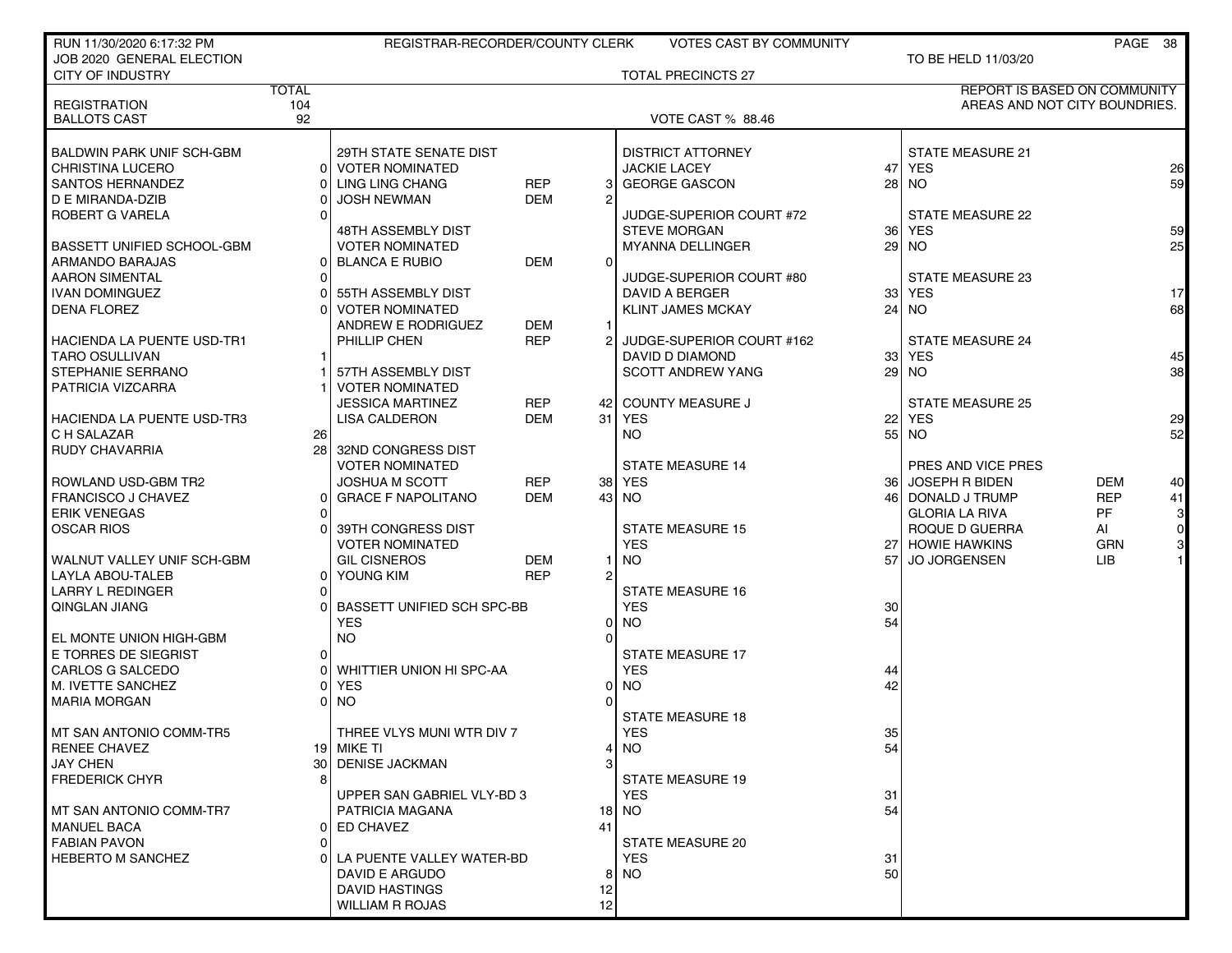| RUN 11/30/2020 6:17:32 PM                        |              | REGISTRAR-RECORDER/COUNTY CLERK                 |            |                | VOTES CAST BY COMMUNITY                           |                   |           |                                      | PAGE 39                             |
|--------------------------------------------------|--------------|-------------------------------------------------|------------|----------------|---------------------------------------------------|-------------------|-----------|--------------------------------------|-------------------------------------|
| JOB 2020 GENERAL ELECTION                        |              |                                                 |            |                |                                                   |                   |           | TO BE HELD 11/03/20                  |                                     |
| <b>CITY OF INGLEWOOD</b>                         |              |                                                 |            |                | <b>TOTAL PRECINCTS 45</b>                         | CONTINUED ON PAGE |           | 40                                   |                                     |
|                                                  | <b>TOTAL</b> |                                                 |            |                |                                                   |                   |           |                                      | <b>REPORT IS BASED ON COMMUNITY</b> |
| <b>REGISTRATION</b>                              | 66387        |                                                 |            |                |                                                   |                   |           |                                      | AREAS AND NOT CITY BOUNDRIES.       |
| <b>BALLOTS CAST</b>                              | 47318        |                                                 |            |                | <b>VOTE CAST % 71.28</b>                          |                   |           |                                      |                                     |
|                                                  |              |                                                 |            |                |                                                   |                   |           |                                      |                                     |
| INGLEWOOD CITY GEN-CNC 3                         |              | LOS ANGELES COMM-BOT 5                          |            |                | 43RD CONGRESS DIST                                |                   |           | <b>STATE MEASURE 15</b>              |                                     |
| ELOY MORALES JR                                  |              | 8224 GLENN BAILEY                               |            |                | <b>VOTER NOMINATED</b>                            |                   |           | <b>YES</b>                           | 28990                               |
|                                                  |              | <b>CYNTHIA GONZALEZ</b>                         |            | 14             | JOE E COLLINS III                                 | <b>REP</b>        | 6942 NO   |                                      | 16388                               |
| INGLEWOOD CITY GEN-CNC 4                         |              | N M HENDERSON                                   |            | 104            | <b>MAXINE WATERS</b>                              | <b>DEM</b>        | 38175     |                                      |                                     |
| <b>DIONNE FAULK</b>                              |              | 8568 PAT STURGES                                |            | 13             |                                                   |                   |           | <b>STATE MEASURE 16</b>              |                                     |
|                                                  |              | <b>SCOTT SVONKIN</b>                            |            | 35             | INGLEWOOD USD - MEAS I                            |                   |           | <b>YES</b>                           | 32080                               |
| INGLEWOOD USD U/T-BOE 3                          |              | <b>MICHELLE MANOS</b>                           |            | 10             | <b>YES</b>                                        |                   | 33851 NO  |                                      | 12646                               |
| <b>BRANDON MYERS</b>                             |              | 6281   SERGIO B VARGAS                          |            | 5 <sub>l</sub> | <b>NO</b>                                         |                   | 7643      |                                      |                                     |
|                                                  |              | NICHET JAMES-GRAY                               |            | 13             |                                                   |                   |           | <b>STATE MEASURE 17</b>              |                                     |
| INGLEWOOD USD-BOE 4                              |              |                                                 |            |                | LOS ANGELES USD-MEAS RR                           |                   |           | <b>YES</b>                           | 38932                               |
| <b>MARGARET T EVANS</b>                          |              | 7458 LOS ANGELES COMM-BOT 7                     |            |                | <b>YES</b>                                        |                   |           | 150 NO                               | 6555                                |
|                                                  |              | <b>CORY D BUTLER</b>                            |            | 34             | <b>NO</b>                                         |                   | 67        |                                      |                                     |
| INGLEWOOD USD-BOE 5                              |              | <b>CHRIS HAN</b>                                |            |                |                                                   |                   |           | <b>STATE MEASURE 18</b>              |                                     |
| D'ARTAGNAN SCORZA                                |              | 5942 NANCY PEARLMAN                             |            | 10 I           | WEST BASIN MUNI WATER-BD 5                        |                   |           | <b>YES</b>                           | 31036                               |
|                                                  |              | <b>JAMAL K STEWART</b>                          |            |                | <b>GEORGE L GUTIERREZ</b>                         |                   | 0         | <b>NO</b>                            | 14236                               |
| LENNOX SCHOOL-GBM                                |              | <b>ARTURO FLORES</b>                            |            | 10             | DONALD DEAR                                       |                   | 17        |                                      |                                     |
| <b>CHRISTIAN LUCAS</b>                           |              | 276 MIKE FONG                                   |            | 99 I           | <b>HUGO M ROJAS</b>                               |                   | 9         | <b>STATE MEASURE 19</b>              |                                     |
| <b>FRANCISCO FACIO</b>                           |              | 150 RAQUEL WATTS                                |            | 32 I           | <b>EVA RIVERA</b>                                 |                   |           | 11 YES                               | 28527                               |
| ANGELA FAJARDO                                   | 459          |                                                 |            |                |                                                   |                   |           | <b>NO</b>                            | 15955                               |
| <b>ARTURO CEJA</b>                               | 87           | INGLEWOOD CY GEN-CY CLK                         |            |                | SUPERVISOR 2ND DISTRICT                           |                   |           |                                      |                                     |
| KARINA CORDERO                                   | 172          | <b>AISHA L THOMPSON</b>                         |            | 28521          | <b>HOLLY J MITCHELL</b>                           |                   |           | 24155 STATE MEASURE 20               |                                     |
| <b>MARISOL CRUZ</b>                              | 367          | <b>DEANDRE WARREN</b>                           |            | 12241          | <b>HERB J WESSON JR</b>                           |                   | 17312 YES |                                      | 10934                               |
| K RODRIGUEZ-GARCIA                               | 323          |                                                 |            |                |                                                   |                   |           | NO.                                  | 33611                               |
|                                                  |              | INGLEWOOD CITY GEN-TREA                         |            |                | <b>DISTRICT ATTORNEY</b>                          |                   |           |                                      |                                     |
| EL CAMINO COMM COL-GBM TR1                       |              | WANDA M BROWN                                   |            | 39059          | <b>JACKIE LACEY</b>                               |                   |           | 16452 STATE MEASURE 21               |                                     |
| <b>KENNETH A BROWN</b>                           | 26487        |                                                 |            |                | <b>GEORGE GASCON</b>                              |                   | 26186 YES |                                      | 28030                               |
| <b>GEORGE A TURNER JR</b>                        |              | 12540 35TH STATE SENATE DIST                    |            |                |                                                   |                   |           | <b>NO</b>                            | 17152                               |
|                                                  |              | <b>VOTER NOMINATED</b>                          |            |                | JUDGE-SUPERIOR COURT #72                          |                   |           |                                      |                                     |
| LOS ANGELES COMM-BOT 1                           |              | <b>STEVEN C BRADFORD</b>                        | <b>DEM</b> | 30338          | <b>STEVE MORGAN</b>                               |                   | 13721     | <b>STATE MEASURE 22</b>              |                                     |
| <b>TORI BAILEY</b>                               | 24           | ANTHONY PERRY                                   | AI         | 6372           | <b>MYANNA DELLINGER</b>                           |                   | 26076 YES |                                      | 24257                               |
| <b>CHARNE TUNSON</b>                             | 25           |                                                 |            |                |                                                   |                   |           | <b>NO</b>                            | 20912                               |
| KAREN HERNANDEZ                                  | 15           | 54TH ASSEMBLY DIST                              |            |                | JUDGE-SUPERIOR COURT #80                          |                   |           |                                      |                                     |
| <b>ANDRA HOFFMAN</b>                             | 117          | <b>VOTER NOMINATED</b>                          |            |                | <b>DAVID A BERGER</b><br><b>KLINT JAMES MCKAY</b> |                   |           | 21582 STATE MEASURE 23<br><b>YES</b> |                                     |
| <b>ANTONIO P SANCHEZ</b><br><b>MARJORIE SHAW</b> |              | <b>SYDNEY KAMLAGER</b>                          | DEM        | 116 I          |                                                   |                   | 17560     | <b>NO</b>                            | 22697                               |
|                                                  |              | TRACY B JONES                                   | DEM        | 50             |                                                   |                   |           |                                      | 22363                               |
| <b>JESSICA M MCCARNS</b>                         |              | 62ND ASSEMBLY DIST                              |            |                | JUDGE-SUPERIOR COURT #162                         |                   |           |                                      |                                     |
| R RICHARD CUEVAS                                 |              |                                                 |            |                | DAVID D DIAMOND                                   |                   |           | 17319 STATE MEASURE 24               |                                     |
|                                                  |              | <b>VOTER NOMINATED</b>                          | <b>DEM</b> |                | <b>SCOTT ANDREW YANG</b>                          |                   | 20950 YES |                                      | 32203                               |
| LOS ANGELES COMM-BOT 3<br><b>MICHAEL BATIE</b>   |              | <b>AUTUMN R BURKE</b><br><b>ROBERT A STEELE</b> | <b>REP</b> | 38810<br>4344  | <b>COUNTY MEASURE J</b>                           |                   |           | NO.                                  | 11917                               |
| S BROOKS GRIFFIN                                 | 23           |                                                 |            |                | <b>YES</b>                                        |                   |           | 31198 STATE MEASURE 25               |                                     |
| <b>GERRY ANDERSON</b>                            |              | 23 37TH CONGRESS DIST                           |            |                | NO.                                               |                   | 10929 YES |                                      | 24160                               |
| LYDIA A GUTIERREZ                                |              | 10 VOTER NOMINATED                              |            |                |                                                   |                   |           | <b>NO</b>                            | 19844                               |
| <b>RUFFIN E PATTERSON</b>                        |              | <b>KAREN BASS</b>                               | DEM        |                | 169 STATE MEASURE 14                              |                   |           |                                      |                                     |
| ROBERT PAYNE                                     | 10           | <b>ERROL WEBBER</b>                             | <b>REP</b> |                | 19 YES                                            |                   | 29956     |                                      |                                     |
| ANTHONY J DANNA                                  | 5            |                                                 |            |                | NO                                                |                   | 13930     |                                      |                                     |
| CHATURA DE SILVA                                 | 3            |                                                 |            |                |                                                   |                   |           |                                      |                                     |
| DAVID VELA                                       | 90           |                                                 |            |                |                                                   |                   |           |                                      |                                     |
| SAMUEL P WHITEHEAD                               | 16           |                                                 |            |                |                                                   |                   |           |                                      |                                     |
|                                                  |              |                                                 |            |                |                                                   |                   |           |                                      |                                     |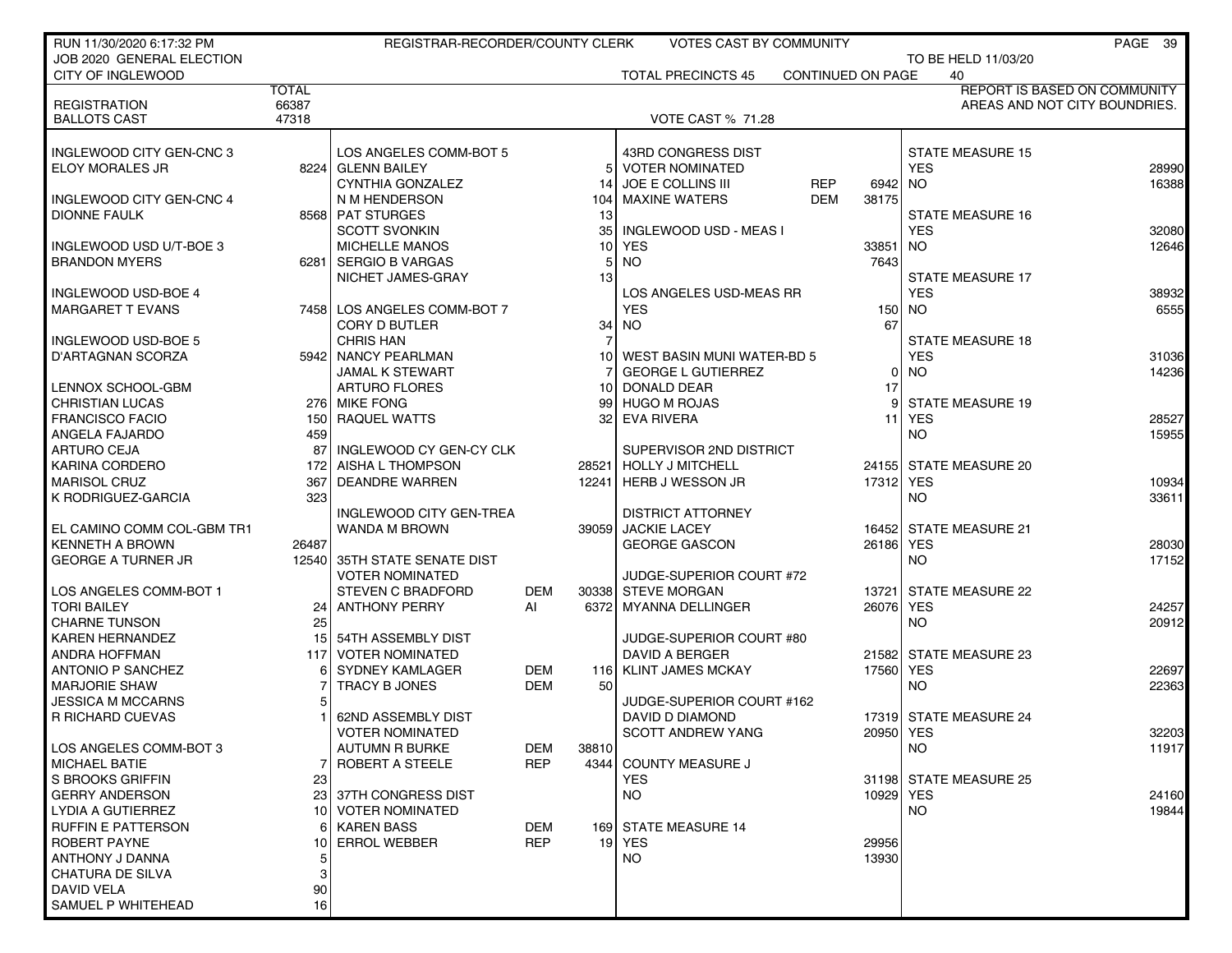| RUN 11/30/2020 6:17:32 PM              |            |              | REGISTRAR-RECORDER/COUNTY CLERK | VOTES CAST BY COMMUNITY   |                     | PAGE 40                            |
|----------------------------------------|------------|--------------|---------------------------------|---------------------------|---------------------|------------------------------------|
| JOB 2020 GENERAL ELECTION              |            |              |                                 | <b>TOTAL PRECINCTS 45</b> | CONTINUED FROM PAGE | TO BE HELD 11/03/20                |
| CITY OF INGLEWOOD                      |            | <b>TOTAL</b> |                                 |                           |                     | 39<br>REPORT IS BASED ON COMMUNITY |
| <b>REGISTRATION</b>                    |            | 66387        |                                 |                           |                     | AREAS AND NOT CITY BOUNDRIES.      |
| <b>BALLOTS CAST</b>                    |            | 47318        |                                 | VOTE CAST % 71.28         |                     |                                    |
| <b>PRES AND VICE PRES</b>              |            |              |                                 |                           |                     |                                    |
| JOSEPH R BIDEN                         | <b>DEM</b> | 41124        |                                 |                           |                     |                                    |
| DONALD J TRUMP                         | <b>REP</b> | 4437         |                                 |                           |                     |                                    |
| <b>GLORIA LA RIVA</b>                  | PF         | 202<br>234   |                                 |                           |                     |                                    |
| ROQUE D GUERRA<br><b>HOWIE HAWKINS</b> | Al<br>GRN  | 232          |                                 |                           |                     |                                    |
| JO JORGENSEN                           | LIB        | 178          |                                 |                           |                     |                                    |
|                                        |            |              |                                 |                           |                     |                                    |
|                                        |            |              |                                 |                           |                     |                                    |
|                                        |            |              |                                 |                           |                     |                                    |
|                                        |            |              |                                 |                           |                     |                                    |
|                                        |            |              |                                 |                           |                     |                                    |
|                                        |            |              |                                 |                           |                     |                                    |
|                                        |            |              |                                 |                           |                     |                                    |
|                                        |            |              |                                 |                           |                     |                                    |
|                                        |            |              |                                 |                           |                     |                                    |
|                                        |            |              |                                 |                           |                     |                                    |
|                                        |            |              |                                 |                           |                     |                                    |
|                                        |            |              |                                 |                           |                     |                                    |
|                                        |            |              |                                 |                           |                     |                                    |
|                                        |            |              |                                 |                           |                     |                                    |
|                                        |            |              |                                 |                           |                     |                                    |
|                                        |            |              |                                 |                           |                     |                                    |
|                                        |            |              |                                 |                           |                     |                                    |
|                                        |            |              |                                 |                           |                     |                                    |
|                                        |            |              |                                 |                           |                     |                                    |
|                                        |            |              |                                 |                           |                     |                                    |
|                                        |            |              |                                 |                           |                     |                                    |
|                                        |            |              |                                 |                           |                     |                                    |
|                                        |            |              |                                 |                           |                     |                                    |
|                                        |            |              |                                 |                           |                     |                                    |
|                                        |            |              |                                 |                           |                     |                                    |
|                                        |            |              |                                 |                           |                     |                                    |
|                                        |            |              |                                 |                           |                     |                                    |
|                                        |            |              |                                 |                           |                     |                                    |
|                                        |            |              |                                 |                           |                     |                                    |
|                                        |            |              |                                 |                           |                     |                                    |
|                                        |            |              |                                 |                           |                     |                                    |
|                                        |            |              |                                 |                           |                     |                                    |
|                                        |            |              |                                 |                           |                     |                                    |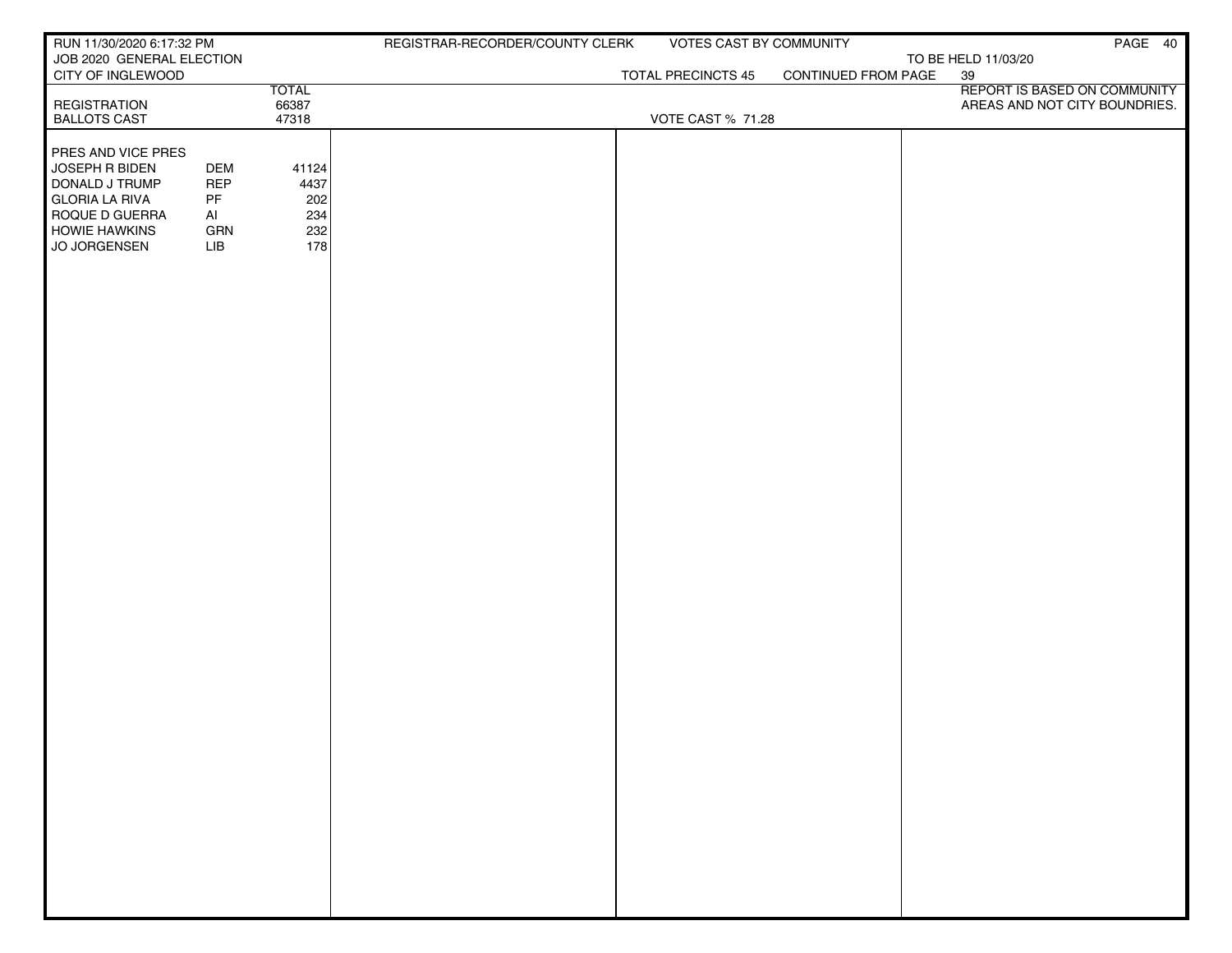| RUN 11/30/2020 6:17:32 PM                  |              | REGISTRAR-RECORDER/COUNTY CLERK     |     | <b>VOTES CAST BY COMMUNITY</b> |      |                               |            | PAGE 41        |
|--------------------------------------------|--------------|-------------------------------------|-----|--------------------------------|------|-------------------------------|------------|----------------|
| JOB 2020 GENERAL ELECTION                  |              |                                     |     |                                |      | TO BE HELD 11/03/20           |            |                |
| <b>CITY OF IRWINDALE</b>                   |              |                                     |     | <b>TOTAL PRECINCTS 14</b>      |      |                               |            |                |
|                                            | <b>TOTAL</b> |                                     |     |                                |      | REPORT IS BASED ON COMMUNITY  |            |                |
| <b>REGISTRATION</b><br><b>BALLOTS CAST</b> | 1011<br>815  |                                     |     | <b>VOTE CAST % 80.61</b>       |      | AREAS AND NOT CITY BOUNDRIES. |            |                |
|                                            |              |                                     |     |                                |      |                               |            |                |
| IRWINDALE CITY GEN MUN-CNC                 |              | 48TH ASSEMBLY DIST                  |     | <b>STATE MEASURE 14</b>        |      | PRES AND VICE PRES            |            |                |
| <b>LARRY G BURROLA</b>                     |              | 394   VOTER NOMINATED               |     | <b>YES</b>                     | 3951 | JOSEPH R BIDEN                | <b>DEM</b> | 561            |
| <b>MARK A BRECEDA</b>                      |              | <b>DEM</b><br>475 BLANCA E RUBIO    | 537 | NO.                            |      | 354   DONALD J TRUMP          | <b>REP</b> | 236            |
| MANUEL R GARCIA                            | 432          |                                     |     |                                |      | <b>GLORIA LA RIVA</b>         | <b>PF</b>  |                |
| <b>JASON HICKMAN</b>                       | 360 l        | 32ND CONGRESS DIST                  |     | <b>STATE MEASURE 15</b>        |      | ROQUE D GUERRA                | AI         |                |
| EBELIA REYES ORTIZ                         | 265 l        | <b>VOTER NOMINATED</b>              |     | <b>YES</b>                     |      | 341 HOWIE HAWKINS             | <b>GRN</b> | $\frac{2}{3}$  |
|                                            |              | <b>REP</b><br><b>JOSHUA M SCOTT</b> | 204 | NO.                            | 429  | <b>JO JORGENSEN</b>           | <b>LIB</b> | $\overline{3}$ |
| AZUSA UNIFIED SCHOOL-GBM                   |              | <b>GRACE F NAPOLITANO</b><br>DEM    | 535 |                                |      |                               |            |                |
| <b>SABRINA BOW</b>                         | 14           |                                     |     | <b>STATE MEASURE 16</b>        |      |                               |            |                |
| YOLANDA R PENA                             | 14           | <b>DUARTE UNIFIED SCH SPC-S</b>     |     | <b>YES</b>                     | 332  |                               |            |                |
| <b>HELEN JARAMILLO</b>                     |              | 14 YES                              | 88  | <b>NO</b>                      | 426  |                               |            |                |
|                                            |              | <b>NO</b>                           | 23  |                                |      |                               |            |                |
| DUARTE UNIFIED SCH-GBM                     |              |                                     |     | <b>STATE MEASURE 17</b>        |      |                               |            |                |
| C ESCARCEGA CARROLL                        |              | 48 CITRUS COMM COLLEGE SPC-Y        |     | <b>YES</b>                     | 456  |                               |            |                |
| <b>FRANCISCO FIGUEROA</b>                  | 42           | <b>YES</b>                          | 100 | <b>NO</b>                      | 312  |                               |            |                |
| <b>JAMES FINLAY</b>                        | 35           | NO.                                 | 42  |                                |      |                               |            |                |
| JACQUELINE J KU                            | 33           |                                     |     | <b>STATE MEASURE 18</b>        |      |                               |            |                |
| <b>MELISSA K REDMOND</b>                   | 221          | UPPER SAN GABRIEL VLY-BD 4          |     | <b>YES</b>                     | 268  |                               |            |                |
| TOM N REYES                                | 44           | KATARINA GARCIA                     | 245 | NO <sub>1</sub>                | 494  |                               |            |                |
|                                            |              | ANNABEL E SECAIDA                   | 41  |                                |      |                               |            |                |
| MONROVIA UNIFIED SCH-GBM                   |              | ALFONSO CONTRERAS                   | 304 | STATE MEASURE 19               |      |                               |            |                |
| <b>J B ANDERSON</b>                        | $\Omega$     |                                     |     | <b>YES</b>                     | 384  |                               |            |                |
| SASHARY ZAROYAN                            | $\Omega$     | VALLEY COUNTY WATER-BD              |     | NO.                            | 362  |                               |            |                |
| <b>TRACI L GHOLAR</b>                      | 0            | RALPH GALVAN                        | 240 |                                |      |                               |            |                |
| ROB HAMMOND                                | U            | <b>RICARDO VAZQUES</b>              |     | 258 STATE MEASURE 20           |      |                               |            |                |
| <b>BRYAN J WONG</b>                        |              | <b>MARGARITA R VARGAS</b>           |     | 176 YES                        | 314  |                               |            |                |
|                                            |              | <b>JAVIER E VARGAS</b>              |     | 212 NO                         | 441  |                               |            |                |
| BALDWIN PARK UNIF SCH-GBM                  |              |                                     |     |                                |      |                               |            |                |
| <b>CHRISTINA LUCERO</b>                    |              | <b>DISTRICT ATTORNEY</b>            |     | STATE MEASURE 21               |      |                               |            |                |
| SANTOS HERNANDEZ                           | 31           | <b>JACKIE LACEY</b>                 |     | 350 YES                        | 321  |                               |            |                |
| D E MIRANDA-DZIB                           | 0<br>3       | <b>GEORGE GASCON</b>                | 364 | NO.                            | 441  |                               |            |                |
| ROBERT G VARELA                            |              | JUDGE-SUPERIOR COURT #72            |     | <b>STATE MEASURE 22</b>        |      |                               |            |                |
| COVINA-VALLEY USD-GBM TR1                  |              | <b>STEVE MORGAN</b>                 |     | 311 YES                        | 433  |                               |            |                |
| SUE L MAULUCCI                             | 237          | MYANNA DELLINGER                    |     | 318 NO                         | 333  |                               |            |                |
| <b>JOE RODRIGUEZ</b>                       | 312          |                                     |     |                                |      |                               |            |                |
|                                            |              | JUDGE-SUPERIOR COURT #80            |     | <b>STATE MEASURE 23</b>        |      |                               |            |                |
| EL MONTE UNION HIGH-GBM                    |              | DAVID A BERGER                      |     | 356 YES                        | 252  |                               |            |                |
| E TORRES DE SIEGRIST                       | 0            | <b>KLINT JAMES MCKAY</b>            |     | 260 NO                         | 507  |                               |            |                |
| <b>CARLOS G SALCEDO</b>                    | $\Omega$     |                                     |     |                                |      |                               |            |                |
| M. IVETTE SANCHEZ                          | o١           | JUDGE-SUPERIOR COURT #162           |     | <b>STATE MEASURE 24</b>        |      |                               |            |                |
| <b>MARIA MORGAN</b>                        | ΩI           | DAVID D DIAMOND                     |     | 307 YES                        | 387  |                               |            |                |
|                                            |              | <b>SCOTT ANDREW YANG</b>            |     | $313$ NO                       | 351  |                               |            |                |
| EL MONTE CITY SCH-GBM                      |              |                                     |     |                                |      |                               |            |                |
| DAVID S SIEGRIST                           | $\Omega$     | <b>COUNTY MEASURE J</b>             |     | <b>STATE MEASURE 25</b>        |      |                               |            |                |
| <b>MARIO MARTINEZ</b>                      | Οl           | YES                                 |     | 303 YES                        | 301  |                               |            |                |
| <b>JENNIFER COBIAN</b>                     | Οl           | <b>NO</b>                           |     | 379 NO                         | 444  |                               |            |                |
|                                            |              |                                     |     |                                |      |                               |            |                |
|                                            |              |                                     |     |                                |      |                               |            |                |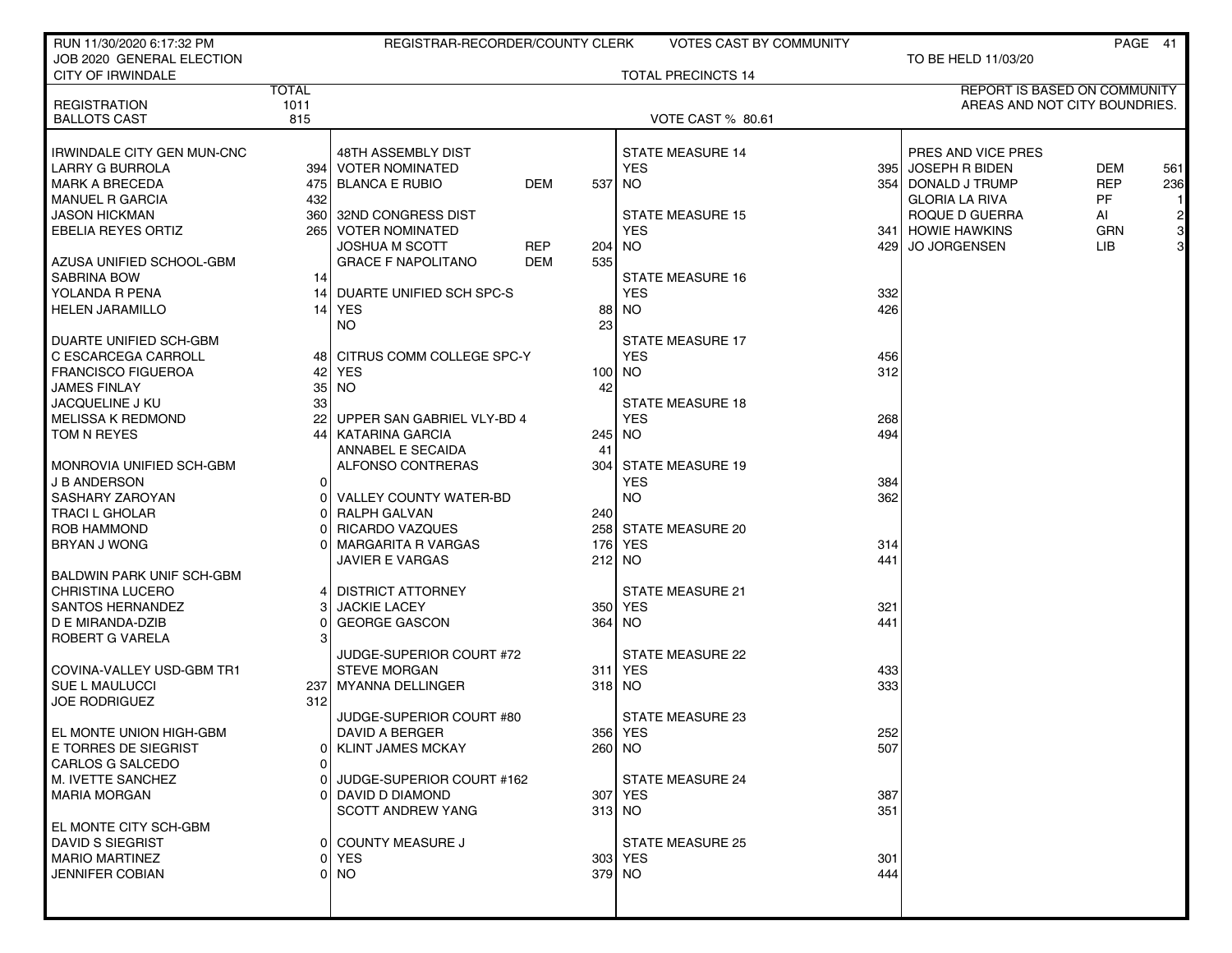| RUN 11/30/2020 6:17:32 PM                                 |            |                 |                                       | REGISTRAR-RECORDER/COUNTY CLERK | <b>VOTES CAST BY COMMUNITY</b> |            |      | PAGE 42                       |
|-----------------------------------------------------------|------------|-----------------|---------------------------------------|---------------------------------|--------------------------------|------------|------|-------------------------------|
| JOB 2020 GENERAL ELECTION<br>CITY OF LA CANADA FLINTRIDGE |            |                 |                                       |                                 | <b>TOTAL PRECINCTS 8</b>       |            |      | TO BE HELD 11/03/20           |
|                                                           |            | <b>TOTAL</b>    |                                       |                                 |                                |            |      | REPORT IS BASED ON COMMUNITY  |
| <b>REGISTRATION</b>                                       |            | 15606           |                                       |                                 |                                |            |      | AREAS AND NOT CITY BOUNDRIES. |
| <b>BALLOTS CAST</b>                                       |            | 13653           |                                       |                                 | <b>VOTE CAST % 87.49</b>       |            |      |                               |
| LA CAÑADA UNIFIED SCH-GBM                                 |            |                 | <b>STATE MEASURE 15</b>               |                                 | PRES AND VICE PRES             |            |      |                               |
| <b>CAROLINE ANDERSON</b>                                  |            | 5139 YES        |                                       |                                 | 5278 JOSEPH R BIDEN            | <b>DEM</b> | 8259 |                               |
| JEREMIAH ARNOLD                                           |            | 3942 NO         |                                       |                                 | 7896 DONALD J TRUMP            | <b>REP</b> | 4805 |                               |
| <b>JOSH EPSTEIN</b>                                       |            | 5107            |                                       |                                 | <b>GLORIA LA RIVA</b>          | <b>PF</b>  | 12   |                               |
| <b>BELINDA RANDOLPH</b>                                   |            |                 | 3332 STATE MEASURE 16                 |                                 | ROQUE D GUERRA                 | Al         | 32   |                               |
|                                                           |            |                 | <b>YES</b>                            |                                 | 4777 HOWIE HAWKINS             | GRN        | 33   |                               |
| <b>25TH STATE SENATE DIST</b>                             |            |                 | <b>NO</b>                             |                                 | 8209 JO JORGENSEN              | LIB        | 141  |                               |
| <b>VOTER NOMINATED</b><br>KATHLEEN HAZELTON               | <b>REP</b> |                 | 5074 STATE MEASURE 17                 |                                 |                                |            |      |                               |
| A J PORTANTINO                                            | DEM        | 7904   YES      |                                       | 6917                            |                                |            |      |                               |
|                                                           |            |                 | <b>NO</b>                             | 6179                            |                                |            |      |                               |
| 43RD ASSEMBLY DIST                                        |            |                 |                                       |                                 |                                |            |      |                               |
| <b>VOTER NOMINATED</b>                                    |            |                 | <b>STATE MEASURE 18</b>               |                                 |                                |            |      |                               |
| <b>MIKE GRAVES</b>                                        | <b>REP</b> | 5619 YES        |                                       | 5262                            |                                |            |      |                               |
| <b>LAURA FRIEDMAN</b>                                     | <b>DEM</b> | 7025 NO         |                                       | 7874                            |                                |            |      |                               |
|                                                           |            |                 |                                       |                                 |                                |            |      |                               |
| 28TH CONGRESS DIST                                        |            |                 | <b>STATE MEASURE 19</b><br><b>YES</b> |                                 |                                |            |      |                               |
| <b>VOTER NOMINATED</b><br><b>ERIC EARLY</b>               | <b>REP</b> | 5582 NO         |                                       | 4988<br>7832                    |                                |            |      |                               |
| <b>ADAM B SCHIFF</b>                                      | <b>DEM</b> | 7536            |                                       |                                 |                                |            |      |                               |
|                                                           |            |                 | <b>STATE MEASURE 20</b>               |                                 |                                |            |      |                               |
| PASADENA UNIFIED SCH-O                                    |            |                 | <b>YES</b>                            | 5250                            |                                |            |      |                               |
| <b>YES</b>                                                |            | Οl              | <b>NO</b>                             | 7495                            |                                |            |      |                               |
| <b>NO</b>                                                 |            | 0               |                                       |                                 |                                |            |      |                               |
|                                                           |            |                 | <b>STATE MEASURE 21</b>               |                                 |                                |            |      |                               |
| <b>DISTRICT ATTORNEY</b><br><b>JACKIE LACEY</b>           |            |                 | <b>YES</b>                            | 3817                            |                                |            |      |                               |
| GEORGE GASCON                                             |            | 6827 NO<br>5172 |                                       | 9106                            |                                |            |      |                               |
|                                                           |            |                 | STATE MEASURE 22                      |                                 |                                |            |      |                               |
| JUDGE-SUPERIOR COURT #72                                  |            |                 | <b>YES</b>                            | 8007                            |                                |            |      |                               |
| <b>STEVE MORGAN</b>                                       |            | 7452 NO         |                                       | 4999                            |                                |            |      |                               |
| <b>MYANNA DELLINGER</b>                                   |            | 3173            |                                       |                                 |                                |            |      |                               |
|                                                           |            |                 | STATE MEASURE 23                      |                                 |                                |            |      |                               |
| JUDGE-SUPERIOR COURT #80                                  |            |                 | <b>YES</b>                            | 3381                            |                                |            |      |                               |
| DAVID A BERGER<br><b>KLINT JAMES MCKAY</b>                |            | 6788 NO<br>3483 |                                       | 9453                            |                                |            |      |                               |
|                                                           |            |                 | <b>STATE MEASURE 24</b>               |                                 |                                |            |      |                               |
| JUDGE-SUPERIOR COURT #162                                 |            |                 | <b>YES</b>                            | 6691                            |                                |            |      |                               |
| DAVID D DIAMOND                                           |            | $4167$ NO       |                                       | 6168                            |                                |            |      |                               |
| <b>SCOTT ANDREW YANG</b>                                  |            | 6347            |                                       |                                 |                                |            |      |                               |
|                                                           |            |                 | <b>STATE MEASURE 25</b>               |                                 |                                |            |      |                               |
| COUNTY MEASURE J                                          |            |                 | <b>YES</b>                            | 5130                            |                                |            |      |                               |
| <b>YES</b>                                                |            | $5135$ NO       |                                       | 7604                            |                                |            |      |                               |
| <b>NO</b>                                                 |            | 6931            |                                       |                                 |                                |            |      |                               |
| <b>STATE MEASURE 14</b>                                   |            |                 |                                       |                                 |                                |            |      |                               |
| <b>YES</b>                                                |            | 5199            |                                       |                                 |                                |            |      |                               |
| <b>NO</b>                                                 |            | 7719            |                                       |                                 |                                |            |      |                               |
|                                                           |            |                 |                                       |                                 |                                |            |      |                               |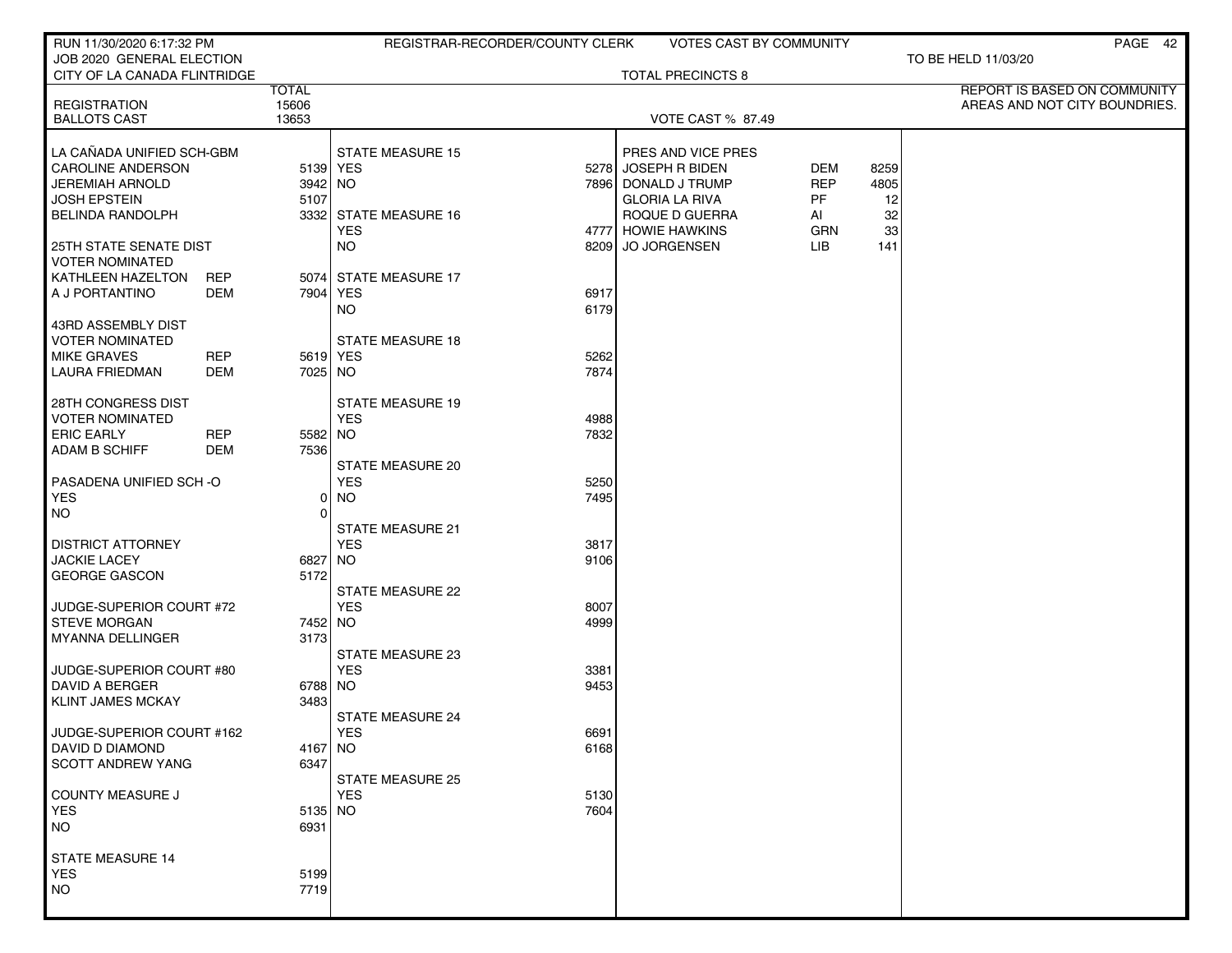| RUN 11/30/2020 6:17:32 PM                      |              | REGISTRAR-RECORDER/COUNTY CLERK     |         | <b>VOTES CAST BY COMMUNITY</b>              |            |      | PAGE 43                       |
|------------------------------------------------|--------------|-------------------------------------|---------|---------------------------------------------|------------|------|-------------------------------|
| JOB 2020 GENERAL ELECTION                      |              |                                     |         |                                             |            |      | TO BE HELD 11/03/20           |
| CITY OF LA HABRA HEIGHTS                       | <b>TOTAL</b> |                                     |         | <b>TOTAL PRECINCTS 4</b>                    |            |      | REPORT IS BASED ON COMMUNITY  |
| <b>REGISTRATION</b>                            | 4013         |                                     |         |                                             |            |      | AREAS AND NOT CITY BOUNDRIES. |
| <b>BALLOTS CAST</b>                            | 3401         |                                     |         | VOTE CAST % 84.75                           |            |      |                               |
| <b>EAST WHITTIER CITY-TR5</b>                  |              | <b>COUNTY MEASURE J</b>             |         | <b>STATE MEASURE 25</b>                     |            |      |                               |
| <b>AMELIA BAKSHI</b>                           |              | 119 YES                             |         | 929 YES                                     |            | 1044 |                               |
| <b>WENDY CARRERA</b>                           |              | 123 INO                             | 1990 NO |                                             |            | 2117 |                               |
|                                                |              | <b>STATE MEASURE 14</b>             |         |                                             |            |      |                               |
| NO ORANGE COMM COL-GBM TR7<br><b>RYAN BENT</b> |              | 1297   YES                          | 1189    | PRES AND VICE PRES<br><b>JOSEPH R BIDEN</b> | DEM        | 1451 |                               |
| <b>KERI KROPKE</b>                             |              | 988 NO                              |         | 2010 DONALD J TRUMP                         | <b>REP</b> | 1802 |                               |
|                                                |              |                                     |         | <b>GLORIA LA RIVA</b>                       | PF.        | 10   |                               |
|                                                |              | <b>STATE MEASURE 15</b>             |         |                                             |            |      |                               |
| 57TH ASSEMBLY DIST                             |              |                                     |         | ROQUE D GUERRA                              | AI         | 8    |                               |
| <b>VOTER NOMINATED</b>                         |              | <b>YES</b>                          |         | 926 HOWIE HAWKINS                           | <b>GRN</b> | 11   |                               |
| <b>JESSICA MARTINEZ</b><br><b>REP</b>          | 1926 NO      |                                     | 2333    | <b>JO JORGENSEN</b>                         | LIB        | 33   |                               |
| LISA CALDERON<br>DEM                           | 1128         |                                     |         |                                             |            |      |                               |
|                                                |              | <b>STATE MEASURE 16</b>             |         |                                             |            |      |                               |
| 39TH CONGRESS DIST                             |              | <b>YES</b>                          | 896     |                                             |            |      |                               |
| <b>VOTER NOMINATED</b><br><b>GIL CISNEROS</b>  |              | <b>NO</b>                           | 2305    |                                             |            |      |                               |
| DEM<br><b>REP</b>                              | 1275         |                                     |         |                                             |            |      |                               |
| YOUNG KIM                                      |              | 1932 STATE MEASURE 17<br><b>YES</b> |         |                                             |            |      |                               |
|                                                |              | <b>NO</b>                           | 1328    |                                             |            |      |                               |
| WHITTIER UNION HI SPC-AA                       |              |                                     | 1909    |                                             |            |      |                               |
| <b>YES</b><br><b>NO</b>                        | 115          |                                     |         |                                             |            |      |                               |
|                                                |              | 160 STATE MEASURE 18<br><b>YES</b>  | 942     |                                             |            |      |                               |
| WATER REPLEN OF SO CAL-D5                      |              | <b>NO</b>                           | 2317    |                                             |            |      |                               |
| <b>JUSTIN A BLAKELY</b>                        | 303          |                                     |         |                                             |            |      |                               |
| JUAN GARZA                                     |              | 689 STATE MEASURE 19                |         |                                             |            |      |                               |
| RICARDO PULIDO                                 |              | 163 YES                             | 1210    |                                             |            |      |                               |
| <b>GARY MENDEZ</b>                             |              | 89 NO                               | 1991    |                                             |            |      |                               |
| ARDAVAN DAVARI                                 | 117          |                                     |         |                                             |            |      |                               |
| <b>JOSE DE LEON</b>                            |              | 120 STATE MEASURE 20                |         |                                             |            |      |                               |
| M CAMACHO-RODRIGUEZ                            |              | 206 YES                             | 1577    |                                             |            |      |                               |
| L VASQUEZ WILSON                               |              | 245 NO                              | 1577    |                                             |            |      |                               |
| <b>VERA ROBLES DEWITT</b>                      | 465          |                                     |         |                                             |            |      |                               |
|                                                |              | STATE MEASURE 21                    |         |                                             |            |      |                               |
| <b>DISTRICT ATTORNEY</b>                       |              | <b>YES</b>                          | 730     |                                             |            |      |                               |
| <b>JACKIE LACEY</b>                            | 1863 NO      |                                     | 2501    |                                             |            |      |                               |
| <b>GEORGE GASCON</b>                           | 1012         |                                     |         |                                             |            |      |                               |
|                                                |              | STATE MEASURE 22                    |         |                                             |            |      |                               |
| JUDGE-SUPERIOR COURT #72                       |              | <b>YES</b>                          | 2266    |                                             |            |      |                               |
| <b>STEVE MORGAN</b>                            | 1669 NO      |                                     | 980     |                                             |            |      |                               |
| <b>MYANNA DELLINGER</b>                        | 900          |                                     |         |                                             |            |      |                               |
|                                                |              | STATE MEASURE 23                    |         |                                             |            |      |                               |
| JUDGE-SUPERIOR COURT #80                       |              | <b>YES</b>                          | 760     |                                             |            |      |                               |
| DAVID A BERGER                                 | 1556 NO      |                                     | 2453    |                                             |            |      |                               |
| <b>KLINT JAMES MCKAY</b>                       | 989          |                                     |         |                                             |            |      |                               |
|                                                |              | <b>STATE MEASURE 24</b>             |         |                                             |            |      |                               |
| JUDGE-SUPERIOR COURT #162                      |              | <b>YES</b>                          | 1501    |                                             |            |      |                               |
| DAVID D DIAMOND                                | 1287 NO      |                                     | 1684    |                                             |            |      |                               |
| <b>SCOTT ANDREW YANG</b>                       | 1320         |                                     |         |                                             |            |      |                               |
|                                                |              |                                     |         |                                             |            |      |                               |
|                                                |              |                                     |         |                                             |            |      |                               |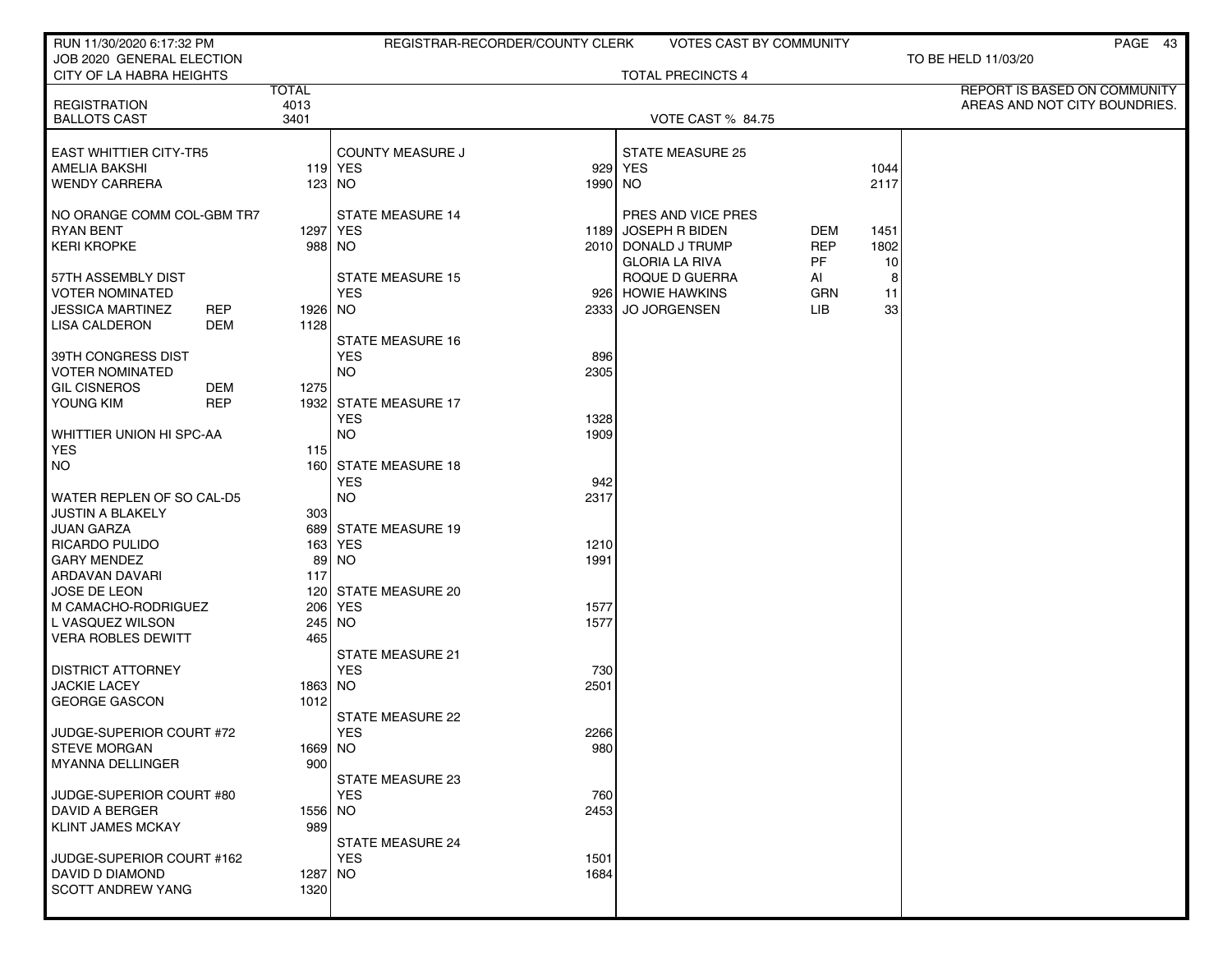| RUN 11/30/2020 6:17:32 PM                      |              | REGISTRAR-RECORDER/COUNTY CLERK |       | <b>VOTES CAST BY COMMUNITY</b> |            |       | PAGE 44                       |
|------------------------------------------------|--------------|---------------------------------|-------|--------------------------------|------------|-------|-------------------------------|
| JOB 2020 GENERAL ELECTION                      |              |                                 |       |                                |            |       | TO BE HELD 11/03/20           |
| CITY OF LA MIRADA                              | <b>TOTAL</b> |                                 |       | <b>TOTAL PRECINCTS 15</b>      |            |       | REPORT IS BASED ON COMMUNITY  |
| <b>REGISTRATION</b>                            | 30801        |                                 |       |                                |            |       | AREAS AND NOT CITY BOUNDRIES. |
| <b>BALLOTS CAST</b>                            | 25457        |                                 |       | <b>VOTE CAST % 82.65</b>       |            |       |                               |
|                                                |              |                                 |       |                                |            |       |                               |
| NORWALK-LA MIRADA UNIF-GBM                     |              | <b>STATE MEASURE 14</b>         |       | PRES AND VICE PRES             |            |       |                               |
| C STAPLES                                      | 10364 YES    |                                 |       | 10032 JOSEPH R BIDEN           | DEM        | 13315 |                               |
| <b>KAREN MORRISON</b>                          | 10255 NO     |                                 |       | 13740 DONALD J TRUMP           | <b>REP</b> | 11100 |                               |
| <b>JESUS URQUIDI</b>                           | 8302         |                                 |       | <b>GLORIA LA RIVA</b>          | PF         | 66    |                               |
| JOSE M RIOS                                    |              | 6780 STATE MEASURE 15           |       | ROQUE D GUERRA                 | AI         | 83    |                               |
|                                                |              | <b>YES</b>                      |       | 9411 HOWIE HAWKINS             | <b>GRN</b> | 88    |                               |
| <b>EAST WHITTIER CITY-TR5</b><br>AMELIA BAKSHI | 984          | <b>NO</b>                       | 14959 | JO JORGENSEN                   | <b>LIB</b> | 251   |                               |
| <b>WENDY CARRERA</b>                           |              | 875 STATE MEASURE 16            |       |                                |            |       |                               |
|                                                |              | <b>YES</b>                      | 8548  |                                |            |       |                               |
| NO ORANGE COMM COL-GBM TR4                     |              | <b>NO</b>                       | 15433 |                                |            |       |                               |
| MIGUEL ALVAREZ                                 | 0            |                                 |       |                                |            |       |                               |
| E R ROSALES                                    | 0            | <b>STATE MEASURE 17</b>         |       |                                |            |       |                               |
|                                                |              | <b>YES</b>                      | 11218 |                                |            |       |                               |
| 57TH ASSEMBLY DIST                             |              | <b>NO</b>                       | 12918 |                                |            |       |                               |
| VOTER NOMINATED                                |              |                                 |       |                                |            |       |                               |
| JESSICA MARTINEZ<br><b>REP</b>                 |              | 11671 STATE MEASURE 18          |       |                                |            |       |                               |
| <b>LISA CALDERON</b><br><b>DEM</b>             | 11088 YES    |                                 | 8120  |                                |            |       |                               |
|                                                |              | <b>NO</b>                       | 16178 |                                |            |       |                               |
| 38TH CONGRESS DIST                             |              |                                 |       |                                |            |       |                               |
| <b>VOTER NOMINATED</b>                         |              | <b>STATE MEASURE 19</b>         |       |                                |            |       |                               |
| <b>MICHAEL TOLAR</b><br><b>DEM</b>             |              | 5876 YES                        | 10265 |                                |            |       |                               |
| LINDA T SANCHEZ<br>DEM                         | 13095 NO     |                                 | 13502 |                                |            |       |                               |
| WHITTIER UNION HI SPC-AA                       |              | STATE MEASURE 20                |       |                                |            |       |                               |
| <b>YES</b>                                     |              | 1126 YES                        | 11212 |                                |            |       |                               |
| NO.                                            |              | 824 NO                          | 12475 |                                |            |       |                               |
|                                                |              |                                 |       |                                |            |       |                               |
| <b>DISTRICT ATTORNEY</b>                       |              | <b>STATE MEASURE 21</b>         |       |                                |            |       |                               |
| <b>JACKIE LACEY</b>                            | 12726 YES    |                                 | 8027  |                                |            |       |                               |
| <b>GEORGE GASCON</b>                           | 8913 NO      |                                 | 15947 |                                |            |       |                               |
|                                                |              |                                 |       |                                |            |       |                               |
| JUDGE-SUPERIOR COURT #72                       |              | STATE MEASURE 22                |       |                                |            |       |                               |
| <b>STEVE MORGAN</b>                            | 11673 YES    |                                 | 15487 |                                |            |       |                               |
| <b>MYANNA DELLINGER</b>                        | 7841   NO    |                                 | 8670  |                                |            |       |                               |
| JUDGE-SUPERIOR COURT #80                       |              | <b>STATE MEASURE 23</b>         |       |                                |            |       |                               |
| DAVID A BERGER                                 | 10648   YES  |                                 | 7625  |                                |            |       |                               |
| <b>KLINT JAMES MCKAY</b>                       | 8426 NO      |                                 | 16321 |                                |            |       |                               |
|                                                |              |                                 |       |                                |            |       |                               |
| JUDGE-SUPERIOR COURT #162                      |              | <b>STATE MEASURE 24</b>         |       |                                |            |       |                               |
| DAVID D DIAMOND                                |              | 8524 YES                        | 12266 |                                |            |       |                               |
| <b>SCOTT ANDREW YANG</b>                       | 10900 NO     |                                 | 11425 |                                |            |       |                               |
|                                                |              |                                 |       |                                |            |       |                               |
| <b>COUNTY MEASURE J</b>                        |              | <b>STATE MEASURE 25</b>         |       |                                |            |       |                               |
| <b>YES</b>                                     |              | 8651 YES                        | 8473  |                                |            |       |                               |
| NO.                                            | 13367 NO     |                                 | 15107 |                                |            |       |                               |
|                                                |              |                                 |       |                                |            |       |                               |
|                                                |              |                                 |       |                                |            |       |                               |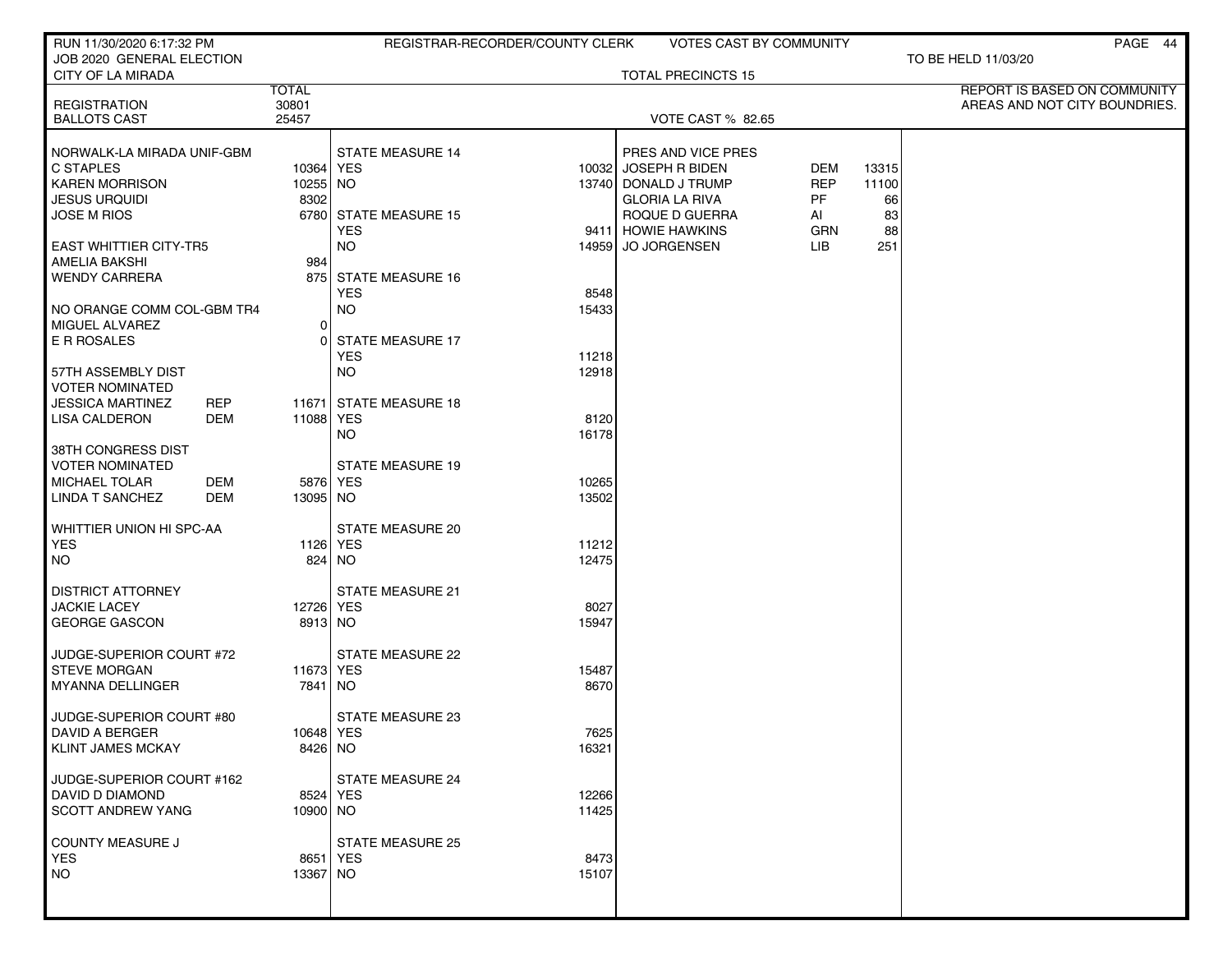| RUN 11/30/2020 6:17:32 PM                  |                | REGISTRAR-RECORDER/COUNTY CLERK |          | <b>VOTES CAST BY COMMUNITY</b>      |                  | PAGE 45                       |
|--------------------------------------------|----------------|---------------------------------|----------|-------------------------------------|------------------|-------------------------------|
| JOB 2020 GENERAL ELECTION                  |                |                                 |          |                                     |                  | TO BE HELD 11/03/20           |
| CITY OF LA PUENTE                          |                |                                 |          | <b>TOTAL PRECINCTS 14</b>           |                  |                               |
|                                            | <b>TOTAL</b>   |                                 |          |                                     |                  | REPORT IS BASED ON COMMUNITY  |
| <b>REGISTRATION</b><br><b>BALLOTS CAST</b> | 18518<br>13512 |                                 |          | <b>VOTE CAST % 72.97</b>            |                  | AREAS AND NOT CITY BOUNDRIES. |
|                                            |                |                                 |          |                                     |                  |                               |
| LA PUENTE CITY GEN MUN-CNC                 |                | UPPER SAN GABRIEL VLY-BD 3      |          | <b>STATE MEASURE 18</b>             |                  |                               |
| DAVID E ARGUDO                             |                | 5815   PATRICIA MAGANA          |          | 2682 YES                            | 6257             |                               |
| VIOLETA M LEWIS                            |                | 4904 ED CHAVEZ                  | 8900 NO  |                                     | 6596             |                               |
| DAN HOLLOWAY                               | 3365           |                                 |          |                                     |                  |                               |
| JOHN MICHAEL SOLIS                         |                | 4865 UPPER SAN GABRIEL VLY-BD 4 |          | <b>STATE MEASURE 19</b>             |                  |                               |
| <b>GABRIEL QUINONES</b>                    |                | 5648   KATARINA GARCIA          | 0        | <b>YES</b>                          | 6773             |                               |
|                                            |                | ANNABEL E SECAIDA               |          | NO.                                 | 5849             |                               |
| <b>BASSETT UNIFIED SCHOOL-GBM</b>          |                | ALFONSO CONTRERAS               | $\Omega$ |                                     |                  |                               |
| ARMANDO BARAJAS                            | 568            |                                 |          | STATE MEASURE 20                    |                  |                               |
| <b>AARON SIMENTAL</b>                      |                | 246 LA PUENTE VALLEY WATER-BD   |          | <b>YES</b>                          | 4948             |                               |
| <b>IVAN DOMINGUEZ</b>                      |                | 179 DAVID E ARGUDO              | 1848 NO  |                                     | 7692             |                               |
| <b>DENA FLOREZ</b>                         |                | 434 DAVID HASTINGS              | 1483     |                                     |                  |                               |
|                                            |                | WILLIAM R ROJAS                 |          | 1762 STATE MEASURE 21               |                  |                               |
| <b>HACIENDA LA PUENTE USD-TR1</b>          |                |                                 |          | <b>YES</b>                          | 6441             |                               |
| <b>TARO OSULLIVAN</b>                      |                | 125 DISTRICT ATTORNEY           |          | <b>NO</b>                           | 6269             |                               |
| STEPHANIE SERRANO                          |                | 433 JACKIE LACEY                | 5778     |                                     |                  |                               |
| PATRICIA VIZCARRA                          |                | 142 GEORGE GASCON               |          | 6233 STATE MEASURE 22               |                  |                               |
|                                            |                |                                 |          | <b>YES</b>                          | 6936             |                               |
| <b>HACIENDA LA PUENTE USD-TR3</b>          |                | JUDGE-SUPERIOR COURT #72        |          | <b>NO</b>                           | 5876             |                               |
| C H SALAZAR                                |                | 2541 STEVE MORGAN               | 5540     |                                     |                  |                               |
| <b>RUDY CHAVARRIA</b>                      |                | 2082 MYANNA DELLINGER           |          | 5882 STATE MEASURE 23               |                  |                               |
|                                            |                |                                 |          | <b>YES</b>                          | 5618             |                               |
| WEST COVINA UNIF SCH-GBM                   |                | JUDGE-SUPERIOR COURT #80        | 5764     | <b>NO</b>                           | 7215             |                               |
| F D GUTIERREZ                              |                | 0 DAVID A BERGER                |          |                                     |                  |                               |
| <b>CAMIE POULOS</b><br>LINDA H NGUYEN      | ΩI             | <b>KLINT JAMES MCKAY</b>        |          | 5438 STATE MEASURE 24<br><b>YES</b> | 7846             |                               |
| JOE MAGALLANES                             |                | JUDGE-SUPERIOR COURT #162       |          | <b>NO</b>                           | 4709             |                               |
| DANIEL C MONARREZ                          |                | DAVID D DIAMOND                 | 5857     |                                     |                  |                               |
| <b>MICHAEL FLOWERS</b>                     |                | <b>SCOTT ANDREW YANG</b>        |          | 5422 STATE MEASURE 25               |                  |                               |
| <b>JUANITA CRUZ</b>                        | <sup>0</sup>   |                                 |          | <b>YES</b>                          | 5710             |                               |
|                                            |                | <b>COUNTY MEASURE J</b>         |          | <b>NO</b>                           | 6767             |                               |
| I MT SAN ANTONIO COMM-TR5                  |                | <b>YES</b>                      | 6464     |                                     |                  |                               |
| <b>RENEE CHAVEZ</b>                        | 5344 NO        |                                 |          | 5464 PRES AND VICE PRES             |                  |                               |
| <b>JAY CHEN</b>                            | 5250           |                                 |          | <b>JOSEPH R BIDEN</b>               | 9723<br>DEM      |                               |
| <b>FREDERICK CHYR</b>                      |                | 1050 STATE MEASURE 14           |          | DONALD J TRUMP                      | 3224<br>REP      |                               |
|                                            |                | <b>YES</b>                      |          | 7128 GLORIA LA RIVA                 | PF<br>109        |                               |
| 57TH ASSEMBLY DIST                         |                | <b>NO</b>                       |          | 5469 ROQUE D GUERRA                 | 67<br>AI         |                               |
| VOTER NOMINATED                            |                |                                 |          | <b>HOWIE HAWKINS</b>                | GRN<br>75        |                               |
| <b>JESSICA MARTINEZ</b><br><b>REP</b>      |                | 3647 STATE MEASURE 15           |          | <b>JO JORGENSEN</b>                 | <b>LIB</b><br>80 |                               |
| <b>LISA CALDERON</b><br>DEM                |                | 8681   YES                      | 7158     |                                     |                  |                               |
|                                            |                | NO.                             | 5716     |                                     |                  |                               |
| 32ND CONGRESS DIST                         |                |                                 |          |                                     |                  |                               |
| <b>VOTER NOMINATED</b>                     |                | <b>STATE MEASURE 16</b>         |          |                                     |                  |                               |
| JOSHUA M SCOTT<br><b>REP</b>               |                | 2974 YES                        | 6456     |                                     |                  |                               |
| <b>GRACE F NAPOLITANO</b><br>DEM           | 9417 NO        |                                 | 6237     |                                     |                  |                               |
|                                            |                |                                 |          |                                     |                  |                               |
| BASSETT UNIFIED SCH SPC-BB                 |                | STATE MEASURE 17                |          |                                     |                  |                               |
| <b>YES</b>                                 |                | 615 YES                         | 7957     |                                     |                  |                               |
| NO                                         |                | 288 NO                          | 4892     |                                     |                  |                               |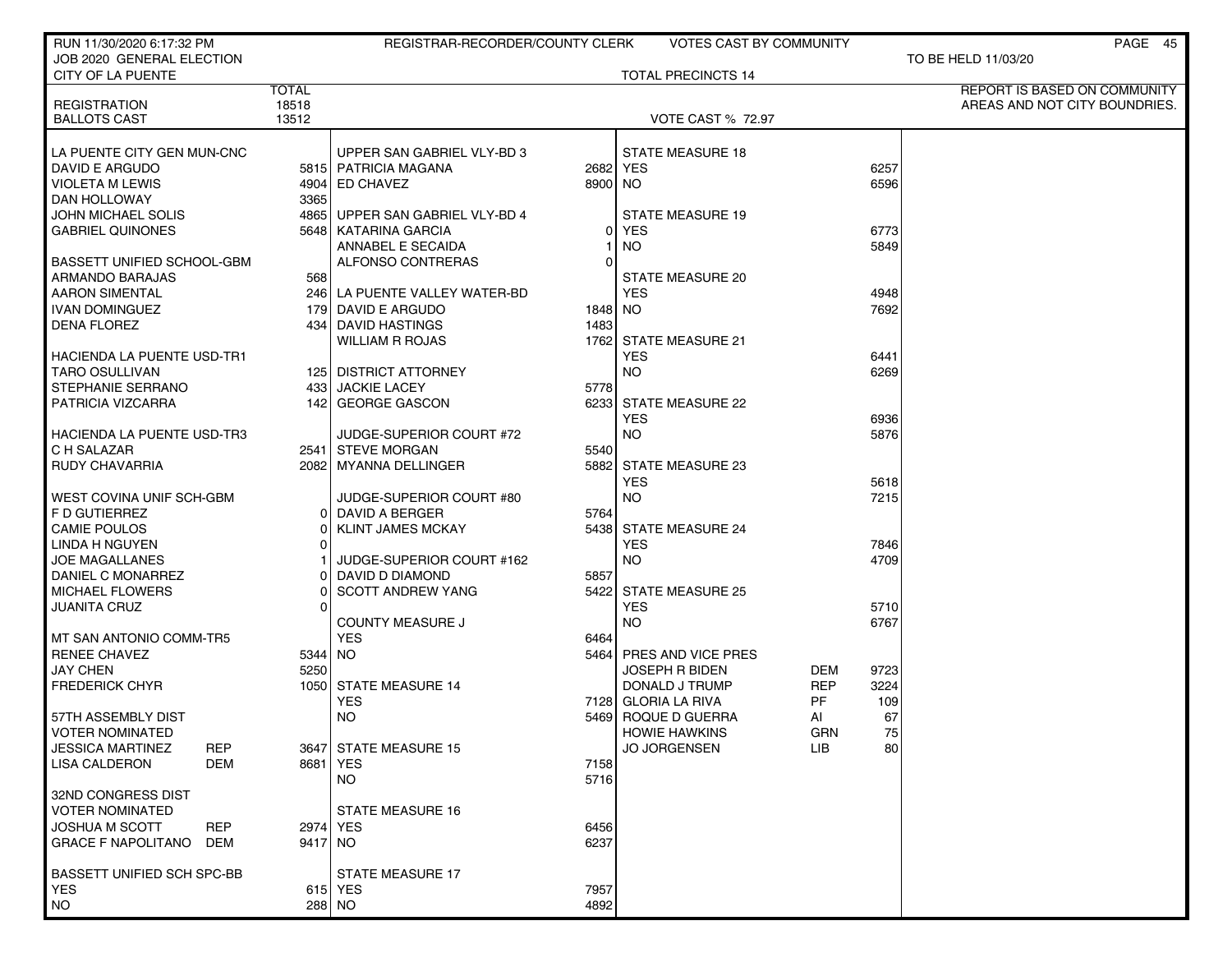| RUN 11/30/2020 6:17:32 PM                  |                 | REGISTRAR-RECORDER/COUNTY CLERK |           |                                               | <b>VOTES CAST BY COMMUNITY</b> |            | PAGE 46                       |
|--------------------------------------------|-----------------|---------------------------------|-----------|-----------------------------------------------|--------------------------------|------------|-------------------------------|
| JOB 2020 GENERAL ELECTION                  |                 |                                 |           |                                               |                                |            | TO BE HELD 11/03/20           |
| CITY OF LA VERNE                           |                 |                                 |           | <b>TOTAL PRECINCTS 12</b>                     |                                |            |                               |
|                                            | <b>TOTAL</b>    |                                 |           |                                               |                                |            | REPORT IS BASED ON COMMUNITY  |
| <b>REGISTRATION</b><br><b>BALLOTS CAST</b> | 22521<br>19369  |                                 |           | VOTE CAST % 86                                |                                |            | AREAS AND NOT CITY BOUNDRIES. |
|                                            |                 |                                 |           |                                               |                                |            |                               |
| <b>CLAREMONT UNIFIED SCH-GBM</b>           |                 | <b>DISTRICT ATTORNEY</b>        |           | <b>STATE MEASURE 21</b>                       |                                |            |                               |
| <b>KATHY ARCHER</b>                        |                 | 96 JACKIE LACEY                 | 10044 YES |                                               |                                | 5607       |                               |
| <b>CHRIS NATICCHIA</b>                     | 461             | <b>GEORGE GASCON</b>            | 6428 NO   |                                               |                                | 12665      |                               |
| <b>BOB FASS</b>                            | 70              |                                 |           |                                               |                                |            |                               |
|                                            |                 | JUDGE-SUPERIOR COURT #72        |           | <b>STATE MEASURE 22</b>                       |                                |            |                               |
| BONITA UNIFIED SCH-GBM                     |                 | <b>STEVE MORGAN</b>             |           | 8737 YES                                      |                                | 12292      |                               |
| <b>BRITTANY ALLISON</b>                    |                 | 4687 MYANNA DELLINGER           | 5638 NO   |                                               |                                | 6217       |                               |
| <b>GREG PALATTO</b>                        | 8465            |                                 |           |                                               |                                |            |                               |
| JOE OTTO                                   |                 | 3588 JUDGE-SUPERIOR COURT #80   |           | STATE MEASURE 23                              |                                |            |                               |
| C E MATTSON                                |                 | 4000 DAVID A BERGER             | 8282 YES  |                                               |                                | 4984       |                               |
| <b>KRISTA CHAKMAK</b>                      | 5254            | KLINT JAMES MCKAY               | 5771 NO   |                                               |                                | 13336      |                               |
| <b>GLENN A CREIMAN</b>                     | 4565            |                                 |           |                                               |                                |            |                               |
| AFSHIN KAIVAN-MEHR                         |                 | 2026 JUDGE-SUPERIOR COURT #162  |           | <b>STATE MEASURE 24</b>                       |                                |            |                               |
| TOMMY LEE RANDLE                           |                 | 1326 DAVID D DIAMOND            | 6407 YES  |                                               |                                | 8534       |                               |
| C JONES-BACON                              |                 | 2323 SCOTT ANDREW YANG          | 7884 NO   |                                               |                                | 9514       |                               |
|                                            |                 |                                 |           |                                               |                                |            |                               |
| CITRUS COMM COLL-GBM TR 2                  |                 | <b>COUNTY MEASURE J</b>         |           | <b>STATE MEASURE 25</b>                       |                                |            |                               |
| LAURA J BOLLINGER                          | 58              | YES                             |           | 5952 YES                                      |                                | 6066       |                               |
| <b>JOSEPH HAMER SALAS</b>                  | 31              | NO.                             | 10759 NO  |                                               |                                | 11954      |                               |
| <b>ERIC A KALJUMAGI</b>                    | 50              |                                 |           |                                               |                                |            |                               |
|                                            |                 | <b>STATE MEASURE 14</b>         |           | PRES AND VICE PRES                            |                                |            |                               |
| MT SAN ANTONIO COMM-TR1                    |                 | <b>YES</b>                      | 7281      | JOSEPH R BIDEN                                | DEM<br><b>REP</b>              | 9627       |                               |
| PETER HIDALGO<br>ROBERT H CARDER           | 9424 NO<br>4506 |                                 |           | 10812 DONALD J TRUMP<br><b>GLORIA LA RIVA</b> | PF.                            | 9053<br>36 |                               |
|                                            |                 | <b>STATE MEASURE 15</b>         |           | ROQUE D GUERRA                                | AI                             | 48         |                               |
| 25TH STATE SENATE DIST                     |                 | <b>YES</b>                      |           | 6254 HOWIE HAWKINS                            | <b>GRN</b>                     | 81         |                               |
| <b>VOTER NOMINATED</b>                     |                 | <b>NO</b>                       | 12200     | <b>JO JORGENSEN</b>                           | LІВ                            | 207        |                               |
| KATHLEEN HAZELTON<br><b>REP</b>            | 9176            |                                 |           |                                               |                                |            |                               |
| A J PORTANTINO<br>DEM                      |                 | 8490 STATE MEASURE 16           |           |                                               |                                |            |                               |
|                                            |                 | <b>YES</b>                      | 5748      |                                               |                                |            |                               |
| 41ST ASSEMBLY DIST                         |                 | NO.                             | 12436     |                                               |                                |            |                               |
| <b>VOTER NOMINATED</b>                     |                 |                                 |           |                                               |                                |            |                               |
| <b>CHRIS HOLDEN</b><br>DEM                 |                 | 8735 STATE MEASURE 17           |           |                                               |                                |            |                               |
| ROBIN A HVIDSTON<br><b>REP</b>             |                 | 8917 YES                        | 8190      |                                               |                                |            |                               |
|                                            |                 | NO.                             | 10301     |                                               |                                |            |                               |
| 32ND CONGRESS DIST                         |                 |                                 |           |                                               |                                |            |                               |
| <b>VOTER NOMINATED</b>                     |                 | <b>STATE MEASURE 18</b>         |           |                                               |                                |            |                               |
| <b>JOSHUA M SCOTT</b><br>REP               |                 | 9064   YES                      | 5860      |                                               |                                |            |                               |
| <b>GRACE F NAPOLITANO</b><br>DEM           | 8783 NO         |                                 | 12710     |                                               |                                |            |                               |
|                                            |                 |                                 |           |                                               |                                |            |                               |
| CITRUS COMM COLLEGE SPC-Y                  |                 | <b>STATE MEASURE 19</b>         |           |                                               |                                |            |                               |
| <b>YES</b>                                 |                 | 57 YES                          | 7670      |                                               |                                |            |                               |
| <b>NO</b>                                  |                 | 108 NO                          | 10485     |                                               |                                |            |                               |
| THREE VLYS MUN WTR DIV 4                   |                 | STATE MEASURE 20                |           |                                               |                                |            |                               |
| <b>JOSEPH A MEYERS</b>                     |                 | 38   YES                        | 8892      |                                               |                                |            |                               |
| <b>BOB G KUHN</b>                          |                 | $19$ NO                         | 9115      |                                               |                                |            |                               |
|                                            |                 |                                 |           |                                               |                                |            |                               |
|                                            |                 |                                 |           |                                               |                                |            |                               |
|                                            |                 |                                 |           |                                               |                                |            |                               |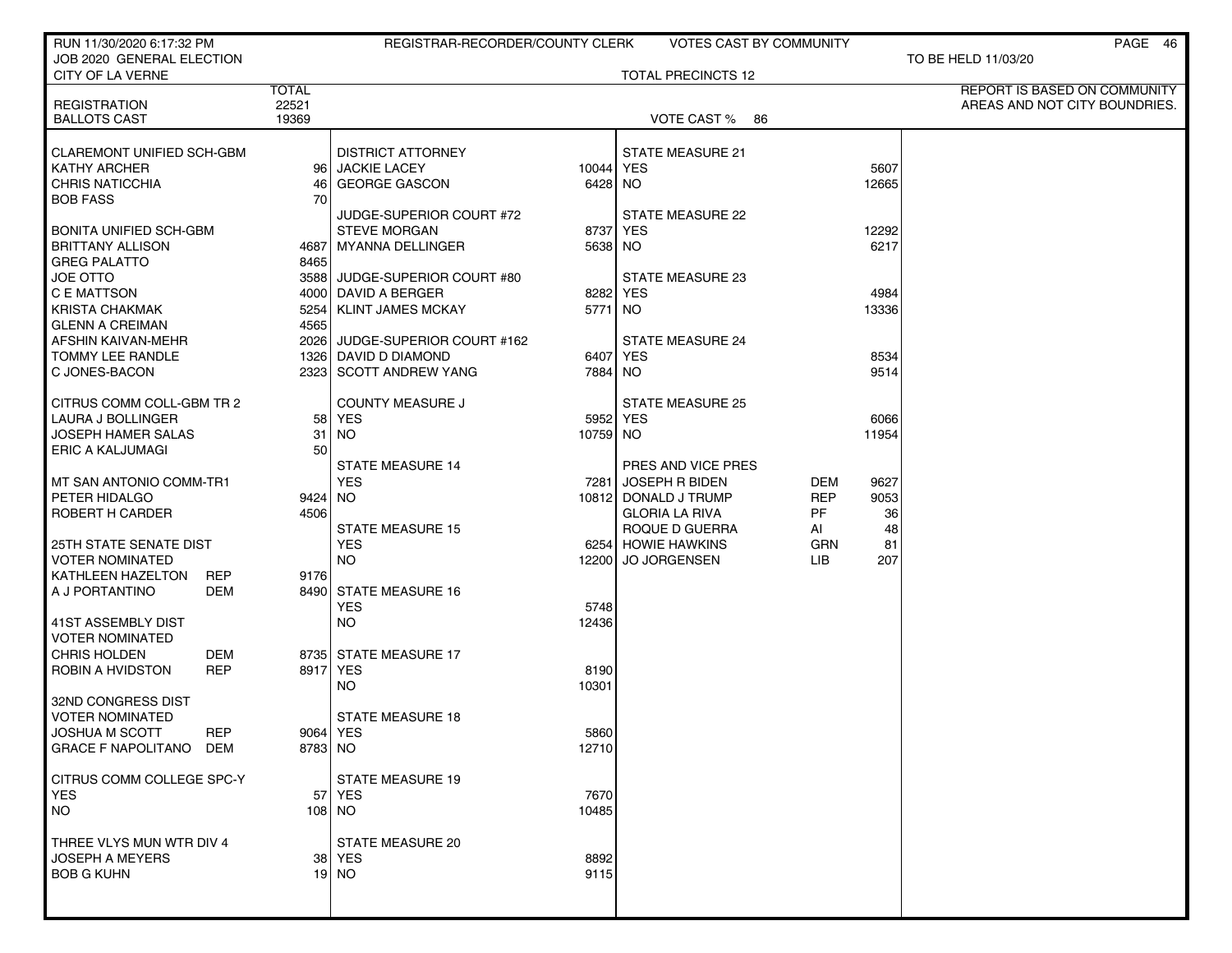| RUN 11/30/2020 6:17:32 PM                  |                | REGISTRAR-RECORDER/COUNTY CLERK |           | <b>VOTES CAST BY COMMUNITY</b>          |                  |            | PAGE 47                       |
|--------------------------------------------|----------------|---------------------------------|-----------|-----------------------------------------|------------------|------------|-------------------------------|
| JOB 2020 GENERAL ELECTION                  |                |                                 |           |                                         |                  |            | TO BE HELD 11/03/20           |
| <b>CITY OF LAKEWOOD</b>                    |                |                                 |           | <b>TOTAL PRECINCTS 26</b>               |                  |            |                               |
|                                            | <b>TOTAL</b>   |                                 |           |                                         |                  |            | REPORT IS BASED ON COMMUNITY  |
| <b>REGISTRATION</b><br><b>BALLOTS CAST</b> | 54938<br>44863 |                                 |           | VOTE CAST % 81.66                       |                  |            | AREAS AND NOT CITY BOUNDRIES. |
|                                            |                |                                 |           |                                         |                  |            |                               |
| ABC UNIFIED SCHOOL-TR5                     |                | <b>DISTRICT ATTORNEY</b>        |           | <b>STATE MEASURE 21</b>                 |                  |            |                               |
| SOPHIA M TSE                               |                | 1235 JACKIE LACEY               | 21464 YES |                                         |                  | 16581      |                               |
| <b>MEL CORTEZ</b>                          |                | 729 GEORGE GASCON               | 16659 NO  |                                         |                  | 25807      |                               |
|                                            |                |                                 |           |                                         |                  |            |                               |
| BELLFLOWER UNIFIED SCH-GBM                 |                | JUDGE-SUPERIOR COURT #72        |           | STATE MEASURE 22                        |                  |            |                               |
| SUE S ELHESSEN                             |                | 2914 STEVE MORGAN               | 19723 YES |                                         |                  | 25816      |                               |
| <b>MAYRA GARZA</b>                         |                | 4646 MYANNA DELLINGER           | 14845 NO  |                                         |                  | 16928      |                               |
| <b>BRAD CRIHFIELD</b>                      |                | 3497                            |           |                                         |                  |            |                               |
|                                            |                | JUDGE-SUPERIOR COURT #80        |           | STATE MEASURE 23                        |                  |            |                               |
| PARAMOUNT UNIFIED SCH-GBM                  |                | DAVID A BERGER                  | 19233 YES |                                         |                  | 14691      |                               |
| TRISH M BELLROSE                           |                | 318   KLINT JAMES MCKAY<br>645  | 14475 NO  |                                         |                  | 27745      |                               |
| LINDA GARCIA<br>ALBERTO M GOMEZ            |                | 82<br>JUDGE-SUPERIOR COURT #162 |           | STATE MEASURE 24                        |                  |            |                               |
| ROBERT GODFREY                             |                | 150 DAVID D DIAMOND             | 14611     | YES                                     |                  | 22347      |                               |
| SARA P HUEZO                               |                | <b>SCOTT ANDREW YANG</b><br>255 | 19326 NO  |                                         |                  | 19466      |                               |
| DIANE J MARTINEZ                           |                | 655                             |           |                                         |                  |            |                               |
| <b>JUANITA DOPLEMORE</b>                   |                | COUNTY MEASURE J<br>2441        |           | <b>STATE MEASURE 25</b>                 |                  |            |                               |
| <b>GERALD CERDA</b>                        |                | 146   YES                       | 17707 YES |                                         |                  | 16629      |                               |
| <b>SANDRA N CUEVAS</b>                     |                | NO.<br>208                      | 21387 NO  |                                         |                  | 25090      |                               |
| <b>EDDIE CRUZ</b>                          |                | 289                             |           |                                         |                  |            |                               |
|                                            |                | <b>STATE MEASURE 14</b>         |           | PRES AND VICE PRES                      |                  |            |                               |
| 33RD STATE SENATE DIST                     |                | <b>YES</b>                      |           | 19533 JOSEPH R BIDEN                    | DEM              | 26535      |                               |
| <b>VOTER NOMINATED</b>                     |                | NO.                             |           | 22562   DONALD J TRUMP                  | <b>REP</b>       | 16460      |                               |
| LENA GONZALEZ<br>E C CASTILLO              | DEM<br>DEM     | 7935<br><b>STATE MEASURE 15</b> |           | <b>GLORIA LA RIVA</b><br>ROQUE D GUERRA | <b>PF</b>        | 140<br>138 |                               |
|                                            |                | 5034<br><b>YES</b>              |           | 18409 HOWIE HAWKINS                     | AI<br><b>GRN</b> | 215        |                               |
| 63RD ASSEMBLY DIST                         |                | NO.                             | 246261    | <b>JO JORGENSEN</b>                     | LІВ              | 466        |                               |
| <b>VOTER NOMINATED</b>                     |                |                                 |           |                                         |                  |            |                               |
| <b>MARIA D ESTRADA</b>                     | DEM            | 13425 STATE MEASURE 16          |           |                                         |                  |            |                               |
| <b>ANTHONY RENDON</b>                      | DEM            | 20890 YES                       | 17019     |                                         |                  |            |                               |
|                                            |                | NO.                             | 25385     |                                         |                  |            |                               |
| 38TH CONGRESS DIST                         |                |                                 |           |                                         |                  |            |                               |
| <b>VOTER NOMINATED</b>                     |                | <b>STATE MEASURE 17</b>         |           |                                         |                  |            |                               |
| <b>MICHAEL TOLAR</b>                       | DEM            | 7267   YES                      | 23222     |                                         |                  |            |                               |
| <b>LINDA T SANCHEZ</b>                     | DEM            | 18576 NO                        | 19579     |                                         |                  |            |                               |
| 47TH CONGRESS DIST                         |                | STATE MEASURE 18                |           |                                         |                  |            |                               |
| <b>VOTER NOMINATED</b>                     |                | <b>YES</b>                      | 17105     |                                         |                  |            |                               |
| <b>JOHN BRISCOE</b>                        | <b>REP</b>     | 4097 NO                         | 25883     |                                         |                  |            |                               |
| ALAN LOWENTHAL                             | DEM            | 5856                            |           |                                         |                  |            |                               |
|                                            |                | <b>STATE MEASURE 19</b>         |           |                                         |                  |            |                               |
| CENTRAL BASIN MUNI-BD 5                    |                | <b>YES</b>                      | 18606     |                                         |                  |            |                               |
| PHILLIP D HAWKINS                          |                | 14549 NO                        | 23429     |                                         |                  |            |                               |
| SARA P HUEZO                               |                | 9250                            |           |                                         |                  |            |                               |
| JOSE DE LEON                               |                | 2019 STATE MEASURE 20           |           |                                         |                  |            |                               |
| R CORTES BARRAGAN                          |                | 7264   YES                      | 17528     |                                         |                  |            |                               |
|                                            |                | NO.                             | 24425     |                                         |                  |            |                               |
|                                            |                |                                 |           |                                         |                  |            |                               |
|                                            |                |                                 |           |                                         |                  |            |                               |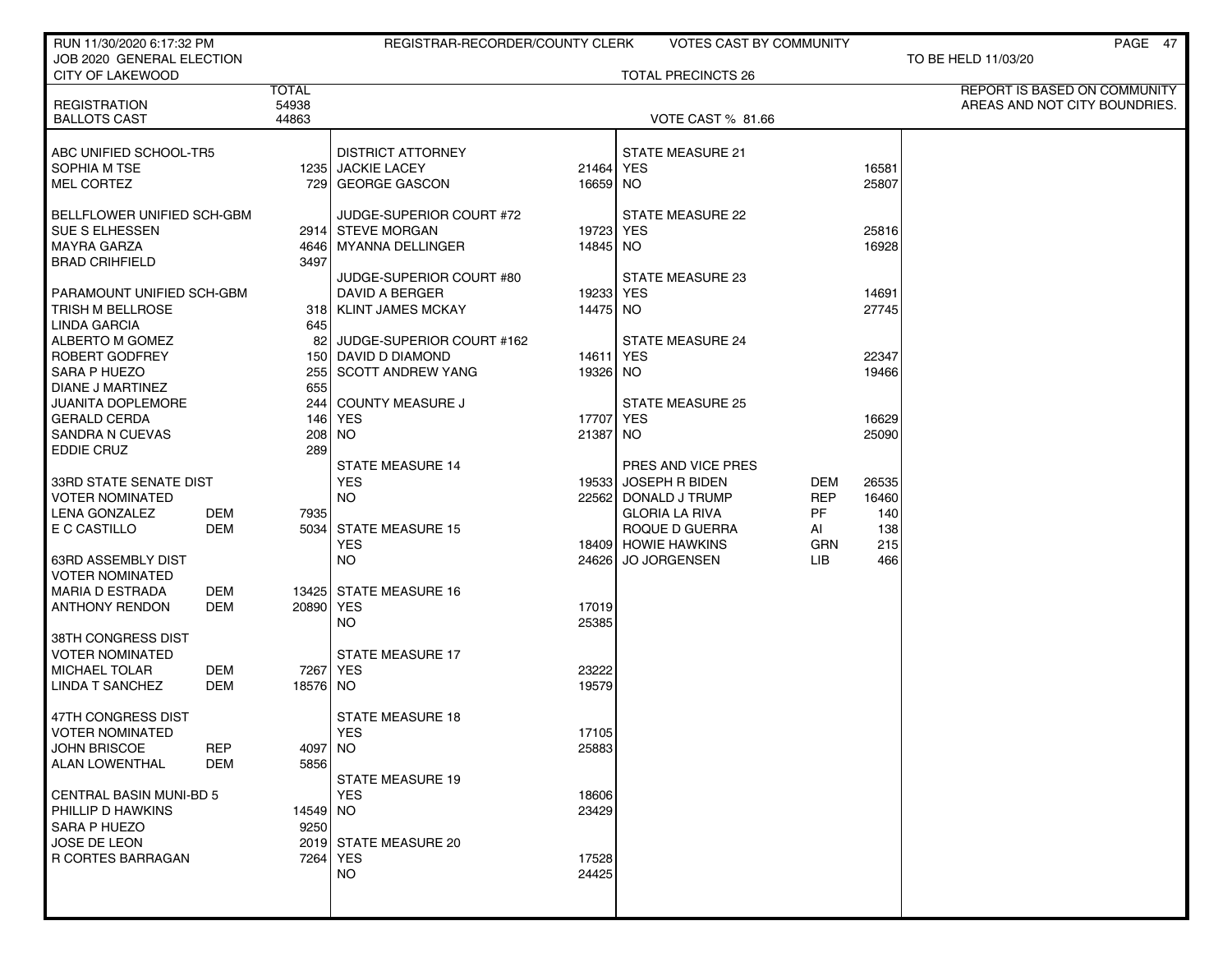| RUN 11/30/2020 6:17:32 PM                          |                          |                   | REGISTRAR-RECORDER/COUNTY CLERK                 |                       | <b>VOTES CAST BY COMMUNITY</b> |            |       | PAGE 48                       |
|----------------------------------------------------|--------------------------|-------------------|-------------------------------------------------|-----------------------|--------------------------------|------------|-------|-------------------------------|
| JOB 2020 GENERAL ELECTION                          |                          |                   |                                                 |                       |                                |            |       | TO BE HELD 11/03/20           |
| <b>CITY OF LANCASTER</b>                           |                          | <b>TOTAL</b>      |                                                 |                       | <b>TOTAL PRECINCTS 43</b>      |            |       | REPORT IS BASED ON COMMUNITY  |
| <b>REGISTRATION</b>                                |                          | 88672             |                                                 |                       |                                |            |       | AREAS AND NOT CITY BOUNDRIES. |
| <b>BALLOTS CAST</b>                                |                          | 64977             |                                                 |                       | <b>VOTE CAST % 73.28</b>       |            |       |                               |
|                                                    |                          |                   |                                                 |                       |                                |            |       |                               |
| ANTELOPE VLY JNT-GBM TR2                           |                          |                   | <b>DISTRICT ATTORNEY</b>                        |                       | <b>STATE MEASURE 21</b>        |            |       |                               |
| <b>JILL MCGRADY</b>                                |                          |                   | 10154 JACKIE LACEY                              | 33365 YES             |                                |            | 25804 |                               |
| <b>SANDY CARPENTER</b>                             |                          | 5056              | <b>GEORGE GASCON</b>                            | 23269 NO              |                                |            | 35550 |                               |
| MIGUEL S CORONADO                                  |                          | 9993              |                                                 |                       |                                |            |       |                               |
| ANTELOPE VLY JNT-GBM TR3                           |                          |                   | JUDGE-SUPERIOR COURT #72<br><b>STEVE MORGAN</b> |                       | <b>STATE MEASURE 22</b>        |            | 38869 |                               |
| ROBERT TELLER                                      |                          |                   | 1892 MYANNA DELLINGER                           | 28040 YES<br>24734 NO |                                |            | 22910 |                               |
| <b>DANA LAMON</b>                                  |                          | 4698              |                                                 |                       |                                |            |       |                               |
| <b>CHRISTIAN D GREEN</b>                           |                          | 7784              | JUDGE-SUPERIOR COURT #80                        |                       | STATE MEASURE 23               |            |       |                               |
| <b>DONITA WINN</b>                                 |                          | 10068             | DAVID A BERGER                                  | 28265 YES             |                                |            | 23120 |                               |
|                                                    |                          |                   | <b>KLINT JAMES MCKAY</b>                        | 23591 NO              |                                |            | 38442 |                               |
| ANTELOPE VLY CCD-GBM TR 1                          |                          |                   |                                                 |                       |                                |            |       |                               |
| MICHELLE HARVEY                                    |                          |                   | 2422 JUDGE-SUPERIOR COURT #162                  |                       | <b>STATE MEASURE 24</b>        |            |       |                               |
| R MICHAEL DUTTON                                   |                          |                   | 1446 DAVID D DIAMOND                            | 23035 YES             |                                |            | 36218 |                               |
|                                                    |                          |                   | <b>SCOTT ANDREW YANG</b>                        | 29139 NO              |                                |            | 24419 |                               |
| ANTELOPE VLY CCD-GBM TR 3                          |                          |                   |                                                 |                       |                                |            |       |                               |
| <b>RUTGER PARRIS</b><br><b>MICHAEL P RIVES</b>     |                          | 15937 YES         | 12041 COUNTY MEASURE J                          | 26602 YES             | <b>STATE MEASURE 25</b>        |            | 23125 |                               |
|                                                    |                          |                   | NO.                                             | 31870 NO              |                                |            | 37396 |                               |
| <b>21ST STATE SENATE DIST</b>                      |                          |                   |                                                 |                       |                                |            |       |                               |
| <b>VOTER NOMINATED</b>                             |                          |                   | <b>STATE MEASURE 14</b>                         |                       | PRES AND VICE PRES             |            |       |                               |
| <b>KIPP MUELLER</b>                                | DEM                      | 33460 YES         |                                                 | 29845                 | JOSEPH R BIDEN                 | DEM        | 36973 |                               |
| <b>SCOTT WILK</b>                                  | <b>REP</b>               | 27580 NO          |                                                 |                       | 30762 DONALD J TRUMP           | <b>REP</b> | 25329 |                               |
|                                                    |                          |                   |                                                 |                       | <b>GLORIA LA RIVA</b>          | PF         | 325   |                               |
| 36TH ASSEMBLY DIST                                 |                          |                   | <b>STATE MEASURE 15</b>                         |                       | ROQUE D GUERRA                 | AI         | 288   |                               |
| VOTER NOMINATED                                    |                          |                   | <b>YES</b>                                      |                       | 28154 HOWIE HAWKINS            | GRN        | 304   |                               |
| <b>STEVE FOX</b><br><b>TOM LACKEY</b>              | <b>DEM</b><br><b>REP</b> | 28890 NO<br>31833 |                                                 | 33976                 | <b>JO JORGENSEN</b>            | LIB        | 844   |                               |
|                                                    |                          |                   | <b>STATE MEASURE 16</b>                         |                       |                                |            |       |                               |
| 23RD CONGRESS DIST                                 |                          |                   | <b>YES</b>                                      | 24901                 |                                |            |       |                               |
| <b>VOTER NOMINATED</b>                             |                          |                   | <b>NO</b>                                       | 36433                 |                                |            |       |                               |
| <b>KIM MANGONE</b>                                 | DEM                      | 14648             |                                                 |                       |                                |            |       |                               |
| <b>KEVIN MCCARTHY</b>                              | <b>REP</b>               |                   | 13736 STATE MEASURE 17                          |                       |                                |            |       |                               |
|                                                    |                          |                   | <b>YES</b>                                      | 35353                 |                                |            |       |                               |
| <b>25TH CONGRESS DIST</b>                          |                          |                   | <b>NO</b>                                       | 26718                 |                                |            |       |                               |
| VOTER NOMINATED                                    |                          |                   |                                                 |                       |                                |            |       |                               |
| <b>MIKE GARCIA</b>                                 | <b>REP</b>               |                   | 13948 STATE MEASURE 18                          |                       |                                |            |       |                               |
| <b>CHRISTY SMITH</b>                               | DEM                      | 18956   YES       | <b>NO</b>                                       | 25844<br>36377        |                                |            |       |                               |
| LANCASTER CITY SPC MUNI-LC                         |                          |                   |                                                 |                       |                                |            |       |                               |
| <b>YES</b>                                         |                          |                   | 32445 STATE MEASURE 19                          |                       |                                |            |       |                               |
| NO.                                                |                          | 26695 YES         |                                                 | 31976                 |                                |            |       |                               |
|                                                    |                          |                   | <b>NO</b>                                       | 28780                 |                                |            |       |                               |
| ANTELOPE VALLEY HEALTH BD                          |                          |                   |                                                 |                       |                                |            |       |                               |
| <b>KRISTINA HONG</b>                               |                          |                   | 40446 STATE MEASURE 20                          |                       |                                |            |       |                               |
| <b>MATEO B OLIVAREZ</b>                            |                          | 16022 YES         |                                                 | 25088                 |                                |            |       |                               |
| <b>ABDALLAH S FARRUKH</b><br><b>KL VON TUNGELN</b> |                          | 24951 NO          |                                                 | 35835                 |                                |            |       |                               |
| MICHAEL P RIVES                                    |                          | 14436<br>18575    |                                                 |                       |                                |            |       |                               |
|                                                    |                          |                   |                                                 |                       |                                |            |       |                               |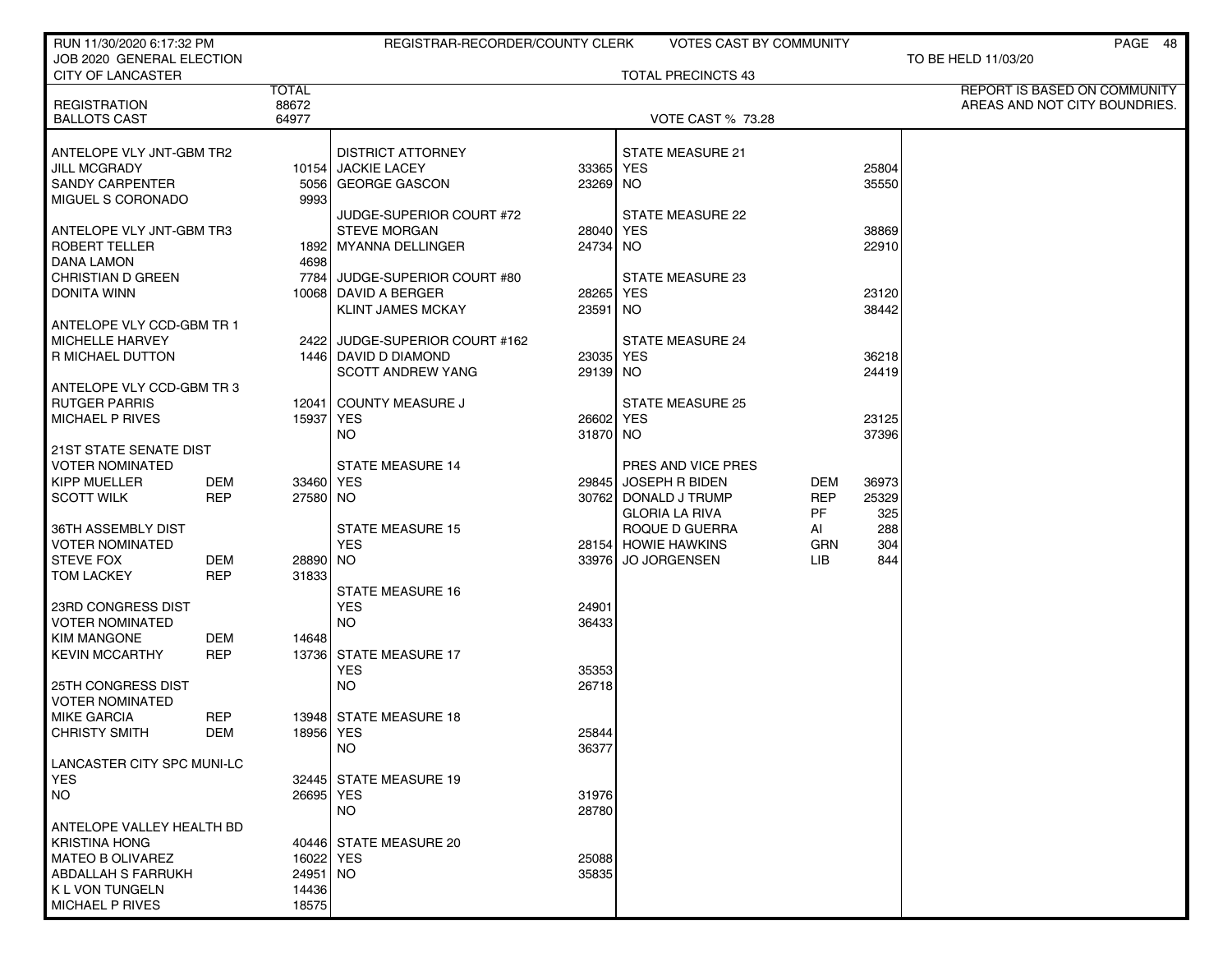| RUN 11/30/2020 6:17:32 PM                                 |           | REGISTRAR-RECORDER/COUNTY CLERK  |              | VOTES CAST BY COMMUNITY  |            |      | PAGE 49                                                       |
|-----------------------------------------------------------|-----------|----------------------------------|--------------|--------------------------|------------|------|---------------------------------------------------------------|
| JOB 2020 GENERAL ELECTION                                 |           |                                  |              |                          |            |      | TO BE HELD 11/03/20                                           |
| <b>CITY OF LAWNDALE</b>                                   |           |                                  |              | <b>TOTAL PRECINCTS 8</b> |            |      |                                                               |
| <b>TOTAL</b><br>16048<br><b>REGISTRATION</b>              |           |                                  |              |                          |            |      | REPORT IS BASED ON COMMUNITY<br>AREAS AND NOT CITY BOUNDRIES. |
| <b>BALLOTS CAST</b>                                       | 11982     |                                  |              | <b>VOTE CAST % 74.66</b> |            |      |                                                               |
|                                                           |           |                                  |              |                          |            |      |                                                               |
| LAWNDALE CITY GEN-MAYOR                                   |           | <b>DISTRICT ATTORNEY</b>         |              | <b>STATE MEASURE 21</b>  |            |      |                                                               |
| <b>R PULLEN-MILES</b>                                     |           | 9628 JACKIE LACEY                |              | 4667 YES                 |            | 6080 |                                                               |
|                                                           |           | <b>GEORGE GASCON</b>             | 5562 NO      |                          |            | 5210 |                                                               |
| LAWNDALE CITY GEN MUNI-CNC                                |           |                                  |              |                          |            |      |                                                               |
| RHONDA H GORMAN                                           |           | 5849 JUDGE-SUPERIOR COURT #72    |              | <b>STATE MEASURE 22</b>  |            |      |                                                               |
| <b>SIRLEY CUEVAS</b>                                      |           | 5806 STEVE MORGAN                | 3794         | YES                      |            | 6391 |                                                               |
| <b>DAN REID</b>                                           |           | 3215 MYANNA DELLINGER            | 5813 NO      |                          |            | 4980 |                                                               |
| LAWNDALE SCHOOL-GBM TR 5                                  |           | JUDGE-SUPERIOR COURT #80         |              | STATE MEASURE 23         |            |      |                                                               |
| <b>ADIM MORALES</b>                                       |           | 2075 DAVID A BERGER              | 4797 YES     |                          |            | 5098 |                                                               |
| <b>BRANDON CHURCH</b>                                     |           | 796   KLINT JAMES MCKAY          | 4640 NO      |                          |            | 6127 |                                                               |
|                                                           |           |                                  |              |                          |            |      |                                                               |
| EL CAMINO COMM COL-GBM TR4                                |           | JUDGE-SUPERIOR COURT #162        |              | <b>STATE MEASURE 24</b>  |            |      |                                                               |
| <b>K S MASCHLER</b>                                       |           | 4034 DAVID D DIAMOND             | 4566 YES     |                          |            | 6998 |                                                               |
| DAVID M KARTSONIS                                         |           | 2297 SCOTT ANDREW YANG           | 4957 NO      |                          |            | 4120 |                                                               |
| <b>NICOLE A RYAN</b>                                      | 3206      |                                  |              |                          |            |      |                                                               |
|                                                           |           | <b>COUNTY MEASURE J</b>          |              | <b>STATE MEASURE 25</b>  |            |      |                                                               |
| 35TH STATE SENATE DIST                                    |           | <b>YES</b>                       | 6243 YES     |                          |            | 5057 |                                                               |
| <b>VOTER NOMINATED</b><br><b>STEVEN C BRADFORD</b><br>DEM | 7314      | <b>NO</b>                        | 4316 NO      |                          |            | 5960 |                                                               |
| <b>ANTHONY PERRY</b><br>Al                                |           | 3290 STATE MEASURE 14            |              | PRES AND VICE PRES       |            |      |                                                               |
|                                                           |           | <b>YES</b>                       | 6709         | JOSEPH R BIDEN           | DEM        | 8526 |                                                               |
| 62ND ASSEMBLY DIST                                        |           | <b>NO</b>                        |              | 4469 DONALD J TRUMP      | <b>REP</b> | 2981 |                                                               |
| <b>VOTER NOMINATED</b>                                    |           |                                  |              | <b>GLORIA LA RIVA</b>    | PF         | 64   |                                                               |
| <b>AUTUMN R BURKE</b><br>DEM                              |           | 7997 STATE MEASURE 15            |              | ROQUE D GUERRA           | AI         | 58   |                                                               |
| ROBERT A STEELE<br><b>REP</b>                             |           | 2846 YES                         |              | 6415 HOWIE HAWKINS       | GRN        | 64   |                                                               |
|                                                           |           | <b>NO</b>                        | 5015         | <b>JO JORGENSEN</b>      | LIB.       | 91   |                                                               |
| 43RD CONGRESS DIST                                        |           |                                  |              |                          |            |      |                                                               |
| <b>VOTER NOMINATED</b>                                    |           | <b>STATE MEASURE 16</b>          |              |                          |            |      |                                                               |
| <b>JOE E COLLINS III</b><br><b>REP</b>                    |           | 3734 YES                         | 5917         |                          |            |      |                                                               |
| <b>MAXINE WATERS</b><br>DEM                               | 7486 NO   |                                  | 5305         |                          |            |      |                                                               |
| WEST BASIN MUNI WATER-BD 5                                |           | <b>STATE MEASURE 17</b>          |              |                          |            |      |                                                               |
| <b>GEORGE L GUTIERREZ</b>                                 |           | 912 YES                          | 7679         |                          |            |      |                                                               |
| DONALD DEAR                                               | $3031$ NO |                                  | 3700         |                          |            |      |                                                               |
| <b>HUGO M ROJAS</b>                                       | 2515      |                                  |              |                          |            |      |                                                               |
| <b>EVA RIVERA</b>                                         |           | 3040 STATE MEASURE 18            |              |                          |            |      |                                                               |
|                                                           |           | YES                              | 5990         |                          |            |      |                                                               |
| WATER REPLEN OF SO CAL-D2                                 |           | <b>NO</b>                        | 5413         |                          |            |      |                                                               |
| <b>JOE L MACIAS</b>                                       | 2474      |                                  |              |                          |            |      |                                                               |
| <b>G RICK MARSHALL</b>                                    |           | 675 STATE MEASURE 19<br>1331 YES |              |                          |            |      |                                                               |
| <b>GEORGE URAGUCHI</b><br>ROBERT KATHERMAN                | 4649 NO   |                                  | 6054<br>5075 |                          |            |      |                                                               |
|                                                           |           |                                  |              |                          |            |      |                                                               |
| SUPERVISOR 2ND DISTRICT                                   |           | STATE MEASURE 20                 |              |                          |            |      |                                                               |
| <b>HOLLY J MITCHELL</b>                                   |           | 5939 YES                         | 3674         |                          |            |      |                                                               |
| HERB J WESSON JR                                          | 3680 NO   |                                  | 7442         |                          |            |      |                                                               |
|                                                           |           |                                  |              |                          |            |      |                                                               |
|                                                           |           |                                  |              |                          |            |      |                                                               |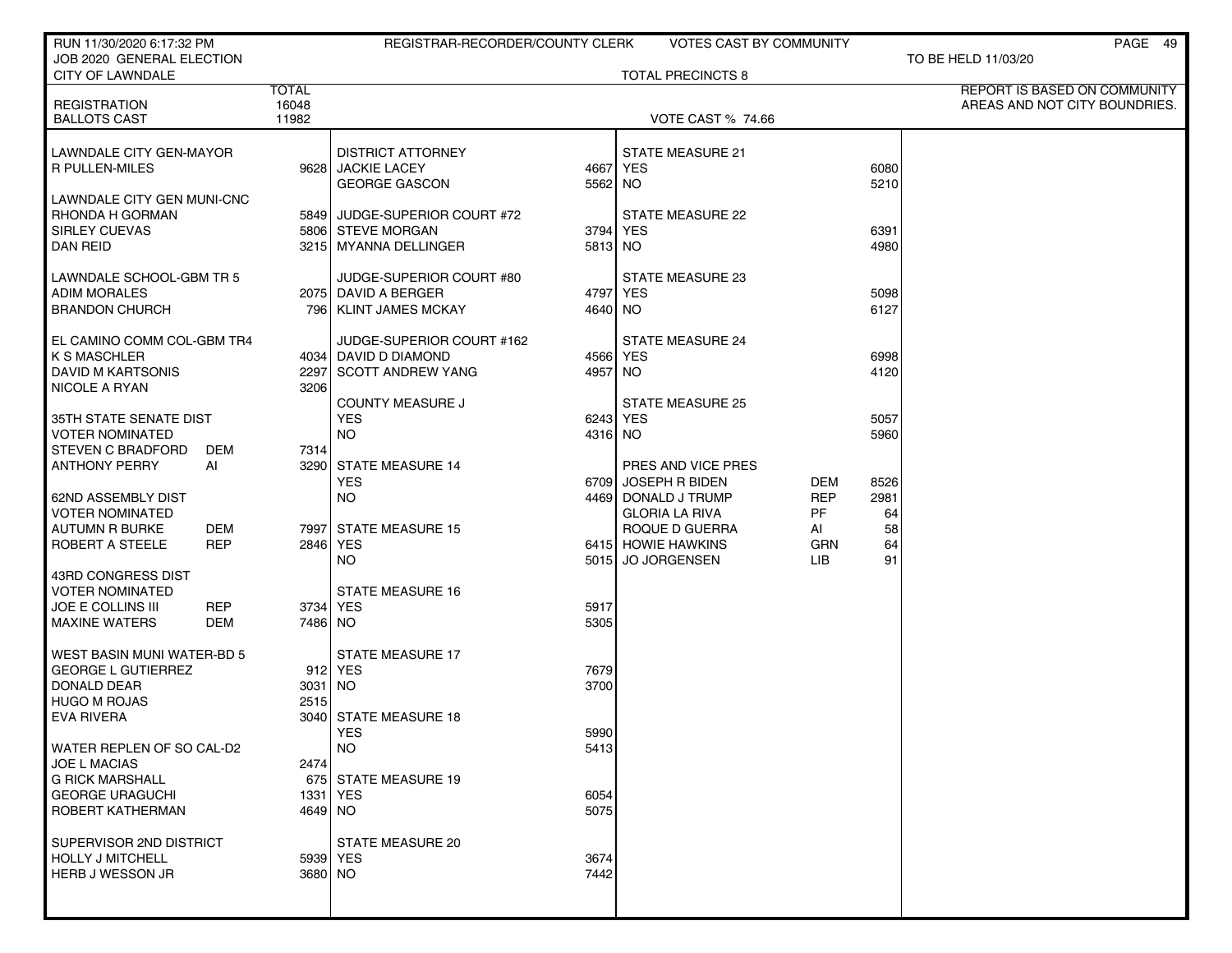| RUN 11/30/2020 6:17:32 PM |              | REGISTRAR-RECORDER/COUNTY CLERK              |            |         | <b>VOTES CAST BY COMMUNITY</b> |           |                                     |            | PAGE 50 |
|---------------------------|--------------|----------------------------------------------|------------|---------|--------------------------------|-----------|-------------------------------------|------------|---------|
| JOB 2020 GENERAL ELECTION |              |                                              |            |         |                                |           | TO BE HELD 11/03/20                 |            |         |
| <b>CITY OF LOMITA</b>     |              |                                              |            |         | <b>TOTAL PRECINCTS 7</b>       |           |                                     |            |         |
|                           | <b>TOTAL</b> |                                              |            |         |                                |           | <b>REPORT IS BASED ON COMMUNITY</b> |            |         |
| <b>REGISTRATION</b>       | 13141        |                                              |            |         |                                |           | AREAS AND NOT CITY BOUNDRIES.       |            |         |
| <b>BALLOTS CAST</b>       | 10126        |                                              |            |         | <b>VOTE CAST % 77.06</b>       |           |                                     |            |         |
|                           |              |                                              |            |         |                                |           |                                     |            |         |
| LOMITA CITY GEN MUNI-CNC  |              | LOS ANGELES COMM-BOT 7                       |            |         | JUDGE-SUPERIOR COURT #72       |           | <b>STATE MEASURE 22</b>             |            |         |
| ROBERT BOHI               |              | 2057 CORY D BUTLER                           |            |         | 774 STEVE MORGAN               | 4173 YES  |                                     |            | 5825    |
| <b>KEVIN N TORREZ</b>     |              | 2860 CHRIS HAN                               |            |         | 1030 MYANNA DELLINGER          | 3367 NO   |                                     |            | 3671    |
| BRENDA L STEPHENS         |              | 1992 NANCY PEARLMAN                          |            | 917     |                                |           |                                     |            |         |
| WILLIAM D UPHOFF          |              | 2872 JAMAL K STEWART                         |            | 347     | JUDGE-SUPERIOR COURT #80       |           | <b>STATE MEASURE 23</b>             |            |         |
| <b>BARRY M WAITE</b>      |              | 3345 ARTURO FLORES                           |            | 623     | DAVID A BERGER                 | 4165      | <b>YES</b>                          |            | 3228    |
|                           |              | <b>MIKE FONG</b>                             |            | 3011    | <b>KLINT JAMES MCKAY</b>       | 3301   NO |                                     |            | 6202    |
| L A UNIFIED SCH-BOE 7     |              | <b>RAQUEL WATTS</b>                          |            | 428     |                                |           |                                     |            |         |
| T ORTIZ FRANKLIN          | 4676         |                                              |            |         | JUDGE-SUPERIOR COURT #162      |           | <b>STATE MEASURE 24</b>             |            |         |
| P CASTELLANOS             |              | 2836 66TH ASSEMBLY DIST                      |            |         | DAVID D DIAMOND                |           | 3569 YES                            |            | 5078    |
|                           |              | <b>VOTER NOMINATED</b>                       |            |         | <b>SCOTT ANDREW YANG</b>       | 3978 NO   |                                     |            | 4173    |
| PALOS VERDES PEN UNIF-GBM |              | ARTHUR C SCHAPER                             | <b>REP</b> | 3551    |                                |           |                                     |            |         |
| JOSEPH E DILEVA           | 01           | AL MURATSUCHI                                | <b>DEM</b> |         | 5302 COUNTY MEASURE J          |           | <b>STATE MEASURE 25</b>             |            |         |
| <b>JEFF FRANKEL</b>       | $\Omega$     |                                              |            |         | <b>YES</b>                     | 3782 YES  |                                     |            | 3679    |
| <b>AURA IMBARUS</b>       | 0            | 43RD CONGRESS DIST                           |            |         | <b>NO</b>                      | 4776 NO   |                                     |            | 5521    |
| LINDA D REID              | $\Omega$     | <b>VOTER NOMINATED</b>                       |            |         |                                |           |                                     |            |         |
|                           |              | JOE E COLLINS III                            | <b>REP</b> |         | 4394 STATE MEASURE 14          |           | PRES AND VICE PRES                  |            |         |
| LOS ANGELES COMM-BOT 1    |              | <b>MAXINE WATERS</b>                         | DEM        |         | 4799 YES                       |           | 4243 JOSEPH R BIDEN                 | DEM        | 5823    |
| <b>TORI BAILEY</b>        | 574          |                                              |            |         | <b>NO</b>                      |           | 5078   DONALD J TRUMP               | <b>REP</b> | 3871    |
| <b>CHARNE TUNSON</b>      |              | 644 LOMITA CITY GENERAL MUNI-L               |            |         |                                |           | <b>GLORIA LA RIVA</b>               | PF         | 31      |
| KAREN HERNANDEZ           |              | 1031   YES                                   |            |         | 5510 STATE MEASURE 15          |           | ROQUE D GUERRA                      | AI         | 33      |
| ANDRA HOFFMAN             | 3550 NO      |                                              |            |         | 3589 YES                       |           | 3986 HOWIE HAWKINS                  | <b>GRN</b> | 65      |
| ANTONIO P SANCHEZ         | 324          |                                              |            |         | NO.                            | 5530      | <b>JO JORGENSEN</b>                 | LIB.       | 138     |
| <b>MARJORIE SHAW</b>      | 537          | LOS ANGELES USD-MEAS RR                      |            |         |                                |           |                                     |            |         |
| JESSICA M MCCARNS         | 365          | YES                                          |            |         | 4566 STATE MEASURE 16          |           |                                     |            |         |
| R RICHARD CUEVAS          | 237          | NO.                                          |            |         | 4391 YES                       | 3611      |                                     |            |         |
|                           |              |                                              |            |         | <b>NO</b>                      | 5753      |                                     |            |         |
| LOS ANGELES COMM-BOT 3    |              | WEST BASIN MUNI WATER-BD 3                   |            |         |                                |           |                                     |            |         |
| MICHAEL BATIE             |              | 328 DESI ALVAREZ                             |            |         | 3968 STATE MEASURE 17          |           |                                     |            |         |
| S BROOKS GRIFFIN          |              | 445 DOUG SOLOMON                             |            |         | 918 YES                        | 5086      |                                     |            |         |
| <b>GERRY ANDERSON</b>     |              | 1053 CAROL W KWAN                            |            | 2617 NO |                                | 4371      |                                     |            |         |
| LYDIA A GUTIERREZ         | 1399         |                                              |            |         |                                |           |                                     |            |         |
| RUFFIN E PATTERSON        |              | 350 WATER REPLEN OF SO CAL-D2                |            |         | <b>STATE MEASURE 18</b>        |           |                                     |            |         |
| ROBERT PAYNE              | 299          | <b>JOE L MACIAS</b>                          |            |         | 1436 YES                       | 3635      |                                     |            |         |
| ANTHONY J DANNA           |              | 396 G RICK MARSHALL                          |            | 648     | NO.                            | 5906      |                                     |            |         |
| CHATURA DE SILVA          | 227          | <b>GEORGE URAGUCHI</b>                       |            | 1278    |                                |           |                                     |            |         |
| <b>DAVID VELA</b>         |              | 2302 ROBERT KATHERMAN                        |            |         | 3925 STATE MEASURE 19          |           |                                     |            |         |
| SAMUEL P WHITEHEAD        | 414          |                                              |            |         | YES                            | 4279      |                                     |            |         |
|                           |              |                                              |            |         | <b>NO</b>                      | 5026      |                                     |            |         |
| LOS ANGELES COMM-BOT 5    |              | PALOS VERDES LIBRARY-BT<br><b>BOB NELSON</b> |            | 0       |                                |           |                                     |            |         |
| <b>GLENN BAILEY</b>       |              | 279 ZOE UNNO                                 |            |         | 0 STATE MEASURE 20             |           |                                     |            |         |
| CYNTHIA GONZALEZ          |              | 1212 KINGSTON WONG                           |            |         | 0 YES                          | 3695      |                                     |            |         |
| N M HENDERSON             |              | 2215 RAY RANDALL                             |            |         | $0$ NO                         | 5588      |                                     |            |         |
| <b>PAT STURGES</b>        | 787          |                                              |            |         |                                |           |                                     |            |         |
|                           |              |                                              |            |         |                                |           |                                     |            |         |
| <b>SCOTT SVONKIN</b>      |              | 1363 DISTRICT ATTORNEY                       |            |         | STATE MEASURE 21               |           |                                     |            |         |
| <b>MICHELLE MANOS</b>     |              | 473 JACKIE LACEY                             |            |         | 4626 YES                       | 3735      |                                     |            |         |
| <b>SERGIO B VARGAS</b>    |              | 378 GEORGE GASCON                            |            | 3834 NO |                                | 5708      |                                     |            |         |
| NICHET JAMES-GRAY         | 395          |                                              |            |         |                                |           |                                     |            |         |
|                           |              |                                              |            |         |                                |           |                                     |            |         |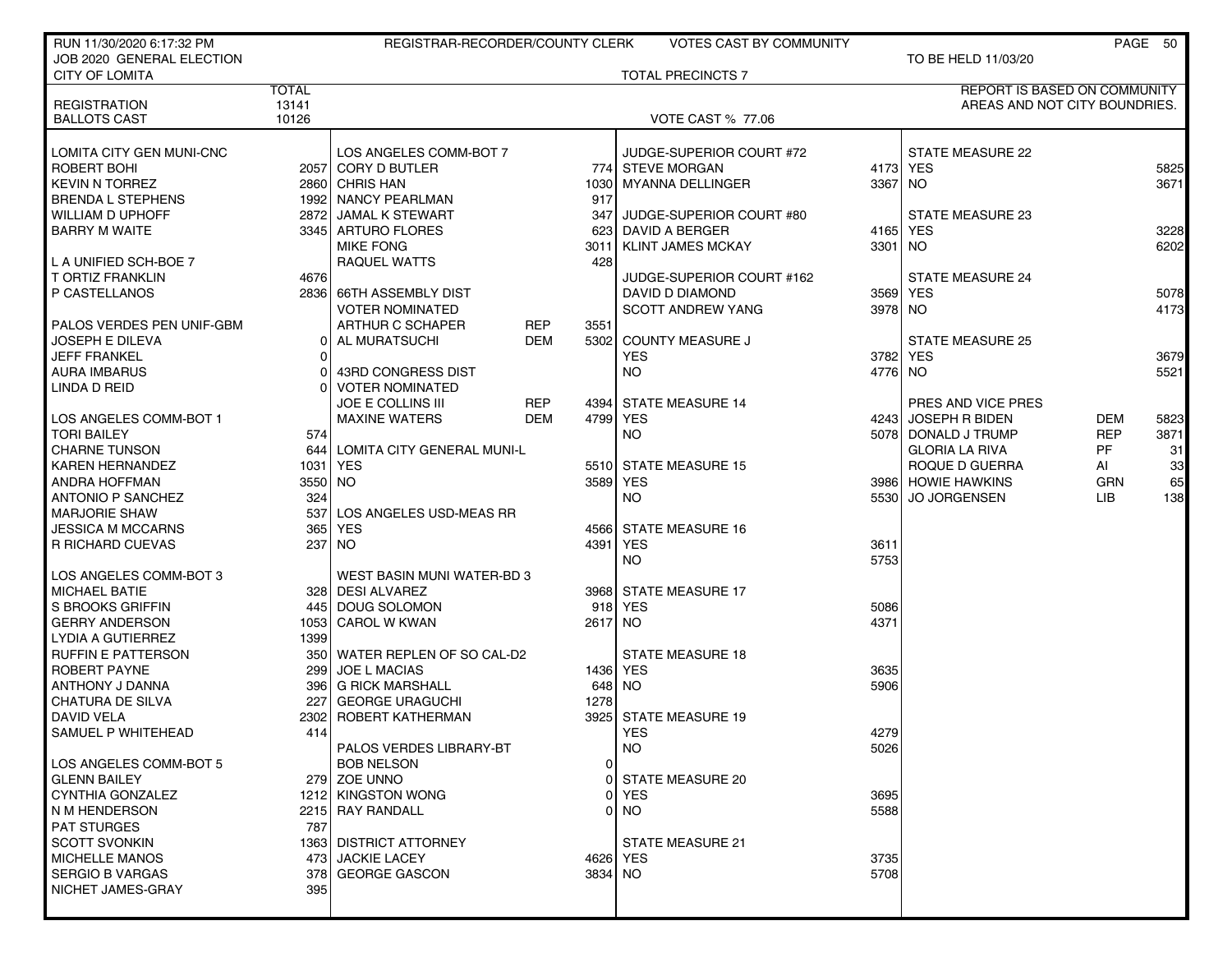| RUN 11/30/2020 6:17:32 PM  |              | REGISTRAR-RECORDER/COUNTY CLERK |            |          | <b>VOTES CAST BY COMMUNITY</b> |                   |                |            |                         | PAGE 51                             |
|----------------------------|--------------|---------------------------------|------------|----------|--------------------------------|-------------------|----------------|------------|-------------------------|-------------------------------------|
| JOB 2020 GENERAL ELECTION  |              |                                 |            |          |                                |                   |                |            | TO BE HELD 11/03/20     |                                     |
| CITY OF LONG BEACH         |              |                                 |            |          | <b>TOTAL PRECINCTS 137</b>     | CONTINUED ON PAGE |                |            | 52                      |                                     |
|                            | <b>TOTAL</b> |                                 |            |          |                                |                   |                |            |                         | <b>REPORT IS BASED ON COMMUNITY</b> |
| <b>REGISTRATION</b>        | 273849       |                                 |            |          |                                |                   |                |            |                         | AREAS AND NOT CITY BOUNDRIES.       |
| <b>BALLOTS CAST</b>        | 204873       |                                 |            |          | VOTE CAST % 74.81              |                   |                |            |                         |                                     |
|                            |              |                                 |            |          |                                |                   |                |            |                         |                                     |
| LONG BEACH CITY GEN-CNC 2  |              | LOS ANGELES COMM-BOT 3          |            |          | 64TH ASSEMBLY DIST             |                   |                |            | <b>COUNTY MEASURE J</b> |                                     |
| <b>CINDY ALLEN</b>         |              | 11448 MICHAEL BATIE             |            | $\Omega$ | <b>VOTER NOMINATED</b>         |                   |                | <b>YES</b> |                         | 103983                              |
| ROBERT FOX                 |              | 9928 S BROOKS GRIFFIN           |            |          | <b>MIKE A GIPSON</b>           | <b>DEM</b>        | 47361          | <b>NO</b>  |                         | 77238                               |
|                            |              | <b>GERRY ANDERSON</b>           |            |          | F S IQBAL-ZUBAIR               | <b>DEM</b>        | 4052           |            |                         |                                     |
| LONG BEACH CITY GEN-CNC 6  |              | LYDIA A GUTIERREZ               |            |          |                                |                   |                |            | <b>STATE MEASURE 14</b> |                                     |
| <b>DEE ANDREWS</b>         |              | 5246 RUFFIN E PATTERSON         |            |          | 70TH ASSEMBLY DIST             |                   |                | <b>YES</b> |                         | 103494                              |
| <b>SUELY SARO</b>          |              | 7799 ROBERT PAYNE               |            |          | <b>VOTER NOMINATED</b>         |                   |                | NO.        |                         | 88021                               |
|                            |              | ANTHONY J DANNA                 |            |          | DAVID W THOMAS                 | <b>REP</b>        | 43474          |            |                         |                                     |
| LONG BEACH CITY GEN-CNC 8  |              | <b>CHATURA DE SILVA</b>         |            |          | <b>PATRICK O'DONNELL</b>       | <b>DEM</b>        | 116261         |            | <b>STATE MEASURE 15</b> |                                     |
| AL AUSTIN II               |              | 10839 DAVID VELA                |            |          |                                |                   |                | <b>YES</b> |                         | 105451                              |
| TUNUA THRASH-NTUK          |              | 8253 SAMUEL P WHITEHEAD         |            |          | 44TH CONGRESS DIST             |                   |                | <b>NO</b>  |                         | 90069                               |
|                            |              |                                 |            |          | <b>VOTER NOMINATED</b>         |                   |                |            |                         |                                     |
|                            |              |                                 |            |          |                                | <b>DEM</b>        |                |            | <b>STATE MEASURE 16</b> |                                     |
| PARAMOUNT UNIFIED SCH-GBM  |              | LOS ANGELES COMM-BOT 5          |            |          | NANETTE D BARRAGAN             |                   | 14638          |            |                         |                                     |
| TRISH M BELLROSE           |              | 393 GLENN BAILEY                |            |          | ANALILIA JOYA                  | <b>DEM</b>        | 8864 YES       |            |                         | 98239                               |
| LINDA GARCIA               |              | 404   CYNTHIA GONZALEZ          |            | 2        |                                |                   |                | <b>NO</b>  |                         | 94383                               |
| ALBERTO M GOMEZ            | 73           | NM HENDERSON                    |            |          | 47TH CONGRESS DIST             |                   |                |            |                         |                                     |
| ROBERT GODFREY             |              | 150 PAT STURGES                 |            |          | <b>VOTER NOMINATED</b>         |                   |                |            | <b>STATE MEASURE 17</b> |                                     |
| <b>SARA P HUEZO</b>        | 201          | <b>SCOTT SVONKIN</b>            |            |          | <b>JOHN BRISCOE</b>            | <b>REP</b>        | 45874          | <b>YES</b> |                         | 132531                              |
| DIANE J MARTINEZ           |              | 396   MICHELLE MANOS            |            |          | ALAN LOWENTHAL                 | DEM               | 118850 NO      |            |                         | 62757                               |
| <b>JUANITA DOPLEMORE</b>   |              | 400 SERGIO B VARGAS             |            |          |                                |                   |                |            |                         |                                     |
| <b>GERALD CERDA</b>        | 111          | NICHET JAMES-GRAY               |            |          | LONG BEACH CITY GEN-US         |                   |                |            | <b>STATE MEASURE 18</b> |                                     |
| SANDRA N CUEVAS            | 190          |                                 |            |          | <b>YES</b>                     |                   | 107040         | <b>YES</b> |                         | 101177                              |
| <b>EDDIE CRUZ</b>          |              | 178 LOS ANGELES COMM-BOT 7      |            |          | <b>NO</b>                      |                   | 80473 NO       |            |                         | 94659                               |
|                            |              | CORY D BUTLER                   |            | $\Omega$ |                                |                   |                |            |                         |                                     |
| LONG BCH USD-GBM DIST 2    |              | <b>CHRIS HAN</b>                |            |          | LOS ANGELES USD-MEAS RR        |                   |                |            | <b>STATE MEASURE 19</b> |                                     |
| <b>ERIK MILLER</b>         |              | 15300 NANCY PEARLMAN            |            |          | <b>YES</b>                     |                   | 81             | <b>YES</b> |                         | 96732                               |
| TONIA REYES URANGA         |              | 14373 JAMAL K STEWART           |            |          | <b>NO</b>                      |                   | 61             | <b>NO</b>  |                         | 93746                               |
|                            |              | <b>ARTURO FLORES</b>            |            | 6        |                                |                   |                |            |                         |                                     |
| L A UNIFIED SCH-BOE 7      |              | <b>MIKE FONG</b>                |            |          | <b>CENTRAL BASIN MUNI-BD 5</b> |                   |                |            | STATE MEASURE 20        |                                     |
| <b>T ORTIZ FRANKLIN</b>    |              | 10 RAQUEL WATTS                 |            |          | PHILLIP D HAWKINS              |                   | 01             | <b>YES</b> |                         | 65972                               |
| P CASTELLANOS              |              |                                 |            |          | <b>SARA P HUEZO</b>            |                   | $\overline{0}$ | <b>NO</b>  |                         | 124751                              |
|                            |              | <b>33RD STATE SENATE DIST</b>   |            |          | JOSE DE LEON                   |                   |                |            |                         |                                     |
| LONG BEACH COM COL-BOT TR4 |              | <b>VOTER NOMINATED</b>          |            |          | <b>R CORTES BARRAGAN</b>       |                   | $\Omega$       |            | <b>STATE MEASURE 21</b> |                                     |
| LEE LOVERIDGE              |              | 8236 LENA GONZALEZ              | <b>DEM</b> | 79840    |                                |                   |                | <b>YES</b> |                         | 95792                               |
| <b>RICHARD GAYLORD</b>     |              | 18032 E C CASTILLO              | <b>DEM</b> | 46534    | <b>DISTRICT ATTORNEY</b>       |                   |                | <b>NO</b>  |                         | 97528                               |
| <b>HERLINDA CHICO</b>      | 17450        |                                 |            |          | <b>JACKIE LACEY</b>            |                   | 85050          |            |                         |                                     |
|                            |              | 35TH STATE SENATE DIST          |            |          | <b>GEORGE GASCON</b>           |                   |                |            | 94687 STATE MEASURE 22  |                                     |
| LOS ANGELES COMM-BOT 1     |              | <b>VOTER NOMINATED</b>          |            |          |                                |                   |                | YES        |                         | 109131                              |
| <b>TORI BAILEY</b>         |              | 5 STEVEN C BRADFORD             | <b>DEM</b> | 8877     | JUDGE-SUPERIOR COURT #72       |                   |                | <b>NO</b>  |                         | 85453                               |
| <b>CHARNE TUNSON</b>       |              | <b>ANTHONY PERRY</b>            | Al         |          | 3245 STEVE MORGAN              |                   | 80107          |            |                         |                                     |
| <b>KAREN HERNANDEZ</b>     |              |                                 |            |          | MYANNA DELLINGER               |                   |                |            | 85172 STATE MEASURE 23  |                                     |
| ANDRA HOFFMAN              |              | <b>63RD ASSEMBLY DIST</b>       |            |          |                                |                   |                | <b>YES</b> |                         | 80105                               |
| ANTONIO P SANCHEZ          |              | <b>VOTER NOMINATED</b>          |            |          | JUDGE-SUPERIOR COURT #80       |                   |                | <b>NO</b>  |                         | 112705                              |
| <b>MARJORIE SHAW</b>       |              | MARIA D ESTRADA                 | <b>DEM</b> |          | 8176 DAVID A BERGER            |                   | 84911          |            |                         |                                     |
| <b>JESSICA M MCCARNS</b>   |              | <b>ANTHONY RENDON</b>           | <b>DEM</b> | 9267     | <b>KLINT JAMES MCKAY</b>       |                   |                |            | 76065 STATE MEASURE 24  |                                     |
| R RICHARD CUEVAS           |              |                                 |            |          |                                |                   |                | <b>YES</b> |                         | 112796                              |
|                            |              |                                 |            |          | JUDGE-SUPERIOR COURT #162      |                   |                | <b>NO</b>  |                         | 77520                               |
|                            |              |                                 |            |          | DAVID D DIAMOND                |                   | 70599          |            |                         |                                     |
|                            |              |                                 |            |          | <b>SCOTT ANDREW YANG</b>       |                   | 90871          |            |                         |                                     |
|                            |              |                                 |            |          |                                |                   |                |            |                         |                                     |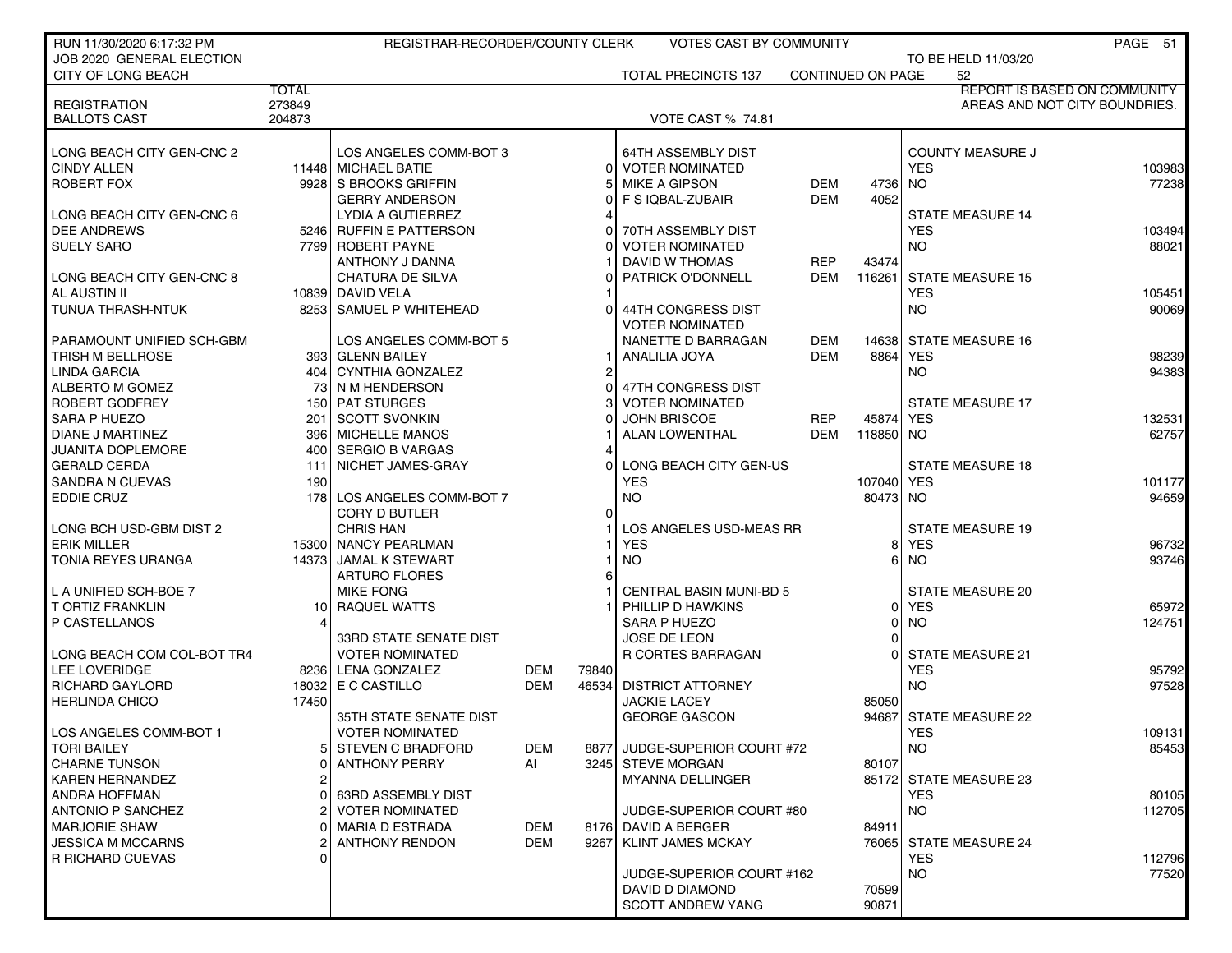| RUN 11/30/2020 6:17:32 PM                       |            |              | REGISTRAR-RECORDER/COUNTY CLERK | VOTES CAST BY COMMUNITY  |                     | PAGE 52                       |
|-------------------------------------------------|------------|--------------|---------------------------------|--------------------------|---------------------|-------------------------------|
| JOB 2020 GENERAL ELECTION<br>CITY OF LONG BEACH |            |              |                                 | TOTAL PRECINCTS 137      | CONTINUED FROM PAGE | TO BE HELD 11/03/20<br>51     |
|                                                 |            | <b>TOTAL</b> |                                 |                          |                     | REPORT IS BASED ON COMMUNITY  |
| <b>REGISTRATION</b>                             |            | 273849       |                                 |                          |                     | AREAS AND NOT CITY BOUNDRIES. |
| <b>BALLOTS CAST</b>                             |            | 204873       |                                 | <b>VOTE CAST % 74.81</b> |                     |                               |
| STATE MEASURE 25                                |            |              |                                 |                          |                     |                               |
| YES                                             |            | 90258        |                                 |                          |                     |                               |
| <b>NO</b>                                       |            | 98808        |                                 |                          |                     |                               |
| PRES AND VICE PRES                              |            |              |                                 |                          |                     |                               |
| JOSEPH R BIDEN                                  | <b>DEM</b> | 145881       |                                 |                          |                     |                               |
| DONALD J TRUMP                                  | <b>REP</b> | 50336        |                                 |                          |                     |                               |
| <b>GLORIA LA RIVA</b><br>ROQUE D GUERRA         | PF<br>AI   | 825<br>910   |                                 |                          |                     |                               |
| <b>HOWIE HAWKINS</b>                            | GRN        | 1182         |                                 |                          |                     |                               |
| JO JORGENSEN                                    | LIB        | 2121         |                                 |                          |                     |                               |
|                                                 |            |              |                                 |                          |                     |                               |
|                                                 |            |              |                                 |                          |                     |                               |
|                                                 |            |              |                                 |                          |                     |                               |
|                                                 |            |              |                                 |                          |                     |                               |
|                                                 |            |              |                                 |                          |                     |                               |
|                                                 |            |              |                                 |                          |                     |                               |
|                                                 |            |              |                                 |                          |                     |                               |
|                                                 |            |              |                                 |                          |                     |                               |
|                                                 |            |              |                                 |                          |                     |                               |
|                                                 |            |              |                                 |                          |                     |                               |
|                                                 |            |              |                                 |                          |                     |                               |
|                                                 |            |              |                                 |                          |                     |                               |
|                                                 |            |              |                                 |                          |                     |                               |
|                                                 |            |              |                                 |                          |                     |                               |
|                                                 |            |              |                                 |                          |                     |                               |
|                                                 |            |              |                                 |                          |                     |                               |
|                                                 |            |              |                                 |                          |                     |                               |
|                                                 |            |              |                                 |                          |                     |                               |
|                                                 |            |              |                                 |                          |                     |                               |
|                                                 |            |              |                                 |                          |                     |                               |
|                                                 |            |              |                                 |                          |                     |                               |
|                                                 |            |              |                                 |                          |                     |                               |
|                                                 |            |              |                                 |                          |                     |                               |
|                                                 |            |              |                                 |                          |                     |                               |
|                                                 |            |              |                                 |                          |                     |                               |
|                                                 |            |              |                                 |                          |                     |                               |
|                                                 |            |              |                                 |                          |                     |                               |
|                                                 |            |              |                                 |                          |                     |                               |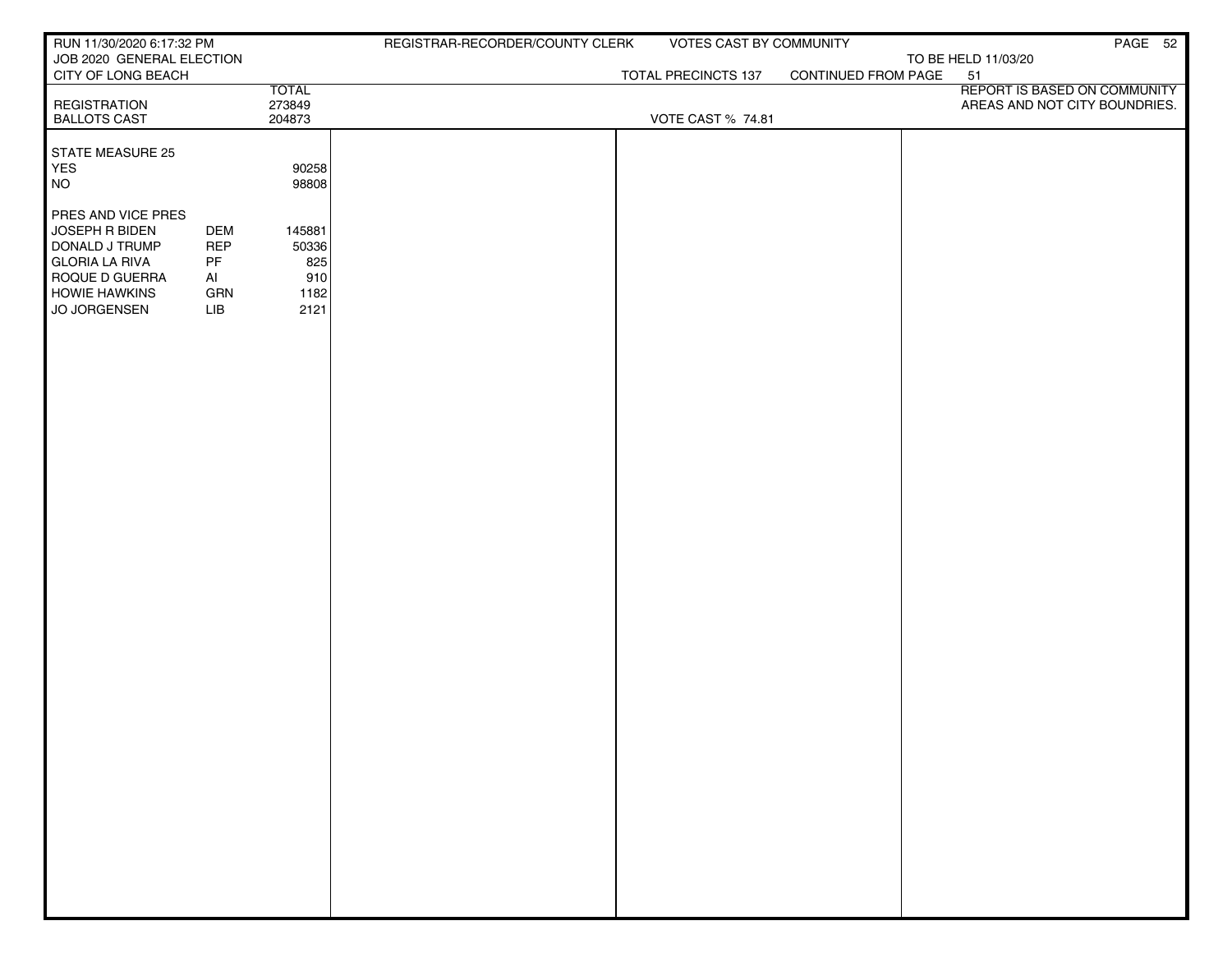| RUN 11/30/2020 6:17:32 PM                            |              | REGISTRAR-RECORDER/COUNTY CLERK                  |            |                      | <b>VOTES CAST BY COMMUNITY</b>               |                          |                          |                                              |                                     | PAGE 53 |
|------------------------------------------------------|--------------|--------------------------------------------------|------------|----------------------|----------------------------------------------|--------------------------|--------------------------|----------------------------------------------|-------------------------------------|---------|
| JOB 2020 GENERAL ELECTION                            |              |                                                  |            |                      |                                              |                          |                          | TO BE HELD 11/03/20                          |                                     |         |
| CITY OF LOS ANGELES                                  |              |                                                  |            |                      | <b>TOTAL PRECINCTS 1122</b>                  |                          | <b>CONTINUED ON PAGE</b> | 54                                           |                                     |         |
|                                                      | <b>TOTAL</b> |                                                  |            |                      |                                              |                          |                          |                                              | <b>REPORT IS BASED ON COMMUNITY</b> |         |
| <b>REGISTRATION</b>                                  | 2201253      |                                                  |            |                      |                                              |                          |                          |                                              | AREAS AND NOT CITY BOUNDRIES.       |         |
| <b>BALLOTS CAST</b>                                  | 1625556      |                                                  |            |                      | <b>VOTE CAST % 73.85</b>                     |                          |                          |                                              |                                     |         |
| LOS ANGELES CITY GEN-CNC 4                           |              | LOS ANGELES COMM-BOT 3                           |            |                      | 33RD STATE SENATE DIST                       |                          |                          | 54TH ASSEMBLY DIST                           |                                     |         |
| NITHYA RAMAN                                         |              | 70317 MICHAEL BATIE                              |            |                      | 44217 VOTER NOMINATED                        |                          |                          | <b>VOTER NOMINATED</b>                       |                                     |         |
| <b>DAVID RYU</b>                                     |              | 62682 S BROOKS GRIFFIN                           |            | 96354                | LENA GONZALEZ                                | DEM                      | 41241                    | <b>SYDNEY KAMLAGER</b>                       | <b>DEM</b>                          | 98586   |
|                                                      |              | <b>GERRY ANDERSON</b>                            |            | 230906               | E C CASTILLO                                 | <b>DEM</b>               | 2626                     | TRACY B JONES                                | <b>DEM</b>                          | 57411   |
| LOS ANGELES CITY GEN-CNC10                           |              | <b>LYDIA A GUTIERREZ</b>                         |            | 183874               |                                              |                          |                          |                                              |                                     |         |
| <b>GRACE YOO</b>                                     |              | 36485 RUFFIN E PATTERSON                         |            | 47829                | 35TH STATE SENATE DIST                       |                          |                          | 59TH ASSEMBLY DIST                           |                                     |         |
| <b>MARK RIDLEY-THOMAS</b>                            |              | 56119 ROBERT PAYNE                               |            | 38430                | <b>VOTER NOMINATED</b>                       |                          |                          | <b>VOTER NOMINATED</b>                       |                                     |         |
|                                                      |              | ANTHONY J DANNA                                  |            |                      | 60424 STEVEN C BRADFORD                      | <b>DEM</b>               | 49252                    | <b>EFREN MARTINEZ</b>                        | <b>DEM</b>                          | 36023   |
|                                                      |              | <b>CHATURA DE SILVA</b>                          |            | 37201                | <b>ANTHONY PERRY</b>                         |                          |                          |                                              | <b>DEM</b>                          |         |
| BEVERLY HILLS UNIFIED-GBM                            |              |                                                  |            | 463855               |                                              | Al                       | 22984                    | R JONES-SAWYER                               |                                     | 53147   |
| DONNA TRYFMAN                                        |              | 19 DAVID VELA<br>SAMUEL P WHITEHEAD              |            | 46975                |                                              |                          |                          |                                              |                                     |         |
| <b>BENJAMIN LIKER</b>                                | 17           |                                                  |            |                      | 38TH ASSEMBLY DIST<br><b>VOTER NOMINATED</b> |                          |                          | 62ND ASSEMBLY DIST                           |                                     |         |
| AMANDA STERN                                         |              |                                                  |            |                      |                                              |                          |                          | <b>VOTER NOMINATED</b>                       |                                     |         |
| <b>NOAH MARGO</b>                                    |              | 12 LOS ANGELES COMM-BOT 5<br><b>GLENN BAILEY</b> |            |                      | S M VALLADARES                               | REP                      |                          | 26019 AUTUMN R BURKE<br>8734 ROBERT A STEELE | DEM                                 | 53742   |
| <b>FRANK H CHECHEL</b><br><b>MARY WELLS</b>          |              | CYNTHIA GONZALEZ                                 |            | 31890                | LUCIE L VOLOTZKY                             | <b>REP</b>               |                          |                                              | <b>REP</b>                          | 14408   |
|                                                      | 16           |                                                  |            | 196549               |                                              |                          |                          |                                              |                                     |         |
| <b>ROBIN S ROWE</b>                                  |              | N M HENDERSON                                    |            | 522822               | 39TH ASSEMBLY DIST                           |                          |                          | 64TH ASSEMBLY DIST                           |                                     |         |
|                                                      |              | <b>PAT STURGES</b>                               |            | 94331                | VOTER NOMINATED                              |                          |                          | <b>VOTER NOMINATED</b>                       |                                     |         |
| LAS VIRGENES SCH-GBM                                 |              | <b>SCOTT SVONKIN</b>                             |            | 177244               | <b>RICARDO BENITEZ</b>                       | <b>REP</b>               | 39038 l                  | <b>MIKE A GIPSON</b>                         | <b>DEM</b>                          | 26407   |
| <b>LINDA MENGES</b>                                  |              | 183 MICHELLE MANOS                               |            | 85844                | LUZ MARIA RIVAS                              | <b>DEM</b>               | 110526                   | F S IQBAL-ZUBAIR                             | <b>DEM</b>                          | 20064   |
| <b>KATE VADEHRA</b>                                  | 304          | SERGIO B VARGAS                                  |            | 68292                |                                              |                          |                          |                                              |                                     |         |
| <b>KIYOMI KOWALSKI</b>                               |              | 287 NICHET JAMES-GRAY                            |            | 66083                | 43RD ASSEMBLY DIST                           |                          |                          | <b>66TH ASSEMBLY DIST</b>                    |                                     |         |
|                                                      |              |                                                  |            |                      | <b>VOTER NOMINATED</b>                       |                          |                          | <b>VOTER NOMINATED</b>                       |                                     |         |
| L A UNIFIED SCH-BOE 3                                |              | LOS ANGELES COMM-BOT 7                           |            |                      | <b>MIKE GRAVES</b>                           | REP                      | 96381                    | ARTHUR C SCHAPER                             | <b>REP</b>                          | 3978    |
| S M SCHMERELSON                                      |              | 142663 CORY D BUTLER                             |            |                      | 90475 LAURA FRIEDMAN                         | <b>DEM</b>               | 50489                    | AL MURATSUCHI                                | <b>DEM</b>                          | 9110    |
| <b>MARILYN KOZIATEK</b>                              |              | 125217 CHRIS HAN                                 |            | 229092               |                                              |                          |                          |                                              |                                     |         |
|                                                      |              | <b>NANCY PEARLMAN</b>                            |            |                      | 142356 45TH ASSEMBLY DIST                    |                          |                          | 70TH ASSEMBLY DIST                           |                                     |         |
| L A UNIFIED SCH-BOE 7                                |              | <b>JAMAL K STEWART</b>                           |            | 46264                | <b>VOTER NOMINATED</b>                       |                          |                          | <b>VOTER NOMINATED</b>                       |                                     |         |
| <b>T ORTIZ FRANKLIN</b>                              |              | 58331 ARTURO FLORES                              |            | 127231               | <b>JESSE GABRIEL</b>                         | <b>DEM</b>               | 126731                   | DAVID W THOMAS                               | <b>REP</b>                          | 10641   |
| P CASTELLANOS                                        |              | 48341 MIKE FONG                                  |            | 514983               | <b>JEFFI GIRGENTI</b>                        | <b>REP</b>               | 62687                    | PATRICK O'DONNELL                            | <b>DEM</b>                          | 21294   |
|                                                      |              | RAQUEL WATTS                                     |            | 94151                |                                              |                          |                          |                                              |                                     |         |
| WISEBURN UNIF SCH-GBM<br><b>NEIL GOLDMAN</b>         |              |                                                  |            |                      | 46TH ASSEMBLY DIST<br><b>VOTER NOMINATED</b> |                          |                          | 25TH CONGRESS DIST                           |                                     |         |
| J N DAUGHERTY                                        |              | 21ST STATE SENATE DIST<br><b>VOTER NOMINATED</b> |            |                      |                                              |                          |                          | <b>VOTER NOMINATED</b><br><b>MIKE GARCIA</b> | <b>REP</b>                          |         |
|                                                      |              | KIPP MUELLER                                     | <b>DEM</b> |                      | ADRIN NAZARIAN                               | <b>DEM</b><br><b>DEM</b> | 104986                   | <b>CHRISTY SMITH</b>                         | <b>DEM</b>                          | 3933    |
| JOANNE L KANEDA                                      |              |                                                  | <b>REP</b> | $\Omega$<br>$\Omega$ | <b>LANIRA K MURPHY</b>                       |                          | 60594                    |                                              |                                     | 4446    |
|                                                      |              | <b>SCOTT WILK</b>                                |            |                      | 50TH ASSEMBLY DIST                           |                          |                          |                                              |                                     |         |
| EL CAMINO COMM COL-GBM TR1<br><b>KENNETH A BROWN</b> |              |                                                  |            |                      |                                              |                          |                          | 28TH CONGRESS DIST                           |                                     |         |
|                                                      | <b>2261</b>  | <b>25TH STATE SENATE DIST</b>                    |            |                      | <b>VOTER NOMINATED</b>                       |                          |                          | <b>VOTER NOMINATED</b>                       |                                     |         |
| <b>GEORGE A TURNER JR</b>                            |              | 69   VOTER NOMINATED                             |            |                      | RICHARD BLOOM                                | DEM                      |                          | 93062 ERIC EARLY                             | <b>REP</b>                          | 33789   |
| LOS ANGELES COMM-BOT 1                               |              | KATHLEEN HAZELTON<br>A J PORTANTINO              | REP<br>DEM | 13328<br>25015       | <b>WILL HESS</b>                             | <b>DEM</b>               |                          | 21446 ADAM B SCHIFF                          | DEM                                 | 125403  |
| <b>TORI BAILEY</b>                                   | 98016        |                                                  |            |                      | 51ST ASSEMBLY DIST                           |                          |                          | 29TH CONGRESS DIST                           |                                     |         |
| <b>CHARNE TUNSON</b>                                 |              | 109837 27TH STATE SENATE DIST                    |            |                      | <b>VOTER NOMINATED</b>                       |                          |                          | <b>VOTER NOMINATED</b>                       |                                     |         |
| <b>KAREN HERNANDEZ</b>                               |              | 206890 VOTER NOMINATED                           |            |                      | <b>WENDY CARRILLO</b>                        | <b>DEM</b>               | 99846                    | ANGELICA M DUENAS                            | <b>DEM</b>                          | 88368   |
| ANDRA HOFFMAN                                        |              | 666277 HOUMAN SALEM                              | <b>REP</b> | 72053                |                                              |                          |                          | <b>TONY CARDENAS</b>                         | DEM                                 | 114573  |
| ANTONIO P SANCHEZ                                    |              | 55693 HENRY STERN                                | <b>DEM</b> | 142828               | 53RD ASSEMBLY DIST                           |                          |                          |                                              |                                     |         |
| <b>MARJORIE SHAW</b>                                 | 51755        |                                                  |            |                      | <b>VOTER NOMINATED</b>                       |                          |                          | 30TH CONGRESS DIST                           |                                     |         |
| <b>JESSICA M MCCARNS</b>                             | 43788        |                                                  |            |                      | <b>GODFREY S PLATA</b>                       | <b>DEM</b>               | 45435                    | <b>VOTER NOMINATED</b>                       |                                     |         |
| R RICHARD CUEVAS                                     | 32945        |                                                  |            |                      | MIGUEL SANTIAGO                              | <b>DEM</b>               |                          | 56635   BRAD SHERMAN                         | <b>DEM</b>                          | 227197  |
|                                                      |              |                                                  |            |                      |                                              |                          |                          | <b>MARK S REED</b>                           | <b>REP</b>                          | 99618   |
|                                                      |              |                                                  |            |                      |                                              |                          |                          |                                              |                                     |         |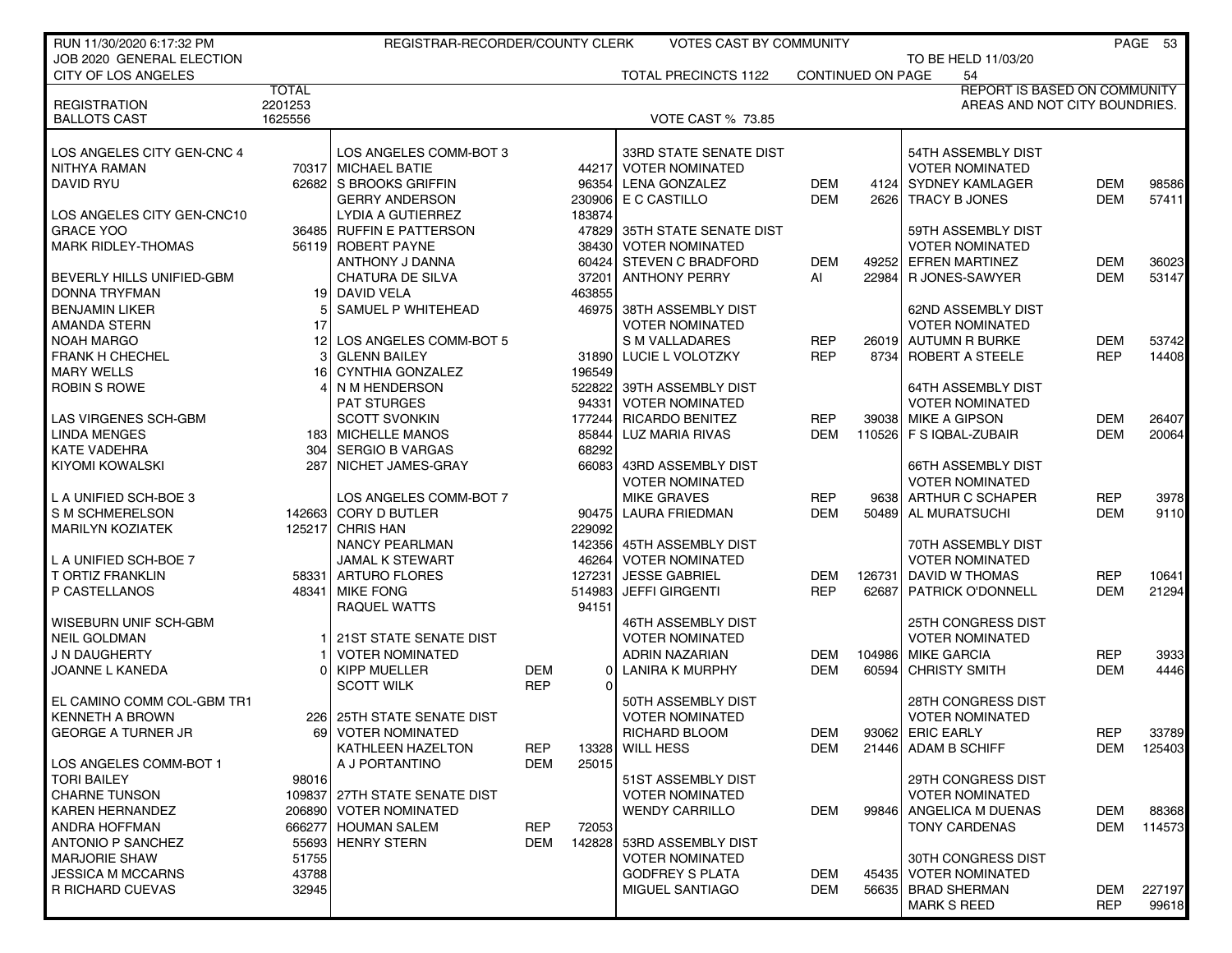| RUN 11/30/2020 6:17:32 PM                        |            |              | REGISTRAR-RECORDER/COUNTY CLERK         |                       | <b>VOTES CAST BY COMMUNITY</b>              |                            |                               |            | PAGE 54 |
|--------------------------------------------------|------------|--------------|-----------------------------------------|-----------------------|---------------------------------------------|----------------------------|-------------------------------|------------|---------|
| JOB 2020 GENERAL ELECTION                        |            |              |                                         |                       |                                             |                            | TO BE HELD 11/03/20           |            |         |
| <b>CITY OF LOS ANGELES</b>                       |            |              |                                         |                       | <b>TOTAL PRECINCTS 1122</b>                 | <b>CONTINUED FROM PAGE</b> | 53                            |            |         |
|                                                  |            | <b>TOTAL</b> |                                         |                       |                                             |                            | REPORT IS BASED ON COMMUNITY  |            |         |
| <b>REGISTRATION</b>                              |            | 2201253      |                                         |                       |                                             |                            | AREAS AND NOT CITY BOUNDRIES. |            |         |
| <b>BALLOTS CAST</b>                              |            | 1625556      |                                         |                       | <b>VOTE CAST % 73.85</b>                    |                            |                               |            |         |
|                                                  |            |              |                                         |                       |                                             |                            |                               |            |         |
| 33RD CONGRESS DIST                               |            |              | WEST BASIN MUNI WATER-BD 5              |                       | JUDGE-SUPERIOR COURT #162                   |                            | <b>STATE MEASURE 24</b>       |            | 922350  |
| <b>VOTER NOMINATED</b><br><b>JAMES P BRADLEY</b> | <b>REP</b> |              | <b>GEORGE L GUTIERREZ</b>               |                       | DAVID D DIAMOND<br><b>SCOTT ANDREW YANG</b> | 613664 YES                 |                               |            | 576668  |
| TED W LIEU                                       | DEM        |              | 28614 DONALD DEAR<br>82410 HUGO M ROJAS | 31                    |                                             | 655460 NO                  |                               |            |         |
|                                                  |            |              | <b>EVA RIVERA</b>                       | 14<br>19 <sup>1</sup> | <b>COUNTY MEASURE J</b>                     |                            | <b>STATE MEASURE 25</b>       |            |         |
| 34TH CONGRESS DIST                               |            |              |                                         |                       | <b>YES</b>                                  | 922189 YES                 |                               |            | 714767  |
| <b>VOTER NOMINATED</b>                           |            |              | WATER REPLEN OF SO CAL-D2               |                       | NO.                                         | 500096 NO                  |                               |            | 776572  |
| <b>JIMMY GOMEZ</b>                               | DEM        |              | 103974 JOE L MACIAS                     | 15497                 |                                             |                            |                               |            |         |
| <b>DAVID KIM</b>                                 | <b>DEM</b> |              | 94488 G RICK MARSHALL                   | 5452                  | <b>STATE MEASURE 14</b>                     |                            | PRES AND VICE PRES            |            |         |
|                                                  |            |              | <b>GEORGE URAGUCHI</b>                  | 11927                 | <b>YES</b>                                  |                            | 831898 JOSEPH R BIDEN         | DEM        | 1223737 |
| 37TH CONGRESS DIST                               |            |              | ROBERT KATHERMAN                        | 40214                 | <b>NO</b>                                   |                            | 668238 DONALD J TRUMP         | <b>REP</b> | 342545  |
| <b>VOTER NOMINATED</b>                           |            |              |                                         |                       |                                             |                            | <b>GLORIA LA RIVA</b>         | <b>PF</b>  | 6006    |
| <b>KAREN BASS</b>                                | DEM        |              | 224459 WATER REPLEN OF SO CAL-D5        |                       | <b>STATE MEASURE 15</b>                     |                            | ROQUE D GUERRA                | AI         | 5760    |
| <b>ERROL WEBBER</b>                              | <b>REP</b> |              | 37080 JUSTIN A BLAKELY                  |                       | <b>YES</b>                                  |                            | 915324 HOWIE HAWKINS          | <b>GRN</b> | 8695    |
|                                                  |            |              | <b>JUAN GARZA</b>                       |                       | <b>NO</b>                                   |                            | 622529 JO JORGENSEN           | LIB.       | 11735   |
| 40TH CONGRESS DIST                               |            |              | RICARDO PULIDO                          | $\Omega$              |                                             |                            |                               |            |         |
| <b>VOTER NOMINATED</b>                           |            |              | <b>GARY MENDEZ</b>                      |                       | <b>STATE MEASURE 16</b>                     |                            |                               |            |         |
| C ANTONIO DELGADO                                | <b>REP</b> |              | 7089 ARDAVAN DAVARI                     |                       | <b>YES</b>                                  | 876729                     |                               |            |         |
| L ROYBAL-ALLARD                                  | DEM        | 240841       | <b>JOSE DE LEON</b>                     |                       | <b>NO</b>                                   | 638820                     |                               |            |         |
|                                                  |            |              | M CAMACHO-RODRIGUEZ                     |                       |                                             |                            |                               |            |         |
| 43RD CONGRESS DIST                               |            |              | L VASQUEZ WILSON                        |                       | <b>STATE MEASURE 17</b>                     |                            |                               |            |         |
| <b>VOTER NOMINATED</b>                           |            |              | <b>VERA ROBLES DEWITT</b>               |                       | <b>YES</b>                                  | 1110523                    |                               |            |         |
| <b>JOE E COLLINS III</b>                         | <b>REP</b> | 20015        |                                         |                       | NO.                                         | 423844                     |                               |            |         |
| <b>MAXINE WATERS</b>                             | DEM        |              | 58555   PALOS VERDES LIBRARY-BT         |                       |                                             |                            |                               |            |         |
|                                                  |            |              | <b>BOB NELSON</b>                       | $\Omega$              | <b>STATE MEASURE 18</b>                     |                            |                               |            |         |
| 44TH CONGRESS DIST                               |            |              | <b>ZOE UNNO</b>                         |                       | <b>YES</b>                                  | 906521                     |                               |            |         |
| <b>VOTER NOMINATED</b>                           |            |              | <b>KINGSTON WONG</b>                    | 0                     | <b>NO</b>                                   | 627435                     |                               |            |         |
| NANETTE D BARRAGAN DEM                           |            |              | 31332 RAY RANDALL                       |                       |                                             |                            |                               |            |         |
| ANALILIA JOYA                                    | DEM        | 14673        |                                         |                       | <b>STATE MEASURE 19</b>                     |                            |                               |            |         |
|                                                  |            |              | MT REC AND CON AUTHY - HH               |                       | <b>YES</b>                                  | 760676                     |                               |            |         |
| INGLEWOOD USD - MEAS I<br><b>YES</b>             |            | 239 NO       | <b>YES</b>                              | 36028<br>7711         | NO.                                         | 738176                     |                               |            |         |
| <b>NO</b>                                        |            | 93           |                                         |                       | <b>STATE MEASURE 20</b>                     |                            |                               |            |         |
|                                                  |            |              | SUPERVISOR 2ND DISTRICT                 |                       | <b>YES</b>                                  | 444438                     |                               |            |         |
| LOS ANGELES USD-MEAS RR                          |            |              | <b>HOLLY J MITCHELL</b>                 | 223292                | <b>NO</b>                                   | 1053046                    |                               |            |         |
| <b>YES</b>                                       |            | 1027062      | HERB J WESSON JR                        | 137427                |                                             |                            |                               |            |         |
| <b>NO</b>                                        |            | 416379       |                                         |                       | <b>STATE MEASURE 21</b>                     |                            |                               |            |         |
|                                                  |            |              | <b>DISTRICT ATTORNEY</b>                |                       | YES                                         | 866406                     |                               |            |         |
| <b>CENTRAL BASIN MUNI-BD 4</b>                   |            |              | <b>JACKIE LACEY</b>                     | 577502                | <b>NO</b>                                   | 656486                     |                               |            |         |
| JOSE TORRES                                      |            |              | <b>GEORGE GASCON</b>                    | 833343                |                                             |                            |                               |            |         |
| L VASQUEZ WILSON                                 |            | 26           |                                         |                       | STATE MEASURE 22                            |                            |                               |            |         |
| M UYAT-FRANCO                                    |            |              | JUDGE-SUPERIOR COURT #72                |                       | <b>YES</b>                                  | 781744                     |                               |            |         |
|                                                  |            |              | <b>STEVE MORGAN</b>                     | 621590                | NO.                                         | 752463                     |                               |            |         |
| WEST BASIN MUNI WATER-BD 3                       |            |              | <b>MYANNA DELLINGER</b>                 | 667460                |                                             |                            |                               |            |         |
| <b>DESI ALVAREZ</b>                              |            | 32           |                                         |                       | STATE MEASURE 23                            |                            |                               |            |         |
| <b>DOUG SOLOMON</b>                              |            |              | JUDGE-SUPERIOR COURT #80                |                       | <b>YES</b>                                  | 686314                     |                               |            |         |
| <b>CAROL W KWAN</b>                              |            | 24           | DAVID A BERGER                          | 695990 NO             |                                             | 829986                     |                               |            |         |
|                                                  |            |              | KLINT JAMES MCKAY                       | 572574                |                                             |                            |                               |            |         |
|                                                  |            |              |                                         |                       |                                             |                            |                               |            |         |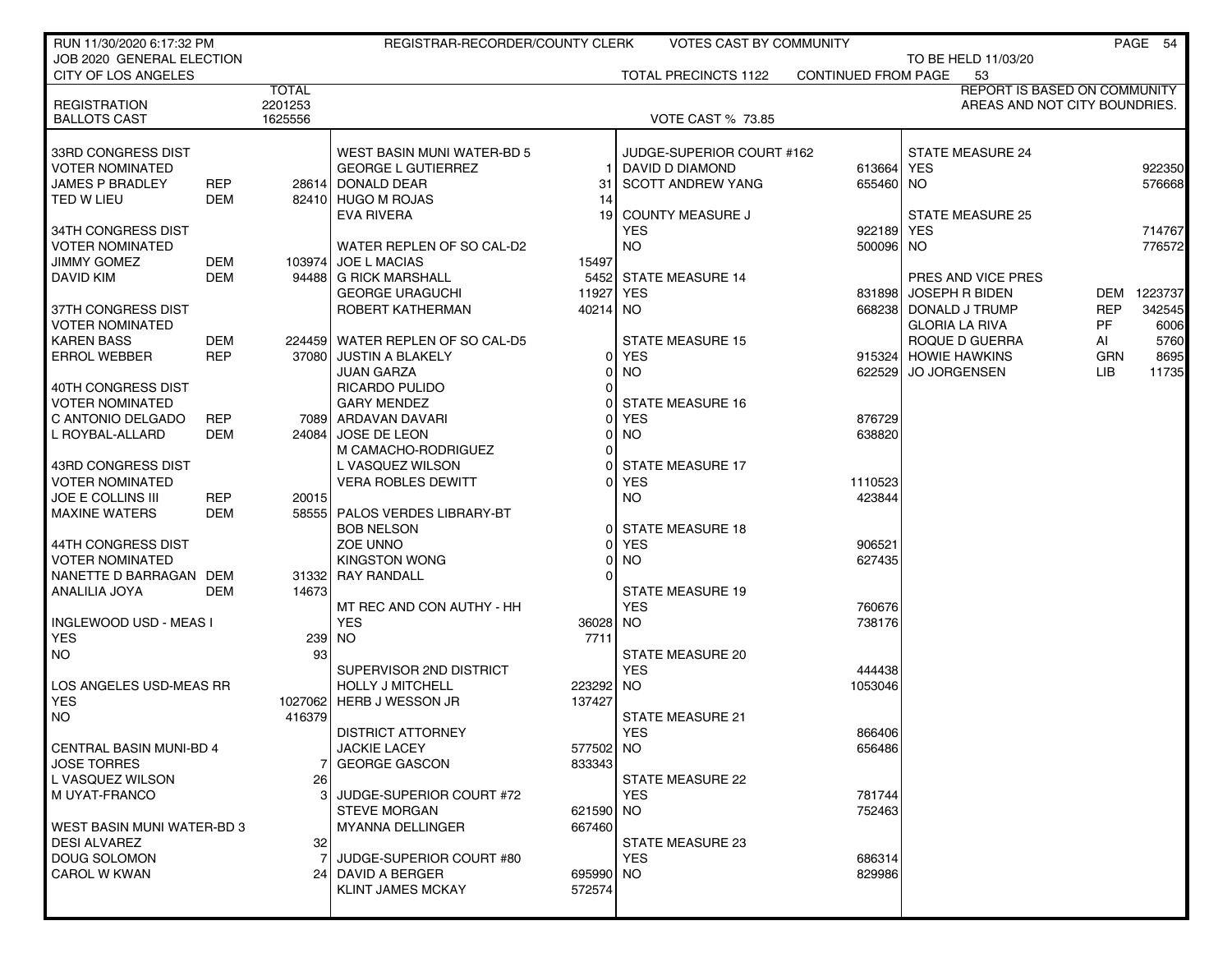| RUN 11/30/2020 6:17:32 PM                     |                | REGISTRAR-RECORDER/COUNTY CLERK             |            |                            | <b>VOTES CAST BY COMMUNITY</b>                |          |                                       |            | PAGE 55 |
|-----------------------------------------------|----------------|---------------------------------------------|------------|----------------------------|-----------------------------------------------|----------|---------------------------------------|------------|---------|
| JOB 2020 GENERAL ELECTION                     |                |                                             |            |                            |                                               |          | TO BE HELD 11/03/20                   |            |         |
| CITY OF LYNWOOD                               |                |                                             |            |                            | <b>TOTAL PRECINCTS 18</b>                     |          |                                       |            |         |
|                                               | <b>TOTAL</b>   |                                             |            |                            |                                               |          | <b>REPORT IS BASED ON COMMUNITY</b>   |            |         |
| <b>REGISTRATION</b>                           | 28812          |                                             |            |                            |                                               |          | AREAS AND NOT CITY BOUNDRIES.         |            |         |
| <b>BALLOTS CAST</b>                           | 19813          |                                             |            |                            | VOTE CAST % 68.77                             |          |                                       |            |         |
|                                               |                |                                             |            |                            |                                               |          |                                       |            |         |
| LYNWOOD CITY GEN MUNI-CNC                     |                | LOS ANGELES COMM-BOT 5<br>3362 GLENN BAILEY |            |                            | CENTRAL BASIN MUNI-BD 4<br><b>JOSE TORRES</b> |          | <b>STATE MEASURE 19</b><br>5397 YES   |            |         |
| ROWLAND BECERRA<br>L AVILA MOORE              |                | 4001 CYNTHIA GONZALEZ                       |            | $\overline{0}$<br>$\Omega$ | L VASQUEZ WILSON                              | 9689 NO  |                                       |            | 10684   |
|                                               |                | 3923 N M HENDERSON                          |            | 0                          | M UYAT-FRANCO                                 | 2026     |                                       |            | 7871    |
| LINDA GEORGE<br><b>RITA SOTO</b>              |                |                                             |            |                            |                                               |          | <b>STATE MEASURE 20</b>               |            |         |
| <b>BRUNO NAULLS SR</b>                        |                | 7938 PAT STURGES<br>2217 SCOTT SVONKIN      |            | 0                          | SUPERVISOR 2ND DISTRICT                       |          | <b>YES</b>                            |            | 5929    |
| <b>OSCAR FLORES</b>                           |                | 5009 MICHELLE MANOS                         |            | 0                          | <b>HOLLY J MITCHELL</b>                       | 10243 NO |                                       |            | 12617   |
| <b>EDWIN JACINTO</b>                          |                | 3364 SERGIO B VARGAS                        |            | 0                          | HERB J WESSON JR                              | 6802     |                                       |            |         |
|                                               |                | NICHET JAMES-GRAY                           |            | O                          |                                               |          | <b>STATE MEASURE 21</b>               |            |         |
| LYNWOOD UNIFIED SCHOOL-GBM                    |                |                                             |            |                            | <b>DISTRICT ATTORNEY</b>                      |          | <b>YES</b>                            |            | 10276   |
|                                               |                | 9938 LOS ANGELES COMM-BOT 7                 |            |                            |                                               | 7464 NO  |                                       |            | 8474    |
| <b>MARIA G LOPEZ</b><br><b>GARY HARDIE JR</b> |                | 7230 CORY D BUTLER                          |            | $\Omega$                   | <b>JACKIE LACEY</b><br><b>GEORGE GASCON</b>   | 10384    |                                       |            |         |
| <b>MARICRUZ SANCHEZ</b>                       |                | 6090 CHRIS HAN                              |            | 0                          |                                               |          |                                       |            |         |
|                                               |                | 6238 NANCY PEARLMAN                         |            |                            | JUDGE-SUPERIOR COURT #72                      |          | <b>STATE MEASURE 22</b><br><b>YES</b> |            | 10330   |
| J DEL REAL-CALLEROS<br>ALMA CARINA CASTRO     |                | 8646 JAMAL K STEWART                        |            | 0<br>0                     | <b>STEVE MORGAN</b>                           | 6952 NO  |                                       |            | 8510    |
|                                               |                | <b>ARTURO FLORES</b>                        |            | 0                          | <b>MYANNA DELLINGER</b>                       | 10041    |                                       |            |         |
| COMPTON COMM COLL-GBM TR 2                    |                | <b>MIKE FONG</b>                            |            |                            |                                               |          | STATE MEASURE 23                      |            |         |
| BARBARA J CALHOUN                             | 0              | RAQUEL WATTS                                |            | 0                          | JUDGE-SUPERIOR COURT #80                      |          | <b>YES</b>                            |            | 9221    |
| ADRIAN D CLEVELAND                            | $\Omega$       |                                             |            |                            | <b>DAVID A BERGER</b>                         | 8626 NO  |                                       |            | 9588    |
|                                               |                | LYNWOOD CITY GEN-CTY CLERK                  |            |                            | <b>KLINT JAMES MCKAY</b>                      | 8213     |                                       |            |         |
| LOS ANGELES COMM-BOT 1                        |                | <b>MARIA QUINONEZ</b>                       |            | 14835                      |                                               |          | <b>STATE MEASURE 24</b>               |            |         |
| <b>TORI BAILEY</b>                            | $\overline{0}$ |                                             |            |                            | JUDGE-SUPERIOR COURT #162                     |          | <b>YES</b>                            |            | 12172   |
| <b>CHARNE TUNSON</b>                          | 01             | LYNWOOD CITY GEN-CTY TREAS                  |            |                            | DAVID D DIAMOND                               | 9326 NO  |                                       |            | 6255    |
| <b>KAREN HERNANDEZ</b>                        | 0              | SALVADOR ALATORRE                           |            | 4669                       | <b>SCOTT ANDREW YANG</b>                      | 7477     |                                       |            |         |
| <b>ANDRA HOFFMAN</b>                          |                | ARMANDO MORALES                             |            | 2792                       |                                               |          | <b>STATE MEASURE 25</b>               |            |         |
| <b>ANTONIO P SANCHEZ</b>                      | o              | GABRIELA CAMACHO                            |            |                            | 10025 COUNTY MEASURE J                        |          | <b>YES</b>                            |            | 8448    |
| <b>MARJORIE SHAW</b>                          | 0              |                                             |            |                            | <b>YES</b>                                    | 10481 NO |                                       |            | 9903    |
| JESSICA M MCCARNS                             |                | 33RD STATE SENATE DIST                      |            |                            | <b>NO</b>                                     | 7072     |                                       |            |         |
| R RICHARD CUEVAS                              | 0              | <b>VOTER NOMINATED</b>                      |            |                            |                                               |          | PRES AND VICE PRES                    |            |         |
|                                               |                | <b>LENA GONZALEZ</b>                        | <b>DEM</b> |                            | 9866 STATE MEASURE 14                         |          | <b>JOSEPH R BIDEN</b>                 | <b>DEM</b> | 15984   |
| LOS ANGELES COMM-BOT 3                        |                | E C CASTILLO                                | <b>DEM</b> | 7468                       | <b>YES</b>                                    |          | 11243 DONALD J TRUMP                  | <b>REP</b> | 2944    |
| <b>MICHAEL BATIE</b>                          | $\overline{0}$ |                                             |            |                            | <b>NO</b>                                     |          | 7354 GLORIA LA RIVA                   | <b>PF</b>  | 215     |
| S BROOKS GRIFFIN                              | 0              | 63RD ASSEMBLY DIST                          |            |                            |                                               |          | ROQUE D GUERRA                        | AI         | 108     |
| <b>GERRY ANDERSON</b>                         | 0              | <b>VOTER NOMINATED</b>                      |            |                            | <b>STATE MEASURE 15</b>                       |          | <b>HOWIE HAWKINS</b>                  | <b>GRN</b> | 117     |
| LYDIA A GUTIERREZ                             | ი              | <b>MARIA D ESTRADA</b>                      | DEM        |                            | 8743 YES                                      | 11403    | <b>JO JORGENSEN</b>                   | LIB.       | 124     |
| RUFFIN E PATTERSON                            |                | <b>ANTHONY RENDON</b>                       | <b>DEM</b> | 8593 NO                    |                                               | 7579     |                                       |            |         |
| <b>ROBERT PAYNE</b>                           | 0              |                                             |            |                            |                                               |          |                                       |            |         |
| ANTHONY J DANNA                               |                | 0 44TH CONGRESS DIST                        |            |                            | <b>STATE MEASURE 16</b>                       |          |                                       |            |         |
| <b>CHATURA DE SILVA</b>                       | 01             | <b>VOTER NOMINATED</b>                      |            |                            | <b>YES</b>                                    | 10955    |                                       |            |         |
| <b>DAVID VELA</b>                             | U              | NANETTE D BARRAGAN                          | DEM        | 10834                      | <b>NO</b>                                     | 7761     |                                       |            |         |
| SAMUEL P WHITEHEAD                            |                | 0   ANALILIA JOYA                           | <b>DEM</b> | 6378                       |                                               |          |                                       |            |         |
|                                               |                |                                             |            |                            | STATE MEASURE 17                              |          |                                       |            |         |
|                                               |                | LYNWOOD CITY GEN MUNI-LH                    |            |                            | <b>YES</b>                                    | 13970    |                                       |            |         |
|                                               |                | <b>YES</b>                                  |            | 8549 NO                    |                                               | 4893     |                                       |            |         |
|                                               |                | NO.                                         |            | 9953                       |                                               |          |                                       |            |         |
|                                               |                |                                             |            |                            | <b>STATE MEASURE 18</b>                       |          |                                       |            |         |
|                                               |                | LOS ANGELES USD-MEAS RR                     |            |                            | <b>YES</b>                                    | 10987    |                                       |            |         |
|                                               |                | <b>YES</b>                                  |            | 0                          | <b>NO</b>                                     | 7832     |                                       |            |         |
|                                               |                | <b>NO</b>                                   |            | 0                          |                                               |          |                                       |            |         |
|                                               |                |                                             |            |                            |                                               |          |                                       |            |         |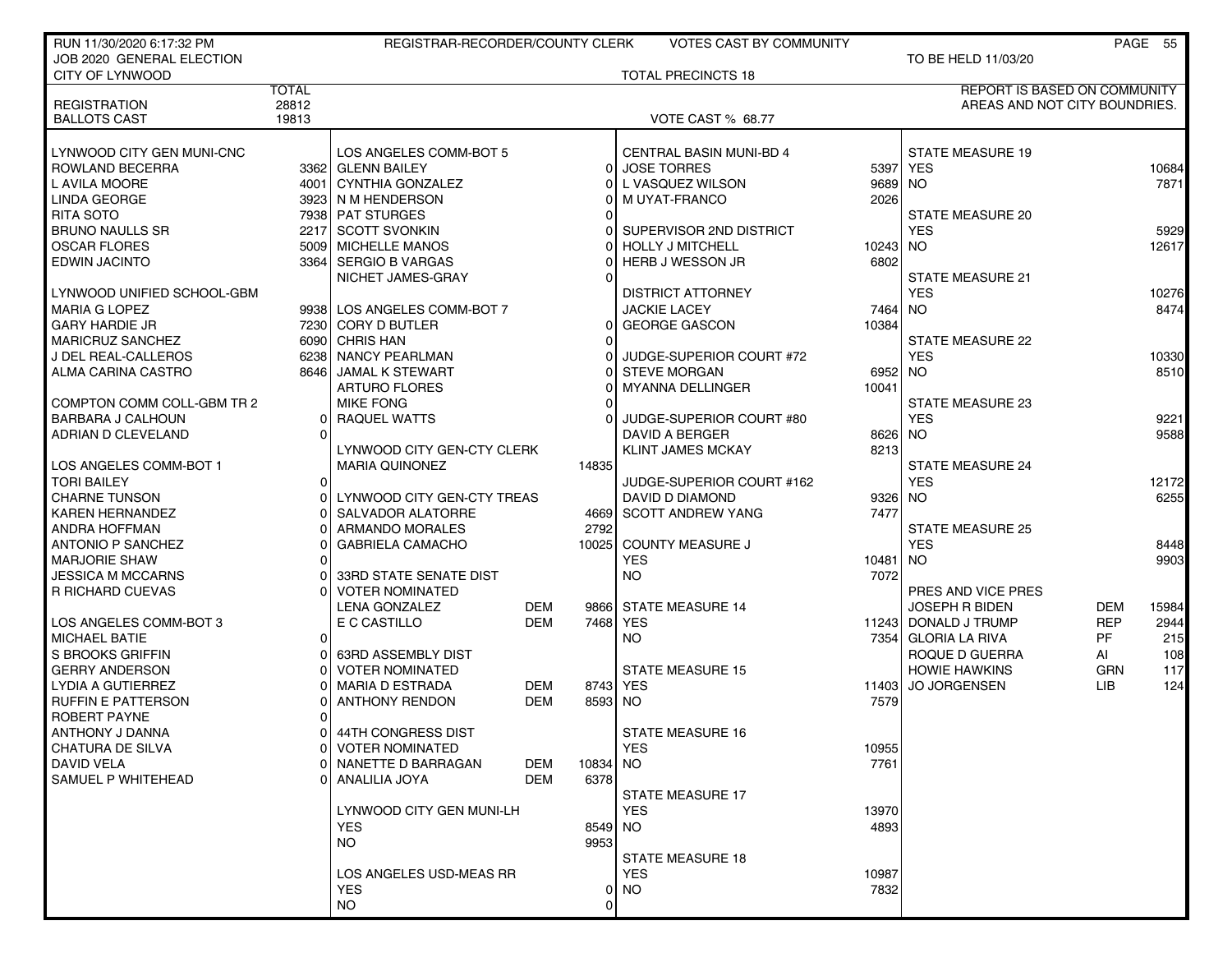| RUN 11/30/2020 6:17:32 PM                      |              | REGISTRAR-RECORDER/COUNTY CLERK |         | <b>VOTES CAST BY COMMUNITY</b> |            |      | PAGE 56                       |
|------------------------------------------------|--------------|---------------------------------|---------|--------------------------------|------------|------|-------------------------------|
| JOB 2020 GENERAL ELECTION                      |              |                                 |         |                                |            |      | TO BE HELD 11/03/20           |
| <b>CITY OF MALIBU</b>                          |              |                                 |         | <b>TOTAL PRECINCTS 4</b>       |            |      |                               |
|                                                | <b>TOTAL</b> |                                 |         |                                |            |      | REPORT IS BASED ON COMMUNITY  |
| <b>REGISTRATION</b>                            | 8609<br>7063 |                                 |         |                                |            |      | AREAS AND NOT CITY BOUNDRIES. |
| <b>BALLOTS CAST</b>                            |              |                                 |         | VOTE CAST % 82.04              |            |      |                               |
| MALIBU CITY GEN MUNI-CNC                       |              | JUDGE-SUPERIOR COURT #72        |         | STATE MEASURE 22               |            |      |                               |
| <b>ANDY LYON</b>                               |              | 2092 STEVE MORGAN               |         | 2857 YES                       |            | 3685 |                               |
| <b>PAUL GRISANTI</b>                           |              | 2269 MYANNA DELLINGER           | 2073 NO |                                |            | 2852 |                               |
| <b>DOUG STEWART</b>                            | 2104         |                                 |         |                                |            |      |                               |
| <b>BL SILVERSTEIN</b>                          |              | 2414 JUDGE-SUPERIOR COURT #80   |         | STATE MEASURE 23               |            |      |                               |
| <b>LANCE SIMMENS</b>                           |              | 1003 DAVID A BERGER             |         | 2701 YES                       |            | 2089 |                               |
| <b>RICK MULLEN</b>                             |              | 1602   KLINT JAMES MCKAY        | 2115 NO |                                |            | 4325 |                               |
| <b>STEVE UHRING</b>                            | 2303         |                                 |         |                                |            |      |                               |
| <b>MARK WETTON</b>                             |              | 2008 JUDGE-SUPERIOR COURT #162  |         | <b>STATE MEASURE 24</b>        |            |      |                               |
|                                                |              | DAVID D DIAMOND                 |         | 2574 YES                       |            | 3834 |                               |
| STA MONICA-MALIBU UNIF SCH                     |              | <b>SCOTT ANDREW YANG</b>        | 2292 NO |                                |            | 2646 |                               |
| <b>MARIA LEON-VAZQUEZ</b>                      | 1181         |                                 |         |                                |            |      |                               |
| <b>ESTHER HICKMAN</b>                          |              | 1078 COUNTY MEASURE J           |         | STATE MEASURE 25               |            |      |                               |
| JENNIFER SMITH                                 | 2283         | <b>YES</b>                      |         | 3157 YES                       |            | 2782 |                               |
| <b>DHUN MAY</b>                                |              | 987 NO                          | 2916 NO |                                |            | 3590 |                               |
| <b>JASON FELDMAN</b>                           | 959          |                                 |         |                                |            |      |                               |
| <b>KEITH COLEMAN</b>                           |              | 2131 STATE MEASURE 14           |         | PRES AND VICE PRES             |            |      |                               |
| <b>JON KEAN</b>                                | 2194         | <b>YES</b>                      |         | 3044 JOSEPH R BIDEN            | DEM        | 4585 |                               |
| <b>STEVEN JOHNSON</b>                          |              | 622 NO                          |         | 3478 DONALD J TRUMP            | <b>REP</b> | 2206 |                               |
|                                                |              |                                 |         | <b>GLORIA LA RIVA</b>          | <b>PF</b>  | 9    |                               |
| SANTA MONICA COMM COL-BT                       |              | <b>STATE MEASURE 15</b>         |         | ROQUE D GUERRA                 | AI         | 22   |                               |
| <b>SUSAN AMINOFF</b>                           |              | 2768 YES                        |         | 2828 HOWIE HAWKINS             | <b>GRN</b> | 27   |                               |
| <b>BRIAN O'NEIL</b>                            | 1437 NO      |                                 | 3852    | <b>JO JORGENSEN</b>            | LIB        | 77   |                               |
| M QUINONES-PEREZ                               | 2258         |                                 |         |                                |            |      |                               |
| <b>ROB G RADER</b>                             |              | 2343 STATE MEASURE 16           |         |                                |            |      |                               |
|                                                |              | <b>YES</b>                      | 2845    |                                |            |      |                               |
| 27TH STATE SENATE DIST                         |              | <b>NO</b>                       | 3688    |                                |            |      |                               |
| <b>VOTER NOMINATED</b>                         |              |                                 |         |                                |            |      |                               |
| <b>HOUMAN SALEM</b><br><b>REP</b>              |              | 2088 STATE MEASURE 17           |         |                                |            |      |                               |
| <b>HENRY STERN</b><br>DEM                      |              | 4268 YES                        | 4166    |                                |            |      |                               |
| 50TH ASSEMBLY DIST                             |              | <b>NO</b>                       | 2488    |                                |            |      |                               |
|                                                |              | <b>STATE MEASURE 18</b>         |         |                                |            |      |                               |
| VOTER NOMINATED<br><b>DEM</b><br>RICHARD BLOOM |              | 3534 YES                        | 3370    |                                |            |      |                               |
| <b>WILL HESS</b><br>DEM                        | 1267   NO    |                                 | 3311    |                                |            |      |                               |
|                                                |              |                                 |         |                                |            |      |                               |
| 33RD CONGRESS DIST                             |              | <b>STATE MEASURE 19</b>         |         |                                |            |      |                               |
| <b>VOTER NOMINATED</b>                         |              | <b>YES</b>                      | 2858    |                                |            |      |                               |
| <b>JAMES P BRADLEY</b><br><b>REP</b>           | 2294 NO      |                                 | 3656    |                                |            |      |                               |
| TED W LIEU<br><b>DEM</b>                       | 4149         |                                 |         |                                |            |      |                               |
|                                                |              | <b>STATE MEASURE 20</b>         |         |                                |            |      |                               |
| MALIBU CITY GENERAL MUNI-T                     |              | <b>YES</b>                      | 2057    |                                |            |      |                               |
| <b>YES</b>                                     | 3427 NO      |                                 | 4335    |                                |            |      |                               |
| <b>NO</b>                                      | 2673         |                                 |         |                                |            |      |                               |
|                                                |              | <b>STATE MEASURE 21</b>         |         |                                |            |      |                               |
| <b>DISTRICT ATTORNEY</b>                       |              | <b>YES</b>                      | 2305    |                                |            |      |                               |
| <b>JACKIE LACEY</b>                            | 2707 NO      |                                 | 4247    |                                |            |      |                               |
| <b>GEORGE GASCON</b>                           | 3053         |                                 |         |                                |            |      |                               |
|                                                |              |                                 |         |                                |            |      |                               |
|                                                |              |                                 |         |                                |            |      |                               |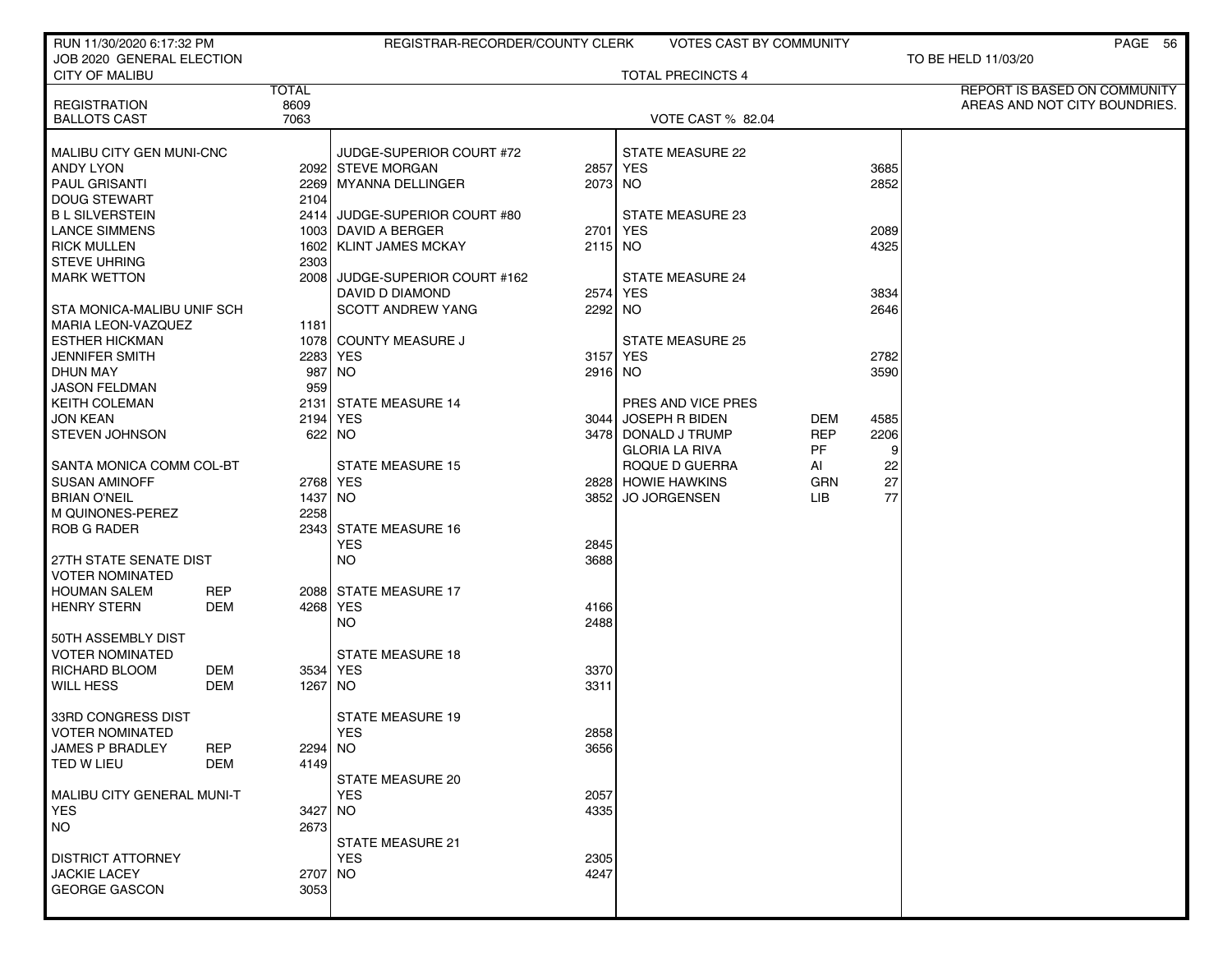| RUN 11/30/2020 6:17:32 PM         |              | REGISTRAR-RECORDER/COUNTY CLERK     |         | VOTES CAST BY COMMUNITY   |            |       | PAGE 57                       |
|-----------------------------------|--------------|-------------------------------------|---------|---------------------------|------------|-------|-------------------------------|
| JOB 2020 GENERAL ELECTION         |              |                                     |         |                           |            |       | TO BE HELD 11/03/20           |
| <b>CITY OF MANHATTAN BEACH</b>    |              |                                     |         | <b>TOTAL PRECINCTS 10</b> |            |       |                               |
|                                   | <b>TOTAL</b> |                                     |         |                           |            |       | REPORT IS BASED ON COMMUNITY  |
| <b>REGISTRATION</b>               | 27037        |                                     |         |                           |            |       | AREAS AND NOT CITY BOUNDRIES. |
| <b>BALLOTS CAST</b>               | 23653        |                                     |         | <b>VOTE CAST % 87.48</b>  |            |       |                               |
| MANHATTAN BEACH CITY-CNC          |              | WATER REPLEN OF SO CAL-D2           |         | <b>STATE MEASURE 20</b>   |            |       |                               |
| <b>MARK BURTON</b>                |              | 6301 JOE L MACIAS                   |         | 1788 YES                  |            | 8149  |                               |
| PHOEBE LYONS                      |              | 6879 G RICK MARSHALL                | 1122 NO |                           |            | 13728 |                               |
| <b>STEVE NAPOLITANO</b>           |              | 12245 GEORGE URAGUCHI               | 3414    |                           |            |       |                               |
| <b>RICHARD MONTGOMERY</b>         |              | 10185 ROBERT KATHERMAN              |         | 7601 STATE MEASURE 21     |            |       |                               |
| <b>CHAZ FLEMMINGS</b>             | 1621         |                                     |         | <b>YES</b>                |            | 6484  |                               |
| <b>GRETTEL FOURNELL</b>           |              | 7799 DISTRICT ATTORNEY              |         | <b>NO</b>                 |            | 15788 |                               |
| <b>JOE FRANKLIN</b>               |              | 7887 JACKIE LACEY                   | 10733   |                           |            |       |                               |
|                                   |              | <b>GEORGE GASCON</b>                |         | 8714 STATE MEASURE 22     |            |       |                               |
| MANHATTAN BCH UNIF SCH-GBM        |              |                                     |         | <b>YES</b>                |            | 14363 |                               |
| <b>JASON BOXER</b>                |              | 7693 JUDGE-SUPERIOR COURT #72       |         | <b>NO</b>                 |            | 8109  |                               |
| <b>MIKE BRUNICK</b>               |              | 7384 STEVE MORGAN                   | 11480   |                           |            |       |                               |
| <b>CATHEY GRAVES</b>              |              | 10265  MYANNA DELLINGER             |         | 5250 STATE MEASURE 23     |            |       |                               |
| <b>HEATHER DE ROOS</b>            | 6710         |                                     |         | <b>YES</b>                |            | 5419  |                               |
|                                   |              | JUDGE-SUPERIOR COURT #80            |         | NO.                       |            | 16615 |                               |
| EL CAMINO COMM COL-GBM TR3        |              | DAVID A BERGER                      | 11228   |                           |            |       |                               |
| PETER ELHAMEY AZIZ                |              | 1164   KLINT JAMES MCKAY            |         | 5043 STATE MEASURE 24     |            |       |                               |
| TRISHA MURAKAWA                   | 8263         |                                     |         | <b>YES</b>                |            | 11597 |                               |
| S COLLADO BOUTTE                  |              | 5382 JUDGE-SUPERIOR COURT #162      |         | <b>NO</b>                 |            | 10477 |                               |
|                                   |              | DAVID D DIAMOND                     | 7579    |                           |            |       |                               |
| <b>MANHATTAN BEACH CITY-TREAS</b> |              | <b>SCOTT ANDREW YANG</b>            |         | 8821 STATE MEASURE 25     |            |       |                               |
| <b>TIM LILLIGREN</b>              | 15400        |                                     |         | <b>YES</b>                |            | 9194  |                               |
|                                   |              | <b>COUNTY MEASURE J</b>             |         | <b>NO</b>                 |            | 12640 |                               |
| <b>66TH ASSEMBLY DIST</b>         |              | <b>YES</b>                          | 9063    |                           |            |       |                               |
| <b>VOTER NOMINATED</b>            |              | <b>NO</b>                           |         | 11771 PRES AND VICE PRES  |            |       |                               |
| ARTHUR C SCHAPER<br><b>REP</b>    | 8176         |                                     |         | <b>JOSEPH R BIDEN</b>     | DEM        | 15331 |                               |
| AL MURATSUCHI<br>DEM              |              | 12912 STATE MEASURE 14              |         | DONALD J TRUMP            | <b>REP</b> | 7186  |                               |
|                                   |              | <b>YES</b>                          |         | 9074 GLORIA LA RIVA       | <b>PF</b>  | 28    |                               |
| 33RD CONGRESS DIST                |              | NO.                                 |         | 13137 ROQUE D GUERRA      | AI         | 56    |                               |
| <b>VOTER NOMINATED</b>            |              |                                     |         | <b>HOWIE HAWKINS</b>      | GRN        | 76    |                               |
| <b>JAMES P BRADLEY</b><br>REP     |              | 8323 STATE MEASURE 15               |         | <b>JO JORGENSEN</b>       | LIB        | 403   |                               |
| TED W LIEU<br><b>DEM</b>          | 13271 YES    |                                     | 8968    |                           |            |       |                               |
|                                   |              | <b>NO</b>                           | 13741   |                           |            |       |                               |
| <b>BEACH CITIES HEALTH</b>        |              |                                     |         |                           |            |       |                               |
| VANESSA I POSTER                  |              | 8251 STATE MEASURE 16               |         |                           |            |       |                               |
| JANE A DIEHL                      |              | 7983 YES                            | 8443    |                           |            |       |                               |
| <b>VISH CHATTERJI</b>             | 7402 NO      |                                     | 13891   |                           |            |       |                               |
| MARTHA B KOO                      | 9427         |                                     |         |                           |            |       |                               |
| <b>KAREN A KOMATINSKY</b>         |              | 5544 STATE MEASURE 17<br><b>YES</b> | 12964   |                           |            |       |                               |
| WEST BASIN MUNI WATER-BD 3        |              | <b>NO</b>                           | 9612    |                           |            |       |                               |
| <b>DESI ALVAREZ</b>               | 7262         |                                     |         |                           |            |       |                               |
| <b>DOUG SOLOMON</b>               |              | 2506 STATE MEASURE 18               |         |                           |            |       |                               |
| CAROL W KWAN                      |              | 5820 YES                            | 9755    |                           |            |       |                               |
|                                   |              | NO.                                 | 12909   |                           |            |       |                               |
|                                   |              |                                     |         |                           |            |       |                               |
|                                   |              | <b>STATE MEASURE 19</b>             |         |                           |            |       |                               |
|                                   |              | <b>YES</b>                          | 8613    |                           |            |       |                               |
|                                   |              | NO.                                 | 13545   |                           |            |       |                               |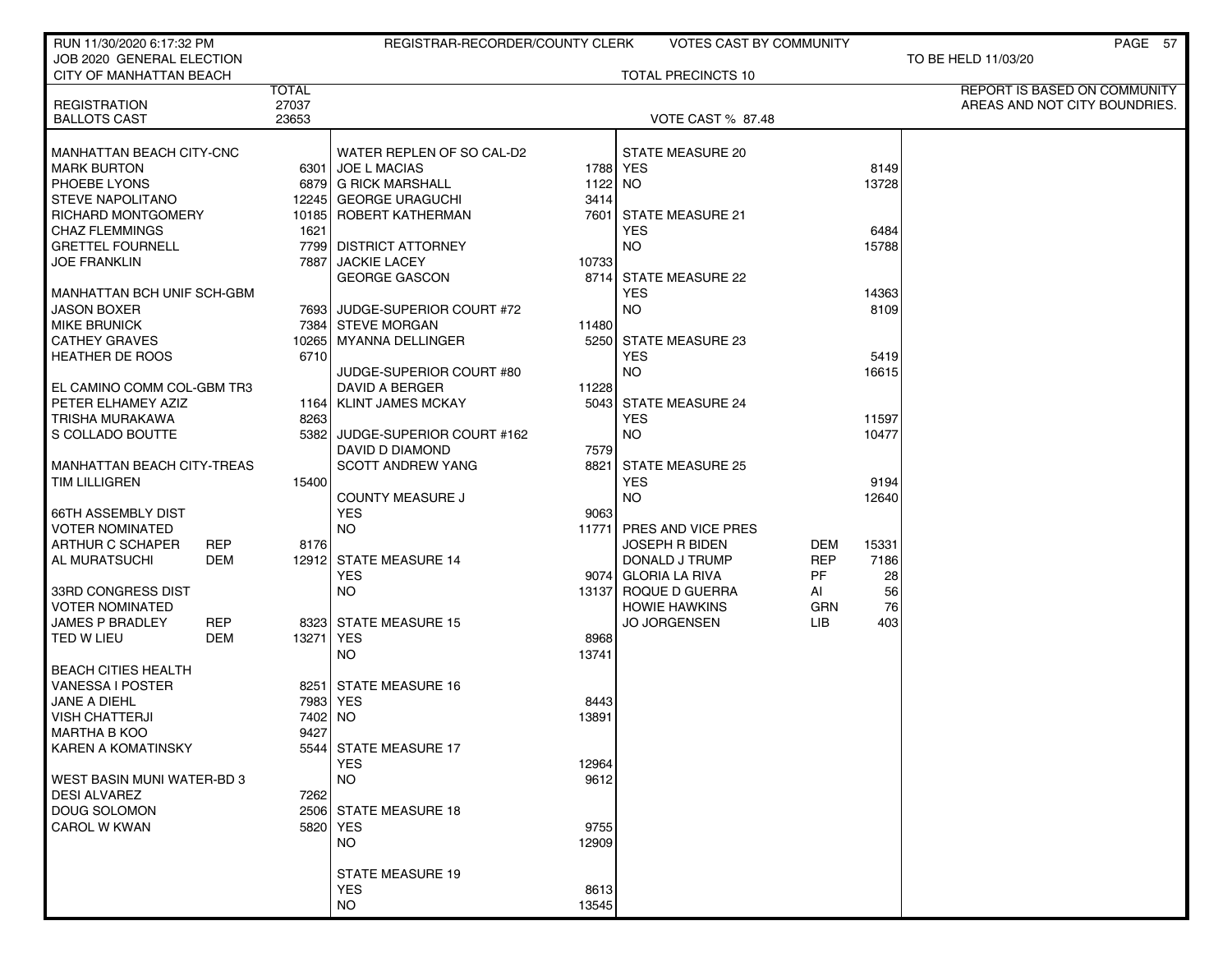| RUN 11/30/2020 6:17:32 PM |              | REGISTRAR-RECORDER/COUNTY CLERK   |                    | <b>VOTES CAST BY COMMUNITY</b> |      |                               |            | PAGE 58 |
|---------------------------|--------------|-----------------------------------|--------------------|--------------------------------|------|-------------------------------|------------|---------|
| JOB 2020 GENERAL ELECTION |              |                                   |                    |                                |      | TO BE HELD 11/03/20           |            |         |
| CITY OF MAYWOOD           |              |                                   |                    | <b>TOTAL PRECINCTS 6</b>       |      |                               |            |         |
|                           | <b>TOTAL</b> |                                   |                    |                                |      | REPORT IS BASED ON COMMUNITY  |            |         |
| <b>REGISTRATION</b>       | 10286        |                                   |                    |                                |      | AREAS AND NOT CITY BOUNDRIES. |            |         |
| <b>BALLOTS CAST</b>       | 6960         |                                   |                    | <b>VOTE CAST % 67.66</b>       |      |                               |            |         |
|                           |              |                                   |                    |                                |      |                               |            |         |
| MAYWOOD CITY GEN MUNI-CNC |              | MAYWOOD CITY GEN CTY-CLK          |                    | <b>STATE MEASURE 14</b>        |      | PRES AND VICE PRES            |            |         |
| <b>CARLOS ALVAREZ</b>     |              | 1649 FLOR AGUILUZ                 |                    | 4744 YES                       |      | 4039 JOSEPH R BIDEN           | <b>DEM</b> | 5468    |
| JESSICA J TORRES          | 3751         | ∣ CESAR FLORES                    |                    | 1472 NO                        |      | 2474 DONALD J TRUMP           | <b>REP</b> | 1175    |
| <b>FRANK GARCIA</b>       | 2020         |                                   |                    |                                |      | <b>GLORIA LA RIVA</b>         | PF         | 75      |
| <b>CARMEN PEREZ</b>       |              | 1846   MAYWOOD CITY GEN MUNI-TREA |                    | <b>STATE MEASURE 15</b>        |      | ROQUE D GUERRA                | AI         | 42      |
| <b>RAMON MEDINA</b>       |              | 1309   GABRIELA BERNAL            | 1033               | YES                            |      | 4054 HOWIE HAWKINS            | <b>GRN</b> | 34      |
|                           |              | <b>MARY MARISCAL</b>              | 2972               | NO.                            | 2601 | <b>JO JORGENSEN</b>           | LIB.       | 39      |
| LOS ANGELES COMM-BOT 1    |              | M VILLATORO MONTES                | 2189               |                                |      |                               |            |         |
| <b>TORI BAILEY</b>        | 423          |                                   |                    | STATE MEASURE 16               |      |                               |            |         |
| <b>CHARNE TUNSON</b>      |              | 375 33RD STATE SENATE DIST        |                    | <b>YES</b>                     | 3809 |                               |            |         |
| <b>KAREN HERNANDEZ</b>    | 1781         | I VOTER NOMINATED                 |                    | NO.                            | 2732 |                               |            |         |
| <b>ANDRA HOFFMAN</b>      | 2100         | LENA GONZALEZ                     | DEM<br>3751        |                                |      |                               |            |         |
| <b>ANTONIO P SANCHEZ</b>  | 564          | E C CASTILLO                      | DEM<br>2259        | <b>STATE MEASURE 17</b>        |      |                               |            |         |
| <b>MARJORIE SHAW</b>      | 103          |                                   |                    | <b>YES</b>                     | 4543 |                               |            |         |
| <b>JESSICA M MCCARNS</b>  |              | 323 63RD ASSEMBLY DIST            |                    | <b>NO</b>                      | 2067 |                               |            |         |
| <b>R RICHARD CUEVAS</b>   |              | 330 VOTER NOMINATED               |                    |                                |      |                               |            |         |
|                           |              | <b>MARIA D ESTRADA</b>            | DEM<br>2993        | <b>STATE MEASURE 18</b>        |      |                               |            |         |
| LOS ANGELES COMM-BOT 3    |              | <b>ANTHONY RENDON</b>             | <b>DEM</b><br>3067 | <b>YES</b>                     | 3745 |                               |            |         |
| <b>MICHAEL BATIE</b>      | 148          |                                   |                    | NO.                            | 2886 |                               |            |         |
| <b>S BROOKS GRIFFIN</b>   |              | 362 40TH CONGRESS DIST            |                    |                                |      |                               |            |         |
| <b>GERRY ANDERSON</b>     |              | 699 VOTER NOMINATED               |                    | <b>STATE MEASURE 19</b>        |      |                               |            |         |
| LYDIA A GUTIERREZ         | 1734         | C ANTONIO DELGADO                 | <b>REP</b><br>1521 | <b>YES</b>                     | 3797 |                               |            |         |
| <b>RUFFIN E PATTERSON</b> | 157          | L ROYBAL-ALLARD                   | <b>DEM</b>         | 4855 NO                        | 2768 |                               |            |         |
| ROBERT PAYNE              | 185          |                                   |                    |                                |      |                               |            |         |
| ANTHONY J DANNA           | 230          | LOS ANGELES USD-MEAS RR           |                    | STATE MEASURE 20               |      |                               |            |         |
| CHATURA DE SILVA          |              | 214 YES                           | 4678               | YES                            | 2260 |                               |            |         |
| <b>DAVID VELA</b>         | 2062 NO      |                                   |                    | 1636 NO                        | 4283 |                               |            |         |
| SAMUEL P WHITEHEAD        | 143          |                                   |                    |                                |      |                               |            |         |
|                           |              | <b>DISTRICT ATTORNEY</b>          |                    | <b>STATE MEASURE 21</b>        |      |                               |            |         |
| LOS ANGELES COMM-BOT 5    |              | <b>JACKIE LACEY</b>               | 2872               | YES                            | 3759 |                               |            |         |
| <b>GLENN BAILEY</b>       |              | 72 GEORGE GASCON                  |                    | 3408 NO                        | 2876 |                               |            |         |
| <b>CYNTHIA GONZALEZ</b>   | 1951         |                                   |                    |                                |      |                               |            |         |
| N M HENDERSON             |              | 1380 JUDGE-SUPERIOR COURT #72     |                    | <b>STATE MEASURE 22</b>        |      |                               |            |         |
| <b>PAT STURGES</b>        | 441          | STEVE MORGAN                      | 2629               | YES                            | 3531 |                               |            |         |
| <b>SCOTT SVONKIN</b>      | 690          | <b>MYANNA DELLINGER</b>           |                    | 3305 NO                        | 3094 |                               |            |         |
| <b>MICHELLE MANOS</b>     | 554          |                                   |                    |                                |      |                               |            |         |
| <b>SERGIO B VARGAS</b>    | 706          | JUDGE-SUPERIOR COURT #80          |                    | <b>STATE MEASURE 23</b>        |      |                               |            |         |
| NICHET JAMES-GRAY         |              | 165   DAVID A BERGER              |                    | 3156 YES                       | 3117 |                               |            |         |
|                           |              | <b>KLINT JAMES MCKAY</b>          |                    | 2696 NO                        | 3465 |                               |            |         |
| LOS ANGELES COMM-BOT 7    |              |                                   |                    |                                |      |                               |            |         |
| <b>CORY D BUTLER</b>      |              | 271 JUDGE-SUPERIOR COURT #162     |                    | <b>STATE MEASURE 24</b>        |      |                               |            |         |
| <b>CHRIS HAN</b>          |              | 647 DAVID D DIAMOND               |                    | 3114 YES                       | 4101 |                               |            |         |
| <b>NANCY PEARLMAN</b>     |              | 906 SCOTT ANDREW YANG             |                    | 2705 NO                        | 2401 |                               |            |         |
| <b>JAMAL K STEWART</b>    | 181          |                                   |                    |                                |      |                               |            |         |
| <b>ARTURO FLORES</b>      |              | 1490 COUNTY MEASURE J             |                    | <b>STATE MEASURE 25</b>        |      |                               |            |         |
| <b>MIKE FONG</b>          |              | 1945   YES                        |                    | 3650 YES                       | 2949 |                               |            |         |
| <b>RAQUEL WATTS</b>       |              | 435 NO                            |                    | 2619 NO                        | 3533 |                               |            |         |
|                           |              |                                   |                    |                                |      |                               |            |         |
|                           |              |                                   |                    |                                |      |                               |            |         |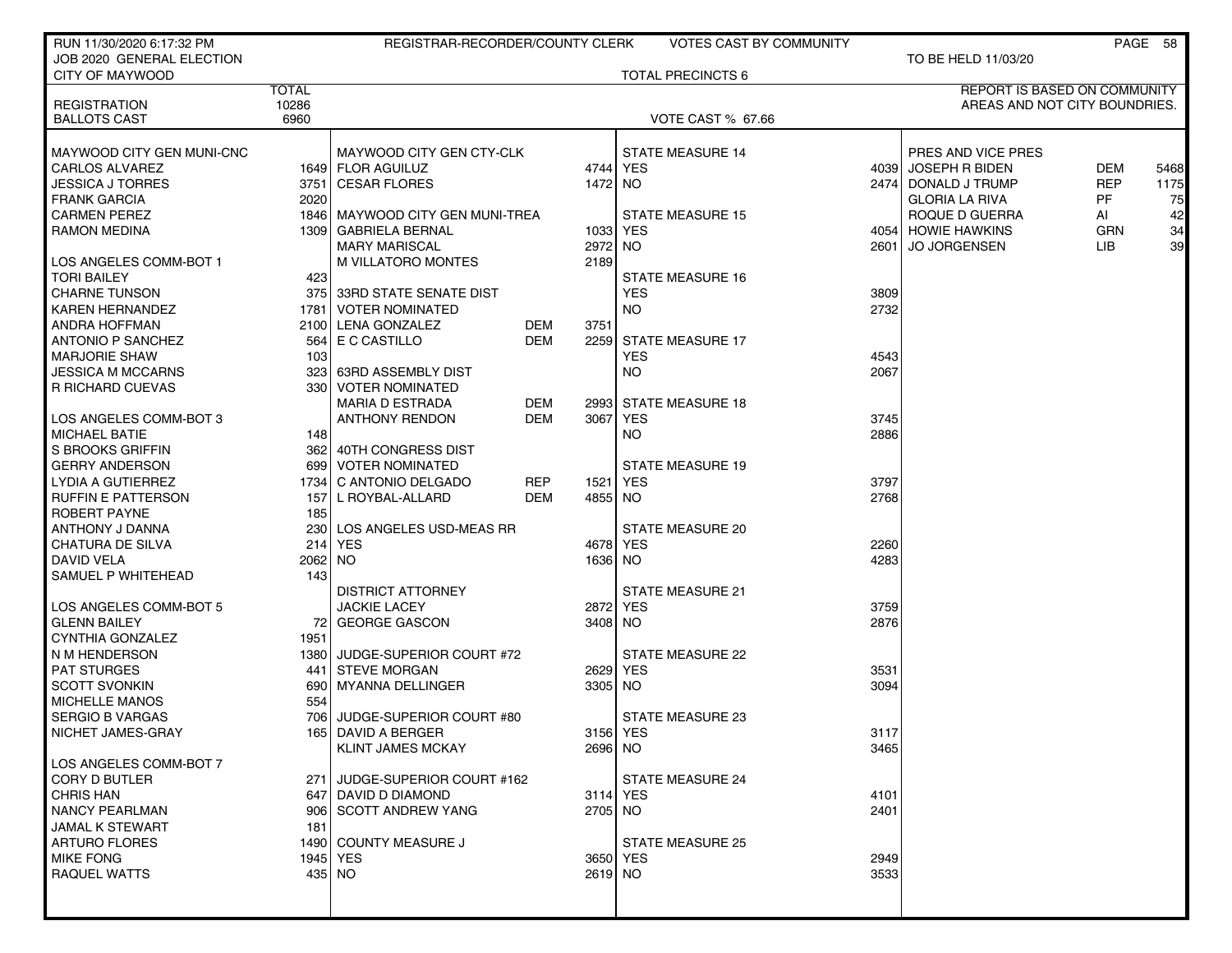| RUN 11/30/2020 6:17:32 PM                |            |              | REGISTRAR-RECORDER/COUNTY CLERK         |         | <b>VOTES CAST BY COMMUNITY</b>       |                   | PAGE 59                       |
|------------------------------------------|------------|--------------|-----------------------------------------|---------|--------------------------------------|-------------------|-------------------------------|
| JOB 2020 GENERAL ELECTION                |            |              |                                         |         |                                      |                   | TO BE HELD 11/03/20           |
| <b>CITY OF MONROVIA</b>                  |            | <b>TOTAL</b> |                                         |         | <b>TOTAL PRECINCTS 21</b>            |                   | REPORT IS BASED ON COMMUNITY  |
| <b>REGISTRATION</b>                      |            | 22899        |                                         |         |                                      |                   | AREAS AND NOT CITY BOUNDRIES. |
| <b>BALLOTS CAST</b>                      |            | 19642        |                                         |         | <b>VOTE CAST % 85.78</b>             |                   |                               |
|                                          |            |              |                                         |         |                                      |                   |                               |
| DUARTE UNIFIED SCH-GBM                   |            |              | 32ND CONGRESS DIST                      |         | <b>STATE MEASURE 18</b>              |                   |                               |
| C ESCARCEGA CARROLL                      |            |              | 24 VOTER NOMINATED                      |         | <b>YES</b>                           |                   | 8476                          |
| <b>FRANCISCO FIGUEROA</b>                |            | 191          | <b>JOSHUA M SCOTT</b><br><b>REP</b>     | 5144 NO |                                      |                   | 10291                         |
| <b>JAMES FINLAY</b>                      |            | 23 I         | <b>DEM</b><br><b>GRACE F NAPOLITANO</b> | 10693   |                                      |                   |                               |
| <b>JACQUELINE J KU</b>                   |            | 34           |                                         |         | <b>STATE MEASURE 19</b>              |                   |                               |
| <b>MELISSA K REDMOND</b>                 |            |              | DUARTE UNIFIED SCH SPC-S                |         | <b>YES</b>                           |                   | 8858                          |
| TOM N REYES                              |            |              | 19 YES<br><b>NO</b>                     | 36      | NO.                                  |                   | 9461                          |
| MONROVIA UNIFIED SCH-GBM                 |            |              |                                         | 28      | STATE MEASURE 20                     |                   |                               |
| <b>J B ANDERSON</b>                      |            |              | 7788 CITRUS COMM COLLEGE SPC-Y          |         | <b>YES</b>                           |                   | 6996                          |
| SASHARY ZAROYAN                          |            | 6223 YES     |                                         | 9993 NO |                                      |                   | 11269                         |
| <b>TRACI L GHOLAR</b>                    |            | 8564 NO      |                                         | 6642    |                                      |                   |                               |
| <b>ROB HAMMOND</b>                       |            | 7115         |                                         |         | <b>STATE MEASURE 21</b>              |                   |                               |
| <b>BRYAN J WONG</b>                      |            |              | 6146 DISTRICT ATTORNEY                  |         | <b>YES</b>                           |                   | 8068                          |
|                                          |            |              | <b>JACKIE LACEY</b>                     | 8649 NO |                                      |                   | 10456                         |
| EL MONTE UNION HIGH-GBM                  |            |              | <b>GEORGE GASCON</b>                    | 8380    |                                      |                   |                               |
| E TORRES DE SIEGRIST                     |            | $\Omega$     |                                         |         | <b>STATE MEASURE 22</b>              |                   |                               |
| CARLOS G SALCEDO                         |            |              | JUDGE-SUPERIOR COURT #72                |         | <b>YES</b>                           |                   | 10960                         |
| M. IVETTE SANCHEZ                        |            |              | <b>STEVE MORGAN</b>                     | 8141    | NO                                   |                   | 7687                          |
| <b>MARIA MORGAN</b>                      |            |              | <b>MYANNA DELLINGER</b>                 | 6876    |                                      |                   |                               |
|                                          |            |              |                                         |         | <b>STATE MEASURE 23</b>              |                   |                               |
| EL MONTE CITY SCH-GBM                    |            |              | JUDGE-SUPERIOR COURT #80                |         | <b>YES</b>                           |                   | 6538                          |
| <b>DAVID S SIEGRIST</b>                  |            | ΩI           | 2 DAVID A BERGER                        | 8264 NO |                                      |                   | 11924                         |
| <b>MARIO MARTINEZ</b><br>JENNIFER COBIAN |            |              | <b>KLINT JAMES MCKAY</b>                | 6415    | <b>STATE MEASURE 24</b>              |                   |                               |
|                                          |            |              | JUDGE-SUPERIOR COURT #162               |         | <b>YES</b>                           |                   | 10254                         |
| <b>25TH STATE SENATE DIST</b>            |            |              | DAVID D DIAMOND                         | 6446 NO |                                      |                   | 7991                          |
| VOTER NOMINATED                          |            |              | <b>SCOTT ANDREW YANG</b>                | 8358    |                                      |                   |                               |
| KATHLEEN HAZELTON                        | <b>REP</b> | 6480         |                                         |         | <b>STATE MEASURE 25</b>              |                   |                               |
| A J PORTANTINO                           | DEM        |              | 11670 COUNTY MEASURE J                  |         | <b>YES</b>                           |                   | 7814                          |
|                                          |            |              | <b>YES</b>                              | 8670 NO |                                      |                   | 10332                         |
| 41ST ASSEMBLY DIST                       |            |              | <b>NO</b>                               | 8515    |                                      |                   |                               |
| VOTER NOMINATED                          |            |              |                                         |         | PRES AND VICE PRES                   |                   |                               |
| <b>CHRIS HOLDEN</b>                      | DEM        |              | 11796 STATE MEASURE 14                  |         | <b>JOSEPH R BIDEN</b>                | <b>DEM</b>        | 12723                         |
| ROBIN A HVIDSTON                         | <b>REP</b> | 6123 YES     |                                         |         | 8929 DONALD J TRUMP                  | REP               | 6126                          |
|                                          |            |              | NO.                                     | 9397    | <b>GLORIA LA RIVA</b>                | PF                | 51                            |
| 48TH ASSEMBLY DIST                       |            |              |                                         |         | ROQUE D GUERRA                       | AI                | 59                            |
| VOTER NOMINATED<br><b>BLANCA E RUBIO</b> | DEM        |              | STATE MEASURE 15<br>101 YES             | 8845    | <b>HOWIE HAWKINS</b><br>JO JORGENSEN | GRN<br><b>LIB</b> | 136<br>224                    |
|                                          |            |              | <b>NO</b>                               | 9852    |                                      |                   |                               |
| 49TH ASSEMBLY DIST                       |            |              |                                         |         |                                      |                   |                               |
| <b>VOTER NOMINATED</b>                   |            |              | <b>STATE MEASURE 16</b>                 |         |                                      |                   |                               |
| <b>BURTON BRINK</b>                      | <b>REP</b> |              | <b>YES</b>                              | 7999    |                                      |                   |                               |
| ED CHAU                                  | DEM        |              | 0 NO                                    | 10457   |                                      |                   |                               |
|                                          |            |              |                                         |         |                                      |                   |                               |
| 27TH CONGRESS DIST                       |            |              | <b>STATE MEASURE 17</b>                 |         |                                      |                   |                               |
| <b>VOTER NOMINATED</b>                   |            |              | <b>YES</b>                              | 10947   |                                      |                   |                               |
| J J NALBANDIAN                           | <b>REP</b> | 1073 NO      |                                         | 7768    |                                      |                   |                               |
| JUDY CHU                                 | DEM        | 1298         |                                         |         |                                      |                   |                               |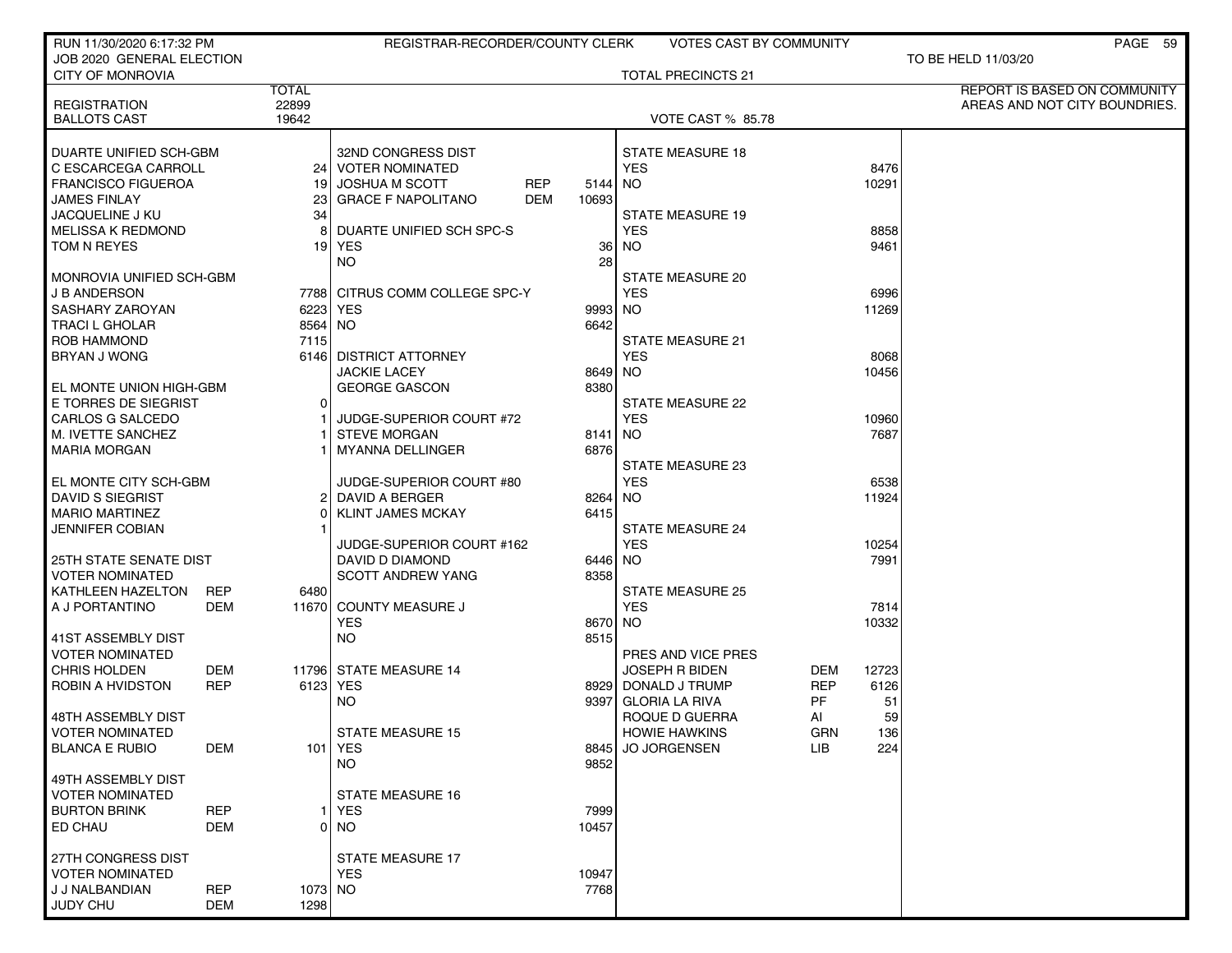| RUN 11/30/2020 6:17:32 PM                      |              | REGISTRAR-RECORDER/COUNTY CLERK              |            |                | <b>VOTES CAST BY COMMUNITY</b>                |          |                                     |            | PAGE 60        |
|------------------------------------------------|--------------|----------------------------------------------|------------|----------------|-----------------------------------------------|----------|-------------------------------------|------------|----------------|
| JOB 2020 GENERAL ELECTION                      |              |                                              |            |                |                                               |          | TO BE HELD 11/03/20                 |            |                |
| CITY OF MONTEBELLO                             |              |                                              |            |                | <b>TOTAL PRECINCTS 19</b>                     |          |                                     |            |                |
|                                                | <b>TOTAL</b> |                                              |            |                |                                               |          | <b>REPORT IS BASED ON COMMUNITY</b> |            |                |
| <b>REGISTRATION</b>                            | 32803        |                                              |            |                |                                               |          | AREAS AND NOT CITY BOUNDRIES.       |            |                |
| <b>BALLOTS CAST</b>                            | 25077        |                                              |            |                | <b>VOTE CAST % 76.45</b>                      |          |                                     |            |                |
|                                                |              |                                              |            |                |                                               |          |                                     |            |                |
| MONTEBELLO CITY GEN-CNC<br><b>DAVID TORRES</b> |              | LOS ANGELES COMM-BOT 7<br>9408 CORY D BUTLER |            |                | <b>DISTRICT ATTORNEY</b><br>1271 JACKIE LACEY |          | <b>STATE MEASURE 21</b><br>9509 YES |            |                |
|                                                |              | 5313 CHRIS HAN                               |            |                | <b>GEORGE GASCON</b>                          | 12074 NO |                                     |            | 11536<br>12058 |
| <b>JACK HADJINIAN</b><br>SCARLET PERALTA       |              | 10658 NANCY PEARLMAN                         |            | 2370<br>2816   |                                               |          |                                     |            |                |
| <b>JOSEPH SANCHEZ</b>                          |              | 1742 JAMAL K STEWART                         |            |                | 666 JUDGE-SUPERIOR COURT #72                  |          | <b>STATE MEASURE 22</b>             |            |                |
| <b>JOELLA VALDEZ</b>                           |              | 4199 ARTURO FLORES                           |            |                | 3906 STEVE MORGAN                             | 8987     | <b>YES</b>                          |            | 13082          |
| <b>FERNANDO VASQUEZ</b>                        |              | 1387 MIKE FONG                               |            | 7754           | <b>MYANNA DELLINGER</b>                       | 11164 NO |                                     |            | 10557          |
| ROSEMARIE VASQUEZ                              |              | 4461 RAQUEL WATTS                            |            | 1170           |                                               |          |                                     |            |                |
| <b>BYRON JACKSON</b>                           | 1115         |                                              |            |                | JUDGE-SUPERIOR COURT #80                      |          | <b>STATE MEASURE 23</b>             |            |                |
|                                                |              | RIO HONDO COMM COL-GBM TR2                   |            |                | DAVID A BERGER                                | 10711    | <b>YES</b>                          |            | 9685           |
| MONTEBELLO UNIFIED SCH-GBM                     |              | <b>VICKY SANTANA</b>                         |            | $\overline{0}$ | <b>KLINT JAMES MCKAY</b>                      | 9200 NO  |                                     |            | 13708          |
| S SAUCILLO-VALENCIA                            |              | 3318 ESTELA MAGANA                           |            | 0              |                                               |          |                                     |            |                |
| LILIANA MAGANA                                 | 9388         |                                              |            |                | JUDGE-SUPERIOR COURT #162                     |          | <b>STATE MEASURE 24</b>             |            |                |
| <b>FRANK T MORALES</b>                         |              | 1572 MONTEBELLO CITY GEN-CY CLK              |            |                | DAVID D DIAMOND                               | 9615 YES |                                     |            | 14465          |
| ELIZABETH CABRERA                              |              | 7905 DILLON ARREOLA                          |            |                | 5829 SCOTT ANDREW YANG                        | 10571 NO |                                     |            | 8616           |
| <b>CARLOS CERDAN</b>                           |              | 7817 ROBERT TAPIA                            |            | 5178           |                                               |          |                                     |            |                |
| <b>FERNANDO CHACON</b>                         |              | 4673 JOHNNY GOMEZ                            |            |                | 1568 COUNTY MEASURE J                         |          | <b>STATE MEASURE 25</b>             |            |                |
|                                                |              | C JIMENEZ                                    |            |                | 7049 YES                                      | 11733    | <b>YES</b>                          |            | 10043          |
| LOS ANGELES COMM-BOT 1                         |              |                                              |            |                | <b>NO</b>                                     | 10088 NO |                                     |            | 12962          |
| <b>TORI BAILEY</b>                             |              | 1261 49TH ASSEMBLY DIST                      |            |                |                                               |          |                                     |            |                |
| <b>CHARNE TUNSON</b>                           |              | 1313 VOTER NOMINATED                         |            |                | <b>STATE MEASURE 14</b>                       |          | PRES AND VICE PRES                  |            |                |
| <b>KAREN HERNANDEZ</b>                         |              | 4493 BURTON BRINK                            | <b>REP</b> |                | 803 YES                                       | 13084    | JOSEPH R BIDEN                      | <b>DEM</b> | 18283          |
| ANDRA HOFFMAN                                  |              | 8100 ED CHAU                                 | <b>DEM</b> | 2015 NO        |                                               |          | 10083 DONALD J TRUMP                | <b>REP</b> | 5914           |
| <b>ANTONIO P SANCHEZ</b>                       | 1523         |                                              |            |                |                                               |          | <b>GLORIA LA RIVA</b>               | PF         | 97             |
| <b>MARJORIE SHAW</b>                           |              | 648 58TH ASSEMBLY DIST                       |            |                | <b>STATE MEASURE 15</b>                       |          | ROQUE D GUERRA                      | AI         | 122            |
| <b>JESSICA M MCCARNS</b>                       |              | 1145 VOTER NOMINATED                         |            |                | <b>YES</b>                                    |          | 12642 HOWIE HAWKINS                 | <b>GRN</b> | 160            |
| <b>R RICHARD CUEVAS</b>                        |              | 1226 CRISTINA GARCIA                         | DEM        | 14055          | NO.                                           | 11124    | <b>JO JORGENSEN</b>                 | LIB.       | 143            |
|                                                |              | <b>MARGARET VILLA</b>                        | GRN        | 4101           |                                               |          |                                     |            |                |
| LOS ANGELES COMM-BOT 3                         |              |                                              |            |                | <b>STATE MEASURE 16</b>                       |          |                                     |            |                |
| <b>MICHAEL BATIE</b>                           |              | 535 38TH CONGRESS DIST                       |            |                | <b>YES</b>                                    | 12180    |                                     |            |                |
| S BROOKS GRIFFIN                               |              | 1077 VOTER NOMINATED                         |            |                | <b>NO</b>                                     | 11130    |                                     |            |                |
| <b>GERRY ANDERSON</b>                          |              | 2444 MICHAEL TOLAR                           | <b>DEM</b> | 4288           |                                               |          |                                     |            |                |
| LYDIA A GUTIERREZ                              |              | 4710 LINDA T SANCHEZ                         | DEM        |                | 15739 STATE MEASURE 17                        |          |                                     |            |                |
| <b>RUFFIN E PATTERSON</b>                      | 717          |                                              |            |                | <b>YES</b>                                    | 14989    |                                     |            |                |
| ROBERT PAYNE                                   | 748          | LOS ANGELES USD-MEAS RR                      |            |                | <b>NO</b>                                     | 8589     |                                     |            |                |
| ANTHONY J DANNA                                | 911          | <b>YES</b>                                   |            | 23             |                                               |          |                                     |            |                |
| <b>CHATURA DE SILVA</b>                        | 725          | NO                                           |            |                | 11 STATE MEASURE 18                           |          |                                     |            |                |
| DAVID VELA                                     | 7230         |                                              |            |                | YES                                           | 11923    |                                     |            |                |
| SAMUEL P WHITEHEAD                             |              | 730 EL RANCHO UNIFIED SCH-N                  |            |                | <b>NO</b>                                     | 11727    |                                     |            |                |
|                                                |              | YES.                                         |            | 0              |                                               |          |                                     |            |                |
| LOS ANGELES COMM-BOT 5                         |              | NO.                                          |            | 01             | <b>STATE MEASURE 19</b>                       |          |                                     |            |                |
| <b>GLENN BAILEY</b>                            | 367          |                                              |            |                | <b>YES</b>                                    | 12496    |                                     |            |                |
| CYNTHIA GONZALEZ                               |              | 5135 CENTRAL BASIN MUNI-BD 1                 |            |                | <b>NO</b>                                     | 10803    |                                     |            |                |
| N M HENDERSON                                  |              | 5053 XOCHITL SANDOVAL                        |            | 4053           |                                               |          |                                     |            |                |
| <b>PAT STURGES</b>                             |              | 1907   M CAMACHO-RODRIGUEZ                   |            |                | 14370 STATE MEASURE 20                        |          |                                     |            |                |
| <b>SCOTT SVONKIN</b>                           | 2911         |                                              |            |                | <b>YES</b>                                    | 8251     |                                     |            |                |
| <b>MICHELLE MANOS</b>                          |              | 1579 UPPER SAN GABRIEL VLY-BD 3              |            |                | <b>NO</b>                                     | 14912    |                                     |            |                |
| <b>SERGIO B VARGAS</b>                         |              | 1936   PATRICIA MAGANA                       |            | 251            |                                               |          |                                     |            |                |
| NICHET JAMES-GRAY                              |              | 869 ED CHAVEZ                                |            | 789            |                                               |          |                                     |            |                |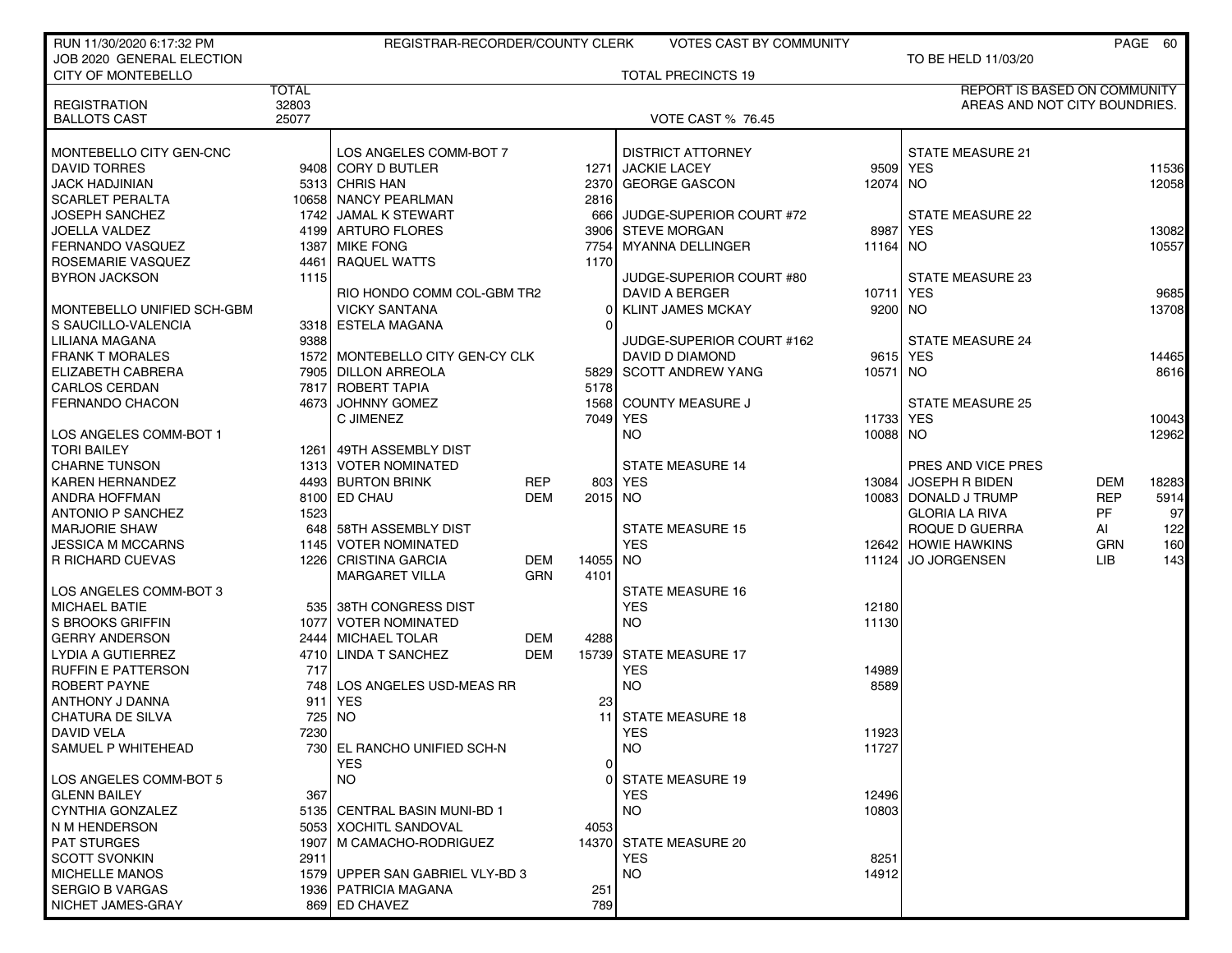| RUN 11/30/2020 6:17:32 PM             |              | REGISTRAR-RECORDER/COUNTY CLERK           |            |              | <b>VOTES CAST BY COMMUNITY</b>               |          |                                     |            | PAGE 61 |
|---------------------------------------|--------------|-------------------------------------------|------------|--------------|----------------------------------------------|----------|-------------------------------------|------------|---------|
| JOB 2020 GENERAL ELECTION             |              |                                           |            |              |                                              |          | TO BE HELD 11/03/20                 |            |         |
| <b>CITY OF MONTEREY PARK</b>          |              |                                           |            |              | <b>TOTAL PRECINCTS 17</b>                    |          |                                     |            |         |
|                                       | <b>TOTAL</b> |                                           |            |              |                                              |          | <b>REPORT IS BASED ON COMMUNITY</b> |            |         |
| <b>REGISTRATION</b>                   | 31764        |                                           |            |              |                                              |          | AREAS AND NOT CITY BOUNDRIES.       |            |         |
| <b>BALLOTS CAST</b>                   | 23760        |                                           |            |              | VOTE CAST % 74.8                             |          |                                     |            |         |
|                                       |              |                                           |            |              |                                              |          |                                     |            |         |
| MONTEBELLO UNIFIED SCH-GBM            |              | LOS ANGELES COMM-BOT 5                    |            |              | JUDGE-SUPERIOR COURT #72<br>414 STEVE MORGAN |          | STATE MEASURE 22<br>8850 YES        |            |         |
| S SAUCILLO-VALENCIA<br>LILIANA MAGANA |              | 667 GLENN BAILEY<br>1624 CYNTHIA GONZALEZ |            |              |                                              | 7780 NO  |                                     |            | 12468   |
| <b>FRANK T MORALES</b>                |              | 326 N M HENDERSON                         |            | 3115<br>4712 | <b>MYANNA DELLINGER</b>                      |          |                                     |            | 9342    |
| ELIZABETH CABRERA                     |              | 1793 PAT STURGES                          |            | 1517         | JUDGE-SUPERIOR COURT #80                     |          | STATE MEASURE 23                    |            |         |
| <b>CARLOS CERDAN</b>                  |              | 1563 SCOTT SVONKIN                        |            | 3310         | DAVID A BERGER                               | 8754     | <b>YES</b>                          |            | 8440    |
| <b>FERNANDO CHACON</b>                |              | 915   MICHELLE MANOS                      |            | 991          | <b>KLINT JAMES MCKAY</b>                     | 7594     | NO.                                 |            | 13092   |
|                                       |              | <b>SERGIO B VARGAS</b>                    |            | 1002         |                                              |          |                                     |            |         |
| ALHAMBRA BD EDUC 1ST DIST             |              | NICHET JAMES-GRAY                         |            | 907          | JUDGE-SUPERIOR COURT #162                    |          | <b>STATE MEASURE 24</b>             |            |         |
| WING KIM HO                           | 7632         |                                           |            |              | DAVID D DIAMOND                              | 5869     | <b>YES</b>                          |            | 13117   |
| <b>MARCIA WILSON</b>                  |              | 5676 LOS ANGELES COMM-BOT 7               |            |              | <b>SCOTT ANDREW YANG</b>                     | 11461 NO |                                     |            | 8119    |
|                                       |              | CORY D BUTLER                             |            | 936          |                                              |          |                                     |            |         |
| ALHAMBRA BD EDUC 2ND DIST             |              | <b>CHRIS HAN</b>                          |            | 2636         | <b>COUNTY MEASURE J</b>                      |          | <b>STATE MEASURE 25</b>             |            |         |
| JANE C ANDERSON                       |              | 5392 NANCY PEARLMAN                       |            | 1498         | <b>YES</b>                                   |          | 9649 YES                            |            | 8967    |
| <b>KEN TANG</b>                       |              | 7762 JAMAL K STEWART                      |            | 455          | <b>NO</b>                                    | 9657 NO  |                                     |            | 12005   |
|                                       |              | <b>ARTURO FLORES</b>                      |            | 1802         |                                              |          |                                     |            |         |
| ALHAMBRA BD EDUC 3RD DIST             |              | <b>MIKE FONG</b>                          |            | 8925         | <b>STATE MEASURE 14</b>                      |          | PRES AND VICE PRES                  |            |         |
| <b>KAYSA MORENO</b>                   |              | 7004 RAQUEL WATTS                         |            | 752          | <b>YES</b>                                   | 10541    | <b>JOSEPH R BIDEN</b>               | DEM        | 15808   |
| P RODRIGUEZ-MACKINTOSH                | 5286         |                                           |            |              | <b>NO</b>                                    |          | 10600 DONALD J TRUMP                | <b>REP</b> | 7027    |
|                                       |              | 49TH ASSEMBLY DIST                        |            |              |                                              |          | <b>GLORIA LA RIVA</b>               | <b>PF</b>  | 86      |
| LOS ANGELES COMM-BOT 1                |              | <b>VOTER NOMINATED</b>                    |            |              | <b>STATE MEASURE 15</b>                      |          | ROQUE D GUERRA                      | AI         | 74      |
| <b>TORI BAILEY</b>                    |              | 974 BURTON BRINK                          | REP        | 5695         | <b>YES</b>                                   | 10981    | <b>HOWIE HAWKINS</b>                | <b>GRN</b> | 95      |
| <b>CHARNE TUNSON</b>                  |              | 1112 ED CHAU                              | <b>DEM</b> | 14962        | NO.                                          | 10975    | <b>JO JORGENSEN</b>                 | LIB        | 125     |
| <b>KAREN HERNANDEZ</b>                | 2836         |                                           |            |              |                                              |          |                                     |            |         |
| <b>ANDRA HOFFMAN</b>                  |              | 8057 27TH CONGRESS DIST                   |            |              | <b>STATE MEASURE 16</b>                      |          |                                     |            |         |
| <b>ANTONIO P SANCHEZ</b>              | 883          | <b>VOTER NOMINATED</b>                    |            |              | <b>YES</b>                                   | 9396     |                                     |            |         |
| <b>MARJORIE SHAW</b>                  |              | 992 J J NALBANDIAN                        | <b>REP</b> | 5252         | <b>NO</b>                                    | 12309    |                                     |            |         |
| <b>JESSICA M MCCARNS</b>              | 815          | <b>JUDY CHU</b>                           | <b>DEM</b> | 15932        |                                              |          |                                     |            |         |
| <b>R RICHARD CUEVAS</b>               | 656          |                                           |            |              | <b>STATE MEASURE 17</b>                      |          |                                     |            |         |
|                                       |              | MONTEREY PARK CITY-MEAS JJ                |            |              | <b>YES</b>                                   | 12053    |                                     |            |         |
| LOS ANGELES COMM-BOT 3                |              | <b>YES</b>                                |            | 9021         | <b>NO</b>                                    | 9625     |                                     |            |         |
| <b>MICHAEL BATIE</b>                  | 686          | <b>NO</b>                                 |            | 8326         |                                              |          |                                     |            |         |
| S BROOKS GRIFFIN                      | 971          |                                           |            |              | <b>STATE MEASURE 18</b>                      |          |                                     |            |         |
| <b>GERRY ANDERSON</b>                 | 2666         | LOS ANGELES USD-MEAS RR                   |            |              | <b>YES</b>                                   | 9788     |                                     |            |         |
| LYDIA A GUTIERREZ                     | 2808         | <b>YES</b>                                |            | 451          | <b>NO</b>                                    | 12049    |                                     |            |         |
| <b>RUFFIN E PATTERSON</b>             | 520          | <b>NO</b>                                 |            | 233          |                                              |          |                                     |            |         |
| <b>ROBERT PAYNE</b>                   | 614          |                                           |            |              | <b>STATE MEASURE 19</b>                      |          |                                     |            |         |
| ANTHONY J DANNA                       |              | 863 CENTRAL BASIN MUNI-BD 1               |            |              | <b>YES</b>                                   | 10093    |                                     |            |         |
| CHATURA DE SILVA                      |              | 514 XOCHITL SANDOVAL                      |            |              | $0$ NO                                       | 11230    |                                     |            |         |
| DAVID VELA                            |              | 5759 M CAMACHO-RODRIGUEZ                  |            | $\Omega$     |                                              |          |                                     |            |         |
| SAMUEL P WHITEHEAD                    | 612          |                                           |            |              | <b>STATE MEASURE 20</b>                      |          |                                     |            |         |
|                                       |              | UPPER SAN GABRIEL VLY-BD 2                |            |              | <b>YES</b>                                   | 8880     |                                     |            |         |
|                                       |              | <b>CHARLES M TREVINO</b>                  |            | 241          | <b>NO</b>                                    | 12328    |                                     |            |         |
|                                       |              | <b>JAMES T LAW</b>                        |            | 89           |                                              |          |                                     |            |         |
|                                       |              | <b>BRIDGET PRINCE</b>                     |            |              | 79 STATE MEASURE 21                          |          |                                     |            |         |
|                                       |              |                                           |            |              | <b>YES</b>                                   | 9116     |                                     |            |         |
|                                       |              | DISTRICT ATTORNEY                         |            |              | <b>NO</b>                                    | 12409    |                                     |            |         |
|                                       |              | <b>JACKIE LACEY</b>                       |            | 8859         |                                              |          |                                     |            |         |
|                                       |              | <b>GEORGE GASCON</b>                      |            | 9606         |                                              |          |                                     |            |         |
|                                       |              |                                           |            |              |                                              |          |                                     |            |         |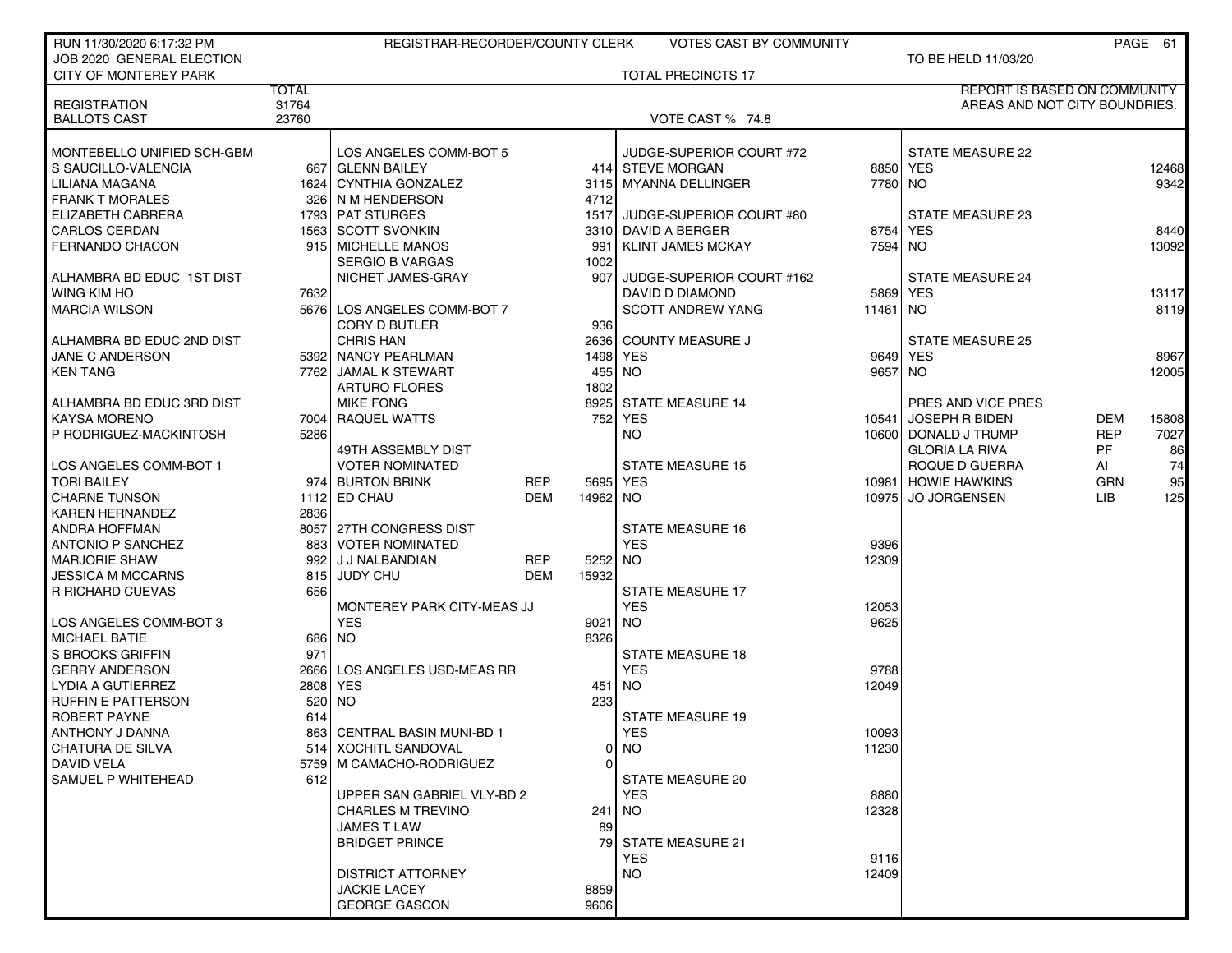| RUN 11/30/2020 6:17:32 PM  |                  | REGISTRAR-RECORDER/COUNTY CLERK                 |     |          | <b>VOTES CAST BY COMMUNITY</b> |                |                               |            | PAGE 62 |
|----------------------------|------------------|-------------------------------------------------|-----|----------|--------------------------------|----------------|-------------------------------|------------|---------|
| JOB 2020 GENERAL ELECTION  |                  |                                                 |     |          |                                |                | TO BE HELD 11/03/20           |            |         |
| <b>CITY OF NORWALK</b>     |                  |                                                 |     |          | <b>TOTAL PRECINCTS 34</b>      |                |                               |            |         |
|                            | <b>TOTAL</b>     |                                                 |     |          |                                |                | REPORT IS BASED ON COMMUNITY  |            |         |
| <b>REGISTRATION</b>        | 54985            |                                                 |     |          |                                |                | AREAS AND NOT CITY BOUNDRIES. |            |         |
| <b>BALLOTS CAST</b>        | 42359            |                                                 |     |          | <b>VOTE CAST % 77.04</b>       |                |                               |            |         |
| ABC UNIFIED SCHOOL-TR5     |                  | 38TH CONGRESS DIST                              |     |          | <b>STATE MEASURE 14</b>        |                | PRES AND VICE PRES            |            |         |
| SOPHIA M TSE               |                  | 883 VOTER NOMINATED                             |     |          | <b>YES</b>                     | 217731         | <b>JOSEPH R BIDEN</b>         | <b>DEM</b> | 28848   |
| <b>MEL CORTEZ</b>          |                  | 472 MICHAEL TOLAR                               | DEM | 8283     | NO.                            | 173871         | DONALD J TRUMP                | <b>REP</b> | 11834   |
|                            |                  | LINDA T SANCHEZ                                 | DEM | 26263    |                                |                | <b>GLORIA LA RIVA</b>         | PF         | 239     |
| BELLFLOWER UNIFIED SCH-GBM |                  |                                                 |     |          | <b>STATE MEASURE 15</b>        |                | ROQUE D GUERRA                | AI         | 199     |
| <b>SUE S ELHESSEN</b>      |                  | WHITTIER UNION HI SPC-AA                        |     |          | <b>YES</b>                     | 20804          | <b>HOWIE HAWKINS</b>          | <b>GRN</b> | 223     |
| MAYRA GARZA                |                  | YES                                             |     | 5530     | NO.                            | 193991         | <b>JO JORGENSEN</b>           | LІВ        | 300     |
| <b>BRAD CRIHFIELD</b>      |                  | NO                                              |     | 2371     |                                |                |                               |            |         |
|                            |                  |                                                 |     |          | <b>STATE MEASURE 16</b>        |                |                               |            |         |
| NORWALK-LA MIRADA UNIF-GBM |                  | <b>CENTRAL BASIN MUNI-BD 1</b>                  |     |          | <b>YES</b>                     | 18822          |                               |            |         |
| <b>C STAPLES</b>           |                  | 11511   XOCHITL SANDOVAL                        |     | 0        | <b>NO</b>                      | 20711          |                               |            |         |
| <b>KAREN MORRISON</b>      |                  | 10660   M CAMACHO-RODRIGUEZ                     |     | $\Omega$ |                                |                |                               |            |         |
| <b>JESUS URQUIDI</b>       | 11767            |                                                 |     |          | <b>STATE MEASURE 17</b>        |                |                               |            |         |
| <b>JOSE M RIOS</b>         |                  | 13319 CENTRAL BASIN MUNI-BD 5                   |     |          | <b>YES</b>                     | 24681          |                               |            |         |
|                            |                  | PHILLIP D HAWKINS                               |     | $\Omega$ | <b>NO</b>                      | 15493          |                               |            |         |
| WHITTIER UNION HS-GBM TR3  |                  | SARA P HUEZO                                    |     | $\Omega$ |                                |                |                               |            |         |
| <b>MARCOS A GARCIA</b>     |                  | 2296 JOSE DE LEON                               |     | 0        | <b>STATE MEASURE 18</b>        |                |                               |            |         |
| RALPH S PACHECO            |                  | 4548 R CORTES BARRAGAN                          |     | $\Omega$ | YES                            | 18551          |                               |            |         |
|                            |                  |                                                 |     |          | <b>NO</b>                      | 21715          |                               |            |         |
| LITTLE LAKE CITY SCH-TR3   |                  | WATER REPLEN OF SO CAL-D5                       |     |          |                                |                |                               |            |         |
| A A TRASTER                |                  | 164 JUSTIN A BLAKELY                            |     |          | 3673 STATE MEASURE 19          |                |                               |            |         |
| <b>JANET E ROCK</b>        | 404              | JUAN GARZA                                      |     | 4937     | YES                            | 21333          |                               |            |         |
|                            |                  | <b>RICARDO PULIDO</b>                           |     | 4319     | NO.                            | 18132          |                               |            |         |
| LITTLE LAKE CITY SCH-TR4   |                  | <b>GARY MENDEZ</b>                              |     | 2280     |                                |                |                               |            |         |
| <b>RICHARD A MARTINEZ</b>  |                  | 499   ARDAVAN DAVARI                            |     | 2579     | STATE MEASURE 20               |                |                               |            |         |
| <b>MANUEL F CANTU</b>      |                  | 1623 JOSE DE LEON                               |     | 2726     | YES                            | 15116          |                               |            |         |
|                            |                  | M CAMACHO-RODRIGUEZ                             |     | 4744     | NO.                            | 24327          |                               |            |         |
| LITTLE LAKE CITY SCH-TR5   |                  | L VASQUEZ WILSON                                |     | 3342     |                                |                |                               |            |         |
| DORA SANDOVAL              |                  | 1142 VERA ROBLES DEWITT                         |     | 5054     | STATE MEASURE 21               |                |                               |            |         |
| <b>GINA RAMIREZ</b>        | 1468             |                                                 |     |          | <b>YES</b>                     | 19038          |                               |            |         |
|                            |                  | <b>DISTRICT ATTORNEY</b>                        |     |          | <b>NO</b>                      | 20784          |                               |            |         |
| CERRITOS COMM COLL-GBM TA1 |                  | <b>JACKIE LACEY</b>                             |     | 18029    |                                |                |                               |            |         |
| <b>MARIANA PACHECO</b>     |                  | 1609 GEORGE GASCON                              |     | 18544    | <b>STATE MEASURE 22</b>        |                |                               |            |         |
| <b>MAZEN NABULSI</b>       | 534              |                                                 |     |          | <b>YES</b>                     | 23549          |                               |            |         |
| M CAMACHO-RODRIGUEZ        | 1654             | JUDGE-SUPERIOR COURT #72                        |     |          | <b>NO</b>                      | 16627          |                               |            |         |
| RIO HONDO COMM COL-GBM TR4 |                  | <b>STEVE MORGAN</b><br>MYANNA DELLINGER         |     | 15926    |                                |                |                               |            |         |
| KRISTAL OROZCO             |                  |                                                 |     |          | 18506 STATE MEASURE 23         |                |                               |            |         |
| <b>GARY MENDEZ</b>         | 4423             |                                                 |     |          | <b>YES</b><br>NO.              | 16422<br>23578 |                               |            |         |
|                            |                  | 3066 JUDGE-SUPERIOR COURT #80<br>DAVID A BERGER |     | 17620    |                                |                |                               |            |         |
| 57TH ASSEMBLY DIST         |                  | <b>KLINT JAMES MCKAY</b>                        |     |          | 16104 STATE MEASURE 24         |                |                               |            |         |
| <b>VOTER NOMINATED</b>     |                  |                                                 |     |          | <b>YES</b>                     | 24422          |                               |            |         |
| <b>JESSICA MARTINEZ</b>    | <b>REP</b>       | 7560 JUDGE-SUPERIOR COURT #162                  |     |          | <b>NO</b>                      | 14819          |                               |            |         |
| LISA CALDERON              | DEM              | 15766 DAVID D DIAMOND                           |     | 16730    |                                |                |                               |            |         |
|                            |                  | <b>SCOTT ANDREW YANG</b>                        |     |          | 17422 STATE MEASURE 25         |                |                               |            |         |
| 58TH ASSEMBLY DIST         |                  |                                                 |     |          | <b>YES</b>                     | 16648          |                               |            |         |
| <b>VOTER NOMINATED</b>     |                  | <b>COUNTY MEASURE J</b>                         |     |          | <b>NO</b>                      | 22306          |                               |            |         |
| <b>CRISTINA GARCIA</b>     | DEM<br>10295 YES |                                                 |     | 19375    |                                |                |                               |            |         |
| <b>MARGARET VILLA</b>      | GRN<br>$3216$ NO |                                                 |     | 17208    |                                |                |                               |            |         |
|                            |                  |                                                 |     |          |                                |                |                               |            |         |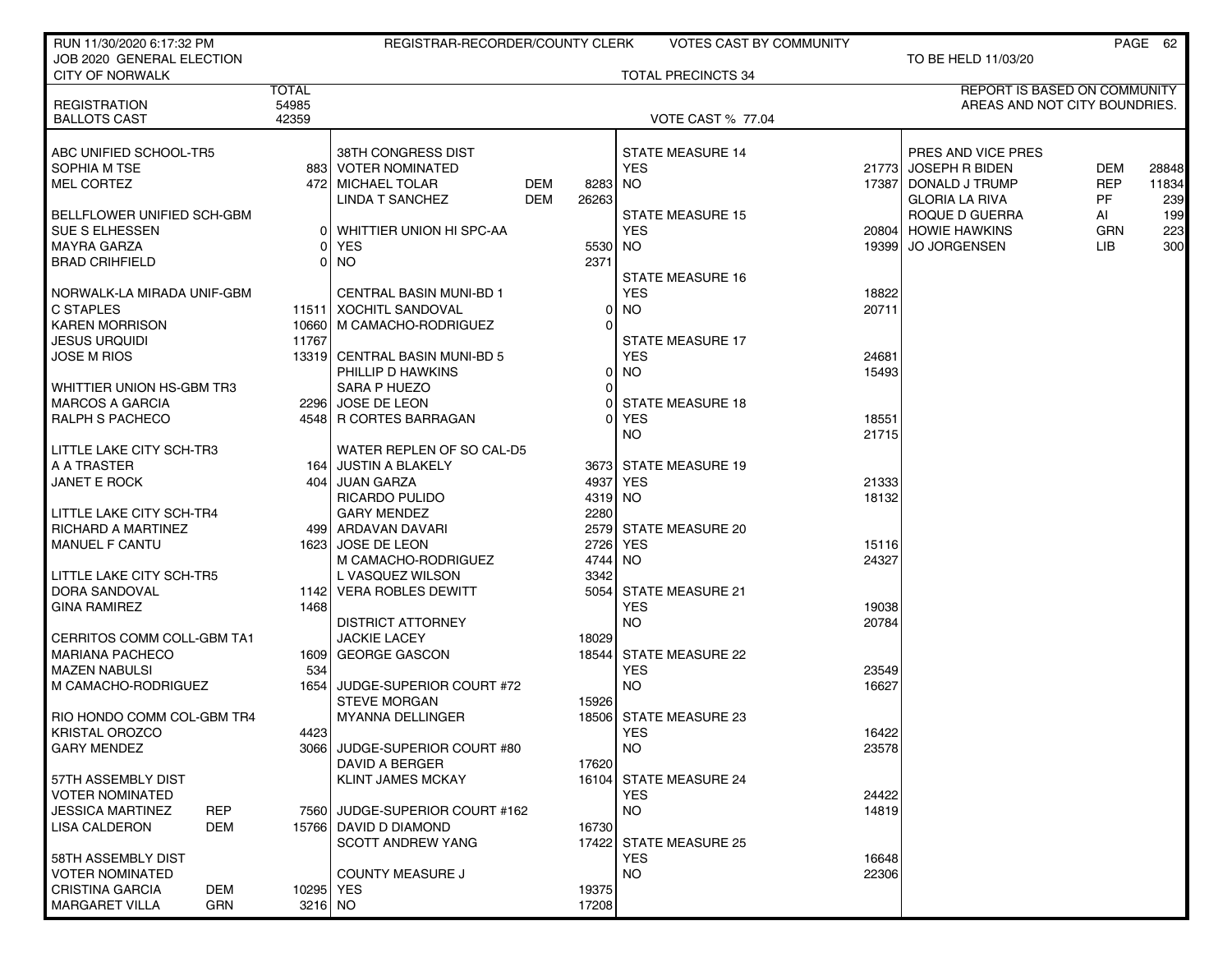| RUN 11/30/2020 6:17:32 PM       |              | REGISTRAR-RECORDER/COUNTY CLERK |            |          | <b>VOTES CAST BY COMMUNITY</b> |       |                               |            | PAGE 63 |
|---------------------------------|--------------|---------------------------------|------------|----------|--------------------------------|-------|-------------------------------|------------|---------|
| JOB 2020 GENERAL ELECTION       |              |                                 |            |          |                                |       | TO BE HELD 11/03/20           |            |         |
| <b>CITY OF PALMDALE</b>         |              |                                 |            |          | <b>TOTAL PRECINCTS 50</b>      |       |                               |            |         |
|                                 | <b>TOTAL</b> |                                 |            |          |                                |       | REPORT IS BASED ON COMMUNITY  |            |         |
| <b>REGISTRATION</b>             | 85667        |                                 |            |          |                                |       | AREAS AND NOT CITY BOUNDRIES. |            |         |
| <b>BALLOTS CAST</b>             | 63260        |                                 |            |          | <b>VOTE CAST % 73.84</b>       |       |                               |            |         |
| PALMDALE CITY GEN-MAYOR         |              | ANTELOPE VLY CCD-GBM TR 1       |            |          | <b>STATE MEASURE 14</b>        |       | PRES AND VICE PRES            |            |         |
| <b>LAURA BETTENCOURT</b>        |              | 11200 MICHELLE HARVEY           |            | 9662     | YES                            |       | 30521 JOSEPH R BIDEN          | <b>DEM</b> | 39412   |
| <b>STEVE HOFBAUER</b>           | 25257        | R MICHAEL DUTTON                |            | 5048     | NO.                            | 28433 | DONALD J TRUMP                | <b>REP</b> | 21571   |
| <b>ERIC ANDREW OHLSEN</b>       | 7618         |                                 |            |          |                                |       | <b>GLORIA LA RIVA</b>         | PF         | 279     |
| <b>TONYA A SCHOFIELD</b>        |              | 2634 21ST STATE SENATE DIST     |            |          | STATE MEASURE 15               |       | ROQUE D GUERRA                | AI         | 282     |
| <b>RICHARD H NORRIS</b>         | 3997         | <b>VOTER NOMINATED</b>          |            |          | <b>YES</b>                     |       | 28878 HOWIE HAWKINS           | <b>GRN</b> | 256     |
| <b>XAVIER FLORES</b>            |              | 6711 KIPP MUELLER               | <b>DEM</b> | 36054    | NO.                            |       | 31545 JO JORGENSEN            | <b>LIB</b> | 624     |
|                                 |              | <b>SCOTT WILK</b>               | <b>REP</b> | 22942    |                                |       |                               |            |         |
| <b>PALMDALE CITY GEN -CNC 1</b> |              |                                 |            |          | STATE MEASURE 16               |       |                               |            |         |
| <b>JUAN BLANCO</b>              |              | 3192 36TH ASSEMBLY DIST         |            |          | <b>YES</b>                     | 26214 |                               |            |         |
| <b>AUSTIN BISHOP</b>            |              | 5371   VOTER NOMINATED          |            |          | NO.                            | 33381 |                               |            |         |
| <b>CHANCE MCCRARY</b>           |              | 828 STEVE FOX                   | DEM        | 31725    |                                |       |                               |            |         |
| <b>EYNELYS VINSON</b>           | 372          | <b>TOM LACKEY</b>               | <b>REP</b> | 27062    | <b>STATE MEASURE 17</b>        |       |                               |            |         |
| <b>BRITTANY WYRE</b>            | 1974         |                                 |            |          | <b>YES</b>                     | 35609 |                               |            |         |
|                                 |              | <b>25TH CONGRESS DIST</b>       |            |          | NO.                            | 24660 |                               |            |         |
| PALMDALE CITY GEN -CNC 2        |              | <b>VOTER NOMINATED</b>          |            |          |                                |       |                               |            |         |
| RICHARD LOA                     |              | 10593 MIKE GARCIA               | <b>REP</b> |          | 24520 STATE MEASURE 18         |       |                               |            |         |
| OLLIE M MCCAULLEY               |              | 3794 CHRISTY SMITH              | <b>DEM</b> | 35273    | YES                            | 26349 |                               |            |         |
| <b>GLENDA CLARK</b>             | 3478         |                                 |            |          | <b>NO</b>                      | 34088 |                               |            |         |
|                                 |              | PALMDALE CITY GEN MUNI-AV       |            |          |                                |       |                               |            |         |
| ACTON-AGUA DULCE UNIF-GBM       |              | <b>YES</b>                      |            |          | 34355 STATE MEASURE 19         |       |                               |            |         |
| <b>MICHAEL E FOX</b>            | 0            | <b>NO</b>                       |            | 22554    | YES                            | 31709 |                               |            |         |
| <b>ANDREW KENDALL</b>           | $\Omega$     |                                 |            |          | NO.                            | 27265 |                               |            |         |
| <b>TIM JORGENSEN</b>            |              | ANTELOPE VALLEY HEALTH BD       |            |          |                                |       |                               |            |         |
|                                 |              | <b>KRISTINA HONG</b>            |            |          | 39899 STATE MEASURE 20         |       |                               |            |         |
| ACTON-AGUA DULCE U/T-GBM        |              | <b>MATEO B OLIVAREZ</b>         |            | 18203    | <b>YES</b>                     | 22851 |                               |            |         |
| <b>CHAD C WADSWORTH</b>         | 01           | ABDALLAH S FARRUKH              |            | 23214 NO |                                | 36191 |                               |            |         |
| <b>BRANDON T ROQUE</b>          |              | 0 K L VON TUNGELN               |            | 11729    |                                |       |                               |            |         |
|                                 |              | MICHAEL P RIVES                 |            | 18472    | <b>STATE MEASURE 21</b>        |       |                               |            |         |
| ANTELOPE VLY JNT-GBM TR3        |              |                                 |            |          | <b>YES</b>                     | 26658 |                               |            |         |
| ROBERT TELLER                   |              | 101   DISTRICT ATTORNEY         |            |          | NO.                            | 32907 |                               |            |         |
| <b>DANA LAMON</b>               | 231          | <b>JACKIE LACEY</b>             |            | 31497    |                                |       |                               |            |         |
| <b>CHRISTIAN D GREEN</b>        | 296          | <b>GEORGE GASCON</b>            |            | 24191    | <b>STATE MEASURE 22</b>        |       |                               |            |         |
| <b>DONITA WINN</b>              | 562          |                                 |            |          | <b>YES</b>                     | 36349 |                               |            |         |
|                                 |              | JUDGE-SUPERIOR COURT #72        |            |          | NO.                            | 23683 |                               |            |         |
| <b>KEPPEL UNION SCHOOL-GBM</b>  |              | <b>STEVE MORGAN</b>             |            | 27547    |                                |       |                               |            |         |
| DOMINIQUE BALLANTE              |              | 29   MYANNA DELLINGER           |            |          | 24469 STATE MEASURE 23         |       |                               |            |         |
| C I MINSAL                      | 21           |                                 |            |          | YES                            | 23931 |                               |            |         |
| <b>JOSE S CENICEROS</b>         |              | 30 JUDGE-SUPERIOR COURT #80     |            |          | <b>NO</b>                      | 35825 |                               |            |         |
| <b>WAUNETTE CULLORS</b>         |              | 25 DAVID A BERGER               |            | 28411    |                                |       |                               |            |         |
|                                 |              | KLINT JAMES MCKAY               |            |          | 22685 STATE MEASURE 24         |       |                               |            |         |
| PALMDALE SCHOOL-GBM             |              |                                 |            |          | <b>YES</b>                     | 35866 |                               |            |         |
| <b>MARCOS T ALVAREZ</b>         |              | 11999 JUDGE-SUPERIOR COURT #162 |            |          | <b>NO</b>                      | 22940 |                               |            |         |
| <b>ERIKA G ALVERDI</b>          |              | 4936 DAVID D DIAMOND            |            | 22819    |                                |       |                               |            |         |
| DENNIS TRUJILLO                 |              | 8897 SCOTT ANDREW YANG          |            | 28831    | <b>STATE MEASURE 25</b>        |       |                               |            |         |
| ENAYA HANBALI                   | 6039         |                                 |            |          | <b>YES</b>                     | 23297 |                               |            |         |
| ANTHONY L HUNT                  |              | 12768 COUNTY MEASURE J          |            |          | <b>NO</b>                      | 35466 |                               |            |         |
| <b>SHARON VEGA</b>              | 17056 YES    |                                 |            | 26860    |                                |       |                               |            |         |
|                                 |              | <b>NO</b>                       |            | 29498    |                                |       |                               |            |         |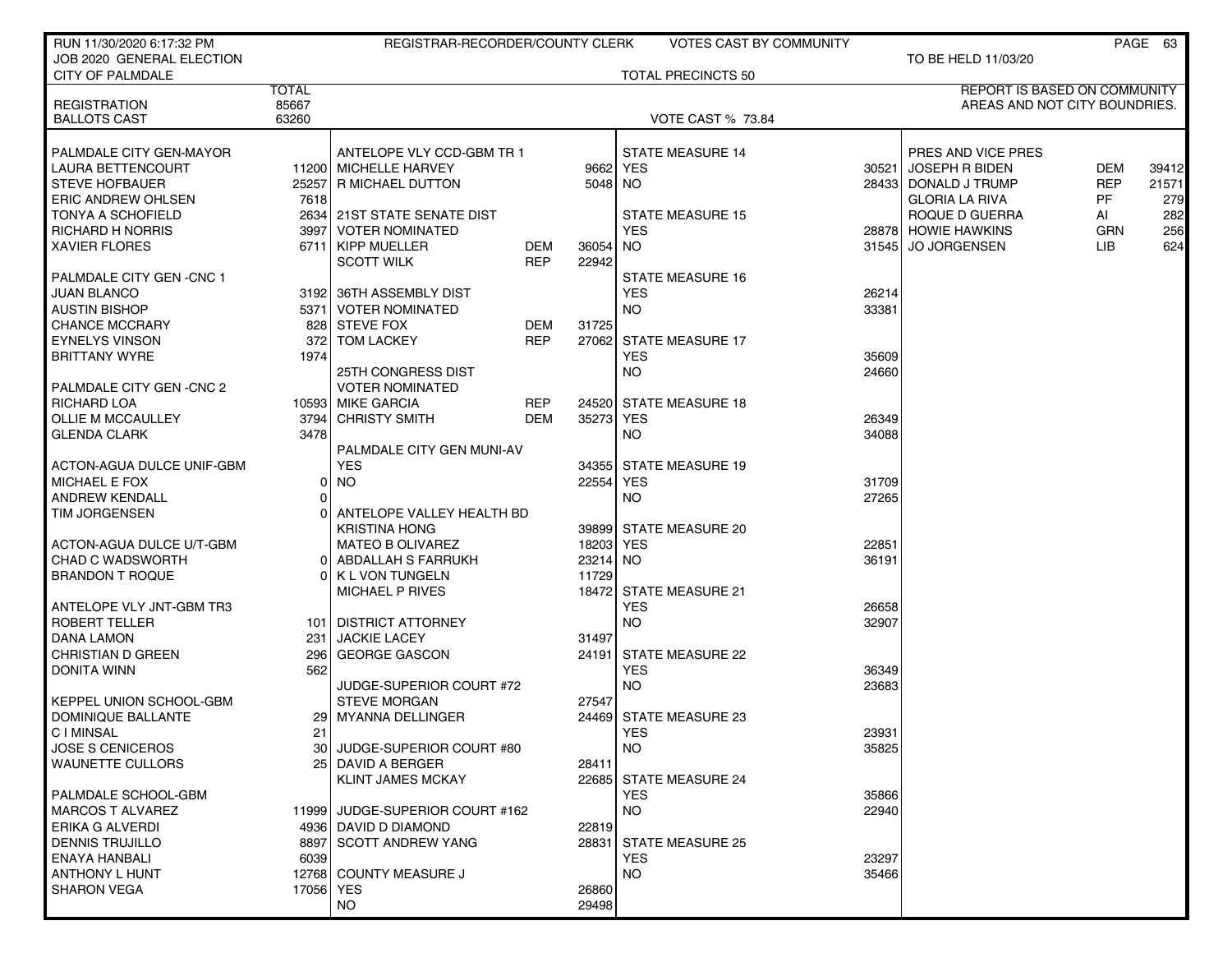| RUN 11/30/2020 6:17:32 PM                     |              | REGISTRAR-RECORDER/COUNTY CLERK |            |         | <b>VOTES CAST BY COMMUNITY</b>      |              |                               |            | PAGE 64 |
|-----------------------------------------------|--------------|---------------------------------|------------|---------|-------------------------------------|--------------|-------------------------------|------------|---------|
| JOB 2020 GENERAL ELECTION                     |              |                                 |            |         |                                     |              | TO BE HELD 11/03/20           |            |         |
| CITY OF PALOS VERDES ESTATES                  |              |                                 |            |         | <b>TOTAL PRECINCTS 4</b>            |              |                               |            |         |
|                                               | <b>TOTAL</b> |                                 |            |         |                                     |              | REPORT IS BASED ON COMMUNITY  |            |         |
| <b>REGISTRATION</b>                           | 10720        |                                 |            |         |                                     |              | AREAS AND NOT CITY BOUNDRIES. |            |         |
| <b>BALLOTS CAST</b>                           | 9611         |                                 |            |         | <b>VOTE CAST % 89.65</b>            |              |                               |            |         |
| PALOS VERDES EST CITY-CNC                     |              | LOS ANGELES COMM-BOT 7          |            |         | <b>COUNTY MEASURE J</b>             |              | STATE MEASURE 25              |            |         |
| <b>GAYNE BRENNEMAN</b>                        |              | 2093 CORY D BUTLER              |            |         | 660 YES                             |              | 2874 YES                      |            | 3153    |
| <b>WILLIAM SEWELL</b>                         |              | 1561 CHRIS HAN                  |            | 1184 NO |                                     | 5222 NO      |                               |            | 5759    |
| <b>DAWN MURDOCK</b>                           |              | 3777 NANCY PEARLMAN             |            | 544     |                                     |              |                               |            |         |
| SANFORD DAVIDSON                              |              | 2676 JAMAL K STEWART            |            |         | 241 STATE MEASURE 14                |              | PRES AND VICE PRES            |            |         |
| <b>JAMES ROOS</b>                             |              | 3938 ARTURO FLORES              |            | 1561    | YES                                 | 3050 l       | <b>JOSEPH R BIDEN</b>         | <b>DEM</b> | 5123    |
|                                               |              | <b>MIKE FONG</b>                |            | 2682    | <b>NO</b>                           |              | 5885 DONALD J TRUMP           | <b>REP</b> | 4011    |
| PALOS VERDES PEN UNIF-GBM                     |              | RAQUEL WATTS                    |            | 227     |                                     |              | <b>GLORIA LA RIVA</b>         | PF         | 11      |
| JOSEPH E DILEVA                               | 1849         |                                 |            |         | <b>STATE MEASURE 15</b>             |              | ROQUE D GUERRA                | Al         | 28      |
| <b>JEFF FRANKEL</b>                           |              | 2622 PALOS VERDES EST CTY-TREAS |            |         | <b>YES</b>                          |              | 2730 HOWIE HAWKINS            | <b>GRN</b> | 24      |
| <b>AURA IMBARUS</b>                           |              | 2305   K GREENBERG              |            | 6244 NO |                                     | 64661        | <b>JO JORGENSEN</b>           | LIB.       | 145     |
| LINDA D REID                                  | 4380         |                                 |            |         |                                     |              |                               |            |         |
|                                               |              | <b>66TH ASSEMBLY DIST</b>       |            |         | <b>STATE MEASURE 16</b>             |              |                               |            |         |
| LOS ANGELES COMM-BOT 1                        |              | <b>VOTER NOMINATED</b>          |            |         | <b>YES</b>                          | 2672         |                               |            |         |
| <b>TORI BAILEY</b>                            |              | 248 ARTHUR C SCHAPER            | <b>REP</b> | 4173    | <b>NO</b>                           | 6370         |                               |            |         |
| <b>CHARNE TUNSON</b>                          | 334          | AL MURATSUCHI                   | <b>DEM</b> | 4218    |                                     |              |                               |            |         |
| <b>KAREN HERNANDEZ</b>                        | 415          |                                 |            |         | <b>STATE MEASURE 17</b>             |              |                               |            |         |
| ANDRA HOFFMAN                                 |              | 3604 33RD CONGRESS DIST         |            |         | <b>YES</b>                          | 4222         |                               |            |         |
| <b>ANTONIO P SANCHEZ</b>                      |              | 110 VOTER NOMINATED             |            |         | <b>NO</b>                           | 4880         |                               |            |         |
| <b>MARJORIE SHAW</b>                          | 710          | JAMES P BRADLEY                 | <b>REP</b> | 4300    |                                     |              |                               |            |         |
| <b>JESSICA M MCCARNS</b>                      |              | 217 TED W LIEU                  | <b>DEM</b> |         | 4366 STATE MEASURE 18               |              |                               |            |         |
| R RICHARD CUEVAS                              | 121          |                                 |            |         | <b>YES</b>                          | 3066         |                               |            |         |
|                                               |              | WATER REPLEN OF SO CAL-D2       |            |         | <b>NO</b>                           | 6098         |                               |            |         |
| LOS ANGELES COMM-BOT 3                        |              | <b>JOE L MACIAS</b>             |            | 650     |                                     |              |                               |            |         |
| <b>MICHAEL BATIE</b>                          |              | 302 G RICK MARSHALL             |            |         | 683 STATE MEASURE 19                |              |                               |            |         |
| S BROOKS GRIFFIN                              |              | 223 GEORGE URAGUCHI             |            | 1517    | <b>YES</b>                          | 3018         |                               |            |         |
| <b>GERRY ANDERSON</b>                         |              | 1315 ROBERT KATHERMAN           |            | 3163 NO |                                     | 5992         |                               |            |         |
| <b>LYDIA A GUTIERREZ</b>                      | 721          |                                 |            |         |                                     |              |                               |            |         |
| <b>RUFFIN E PATTERSON</b>                     |              | 171   PALOS VERDES LIBRARY-BT   |            |         | STATE MEASURE 20                    |              |                               |            |         |
| ROBERT PAYNE                                  |              | 176 BOB NELSON                  |            |         | 1456 YES                            | 3744         |                               |            |         |
| ANTHONY J DANNA                               |              | 453 ZOE UNNO                    |            | 3841 NO |                                     | 5134         |                               |            |         |
| <b>CHATURA DE SILVA</b>                       | 1321         | <b>KINGSTON WONG</b>            |            | 2782    |                                     |              |                               |            |         |
| DAVID VELA                                    | 19471        | <b>RAY RANDALL</b>              |            |         | 1770 STATE MEASURE 21               |              |                               |            |         |
| SAMUEL P WHITEHEAD                            | 246          |                                 |            |         | <b>YES</b>                          | 1918         |                               |            |         |
|                                               |              | <b>DISTRICT ATTORNEY</b>        |            |         | <b>NO</b>                           | 7173         |                               |            |         |
| LOS ANGELES COMM-BOT 5                        |              | <b>JACKIE LACEY</b>             |            | 4903    |                                     |              |                               |            |         |
| <b>GLENN BAILEY</b>                           |              | 294 GEORGE GASCON               |            |         | 2927 STATE MEASURE 22               |              |                               |            |         |
| <b>CYNTHIA GONZALEZ</b>                       | 612          |                                 |            |         | <b>YES</b>                          | 6222         |                               |            |         |
| N M HENDERSON                                 |              | 2323 JUDGE-SUPERIOR COURT #72   |            |         | <b>NO</b>                           | 2870         |                               |            |         |
| <b>PAT STURGES</b>                            |              | 444 STEVE MORGAN                |            | 4910    |                                     |              |                               |            |         |
| <b>SCOTT SVONKIN</b><br><b>MICHELLE MANOS</b> |              | 1206   MYANNA DELLINGER         |            |         | 1791 STATE MEASURE 23<br><b>YES</b> |              |                               |            |         |
| <b>SERGIO B VARGAS</b>                        | 193          | 135 JUDGE-SUPERIOR COURT #80    |            |         | <b>NO</b>                           | 1870<br>7073 |                               |            |         |
| NICHET JAMES-GRAY                             | 347 I        | <b>DAVID A BERGER</b>           |            | 4447    |                                     |              |                               |            |         |
|                                               |              | <b>KLINT JAMES MCKAY</b>        |            |         | 2161 STATE MEASURE 24               |              |                               |            |         |
|                                               |              |                                 |            |         | YES.                                | 4251         |                               |            |         |
|                                               |              | JUDGE-SUPERIOR COURT #162       |            |         | <b>NO</b>                           | 4710         |                               |            |         |
|                                               |              | DAVID D DIAMOND                 |            | 3184    |                                     |              |                               |            |         |
|                                               |              | <b>SCOTT ANDREW YANG</b>        |            | 3681    |                                     |              |                               |            |         |
|                                               |              |                                 |            |         |                                     |              |                               |            |         |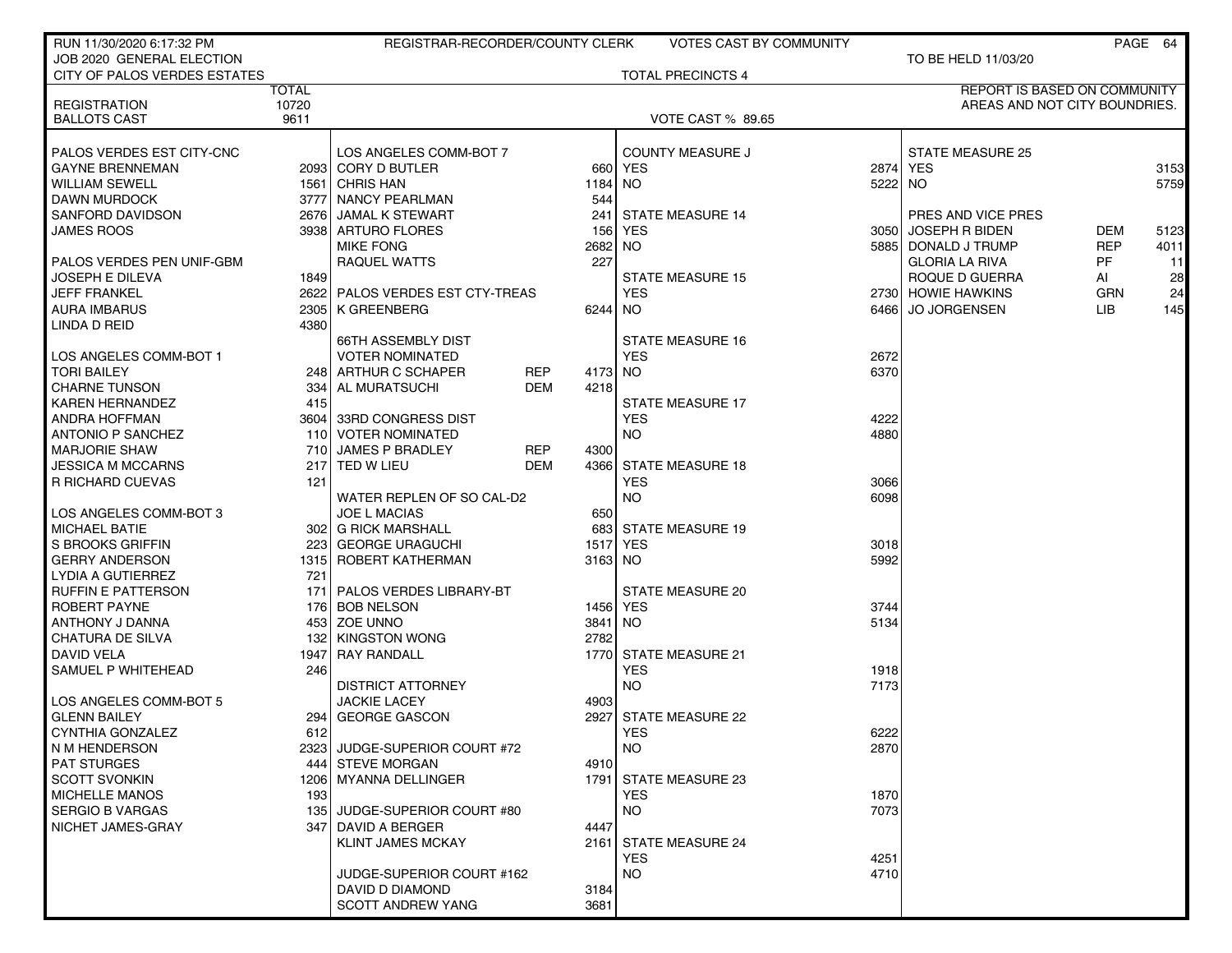| RUN 11/30/2020 6:17:32 PM                  |                       | REGISTRAR-RECORDER/COUNTY CLERK |          | <b>VOTES CAST BY COMMUNITY</b> |            |       | PAGE 65                                                              |
|--------------------------------------------|-----------------------|---------------------------------|----------|--------------------------------|------------|-------|----------------------------------------------------------------------|
| JOB 2020 GENERAL ELECTION                  |                       |                                 |          |                                |            |       | TO BE HELD 11/03/20                                                  |
| <b>CITY OF PARAMOUNT</b>                   |                       |                                 |          | <b>TOTAL PRECINCTS 14</b>      |            |       |                                                                      |
|                                            | <b>TOTAL</b><br>24980 |                                 |          |                                |            |       | <b>REPORT IS BASED ON COMMUNITY</b><br>AREAS AND NOT CITY BOUNDRIES. |
| <b>REGISTRATION</b><br><b>BALLOTS CAST</b> | 16862                 |                                 |          | VOTE CAST % 67.5               |            |       |                                                                      |
|                                            |                       |                                 |          |                                |            |       |                                                                      |
| PARAMOUNT UNIFIED SCH-GBM                  |                       | JUDGE-SUPERIOR COURT #72        |          | <b>STATE MEASURE 22</b>        |            |       |                                                                      |
| TRISH M BELLROSE                           |                       | 2260 STEVE MORGAN               |          | 6046 YES                       |            | 9112  |                                                                      |
| LINDA GARCIA                               |                       | 5218 MYANNA DELLINGER           | 8228 NO  |                                |            | 6959  |                                                                      |
| ALBERTO M GOMEZ                            | 703                   |                                 |          |                                |            |       |                                                                      |
| ROBERT GODFREY                             | 683                   | JUDGE-SUPERIOR COURT #80        |          | STATE MEASURE 23               |            |       |                                                                      |
| <b>SARA P HUEZO</b>                        |                       | 2528 DAVID A BERGER             |          | 7243 YES                       |            | 7308  |                                                                      |
| DIANE J MARTINEZ                           |                       | 4839 KLINT JAMES MCKAY          | 6809 NO  |                                |            | 8736  |                                                                      |
| <b>JUANITA DOPLEMORE</b>                   | 1396                  |                                 |          |                                |            |       |                                                                      |
| <b>GERALD CERDA</b>                        |                       | 1683 JUDGE-SUPERIOR COURT #162  |          | <b>STATE MEASURE 24</b>        |            |       |                                                                      |
| SANDRA N CUEVAS                            |                       | 2531   DAVID D DIAMOND          |          | 7500 YES                       |            | 10419 |                                                                      |
| <b>EDDIE CRUZ</b>                          |                       | 2926 SCOTT ANDREW YANG          | 6551 NO  |                                |            | 5322  |                                                                      |
| <b>33RD STATE SENATE DIST</b>              |                       | <b>COUNTY MEASURE J</b>         |          | <b>STATE MEASURE 25</b>        |            |       |                                                                      |
| <b>VOTER NOMINATED</b>                     |                       | <b>YES</b>                      | 9018 YES |                                |            | 7187  |                                                                      |
| <b>DEM</b><br>LENA GONZALEZ                | 8609 NO               |                                 | 5871 NO  |                                |            | 8397  |                                                                      |
| E C CASTILLO<br>DEM                        | 5451                  |                                 |          |                                |            |       |                                                                      |
|                                            |                       | <b>STATE MEASURE 14</b>         |          | PRES AND VICE PRES             |            |       |                                                                      |
| <b>63RD ASSEMBLY DIST</b>                  |                       | <b>YES</b>                      |          | 9695 JOSEPH R BIDEN            | DEM        | 12974 |                                                                      |
| <b>VOTER NOMINATED</b>                     |                       | <b>NO</b>                       | 6017     | DONALD J TRUMP                 | <b>REP</b> | 3170  |                                                                      |
| <b>MARIA D ESTRADA</b><br>DEM              | 6779                  |                                 |          | <b>GLORIA LA RIVA</b>          | <b>PF</b>  | 120   |                                                                      |
| <b>ANTHONY RENDON</b><br><b>DEM</b>        |                       | 7700 STATE MEASURE 15           |          | ROQUE D GUERRA                 | AI         | 92    |                                                                      |
|                                            |                       | <b>YES</b>                      |          | 9494 HOWIE HAWKINS             | GRN        | 99    |                                                                      |
| 40TH CONGRESS DIST                         |                       | <b>NO</b>                       |          | 6644 JO JORGENSEN              | LIB.       | 110   |                                                                      |
| VOTER NOMINATED                            |                       |                                 |          |                                |            |       |                                                                      |
| C ANTONIO DELGADO<br><b>REP</b>            |                       | 4209 STATE MEASURE 16           |          |                                |            |       |                                                                      |
| L ROYBAL-ALLARD<br><b>DEM</b>              | 10757 YES             |                                 | 8738     |                                |            |       |                                                                      |
| <b>CENTRAL BASIN MUNI-BD 5</b>             |                       | <b>NO</b>                       | 7172     |                                |            |       |                                                                      |
| PHILLIP D HAWKINS                          |                       | 3676 STATE MEASURE 17           |          |                                |            |       |                                                                      |
| SARA P HUEZO                               |                       | 4236 YES                        | 11445    |                                |            |       |                                                                      |
| JOSE DE LEON                               | 2181 NO               |                                 | 4668     |                                |            |       |                                                                      |
| R CORTES BARRAGAN                          | 3890                  |                                 |          |                                |            |       |                                                                      |
|                                            |                       | <b>STATE MEASURE 18</b>         |          |                                |            |       |                                                                      |
| WATER REPLEN OF SO CAL-D5                  |                       | <b>YES</b>                      | 8827     |                                |            |       |                                                                      |
| <b>JUSTIN A BLAKELY</b>                    | 1448 NO               |                                 | 7278     |                                |            |       |                                                                      |
| JUAN GARZA                                 | 1712                  |                                 |          |                                |            |       |                                                                      |
| RICARDO PULIDO                             |                       | 1228 STATE MEASURE 19           |          |                                |            |       |                                                                      |
| <b>GARY MENDEZ</b>                         |                       | 473 YES                         | 9252     |                                |            |       |                                                                      |
| ARDAVAN DAVARI                             | 1031 NO               |                                 | 6600     |                                |            |       |                                                                      |
| JOSE DE LEON                               | 1761                  |                                 |          |                                |            |       |                                                                      |
| M CAMACHO-RODRIGUEZ                        |                       | 1964 STATE MEASURE 20           |          |                                |            |       |                                                                      |
| L VASQUEZ WILSON                           |                       | 1955   YES                      | 5389     |                                |            |       |                                                                      |
| <b>VERA ROBLES DEWITT</b>                  | 2262 NO               |                                 | 10424    |                                |            |       |                                                                      |
| <b>DISTRICT ATTORNEY</b>                   |                       | <b>STATE MEASURE 21</b>         |          |                                |            |       |                                                                      |
| <b>JACKIE LACEY</b>                        |                       | 6973 YES                        | 8970     |                                |            |       |                                                                      |
| <b>GEORGE GASCON</b>                       | 7788 NO               |                                 | 7045     |                                |            |       |                                                                      |
|                                            |                       |                                 |          |                                |            |       |                                                                      |
|                                            |                       |                                 |          |                                |            |       |                                                                      |
|                                            |                       |                                 |          |                                |            |       |                                                                      |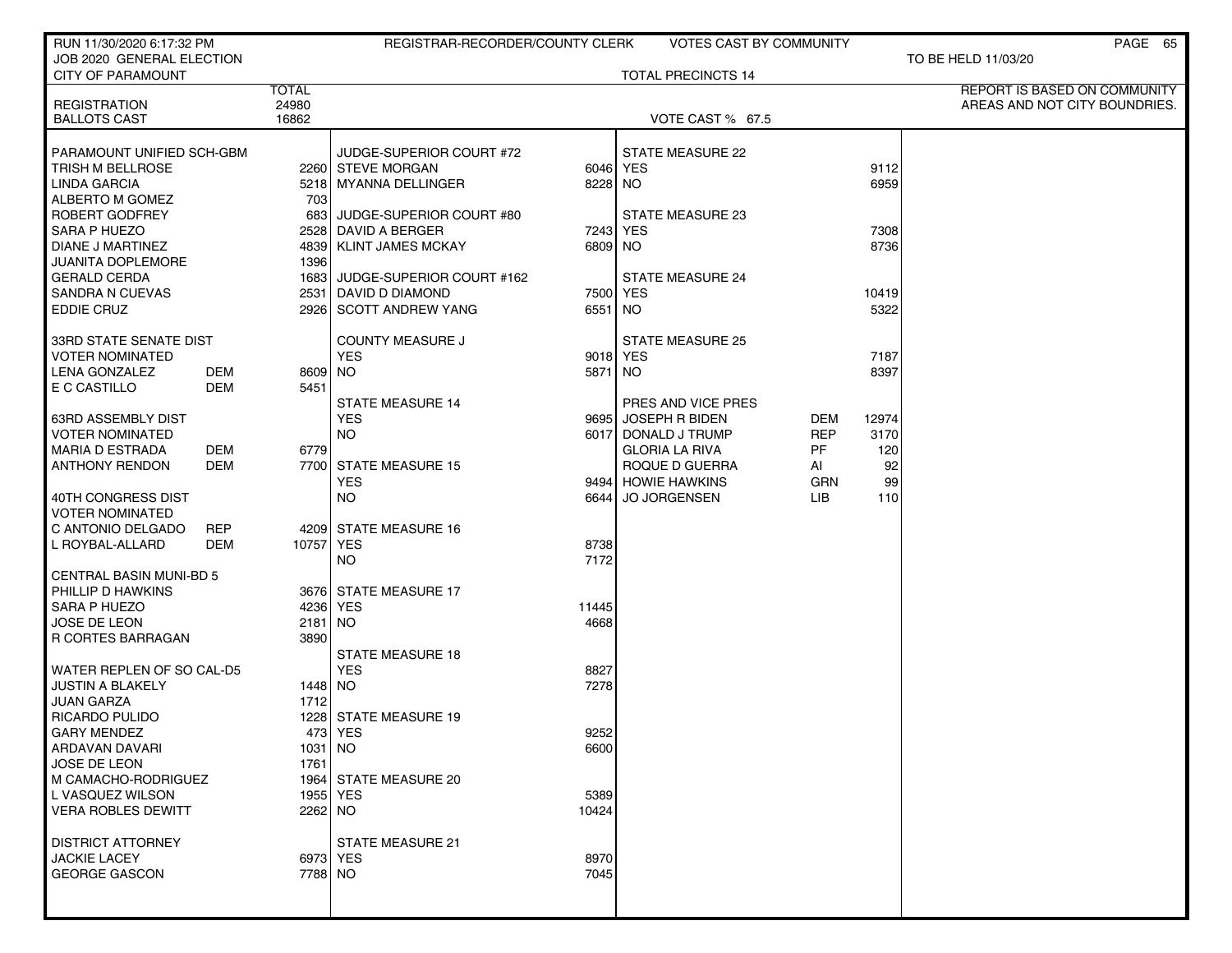| RUN 11/30/2020 6:17:32 PM                            |                   |                | REGISTRAR-RECORDER/COUNTY CLERK |                | <b>VOTES CAST BY COMMUNITY</b>             |            |                | PAGE 66                       |
|------------------------------------------------------|-------------------|----------------|---------------------------------|----------------|--------------------------------------------|------------|----------------|-------------------------------|
| JOB 2020 GENERAL ELECTION<br><b>CITY OF PASADENA</b> |                   |                |                                 |                | <b>TOTAL PRECINCTS 46</b>                  |            |                | TO BE HELD 11/03/20           |
|                                                      |                   | <b>TOTAL</b>   |                                 |                |                                            |            |                | REPORT IS BASED ON COMMUNITY  |
| <b>REGISTRATION</b>                                  |                   | 91498<br>74290 |                                 |                |                                            |            |                | AREAS AND NOT CITY BOUNDRIES. |
| <b>BALLOTS CAST</b>                                  |                   |                |                                 |                | <b>VOTE CAST % 81.19</b>                   |            |                |                               |
| PASADENA CITY GEN-MAYOR                              |                   |                | PASADENA CITY GENERAL-P         |                | <b>STATE MEASURE 18</b>                    |            |                |                               |
| <b>TERRY TORNEK</b>                                  |                   | 30650 YES      |                                 | 55909 YES      |                                            |            | 40372          |                               |
| <b>VICTOR M GORDO</b>                                |                   | 37184 NO       |                                 | 10990 NO       |                                            |            | 30860          |                               |
| LA CANADA UNIFIED SCH-GBM                            |                   |                | PASADENA UNIFIED SCH-O          |                | <b>STATE MEASURE 19</b>                    |            |                |                               |
| <b>CAROLINE ANDERSON</b>                             |                   |                | YES                             | 43213 YES      |                                            |            | 33767          |                               |
| <b>JEREMIAH ARNOLD</b>                               |                   | 31             | NO                              | 24305 NO       |                                            |            | 35542          |                               |
| <b>JOSH EPSTEIN</b>                                  |                   | 41             |                                 |                |                                            |            |                |                               |
| <b>BELINDA RANDOLPH</b>                              |                   |                | ALTADENA LIBRARY SPC-Z          |                | STATE MEASURE 20                           |            |                |                               |
|                                                      |                   |                | <b>YES</b>                      |                | <b>YES</b>                                 |            | 20607          |                               |
| PASADENA USD-BOE 2<br>JENNIFER HALL LEE              |                   | 2301           | <b>NO</b>                       | $\overline{0}$ | NO.                                        |            | 48573          |                               |
| <b>WAYNE HAMMACK</b>                                 |                   |                | 2088 DISTRICT ATTORNEY          |                | <b>STATE MEASURE 21</b>                    |            |                |                               |
| <b>MIKE CROWLEY</b>                                  |                   |                | 1874 JACKIE LACEY               | 27244 YES      |                                            |            | 37120          |                               |
|                                                      |                   |                | <b>GEORGE GASCON</b>            | 38282 NO       |                                            |            | 33141          |                               |
| PASADENA USD-BOE 4                                   |                   |                |                                 |                |                                            |            |                |                               |
| <b>SCOTT HARDEN</b>                                  |                   |                | 3777 JUDGE-SUPERIOR COURT #72   |                | <b>STATE MEASURE 22</b>                    |            |                |                               |
| <b>PATRICK CAHALAN</b>                               |                   |                | 6660 STEVE MORGAN               | 32052 YES      |                                            |            | 36051          |                               |
| PASADENA USD-BOE 6                                   |                   |                | <b>MYANNA DELLINGER</b>         | 27253 NO       |                                            |            | 34650          |                               |
| <b>MILENA ALBERT</b>                                 |                   |                | 355 JUDGE-SUPERIOR COURT #80    |                | <b>STATE MEASURE 23</b>                    |            |                |                               |
| P HERNANDEZ                                          |                   |                | 1272 DAVID A BERGER             | 32060 YES      |                                            |            | 28834          |                               |
| TINA WU FREDERICKS                                   |                   |                | 1474   KLINT JAMES MCKAY        | 25966 NO       |                                            |            | 40814          |                               |
| <b>CRYSTAL CZUBERNAT</b>                             |                   | 603            |                                 |                |                                            |            |                |                               |
|                                                      |                   |                | JUDGE-SUPERIOR COURT #162       |                | <b>STATE MEASURE 24</b>                    |            |                |                               |
| <b>25TH STATE SENATE DIST</b>                        |                   |                | DAVID D DIAMOND                 | 25497   YES    |                                            |            | 40518          |                               |
| <b>VOTER NOMINATED</b><br>KATHLEEN HAZELTON          | <b>REP</b>        | 16687          | <b>SCOTT ANDREW YANG</b>        | 33155 NO       |                                            |            | 28814          |                               |
| A J PORTANTINO                                       | DEM               |                | 52878 COUNTY MEASURE J          |                | <b>STATE MEASURE 25</b>                    |            |                |                               |
|                                                      |                   |                | YES                             | 41601 YES      |                                            |            | 35313          |                               |
| 41ST ASSEMBLY DIST                                   |                   |                | <b>NO</b>                       | 24189 NO       |                                            |            | 33472          |                               |
| <b>VOTER NOMINATED</b>                               |                   |                |                                 |                |                                            |            |                |                               |
| <b>CHRIS HOLDEN</b><br><b>ROBIN A HVIDSTON</b>       | DEM<br><b>REP</b> | 15979 YES      | 53651 STATE MEASURE 14          |                | PRES AND VICE PRES<br>36973 JOSEPH R BIDEN | DEM        |                |                               |
|                                                      |                   |                | NO.                             |                | 32385 DONALD J TRUMP                       | <b>REP</b> | 56159<br>15202 |                               |
| 43RD ASSEMBLY DIST                                   |                   |                |                                 |                | <b>GLORIA LA RIVA</b>                      | PF         | 218            |                               |
| <b>VOTER NOMINATED</b>                               |                   |                | <b>STATE MEASURE 15</b>         |                | ROQUE D GUERRA                             | AI         | 188            |                               |
| <b>MIKE GRAVES</b>                                   | <b>REP</b>        |                | 0   YES                         |                | 40958 HOWIE HAWKINS                        | <b>GRN</b> | 388            |                               |
| <b>LAURA FRIEDMAN</b>                                | DEM               |                | 0 NO                            |                | 29931 JO JORGENSEN                         | <b>LIB</b> | 778            |                               |
| 27TH CONGRESS DIST                                   |                   |                | <b>STATE MEASURE 16</b>         |                |                                            |            |                |                               |
| <b>VOTER NOMINATED</b>                               |                   |                | <b>YES</b>                      | 39605          |                                            |            |                |                               |
| J J NALBANDIAN                                       | <b>REP</b>        | 13100 NO       |                                 | 30471          |                                            |            |                |                               |
| <b>JUDY CHU</b>                                      | DEM               | 48985          |                                 |                |                                            |            |                |                               |
|                                                      |                   |                | <b>STATE MEASURE 17</b>         |                |                                            |            |                |                               |
| 28TH CONGRESS DIST                                   |                   |                | <b>YES</b>                      | 50884          |                                            |            |                |                               |
| <b>VOTER NOMINATED</b><br><b>ERIC EARLY</b>          | <b>REP</b>        | 2876           | <b>NO</b>                       | 20259          |                                            |            |                |                               |
| <b>ADAM B SCHIFF</b>                                 | <b>DEM</b>        | 5647           |                                 |                |                                            |            |                |                               |
|                                                      |                   |                |                                 |                |                                            |            |                |                               |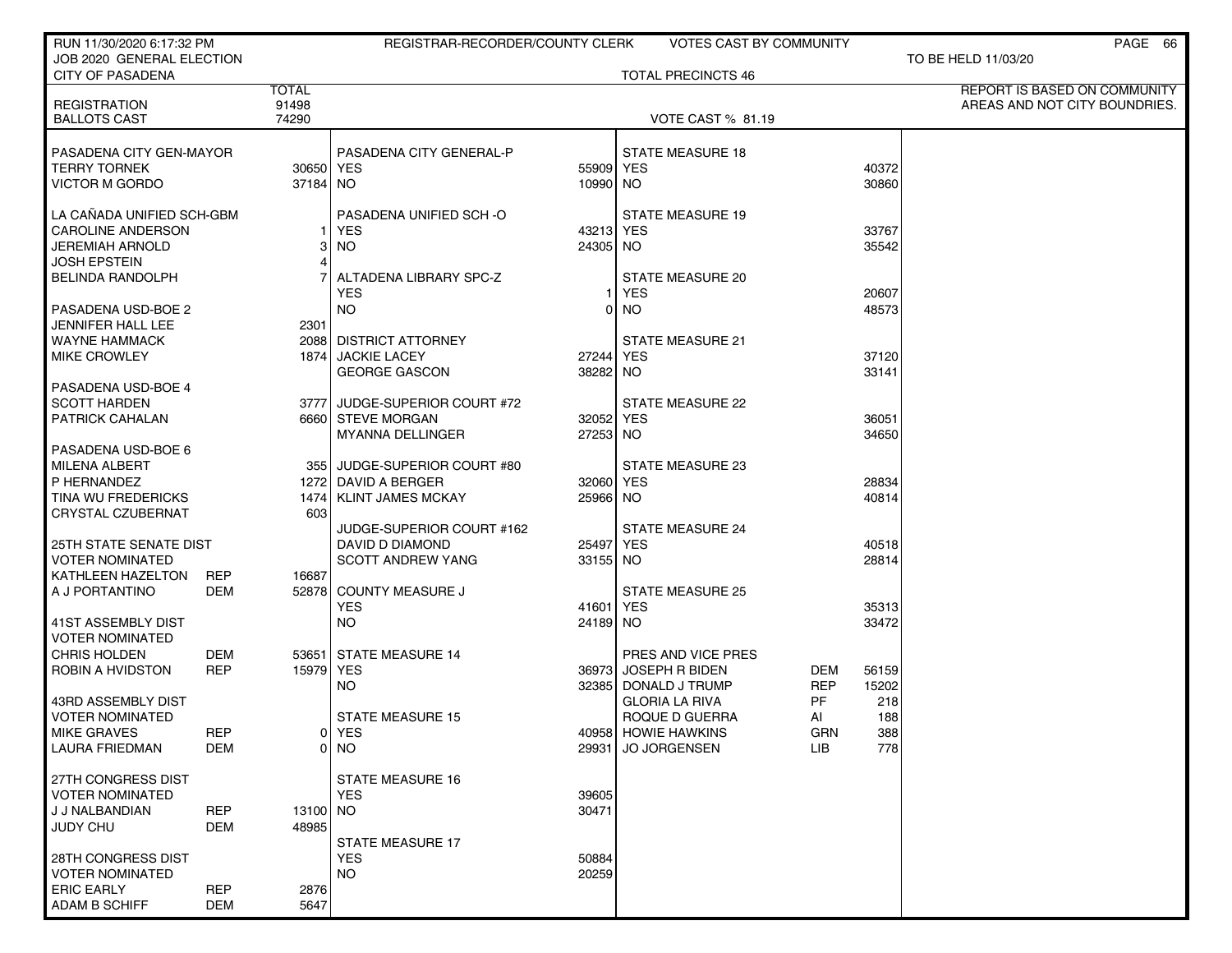| RUN 11/30/2020 6:17:32 PM                    |                | REGISTRAR-RECORDER/COUNTY CLERK |            |                  | <b>VOTES CAST BY COMMUNITY</b> |                   |                         | PAGE 67                             |
|----------------------------------------------|----------------|---------------------------------|------------|------------------|--------------------------------|-------------------|-------------------------|-------------------------------------|
| JOB 2020 GENERAL ELECTION                    |                |                                 |            |                  |                                |                   | TO BE HELD 11/03/20     |                                     |
| <b>CITY OF PICO RIVERA</b>                   |                |                                 |            |                  | <b>TOTAL PRECINCTS 30</b>      | CONTINUED ON PAGE | 68                      |                                     |
|                                              | <b>TOTAL</b>   |                                 |            |                  |                                |                   |                         | <b>REPORT IS BASED ON COMMUNITY</b> |
| <b>REGISTRATION</b>                          | 35812          |                                 |            |                  |                                |                   |                         | AREAS AND NOT CITY BOUNDRIES.       |
| <b>BALLOTS CAST</b>                          | 27616          |                                 |            |                  | <b>VOTE CAST % 77.11</b>       |                   |                         |                                     |
|                                              |                |                                 |            |                  |                                |                   |                         |                                     |
| PICO RIVERA CITY GEN-CNC                     |                | LOS ANGELES COMM-BOT 5          |            |                  | WHITTIER UNION HI SPC-AA       |                   | <b>STATE MEASURE 14</b> |                                     |
| <b>LUIS ALVARADO</b>                         |                | 8047 GLENN BAILEY               |            |                  | 12 YES                         |                   | 39 YES                  | 14626                               |
| <b>BRENT TERCERO</b>                         |                | 7759 CYNTHIA GONZALEZ           |            |                  | 236 NO                         |                   | $19$ NO                 | 11118                               |
| ANDREW C LARA                                |                | 8148 N M HENDERSON              |            | 138              |                                |                   |                         |                                     |
| <b>ERIK LUTZ</b>                             |                | 12050 PAT STURGES               |            | 100 <sub>l</sub> | <b>CENTRAL BASIN MUNI-BD 1</b> |                   | <b>STATE MEASURE 15</b> |                                     |
| <b>MONICA SANCHEZ</b>                        |                | 14964 SCOTT SVONKIN             |            | 83               | <b>XOCHITL SANDOVAL</b>        | 4455   YES        |                         | 13473                               |
| <b>JOHN R MIRELES</b>                        |                | 2680 MICHELLE MANOS             |            | 63               | M CAMACHO-RODRIGUEZ            | 18254 NO          |                         | 12897                               |
|                                              |                | <b>SERGIO B VARGAS</b>          |            | 91               |                                |                   |                         |                                     |
| MONTEBELLO UNIFIED SCH-GBM                   |                | NICHET JAMES-GRAY               |            | 18               | UPPER SAN GABRIEL VLY-BD 3     |                   | <b>STATE MEASURE 16</b> |                                     |
| S SAUCILLO-VALENCIA                          | 142            |                                 |            |                  | PATRICIA MAGANA                | ٥I                | <b>YES</b>              | 13078                               |
| LILIANA MAGANA                               |                | 310 LOS ANGELES COMM-BOT 7      |            |                  | ED CHAVEZ                      |                   | <b>NO</b>               | 12819                               |
| <b>FRANK T MORALES</b>                       |                | 56 CORY D BUTLER                |            | 58 <sub>1</sub>  |                                |                   |                         |                                     |
| <b>ELIZABETH CABRERA</b>                     | 295            | <b>CHRIS HAN</b>                |            | 87               | WATER REPLEN OF SO CAL-D5      |                   | <b>STATE MEASURE 17</b> |                                     |
| <b>CARLOS CERDAN</b>                         |                | 265 NANCY PEARLMAN              |            | 135              | JUSTIN A BLAKELY               | 2029 YES          |                         | 16960                               |
| <b>FERNANDO CHACON</b>                       |                | 193 JAMAL K STEWART             |            | 31               | I JUAN GARZA                   | 2551 NO           |                         | 9385                                |
|                                              |                | <b>ARTURO FLORES</b>            |            |                  | 190 RICARDO PULIDO             | 2695              |                         |                                     |
| EL MONTE UNION HIGH-GBM                      |                | <b>MIKE FONG</b>                |            |                  | 199 GARY MENDEZ                | 1039              | <b>STATE MEASURE 18</b> |                                     |
| E TORRES DE SIEGRIST                         | 0 <sup>1</sup> | RAQUEL WATTS                    |            |                  | 45 ARDAVAN DAVARI              | 1862 YES          |                         | 13075                               |
| CARLOS G SALCEDO                             |                |                                 |            |                  | JOSE DE LEON                   | 1843 NO           |                         | 13290                               |
| M. IVETTE SANCHEZ                            |                | RIO HONDO COMM COL-GBM TR2      |            |                  | M CAMACHO-RODRIGUEZ            | 4700              |                         |                                     |
| <b>MARIA MORGAN</b>                          |                | <b>VICKY SANTANA</b>            |            |                  | 14178 L VASQUEZ WILSON         |                   | 2525 STATE MEASURE 19   |                                     |
|                                              |                | <b>ESTELA MAGANA</b>            |            |                  | 8146 VERA ROBLES DEWITT        | 3021 YES          |                         | 14065                               |
| WHITTIER UNION HS-GBM TR3                    |                |                                 |            |                  |                                |                   | <b>NO</b>               | 11800                               |
| <b>MARCOS A GARCIA</b>                       |                | 0 RIO HONDO COMM COL-GBM TR4    |            |                  | PICO WATER-BD                  |                   |                         |                                     |
| <b>RALPH S PACHECO</b>                       | ΩI             | <b>KRISTAL OROZCO</b>           |            | $\Omega$         | DAVID R GONZALES               |                   | 7253 STATE MEASURE 20   |                                     |
|                                              |                | <b>GARY MENDEZ</b>              |            |                  | E A PETE RAMIREZ               | 4640              | <b>YES</b>              | 9202<br>16615                       |
| LOS ANGELES COMM-BOT 1<br><b>TORI BAILEY</b> |                | 57 57TH ASSEMBLY DIST           |            |                  | R M RODRIGUEZ                  | 3123 NO           |                         |                                     |
| <b>CHARNE TUNSON</b>                         | 56             | <b>VOTER NOMINATED</b>          |            |                  | <b>DISTRICT ATTORNEY</b>       |                   | <b>STATE MEASURE 21</b> |                                     |
| <b>KAREN HERNANDEZ</b>                       | 198            | <b>JESSICA MARTINEZ</b>         | <b>REP</b> | $\Omega$         | <b>JACKIE LACEY</b>            | 10722 YES         |                         | 12730                               |
| ANDRA HOFFMAN                                |                | 226 LISA CALDERON               | <b>DEM</b> | ΩI               | <b>GEORGE GASCON</b>           | 13540 NO          |                         | 13343                               |
| <b>ANTONIO P SANCHEZ</b>                     | 75             |                                 |            |                  |                                |                   |                         |                                     |
| <b>MARJORIE SHAW</b>                         | 31             | 58TH ASSEMBLY DIST              |            |                  | JUDGE-SUPERIOR COURT #72       |                   | <b>STATE MEASURE 22</b> |                                     |
| <b>JESSICA M MCCARNS</b>                     | 51             | <b>VOTER NOMINATED</b>          |            |                  | <b>STEVE MORGAN</b>            | 10024 YES         |                         | 14543                               |
| R RICHARD CUEVAS                             | 51             | <b>CRISTINA GARCIA</b>          | DEM        | 18996            | <b>MYANNA DELLINGER</b>        | 13010 NO          |                         | 11731                               |
|                                              |                | <b>MARGARET VILLA</b>           | GRN        | 4831             |                                |                   |                         |                                     |
| LOS ANGELES COMM-BOT 3                       |                |                                 |            |                  | JUDGE-SUPERIOR COURT #80       |                   | STATE MEASURE 23        |                                     |
| MICHAEL BATIE                                |                | 21 38TH CONGRESS DIST           |            |                  | DAVID A BERGER                 | 11671 YES         |                         | 10757                               |
| <b>S BROOKS GRIFFIN</b>                      | 37             | <b>VOTER NOMINATED</b>          |            |                  | <b>KLINT JAMES MCKAY</b>       | 10929 NO          |                         | 15434                               |
| <b>GERRY ANDERSON</b>                        |                | 115 MICHAEL TOLAR               | DEM        | 4721             |                                |                   |                         |                                     |
| LYDIA A GUTIERREZ                            | 227            | LINDA T SANCHEZ                 | <b>DEM</b> | 18465            | JUDGE-SUPERIOR COURT #162      |                   | <b>STATE MEASURE 24</b> |                                     |
| <b>RUFFIN E PATTERSON</b>                    | 38             |                                 |            |                  | DAVID D DIAMOND                | 11258 YES         |                         | 16288                               |
| ROBERT PAYNE                                 | 31             | PICO RIVERA CITY GEN-TT         |            |                  | <b>SCOTT ANDREW YANG</b>       | 11521 NO          |                         | 9370                                |
| ANTHONY J DANNA                              | 28             | <b>YES</b>                      |            | 10671            |                                |                   |                         |                                     |
| CHATURA DE SILVA                             | 24             | NO.                             |            |                  | 14550 COUNTY MEASURE J         |                   | STATE MEASURE 25        |                                     |
| DAVID VELA                                   | 203            |                                 |            |                  | <b>YES</b>                     | 12697 YES         |                         | 11372                               |
| SAMUEL P WHITEHEAD                           |                | 16 EL RANCHO UNIFIED SCH-N      |            |                  | <b>NO</b>                      | 11722 NO          |                         | 14205                               |
|                                              |                | <b>YES</b>                      |            | 15669            |                                |                   |                         |                                     |
|                                              |                | <b>NO</b>                       |            | 7529             |                                |                   |                         |                                     |
|                                              |                |                                 |            |                  |                                |                   |                         |                                     |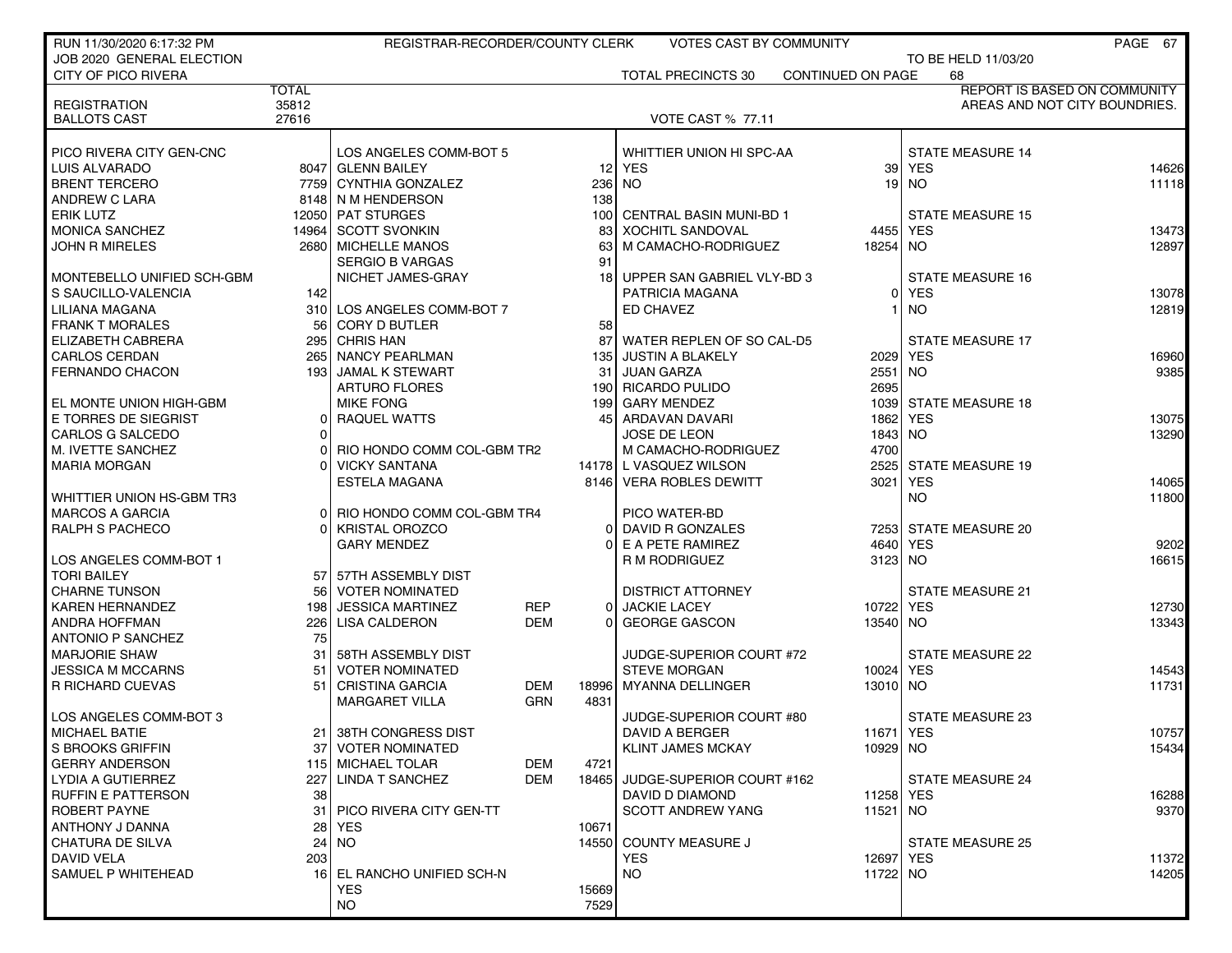| RUN 11/30/2020 6:17:32 PM<br>REGISTRAR-RECORDER/COUNTY CLERK<br>VOTES CAST BY COMMUNITY | PAGE 68                       |
|-----------------------------------------------------------------------------------------|-------------------------------|
| JOB 2020 GENERAL ELECTION<br>TO BE HELD 11/03/20                                        |                               |
| CONTINUED FROM PAGE<br>CITY OF PICO RIVERA<br>TOTAL PRECINCTS 30<br>67<br><b>TOTAL</b>  | REPORT IS BASED ON COMMUNITY  |
| <b>REGISTRATION</b><br>35812                                                            | AREAS AND NOT CITY BOUNDRIES. |
| 27616<br><b>BALLOTS CAST</b><br><b>VOTE CAST % 77.11</b>                                |                               |
|                                                                                         |                               |
| <b>PRES AND VICE PRES</b><br>JOSEPH R BIDEN<br><b>DEM</b><br>20373                      |                               |
| DONALD J TRUMP<br><b>REP</b><br>6329                                                    |                               |
| <b>GLORIA LA RIVA</b><br>PF<br>106                                                      |                               |
| ROQUE D GUERRA<br>Al<br>139                                                             |                               |
| <b>HOWIE HAWKINS</b><br>GRN<br>134                                                      |                               |
| 152<br>JO JORGENSEN<br>LIB                                                              |                               |
|                                                                                         |                               |
|                                                                                         |                               |
|                                                                                         |                               |
|                                                                                         |                               |
|                                                                                         |                               |
|                                                                                         |                               |
|                                                                                         |                               |
|                                                                                         |                               |
|                                                                                         |                               |
|                                                                                         |                               |
|                                                                                         |                               |
|                                                                                         |                               |
|                                                                                         |                               |
|                                                                                         |                               |
|                                                                                         |                               |
|                                                                                         |                               |
|                                                                                         |                               |
|                                                                                         |                               |
|                                                                                         |                               |
|                                                                                         |                               |
|                                                                                         |                               |
|                                                                                         |                               |
|                                                                                         |                               |
|                                                                                         |                               |
|                                                                                         |                               |
|                                                                                         |                               |
|                                                                                         |                               |
|                                                                                         |                               |
|                                                                                         |                               |
|                                                                                         |                               |
|                                                                                         |                               |
|                                                                                         |                               |
|                                                                                         |                               |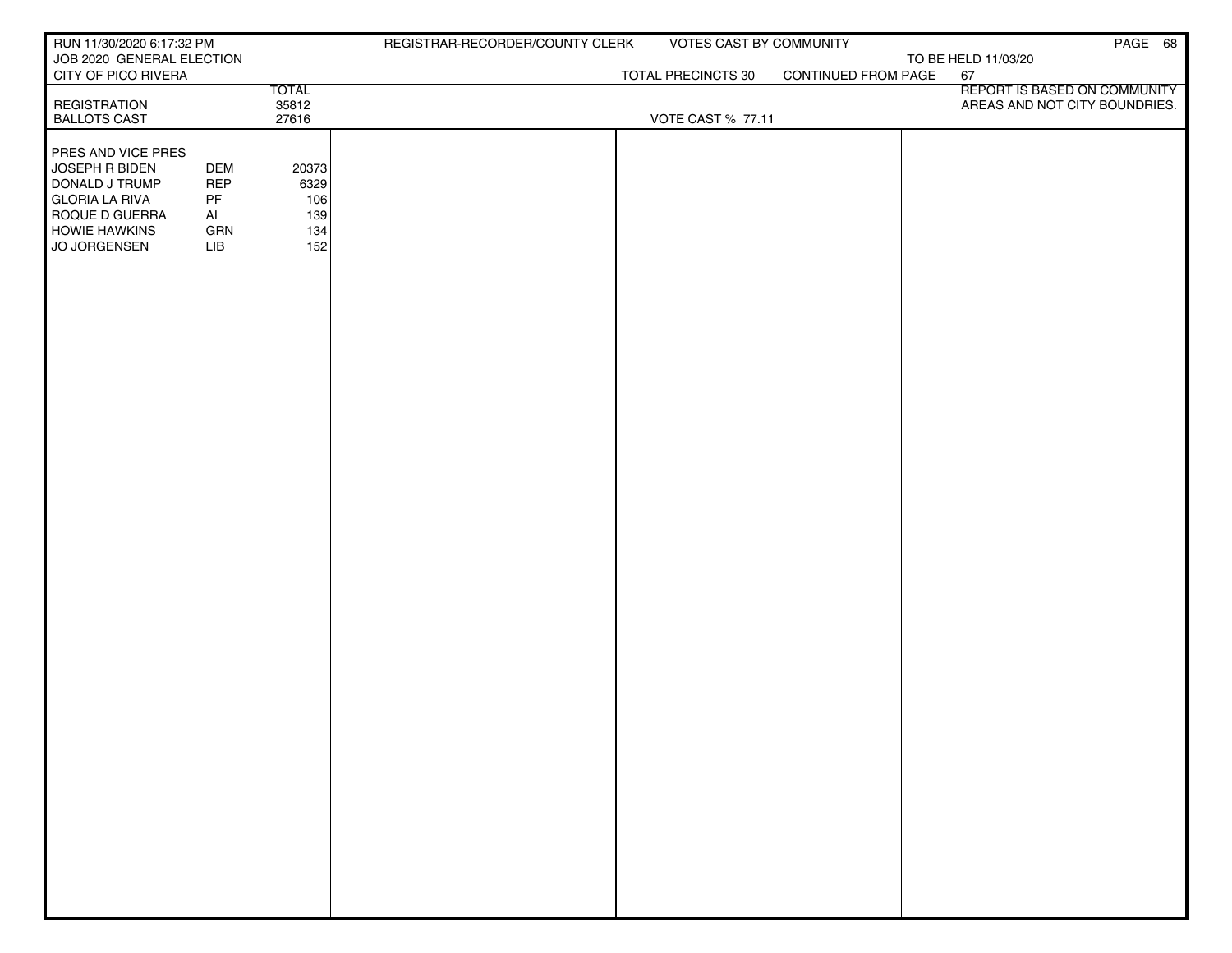| RUN 11/30/2020 6:17:32 PM                      |                | REGISTRAR-RECORDER/COUNTY CLERK            |            |          | <b>VOTES CAST BY COMMUNITY</b>              |           |                                       |            | PAGE 69        |
|------------------------------------------------|----------------|--------------------------------------------|------------|----------|---------------------------------------------|-----------|---------------------------------------|------------|----------------|
| JOB 2020 GENERAL ELECTION                      |                |                                            |            |          |                                             |           | TO BE HELD 11/03/20                   |            |                |
| <b>CITY OF POMONA</b>                          |                |                                            |            |          | <b>TOTAL PRECINCTS 49</b>                   |           |                                       |            |                |
|                                                | <b>TOTAL</b>   |                                            |            |          |                                             |           | REPORT IS BASED ON COMMUNITY          |            |                |
| <b>REGISTRATION</b><br><b>BALLOTS CAST</b>     | 72301<br>50625 |                                            |            |          | <b>VOTE CAST % 70.02</b>                    |           | AREAS AND NOT CITY BOUNDRIES.         |            |                |
|                                                |                |                                            |            |          |                                             |           |                                       |            |                |
| POMONA CITY GEN MUNI-MAYOR                     |                | CITRUS COMM COLL-GBM TR 2                  |            |          | POMONA CITY GEN MUNI-PO                     |           | <b>STATE MEASURE 18</b>               |            |                |
| J ELIZALDE                                     |                | 12106 LAURA J BOLLINGER                    |            | 469      | YES                                         | 27016 YES |                                       |            | 23358          |
| <b>TIM SANDOVAL</b>                            | 28421 l        | JOSEPH HAMER SALAS                         |            | 457      | <b>NO</b>                                   | 18690 NO  |                                       |            | 24946          |
| <b>GUSTAVO E NUNEZ</b>                         |                | 1714 ERIC A KALJUMAGI                      |            | 434      |                                             |           |                                       |            |                |
| <b>JESUS V CAMPOS</b>                          | 1742           |                                            |            |          | CITRUS COMM COLLEGE SPC-Y                   |           | <b>STATE MEASURE 19</b>               |            |                |
| MOHAMMAD H KAMYAB                              |                | 1756 MT SAN ANTONIO COMM-TR1               |            |          | <b>YES</b>                                  | 980       | <b>YES</b>                            |            | 25600          |
|                                                |                | PETER HIDALGO                              |            | 11988    | <b>NO</b>                                   |           | 572 NO                                |            | 21581          |
| POMONA CITY GEN MUNI-CNC 1                     |                | ROBERT H CARDER                            |            | 2836     |                                             |           |                                       |            |                |
| JOHN NOLTE                                     | 3086           |                                            |            |          | THREE VLYS MUNI WTR DIV 6                   |           | <b>STATE MEASURE 20</b>               |            |                |
| <b>GENY P MEJIA</b>                            |                | 2944   MT SAN ANTONIO COMM-TR7             |            |          | <b>VICTORIA HAHN</b>                        |           | 4834 YES                              |            | 18041          |
| <b>VIRGILIO P DONIZA</b>                       |                | 653   MANUEL BACA                          |            |          | 11884 DANIELLE SOTO                         | 8275 NO   |                                       |            | 29070          |
|                                                |                | <b>FABIAN PAVON</b>                        |            | 7629     | <b>JOHN MENDOZA</b>                         | 7050      |                                       |            |                |
| POMONA CITY GEN MUNI-CNC 4<br>E ONTIVEROS-COLE | 4574           | <b>HEBERTO M SANCHEZ</b>                   |            | 5711     | <b>DISTRICT ATTORNEY</b>                    |           | <b>STATE MEASURE 21</b><br><b>YES</b> |            | 22791          |
| <b>CHARA N SWODECK</b>                         |                | 3523 29TH STATE SENATE DIST                |            |          | <b>JACKIE LACEY</b>                         | 23108 NO  |                                       |            | 24855          |
|                                                |                | <b>VOTER NOMINATED</b>                     |            |          | <b>GEORGE GASCON</b>                        | 21509     |                                       |            |                |
| POMONA CITY GEN MUNI-CNC 6                     |                | <b>LING LING CHANG</b>                     | <b>REP</b> | 0        |                                             |           | <b>STATE MEASURE 22</b>               |            |                |
| ROBERT TORRES                                  |                | 4204 JOSH NEWMAN                           | <b>DEM</b> | $\Omega$ | JUDGE-SUPERIOR COURT #72                    |           | <b>YES</b>                            |            | 27442          |
| <b>MIRANDA SHEFFIELD</b>                       | 2213           |                                            |            |          | <b>STEVE MORGAN</b>                         | 20981 NO  |                                       |            | 20496          |
| <b>DEBRA MARTIN</b>                            |                | 3644 52ND ASSEMBLY DIST                    |            |          | <b>MYANNA DELLINGER</b>                     | 20631     |                                       |            |                |
| SIRAAJ A MUHAMMAD                              |                | 729 VOTER NOMINATED                        |            |          |                                             |           | <b>STATE MEASURE 23</b>               |            |                |
|                                                |                | <b>FREDDIE RODRIGUEZ</b>                   | <b>DEM</b> | 34636    | JUDGE-SUPERIOR COURT #80                    |           | <b>YES</b>                            |            | 20562          |
| <b>CLAREMONT UNIFIED SCH-GBM</b>               |                | <b>TONI HOLLE</b>                          | <b>REP</b> | 11241    | DAVID A BERGER                              | 22398 NO  |                                       |            | 27095          |
| <b>KATHY ARCHER</b>                            | 893            |                                            |            |          | <b>KLINT JAMES MCKAY</b>                    | 18668     |                                       |            |                |
| <b>CHRIS NATICCHIA</b>                         | 500 l          | 55TH ASSEMBLY DIST                         |            |          |                                             |           | <b>STATE MEASURE 24</b>               |            |                |
| <b>BOB FASS</b>                                | 604            | VOTER NOMINATED<br>ANDREW E RODRIGUEZ      | <b>DEM</b> |          | JUDGE-SUPERIOR COURT #162                   | 20108 NO  | <b>YES</b>                            |            | 29412<br>17662 |
| <b>BONITA UNIFIED SCH-GBM</b>                  |                | PHILLIP CHEN                               | <b>REP</b> | $\Omega$ | DAVID D DIAMOND<br><b>SCOTT ANDREW YANG</b> | 21224     |                                       |            |                |
| <b>BRITTANY ALLISON</b>                        | 0              |                                            |            |          |                                             |           | <b>STATE MEASURE 25</b>               |            |                |
| <b>GREG PALATTO</b>                            |                | 35TH CONGRESS DIST                         |            |          | <b>COUNTY MEASURE J</b>                     |           | <b>YES</b>                            |            | 21072          |
| JOE OTTO                                       |                | <b>VOTER NOMINATED</b>                     |            |          | <b>YES</b>                                  | 24065 NO  |                                       |            | 25662          |
| C E MATTSON                                    |                | NORMA J TORRES                             | <b>DEM</b> | 34740    | <b>NO</b>                                   | 20983     |                                       |            |                |
| <b>KRISTA CHAKMAK</b>                          |                | <b>MIKE CARGILE</b>                        | <b>REP</b> | 12004    |                                             |           | PRES AND VICE PRES                    |            |                |
| <b>GLENN A CREIMAN</b>                         |                |                                            |            |          | <b>STATE MEASURE 14</b>                     |           | <b>JOSEPH R BIDEN</b>                 | <b>DEM</b> | 35302          |
| AFSHIN KAIVAN-MEHR                             |                | 39TH CONGRESS DIST                         |            |          | <b>YES</b>                                  |           | 26109 DONALD J TRUMP                  | <b>REP</b> | 13280          |
| TOMMY LEE RANDLE                               |                | <b>VOTER NOMINATED</b>                     |            |          | <b>NO</b>                                   |           | 21235 GLORIA LA RIVA                  | PF         | 278            |
| C JONES-BACON                                  |                | <b>GIL CISNEROS</b>                        | DEM        | 0        |                                             |           | ROQUE D GUERRA                        | AI         | 327            |
|                                                |                | YOUNG KIM                                  | <b>REP</b> |          | 0 STATE MEASURE 15                          |           | <b>HOWIE HAWKINS</b>                  | <b>GRN</b> | 289            |
| POMONA UNIFIED SCHOOL-TR 2                     |                |                                            |            |          | <b>YES</b>                                  |           | 25676 JO JORGENSEN                    | LIB.       | 370            |
| LORENA GONZALEZ<br>ALFREDO CAMACHO             |                | 4879 POMONA CITY GEN MUNI-PA<br>4257   YES |            | 6677     | NO.                                         | 22615     |                                       |            |                |
|                                                |                | NO.                                        |            |          | 38889 STATE MEASURE 16                      |           |                                       |            |                |
| POMONA UNIFIED SCHOOL-TR3                      |                |                                            |            |          | <b>YES</b>                                  | 22781     |                                       |            |                |
| <b>FRANK C GUZMAN</b>                          |                | 3609 POMONA CITY GEN MUNI-PM               |            |          | NO.                                         | 24846     |                                       |            |                |
| <b>ARTURO JIMENEZ</b>                          |                | 3815 YES                                   |            | 23824    |                                             |           |                                       |            |                |
|                                                |                | <b>NO</b>                                  |            | 22665    | STATE MEASURE 17                            |           |                                       |            |                |
|                                                |                |                                            |            |          | <b>YES</b>                                  | 30893     |                                       |            |                |
|                                                |                |                                            |            |          | NO.                                         | 17246     |                                       |            |                |
|                                                |                |                                            |            |          |                                             |           |                                       |            |                |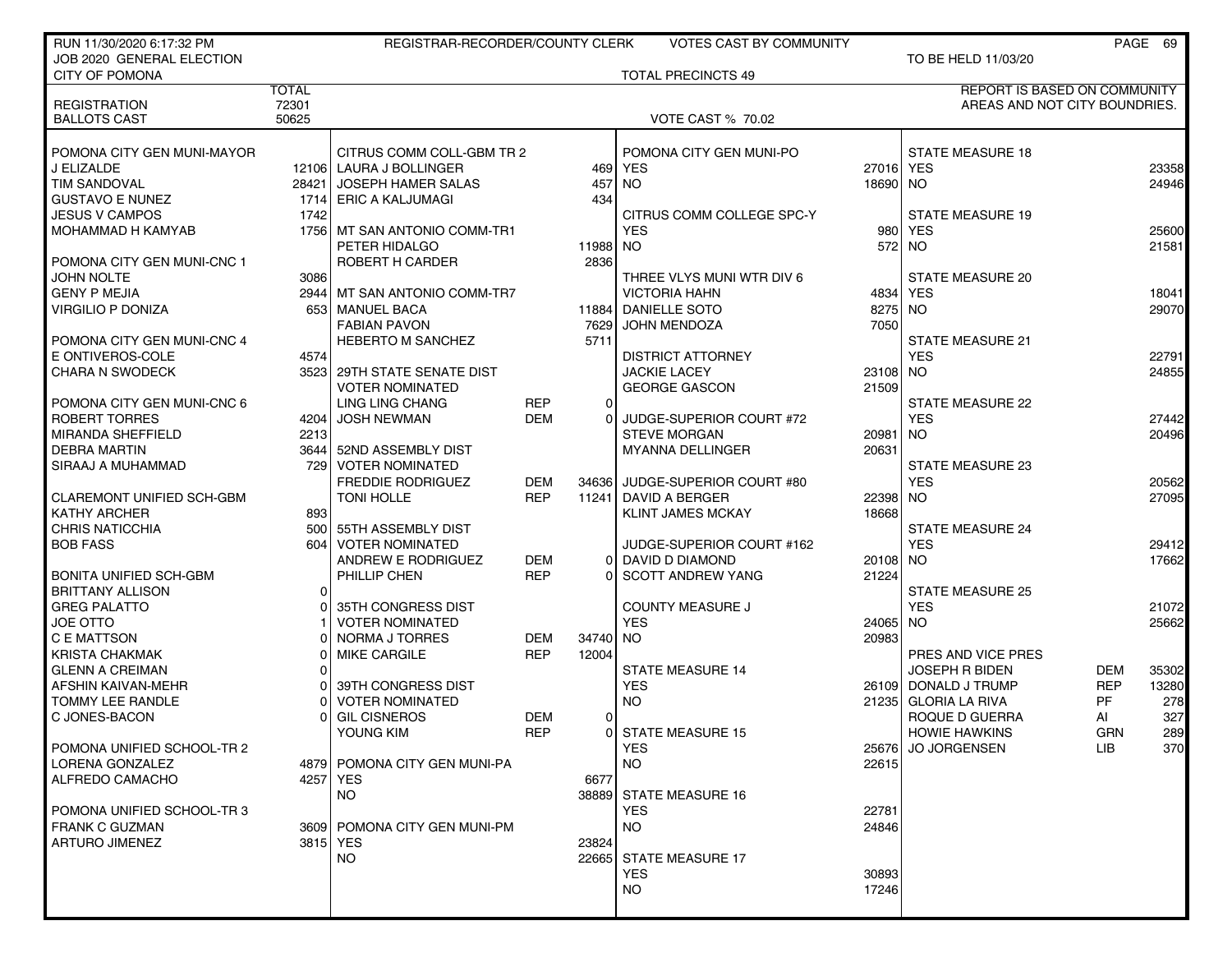| RUN 11/30/2020 6:17:32 PM                        |              | REGISTRAR-RECORDER/COUNTY CLERK              |            |                | <b>VOTES CAST BY COMMUNITY</b>                  |          |                                       |            | PAGE 70       |
|--------------------------------------------------|--------------|----------------------------------------------|------------|----------------|-------------------------------------------------|----------|---------------------------------------|------------|---------------|
| JOB 2020 GENERAL ELECTION                        |              |                                              |            |                |                                                 |          | TO BE HELD 11/03/20                   |            |               |
| CITY OF RANCHO PALOS VERDES                      |              |                                              |            |                | <b>TOTAL PRECINCTS 14</b>                       |          |                                       |            |               |
|                                                  | <b>TOTAL</b> |                                              |            |                |                                                 |          | <b>REPORT IS BASED ON COMMUNITY</b>   |            |               |
| <b>REGISTRATION</b>                              | 30166        |                                              |            |                |                                                 |          | AREAS AND NOT CITY BOUNDRIES.         |            |               |
| <b>BALLOTS CAST</b>                              | 26538        |                                              |            |                | <b>VOTE CAST % 87.97</b>                        |          |                                       |            |               |
|                                                  |              |                                              |            |                |                                                 |          |                                       |            |               |
| L A UNIFIED SCH-BOE 7<br><b>T ORTIZ FRANKLIN</b> |              | LOS ANGELES COMM-BOT 7<br>1818 CORY D BUTLER |            |                | <b>DISTRICT ATTORNEY</b><br><b>JACKIE LACEY</b> | 12976    | <b>STATE MEASURE 21</b><br><b>YES</b> |            |               |
| P CASTELLANOS                                    |              | 1289 CHRIS HAN                               |            | 1830<br>3343   | <b>GEORGE GASCON</b>                            | 8793 NO  |                                       |            | 6874<br>17953 |
|                                                  |              | <b>NANCY PEARLMAN</b>                        |            | 1944           |                                                 |          |                                       |            |               |
| PALOS VERDES PEN UNIF-GBM                        |              | <b>JAMAL K STEWART</b>                       |            | 665            | JUDGE-SUPERIOR COURT #72                        |          | STATE MEASURE 22                      |            |               |
| <b>JOSEPH E DILEVA</b>                           |              | 5846 ARTURO FLORES                           |            | 642            | <b>STEVE MORGAN</b>                             | 12547    | <b>YES</b>                            |            | 16014         |
| <b>JEFF FRANKEL</b>                              |              | 5651 MIKE FONG                               |            | 8169           | <b>MYANNA DELLINGER</b>                         | 6324     | NO.                                   |            | 8973          |
| <b>AURA IMBARUS</b>                              |              | 5742 RAQUEL WATTS                            |            | 745            |                                                 |          |                                       |            |               |
| LINDA D REID                                     | 9951         |                                              |            |                | JUDGE-SUPERIOR COURT #80                        |          | <b>STATE MEASURE 23</b>               |            |               |
|                                                  |              | 35TH STATE SENATE DIST                       |            |                | DAVID A BERGER                                  | 12124    | <b>YES</b>                            |            | 6485          |
| LOS ANGELES COMM-BOT 1                           |              | <b>VOTER NOMINATED</b>                       |            |                | <b>KLINT JAMES MCKAY</b>                        | 6672     | <b>NO</b>                             |            | 18256         |
| <b>TORI BAILEY</b>                               |              | 839 STEVEN C BRADFORD                        | <b>DEM</b> | 0              |                                                 |          |                                       |            |               |
| <b>CHARNE TUNSON</b>                             | 1228         | <b>ANTHONY PERRY</b>                         | Al         | 0              | JUDGE-SUPERIOR COURT #162                       |          | <b>STATE MEASURE 24</b>               |            |               |
| <b>KAREN HERNANDEZ</b>                           | 1502         |                                              |            |                | DAVID D DIAMOND                                 | 8553     | <b>YES</b>                            |            | 12427         |
| <b>ANDRA HOFFMAN</b>                             |              | 10679 66TH ASSEMBLY DIST                     |            |                | <b>SCOTT ANDREW YANG</b>                        | 10836    | NO.                                   |            | 12123         |
| <b>ANTONIO P SANCHEZ</b>                         | 414          | <b>VOTER NOMINATED</b>                       |            |                |                                                 |          |                                       |            |               |
| <b>MARJORIE SHAW</b>                             |              | 1755 ARTHUR C SCHAPER                        | <b>REP</b> |                | 10100 COUNTY MEASURE J                          |          | <b>STATE MEASURE 25</b>               |            |               |
| <b>JESSICA M MCCARNS</b>                         | 7801         | AL MURATSUCHI                                | <b>DEM</b> | 13178          | <b>YES</b>                                      | 8859     | <b>YES</b>                            |            | 9327          |
| <b>R RICHARD CUEVAS</b>                          | 385          |                                              |            |                | <b>NO</b>                                       | 13443 NO |                                       |            | 15069         |
|                                                  |              | 70TH ASSEMBLY DIST                           |            |                |                                                 |          |                                       |            |               |
| LOS ANGELES COMM-BOT 3                           |              | <b>VOTER NOMINATED</b>                       |            |                | <b>STATE MEASURE 14</b>                         |          | PRES AND VICE PRES                    |            |               |
| <b>MICHAEL BATIE</b>                             | 9421         | DAVID W THOMAS                               | <b>REP</b> | ΟI             | <b>YES</b>                                      | 9874     | <b>JOSEPH R BIDEN</b>                 | <b>DEM</b> | 14978         |
| S BROOKS GRIFFIN                                 |              | 807   PATRICK O'DONNELL                      | <b>DEM</b> | $\overline{0}$ | <b>NO</b>                                       | 14823    | DONALD J TRUMP                        | <b>REP</b> | 10432         |
| <b>GERRY ANDERSON</b>                            | 3531         |                                              |            |                |                                                 |          | <b>GLORIA LA RIVA</b>                 | <b>PF</b>  | 28            |
| LYDIA A GUTIERREZ                                | 25221        | 33RD CONGRESS DIST                           |            |                | <b>STATE MEASURE 15</b>                         |          | ROQUE D GUERRA                        | Al         | 79            |
| <b>RUFFIN E PATTERSON</b>                        | 584          | <b>VOTER NOMINATED</b>                       |            |                | <b>YES</b>                                      | 90521    | <b>HOWIE HAWKINS</b>                  | <b>GRN</b> | 127           |
| <b>ROBERT PAYNE</b>                              | 609          | <b>JAMES P BRADLEY</b>                       | <b>REP</b> | 10443          | <b>NO</b>                                       | 16171    | <b>JO JORGENSEN</b>                   | LIB.       | 336           |
| ANTHONY J DANNA                                  | 1317         | <b>TED W LIEU</b>                            | <b>DEM</b> | 13393          |                                                 |          |                                       |            |               |
| CHATURA DE SILVA                                 | 361          |                                              |            |                | <b>STATE MEASURE 16</b>                         |          |                                       |            |               |
| <b>DAVID VELA</b>                                |              | 5961 44TH CONGRESS DIST                      |            |                | <b>YES</b>                                      | 8288     |                                       |            |               |
| SAMUEL P WHITEHEAD                               | 774          | <b>VOTER NOMINATED</b>                       |            |                | <b>NO</b>                                       | 16614    |                                       |            |               |
|                                                  |              | NANETTE D BARRAGAN                           | <b>DEM</b> | 0              |                                                 |          |                                       |            |               |
| LOS ANGELES COMM-BOT 5                           |              | ANALILIA JOYA                                | <b>DEM</b> | $\overline{0}$ | <b>STATE MEASURE 17</b>                         |          |                                       |            |               |
| <b>GLENN BAILEY</b>                              | 661          |                                              |            |                | <b>YES</b>                                      | 12346    |                                       |            |               |
| <b>CYNTHIA GONZALEZ</b>                          | 2104         | LOS ANGELES USD-MEAS RR                      |            |                | <b>NO</b>                                       | 12702    |                                       |            |               |
| N M HENDERSON                                    | 6329         | <b>YES</b>                                   |            | 1587           |                                                 |          |                                       |            |               |
| PAT STURGES                                      | 1645 NO      |                                              |            | 2021           | <b>STATE MEASURE 18</b>                         |          |                                       |            |               |
| <b>SCOTT SVONKIN</b>                             | 4138         |                                              |            |                | <b>YES</b>                                      | 9179     |                                       |            |               |
| <b>MICHELLE MANOS</b>                            |              | 701 WATER REPLEN OF SO CAL-D2                |            |                | <b>NO</b>                                       | 15988    |                                       |            |               |
| <b>SERGIO B VARGAS</b>                           |              | 508 JOE L MACIAS                             |            | 2389           |                                                 |          |                                       |            |               |
| NICHET JAMES-GRAY                                |              | 983 G RICK MARSHALL                          |            | 1881           | STATE MEASURE 19                                |          |                                       |            |               |
|                                                  |              | <b>GEORGE URAGUCHI</b>                       |            |                | 4236 YES                                        | 9522     |                                       |            |               |
|                                                  |              | ROBERT KATHERMAN                             |            | 9543 NO        |                                                 | 15169    |                                       |            |               |
|                                                  |              |                                              |            |                |                                                 |          |                                       |            |               |
|                                                  |              | PALOS VERDES LIBRARY-BT                      |            |                | STATE MEASURE 20                                |          |                                       |            |               |
|                                                  |              | <b>BOB NELSON</b>                            |            | 4379 YES       |                                                 | 10125    |                                       |            |               |
|                                                  |              | ZOE UNNO                                     |            | 11195 NO       |                                                 | 14320    |                                       |            |               |
|                                                  |              | <b>KINGSTON WONG</b>                         |            | 8447           |                                                 |          |                                       |            |               |
|                                                  |              | <b>RAY RANDALL</b>                           |            | 3783           |                                                 |          |                                       |            |               |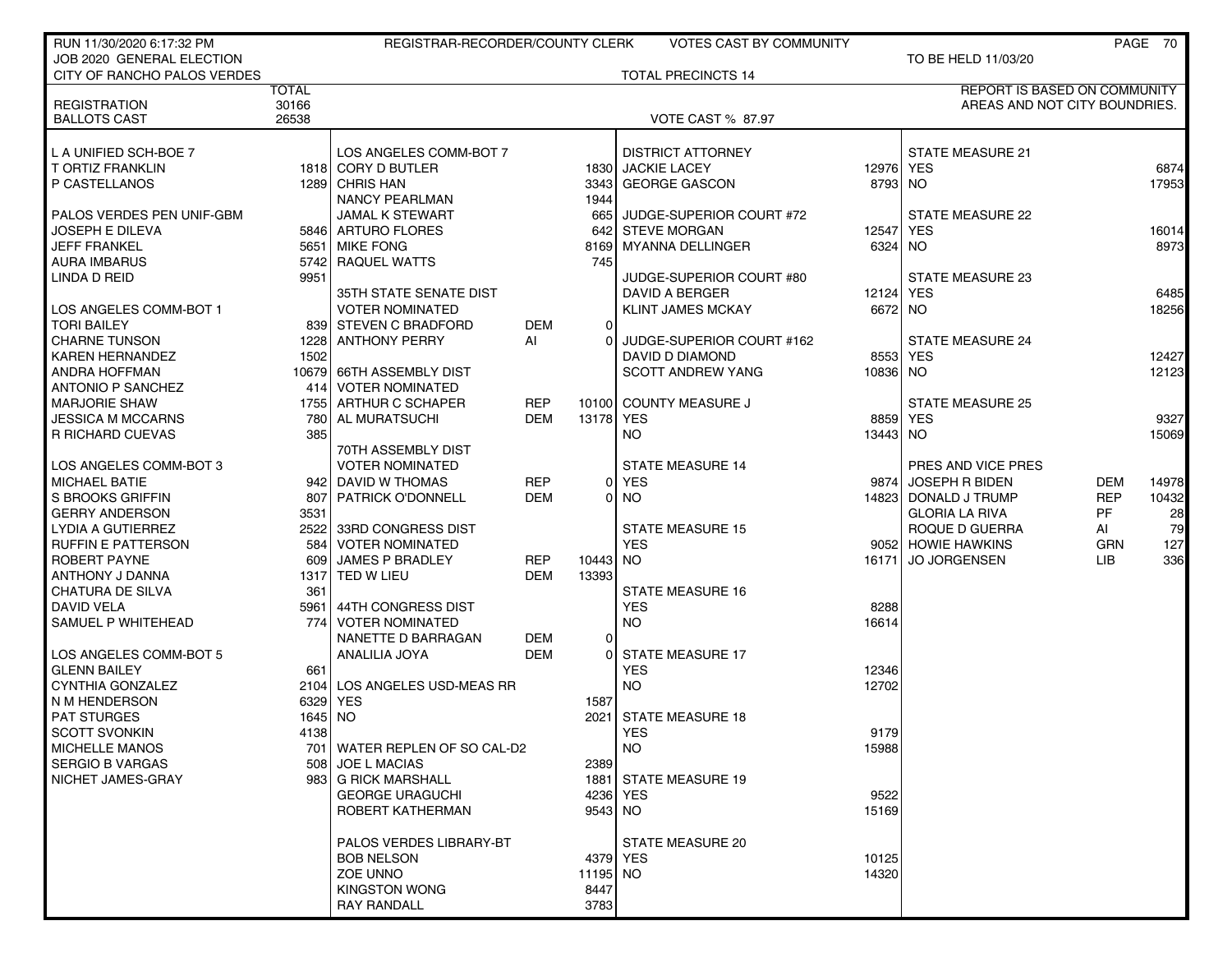| RUN 11/30/2020 6:17:32 PM                        |                       | REGISTRAR-RECORDER/COUNTY CLERK    |           | VOTES CAST BY COMMUNITY   |            |       | PAGE 71                                                       |
|--------------------------------------------------|-----------------------|------------------------------------|-----------|---------------------------|------------|-------|---------------------------------------------------------------|
| JOB 2020 GENERAL ELECTION                        |                       |                                    |           |                           |            |       | TO BE HELD 11/03/20                                           |
| CITY OF REDONDO BEACH                            |                       |                                    |           | <b>TOTAL PRECINCTS 20</b> |            |       |                                                               |
|                                                  | <b>TOTAL</b><br>49125 |                                    |           |                           |            |       | REPORT IS BASED ON COMMUNITY<br>AREAS AND NOT CITY BOUNDRIES. |
| <b>REGISTRATION</b><br><b>BALLOTS CAST</b>       | 42056                 |                                    |           | <b>VOTE CAST % 85.61</b>  |            |       |                                                               |
|                                                  |                       |                                    |           |                           |            |       |                                                               |
| EL CAMINO COMM COL-GBM TR3                       |                       | JUDGE-SUPERIOR COURT #162          |           | <b>STATE MEASURE 24</b>   |            |       |                                                               |
| PETER ELHAMEY AZIZ                               |                       | 1961   DAVID D DIAMOND             | 14549 YES |                           |            | 21895 |                                                               |
| TRISHA MURAKAWA                                  |                       | 9672 SCOTT ANDREW YANG             | 16704 NO  |                           |            | 17315 |                                                               |
| S COLLADO BOUTTE                                 | 6213                  |                                    |           |                           |            |       |                                                               |
|                                                  |                       | <b>COUNTY MEASURE J</b>            |           | <b>STATE MEASURE 25</b>   |            |       |                                                               |
| EL CAMINO COMM COL-GBM TR4                       |                       | <b>YES</b>                         | 18224     | YES                       |            | 17554 |                                                               |
| <b>K S MASCHLER</b>                              | $\overline{0}$        | <b>NO</b>                          | 17851     | NO.                       |            | 21315 |                                                               |
| DAVID M KARTSONIS                                | $\overline{0}$        |                                    |           |                           |            |       |                                                               |
| NICOLE A RYAN                                    | U                     | <b>STATE MEASURE 14</b>            |           | PRES AND VICE PRES        |            |       |                                                               |
|                                                  |                       | <b>YES</b>                         | 19268     | <b>JOSEPH R BIDEN</b>     | DEM        | 27833 |                                                               |
| <b>66TH ASSEMBLY DIST</b>                        |                       | <b>NO</b>                          |           | 20318 DONALD J TRUMP      | <b>REP</b> | 12461 |                                                               |
| <b>VOTER NOMINATED</b>                           |                       |                                    |           | <b>GLORIA LA RIVA</b>     | PF         | 69    |                                                               |
| ARTHUR C SCHAPER<br>REP                          |                       | 12693 STATE MEASURE 15             |           | ROQUE D GUERRA            | AI         | 136   |                                                               |
| AL MURATSUCHI<br>DEM                             | 25569 YES             |                                    |           | 19060 HOWIE HAWKINS       | <b>GRN</b> | 183   |                                                               |
|                                                  |                       | NO.                                | 212421    | <b>JO JORGENSEN</b>       | LIB.       | 679   |                                                               |
| 33RD CONGRESS DIST                               |                       |                                    |           |                           |            |       |                                                               |
| <b>VOTER NOMINATED</b>                           |                       | <b>STATE MEASURE 16</b>            |           |                           |            |       |                                                               |
| <b>REP</b><br><b>JAMES P BRADLEY</b>             | 13157 YES             |                                    | 16721     |                           |            |       |                                                               |
| TED W LIEU<br>DEM                                | 25826 NO              |                                    | 23005     |                           |            |       |                                                               |
|                                                  |                       |                                    |           |                           |            |       |                                                               |
| <b>BEACH CITIES HEALTH</b>                       |                       | <b>STATE MEASURE 17</b>            |           |                           |            |       |                                                               |
| <b>VANESSA I POSTER</b>                          | 17224 YES             |                                    | 24225     |                           |            |       |                                                               |
| JANE A DIEHL                                     | 17092 NO              |                                    | 15981     |                           |            |       |                                                               |
| <b>VISH CHATTERJI</b>                            | 14784                 |                                    |           |                           |            |       |                                                               |
| <b>MARTHA B KOO</b><br><b>KAREN A KOMATINSKY</b> |                       | 17235 STATE MEASURE 18<br>7835 YES | 18329     |                           |            |       |                                                               |
|                                                  |                       | <b>NO</b>                          | 21923     |                           |            |       |                                                               |
| WEST BASIN MUNI WATER-BD 3                       |                       |                                    |           |                           |            |       |                                                               |
| <b>DESI ALVAREZ</b>                              |                       | 14451 STATE MEASURE 19             |           |                           |            |       |                                                               |
| DOUG SOLOMON                                     |                       | 4778 YES                           | 18186     |                           |            |       |                                                               |
| CAROL W KWAN                                     | 11229 NO              |                                    | 21114     |                           |            |       |                                                               |
|                                                  |                       |                                    |           |                           |            |       |                                                               |
| WATER REPLEN OF SO CAL-D2                        |                       | <b>STATE MEASURE 20</b>            |           |                           |            |       |                                                               |
| <b>JOE L MACIAS</b>                              |                       | 4628 YES                           | 13757     |                           |            |       |                                                               |
| <b>G RICK MARSHALL</b>                           | 2238 NO               |                                    | 25300     |                           |            |       |                                                               |
| <b>GEORGE URAGUCHI</b>                           | 6397                  |                                    |           |                           |            |       |                                                               |
| ROBERT KATHERMAN                                 |                       | 15162 STATE MEASURE 21             |           |                           |            |       |                                                               |
|                                                  |                       | YES                                | 15661     |                           |            |       |                                                               |
| <b>DISTRICT ATTORNEY</b>                         |                       | <b>NO</b>                          | 23841     |                           |            |       |                                                               |
| <b>JACKIE LACEY</b>                              | 17809                 |                                    |           |                           |            |       |                                                               |
| <b>GEORGE GASCON</b>                             |                       | 17431 STATE MEASURE 22             |           |                           |            |       |                                                               |
|                                                  |                       | <b>YES</b>                         | 24317     |                           |            |       |                                                               |
| JUDGE-SUPERIOR COURT #72                         |                       | <b>NO</b>                          | 15682     |                           |            |       |                                                               |
| <b>STEVE MORGAN</b>                              | 18287                 |                                    |           |                           |            |       |                                                               |
| <b>MYANNA DELLINGER</b>                          |                       | 13139 STATE MEASURE 23             |           |                           |            |       |                                                               |
|                                                  |                       | <b>YES</b>                         | 12491     |                           |            |       |                                                               |
| JUDGE-SUPERIOR COURT #80                         |                       | <b>NO</b>                          | 26852     |                           |            |       |                                                               |
| DAVID A BERGER                                   | 18790                 |                                    |           |                           |            |       |                                                               |
| KLINT JAMES MCKAY                                | 11669                 |                                    |           |                           |            |       |                                                               |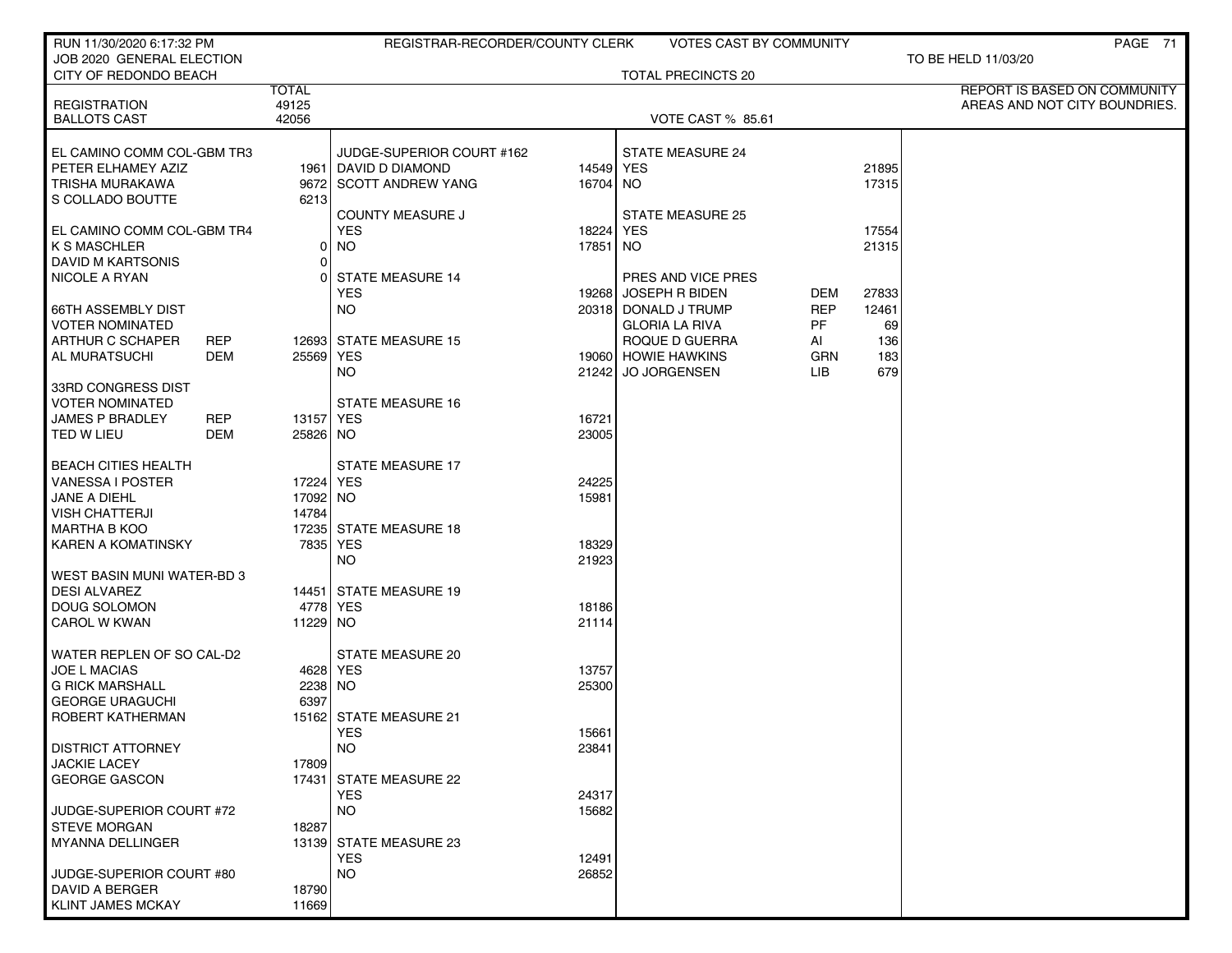| RUN 11/30/2020 6:17:32 PM    |              | REGISTRAR-RECORDER/COUNTY CLERK |            |     | <b>VOTES CAST BY COMMUNITY</b> |            |                               |            | PAGE 72         |
|------------------------------|--------------|---------------------------------|------------|-----|--------------------------------|------------|-------------------------------|------------|-----------------|
| JOB 2020 GENERAL ELECTION    |              |                                 |            |     |                                |            | TO BE HELD 11/03/20           |            |                 |
| <b>CITY OF ROLLING HILLS</b> |              |                                 |            |     | <b>TOTAL PRECINCTS 1</b>       |            |                               |            |                 |
|                              | <b>TOTAL</b> |                                 |            |     |                                |            | REPORT IS BASED ON COMMUNITY  |            |                 |
| <b>REGISTRATION</b>          | 1550         |                                 |            |     |                                |            | AREAS AND NOT CITY BOUNDRIES. |            |                 |
| <b>BALLOTS CAST</b>          | 1352         |                                 |            |     | <b>VOTE CAST % 87.23</b>       |            |                               |            |                 |
|                              |              |                                 |            |     |                                |            |                               |            |                 |
| ROLLING HILLS CITY GEN-CNC   |              | LOS ANGELES COMM-BOT 7          |            |     | <b>COUNTY MEASURE J</b>        |            | <b>STATE MEASURE 25</b>       |            |                 |
| ARUN ABLE BHUMITRA           |              | 616 CORY D BUTLER               |            |     | 120 YES                        |            | 318 YES                       |            | 365             |
| JEFF PIEPER                  | 657 l        | <b>CHRIS HAN</b>                |            |     | $118$ NO                       |            | 842 NO                        |            | 921             |
| BEATRIZ DIERINGER            |              | 707 NANCY PEARLMAN              |            | 88  |                                |            |                               |            |                 |
|                              |              | <b>JAMAL K STEWART</b>          |            | 46  | <b>STATE MEASURE 14</b>        |            | PRES AND VICE PRES            |            |                 |
| PALOS VERDES PEN UNIF-GBM    |              | <b>ARTURO FLORES</b>            |            | 19  | YES                            | 3601       | <b>JOSEPH R BIDEN</b>         | <b>DEM</b> | 567             |
| JOSEPH E DILEVA              |              | 255 MIKE FONG                   |            | 350 | <b>NO</b>                      | 931 L      | DONALD J TRUMP                | <b>REP</b> | 723             |
| <b>JEFF FRANKEL</b>          |              | 410 RAQUEL WATTS                |            | 42  |                                |            | <b>GLORIA LA RIVA</b>         | <b>PF</b>  |                 |
| AURA IMBARUS                 | 363          |                                 |            |     | <b>STATE MEASURE 15</b>        |            | ROQUE D GUERRA                | Al         | $\vert 4 \vert$ |
| LINDA D REID                 |              | 453 66TH ASSEMBLY DIST          |            |     | <b>YES</b>                     |            | 238 HOWIE HAWKINS             | <b>GRN</b> | $\mathbf{3}$    |
|                              |              | <b>VOTER NOMINATED</b>          |            |     | <b>NO</b>                      | 10711      | <b>JO JORGENSEN</b>           | LIB        | 20              |
| LOS ANGELES COMM-BOT 1       |              | ARTHUR C SCHAPER                | <b>REP</b> | 750 |                                |            |                               |            |                 |
| <b>TORI BAILEY</b>           |              | <b>18   AL MURATSUCHI</b>       | DEM        |     | 452 STATE MEASURE 16           |            |                               |            |                 |
|                              |              |                                 |            |     |                                |            |                               |            |                 |
| <b>CHARNE TUNSON</b>         | 49           |                                 |            |     | <b>YES</b>                     | 297<br>993 |                               |            |                 |
| KAREN HERNANDEZ              | 72 l         | 33RD CONGRESS DIST              |            |     | NO.                            |            |                               |            |                 |
| ANDRA HOFFMAN                | 464 l        | <b>VOTER NOMINATED</b>          |            |     |                                |            |                               |            |                 |
| <b>ANTONIO P SANCHEZ</b>     | 14           | <b>JAMES P BRADLEY</b>          | REP        |     | 763 STATE MEASURE 17           |            |                               |            |                 |
| <b>MARJORIE SHAW</b>         |              | 136 TED W LIEU                  | <b>DEM</b> |     | 470 YES                        | 516        |                               |            |                 |
| JESSICA M MCCARNS            | 36           |                                 |            |     | <b>NO</b>                      | 792        |                               |            |                 |
| <b>R RICHARD CUEVAS</b>      | 16 I         | WATER REPLEN OF SO CAL-D2       |            |     |                                |            |                               |            |                 |
|                              |              | <b>JOE L MACIAS</b>             |            |     | 109 STATE MEASURE 18           |            |                               |            |                 |
| LOS ANGELES COMM-BOT 3       |              | <b>G RICK MARSHALL</b>          |            | 130 | YES                            | 350        |                               |            |                 |
| MICHAEL BATIE                |              | 60 GEORGE URAGUCHI              |            | 289 | NO.                            | 963        |                               |            |                 |
| S BROOKS GRIFFIN             | 28 I         | ROBERT KATHERMAN                |            | 374 |                                |            |                               |            |                 |
| <b>GERRY ANDERSON</b>        | 151          |                                 |            |     | <b>STATE MEASURE 19</b>        |            |                               |            |                 |
| LYDIA A GUTIERREZ            | 131 l        | PALOS VERDES LIBRARY-BT         |            |     | <b>YES</b>                     | 355        |                               |            |                 |
| RUFFIN E PATTERSON           | 27 I         | <b>BOB NELSON</b>               |            | 174 | NO.                            | 946        |                               |            |                 |
| ROBERT PAYNE                 |              | 30 ZOE UNNO                     |            | 473 |                                |            |                               |            |                 |
| ANTHONY J DANNA              | 891          | <b>KINGSTON WONG</b>            |            | 370 | STATE MEASURE 20               |            |                               |            |                 |
| CHATURA DE SILVA             |              | <b>RAY RANDALL</b>              |            |     | 250 YES                        | 646        |                               |            |                 |
| <b>DAVID VELA</b>            | 215          |                                 |            |     | <b>NO</b>                      | 635        |                               |            |                 |
| SAMUEL P WHITEHEAD           |              | 43 DISTRICT ATTORNEY            |            |     |                                |            |                               |            |                 |
|                              |              | <b>JACKIE LACEY</b>             |            |     | 778 STATE MEASURE 21           |            |                               |            |                 |
| LOS ANGELES COMM-BOT 5       |              | <b>GEORGE GASCON</b>            |            | 354 | <b>YES</b>                     | 202        |                               |            |                 |
| <b>GLENN BAILEY</b>          | 51           |                                 |            |     | <b>NO</b>                      | 1097       |                               |            |                 |
| CYNTHIA GONZALEZ             | 92 I         | JUDGE-SUPERIOR COURT #72        |            |     |                                |            |                               |            |                 |
| N M HENDERSON                | 271 l        | <b>STEVE MORGAN</b>             |            |     | 702 STATE MEASURE 22           |            |                               |            |                 |
| <b>PAT STURGES</b>           |              | 70   MYANNA DELLINGER           |            |     | 243 YES                        | 982        |                               |            |                 |
| <b>SCOTT SVONKIN</b>         | 190          |                                 |            |     | <b>NO</b>                      | 323        |                               |            |                 |
| <b>MICHELLE MANOS</b>        |              | 21 JUDGE-SUPERIOR COURT #80     |            |     |                                |            |                               |            |                 |
| <b>SERGIO B VARGAS</b>       |              | 19 DAVID A BERGER               |            |     | 626 STATE MEASURE 23           |            |                               |            |                 |
| NICHET JAMES-GRAY            |              | 36 KLINT JAMES MCKAY            |            |     | 329 YES                        | 238        |                               |            |                 |
|                              |              |                                 |            |     | <b>NO</b>                      | 1055       |                               |            |                 |
|                              |              | JUDGE-SUPERIOR COURT #162       |            |     |                                |            |                               |            |                 |
|                              |              | DAVID D DIAMOND                 |            |     | 483 STATE MEASURE 24           |            |                               |            |                 |
|                              |              | <b>SCOTT ANDREW YANG</b>        |            |     | 502 YES                        | 475        |                               |            |                 |
|                              |              |                                 |            |     | <b>NO</b>                      | 808        |                               |            |                 |
|                              |              |                                 |            |     |                                |            |                               |            |                 |
|                              |              |                                 |            |     |                                |            |                               |            |                 |
|                              |              |                                 |            |     |                                |            |                               |            |                 |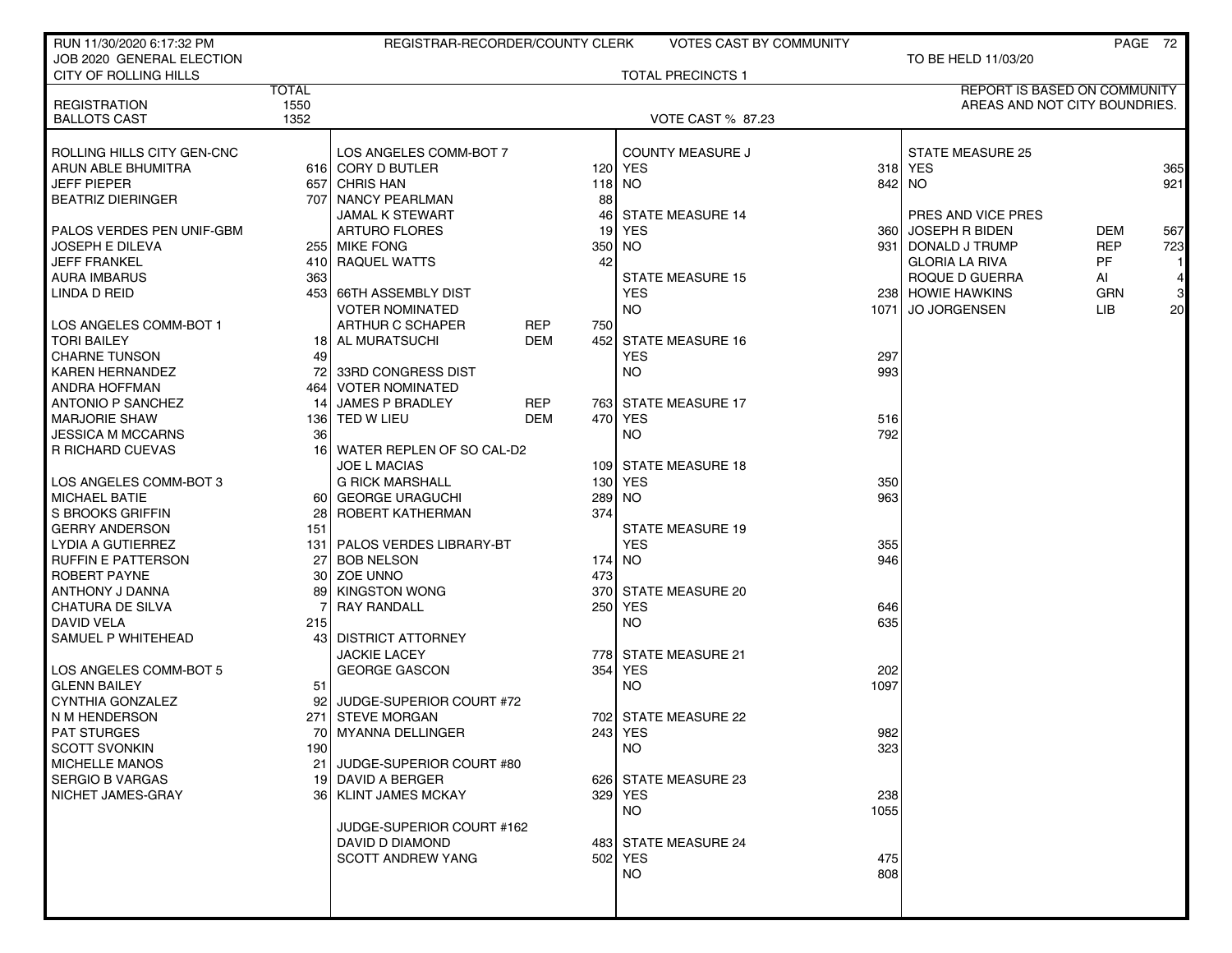| RUN 11/30/2020 6:17:32 PM                         |                  | REGISTRAR-RECORDER/COUNTY CLERK      |            |             | <b>VOTES CAST BY COMMUNITY</b> |         |                                            |                          | PAGE 73      |
|---------------------------------------------------|------------------|--------------------------------------|------------|-------------|--------------------------------|---------|--------------------------------------------|--------------------------|--------------|
| JOB 2020 GENERAL ELECTION                         |                  |                                      |            |             |                                |         | TO BE HELD 11/03/20                        |                          |              |
| CITY OF ROLLING HILLS ESTATES                     |                  |                                      |            |             | <b>TOTAL PRECINCTS 3</b>       |         |                                            |                          |              |
|                                                   | <b>TOTAL</b>     |                                      |            |             |                                |         | REPORT IS BASED ON COMMUNITY               |                          |              |
| <b>REGISTRATION</b>                               | 6214             |                                      |            |             |                                |         | AREAS AND NOT CITY BOUNDRIES.              |                          |              |
| <b>BALLOTS CAST</b>                               | 5521             |                                      |            |             | <b>VOTE CAST % 88.85</b>       |         |                                            |                          |              |
|                                                   |                  |                                      |            |             |                                |         |                                            |                          |              |
| ROLLING HILLS EST CITY-CNC                        |                  | LOS ANGELES COMM-BOT 7               |            |             | <b>COUNTY MEASURE J</b>        |         | <b>STATE MEASURE 25</b>                    |                          |              |
| <b>TIMOTHY BURESH</b>                             |                  | 1123 CORY D BUTLER                   |            |             | 437 YES                        |         | 1704 YES                                   |                          | 1962         |
| FRANK V ZERUNYAN                                  |                  | 1837 CHRIS HAN                       |            | 655         | <b>NO</b>                      | 2951 NO |                                            |                          | 3193         |
| <b>DEBBY STEGURA</b>                              |                  | 1934 NANCY PEARLMAN                  |            | 416         |                                |         |                                            |                          |              |
| <b>BRUCE STECKEL</b>                              |                  | 1195 JAMAL K STEWART                 |            | 157         | <b>STATE MEASURE 14</b>        |         | PRES AND VICE PRES                         |                          |              |
| <b>VELVETH SCHMITZ</b><br><b>BRIDGET K CARMAN</b> |                  | 1833 ARTURO FLORES<br>1221 MIKE FONG |            | 113<br>1584 | YES<br>NO                      |         | 1898 JOSEPH R BIDEN<br>3264 DONALD J TRUMP | <b>DEM</b><br><b>REP</b> | 2984<br>2285 |
| JEFFREY ROMANELLI                                 |                  | 1023 RAQUEL WATTS                    |            | 139         |                                |         | <b>GLORIA LA RIVA</b>                      | <b>PF</b>                | 6            |
|                                                   |                  |                                      |            |             | <b>STATE MEASURE 15</b>        |         | ROQUE D GUERRA                             | Al                       | 15           |
| PALOS VERDES PEN UNIF-GBM                         |                  | 66TH ASSEMBLY DIST                   |            |             | <b>YES</b>                     |         | 1726 HOWIE HAWKINS                         | <b>GRN</b>               | 13           |
| <b>JOSEPH E DILEVA</b>                            |                  | 1363 VOTER NOMINATED                 |            |             | NO.                            |         | 3574 JO JORGENSEN                          | LIB.                     | 63           |
| <b>JEFF FRANKEL</b>                               |                  | 1434 ARTHUR C SCHAPER                | REP        | 2300        |                                |         |                                            |                          |              |
| <b>AURA IMBARUS</b>                               |                  | 1467 AL MURATSUCHI                   | <b>DEM</b> |             | 2444 STATE MEASURE 16          |         |                                            |                          |              |
| LINDA D REID                                      | 2467             |                                      |            |             | <b>YES</b>                     | 1586    |                                            |                          |              |
|                                                   |                  | 33RD CONGRESS DIST                   |            |             | NO.                            | 3641    |                                            |                          |              |
| LOS ANGELES COMM-BOT 1                            |                  | <b>VOTER NOMINATED</b>               |            |             |                                |         |                                            |                          |              |
| <b>TORI BAILEY</b>                                |                  | 154 JAMES P BRADLEY                  | <b>REP</b> |             | 2327 STATE MEASURE 17          |         |                                            |                          |              |
| <b>CHARNE TUNSON</b>                              |                  | 229 TED W LIEU                       | <b>DEM</b> | 2501        | YES                            | 2452    |                                            |                          |              |
| <b>KAREN HERNANDEZ</b>                            | 265              |                                      |            |             | <b>NO</b>                      | 2822    |                                            |                          |              |
| ANDRA HOFFMAN                                     |                  | 2104 WATER REPLEN OF SO CAL-D2       |            |             |                                |         |                                            |                          |              |
| <b>ANTONIO P SANCHEZ</b>                          |                  | 93 JOE L MACIAS                      |            |             | 418 STATE MEASURE 18           |         |                                            |                          |              |
| <b>MARJORIE SHAW</b>                              |                  | 418 G RICK MARSHALL                  |            | 439         | YES                            | 1809    |                                            |                          |              |
| <b>JESSICA M MCCARNS</b>                          |                  | 168 GEORGE URAGUCHI                  |            | 902         | <b>NO</b>                      | 3484    |                                            |                          |              |
| R RICHARD CUEVAS                                  |                  | 65 ROBERT KATHERMAN                  |            | 1896        |                                |         |                                            |                          |              |
|                                                   |                  |                                      |            |             | <b>STATE MEASURE 19</b>        |         |                                            |                          |              |
| LOS ANGELES COMM-BOT 3                            |                  | PALOS VERDES LIBRARY-BT              |            |             | <b>YES</b>                     | 1912    |                                            |                          |              |
| <b>MICHAEL BATIE</b>                              |                  | 170 BOB NELSON                       |            |             | 864 NO                         | 3314    |                                            |                          |              |
| S BROOKS GRIFFIN                                  |                  | 141 ZOE UNNO                         |            | 2336        |                                |         |                                            |                          |              |
| <b>GERRY ANDERSON</b>                             |                  | 710 KINGSTON WONG                    |            | 1767        | <b>STATE MEASURE 20</b>        |         |                                            |                          |              |
| LYDIA A GUTIERREZ                                 |                  | 512 RAY RANDALL                      |            |             | 812 YES                        | 2234    |                                            |                          |              |
| <b>RUFFIN E PATTERSON</b>                         | 125              |                                      |            |             | <b>NO</b>                      | 2915    |                                            |                          |              |
| <b>ROBERT PAYNE</b>                               |                  | 149 DISTRICT ATTORNEY                |            |             |                                |         |                                            |                          |              |
| ANTHONY J DANNA                                   |                  | 330 JACKIE LACEY                     |            |             | 2792 STATE MEASURE 21          |         |                                            |                          |              |
| <b>CHATURA DE SILVA</b>                           | 71               | <b>GEORGE GASCON</b>                 |            | 1721        | YES                            | 1238    |                                            |                          |              |
| <b>DAVID VELA</b>                                 | 1108             |                                      |            |             | <b>NO</b>                      | 3992    |                                            |                          |              |
| SAMUEL P WHITEHEAD                                | 133 <sub>1</sub> | JUDGE-SUPERIOR COURT #72             |            |             |                                |         |                                            |                          |              |
|                                                   |                  | <b>STEVE MORGAN</b>                  |            |             | 2848 STATE MEASURE 22          |         |                                            |                          |              |
| LOS ANGELES COMM-BOT 5                            |                  | MYANNA DELLINGER                     |            |             | 1093 YES                       | 3475    |                                            |                          |              |
| <b>GLENN BAILEY</b>                               | 183              |                                      |            |             | NO.                            | 1777    |                                            |                          |              |
| CYNTHIA GONZALEZ                                  |                  | 429 JUDGE-SUPERIOR COURT #80         |            |             |                                |         |                                            |                          |              |
| N M HENDERSON                                     |                  | 1236 DAVID A BERGER                  |            |             | 2556 STATE MEASURE 23          |         |                                            |                          |              |
| <b>PAT STURGES</b>                                |                  | 328 KLINT JAMES MCKAY                |            |             | 1297 YES                       | 1250    |                                            |                          |              |
| <b>SCOTT SVONKIN</b>                              | 769              |                                      |            |             | <b>NO</b>                      | 3940    |                                            |                          |              |
| <b>MICHELLE MANOS</b>                             |                  | 126 JUDGE-SUPERIOR COURT #162        |            |             |                                |         |                                            |                          |              |
| <b>SERGIO B VARGAS</b>                            |                  | 95 DAVID D DIAMOND                   |            |             | 1800 STATE MEASURE 24          |         |                                            |                          |              |
| NICHET JAMES-GRAY                                 |                  | 221 SCOTT ANDREW YANG                |            |             | 2240 YES                       | 2482    |                                            |                          |              |
|                                                   |                  |                                      |            |             | <b>NO</b>                      | 2722    |                                            |                          |              |
|                                                   |                  |                                      |            |             |                                |         |                                            |                          |              |
|                                                   |                  |                                      |            |             |                                |         |                                            |                          |              |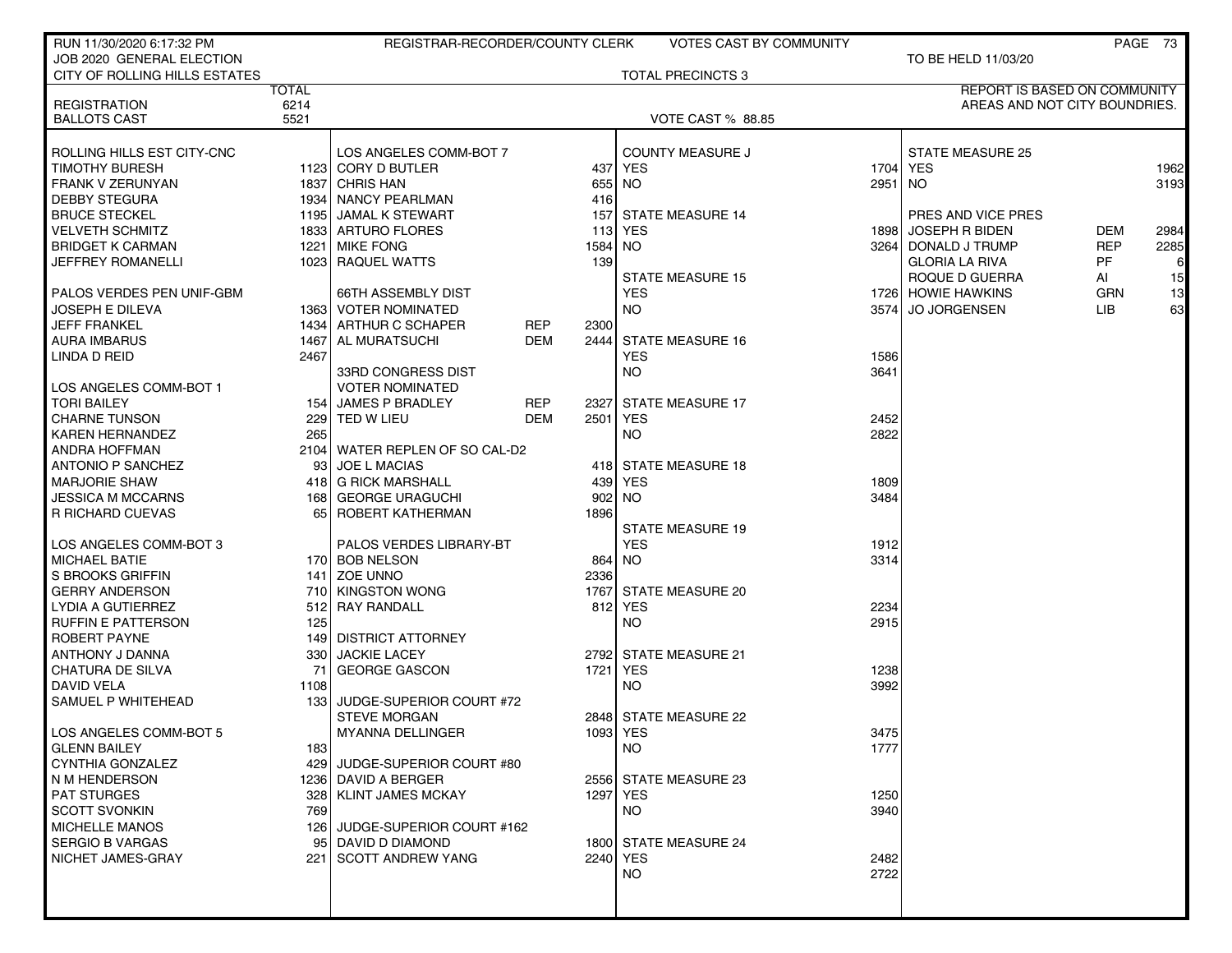| RUN 11/30/2020 6:17:32 PM                  |                | REGISTRAR-RECORDER/COUNTY CLERK            |                          |               | <b>VOTES CAST BY COMMUNITY</b> |                  |                                             |                   | PAGE 74  |
|--------------------------------------------|----------------|--------------------------------------------|--------------------------|---------------|--------------------------------|------------------|---------------------------------------------|-------------------|----------|
| JOB 2020 GENERAL ELECTION                  |                |                                            |                          |               |                                |                  | TO BE HELD 11/03/20                         |                   |          |
| <b>CITY OF ROSEMEAD</b>                    |                |                                            |                          |               | <b>TOTAL PRECINCTS 17</b>      |                  |                                             |                   |          |
|                                            | <b>TOTAL</b>   |                                            |                          |               |                                |                  | <b>REPORT IS BASED ON COMMUNITY</b>         |                   |          |
| <b>REGISTRATION</b><br><b>BALLOTS CAST</b> | 23254<br>16800 |                                            |                          |               | <b>VOTE CAST % 72.25</b>       |                  | AREAS AND NOT CITY BOUNDRIES.               |                   |          |
|                                            |                |                                            |                          |               |                                |                  |                                             |                   |          |
| MONTEBELLO UNIFIED SCH-GBM                 |                | LOS ANGELES COMM-BOT 3                     |                          |               | UPPER SAN GABRIEL VLY-BD 2     |                  | <b>STATE MEASURE 19</b>                     |                   |          |
| S SAUCILLO-VALENCIA                        |                | 77 MICHAEL BATIE                           |                          |               | 287 CHARLES M TREVINO          | 6391             | YES                                         |                   | 7479     |
| LILIANA MAGANA                             |                | 163 S BROOKS GRIFFIN                       |                          | 400           | <b>JAMES T LAW</b>             | 2348             | NO.                                         |                   | 7399     |
| <b>FRANK T MORALES</b>                     |                | 27 GERRY ANDERSON                          |                          | 998           | <b>BRIDGET PRINCE</b>          | 2032             |                                             |                   |          |
| ELIZABETH CABRERA                          |                | 202 LYDIA A GUTIERREZ                      |                          | 1184          |                                |                  | <b>STATE MEASURE 20</b>                     |                   |          |
| <b>CARLOS CERDAN</b>                       |                | 166 RUFFIN E PATTERSON                     |                          | 175           | SAN GABRIEL CO WATER-BD        |                  | <b>YES</b>                                  |                   | 5977     |
| <b>FERNANDO CHACON</b>                     |                | 100 ROBERT PAYNE                           |                          | 244           | <b>DARRELL BURNS</b>           | 303 <sub>1</sub> | NO.                                         |                   | 8818     |
|                                            |                | ANTHONY J DANNA                            |                          | 369           | <b>LARRY TAYLOR</b>            | 538              |                                             |                   |          |
| ALHAMBRA BD EDUC 1ST DIST                  |                | <b>CHATURA DE SILVA</b>                    |                          | 230           | <b>MARY CAMMARANO</b>          | 631              | <b>STATE MEASURE 21</b>                     |                   |          |
| WING KIM HO                                |                | 3237 DAVID VELA                            |                          | 1857          |                                |                  | <b>YES</b>                                  |                   | 6824     |
| <b>MARCIA WILSON</b>                       |                | 2814 SAMUEL P WHITEHEAD                    |                          | 224           | <b>DISTRICT ATTORNEY</b>       |                  | NO.                                         |                   | 8161     |
|                                            |                |                                            |                          |               | <b>JACKIE LACEY</b>            | 6493             |                                             |                   |          |
| ALHAMBRA BD EDUC 2ND DIST                  |                | LOS ANGELES COMM-BOT 5                     |                          |               | <b>GEORGE GASCON</b>           |                  | 6706 STATE MEASURE 22                       |                   |          |
| JANE C ANDERSON                            |                | 2580 GLENN BAILEY                          |                          | 165           |                                |                  | <b>YES</b>                                  |                   | 8585     |
| <b>KEN TANG</b>                            |                | 3469 CYNTHIA GONZALEZ                      |                          | 1320          | JUDGE-SUPERIOR COURT #72       |                  | <b>NO</b>                                   |                   | 6595     |
|                                            |                | N M HENDERSON                              |                          | 1435          | <b>STEVE MORGAN</b>            | 6078             |                                             |                   |          |
| ALHAMBRA BD EDUC 3RD DIST                  |                | <b>PAT STURGES</b>                         |                          | 597           | <b>MYANNA DELLINGER</b>        | 6132             | <b>STATE MEASURE 23</b>                     |                   |          |
| <b>KAYSA MORENO</b>                        |                | 3321 SCOTT SVONKIN                         |                          | 1178          |                                |                  | <b>YES</b>                                  |                   | 6457     |
| P RODRIGUEZ-MACKINTOSH                     |                | 2381   MICHELLE MANOS                      |                          | 457           | JUDGE-SUPERIOR COURT #80       |                  | <b>NO</b>                                   |                   | 8534     |
|                                            |                | <b>SERGIO B VARGAS</b>                     |                          | 452           | <b>DAVID A BERGER</b>          | 6049             |                                             |                   |          |
| EL MONTE UNION HIGH-GBM                    |                | NICHET JAMES-GRAY                          |                          | 334           | <b>KLINT JAMES MCKAY</b>       | 5894             | <b>STATE MEASURE 24</b>                     |                   |          |
| E TORRES DE SIEGRIST                       | 2412           |                                            |                          |               |                                |                  | <b>YES</b>                                  |                   | 9271     |
| CARLOS G SALCEDO                           |                | 3507 LOS ANGELES COMM-BOT 7                |                          |               | JUDGE-SUPERIOR COURT #162      |                  | <b>NO</b>                                   |                   | 5513     |
| M. IVETTE SANCHEZ                          |                | 1578 CORY D BUTLER                         |                          |               | 379 DAVID D DIAMOND            | 4597             |                                             |                   |          |
| <b>MARIA MORGAN</b>                        |                | 2197 CHRIS HAN                             |                          | 984           | <b>SCOTT ANDREW YANG</b>       |                  | 8007 STATE MEASURE 25                       |                   |          |
|                                            |                | <b>NANCY PEARLMAN</b>                      |                          | 613           |                                |                  | <b>YES</b>                                  |                   | 6325     |
| EL MONTE CITY SCH-GBM                      |                | <b>JAMAL K STEWART</b>                     |                          | 192           | <b>COUNTY MEASURE J</b>        |                  | <b>NO</b>                                   |                   | 8172     |
| <b>DAVID S SIEGRIST</b>                    |                | 16 ARTURO FLORES                           |                          | 834           | <b>YES</b>                     | 7379             |                                             |                   |          |
| <b>MARIO MARTINEZ</b>                      |                | <b>MIKE FONG</b>                           |                          | 2839          | <b>NO</b>                      |                  | 6048 PRES AND VICE PRES                     |                   |          |
| <b>JENNIFER COBIAN</b>                     | 14 I           | RAQUEL WATTS                               |                          | 301           |                                |                  | JOSEPH R BIDEN                              | <b>DEM</b>        | 11036    |
|                                            |                |                                            |                          |               | <b>STATE MEASURE 14</b>        |                  | DONALD J TRUMP                              | <b>REP</b>        | 5216     |
| LOS ANGELES COMM-BOT 1                     |                | 49TH ASSEMBLY DIST                         |                          |               | <b>YES</b>                     |                  | 8237 GLORIA LA RIVA                         | PF.               | 67       |
| <b>TORI BAILEY</b><br><b>CHARNE TUNSON</b> |                | 458 VOTER NOMINATED<br><b>BURTON BRINK</b> |                          |               | <b>NO</b>                      |                  | 6563 ROQUE D GUERRA<br><b>HOWIE HAWKINS</b> | AI                | 43       |
| <b>KAREN HERNANDEZ</b>                     | 461            | 1266 ED CHAU                               | <b>REP</b><br><b>DEM</b> | 3974<br>10491 | <b>STATE MEASURE 15</b>        |                  | <b>JO JORGENSEN</b>                         | <b>GRN</b><br>LIB | 53<br>79 |
| ANDRA HOFFMAN                              | 2605           |                                            |                          |               | <b>YES</b>                     | 8265             |                                             |                   |          |
| <b>ANTONIO P SANCHEZ</b>                   | 4031           | 27TH CONGRESS DIST                         |                          |               | <b>NO</b>                      | 7072             |                                             |                   |          |
| <b>MARJORIE SHAW</b>                       |                | 302   VOTER NOMINATED                      |                          |               |                                |                  |                                             |                   |          |
| <b>JESSICA M MCCARNS</b>                   |                | 296 J J NALBANDIAN                         | <b>REP</b>               |               | 3630 STATE MEASURE 16          |                  |                                             |                   |          |
| R RICHARD CUEVAS                           |                | 269 JUDY CHU                               | <b>DEM</b>               | 11130 YES     |                                | 6768             |                                             |                   |          |
|                                            |                |                                            |                          |               | <b>NO</b>                      | 8320             |                                             |                   |          |
|                                            |                | 38TH CONGRESS DIST                         |                          |               |                                |                  |                                             |                   |          |
|                                            |                | <b>VOTER NOMINATED</b>                     |                          |               | STATE MEASURE 17               |                  |                                             |                   |          |
|                                            |                | MICHAEL TOLAR                              | DEM                      |               | 0 YES                          | 8792             |                                             |                   |          |
|                                            |                | <b>LINDA T SANCHEZ</b>                     | <b>DEM</b>               |               | $0$ NO                         | 6328             |                                             |                   |          |
|                                            |                |                                            |                          |               |                                |                  |                                             |                   |          |
|                                            |                |                                            |                          |               | <b>STATE MEASURE 18</b>        |                  |                                             |                   |          |
|                                            |                |                                            |                          |               | <b>YES</b>                     | 7240             |                                             |                   |          |
|                                            |                |                                            |                          |               | <b>NO</b>                      | 7951             |                                             |                   |          |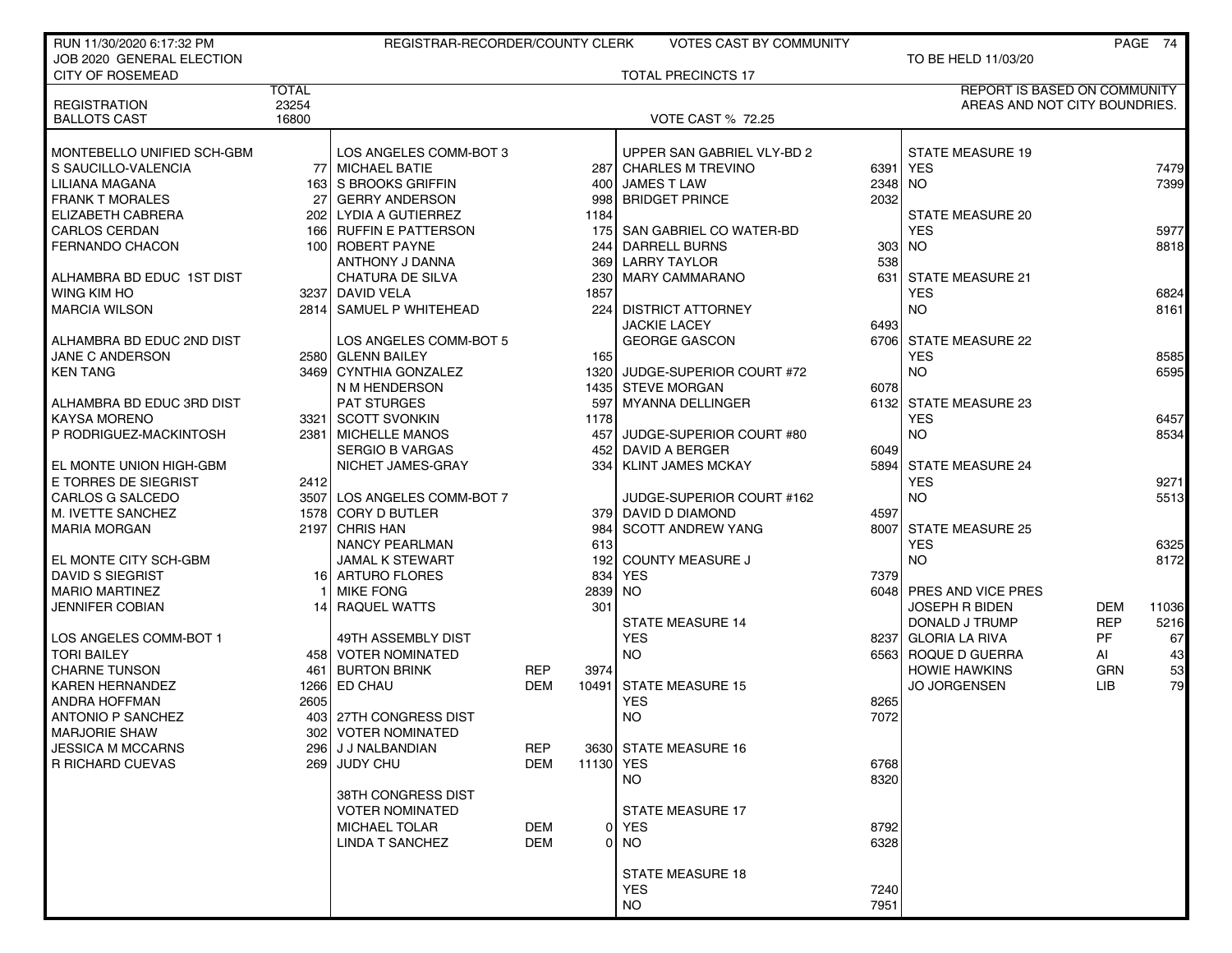| RUN 11/30/2020 6:17:32 PM                     |              | REGISTRAR-RECORDER/COUNTY CLERK |           | VOTES CAST BY COMMUNITY   |     |               | PAGE 75                             |
|-----------------------------------------------|--------------|---------------------------------|-----------|---------------------------|-----|---------------|-------------------------------------|
| JOB 2020 GENERAL ELECTION                     |              |                                 |           |                           |     |               | TO BE HELD 11/03/20                 |
| CITY OF SAN DIMAS                             | <b>TOTAL</b> |                                 |           | <b>TOTAL PRECINCTS 25</b> |     |               | <b>REPORT IS BASED ON COMMUNITY</b> |
| <b>REGISTRATION</b>                           | 23418        |                                 |           |                           |     |               | AREAS AND NOT CITY BOUNDRIES.       |
| <b>BALLOTS CAST</b>                           | 19593        |                                 |           | <b>VOTE CAST % 83.67</b>  |     |               |                                     |
|                                               |              |                                 |           |                           |     |               |                                     |
| <b>BONITA UNIFIED SCH-GBM</b>                 |              | <b>DISTRICT ATTORNEY</b>        |           | <b>STATE MEASURE 21</b>   |     |               |                                     |
| <b>BRITTANY ALLISON</b>                       |              | 4123 JACKIE LACEY               | 10004 YES |                           |     | 5407          |                                     |
| <b>GREG PALATTO</b>                           |              | 7492 GEORGE GASCON              | 6612 NO   |                           |     | 13119         |                                     |
| <b>JOE OTTO</b>                               | 3084         |                                 |           |                           |     |               |                                     |
| C E MATTSON                                   |              | 3880 JUDGE-SUPERIOR COURT #72   |           | <b>STATE MEASURE 22</b>   |     |               |                                     |
| <b>KRISTA CHAKMAK</b>                         |              | 3534 STEVE MORGAN               |           | 8475 YES                  |     | 12659         |                                     |
| <b>GLENN A CREIMAN</b>                        |              | 4300 MYANNA DELLINGER           | 6307 NO   |                           |     | 6023          |                                     |
| AFSHIN KAIVAN-MEHR                            | 1268         |                                 |           |                           |     |               |                                     |
| TOMMY LEE RANDLE                              |              | 1350 JUDGE-SUPERIOR COURT #80   |           | STATE MEASURE 23          |     |               |                                     |
| C JONES-BACON                                 |              | 2495 DAVID A BERGER             | 8581      | YES                       |     | 5095<br>13441 |                                     |
| CHARTER OAK UNIFIED-GBM                       |              | <b>KLINT JAMES MCKAY</b>        | 5951      | NO                        |     |               |                                     |
| <b>CRISTIAN AGUILAR</b>                       |              | 607 JUDGE-SUPERIOR COURT #162   |           | <b>STATE MEASURE 24</b>   |     |               |                                     |
| <b>KRISTIN MCGUIRE</b>                        |              | 480 DAVID D DIAMOND             |           | 6678 YES                  |     | 9024          |                                     |
| <b>JEANETTE FLORES</b>                        |              | 507 SCOTT ANDREW YANG           | 8001 NO   |                           |     | 9318          |                                     |
| ROSIE RICHARDSON                              | 417          |                                 |           |                           |     |               |                                     |
|                                               |              | <b>COUNTY MEASURE J</b>         |           | <b>STATE MEASURE 25</b>   |     |               |                                     |
| MT SAN ANTONIO COMM-TR1                       |              | <b>YES</b>                      |           | 6005 YES                  |     | 5972          |                                     |
| PETER HIDALGO                                 | 6274 NO      |                                 | 10903 NO  |                           |     | 12260         |                                     |
| ROBERT H CARDER                               | 2359         |                                 |           |                           |     |               |                                     |
|                                               |              | <b>STATE MEASURE 14</b>         |           | PRES AND VICE PRES        |     |               |                                     |
| <b>25TH STATE SENATE DIST</b>                 |              | <b>YES</b>                      |           | 7515 JOSEPH R BIDEN       | DEM | 9694          |                                     |
| <b>VOTER NOMINATED</b>                        |              | NO.                             |           | 10879 DONALD J TRUMP      | REP | 9192          |                                     |
| <b>REP</b><br>KATHLEEN HAZELTON               | 9269         |                                 |           | <b>GLORIA LA RIVA</b>     | PF  | 43            |                                     |
| A J PORTANTINO<br>DEM                         |              | 8458 STATE MEASURE 15           |           | ROQUE D GUERRA            | AI  | 66            |                                     |
|                                               |              | <b>YES</b>                      |           | 6420 HOWIE HAWKINS        | GRN | 84            |                                     |
| 41ST ASSEMBLY DIST                            |              | NO.                             | 12288     | <b>JO JORGENSEN</b>       | LIB | 203           |                                     |
| <b>VOTER NOMINATED</b><br>CHRIS HOLDEN<br>DEM |              | 8707 STATE MEASURE 16           |           |                           |     |               |                                     |
| ROBIN A HVIDSTON<br><b>REP</b>                |              | 9045 YES                        | 5596      |                           |     |               |                                     |
|                                               |              | NO.                             | 12903     |                           |     |               |                                     |
| 32ND CONGRESS DIST                            |              |                                 |           |                           |     |               |                                     |
| <b>VOTER NOMINATED</b>                        |              | <b>STATE MEASURE 17</b>         |           |                           |     |               |                                     |
| <b>JOSHUA M SCOTT</b><br><b>REP</b>           |              | 9136 YES                        | 8224      |                           |     |               |                                     |
| DEM<br><b>GRACE F NAPOLITANO</b>              | 8803 NO      |                                 | 10443     |                           |     |               |                                     |
|                                               |              |                                 |           |                           |     |               |                                     |
| CITRUS COMM COLLEGE SPC-Y                     |              | <b>STATE MEASURE 18</b>         |           |                           |     |               |                                     |
| YES                                           |              | 269   YES                       | 5930      |                           |     |               |                                     |
| <b>NO</b>                                     |              | $315$ NO                        | 12850     |                           |     |               |                                     |
|                                               |              |                                 |           |                           |     |               |                                     |
| THREE VLYS MUN WTR DIV 4                      |              | <b>STATE MEASURE 19</b>         |           |                           |     |               |                                     |
| <b>JOSEPH A MEYERS</b>                        |              | 5857 YES                        | 8005      |                           |     |               |                                     |
| <b>BOB G KUHN</b>                             | 6603 NO      |                                 | 10381     |                           |     |               |                                     |
| THREE VLYS MUNI WTR DIV 6                     |              | STATE MEASURE 20                |           |                           |     |               |                                     |
| <b>VICTORIA HAHN</b>                          |              | 524 YES                         | 8618      |                           |     |               |                                     |
| <b>DANIELLE SOTO</b>                          |              | 637 NO                          | 9668      |                           |     |               |                                     |
| JOHN MENDOZA                                  | 842          |                                 |           |                           |     |               |                                     |
|                                               |              |                                 |           |                           |     |               |                                     |
|                                               |              |                                 |           |                           |     |               |                                     |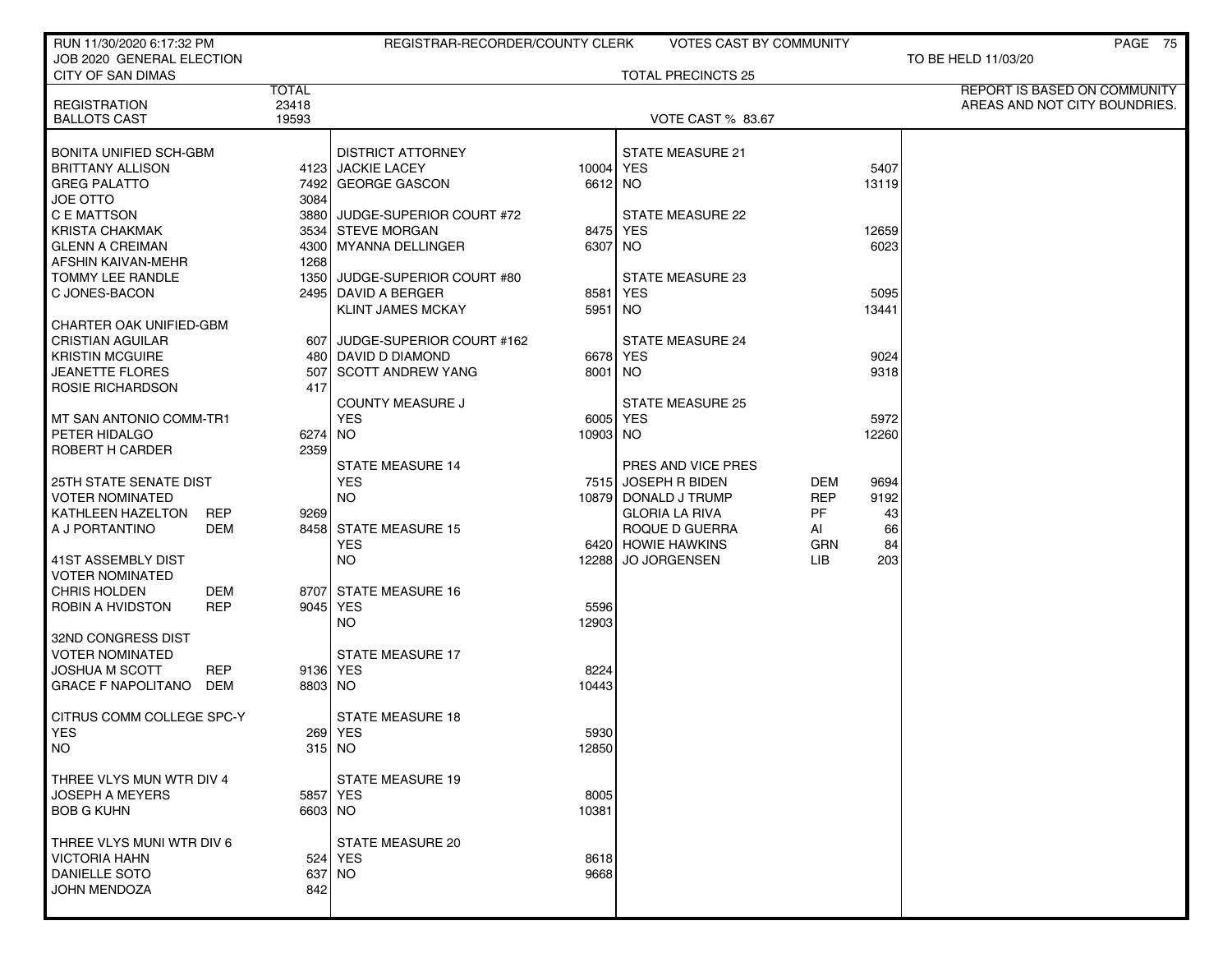| RUN 11/30/2020 6:17:32 PM                  |                    | REGISTRAR-RECORDER/COUNTY CLERK |            |          | <b>VOTES CAST BY COMMUNITY</b> |      |                               |            | PAGE 76 |
|--------------------------------------------|--------------------|---------------------------------|------------|----------|--------------------------------|------|-------------------------------|------------|---------|
| JOB 2020 GENERAL ELECTION                  |                    |                                 |            |          |                                |      | TO BE HELD 11/03/20           |            |         |
| <b>CITY OF SAN FERNANDO</b>                |                    |                                 |            |          | <b>TOTAL PRECINCTS 6</b>       |      |                               |            |         |
|                                            | <b>TOTAL</b>       |                                 |            |          |                                |      | REPORT IS BASED ON COMMUNITY  |            |         |
| <b>REGISTRATION</b>                        | 12119              |                                 |            |          |                                |      | AREAS AND NOT CITY BOUNDRIES. |            |         |
| <b>BALLOTS CAST</b>                        | 8885               |                                 |            |          | <b>VOTE CAST % 73.31</b>       |      |                               |            |         |
| SAN FERNANDO CITY GEN-CNC                  |                    | LOS ANGELES COMM-BOT 7          |            |          | <b>STATE MEASURE 14</b>        |      | PRES AND VICE PRES            |            |         |
| <b>CINDY MONTANEZ</b>                      |                    | 3774 CORY D BUTLER              |            |          | 474 YES                        |      | 4703 JOSEPH R BIDEN           | <b>DEM</b> | 6689    |
| <b>JOEL FAJARDO</b>                        |                    | 3229 CHRIS HAN                  |            | 853      | NO.                            |      | 3576 DONALD J TRUMP           | <b>REP</b> | 1838    |
| MAGALY COLELLI                             |                    | 2581 NANCY PEARLMAN             |            | 1060     |                                |      | <b>GLORIA LA RIVA</b>         | PF         | 68      |
| <b>CELESTE RODRIGUEZ</b>                   |                    | 3253 JAMAL K STEWART            |            |          | 248 STATE MEASURE 15           |      | ROQUE D GUERRA                | AI         | 48      |
|                                            |                    | <b>ARTURO FLORES</b>            |            | 1677     | <b>YES</b>                     |      | 4573 HOWIE HAWKINS            | <b>GRN</b> | 36      |
| SAN FERNANDO CITY SPC-U/T                  |                    | <b>MIKE FONG</b>                |            | 2487     | NO.                            |      | 3884 JO JORGENSEN             | LIB.       | 54      |
| DAVID C BERNAL                             |                    | 3137 RAQUEL WATTS               |            | 515      |                                |      |                               |            |         |
| <b>MARY MENDOZA</b>                        | 4595               |                                 |            |          | <b>STATE MEASURE 16</b>        |      |                               |            |         |
|                                            |                    | 39TH ASSEMBLY DIST              |            |          | <b>YES</b>                     | 4319 |                               |            |         |
| LOS ANGELES COMM-BOT 1                     |                    | <b>VOTER NOMINATED</b>          |            |          | NO.                            | 4000 |                               |            |         |
| <b>TORI BAILEY</b>                         |                    | 526 RICARDO BENITEZ             | REP        | 1752     |                                |      |                               |            |         |
| <b>CHARNE TUNSON</b>                       |                    | 512 LUZ MARIA RIVAS             | DEM        |          | 6298 STATE MEASURE 17          |      |                               |            |         |
| <b>KAREN HERNANDEZ</b>                     | 2046               |                                 |            |          | <b>YES</b>                     | 5605 |                               |            |         |
| ANDRA HOFFMAN                              |                    | 2709 29TH CONGRESS DIST         |            |          | NO.                            | 2803 |                               |            |         |
| <b>ANTONIO P SANCHEZ</b>                   | 592                | <b>VOTER NOMINATED</b>          |            |          |                                |      |                               |            |         |
| <b>MARJORIE SHAW</b>                       | 205 l              | ANGELICA M DUENAS               | <b>DEM</b> |          | 3099 STATE MEASURE 18          |      |                               |            |         |
| <b>JESSICA M MCCARNS</b>                   | 385                | <b>TONY CARDENAS</b>            | DEM        |          | 4770 YES                       | 4227 |                               |            |         |
| R RICHARD CUEVAS                           | 482                |                                 |            |          | NO.                            | 4226 |                               |            |         |
|                                            |                    | SAN FERNANDO CITY GEN-SF        |            |          |                                |      |                               |            |         |
| LOS ANGELES COMM-BOT 3                     |                    | <b>YES</b>                      |            |          | 4628 STATE MEASURE 19          |      |                               |            |         |
| <b>MICHAEL BATIE</b>                       |                    | 233 NO                          |            | 3574     | <b>YES</b>                     | 4596 |                               |            |         |
| S BROOKS GRIFFIN                           | 488                |                                 |            |          | NO.                            | 3735 |                               |            |         |
| <b>GERRY ANDERSON</b>                      | 795 l              | LOS ANGELES USD-MEAS RR         |            |          |                                |      |                               |            |         |
| LYDIA A GUTIERREZ                          | 2005               | <b>YES</b>                      |            |          | 5392 STATE MEASURE 20          |      |                               |            |         |
| <b>RUFFIN E PATTERSON</b>                  | 238                | NO.                             |            | 2754     | <b>YES</b>                     | 2878 |                               |            |         |
| ROBERT PAYNE                               | 234                | <b>DISTRICT ATTORNEY</b>        |            |          | NO.                            | 5434 |                               |            |         |
| ANTHONY J DANNA<br><b>CHATURA DE SILVA</b> | <b>2961</b><br>299 | <b>JACKIE LACEY</b>             |            |          | 3688 STATE MEASURE 21          |      |                               |            |         |
| DAVID VELA                                 | 2542               | GEORGE GASCON                   |            | 4250 YES |                                | 4411 |                               |            |         |
| SAMUEL P WHITEHEAD                         | 250                |                                 |            |          | <b>NO</b>                      | 4000 |                               |            |         |
|                                            |                    | JUDGE-SUPERIOR COURT #72        |            |          |                                |      |                               |            |         |
| LOS ANGELES COMM-BOT 5                     |                    | <b>STEVE MORGAN</b>             |            |          | 3433 STATE MEASURE 22          |      |                               |            |         |
| <b>GLENN BAILEY</b>                        |                    | 123 MYANNA DELLINGER            |            |          | 3943 YES                       | 4630 |                               |            |         |
| CYNTHIA GONZALEZ                           | 2251               |                                 |            |          | NO.                            | 3836 |                               |            |         |
| N M HENDERSON                              |                    | 1714 JUDGE-SUPERIOR COURT #80   |            |          |                                |      |                               |            |         |
| <b>PAT STURGES</b>                         |                    | 686 DAVID A BERGER              |            |          | 3905 STATE MEASURE 23          |      |                               |            |         |
| <b>SCOTT SVONKIN</b>                       |                    | 984   KLINT JAMES MCKAY         |            | 3413 YES |                                | 3719 |                               |            |         |
| <b>MICHELLE MANOS</b>                      | 544                |                                 |            |          | NO.                            | 4736 |                               |            |         |
| <b>SERGIO B VARGAS</b>                     |                    | 767 JUDGE-SUPERIOR COURT #162   |            |          |                                |      |                               |            |         |
| NICHET JAMES-GRAY                          |                    | 283 DAVID D DIAMOND             |            |          | 3525 STATE MEASURE 24          |      |                               |            |         |
|                                            |                    | SCOTT ANDREW YANG               |            | 3787 YES |                                | 5189 |                               |            |         |
|                                            |                    |                                 |            |          | NO.                            | 3109 |                               |            |         |
|                                            |                    | <b>COUNTY MEASURE J</b>         |            |          |                                |      |                               |            |         |
|                                            |                    | <b>YES</b>                      |            |          | 4421 STATE MEASURE 25          |      |                               |            |         |
|                                            |                    | NO.                             |            | 3472 YES |                                | 3675 |                               |            |         |
|                                            |                    |                                 |            |          | <b>NO</b>                      | 4597 |                               |            |         |
|                                            |                    |                                 |            |          |                                |      |                               |            |         |
|                                            |                    |                                 |            |          |                                |      |                               |            |         |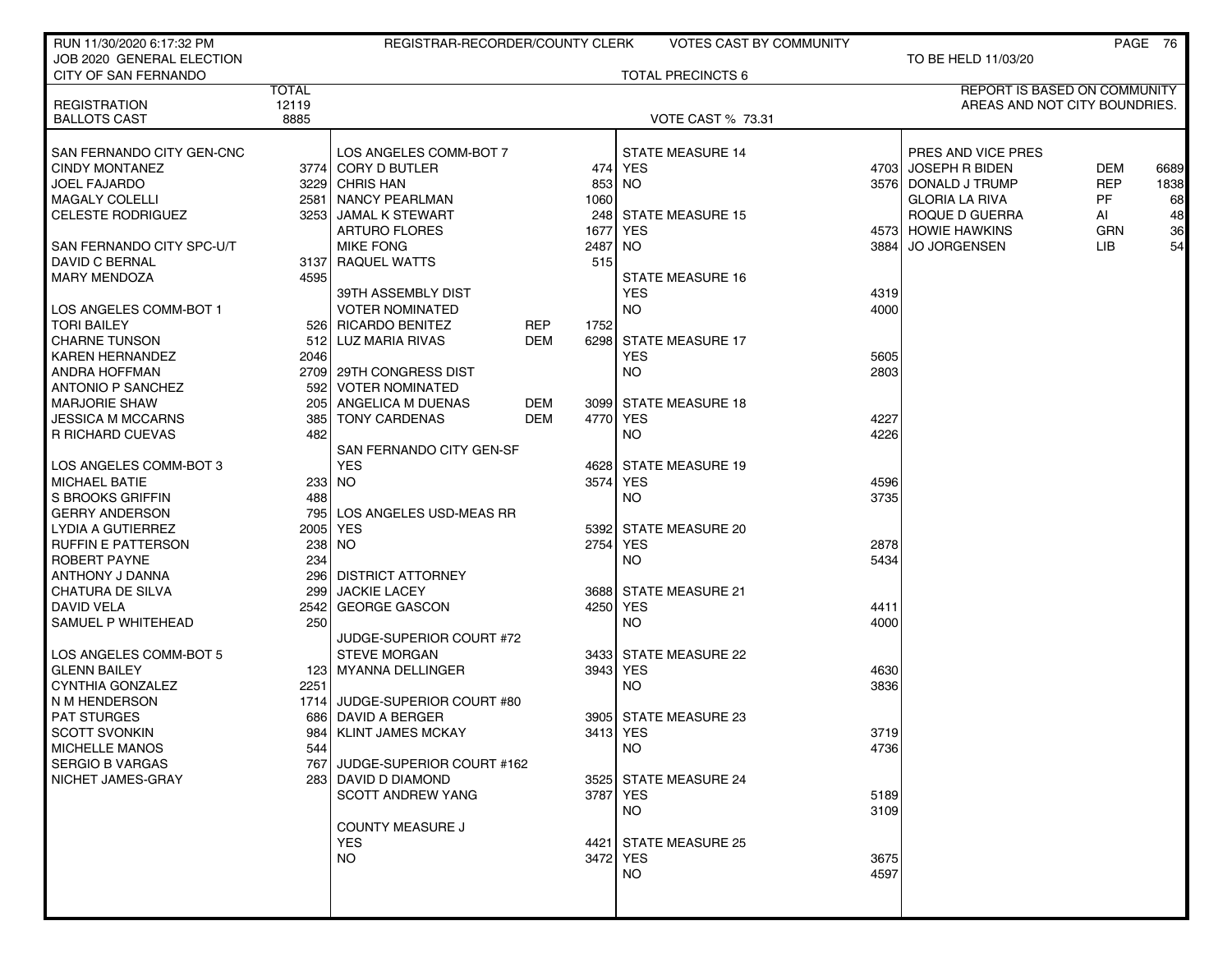| RUN 11/30/2020 6:17:32 PM  |              | REGISTRAR-RECORDER/COUNTY CLERK |            |         | <b>VOTES CAST BY COMMUNITY</b> |         |                                     |            | PAGE 77 |
|----------------------------|--------------|---------------------------------|------------|---------|--------------------------------|---------|-------------------------------------|------------|---------|
| JOB 2020 GENERAL ELECTION  |              |                                 |            |         |                                |         | TO BE HELD 11/03/20                 |            |         |
| <b>CITY OF SAN GABRIEL</b> |              |                                 |            |         | TOTAL PRECINCTS 20             |         |                                     |            |         |
|                            | <b>TOTAL</b> |                                 |            |         |                                |         | <b>REPORT IS BASED ON COMMUNITY</b> |            |         |
| <b>REGISTRATION</b>        | 19130        |                                 |            |         |                                |         | AREAS AND NOT CITY BOUNDRIES.       |            |         |
| <b>BALLOTS CAST</b>        | 14951        |                                 |            |         | <b>VOTE CAST % 78.15</b>       |         |                                     |            |         |
|                            |              |                                 |            |         |                                |         |                                     |            |         |
| TEMPLE CITY UNIF SCH-GBM   |              | LOS ANGELES COMM-BOT 5          |            |         | JUDGE-SUPERIOR COURT #80       |         | STATE MEASURE 23                    |            |         |
| <b>MELISSA A ESPINOZA</b>  | 01           | <b>GLENN BAILEY</b>             |            |         | 310 DAVID A BERGER             |         | 5887 YES                            |            | 5411    |
| <b>MARY A SNEED</b>        |              | CYNTHIA GONZALEZ                |            | 1694    | KLINT JAMES MCKAY              | 4633 NO |                                     |            | 8219    |
| MATT W SMITH               |              | 0 NM HENDERSON                  |            | 3045    |                                |         |                                     |            |         |
| K E KNOLLENBERG            |              | 0 PAT STURGES                   |            |         | 903 JUDGE-SUPERIOR COURT #162  |         | <b>STATE MEASURE 24</b>             |            |         |
|                            |              | <b>SCOTT SVONKIN</b>            |            | 1974    | DAVID D DIAMOND                |         | 4173 YES                            |            | 8094    |
| ALHAMBRA BD EDUC 1ST DIST  |              | <b>MICHELLE MANOS</b>           |            | 639     | <b>SCOTT ANDREW YANG</b>       | 6845 NO |                                     |            | 5391    |
| WING KIM HO                |              | 684   SERGIO B VARGAS           |            | 537     |                                |         |                                     |            |         |
| <b>MARCIA WILSON</b>       |              | 628 NICHET JAMES-GRAY           |            | 547     | <b>COUNTY MEASURE J</b>        |         | <b>STATE MEASURE 25</b>             |            |         |
|                            |              |                                 |            |         | <b>YES</b>                     |         | 6191 YES                            |            | 5724    |
| ALHAMBRA BD EDUC 2ND DIST  |              | LOS ANGELES COMM-BOT 7          |            |         | <b>NO</b>                      | 6028 NO |                                     |            | 7580    |
| JANE C ANDERSON            |              | 515 CORY D BUTLER               |            | 658     |                                |         |                                     |            |         |
| <b>KEN TANG</b>            |              | 789 CHRIS HAN                   |            |         | 1732 STATE MEASURE 14          |         | PRES AND VICE PRES                  |            |         |
|                            |              | <b>NANCY PEARLMAN</b>           |            |         | 1011 YES                       |         | 6546 JOSEPH R BIDEN                 | <b>DEM</b> | 9651    |
| ALHAMBRA BD EDUC 3RD DIST  |              | <b>JAMAL K STEWART</b>          |            |         | 301 NO                         |         | 7013 DONALD J TRUMP                 | <b>REP</b> | 4690    |
| <b>KAYSA MORENO</b>        |              | 788 ARTURO FLORES               |            | 900     |                                |         | <b>GLORIA LA RIVA</b>               | <b>PF</b>  | 50      |
| P RODRIGUEZ-MACKINTOSH     |              | 459 MIKE FONG                   |            |         | 4950 STATE MEASURE 15          |         | ROQUE D GUERRA                      | AI         | 52      |
|                            |              | RAQUEL WATTS                    |            |         | 473 YES                        |         | 6804 HOWIE HAWKINS                  | <b>GRN</b> | 72      |
| EL MONTE UNION HIGH-GBM    |              |                                 |            |         | <b>NO</b>                      | 7100    | <b>JO JORGENSEN</b>                 | LIB        | 106     |
| E TORRES DE SIEGRIST       |              | 261 49TH ASSEMBLY DIST          |            |         |                                |         |                                     |            |         |
| CARLOS G SALCEDO           |              | 367 VOTER NOMINATED             |            |         | <b>STATE MEASURE 16</b>        |         |                                     |            |         |
| M. IVETTE SANCHEZ          |              | 195 BURTON BRINK                | REP        |         | 3960 YES                       | 5676    |                                     |            |         |
| <b>MARIA MORGAN</b>        |              | 225 ED CHAU                     | <b>DEM</b> | 8770 NO |                                | 8076    |                                     |            |         |
|                            |              |                                 |            |         |                                |         |                                     |            |         |
| LOS ANGELES COMM-BOT 1     |              | 27TH CONGRESS DIST              |            |         | <b>STATE MEASURE 17</b>        |         |                                     |            |         |
| TORI BAILEY                |              | 655 VOTER NOMINATED             |            |         | <b>YES</b>                     | 7571    |                                     |            |         |
| <b>CHARNE TUNSON</b>       |              | 720 J J NALBANDIAN              | <b>REP</b> | 3744    | NO                             | 6205    |                                     |            |         |
| <b>KAREN HERNANDEZ</b>     |              | 1635 JUDY CHU                   | <b>DEM</b> | 9237    |                                |         |                                     |            |         |
| ANDRA HOFFMAN              | 4917         |                                 |            |         | <b>STATE MEASURE 18</b>        |         |                                     |            |         |
| <b>ANTONIO P SANCHEZ</b>   |              | 478 UPPER SAN GABRIEL VLY-BD 2  |            |         | <b>YES</b>                     | 6090    |                                     |            |         |
| <b>MARJORIE SHAW</b>       |              | 641 CHARLES M TREVINO           |            | 6212 NO |                                | 7786    |                                     |            |         |
| JESSICA M MCCARNS          | 408 l        | JAMES T LAW                     |            | 1905    |                                |         |                                     |            |         |
| R RICHARD CUEVAS           |              | 352 BRIDGET PRINCE              |            |         | 2677 STATE MEASURE 19          |         |                                     |            |         |
|                            |              |                                 |            |         | <b>YES</b>                     | 6355    |                                     |            |         |
| LOS ANGELES COMM-BOT 3     |              | SAN GABRIEL CO WATER-BD         |            |         | <b>NO</b>                      | 7106    |                                     |            |         |
| MICHAEL BATIE              |              | 381   DARRELL BURNS             |            | 2032    |                                |         |                                     |            |         |
| S BROOKS GRIFFIN           |              | 586 LARRY TAYLOR                |            |         | 3537 STATE MEASURE 20          |         |                                     |            |         |
| GERRY ANDERSON             |              | 1743 MARY CAMMARANO             |            |         | 4435 YES                       | 5556    |                                     |            |         |
| <b>LYDIA A GUTIERREZ</b>   | 1565         |                                 |            |         | NO                             | 7841    |                                     |            |         |
| <b>RUFFIN E PATTERSON</b>  |              | 349 DISTRICT ATTORNEY           |            |         |                                |         |                                     |            |         |
| ROBERT PAYNE               |              | 385 JACKIE LACEY                |            |         | 5793 STATE MEASURE 21          |         |                                     |            |         |
| ANTHONY J DANNA            |              | 616 GEORGE GASCON               |            |         | 5885 YES                       | 5860    |                                     |            |         |
| CHATURA DE SILVA           | 307          |                                 |            |         | NO.                            | 7805    |                                     |            |         |
| DAVID VELA                 |              | 3345 JUDGE-SUPERIOR COURT #72   |            |         |                                |         |                                     |            |         |
| SAMUEL P WHITEHEAD         |              | 401 STEVE MORGAN                |            |         | 5620 STATE MEASURE 22          |         |                                     |            |         |
|                            |              | <b>MYANNA DELLINGER</b>         |            |         | 4928 YES                       | 7962    |                                     |            |         |
|                            |              |                                 |            |         | <b>NO</b>                      | 5814    |                                     |            |         |
|                            |              |                                 |            |         |                                |         |                                     |            |         |
|                            |              |                                 |            |         |                                |         |                                     |            |         |
|                            |              |                                 |            |         |                                |         |                                     |            |         |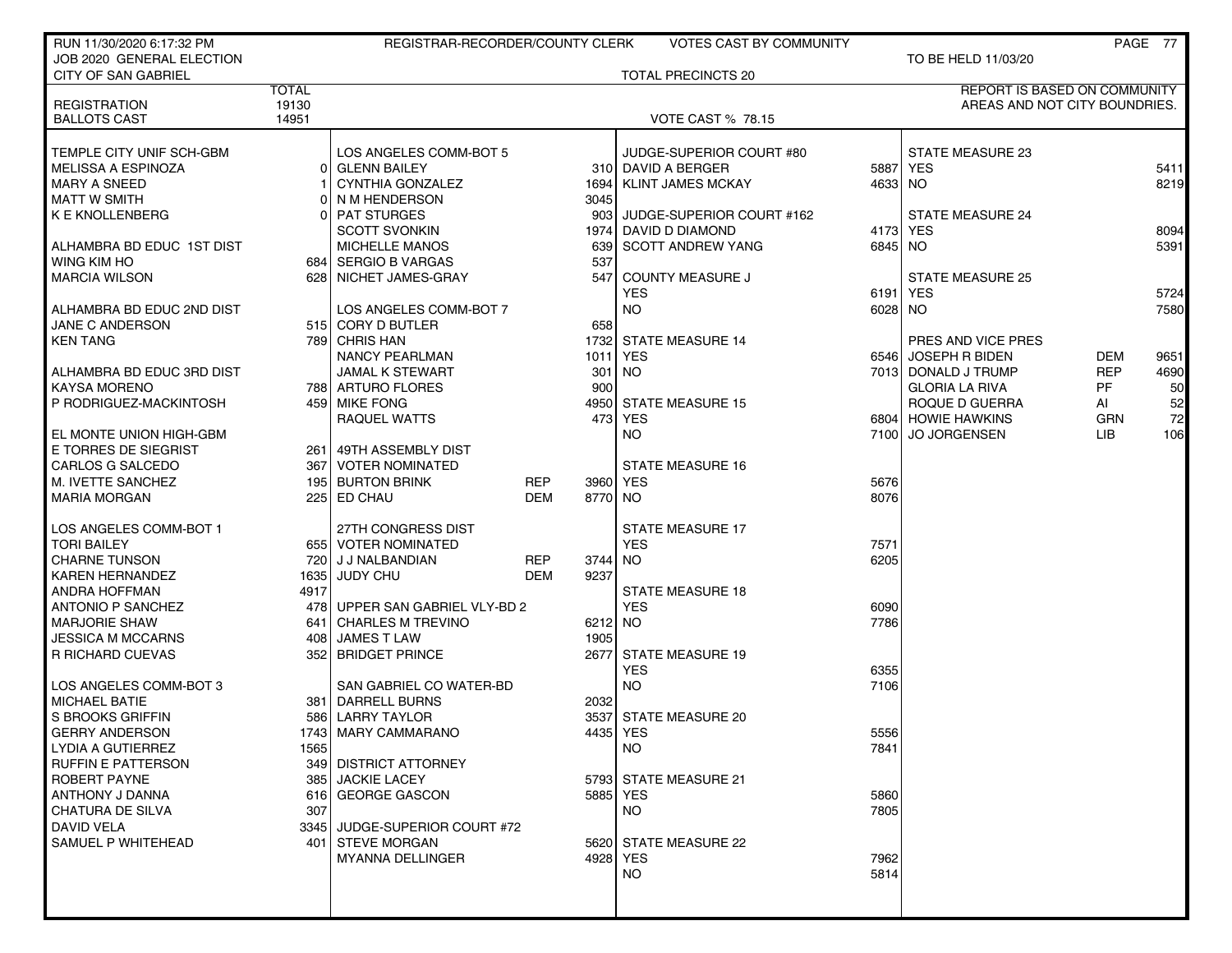| RUN 11/30/2020 6:17:32 PM                              |                | REGISTRAR-RECORDER/COUNTY CLERK       |              | <b>VOTES CAST BY COMMUNITY</b>       |            |          | PAGE 78                       |
|--------------------------------------------------------|----------------|---------------------------------------|--------------|--------------------------------------|------------|----------|-------------------------------|
| JOB 2020 GENERAL ELECTION<br><b>CITY OF SAN MARINO</b> |                |                                       |              | <b>TOTAL PRECINCTS 6</b>             |            |          | TO BE HELD 11/03/20           |
|                                                        | <b>TOTAL</b>   |                                       |              |                                      |            |          | REPORT IS BASED ON COMMUNITY  |
| <b>REGISTRATION</b>                                    | 9037           |                                       |              |                                      |            |          | AREAS AND NOT CITY BOUNDRIES. |
| <b>BALLOTS CAST</b>                                    | 7602           |                                       |              | VOTE CAST % 84.12                    |            |          |                               |
| SAN MARINO UNIF SCH-GBM                                |                | JUDGE-SUPERIOR COURT #162             |              | STATE MEASURE 24                     |            |          |                               |
| JULIE CHAN LIN                                         |                | 2299 DAVID D DIAMOND                  |              | 1925 YES                             |            | 3699     |                               |
| <b>JESSE Y HONG</b>                                    |                | 1524 SCOTT ANDREW YANG                | 3765 NO      |                                      |            | 3339     |                               |
| DOREEN SUMMERS                                         | 1769           |                                       |              |                                      |            |          |                               |
| JANE S CHON                                            |                | 3194 COUNTY MEASURE J                 |              | <b>STATE MEASURE 25</b>              |            |          |                               |
| M A KILLACKEY                                          | 2277           | <b>YES</b>                            | 2492 YES     |                                      |            | 2528     |                               |
|                                                        |                | NO.                                   | 3996 NO      |                                      |            | 4407     |                               |
| 25TH STATE SENATE DIST                                 |                |                                       |              |                                      |            |          |                               |
| <b>VOTER NOMINATED</b>                                 |                | <b>STATE MEASURE 14</b>               |              | PRES AND VICE PRES                   |            |          |                               |
| KATHLEEN HAZELTON<br><b>REP</b>                        |                | 3318 YES                              |              | 2746 JOSEPH R BIDEN                  | <b>DEM</b> | 4353     |                               |
| A J PORTANTINO                                         | DEM<br>3384 NO |                                       |              | 4351 DONALD J TRUMP                  | <b>REP</b> | 2844     |                               |
|                                                        |                |                                       |              | <b>GLORIA LA RIVA</b>                | PF         | 14       |                               |
| 49TH ASSEMBLY DIST<br><b>VOTER NOMINATED</b>           |                | <b>STATE MEASURE 15</b><br><b>YES</b> |              | ROQUE D GUERRA<br>2442 HOWIE HAWKINS | AI<br>GRN  | 24<br>29 |                               |
| <b>REP</b><br><b>BURTON BRINK</b>                      | 3007           | NO.                                   |              | 4825 JO JORGENSEN                    | LIB.       | 82       |                               |
| ED CHAU                                                | DEM<br>3921    |                                       |              |                                      |            |          |                               |
|                                                        |                | <b>STATE MEASURE 16</b>               |              |                                      |            |          |                               |
| 27TH CONGRESS DIST                                     |                | <b>YES</b>                            | 2189         |                                      |            |          |                               |
| <b>VOTER NOMINATED</b>                                 |                | <b>NO</b>                             | 4995         |                                      |            |          |                               |
| J J NALBANDIAN<br><b>REP</b>                           | 2764           |                                       |              |                                      |            |          |                               |
| <b>JUDY CHU</b><br>DEM                                 |                | 4306 STATE MEASURE 17                 |              |                                      |            |          |                               |
|                                                        |                | <b>YES</b>                            | 3255         |                                      |            |          |                               |
| PASADENA UNIFIED SCH-O                                 |                | <b>NO</b>                             | 3941         |                                      |            |          |                               |
| <b>YES</b>                                             | $\Omega$       |                                       |              |                                      |            |          |                               |
| NO.                                                    | 0              | <b>STATE MEASURE 18</b>               |              |                                      |            |          |                               |
| UPPER SAN GABRIEL VLY-BD 2                             |                | <b>YES</b>                            | 2477<br>4762 |                                      |            |          |                               |
| <b>CHARLES M TREVINO</b>                               | 1              | <b>NO</b>                             |              |                                      |            |          |                               |
| <b>JAMES T LAW</b>                                     | 2              | STATE MEASURE 19                      |              |                                      |            |          |                               |
| <b>BRIDGET PRINCE</b>                                  |                | <b>YES</b>                            | 2344         |                                      |            |          |                               |
|                                                        |                | <b>NO</b>                             | 4657         |                                      |            |          |                               |
| SAN GABRIEL CO WATER-BD                                |                |                                       |              |                                      |            |          |                               |
| DARRELL BURNS                                          | 01             | STATE MEASURE 20                      |              |                                      |            |          |                               |
| <b>LARRY TAYLOR</b>                                    | 01             | <b>YES</b>                            | 3115         |                                      |            |          |                               |
| <b>MARY CAMMARANO</b>                                  | 01             | <b>NO</b>                             | 3847         |                                      |            |          |                               |
|                                                        |                |                                       |              |                                      |            |          |                               |
| <b>DISTRICT ATTORNEY</b><br>JACKIE LACEY               |                | <b>STATE MEASURE 21</b><br>3614 YES   | 1570         |                                      |            |          |                               |
| <b>GEORGE GASCON</b>                                   | $2601$ NO      |                                       | 5553         |                                      |            |          |                               |
|                                                        |                |                                       |              |                                      |            |          |                               |
| JUDGE-SUPERIOR COURT #72                               |                | STATE MEASURE 22                      |              |                                      |            |          |                               |
| <b>STEVE MORGAN</b>                                    | 3611 YES       |                                       | 4693         |                                      |            |          |                               |
| <b>MYANNA DELLINGER</b>                                | 1914 NO        |                                       | 2443         |                                      |            |          |                               |
|                                                        |                |                                       |              |                                      |            |          |                               |
| JUDGE-SUPERIOR COURT #80                               |                | STATE MEASURE 23                      |              |                                      |            |          |                               |
| DAVID A BERGER<br><b>KLINT JAMES MCKAY</b>             | 2012 NO        | 3264 YES                              | 2031<br>5023 |                                      |            |          |                               |
|                                                        |                |                                       |              |                                      |            |          |                               |
|                                                        |                |                                       |              |                                      |            |          |                               |
|                                                        |                |                                       |              |                                      |            |          |                               |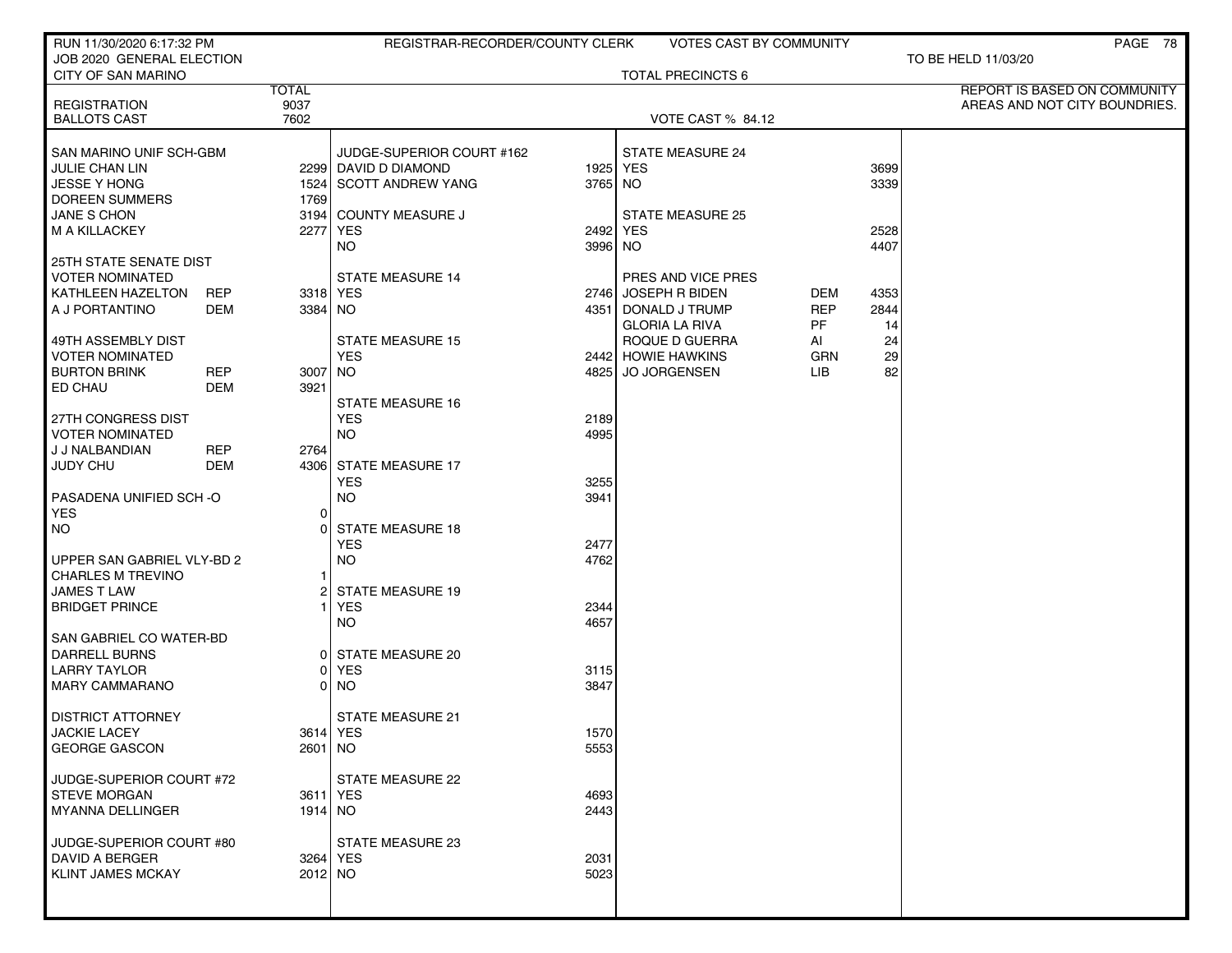| RUN 11/30/2020 6:17:32 PM                    |              | REGISTRAR-RECORDER/COUNTY CLERK |            |          | <b>VOTES CAST BY COMMUNITY</b>                      |                          |           |                                     | PAGE 79        |
|----------------------------------------------|--------------|---------------------------------|------------|----------|-----------------------------------------------------|--------------------------|-----------|-------------------------------------|----------------|
| JOB 2020 GENERAL ELECTION                    |              |                                 |            |          |                                                     |                          |           | TO BE HELD 11/03/20                 |                |
| <b>CITY OF SANTA CLARITA</b>                 |              |                                 |            |          | <b>TOTAL PRECINCTS 81</b>                           | <b>CONTINUED ON PAGE</b> |           | 80                                  |                |
|                                              | <b>TOTAL</b> |                                 |            |          |                                                     |                          |           | <b>REPORT IS BASED ON COMMUNITY</b> |                |
| <b>REGISTRATION</b>                          | 142880       |                                 |            |          |                                                     |                          |           | AREAS AND NOT CITY BOUNDRIES.       |                |
| <b>BALLOTS CAST</b>                          | 121642       |                                 |            |          | <b>VOTE CAST % 85.14</b>                            |                          |           |                                     |                |
|                                              |              |                                 |            |          |                                                     |                          |           |                                     |                |
| SANTA CLARITA CITY GEN-CNC                   |              | LOS ANGELES COMM-BOT 5          |            |          | 38TH ASSEMBLY DIST                                  |                          |           | JUDGE-SUPERIOR COURT #80            |                |
| <b>TIMBEN BOYDSTON</b>                       |              | 17724 GLENN BAILEY              |            | $\Omega$ | <b>VOTER NOMINATED</b>                              |                          |           | DAVID A BERGER                      | 57012          |
| AAKASH AHUJA                                 |              | 14300 CYNTHIA GONZALEZ          |            |          | S M VALLADARES                                      | <b>REP</b>               | 63852     | <b>KLINT JAMES MCKAY</b>            | 34444          |
| <b>SELINA THOMAS</b>                         |              | 13554 N M HENDERSON             |            |          | LUCIE L VOLOTZKY                                    | <b>REP</b>               | 15711     |                                     |                |
| <b>JASON GIBBS</b>                           |              | 29474 PAT STURGES               |            |          |                                                     |                          |           | JUDGE-SUPERIOR COURT #162           |                |
| <b>CAMERON M SMYTH</b>                       |              | 56919 SCOTT SVONKIN             |            |          | 39TH ASSEMBLY DIST                                  |                          |           | DAVID D DIAMOND                     | 36683          |
| <b>KENNETH DEAN</b>                          |              | 2750 MICHELLE MANOS             |            |          | <b>VOTER NOMINATED</b>                              |                          |           | <b>SCOTT ANDREW YANG</b>            | 57465          |
| <b>KELVIN DRISCOLL</b>                       |              | 26282 SERGIO B VARGAS           |            | U        | <b>RICARDO BENITEZ</b>                              | <b>REP</b>               | 22<br>8   |                                     |                |
| <b>DOUGLAS FRASER</b>                        | 871          | NICHET JAMES-GRAY               |            |          | LUZ MARIA RIVAS                                     | <b>DEM</b>               |           | <b>COUNTY MEASURE J</b>             |                |
| <b>CHRIS WERTHE</b>                          | 20194        |                                 |            |          |                                                     |                          |           | <b>YES</b><br><b>NO</b>             | 42603<br>64217 |
|                                              |              | LOS ANGELES COMM-BOT 7          |            | $\Omega$ | <b>25TH CONGRESS DIST</b><br><b>VOTER NOMINATED</b> |                          |           |                                     |                |
| WM S. HART UNION HIGH TR 1                   |              | CORY D BUTLER<br>4516 CHRIS HAN |            |          |                                                     |                          | 59923     | <b>STATE MEASURE 14</b>             |                |
| LINDA HOVIS STORLI<br><b>G M KIRKPATRICK</b> |              | 1645 NANCY PEARLMAN             |            |          | <b>MIKE GARCIA</b><br><b>CHRISTY SMITH</b>          | <b>REP</b><br><b>DEM</b> | 56623     | <b>YES</b>                          |                |
| <b>ALYSSA WILLIAMS</b>                       |              | 3799 JAMAL K STEWART            |            | $\Omega$ |                                                     |                          |           | NO.                                 | 49207<br>64889 |
|                                              |              | <b>ARTURO FLORES</b>            |            |          | 29TH CONGRESS DIST                                  |                          |           |                                     |                |
| WM S. HART UNION HIGH-TR 4                   |              | <b>MIKE FONG</b>                |            |          | <b>VOTER NOMINATED</b>                              |                          |           | <b>STATE MEASURE 15</b>             |                |
| <b>STEVEN M STURGEON</b>                     |              | 10861 RAQUEL WATTS              |            |          | ANGELICA M DUENAS                                   | <b>DEM</b>               | 71        | <b>YES</b>                          | 45569          |
| <b>JAMES WEBB</b>                            | 13609        |                                 |            |          | <b>TONY CARDENAS</b>                                | <b>DEM</b>               |           | $14$ NO                             | 70664          |
|                                              |              | SANTA CLARITA COM COL-TR 2      |            |          |                                                     |                          |           |                                     |                |
| SAUGUS UNION SCHOOL - TR 3                   |              | <b>EDEL ALONSO</b>              |            | 12543    | LOS ANGELES USD-MEAS RR                             |                          |           | <b>STATE MEASURE 16</b>             |                |
| <b>CHRISTIAN GADBOIS</b>                     |              | 4481   TONY WATSON              |            | 8707     | <b>YES</b>                                          |                          | 1         | <b>YES</b>                          | 39605          |
| <b>KATHERINE COOPER</b>                      | 4758         |                                 |            |          | NO.                                                 |                          | 0١        | <b>NO</b>                           | 75390          |
|                                              |              | SANTA CLARITA COM COL-TR 3      |            |          |                                                     |                          |           |                                     |                |
| SAUGUS UNION SCHOOL - TR 4                   |              | <b>FRED ARNOLD</b>              |            | 125721   | SANTA CLARITA -DIVISION 1                           |                          |           | <b>STATE MEASURE 17</b>             |                |
| <b>MATTHEW WATSON</b>                        |              | 7346 SEBASTIAN CAZARES          |            |          | 13608 BETH BRAUNSTEIN                               |                          | 15549 YES |                                     | 55706          |
| <b>SAGE G RAFFERTY</b>                       | 4087         |                                 |            |          | C H OKAMOTO                                         |                          | 11046 NO  |                                     | 60569          |
|                                              |              | SANTA CLARITA COM COL-TR 4      |            |          | <b>GARY R MARTIN</b>                                |                          | 18995     |                                     |                |
| LOS ANGELES COMM-BOT 1                       |              | <b>JERRY DANIELSEN</b>          |            | 12506    | <b>KARLA WAYMIRE</b>                                |                          | 12025     | <b>STATE MEASURE 18</b>             |                |
| <b>TORI BAILEY</b>                           | 01           | MICHELE R JENKINS               |            | 12787    |                                                     |                          |           | <b>YES</b>                          | 42318          |
| <b>CHARNE TUNSON</b>                         |              |                                 |            |          | SANTA CLARITA - DIVISION 2                          |                          |           | <b>NO</b>                           | 74429          |
| <b>KAREN HERNANDEZ</b>                       |              | 21ST STATE SENATE DIST          |            |          | <b>VALERIE BRADFORD</b>                             |                          | 12355     |                                     |                |
| <b>ANDRA HOFFMAN</b>                         |              | <b>VOTER NOMINATED</b>          |            |          | PIOTR ORZECHOWSKI                                   |                          |           | 19872 STATE MEASURE 19              |                |
| <b>ANTONIO P SANCHEZ</b>                     |              | KIPP MUELLER                    | DEM        | 46871    | ED COLLEY                                           |                          | 22089     | <b>YES</b>                          | 51124          |
| <b>MARJORIE SHAW</b>                         |              | <b>SCOTT WILK</b>               | <b>REP</b> | 49828    | <b>ANNA KUMAR</b>                                   |                          | 10804 NO  |                                     | 62656          |
| JESSICA M MCCARNS                            |              |                                 |            |          |                                                     |                          |           |                                     |                |
| R RICHARD CUEVAS                             |              | 27TH STATE SENATE DIST          |            |          | SANTA CLARITA - DIVISION 3                          |                          |           | <b>STATE MEASURE 20</b>             |                |
|                                              |              | <b>VOTER NOMINATED</b>          |            |          | <b>BJ ATKINS</b>                                    |                          |           | 8165   YES                          | 50581          |
| LOS ANGELES COMM-BOT 3                       |              | <b>HOUMAN SALEM</b>             | <b>REP</b> | 79071    | KATHYE ARMITAGE                                     |                          | 7626 NO   |                                     | 63019          |
| <b>MICHAEL BATIE</b>                         | 01           | <b>HENRY STERN</b>              | <b>DEM</b> | 8445     | <b>MARIA GUTZEIT</b>                                |                          | 7053      |                                     |                |
| S BROOKS GRIFFIN                             | 0            |                                 |            |          | <b>STACY FORTNER</b>                                |                          |           | 7040 STATE MEASURE 21               |                |
| <b>GERRY ANDERSON</b>                        | ΟI           | 36TH ASSEMBLY DIST              |            |          |                                                     |                          |           | <b>YES</b>                          | 41336          |
| LYDIA A GUTIERREZ                            |              | <b>VOTER NOMINATED</b>          |            |          | <b>DISTRICT ATTORNEY</b>                            |                          |           | <b>NO</b>                           | 73589          |
| <b>RUFFIN E PATTERSON</b>                    |              | <b>STEVE FOX</b>                | <b>DEM</b> | 4172     | <b>JACKIE LACEY</b>                                 |                          | 61121     |                                     |                |
| ROBERT PAYNE                                 | 01           | <b>TOM LACKEY</b>               | <b>REP</b> | 5770     | <b>GEORGE GASCON</b>                                |                          | 42887     | STATE MEASURE 22                    |                |
| ANTHONY J DANNA                              |              |                                 |            |          |                                                     |                          |           | <b>YES</b>                          | 75432          |
| <b>CHATURA DE SILVA</b>                      | 0            |                                 |            |          | JUDGE-SUPERIOR COURT #72                            |                          |           | <b>NO</b>                           | 40425          |
| DAVID VELA                                   | 0            |                                 |            |          | <b>STEVE MORGAN</b>                                 |                          | 57023     |                                     |                |
| SAMUEL P WHITEHEAD                           | 0            |                                 |            |          | <b>MYANNA DELLINGER</b>                             |                          | 35959     |                                     |                |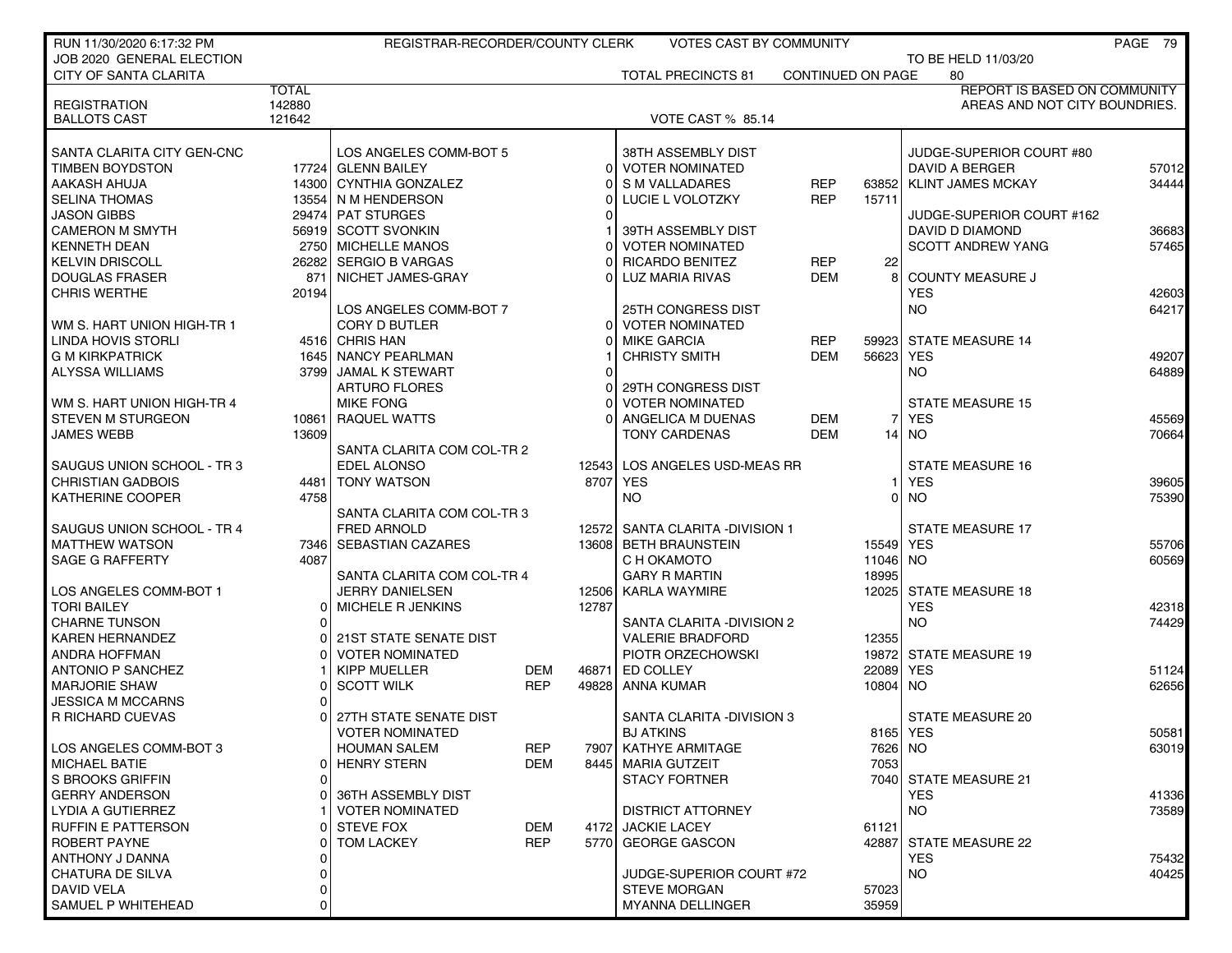| RUN 11/30/2020 6:17:32 PM                                                                                                                 |                                                                            |                                             | REGISTRAR-RECORDER/COUNTY CLERK | VOTES CAST BY COMMUNITY  |                     | PAGE 80                                                       |
|-------------------------------------------------------------------------------------------------------------------------------------------|----------------------------------------------------------------------------|---------------------------------------------|---------------------------------|--------------------------|---------------------|---------------------------------------------------------------|
| JOB 2020 GENERAL ELECTION<br>CITY OF SANTA CLARITA                                                                                        |                                                                            |                                             |                                 | TOTAL PRECINCTS 81       | CONTINUED FROM PAGE | TO BE HELD 11/03/20<br>79                                     |
| <b>REGISTRATION</b><br><b>BALLOTS CAST</b>                                                                                                |                                                                            | <b>TOTAL</b><br>142880<br>121642            |                                 | <b>VOTE CAST % 85.14</b> |                     | REPORT IS BASED ON COMMUNITY<br>AREAS AND NOT CITY BOUNDRIES. |
| STATE MEASURE 23<br>YES<br><b>NO</b>                                                                                                      |                                                                            | 35973<br>78884                              |                                 |                          |                     |                                                               |
| STATE MEASURE 24<br>YES<br><b>NO</b>                                                                                                      |                                                                            | 57814<br>55733                              |                                 |                          |                     |                                                               |
| STATE MEASURE 25<br>YES<br><b>NO</b>                                                                                                      |                                                                            | 39961<br>73232                              |                                 |                          |                     |                                                               |
| PRES AND VICE PRES<br>JOSEPH R BIDEN<br>DONALD J TRUMP<br><b>GLORIA LA RIVA</b><br>ROQUE D GUERRA<br><b>HOWIE HAWKINS</b><br>JO JORGENSEN | <b>DEM</b><br><b>REP</b><br>$\ensuremath{\mathsf{PF}}$<br>AI<br>GRN<br>LIB | 63507<br>53768<br>254<br>335<br>463<br>1336 |                                 |                          |                     |                                                               |
|                                                                                                                                           |                                                                            |                                             |                                 |                          |                     |                                                               |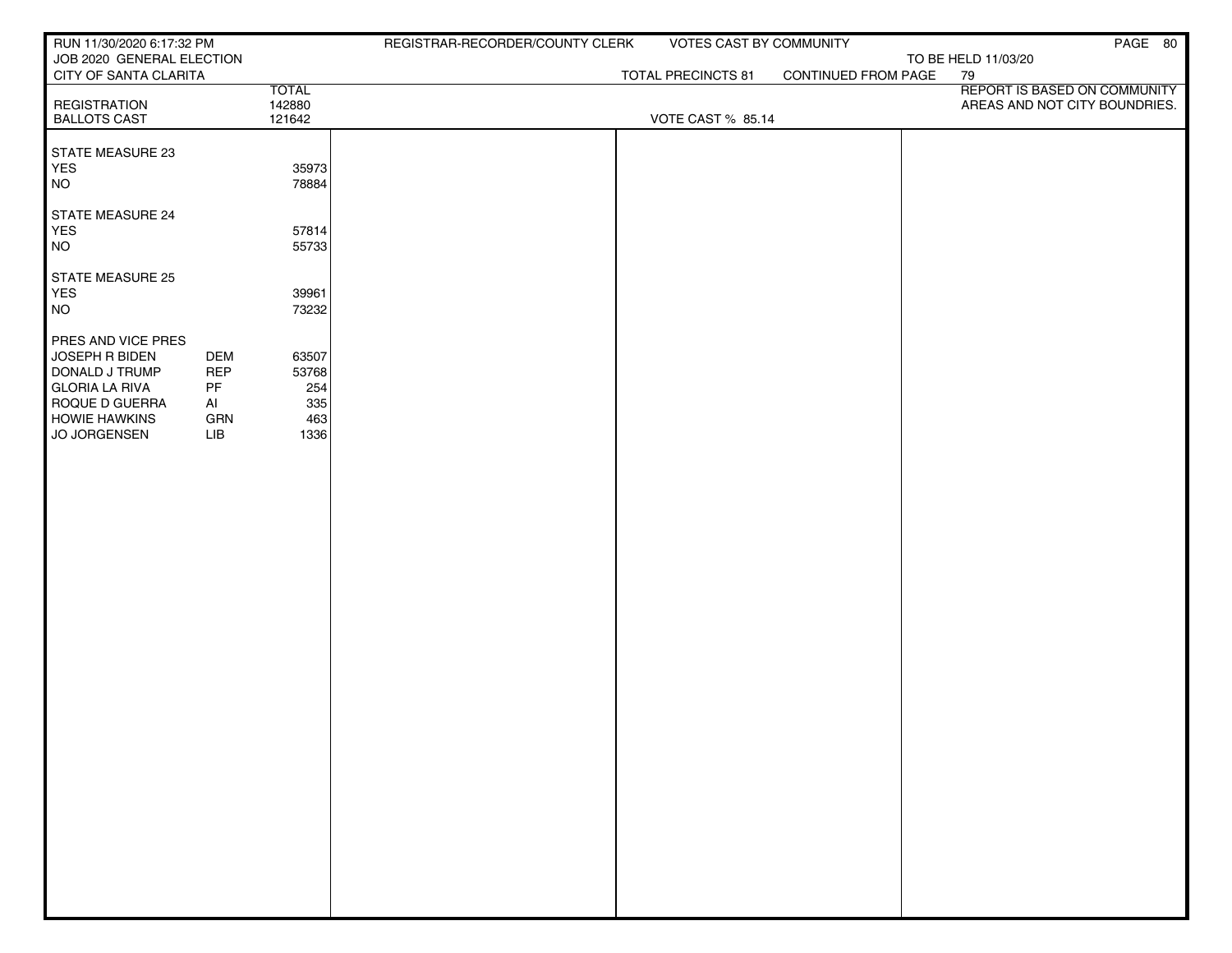| RUN 11/30/2020 6:17:32 PM                  |                | REGISTRAR-RECORDER/COUNTY CLERK |          | <b>VOTES CAST BY COMMUNITY</b> |                  | PAGE 81                       |
|--------------------------------------------|----------------|---------------------------------|----------|--------------------------------|------------------|-------------------------------|
| JOB 2020 GENERAL ELECTION                  |                |                                 |          |                                |                  | TO BE HELD 11/03/20           |
| CITY OF SANTA FE SPRINGS                   |                |                                 |          | <b>TOTAL PRECINCTS 14</b>      |                  |                               |
|                                            | <b>TOTAL</b>   |                                 |          |                                |                  | REPORT IS BASED ON COMMUNITY  |
| <b>REGISTRATION</b><br><b>BALLOTS CAST</b> | 11090<br>8795  |                                 |          | <b>VOTE CAST % 79.31</b>       |                  | AREAS AND NOT CITY BOUNDRIES. |
|                                            |                |                                 |          |                                |                  |                               |
| SANTA FE SPRINGS CITY-CNC                  |                | WATER REPLEN OF SO CAL-D5       |          | <b>STATE MEASURE 18</b>        |                  |                               |
| <b>JOE ANGEL ZAMORA</b>                    |                | 3711 JUSTIN A BLAKELY           |          | 732 YES                        | 3647             |                               |
| <b>JAY SARNO</b>                           |                | 3587 JUAN GARZA                 | 941      | NO.                            | 4704             |                               |
| <b>BLAKE S CARTER</b>                      |                | 2115 RICARDO PULIDO             | 824      |                                |                  |                               |
| <b>BILL ROUNDS</b>                         |                | 3430 GARY MENDEZ                | 854      | STATE MEASURE 19               |                  |                               |
|                                            |                | ARDAVAN DAVARI                  | 501      | YES                            | 4290             |                               |
| NORWALK-LA MIRADA UNIF-GBM                 |                | <b>JOSE DE LEON</b>             |          | 433 NO                         | 3893             |                               |
| <b>C STAPLES</b>                           |                | 6 M CAMACHO-RODRIGUEZ           | 865      |                                |                  |                               |
| KAREN MORRISON                             | 61             | L VASQUEZ WILSON                | 715      | <b>STATE MEASURE 20</b>        |                  |                               |
| <b>JESUS URQUIDI</b>                       |                | <b>VERA ROBLES DEWITT</b>       | 1117 YES |                                | 3127             |                               |
| <b>JOSE M RIOS</b>                         |                |                                 |          | NO.                            | 4992             |                               |
|                                            |                | DISTRICT ATTORNEY               |          |                                |                  |                               |
| WHITTIER UNION HS-GBM TR2                  |                | <b>JACKIE LACEY</b>             |          | 3779 STATE MEASURE 21          |                  |                               |
| JAIME LOPEZ                                | 19             | <b>GEORGE GASCON</b>            | 3855 YES |                                | 3649             |                               |
| <b>TIMOTHY SCHNEIDER</b>                   | 9 <sup>1</sup> |                                 |          | <b>NO</b>                      | 4604             |                               |
|                                            |                | JUDGE-SUPERIOR COURT #72        |          |                                |                  |                               |
| WHITTIER UNION HS-GBM TR3                  |                | <b>STEVE MORGAN</b>             |          | 3610 STATE MEASURE 22          |                  |                               |
| <b>MARCOS A GARCIA</b>                     |                | 2528 MYANNA DELLINGER           | 3474 YES |                                | 5058             |                               |
| <b>RALPH S PACHECO</b>                     | 4213           |                                 |          | <b>NO</b>                      | 3261             |                               |
|                                            |                | JUDGE-SUPERIOR COURT #80        |          |                                |                  |                               |
| LITTLE LAKE CITY SCH-TR3                   |                | DAVID A BERGER                  |          | 3714 STATE MEASURE 23          |                  |                               |
| A A TRASTER                                |                | 702   KLINT JAMES MCKAY         | 3238 YES |                                | 3313             |                               |
| <b>JANET E ROCK</b>                        | 1207           |                                 |          | NO.                            | 4974             |                               |
|                                            |                | JUDGE-SUPERIOR COURT #162       |          |                                |                  |                               |
| LITTLE LAKE CITY SCH-TR4                   |                | DAVID D DIAMOND                 |          | 3424 STATE MEASURE 24          |                  |                               |
| <b>RICHARD A MARTINEZ</b>                  |                | 156 SCOTT ANDREW YANG           | 3610 YES |                                | 4913             |                               |
| <b>MANUEL F CANTU</b>                      | 236            |                                 |          | <b>NO</b>                      | 3199             |                               |
|                                            |                | <b>COUNTY MEASURE J</b>         |          |                                |                  |                               |
| RIO HONDO COMM COL-GBM TR4                 |                | <b>YES</b>                      |          | 3748 STATE MEASURE 25          |                  |                               |
| <b>KRISTAL OROZCO</b>                      | 4336 NO        |                                 | 3778 YES |                                | 3369             |                               |
| <b>GARY MENDEZ</b>                         | 2929           |                                 |          | <b>NO</b>                      | 4698             |                               |
|                                            |                | <b>STATE MEASURE 14</b>         |          |                                |                  |                               |
| 57TH ASSEMBLY DIST                         |                | <b>YES</b>                      |          | 4282 PRES AND VICE PRES        |                  |                               |
| <b>VOTER NOMINATED</b>                     |                | <b>NO</b>                       |          | 3829 JOSEPH R BIDEN            | DEM<br>5849      |                               |
| <b>JESSICA MARTINEZ</b><br>REP             | 2769           |                                 |          | DONALD J TRUMP                 | 2576<br>REP      |                               |
| <b>LISA CALDERON</b><br><b>DEM</b>         |                | 5115 STATE MEASURE 15           |          | <b>GLORIA LA RIVA</b>          | PF<br>62         |                               |
|                                            |                | YES                             |          | 4115 ROQUE D GUERRA            | 39<br>AI         |                               |
| 38TH CONGRESS DIST                         |                | NO.                             |          | 4246 HOWIE HAWKINS             | GRN              | 48                            |
| <b>VOTER NOMINATED</b>                     |                |                                 |          | <b>JO JORGENSEN</b>            | <b>LIB</b><br>64 |                               |
| MICHAEL TOLAR<br>DEM                       |                | 1708 STATE MEASURE 16           |          |                                |                  |                               |
| LINDA T SANCHEZ<br>DEM                     |                | 5472 YES                        | 3721     |                                |                  |                               |
|                                            |                | NO.                             | 4486     |                                |                  |                               |
| WHITTIER UNION HI SPC-AA                   |                |                                 |          |                                |                  |                               |
| <b>YES</b>                                 |                | 5263 STATE MEASURE 17           |          |                                |                  |                               |
| NO                                         |                | 2204 YES                        | 4915     |                                |                  |                               |
|                                            |                | <b>NO</b>                       | 3392     |                                |                  |                               |
| <b>CENTRAL BASIN MUNI-BD 1</b>             |                |                                 |          |                                |                  |                               |
| XOCHITL SANDOVAL                           | 0              |                                 |          |                                |                  |                               |
| M CAMACHO-RODRIGUEZ                        | 0              |                                 |          |                                |                  |                               |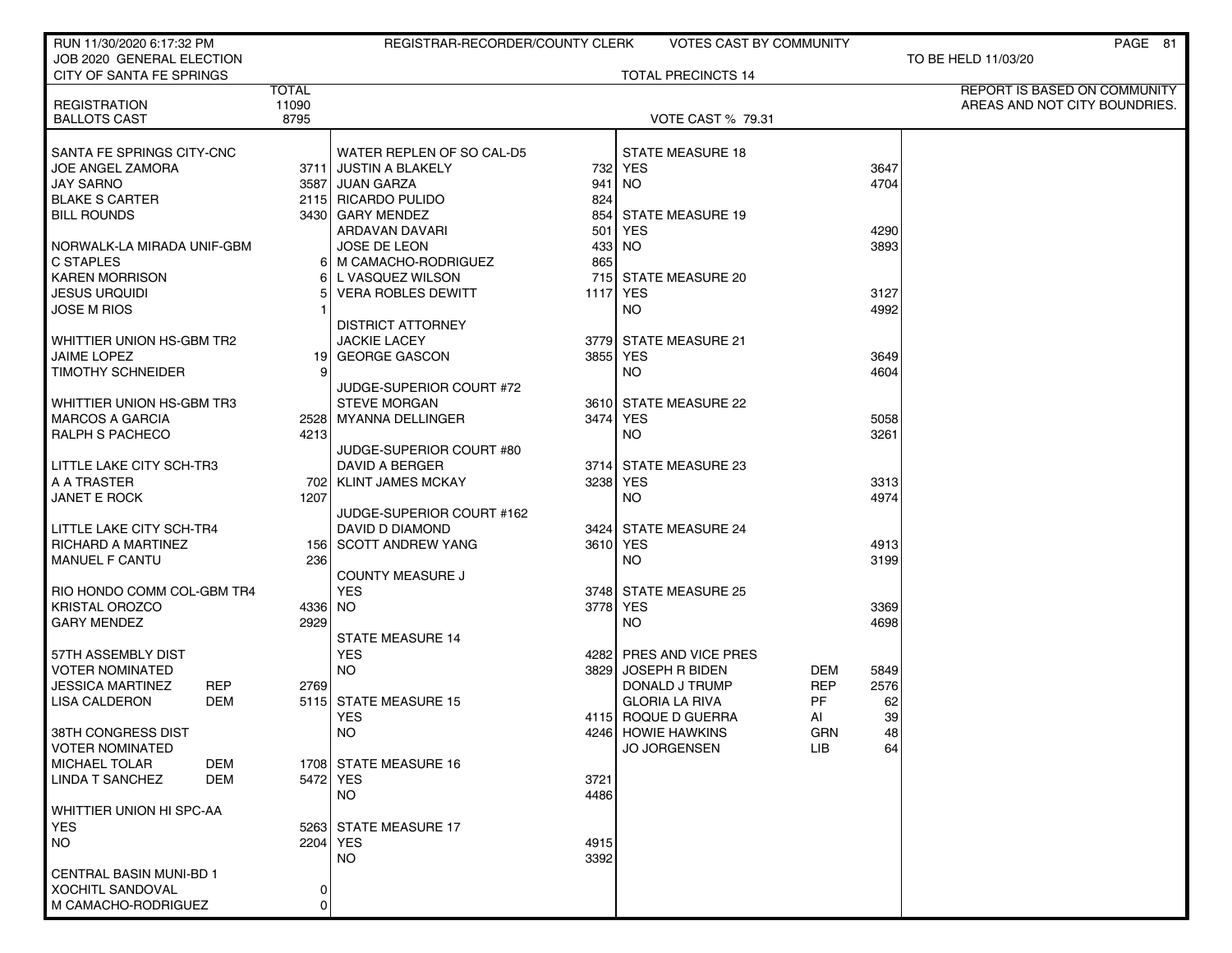| RUN 11/30/2020 6:17:32 PM            |              | REGISTRAR-RECORDER/COUNTY CLERK             |                       | <b>VOTES CAST BY COMMUNITY</b>          |                        |                                       |            | PAGE 82        |
|--------------------------------------|--------------|---------------------------------------------|-----------------------|-----------------------------------------|------------------------|---------------------------------------|------------|----------------|
| JOB 2020 GENERAL ELECTION            |              |                                             |                       |                                         |                        | TO BE HELD 11/03/20                   |            |                |
| <b>CITY OF SANTA MONICA</b>          |              |                                             |                       | <b>TOTAL PRECINCTS 32</b>               |                        |                                       |            |                |
|                                      | <b>TOTAL</b> |                                             |                       |                                         |                        | <b>REPORT IS BASED ON COMMUNITY</b>   |            |                |
| <b>REGISTRATION</b>                  | 71970        |                                             |                       |                                         |                        | AREAS AND NOT CITY BOUNDRIES.         |            |                |
| <b>BALLOTS CAST</b>                  | 57309        |                                             |                       | <b>VOTE CAST % 79.63</b>                |                        |                                       |            |                |
|                                      |              |                                             |                       |                                         |                        |                                       |            |                |
| SANTA MONICA CITY GEN-CNC            |              | LOS ANGELES COMM-BOT 1<br>19319 TORI BAILEY |                       | 50TH ASSEMBLY DIST<br>0 VOTER NOMINATED |                        | <b>STATE MEASURE 17</b><br><b>YES</b> |            |                |
| PHIL BROCK<br><b>ANDREW BROWNING</b> |              | 3669 CHARNE TUNSON                          |                       | <b>RICHARD BLOOM</b>                    | <b>DEM</b><br>32506 NO |                                       |            | 41513<br>12496 |
| <b>MERVIENDO ANDIKA</b>              |              | 2649 KAREN HERNANDEZ                        |                       | <b>WILL HESS</b>                        | <b>DEM</b><br>7717     |                                       |            |                |
| DOMINIC GOMEZ                        |              | 1608 ANDRA HOFFMAN                          | 28                    |                                         |                        | <b>STATE MEASURE 18</b>               |            |                |
| <b>CHRISTINE PARRA</b>               | 18031        | ANTONIO P SANCHEZ                           | $\Omega$              | 33RD CONGRESS DIST                      |                        | <b>YES</b>                            |            | 34480          |
| <b>TERRY O'DAY</b>                   |              | 16364   MARJORIE SHAW                       |                       | <b>VOTER NOMINATED</b>                  |                        | <b>NO</b>                             |            | 19483          |
| <b>MARCUS OWENS</b>                  |              | 5457 JESSICA M MCCARNS                      | $\overline{2}$        | JAMES P BRADLEY                         | REP<br>10351           |                                       |            |                |
| <b>ANNE-MARIE SLACK</b>              |              | 1779 R RICHARD CUEVAS                       | $\Omega$              | TED W LIEU                              | <b>DEM</b><br>41417    | <b>STATE MEASURE 19</b>               |            |                |
| <b>JON MANN</b>                      | 2074         |                                             |                       |                                         |                        | <b>YES</b>                            |            | 25787          |
| <b>CHIP MARTIN</b>                   |              | 3333 LOS ANGELES COMM-BOT 3                 |                       | SANTA MONICA CITY GEN-SM                |                        | <b>NO</b>                             |            | 26461          |
| <b>TODD MENTCH</b>                   |              | 1029 MICHAEL BATIE                          | $\Omega$              | YES                                     | 36465                  |                                       |            |                |
| <b>ZOE MUNTANER</b>                  |              | 2486 S BROOKS GRIFFIN                       | 3                     | <b>NO</b>                               |                        | 14268 STATE MEASURE 20                |            |                |
| <b>GLEAM OLIVIA DAVIS</b>            |              | 18153 GERRY ANDERSON                        | 15                    |                                         |                        | <b>YES</b>                            |            | 13236          |
| OSCAR DE LA TORRE                    |              | 17570 LYDIA A GUTIERREZ                     | 0                     | SANTA MONICA CITY GEN-AB                |                        | <b>NO</b>                             |            | 39024          |
| M FONDA-BONARDI                      |              | 12457 RUFFIN E PATTERSON                    |                       | <b>YES</b>                              | 27768                  |                                       |            |                |
| TOM CISZEK                           |              | 4282 ROBERT PAYNE                           |                       | <b>NO</b>                               | 18371                  | <b>STATE MEASURE 21</b>               |            |                |
| <b>ANDREW KAMM</b>                   |              | 2465   ANTHONY J DANNA                      |                       |                                         |                        | <b>YES</b>                            |            | 30234          |
| <b>TED WINTERER</b>                  |              | 16005 CHATURA DE SILVA                      |                       | <b>DISTRICT ATTORNEY</b>                |                        | <b>NO</b>                             |            | 22979          |
| ANA MARIA JARA                       |              | 15187 DAVID VELA                            | 14                    | <b>JACKIE LACEY</b>                     | 17778                  |                                       |            |                |
| JOHN P JEWELL                        |              | 795 SAMUEL P WHITEHEAD                      | $\Omega$              | <b>GEORGE GASCON</b>                    | 31144                  | <b>STATE MEASURE 22</b>               |            |                |
| N I JONES JR                         | 1227         |                                             |                       |                                         |                        | <b>YES</b>                            |            | 24131          |
|                                      |              | LOS ANGELES COMM-BOT 5                      |                       | JUDGE-SUPERIOR COURT #72                |                        | <b>NO</b>                             |            | 29628          |
| SANTA MONICA CY GEN-U/T              |              | <b>GLENN BAILEY</b>                         | $\Omega$              | <b>STEVE MORGAN</b>                     | 26683                  |                                       |            |                |
| <b>KRISTIN MCCOWAN</b>               |              | 32440 CYNTHIA GONZALEZ                      |                       | <b>MYANNA DELLINGER</b>                 |                        | 17251 STATE MEASURE 23                |            |                |
|                                      |              | N M HENDERSON                               | 26                    |                                         |                        | <b>YES</b>                            |            | 19621          |
| STA MONICA-MALIBU UNIF SCH           |              | <b>PAT STURGES</b>                          | $\Omega$              | JUDGE-SUPERIOR COURT #80                |                        | <b>NO</b>                             |            | 32656          |
| MARIA LEON-VAZQUEZ                   |              | 20632 SCOTT SVONKIN                         |                       | <b>DAVID A BERGER</b>                   | 22420                  |                                       |            |                |
| <b>ESTHER HICKMAN</b>                |              | 10887 MICHELLE MANOS                        |                       | <b>KLINT JAMES MCKAY</b>                | 20474                  | <b>STATE MEASURE 24</b>               |            |                |
| <b>JENNIFER SMITH</b>                |              | 18331 SERGIO B VARGAS                       | O                     |                                         |                        | <b>YES</b>                            |            | 28912          |
| DHUN MAY                             |              | 7055 NICHET JAMES-GRAY                      |                       | JUDGE-SUPERIOR COURT #162               |                        | <b>NO</b>                             |            | 23561          |
| <b>JASON FELDMAN</b>                 | 12702        |                                             |                       | DAVID D DIAMOND                         | 20324                  |                                       |            |                |
| <b>KEITH COLEMAN</b>                 |              | 10934 LOS ANGELES COMM-BOT 7                |                       | <b>SCOTT ANDREW YANG</b>                |                        | 22724 STATE MEASURE 25                |            |                |
| <b>JON KEAN</b>                      |              | 20735 CORY D BUTLER                         | 0                     |                                         |                        | <b>YES</b>                            |            | 29331          |
| <b>STEVEN JOHNSON</b>                |              | 9215 CHRIS HAN                              | 18                    | <b>COUNTY MEASURE J</b>                 |                        | <b>NO</b>                             |            | 22581          |
|                                      |              | <b>NANCY PEARLMAN</b>                       |                       | <b>YES</b>                              | 33354                  |                                       |            |                |
| SANTA MONICA COMM COL-BT             |              | <b>JAMAL K STEWART</b>                      | 0                     | <b>NO</b>                               | 15864                  | PRES AND VICE PRES                    |            |                |
| <b>SUSAN AMINOFF</b>                 |              | 28894  ARTURO FLORES                        |                       |                                         |                        | <b>JOSEPH R BIDEN</b>                 | DEM        | 45818          |
| <b>BRIAN O'NEIL</b>                  |              | 14040 MIKE FONG                             |                       | 14 STATE MEASURE 14                     |                        | DONALD J TRUMP                        | <b>REP</b> | 9431           |
| M QUINONES-PEREZ                     |              | 28453 RAQUEL WATTS                          |                       | <b>YES</b>                              |                        | 29329 GLORIA LA RIVA                  | PF.        | 122            |
| <b>ROB G RADER</b>                   | 24810        |                                             |                       | NO.                                     |                        | 22897 ROQUE D GUERRA                  | AI         | 133            |
|                                      |              | SANTA MONICA CITY RNT CNTR                  |                       |                                         |                        | <b>HOWIE HAWKINS</b>                  | GRN        | 284            |
|                                      |              | <b>CAROLINE TOROSIS</b>                     |                       | 26555 STATE MEASURE 15                  |                        | <b>JO JORGENSEN</b>                   | LIB.       | 468            |
|                                      |              | <b>AISHAH NEWSON</b>                        | 11644 YES<br>25429 NO |                                         | 34656                  |                                       |            |                |
|                                      |              | <b>ANASTASIA FOSTER</b>                     | 10184                 |                                         | 19281                  |                                       |            |                |
|                                      |              | ROBERT KRONOVET                             |                       | <b>STATE MEASURE 16</b>                 |                        |                                       |            |                |
|                                      |              |                                             |                       | <b>YES</b>                              | 32133                  |                                       |            |                |
|                                      |              |                                             |                       | NO.                                     | 20914                  |                                       |            |                |
|                                      |              |                                             |                       |                                         |                        |                                       |            |                |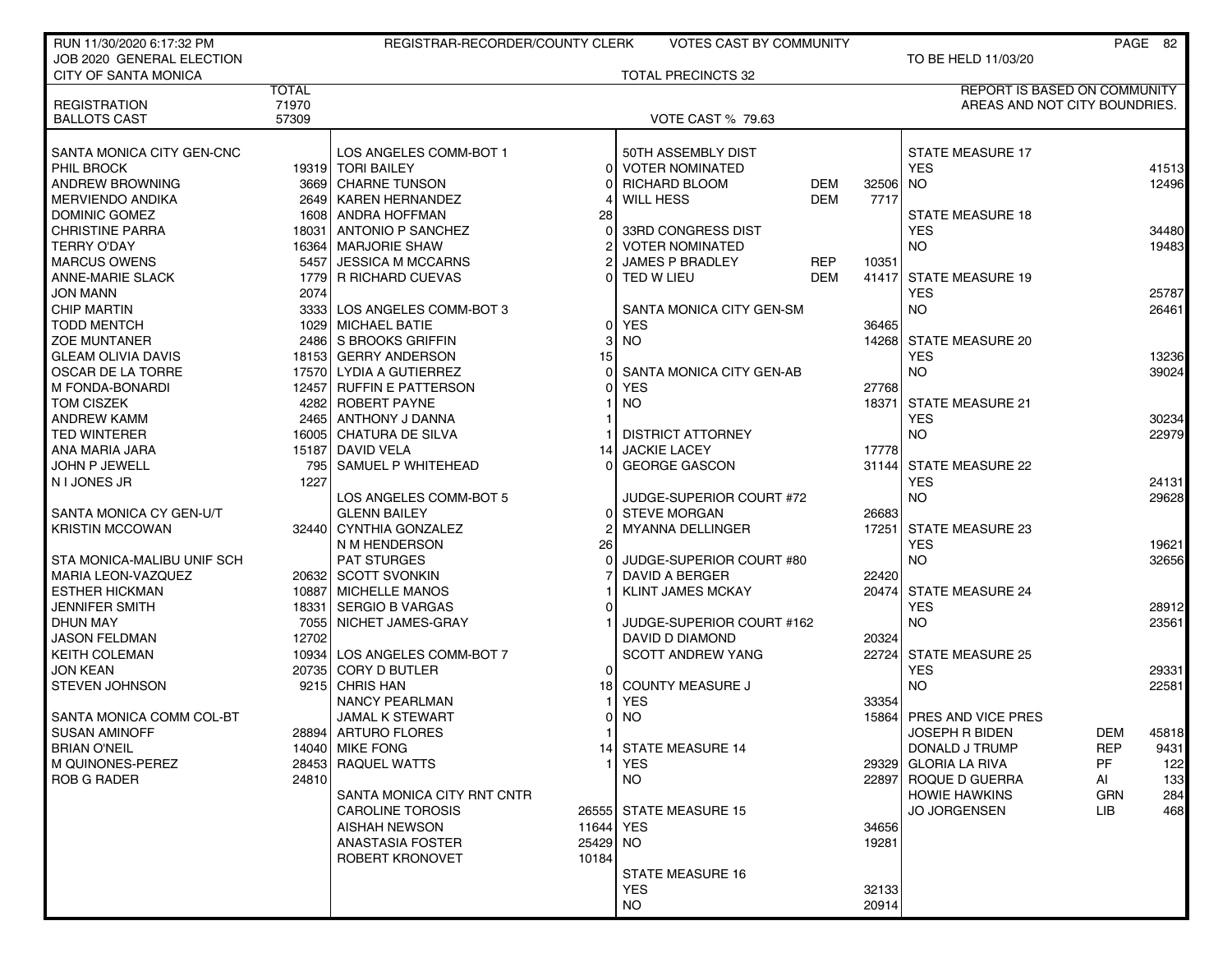| RUN 11/30/2020 6:17:32 PM                                  |              | REGISTRAR-RECORDER/COUNTY CLERK                  |                     | <b>VOTES CAST BY COMMUNITY</b>       |            |              | PAGE 83                             |
|------------------------------------------------------------|--------------|--------------------------------------------------|---------------------|--------------------------------------|------------|--------------|-------------------------------------|
| JOB 2020 GENERAL ELECTION<br>CITY OF SIERRA MADRE          |              |                                                  |                     | <b>TOTAL PRECINCTS 6</b>             |            |              | TO BE HELD 11/03/20                 |
|                                                            | <b>TOTAL</b> |                                                  |                     |                                      |            |              | <b>REPORT IS BASED ON COMMUNITY</b> |
| <b>REGISTRATION</b>                                        | 8552         |                                                  |                     |                                      |            |              | AREAS AND NOT CITY BOUNDRIES.       |
| <b>BALLOTS CAST</b>                                        | 7543         |                                                  |                     | VOTE CAST % 88.2                     |            |              |                                     |
| SIERRA MADRE CITY GEN - CNC                                |              | PASADENA UNIFIED SCH-O                           |                     | <b>STATE MEASURE 20</b>              |            |              |                                     |
| <b>ANDY BENCOSME</b>                                       |              | 2327 YES                                         | 3282 YES            |                                      |            | 2578         |                                     |
| ROBERT T PARKHURST                                         | 2662 NO      |                                                  | 3171 NO             |                                      |            | 4461         |                                     |
| <b>KELLY KRIEBS</b>                                        | 2910         |                                                  |                     |                                      |            |              |                                     |
| <b>JOSEFINA RILEY</b>                                      | 1821         | <b>DISTRICT ATTORNEY</b>                         |                     | <b>STATE MEASURE 21</b>              |            |              |                                     |
| <b>KURT RICHTER</b>                                        | 1106l        | <b>JACKIE LACEY</b><br><b>GEORGE GASCON</b>      | 3253<br>3299 NO     | YES                                  |            | 2818<br>4298 |                                     |
| SIERRA MADRE CY GEN-U/T                                    |              |                                                  |                     |                                      |            |              |                                     |
| DAVE LOERA SR                                              |              | 812 JUDGE-SUPERIOR COURT #72                     |                     | <b>STATE MEASURE 22</b>              |            |              |                                     |
| EDWARD T GARCIA                                            |              | 3559 STEVE MORGAN                                | 3326 YES            |                                      |            | 4083         |                                     |
| <b>TRACEY VERHOEVEN</b>                                    |              | 1743   MYANNA DELLINGER                          | 2318 NO             |                                      |            | 3074         |                                     |
|                                                            |              |                                                  |                     |                                      |            |              |                                     |
| PASADENA USD-BOE 6                                         |              | JUDGE-SUPERIOR COURT #80                         |                     | <b>STATE MEASURE 23</b>              |            |              |                                     |
| <b>MILENA ALBERT</b><br>P HERNANDEZ                        |              | 451   DAVID A BERGER<br>1352   KLINT JAMES MCKAY | 3258 YES<br>2239 NO |                                      |            | 2215<br>4851 |                                     |
| TINA WU FREDERICKS                                         | 1729         |                                                  |                     |                                      |            |              |                                     |
| CRYSTAL CZUBERNAT                                          | 24361        | JUDGE-SUPERIOR COURT #162                        |                     | <b>STATE MEASURE 24</b>              |            |              |                                     |
|                                                            |              | DAVID D DIAMOND                                  | 2632 YES            |                                      |            | 3624         |                                     |
| SIERRA MADRE CITY-CY CLERK                                 |              | <b>SCOTT ANDREW YANG</b>                         | 2997                | NO.                                  |            | 3427         |                                     |
| <b>NO CANDIDATES FILED</b>                                 |              |                                                  |                     |                                      |            |              |                                     |
|                                                            |              | <b>COUNTY MEASURE J</b>                          |                     | <b>STATE MEASURE 25</b>              |            |              |                                     |
| SIERRA MADRE CITY GEN-TREA<br><b>MICHAEL AMERIO</b>        | 4957 NO      | <b>YES</b>                                       | 3287<br>3395 NO     | YES                                  |            | 3158<br>3854 |                                     |
|                                                            |              |                                                  |                     |                                      |            |              |                                     |
| <b>25TH STATE SENATE DIST</b>                              |              | <b>STATE MEASURE 14</b>                          |                     | PRES AND VICE PRES                   |            |              |                                     |
| <b>VOTER NOMINATED</b>                                     |              | <b>YES</b>                                       | 3026                | <b>JOSEPH R BIDEN</b>                | DEM        | 4868         |                                     |
| KATHLEEN HAZELTON<br><b>REP</b>                            | 2526 NO      |                                                  |                     | 4059 DONALD J TRUMP                  | <b>REP</b> | 2331         |                                     |
| A J PORTANTINO<br>DEM                                      | 4319         |                                                  |                     | <b>GLORIA LA RIVA</b>                | <b>PF</b>  | 13           |                                     |
| 41ST ASSEMBLY DIST                                         |              | <b>STATE MEASURE 15</b><br><b>YES</b>            |                     | ROQUE D GUERRA<br>3300 HOWIE HAWKINS | AI<br>GRN  | 27<br>44     |                                     |
| <b>VOTER NOMINATED</b>                                     |              | <b>NO</b>                                        | 3952                | <b>JO JORGENSEN</b>                  | LIB        | 105          |                                     |
| <b>CHRIS HOLDEN</b><br>DEM                                 | 4479         |                                                  |                     |                                      |            |              |                                     |
| <b>ROBIN A HVIDSTON</b><br><b>REP</b>                      | 2474         | <b>STATE MEASURE 16</b>                          |                     |                                      |            |              |                                     |
|                                                            |              | <b>YES</b>                                       | 3061                |                                      |            |              |                                     |
| 49TH ASSEMBLY DIST                                         |              | NO.                                              | 4101                |                                      |            |              |                                     |
| VOTER NOMINATED                                            |              |                                                  |                     |                                      |            |              |                                     |
| <b>BURTON BRINK</b><br><b>REP</b><br>ED CHAU<br><b>DEM</b> |              | 0 STATE MEASURE 17<br>0 YES                      | 4231                |                                      |            |              |                                     |
|                                                            |              | <b>NO</b>                                        | 3007                |                                      |            |              |                                     |
| 27TH CONGRESS DIST                                         |              |                                                  |                     |                                      |            |              |                                     |
| <b>VOTER NOMINATED</b>                                     |              | <b>STATE MEASURE 18</b>                          |                     |                                      |            |              |                                     |
| J J NALBANDIAN<br><b>REP</b>                               |              | 2455 YES                                         | 3238                |                                      |            |              |                                     |
| <b>JUDY CHU</b><br><b>DEM</b>                              | 4602 NO      |                                                  | 4011                |                                      |            |              |                                     |
| SIERRA MADRE CITY GEN - AC                                 |              | STATE MEASURE 19                                 |                     |                                      |            |              |                                     |
| <b>YES</b>                                                 |              | 3931   YES                                       | 3033                |                                      |            |              |                                     |
| <b>NO</b>                                                  | $2121$ NO    |                                                  | 4041                |                                      |            |              |                                     |
|                                                            |              |                                                  |                     |                                      |            |              |                                     |
|                                                            |              |                                                  |                     |                                      |            |              |                                     |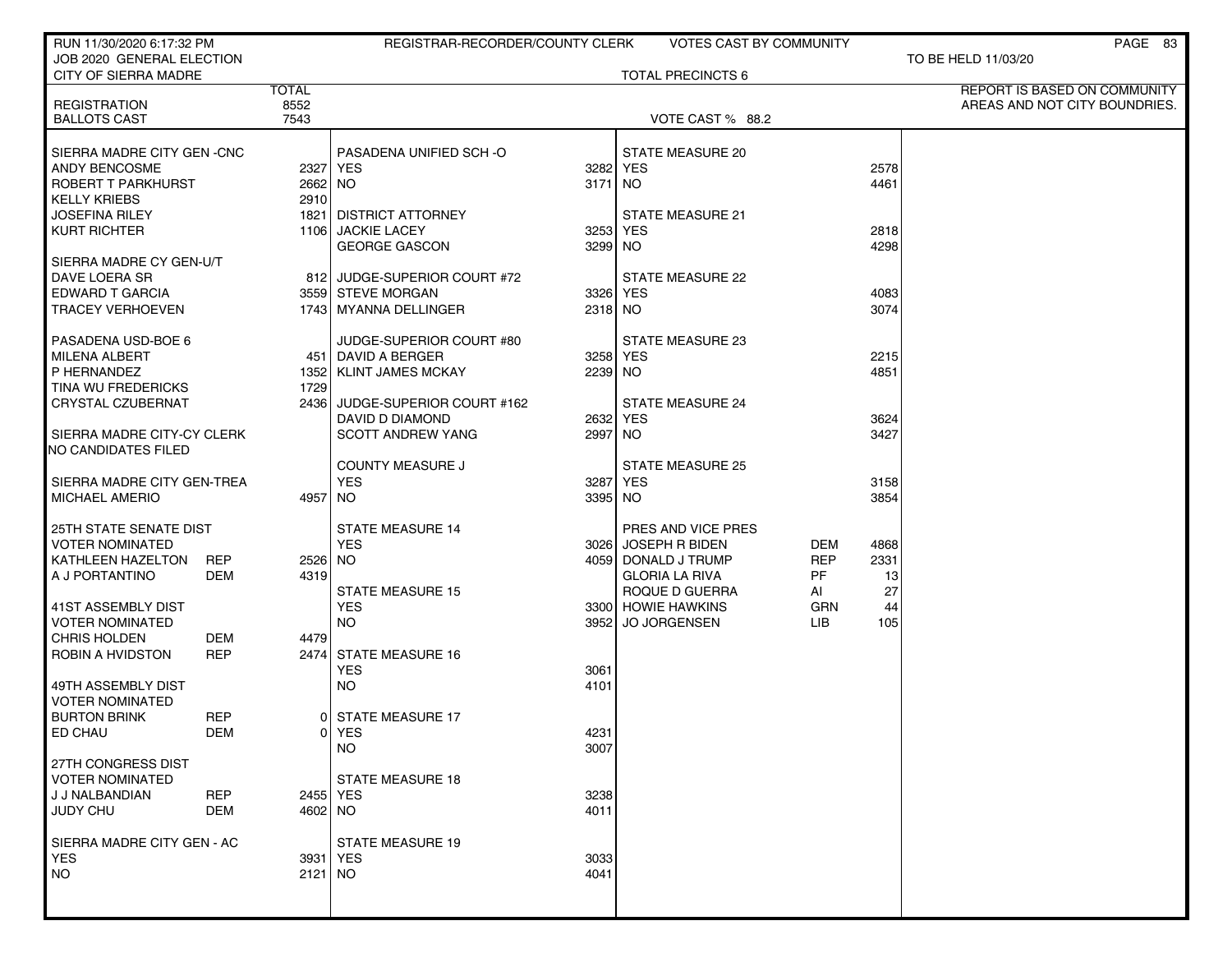| RUN 11/30/2020 6:17:32 PM                        |              | REGISTRAR-RECORDER/COUNTY CLERK     |          | <b>VOTES CAST BY COMMUNITY</b>          |                  |          | PAGE 84                       |
|--------------------------------------------------|--------------|-------------------------------------|----------|-----------------------------------------|------------------|----------|-------------------------------|
| JOB 2020 GENERAL ELECTION<br>CITY OF SIGNAL HILL |              |                                     |          | <b>TOTAL PRECINCTS 6</b>                |                  |          | TO BE HELD 11/03/20           |
|                                                  | <b>TOTAL</b> |                                     |          |                                         |                  |          | REPORT IS BASED ON COMMUNITY  |
| <b>REGISTRATION</b>                              | 7349         |                                     |          |                                         |                  |          | AREAS AND NOT CITY BOUNDRIES. |
| <b>BALLOTS CAST</b>                              | 5650         |                                     |          | VOTE CAST % 76.88                       |                  |          |                               |
| SIGNAL HILL CITY GEN-CNC                         |              | JUDGE-SUPERIOR COURT #162           |          | <b>STATE MEASURE 24</b>                 |                  |          |                               |
| ROBERT D COPELAND                                |              | 2679 DAVID D DIAMOND                | 1786 YES |                                         |                  | 3230     |                               |
| LORI Y WOODS                                     |              | 2986 SCOTT ANDREW YANG              | 2510 NO  |                                         |                  | 1987     |                               |
| <b>EDWARD WILSON</b>                             | 2415         |                                     |          |                                         |                  |          |                               |
| <b>TERRY ROGERS</b>                              | 2284         | <b>COUNTY MEASURE J</b>             |          | <b>STATE MEASURE 25</b>                 |                  |          |                               |
|                                                  |              | <b>YES</b>                          | 2876 YES |                                         |                  | 2519     |                               |
| LONG BEACH COM COL-BOT TR4                       |              | <b>NO</b>                           | 2050 NO  |                                         |                  | 2681     |                               |
| LEE LOVERIDGE                                    | 1098         |                                     |          |                                         |                  |          |                               |
| <b>RICHARD GAYLORD</b>                           |              | 1194 STATE MEASURE 14               |          | PRES AND VICE PRES                      |                  |          |                               |
| <b>HERLINDA CHICO</b>                            | 2240         | <b>YES</b>                          | 2947     | JOSEPH R BIDEN                          | DEM              | 4079     |                               |
|                                                  |              | NO.                                 |          | 2298 DONALD J TRUMP                     | <b>REP</b><br>PF | 1347     |                               |
| 33RD STATE SENATE DIST<br><b>VOTER NOMINATED</b> |              | <b>STATE MEASURE 15</b>             |          | <b>GLORIA LA RIVA</b><br>ROQUE D GUERRA | AI               | 25<br>18 |                               |
| <b>LENA GONZALEZ</b><br>DEM                      |              | 2923 YES                            |          | 2899 HOWIE HAWKINS                      | GRN              | 33       |                               |
| E C CASTILLO<br><b>DEM</b>                       | 1635 NO      |                                     | 2459     | <b>JO JORGENSEN</b>                     | <b>LIB</b>       | 51       |                               |
|                                                  |              |                                     |          |                                         |                  |          |                               |
| 70TH ASSEMBLY DIST                               |              | <b>STATE MEASURE 16</b>             |          |                                         |                  |          |                               |
| VOTER NOMINATED                                  |              | <b>YES</b>                          | 2737     |                                         |                  |          |                               |
| DAVID W THOMAS<br><b>REP</b>                     | 1265 NO      |                                     | 2566     |                                         |                  |          |                               |
| PATRICK O'DONNELL<br>DEM                         | 3799         |                                     |          |                                         |                  |          |                               |
|                                                  |              | <b>STATE MEASURE 17</b>             |          |                                         |                  |          |                               |
| 47TH CONGRESS DIST                               |              | <b>YES</b>                          | 3689     |                                         |                  |          |                               |
| <b>VOTER NOMINATED</b>                           |              | <b>NO</b>                           | 1679     |                                         |                  |          |                               |
| JOHN BRISCOE<br><b>REP</b>                       | 1305         |                                     |          |                                         |                  |          |                               |
| <b>ALAN LOWENTHAL</b><br>DEM                     |              | 3855 STATE MEASURE 18<br><b>YES</b> | 2738     |                                         |                  |          |                               |
| SIGNAL HILL CITY GEN-R                           |              | <b>NO</b>                           | 2662     |                                         |                  |          |                               |
| <b>YES</b>                                       | 2664         |                                     |          |                                         |                  |          |                               |
| <b>NO</b>                                        |              | 2510 STATE MEASURE 19               |          |                                         |                  |          |                               |
|                                                  |              | <b>YES</b>                          | 2802     |                                         |                  |          |                               |
| <b>CENTRAL BASIN MUNI-BD 5</b>                   |              | <b>NO</b>                           | 2417     |                                         |                  |          |                               |
| PHILLIP D HAWKINS                                | 1426         |                                     |          |                                         |                  |          |                               |
| <b>SARA P HUEZO</b>                              |              | 1445 STATE MEASURE 20               |          |                                         |                  |          |                               |
| JOSE DE LEON                                     | 236          | <b>YES</b>                          | 1795     |                                         |                  |          |                               |
| <b>R CORTES BARRAGAN</b>                         | 1029         | NO.                                 | 3426     |                                         |                  |          |                               |
|                                                  |              | <b>STATE MEASURE 21</b>             |          |                                         |                  |          |                               |
| <b>DISTRICT ATTORNEY</b><br><b>JACKIE LACEY</b>  |              | 2156 YES                            | 2566     |                                         |                  |          |                               |
| <b>GEORGE GASCON</b>                             |              | 2608 NO                             | 2761     |                                         |                  |          |                               |
|                                                  |              |                                     |          |                                         |                  |          |                               |
| JUDGE-SUPERIOR COURT #72                         |              | <b>STATE MEASURE 22</b>             |          |                                         |                  |          |                               |
| <b>STEVE MORGAN</b>                              |              | 1986 YES                            | 3087     |                                         |                  |          |                               |
| <b>MYANNA DELLINGER</b>                          |              | 2344 NO                             | 2268     |                                         |                  |          |                               |
|                                                  |              |                                     |          |                                         |                  |          |                               |
| JUDGE-SUPERIOR COURT #80                         |              | STATE MEASURE 23                    |          |                                         |                  |          |                               |
| DAVID A BERGER                                   |              | 2166   YES                          | 2173     |                                         |                  |          |                               |
| <b>KLINT JAMES MCKAY</b>                         |              | 2085 NO                             | 3122     |                                         |                  |          |                               |
|                                                  |              |                                     |          |                                         |                  |          |                               |
|                                                  |              |                                     |          |                                         |                  |          |                               |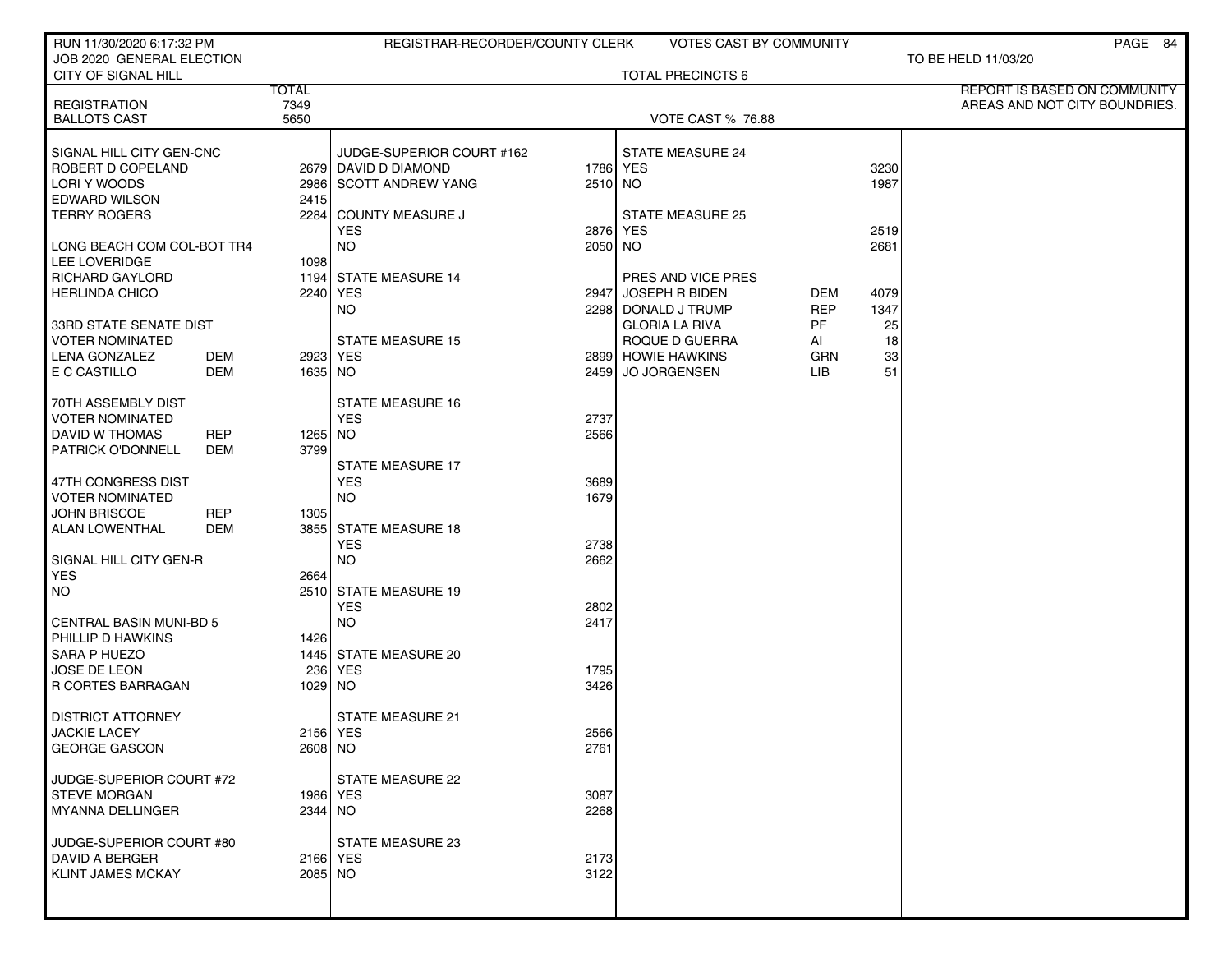| RUN 11/30/2020 6:17:32 PM                  |                      | REGISTRAR-RECORDER/COUNTY CLERK |          | VOTES CAST BY COMMUNITY  |            |      | PAGE 85                       |
|--------------------------------------------|----------------------|---------------------------------|----------|--------------------------|------------|------|-------------------------------|
| JOB 2020 GENERAL ELECTION                  |                      |                                 |          |                          |            |      | TO BE HELD 11/03/20           |
| CITY OF SOUTH EL MONTE                     |                      |                                 |          | <b>TOTAL PRECINCTS 7</b> |            |      |                               |
|                                            | <b>TOTAL</b><br>8639 |                                 |          |                          |            |      | REPORT IS BASED ON COMMUNITY  |
| <b>REGISTRATION</b><br><b>BALLOTS CAST</b> | 6246                 |                                 |          | VOTE CAST % 72.3         |            |      | AREAS AND NOT CITY BOUNDRIES. |
|                                            |                      |                                 |          |                          |            |      |                               |
| SO EL MONTE CITY GEN MAYOR                 |                      | <b>DISTRICT ATTORNEY</b>        |          | <b>STATE MEASURE 21</b>  |            |      |                               |
| <b>GLORIA OLMOS</b>                        |                      | 5035 JACKIE LACEY               |          | 2476 YES                 |            | 2908 |                               |
|                                            |                      | <b>GEORGE GASCON</b>            | 2806 NO  |                          |            | 2888 |                               |
| SO EL MONTE CITY GEN-CNC                   |                      |                                 |          |                          |            |      |                               |
| RUDY BOJORQUEZ                             |                      | 1985 JUDGE-SUPERIOR COURT #72   |          | STATE MEASURE 22         |            |      |                               |
| <b>BRANDON ANGEL</b>                       |                      | 1608 STEVE MORGAN               | 2470 YES |                          |            | 3228 |                               |
| <b>RICHARD ANGEL</b>                       |                      | 2137 MYANNA DELLINGER           | 2598 NO  |                          |            | 2605 |                               |
| <b>HECTOR DELGADO</b>                      | 3059                 |                                 |          |                          |            |      |                               |
|                                            |                      | JUDGE-SUPERIOR COURT #80        |          | <b>STATE MEASURE 23</b>  |            |      |                               |
| EL MONTE UNION HIGH-GBM                    |                      | DAVID A BERGER                  | 2667 YES |                          |            | 2618 |                               |
| E TORRES DE SIEGRIST                       |                      | 1959 KLINT JAMES MCKAY          | 2342 NO  |                          |            | 3204 |                               |
| CARLOS G SALCEDO                           | 3303                 |                                 |          |                          |            |      |                               |
| M. IVETTE SANCHEZ                          |                      | 1698 JUDGE-SUPERIOR COURT #162  |          | <b>STATE MEASURE 24</b>  |            |      |                               |
| <b>MARIA MORGAN</b>                        |                      | 1756 DAVID D DIAMOND            | 2439 YES |                          |            | 3654 |                               |
|                                            |                      | <b>SCOTT ANDREW YANG</b>        | 2611 NO  |                          |            | 2010 |                               |
| EL MONTE CITY SCH-GBM                      |                      |                                 |          |                          |            |      |                               |
| DAVID S SIEGRIST                           |                      | 785 COUNTY MEASURE J            |          | <b>STATE MEASURE 25</b>  |            |      |                               |
| <b>MARIO MARTINEZ</b>                      |                      | 276 YES                         | 2990 YES |                          |            | 2501 |                               |
| JENNIFER COBIAN                            |                      | 803 NO                          | 2392 NO  |                          |            | 3103 |                               |
| RIO HONDO COMM COL-GBM TR2                 |                      | <b>STATE MEASURE 14</b>         |          | PRES AND VICE PRES       |            |      |                               |
| <b>VICKY SANTANA</b>                       | Οl                   | <b>YES</b>                      |          | 3235 JOSEPH R BIDEN      | DEM        | 4520 |                               |
| <b>ESTELA MAGANA</b>                       | 01                   | NO.                             |          | 2488 DONALD J TRUMP      | <b>REP</b> | 1464 |                               |
|                                            |                      |                                 |          | <b>GLORIA LA RIVA</b>    | PF         | 53   |                               |
| 49TH ASSEMBLY DIST                         |                      | <b>STATE MEASURE 15</b>         |          | ROQUE D GUERRA           | AI         | 28   |                               |
| <b>VOTER NOMINATED</b>                     |                      | <b>YES</b>                      |          | 3357 HOWIE HAWKINS       | <b>GRN</b> | 28   |                               |
| <b>BURTON BRINK</b>                        | <b>REP</b>           | 233 NO                          |          | 2546 JO JORGENSEN        | LIB        | 55   |                               |
| ED CHAU                                    | 725<br>DEM           |                                 |          |                          |            |      |                               |
|                                            |                      | <b>STATE MEASURE 16</b>         |          |                          |            |      |                               |
| 57TH ASSEMBLY DIST                         |                      | <b>YES</b>                      | 2842     |                          |            |      |                               |
| <b>VOTER NOMINATED</b>                     |                      | <b>NO</b>                       | 2933     |                          |            |      |                               |
| JESSICA MARTINEZ                           | <b>REP</b><br>1347   |                                 |          |                          |            |      |                               |
| <b>LISA CALDERON</b>                       | DEM                  | 3243 STATE MEASURE 17           |          |                          |            |      |                               |
|                                            |                      | <b>YES</b>                      | 3795     |                          |            |      |                               |
| 38TH CONGRESS DIST                         |                      | <b>NO</b>                       | 2038     |                          |            |      |                               |
| VOTER NOMINATED                            |                      |                                 |          |                          |            |      |                               |
| <b>MICHAEL TOLAR</b>                       | DEM                  | 1013 STATE MEASURE 18           |          |                          |            |      |                               |
| LINDA T SANCHEZ                            | DEM                  | 4072   YES                      | 3027     |                          |            |      |                               |
|                                            |                      | NO.                             | 2846     |                          |            |      |                               |
| SO EL MONTE CITY GEN-ES                    |                      |                                 |          |                          |            |      |                               |
| <b>YES</b>                                 |                      | 3904 STATE MEASURE 19           |          |                          |            |      |                               |
| <b>NO</b>                                  |                      | 1602 YES                        | 3151     |                          |            |      |                               |
|                                            |                      | <b>NO</b>                       | 2566     |                          |            |      |                               |
| UPPER SAN GABRIEL VLY-BD 3                 |                      |                                 |          |                          |            |      |                               |
| <b>PATRICIA MAGANA</b>                     |                      | 1030 STATE MEASURE 20           |          |                          |            |      |                               |
| ED CHAVEZ                                  |                      | 4063 YES                        | 2146     |                          |            |      |                               |
|                                            |                      | NO.                             | 3582     |                          |            |      |                               |
|                                            |                      |                                 |          |                          |            |      |                               |
|                                            |                      |                                 |          |                          |            |      |                               |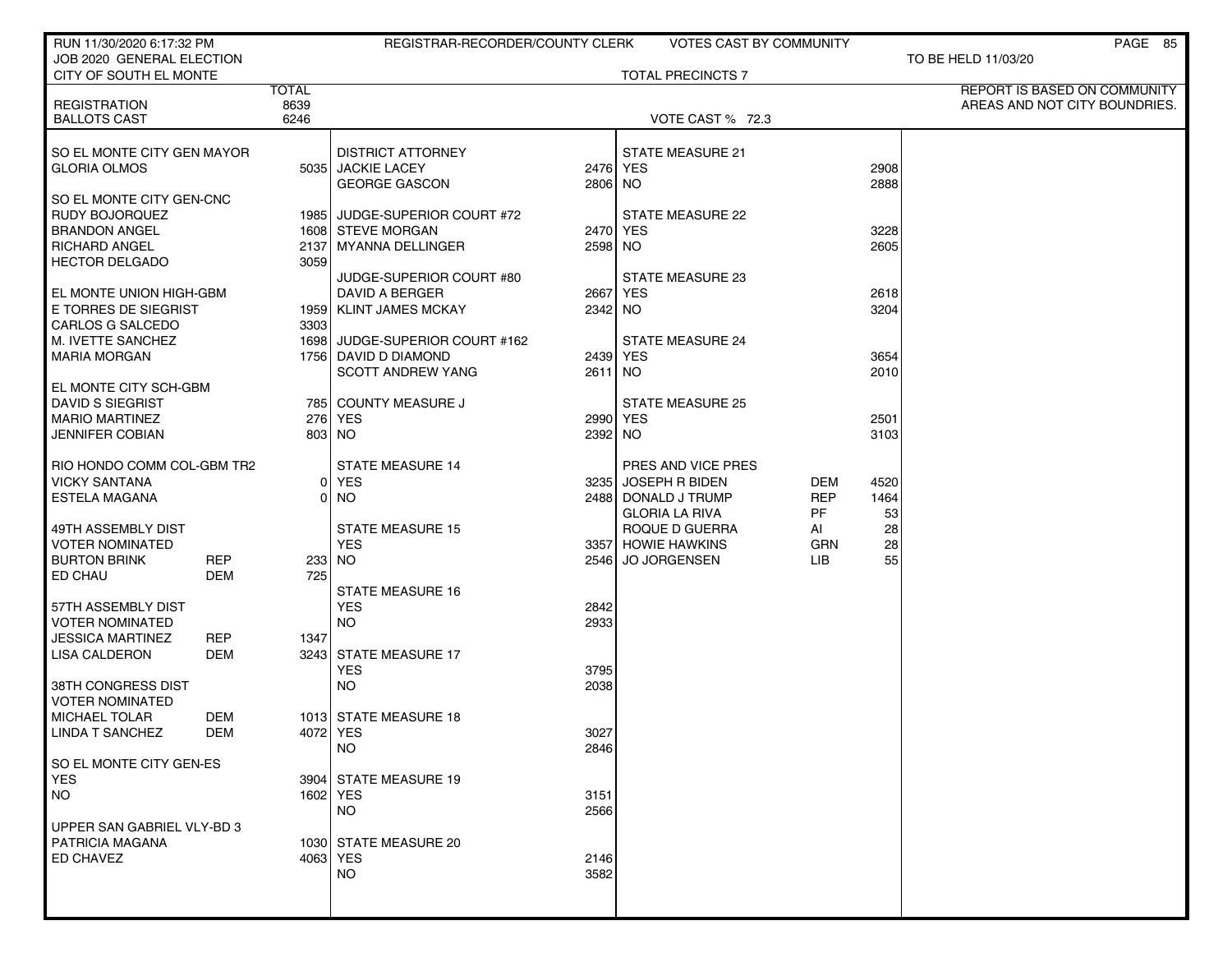| RUN 11/30/2020 6:17:32 PM  |              | REGISTRAR-RECORDER/COUNTY CLERK |            |       | <b>VOTES CAST BY COMMUNITY</b> |           |                                     |            | PAGE 86 |
|----------------------------|--------------|---------------------------------|------------|-------|--------------------------------|-----------|-------------------------------------|------------|---------|
| JOB 2020 GENERAL ELECTION  |              |                                 |            |       |                                |           | TO BE HELD 11/03/20                 |            |         |
| <b>CITY OF SOUTH GATE</b>  |              |                                 |            |       | <b>TOTAL PRECINCTS 30</b>      |           |                                     |            |         |
|                            | <b>TOTAL</b> |                                 |            |       |                                |           | <b>REPORT IS BASED ON COMMUNITY</b> |            |         |
| <b>REGISTRATION</b>        | 45641        |                                 |            |       |                                |           | AREAS AND NOT CITY BOUNDRIES.       |            |         |
| <b>BALLOTS CAST</b>        | 31160        |                                 |            |       | <b>VOTE CAST % 68.27</b>       |           |                                     |            |         |
|                            |              |                                 |            |       |                                |           |                                     |            |         |
| LYNWOOD UNIFIED SCHOOL-GBM |              | LOS ANGELES COMM-BOT 5          |            |       | <b>DISTRICT ATTORNEY</b>       |           | <b>STATE MEASURE 21</b>             |            |         |
| <b>MARIA G LOPEZ</b>       |              | 121 GLENN BAILEY                |            |       | 325 JACKIE LACEY               | 11854     | <b>YES</b>                          |            | 16307   |
| <b>GARY HARDIE JR</b>      | 69           | CYNTHIA GONZALEZ                |            | 6782  | <b>GEORGE GASCON</b>           | 15830 NO  |                                     |            | 13304   |
| MARICRUZ SANCHEZ           | 66 I         | N M HENDERSON                   |            | 5328  |                                |           |                                     |            |         |
| J DEL REAL-CALLEROS        |              | 63 PAT STURGES                  |            |       | 1708 JUDGE-SUPERIOR COURT #72  |           | <b>STATE MEASURE 22</b>             |            |         |
| ALMA CARINA CASTRO         | 88           | <b>SCOTT SVONKIN</b>            |            | 2975  | <b>STEVE MORGAN</b>            | 11963     | <b>YES</b>                          |            | 15830   |
|                            |              | <b>MICHELLE MANOS</b>           |            | 1694  | <b>MYANNA DELLINGER</b>        | 14159 NO  |                                     |            | 13893   |
| PARAMOUNT UNIFIED SCH-GBM  |              | <b>SERGIO B VARGAS</b>          |            | 2650  |                                |           |                                     |            |         |
| TRISH M BELLROSE           | 304 l        | NICHET JAMES-GRAY               |            | 794   | JUDGE-SUPERIOR COURT #80       |           | <b>STATE MEASURE 23</b>             |            |         |
| LINDA GARCIA               | 870          |                                 |            |       | DAVID A BERGER                 | 13696 YES |                                     |            | 14271   |
| ALBERTO M GOMEZ            | 122          | LOS ANGELES COMM-BOT 7          |            |       | <b>KLINT JAMES MCKAY</b>       | 12250 NO  |                                     |            | 15365   |
| ROBERT GODFREY             | 99           | <b>CORY D BUTLER</b>            |            | 1020  |                                |           |                                     |            |         |
| SARA P HUEZO               | 462          | <b>CHRIS HAN</b>                |            | 2621  | JUDGE-SUPERIOR COURT #162      |           | <b>STATE MEASURE 24</b>             |            |         |
| <b>DIANE J MARTINEZ</b>    | 841 I        | NANCY PEARLMAN                  |            | 3067  | DAVID D DIAMOND                | 13225     | <b>YES</b>                          |            | 18532   |
| <b>JUANITA DOPLEMORE</b>   | 236 l        | JAMAL K STEWART                 |            | 686   | <b>SCOTT ANDREW YANG</b>       | 12773 NO  |                                     |            | 10652   |
| <b>GERALD CERDA</b>        |              | 188 ARTURO FLORES               |            | 5324  |                                |           |                                     |            |         |
| <b>SANDRA N CUEVAS</b>     | 392 l        | <b>MIKE FONG</b>                |            | 7710  | COUNTY MEASURE J               |           | <b>STATE MEASURE 25</b>             |            |         |
| EDDIE CRUZ                 | 437          | <b>RAQUEL WATTS</b>             |            | 1610  | <b>YES</b>                     | 16453     | <b>YES</b>                          |            | 12902   |
|                            |              |                                 |            |       | <b>NO</b>                      | 11169 NO  |                                     |            | 16012   |
| CERRITOS COMM COLL-GBM TA1 |              | 33RD STATE SENATE DIST          |            |       |                                |           |                                     |            |         |
| <b>MARIANA PACHECO</b>     | 01           | <b>VOTER NOMINATED</b>          |            |       | <b>STATE MEASURE 14</b>        |           | PRES AND VICE PRES                  |            |         |
| <b>MAZEN NABULSI</b>       | $\Omega$     | <b>LENA GONZALEZ</b>            | <b>DEM</b> | 16263 | <b>YES</b>                     | 17732     | <b>JOSEPH R BIDEN</b>               | <b>DEM</b> | 24089   |
| M CAMACHO-RODRIGUEZ        | Οl           | E C CASTILLO                    | <b>DEM</b> | 9894  | NO.                            |           | 11419 DONALD J TRUMP                | <b>REP</b> | 5849    |
|                            |              |                                 |            |       |                                |           | <b>GLORIA LA RIVA</b>               | <b>PF</b>  | 274     |
| LOS ANGELES COMM-BOT 1     |              | 63RD ASSEMBLY DIST              |            |       | <b>STATE MEASURE 15</b>        |           | ROQUE D GUERRA                      | Al         | 140     |
| <b>TORI BAILEY</b>         |              | 1289 VOTER NOMINATED            |            |       | <b>YES</b>                     |           | 17512 HOWIE HAWKINS                 | <b>GRN</b> | 116     |
| <b>CHARNE TUNSON</b>       |              | 1460   MARIA D ESTRADA          | <b>DEM</b> | 12857 | <b>NO</b>                      |           | 12215 JO JORGENSEN                  | LIB.       | 189     |
| <b>KAREN HERNANDEZ</b>     |              | 7045 ANTHONY RENDON             | <b>DEM</b> | 13521 |                                |           |                                     |            |         |
| ANDRA HOFFMAN              | 8247         |                                 |            |       | <b>STATE MEASURE 16</b>        |           |                                     |            |         |
| <b>ANTONIO P SANCHEZ</b>   |              | 1971 44TH CONGRESS DIST         |            |       | <b>YES</b>                     | 16223     |                                     |            |         |
| <b>MARJORIE SHAW</b>       |              | 474 VOTER NOMINATED             |            |       | NO.                            | 13225     |                                     |            |         |
| <b>JESSICA M MCCARNS</b>   | 878          | NANETTE D BARRAGAN              | DEM        | 17976 |                                |           |                                     |            |         |
| <b>R RICHARD CUEVAS</b>    |              | 1084 ANALILIA JOYA              | <b>DEM</b> | 8575  | <b>STATE MEASURE 17</b>        |           |                                     |            |         |
|                            |              |                                 |            |       | <b>YES</b>                     | 20197     |                                     |            |         |
| LOS ANGELES COMM-BOT 3     |              | LOS ANGELES USD-MEAS RR         |            |       | <b>NO</b>                      | 9457      |                                     |            |         |
| <b>MICHAEL BATIE</b>       |              | 577 YES                         |            | 17313 |                                |           |                                     |            |         |
| S BROOKS GRIFFIN           | 1167         | NO                              |            | 6483  | <b>STATE MEASURE 18</b>        |           |                                     |            |         |
| GERRY ANDERSON             | 2362         |                                 |            |       | <b>YES</b>                     | 16228     |                                     |            |         |
| <b>LYDIA A GUTIERREZ</b>   |              | 6168 CENTRAL BASIN MUNI-BD 1    |            |       | <b>NO</b>                      | 13501     |                                     |            |         |
| <b>RUFFIN E PATTERSON</b>  |              | 675   XOCHITL SANDOVAL          |            | 0     |                                |           |                                     |            |         |
| ROBERT PAYNE               |              | 775   M CAMACHO-RODRIGUEZ       |            | 0     | <b>STATE MEASURE 19</b>        |           |                                     |            |         |
| ANTHONY J DANNA            | 919          |                                 |            |       | <b>YES</b>                     | 16290     |                                     |            |         |
| <b>CHATURA DE SILVA</b>    |              | 811 CENTRAL BASIN MUNI-BD 4     |            |       | <b>NO</b>                      | 12983     |                                     |            |         |
| <b>DAVID VELA</b>          |              | 8160 JOSE TORRES                |            | 7601  |                                |           |                                     |            |         |
| SAMUEL P WHITEHEAD         |              | 702 L VASQUEZ WILSON            |            |       | 15259 STATE MEASURE 20         |           |                                     |            |         |
|                            |              | M UYAT-FRANCO                   |            | 3044  | <b>YES</b>                     | 10031     |                                     |            |         |
|                            |              |                                 |            |       | <b>NO</b>                      | 19228     |                                     |            |         |
|                            |              |                                 |            |       |                                |           |                                     |            |         |
|                            |              |                                 |            |       |                                |           |                                     |            |         |
|                            |              |                                 |            |       |                                |           |                                     |            |         |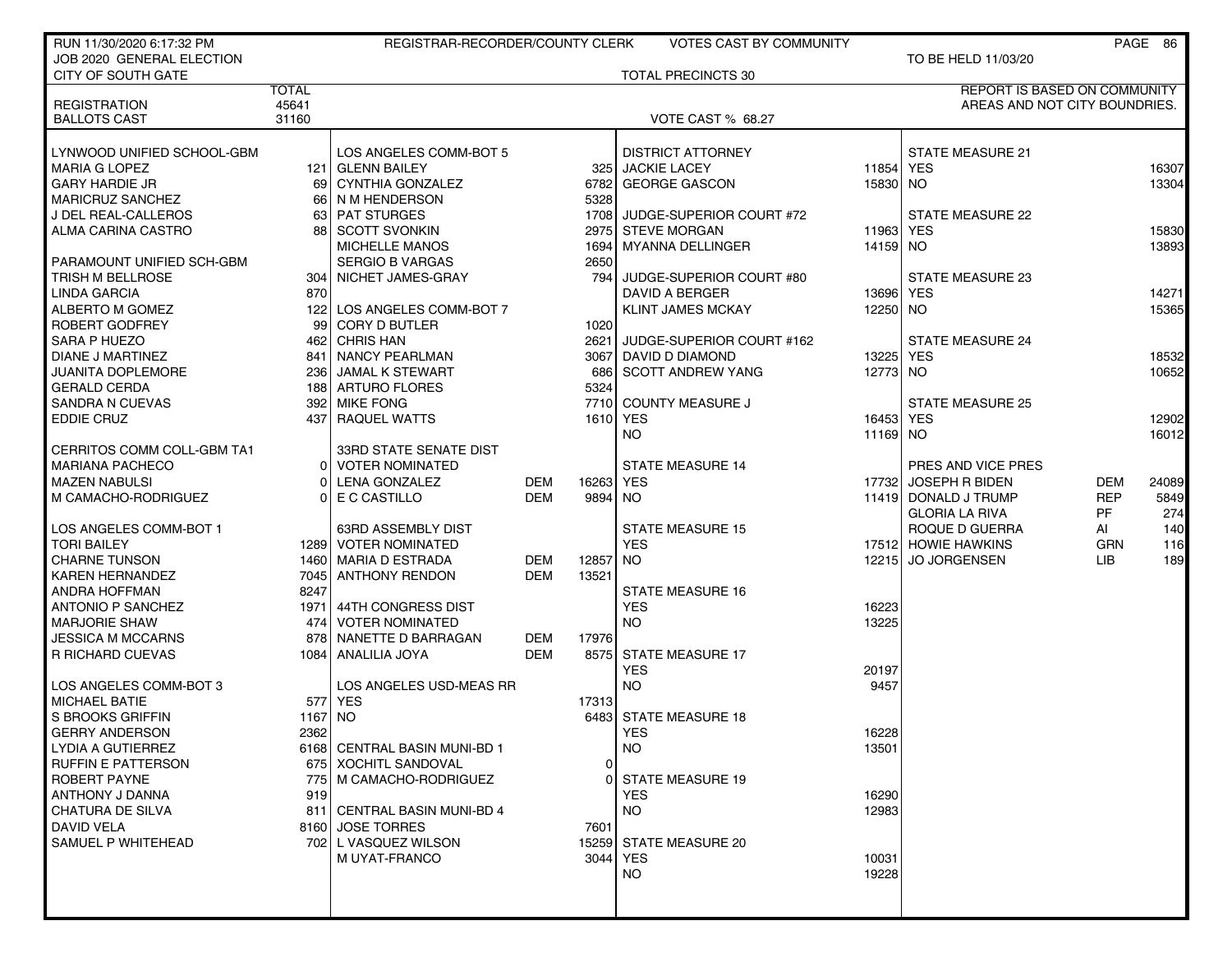| RUN 11/30/2020 6:17:32 PM                           |            |                | REGISTRAR-RECORDER/COUNTY CLERK   |               | <b>VOTES CAST BY COMMUNITY</b>            |                   |               | PAGE 87                       |
|-----------------------------------------------------|------------|----------------|-----------------------------------|---------------|-------------------------------------------|-------------------|---------------|-------------------------------|
| JOB 2020 GENERAL ELECTION<br>CITY OF SOUTH PASADENA |            |                |                                   |               | <b>TOTAL PRECINCTS 10</b>                 |                   |               | TO BE HELD 11/03/20           |
|                                                     |            | <b>TOTAL</b>   |                                   |               |                                           |                   |               | REPORT IS BASED ON COMMUNITY  |
| <b>REGISTRATION</b>                                 |            | 17696<br>15833 |                                   |               |                                           |                   |               | AREAS AND NOT CITY BOUNDRIES. |
| <b>BALLOTS CAST</b>                                 |            |                |                                   |               | <b>VOTE CAST % 89.47</b>                  |                   |               |                               |
| SO PASADENA CITY GEN-CNC 1                          |            |                | JUDGE-SUPERIOR COURT #72          |               | <b>STATE MEASURE 22</b>                   |                   |               |                               |
| EVELYN G ZNEIMER                                    |            |                | 1398 STEVE MORGAN                 |               | 6534 YES                                  |                   | 6782          |                               |
| ROBERT JOE                                          |            |                | 1340   MYANNA DELLINGER           | 5717 NO       |                                           |                   | 8249          |                               |
| SO PASADENA CITY GEN-CNC 2                          |            |                | JUDGE-SUPERIOR COURT #80          |               | STATE MEASURE 23                          |                   |               |                               |
| <b>JACK DONOVAN</b>                                 |            |                | 1462 DAVID A BERGER               |               | 6592 YES                                  |                   | 6125          |                               |
|                                                     |            |                | <b>KLINT JAMES MCKAY</b>          | 5389 NO       |                                           |                   | 8588          |                               |
| SO PASADENA CITY GEN-CNC 3                          |            |                |                                   |               |                                           |                   |               |                               |
| <b>ALAN EHRLICH</b>                                 |            |                | 447 JUDGE-SUPERIOR COURT #162     |               | <b>STATE MEASURE 24</b>                   |                   |               |                               |
| <b>MICHELLE HAMMOND</b><br><b>JON PRIMUTH</b>       |            |                | 871 DAVID D DIAMOND               | 5106 YES      |                                           |                   | 8568<br>6220  |                               |
| <b>JAZ SAWYER</b>                                   |            | 178            | 1040 SCOTT ANDREW YANG            | 7149 NO       |                                           |                   |               |                               |
|                                                     |            |                | <b>COUNTY MEASURE J</b>           |               | <b>STATE MEASURE 25</b>                   |                   |               |                               |
| SO PASADENA UNIF SCH-GBM                            |            |                | <b>YES</b>                        | 9064 YES      |                                           |                   | 7758          |                               |
| SUZIE ABAJIAN                                       |            | 7968   NO      |                                   | 4877 NO       |                                           |                   | 6927          |                               |
| <b>ERIK GAMMELL</b>                                 |            | 3348           |                                   |               |                                           |                   |               |                               |
| P MARTINEZ-MILLER                                   |            |                | 7136 STATE MEASURE 14<br>2077 YES |               | PRES AND VICE PRES<br>7564 JOSEPH R BIDEN |                   |               |                               |
| ALAN S REYNOLDS                                     |            |                | NO.                               |               | 7247 DONALD J TRUMP                       | DEM<br><b>REP</b> | 12246<br>2915 |                               |
| 25TH STATE SENATE DIST                              |            |                |                                   |               | <b>GLORIA LA RIVA</b>                     | PF                | 36            |                               |
| <b>VOTER NOMINATED</b>                              |            |                | <b>STATE MEASURE 15</b>           |               | ROQUE D GUERRA                            | AI                | 36            |                               |
| KATHLEEN HAZELTON                                   | <b>REP</b> |                | 3293 YES                          |               | 9382 HOWIE HAWKINS                        | GRN               | 109           |                               |
| A J PORTANTINO                                      | DEM        | 11236 NO       |                                   |               | 5779 JO JORGENSEN                         | LIB               | 164           |                               |
| 41ST ASSEMBLY DIST                                  |            |                | <b>STATE MEASURE 16</b>           |               |                                           |                   |               |                               |
| <b>VOTER NOMINATED</b>                              |            |                | <b>YES</b>                        | 8591          |                                           |                   |               |                               |
| CHRIS HOLDEN                                        | DEM        | 11341 NO       |                                   | 6449          |                                           |                   |               |                               |
| ROBIN A HVIDSTON                                    | <b>REP</b> | 3188           |                                   |               |                                           |                   |               |                               |
|                                                     |            |                | <b>STATE MEASURE 17</b>           |               |                                           |                   |               |                               |
| 27TH CONGRESS DIST<br><b>VOTER NOMINATED</b>        |            |                | <b>YES</b><br><b>NO</b>           | 10902<br>4273 |                                           |                   |               |                               |
| J J NALBANDIAN                                      | <b>REP</b> | 2937           |                                   |               |                                           |                   |               |                               |
| JUDY CHU                                            | DEM        |                | 12028 STATE MEASURE 18            |               |                                           |                   |               |                               |
|                                                     |            |                | <b>YES</b>                        | 8957          |                                           |                   |               |                               |
| SO PASADENA CITY GEN-U                              |            |                | <b>NO</b>                         | 6250          |                                           |                   |               |                               |
| <b>YES</b>                                          |            | 11018          |                                   |               |                                           |                   |               |                               |
| <b>NO</b>                                           |            |                | 3512 STATE MEASURE 19<br>YES      | 6719          |                                           |                   |               |                               |
| UPPER SAN GABRIEL VLY-BD 2                          |            |                | <b>NO</b>                         | 8043          |                                           |                   |               |                               |
| <b>CHARLES M TREVINO</b>                            |            | 7088           |                                   |               |                                           |                   |               |                               |
| <b>JAMES T LAW</b>                                  |            |                | 1250 STATE MEASURE 20             |               |                                           |                   |               |                               |
| <b>BRIDGET PRINCE</b>                               |            |                | 3179 YES                          | 4151          |                                           |                   |               |                               |
| <b>DISTRICT ATTORNEY</b>                            |            |                | <b>NO</b>                         | 10587         |                                           |                   |               |                               |
| <b>JACKIE LACEY</b>                                 |            |                | 5206 STATE MEASURE 21             |               |                                           |                   |               |                               |
| <b>GEORGE GASCON</b>                                |            |                | 8456 YES                          | 8069          |                                           |                   |               |                               |
|                                                     |            |                | <b>NO</b>                         | 6957          |                                           |                   |               |                               |
|                                                     |            |                |                                   |               |                                           |                   |               |                               |
|                                                     |            |                |                                   |               |                                           |                   |               |                               |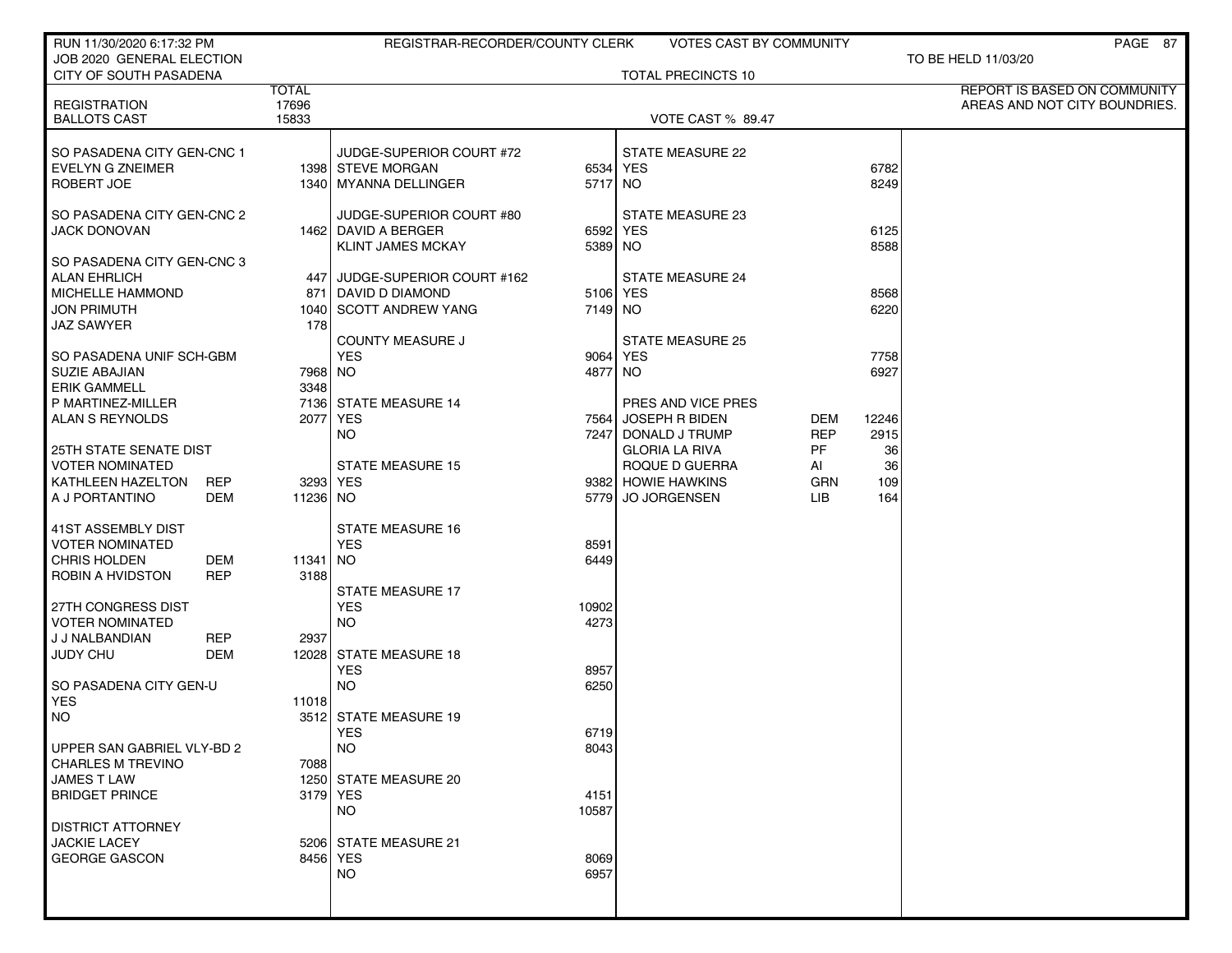| RUN 11/30/2020 6:17:32 PM           |                 | REGISTRAR-RECORDER/COUNTY CLERK |            |                | <b>VOTES CAST BY COMMUNITY</b> |       |                               |            | PAGE 88 |
|-------------------------------------|-----------------|---------------------------------|------------|----------------|--------------------------------|-------|-------------------------------|------------|---------|
| JOB 2020 GENERAL ELECTION           |                 |                                 |            |                |                                |       | TO BE HELD 11/03/20           |            |         |
| CITY OF TEMPLE CITY                 |                 |                                 |            |                | <b>TOTAL PRECINCTS 13</b>      |       |                               |            |         |
|                                     | <b>TOTAL</b>    |                                 |            |                |                                |       | REPORT IS BASED ON COMMUNITY  |            |         |
| <b>REGISTRATION</b>                 | 21278<br>17155  |                                 |            |                | VOTE CAST % 80.62              |       | AREAS AND NOT CITY BOUNDRIES. |            |         |
| <b>BALLOTS CAST</b>                 |                 |                                 |            |                |                                |       |                               |            |         |
| TEMPLE CITY UNIF SCH-GBM            |                 | LOS ANGELES COMM-BOT 7          |            |                | <b>STATE MEASURE 14</b>        |       | PRES AND VICE PRES            |            |         |
| <b>MELISSA A ESPINOZA</b>           |                 | 5790 CORY D BUTLER              |            | 5 <sub>l</sub> | <b>YES</b>                     |       | 7051 JOSEPH R BIDEN           | <b>DEM</b> | 10037   |
| <b>MARY A SNEED</b>                 |                 | 6809 CHRIS HAN                  |            | 10             | <b>NO</b>                      |       | 8687 DONALD J TRUMP           | <b>REP</b> | 6399    |
| <b>MATT W SMITH</b>                 |                 | 5199 NANCY PEARLMAN             |            | 22             |                                |       | <b>GLORIA LA RIVA</b>         | <b>PF</b>  | 50      |
| <b>K E KNOLLENBERG</b>              |                 | 2519 JAMAL K STEWART            |            | 3              | <b>STATE MEASURE 15</b>        |       | ROQUE D GUERRA                | AI         | 50      |
|                                     |                 | <b>ARTURO FLORES</b>            |            | 20             | <b>YES</b>                     |       | 7038 HOWIE HAWKINS            | <b>GRN</b> | 70      |
| EL MONTE UNION HIGH-GBM             |                 | <b>MIKE FONG</b>                |            | 49             | <b>NO</b>                      |       | 9081   JO JORGENSEN           | LIB.       | 127     |
| E TORRES DE SIEGRIST                |                 | 826 RAQUEL WATTS                |            |                |                                |       |                               |            |         |
| CARLOS G SALCEDO                    | 1340            |                                 |            |                | <b>STATE MEASURE 16</b>        |       |                               |            |         |
| M. IVETTE SANCHEZ                   |                 | 639 49TH ASSEMBLY DIST          |            |                | <b>YES</b>                     | 5484  |                               |            |         |
| <b>MARIA MORGAN</b>                 | 921             | VOTER NOMINATED                 |            |                | <b>NO</b>                      | 10524 |                               |            |         |
|                                     |                 | <b>BURTON BRINK</b>             | <b>REP</b> | 5885           |                                |       |                               |            |         |
| EL MONTE CITY SCH-GBM               |                 | ED CHAU                         | <b>DEM</b> | 9423           | <b>STATE MEASURE 17</b>        |       |                               |            |         |
| <b>DAVID S SIEGRIST</b>             | 1206            |                                 |            |                | <b>YES</b>                     | 7743  |                               |            |         |
| <b>MARIO MARTINEZ</b>               |                 | 354 27TH CONGRESS DIST          |            |                | <b>NO</b>                      | 8200  |                               |            |         |
| <b>JENNIFER COBIAN</b>              |                 | 1481   VOTER NOMINATED          |            |                |                                |       |                               |            |         |
|                                     |                 | J J NALBANDIAN                  | REP        |                | 5378 STATE MEASURE 18          |       |                               |            |         |
| LOS ANGELES COMM-BOT 1              |                 | JUDY CHU                        | DEM        | 10039 YES      |                                | 5909  |                               |            |         |
| <b>TORI BAILEY</b>                  | 10 <sup>1</sup> |                                 |            |                | <b>NO</b>                      | 10194 |                               |            |         |
| <b>CHARNE TUNSON</b>                |                 | UPPER SAN GABRIEL VLY-BD 2      |            |                |                                |       |                               |            |         |
| <b>KAREN HERNANDEZ</b>              |                 | 20 CHARLES M TREVINO            |            |                | 2513 STATE MEASURE 19          |       |                               |            |         |
| ANDRA HOFFMAN                       |                 | 50 JAMES T LAW                  |            | 922            | <b>YES</b>                     | 6660  |                               |            |         |
| <b>ANTONIO P SANCHEZ</b>            |                 | <b>BRIDGET PRINCE</b>           |            | 1067           | NO.                            | 8926  |                               |            |         |
| <b>MARJORIE SHAW</b>                | 13 <sup>1</sup> |                                 |            |                |                                |       |                               |            |         |
| <b>JESSICA M MCCARNS</b>            | з               | SAN GABRIEL CO WATER-BD         |            |                | <b>STATE MEASURE 20</b>        |       |                               |            |         |
| R RICHARD CUEVAS                    |                 | DARRELL BURNS                   |            | 21             | <b>YES</b>                     | 7249  |                               |            |         |
|                                     |                 | <b>LARRY TAYLOR</b>             |            | 4              | <b>NO</b>                      | 8291  |                               |            |         |
| LOS ANGELES COMM-BOT 3              |                 | <b>MARY CAMMARANO</b>           |            | 5              |                                |       |                               |            |         |
| <b>MICHAEL BATIE</b>                | 8               |                                 |            |                | STATE MEASURE 21               |       |                               |            |         |
| S BROOKS GRIFFIN                    |                 | <b>DISTRICT ATTORNEY</b>        |            |                | <b>YES</b>                     | 5500  |                               |            |         |
| <b>GERRY ANDERSON</b>               | 12 I            | <b>JACKIE LACEY</b>             |            | 7451           | NO                             | 10340 |                               |            |         |
| LYDIA A GUTIERREZ                   | 15 I            | <b>GEORGE GASCON</b>            |            | 6274           |                                |       |                               |            |         |
| <b>RUFFIN E PATTERSON</b>           | 8 <sup>1</sup>  |                                 |            |                | <b>STATE MEASURE 22</b>        |       |                               |            |         |
| <b>ROBERT PAYNE</b>                 |                 | JUDGE-SUPERIOR COURT #72        |            |                | <b>YES</b>                     | 9639  |                               |            |         |
| ANTHONY J DANNA<br>CHATURA DE SILVA | 9               | <b>STEVE MORGAN</b>             |            | 7088           | NO.                            | 6306  |                               |            |         |
| <b>DAVID VELA</b>                   | 39              | <b>MYANNA DELLINGER</b>         |            | 5339           | STATE MEASURE 23               |       |                               |            |         |
| SAMUEL P WHITEHEAD                  |                 | 8 JUDGE-SUPERIOR COURT #80      |            |                | <b>YES</b>                     | 5679  |                               |            |         |
|                                     |                 | DAVID A BERGER                  |            | 6538           | <b>NO</b>                      | 10113 |                               |            |         |
| LOS ANGELES COMM-BOT 5              |                 | <b>KLINT JAMES MCKAY</b>        |            | 5551           |                                |       |                               |            |         |
| <b>GLENN BAILEY</b>                 | 2               |                                 |            |                | <b>STATE MEASURE 24</b>        |       |                               |            |         |
| CYNTHIA GONZALEZ                    |                 | 29 JUDGE-SUPERIOR COURT #162    |            |                | <b>YES</b>                     | 8846  |                               |            |         |
| N M HENDERSON                       |                 | 28 DAVID D DIAMOND              |            | 4637           | NO.                            | 6855  |                               |            |         |
| <b>PAT STURGES</b>                  |                 | 10 SCOTT ANDREW YANG            |            | 8141           |                                |       |                               |            |         |
| <b>SCOTT SVONKIN</b>                | 15              |                                 |            |                | <b>STATE MEASURE 25</b>        |       |                               |            |         |
| <b>MICHELLE MANOS</b>               |                 | 13 COUNTY MEASURE J             |            |                | <b>YES</b>                     | 5893  |                               |            |         |
| <b>SERGIO B VARGAS</b>              | 51              | <b>YES</b>                      |            | 6130 NO        |                                | 9505  |                               |            |         |
| NICHET JAMES-GRAY                   |                 | 14   NO                         |            | 7923           |                                |       |                               |            |         |
|                                     |                 |                                 |            |                |                                |       |                               |            |         |
|                                     |                 |                                 |            |                |                                |       |                               |            |         |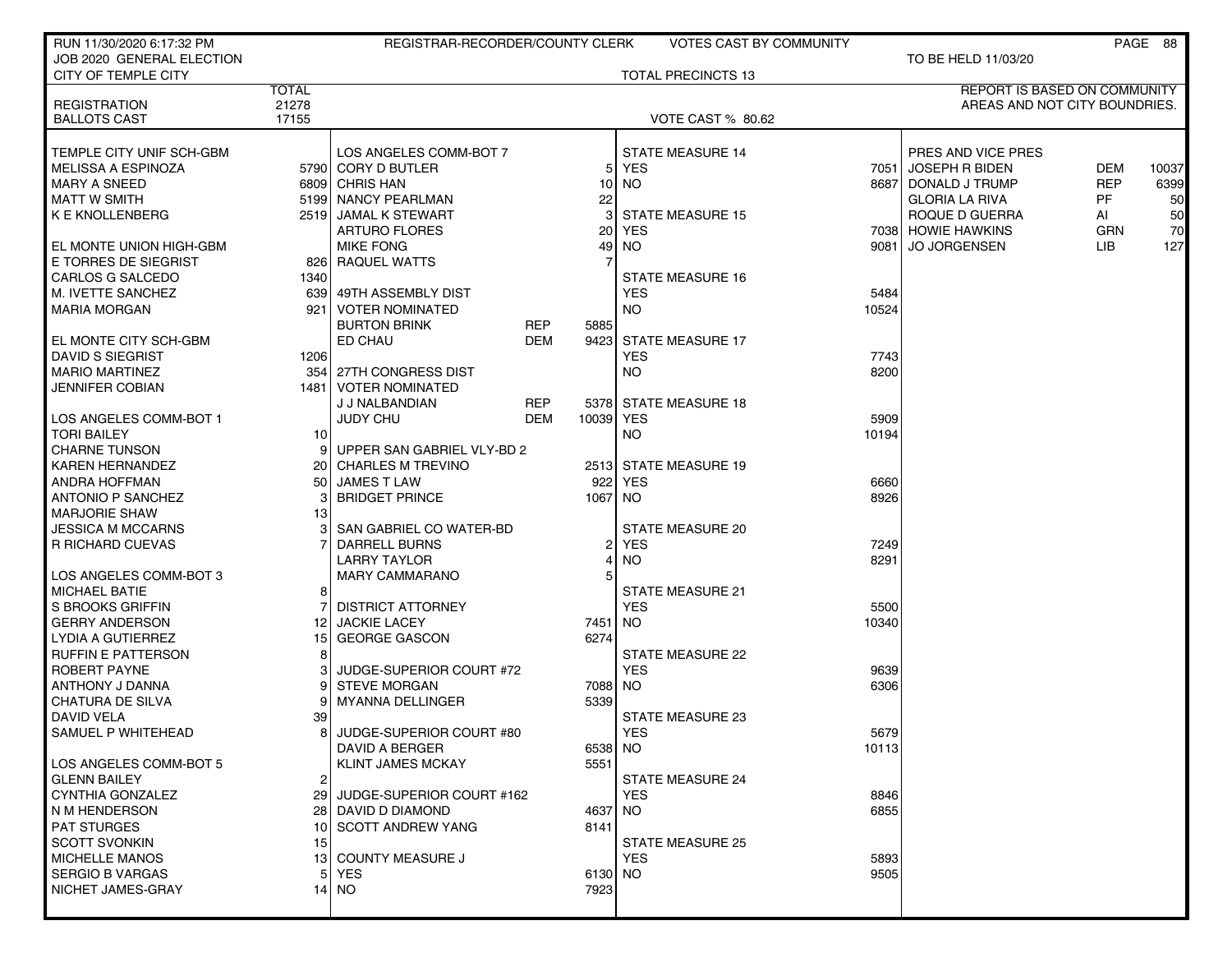| RUN 11/30/2020 6:17:32 PM                           |              | REGISTRAR-RECORDER/COUNTY CLERK               |            |           | <b>VOTES CAST BY COMMUNITY</b>                  |           |                                     |            | PAGE 89 |
|-----------------------------------------------------|--------------|-----------------------------------------------|------------|-----------|-------------------------------------------------|-----------|-------------------------------------|------------|---------|
| JOB 2020 GENERAL ELECTION                           |              |                                               |            |           |                                                 |           | TO BE HELD 11/03/20                 |            |         |
| <b>CITY OF TORRANCE</b>                             |              |                                               |            |           | <b>TOTAL PRECINCTS 42</b>                       |           |                                     |            |         |
|                                                     | <b>TOTAL</b> |                                               |            |           |                                                 |           | <b>REPORT IS BASED ON COMMUNITY</b> |            |         |
| <b>REGISTRATION</b>                                 | 92750        |                                               |            |           |                                                 |           | AREAS AND NOT CITY BOUNDRIES.       |            |         |
| <b>BALLOTS CAST</b>                                 | 78258        |                                               |            |           | VOTE CAST % 84.38                               |           |                                     |            |         |
|                                                     |              |                                               |            |           |                                                 |           |                                     |            |         |
| TORRANCE UNIFIED SCH-GBM<br><b>MADISON A LASTER</b> |              | LOS ANGELES COMM-BOT 7<br>25155 CORY D BUTLER |            | 51        | JUDGE-SUPERIOR COURT #72<br><b>STEVE MORGAN</b> | 35993     | STATE MEASURE 22<br><b>YES</b>      |            | 45960   |
| <b>JASMINE A PARK</b>                               |              | 28495 CHRIS HAN                               |            |           | <b>MYANNA DELLINGER</b>                         | 23004 NO  |                                     |            | 27869   |
| ANIL MUHAMMED                                       |              | 28316 NANCY PEARLMAN                          |            |           |                                                 |           |                                     |            |         |
| <b>RON RIGGS</b>                                    |              | 19234 JAMAL K STEWART                         |            |           | JUDGE-SUPERIOR COURT #80                        |           | STATE MEASURE 23                    |            |         |
|                                                     |              | <b>ARTURO FLORES</b>                          |            |           | DAVID A BERGER                                  | 34882     | <b>YES</b>                          |            | 22684   |
| L A UNIFIED SCH-BOE 7                               |              | <b>MIKE FONG</b>                              |            | 11        | <b>KLINT JAMES MCKAY</b>                        | 22466     | NO.                                 |            | 50280   |
| <b>T ORTIZ FRANKLIN</b>                             |              | 16 RAQUEL WATTS                               |            | 5         |                                                 |           |                                     |            |         |
| P CASTELLANOS                                       | 18           |                                               |            |           | JUDGE-SUPERIOR COURT #162                       |           | <b>STATE MEASURE 24</b>             |            |         |
|                                                     |              | 35TH STATE SENATE DIST                        |            |           | DAVID D DIAMOND                                 | 25304 YES |                                     |            | 39240   |
| EL CAMINO COMM COL-GBM TR4                          |              | <b>VOTER NOMINATED</b>                        |            |           | <b>SCOTT ANDREW YANG</b>                        | 33719 NO  |                                     |            | 33050   |
| I K S MASCHLER                                      |              | 8903 STEVEN C BRADFORD                        | DEM        | 17144     |                                                 |           |                                     |            |         |
| DAVID M KARTSONIS                                   |              | 7662 ANTHONY PERRY                            | Al         | 10052     | <b>COUNTY MEASURE J</b>                         |           | <b>STATE MEASURE 25</b>             |            |         |
| <b>NICOLE A RYAN</b>                                | 5985         |                                               |            |           | <b>YES</b>                                      | 29383     | <b>YES</b>                          |            | 28801   |
|                                                     |              | <b>66TH ASSEMBLY DIST</b>                     |            |           | NO.                                             | 37276 NO  |                                     |            | 42636   |
| LOS ANGELES COMM-BOT 1                              |              | <b>VOTER NOMINATED</b>                        |            |           |                                                 |           |                                     |            |         |
| <b>TORI BAILEY</b>                                  |              | ARTHUR C SCHAPER                              | <b>REP</b> |           | 26749 STATE MEASURE 14                          |           | PRES AND VICE PRES                  |            |         |
| CHARNE TUNSON                                       |              | AL MURATSUCHI                                 | <b>DEM</b> | 43818     | <b>YES</b>                                      | 327931    | <b>JOSEPH R BIDEN</b>               | <b>DEM</b> | 46198   |
| <b>KAREN HERNANDEZ</b>                              |              |                                               |            |           | <b>NO</b>                                       | 39665     | DONALD J TRUMP                      | <b>REP</b> | 28787   |
| ANDRA HOFFMAN                                       | 13           | 33RD CONGRESS DIST                            |            |           |                                                 |           | <b>GLORIA LA RIVA</b>               | <b>PF</b>  | 167     |
| <b>ANTONIO P SANCHEZ</b>                            |              | <b>VOTER NOMINATED</b>                        |            |           | <b>STATE MEASURE 15</b>                         |           | ROQUE D GUERRA                      | AI         | 216     |
| <b>MARJORIE SHAW</b>                                |              | <b>JAMES P BRADLEY</b>                        | <b>REP</b> | 13291     | YES                                             |           | 31336 HOWIE HAWKINS                 | <b>GRN</b> | 402     |
| <b>JESSICA M MCCARNS</b>                            |              | TED W LIEU                                    | <b>DEM</b> | 19058 NO  |                                                 | 42858     | <b>JO JORGENSEN</b>                 | <b>LIB</b> | 938     |
| R RICHARD CUEVAS                                    |              |                                               |            |           |                                                 |           |                                     |            |         |
|                                                     |              | 43RD CONGRESS DIST                            |            |           | <b>STATE MEASURE 16</b>                         |           |                                     |            |         |
| LOS ANGELES COMM-BOT 3                              |              | <b>VOTER NOMINATED</b>                        |            |           | <b>YES</b>                                      | 27252     |                                     |            |         |
| <b>MICHAEL BATIE</b>                                |              | <b>JOE E COLLINS III</b>                      | <b>REP</b> | 17971     | <b>NO</b>                                       | 45877     |                                     |            |         |
| <b>S BROOKS GRIFFIN</b>                             |              | <b>MAXINE WATERS</b>                          | <b>DEM</b> | 21671     |                                                 |           |                                     |            |         |
| <b>GERRY ANDERSON</b>                               |              |                                               |            |           | <b>STATE MEASURE 17</b>                         |           |                                     |            |         |
| LYDIA A GUTIERREZ                                   |              | LOS ANGELES USD-MEAS RR                       |            |           | <b>YES</b>                                      | 38878     |                                     |            |         |
| <b>RUFFIN E PATTERSON</b>                           |              | <b>YES</b>                                    |            | 27        | <b>NO</b>                                       | 35026     |                                     |            |         |
| <b>ROBERT PAYNE</b>                                 |              | <b>NO</b>                                     |            | 13        |                                                 |           |                                     |            |         |
| ANTHONY J DANNA                                     |              |                                               |            |           | <b>STATE MEASURE 18</b>                         |           |                                     |            |         |
| <b>CHATURA DE SILVA</b>                             |              | WEST BASIN MUNI WATER-BD 3                    |            |           | <b>YES</b>                                      | 28780     |                                     |            |         |
| <b>DAVID VELA</b>                                   |              | <b>DESI ALVAREZ</b>                           |            | 1916 NO   |                                                 | 45500     |                                     |            |         |
| SAMUEL P WHITEHEAD                                  |              | DOUG SOLOMON                                  |            | 572       |                                                 |           |                                     |            |         |
|                                                     |              | CAROL W KWAN                                  |            |           | 1859 STATE MEASURE 19                           |           |                                     |            |         |
| I LOS ANGELES COMM-BOT 5                            |              |                                               |            |           | YES                                             | 31579     |                                     |            |         |
| <b>GLENN BAILEY</b>                                 |              | WATER REPLEN OF SO CAL-D2                     |            |           | <b>NO</b>                                       | 40718     |                                     |            |         |
| CYNTHIA GONZALEZ                                    |              | <b>JOE L MACIAS</b>                           |            | 8682      |                                                 |           |                                     |            |         |
| N M HENDERSON                                       |              | 10 G RICK MARSHALL                            |            |           | 5448 STATE MEASURE 20                           |           |                                     |            |         |
| <b>PAT STURGES</b>                                  |              | <b>GEORGE URAGUCHI</b>                        |            | 14058 YES |                                                 | 29550     |                                     |            |         |
| <b>SCOTT SVONKIN</b>                                |              | ROBERT KATHERMAN                              |            | 28286 NO  |                                                 | 42496     |                                     |            |         |
| <b>MICHELLE MANOS</b>                               |              |                                               |            |           |                                                 |           |                                     |            |         |
| <b>SERGIO B VARGAS</b>                              |              | <b>DISTRICT ATTORNEY</b>                      |            |           | STATE MEASURE 21                                |           |                                     |            |         |
| NICHET JAMES-GRAY                                   |              | <b>JACKIE LACEY</b>                           |            | 37731 YES |                                                 | 26526     |                                     |            |         |
|                                                     |              | <b>GEORGE GASCON</b>                          |            | 28579 NO  |                                                 | 46534     |                                     |            |         |
|                                                     |              |                                               |            |           |                                                 |           |                                     |            |         |
|                                                     |              |                                               |            |           |                                                 |           |                                     |            |         |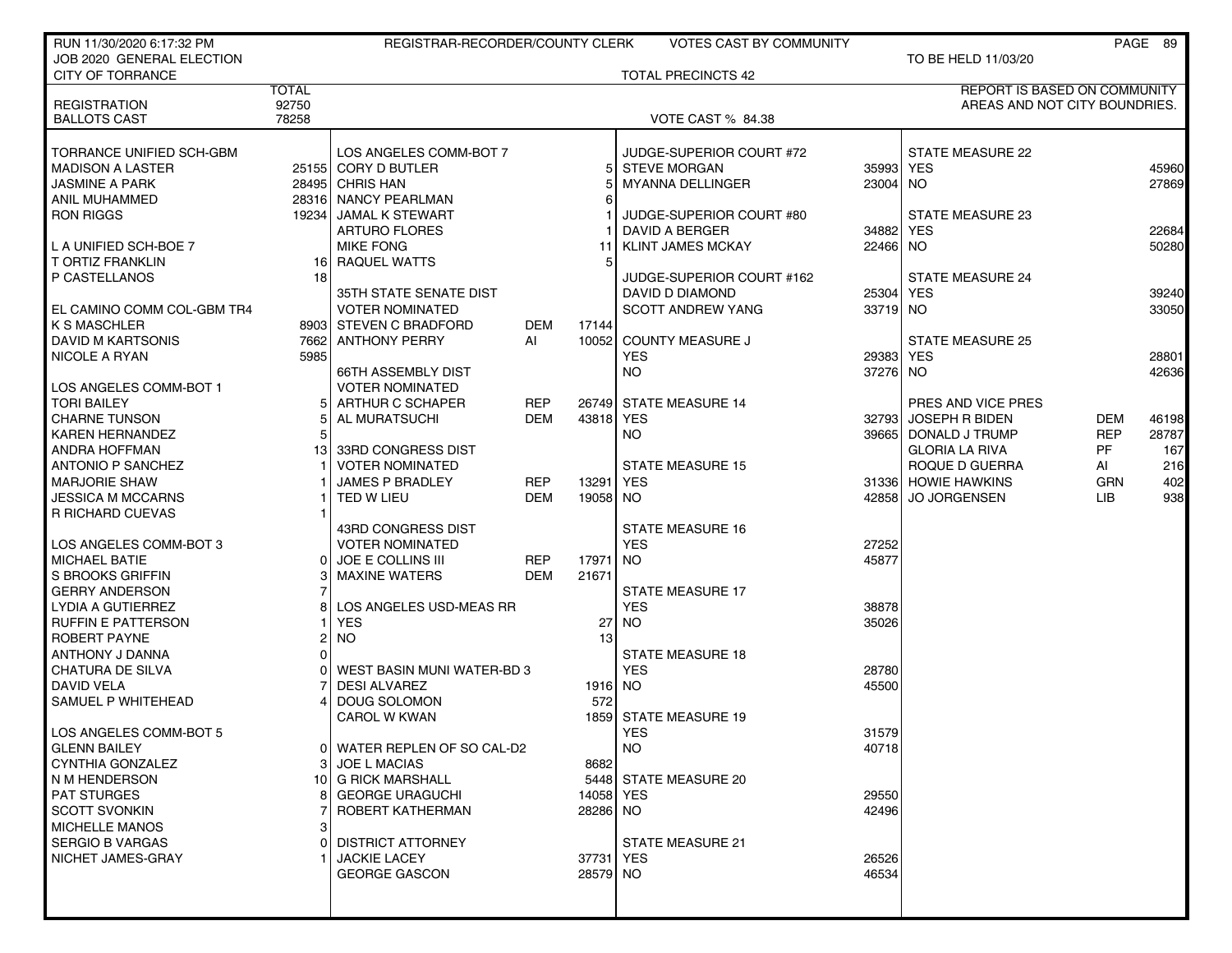| RUN 11/30/2020 6:17:32 PM  |              | REGISTRAR-RECORDER/COUNTY CLERK |            |                 | <b>VOTES CAST BY COMMUNITY</b> |      |                               |            | PAGE 90        |
|----------------------------|--------------|---------------------------------|------------|-----------------|--------------------------------|------|-------------------------------|------------|----------------|
| JOB 2020 GENERAL ELECTION  |              |                                 |            |                 |                                |      | TO BE HELD 11/03/20           |            |                |
| <b>CITY OF VERNON</b>      |              |                                 |            |                 | <b>TOTAL PRECINCTS 3</b>       |      |                               |            |                |
|                            | <b>TOTAL</b> |                                 |            |                 |                                |      | REPORT IS BASED ON COMMUNITY  |            |                |
| <b>REGISTRATION</b>        | 108          |                                 |            |                 |                                |      | AREAS AND NOT CITY BOUNDRIES. |            |                |
| <b>BALLOTS CAST</b>        | 99           |                                 |            |                 | <b>VOTE CAST % 91.67</b>       |      |                               |            |                |
| MONTEBELLO UNIFIED SCH-GBM |              | 33RD STATE SENATE DIST          |            |                 | <b>STATE MEASURE 15</b>        |      | PRES AND VICE PRES            |            |                |
| S SAUCILLO-VALENCIA        |              | <b>VOTER NOMINATED</b>          |            |                 | <b>YES</b>                     | 47   | <b>JOSEPH R BIDEN</b>         | DEM        | 66             |
| LILIANA MAGANA             |              | <b>LENA GONZALEZ</b>            | DEM        | 52 <sub>1</sub> | NO.                            | 45 I | DONALD J TRUMP                | <b>REP</b> | 31             |
| <b>FRANK T MORALES</b>     |              | E C CASTILLO                    | DEM        | 27              |                                |      | <b>GLORIA LA RIVA</b>         | <b>PF</b>  | $\overline{0}$ |
| ELIZABETH CABRERA          |              |                                 |            |                 | <b>STATE MEASURE 16</b>        |      | ROQUE D GUERRA                | Al         | $\circ$        |
| <b>CARLOS CERDAN</b>       |              | 53RD ASSEMBLY DIST              |            |                 | <b>YES</b>                     |      | 48 HOWIE HAWKINS              | <b>GRN</b> | $\circ$        |
| <b>FERNANDO CHACON</b>     |              | <b>VOTER NOMINATED</b>          |            |                 | <b>NO</b>                      | 46 I | <b>JO JORGENSEN</b>           | LIB.       | $\overline{0}$ |
|                            |              | <b>GODFREY S PLATA</b>          | DEM        | 31              |                                |      |                               |            |                |
| LOS ANGELES COMM-BOT 1     |              | MIGUEL SANTIAGO                 | <b>DEM</b> | 461             | <b>STATE MEASURE 17</b>        |      |                               |            |                |
| <b>TORI BAILEY</b>         |              |                                 |            |                 | YES.                           | 50   |                               |            |                |
| <b>CHARNE TUNSON</b>       |              | 63RD ASSEMBLY DIST              |            |                 | <b>NO</b>                      | 40   |                               |            |                |
| <b>KAREN HERNANDEZ</b>     | 22           | <b>VOTER NOMINATED</b>          |            |                 |                                |      |                               |            |                |
| ANDRA HOFFMAN              | 33           | MARIA D ESTRADA                 | <b>DEM</b> |                 | 0 STATE MEASURE 18             |      |                               |            |                |
| <b>ANTONIO P SANCHEZ</b>   |              | <b>ANTHONY RENDON</b>           | <b>DEM</b> | 0               | <b>YES</b>                     | 37   |                               |            |                |
| <b>MARJORIE SHAW</b>       |              |                                 |            |                 | NO.                            | 53   |                               |            |                |
| <b>JESSICA M MCCARNS</b>   |              | 40TH CONGRESS DIST              |            |                 |                                |      |                               |            |                |
| R RICHARD CUEVAS           |              | <b>VOTER NOMINATED</b>          |            |                 | <b>STATE MEASURE 19</b>        |      |                               |            |                |
|                            |              | C ANTONIO DELGADO               | REP        |                 | <b>28 YES</b>                  | 57   |                               |            |                |
| I LOS ANGELES COMM-BOT 3   |              | L ROYBAL-ALLARD                 | DEM        | 57              | <b>NO</b>                      | 34   |                               |            |                |
| <b>MICHAEL BATIE</b>       | 3            |                                 |            |                 |                                |      |                               |            |                |
| S BROOKS GRIFFIN           |              | LOS ANGELES USD-MEAS RR         |            |                 | <b>STATE MEASURE 20</b>        |      |                               |            |                |
| <b>GERRY ANDERSON</b>      |              | <b>YES</b>                      |            | 58              | YES                            | 36   |                               |            |                |
| LYDIA A GUTIERREZ          | 16           | NO.                             |            | 25              | NO.                            | 54   |                               |            |                |
| <b>RUFFIN E PATTERSON</b>  |              |                                 |            |                 |                                |      |                               |            |                |
| ROBERT PAYNE               |              | <b>DISTRICT ATTORNEY</b>        |            |                 | <b>STATE MEASURE 21</b>        |      |                               |            |                |
| ANTHONY J DANNA            |              | <b>JACKIE LACEY</b>             |            | 431             | YES                            | 50   |                               |            |                |
| <b>CHATURA DE SILVA</b>    |              | <b>GEORGE GASCON</b>            |            | 44              | <b>NO</b>                      | 39   |                               |            |                |
| DAVID VELA                 | 41           |                                 |            |                 |                                |      |                               |            |                |
| SAMUEL P WHITEHEAD         |              | JUDGE-SUPERIOR COURT #72        |            |                 | <b>STATE MEASURE 22</b>        |      |                               |            |                |
|                            |              | <b>STEVE MORGAN</b>             |            |                 | 35 YES                         | 54   |                               |            |                |
| LOS ANGELES COMM-BOT 5     |              | MYANNA DELLINGER                |            |                 | 40 NO                          | 37   |                               |            |                |
| <b>GLENN BAILEY</b>        | 2            |                                 |            |                 |                                |      |                               |            |                |
| CYNTHIA GONZALEZ           | 20 l         | JUDGE-SUPERIOR COURT #80        |            |                 | <b>STATE MEASURE 23</b>        |      |                               |            |                |
| N M HENDERSON              |              | 20 DAVID A BERGER               |            |                 | <b>28 YES</b>                  | 35   |                               |            |                |
| <b>PAT STURGES</b>         |              | <b>KLINT JAMES MCKAY</b>        |            | 47              | NO.                            | 57   |                               |            |                |
| <b>SCOTT SVONKIN</b>       | 21           |                                 |            |                 |                                |      |                               |            |                |
| <b>MICHELLE MANOS</b>      |              | JUDGE-SUPERIOR COURT #162       |            |                 | <b>STATE MEASURE 24</b>        |      |                               |            |                |
| <b>SERGIO B VARGAS</b>     |              | DAVID D DIAMOND                 |            |                 | 39 YES                         | 57   |                               |            |                |
| NICHET JAMES-GRAY          |              | 3 SCOTT ANDREW YANG             |            |                 | 36 NO                          | 32   |                               |            |                |
| LOS ANGELES COMM-BOT 7     |              | <b>COUNTY MEASURE J</b>         |            |                 | <b>STATE MEASURE 25</b>        |      |                               |            |                |
| CORY D BUTLER              |              | 6 YES                           |            |                 | 50 YES                         | 45   |                               |            |                |
| <b>CHRIS HAN</b>           | 14           | NO.                             |            |                 | $37$ NO                        | 45   |                               |            |                |
| <b>NANCY PEARLMAN</b>      |              |                                 |            |                 |                                |      |                               |            |                |
| <b>JAMAL K STEWART</b>     |              | <b>STATE MEASURE 14</b>         |            |                 |                                |      |                               |            |                |
| <b>ARTURO FLORES</b>       | 14           | YES                             |            | 53              |                                |      |                               |            |                |
| <b>MIKE FONG</b>           |              | $32$ NO                         |            | 38              |                                |      |                               |            |                |
| <b>RAQUEL WATTS</b>        |              |                                 |            |                 |                                |      |                               |            |                |
|                            |              |                                 |            |                 |                                |      |                               |            |                |
|                            |              |                                 |            |                 |                                |      |                               |            |                |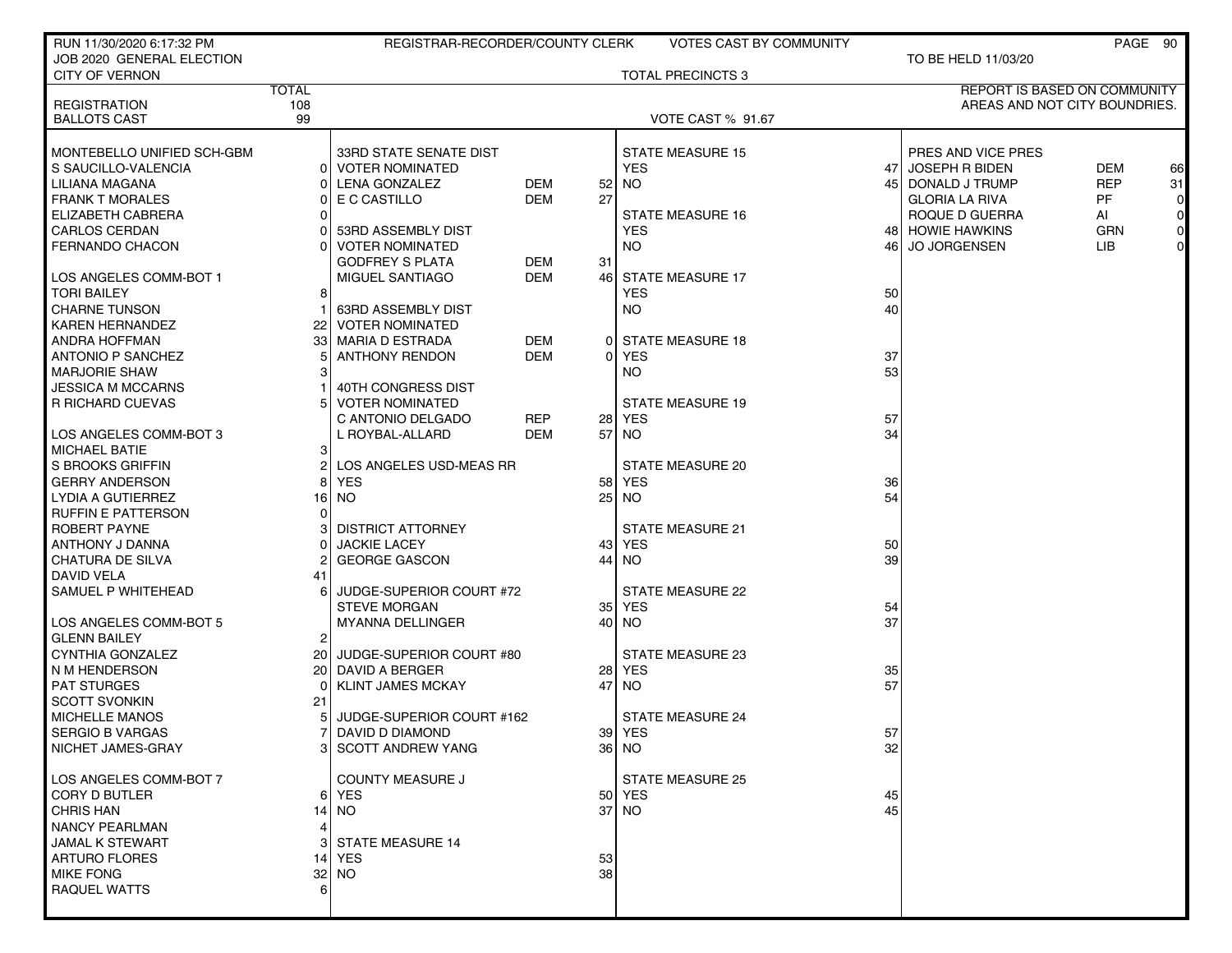| RUN 11/30/2020 6:17:32 PM  |                       | REGISTRAR-RECORDER/COUNTY CLERK |         | <b>VOTES CAST BY COMMUNITY</b> |            |      | PAGE 91                                                       |
|----------------------------|-----------------------|---------------------------------|---------|--------------------------------|------------|------|---------------------------------------------------------------|
| JOB 2020 GENERAL ELECTION  |                       |                                 |         |                                |            |      | TO BE HELD 11/03/20                                           |
| <b>CITY OF WALNUT</b>      |                       |                                 |         | <b>TOTAL PRECINCTS 8</b>       |            |      |                                                               |
| <b>REGISTRATION</b>        | <b>TOTAL</b><br>18889 |                                 |         |                                |            |      | REPORT IS BASED ON COMMUNITY<br>AREAS AND NOT CITY BOUNDRIES. |
| <b>BALLOTS CAST</b>        | 15492                 |                                 |         | <b>VOTE CAST % 82.02</b>       |            |      |                                                               |
|                            |                       |                                 |         |                                |            |      |                                                               |
| WALNUT CITY GEN MUNI-CNC   |                       | <b>COUNTY MEASURE J</b>         |         | <b>STATE MEASURE 25</b>        |            |      |                                                               |
| <b>VIVIAN ELIAS</b>        |                       | 3950 YES                        | 5701    | <b>YES</b>                     |            | 5463 |                                                               |
| <b>NANCY R TRAGARZ</b>     | 7202 NO               |                                 | 7348 NO |                                |            | 8607 |                                                               |
| <b>ABEL MARTINEZ</b>       | 3546                  |                                 |         |                                |            |      |                                                               |
| LINDA FREEDMAN             |                       | 7296 STATE MEASURE 14           |         | PRES AND VICE PRES             |            |      |                                                               |
| <b>ERIC CHING</b>          |                       | 6230 YES                        |         | 6433 JOSEPH R BIDEN            | DEM        | 9332 |                                                               |
| <b>ERIC WANG</b>           | 4214 NO               |                                 |         | 7916 DONALD J TRUMP            | <b>REP</b> | 5620 |                                                               |
|                            |                       |                                 |         | <b>GLORIA LA RIVA</b>          | PF         | 32   |                                                               |
| WALNUT VALLEY UNIF SCH-GBM |                       | <b>STATE MEASURE 15</b>         |         | ROQUE D GUERRA                 | AI         | 31   |                                                               |
| LAYLA ABOU-TALEB           |                       | 5265 YES                        |         | 6142 HOWIE HAWKINS             | <b>GRN</b> | 59   |                                                               |
| <b>LARRY L REDINGER</b>    | 5747 NO               |                                 | 8537    | <b>JO JORGENSEN</b>            | <b>LIB</b> | 98   |                                                               |
| QINGLAN JIANG              | 2869                  |                                 |         |                                |            |      |                                                               |
|                            |                       | <b>STATE MEASURE 16</b>         |         |                                |            |      |                                                               |
| 29TH STATE SENATE DIST     |                       | <b>YES</b>                      | 5461    |                                |            |      |                                                               |
| <b>VOTER NOMINATED</b>     |                       | NO.                             | 9067    |                                |            |      |                                                               |
| <b>LING LING CHANG</b>     | <b>REP</b><br>6830    |                                 |         |                                |            |      |                                                               |
| <b>JOSH NEWMAN</b>         | DEM<br>7314           | <b>STATE MEASURE 17</b>         |         |                                |            |      |                                                               |
|                            |                       | <b>YES</b>                      | 7165    |                                |            |      |                                                               |
| 55TH ASSEMBLY DIST         |                       | <b>NO</b>                       | 7366    |                                |            |      |                                                               |
| <b>VOTER NOMINATED</b>     |                       |                                 |         |                                |            |      |                                                               |
| ANDREW E RODRIGUEZ DEM     |                       | 7353 STATE MEASURE 18           |         |                                |            |      |                                                               |
| PHILLIP CHEN               | <b>REP</b>            | 6876 YES                        | 5569    |                                |            |      |                                                               |
| 39TH CONGRESS DIST         |                       | NO.                             | 9087    |                                |            |      |                                                               |
| <b>VOTER NOMINATED</b>     |                       | <b>STATE MEASURE 19</b>         |         |                                |            |      |                                                               |
| <b>GIL CISNEROS</b>        | DEM                   | 7780 YES                        | 6372    |                                |            |      |                                                               |
| YOUNG KIM                  | <b>REP</b><br>6435 NO |                                 | 7954    |                                |            |      |                                                               |
|                            |                       |                                 |         |                                |            |      |                                                               |
| THREE VLYS MUNI WTR DIV 7  |                       | <b>STATE MEASURE 20</b>         |         |                                |            |      |                                                               |
| <b>MIKE TI</b>             |                       | 301 YES                         | 6329    |                                |            |      |                                                               |
| <b>DENISE JACKMAN</b>      |                       | 167 NO                          | 7874    |                                |            |      |                                                               |
|                            |                       |                                 |         |                                |            |      |                                                               |
| <b>DISTRICT ATTORNEY</b>   |                       | <b>STATE MEASURE 21</b>         |         |                                |            |      |                                                               |
| <b>JACKIE LACEY</b>        |                       | 6775 YES                        | 4897    |                                |            |      |                                                               |
| <b>GEORGE GASCON</b>       | 5740 NO               |                                 | 9543    |                                |            |      |                                                               |
|                            |                       |                                 |         |                                |            |      |                                                               |
| JUDGE-SUPERIOR COURT #72   |                       | STATE MEASURE 22                |         |                                |            |      |                                                               |
| <b>STEVE MORGAN</b>        |                       | 6421 YES                        | 8750    |                                |            |      |                                                               |
| <b>MYANNA DELLINGER</b>    | 4918 NO               |                                 | 5788    |                                |            |      |                                                               |
|                            |                       |                                 |         |                                |            |      |                                                               |
| JUDGE-SUPERIOR COURT #80   |                       | STATE MEASURE 23                |         |                                |            |      |                                                               |
| <b>DAVID A BERGER</b>      |                       | 6033 YES                        | 5160    |                                |            |      |                                                               |
| <b>KLINT JAMES MCKAY</b>   | $5035$ NO             |                                 | 9218    |                                |            |      |                                                               |
| JUDGE-SUPERIOR COURT #162  |                       | STATE MEASURE 24                |         |                                |            |      |                                                               |
| DAVID D DIAMOND            |                       | 4611 YES                        | 8367    |                                |            |      |                                                               |
| <b>SCOTT ANDREW YANG</b>   | 7078 NO               |                                 | 5920    |                                |            |      |                                                               |
|                            |                       |                                 |         |                                |            |      |                                                               |
|                            |                       |                                 |         |                                |            |      |                                                               |
|                            |                       |                                 |         |                                |            |      |                                                               |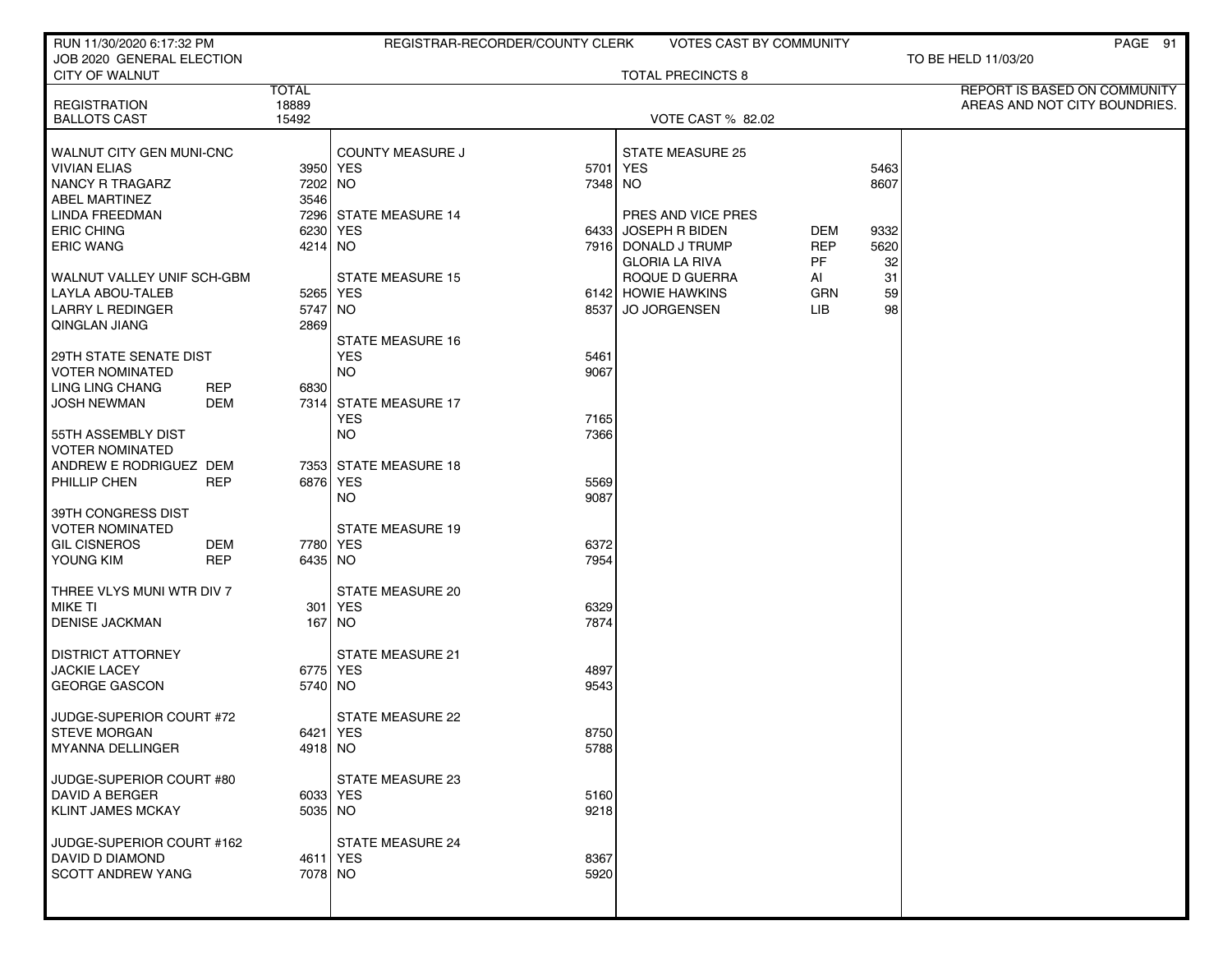| RUN 11/30/2020 6:17:32 PM        |              | REGISTRAR-RECORDER/COUNTY CLERK |            |           | <b>VOTES CAST BY COMMUNITY</b> |       |                                     |            | PAGE 92 |
|----------------------------------|--------------|---------------------------------|------------|-----------|--------------------------------|-------|-------------------------------------|------------|---------|
| JOB 2020 GENERAL ELECTION        |              |                                 |            |           |                                |       | TO BE HELD 11/03/20                 |            |         |
| <b>CITY OF WEST COVINA</b>       |              |                                 |            |           | <b>TOTAL PRECINCTS 44</b>      |       |                                     |            |         |
|                                  | <b>TOTAL</b> |                                 |            |           |                                |       | <b>REPORT IS BASED ON COMMUNITY</b> |            |         |
| <b>REGISTRATION</b>              | 60808        |                                 |            |           |                                |       | AREAS AND NOT CITY BOUNDRIES.       |            |         |
| <b>BALLOTS CAST</b>              | 48382        |                                 |            |           | <b>VOTE CAST % 79.57</b>       |       |                                     |            |         |
| WEST COVINA CITY GEN-CNC 1       |              | WEST COVINA UNIF SCH-GBM        |            |           | <b>VALLEY COUNTY WATER-BD</b>  |       | STATE MEASURE 20                    |            |         |
| <b>BRIAN TABATABAI</b>           |              | 3337 F D GUTIERREZ              |            |           | 5986 RALPH GALVAN              | 229   | <b>YES</b>                          |            | 18655   |
| <b>BRIAN GUTIERREZ</b>           |              | 3053 CAMIE POULOS               |            | 6721      | <b>RICARDO VAZQUES</b>         |       | 146 NO                              |            | 26268   |
| LLOYD A JOHNSON                  |              | 1710 LINDA H NGUYEN             |            |           | 5998 MARGARITA R VARGAS        | 201   |                                     |            |         |
|                                  |              | JOE MAGALLANES                  |            | 7991      | <b>JAVIER E VARGAS</b>         |       | 220 STATE MEASURE 21                |            |         |
| WEST COVINA CITY GEN-CNC 3       |              | DANIEL C MONARREZ               |            | 5924      |                                |       | <b>YES</b>                          |            | 19600   |
| <b>STEVE BENNETT</b>             |              | 1668 MICHAEL FLOWERS            |            |           | 8334 DISTRICT ATTORNEY         |       | NO                                  |            | 25950   |
| <b>J C SHEWMAKER</b>             |              | 1691 JUANITA CRUZ               |            |           | 9366 JACKIE LACEY              | 21764 |                                     |            |         |
| ROSARIO DIAZ                     | 3738         |                                 |            |           | <b>GEORGE GASCON</b>           | 19752 | STATE MEASURE 22                    |            |         |
| <b>COLLEEN B ROZATTI</b>         |              | 1731   MT SAN ANTONIO COMM-TR5  |            |           |                                |       | <b>YES</b>                          |            | 27269   |
|                                  |              | <b>RENEE CHAVEZ</b>             |            |           | 41 JUDGE-SUPERIOR COURT #72    |       | NO.                                 |            | 18608   |
| <b>BALDWIN PARK UNIF SCH-GBM</b> |              | JAY CHEN                        |            | 82        | <b>STEVE MORGAN</b>            | 20125 |                                     |            |         |
| <b>CHRISTINA LUCERO</b>          |              | 49 FREDERICK CHYR               |            |           | 19 MYANNA DELLINGER            |       | 18033 STATE MEASURE 23              |            |         |
| SANTOS HERNANDEZ                 | 31           |                                 |            |           |                                |       | <b>YES</b>                          |            | 17725   |
| D E MIRANDA-DZIB                 | 51           | 29TH STATE SENATE DIST          |            |           | JUDGE-SUPERIOR COURT #80       |       | <b>NO</b>                           |            | 27852   |
| ROBERT G VARELA                  |              | 34 VOTER NOMINATED              |            |           | DAVID A BERGER                 | 20178 |                                     |            |         |
|                                  |              | <b>LING LING CHANG</b>          | <b>REP</b> | 4669      | <b>KLINT JAMES MCKAY</b>       | 17164 | <b>STATE MEASURE 24</b>             |            |         |
| BASSETT UNIFIED SCHOOL-GBM       |              | <b>JOSH NEWMAN</b>              | <b>DEM</b> | 7029      |                                |       | <b>YES</b>                          |            | 27025   |
| ARMANDO BARAJAS                  | Οl           |                                 |            |           | JUDGE-SUPERIOR COURT #162      |       | <b>NO</b>                           |            | 17883   |
| <b>AARON SIMENTAL</b>            | 01           | 48TH ASSEMBLY DIST              |            |           | DAVID D DIAMOND                | 17281 |                                     |            |         |
| <b>IVAN DOMINGUEZ</b>            | ΩI           | <b>VOTER NOMINATED</b>          |            |           | <b>SCOTT ANDREW YANG</b>       |       | 20616 STATE MEASURE 25              |            |         |
| <b>DENA FLOREZ</b>               |              | <b>BLANCA E RUBIO</b>           | <b>DEM</b> | 22011     |                                |       | <b>YES</b>                          |            | 18787   |
|                                  |              |                                 |            |           | <b>COUNTY MEASURE J</b>        |       | <b>NO</b>                           |            | 25750   |
| COVINA-VALLEY USD-GBM TR1        |              | 55TH ASSEMBLY DIST              |            |           | <b>YES</b>                     | 20544 |                                     |            |         |
| SUE L MAULUCCI                   |              | 1657 VOTER NOMINATED            |            |           | <b>NO</b>                      |       | 21384 PRES AND VICE PRES            |            |         |
| <b>JOE RODRIGUEZ</b>             |              | 1419 ANDREW E RODRIGUEZ         | DEM        | 6892      |                                |       | <b>JOSEPH R BIDEN</b>               | DEM        | 31003   |
|                                  |              | PHILLIP CHEN                    | <b>REP</b> |           | 4798 STATE MEASURE 14          |       | DONALD J TRUMP                      | <b>REP</b> | 15848   |
| COVINA-VALLEY USD-GBM TR5        |              |                                 |            |           | <b>YES</b>                     |       | 23359 GLORIA LA RIVA                | <b>PF</b>  | 162     |
| <b>DENAEE AMAYA</b>              |              | 449 32ND CONGRESS DIST          |            |           | <b>NO</b>                      |       | 21705 ROQUE D GUERRA                | AI         | 148     |
| <b>CICERO SALMON III</b>         |              | 227 VOTER NOMINATED             |            |           |                                |       | <b>HOWIE HAWKINS</b>                | <b>GRN</b> | 202     |
| <b>MARIA M CACERES</b>           |              | 1088 JOSHUA M SCOTT             | <b>REP</b> |           | 14421 STATE MEASURE 15         |       | <b>JO JORGENSEN</b>                 | <b>LIB</b> | 330     |
|                                  |              | <b>GRACE F NAPOLITANO</b>       | <b>DEM</b> | 28952 YES |                                | 22056 |                                     |            |         |
| HACIENDA LA PUENTE USD-TR1       |              |                                 |            |           | <b>NO</b>                      | 23981 |                                     |            |         |
| <b>TARO OSULLIVAN</b>            |              | 162 BASSETT UNIFIED SCH SPC-BB  |            |           |                                |       |                                     |            |         |
| STEPHANIE SERRANO                |              | 466 YES                         |            |           | <b>STATE MEASURE 16</b>        |       |                                     |            |         |
| <b>PATRICIA VIZCARRA</b>         |              | 162 NO                          |            | ΩI        | <b>YES</b>                     | 20401 |                                     |            |         |
|                                  |              |                                 |            |           | <b>NO</b>                      | 25001 |                                     |            |         |
| ROWLAND USD-GBM TR2              |              | THREE VLYS MUNI WTR DIV 7       |            |           |                                |       |                                     |            |         |
| <b>FRANCISCO J CHAVEZ</b>        |              | 961 MIKE TI                     |            |           | 3220 STATE MEASURE 17          |       |                                     |            |         |
| <b>ERIK VENEGAS</b>              |              | 1864 DENISE JACKMAN             |            |           | 2138 YES                       | 25660 |                                     |            |         |
| <b>OSCAR RIOS</b>                | 7341         |                                 |            |           | NO.                            | 20196 |                                     |            |         |
|                                  |              | UPPER SAN GABRIEL VLY-BD 3      |            |           |                                |       |                                     |            |         |
| WALNUT VALLEY UNIF SCH-GBM       |              | PATRICIA MAGANA                 |            | 929       | <b>STATE MEASURE 18</b>        |       |                                     |            |         |
| LAYLA ABOU-TALEB                 |              | 250 ED CHAVEZ                   |            |           | 2795 YES                       | 19617 |                                     |            |         |
| <b>LARRY L REDINGER</b>          | 295          |                                 |            |           | NO.                            | 26468 |                                     |            |         |
| QINGLAN JIANG                    |              | 100 UPPER SAN GABRIEL VLY-BD 4  |            |           |                                |       |                                     |            |         |
|                                  |              | KATARINA GARCIA                 |            |           | 18486 STATE MEASURE 19         |       |                                     |            |         |
|                                  |              | ANNABEL E SECAIDA               |            |           | 2888 YES                       | 22404 |                                     |            |         |
|                                  |              | ALFONSO CONTRERAS               |            | 6643 NO   |                                | 22744 |                                     |            |         |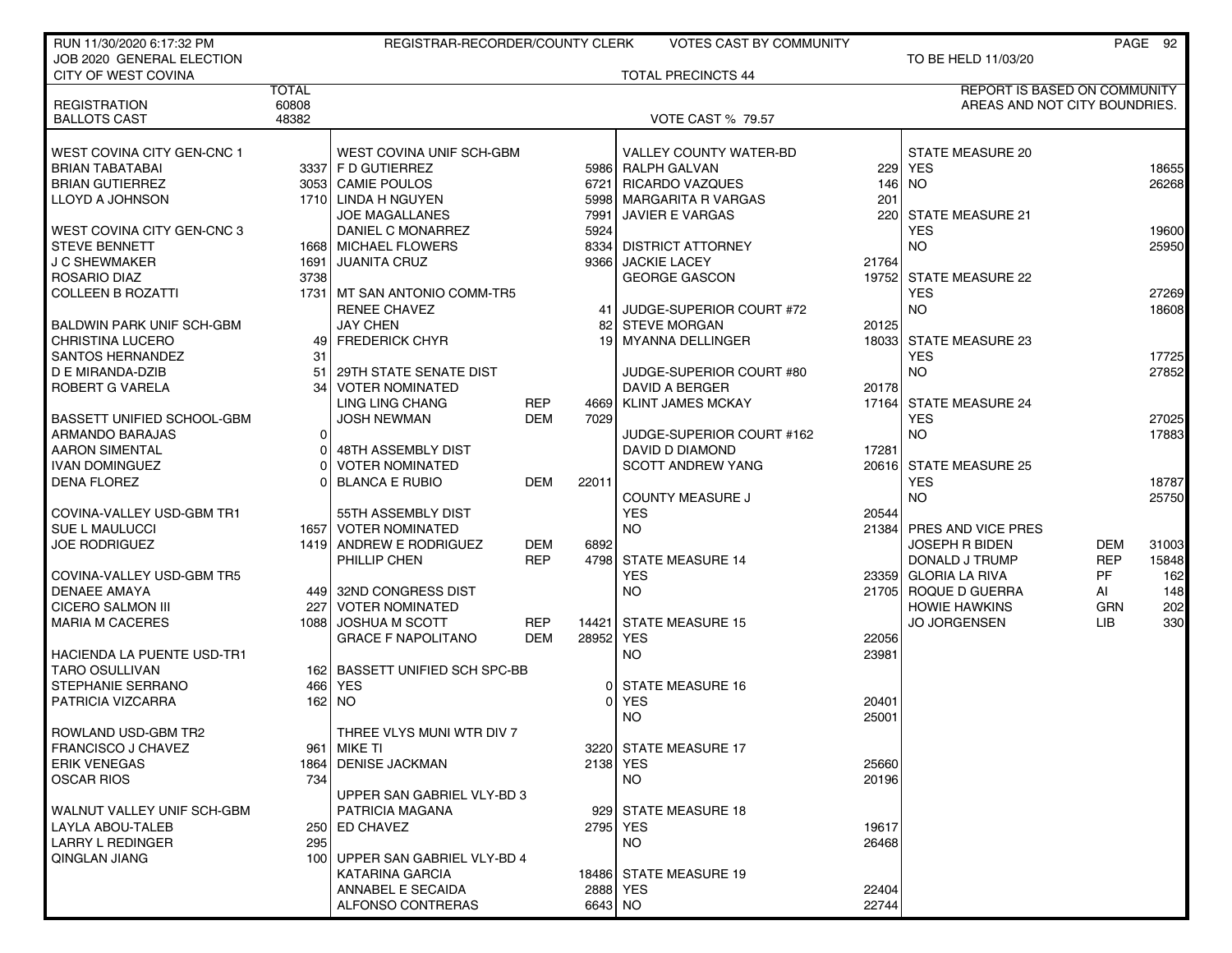| RUN 11/30/2020 6:17:32 PM |              | REGISTRAR-RECORDER/COUNTY CLERK |            |           | VOTES CAST BY COMMUNITY   |       |                               |            | PAGE 93 |
|---------------------------|--------------|---------------------------------|------------|-----------|---------------------------|-------|-------------------------------|------------|---------|
| JOB 2020 GENERAL ELECTION |              |                                 |            |           |                           |       | TO BE HELD 11/03/20           |            |         |
| CITY OF WEST HOLLYWOOD    |              |                                 |            |           | <b>TOTAL PRECINCTS 13</b> |       |                               |            |         |
|                           | <b>TOTAL</b> |                                 |            |           |                           |       | REPORT IS BASED ON COMMUNITY  |            |         |
| <b>REGISTRATION</b>       | 28971        |                                 |            |           |                           |       | AREAS AND NOT CITY BOUNDRIES. |            |         |
| <b>BALLOTS CAST</b>       | 22952        |                                 |            |           | <b>VOTE CAST % 79.22</b>  |       |                               |            |         |
|                           |              |                                 |            |           |                           |       |                               |            |         |
| W HOLLYWOOD CITY GEN-CNC  |              | LOS ANGELES COMM-BOT 7          |            |           | <b>STATE MEASURE 14</b>   |       | PRES AND VICE PRES            |            |         |
| <b>LARRY BLOCK</b>        |              | 3487 CORY D BUTLER              |            |           | 1077 YES                  |       | 13006 JOSEPH R BIDEN          | DEM        | 18646   |
| <b>JOHN ERICKSON</b>      |              | 7349 CHRIS HAN                  |            | 3403      | NO.                       |       | 8148 DONALD J TRUMP           | <b>REP</b> | 3724    |
| <b>NOEMI TORRES</b>       |              | 1662 NANCY PEARLMAN             |            | 2020      |                           |       | <b>GLORIA LA RIVA</b>         | PF         | 41      |
| <b>JOHN HEILMAN</b>       |              | 6233 JAMAL K STEWART            |            |           | 474 STATE MEASURE 15      |       | ROQUE D GUERRA                | AI         | 43      |
| <b>SEPI SHYNE</b>         |              | 8093 ARTURO FLORES              |            | 784       | <b>YES</b>                |       | 14931 HOWIE HAWKINS           | GRN        | 87      |
| C MCDONALD                |              | 530 MIKE FONG                   |            | 7901      | NO.                       | 65771 | <b>JO JORGENSEN</b>           | LIB.       | 142     |
| TOM DEMILLE               |              | 588 RAQUEL WATTS                |            | 1231      |                           |       |                               |            |         |
| JOHN JUDE DURAN           | 3365         |                                 |            |           | <b>STATE MEASURE 16</b>   |       |                               |            |         |
|                           |              | 617 50TH ASSEMBLY DIST          |            |           | <b>YES</b>                | 13836 |                               |            |         |
| <b>JEROME CLEARY</b>      |              |                                 |            |           |                           | 7410  |                               |            |         |
| <b>MARCO COLANTONIO</b>   | 991          | <b>VOTER NOMINATED</b>          |            |           | NO.                       |       |                               |            |         |
| <b>MARK F YUSUPOV</b>     |              | 1452 RICHARD BLOOM              | DEM        | 14978     |                           |       |                               |            |         |
|                           |              | <b>WILL HESS</b>                | DEM        | 3351      | <b>STATE MEASURE 17</b>   |       |                               |            |         |
| LOS ANGELES COMM-BOT 1    |              |                                 |            |           | <b>YES</b>                | 17532 |                               |            |         |
| <b>TORI BAILEY</b>        |              | 1391 28TH CONGRESS DIST         |            |           | NO.                       | 4047  |                               |            |         |
| <b>CHARNE TUNSON</b>      |              | 1506   VOTER NOMINATED          |            |           |                           |       |                               |            |         |
| <b>KAREN HERNANDEZ</b>    |              | 1472 ERIC EARLY                 | <b>REP</b> |           | 3773 STATE MEASURE 18     |       |                               |            |         |
| <b>ANDRA HOFFMAN</b>      |              | 10927 ADAM B SCHIFF             | DEM        | 17228     | YES                       | 14931 |                               |            |         |
| <b>ANTONIO P SANCHEZ</b>  | 465          |                                 |            |           | NO.                       | 6617  |                               |            |         |
| <b>MARJORIE SHAW</b>      |              | 652 W HOLLYWOOD CITY - E        |            |           |                           |       |                               |            |         |
| <b>JESSICA M MCCARNS</b>  |              | 575 YES                         |            | 14852     | <b>STATE MEASURE 19</b>   |       |                               |            |         |
| <b>R RICHARD CUEVAS</b>   |              | 237 NO                          |            | 5607      | YES                       | 11347 |                               |            |         |
|                           |              |                                 |            |           | NO.                       | 9532  |                               |            |         |
| LOS ANGELES COMM-BOT 3    |              | LOS ANGELES USD-MEAS RR         |            |           |                           |       |                               |            |         |
| <b>MICHAEL BATIE</b>      |              | 512 YES                         |            |           | 15258 STATE MEASURE 20    |       |                               |            |         |
| S BROOKS GRIFFIN          | 1345 NO      |                                 |            | 5054      | <b>YES</b>                | 4615  |                               |            |         |
| <b>GERRY ANDERSON</b>     | 3695         |                                 |            |           | NO.                       | 16355 |                               |            |         |
| LYDIA A GUTIERREZ         |              | 1581 DISTRICT ATTORNEY          |            |           |                           |       |                               |            |         |
| <b>RUFFIN E PATTERSON</b> | 526          | <b>JACKIE LACEY</b>             |            | 6431      | <b>STATE MEASURE 21</b>   |       |                               |            |         |
| ROBERT PAYNE              |              | 436 GEORGE GASCON               |            | 13613 YES |                           | 14765 |                               |            |         |
| ANTHONY J DANNA           | 807          |                                 |            |           | <b>NO</b>                 | 6623  |                               |            |         |
| CHATURA DE SILVA          |              | 450 JUDGE-SUPERIOR COURT #72    |            |           |                           |       |                               |            |         |
| DAVID VELA                |              | 7047 STEVE MORGAN               |            |           | 9448 STATE MEASURE 22     |       |                               |            |         |
| SAMUEL P WHITEHEAD        |              | 475   MYANNA DELLINGER          |            | 8737      | YES                       | 9602  |                               |            |         |
|                           |              |                                 |            |           | NO.                       | 12001 |                               |            |         |
| LOS ANGELES COMM-BOT 5    |              | JUDGE-SUPERIOR COURT #80        |            |           |                           |       |                               |            |         |
| <b>GLENN BAILEY</b>       |              | 327 DAVID A BERGER              |            |           | 10776 STATE MEASURE 23    |       |                               |            |         |
| CYNTHIA GONZALEZ          |              | 1626   KLINT JAMES MCKAY        |            |           | 7347 YES                  | 10256 |                               |            |         |
| N M HENDERSON             | 9070         |                                 |            |           | NO.                       | 10679 |                               |            |         |
| <b>PAT STURGES</b>        |              | 1119 JUDGE-SUPERIOR COURT #162  |            |           |                           |       |                               |            |         |
| <b>SCOTT SVONKIN</b>      |              | 2346 DAVID D DIAMOND            |            |           | 8496 STATE MEASURE 24     |       |                               |            |         |
| <b>MICHELLE MANOS</b>     |              | 1159 SCOTT ANDREW YANG          |            |           | 9504 YES                  | 12711 |                               |            |         |
| <b>SERGIO B VARGAS</b>    | 370          |                                 |            |           | NO.                       | 8301  |                               |            |         |
| NICHET JAMES-GRAY         |              | 894 COUNTY MEASURE J            |            |           |                           |       |                               |            |         |
|                           |              | <b>YES</b>                      |            |           | 14632 STATE MEASURE 25    |       |                               |            |         |
|                           |              | <b>NO</b>                       |            |           | 5303 YES                  | 11642 |                               |            |         |
|                           |              |                                 |            |           | NO                        | 9151  |                               |            |         |
|                           |              |                                 |            |           |                           |       |                               |            |         |
|                           |              |                                 |            |           |                           |       |                               |            |         |
|                           |              |                                 |            |           |                           |       |                               |            |         |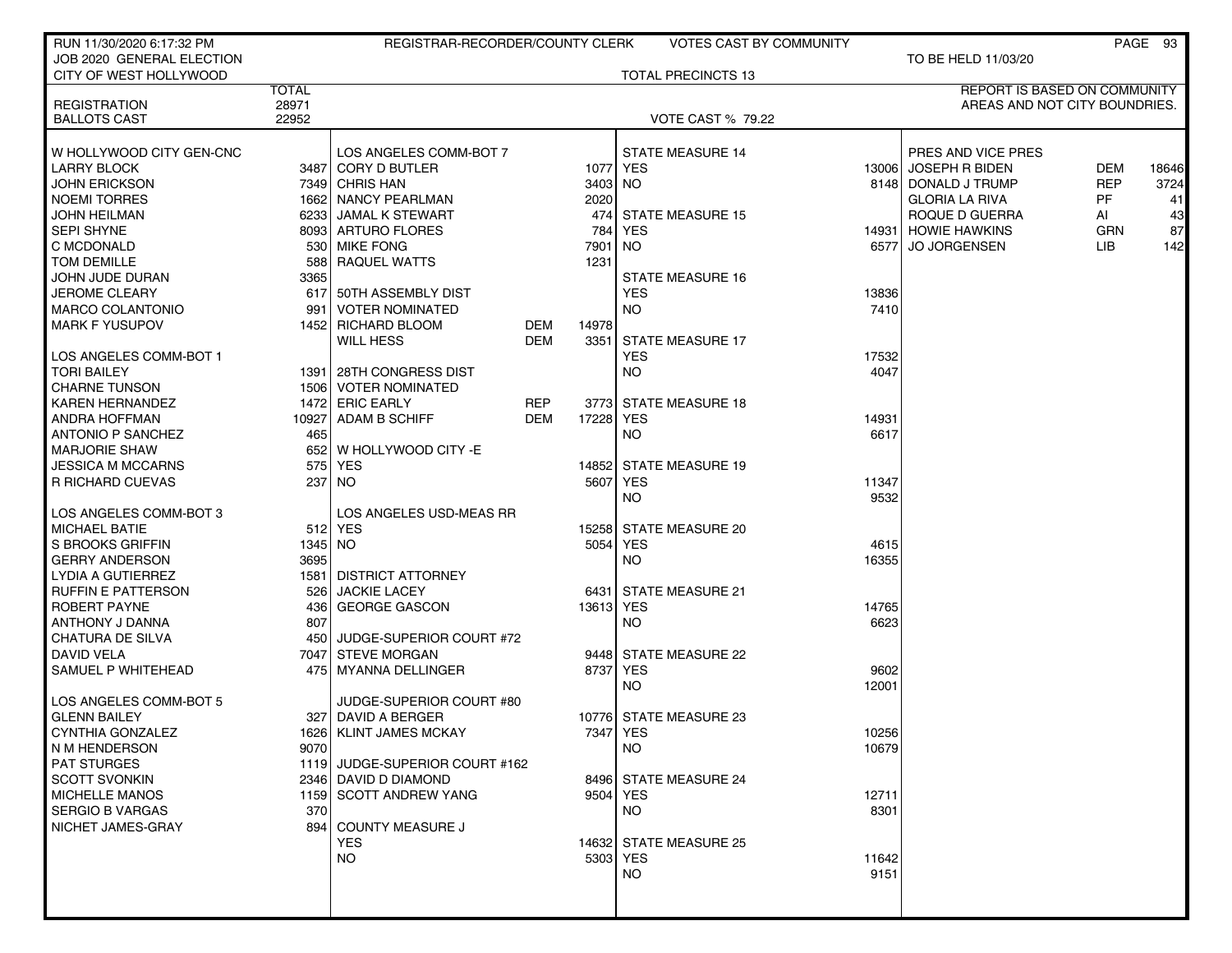| RUN 11/30/2020 6:17:32 PM                  |              | REGISTRAR-RECORDER/COUNTY CLERK |            |         | <b>VOTES CAST BY COMMUNITY</b> |              |                               |            | PAGE 94 |
|--------------------------------------------|--------------|---------------------------------|------------|---------|--------------------------------|--------------|-------------------------------|------------|---------|
| JOB 2020 GENERAL ELECTION                  |              |                                 |            |         |                                |              | TO BE HELD 11/03/20           |            |         |
| CITY OF WESTLAKE VILLAGE                   |              |                                 |            |         | <b>TOTAL PRECINCTS 4</b>       |              |                               |            |         |
|                                            | <b>TOTAL</b> |                                 |            |         |                                |              | REPORT IS BASED ON COMMUNITY  |            |         |
| <b>REGISTRATION</b><br><b>BALLOTS CAST</b> | 6436<br>5747 |                                 |            |         | <b>VOTE CAST % 89.29</b>       |              | AREAS AND NOT CITY BOUNDRIES. |            |         |
|                                            |              |                                 |            |         |                                |              |                               |            |         |
| STA MONICA-MALIBU UNIF SCH                 |              | LOS ANGELES COMM-BOT 5          |            |         | <b>COUNTY MEASURE J</b>        |              | <b>STATE MEASURE 25</b>       |            |         |
| <b>MARIA LEON-VAZQUEZ</b>                  |              | 0 GLENN BAILEY                  |            |         | 195 YES                        |              | 2089 YES                      |            | 2081    |
| <b>ESTHER HICKMAN</b>                      |              | 0 CYNTHIA GONZALEZ              |            | 379     | NO.                            | 2867 NO      |                               |            | 3265    |
| <b>JENNIFER SMITH</b>                      |              | 0 N M HENDERSON                 |            | 1420    |                                |              |                               |            |         |
| <b>DHUN MAY</b>                            |              | 0 PAT STURGES                   |            |         | 409 STATE MEASURE 14           |              | PRES AND VICE PRES            |            |         |
| <b>JASON FELDMAN</b>                       |              | 0 SCOTT SVONKIN                 |            | 702     | <b>YES</b>                     | 2370 l       | JOSEPH R BIDEN                | DEM        | 3239    |
| <b>KEITH COLEMAN</b>                       |              | 0   MICHELLE MANOS              |            | 181     | <b>NO</b>                      |              | 2995   DONALD J TRUMP         | <b>REP</b> | 2278    |
| <b>JON KEAN</b>                            |              | 0 SERGIO B VARGAS               |            | 101     |                                |              | <b>GLORIA LA RIVA</b>         | <b>PF</b>  |         |
| <b>STEVEN JOHNSON</b>                      |              | 0 NICHET JAMES-GRAY             |            | 210     | <b>STATE MEASURE 15</b>        |              | ROQUE D GUERRA                | Al         | 21      |
|                                            |              |                                 |            |         | <b>YES</b>                     |              | 2026 HOWIE HAWKINS            | <b>GRN</b> | 20      |
| LAS VIRGENES SCH-GBM                       |              | LOS ANGELES COMM-BOT 7          |            |         | <b>NO</b>                      |              | 3478 JO JORGENSEN             | <b>LIB</b> | 70      |
| <b>LINDA MENGES</b>                        |              | 2548 CORY D BUTLER              |            | 472     |                                |              |                               |            |         |
| <b>KATE VADEHRA</b>                        |              | 1973 CHRIS HAN                  |            |         | 741 STATE MEASURE 16           |              |                               |            |         |
| <b>KIYOMI KOWALSKI</b>                     |              | 1885 NANCY PEARLMAN             |            | 428     | <b>YES</b>                     | 1771         |                               |            |         |
|                                            |              | <b>JAMAL K STEWART</b>          |            | 120     | NO <sub>1</sub>                | 3636         |                               |            |         |
| SANTA MONICA COMM COL-BT                   |              | <b>ARTURO FLORES</b>            |            | 123     |                                |              |                               |            |         |
| <b>SUSAN AMINOFF</b>                       |              | 0 MIKE FONG                     |            | 1564    | <b>STATE MEASURE 17</b>        |              |                               |            |         |
| <b>BRIAN O'NEIL</b>                        | 01           | RAQUEL WATTS                    |            | 174     | <b>YES</b>                     | 2851         |                               |            |         |
| M QUINONES-PEREZ                           | $\Omega$     |                                 |            |         | <b>NO</b>                      | 2628         |                               |            |         |
| <b>ROB G RADER</b>                         | ΩI           | 27TH STATE SENATE DIST          |            |         |                                |              |                               |            |         |
|                                            |              | <b>VOTER NOMINATED</b>          |            |         | <b>STATE MEASURE 18</b>        |              |                               |            |         |
| LOS ANGELES COMM-BOT 1                     |              | <b>HOUMAN SALEM</b>             | <b>REP</b> | 2346    | YES                            | 2139         |                               |            |         |
| <b>TORI BAILEY</b>                         |              | 216 HENRY STERN                 | <b>DEM</b> | 2846 NO |                                | 3363         |                               |            |         |
| <b>CHARNE TUNSON</b>                       | 238          |                                 |            |         |                                |              |                               |            |         |
| <b>KAREN HERNANDEZ</b>                     |              | 278 44TH ASSEMBLY DIST          |            |         | <b>STATE MEASURE 19</b>        |              |                               |            |         |
| ANDRA HOFFMAN                              |              | 2229 VOTER NOMINATED            |            |         | <b>YES</b>                     | 2333         |                               |            |         |
| <b>ANTONIO P SANCHEZ</b>                   |              | 87 DENISE PEDROW                | REP        | 2320    | NO.                            | 3057         |                               |            |         |
| <b>MARJORIE SHAW</b>                       | 433 l        | <b>JACQUI IRWIN</b>             | DEM        | 2880    |                                |              |                               |            |         |
| <b>JESSICA M MCCARNS</b>                   | 149          |                                 |            |         | <b>STATE MEASURE 20</b>        |              |                               |            |         |
| <b>R RICHARD CUEVAS</b>                    | 991          | 26TH CONGRESS DIST              |            |         | <b>YES</b>                     | 2146         |                               |            |         |
|                                            |              | <b>VOTER NOMINATED</b>          |            |         | <b>NO</b>                      | 3184         |                               |            |         |
| LOS ANGELES COMM-BOT 3                     |              | R BALDWIN-KENNEDY               | REP        | 2420    |                                |              |                               |            |         |
| <b>MICHAEL BATIE</b>                       |              | 270 JULIA BROWNLEY              | <b>DEM</b> |         | 2805 STATE MEASURE 21          |              |                               |            |         |
| S BROOKS GRIFFIN                           | 162          |                                 |            |         | <b>YES</b>                     | 1640         |                               |            |         |
| <b>GERRY ANDERSON</b>                      |              | 815 DISTRICT ATTORNEY           |            |         | <b>NO</b>                      | 3768         |                               |            |         |
| LYDIA A GUTIERREZ                          |              | 372 JACKIE LACEY                |            | 2654    |                                |              |                               |            |         |
| <b>RUFFIN E PATTERSON</b>                  |              | 129 GEORGE GASCON               |            |         | 2000 STATE MEASURE 22          |              |                               |            |         |
| ROBERT PAYNE                               | 136          | 279 JUDGE-SUPERIOR COURT #72    |            |         | <b>YES</b><br><b>NO</b>        | 3529<br>1925 |                               |            |         |
| ANTHONY J DANNA<br>CHATURA DE SILVA        |              | 84 STEVE MORGAN                 |            | 2623    |                                |              |                               |            |         |
| DAVID VELA                                 |              | 1212 MYANNA DELLINGER           |            |         | 1471 STATE MEASURE 23          |              |                               |            |         |
| SAMUEL P WHITEHEAD                         | 192          |                                 |            |         | <b>YES</b>                     | 1353         |                               |            |         |
|                                            |              | JUDGE-SUPERIOR COURT #80        |            |         | <b>NO</b>                      | 4057         |                               |            |         |
|                                            |              | DAVID A BERGER                  |            | 2745    |                                |              |                               |            |         |
|                                            |              | <b>KLINT JAMES MCKAY</b>        |            |         | 1316 STATE MEASURE 24          |              |                               |            |         |
|                                            |              |                                 |            |         | <b>YES</b>                     | 2697         |                               |            |         |
|                                            |              | JUDGE-SUPERIOR COURT #162       |            |         | <b>NO</b>                      | 2689         |                               |            |         |
|                                            |              | DAVID D DIAMOND                 |            | 1802    |                                |              |                               |            |         |
|                                            |              | <b>SCOTT ANDREW YANG</b>        |            | 2268    |                                |              |                               |            |         |
|                                            |              |                                 |            |         |                                |              |                               |            |         |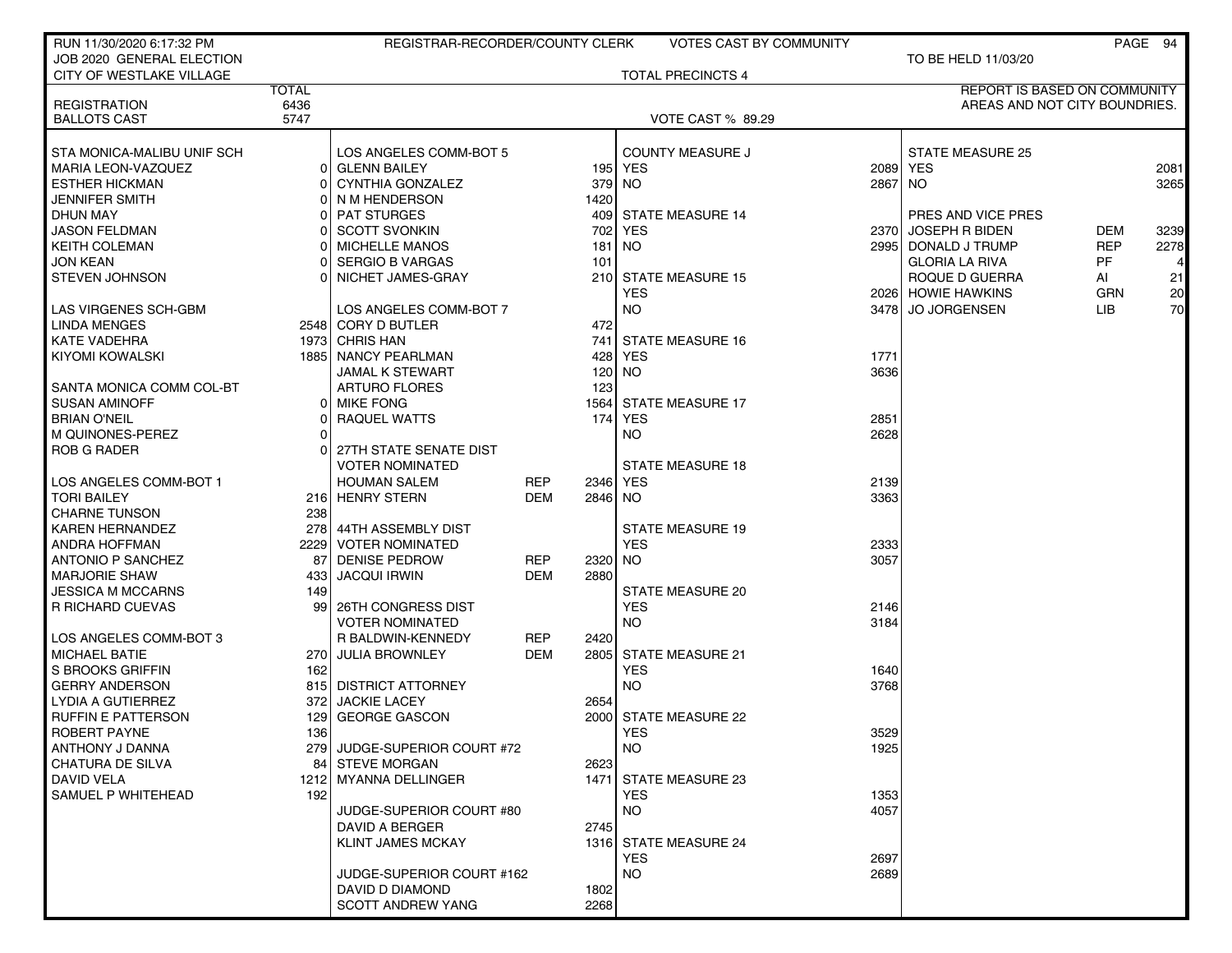| RUN 11/30/2020 6:17:32 PM                    |                         | REGISTRAR-RECORDER/COUNTY CLERK                 |           | VOTES CAST BY COMMUNITY              |       |                               |            | PAGE 95 |
|----------------------------------------------|-------------------------|-------------------------------------------------|-----------|--------------------------------------|-------|-------------------------------|------------|---------|
| JOB 2020 GENERAL ELECTION                    |                         |                                                 |           |                                      |       | TO BE HELD 11/03/20           |            |         |
| <b>CITY OF WHITTIER</b>                      | <b>TOTAL</b>            |                                                 |           | <b>TOTAL PRECINCTS 34</b>            |       | REPORT IS BASED ON COMMUNITY  |            |         |
| <b>REGISTRATION</b>                          | 53232                   |                                                 |           |                                      |       | AREAS AND NOT CITY BOUNDRIES. |            |         |
| <b>BALLOTS CAST</b>                          | 43512                   |                                                 |           | <b>VOTE CAST % 81.74</b>             |       |                               |            |         |
|                                              |                         |                                                 |           |                                      |       |                               |            |         |
| EL MONTE UNION HIGH-GBM                      |                         | WHITTIER UNION HI SPC-AA                        |           | <b>STATE MEASURE 15</b>              |       | PRES AND VICE PRES            |            |         |
| E TORRES DE SIEGRIST                         |                         | 0 YES                                           | 24051     | YES                                  |       | 18528 JOSEPH R BIDEN          | <b>DEM</b> | 26822   |
| CARLOS G SALCEDO                             |                         | <b>NO</b>                                       | 12525     | NO.                                  | 23256 | DONALD J TRUMP                | <b>REP</b> | 14968   |
| M. IVETTE SANCHEZ                            |                         |                                                 |           |                                      |       | <b>GLORIA LA RIVA</b>         | PF         | 188     |
| MARIA MORGAN                                 |                         | <b>CENTRAL BASIN MUNI-BD 1</b>                  |           | <b>STATE MEASURE 16</b>              |       | ROQUE D GUERRA                | Al         | 179     |
|                                              |                         | <b>XOCHITL SANDOVAL</b>                         | 0         | <b>YES</b>                           |       | 17270 HOWIE HAWKINS           | <b>GRN</b> | 190     |
| WHITTIER UNION HS-GBM TR2                    |                         | M CAMACHO-RODRIGUEZ                             |           | NO.                                  | 23950 | <b>JO JORGENSEN</b>           | LIB.       | 401     |
| JAIME LOPEZ                                  | 6588                    |                                                 |           |                                      |       |                               |            |         |
| <b>TIMOTHY SCHNEIDER</b>                     |                         | 2828 UPPER SAN GABRIEL VLY-BD 3                 |           | <b>STATE MEASURE 17</b>              |       |                               |            |         |
|                                              |                         | PATRICIA MAGANA                                 | 01        | YES                                  | 22907 |                               |            |         |
| WHITTIER UNION HS-GBM TR3                    |                         | ED CHAVEZ                                       | 0         | NO.                                  | 18862 |                               |            |         |
| <b>MARCOS A GARCIA</b>                       | 0                       |                                                 |           |                                      |       |                               |            |         |
| <b>RALPH S PACHECO</b>                       |                         | WATER REPLEN OF SO CAL-D5                       |           | <b>STATE MEASURE 18</b>              |       |                               |            |         |
|                                              |                         | <b>JUSTIN A BLAKELY</b>                         |           | 3340 YES                             | 17101 |                               |            |         |
| <b>EAST WHITTIER CITY-TR5</b>                |                         | <b>JUAN GARZA</b>                               | 5829      | NO.                                  | 24769 |                               |            |         |
| AMELIA BAKSHI                                |                         | 1804 RICARDO PULIDO                             | 3157      |                                      |       |                               |            |         |
| <b>WENDY CARRERA</b>                         |                         | 2201 GARY MENDEZ                                |           | 2373 STATE MEASURE 19                |       |                               |            |         |
|                                              |                         | ARDAVAN DAVARI                                  | 1852      | YES                                  | 19867 |                               |            |         |
| WHITTIER CITY SCHOOL-TR 2                    |                         | <b>JOSE DE LEON</b>                             | 2282      | <b>NO</b>                            | 21134 |                               |            |         |
| <b>ELIZABETH LEON</b>                        |                         | 2214 M CAMACHO-RODRIGUEZ                        | 4449      |                                      |       |                               |            |         |
| <b>CECILIA PEREZ</b>                         |                         | 1771 L VASQUEZ WILSON                           |           | 3416 STATE MEASURE 20                |       |                               |            |         |
|                                              |                         | <b>VERA ROBLES DEWITT</b>                       | 6431      | YES                                  | 17506 |                               |            |         |
| NO ORANGE COMM COL-GBM TR4                   |                         |                                                 |           | NO.                                  | 23483 |                               |            |         |
| MIGUEL ALVAREZ                               |                         | 963 DISTRICT ATTORNEY                           |           |                                      |       |                               |            |         |
| E R ROSALES                                  | 12871                   | <b>JACKIE LACEY</b>                             |           | 20738 STATE MEASURE 21               |       |                               |            |         |
|                                              |                         | <b>GEORGE GASCON</b>                            | 17427     | YES                                  | 16786 |                               |            |         |
| NO ORANGE COMM COL-GBM TR7                   |                         |                                                 |           | NO.                                  | 24555 |                               |            |         |
| <b>RYAN BENT</b>                             |                         | 222 JUDGE-SUPERIOR COURT #72                    |           |                                      |       |                               |            |         |
| <b>KERI KROPKE</b>                           |                         | 207 STEVE MORGAN                                | 19390     | <b>STATE MEASURE 22</b>              |       |                               |            |         |
|                                              |                         | MYANNA DELLINGER                                | 15521     | <b>YES</b>                           | 25136 |                               |            |         |
| RIO HONDO COMM COL-GBM TR2                   |                         |                                                 |           | <b>NO</b>                            | 16463 |                               |            |         |
| <b>VICKY SANTANA</b><br><b>ESTELA MAGANA</b> |                         | 3010 JUDGE-SUPERIOR COURT #80                   |           |                                      |       |                               |            |         |
|                                              |                         | 1392 DAVID A BERGER<br><b>KLINT JAMES MCKAY</b> | 14569     | 19593 STATE MEASURE 23<br><b>YES</b> | 14598 |                               |            |         |
| RIO HONDO COMM COL-GBM TR4                   |                         |                                                 |           | NO.                                  | 26815 |                               |            |         |
| <b>KRISTAL OROZCO</b>                        |                         | 274 JUDGE-SUPERIOR COURT #162                   |           |                                      |       |                               |            |         |
| <b>GARY MENDEZ</b>                           |                         | 206 DAVID D DIAMOND                             |           | 16266 STATE MEASURE 24               |       |                               |            |         |
|                                              |                         | SCOTT ANDREW YANG                               | 18292 YES |                                      | 22970 |                               |            |         |
| 57TH ASSEMBLY DIST                           |                         |                                                 |           | NO.                                  | 17836 |                               |            |         |
| <b>VOTER NOMINATED</b>                       |                         | <b>COUNTY MEASURE J</b>                         |           |                                      |       |                               |            |         |
| <b>JESSICA MARTINEZ</b>                      | <b>REP</b><br>17019 YES |                                                 |           | 17598 STATE MEASURE 25               |       |                               |            |         |
| LISA CALDERON                                | DEM<br>23140 NO         |                                                 | 20762 YES |                                      | 16211 |                               |            |         |
|                                              |                         |                                                 |           | NO.                                  | 24481 |                               |            |         |
| 38TH CONGRESS DIST                           |                         | STATE MEASURE 14                                |           |                                      |       |                               |            |         |
| <b>VOTER NOMINATED</b>                       |                         | <b>YES</b>                                      | 19576     |                                      |       |                               |            |         |
| <b>MICHAEL TOLAR</b>                         | DEM<br>9114 NO          |                                                 | 21235     |                                      |       |                               |            |         |
| LINDA T SANCHEZ                              | DEM<br>25902            |                                                 |           |                                      |       |                               |            |         |
|                                              |                         |                                                 |           |                                      |       |                               |            |         |
|                                              |                         |                                                 |           |                                      |       |                               |            |         |
|                                              |                         |                                                 |           |                                      |       |                               |            |         |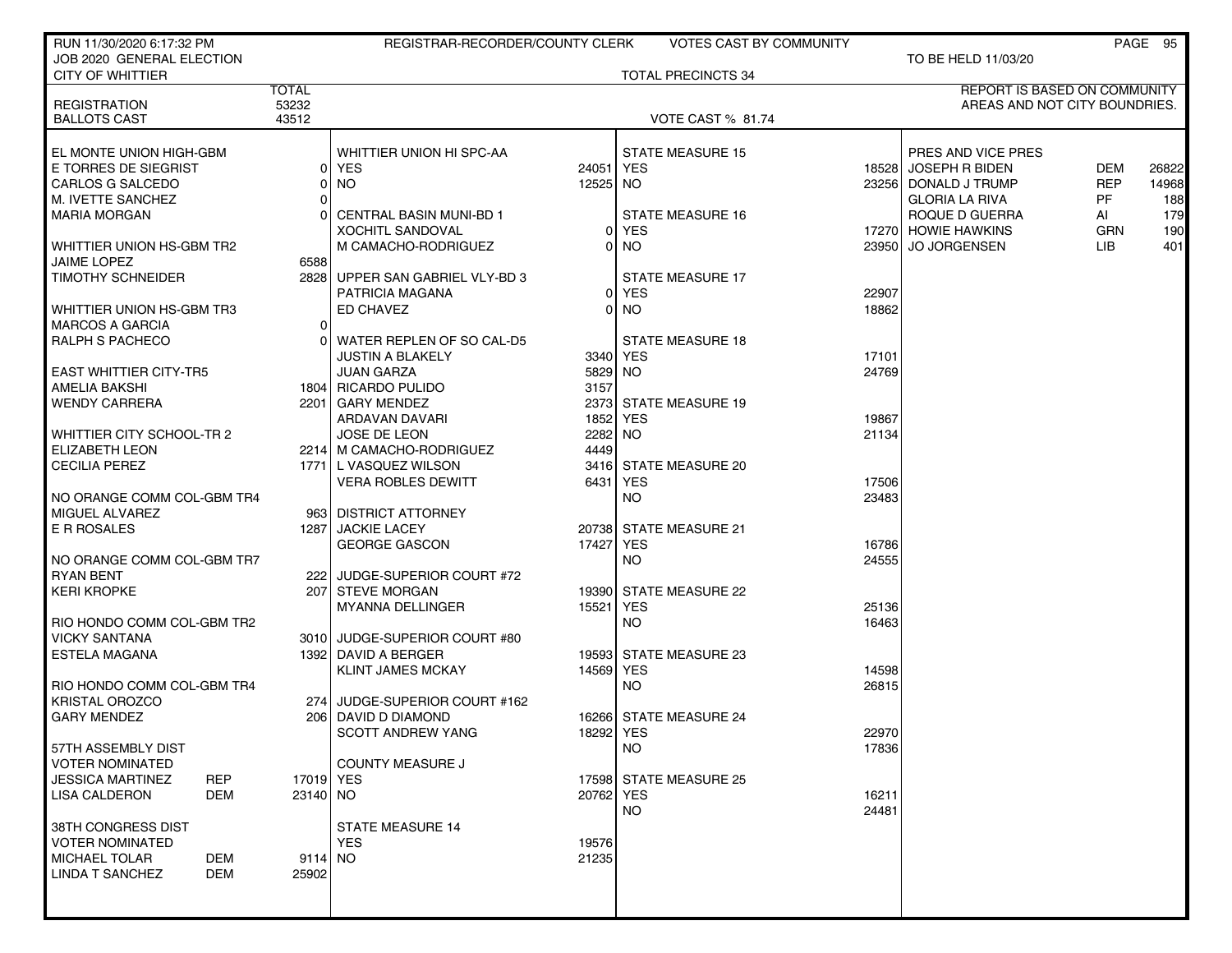| RUN 11/30/2020 6:17:32 PM         |              | REGISTRAR-RECORDER/COUNTY CLERK |          | VOTES CAST BY COMMUNITY                        |                          |                                                | PAGE 96        |
|-----------------------------------|--------------|---------------------------------|----------|------------------------------------------------|--------------------------|------------------------------------------------|----------------|
| JOB 2020 GENERAL ELECTION         |              |                                 |          |                                                |                          | TO BE HELD 11/03/20                            |                |
| <b>UNINCORPORATED</b>             |              |                                 |          | <b>TOTAL PRECINCTS 0</b>                       | <b>CONTINUED ON PAGE</b> | 97                                             |                |
|                                   | <b>TOTAL</b> |                                 |          |                                                |                          | <b>REPORT IS BASED ON COMMUNITY</b>            |                |
| <b>REGISTRATION</b>               | 0            |                                 |          |                                                |                          | AREAS AND NOT CITY BOUNDRIES.                  |                |
| <b>BALLOTS CAST</b>               | $\mathbf{2}$ |                                 |          | VOTE CAST % 0                                  |                          |                                                |                |
|                                   |              |                                 |          |                                                |                          |                                                |                |
| AZUSA UNIFIED SCHOOL-GBM          |              | BONITA UNIFIED SCH-GBM          |          | SAN MARINO UNIF SCH-GBM                        |                          | L A UNIFIED SCH-BOE 7                          |                |
| <b>SABRINA BOW</b>                |              | 0 BRITTANY ALLISON              |          | 0 JULIE CHAN LIN                               |                          | 0 T ORTIZ FRANKLIN                             |                |
| YOLANDA R PENA                    |              | <b>GREG PALATTO</b>             |          | <b>JESSE Y HONG</b>                            |                          | P CASTELLANOS                                  |                |
| <b>HELEN JARAMILLO</b>            |              | JOE OTTO                        |          | 0 DOREEN SUMMERS                               |                          |                                                |                |
|                                   |              | C E MATTSON                     |          | JANE S CHON                                    |                          | MONTEBELLO UNIFIED SCH-GBM                     |                |
| <b>CLAREMONT UNIFIED SCH-GBM</b>  |              | <b>KRISTA CHAKMAK</b>           |          | <b>M A KILLACKEY</b>                           |                          | S SAUCILLO-VALENCIA                            |                |
| <b>KATHY ARCHER</b>               |              | 0 GLENN A CREIMAN               |          |                                                |                          | LILIANA MAGANA                                 |                |
| <b>CHRIS NATICCHIA</b>            |              | AFSHIN KAIVAN-MEHR              |          | STA MONICA-MALIBU UNIF SCH                     |                          | <b>FRANK T MORALES</b>                         |                |
| <b>BOB FASS</b>                   |              | TOMMY LEE RANDLE                |          | <b>MARIA LEON-VAZQUEZ</b>                      |                          | 0 ELIZABETH CABRERA                            |                |
| MONROVIA UNIFIED SCH-GBM          |              | C JONES-BACON                   |          | <b>ESTHER HICKMAN</b><br><b>JENNIFER SMITH</b> |                          | <b>CARLOS CERDAN</b><br><b>FERNANDO CHACON</b> |                |
| <b>J B ANDERSON</b>               |              | 0 HACIENDA LA PUENTE USD-TR1    |          | DHUN MAY                                       |                          |                                                |                |
| SASHARY ZAROYAN                   |              | 0 TARO OSULLIVAN                | 01       | <b>JASON FELDMAN</b>                           |                          | ALHAMBRA BD EDUC 1ST DIST                      |                |
| <b>TRACI L GHOLAR</b>             |              | STEPHANIE SERRANO               |          | <b>KEITH COLEMAN</b>                           |                          | WING KIM HO                                    |                |
| ROB HAMMOND                       |              | PATRICIA VIZCARRA               |          | <b>JON KEAN</b>                                |                          | <b>MARCIA WILSON</b>                           |                |
| BRYAN J WONG                      |              |                                 |          | <b>STEVEN JOHNSON</b>                          |                          |                                                |                |
|                                   |              | HACIENDA LA PUENTE USD-TR3      |          |                                                |                          | ALHAMBRA BD EDUC 2ND DIST                      |                |
| PARAMOUNT UNIFIED SCH-GBM         |              | C H SALAZAR                     | $\Omega$ | TORRANCE UNIFIED SCH-GBM                       |                          | JANE C ANDERSON                                |                |
| TRISH M BELLROSE                  |              | 0 RUDY CHAVARRIA                |          | <b>MADISON A LASTER</b>                        |                          | 0 KEN TANG                                     |                |
| <b>LINDA GARCIA</b>               |              |                                 |          | <b>JASMINE A PARK</b>                          |                          |                                                |                |
| ALBERTO M GOMEZ                   |              | ROWLAND USD-GBM TR4             |          | ANIL MUHAMMED                                  |                          | ALHAMBRA BD EDUC 3RD DIST                      |                |
| ROBERT GODFREY                    |              | DAVID M MALKIN                  |          | 0 RON RIGGS                                    |                          | <b>KAYSA MORENO</b>                            |                |
| SARA P HUEZO                      |              |                                 |          |                                                |                          | P RODRIGUEZ-MACKINTOSH                         |                |
| DIANE J MARTINEZ                  |              | WALNUT VALLEY UNIF SCH-GBM      |          | BEVERLY HILLS UNIFIED-GBM                      |                          |                                                |                |
| JUANITA DOPLEMORE                 |              | LAYLA ABOU-TALEB                |          | 0 DONNA TRYFMAN                                |                          | 0 WISEBURN UNIF SCH-GBM                        |                |
| <b>GERALD CERDA</b>               |              | <b>LARRY L REDINGER</b>         |          | <b>BENJAMIN LIKER</b>                          |                          | 0 NEIL GOLDMAN                                 |                |
| <b>SANDRA N CUEVAS</b>            |              | QINGLAN JIANG                   |          | AMANDA STERN                                   |                          | J N DAUGHERTY                                  |                |
| EDDIE CRUZ                        |              |                                 |          | NOAH MARGO                                     |                          | JOANNE L KANEDA                                |                |
|                                   |              | LA CAÑADA UNIFIED SCH-GBM       |          | <b>FRANK H CHECHEL</b>                         |                          |                                                |                |
| <b>BALDWIN PARK UNIF SCH-GBM</b>  |              | CAROLINE ANDERSON               |          | 0 MARY WELLS                                   |                          | ACTON-AGUA DULCE UNIF-GBM                      |                |
| <b>CHRISTINA LUCERO</b>           |              | <b>JEREMIAH ARNOLD</b>          |          | <b>ROBIN S ROWE</b>                            |                          | MICHAEL E FOX                                  |                |
| SANTOS HERNANDEZ                  |              | <b>JOSH EPSTEIN</b>             |          |                                                |                          | <b>ANDREW KENDALL</b>                          |                |
| D E MIRANDA-DZIB                  |              | <b>BELINDA RANDOLPH</b>         |          | <b>CULVER CITY UNIFIED-GBM</b>                 |                          | <b>TIM JORGENSEN</b>                           |                |
| ROBERT G VARELA                   |              |                                 |          | <b>ANNE ALLAIRE</b>                            |                          |                                                |                |
|                                   |              | PASADENA USD-BOE 2              |          | P AMEZOLA DE HERRERA                           |                          | ACTON-AGUA DULCE U/T-GBM                       |                |
| <b>BASSETT UNIFIED SCHOOL-GBM</b> |              | <b>JENNIFER HALL LEE</b>        | ΩI       | <b>SCOTT ZEIDMAN</b>                           |                          | <b>CHAD C WADSWORTH</b>                        |                |
| ARMANDO BARAJAS                   |              | 0 WAYNE HAMMACK                 |          | TIFFANY SPELLMAN                               |                          | <b>BRANDON T ROQUE</b>                         |                |
| <b>AARON SIMENTAL</b>             |              | <b>MIKE CROWLEY</b>             |          | 0 KELLY KENT                                   |                          |                                                |                |
| <b>IVAN DOMINGUEZ</b>             | 0            |                                 |          | <b>LAUREN JAGNOW</b>                           |                          | 0 ANTELOPE VLY JNT-GBM TR2                     |                |
| <b>DENA FLOREZ</b>                |              | PASADENA USD-BOE 6              |          |                                                |                          | <b>JILL MCGRADY</b>                            | 0              |
|                                   |              | MILENA ALBERT                   |          | 0 LAS VIRGENES SCH-GBM                         |                          | <b>SANDY CARPENTER</b>                         | $\overline{0}$ |
|                                   |              | P HERNANDEZ                     |          | 0 LINDA MENGES                                 |                          | 0   MIGUEL S CORONADO                          |                |
|                                   |              | <b>TINA WU FREDERICKS</b>       |          | 0 KATE VADEHRA                                 |                          |                                                |                |
|                                   |              | CRYSTAL CZUBERNAT               |          | 0 KIYOMI KOWALSKI                              |                          | ANTELOPE VLY JNT-GBM TR3                       |                |
|                                   |              |                                 |          |                                                |                          | <b>ROBERT TELLER</b>                           | 0              |
|                                   |              |                                 |          | L A UNIFIED SCH-BOE 3                          |                          | <b>DANA LAMON</b>                              | $\overline{0}$ |
|                                   |              |                                 |          | S M SCHMERELSON                                |                          | 0 CHRISTIAN D GREEN                            | 01             |
|                                   |              |                                 |          | <b>MARILYN KOZIATEK</b>                        |                          | 0 DONITA WINN                                  |                |
|                                   |              |                                 |          |                                                |                          |                                                |                |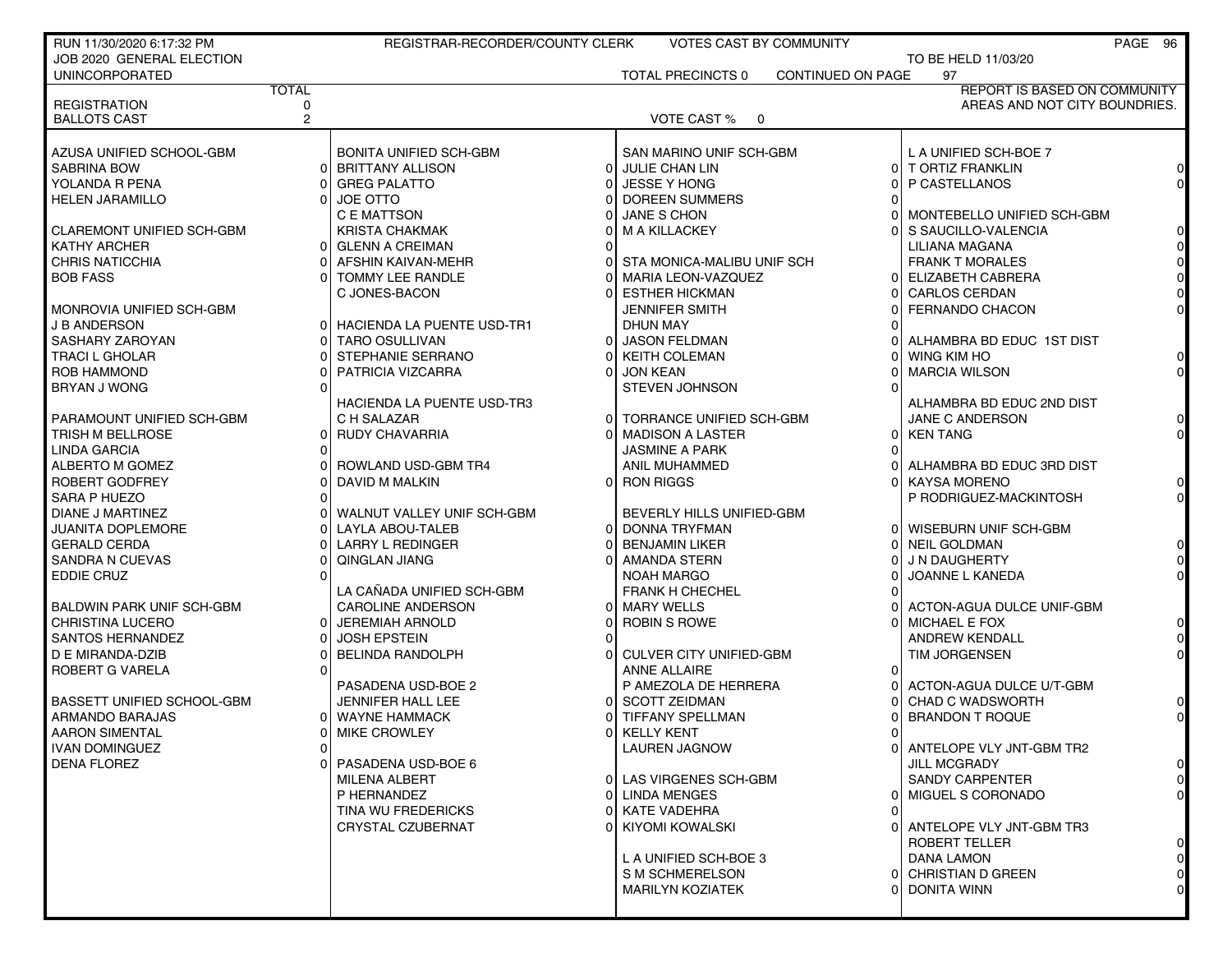| RUN 11/30/2020 6:17:32 PM            |                     | REGISTRAR-RECORDER/COUNTY CLERK |          | <b>VOTES CAST BY COMMUNITY</b>                |     |                                                  | PAGE 97           |         |
|--------------------------------------|---------------------|---------------------------------|----------|-----------------------------------------------|-----|--------------------------------------------------|-------------------|---------|
| JOB 2020 GENERAL ELECTION            |                     |                                 |          |                                               |     | TO BE HELD 11/03/20                              |                   |         |
| <b>UNINCORPORATED</b>                |                     |                                 |          | TOTAL PRECINCTS 0<br><b>CONTINUED ON PAGE</b> |     | 98                                               |                   |         |
|                                      | <b>TOTAL</b>        |                                 |          |                                               |     | <b>REPORT IS BASED ON COMMUNITY</b>              |                   |         |
| <b>REGISTRATION</b>                  | 0<br>$\overline{2}$ |                                 |          |                                               |     | AREAS AND NOT CITY BOUNDRIES.                    |                   |         |
| <b>BALLOTS CAST</b>                  |                     |                                 |          | VOTE CAST % 0                                 |     |                                                  |                   |         |
| WM S. HART UNION HIGH-TR 1           |                     | PALMDALE SCHOOL-GBM             |          | EL CAMINO COMM COL-GBM TR4                    |     | ANTELOPE VLY CCD-GBM TR 3                        |                   |         |
| LINDA HOVIS STORLI                   |                     | 0 MARCOS T ALVAREZ              |          | 0 K S MASCHLER                                |     | 0 RUTGER PARRIS                                  |                   |         |
| <b>G M KIRKPATRICK</b>               |                     | ERIKA G ALVERDI                 |          | DAVID M KARTSONIS                             |     | MICHAEL P RIVES                                  |                   |         |
| ALYSSA WILLIAMS                      |                     | 0 DENNIS TRUJILLO               |          | NICOLE A RYAN                                 |     |                                                  |                   |         |
|                                      |                     | ENAYA HANBALI                   |          |                                               |     | SANTA CLARITA COM COL-TR 2                       |                   |         |
| WM S. HART UNION HIGH-TR 4           |                     | ANTHONY L HUNT                  |          | LOS ANGELES COMM-BOT 1                        |     | EDEL ALONSO                                      |                   |         |
| <b>STEVEN M STURGEON</b>             |                     | 0 SHARON VEGA                   |          | <b>TORI BAILEY</b>                            | 0١  | <b>TONY WATSON</b>                               |                   |         |
| <b>JAMES WEBB</b>                    |                     |                                 |          | <b>CHARNE TUNSON</b>                          |     |                                                  |                   |         |
|                                      |                     | EL MONTE CITY SCH-GBM           |          | <b>KAREN HERNANDEZ</b>                        |     | SANTA CLARITA COM COL-TR 4                       |                   |         |
| EL MONTE UNION HIGH-GBM              |                     | DAVID S SIEGRIST                | $\Omega$ | ANDRA HOFFMAN                                 |     | <b>JERRY DANIELSEN</b>                           |                   |         |
| E TORRES DE SIEGRIST                 |                     | 0 MARIO MARTINEZ                |          | ANTONIO P SANCHEZ                             |     | <b>MICHELE R JENKINS</b>                         |                   |         |
| CARLOS G SALCEDO                     |                     | <b>JENNIFER COBIAN</b>          |          | <b>MARJORIE SHAW</b>                          |     |                                                  |                   |         |
| M. IVETTE SANCHEZ                    |                     |                                 |          | JESSICA M MCCARNS                             |     | RIO HONDO COMM COL-GBM TR2                       |                   |         |
| MARIA MORGAN                         |                     | LOS NIETOS SCHOOL-GBM TR 3      |          | R RICHARD CUEVAS                              | ΩI  | <b>VICKY SANTANA</b>                             |                   |         |
|                                      |                     | NICHOLAS V AQUINO               | $\Omega$ |                                               |     | ESTELA MAGANA                                    |                   |         |
| WHITTIER UNION HS-GBM TR2            |                     | <b>EDITH MARCEL</b>             |          | LOS ANGELES COMM-BOT 3                        |     |                                                  |                   |         |
| JAIME LOPEZ                          |                     |                                 |          | <b>MICHAEL BATIE</b>                          | ΩL  | RIO HONDO COMM COL-GBM TR4                       |                   |         |
| <b>TIMOTHY SCHNEIDER</b>             |                     | CITRUS COMM COLL-GBM TR 2       |          | S BROOKS GRIFFIN                              |     | <b>KRISTAL OROZCO</b>                            |                   |         |
|                                      |                     | <b>LAURA J BOLLINGER</b>        |          | <b>GERRY ANDERSON</b>                         |     | <b>GARY MENDEZ</b>                               |                   |         |
| WHITTIER UNION HS-GBM TR3            |                     | JOSEPH HAMER SALAS              | $\Omega$ | LYDIA A GUTIERREZ                             |     |                                                  |                   |         |
| <b>MARCOS A GARCIA</b>               |                     | 0 ERIC A KALJUMAGI              |          | <b>RUFFIN E PATTERSON</b>                     |     | 21ST STATE SENATE DIST                           |                   |         |
| <b>RALPH S PACHECO</b>               |                     |                                 |          | ROBERT PAYNE                                  |     | <b>VOTER NOMINATED</b>                           |                   |         |
|                                      |                     | COMPTON COMM COLL-GBM TR 2      |          | ANTHONY J DANNA                               |     | <b>KIPP MUELLER</b>                              | <b>DEM</b>        |         |
| LAWNDALE SCHOOL-GBM TR 3             |                     | BARBARA J CALHOUN               |          | 0 CHATURA DE SILVA                            |     | <b>SCOTT WILK</b>                                | <b>REP</b>        |         |
| <b>CATHY BURRIS</b>                  |                     | ADRIAN D CLEVELAND              |          | DAVID VELA                                    |     |                                                  |                   |         |
| MIGUEL GAMBOA                        |                     |                                 |          | SAMUEL P WHITEHEAD                            |     | 23RD STATE SENATE DIST                           |                   |         |
|                                      |                     | LONG BEACH COM COL-BOT TR4      |          |                                               |     | <b>VOTER NOMINATED</b>                           |                   |         |
| LAWNDALE SCHOOL-GBM TR 5             |                     | LEE LOVERIDGE                   | $\Omega$ | LOS ANGELES COMM-BOT 5                        |     | <b>ABIGAIL MEDINA</b>                            | <b>DEM</b>        |         |
| <b>ADIM MORALES</b>                  |                     | 0 RICHARD GAYLORD               | $\Omega$ | <b>GLENN BAILEY</b>                           | 0   | R OCHOA BOGH                                     | <b>REP</b>        |         |
| <b>BRANDON CHURCH</b>                |                     | 0 HERLINDA CHICO                |          | <b>CYNTHIA GONZALEZ</b>                       |     |                                                  |                   |         |
|                                      |                     |                                 |          | N M HENDERSON                                 |     | 25TH STATE SENATE DIST                           |                   |         |
| LENNOX SCHOOL-GBM                    |                     | MT SAN ANTONIO COMM-TR1         |          | <b>PAT STURGES</b>                            |     | <b>VOTER NOMINATED</b>                           |                   |         |
| <b>CHRISTIAN LUCAS</b>               |                     | 0 PETER HIDALGO                 |          | 0 SCOTT SVONKIN                               |     | KATHLEEN HAZELTON                                | <b>REP</b>        |         |
| <b>FRANCISCO FACIO</b>               |                     | ROBERT H CARDER                 |          | <b>MICHELLE MANOS</b>                         |     | A J PORTANTINO                                   | <b>DEM</b>        |         |
| ANGELA FAJARDO                       |                     |                                 |          | <b>SERGIO B VARGAS</b>                        |     |                                                  |                   |         |
| <b>ARTURO CEJA</b><br>KARINA CORDERO |                     | MT SAN ANTONIO COMM-TR5         | $\Omega$ | NICHET JAMES-GRAY                             |     | 27TH STATE SENATE DIST<br><b>VOTER NOMINATED</b> |                   |         |
|                                      |                     | <b>RENEE CHAVEZ</b>             |          | 0 LOS ANGELES COMM-BOT 7                      |     |                                                  |                   |         |
| MARISOL CRUZ<br>K RODRIGUEZ-GARCIA   |                     | 0 JAY CHEN<br>0 FREDERICK CHYR  |          | 0 CORY D BUTLER                               |     | <b>HOUMAN SALEM</b><br>0 HENRY STERN             | <b>REP</b><br>DEM | U<br>01 |
|                                      |                     |                                 |          | <b>CHRIS HAN</b>                              |     |                                                  |                   |         |
| KEPPEL UNION SCHOOL-GBM              |                     | SANTA MONICA COMM COL-BT        |          | <b>NANCY PEARLMAN</b>                         | ΟI  | 29TH STATE SENATE DIST                           |                   |         |
| DOMINIQUE BALLANTE                   |                     | 0 SUSAN AMINOFF                 |          | 0 JAMAL K STEWART                             | 0 I | <b>VOTER NOMINATED</b>                           |                   |         |
| <b>CIMINSAL</b>                      |                     | 0 BRIAN O'NEIL                  |          | 0 ARTURO FLORES                               |     | LING LING CHANG                                  | <b>REP</b>        |         |
| <b>JOSE S CENICEROS</b>              |                     | 0 M QUINONES-PEREZ              |          | 0 MIKE FONG                                   |     | <b>JOSH NEWMAN</b>                               | DEM               | 0       |
| <b>WAUNETTE CULLORS</b>              |                     | 0 ROB G RADER                   |          | 0 RAQUEL WATTS                                |     |                                                  |                   |         |
|                                      |                     |                                 |          |                                               |     | 33RD STATE SENATE DIST                           |                   |         |
|                                      |                     |                                 |          | ANTELOPE VLY CCD-GBM TR 1                     |     | <b>VOTER NOMINATED</b>                           |                   |         |
|                                      |                     |                                 |          | MICHELLE HARVEY                               |     | 0 LENA GONZALEZ                                  | DEM               |         |
|                                      |                     |                                 |          | R MICHAEL DUTTON                              |     | 0 E C CASTILLO                                   | DEM               | 0       |
|                                      |                     |                                 |          |                                               |     |                                                  |                   |         |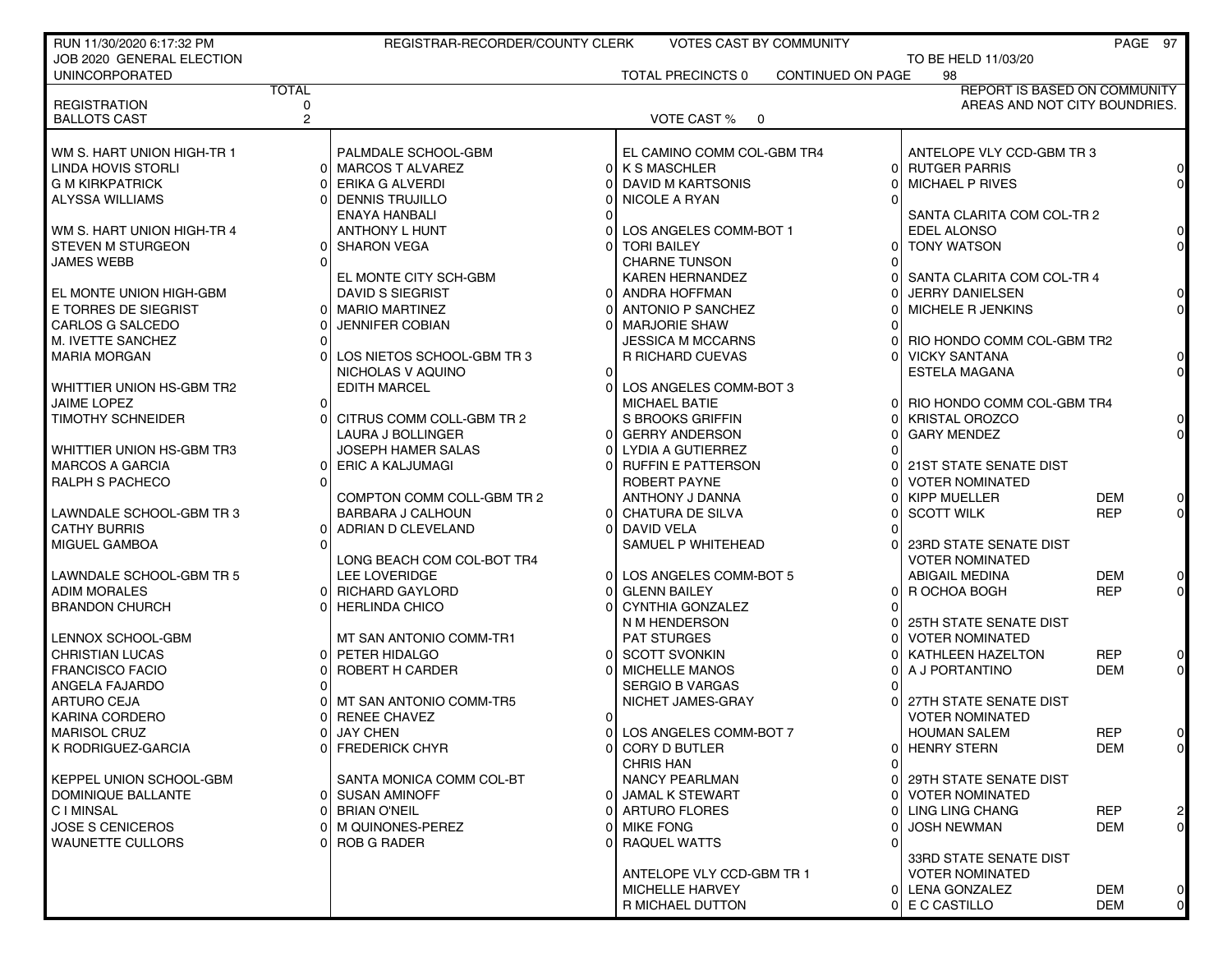| RUN 11/30/2020 6:17:32 PM                    |            |                   | REGISTRAR-RECORDER/COUNTY CLERK |                          |                | <b>VOTES CAST BY COMMUNITY</b>            |                   |                |                                               |            | PAGE 98                          |
|----------------------------------------------|------------|-------------------|---------------------------------|--------------------------|----------------|-------------------------------------------|-------------------|----------------|-----------------------------------------------|------------|----------------------------------|
| JOB 2020 GENERAL ELECTION                    |            |                   |                                 |                          |                |                                           |                   |                | TO BE HELD 11/03/20                           |            |                                  |
| <b>UNINCORPORATED</b>                        |            |                   |                                 |                          |                | <b>TOTAL PRECINCTS 0</b>                  | CONTINUED ON PAGE |                | 99                                            |            |                                  |
|                                              |            | <b>TOTAL</b>      |                                 |                          |                |                                           |                   |                | REPORT IS BASED ON COMMUNITY                  |            |                                  |
| <b>REGISTRATION</b><br><b>BALLOTS CAST</b>   |            | 0<br>$\mathbf{2}$ |                                 |                          |                | VOTE CAST %<br>$\overline{0}$             |                   |                | AREAS AND NOT CITY BOUNDRIES.                 |            |                                  |
|                                              |            |                   |                                 |                          |                |                                           |                   |                |                                               |            |                                  |
| 35TH STATE SENATE DIST                       |            |                   | 51ST ASSEMBLY DIST              |                          |                | <b>66TH ASSEMBLY DIST</b>                 |                   |                | 38TH CONGRESS DIST                            |            |                                  |
| <b>VOTER NOMINATED</b>                       |            |                   | <b>VOTER NOMINATED</b>          |                          |                | <b>VOTER NOMINATED</b>                    |                   |                | <b>VOTER NOMINATED</b>                        |            |                                  |
| <b>STEVEN C BRADFORD</b>                     | <b>DEM</b> |                   | 0 WENDY CARRILLO                | <b>DEM</b>               | $\Omega$       | ARTHUR C SCHAPER                          | <b>REP</b>        | $\Omega$       | <b>MICHAEL TOLAR</b>                          | <b>DEM</b> | $\overline{0}$                   |
| <b>ANTHONY PERRY</b>                         | AI         | $\Omega$          |                                 |                          |                | AL MURATSUCHI                             | <b>DEM</b>        | 0              | LINDA T SANCHEZ                               | <b>DEM</b> | $\overline{0}$                   |
|                                              |            |                   | 52ND ASSEMBLY DIST              |                          |                |                                           |                   |                |                                               |            |                                  |
| 36TH ASSEMBLY DIST                           |            |                   | <b>VOTER NOMINATED</b>          |                          |                | 70TH ASSEMBLY DIST                        |                   |                | 39TH CONGRESS DIST                            |            |                                  |
| <b>VOTER NOMINATED</b>                       |            |                   | <b>FREDDIE RODRIGUEZ</b>        | <b>DEM</b>               | $\Omega$       | <b>VOTER NOMINATED</b>                    |                   |                | <b>VOTER NOMINATED</b>                        |            |                                  |
| <b>STEVE FOX</b>                             | <b>DEM</b> |                   | 0 TONI HOLLE                    | <b>REP</b>               | $\Omega$       | DAVID W THOMAS                            | <b>REP</b>        | 0              | <b>GIL CISNEROS</b>                           | DEM        | $\overline{0}$                   |
| <b>TOM LACKEY</b>                            | <b>REP</b> | ΩI                |                                 |                          |                | PATRICK O'DONNELL                         | <b>DEM</b>        | 0              | YOUNG KIM                                     | <b>REP</b> | $2 \vert$                        |
|                                              |            |                   | 54TH ASSEMBLY DIST              |                          |                |                                           |                   |                |                                               |            |                                  |
| 38TH ASSEMBLY DIST                           |            |                   | <b>VOTER NOMINATED</b>          |                          |                | 23RD CONGRESS DIST                        |                   |                | 40TH CONGRESS DIST                            |            |                                  |
| <b>VOTER NOMINATED</b>                       |            |                   | SYDNEY KAMLAGER                 | <b>DEM</b>               |                | 0 VOTER NOMINATED                         |                   |                | <b>VOTER NOMINATED</b>                        |            |                                  |
| S M VALLADARES                               | <b>REP</b> |                   | 0 TRACY B JONES                 | <b>DEM</b>               | 0              | <b>KIM MANGONE</b>                        | <b>DEM</b>        | $\overline{0}$ | C ANTONIO DELGADO                             | <b>REP</b> | $\overline{0}$                   |
| LUCIE L VOLOTZKY                             | <b>REP</b> | $\Omega$          |                                 |                          |                | <b>KEVIN MCCARTHY</b>                     | <b>REP</b>        | $\Omega$       | L ROYBAL-ALLARD                               | <b>DEM</b> | $\overline{0}$                   |
|                                              |            |                   | 55TH ASSEMBLY DIST              |                          |                |                                           |                   |                |                                               |            |                                  |
| 39TH ASSEMBLY DIST                           |            |                   | <b>VOTER NOMINATED</b>          |                          |                | <b>25TH CONGRESS DIST</b>                 |                   |                | 43RD CONGRESS DIST                            |            |                                  |
| <b>VOTER NOMINATED</b>                       |            |                   | ANDREW E RODRIGUEZ              | <b>DEM</b>               | $\overline{0}$ | <b>VOTER NOMINATED</b>                    |                   |                | <b>VOTER NOMINATED</b>                        |            |                                  |
| RICARDO BENITEZ                              | <b>REP</b> |                   | 0 PHILLIP CHEN                  | <b>REP</b>               | $\overline{2}$ | <b>MIKE GARCIA</b>                        | <b>REP</b>        | 0              | JOE E COLLINS III                             | <b>REP</b> | $\overline{0}$                   |
| LUZ MARIA RIVAS                              | <b>DEM</b> | $\Omega$          |                                 |                          |                | <b>CHRISTY SMITH</b>                      | <b>DEM</b>        | $\Omega$       | <b>MAXINE WATERS</b>                          | <b>DEM</b> | $\overline{0}$                   |
|                                              |            |                   | 57TH ASSEMBLY DIST              |                          |                |                                           |                   |                |                                               |            |                                  |
| 41ST ASSEMBLY DIST                           |            |                   | <b>VOTER NOMINATED</b>          |                          |                | 27TH CONGRESS DIST                        |                   |                | 44TH CONGRESS DIST                            |            |                                  |
| <b>VOTER NOMINATED</b>                       |            |                   | <b>JESSICA MARTINEZ</b>         | <b>REP</b>               | 0              | <b>VOTER NOMINATED</b>                    |                   |                | <b>VOTER NOMINATED</b>                        |            |                                  |
| <b>CHRIS HOLDEN</b>                          | <b>DEM</b> |                   | 0 LISA CALDERON                 | <b>DEM</b>               |                | 0 J J NALBANDIAN                          | <b>REP</b>        | $\overline{0}$ | NANETTE D BARRAGAN                            | <b>DEM</b> | $\overline{0}$                   |
| ROBIN A HVIDSTON                             | <b>REP</b> | ΩI                |                                 |                          |                | <b>JUDY CHU</b>                           | <b>DEM</b>        | 0              | ANALILIA JOYA                                 | <b>DEM</b> | $\overline{0}$                   |
|                                              |            |                   | 58TH ASSEMBLY DIST              |                          |                |                                           |                   |                |                                               |            |                                  |
| 43RD ASSEMBLY DIST                           |            |                   | <b>VOTER NOMINATED</b>          |                          |                | <b>28TH CONGRESS DIST</b>                 |                   |                | 47TH CONGRESS DIST                            |            |                                  |
| <b>VOTER NOMINATED</b><br><b>MIKE GRAVES</b> | <b>REP</b> |                   | <b>CRISTINA GARCIA</b>          | <b>DEM</b><br><b>GRN</b> | $\Omega$<br>0  | <b>VOTER NOMINATED</b>                    | <b>REP</b>        | 0              | <b>VOTER NOMINATED</b><br><b>JOHN BRISCOE</b> | <b>REP</b> |                                  |
| LAURA FRIEDMAN                               | <b>DEM</b> | ΩI                | 0   MARGARET VILLA              |                          |                | <b>ERIC EARLY</b><br><b>ADAM B SCHIFF</b> | <b>DEM</b>        | $\Omega$       | <b>ALAN LOWENTHAL</b>                         | <b>DEM</b> | $\overline{0}$<br>$\overline{0}$ |
|                                              |            |                   | 59TH ASSEMBLY DIST              |                          |                |                                           |                   |                |                                               |            |                                  |
| 45TH ASSEMBLY DIST                           |            |                   | <b>VOTER NOMINATED</b>          |                          |                | 29TH CONGRESS DIST                        |                   |                | BASSETT UNIFIED SCH SPC-BB                    |            |                                  |
| <b>VOTER NOMINATED</b>                       |            |                   | <b>EFREN MARTINEZ</b>           | <b>DEM</b>               | $\Omega$       | <b>VOTER NOMINATED</b>                    |                   |                | <b>YES</b>                                    |            | 01                               |
| <b>JESSE GABRIEL</b>                         | <b>DEM</b> |                   | 0 R JONES-SAWYER                | <b>DEM</b>               | $\Omega$       | ANGELICA M DUENAS                         | <b>DEM</b>        | 0              | <b>NO</b>                                     |            | $\Omega$                         |
| <b>JEFFI GIRGENTI</b>                        | <b>REP</b> | ΩI                |                                 |                          |                | <b>TONY CARDENAS</b>                      | <b>DEM</b>        | $\Omega$       |                                               |            |                                  |
|                                              |            |                   | 62ND ASSEMBLY DIST              |                          |                |                                           |                   |                | PASADENA UNIFIED SCH-O                        |            |                                  |
| 48TH ASSEMBLY DIST                           |            |                   | <b>VOTER NOMINATED</b>          |                          |                | 32ND CONGRESS DIST                        |                   |                | <b>YES</b>                                    |            |                                  |
| <b>VOTER NOMINATED</b>                       |            |                   | <b>AUTUMN R BURKE</b>           | <b>DEM</b>               |                | 0 VOTER NOMINATED                         |                   |                | <b>NO</b>                                     |            | $\overline{0}$                   |
| <b>BLANCA E RUBIO</b>                        | DEM        |                   | 0 ROBERT A STEELE               | REP                      |                | 0 JOSHUA M SCOTT                          | REP               | 0              |                                               |            |                                  |
|                                              |            |                   |                                 |                          |                | <b>GRACE F NAPOLITANO</b>                 | DEM               | $\Omega$       | LOS ANGELES USD-MEAS RR                       |            |                                  |
| 49TH ASSEMBLY DIST                           |            |                   | 63RD ASSEMBLY DIST              |                          |                |                                           |                   |                | <b>YES</b>                                    |            | $\overline{0}$                   |
| <b>VOTER NOMINATED</b>                       |            |                   | <b>VOTER NOMINATED</b>          |                          |                | 33RD CONGRESS DIST                        |                   |                | <b>NO</b>                                     |            | $\overline{0}$                   |
| <b>BURTON BRINK</b>                          | <b>REP</b> |                   | 0 MARIA D ESTRADA               | DEM                      | 01             | <b>VOTER NOMINATED</b>                    |                   |                |                                               |            |                                  |
| ED CHAU                                      | DEM        |                   | 0 ANTHONY RENDON                | <b>DEM</b>               |                | 0 JAMES P BRADLEY                         | <b>REP</b>        | $\Omega$       | EL RANCHO UNIFIED SCH-N                       |            |                                  |
|                                              |            |                   |                                 |                          |                | TED W LIEU                                | DEM               | $\overline{0}$ | <b>YES</b>                                    |            | $\overline{0}$                   |
| 50TH ASSEMBLY DIST                           |            |                   | 64TH ASSEMBLY DIST              |                          |                |                                           |                   |                | NO.                                           |            | $\overline{0}$                   |
| <b>VOTER NOMINATED</b>                       |            |                   | <b>VOTER NOMINATED</b>          |                          |                | 37TH CONGRESS DIST                        |                   |                |                                               |            |                                  |
| RICHARD BLOOM                                | DEM        |                   | 0 MIKE A GIPSON                 | DEM                      | 0              | <b>VOTER NOMINATED</b>                    |                   |                | WHITTIER UNION HI SPC-AA                      |            |                                  |
| <b>WILL HESS</b>                             | <b>DEM</b> |                   | 0 F S IQBAL-ZUBAIR              | <b>DEM</b>               | ٥I             | <b>KAREN BASS</b>                         | DEM               | $\overline{0}$ | <b>YES</b>                                    |            | $\overline{O}$                   |
|                                              |            |                   |                                 |                          |                | <b>ERROL WEBBER</b>                       | <b>REP</b>        |                | 0 NO                                          |            | $\circ$                          |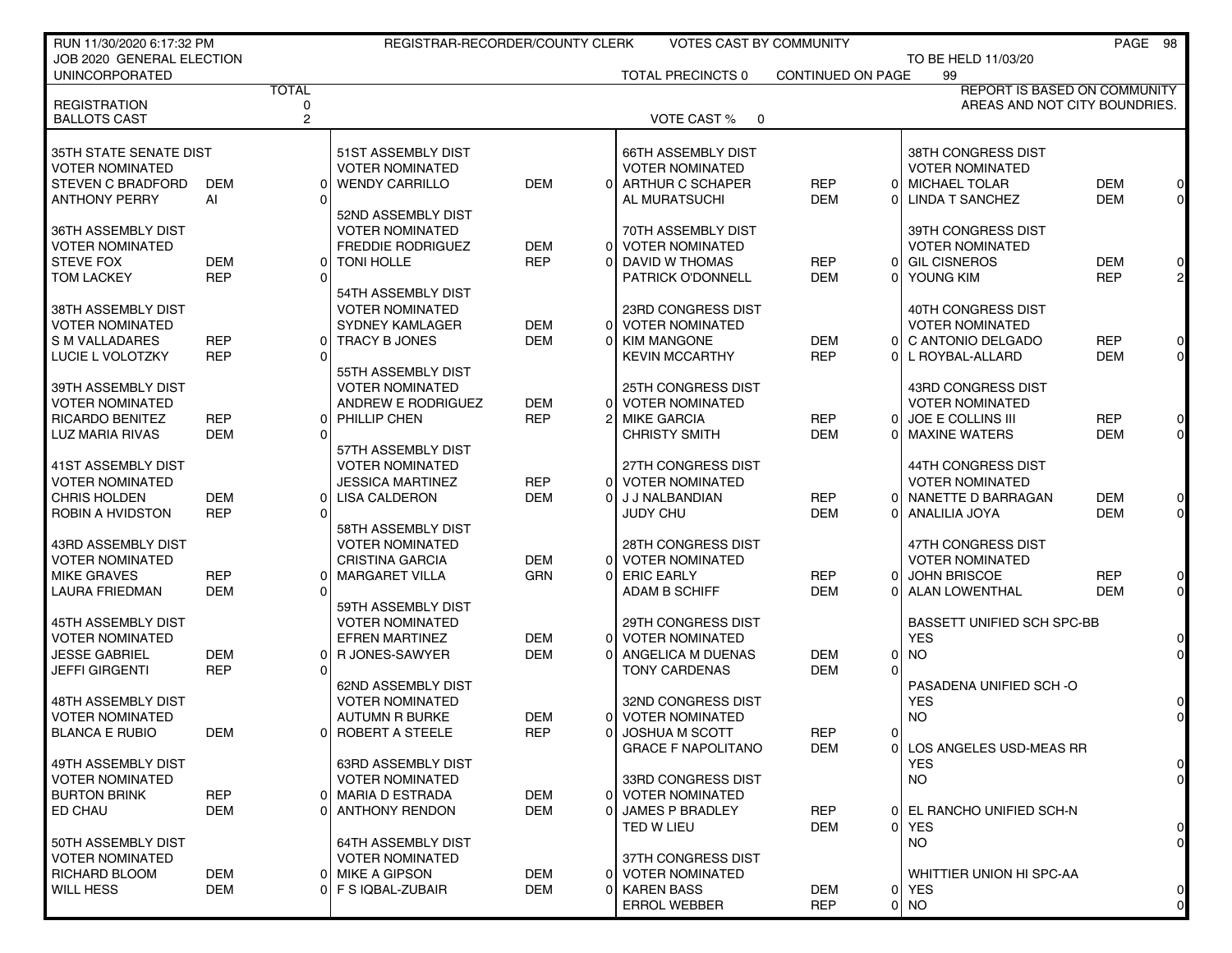| RUN 11/30/2020 6:17:32 PM      |                | REGISTRAR-RECORDER/COUNTY CLERK                         |                                     | <b>VOTES CAST BY COMMUNITY</b> |          |                               | PAGE 99        |
|--------------------------------|----------------|---------------------------------------------------------|-------------------------------------|--------------------------------|----------|-------------------------------|----------------|
| JOB 2020 GENERAL ELECTION      |                |                                                         |                                     |                                |          | TO BE HELD 11/03/20           |                |
| <b>UNINCORPORATED</b>          |                |                                                         | <b>TOTAL PRECINCTS 0</b>            | CONTINUED ON PAGE              |          | 100                           |                |
|                                | <b>TOTAL</b>   |                                                         |                                     |                                |          | REPORT IS BASED ON COMMUNITY  |                |
| <b>REGISTRATION</b>            | 0              |                                                         |                                     |                                |          | AREAS AND NOT CITY BOUNDRIES. |                |
| <b>BALLOTS CAST</b>            | $\overline{2}$ |                                                         | VOTE CAST % 0                       |                                |          |                               |                |
|                                |                |                                                         |                                     |                                |          |                               |                |
| CITRUS COMM COLLEGE SPC-Y      |                | UPPER SAN GABRIEL VLY-BD 4                              | SANTA CLARITA - DIVISION 3          |                                |          | JUDGE-SUPERIOR COURT #162     |                |
| <b>YES</b>                     |                | 0 KATARINA GARCIA                                       | 0 BJ ATKINS                         |                                |          | 0 DAVID D DIAMOND             |                |
| NO.                            |                | 0 ANNABEL E SECAIDA                                     | <b>KATHYE ARMITAGE</b>              |                                |          | <b>SCOTT ANDREW YANG</b>      |                |
|                                |                | ALFONSO CONTRERAS                                       | 0 MARIA GUTZEIT                     |                                |          |                               |                |
| ANTELOPE VALLEY HEALTH BD      |                |                                                         | <b>STACY FORTNER</b>                |                                |          | <b>COUNTY MEASURE J</b>       |                |
| <b>KRISTINA HONG</b>           |                | 0   WEST BASIN MUNI WATER-BD 3                          |                                     |                                |          | <b>YES</b>                    |                |
| <b>MATEO B OLIVAREZ</b>        |                | 0 DESI ALVAREZ                                          | 0 LA PUENTE VALLEY WATER-BD         |                                |          | NO.                           |                |
| ABDALLAH S FARRUKH             |                | DOUG SOLOMON                                            | DAVID E ARGUDO<br>$\Omega$          |                                |          |                               |                |
| <b>K L VON TUNGELN</b>         |                | <b>CAROL W KWAN</b>                                     | <b>DAVID HASTINGS</b><br>0          |                                |          | <b>STATE MEASURE 14</b>       |                |
| MICHAEL P RIVES                |                |                                                         | <b>WILLIAM R ROJAS</b>              |                                |          | <b>YES</b>                    |                |
| <b>CENTRAL BASIN MUNI-BD 1</b> |                | WEST BASIN MUNI WATER-BD 5<br><b>GEORGE L GUTIERREZ</b> | 0 WALNUT VALLEY WATER-BD 4          |                                |          | NO.                           |                |
|                                |                |                                                         |                                     |                                |          | 2 STATE MEASURE 15            |                |
| <b>XOCHITL SANDOVAL</b>        |                | 0 DONALD DEAR<br>0 HUGO M ROJAS                         | KEVIN T HAYAKAWA<br>ALFRED SINCLARE |                                |          | 0 YES                         |                |
| M CAMACHO-RODRIGUEZ            |                | <b>EVA RIVERA</b>                                       |                                     |                                |          | NO.                           |                |
| CENTRAL BASIN MUNI-BD 4        |                |                                                         | WRIGHTWOOD COMM SRVS-BD             |                                |          |                               |                |
| <b>JOSE TORRES</b>             |                | 0 WATER REPLEN OF SO CAL-D2                             | SADIE E ALBERS                      |                                |          | 0 STATE MEASURE 16            |                |
| L VASQUEZ WILSON               |                | <b>JOE L MACIAS</b>                                     | 0 WES ZUBER                         |                                |          | <b>YES</b>                    |                |
| M UYAT-FRANCO                  |                | 0 G RICK MARSHALL                                       | NATALIE LOPICCOLO                   |                                |          | NO.                           |                |
|                                |                | <b>GEORGE URAGUCHI</b>                                  |                                     |                                |          |                               |                |
| <b>CENTRAL BASIN MUNI-BD 5</b> |                | ROBERT KATHERMAN                                        | WRIGHTWOOD COMM SRVS-U/T            |                                |          | <b>STATE MEASURE 17</b>       |                |
| PHILLIP D HAWKINS              | 01             |                                                         | KIMBERLY BLOUGH                     |                                |          | 0 YES                         |                |
| SARA P HUEZO                   |                | 0 WATER REPLEN OF SO CAL-D5                             | <b>CHUCK FRANKLIN</b>               |                                |          | <b>NO</b>                     |                |
| <b>JOSE DE LEON</b>            |                | JUSTIN A BLAKELY                                        | 0 CHAD KEEL                         |                                |          |                               |                |
| R CORTES BARRAGAN              |                | 0 JUAN GARZA                                            |                                     |                                |          | STATE MEASURE 18              |                |
|                                |                | RICARDO PULIDO                                          | 0 ALTADENA LIBRARY SPC-Z            |                                |          | <b>YES</b>                    |                |
| THREE VLYS MUN WTR DIV 4       |                | <b>GARY MENDEZ</b>                                      | <b>YES</b>                          |                                | ΩI       | <b>NO</b>                     |                |
| <b>JOSEPH A MEYERS</b>         |                | 0  ARDAVAN DAVARI                                       | <b>NO</b>                           |                                |          |                               |                |
| <b>BOB G KUHN</b>              | ΩL             | <b>JOSE DE LEON</b>                                     |                                     |                                |          | STATE MEASURE 19              |                |
|                                |                | M CAMACHO-RODRIGUEZ                                     | WRIGHTWOOD COMM SRVS SPC-W          |                                |          | <b>YES</b>                    |                |
| THREE VLYS MUNI WTR DIV 6      |                | L VASQUEZ WILSON                                        | <b>YES</b>                          |                                |          | <b>NO</b>                     |                |
| <b>VICTORIA HAHN</b>           |                | 0 VERA ROBLES DEWITT                                    | $0$ NO                              |                                |          |                               |                |
| <b>DANIELLE SOTO</b>           |                |                                                         |                                     |                                |          | <b>STATE MEASURE 20</b>       |                |
| <b>JOHN MENDOZA</b>            |                | 0 SANTA CLARITA -DIVISION 1                             | SUPERVISOR 2ND DISTRICT             |                                |          | <b>YES</b>                    |                |
|                                |                | <b>BETH BRAUNSTEIN</b>                                  | 0 HOLLY J MITCHELL                  |                                |          | 0 NO                          |                |
| THREE VLYS MUNI WTR DIV 7      |                | C H OKAMOTO                                             | <b>HERB J WESSON JR</b>             |                                |          |                               |                |
| MIKE TI                        |                | 0 GARY R MARTIN                                         |                                     |                                |          | <b>STATE MEASURE 21</b>       |                |
| <b>DENISE JACKMAN</b>          |                | 01 KARLA WAYMIRE                                        | 0 DISTRICT ATTORNEY                 |                                |          | YES                           |                |
|                                |                |                                                         | <b>JACKIE LACEY</b>                 |                                |          | 2 NO                          | $\overline{0}$ |
| UPPER SAN GABRIEL VLY-BD 2     |                | SANTA CLARITA -DIVISION 2                               | <b>GEORGE GASCON</b>                |                                |          |                               |                |
| <b>CHARLES M TREVINO</b>       |                | 0 VALERIE BRADFORD                                      | $\mathbf{0}$                        |                                |          | <b>STATE MEASURE 22</b>       |                |
| <b>JAMES T LAW</b>             |                | 0 PIOTR ORZECHOWSKI                                     | JUDGE-SUPERIOR COURT #72<br>0       |                                |          | YES.                          |                |
| <b>BRIDGET PRINCE</b>          |                | 0 ED COLLEY                                             | <b>STEVE MORGAN</b><br>0            |                                | 21       | NO.                           |                |
|                                |                | ANNA KUMAR                                              | MYANNA DELLINGER<br>0               |                                |          |                               |                |
| UPPER SAN GABRIEL VLY-BD 3     |                |                                                         |                                     |                                |          | STATE MEASURE 23              |                |
| PATRICIA MAGANA                | $\Omega$       |                                                         | JUDGE-SUPERIOR COURT #80            |                                |          | <b>YES</b>                    |                |
| ED CHAVEZ                      | Ωl             |                                                         | DAVID A BERGER                      |                                |          | 2 INO                         |                |
|                                |                |                                                         | <b>KLINT JAMES MCKAY</b>            |                                | $\Omega$ |                               |                |
|                                |                |                                                         |                                     |                                |          |                               |                |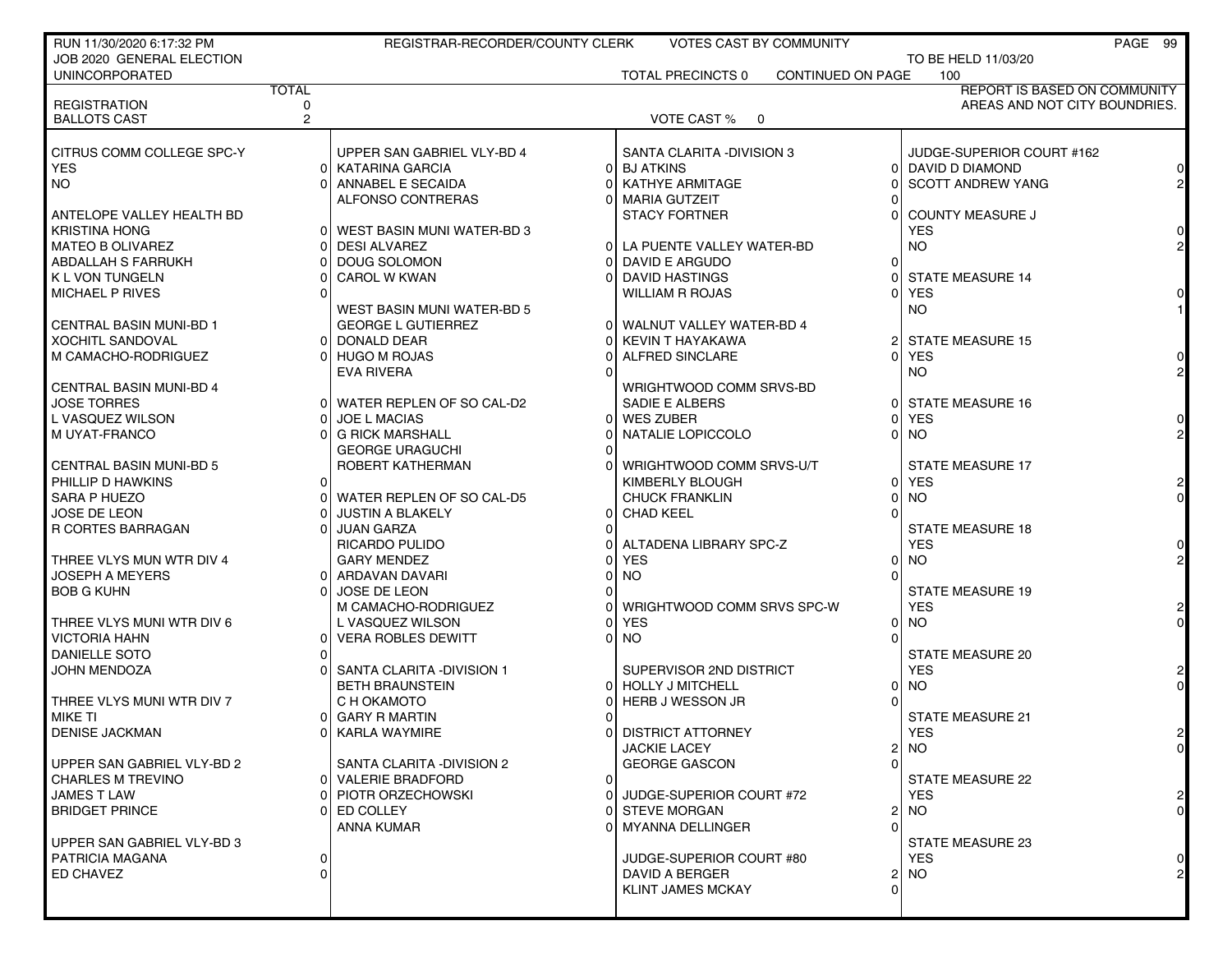| RUN 11/30/2020 6:17:32 PM                   |            |                                        | REGISTRAR-RECORDER/COUNTY CLERK | VOTES CAST BY COMMUNITY |                     |                     | <b>PAGE 100</b>               |
|---------------------------------------------|------------|----------------------------------------|---------------------------------|-------------------------|---------------------|---------------------|-------------------------------|
| JOB 2020 GENERAL ELECTION<br>UNINCORPORATED |            |                                        |                                 |                         | CONTINUED FROM PAGE | TO BE HELD 11/03/20 |                               |
|                                             |            | <b>TOTAL</b>                           |                                 | TOTAL PRECINCTS 0       |                     | 99                  | REPORT IS BASED ON COMMUNITY  |
| <b>REGISTRATION</b>                         |            | $\mathsf{O}\xspace$                    |                                 |                         |                     |                     | AREAS AND NOT CITY BOUNDRIES. |
| <b>BALLOTS CAST</b>                         |            | $\overline{2}$                         |                                 | VOTE CAST % 0           |                     |                     |                               |
| STATE MEASURE 24                            |            |                                        |                                 |                         |                     |                     |                               |
| YES                                         |            | $\circ$                                |                                 |                         |                     |                     |                               |
| <b>NO</b>                                   |            | $\overline{2}$                         |                                 |                         |                     |                     |                               |
| STATE MEASURE 25                            |            |                                        |                                 |                         |                     |                     |                               |
| YES                                         |            |                                        |                                 |                         |                     |                     |                               |
| <b>NO</b>                                   |            | $\frac{2}{0}$                          |                                 |                         |                     |                     |                               |
|                                             |            |                                        |                                 |                         |                     |                     |                               |
| PRES AND VICE PRES<br>JOSEPH R BIDEN        | <b>DEM</b> | $\mathsf{O}\hspace{0.02cm}$            |                                 |                         |                     |                     |                               |
| DONALD J TRUMP                              | <b>REP</b> |                                        |                                 |                         |                     |                     |                               |
| <b>GLORIA LA RIVA</b>                       | PF         | $\begin{bmatrix} 2 \\ 0 \end{bmatrix}$ |                                 |                         |                     |                     |                               |
| ROQUE D GUERRA                              | AI         | $\mathsf{O}\hspace{0.02cm}$            |                                 |                         |                     |                     |                               |
| <b>HOWIE HAWKINS</b><br>JO JORGENSEN        | GRN<br>LIB | $\mathsf{O}\hspace{0.02cm}$<br>$\circ$ |                                 |                         |                     |                     |                               |
|                                             |            |                                        |                                 |                         |                     |                     |                               |
|                                             |            |                                        |                                 |                         |                     |                     |                               |
|                                             |            |                                        |                                 |                         |                     |                     |                               |
|                                             |            |                                        |                                 |                         |                     |                     |                               |
|                                             |            |                                        |                                 |                         |                     |                     |                               |
|                                             |            |                                        |                                 |                         |                     |                     |                               |
|                                             |            |                                        |                                 |                         |                     |                     |                               |
|                                             |            |                                        |                                 |                         |                     |                     |                               |
|                                             |            |                                        |                                 |                         |                     |                     |                               |
|                                             |            |                                        |                                 |                         |                     |                     |                               |
|                                             |            |                                        |                                 |                         |                     |                     |                               |
|                                             |            |                                        |                                 |                         |                     |                     |                               |
|                                             |            |                                        |                                 |                         |                     |                     |                               |
|                                             |            |                                        |                                 |                         |                     |                     |                               |
|                                             |            |                                        |                                 |                         |                     |                     |                               |
|                                             |            |                                        |                                 |                         |                     |                     |                               |
|                                             |            |                                        |                                 |                         |                     |                     |                               |
|                                             |            |                                        |                                 |                         |                     |                     |                               |
|                                             |            |                                        |                                 |                         |                     |                     |                               |
|                                             |            |                                        |                                 |                         |                     |                     |                               |
|                                             |            |                                        |                                 |                         |                     |                     |                               |
|                                             |            |                                        |                                 |                         |                     |                     |                               |
|                                             |            |                                        |                                 |                         |                     |                     |                               |
|                                             |            |                                        |                                 |                         |                     |                     |                               |
|                                             |            |                                        |                                 |                         |                     |                     |                               |
|                                             |            |                                        |                                 |                         |                     |                     |                               |
|                                             |            |                                        |                                 |                         |                     |                     |                               |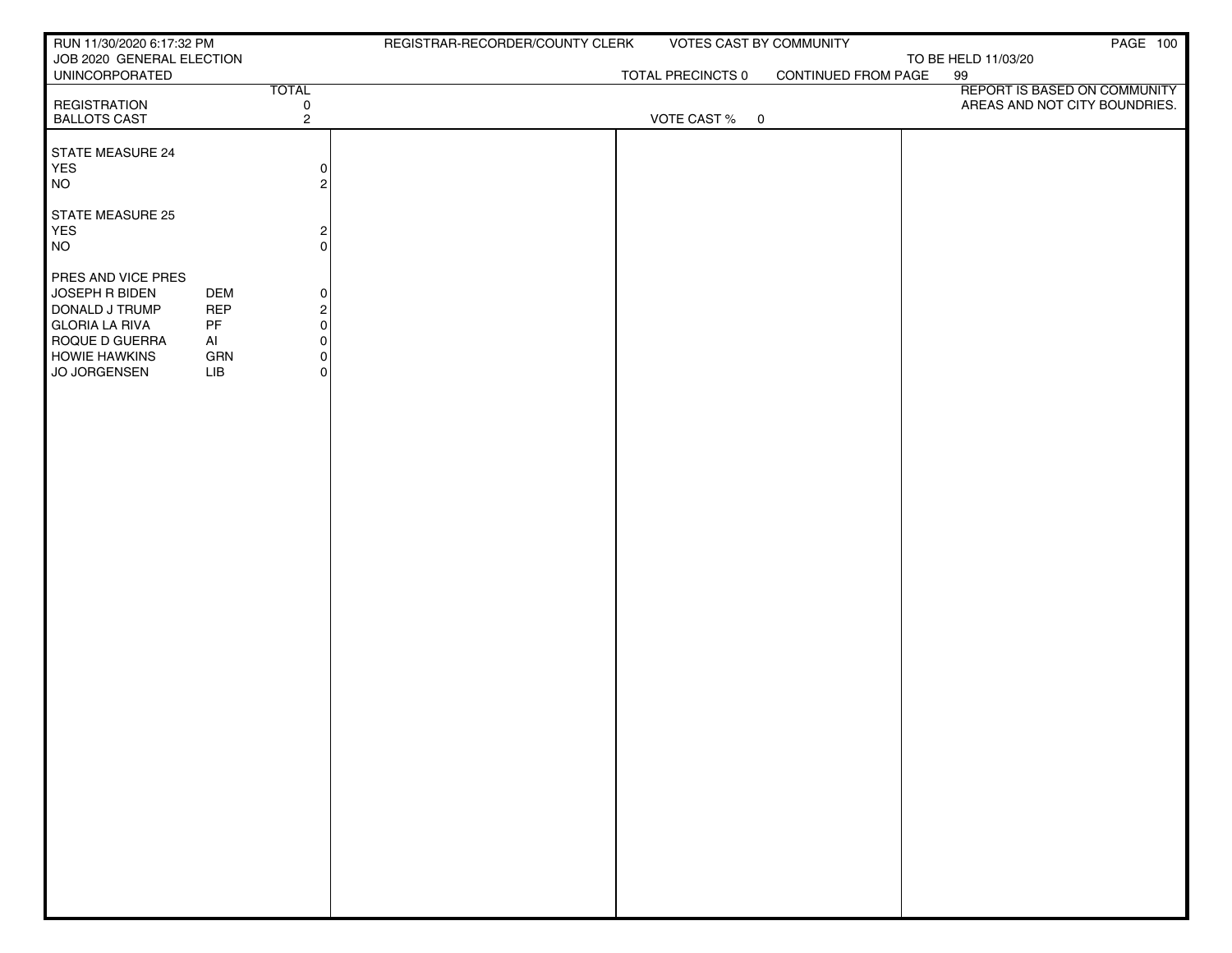| RUN 11/30/2020 6:17:32 PM     |                    | REGISTRAR-RECORDER/COUNTY CLERK |            |          | VOTES CAST BY COMMUNITY   |         |                                     |            | <b>PAGE 101</b> |
|-------------------------------|--------------------|---------------------------------|------------|----------|---------------------------|---------|-------------------------------------|------------|-----------------|
| JOB 2020 GENERAL ELECTION     |                    |                                 |            |          |                           |         | TO BE HELD 11/03/20                 |            |                 |
| UNINCORPORATED ACTON          |                    |                                 |            |          | <b>TOTAL PRECINCTS 16</b> |         |                                     |            |                 |
|                               | <b>TOTAL</b>       |                                 |            |          |                           |         | <b>REPORT IS BASED ON COMMUNITY</b> |            |                 |
| <b>REGISTRATION</b>           | 7332               |                                 |            |          |                           |         | AREAS AND NOT CITY BOUNDRIES.       |            |                 |
| <b>BALLOTS CAST</b>           | 6256               |                                 |            |          | <b>VOTE CAST % 85.32</b>  |         |                                     |            |                 |
|                               |                    |                                 |            |          |                           |         |                                     |            |                 |
| LA CANADA UNIFIED SCH-GBM     |                    | 41ST ASSEMBLY DIST              |            |          | <b>COUNTY MEASURE J</b>   |         | <b>STATE MEASURE 25</b>             |            |                 |
| <b>CAROLINE ANDERSON</b>      |                    | <b>VOTER NOMINATED</b>          |            |          | <b>YES</b>                |         | 1280   YES                          |            | 1408            |
| <b>JEREMIAH ARNOLD</b>        |                    | <b>CHRIS HOLDEN</b>             | <b>DEM</b> | 2        | <b>NO</b>                 | 4300 NO |                                     |            | 4451            |
| <b>JOSH EPSTEIN</b>           |                    | ROBIN A HVIDSTON                | <b>REP</b> | 10       |                           |         |                                     |            |                 |
| <b>BELINDA RANDOLPH</b>       |                    |                                 |            |          | <b>STATE MEASURE 14</b>   |         | PRES AND VICE PRES                  |            |                 |
|                               |                    | 43RD ASSEMBLY DIST              |            |          | <b>YES</b>                | 18671   | <b>JOSEPH R BIDEN</b>               | <b>DEM</b> | 2013            |
| ACTON-AGUA DULCE UNIF-GBM     |                    | <b>VOTER NOMINATED</b>          |            |          | <b>NO</b>                 |         | 3978 DONALD J TRUMP                 | <b>REP</b> | 4075            |
| <b>MICHAEL E FOX</b>          |                    | 1903 MIKE GRAVES                | <b>REP</b> |          |                           |         | <b>GLORIA LA RIVA</b>               | PF         | 10              |
| <b>ANDREW KENDALL</b>         |                    | 1599 LAURA FRIEDMAN             | <b>DEM</b> |          | <b>STATE MEASURE 15</b>   |         | ROQUE D GUERRA                      | Al         | 17              |
| <b>TIM JORGENSEN</b>          | 2444               |                                 |            |          | <b>YES</b>                |         | 1381 HOWIE HAWKINS                  | <b>GRN</b> | 12              |
|                               |                    | <b>25TH CONGRESS DIST</b>       |            |          | NO.                       |         | 4632 JO JORGENSEN                   | LIB        | 65              |
| ACTON-AGUA DULCE U/T-GBM      |                    | <b>VOTER NOMINATED</b>          |            |          |                           |         |                                     |            |                 |
| <b>CHAD C WADSWORTH</b>       |                    | 2039 MIKE GARCIA                | <b>REP</b> | 4221     | <b>STATE MEASURE 16</b>   |         |                                     |            |                 |
| <b>BRANDON T ROQUE</b>        |                    | 1928 CHRISTY SMITH              | <b>DEM</b> | 1727     | <b>YES</b>                | 1236    |                                     |            |                 |
|                               |                    |                                 |            |          | NO.                       | 4717    |                                     |            |                 |
| KEPPEL UNION SCHOOL-GBM       |                    | 27TH CONGRESS DIST              |            |          |                           |         |                                     |            |                 |
| DOMINIQUE BALLANTE            |                    | 0 VOTER NOMINATED               |            |          | <b>STATE MEASURE 17</b>   |         |                                     |            |                 |
| <b>CIMINSAL</b>               |                    | J J NALBANDIAN                  | <b>REP</b> | 44       | <b>YES</b>                | 1971    |                                     |            |                 |
| <b>JOSE S CENICEROS</b>       |                    | <b>JUDY CHU</b>                 | DEM        | 21       | NO.                       | 4042    |                                     |            |                 |
| WAUNETTE CULLORS              |                    |                                 |            |          |                           |         |                                     |            |                 |
|                               |                    | <b>28TH CONGRESS DIST</b>       |            |          | <b>STATE MEASURE 18</b>   |         |                                     |            |                 |
| PALMDALE SCHOOL-GBM           |                    | <b>VOTER NOMINATED</b>          |            |          | <b>YES</b>                | 1354    |                                     |            |                 |
| <b>MARCOS T ALVAREZ</b>       |                    | 152 ERIC EARLY                  | <b>REP</b> | 2        | <b>NO</b>                 | 4664    |                                     |            |                 |
| <b>ERIKA G ALVERDI</b>        |                    | 100 ADAM B SCHIFF               | DEM        | $\Omega$ |                           |         |                                     |            |                 |
| <b>DENNIS TRUJILLO</b>        | 179                |                                 |            |          | <b>STATE MEASURE 19</b>   |         |                                     |            |                 |
| ENAYA HANBALI                 |                    | 139 ANTELOPE VALLEY HEALTH BD   |            |          | <b>YES</b>                | 2135    |                                     |            |                 |
| ANTHONY L HUNT                |                    | 239 KRISTINA HONG               |            | 2779     | NO.                       | 3760    |                                     |            |                 |
| <b>SHARON VEGA</b>            |                    | 337   MATEO B OLIVAREZ          |            | 1200     |                           |         |                                     |            |                 |
|                               |                    | ABDALLAH S FARRUKH              |            | 1928     | <b>STATE MEASURE 20</b>   |         |                                     |            |                 |
| ANTELOPE VLY CCD-GBM TR 1     |                    | <b>K L VON TUNGELN</b>          |            | 1436 YES |                           | 2966    |                                     |            |                 |
| <b>MICHELLE HARVEY</b>        |                    | 2352 MICHAEL P RIVES            |            | 1205     | NO.                       | 2946    |                                     |            |                 |
| R MICHAEL DUTTON              | 1886               | <b>DISTRICT ATTORNEY</b>        |            |          | <b>STATE MEASURE 21</b>   |         |                                     |            |                 |
| <b>21ST STATE SENATE DIST</b> |                    | <b>JACKIE LACEY</b>             |            | 3689     | YES                       | 1290    |                                     |            |                 |
| <b>VOTER NOMINATED</b>        |                    | <b>GEORGE GASCON</b>            |            | 1544     | NO.                       | 4632    |                                     |            |                 |
| KIPP MUELLER                  | DEM<br>1754        |                                 |            |          |                           |         |                                     |            |                 |
| <b>SCOTT WILK</b>             | <b>REP</b><br>4082 | JUDGE-SUPERIOR COURT #72        |            |          | STATE MEASURE 22          |         |                                     |            |                 |
|                               |                    | <b>STEVE MORGAN</b>             |            | 3022 YES |                           | 4143    |                                     |            |                 |
| 25TH STATE SENATE DIST        |                    | <b>MYANNA DELLINGER</b>         |            | 1552 NO  |                           | 1812    |                                     |            |                 |
| <b>VOTER NOMINATED</b>        |                    |                                 |            |          |                           |         |                                     |            |                 |
| KATHLEEN HAZELTON             | <b>REP</b>         | 48 JUDGE-SUPERIOR COURT #80     |            |          | STATE MEASURE 23          |         |                                     |            |                 |
| A J PORTANTINO                | DEM                | 27 DAVID A BERGER               |            | 2853 YES |                           | 1354    |                                     |            |                 |
|                               |                    | <b>KLINT JAMES MCKAY</b>        |            | 1647     | NO.                       | 4556    |                                     |            |                 |
| 36TH ASSEMBLY DIST            |                    |                                 |            |          |                           |         |                                     |            |                 |
| <b>VOTER NOMINATED</b>        |                    | JUDGE-SUPERIOR COURT #162       |            |          | STATE MEASURE 24          |         |                                     |            |                 |
| <b>STEVE FOX</b>              | DEM                | 1608 DAVID D DIAMOND            |            | 2102 YES |                           | 2540    |                                     |            |                 |
| <b>TOM LACKEY</b>             | <b>REP</b>         | 4280 SCOTT ANDREW YANG          |            | 2498 NO  |                           | 3344    |                                     |            |                 |
|                               |                    |                                 |            |          |                           |         |                                     |            |                 |
|                               |                    |                                 |            |          |                           |         |                                     |            |                 |
|                               |                    |                                 |            |          |                           |         |                                     |            |                 |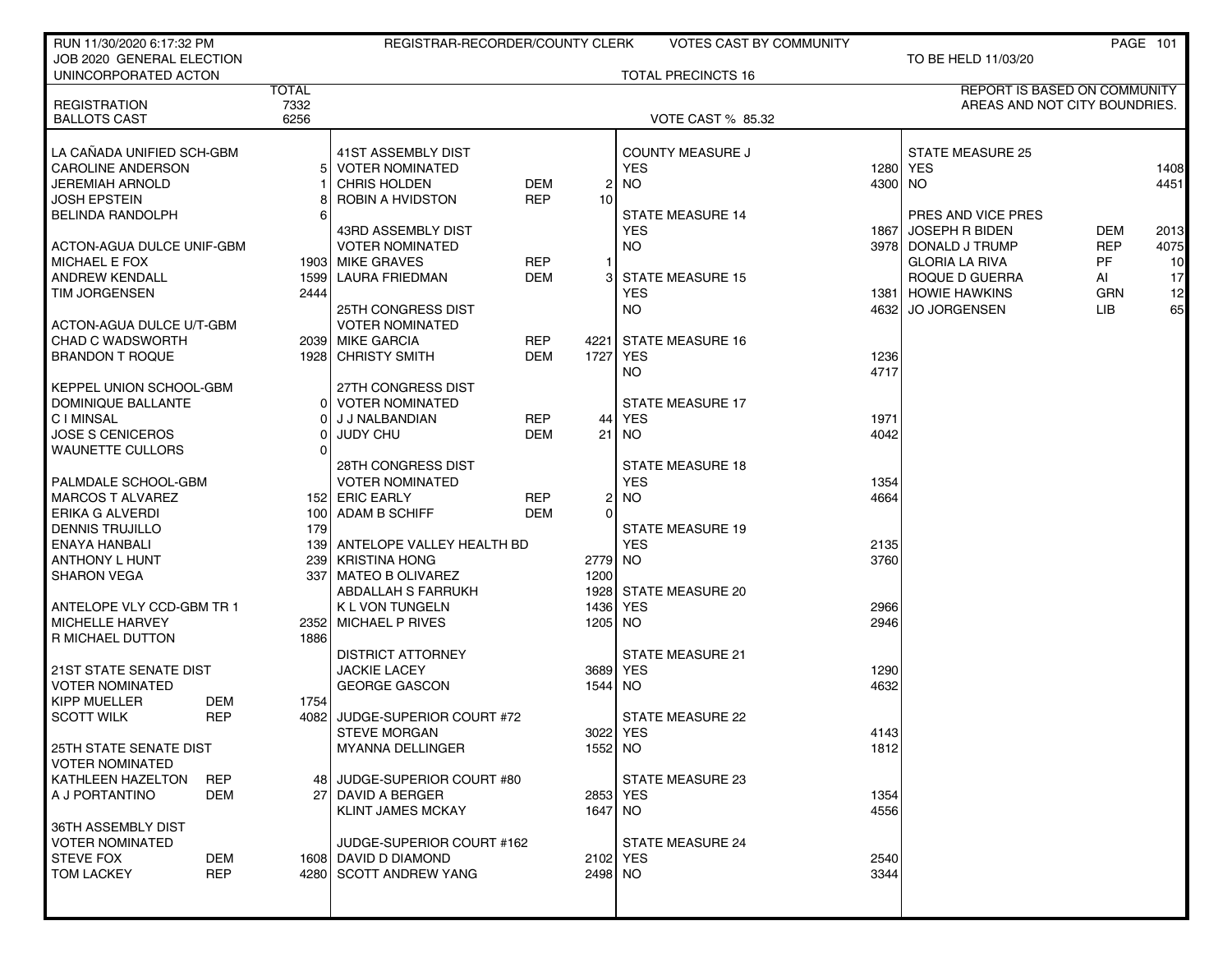| RUN 11/30/2020 6:17:32 PM             |              | REGISTRAR-RECORDER/COUNTY CLERK                      |                   |                     | <b>VOTES CAST BY COMMUNITY</b> |         |                                         |                          | PAGE 102       |
|---------------------------------------|--------------|------------------------------------------------------|-------------------|---------------------|--------------------------------|---------|-----------------------------------------|--------------------------|----------------|
| JOB 2020 GENERAL ELECTION             |              |                                                      |                   |                     |                                |         | TO BE HELD 11/03/20                     |                          |                |
| UNINCORPORATED AGOURA                 |              |                                                      |                   |                     | <b>TOTAL PRECINCTS 4</b>       |         |                                         |                          |                |
|                                       | <b>TOTAL</b> |                                                      |                   |                     |                                |         | <b>REPORT IS BASED ON COMMUNITY</b>     |                          |                |
| <b>REGISTRATION</b>                   | 6562         |                                                      |                   |                     |                                |         | AREAS AND NOT CITY BOUNDRIES.           |                          |                |
| <b>BALLOTS CAST</b>                   | 5383         |                                                      |                   |                     | <b>VOTE CAST % 82.03</b>       |         |                                         |                          |                |
|                                       |              |                                                      |                   |                     |                                |         |                                         |                          |                |
| STA MONICA-MALIBU UNIF SCH            |              | LOS ANGELES COMM-BOT 5                               |                   |                     | JUDGE-SUPERIOR COURT #72       |         | <b>STATE MEASURE 22</b>                 |                          |                |
| MARIA LEON-VAZQUEZ                    |              | 279 GLENN BAILEY                                     |                   |                     | 143 STEVE MORGAN               |         | 2302 YES                                |                          | 3028           |
| ESTHER HICKMAN                        |              | 233 CYNTHIA GONZALEZ                                 |                   | 281                 | MYANNA DELLINGER               | 1568 NO |                                         |                          | 2034           |
| JENNIFER SMITH                        |              | 374 N M HENDERSON                                    |                   | 974                 |                                |         |                                         |                          |                |
| <b>DHUN MAY</b>                       |              | 279 PAT STURGES                                      |                   | 320                 | JUDGE-SUPERIOR COURT #80       |         | STATE MEASURE 23                        |                          |                |
| JASON FELDMAN                         |              | 226 SCOTT SVONKIN                                    |                   | 400                 | DAVID A BERGER                 | 2306    | YES                                     |                          | 1579           |
| KEITH COLEMAN                         | 331          | MICHELLE MANOS                                       |                   | 133                 | <b>KLINT JAMES MCKAY</b>       | 1447 NO |                                         |                          | 3373           |
| <b>JON KEAN</b>                       |              | 352 SERGIO B VARGAS                                  |                   | 69                  |                                |         |                                         |                          |                |
| <b>STEVEN JOHNSON</b>                 |              | 131   NICHET JAMES-GRAY                              |                   |                     | 136 JUDGE-SUPERIOR COURT #162  |         | <b>STATE MEASURE 24</b>                 |                          |                |
|                                       |              |                                                      |                   |                     | DAVID D DIAMOND                |         | 1930   YES                              |                          | 2658           |
| LAS VIRGENES SCH-GBM                  |              | LOS ANGELES COMM-BOT 7                               |                   |                     | <b>SCOTT ANDREW YANG</b>       | 1869 NO |                                         |                          | 2298           |
| LINDA MENGES                          |              | 1436 CORY D BUTLER                                   |                   | 317                 |                                |         |                                         |                          |                |
| KATE VADEHRA                          |              | 1342 CHRIS HAN                                       |                   | 537                 | <b>COUNTY MEASURE J</b>        |         | <b>STATE MEASURE 25</b>                 |                          |                |
| KIYOMI KOWALSKI                       |              | 1220 NANCY PEARLMAN                                  |                   |                     | 351 YES                        |         | 2362 YES                                |                          | 2113           |
|                                       |              | <b>JAMAL K STEWART</b>                               |                   | 92                  | <b>NO</b>                      | 2277 NO |                                         |                          | 2812           |
| SANTA MONICA COMM COL-BT              |              | <b>ARTURO FLORES</b>                                 |                   | 134                 |                                |         |                                         |                          |                |
| <b>SUSAN AMINOFF</b>                  |              | 532 MIKE FONG                                        |                   |                     | 904 STATE MEASURE 14           |         | PRES AND VICE PRES                      |                          |                |
| <b>BRIAN O'NEIL</b>                   |              | 311 RAQUEL WATTS                                     |                   |                     | 159 YES                        |         | 2294 JOSEPH R BIDEN                     | DEM                      | 3333           |
| <b>M QUINONES-PEREZ</b>               | 475          |                                                      |                   |                     | <b>NO</b>                      |         | 2677 DONALD J TRUMP                     | <b>REP</b>               | 1824           |
| ROB G RADER                           |              | 432 27TH STATE SENATE DIST<br><b>VOTER NOMINATED</b> |                   |                     | <b>STATE MEASURE 15</b>        |         | <b>GLORIA LA RIVA</b><br>ROQUE D GUERRA | PF                       | 5 <sup>5</sup> |
|                                       |              |                                                      |                   |                     |                                |         | 2163 HOWIE HAWKINS                      | Al                       | 20             |
| LOS ANGELES COMM-BOT 1<br>TORI BAILEY |              | <b>HOUMAN SALEM</b><br>193 HENRY STERN               | REP<br><b>DEM</b> | 1868 YES<br>2977 NO |                                |         | 2949 JO JORGENSEN                       | <b>GRN</b><br><b>LIB</b> | 28<br>68       |
| <b>CHARNE TUNSON</b>                  | 219          |                                                      |                   |                     |                                |         |                                         |                          |                |
| KAREN HERNANDEZ                       |              | 259 45TH ASSEMBLY DIST                               |                   |                     | <b>STATE MEASURE 16</b>        |         |                                         |                          |                |
| ANDRA HOFFMAN                         |              | 1389 VOTER NOMINATED                                 |                   |                     | <b>YES</b>                     | 2043    |                                         |                          |                |
| <b>ANTONIO P SANCHEZ</b>              | 56 I         | <b>JESSE GABRIEL</b>                                 | <b>DEM</b>        | 390 NO              |                                | 2973    |                                         |                          |                |
| MARJORIE SHAW                         | 269          | <b>JEFFI GIRGENTI</b>                                | <b>REP</b>        | 392                 |                                |         |                                         |                          |                |
| JESSICA M MCCARNS                     | 105          |                                                      |                   |                     | <b>STATE MEASURE 17</b>        |         |                                         |                          |                |
| R RICHARD CUEVAS                      |              | 76 50TH ASSEMBLY DIST                                |                   |                     | <b>YES</b>                     | 3068    |                                         |                          |                |
|                                       |              | <b>VOTER NOMINATED</b>                               |                   |                     | <b>NO</b>                      | 2018    |                                         |                          |                |
| LOS ANGELES COMM-BOT 3                |              | RICHARD BLOOM                                        | DEM               | 2244                |                                |         |                                         |                          |                |
| <b>MICHAEL BATIE</b>                  |              | 200 WILL HESS                                        | DEM               |                     | 844 STATE MEASURE 18           |         |                                         |                          |                |
| S BROOKS GRIFFIN                      | 182          |                                                      |                   |                     | <b>YES</b>                     | 2397    |                                         |                          |                |
| <b>GERRY ANDERSON</b>                 |              | 566 30TH CONGRESS DIST                               |                   |                     | NO.                            | 2725    |                                         |                          |                |
| LYDIA A GUTIERREZ                     |              | 316 VOTER NOMINATED                                  |                   |                     |                                |         |                                         |                          |                |
| <b>RUFFIN E PATTERSON</b>             |              | 100 BRAD SHERMAN                                     | DEM               |                     | 433 STATE MEASURE 19           |         |                                         |                          |                |
| ROBERT PAYNE                          |              | 105   MARK S REED                                    | REP               |                     | 375 YES                        | 2235    |                                         |                          |                |
| ANTHONY J DANNA                       | 162          |                                                      |                   |                     | <b>NO</b>                      | 2751    |                                         |                          |                |
| CHATURA DE SILVA                      |              | 55 33RD CONGRESS DIST                                |                   |                     |                                |         |                                         |                          |                |
| <b>DAVID VELA</b>                     |              | 689   VOTER NOMINATED                                |                   |                     | STATE MEASURE 20               |         |                                         |                          |                |
| SAMUEL P WHITEHEAD                    |              | 129 JAMES P BRADLEY                                  | <b>REP</b>        | 1525 YES            |                                | 1772    |                                         |                          |                |
|                                       |              | TED W LIEU                                           | <b>DEM</b>        | 2562 NO             |                                | 3159    |                                         |                          |                |
|                                       |              |                                                      |                   |                     |                                |         |                                         |                          |                |
|                                       |              | <b>DISTRICT ATTORNEY</b>                             |                   |                     | STATE MEASURE 21               |         |                                         |                          |                |
|                                       |              | <b>JACKIE LACEY</b>                                  |                   | 2250 YES            |                                | 1779    |                                         |                          |                |
|                                       |              | <b>GEORGE GASCON</b>                                 |                   | 2214 NO             |                                | 3224    |                                         |                          |                |
|                                       |              |                                                      |                   |                     |                                |         |                                         |                          |                |
|                                       |              |                                                      |                   |                     |                                |         |                                         |                          |                |
|                                       |              |                                                      |                   |                     |                                |         |                                         |                          |                |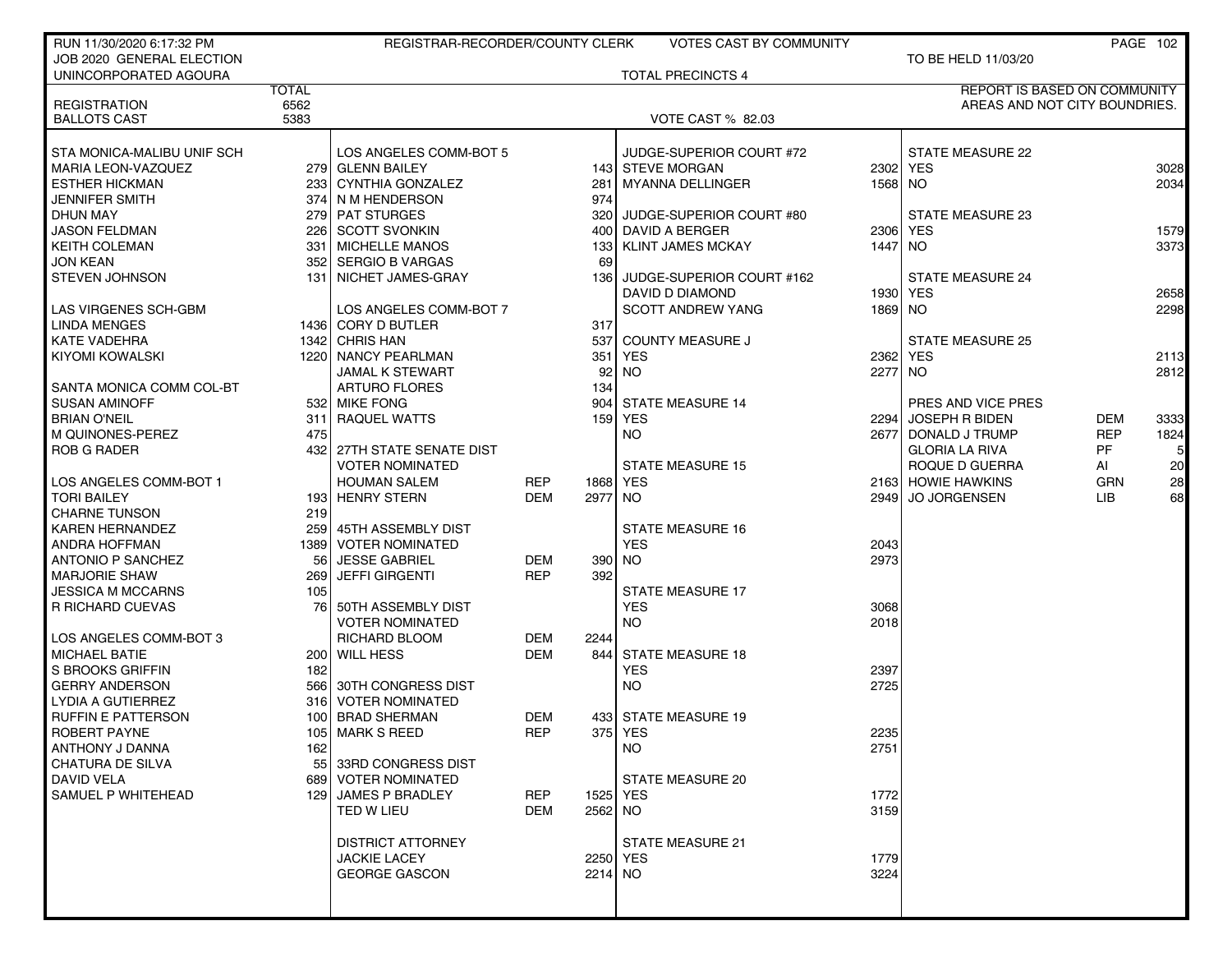| RUN 11/30/2020 6:17:32 PM                              |                          |              | REGISTRAR-RECORDER/COUNTY CLERK                |                   |               | <b>VOTES CAST BY COMMUNITY</b> |             |                                     |            | PAGE 103 |
|--------------------------------------------------------|--------------------------|--------------|------------------------------------------------|-------------------|---------------|--------------------------------|-------------|-------------------------------------|------------|----------|
| JOB 2020 GENERAL ELECTION<br>UNINCORPORATED AGUA DULCE |                          |              |                                                |                   |               | <b>TOTAL PRECINCTS 12</b>      |             | TO BE HELD 11/03/20                 |            |          |
|                                                        |                          | <b>TOTAL</b> |                                                |                   |               |                                |             | <b>REPORT IS BASED ON COMMUNITY</b> |            |          |
| <b>REGISTRATION</b>                                    |                          | 2797         |                                                |                   |               |                                |             | AREAS AND NOT CITY BOUNDRIES.       |            |          |
| <b>BALLOTS CAST</b>                                    |                          | 2391         |                                                |                   |               | <b>VOTE CAST % 85.48</b>       |             |                                     |            |          |
| ACTON-AGUA DULCE UNIF-GBM                              |                          |              | 25TH CONGRESS DIST                             |                   |               | <b>STATE MEASURE 15</b>        |             | PRES AND VICE PRES                  |            |          |
| <b>MICHAEL E FOX</b>                                   |                          |              | 847   VOTER NOMINATED                          |                   |               | <b>YES</b>                     |             | 498 JOSEPH R BIDEN                  | DEM        | 772      |
| <b>ANDREW KENDALL</b>                                  |                          |              | 689 MIKE GARCIA                                | <b>REP</b>        | 1628          | NO.                            |             | 1804   DONALD J TRUMP               | <b>REP</b> | 1549     |
| <b>TIM JORGENSEN</b>                                   |                          |              | 943 CHRISTY SMITH                              | <b>DEM</b>        | 684           |                                |             | <b>GLORIA LA RIVA</b>               | <b>PF</b>  | 5        |
|                                                        |                          |              |                                                |                   |               | <b>STATE MEASURE 16</b>        |             | ROQUE D GUERRA                      | AI         | $6 \mid$ |
| ACTON-AGUA DULCE U/T-GBM                               |                          |              | <b>28TH CONGRESS DIST</b>                      |                   |               | <b>YES</b>                     |             | 456 HOWIE HAWKINS                   | <b>GRN</b> | 9        |
| <b>CHAD C WADSWORTH</b>                                |                          |              | 854   VOTER NOMINATED                          |                   |               | <b>NO</b>                      |             | 1811 JO JORGENSEN                   | <b>LIB</b> | 21       |
| <b>BRANDON T ROQUE</b>                                 |                          |              | 758 ERIC EARLY<br><b>ADAM B SCHIFF</b>         | <b>REP</b><br>DEM | $\Omega$<br>0 | <b>STATE MEASURE 17</b>        |             |                                     |            |          |
| WM S. HART UNION HIGH-TR 4                             |                          |              |                                                |                   |               | <b>YES</b>                     | 755         |                                     |            |          |
| <b>STEVEN M STURGEON</b>                               |                          |              | 15 ANTELOPE VALLEY HEALTH BD                   |                   |               | <b>NO</b>                      | 1537        |                                     |            |          |
| <b>JAMES WEBB</b>                                      |                          |              | 19 KRISTINA HONG                               |                   | 1032          |                                |             |                                     |            |          |
|                                                        |                          |              | <b>MATEO B OLIVAREZ</b>                        |                   | 402           | <b>STATE MEASURE 18</b>        |             |                                     |            |          |
| ANTELOPE VLY CCD-GBM TR 1                              |                          |              | <b>ABDALLAH S FARRUKH</b>                      |                   | 598           | <b>YES</b>                     | 536         |                                     |            |          |
| MICHELLE HARVEY                                        |                          |              | 871   K L VON TUNGELN                          |                   | 598           | NO.                            | 1766        |                                     |            |          |
| <b>R MICHAEL DUTTON</b>                                |                          |              | 578 MICHAEL P RIVES                            |                   | 524           |                                |             |                                     |            |          |
|                                                        |                          |              |                                                |                   |               | <b>STATE MEASURE 19</b>        |             |                                     |            |          |
| SANTA CLARITA COM COL-TR 2<br><b>EDEL ALONSO</b>       |                          |              | SANTA CLARITA - DIVISION 2<br>VALERIE BRADFORD |                   | 19            | <b>YES</b><br><b>NO</b>        | 816<br>1451 |                                     |            |          |
| <b>TONY WATSON</b>                                     |                          | 11           | 16 PIOTR ORZECHOWSKI                           |                   | 14            |                                |             |                                     |            |          |
|                                                        |                          |              | ED COLLEY                                      |                   | 19            | STATE MEASURE 20               |             |                                     |            |          |
| SANTA CLARITA COM COL-TR 4                             |                          |              | <b>ANNA KUMAR</b>                              |                   |               | <b>YES</b>                     | 1175        |                                     |            |          |
| <b>JERRY DANIELSEN</b>                                 |                          | 23           |                                                |                   |               | NO.                            | 1081        |                                     |            |          |
| MICHELE R JENKINS                                      |                          |              | 10 DISTRICT ATTORNEY                           |                   |               |                                |             |                                     |            |          |
|                                                        |                          |              | <b>JACKIE LACEY</b>                            |                   |               | 1385 STATE MEASURE 21          |             |                                     |            |          |
| <b>21ST STATE SENATE DIST</b><br>VOTER NOMINATED       |                          |              | <b>GEORGE GASCON</b>                           |                   | 611           | <b>YES</b>                     | 457<br>1830 |                                     |            |          |
| <b>KIPP MUELLER</b>                                    | DEM                      |              | 665 JUDGE-SUPERIOR COURT #72                   |                   |               | NO.                            |             |                                     |            |          |
| <b>SCOTT WILK</b>                                      | <b>REP</b>               |              | 1586 STEVE MORGAN                              |                   |               | 1149 STATE MEASURE 22          |             |                                     |            |          |
|                                                        |                          |              | MYANNA DELLINGER                               |                   | 562           | <b>YES</b>                     | 1617        |                                     |            |          |
| <b>25TH STATE SENATE DIST</b>                          |                          |              |                                                |                   |               | NO.                            | 667         |                                     |            |          |
| <b>VOTER NOMINATED</b>                                 |                          |              | JUDGE-SUPERIOR COURT #80                       |                   |               |                                |             |                                     |            |          |
| KATHLEEN HAZELTON                                      | <b>REP</b>               |              | 0 DAVID A BERGER                               |                   | 1051          | <b>STATE MEASURE 23</b>        |             |                                     |            |          |
| A J PORTANTINO                                         | <b>DEM</b>               |              | 0 KLINT JAMES MCKAY                            |                   | 601           | YES                            | 461         |                                     |            |          |
| 36TH ASSEMBLY DIST                                     |                          |              | JUDGE-SUPERIOR COURT #162                      |                   |               | NO.                            | 1810        |                                     |            |          |
| <b>VOTER NOMINATED</b>                                 |                          |              | DAVID D DIAMOND                                |                   |               | 841 STATE MEASURE 24           |             |                                     |            |          |
| <b>STEVE FOX</b>                                       | DEM                      |              | 61   SCOTT ANDREW YANG                         |                   |               | 873 YES                        | 932         |                                     |            |          |
| <b>TOM LACKEY</b>                                      | <b>REP</b>               | 121          |                                                |                   |               | <b>NO</b>                      | 1333        |                                     |            |          |
|                                                        |                          |              | COUNTY MEASURE J                               |                   |               |                                |             |                                     |            |          |
| 38TH ASSEMBLY DIST                                     |                          |              | <b>YES</b>                                     |                   |               | 494 STATE MEASURE 25           |             |                                     |            |          |
| <b>VOTER NOMINATED</b>                                 |                          |              | <b>NO</b>                                      |                   |               | 1634 YES                       | 546         |                                     |            |          |
| <b>S M VALLADARES</b><br>LUCIE L VOLOTZKY              | <b>REP</b><br><b>REP</b> | 1267         | 438 STATE MEASURE 14                           |                   |               | <b>NO</b>                      | 1715        |                                     |            |          |
|                                                        |                          |              | <b>YES</b>                                     |                   | 709           |                                |             |                                     |            |          |
| 39TH ASSEMBLY DIST                                     |                          |              | <b>NO</b>                                      |                   | 1530          |                                |             |                                     |            |          |
| <b>VOTER NOMINATED</b>                                 |                          |              |                                                |                   |               |                                |             |                                     |            |          |
| <b>RICARDO BENITEZ</b>                                 | <b>REP</b>               | 8            |                                                |                   |               |                                |             |                                     |            |          |
| LUZ MARIA RIVAS                                        | DEM                      |              |                                                |                   |               |                                |             |                                     |            |          |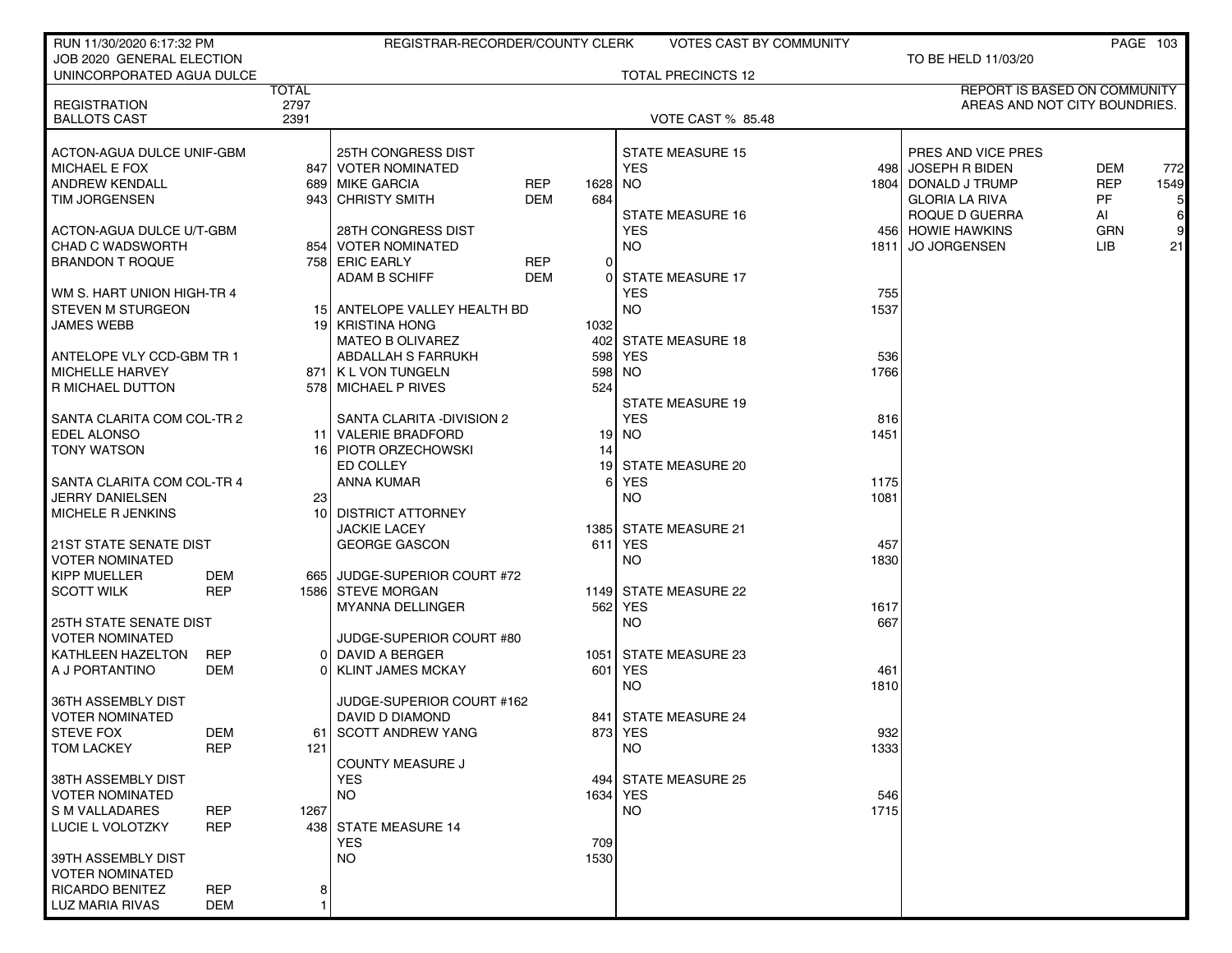| RUN 11/30/2020 6:17:32 PM                                |            |              | REGISTRAR-RECORDER/COUNTY CLERK |            |                                         | <b>VOTES CAST BY COMMUNITY</b> |                         | PAGE 104                      |
|----------------------------------------------------------|------------|--------------|---------------------------------|------------|-----------------------------------------|--------------------------------|-------------------------|-------------------------------|
| JOB 2020 GENERAL ELECTION<br>UNINCORPORATED ALONDRA PARK |            |              |                                 |            | <b>TOTAL PRECINCTS 1</b>                |                                |                         | TO BE HELD 11/03/20           |
|                                                          |            | <b>TOTAL</b> |                                 |            |                                         |                                |                         | REPORT IS BASED ON COMMUNITY  |
| <b>REGISTRATION</b><br><b>BALLOTS CAST</b>               |            | 1172<br>834  |                                 |            | <b>VOTE CAST % 71.16</b>                |                                |                         | AREAS AND NOT CITY BOUNDRIES. |
|                                                          |            |              |                                 |            |                                         |                                |                         |                               |
| 35TH STATE SENATE DIST                                   |            |              | STATE MEASURE 15                |            | PRES AND VICE PRES                      |                                |                         |                               |
| <b>VOTER NOMINATED</b>                                   |            |              | <b>YES</b>                      |            | 471 JOSEPH R BIDEN                      | DEM                            | 620                     |                               |
| <b>STEVEN C BRADFORD</b>                                 | DEM        | 554 NO       |                                 | 326        | DONALD J TRUMP                          | <b>REP</b>                     | 179                     |                               |
| <b>ANTHONY PERRY</b>                                     | AI         | 196          | <b>STATE MEASURE 16</b>         |            | <b>GLORIA LA RIVA</b><br>ROQUE D GUERRA | PF<br>Al                       | 5<br>6                  |                               |
| <b>62ND ASSEMBLY DIST</b>                                |            |              | <b>YES</b>                      |            | 437 HOWIE HAWKINS                       | <b>GRN</b>                     | $\overline{\mathbf{c}}$ |                               |
| <b>VOTER NOMINATED</b>                                   |            |              | <b>NO</b>                       | 352        | JO JORGENSEN                            | LIB                            | 5                       |                               |
| <b>AUTUMN R BURKE</b>                                    | DEM        | 597          |                                 |            |                                         |                                |                         |                               |
| ROBERT A STEELE                                          | <b>REP</b> |              | 171 STATE MEASURE 17            |            |                                         |                                |                         |                               |
| 43RD CONGRESS DIST                                       |            |              | <b>YES</b><br><b>NO</b>         | 556<br>240 |                                         |                                |                         |                               |
| <b>VOTER NOMINATED</b>                                   |            |              |                                 |            |                                         |                                |                         |                               |
| JOE E COLLINS III                                        | <b>REP</b> |              | 242 STATE MEASURE 18            |            |                                         |                                |                         |                               |
| <b>MAXINE WATERS</b>                                     | <b>DEM</b> |              | 548 YES                         | 447        |                                         |                                |                         |                               |
|                                                          |            |              | <b>NO</b>                       | 338        |                                         |                                |                         |                               |
| WEST BASIN MUNI WATER-BD 5<br><b>GEORGE L GUTIERREZ</b>  |            |              | 55 STATE MEASURE 19             |            |                                         |                                |                         |                               |
| DONALD DEAR                                              |            |              | 172 YES                         | 424        |                                         |                                |                         |                               |
| <b>HUGO M ROJAS</b>                                      |            | 248 NO       |                                 | 357        |                                         |                                |                         |                               |
| <b>EVA RIVERA</b>                                        |            | 223          |                                 |            |                                         |                                |                         |                               |
|                                                          |            |              | <b>STATE MEASURE 20</b>         |            |                                         |                                |                         |                               |
| SUPERVISOR 2ND DISTRICT<br><b>HOLLY J MITCHELL</b>       |            | 446 NO       | <b>YES</b>                      | 267<br>523 |                                         |                                |                         |                               |
| HERB J WESSON JR                                         |            | 249          |                                 |            |                                         |                                |                         |                               |
|                                                          |            |              | <b>STATE MEASURE 21</b>         |            |                                         |                                |                         |                               |
| <b>DISTRICT ATTORNEY</b>                                 |            |              | <b>YES</b>                      | 411        |                                         |                                |                         |                               |
| <b>JACKIE LACEY</b>                                      |            | 354 NO       |                                 | 383        |                                         |                                |                         |                               |
| GEORGE GASCON                                            |            | 379          | <b>STATE MEASURE 22</b>         |            |                                         |                                |                         |                               |
| JUDGE-SUPERIOR COURT #72                                 |            |              | <b>YES</b>                      | 440        |                                         |                                |                         |                               |
| <b>STEVE MORGAN</b>                                      |            | 315 NO       |                                 | 358        |                                         |                                |                         |                               |
| <b>MYANNA DELLINGER</b>                                  |            | 391          |                                 |            |                                         |                                |                         |                               |
|                                                          |            |              | <b>STATE MEASURE 23</b>         |            |                                         |                                |                         |                               |
| JUDGE-SUPERIOR COURT #80<br>DAVID A BERGER               |            | 338 NO       | <b>YES</b>                      | 363<br>423 |                                         |                                |                         |                               |
| KLINT JAMES MCKAY                                        |            | 355          |                                 |            |                                         |                                |                         |                               |
|                                                          |            |              | <b>STATE MEASURE 24</b>         |            |                                         |                                |                         |                               |
| JUDGE-SUPERIOR COURT #162                                |            |              | YES                             | 491        |                                         |                                |                         |                               |
| DAVID D DIAMOND                                          |            | $321$ NO     |                                 | 289        |                                         |                                |                         |                               |
| <b>SCOTT ANDREW YANG</b>                                 |            | 375          | STATE MEASURE 25                |            |                                         |                                |                         |                               |
| COUNTY MEASURE J                                         |            |              | <b>YES</b>                      | 331        |                                         |                                |                         |                               |
| <b>YES</b>                                               |            | 469 NO       |                                 | 446        |                                         |                                |                         |                               |
| <b>NO</b>                                                |            | 276          |                                 |            |                                         |                                |                         |                               |
|                                                          |            |              |                                 |            |                                         |                                |                         |                               |
| STATE MEASURE 14<br><b>YES</b>                           |            | 457          |                                 |            |                                         |                                |                         |                               |
| <b>NO</b>                                                |            | 325          |                                 |            |                                         |                                |                         |                               |
|                                                          |            |              |                                 |            |                                         |                                |                         |                               |
|                                                          |            |              |                                 |            |                                         |                                |                         |                               |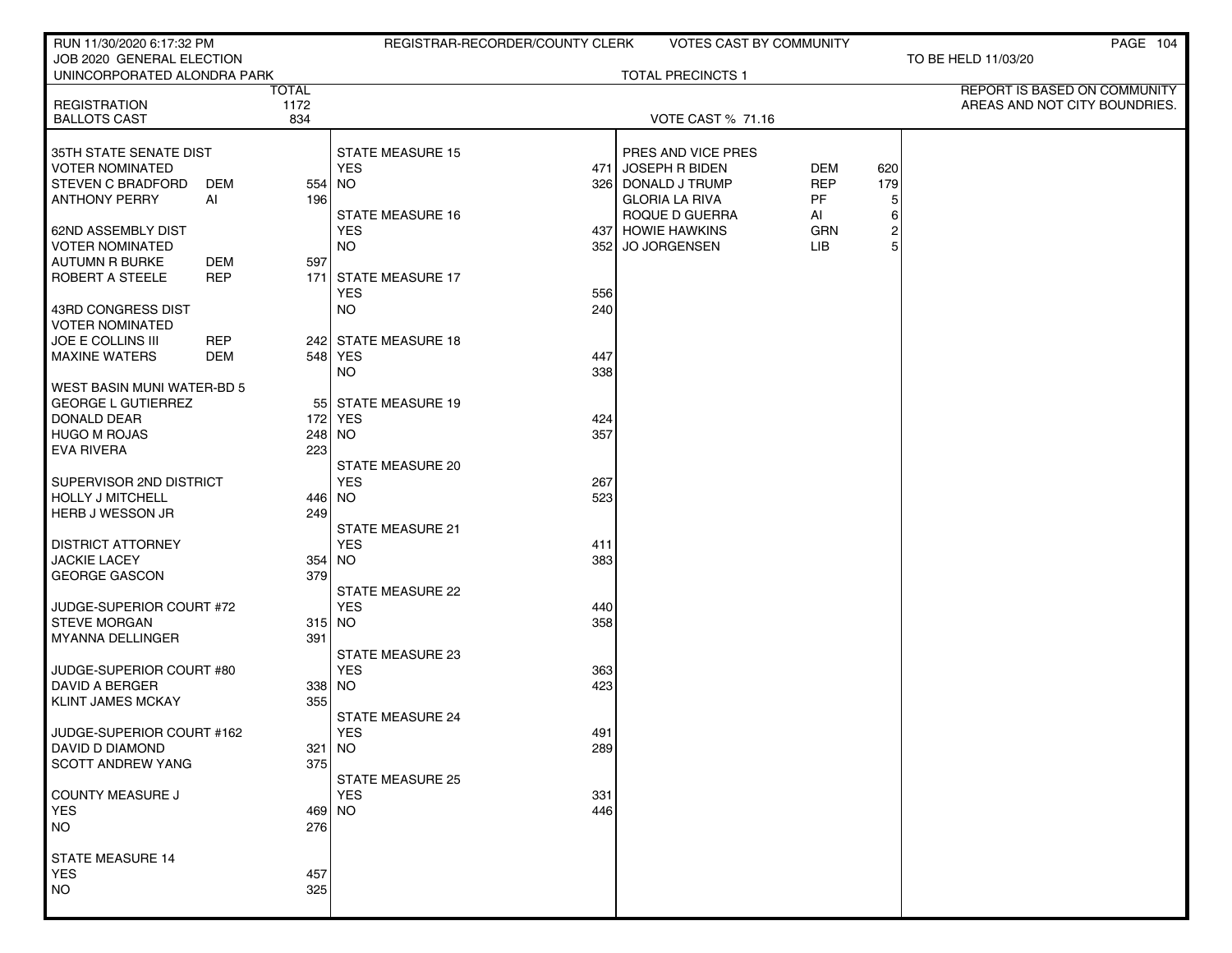| RUN 11/30/2020 6:17:32 PM                                    |                     |                                     | REGISTRAR-RECORDER/COUNTY CLERK | <b>VOTES CAST BY COMMUNITY</b> |            |       | <b>PAGE 105</b>                     |
|--------------------------------------------------------------|---------------------|-------------------------------------|---------------------------------|--------------------------------|------------|-------|-------------------------------------|
| JOB 2020 GENERAL ELECTION                                    |                     |                                     |                                 |                                |            |       | TO BE HELD 11/03/20                 |
| UNINCORPORATED ALTADENA                                      | <b>TOTAL</b>        |                                     |                                 | TOTAL PRECINCTS 22             |            |       | <b>REPORT IS BASED ON COMMUNITY</b> |
| <b>REGISTRATION</b>                                          | 33136               |                                     |                                 |                                |            |       | AREAS AND NOT CITY BOUNDRIES.       |
| <b>BALLOTS CAST</b>                                          | 27374               |                                     |                                 | <b>VOTE CAST % 82.61</b>       |            |       |                                     |
|                                                              |                     |                                     |                                 |                                |            |       |                                     |
| LA CAÑADA UNIFIED SCH-GBM                                    |                     | <b>COUNTY MEASURE J</b>             |                                 | <b>STATE MEASURE 25</b>        |            |       |                                     |
| <b>CAROLINE ANDERSON</b>                                     | 01                  | YES                                 | 16030 YES                       |                                |            | 13414 |                                     |
| <b>JEREMIAH ARNOLD</b><br><b>JOSH EPSTEIN</b>                | 0<br>$\overline{0}$ | <b>NO</b>                           | 8486 NO                         |                                |            | 12170 |                                     |
| <b>BELINDA RANDOLPH</b>                                      | 0                   | <b>STATE MEASURE 14</b>             |                                 | PRES AND VICE PRES             |            |       |                                     |
|                                                              |                     | <b>YES</b>                          |                                 | 13616 JOSEPH R BIDEN           | DEM        | 21319 |                                     |
| PASADENA USD-BOE 2                                           |                     | <b>NO</b>                           |                                 | 12152 DONALD J TRUMP           | <b>REP</b> | 5040  |                                     |
| JENNIFER HALL LEE                                            | 4435                |                                     |                                 | <b>GLORIA LA RIVA</b>          | PF         | 46    |                                     |
| <b>WAYNE HAMMACK</b>                                         |                     | 2118 STATE MEASURE 15               |                                 | ROQUE D GUERRA                 | AI         | 86    |                                     |
| <b>MIKE CROWLEY</b>                                          |                     | 2112 YES                            |                                 | 14665 HOWIE HAWKINS            | GRN        | 149   |                                     |
|                                                              |                     | NO.                                 |                                 | 11614 JO JORGENSEN             | LIB        | 232   |                                     |
| 25TH STATE SENATE DIST                                       |                     |                                     |                                 |                                |            |       |                                     |
| <b>VOTER NOMINATED</b>                                       |                     | <b>STATE MEASURE 16</b>             |                                 |                                |            |       |                                     |
| KATHLEEN HAZELTON<br><b>REP</b>                              |                     | 5553 YES                            | 15790                           |                                |            |       |                                     |
| A J PORTANTINO<br>DEM                                        | 20450 NO            |                                     | 10218                           |                                |            |       |                                     |
|                                                              |                     |                                     |                                 |                                |            |       |                                     |
| 41ST ASSEMBLY DIST                                           |                     | <b>STATE MEASURE 17</b>             |                                 |                                |            |       |                                     |
| <b>VOTER NOMINATED</b>                                       |                     | <b>YES</b>                          | 19738                           |                                |            |       |                                     |
| <b>CHRIS HOLDEN</b><br>DEM<br>ROBIN A HVIDSTON<br><b>REP</b> | 20748 NO<br>5221    |                                     | 6598                            |                                |            |       |                                     |
|                                                              |                     | <b>STATE MEASURE 18</b>             |                                 |                                |            |       |                                     |
| 27TH CONGRESS DIST                                           |                     | <b>YES</b>                          | 15428                           |                                |            |       |                                     |
| <b>VOTER NOMINATED</b>                                       |                     | NO.                                 | 10893                           |                                |            |       |                                     |
| <b>REP</b><br>J J NALBANDIAN                                 | 5351                |                                     |                                 |                                |            |       |                                     |
| <b>JUDY CHU</b><br>DEM                                       | 20854               | <b>STATE MEASURE 19</b>             |                                 |                                |            |       |                                     |
|                                                              |                     | <b>YES</b>                          | 12727                           |                                |            |       |                                     |
| PASADENA UNIFIED SCH-O                                       |                     | <b>NO</b>                           | 13075                           |                                |            |       |                                     |
| <b>YES</b>                                                   | 16196               |                                     |                                 |                                |            |       |                                     |
| NO                                                           | 9057                | <b>STATE MEASURE 20</b>             |                                 |                                |            |       |                                     |
|                                                              |                     | <b>YES</b>                          | 6747                            |                                |            |       |                                     |
| ALTADENA LIBRARY SPC-Z                                       |                     | <b>NO</b>                           | 18939                           |                                |            |       |                                     |
| <b>YES</b><br>  NO                                           | 18026<br>6891       | <b>STATE MEASURE 21</b>             |                                 |                                |            |       |                                     |
|                                                              |                     | <b>YES</b>                          | 13071                           |                                |            |       |                                     |
| <b>DISTRICT ATTORNEY</b>                                     |                     | NO.                                 | 12907                           |                                |            |       |                                     |
| <b>JACKIE LACEY</b>                                          | 10308               |                                     |                                 |                                |            |       |                                     |
| <b>GEORGE GASCON</b>                                         |                     | 14363 STATE MEASURE 22              |                                 |                                |            |       |                                     |
|                                                              |                     | YES                                 | 13051                           |                                |            |       |                                     |
| JUDGE-SUPERIOR COURT #72                                     |                     | <b>NO</b>                           | 13078                           |                                |            |       |                                     |
| <b>STEVE MORGAN</b>                                          | 11742               |                                     |                                 |                                |            |       |                                     |
| <b>MYANNA DELLINGER</b>                                      |                     | 10556 STATE MEASURE 23              |                                 |                                |            |       |                                     |
|                                                              |                     | <b>YES</b>                          | 10160                           |                                |            |       |                                     |
| JUDGE-SUPERIOR COURT #80                                     |                     | <b>NO</b>                           | 15740                           |                                |            |       |                                     |
| DAVID A BERGER                                               | 12058               |                                     |                                 |                                |            |       |                                     |
| <b>KLINT JAMES MCKAY</b>                                     |                     | 9726 STATE MEASURE 24<br><b>YES</b> |                                 |                                |            |       |                                     |
| JUDGE-SUPERIOR COURT #162                                    |                     | <b>NO</b>                           | 15283<br>10447                  |                                |            |       |                                     |
| DAVID D DIAMOND                                              | 9886                |                                     |                                 |                                |            |       |                                     |
| <b>SCOTT ANDREW YANG</b>                                     | 11927               |                                     |                                 |                                |            |       |                                     |
|                                                              |                     |                                     |                                 |                                |            |       |                                     |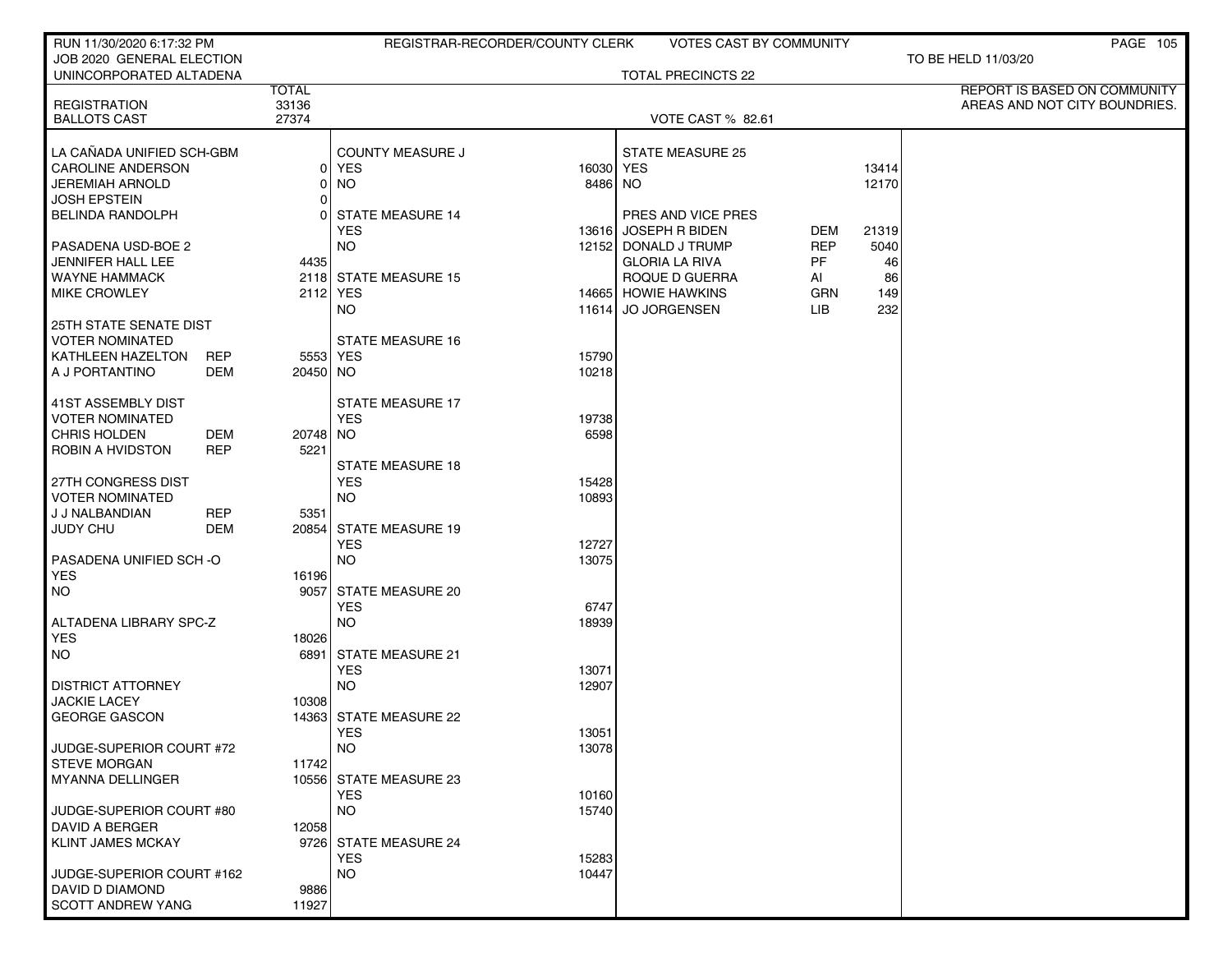| RUN 11/30/2020 6:17:32 PM                            |            |              | REGISTRAR-RECORDER/COUNTY CLERK    |        | <b>VOTES CAST BY COMMUNITY</b>     |            |                | PAGE 106                      |
|------------------------------------------------------|------------|--------------|------------------------------------|--------|------------------------------------|------------|----------------|-------------------------------|
| JOB 2020 GENERAL ELECTION<br>UNINCORPORATED ANTELOPE |            |              |                                    |        | <b>TOTAL PRECINCTS 9</b>           |            |                | TO BE HELD 11/03/20           |
|                                                      |            | <b>TOTAL</b> |                                    |        |                                    |            |                | REPORT IS BASED ON COMMUNITY  |
| <b>REGISTRATION</b>                                  |            | 1459         |                                    |        |                                    |            |                | AREAS AND NOT CITY BOUNDRIES. |
| <b>BALLOTS CAST</b>                                  |            | 1100         |                                    |        | <b>VOTE CAST % 75.39</b>           |            |                |                               |
| ANTELOPE VLY JNT-GBM TR2                             |            |              | JUDGE-SUPERIOR COURT #80           |        | <b>STATE MEASURE 23</b>            |            |                |                               |
| <b>JILL MCGRADY</b>                                  |            |              | 226   DAVID A BERGER               |        | 513 YES                            |            | 262            |                               |
| SANDY CARPENTER                                      |            |              | 135   KLINT JAMES MCKAY            | 328 NO |                                    |            | 782            |                               |
| MIGUEL S CORONADO                                    |            | 136          |                                    |        |                                    |            |                |                               |
|                                                      |            |              | JUDGE-SUPERIOR COURT #162          |        | <b>STATE MEASURE 24</b>            |            |                |                               |
| ANTELOPE VLY JNT-GBM TR3                             |            |              | DAVID D DIAMOND                    |        | 400 YES                            |            | 471            |                               |
| <b>ROBERT TELLER</b>                                 |            |              | 17 SCOTT ANDREW YANG               |        | 467 NO                             |            | 561            |                               |
| DANA LAMON<br><b>CHRISTIAN D GREEN</b>               |            | 16           |                                    |        |                                    |            |                |                               |
| <b>DONITA WINN</b>                                   |            | 31<br>51     | <b>COUNTY MEASURE J</b><br>YES     |        | <b>STATE MEASURE 25</b><br>276 YES |            | 281            |                               |
|                                                      |            |              | NO.                                |        | 727 NO                             |            | 749            |                               |
| ANTELOPE VLY CCD-GBM TR 3                            |            |              |                                    |        |                                    |            |                |                               |
| <b>RUTGER PARRIS</b>                                 |            |              | 31 STATE MEASURE 14                |        | PRES AND VICE PRES                 |            |                |                               |
| <b>MICHAEL P RIVES</b>                               |            |              | 45 YES                             |        | 371 JOSEPH R BIDEN                 | DEM        | 362            |                               |
|                                                      |            |              | NO.                                |        | 663 DONALD J TRUMP                 | <b>REP</b> | 709            |                               |
| 21ST STATE SENATE DIST                               |            |              |                                    |        | <b>GLORIA LA RIVA</b>              | <b>PF</b>  | $\overline{2}$ |                               |
| <b>VOTER NOMINATED</b>                               |            |              | <b>STATE MEASURE 15</b>            |        | ROQUE D GUERRA                     | AI         | 3              |                               |
| <b>KIPP MUELLER</b>                                  | DEM        |              | 339 YES                            |        | 319 HOWIE HAWKINS                  | <b>GRN</b> | 3              |                               |
| <b>SCOTT WILK</b>                                    | <b>REP</b> |              | 711 NO                             |        | 737 JO JORGENSEN                   | LIB.       | 13             |                               |
| 36TH ASSEMBLY DIST                                   |            |              | <b>STATE MEASURE 16</b>            |        |                                    |            |                |                               |
| <b>VOTER NOMINATED</b>                               |            |              | <b>YES</b>                         | 235    |                                    |            |                |                               |
| <b>STEVE FOX</b>                                     | DEM        | 282 NO       |                                    | 803    |                                    |            |                |                               |
| <b>TOM LACKEY</b>                                    | <b>REP</b> | 754          |                                    |        |                                    |            |                |                               |
|                                                      |            |              | <b>STATE MEASURE 17</b>            |        |                                    |            |                |                               |
| 23RD CONGRESS DIST                                   |            |              | <b>YES</b>                         | 413    |                                    |            |                |                               |
| <b>VOTER NOMINATED</b>                               |            |              | <b>NO</b>                          | 640    |                                    |            |                |                               |
| <b>KIM MANGONE</b>                                   | DEM        | 70 l         |                                    |        |                                    |            |                |                               |
| <b>KEVIN MCCARTHY</b>                                | <b>REP</b> |              | 204 STATE MEASURE 18<br><b>YES</b> | 266    |                                    |            |                |                               |
| <b>25TH CONGRESS DIST</b>                            |            |              | <b>NO</b>                          | 788    |                                    |            |                |                               |
| <b>VOTER NOMINATED</b>                               |            |              |                                    |        |                                    |            |                |                               |
| <b>MIKE GARCIA</b>                                   | <b>REP</b> |              | 510 STATE MEASURE 19               |        |                                    |            |                |                               |
| <b>CHRISTY SMITH</b>                                 | DEM        |              | 274 YES                            | 465    |                                    |            |                |                               |
|                                                      |            |              | <b>NO</b>                          | 566    |                                    |            |                |                               |
| ANTELOPE VALLEY HEALTH BD                            |            |              |                                    |        |                                    |            |                |                               |
| <b>KRISTINA HONG</b>                                 |            | 631          | <b>STATE MEASURE 20</b>            |        |                                    |            |                |                               |
| MATEO B OLIVAREZ                                     |            |              | 255  YES                           | 494    |                                    |            |                |                               |
| ABDALLAH S FARRUKH<br>K L VON TUNGELN                |            | 348          | $500$ NO                           | 539    |                                    |            |                |                               |
| MICHAEL P RIVES                                      |            |              | 275 STATE MEASURE 21               |        |                                    |            |                |                               |
|                                                      |            |              | <b>YES</b>                         | 254    |                                    |            |                |                               |
| <b>DISTRICT ATTORNEY</b>                             |            |              | <b>NO</b>                          | 787    |                                    |            |                |                               |
| <b>JACKIE LACEY</b>                                  |            | 643          |                                    |        |                                    |            |                |                               |
| <b>GEORGE GASCON</b>                                 |            |              | 302 STATE MEASURE 22               |        |                                    |            |                |                               |
|                                                      |            |              | <b>YES</b>                         | 704    |                                    |            |                |                               |
| JUDGE-SUPERIOR COURT #72                             |            |              | <b>NO</b>                          | 343    |                                    |            |                |                               |
| <b>STEVE MORGAN</b>                                  |            | 548          |                                    |        |                                    |            |                |                               |
| <b>MYANNA DELLINGER</b>                              |            | 300          |                                    |        |                                    |            |                |                               |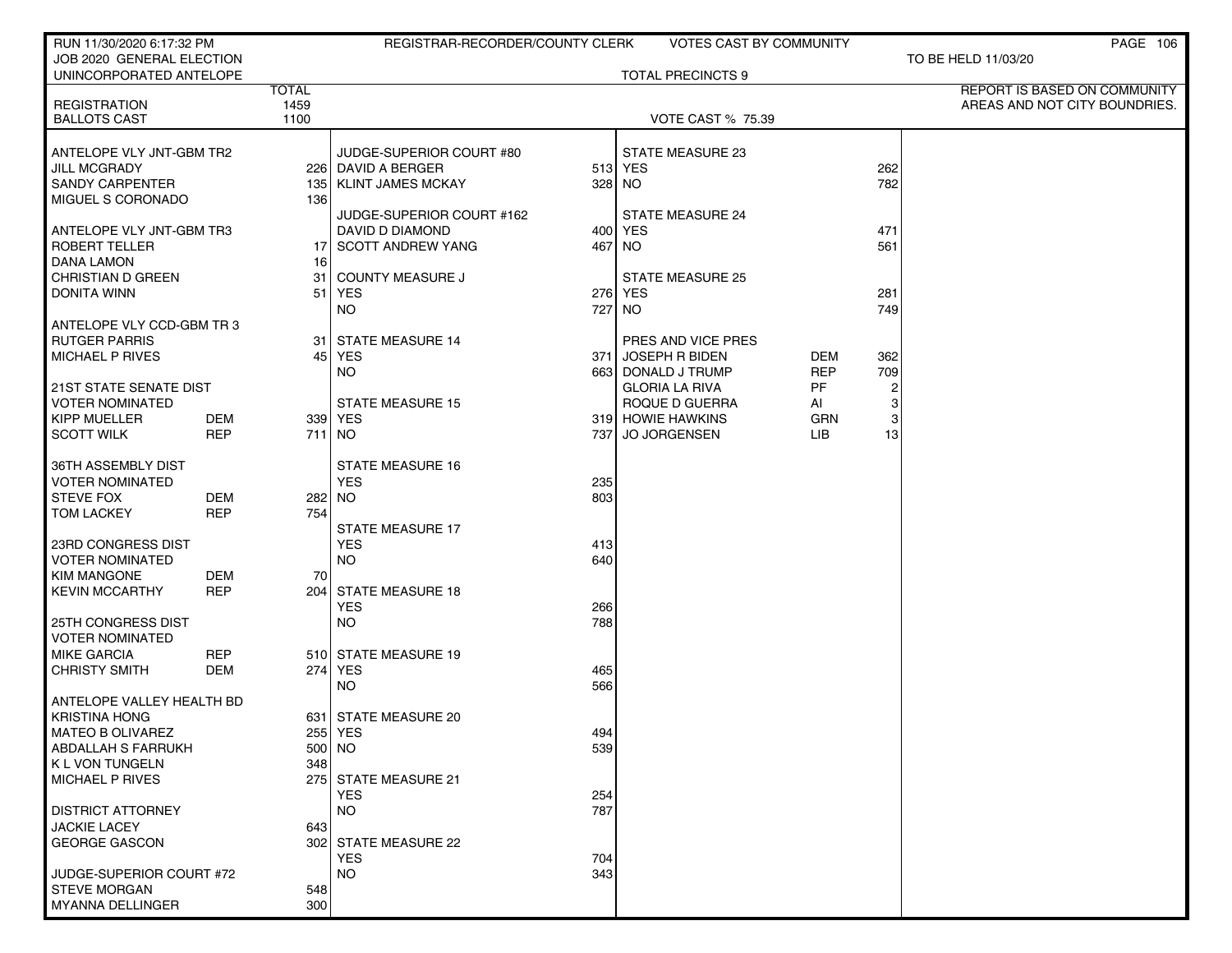| RUN 11/30/2020 6:17:32 PM  |              | REGISTRAR-RECORDER/COUNTY CLERK |            |          | <b>VOTES CAST BY COMMUNITY</b> |      |                                     |            | <b>PAGE 107</b> |
|----------------------------|--------------|---------------------------------|------------|----------|--------------------------------|------|-------------------------------------|------------|-----------------|
| JOB 2020 GENERAL ELECTION  |              |                                 |            |          |                                |      | TO BE HELD 11/03/20                 |            |                 |
| UNINCORPORATED ATHENS      |              |                                 |            |          | <b>TOTAL PRECINCTS 5</b>       |      |                                     |            |                 |
|                            | <b>TOTAL</b> |                                 |            |          |                                |      | <b>REPORT IS BASED ON COMMUNITY</b> |            |                 |
| <b>REGISTRATION</b>        | 7052         |                                 |            |          |                                |      | AREAS AND NOT CITY BOUNDRIES.       |            |                 |
| <b>BALLOTS CAST</b>        | 4627         |                                 |            |          | <b>VOTE CAST % 65.61</b>       |      |                                     |            |                 |
|                            |              |                                 |            |          |                                |      |                                     |            |                 |
| L A UNIFIED SCH-BOE 7      |              | 35TH STATE SENATE DIST          |            |          | <b>STATE MEASURE 14</b>        |      | PRES AND VICE PRES                  |            |                 |
| T ORTIZ FRANKLIN           |              | 1912 VOTER NOMINATED            |            |          | <b>YES</b>                     |      | 2852 JOSEPH R BIDEN                 | <b>DEM</b> | 4004            |
| P CASTELLANOS              |              | 1258 STEVEN C BRADFORD          | <b>DEM</b> | 3267     | NO.                            |      | 1423 DONALD J TRUMP                 | <b>REP</b> | 458             |
|                            |              | <b>ANTHONY PERRY</b>            | Al         | 834      |                                |      | <b>GLORIA LA RIVA</b>               | PF.        | 29              |
| COMPTON COMM COLL-GBM TR 2 |              |                                 |            |          | <b>STATE MEASURE 15</b>        |      | ROQUE D GUERRA                      | Al         | 20              |
| <b>BARBARA J CALHOUN</b>   |              | 576 64TH ASSEMBLY DIST          |            |          | <b>YES</b>                     |      | 2612 HOWIE HAWKINS                  | <b>GRN</b> | 26              |
| ADRIAN D CLEVELAND         |              | 309   VOTER NOMINATED           |            |          | NO.                            |      | 1803 JO JORGENSEN                   | LIB.       | 17              |
|                            |              | <b>MIKE A GIPSON</b>            | DEM        | 2597     |                                |      |                                     |            |                 |
| LOS ANGELES COMM-BOT 1     |              | F S IQBAL-ZUBAIR                | <b>DEM</b> | 1486     | <b>STATE MEASURE 16</b>        |      |                                     |            |                 |
| <b>TORI BAILEY</b>         | 318          |                                 |            |          | <b>YES</b>                     | 2896 |                                     |            |                 |
| <b>CHARNE TUNSON</b>       |              | 337 44TH CONGRESS DIST          |            |          | NO.                            | 1425 |                                     |            |                 |
| <b>KAREN HERNANDEZ</b>     |              | 522 VOTER NOMINATED             |            |          |                                |      |                                     |            |                 |
| <b>ANDRA HOFFMAN</b>       |              | 1478 NANETTE D BARRAGAN         | DEM        |          | 2763 STATE MEASURE 17          |      |                                     |            |                 |
| ANTONIO P SANCHEZ          |              | 138 ANALILIA JOYA               | DEM        |          | 1217 YES                       | 3722 |                                     |            |                 |
| <b>MARJORIE SHAW</b>       | 88           |                                 |            |          | NO.                            | 681  |                                     |            |                 |
| <b>JESSICA M MCCARNS</b>   | 126 l        | LOS ANGELES USD-MEAS RR         |            |          |                                |      |                                     |            |                 |
| R RICHARD CUEVAS           |              | 83 YES                          |            |          | 2468 STATE MEASURE 18          |      |                                     |            |                 |
|                            |              | NO.                             |            | 771      | YES                            | 2851 |                                     |            |                 |
| LOS ANGELES COMM-BOT 3     |              |                                 |            |          | NO.                            | 1519 |                                     |            |                 |
| <b>MICHAEL BATIE</b>       |              | 116 CENTRAL BASIN MUNI-BD 4     |            |          |                                |      |                                     |            |                 |
| <b>S BROOKS GRIFFIN</b>    | 274 l        | <b>JOSE TORRES</b>              |            |          | 819 STATE MEASURE 19           |      |                                     |            |                 |
| <b>GERRY ANDERSON</b>      | 407          | L VASQUEZ WILSON                |            |          | 2122 YES                       | 2758 |                                     |            |                 |
| LYDIA A GUTIERREZ          |              | 495   M UYAT-FRANCO             |            |          | 356 NO                         | 1578 |                                     |            |                 |
| <b>RUFFIN E PATTERSON</b>  | 189          |                                 |            |          |                                |      |                                     |            |                 |
| ROBERT PAYNE               |              | 114 SUPERVISOR 2ND DISTRICT     |            |          | STATE MEASURE 20               |      |                                     |            |                 |
| ANTHONY J DANNA            | 82           | HOLLY J MITCHELL                |            | 2188 YES |                                | 1206 |                                     |            |                 |
| CHATURA DE SILVA           | 64           | HERB J WESSON JR                |            | 1876 NO  |                                | 3125 |                                     |            |                 |
| <b>DAVID VELA</b>          | 1176         |                                 |            |          |                                |      |                                     |            |                 |
| SAMUEL P WHITEHEAD         |              | 151 DISTRICT ATTORNEY           |            |          | <b>STATE MEASURE 21</b>        |      |                                     |            |                 |
|                            |              | <b>JACKIE LACEY</b>             |            |          | 1752 YES                       | 2382 |                                     |            |                 |
| LOS ANGELES COMM-BOT 5     |              | <b>GEORGE GASCON</b>            |            | 2391     | NO.                            | 2005 |                                     |            |                 |
| <b>GLENN BAILEY</b>        | 80           |                                 |            |          |                                |      |                                     |            |                 |
| CYNTHIA GONZALEZ           |              | 516 JUDGE-SUPERIOR COURT #72    |            |          | <b>STATE MEASURE 22</b>        |      |                                     |            |                 |
| N M HENDERSON              |              | 1291 STEVE MORGAN               |            |          | 1596 YES                       | 2603 |                                     |            |                 |
| <b>PAT STURGES</b>         | <b>2281</b>  | MYANNA DELLINGER                |            | 2275 NO  |                                | 1799 |                                     |            |                 |
| <b>SCOTT SVONKIN</b>       | 424          |                                 |            |          |                                |      |                                     |            |                 |
| <b>MICHELLE MANOS</b>      | 1881         | JUDGE-SUPERIOR COURT #80        |            |          | <b>STATE MEASURE 23</b>        |      |                                     |            |                 |
| <b>SERGIO B VARGAS</b>     |              | 193  DAVID A BERGER             |            |          | 2035 YES                       | 1919 |                                     |            |                 |
| NICHET JAMES-GRAY          |              | 175   KLINT JAMES MCKAY         |            | 1799 NO  |                                | 2492 |                                     |            |                 |
|                            |              |                                 |            |          |                                |      |                                     |            |                 |
| LOS ANGELES COMM-BOT 7     |              | JUDGE-SUPERIOR COURT #162       |            |          | <b>STATE MEASURE 24</b>        |      |                                     |            |                 |
| <b>CORY D BUTLER</b>       |              | 353 DAVID D DIAMOND             |            |          | 1789 YES                       | 3083 |                                     |            |                 |
| <b>CHRIS HAN</b>           |              | 307 SCOTT ANDREW YANG           |            | 2002 NO  |                                | 1206 |                                     |            |                 |
| <b>NANCY PEARLMAN</b>      | 335          |                                 |            |          |                                |      |                                     |            |                 |
| JAMAL K STEWART            |              | 168 COUNTY MEASURE J            |            |          | <b>STATE MEASURE 25</b>        |      |                                     |            |                 |
| <b>ARTURO FLORES</b>       |              | 331   YES                       |            | 2793 YES |                                | 2133 |                                     |            |                 |
| <b>MIKE FONG</b>           | 1259 NO      |                                 |            | 1282 NO  |                                | 2212 |                                     |            |                 |
| <b>RAQUEL WATTS</b>        | 318          |                                 |            |          |                                |      |                                     |            |                 |
|                            |              |                                 |            |          |                                |      |                                     |            |                 |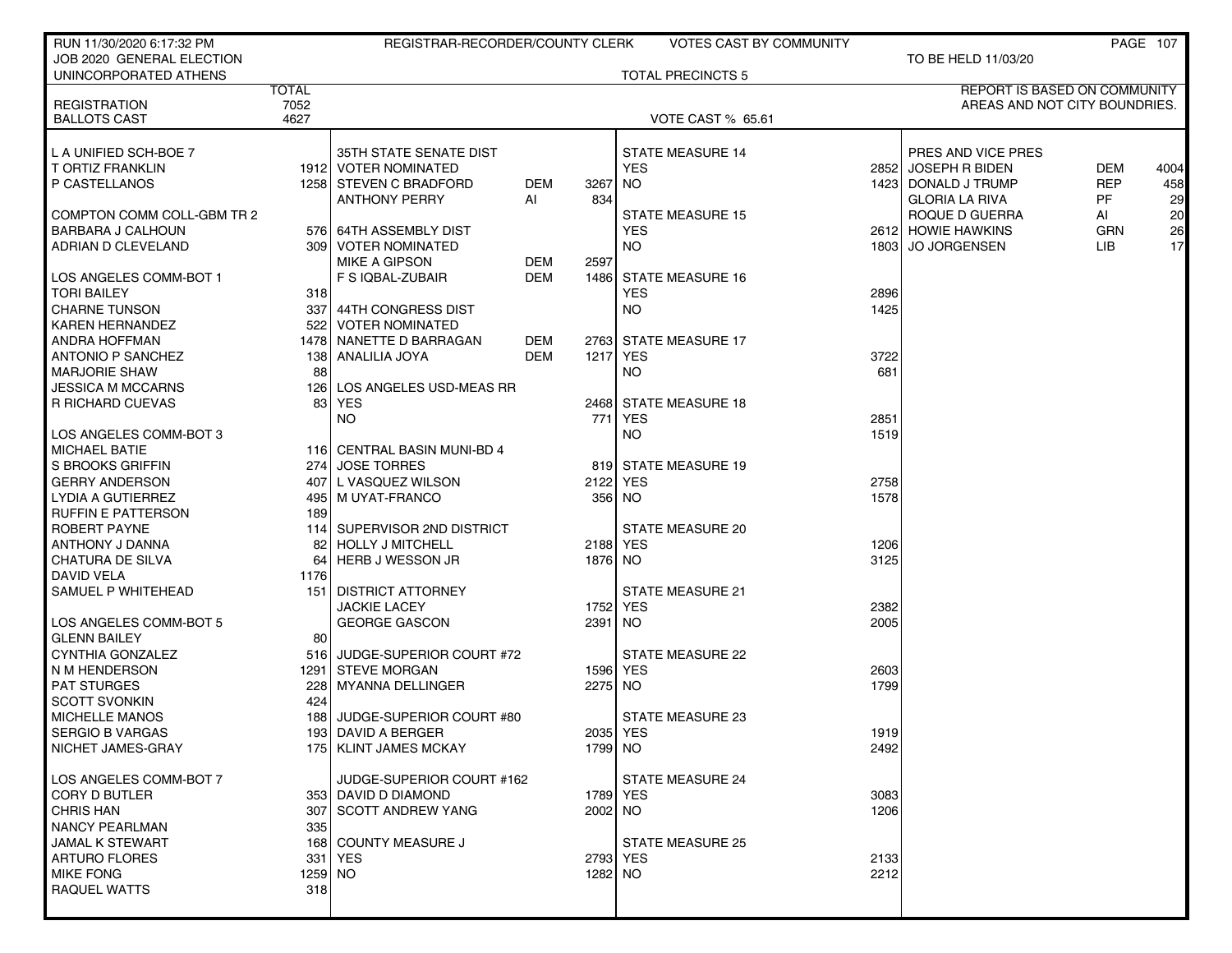| RUN 11/30/2020 6:17:32 PM                                     |              | REGISTRAR-RECORDER/COUNTY CLERK |          | VOTES CAST BY COMMUNITY                 |                         |          | PAGE 108                            |
|---------------------------------------------------------------|--------------|---------------------------------|----------|-----------------------------------------|-------------------------|----------|-------------------------------------|
| JOB 2020 GENERAL ELECTION                                     |              |                                 |          |                                         |                         |          | TO BE HELD 11/03/20                 |
| UNINCORPORATED AVOCADO HEIGHTS                                |              |                                 |          | <b>TOTAL PRECINCTS 8</b>                |                         |          |                                     |
|                                                               | TOTAL        |                                 |          |                                         |                         |          | <b>REPORT IS BASED ON COMMUNITY</b> |
| <b>REGISTRATION</b><br><b>BALLOTS CAST</b>                    | 9158<br>6772 |                                 |          | <b>VOTE CAST % 73.95</b>                |                         |          | AREAS AND NOT CITY BOUNDRIES.       |
|                                                               |              |                                 |          |                                         |                         |          |                                     |
| <b>BASSETT UNIFIED SCHOOL-GBM</b>                             |              | <b>DISTRICT ATTORNEY</b>        |          | <b>STATE MEASURE 21</b>                 |                         |          |                                     |
| ARMANDO BARAJAS                                               |              | 1421 JACKIE LACEY               | 2853 YES |                                         |                         | 2862     |                                     |
| <b>AARON SIMENTAL</b>                                         | 488          | GEORGE GASCON                   | 3154 NO  |                                         |                         | 3556     |                                     |
| <b>IVAN DOMINGUEZ</b>                                         | 354          |                                 |          |                                         |                         |          |                                     |
| <b>DENA FLOREZ</b>                                            | 962          | JUDGE-SUPERIOR COURT #72        |          | STATE MEASURE 22                        |                         |          |                                     |
|                                                               |              | <b>STEVE MORGAN</b>             | 2979 YES |                                         |                         | 3614     |                                     |
| HACIENDA LA PUENTE USD-TR3                                    |              | <b>MYANNA DELLINGER</b>         | 2668 NO  |                                         |                         | 2874     |                                     |
| C H SALAZAR                                                   | 267          |                                 |          |                                         |                         |          |                                     |
| RUDY CHAVARRIA                                                |              | 193 JUDGE-SUPERIOR COURT #80    |          | STATE MEASURE 23                        |                         |          |                                     |
|                                                               |              | DAVID A BERGER                  | 3039 YES |                                         |                         | 2776     |                                     |
| EL MONTE UNION HIGH-GBM                                       |              | <b>KLINT JAMES MCKAY</b>        | 2522 NO  |                                         |                         | 3681     |                                     |
| E TORRES DE SIEGRIST                                          | 132          |                                 |          |                                         |                         |          |                                     |
| <b>CARLOS G SALCEDO</b>                                       |              | 272 JUDGE-SUPERIOR COURT #162   |          | <b>STATE MEASURE 24</b>                 |                         |          |                                     |
| M. IVETTE SANCHEZ                                             |              | 122 DAVID D DIAMOND             | 2640 YES |                                         |                         | 3743     |                                     |
| <b>MARIA MORGAN</b>                                           |              | 149 SCOTT ANDREW YANG           | 2965 NO  |                                         |                         | 2564     |                                     |
|                                                               |              |                                 |          |                                         |                         |          |                                     |
| MT SAN ANTONIO COMM-TR5                                       |              | <b>COUNTY MEASURE J</b>         |          | <b>STATE MEASURE 25</b>                 |                         |          |                                     |
| <b>RENEE CHAVEZ</b>                                           |              | 1202   YES                      | 3062 YES |                                         |                         | 2735     |                                     |
| <b>JAY CHEN</b>                                               | 1146 NO      |                                 | 2908 NO  |                                         |                         | 3549     |                                     |
| <b>FREDERICK CHYR</b>                                         | 174          |                                 |          |                                         |                         |          |                                     |
|                                                               |              | <b>STATE MEASURE 14</b>         |          | PRES AND VICE PRES                      |                         |          |                                     |
| 57TH ASSEMBLY DIST                                            |              | <b>YES</b>                      |          | 3445 JOSEPH R BIDEN                     | DEM                     | 4772     |                                     |
| VOTER NOMINATED                                               |              | <b>NO</b>                       |          | 2907 DONALD J TRUMP                     | <b>REP</b><br><b>PF</b> | 1755     |                                     |
| JESSICA MARTINEZ<br><b>REP</b><br><b>LISA CALDERON</b><br>DEM | 2055         | 4133 STATE MEASURE 15           |          | <b>GLORIA LA RIVA</b><br>ROQUE D GUERRA |                         | 34<br>26 |                                     |
|                                                               |              | <b>YES</b>                      |          | 3334 HOWIE HAWKINS                      | Al<br>GRN               | 35       |                                     |
| 32ND CONGRESS DIST                                            |              | <b>NO</b>                       |          | 3119 JO JORGENSEN                       | LIB.                    | 43       |                                     |
| VOTER NOMINATED                                               |              |                                 |          |                                         |                         |          |                                     |
| JOSHUA M SCOTT<br><b>REP</b>                                  |              | 1293 STATE MEASURE 16           |          |                                         |                         |          |                                     |
| GRACE F NAPOLITANO<br>DEM                                     |              | 3440 YES                        | 3203     |                                         |                         |          |                                     |
|                                                               |              | NO.                             | 3184     |                                         |                         |          |                                     |
| 38TH CONGRESS DIST                                            |              |                                 |          |                                         |                         |          |                                     |
| <b>VOTER NOMINATED</b>                                        |              | <b>STATE MEASURE 17</b>         |          |                                         |                         |          |                                     |
| <b>MICHAEL TOLAR</b><br>DEM                                   |              | 303 YES                         | 3932     |                                         |                         |          |                                     |
| <b>LINDA T SANCHEZ</b><br>DEM                                 | 1091 NO      |                                 | 2521     |                                         |                         |          |                                     |
|                                                               |              |                                 |          |                                         |                         |          |                                     |
| BASSETT UNIFIED SCH SPC-BB                                    |              | <b>STATE MEASURE 18</b>         |          |                                         |                         |          |                                     |
| YES                                                           |              | 1504 YES                        | 2976     |                                         |                         |          |                                     |
| <b>NO</b>                                                     |              | 706 NO                          | 3504     |                                         |                         |          |                                     |
| WHITTIER UNION HI SPC-AA                                      |              | STATE MEASURE 19                |          |                                         |                         |          |                                     |
| <b>YES</b>                                                    |              | 1985   YES                      | 3203     |                                         |                         |          |                                     |
| <b>NO</b>                                                     | 1004 NO      |                                 | 3125     |                                         |                         |          |                                     |
|                                                               |              |                                 |          |                                         |                         |          |                                     |
| UPPER SAN GABRIEL VLY-BD 3                                    |              | <b>STATE MEASURE 20</b>         |          |                                         |                         |          |                                     |
| PATRICIA MAGANA                                               |              | 1303   YES                      | 2471     |                                         |                         |          |                                     |
| ED CHAVEZ                                                     | 4402 NO      |                                 | 3878     |                                         |                         |          |                                     |
|                                                               |              |                                 |          |                                         |                         |          |                                     |
|                                                               |              |                                 |          |                                         |                         |          |                                     |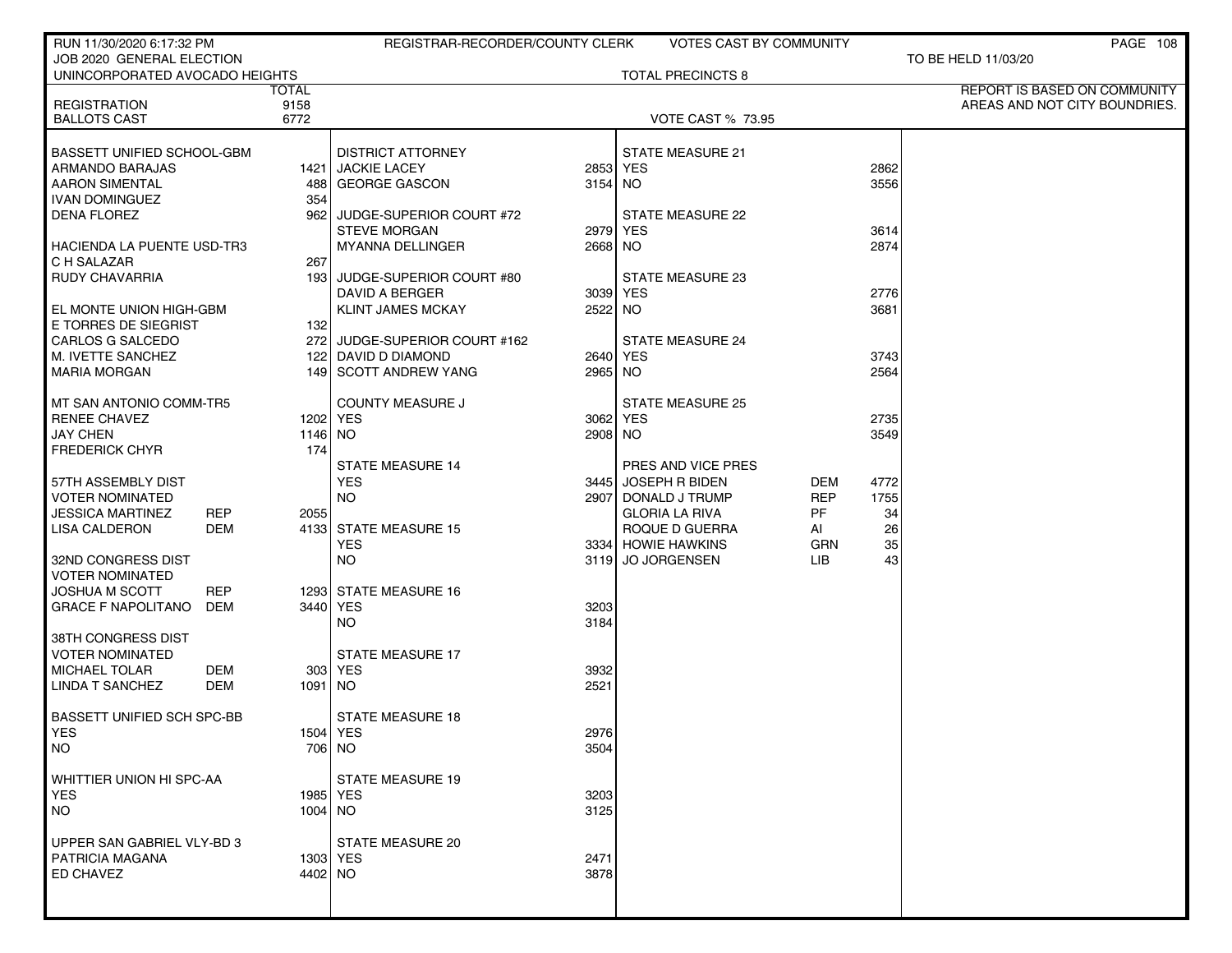| RUN 11/30/2020 6:17:32 PM                            |                      | REGISTRAR-RECORDER/COUNTY CLERK |         | <b>VOTES CAST BY COMMUNITY</b> |            |      | PAGE 109                                                      |
|------------------------------------------------------|----------------------|---------------------------------|---------|--------------------------------|------------|------|---------------------------------------------------------------|
| JOB 2020 GENERAL ELECTION                            |                      |                                 |         |                                |            |      | TO BE HELD 11/03/20                                           |
| UNINCORPORATED BASSETT                               |                      |                                 |         | <b>TOTAL PRECINCTS 7</b>       |            |      |                                                               |
| <b>REGISTRATION</b>                                  | <b>TOTAL</b><br>7500 |                                 |         |                                |            |      | REPORT IS BASED ON COMMUNITY<br>AREAS AND NOT CITY BOUNDRIES. |
| <b>BALLOTS CAST</b>                                  | 5446                 |                                 |         | <b>VOTE CAST % 72.61</b>       |            |      |                                                               |
|                                                      |                      |                                 |         |                                |            |      |                                                               |
| <b>BALDWIN PARK UNIF SCH-GBM</b>                     |                      | JUDGE-SUPERIOR COURT #80        |         | STATE MEASURE 23               |            |      |                                                               |
| <b>CHRISTINA LUCERO</b>                              | 01                   | DAVID A BERGER                  |         | 2308 YES                       |            | 2371 |                                                               |
| <b>SANTOS HERNANDEZ</b>                              | 0                    | <b>KLINT JAMES MCKAY</b>        | 2102 NO |                                |            | 2784 |                                                               |
| D E MIRANDA-DZIB                                     |                      |                                 |         |                                |            |      |                                                               |
| ROBERT G VARELA                                      | 0                    | JUDGE-SUPERIOR COURT #162       |         | <b>STATE MEASURE 24</b>        |            |      |                                                               |
|                                                      |                      | DAVID D DIAMOND                 |         | 2262 YES                       |            | 3083 |                                                               |
| <b>BASSETT UNIFIED SCHOOL-GBM</b><br>ARMANDO BARAJAS | 3082                 | <b>SCOTT ANDREW YANG</b>        | 2190 NO |                                |            | 1969 |                                                               |
| <b>AARON SIMENTAL</b>                                |                      | 1220 COUNTY MEASURE J           |         | <b>STATE MEASURE 25</b>        |            |      |                                                               |
| <b>IVAN DOMINGUEZ</b>                                | 815                  | <b>YES</b>                      |         | 2647 YES                       |            | 2318 |                                                               |
| <b>DENA FLOREZ</b>                                   | 2185 NO              |                                 | 2148 NO |                                |            | 2713 |                                                               |
|                                                      |                      |                                 |         |                                |            |      |                                                               |
| MT SAN ANTONIO COMM-TR5                              |                      | <b>STATE MEASURE 14</b>         |         | PRES AND VICE PRES             |            |      |                                                               |
| <b>RENEE CHAVEZ</b>                                  |                      | 598 YES                         | 2982    | <b>JOSEPH R BIDEN</b>          | DEM        | 4028 |                                                               |
| <b>JAY CHEN</b>                                      |                      | 455 NO                          |         | 2093 DONALD J TRUMP            | <b>REP</b> | 1239 |                                                               |
| <b>FREDERICK CHYR</b>                                | 71                   |                                 |         | <b>GLORIA LA RIVA</b>          | PF         | 21   |                                                               |
|                                                      |                      | <b>STATE MEASURE 15</b>         |         | ROQUE D GUERRA                 | AI         | 19   |                                                               |
| 48TH ASSEMBLY DIST                                   |                      | <b>YES</b>                      |         | 2885 HOWIE HAWKINS             | <b>GRN</b> | 25   |                                                               |
| <b>VOTER NOMINATED</b>                               |                      | <b>NO</b>                       | 2266    | <b>JO JORGENSEN</b>            | LIB.       | 38   |                                                               |
| <b>BLANCA E RUBIO</b><br>DEM                         | 4045                 | <b>STATE MEASURE 16</b>         |         |                                |            |      |                                                               |
| 32ND CONGRESS DIST                                   |                      | <b>YES</b>                      | 2693    |                                |            |      |                                                               |
| <b>VOTER NOMINATED</b>                               |                      | <b>NO</b>                       | 2401    |                                |            |      |                                                               |
| <b>JOSHUA M SCOTT</b><br><b>REP</b>                  | 1060                 |                                 |         |                                |            |      |                                                               |
| <b>GRACE F NAPOLITANO</b><br>DEM                     | 3856                 | <b>STATE MEASURE 17</b>         |         |                                |            |      |                                                               |
|                                                      |                      | <b>YES</b>                      | 3334    |                                |            |      |                                                               |
| <b>BASSETT UNIFIED SCH SPC-BB</b>                    |                      | <b>NO</b>                       | 1802    |                                |            |      |                                                               |
| <b>YES</b>                                           | 3453                 |                                 |         |                                |            |      |                                                               |
| <b>NO</b>                                            |                      | 1453 STATE MEASURE 18           |         |                                |            |      |                                                               |
|                                                      |                      | <b>YES</b>                      | 2652    |                                |            |      |                                                               |
| UPPER SAN GABRIEL VLY-BD 3                           |                      | <b>NO</b>                       | 2514    |                                |            |      |                                                               |
| PATRICIA MAGANA<br><b>ED CHAVEZ</b>                  | 1011                 | 3605 STATE MEASURE 19           |         |                                |            |      |                                                               |
|                                                      |                      | <b>YES</b>                      | 2793    |                                |            |      |                                                               |
| LA PUENTE VALLEY WATER-BD                            |                      | <b>NO</b>                       | 2309    |                                |            |      |                                                               |
| DAVID E ARGUDO                                       | 0                    |                                 |         |                                |            |      |                                                               |
| <b>DAVID HASTINGS</b>                                | 0                    | <b>STATE MEASURE 20</b>         |         |                                |            |      |                                                               |
| <b>WILLIAM R ROJAS</b>                               | 0                    | <b>YES</b>                      | 1870    |                                |            |      |                                                               |
|                                                      |                      | NO.                             | 3199    |                                |            |      |                                                               |
| <b>DISTRICT ATTORNEY</b>                             |                      |                                 |         |                                |            |      |                                                               |
| <b>JACKIE LACEY</b>                                  |                      | 2205 STATE MEASURE 21           |         |                                |            |      |                                                               |
| <b>GEORGE GASCON</b>                                 |                      | 2600 YES                        | 2533    |                                |            |      |                                                               |
|                                                      |                      | NO.                             | 2589    |                                |            |      |                                                               |
| JUDGE-SUPERIOR COURT #72<br><b>STEVE MORGAN</b>      |                      | 2265 STATE MEASURE 22           |         |                                |            |      |                                                               |
| <b>MYANNA DELLINGER</b>                              |                      | 2213 YES                        | 2688    |                                |            |      |                                                               |
|                                                      |                      | <b>NO</b>                       | 2490    |                                |            |      |                                                               |
|                                                      |                      |                                 |         |                                |            |      |                                                               |
|                                                      |                      |                                 |         |                                |            |      |                                                               |
|                                                      |                      |                                 |         |                                |            |      |                                                               |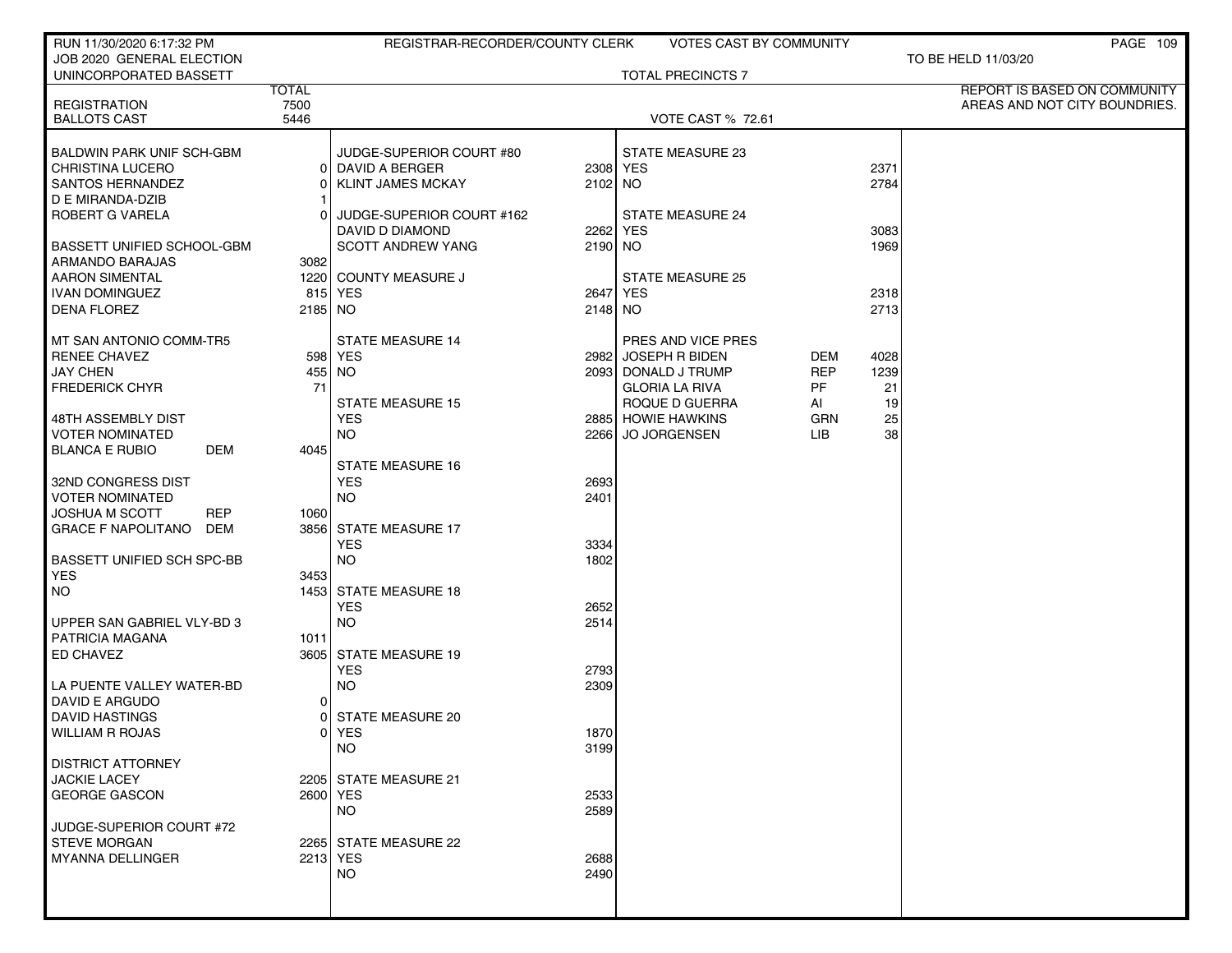| RUN 11/30/2020 6:17:32 PM       |                   | REGISTRAR-RECORDER/COUNTY CLERK   |                    | <b>VOTES CAST BY COMMUNITY</b> |            |       | PAGE 110                      |
|---------------------------------|-------------------|-----------------------------------|--------------------|--------------------------------|------------|-------|-------------------------------|
| JOB 2020 GENERAL ELECTION       |                   |                                   |                    |                                |            |       | TO BE HELD 11/03/20           |
| UNINCORPORATED BELVEDERE        |                   |                                   |                    | <b>TOTAL PRECINCTS 11</b>      |            |       |                               |
|                                 | <b>TOTAL</b>      |                                   |                    |                                |            |       | REPORT IS BASED ON COMMUNITY  |
| <b>REGISTRATION</b>             | 21952             |                                   |                    |                                |            |       | AREAS AND NOT CITY BOUNDRIES. |
| <b>BALLOTS CAST</b>             | 14866             |                                   |                    | <b>VOTE CAST % 67.72</b>       |            |       |                               |
|                                 |                   |                                   |                    |                                |            |       |                               |
| LOS ANGELES COMM-BOT 1          |                   | 40TH CONGRESS DIST                |                    | <b>STATE MEASURE 19</b>        |            |       |                               |
| <b>TORI BAILEY</b>              |                   | 618 VOTER NOMINATED               |                    | <b>YES</b>                     |            | 7590  |                               |
| CHARNE TUNSON                   |                   | 763   C ANTONIO DELGADO           | REP<br>1229        | <b>NO</b>                      |            | 6342  |                               |
| <b>KAREN HERNANDEZ</b>          |                   | 3872 L ROYBAL-ALLARD              | <b>DEM</b><br>4878 |                                |            |       |                               |
| <b>ANDRA HOFFMAN</b>            | 5167              |                                   |                    | <b>STATE MEASURE 20</b>        |            |       |                               |
| <b>ANTONIO P SANCHEZ</b>        |                   | 1296   LOS ANGELES USD-MEAS RR    |                    | <b>YES</b>                     |            | 4480  |                               |
| <b>MARJORIE SHAW</b>            |                   | 242<br>YES                        |                    | 10280 NO                       |            | 9422  |                               |
| JESSICA M MCCARNS               |                   | 408 NO                            | 3340               |                                |            |       |                               |
| R RICHARD CUEVAS                |                   | 658                               |                    | <b>STATE MEASURE 21</b>        |            |       |                               |
|                                 |                   | <b>DISTRICT ATTORNEY</b>          |                    | <b>YES</b>                     |            | 8076  |                               |
| LOS ANGELES COMM-BOT 3          |                   | <b>JACKIE LACEY</b>               | 5273               | <b>NO</b>                      |            | 6037  |                               |
| <b>MICHAEL BATIE</b>            |                   | 281 GEORGE GASCON                 | 8140               |                                |            |       |                               |
| <b>S BROOKS GRIFFIN</b>         |                   | 646                               |                    | <b>STATE MEASURE 22</b>        |            |       |                               |
| GERRY ANDERSON                  |                   | 1316 JUDGE-SUPERIOR COURT #72     |                    | <b>YES</b>                     |            | 7192  |                               |
| LYDIA A GUTIERREZ               |                   | 3302 STEVE MORGAN                 | 5591               | <b>NO</b>                      |            | 6997  |                               |
| <b>RUFFIN E PATTERSON</b>       |                   | 381<br>MYANNA DELLINGER           | 7106               |                                |            |       |                               |
| ROBERT PAYNE                    |                   | 345                               |                    | STATE MEASURE 23               |            |       |                               |
| ANTHONY J DANNA                 |                   | JUDGE-SUPERIOR COURT #80<br>492 l |                    | <b>YES</b>                     |            | 7040  |                               |
| <b>CHATURA DE SILVA</b>         |                   | 456 DAVID A BERGER                |                    | 6615 NO                        |            | 7135  |                               |
| <b>DAVID VELA</b>               |                   | 5323  KLINT JAMES MCKAY           | 5899               |                                |            |       |                               |
| SAMUEL P WHITEHEAD              |                   | 357                               |                    | <b>STATE MEASURE 24</b>        |            |       |                               |
|                                 |                   | JUDGE-SUPERIOR COURT #162         |                    | <b>YES</b>                     |            | 8837  |                               |
| LOS ANGELES COMM-BOT 5          |                   | DAVID D DIAMOND                   |                    | 5950 NO                        |            | 5041  |                               |
| <b>GLENN BAILEY</b>             |                   | 177 SCOTT ANDREW YANG             | 6501               |                                |            |       |                               |
| <b>CYNTHIA GONZALEZ</b>         |                   | 3745                              |                    | <b>STATE MEASURE 25</b>        |            |       |                               |
| N M HENDERSON                   |                   | 3444 COUNTY MEASURE J             |                    | <b>YES</b>                     |            | 6427  |                               |
| <b>PAT STURGES</b>              |                   | 898 YES                           | 8488               | <b>NO</b>                      |            | 7409  |                               |
| SCOTT SVONKIN                   |                   | 1668 NO                           | 4986               |                                |            |       |                               |
| <b>MICHELLE MANOS</b>           |                   | 922                               |                    | PRES AND VICE PRES             |            |       |                               |
| SERGIO B VARGAS                 |                   | 1537 STATE MEASURE 14             |                    | <b>JOSEPH R BIDEN</b>          | DEM        | 12094 |                               |
| NICHET JAMES-GRAY               |                   | 434<br><b>YES</b>                 |                    | 8634 DONALD J TRUMP            | <b>REP</b> | 2149  |                               |
|                                 |                   | NO.                               |                    | 5273 GLORIA LA RIVA            | PF         | 146   |                               |
| LOS ANGELES COMM-BOT 7          |                   |                                   |                    | ROQUE D GUERRA                 | AI         | 73    |                               |
| <b>CORY D BUTLER</b>            |                   | 545 STATE MEASURE 15              |                    | <b>HOWIE HAWKINS</b>           | GRN        | 86    |                               |
| <b>CHRIS HAN</b>                |                   | 1481 YES                          | 8820               | <b>JO JORGENSEN</b>            | <b>LIB</b> | 91    |                               |
| <b>NANCY PEARLMAN</b>           |                   | 1496   NO                         | 5414               |                                |            |       |                               |
| <b>JAMAL K STEWART</b>          |                   | 408                               |                    |                                |            |       |                               |
| ARTURO FLORES                   |                   | 3180 STATE MEASURE 16             |                    |                                |            |       |                               |
| <b>MIKE FONG</b>                |                   | 4866 YES                          | 8424               |                                |            |       |                               |
| RAQUEL WATTS                    |                   | 780 NO                            | 5613               |                                |            |       |                               |
|                                 |                   |                                   |                    |                                |            |       |                               |
| 51ST ASSEMBLY DIST              |                   | <b>STATE MEASURE 17</b>           |                    |                                |            |       |                               |
| <b>VOTER NOMINATED</b>          |                   | <b>YES</b>                        | 10358              |                                |            |       |                               |
| <b>WENDY CARRILLO</b>           | DEM               | 11430 NO                          | 3778               |                                |            |       |                               |
|                                 |                   |                                   |                    |                                |            |       |                               |
| 34TH CONGRESS DIST              |                   | <b>STATE MEASURE 18</b>           |                    |                                |            |       |                               |
| VOTER NOMINATED                 |                   | <b>YES</b>                        | 8493               |                                |            |       |                               |
| JIMMY GOMEZ<br><b>DAVID KIM</b> | DEM<br><b>DEM</b> | 4818 NO                           | 5676               |                                |            |       |                               |
|                                 |                   | 2066                              |                    |                                |            |       |                               |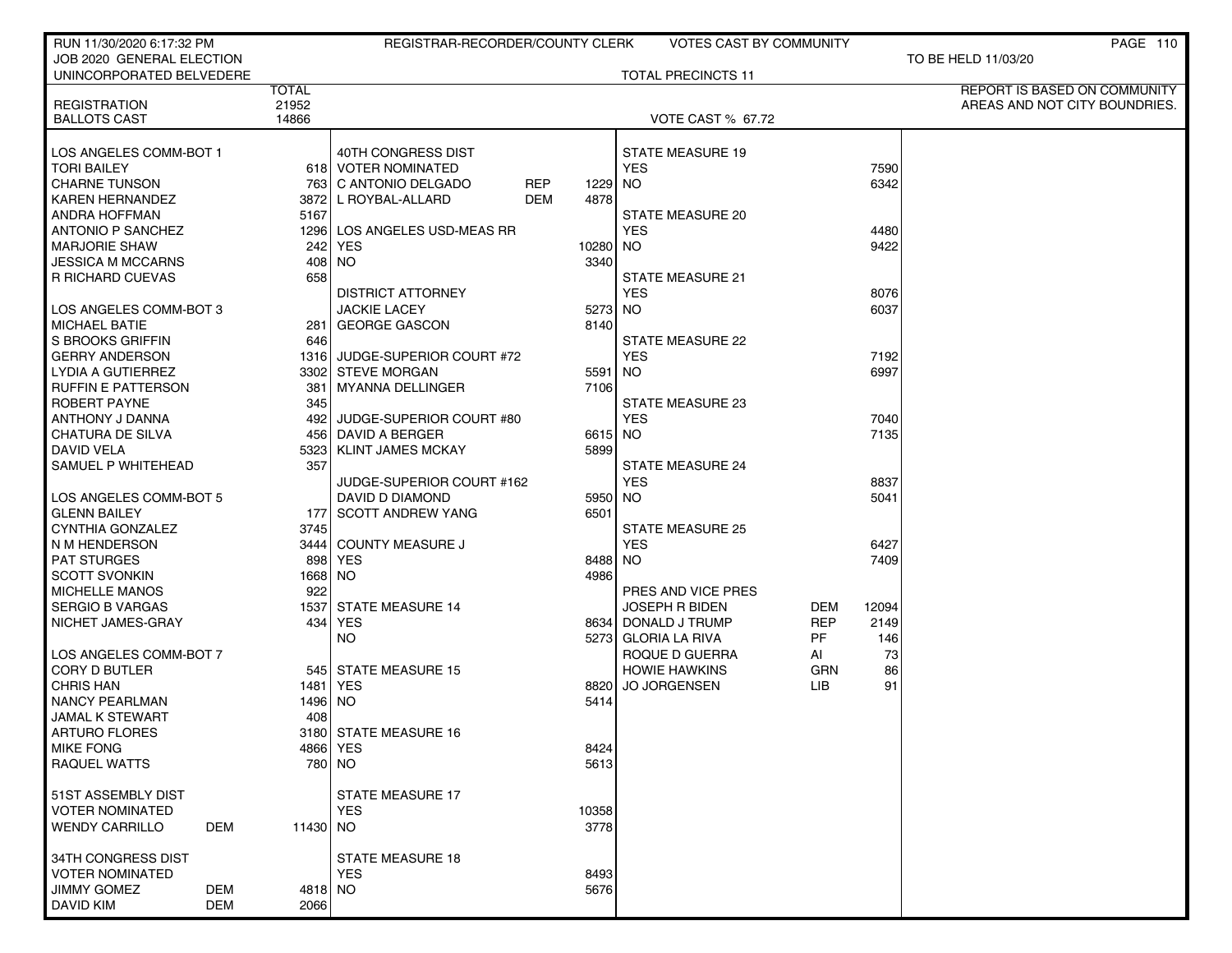| RUN 11/30/2020 6:17:32 PM                          |                   | REGISTRAR-RECORDER/COUNTY CLERK            |                                     | VOTES CAST BY COMMUNITY  |                               | PAGE 111 |
|----------------------------------------------------|-------------------|--------------------------------------------|-------------------------------------|--------------------------|-------------------------------|----------|
| JOB 2020 GENERAL ELECTION<br>UNINCORPORATED BONNER |                   |                                            |                                     | <b>TOTAL PRECINCTS 1</b> | TO BE HELD 11/03/20           |          |
|                                                    | <b>TOTAL</b>      |                                            |                                     |                          | REPORT IS BASED ON COMMUNITY  |          |
| <b>REGISTRATION</b>                                | 1066<br>923       |                                            |                                     |                          | AREAS AND NOT CITY BOUNDRIES. |          |
| <b>BALLOTS CAST</b>                                |                   |                                            |                                     | VOTE CAST % 86.59        |                               |          |
| 33RD STATE SENATE DIST                             |                   | <b>STATE MEASURE 16</b>                    |                                     |                          |                               |          |
| <b>VOTER NOMINATED</b>                             |                   | <b>YES</b>                                 | 300                                 |                          |                               |          |
| <b>LENA GONZALEZ</b>                               | <b>DEM</b>        | 422 NO                                     | 580                                 |                          |                               |          |
| E C CASTILLO                                       | DEM<br>288        |                                            |                                     |                          |                               |          |
|                                                    |                   | STATE MEASURE 17                           |                                     |                          |                               |          |
| 70TH ASSEMBLY DIST<br><b>VOTER NOMINATED</b>       |                   | <b>YES</b><br><b>NO</b>                    | 420<br>473                          |                          |                               |          |
| DAVID W THOMAS                                     | 371<br><b>REP</b> |                                            |                                     |                          |                               |          |
| <b>PATRICK O'DONNELL</b>                           | <b>DEM</b>        | 473 STATE MEASURE 18                       |                                     |                          |                               |          |
|                                                    |                   | <b>YES</b>                                 | 286                                 |                          |                               |          |
| 47TH CONGRESS DIST                                 |                   | <b>NO</b>                                  | 611                                 |                          |                               |          |
| <b>VOTER NOMINATED</b>                             |                   |                                            |                                     |                          |                               |          |
| <b>JOHN BRISCOE</b>                                | <b>REP</b>        | 375 STATE MEASURE 19                       |                                     |                          |                               |          |
| ALAN LOWENTHAL                                     | <b>DEM</b>        | 489 YES<br><b>NO</b>                       | 330<br>546                          |                          |                               |          |
| <b>CENTRAL BASIN MUNI-BD 5</b>                     |                   |                                            |                                     |                          |                               |          |
| PHILLIP D HAWKINS                                  |                   | 290 STATE MEASURE 20                       |                                     |                          |                               |          |
| SARA P HUEZO                                       |                   | 191   YES                                  | 364                                 |                          |                               |          |
| JOSE DE LEON                                       | 38 l              | <b>NO</b>                                  | 503                                 |                          |                               |          |
| R CORTES BARRAGAN                                  | 144               |                                            |                                     |                          |                               |          |
|                                                    |                   | <b>STATE MEASURE 21</b>                    |                                     |                          |                               |          |
| <b>DISTRICT ATTORNEY</b><br><b>JACKIE LACEY</b>    |                   | <b>YES</b><br>460 NO                       | 268<br>603                          |                          |                               |          |
| <b>GEORGE GASCON</b>                               | 340               |                                            |                                     |                          |                               |          |
|                                                    |                   | <b>STATE MEASURE 22</b>                    |                                     |                          |                               |          |
| JUDGE-SUPERIOR COURT #72                           |                   | <b>YES</b>                                 | 534                                 |                          |                               |          |
| <b>STEVE MORGAN</b>                                |                   | 430 NO                                     | 357                                 |                          |                               |          |
| MYANNA DELLINGER                                   | 284               |                                            |                                     |                          |                               |          |
| JUDGE-SUPERIOR COURT #80                           |                   | <b>STATE MEASURE 23</b><br><b>YES</b>      | 224                                 |                          |                               |          |
| DAVID A BERGER                                     |                   | 416 NO                                     | 647                                 |                          |                               |          |
| <b>KLINT JAMES MCKAY</b>                           | 269               |                                            |                                     |                          |                               |          |
|                                                    |                   | <b>STATE MEASURE 24</b>                    |                                     |                          |                               |          |
| JUDGE-SUPERIOR COURT #162                          |                   | <b>YES</b>                                 | 399                                 |                          |                               |          |
| DAVID D DIAMOND                                    |                   | 296 NO                                     | 465                                 |                          |                               |          |
| <b>SCOTT ANDREW YANG</b>                           | 385               | <b>STATE MEASURE 25</b>                    |                                     |                          |                               |          |
| COUNTY MEASURE J                                   |                   | YES                                        | 314                                 |                          |                               |          |
| <b>YES</b>                                         |                   | $324$ NO                                   | 546                                 |                          |                               |          |
| <b>NO</b>                                          | 494               |                                            |                                     |                          |                               |          |
|                                                    |                   | PRES AND VICE PRES                         |                                     |                          |                               |          |
| STATE MEASURE 14                                   |                   | <b>JOSEPH R BIDEN</b>                      | DEM<br>527                          |                          |                               |          |
| YES<br>NO                                          |                   | 336   DONALD J TRUMP<br>537 GLORIA LA RIVA | <b>REP</b><br>360<br><b>PF</b><br>2 |                          |                               |          |
|                                                    |                   | ROQUE D GUERRA                             | $\overline{c}$<br>AI                |                          |                               |          |
| <b>STATE MEASURE 15</b>                            |                   | <b>HOWIE HAWKINS</b>                       | $\overline{4}$<br><b>GRN</b>        |                          |                               |          |
| <b>YES</b>                                         |                   | 309 JO JORGENSEN                           | 8<br>LIB                            |                          |                               |          |
| NO                                                 | 589               |                                            |                                     |                          |                               |          |
|                                                    |                   |                                            |                                     |                          |                               |          |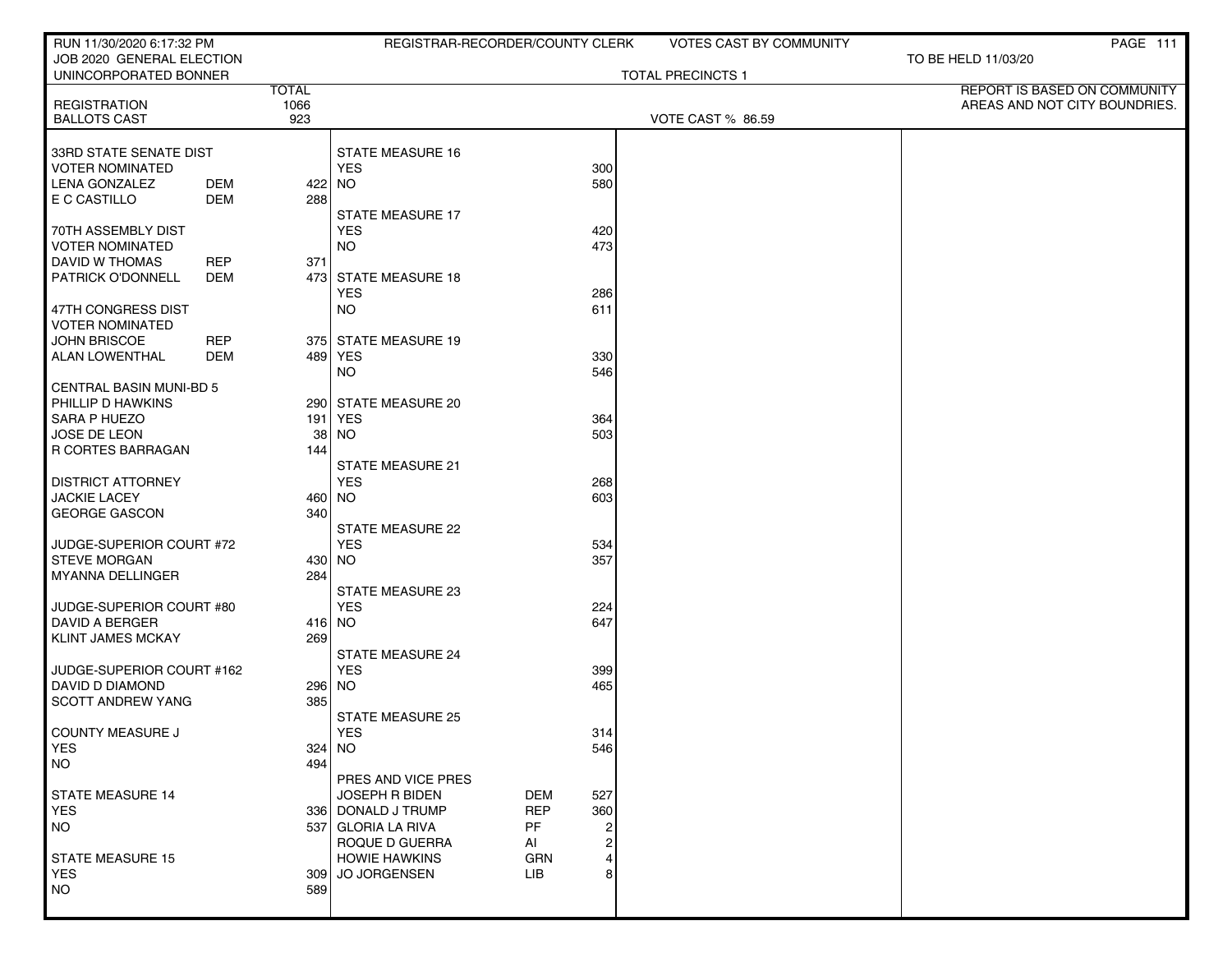| RUN 11/30/2020 6:17:32 PM                   |                          |       | REGISTRAR-RECORDER/COUNTY CLERK |            | VOTES CAST BY COMMUNITY   |                  |                                     |            | PAGE 112       |
|---------------------------------------------|--------------------------|-------|---------------------------------|------------|---------------------------|------------------|-------------------------------------|------------|----------------|
| JOB 2020 GENERAL ELECTION                   |                          |       |                                 |            |                           |                  | TO BE HELD 11/03/20                 |            |                |
| UNINCORPORATED CANYON COUNTRY               |                          |       |                                 |            | <b>TOTAL PRECINCTS 13</b> |                  |                                     |            |                |
|                                             |                          | TOTAL |                                 |            |                           |                  | <b>REPORT IS BASED ON COMMUNITY</b> |            |                |
| <b>REGISTRATION</b>                         |                          | 1677  |                                 |            |                           |                  | AREAS AND NOT CITY BOUNDRIES.       |            |                |
| <b>BALLOTS CAST</b>                         |                          | 1410  |                                 |            | VOTE CAST % 84.08         |                  |                                     |            |                |
|                                             |                          |       |                                 |            |                           |                  |                                     |            |                |
| WM S. HART UNION HIGH-TR 4                  |                          |       | 29TH CONGRESS DIST              |            | <b>STATE MEASURE 15</b>   |                  | PRES AND VICE PRES                  |            |                |
| <b>STEVEN M STURGEON</b>                    |                          |       | 491   VOTER NOMINATED           |            | <b>YES</b>                | 4471             | <b>JOSEPH R BIDEN</b>               | <b>DEM</b> | 628            |
| <b>JAMES WEBB</b>                           |                          |       | 540 ANGELICA M DUENAS<br>DEM    | 01         | <b>NO</b>                 |                  | 889 DONALD J TRUMP                  | <b>REP</b> | 722            |
|                                             |                          |       | <b>DEM</b><br>TONY CARDENAS     | 0          |                           |                  | <b>GLORIA LA RIVA</b>               | PF         | $3 \mid$       |
| SANTA CLARITA COM COL-TR 2                  |                          |       |                                 |            | <b>STATE MEASURE 16</b>   |                  | ROQUE D GUERRA                      | AI         | 8 <sup>1</sup> |
| <b>EDEL ALONSO</b>                          |                          |       | 55 ANTELOPE VALLEY HEALTH BD    |            | <b>YES</b>                |                  | 417 HOWIE HAWKINS                   | <b>GRN</b> | 9              |
| <b>TONY WATSON</b>                          |                          |       | 48   KRISTINA HONG              | 77         | NO.                       | 909 <sub>l</sub> | <b>JO JORGENSEN</b>                 | LIB        | 18             |
|                                             |                          |       | MATEO B OLIVAREZ                | 23         |                           |                  |                                     |            |                |
| SANTA CLARITA COM COL-TR 4                  |                          |       | ABDALLAH S FARRUKH              | 33         | STATE MEASURE 17          |                  |                                     |            |                |
| <b>JERRY DANIELSEN</b>                      |                          |       | 556   K L VON TUNGELN           | 30         | <b>YES</b>                | 602              |                                     |            |                |
| MICHELE R JENKINS                           |                          |       | 456 MICHAEL P RIVES             |            | 36   NO                   | 738              |                                     |            |                |
|                                             |                          |       |                                 |            |                           |                  |                                     |            |                |
| <b>21ST STATE SENATE DIST</b>               |                          |       | SANTA CLARITA - DIVISION 1      |            | <b>STATE MEASURE 18</b>   |                  |                                     |            |                |
| <b>VOTER NOMINATED</b>                      |                          |       | <b>BETH BRAUNSTEIN</b>          |            | 72 YES                    | 441              |                                     |            |                |
| <b>KIPP MUELLER</b>                         | DEM                      |       | 548 C H OKAMOTO                 | 57         | <b>NO</b>                 | 910              |                                     |            |                |
| <b>SCOTT WILK</b>                           | <b>REP</b>               |       | 772 GARY R MARTIN               | 111        |                           |                  |                                     |            |                |
|                                             |                          |       | KARLA WAYMIRE                   | 81         | STATE MEASURE 19          |                  |                                     |            |                |
| <b>25TH STATE SENATE DIST</b>               |                          |       |                                 |            | <b>YES</b>                | 585              |                                     |            |                |
| <b>VOTER NOMINATED</b>                      |                          |       | SANTA CLARITA -DIVISION 2       |            | <b>NO</b>                 | 735              |                                     |            |                |
| KATHLEEN HAZELTON                           | <b>REP</b>               |       | 0 VALERIE BRADFORD              | 284        |                           |                  |                                     |            |                |
| A J PORTANTINO                              | DEM                      |       | 0 PIOTR ORZECHOWSKI             |            | 418 STATE MEASURE 20      |                  |                                     |            |                |
|                                             |                          |       | ED COLLEY                       | 445        | YES                       | 589              |                                     |            |                |
| 36TH ASSEMBLY DIST                          |                          |       | ANNA KUMAR                      |            | 215 NO                    | 723              |                                     |            |                |
| <b>VOTER NOMINATED</b>                      |                          |       |                                 |            |                           |                  |                                     |            |                |
| <b>STEVE FOX</b>                            | DEM                      |       | 223 DISTRICT ATTORNEY           |            | <b>STATE MEASURE 21</b>   |                  |                                     |            |                |
| <b>TOM LACKEY</b>                           | <b>REP</b>               |       | 394 JACKIE LACEY                |            | 695 YES                   | 439              |                                     |            |                |
|                                             |                          |       | <b>GEORGE GASCON</b>            |            | 501 NO                    | 889              |                                     |            |                |
| 38TH ASSEMBLY DIST                          |                          |       |                                 |            |                           |                  |                                     |            |                |
| <b>VOTER NOMINATED</b>                      |                          |       | JUDGE-SUPERIOR COURT #72        |            | <b>STATE MEASURE 22</b>   |                  |                                     |            |                |
| S M VALLADARES                              | <b>REP</b>               |       | 419 STEVE MORGAN                |            | 658 YES                   | 911              |                                     |            |                |
| LUCIE L VOLOTZKY                            | <b>REP</b>               |       | 98   MYANNA DELLINGER           |            | 434   NO                  | 427              |                                     |            |                |
|                                             |                          |       |                                 |            |                           |                  |                                     |            |                |
| 39TH ASSEMBLY DIST                          |                          |       | JUDGE-SUPERIOR COURT #80        |            | <b>STATE MEASURE 23</b>   |                  |                                     |            |                |
| <b>VOTER NOMINATED</b>                      |                          |       | DAVID A BERGER                  |            | 604 YES                   | 390              |                                     |            |                |
| <b>RICARDO BENITEZ</b>                      | <b>REP</b>               |       | 18 KLINT JAMES MCKAY            |            | 445   NO                  | 929              |                                     |            |                |
| LUZ MARIA RIVAS                             | <b>DEM</b>               | 9     |                                 |            |                           |                  |                                     |            |                |
|                                             |                          |       | JUDGE-SUPERIOR COURT #162       |            | <b>STATE MEASURE 24</b>   |                  |                                     |            |                |
| <b>25TH CONGRESS DIST</b>                   |                          |       | DAVID D DIAMOND                 |            | 479 YES                   | 673              |                                     |            |                |
| <b>VOTER NOMINATED</b>                      |                          |       | <b>SCOTT ANDREW YANG</b>        |            | 602 NO                    | 642              |                                     |            |                |
| <b>MIKE GARCIA</b>                          | <b>REP</b>               | 767   |                                 |            |                           |                  |                                     |            |                |
| <b>CHRISTY SMITH</b>                        | <b>DEM</b>               |       | 549 COUNTY MEASURE J            |            | <b>STATE MEASURE 25</b>   |                  |                                     |            |                |
|                                             |                          |       | <b>YES</b>                      |            | 454 YES                   | 439              |                                     |            |                |
| 28TH CONGRESS DIST                          |                          |       | NO.                             |            | 797 NO                    | 866              |                                     |            |                |
|                                             |                          |       |                                 |            |                           |                  |                                     |            |                |
| <b>VOTER NOMINATED</b><br><b>ERIC EARLY</b> |                          |       |                                 |            |                           |                  |                                     |            |                |
|                                             | <b>REP</b><br><b>DEM</b> | 91    | 20 STATE MEASURE 14             |            |                           |                  |                                     |            |                |
| <b>ADAM B SCHIFF</b>                        |                          |       | YES<br><b>NO</b>                | 543<br>771 |                           |                  |                                     |            |                |
|                                             |                          |       |                                 |            |                           |                  |                                     |            |                |
|                                             |                          |       |                                 |            |                           |                  |                                     |            |                |
|                                             |                          |       |                                 |            |                           |                  |                                     |            |                |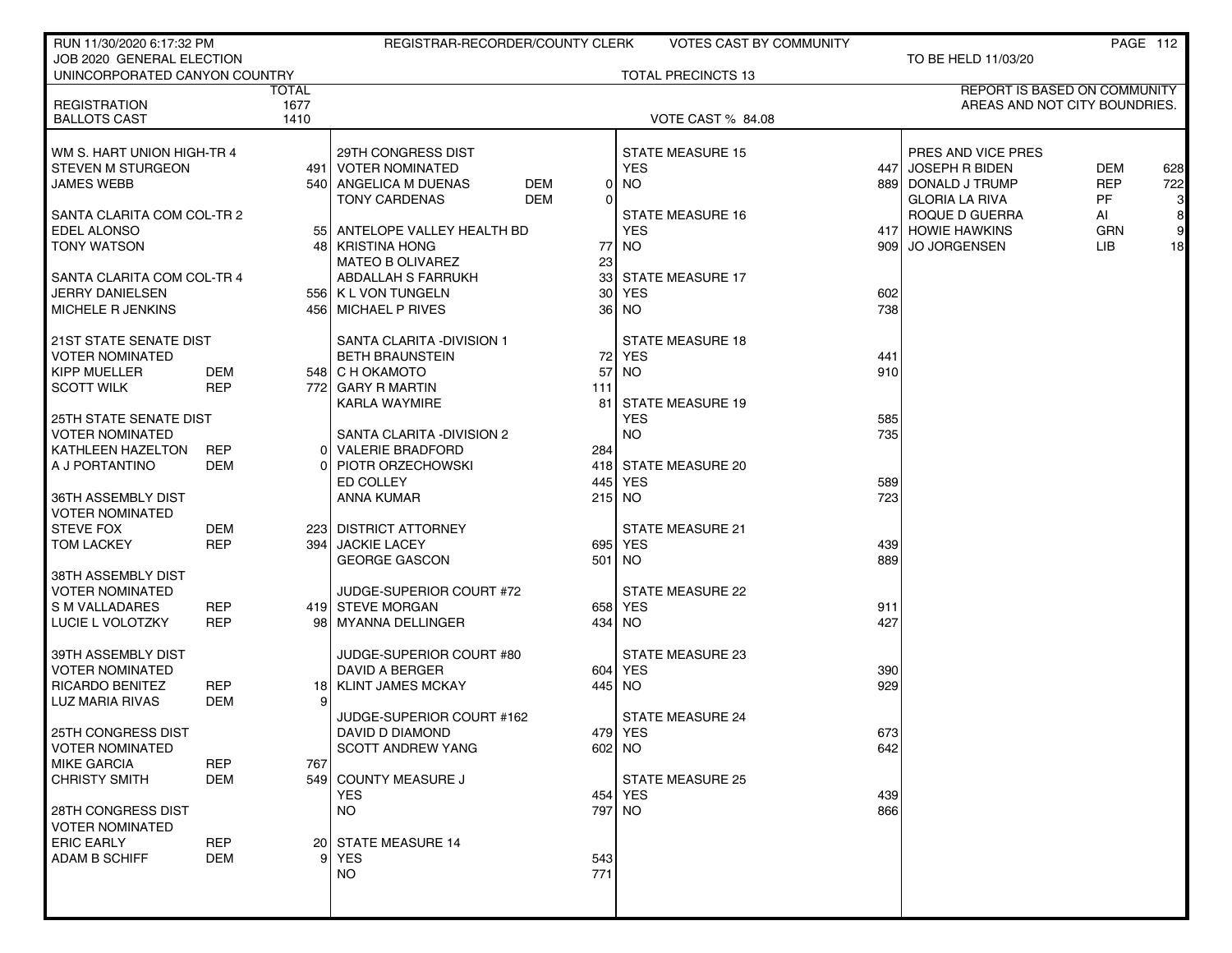| RUN 11/30/2020 6:17:32 PM                       |                   |              | REGISTRAR-RECORDER/COUNTY CLERK       |              | <b>VOTES CAST BY COMMUNITY</b>       |                  |          | PAGE 113                      |
|-------------------------------------------------|-------------------|--------------|---------------------------------------|--------------|--------------------------------------|------------------|----------|-------------------------------|
| JOB 2020 GENERAL ELECTION                       |                   |              |                                       |              |                                      |                  |          | TO BE HELD 11/03/20           |
| UNINCORPORATED CASTAIC                          |                   | <b>TOTAL</b> |                                       |              | <b>TOTAL PRECINCTS 15</b>            |                  |          | REPORT IS BASED ON COMMUNITY  |
| <b>REGISTRATION</b>                             |                   | 17563        |                                       |              |                                      |                  |          | AREAS AND NOT CITY BOUNDRIES. |
| <b>BALLOTS CAST</b>                             |                   | 14958        |                                       |              | VOTE CAST % 85.17                    |                  |          |                               |
|                                                 |                   |              |                                       |              |                                      |                  |          |                               |
| WM S. HART UNION HIGH TR 1                      |                   |              | JUDGE-SUPERIOR COURT #72              |              | <b>STATE MEASURE 22</b>              |                  |          |                               |
| <b>LINDA HOVIS STORLI</b>                       |                   |              | 5502 STEVE MORGAN                     | 7139 YES     |                                      |                  | 9499     |                               |
| <b>G M KIRKPATRICK</b><br>ALYSSA WILLIAMS       |                   | 3972         | 2531   MYANNA DELLINGER               | 4509 NO      |                                      |                  | 4763     |                               |
|                                                 |                   |              | JUDGE-SUPERIOR COURT #80              |              | STATE MEASURE 23                     |                  |          |                               |
| ANTELOPE VLY CCD-GBM TR 1                       |                   |              | <b>DAVID A BERGER</b>                 | 6937 YES     |                                      |                  | 4151     |                               |
| MICHELLE HARVEY                                 |                   |              | 15   KLINT JAMES MCKAY                | 4395 NO      |                                      |                  | 10011    |                               |
| R MICHAEL DUTTON                                |                   | 22           |                                       |              |                                      |                  |          |                               |
|                                                 |                   |              | JUDGE-SUPERIOR COURT #162             |              | <b>STATE MEASURE 24</b>              |                  |          |                               |
| SANTA CLARITA COM COL-TR 2                      |                   |              | DAVID D DIAMOND                       | 4591         | <b>YES</b>                           |                  | 6878     |                               |
| EDEL ALONSO                                     |                   |              | 1113 SCOTT ANDREW YANG                | 7070 NO      |                                      |                  | 7125     |                               |
| <b>TONY WATSON</b>                              |                   | 732          | <b>COUNTY MEASURE J</b>               |              | <b>STATE MEASURE 25</b>              |                  |          |                               |
| 21ST STATE SENATE DIST                          |                   |              | YES                                   |              | 4567 YES                             |                  | 4482     |                               |
| <b>VOTER NOMINATED</b>                          |                   |              | <b>NO</b>                             | 8688 NO      |                                      |                  | 9461     |                               |
| <b>KIPP MUELLER</b>                             | DEM               | 5943         |                                       |              |                                      |                  |          |                               |
| <b>SCOTT WILK</b>                               | <b>REP</b>        |              | 7985 STATE MEASURE 14                 |              | PRES AND VICE PRES                   |                  |          |                               |
|                                                 |                   |              | <b>YES</b>                            |              | 5546 JOSEPH R BIDEN                  | DEM              | 6904     |                               |
| 27TH STATE SENATE DIST                          |                   |              | <b>NO</b>                             |              | 8565 DONALD J TRUMP                  | <b>REP</b>       | 7524     |                               |
| <b>VOTER NOMINATED</b>                          |                   |              |                                       |              | <b>GLORIA LA RIVA</b>                | PF               | 32       |                               |
| <b>HOUMAN SALEM</b><br><b>HENRY STERN</b>       | <b>REP</b><br>DEM | 40 l         | 80 STATE MEASURE 15<br><b>YES</b>     |              | ROQUE D GUERRA<br>4993 HOWIE HAWKINS | AI<br><b>GRN</b> | 43<br>53 |                               |
|                                                 |                   |              | NO.                                   | 9355         | JO JORGENSEN                         | LIB.             | 184      |                               |
| 36TH ASSEMBLY DIST                              |                   |              |                                       |              |                                      |                  |          |                               |
| <b>VOTER NOMINATED</b>                          |                   |              | <b>STATE MEASURE 16</b>               |              |                                      |                  |          |                               |
| <b>STEVE FOX</b>                                | DEM               |              | 15 YES                                | 4289         |                                      |                  |          |                               |
| <b>TOM LACKEY</b>                               | <b>REP</b>        |              | 28   NO                               | 9889         |                                      |                  |          |                               |
|                                                 |                   |              |                                       |              |                                      |                  |          |                               |
| 38TH ASSEMBLY DIST<br><b>VOTER NOMINATED</b>    |                   |              | <b>STATE MEASURE 17</b><br><b>YES</b> | 6187         |                                      |                  |          |                               |
| S M VALLADARES                                  | <b>REP</b>        | 8913 NO      |                                       | 8092         |                                      |                  |          |                               |
| LUCIE L VOLOTZKY                                | <b>REP</b>        | 2325         |                                       |              |                                      |                  |          |                               |
|                                                 |                   |              | <b>STATE MEASURE 18</b>               |              |                                      |                  |          |                               |
| 25TH CONGRESS DIST                              |                   |              | <b>YES</b>                            | 4615         |                                      |                  |          |                               |
| <b>VOTER NOMINATED</b>                          |                   |              | <b>NO</b>                             | 9780         |                                      |                  |          |                               |
| <b>MIKE GARCIA</b>                              | REP               | 8238         |                                       |              |                                      |                  |          |                               |
| <b>CHRISTY SMITH</b>                            | DEM               |              | 6109 STATE MEASURE 19                 |              |                                      |                  |          |                               |
| SANTA CLARITA - DIVISION 3                      |                   |              | YES<br><b>NO</b>                      | 5797<br>8184 |                                      |                  |          |                               |
| <b>BJ ATKINS</b>                                |                   | 5040         |                                       |              |                                      |                  |          |                               |
| KATHYE ARMITAGE                                 |                   |              | 3702 STATE MEASURE 20                 |              |                                      |                  |          |                               |
| <b>MARIA GUTZEIT</b>                            |                   |              | 4145 YES                              | 6676         |                                      |                  |          |                               |
| <b>STACY FORTNER</b>                            |                   | 3803 NO      |                                       | 7361         |                                      |                  |          |                               |
|                                                 |                   |              |                                       |              |                                      |                  |          |                               |
| <b>DISTRICT ATTORNEY</b><br><b>JACKIE LACEY</b> |                   |              | STATE MEASURE 21<br>8072 YES          |              |                                      |                  |          |                               |
| <b>GEORGE GASCON</b>                            |                   | 4889 NO      |                                       | 4423<br>9725 |                                      |                  |          |                               |
|                                                 |                   |              |                                       |              |                                      |                  |          |                               |
|                                                 |                   |              |                                       |              |                                      |                  |          |                               |
|                                                 |                   |              |                                       |              |                                      |                  |          |                               |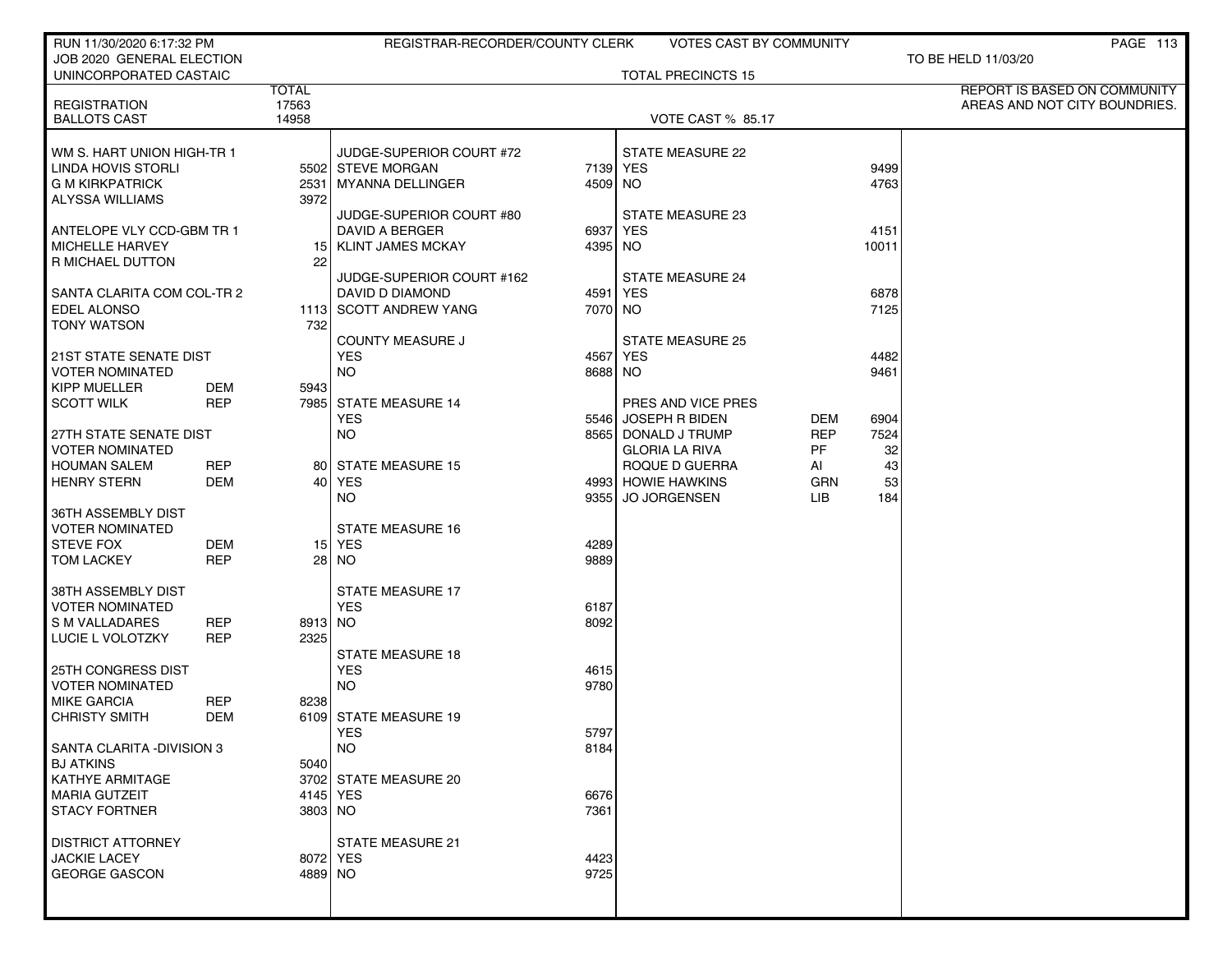| RUN 11/30/2020 6:17:32 PM            |       | REGISTRAR-RECORDER/COUNTY CLERK |            |     | <b>VOTES CAST BY COMMUNITY</b> |            |     | PAGE 114                      |
|--------------------------------------|-------|---------------------------------|------------|-----|--------------------------------|------------|-----|-------------------------------|
| JOB 2020 GENERAL ELECTION            |       |                                 |            |     |                                |            |     | TO BE HELD 11/03/20           |
| UNINCORPORATED CENTINELA             |       |                                 |            |     | TOTAL PRECINCTS 2              |            |     |                               |
|                                      | TOTAL |                                 |            |     |                                |            |     | REPORT IS BASED ON COMMUNITY  |
| <b>REGISTRATION</b>                  | 332   |                                 |            |     |                                |            |     | AREAS AND NOT CITY BOUNDRIES. |
| <b>BALLOTS CAST</b>                  | 293   |                                 |            |     | <b>VOTE CAST % 88.25</b>       |            |     |                               |
|                                      |       |                                 |            |     |                                |            |     |                               |
| LOS ANGELES COMM-BOT 1               |       | 37TH CONGRESS DIST              |            |     | <b>STATE MEASURE 17</b>        |            |     |                               |
| <b>TORI BAILEY</b>                   |       | 11 VOTER NOMINATED              |            |     | <b>YES</b>                     |            | 198 |                               |
| <b>CHARNE TUNSON</b>                 |       | 20 KAREN BASS                   | <b>DEM</b> |     | 193 NO                         |            | 79  |                               |
| <b>KAREN HERNANDEZ</b>               |       | 29 ERROL WEBBER                 | <b>REP</b> | 47  |                                |            |     |                               |
| <b>ANDRA HOFFMAN</b>                 | 116   |                                 |            |     | <b>STATE MEASURE 18</b>        |            |     |                               |
| <b>ANTONIO P SANCHEZ</b>             |       | 43RD CONGRESS DIST              |            |     | <b>YES</b>                     |            | 164 |                               |
| <b>MARJORIE SHAW</b>                 |       | <b>VOTER NOMINATED</b>          |            |     | <b>NO</b>                      |            | 112 |                               |
| JESSICA M MCCARNS                    |       | <b>JOE E COLLINS III</b>        | <b>REP</b> | 0   |                                |            |     |                               |
| R RICHARD CUEVAS                     |       | 6 MAXINE WATERS                 | <b>DEM</b> |     | <b>STATE MEASURE 19</b>        |            |     |                               |
|                                      |       |                                 |            |     | <b>YES</b>                     |            | 146 |                               |
| LOS ANGELES COMM-BOT 3               |       | LOS ANGELES USD-MEAS RR         |            |     | <b>NO</b>                      |            | 119 |                               |
| <b>MICHAEL BATIE</b>                 |       | 9 YES                           |            | 178 |                                |            |     |                               |
| <b>S BROOKS GRIFFIN</b>              |       | 14   NO                         |            | 71  | <b>STATE MEASURE 20</b>        |            |     |                               |
| <b>GERRY ANDERSON</b>                | 40    |                                 |            |     | <b>YES</b>                     |            | 61  |                               |
| LYDIA A GUTIERREZ                    |       | SUPERVISOR 2ND DISTRICT         |            |     | <b>NO</b>                      |            | 200 |                               |
| <b>RUFFIN E PATTERSON</b>            |       | <b>HOLLY J MITCHELL</b>         |            | 157 |                                |            |     |                               |
| ROBERT PAYNE                         |       | <b>HERB J WESSON JR</b>         |            |     | 57 STATE MEASURE 21            |            |     |                               |
| <b>ANTHONY J DANNA</b>               | 18    |                                 |            |     | <b>YES</b>                     |            | 143 |                               |
| CHATURA DE SILVA                     |       | <b>DISTRICT ATTORNEY</b>        |            |     | <b>NO</b>                      |            | 124 |                               |
| <b>DAVID VELA</b>                    |       | 75 JACKIE LACEY                 |            | 75  |                                |            |     |                               |
| SAMUEL P WHITEHEAD                   |       | <b>GEORGE GASCON</b>            |            |     | 158 STATE MEASURE 22           |            |     |                               |
|                                      |       |                                 |            |     | <b>YES</b>                     |            | 136 |                               |
| LOS ANGELES COMM-BOT 5               |       | JUDGE-SUPERIOR COURT #72        |            |     | <b>NO</b>                      |            | 132 |                               |
| <b>GLENN BAILEY</b>                  |       | <b>7I STEVE MORGAN</b>          |            | 96  |                                |            |     |                               |
| <b>CYNTHIA GONZALEZ</b>              |       | 25   MYANNA DELLINGER           |            |     | 113 STATE MEASURE 23           |            |     |                               |
| N M HENDERSON                        | 97    |                                 |            |     | <b>YES</b>                     |            | 124 |                               |
| <b>PAT STURGES</b>                   | 11    | JUDGE-SUPERIOR COURT #80        |            |     | <b>NO</b>                      |            | 135 |                               |
| <b>SCOTT SVONKIN</b>                 |       | 30 DAVID A BERGER               |            | 127 |                                |            |     |                               |
| <b>MICHELLE MANOS</b>                | 11    | <b>KLINT JAMES MCKAY</b>        |            |     | 75 STATE MEASURE 24            |            |     |                               |
| <b>SERGIO B VARGAS</b>               | 3     |                                 |            |     | <b>YES</b>                     |            | 142 |                               |
| NICHET JAMES-GRAY                    |       | JUDGE-SUPERIOR COURT #162       |            |     | <b>NO</b>                      |            | 113 |                               |
|                                      |       | DAVID D DIAMOND                 |            | 82  |                                |            |     |                               |
| LOS ANGELES COMM-BOT 7               |       | <b>SCOTT ANDREW YANG</b>        |            |     | 123 STATE MEASURE 25           |            |     |                               |
| <b>CORY D BUTLER</b>                 | 19 I  |                                 |            |     | <b>YES</b>                     |            | 133 |                               |
| <b>CHRIS HAN</b>                     |       | 46 COUNTY MEASURE J             |            |     | <b>NO</b>                      |            | 127 |                               |
| <b>NANCY PEARLMAN</b>                |       | 16   YES                        |            | 151 |                                |            |     |                               |
| <b>JAMAL K STEWART</b>               | 7     | <b>NO</b>                       |            |     | 95 PRES AND VICE PRES          |            |     |                               |
| <b>ARTURO FLORES</b>                 |       |                                 |            |     | JOSEPH R BIDEN                 | DEM        | 227 |                               |
| <b>MIKE FONG</b>                     |       | 84 STATE MEASURE 14             |            |     | DONALD J TRUMP                 | <b>REP</b> | 52  |                               |
| <b>RAQUEL WATTS</b>                  |       | 18 YES                          |            |     | 158 GLORIA LA RIVA             | PF         |     |                               |
|                                      |       | <b>NO</b>                       |            |     | 107 ROQUE D GUERRA             | AI         | 0   |                               |
| 62ND ASSEMBLY DIST                   |       |                                 |            |     | <b>HOWIE HAWKINS</b>           | GRN        |     |                               |
| <b>VOTER NOMINATED</b>               |       | STATE MEASURE 15                |            |     | <b>JO JORGENSEN</b>            | <b>LIB</b> |     |                               |
| <b>AUTUMN R BURKE</b><br>DEM         |       | 185 YES                         |            | 161 |                                |            |     |                               |
| <b>ROBERT A STEELE</b><br><b>REP</b> |       | 51   NO                         |            | 110 |                                |            |     |                               |
|                                      |       |                                 |            |     |                                |            |     |                               |
|                                      |       | <b>STATE MEASURE 16</b>         |            |     |                                |            |     |                               |
|                                      |       | <b>YES</b>                      |            | 152 |                                |            |     |                               |
|                                      |       | <b>NO</b>                       |            | 117 |                                |            |     |                               |
|                                      |       |                                 |            |     |                                |            |     |                               |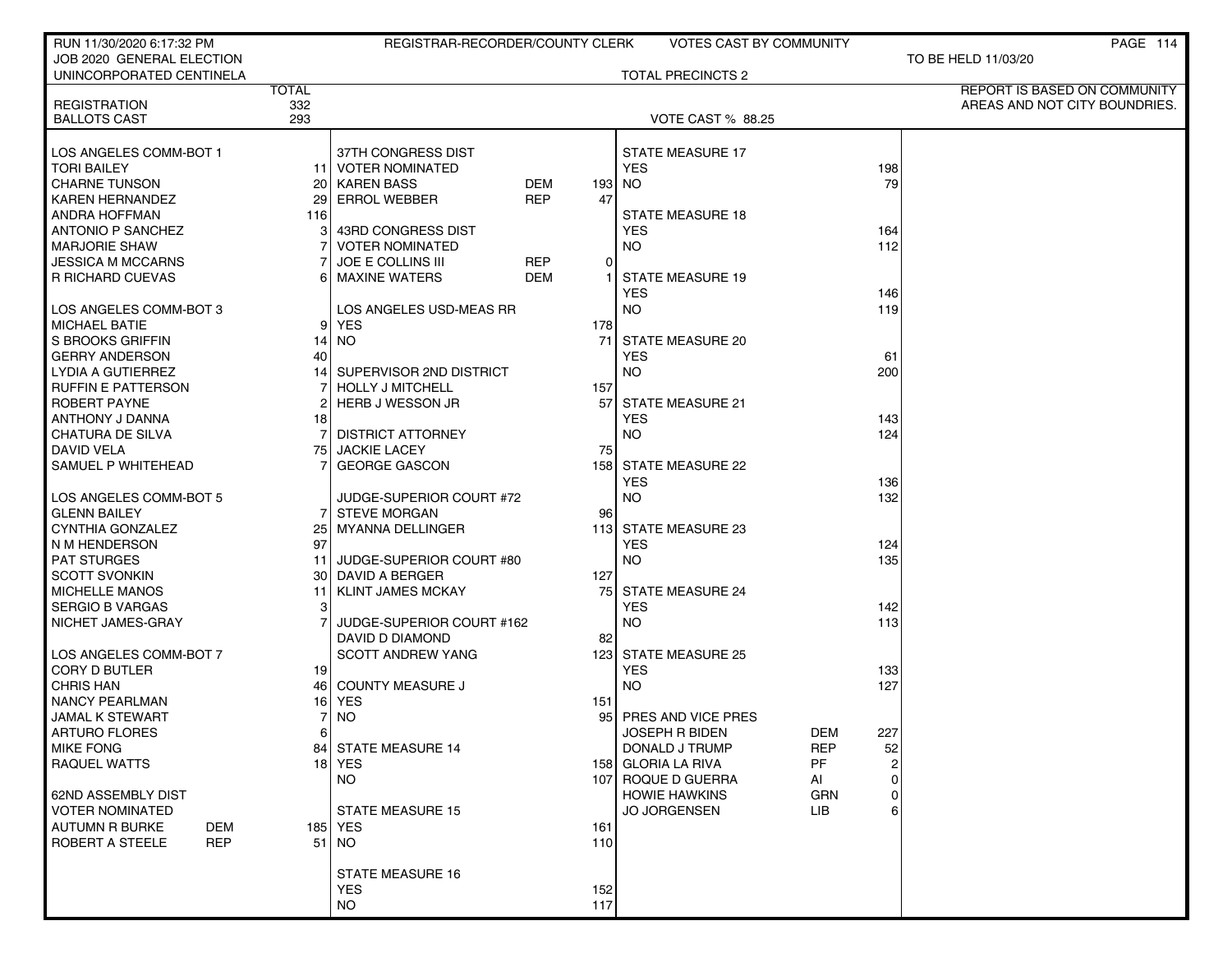| RUN 11/30/2020 6:17:32 PM                  |                | REGISTRAR-RECORDER/COUNTY CLERK |              | <b>VOTES CAST BY COMMUNITY</b> |            |      | <b>PAGE 115</b>               |
|--------------------------------------------|----------------|---------------------------------|--------------|--------------------------------|------------|------|-------------------------------|
| JOB 2020 GENERAL ELECTION                  |                |                                 |              |                                |            |      | TO BE HELD 11/03/20           |
| UNINCORPORATED CHARTER OAK                 |                |                                 |              | <b>TOTAL PRECINCTS 10</b>      |            |      |                               |
|                                            | <b>TOTAL</b>   |                                 |              |                                |            |      | REPORT IS BASED ON COMMUNITY  |
| <b>REGISTRATION</b><br><b>BALLOTS CAST</b> | 15890<br>12258 |                                 |              | <b>VOTE CAST % 77.14</b>       |            |      | AREAS AND NOT CITY BOUNDRIES. |
|                                            |                |                                 |              |                                |            |      |                               |
| AZUSA UNIFIED SCHOOL-GBM                   |                | JUDGE-SUPERIOR COURT #162       |              | <b>STATE MEASURE 24</b>        |            |      |                               |
| <b>SABRINA BOW</b>                         |                | 2174 DAVID D DIAMOND            | 4531         | <b>YES</b>                     |            | 6605 |                               |
| YOLANDA R PENA                             |                | 3432 SCOTT ANDREW YANG          | 5067 NO      |                                |            | 4809 |                               |
| <b>HELEN JARAMILLO</b>                     | 2112           |                                 |              |                                |            |      |                               |
|                                            |                | <b>COUNTY MEASURE J</b>         |              | STATE MEASURE 25               |            |      |                               |
| CHARTER OAK UNIFIED-GBM                    |                | <b>YES</b>                      | 5244 YES     |                                |            | 4761 |                               |
| <b>CRISTIAN AGUILAR</b>                    | 1868 NO        |                                 | 5379 NO      |                                |            | 6621 |                               |
| <b>KRISTIN MCGUIRE</b>                     | 1466           |                                 |              |                                |            |      |                               |
| <b>JEANETTE FLORES</b>                     |                | 1558 STATE MEASURE 14           |              | PRES AND VICE PRES             |            |      |                               |
| ROSIE RICHARDSON                           |                | 1205   YES                      | 6091         | JOSEPH R BIDEN                 | DEM        | 7945 |                               |
|                                            |                | <b>NO</b>                       |              | 5331 DONALD J TRUMP            | <b>REP</b> | 3888 |                               |
| COVINA-VALLEY USD-GBM TR3                  |                |                                 |              | <b>GLORIA LA RIVA</b>          | PF         | 50   |                               |
| C J HARRIS                                 | 91             | <b>STATE MEASURE 15</b>         |              | ROQUE D GUERRA                 | AI         | 32   |                               |
| <b>LAUREN M SANCHEZ</b>                    | 60 l           | YES                             |              | 5789 HOWIE HAWKINS             | <b>GRN</b> | 48   |                               |
| SONIA FRASQUILLO                           |                | 151   NO                        | 5879         | JO JORGENSEN                   | LIB        | 108  |                               |
| <b>MARIA ROMAN</b>                         | 221            |                                 |              |                                |            |      |                               |
|                                            |                | <b>STATE MEASURE 16</b>         |              |                                |            |      |                               |
| 48TH ASSEMBLY DIST                         |                | <b>YES</b>                      | 5113         |                                |            |      |                               |
| <b>VOTER NOMINATED</b>                     |                | <b>NO</b>                       | 6385         |                                |            |      |                               |
| <b>BLANCA E RUBIO</b><br>DEM               | 8378           |                                 |              |                                |            |      |                               |
|                                            |                | <b>STATE MEASURE 17</b>         |              |                                |            |      |                               |
| 32ND CONGRESS DIST                         |                | <b>YES</b>                      | 6659         |                                |            |      |                               |
| <b>VOTER NOMINATED</b>                     |                | NO.                             | 4969         |                                |            |      |                               |
| <b>REP</b><br><b>JOSHUA M SCOTT</b>        | 3540           |                                 |              |                                |            |      |                               |
| <b>GRACE F NAPOLITANO</b><br>DEM           |                | 7405 STATE MEASURE 18<br>YES    | 5026         |                                |            |      |                               |
| CITRUS COMM COLLEGE SPC-Y                  |                | <b>NO</b>                       | 6658         |                                |            |      |                               |
| <b>YES</b>                                 | 4245           |                                 |              |                                |            |      |                               |
| NO.                                        |                | 1803 STATE MEASURE 19           |              |                                |            |      |                               |
|                                            |                | YES                             | 5734         |                                |            |      |                               |
| UPPER SAN GABRIEL VLY-BD 4                 |                | <b>NO</b>                       | 5717         |                                |            |      |                               |
| <b>KATARINA GARCIA</b>                     | 4583           |                                 |              |                                |            |      |                               |
| ANNABEL E SECAIDA                          |                | 794 STATE MEASURE 20            |              |                                |            |      |                               |
| ALFONSO CONTRERAS                          |                | 1440   YES                      | 4549         |                                |            |      |                               |
|                                            |                | NO.                             | 6855         |                                |            |      |                               |
| <b>DISTRICT ATTORNEY</b>                   |                |                                 |              |                                |            |      |                               |
| <b>JACKIE LACEY</b>                        |                | 5653 STATE MEASURE 21           |              |                                |            |      |                               |
| <b>GEORGE GASCON</b>                       |                | 4979 YES                        | 5157         |                                |            |      |                               |
|                                            |                | NO.                             | 6383         |                                |            |      |                               |
| JUDGE-SUPERIOR COURT #72                   |                |                                 |              |                                |            |      |                               |
| <b>STEVE MORGAN</b>                        |                | 5051 STATE MEASURE 22           |              |                                |            |      |                               |
| MYANNA DELLINGER                           |                | 4699 YES                        | 6819         |                                |            |      |                               |
|                                            |                | <b>NO</b>                       | 4807         |                                |            |      |                               |
| JUDGE-SUPERIOR COURT #80                   |                |                                 |              |                                |            |      |                               |
| DAVID A BERGER                             |                | 5341 STATE MEASURE 23           |              |                                |            |      |                               |
| <b>KLINT JAMES MCKAY</b>                   |                | 4213 YES<br><b>NO</b>           | 4501<br>7080 |                                |            |      |                               |
|                                            |                |                                 |              |                                |            |      |                               |
|                                            |                |                                 |              |                                |            |      |                               |
|                                            |                |                                 |              |                                |            |      |                               |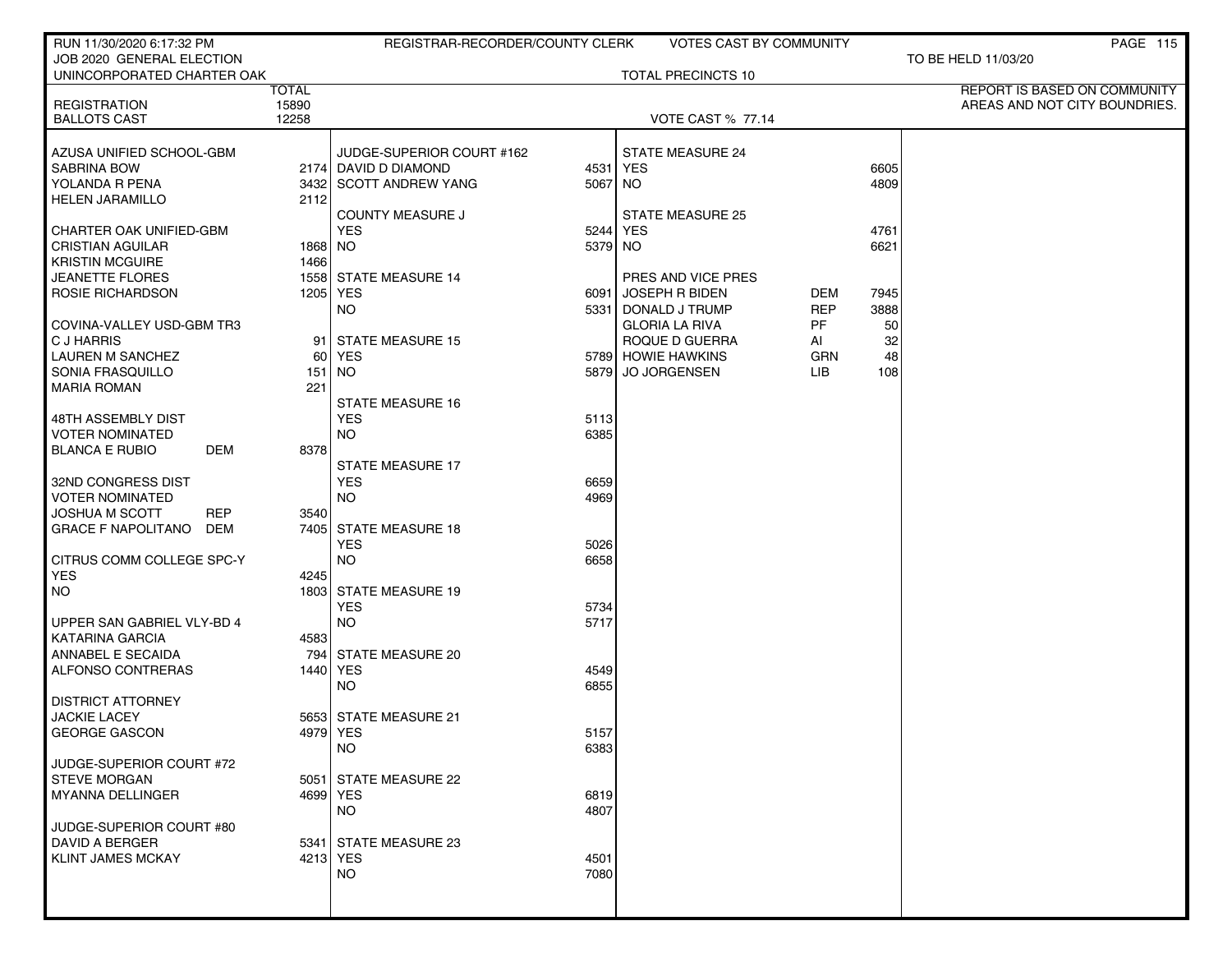| RUN 11/30/2020 6:17:32 PM         |              | REGISTRAR-RECORDER/COUNTY CLERK  |            |            | <b>VOTES CAST BY COMMUNITY</b> |             |                               |            | PAGE 116       |
|-----------------------------------|--------------|----------------------------------|------------|------------|--------------------------------|-------------|-------------------------------|------------|----------------|
| JOB 2020 GENERAL ELECTION         |              |                                  |            |            |                                |             | TO BE HELD 11/03/20           |            |                |
| UNINCORPORATED CHATSWORTH         |              |                                  |            |            | <b>TOTAL PRECINCTS 3</b>       |             |                               |            |                |
|                                   | <b>TOTAL</b> |                                  |            |            |                                |             | REPORT IS BASED ON COMMUNITY  |            |                |
| <b>REGISTRATION</b>               | 2309         |                                  |            |            |                                |             | AREAS AND NOT CITY BOUNDRIES. |            |                |
| <b>BALLOTS CAST</b>               | 1848         |                                  |            |            | <b>VOTE CAST % 80.03</b>       |             |                               |            |                |
|                                   |              |                                  |            |            |                                |             |                               |            |                |
| L A UNIFIED SCH-BOE 3             |              | 38TH ASSEMBLY DIST               |            |            | <b>STATE MEASURE 15</b>        |             | PRES AND VICE PRES            |            |                |
| I S M SCHMERELSON                 | 707 l        | VOTER NOMINATED                  |            |            | <b>YES</b>                     |             | 732 JOSEPH R BIDEN            | DEM        | 1083           |
| MARILYN KOZIATEK                  |              | 697 S M VALLADARES               | <b>REP</b> | 417        | NO.                            |             | 1037 DONALD J TRUMP           | <b>REP</b> | 700            |
|                                   |              | LUCIE L VOLOTZKY                 | <b>REP</b> | 136        |                                |             | <b>GLORIA LA RIVA</b>         | PF         | 6              |
| LOS ANGELES COMM-BOT 1            |              |                                  |            |            | <b>STATE MEASURE 16</b>        |             | ROQUE D GUERRA                | AI         | $\mathbf{2}$   |
| <b>TORI BAILEY</b>                | 95           | 45TH ASSEMBLY DIST               |            |            | YES                            |             | 656 HOWIE HAWKINS             | <b>GRN</b> | $\overline{7}$ |
| CHARNE TUNSON                     |              | 116 VOTER NOMINATED              |            |            | NO.                            | 1084 l      | <b>JO JORGENSEN</b>           | LIB        | 15             |
| KAREN HERNANDEZ                   | 179          | <b>JESSE GABRIEL</b>             | DEM        | 514        |                                |             |                               |            |                |
| ANDRA HOFFMAN                     | 623          | <b>JEFFI GIRGENTI</b>            | <b>REP</b> | 3891       | <b>STATE MEASURE 17</b>        |             |                               |            |                |
| ANTONIO P SANCHEZ                 | 33           |                                  |            |            | YES                            | 1022        |                               |            |                |
| <b>MARJORIE SHAW</b>              |              | 105 25TH CONGRESS DIST           |            |            | NO.                            | 746         |                               |            |                |
| <b>JESSICA M MCCARNS</b>          | 74           | <b>VOTER NOMINATED</b>           |            |            |                                |             |                               |            |                |
| I R RICHARD CUEVAS                | 33           | <b>MIKE GARCIA</b>               | <b>REP</b> |            | 350 STATE MEASURE 18           |             |                               |            |                |
|                                   |              | <b>CHRISTY SMITH</b>             | <b>DEM</b> |            | 416 YES                        | 773         |                               |            |                |
| LOS ANGELES COMM-BOT 3            |              |                                  |            |            | NO.                            | 994         |                               |            |                |
| MICHAEL BATIE                     | 64           | 30TH CONGRESS DIST               |            |            |                                |             |                               |            |                |
| l S BROOKS GRIFFIN                |              | 103 VOTER NOMINATED              |            |            | <b>STATE MEASURE 19</b>        |             |                               |            |                |
| <b>GERRY ANDERSON</b>             |              | 218 BRAD SHERMAN                 | DEM        | 542        | YES                            | 868         |                               |            |                |
| LYDIA A GUTIERREZ                 | 183          | │ MARK S REED                    | <b>REP</b> | 381        | NO.                            | 853         |                               |            |                |
| I RUFFIN E PATTERSON              | 67           |                                  |            |            |                                |             |                               |            |                |
| ROBERT PAYNE                      | 49           | LOS ANGELES USD-MEAS RR          |            |            | STATE MEASURE 20               |             |                               |            |                |
| I ANTHONY J DANNA                 | 82           | <b>YES</b>                       |            | 845        | YES                            | 625         |                               |            |                |
| CHATURA DE SILVA                  | 48           | NO.                              |            | 805        | NO.                            | 1087        |                               |            |                |
| <b>DAVID VELA</b>                 | 366          |                                  |            |            |                                |             |                               |            |                |
| SAMUEL P WHITEHEAD                | 76           | DISTRICT ATTORNEY                |            |            | STATE MEASURE 21               |             |                               |            |                |
|                                   |              | <b>JACKIE LACEY</b>              |            | 791        | <b>YES</b>                     | 773         |                               |            |                |
| LOS ANGELES COMM-BOT 5            |              | <b>GEORGE GASCON</b>             |            | 746        | NO.                            | 982         |                               |            |                |
| <b>GLENN BAILEY</b>               | 63           |                                  |            |            |                                |             |                               |            |                |
| CYNTHIA GONZALEZ                  |              | 178 JUDGE-SUPERIOR COURT #72     |            |            | <b>STATE MEASURE 22</b>        |             |                               |            |                |
| I N M HENDERSON                   | 420          | STEVE MORGAN                     |            | 685        | YES                            | 1082        |                               |            |                |
| <b>PAT STURGES</b>                | 166          | MYANNA DELLINGER                 |            |            | 663 NO                         | 682         |                               |            |                |
| <b>SCOTT SVONKIN</b>              | 195          |                                  |            |            |                                |             |                               |            |                |
| <b>MICHELLE MANOS</b>             | 86           | JUDGE-SUPERIOR COURT #80         |            |            | STATE MEASURE 23               |             |                               |            |                |
| I SERGIO B VARGAS                 | 44           | DAVID A BERGER                   |            | 7361       | YES                            | 635         |                               |            |                |
| I NICHET JAMES-GRAY               | 79           | <b>KLINT JAMES MCKAY</b>         |            | 575 I      | NO.                            | 1108        |                               |            |                |
| LOS ANGELES COMM-BOT 7            |              |                                  |            |            | <b>STATE MEASURE 24</b>        |             |                               |            |                |
|                                   |              | JUDGE-SUPERIOR COURT #162        |            |            |                                |             |                               |            |                |
| CORY D BUTLER                     |              | 143 DAVID D DIAMOND              |            |            | 642 YES                        | 936         |                               |            |                |
| <b>CHRIS HAN</b>                  |              | 200 SCOTT ANDREW YANG            |            |            | 700   NO                       | 793         |                               |            |                |
| NANCY PEARLMAN                    | 178          |                                  |            |            |                                |             |                               |            |                |
| JAMAL K STEWART<br>ARTURO FLORES  | 56           | <b>COUNTY MEASURE J</b><br>  YES |            |            | <b>STATE MEASURE 25</b>        |             |                               |            |                |
| <b>MIKE FONG</b>                  | 75           |                                  |            |            | 743 YES                        | 709<br>1003 |                               |            |                |
|                                   | $502$ NO     |                                  |            |            | 847 NO                         |             |                               |            |                |
| RAQUEL WATTS                      | 82           |                                  |            |            |                                |             |                               |            |                |
| 27TH STATE SENATE DIST            |              | <b>STATE MEASURE 14</b>          |            |            |                                |             |                               |            |                |
| <b>VOTER NOMINATED</b>            |              | <b>YES</b><br><b>NO</b>          |            | 841<br>885 |                                |             |                               |            |                |
| <b>HOUMAN SALEM</b><br><b>REP</b> | 693          |                                  |            |            |                                |             |                               |            |                |
| <b>HENRY STERN</b><br><b>DEM</b>  | 932          |                                  |            |            |                                |             |                               |            |                |
|                                   |              |                                  |            |            |                                |             |                               |            |                |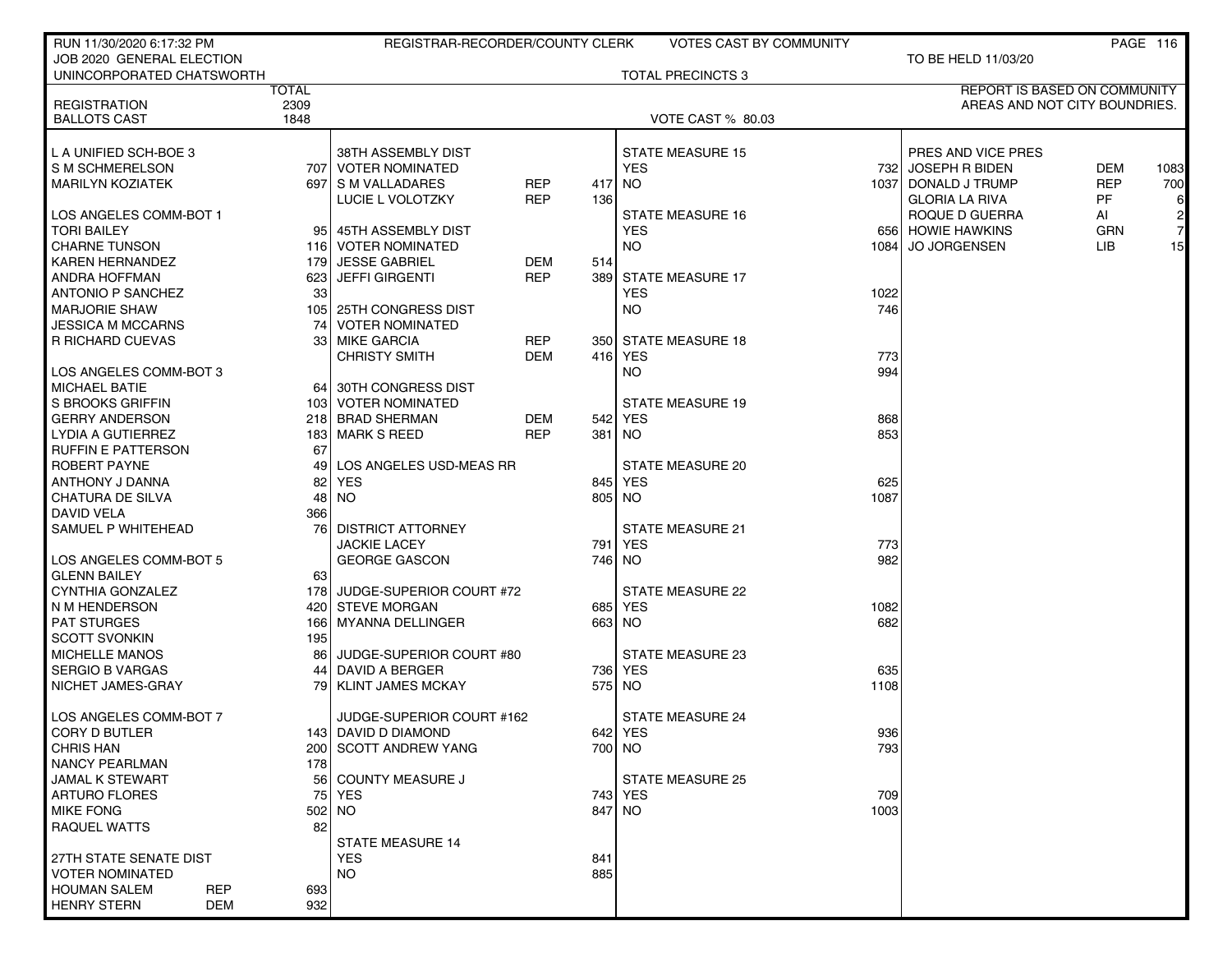| RUN 11/30/2020 6:17:32 PM                   |                | REGISTRAR-RECORDER/COUNTY CLERK |          | VOTES CAST BY COMMUNITY  |            |           | PAGE 117                      |
|---------------------------------------------|----------------|---------------------------------|----------|--------------------------|------------|-----------|-------------------------------|
| JOB 2020 GENERAL ELECTION                   |                |                                 |          |                          |            |           | TO BE HELD 11/03/20           |
| UNINCORPORATED CITRUS                       |                |                                 |          | <b>TOTAL PRECINCTS 7</b> |            |           |                               |
|                                             | <b>TOTAL</b>   |                                 |          |                          |            |           | REPORT IS BASED ON COMMUNITY  |
| <b>REGISTRATION</b>                         | 408            |                                 |          |                          |            |           | AREAS AND NOT CITY BOUNDRIES. |
| <b>BALLOTS CAST</b>                         | 328            |                                 |          | <b>VOTE CAST % 80.39</b> |            |           |                               |
|                                             |                |                                 |          |                          |            |           |                               |
| AZUSA UNIFIED SCHOOL-GBM                    |                | THREE VLYS MUN WTR DIV 4        |          | <b>STATE MEASURE 20</b>  |            |           |                               |
| <b>SABRINA BOW</b>                          |                | 12 JOSEPH A MEYERS              |          | 0 YES                    |            | 149       |                               |
| YOLANDA R PENA                              |                | 12 BOB G KUHN                   | 0        | <b>NO</b>                |            | 161       |                               |
| <b>HELEN JARAMILLO</b>                      | 12             |                                 |          |                          |            |           |                               |
|                                             |                | <b>DISTRICT ATTORNEY</b>        |          | STATE MEASURE 21         |            |           |                               |
| <b>CLAREMONT UNIFIED SCH-GBM</b>            |                | <b>JACKIE LACEY</b>             |          | 162 YES                  |            | 96        |                               |
| <b>KATHY ARCHER</b>                         |                | 149 GEORGE GASCON               | 107 NO   |                          |            | 222       |                               |
| <b>CHRIS NATICCHIA</b>                      | 60             |                                 |          |                          |            |           |                               |
| <b>BOB FASS</b>                             |                | 112 JUDGE-SUPERIOR COURT #72    |          | <b>STATE MEASURE 22</b>  |            |           |                               |
|                                             |                | <b>STEVE MORGAN</b>             |          | 141 YES                  |            | 199       |                               |
| DUARTE UNIFIED SCH-GBM                      |                | <b>MYANNA DELLINGER</b>         |          | 92 NO                    |            | 115       |                               |
| C ESCARCEGA CARROLL                         | 0l             |                                 |          |                          |            |           |                               |
| <b>FRANCISCO FIGUEROA</b>                   | $\Omega$       | JUDGE-SUPERIOR COURT #80        |          | STATE MEASURE 23         |            |           |                               |
| <b>JAMES FINLAY</b>                         | 01             | DAVID A BERGER                  | $101$ NO | 127 YES                  |            | 82<br>231 |                               |
| JACQUELINE J KU<br><b>MELISSA K REDMOND</b> | 0              | <b>KLINT JAMES MCKAY</b>        |          |                          |            |           |                               |
| TOM N REYES                                 | 0<br>0         | JUDGE-SUPERIOR COURT #162       |          | <b>STATE MEASURE 24</b>  |            |           |                               |
|                                             |                | DAVID D DIAMOND                 |          | <b>134 YES</b>           |            | 160       |                               |
| CITRUS COMM COLL-GBM TR 2                   |                | <b>SCOTT ANDREW YANG</b>        | 98       | NO.                      |            | 160       |                               |
| LAURA J BOLLINGER                           | 101            |                                 |          |                          |            |           |                               |
| <b>JOSEPH HAMER SALAS</b>                   |                | 53 COUNTY MEASURE J             |          | <b>STATE MEASURE 25</b>  |            |           |                               |
| <b>ERIC A KALJUMAGI</b>                     | 521            | <b>YES</b>                      |          | 118 YES                  |            | 103       |                               |
|                                             |                | NO.                             | 162 NO   |                          |            | 209       |                               |
| <b>25TH STATE SENATE DIST</b>               |                |                                 |          |                          |            |           |                               |
| <b>VOTER NOMINATED</b>                      |                | <b>STATE MEASURE 14</b>         |          | PRES AND VICE PRES       |            |           |                               |
| KATHLEEN HAZELTON<br><b>REP</b>             |                | 162 YES                         |          | 129 JOSEPH R BIDEN       | DEM        | 159       |                               |
| <b>DEM</b><br>A J PORTANTINO                |                | 145   NO                        |          | 181 DONALD J TRUMP       | <b>REP</b> | 153       |                               |
|                                             |                |                                 |          | <b>GLORIA LA RIVA</b>    | PF         | $\Omega$  |                               |
| 41ST ASSEMBLY DIST                          |                | <b>STATE MEASURE 15</b>         |          | ROQUE D GUERRA           | AI         |           |                               |
| <b>VOTER NOMINATED</b>                      |                | <b>YES</b>                      |          | 115 HOWIE HAWKINS        | GRN        |           |                               |
| <b>CHRIS HOLDEN</b><br>DEM                  |                | 153 NO                          |          | 198 JO JORGENSEN         | LIB        | 6         |                               |
| ROBIN A HVIDSTON<br>REP                     | 150            |                                 |          |                          |            |           |                               |
|                                             |                | <b>STATE MEASURE 16</b>         |          |                          |            |           |                               |
| 48TH ASSEMBLY DIST                          |                | <b>YES</b>                      | 112      |                          |            |           |                               |
| <b>VOTER NOMINATED</b>                      |                | <b>NO</b>                       | 201      |                          |            |           |                               |
| <b>BLANCA E RUBIO</b><br>DEM                | $\overline{0}$ |                                 |          |                          |            |           |                               |
|                                             |                | <b>STATE MEASURE 17</b>         |          |                          |            |           |                               |
| <b>27TH CONGRESS DIST</b>                   |                | YES                             | 166      |                          |            |           |                               |
| <b>VOTER NOMINATED</b>                      |                | <b>NO</b>                       | 153      |                          |            |           |                               |
| J J NALBANDIAN<br><b>REP</b>                | 159            |                                 |          |                          |            |           |                               |
| <b>DEM</b><br><b>JUDY CHU</b>               |                | 152 STATE MEASURE 18            |          |                          |            |           |                               |
|                                             |                | <b>YES</b>                      | 116      |                          |            |           |                               |
| DUARTE UNIFIED SCH SPC-S                    |                | <b>NO</b>                       | 204      |                          |            |           |                               |
| <b>YES</b>                                  | $\overline{0}$ |                                 |          |                          |            |           |                               |
| NO.                                         | 0              | <b>STATE MEASURE 19</b>         |          |                          |            |           |                               |
|                                             |                | <b>YES</b>                      | 128      |                          |            |           |                               |
| CITRUS COMM COLLEGE SPC-Y                   |                | <b>NO</b>                       | 183      |                          |            |           |                               |
| <b>YES</b>                                  | 137            |                                 |          |                          |            |           |                               |
| <b>NO</b>                                   | 144            |                                 |          |                          |            |           |                               |
|                                             |                |                                 |          |                          |            |           |                               |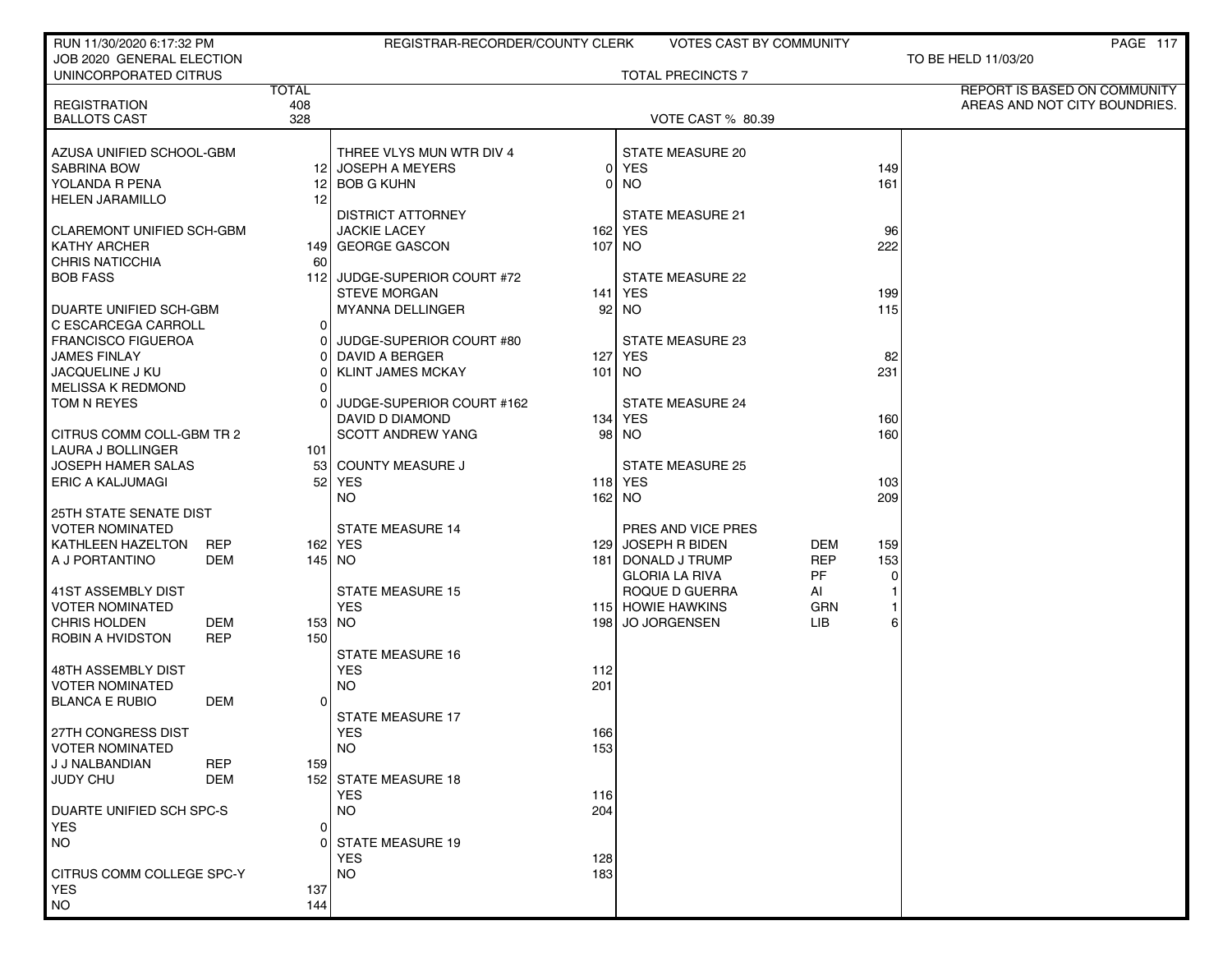| RUN 11/30/2020 6:17:32 PM                    |                 | REGISTRAR-RECORDER/COUNTY CLERK             | <b>VOTES CAST BY COMMUNITY</b>          |                   |            | PAGE 118                            |
|----------------------------------------------|-----------------|---------------------------------------------|-----------------------------------------|-------------------|------------|-------------------------------------|
| JOB 2020 GENERAL ELECTION                    |                 |                                             |                                         |                   |            | TO BE HELD 11/03/20                 |
| UNINCORPORATED DEL AIRE                      | <b>TOTAL</b>    |                                             | <b>TOTAL PRECINCTS 5</b>                |                   |            | <b>REPORT IS BASED ON COMMUNITY</b> |
| <b>REGISTRATION</b>                          | 7055            |                                             |                                         |                   |            | AREAS AND NOT CITY BOUNDRIES.       |
| <b>BALLOTS CAST</b>                          | 5793            |                                             | VOTE CAST % 82.11                       |                   |            |                                     |
|                                              |                 |                                             |                                         |                   |            |                                     |
| <b>WISEBURN UNIF SCH-GBM</b>                 |                 | <b>STATE MEASURE 14</b>                     | PRES AND VICE PRES                      |                   |            |                                     |
| NEIL GOLDMAN                                 |                 | 2424 YES<br>2804                            | <b>JOSEPH R BIDEN</b>                   | DEM<br><b>REP</b> | 3956       |                                     |
| J N DAUGHERTY<br>JOANNE L KANEDA             | 1978 NO<br>2376 | 2684                                        | DONALD J TRUMP<br><b>GLORIA LA RIVA</b> | <b>PF</b>         | 1584<br>12 |                                     |
|                                              |                 | <b>STATE MEASURE 15</b>                     | ROQUE D GUERRA                          | AI                | 20         |                                     |
| 35TH STATE SENATE DIST                       |                 | <b>YES</b>                                  | 2808 HOWIE HAWKINS                      | GRN               | 43         |                                     |
| <b>VOTER NOMINATED</b>                       |                 | <b>NO</b><br>2784                           | <b>JO JORGENSEN</b>                     | LIB               | 73         |                                     |
| <b>STEVEN C BRADFORD</b><br>DEM              | 3492            |                                             |                                         |                   |            |                                     |
| <b>ANTHONY PERRY</b><br>Al                   |                 | 1690 STATE MEASURE 16                       |                                         |                   |            |                                     |
|                                              |                 | <b>YES</b><br>2641                          |                                         |                   |            |                                     |
| 62ND ASSEMBLY DIST<br><b>VOTER NOMINATED</b> |                 | <b>NO</b><br>2864                           |                                         |                   |            |                                     |
| AUTUMN R BURKE<br>DEM                        |                 | 3705 STATE MEASURE 17                       |                                         |                   |            |                                     |
| <b>ROBERT A STEELE</b><br>REP                |                 | 1603 YES<br>3495                            |                                         |                   |            |                                     |
|                                              |                 | NO.<br>2075                                 |                                         |                   |            |                                     |
| 43RD CONGRESS DIST                           |                 |                                             |                                         |                   |            |                                     |
| <b>VOTER NOMINATED</b>                       |                 | <b>STATE MEASURE 18</b>                     |                                         |                   |            |                                     |
| <b>REP</b><br><b>JOE E COLLINS III</b>       |                 | 2031   YES<br>2690                          |                                         |                   |            |                                     |
| <b>MAXINE WATERS</b><br><b>DEM</b>           | 3481            | NO<br>2901                                  |                                         |                   |            |                                     |
| <b>WEST BASIN MUNI WATER-BD 5</b>            |                 | <b>STATE MEASURE 19</b>                     |                                         |                   |            |                                     |
| <b>GEORGE L GUTIERREZ</b>                    | 0               | <b>YES</b><br>2570                          |                                         |                   |            |                                     |
| DONALD DEAR                                  | $\Omega$        | <b>NO</b><br>2889                           |                                         |                   |            |                                     |
| <b>HUGO M ROJAS</b>                          | 01              |                                             |                                         |                   |            |                                     |
| EVA RIVERA                                   |                 | <b>STATE MEASURE 20</b>                     |                                         |                   |            |                                     |
|                                              |                 | <b>YES</b><br>1904                          |                                         |                   |            |                                     |
| SUPERVISOR 2ND DISTRICT                      |                 | <b>NO</b><br>3524                           |                                         |                   |            |                                     |
| <b>HOLLY J MITCHELL</b>                      | 3065            |                                             |                                         |                   |            |                                     |
| HERB J WESSON JR                             |                 | 1616 STATE MEASURE 21<br><b>YES</b><br>2470 |                                         |                   |            |                                     |
| <b>DISTRICT ATTORNEY</b>                     |                 | <b>NO</b><br>3038                           |                                         |                   |            |                                     |
| <b>JACKIE LACEY</b>                          | 2365            |                                             |                                         |                   |            |                                     |
| <b>GEORGE GASCON</b>                         | 2741            | <b>STATE MEASURE 22</b>                     |                                         |                   |            |                                     |
|                                              |                 | <b>YES</b><br>3119                          |                                         |                   |            |                                     |
| JUDGE-SUPERIOR COURT #72                     |                 | <b>NO</b><br>2421                           |                                         |                   |            |                                     |
| <b>STEVE MORGAN</b>                          | 2327            |                                             |                                         |                   |            |                                     |
| MYANNA DELLINGER                             |                 | 2403 STATE MEASURE 23<br><b>YES</b><br>2133 |                                         |                   |            |                                     |
| JUDGE-SUPERIOR COURT #80                     |                 | <b>NO</b><br>3367                           |                                         |                   |            |                                     |
| <b>DAVID A BERGER</b>                        | 2601            |                                             |                                         |                   |            |                                     |
| KLINT JAMES MCKAY                            |                 | 1970 STATE MEASURE 24                       |                                         |                   |            |                                     |
|                                              |                 | <b>YES</b><br>3185                          |                                         |                   |            |                                     |
| JUDGE-SUPERIOR COURT #162                    |                 | <b>NO</b><br>2262                           |                                         |                   |            |                                     |
| DAVID D DIAMOND                              | 2048            |                                             |                                         |                   |            |                                     |
| <b>SCOTT ANDREW YANG</b>                     |                 | 2547 STATE MEASURE 25<br><b>YES</b><br>2497 |                                         |                   |            |                                     |
| <b>COUNTY MEASURE J</b>                      |                 | <b>NO</b><br>2912                           |                                         |                   |            |                                     |
| <b>YES</b>                                   | 2801            |                                             |                                         |                   |            |                                     |
| <b>NO</b>                                    | 2317            |                                             |                                         |                   |            |                                     |
|                                              |                 |                                             |                                         |                   |            |                                     |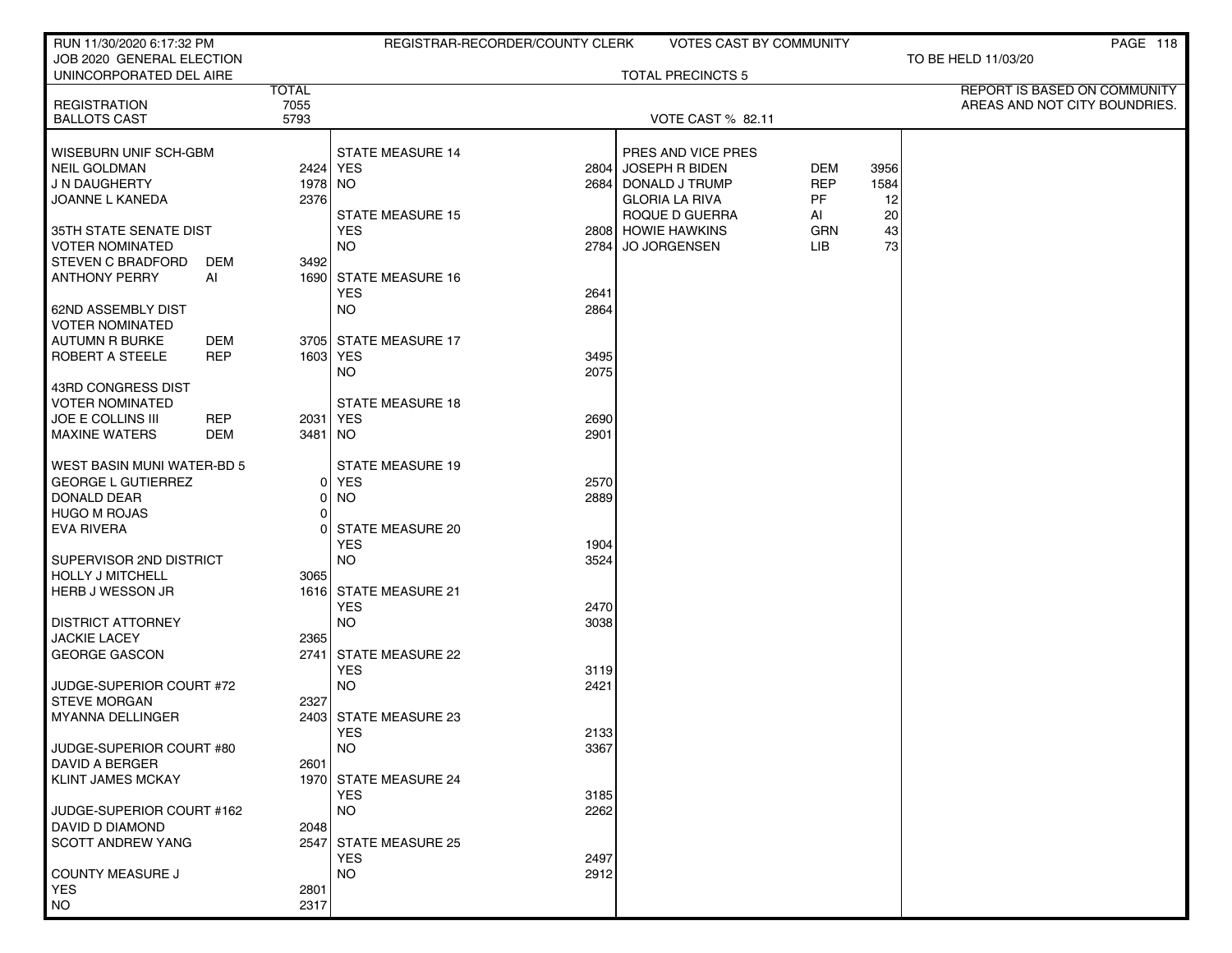| RUN 11/30/2020 6:17:32 PM                           |            |              |                         | REGISTRAR-RECORDER/COUNTY CLERK | <b>VOTES CAST BY COMMUNITY</b> |            |      | PAGE 119                      |
|-----------------------------------------------------|------------|--------------|-------------------------|---------------------------------|--------------------------------|------------|------|-------------------------------|
| JOB 2020 GENERAL ELECTION<br>UNINCORPORATED DEL SUR |            |              |                         |                                 | <b>TOTAL PRECINCTS 7</b>       |            |      | TO BE HELD 11/03/20           |
|                                                     |            | <b>TOTAL</b> |                         |                                 |                                |            |      | REPORT IS BASED ON COMMUNITY  |
| <b>REGISTRATION</b>                                 |            | 7227         |                         |                                 |                                |            |      | AREAS AND NOT CITY BOUNDRIES. |
| <b>BALLOTS CAST</b>                                 |            | 5937         |                         |                                 | <b>VOTE CAST % 82.15</b>       |            |      |                               |
| ANTELOPE VLY CCD-GBM TR 1                           |            |              | <b>COUNTY MEASURE J</b> |                                 | <b>STATE MEASURE 25</b>        |            |      |                               |
| MICHELLE HARVEY                                     |            |              | 2386 YES                |                                 | 1291 YES                       |            | 1392 |                               |
| <b>R MICHAEL DUTTON</b>                             |            | 1891   NO    |                         | 4062 NO                         |                                |            | 4216 |                               |
| 21ST STATE SENATE DIST                              |            |              | <b>STATE MEASURE 14</b> |                                 | PRES AND VICE PRES             |            |      |                               |
| <b>VOTER NOMINATED</b>                              |            |              | <b>YES</b>              | 1772                            | JOSEPH R BIDEN                 | DEM        | 1791 |                               |
| <b>KIPP MUELLER</b>                                 | DEM        | 1571   NO    |                         |                                 | 3879 DONALD J TRUMP            | <b>REP</b> | 3940 |                               |
| <b>SCOTT WILK</b>                                   | <b>REP</b> | 4097         |                         |                                 | <b>GLORIA LA RIVA</b>          | PF         | 15   |                               |
|                                                     |            |              | <b>STATE MEASURE 15</b> |                                 | ROQUE D GUERRA                 | AI         | 15   |                               |
| 36TH ASSEMBLY DIST                                  |            |              | <b>YES</b>              |                                 | 1341 HOWIE HAWKINS             | <b>GRN</b> | 27   |                               |
| VOTER NOMINATED                                     |            |              | <b>NO</b>               |                                 | 4382 JO JORGENSEN              | <b>LIB</b> | 82   |                               |
| <b>STEVE FOX</b>                                    | DEM        | 1324         |                         |                                 |                                |            |      |                               |
| <b>TOM LACKEY</b>                                   | <b>REP</b> |              | 4308 STATE MEASURE 16   |                                 |                                |            |      |                               |
|                                                     |            |              | <b>YES</b>              | 1095                            |                                |            |      |                               |
| 23RD CONGRESS DIST                                  |            |              | <b>NO</b>               | 4564                            |                                |            |      |                               |
| VOTER NOMINATED                                     |            |              |                         |                                 |                                |            |      |                               |
| <b>KIM MANGONE</b>                                  | DEM        |              | 341   STATE MEASURE 17  |                                 |                                |            |      |                               |
| <b>KEVIN MCCARTHY</b>                               | <b>REP</b> | 981          | <b>YES</b>              | 1948                            |                                |            |      |                               |
|                                                     |            |              | <b>NO</b>               | 3769                            |                                |            |      |                               |
| 25TH CONGRESS DIST                                  |            |              |                         |                                 |                                |            |      |                               |
| <b>VOTER NOMINATED</b>                              |            |              | <b>STATE MEASURE 18</b> |                                 |                                |            |      |                               |
| <b>MIKE GARCIA</b>                                  | <b>REP</b> | 3105 YES     |                         | 1299                            |                                |            |      |                               |
| <b>CHRISTY SMITH</b>                                | DEM        | 1271   NO    |                         | 4432                            |                                |            |      |                               |
| ANTELOPE VALLEY HEALTH BD                           |            |              | <b>STATE MEASURE 19</b> |                                 |                                |            |      |                               |
| <b>KRISTINA HONG</b>                                |            |              | 3330 YES                | 2050                            |                                |            |      |                               |
| <b>MATEO B OLIVAREZ</b>                             |            | 1288 NO      |                         | 3588                            |                                |            |      |                               |
| <b>ABDALLAH S FARRUKH</b>                           |            | 2331         |                         |                                 |                                |            |      |                               |
| K L VON TUNGELN                                     |            |              | 1921 STATE MEASURE 20   |                                 |                                |            |      |                               |
| MICHAEL P RIVES                                     |            |              | 1340 YES                | 2856                            |                                |            |      |                               |
|                                                     |            |              | NO                      | 2757                            |                                |            |      |                               |
| <b>DISTRICT ATTORNEY</b>                            |            |              |                         |                                 |                                |            |      |                               |
| <b>JACKIE LACEY</b>                                 |            |              | 3560 STATE MEASURE 21   |                                 |                                |            |      |                               |
| <b>GEORGE GASCON</b>                                |            | 1499 YES     |                         | 1241                            |                                |            |      |                               |
|                                                     |            |              | <b>NO</b>               | 4421                            |                                |            |      |                               |
| JUDGE-SUPERIOR COURT #72                            |            |              |                         |                                 |                                |            |      |                               |
| <b>STEVE MORGAN</b>                                 |            |              | 2839 STATE MEASURE 22   |                                 |                                |            |      |                               |
| <b>MYANNA DELLINGER</b>                             |            |              | 1482   YES              | 3963                            |                                |            |      |                               |
|                                                     |            |              | <b>NO</b>               | 1748                            |                                |            |      |                               |
| JUDGE-SUPERIOR COURT #80                            |            |              |                         |                                 |                                |            |      |                               |
| <b>DAVID A BERGER</b>                               |            |              | 2750 STATE MEASURE 23   |                                 |                                |            |      |                               |
| <b>KLINT JAMES MCKAY</b>                            |            |              | 1529 YES                | 1294                            |                                |            |      |                               |
|                                                     |            |              | <b>NO</b>               | 4378                            |                                |            |      |                               |
| JUDGE-SUPERIOR COURT #162                           |            |              |                         |                                 |                                |            |      |                               |
| DAVID D DIAMOND                                     |            |              | 1911 STATE MEASURE 24   |                                 |                                |            |      |                               |
| SCOTT ANDREW YANG                                   |            |              | 2433 YES                | 2421                            |                                |            |      |                               |
|                                                     |            |              | <b>NO</b>               | 3193                            |                                |            |      |                               |
|                                                     |            |              |                         |                                 |                                |            |      |                               |
|                                                     |            |              |                         |                                 |                                |            |      |                               |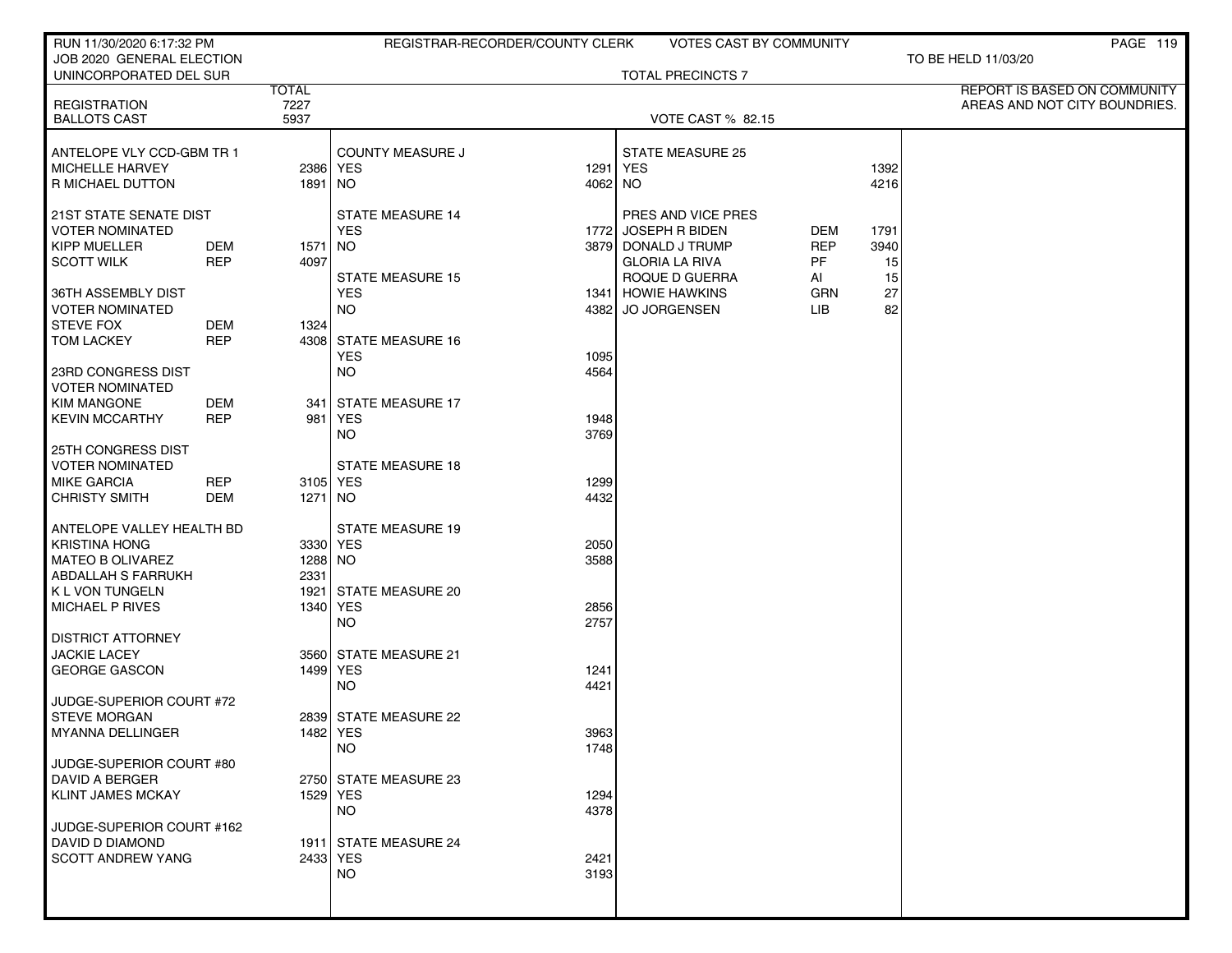| JOB 2020 GENERAL ELECTION<br>TO BE HELD 11/03/20<br>UNINCORPORATED DESERT<br><b>TOTAL PRECINCTS 12</b><br><b>TOTAL</b><br>REPORT IS BASED ON COMMUNITY<br>7090<br><b>REGISTRATION</b><br>AREAS AND NOT CITY BOUNDRIES.<br>5032<br><b>BALLOTS CAST</b><br><b>VOTE CAST % 70.97</b><br>ANTELOPE VLY JNT-GBM TR3<br>ANTELOPE VALLEY HEALTH BD<br><b>STATE MEASURE 19</b><br><b>ROBERT TELLER</b><br>60 KRISTINA HONG<br>3080 YES<br>2416<br><b>DANA LAMON</b><br>2310<br>95 MATEO B OLIVAREZ<br>1457 NO<br>CHRISTIAN D GREEN<br>116 ABDALLAH S FARRUKH<br>1865<br><b>DONITA WINN</b><br>200 K L VON TUNGELN<br>970 STATE MEASURE 20<br><b>MICHAEL P RIVES</b><br>1518 YES<br>1890<br>2822<br><b>KEPPEL UNION SCHOOL-GBM</b><br>NO.<br>DOMINIQUE BALLANTE<br>1075 DISTRICT ATTORNEY<br><b>CIMINSAL</b><br>1000 JACKIE LACEY<br>2599 STATE MEASURE 21<br>1778 YES<br>1907<br><b>JOSE S CENICEROS</b><br>GEORGE GASCON<br>9491<br>2832<br><b>WAUNETTE CULLORS</b><br>1186<br>NO.<br>JUDGE-SUPERIOR COURT #72<br>PALMDALE SCHOOL-GBM<br><b>STEVE MORGAN</b><br>2153 STATE MEASURE 22<br><b>MARCOS T ALVAREZ</b><br>1920 YES<br>2883<br>365   MYANNA DELLINGER<br>1884<br>ERIKA G ALVERDI<br>155<br>NO.<br><b>DENNIS TRUJILLO</b><br>JUDGE-SUPERIOR COURT #80<br>307<br>ENAYA HANBALI<br>188 DAVID A BERGER<br>2233 STATE MEASURE 23<br><b>ANTHONY L HUNT</b><br><b>KLINT JAMES MCKAY</b><br>1764<br>YES<br>1871<br>321<br><b>NO</b><br><b>SHARON VEGA</b><br>542<br>2881<br>JUDGE-SUPERIOR COURT #162<br>1893 STATE MEASURE 24<br>ANTELOPE VLY CCD-GBM TR 1<br>DAVID D DIAMOND<br>MICHELLE HARVEY<br>2133 YES<br>2767<br>1048 SCOTT ANDREW YANG<br>1922<br>R MICHAEL DUTTON<br>896<br>NO.<br><b>COUNTY MEASURE J</b><br><b>YES</b><br><b>21ST STATE SENATE DIST</b><br>1911 STATE MEASURE 25<br><b>VOTER NOMINATED</b><br><b>NO</b><br>2552<br><b>YES</b><br>1814<br><b>KIPP MUELLER</b><br>2861<br>DEM<br>2602<br>NO.<br><b>SCOTT WILK</b><br><b>REP</b><br>2033 STATE MEASURE 14<br><b>YES</b><br>2306 PRES AND VICE PRES<br><b>NO</b><br><b>25TH STATE SENATE DIST</b><br>2402<br><b>JOSEPH R BIDEN</b><br>DEM<br>2826<br><b>REP</b><br><b>VOTER NOMINATED</b><br>DONALD J TRUMP<br>1973<br>PF<br>KATHLEEN HAZELTON<br><b>REP</b><br>26 STATE MEASURE 15<br><b>GLORIA LA RIVA</b><br>25<br>A J PORTANTINO<br>DEM<br>22 YES<br>2149 ROQUE D GUERRA<br>AI<br>18<br><b>NO</b><br>2657 HOWIE HAWKINS<br>GRN<br>41<br><b>JO JORGENSEN</b><br>LІВ<br>61<br>36TH ASSEMBLY DIST<br><b>VOTER NOMINATED</b><br><b>STATE MEASURE 16</b><br><b>STEVE FOX</b><br>DEM<br>2216 YES<br>1777<br>TOM LACKEY<br>REP<br>2423   NO<br>2948<br><b>25TH CONGRESS DIST</b><br><b>STATE MEASURE 17</b><br><b>YES</b><br><b>VOTER NOMINATED</b><br>2628<br><b>REP</b><br>2189<br><b>MIKE GARCIA</b><br>2090 NO<br><b>CHRISTY SMITH</b><br><b>DEM</b><br>2609<br><b>STATE MEASURE 18</b><br>27TH CONGRESS DIST<br><b>YES</b><br>1945<br><b>VOTER NOMINATED</b><br><b>NO</b><br>2865<br>J J NALBANDIAN<br><b>REP</b><br>26<br>22<br><b>JUDY CHU</b><br><b>DEM</b> | RUN 11/30/2020 6:17:32 PM |  | REGISTRAR-RECORDER/COUNTY CLERK | VOTES CAST BY COMMUNITY |  | PAGE 120 |
|-----------------------------------------------------------------------------------------------------------------------------------------------------------------------------------------------------------------------------------------------------------------------------------------------------------------------------------------------------------------------------------------------------------------------------------------------------------------------------------------------------------------------------------------------------------------------------------------------------------------------------------------------------------------------------------------------------------------------------------------------------------------------------------------------------------------------------------------------------------------------------------------------------------------------------------------------------------------------------------------------------------------------------------------------------------------------------------------------------------------------------------------------------------------------------------------------------------------------------------------------------------------------------------------------------------------------------------------------------------------------------------------------------------------------------------------------------------------------------------------------------------------------------------------------------------------------------------------------------------------------------------------------------------------------------------------------------------------------------------------------------------------------------------------------------------------------------------------------------------------------------------------------------------------------------------------------------------------------------------------------------------------------------------------------------------------------------------------------------------------------------------------------------------------------------------------------------------------------------------------------------------------------------------------------------------------------------------------------------------------------------------------------------------------------------------------------------------------------------------------------------------------------------------------------------------------------------------------------------------------------------------------------------------------------------------------------------------------------------------------------------------------------------------------------------------------------------------------------------------------------------------------------------------------------------------------------------------------------------------------------------------------------------------|---------------------------|--|---------------------------------|-------------------------|--|----------|
|                                                                                                                                                                                                                                                                                                                                                                                                                                                                                                                                                                                                                                                                                                                                                                                                                                                                                                                                                                                                                                                                                                                                                                                                                                                                                                                                                                                                                                                                                                                                                                                                                                                                                                                                                                                                                                                                                                                                                                                                                                                                                                                                                                                                                                                                                                                                                                                                                                                                                                                                                                                                                                                                                                                                                                                                                                                                                                                                                                                                                                   |                           |  |                                 |                         |  |          |
|                                                                                                                                                                                                                                                                                                                                                                                                                                                                                                                                                                                                                                                                                                                                                                                                                                                                                                                                                                                                                                                                                                                                                                                                                                                                                                                                                                                                                                                                                                                                                                                                                                                                                                                                                                                                                                                                                                                                                                                                                                                                                                                                                                                                                                                                                                                                                                                                                                                                                                                                                                                                                                                                                                                                                                                                                                                                                                                                                                                                                                   |                           |  |                                 |                         |  |          |
|                                                                                                                                                                                                                                                                                                                                                                                                                                                                                                                                                                                                                                                                                                                                                                                                                                                                                                                                                                                                                                                                                                                                                                                                                                                                                                                                                                                                                                                                                                                                                                                                                                                                                                                                                                                                                                                                                                                                                                                                                                                                                                                                                                                                                                                                                                                                                                                                                                                                                                                                                                                                                                                                                                                                                                                                                                                                                                                                                                                                                                   |                           |  |                                 |                         |  |          |
|                                                                                                                                                                                                                                                                                                                                                                                                                                                                                                                                                                                                                                                                                                                                                                                                                                                                                                                                                                                                                                                                                                                                                                                                                                                                                                                                                                                                                                                                                                                                                                                                                                                                                                                                                                                                                                                                                                                                                                                                                                                                                                                                                                                                                                                                                                                                                                                                                                                                                                                                                                                                                                                                                                                                                                                                                                                                                                                                                                                                                                   |                           |  |                                 |                         |  |          |
|                                                                                                                                                                                                                                                                                                                                                                                                                                                                                                                                                                                                                                                                                                                                                                                                                                                                                                                                                                                                                                                                                                                                                                                                                                                                                                                                                                                                                                                                                                                                                                                                                                                                                                                                                                                                                                                                                                                                                                                                                                                                                                                                                                                                                                                                                                                                                                                                                                                                                                                                                                                                                                                                                                                                                                                                                                                                                                                                                                                                                                   |                           |  |                                 |                         |  |          |
|                                                                                                                                                                                                                                                                                                                                                                                                                                                                                                                                                                                                                                                                                                                                                                                                                                                                                                                                                                                                                                                                                                                                                                                                                                                                                                                                                                                                                                                                                                                                                                                                                                                                                                                                                                                                                                                                                                                                                                                                                                                                                                                                                                                                                                                                                                                                                                                                                                                                                                                                                                                                                                                                                                                                                                                                                                                                                                                                                                                                                                   |                           |  |                                 |                         |  |          |
|                                                                                                                                                                                                                                                                                                                                                                                                                                                                                                                                                                                                                                                                                                                                                                                                                                                                                                                                                                                                                                                                                                                                                                                                                                                                                                                                                                                                                                                                                                                                                                                                                                                                                                                                                                                                                                                                                                                                                                                                                                                                                                                                                                                                                                                                                                                                                                                                                                                                                                                                                                                                                                                                                                                                                                                                                                                                                                                                                                                                                                   |                           |  |                                 |                         |  |          |
|                                                                                                                                                                                                                                                                                                                                                                                                                                                                                                                                                                                                                                                                                                                                                                                                                                                                                                                                                                                                                                                                                                                                                                                                                                                                                                                                                                                                                                                                                                                                                                                                                                                                                                                                                                                                                                                                                                                                                                                                                                                                                                                                                                                                                                                                                                                                                                                                                                                                                                                                                                                                                                                                                                                                                                                                                                                                                                                                                                                                                                   |                           |  |                                 |                         |  |          |
|                                                                                                                                                                                                                                                                                                                                                                                                                                                                                                                                                                                                                                                                                                                                                                                                                                                                                                                                                                                                                                                                                                                                                                                                                                                                                                                                                                                                                                                                                                                                                                                                                                                                                                                                                                                                                                                                                                                                                                                                                                                                                                                                                                                                                                                                                                                                                                                                                                                                                                                                                                                                                                                                                                                                                                                                                                                                                                                                                                                                                                   |                           |  |                                 |                         |  |          |
|                                                                                                                                                                                                                                                                                                                                                                                                                                                                                                                                                                                                                                                                                                                                                                                                                                                                                                                                                                                                                                                                                                                                                                                                                                                                                                                                                                                                                                                                                                                                                                                                                                                                                                                                                                                                                                                                                                                                                                                                                                                                                                                                                                                                                                                                                                                                                                                                                                                                                                                                                                                                                                                                                                                                                                                                                                                                                                                                                                                                                                   |                           |  |                                 |                         |  |          |
|                                                                                                                                                                                                                                                                                                                                                                                                                                                                                                                                                                                                                                                                                                                                                                                                                                                                                                                                                                                                                                                                                                                                                                                                                                                                                                                                                                                                                                                                                                                                                                                                                                                                                                                                                                                                                                                                                                                                                                                                                                                                                                                                                                                                                                                                                                                                                                                                                                                                                                                                                                                                                                                                                                                                                                                                                                                                                                                                                                                                                                   |                           |  |                                 |                         |  |          |
|                                                                                                                                                                                                                                                                                                                                                                                                                                                                                                                                                                                                                                                                                                                                                                                                                                                                                                                                                                                                                                                                                                                                                                                                                                                                                                                                                                                                                                                                                                                                                                                                                                                                                                                                                                                                                                                                                                                                                                                                                                                                                                                                                                                                                                                                                                                                                                                                                                                                                                                                                                                                                                                                                                                                                                                                                                                                                                                                                                                                                                   |                           |  |                                 |                         |  |          |
|                                                                                                                                                                                                                                                                                                                                                                                                                                                                                                                                                                                                                                                                                                                                                                                                                                                                                                                                                                                                                                                                                                                                                                                                                                                                                                                                                                                                                                                                                                                                                                                                                                                                                                                                                                                                                                                                                                                                                                                                                                                                                                                                                                                                                                                                                                                                                                                                                                                                                                                                                                                                                                                                                                                                                                                                                                                                                                                                                                                                                                   |                           |  |                                 |                         |  |          |
|                                                                                                                                                                                                                                                                                                                                                                                                                                                                                                                                                                                                                                                                                                                                                                                                                                                                                                                                                                                                                                                                                                                                                                                                                                                                                                                                                                                                                                                                                                                                                                                                                                                                                                                                                                                                                                                                                                                                                                                                                                                                                                                                                                                                                                                                                                                                                                                                                                                                                                                                                                                                                                                                                                                                                                                                                                                                                                                                                                                                                                   |                           |  |                                 |                         |  |          |
|                                                                                                                                                                                                                                                                                                                                                                                                                                                                                                                                                                                                                                                                                                                                                                                                                                                                                                                                                                                                                                                                                                                                                                                                                                                                                                                                                                                                                                                                                                                                                                                                                                                                                                                                                                                                                                                                                                                                                                                                                                                                                                                                                                                                                                                                                                                                                                                                                                                                                                                                                                                                                                                                                                                                                                                                                                                                                                                                                                                                                                   |                           |  |                                 |                         |  |          |
|                                                                                                                                                                                                                                                                                                                                                                                                                                                                                                                                                                                                                                                                                                                                                                                                                                                                                                                                                                                                                                                                                                                                                                                                                                                                                                                                                                                                                                                                                                                                                                                                                                                                                                                                                                                                                                                                                                                                                                                                                                                                                                                                                                                                                                                                                                                                                                                                                                                                                                                                                                                                                                                                                                                                                                                                                                                                                                                                                                                                                                   |                           |  |                                 |                         |  |          |
|                                                                                                                                                                                                                                                                                                                                                                                                                                                                                                                                                                                                                                                                                                                                                                                                                                                                                                                                                                                                                                                                                                                                                                                                                                                                                                                                                                                                                                                                                                                                                                                                                                                                                                                                                                                                                                                                                                                                                                                                                                                                                                                                                                                                                                                                                                                                                                                                                                                                                                                                                                                                                                                                                                                                                                                                                                                                                                                                                                                                                                   |                           |  |                                 |                         |  |          |
|                                                                                                                                                                                                                                                                                                                                                                                                                                                                                                                                                                                                                                                                                                                                                                                                                                                                                                                                                                                                                                                                                                                                                                                                                                                                                                                                                                                                                                                                                                                                                                                                                                                                                                                                                                                                                                                                                                                                                                                                                                                                                                                                                                                                                                                                                                                                                                                                                                                                                                                                                                                                                                                                                                                                                                                                                                                                                                                                                                                                                                   |                           |  |                                 |                         |  |          |
|                                                                                                                                                                                                                                                                                                                                                                                                                                                                                                                                                                                                                                                                                                                                                                                                                                                                                                                                                                                                                                                                                                                                                                                                                                                                                                                                                                                                                                                                                                                                                                                                                                                                                                                                                                                                                                                                                                                                                                                                                                                                                                                                                                                                                                                                                                                                                                                                                                                                                                                                                                                                                                                                                                                                                                                                                                                                                                                                                                                                                                   |                           |  |                                 |                         |  |          |
|                                                                                                                                                                                                                                                                                                                                                                                                                                                                                                                                                                                                                                                                                                                                                                                                                                                                                                                                                                                                                                                                                                                                                                                                                                                                                                                                                                                                                                                                                                                                                                                                                                                                                                                                                                                                                                                                                                                                                                                                                                                                                                                                                                                                                                                                                                                                                                                                                                                                                                                                                                                                                                                                                                                                                                                                                                                                                                                                                                                                                                   |                           |  |                                 |                         |  |          |
|                                                                                                                                                                                                                                                                                                                                                                                                                                                                                                                                                                                                                                                                                                                                                                                                                                                                                                                                                                                                                                                                                                                                                                                                                                                                                                                                                                                                                                                                                                                                                                                                                                                                                                                                                                                                                                                                                                                                                                                                                                                                                                                                                                                                                                                                                                                                                                                                                                                                                                                                                                                                                                                                                                                                                                                                                                                                                                                                                                                                                                   |                           |  |                                 |                         |  |          |
|                                                                                                                                                                                                                                                                                                                                                                                                                                                                                                                                                                                                                                                                                                                                                                                                                                                                                                                                                                                                                                                                                                                                                                                                                                                                                                                                                                                                                                                                                                                                                                                                                                                                                                                                                                                                                                                                                                                                                                                                                                                                                                                                                                                                                                                                                                                                                                                                                                                                                                                                                                                                                                                                                                                                                                                                                                                                                                                                                                                                                                   |                           |  |                                 |                         |  |          |
|                                                                                                                                                                                                                                                                                                                                                                                                                                                                                                                                                                                                                                                                                                                                                                                                                                                                                                                                                                                                                                                                                                                                                                                                                                                                                                                                                                                                                                                                                                                                                                                                                                                                                                                                                                                                                                                                                                                                                                                                                                                                                                                                                                                                                                                                                                                                                                                                                                                                                                                                                                                                                                                                                                                                                                                                                                                                                                                                                                                                                                   |                           |  |                                 |                         |  |          |
|                                                                                                                                                                                                                                                                                                                                                                                                                                                                                                                                                                                                                                                                                                                                                                                                                                                                                                                                                                                                                                                                                                                                                                                                                                                                                                                                                                                                                                                                                                                                                                                                                                                                                                                                                                                                                                                                                                                                                                                                                                                                                                                                                                                                                                                                                                                                                                                                                                                                                                                                                                                                                                                                                                                                                                                                                                                                                                                                                                                                                                   |                           |  |                                 |                         |  |          |
|                                                                                                                                                                                                                                                                                                                                                                                                                                                                                                                                                                                                                                                                                                                                                                                                                                                                                                                                                                                                                                                                                                                                                                                                                                                                                                                                                                                                                                                                                                                                                                                                                                                                                                                                                                                                                                                                                                                                                                                                                                                                                                                                                                                                                                                                                                                                                                                                                                                                                                                                                                                                                                                                                                                                                                                                                                                                                                                                                                                                                                   |                           |  |                                 |                         |  |          |
|                                                                                                                                                                                                                                                                                                                                                                                                                                                                                                                                                                                                                                                                                                                                                                                                                                                                                                                                                                                                                                                                                                                                                                                                                                                                                                                                                                                                                                                                                                                                                                                                                                                                                                                                                                                                                                                                                                                                                                                                                                                                                                                                                                                                                                                                                                                                                                                                                                                                                                                                                                                                                                                                                                                                                                                                                                                                                                                                                                                                                                   |                           |  |                                 |                         |  |          |
|                                                                                                                                                                                                                                                                                                                                                                                                                                                                                                                                                                                                                                                                                                                                                                                                                                                                                                                                                                                                                                                                                                                                                                                                                                                                                                                                                                                                                                                                                                                                                                                                                                                                                                                                                                                                                                                                                                                                                                                                                                                                                                                                                                                                                                                                                                                                                                                                                                                                                                                                                                                                                                                                                                                                                                                                                                                                                                                                                                                                                                   |                           |  |                                 |                         |  |          |
|                                                                                                                                                                                                                                                                                                                                                                                                                                                                                                                                                                                                                                                                                                                                                                                                                                                                                                                                                                                                                                                                                                                                                                                                                                                                                                                                                                                                                                                                                                                                                                                                                                                                                                                                                                                                                                                                                                                                                                                                                                                                                                                                                                                                                                                                                                                                                                                                                                                                                                                                                                                                                                                                                                                                                                                                                                                                                                                                                                                                                                   |                           |  |                                 |                         |  |          |
|                                                                                                                                                                                                                                                                                                                                                                                                                                                                                                                                                                                                                                                                                                                                                                                                                                                                                                                                                                                                                                                                                                                                                                                                                                                                                                                                                                                                                                                                                                                                                                                                                                                                                                                                                                                                                                                                                                                                                                                                                                                                                                                                                                                                                                                                                                                                                                                                                                                                                                                                                                                                                                                                                                                                                                                                                                                                                                                                                                                                                                   |                           |  |                                 |                         |  |          |
|                                                                                                                                                                                                                                                                                                                                                                                                                                                                                                                                                                                                                                                                                                                                                                                                                                                                                                                                                                                                                                                                                                                                                                                                                                                                                                                                                                                                                                                                                                                                                                                                                                                                                                                                                                                                                                                                                                                                                                                                                                                                                                                                                                                                                                                                                                                                                                                                                                                                                                                                                                                                                                                                                                                                                                                                                                                                                                                                                                                                                                   |                           |  |                                 |                         |  |          |
|                                                                                                                                                                                                                                                                                                                                                                                                                                                                                                                                                                                                                                                                                                                                                                                                                                                                                                                                                                                                                                                                                                                                                                                                                                                                                                                                                                                                                                                                                                                                                                                                                                                                                                                                                                                                                                                                                                                                                                                                                                                                                                                                                                                                                                                                                                                                                                                                                                                                                                                                                                                                                                                                                                                                                                                                                                                                                                                                                                                                                                   |                           |  |                                 |                         |  |          |
|                                                                                                                                                                                                                                                                                                                                                                                                                                                                                                                                                                                                                                                                                                                                                                                                                                                                                                                                                                                                                                                                                                                                                                                                                                                                                                                                                                                                                                                                                                                                                                                                                                                                                                                                                                                                                                                                                                                                                                                                                                                                                                                                                                                                                                                                                                                                                                                                                                                                                                                                                                                                                                                                                                                                                                                                                                                                                                                                                                                                                                   |                           |  |                                 |                         |  |          |
|                                                                                                                                                                                                                                                                                                                                                                                                                                                                                                                                                                                                                                                                                                                                                                                                                                                                                                                                                                                                                                                                                                                                                                                                                                                                                                                                                                                                                                                                                                                                                                                                                                                                                                                                                                                                                                                                                                                                                                                                                                                                                                                                                                                                                                                                                                                                                                                                                                                                                                                                                                                                                                                                                                                                                                                                                                                                                                                                                                                                                                   |                           |  |                                 |                         |  |          |
|                                                                                                                                                                                                                                                                                                                                                                                                                                                                                                                                                                                                                                                                                                                                                                                                                                                                                                                                                                                                                                                                                                                                                                                                                                                                                                                                                                                                                                                                                                                                                                                                                                                                                                                                                                                                                                                                                                                                                                                                                                                                                                                                                                                                                                                                                                                                                                                                                                                                                                                                                                                                                                                                                                                                                                                                                                                                                                                                                                                                                                   |                           |  |                                 |                         |  |          |
|                                                                                                                                                                                                                                                                                                                                                                                                                                                                                                                                                                                                                                                                                                                                                                                                                                                                                                                                                                                                                                                                                                                                                                                                                                                                                                                                                                                                                                                                                                                                                                                                                                                                                                                                                                                                                                                                                                                                                                                                                                                                                                                                                                                                                                                                                                                                                                                                                                                                                                                                                                                                                                                                                                                                                                                                                                                                                                                                                                                                                                   |                           |  |                                 |                         |  |          |
|                                                                                                                                                                                                                                                                                                                                                                                                                                                                                                                                                                                                                                                                                                                                                                                                                                                                                                                                                                                                                                                                                                                                                                                                                                                                                                                                                                                                                                                                                                                                                                                                                                                                                                                                                                                                                                                                                                                                                                                                                                                                                                                                                                                                                                                                                                                                                                                                                                                                                                                                                                                                                                                                                                                                                                                                                                                                                                                                                                                                                                   |                           |  |                                 |                         |  |          |
|                                                                                                                                                                                                                                                                                                                                                                                                                                                                                                                                                                                                                                                                                                                                                                                                                                                                                                                                                                                                                                                                                                                                                                                                                                                                                                                                                                                                                                                                                                                                                                                                                                                                                                                                                                                                                                                                                                                                                                                                                                                                                                                                                                                                                                                                                                                                                                                                                                                                                                                                                                                                                                                                                                                                                                                                                                                                                                                                                                                                                                   |                           |  |                                 |                         |  |          |
|                                                                                                                                                                                                                                                                                                                                                                                                                                                                                                                                                                                                                                                                                                                                                                                                                                                                                                                                                                                                                                                                                                                                                                                                                                                                                                                                                                                                                                                                                                                                                                                                                                                                                                                                                                                                                                                                                                                                                                                                                                                                                                                                                                                                                                                                                                                                                                                                                                                                                                                                                                                                                                                                                                                                                                                                                                                                                                                                                                                                                                   |                           |  |                                 |                         |  |          |
|                                                                                                                                                                                                                                                                                                                                                                                                                                                                                                                                                                                                                                                                                                                                                                                                                                                                                                                                                                                                                                                                                                                                                                                                                                                                                                                                                                                                                                                                                                                                                                                                                                                                                                                                                                                                                                                                                                                                                                                                                                                                                                                                                                                                                                                                                                                                                                                                                                                                                                                                                                                                                                                                                                                                                                                                                                                                                                                                                                                                                                   |                           |  |                                 |                         |  |          |
|                                                                                                                                                                                                                                                                                                                                                                                                                                                                                                                                                                                                                                                                                                                                                                                                                                                                                                                                                                                                                                                                                                                                                                                                                                                                                                                                                                                                                                                                                                                                                                                                                                                                                                                                                                                                                                                                                                                                                                                                                                                                                                                                                                                                                                                                                                                                                                                                                                                                                                                                                                                                                                                                                                                                                                                                                                                                                                                                                                                                                                   |                           |  |                                 |                         |  |          |
|                                                                                                                                                                                                                                                                                                                                                                                                                                                                                                                                                                                                                                                                                                                                                                                                                                                                                                                                                                                                                                                                                                                                                                                                                                                                                                                                                                                                                                                                                                                                                                                                                                                                                                                                                                                                                                                                                                                                                                                                                                                                                                                                                                                                                                                                                                                                                                                                                                                                                                                                                                                                                                                                                                                                                                                                                                                                                                                                                                                                                                   |                           |  |                                 |                         |  |          |
|                                                                                                                                                                                                                                                                                                                                                                                                                                                                                                                                                                                                                                                                                                                                                                                                                                                                                                                                                                                                                                                                                                                                                                                                                                                                                                                                                                                                                                                                                                                                                                                                                                                                                                                                                                                                                                                                                                                                                                                                                                                                                                                                                                                                                                                                                                                                                                                                                                                                                                                                                                                                                                                                                                                                                                                                                                                                                                                                                                                                                                   |                           |  |                                 |                         |  |          |
|                                                                                                                                                                                                                                                                                                                                                                                                                                                                                                                                                                                                                                                                                                                                                                                                                                                                                                                                                                                                                                                                                                                                                                                                                                                                                                                                                                                                                                                                                                                                                                                                                                                                                                                                                                                                                                                                                                                                                                                                                                                                                                                                                                                                                                                                                                                                                                                                                                                                                                                                                                                                                                                                                                                                                                                                                                                                                                                                                                                                                                   |                           |  |                                 |                         |  |          |
|                                                                                                                                                                                                                                                                                                                                                                                                                                                                                                                                                                                                                                                                                                                                                                                                                                                                                                                                                                                                                                                                                                                                                                                                                                                                                                                                                                                                                                                                                                                                                                                                                                                                                                                                                                                                                                                                                                                                                                                                                                                                                                                                                                                                                                                                                                                                                                                                                                                                                                                                                                                                                                                                                                                                                                                                                                                                                                                                                                                                                                   |                           |  |                                 |                         |  |          |
|                                                                                                                                                                                                                                                                                                                                                                                                                                                                                                                                                                                                                                                                                                                                                                                                                                                                                                                                                                                                                                                                                                                                                                                                                                                                                                                                                                                                                                                                                                                                                                                                                                                                                                                                                                                                                                                                                                                                                                                                                                                                                                                                                                                                                                                                                                                                                                                                                                                                                                                                                                                                                                                                                                                                                                                                                                                                                                                                                                                                                                   |                           |  |                                 |                         |  |          |
|                                                                                                                                                                                                                                                                                                                                                                                                                                                                                                                                                                                                                                                                                                                                                                                                                                                                                                                                                                                                                                                                                                                                                                                                                                                                                                                                                                                                                                                                                                                                                                                                                                                                                                                                                                                                                                                                                                                                                                                                                                                                                                                                                                                                                                                                                                                                                                                                                                                                                                                                                                                                                                                                                                                                                                                                                                                                                                                                                                                                                                   |                           |  |                                 |                         |  |          |
|                                                                                                                                                                                                                                                                                                                                                                                                                                                                                                                                                                                                                                                                                                                                                                                                                                                                                                                                                                                                                                                                                                                                                                                                                                                                                                                                                                                                                                                                                                                                                                                                                                                                                                                                                                                                                                                                                                                                                                                                                                                                                                                                                                                                                                                                                                                                                                                                                                                                                                                                                                                                                                                                                                                                                                                                                                                                                                                                                                                                                                   |                           |  |                                 |                         |  |          |
|                                                                                                                                                                                                                                                                                                                                                                                                                                                                                                                                                                                                                                                                                                                                                                                                                                                                                                                                                                                                                                                                                                                                                                                                                                                                                                                                                                                                                                                                                                                                                                                                                                                                                                                                                                                                                                                                                                                                                                                                                                                                                                                                                                                                                                                                                                                                                                                                                                                                                                                                                                                                                                                                                                                                                                                                                                                                                                                                                                                                                                   |                           |  |                                 |                         |  |          |
|                                                                                                                                                                                                                                                                                                                                                                                                                                                                                                                                                                                                                                                                                                                                                                                                                                                                                                                                                                                                                                                                                                                                                                                                                                                                                                                                                                                                                                                                                                                                                                                                                                                                                                                                                                                                                                                                                                                                                                                                                                                                                                                                                                                                                                                                                                                                                                                                                                                                                                                                                                                                                                                                                                                                                                                                                                                                                                                                                                                                                                   |                           |  |                                 |                         |  |          |
|                                                                                                                                                                                                                                                                                                                                                                                                                                                                                                                                                                                                                                                                                                                                                                                                                                                                                                                                                                                                                                                                                                                                                                                                                                                                                                                                                                                                                                                                                                                                                                                                                                                                                                                                                                                                                                                                                                                                                                                                                                                                                                                                                                                                                                                                                                                                                                                                                                                                                                                                                                                                                                                                                                                                                                                                                                                                                                                                                                                                                                   |                           |  |                                 |                         |  |          |
|                                                                                                                                                                                                                                                                                                                                                                                                                                                                                                                                                                                                                                                                                                                                                                                                                                                                                                                                                                                                                                                                                                                                                                                                                                                                                                                                                                                                                                                                                                                                                                                                                                                                                                                                                                                                                                                                                                                                                                                                                                                                                                                                                                                                                                                                                                                                                                                                                                                                                                                                                                                                                                                                                                                                                                                                                                                                                                                                                                                                                                   |                           |  |                                 |                         |  |          |
|                                                                                                                                                                                                                                                                                                                                                                                                                                                                                                                                                                                                                                                                                                                                                                                                                                                                                                                                                                                                                                                                                                                                                                                                                                                                                                                                                                                                                                                                                                                                                                                                                                                                                                                                                                                                                                                                                                                                                                                                                                                                                                                                                                                                                                                                                                                                                                                                                                                                                                                                                                                                                                                                                                                                                                                                                                                                                                                                                                                                                                   |                           |  |                                 |                         |  |          |
|                                                                                                                                                                                                                                                                                                                                                                                                                                                                                                                                                                                                                                                                                                                                                                                                                                                                                                                                                                                                                                                                                                                                                                                                                                                                                                                                                                                                                                                                                                                                                                                                                                                                                                                                                                                                                                                                                                                                                                                                                                                                                                                                                                                                                                                                                                                                                                                                                                                                                                                                                                                                                                                                                                                                                                                                                                                                                                                                                                                                                                   |                           |  |                                 |                         |  |          |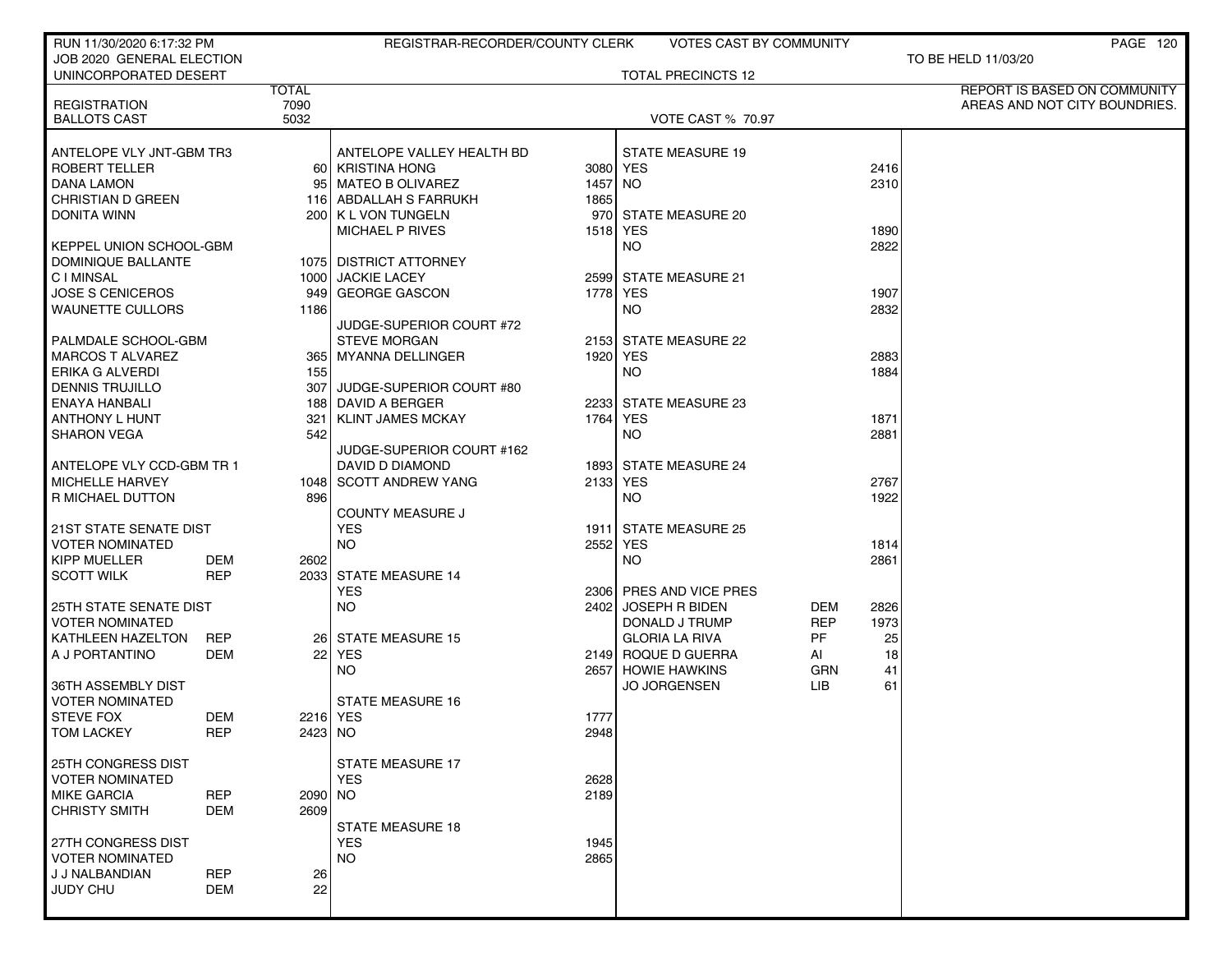| RUN 11/30/2020 6:17:32 PM              |                      | REGISTRAR-RECORDER/COUNTY CLERK       |            |                  | <b>VOTES CAST BY COMMUNITY</b>        |            |   |                     | <b>PAGE 121</b>               |
|----------------------------------------|----------------------|---------------------------------------|------------|------------------|---------------------------------------|------------|---|---------------------|-------------------------------|
| JOB 2020 GENERAL ELECTION              |                      |                                       |            |                  |                                       |            |   | TO BE HELD 11/03/20 |                               |
| UNINCORPORATED DOHENY                  |                      |                                       |            |                  | <b>TOTAL PRECINCTS 1</b>              |            |   |                     |                               |
|                                        | <b>TOTAL</b>         |                                       |            |                  |                                       |            |   |                     | REPORT IS BASED ON COMMUNITY  |
| <b>REGISTRATION</b>                    | 0                    |                                       |            |                  |                                       |            |   |                     | AREAS AND NOT CITY BOUNDRIES. |
| <b>BALLOTS CAST</b>                    | 1                    |                                       |            |                  | VOTE CAST % 0                         |            |   |                     |                               |
| BEVERLY HILLS UNIFIED-GBM              |                      | 50TH ASSEMBLY DIST                    |            |                  |                                       |            |   |                     |                               |
| <b>DONNA TRYFMAN</b>                   |                      | 0 VOTER NOMINATED                     |            |                  | <b>STATE MEASURE 19</b><br><b>YES</b> |            | 0 |                     |                               |
| <b>BENJAMIN LIKER</b>                  | ΩI                   | <b>RICHARD BLOOM</b>                  | DEM        | $\overline{0}$   | <b>NO</b>                             |            |   |                     |                               |
| AMANDA STERN                           | ΩI                   | <b>WILL HESS</b>                      | <b>DEM</b> | $\Omega$         |                                       |            |   |                     |                               |
| <b>NOAH MARGO</b>                      |                      |                                       |            |                  | STATE MEASURE 20                      |            |   |                     |                               |
| <b>FRANK H CHECHEL</b>                 | ΩI                   | 33RD CONGRESS DIST                    |            |                  | <b>YES</b>                            |            |   |                     |                               |
| <b>MARY WELLS</b>                      |                      | <b>VOTER NOMINATED</b>                |            |                  | <b>NO</b>                             |            |   |                     |                               |
| <b>ROBIN S ROWE</b>                    |                      | <b>JAMES P BRADLEY</b>                | <b>REP</b> | $\mathbf 0$      |                                       |            |   |                     |                               |
|                                        |                      | TED W LIEU                            | DEM        | $\overline{0}$   | <b>STATE MEASURE 21</b>               |            |   |                     |                               |
| LOS ANGELES COMM-BOT 1                 |                      |                                       |            |                  | <b>YES</b>                            |            |   |                     |                               |
| <b>TORI BAILEY</b>                     | 01                   | <b>DISTRICT ATTORNEY</b>              |            |                  | <b>NO</b>                             |            |   |                     |                               |
| <b>CHARNE TUNSON</b>                   | ΩI                   | <b>JACKIE LACEY</b>                   |            | $\Omega$         |                                       |            |   |                     |                               |
| <b>KAREN HERNANDEZ</b>                 | 01                   | <b>GEORGE GASCON</b>                  |            |                  | STATE MEASURE 22                      |            |   |                     |                               |
| <b>ANDRA HOFFMAN</b>                   | ΩI                   |                                       |            |                  | <b>YES</b>                            |            |   |                     |                               |
| ANTONIO P SANCHEZ                      |                      | JUDGE-SUPERIOR COURT #72              |            |                  | <b>NO</b>                             |            |   |                     |                               |
| <b>MARJORIE SHAW</b>                   | ΩI                   | <b>STEVE MORGAN</b>                   |            | 0                |                                       |            |   |                     |                               |
| <b>JESSICA M MCCARNS</b>               |                      | <b>MYANNA DELLINGER</b>               |            | $\Omega$         | <b>STATE MEASURE 23</b>               |            |   |                     |                               |
| R RICHARD CUEVAS                       |                      |                                       |            |                  | <b>YES</b>                            |            |   |                     |                               |
|                                        |                      | JUDGE-SUPERIOR COURT #80              |            |                  | <b>NO</b>                             |            |   |                     |                               |
| LOS ANGELES COMM-BOT 3                 |                      | DAVID A BERGER                        |            | 0                |                                       |            |   |                     |                               |
| <b>MICHAEL BATIE</b>                   | 01                   | <b>KLINT JAMES MCKAY</b>              |            | 0                | <b>STATE MEASURE 24</b>               |            |   |                     |                               |
| S BROOKS GRIFFIN                       | $\Omega$             |                                       |            |                  | <b>YES</b>                            |            |   |                     |                               |
| <b>GERRY ANDERSON</b>                  | ΩI                   | JUDGE-SUPERIOR COURT #162             |            |                  | <b>NO</b>                             |            |   |                     |                               |
| LYDIA A GUTIERREZ                      | ΩI                   | DAVID D DIAMOND                       |            | $\Omega$         |                                       |            |   |                     |                               |
| RUFFIN E PATTERSON                     | ΩI                   | <b>SCOTT ANDREW YANG</b>              |            | $\Omega$         | <b>STATE MEASURE 25</b>               |            |   |                     |                               |
| ROBERT PAYNE                           |                      |                                       |            |                  | <b>YES</b>                            |            |   |                     |                               |
| ANTHONY J DANNA                        | ΩI                   | <b>COUNTY MEASURE J</b>               |            |                  | <b>NO</b>                             |            |   |                     |                               |
| CHATURA DE SILVA                       | o١                   | <b>YES</b>                            |            | 0                |                                       |            |   |                     |                               |
| DAVID VELA                             | n                    | <b>NO</b>                             |            | 0                | PRES AND VICE PRES                    |            |   |                     |                               |
| SAMUEL P WHITEHEAD                     |                      |                                       |            |                  | <b>JOSEPH R BIDEN</b>                 | <b>DEM</b> |   |                     |                               |
|                                        |                      | <b>STATE MEASURE 14</b>               |            |                  | DONALD J TRUMP                        | <b>REP</b> | 0 |                     |                               |
| LOS ANGELES COMM-BOT 5                 |                      | <b>YES</b>                            |            | 0                | <b>GLORIA LA RIVA</b>                 | <b>PF</b>  |   |                     |                               |
| <b>GLENN BAILEY</b>                    | 01                   | NO                                    |            | $\Omega$         | ROQUE D GUERRA                        | AI         |   |                     |                               |
| CYNTHIA GONZALEZ                       | ΩI                   |                                       |            |                  | <b>HOWIE HAWKINS</b>                  | <b>GRN</b> |   |                     |                               |
| N M HENDERSON                          |                      | <b>STATE MEASURE 15</b><br><b>YES</b> |            |                  | <b>JO JORGENSEN</b>                   | LIB        |   |                     |                               |
| <b>PAT STURGES</b>                     | 01                   |                                       |            | 0<br>$\mathbf 0$ |                                       |            |   |                     |                               |
| <b>SCOTT SVONKIN</b><br>MICHELLE MANOS | 01<br>$\overline{0}$ | <b>NO</b>                             |            |                  |                                       |            |   |                     |                               |
| <b>SERGIO B VARGAS</b>                 | ΩI                   | <b>STATE MEASURE 16</b>               |            |                  |                                       |            |   |                     |                               |
| NICHET JAMES-GRAY                      |                      | 0 YES                                 |            | 0                |                                       |            |   |                     |                               |
|                                        |                      | NO.                                   |            | ∩                |                                       |            |   |                     |                               |
| LOS ANGELES COMM-BOT 7                 |                      |                                       |            |                  |                                       |            |   |                     |                               |
| CORY D BUTLER                          |                      | 0 STATE MEASURE 17                    |            |                  |                                       |            |   |                     |                               |
| <b>CHRIS HAN</b>                       |                      | 0 YES                                 |            |                  |                                       |            |   |                     |                               |
| <b>NANCY PEARLMAN</b>                  |                      | 0 NO                                  |            |                  |                                       |            |   |                     |                               |
| JAMAL K STEWART                        |                      |                                       |            |                  |                                       |            |   |                     |                               |
| <b>ARTURO FLORES</b>                   |                      | <b>STATE MEASURE 18</b>               |            |                  |                                       |            |   |                     |                               |
| <b>MIKE FONG</b>                       | 01                   | <b>YES</b>                            |            |                  |                                       |            |   |                     |                               |
| RAQUEL WATTS                           |                      | 0 NO                                  |            |                  |                                       |            |   |                     |                               |
|                                        |                      |                                       |            |                  |                                       |            |   |                     |                               |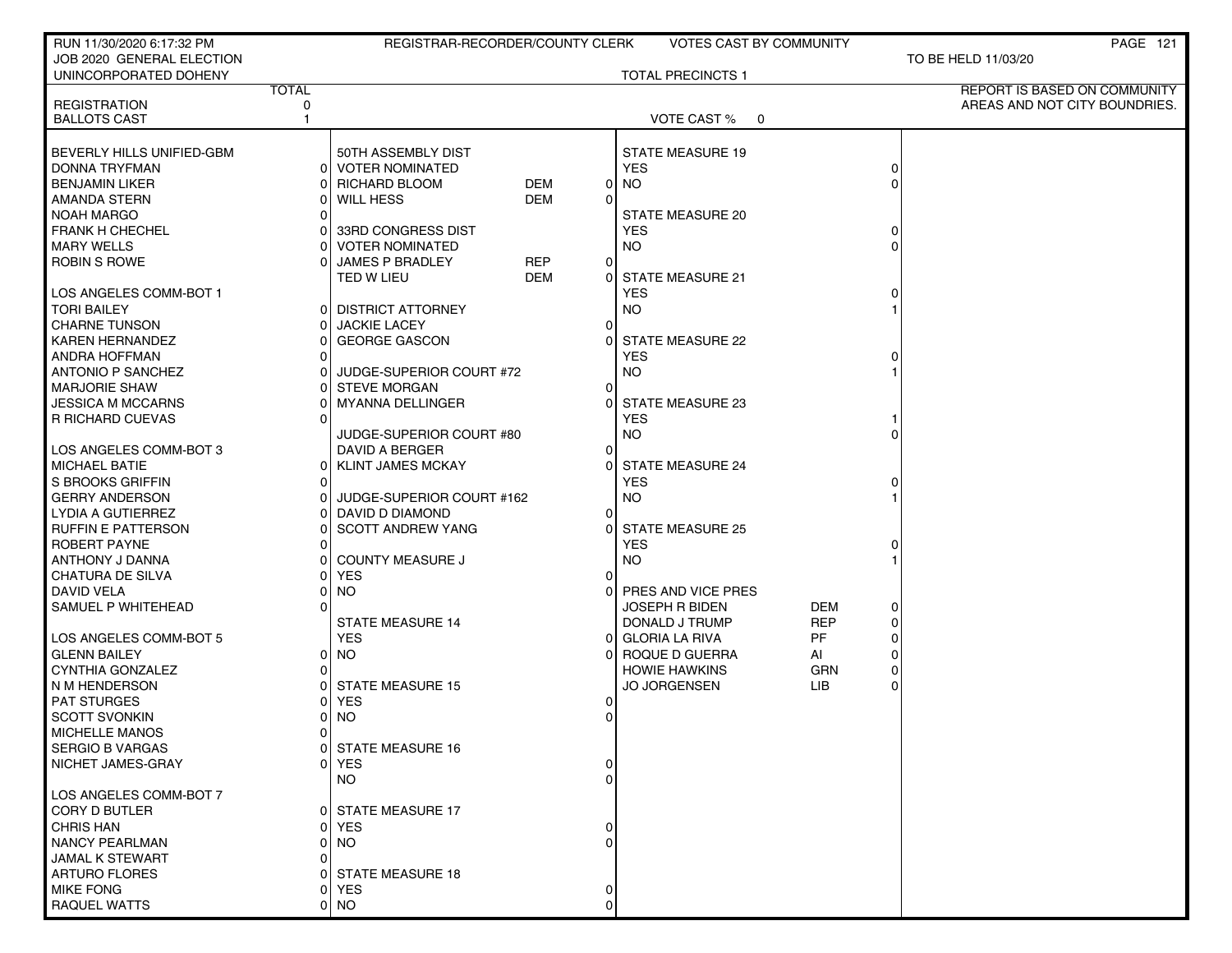| RUN 11/30/2020 6:17:32 PM  |              | REGISTRAR-RECORDER/COUNTY CLERK |            |                  | <b>VOTES CAST BY COMMUNITY</b> |       |                               |            | PAGE 122       |
|----------------------------|--------------|---------------------------------|------------|------------------|--------------------------------|-------|-------------------------------|------------|----------------|
| JOB 2020 GENERAL ELECTION  |              |                                 |            |                  |                                |       | TO BE HELD 11/03/20           |            |                |
| UNINCORPORATED DOMINGUEZ   |              |                                 |            |                  | <b>TOTAL PRECINCTS 3</b>       |       |                               |            |                |
|                            | <b>TOTAL</b> |                                 |            |                  |                                |       | REPORT IS BASED ON COMMUNITY  |            |                |
| <b>REGISTRATION</b>        | 1830         |                                 |            |                  |                                |       | AREAS AND NOT CITY BOUNDRIES. |            |                |
| <b>BALLOTS CAST</b>        | 1359         |                                 |            |                  | <b>VOTE CAST % 74.26</b>       |       |                               |            |                |
|                            |              |                                 |            |                  |                                |       |                               |            |                |
| L A UNIFIED SCH-BOE 7      |              | <b>64TH ASSEMBLY DIST</b>       |            |                  | <b>COUNTY MEASURE J</b>        |       | <b>STATE MEASURE 25</b>       |            |                |
| T ORTIZ FRANKLIN           | 367          | VOTER NOMINATED                 |            |                  | <b>YES</b>                     |       | 738   YES                     |            | 576            |
| P CASTELLANOS              |              | 202 MIKE A GIPSON               | DEM        | 770              | NO.                            | 4381  | <b>NO</b>                     |            | 687            |
|                            |              | F S IQBAL-ZUBAIR                | <b>DEM</b> | 383              |                                |       |                               |            |                |
| LOS ANGELES COMM-BOT 1     |              |                                 |            |                  | <b>STATE MEASURE 14</b>        |       | PRES AND VICE PRES            |            |                |
| <b>TORI BAILEY</b>         | 78 I         | 44TH CONGRESS DIST              |            |                  | <b>YES</b>                     | 771 I | <b>JOSEPH R BIDEN</b>         | <b>DEM</b> | 1045           |
| CHARNE TUNSON              | 52           | <b>VOTER NOMINATED</b>          |            |                  | NO.                            |       | 489   DONALD J TRUMP          | <b>REP</b> | 267            |
| KAREN HERNANDEZ            | 85           | NANETTE D BARRAGAN              | DEM        | 762              |                                |       | <b>GLORIA LA RIVA</b>         | PF.        |                |
| ANDRA HOFFMAN              | 268          | ANALILIA JOYA                   | DEM        | 350              | <b>STATE MEASURE 15</b>        |       | ROQUE D GUERRA                | AI         | $\overline{7}$ |
| <b>ANTONIO P SANCHEZ</b>   | 17           |                                 |            |                  | YES                            |       | 709 HOWIE HAWKINS             | <b>GRN</b> | 12             |
| <b>MARJORIE SHAW</b>       | 14           | LOS ANGELES USD-MEAS RR         |            |                  | NO.                            | 5851  | <b>JO JORGENSEN</b>           | <b>LIB</b> | 5 <sup>1</sup> |
| JESSICA M MCCARNS          | 21           | <b>YES</b>                      |            | 438              |                                |       |                               |            |                |
| I R RICHARD CUEVAS         | 12           | NO.                             |            | 1591             | <b>STATE MEASURE 16</b>        |       |                               |            |                |
|                            |              |                                 |            |                  | YES                            | 749   |                               |            |                |
| LOS ANGELES COMM-BOT 3     |              | <b>CENTRAL BASIN MUNI-BD 4</b>  |            |                  | <b>NO</b>                      | 525   |                               |            |                |
| MICHAEL BATIE              | 27           | <b>JOSE TORRES</b>              |            | 0                |                                |       |                               |            |                |
| I S BROOKS GRIFFIN         | 54           | L VASQUEZ WILSON                |            | $\Omega$         | <b>STATE MEASURE 17</b>        |       |                               |            |                |
| <b>GERRY ANDERSON</b>      | 70           | M UYAT-FRANCO                   |            | ΩI               | YES                            | 993   |                               |            |                |
| LYDIA A GUTIERREZ          | 82           |                                 |            |                  | <b>NO</b>                      | 307   |                               |            |                |
| I RUFFIN E PATTERSON       | 29           | WATER REPLEN OF SO CAL-D5       |            |                  |                                |       |                               |            |                |
| ROBERT PAYNE               | 17           | <b>JUSTIN A BLAKELY</b>         |            | 161              | STATE MEASURE 18               |       |                               |            |                |
| ANTHONY J DANNA            | 17           | <b>JUAN GARZA</b>               |            | 202              | YES                            | 761   |                               |            |                |
| CHATURA DE SILVA           | 6            | <b>RICARDO PULIDO</b>           |            | 92               | NO.                            | 528   |                               |            |                |
| I DAVID VELA               |              | 216 GARY MENDEZ                 |            | 26               |                                |       |                               |            |                |
| SAMUEL P WHITEHEAD         | 27           | ARDAVAN DAVARI                  |            | 70 l             | <b>STATE MEASURE 19</b>        |       |                               |            |                |
|                            |              | <b>JOSE DE LEON</b>             |            | 73               | <b>YES</b>                     | 810   |                               |            |                |
| LOS ANGELES COMM-BOT 5     |              | M CAMACHO-RODRIGUEZ             |            | 100 <sub>l</sub> | NO.                            | 474   |                               |            |                |
| l GLENN BAILEY             |              | 14 L VASQUEZ WILSON             |            | 139              |                                |       |                               |            |                |
| CYNTHIA GONZALEZ           | 93           | <b>VERA ROBLES DEWITT</b>       |            | 2351             | <b>STATE MEASURE 20</b>        |       |                               |            |                |
| I N M HENDERSON            | 222          |                                 |            |                  | YES                            | 359   |                               |            |                |
| <b>PAT STURGES</b>         | 64           | SUPERVISOR 2ND DISTRICT         |            |                  | <b>NO</b>                      | 923   |                               |            |                |
| <b>SCOTT SVONKIN</b>       | 71           | <b>HOLLY J MITCHELL</b>         |            | 621              |                                |       |                               |            |                |
| <b>I MICHELLE MANOS</b>    | 28           | <b>HERB J WESSON JR</b>         |            |                  | 513 STATE MEASURE 21           |       |                               |            |                |
| SERGIO B VARGAS            | 21           |                                 |            |                  | <b>YES</b>                     | 742   |                               |            |                |
| I NICHET JAMES-GRAY        | 34           | <b>DISTRICT ATTORNEY</b>        |            |                  | <b>NO</b>                      | 554   |                               |            |                |
|                            |              | <b>JACKIE LACEY</b>             |            | 567              |                                |       |                               |            |                |
| LOS ANGELES COMM-BOT 7     |              | <b>GEORGE GASCON</b>            |            |                  | 633 STATE MEASURE 22           |       |                               |            |                |
| CORY D BUTLER              | 62           |                                 |            |                  | <b>YES</b>                     | 812   |                               |            |                |
| <b>CHRIS HAN</b>           | 44           | JUDGE-SUPERIOR COURT #72        |            |                  | NO                             | 482   |                               |            |                |
| NANCY PEARLMAN             | 51           | <b>STEVE MORGAN</b>             |            | 451              |                                |       |                               |            |                |
| I JAMAL K STEWART          | 30           | MYANNA DELLINGER                |            | 6691             | <b>STATE MEASURE 23</b>        |       |                               |            |                |
| ARTURO FLORES              | 53           |                                 |            |                  | <b>YES</b>                     | 494   |                               |            |                |
| <b>MIKE FONG</b>           |              | 243 JUDGE-SUPERIOR COURT #80    |            |                  | NO.                            | 800   |                               |            |                |
| RAQUEL WATTS               | 59 I         | <b>DAVID A BERGER</b>           |            | 581              |                                |       |                               |            |                |
|                            |              | <b>KLINT JAMES MCKAY</b>        |            |                  | 520 STATE MEASURE 24           |       |                               |            |                |
| I 35TH STATE SENATE DIST   |              |                                 |            |                  | <b>YES</b>                     | 862   |                               |            |                |
| <b>VOTER NOMINATED</b>     |              | JUDGE-SUPERIOR COURT #162       |            |                  | NO.                            | 398   |                               |            |                |
| I STEVEN C BRADFORD<br>DEM |              | 883 DAVID D DIAMOND             |            | 555              |                                |       |                               |            |                |
| <b>ANTHONY PERRY</b><br>AI |              | 320 SCOTT ANDREW YANG           |            | 566              |                                |       |                               |            |                |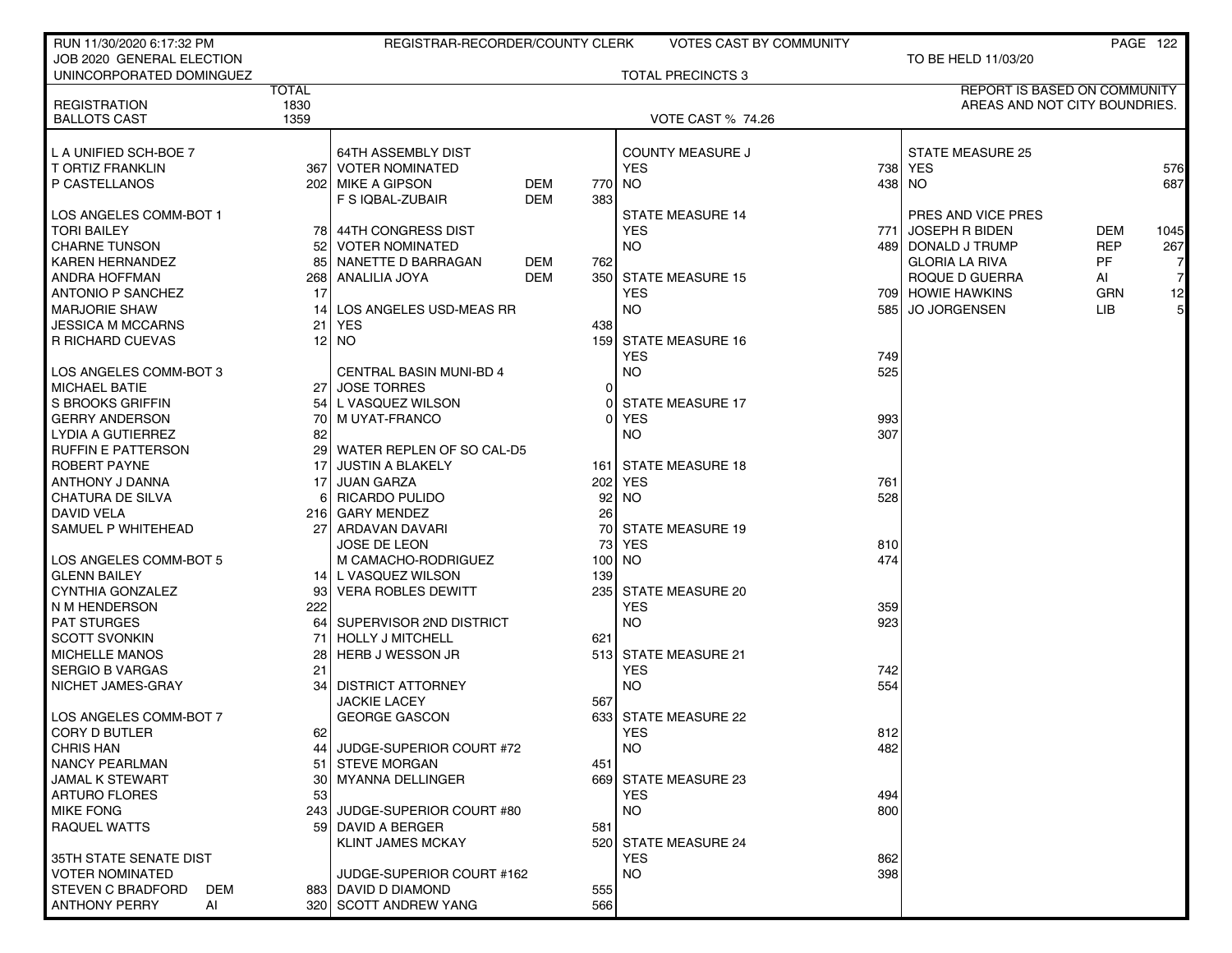| RUN 11/30/2020 6:17:32 PM                       |            |                | REGISTRAR-RECORDER/COUNTY CLERK |          | VOTES CAST BY COMMUNITY  |           |      | <b>PAGE 123</b>               |
|-------------------------------------------------|------------|----------------|---------------------------------|----------|--------------------------|-----------|------|-------------------------------|
| JOB 2020 GENERAL ELECTION                       |            |                |                                 |          |                          |           |      | TO BE HELD 11/03/20           |
| UNINCORPORATED EAST ARCADIA                     |            |                |                                 |          | <b>TOTAL PRECINCTS 7</b> |           |      |                               |
|                                                 |            | <b>TOTAL</b>   |                                 |          |                          |           |      | REPORT IS BASED ON COMMUNITY  |
| <b>REGISTRATION</b><br><b>BALLOTS CAST</b>      |            | 9168<br>7193   |                                 |          | <b>VOTE CAST % 78.46</b> |           |      | AREAS AND NOT CITY BOUNDRIES. |
|                                                 |            |                |                                 |          |                          |           |      |                               |
| DUARTE UNIFIED SCH-GBM                          |            |                | CITRUS COMM COLLEGE SPC-Y       |          | STATE MEASURE 20         |           |      |                               |
| C ESCARCEGA CARROLL                             |            |                | 662 YES                         |          | 2491 YES                 |           | 2780 |                               |
| <b>FRANCISCO FIGUEROA</b>                       |            |                | 535 NO                          | 1634 NO  |                          |           | 3878 |                               |
| <b>JAMES FINLAY</b>                             |            | 500            |                                 |          |                          |           |      |                               |
| <b>JACQUELINE J KU</b>                          |            |                | 522 DISTRICT ATTORNEY           |          | STATE MEASURE 21         |           |      |                               |
| <b>MELISSA K REDMOND</b>                        |            | 298            | <b>JACKIE LACEY</b>             |          | 3299 YES                 |           | 2699 |                               |
| TOM N REYES                                     |            | 5591           | <b>GEORGE GASCON</b>            | 2772 NO  |                          |           | 4036 |                               |
|                                                 |            |                |                                 |          |                          |           |      |                               |
| MONROVIA UNIFIED SCH-GBM                        |            |                | JUDGE-SUPERIOR COURT #72        |          | <b>STATE MEASURE 22</b>  |           |      |                               |
| <b>J B ANDERSON</b>                             |            |                | 1215 STEVE MORGAN               | 3068 YES |                          |           | 4120 |                               |
| SASHARY ZAROYAN                                 |            | 1275           | 925   MYANNA DELLINGER          | 2448 NO  |                          |           | 2681 |                               |
| <b>TRACI L GHOLAR</b><br>ROB HAMMOND            |            |                | 974 JUDGE-SUPERIOR COURT #80    |          | <b>STATE MEASURE 23</b>  |           |      |                               |
| <b>BRYAN J WONG</b>                             |            |                | 959 DAVID A BERGER              | 3022 YES |                          |           | 2509 |                               |
|                                                 |            |                | <b>KLINT JAMES MCKAY</b>        | 2352 NO  |                          |           | 4282 |                               |
| EL MONTE UNION HIGH-GBM                         |            |                |                                 |          |                          |           |      |                               |
| E TORRES DE SIEGRIST                            |            |                | 654 JUDGE-SUPERIOR COURT #162   |          | <b>STATE MEASURE 24</b>  |           |      |                               |
| <b>CARLOS G SALCEDO</b>                         |            |                | 932 DAVID D DIAMOND             | 2411 YES |                          |           | 3839 |                               |
| M. IVETTE SANCHEZ                               |            |                | 510 SCOTT ANDREW YANG           | 3080 NO  |                          |           | 2802 |                               |
| MARIA MORGAN                                    |            | 676            |                                 |          |                          |           |      |                               |
|                                                 |            |                | <b>COUNTY MEASURE J</b>         |          | <b>STATE MEASURE 25</b>  |           |      |                               |
| EL MONTE CITY SCH-GBM                           |            |                | <b>YES</b>                      | 2942 YES |                          |           | 2703 |                               |
| DAVID S SIEGRIST                                |            |                | 990 NO                          | 3186 NO  |                          |           | 3870 |                               |
| <b>MARIO MARTINEZ</b><br><b>JENNIFER COBIAN</b> |            | 288            | 1180 STATE MEASURE 14           |          | PRES AND VICE PRES       |           |      |                               |
|                                                 |            |                | <b>YES</b>                      |          | 3205 JOSEPH R BIDEN      | DEM       | 4555 |                               |
| 48TH ASSEMBLY DIST                              |            |                | NO.                             |          | 3464 DONALD J TRUMP      | REP       | 2333 |                               |
| <b>VOTER NOMINATED</b>                          |            |                |                                 |          | <b>GLORIA LA RIVA</b>    | <b>PF</b> | 28   |                               |
| <b>BLANCA E RUBIO</b>                           | DEM        |                | 2543 STATE MEASURE 15           |          | ROQUE D GUERRA           | ΑI        | 26   |                               |
|                                                 |            |                | YES                             |          | 3051 HOWIE HAWKINS       | GRN       | 29   |                               |
| 49TH ASSEMBLY DIST                              |            |                | NO.                             | 3788     | <b>JO JORGENSEN</b>      | LIB.      | 70   |                               |
| <b>VOTER NOMINATED</b>                          |            |                |                                 |          |                          |           |      |                               |
| <b>BURTON BRINK</b>                             | REP        |                | 1174 STATE MEASURE 16           |          |                          |           |      |                               |
| ED CHAU                                         | DEM        |                | 1803 YES                        | 2796     |                          |           |      |                               |
| 27TH CONGRESS DIST                              |            |                | NO.                             | 3968     |                          |           |      |                               |
| <b>VOTER NOMINATED</b>                          |            |                | STATE MEASURE 17                |          |                          |           |      |                               |
| J J NALBANDIAN                                  | REP        |                | 644   YES                       | 3724     |                          |           |      |                               |
| <b>JUDY CHU</b>                                 | DEM        | 1057 NO        |                                 | 3065     |                          |           |      |                               |
|                                                 |            |                |                                 |          |                          |           |      |                               |
| 32ND CONGRESS DIST                              |            |                | <b>STATE MEASURE 18</b>         |          |                          |           |      |                               |
| <b>VOTER NOMINATED</b>                          |            |                | <b>YES</b>                      | 2834     |                          |           |      |                               |
| <b>JOSHUA M SCOTT</b>                           | <b>REP</b> | 1526 NO        |                                 | 4002     |                          |           |      |                               |
| <b>GRACE F NAPOLITANO</b>                       | DEM        | 3227           |                                 |          |                          |           |      |                               |
|                                                 |            |                | <b>STATE MEASURE 19</b>         |          |                          |           |      |                               |
| DUARTE UNIFIED SCH SPC-S                        |            |                | <b>YES</b>                      | 3122     |                          |           |      |                               |
| YES<br>NO                                       |            | 1064 NO<br>383 |                                 | 3592     |                          |           |      |                               |
|                                                 |            |                |                                 |          |                          |           |      |                               |
|                                                 |            |                |                                 |          |                          |           |      |                               |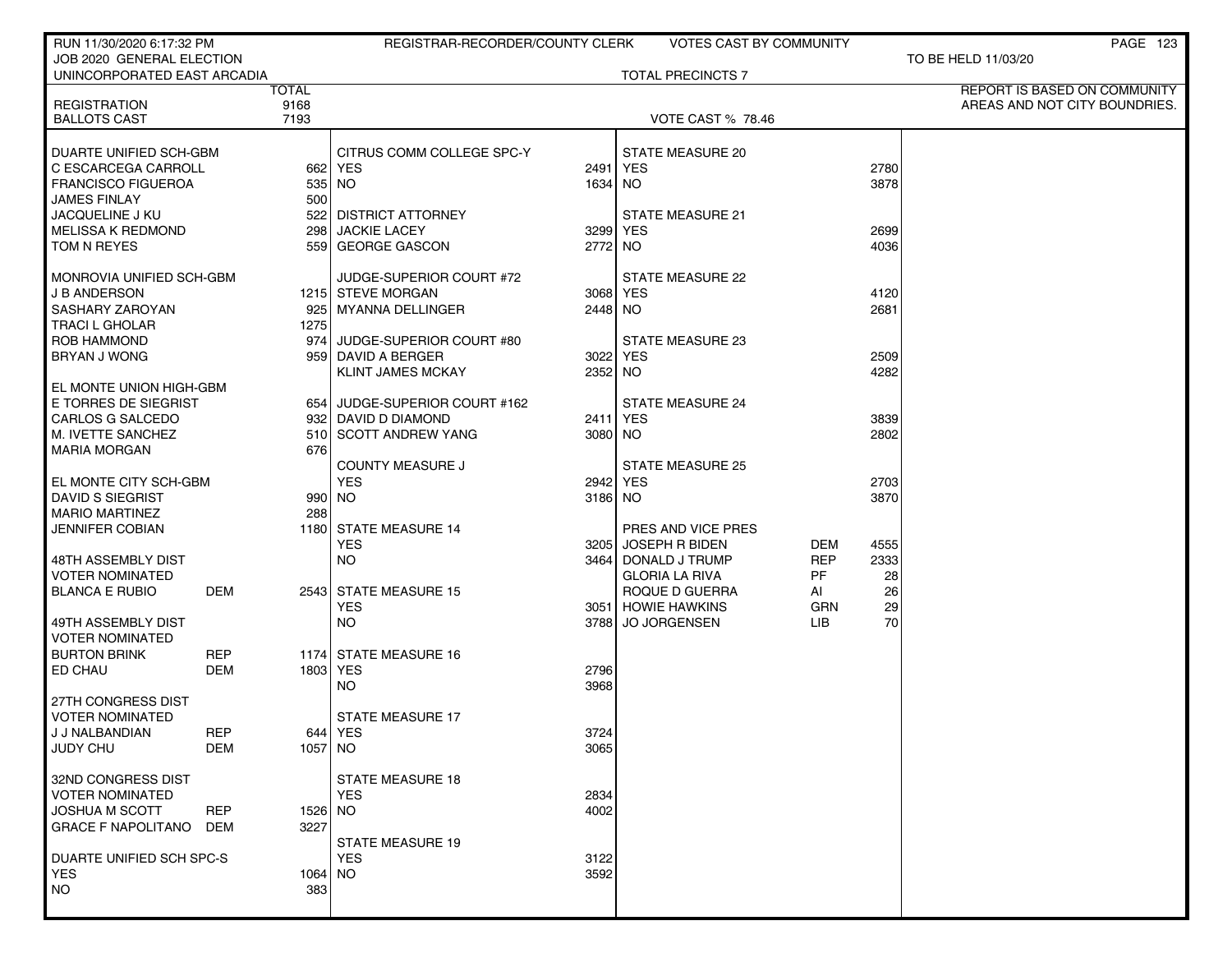| RUN 11/30/2020 6:17:32 PM   |     |       | REGISTRAR-RECORDER/COUNTY CLERK |                 | VOTES CAST BY COMMUNITY   |            | PAGE 124                      |
|-----------------------------|-----|-------|---------------------------------|-----------------|---------------------------|------------|-------------------------------|
| JOB 2020 GENERAL ELECTION   |     |       |                                 |                 |                           |            | TO BE HELD 11/03/20           |
| UNINCORPORATED EAST COMPTON |     |       |                                 |                 | <b>TOTAL PRECINCTS 11</b> |            |                               |
|                             |     | TOTAL |                                 |                 |                           |            | REPORT IS BASED ON COMMUNITY  |
| <b>REGISTRATION</b>         |     | 6114  |                                 |                 |                           |            | AREAS AND NOT CITY BOUNDRIES. |
| <b>BALLOTS CAST</b>         |     | 3691  |                                 |                 | VOTE CAST % 60.37         |            |                               |
|                             |     |       |                                 |                 |                           |            |                               |
| PARAMOUNT UNIFIED SCH-GBM   |     |       | WATER REPLEN OF SO CAL-D5       |                 | <b>STATE MEASURE 17</b>   |            |                               |
| TRISH M BELLROSE            |     |       | 0 JUSTIN A BLAKELY              |                 | 365 YES                   |            | 2807                          |
| <b>LINDA GARCIA</b>         |     |       | JUAN GARZA                      | 387             | NO.                       |            | 705                           |
| ALBERTO M GOMEZ             |     |       | 0 RICARDO PULIDO                | 296             |                           |            |                               |
| ROBERT GODFREY              |     |       | <b>GARY MENDEZ</b>              | 144             | <b>STATE MEASURE 18</b>   |            |                               |
| SARA P HUEZO                |     |       | ARDAVAN DAVARI                  | 239             | <b>YES</b>                |            | 2124                          |
| <b>DIANE J MARTINEZ</b>     |     |       | <b>JOSE DE LEON</b>             | 294             | <b>NO</b>                 |            | 1393                          |
| JUANITA DOPLEMORE           |     |       | 0 M CAMACHO-RODRIGUEZ           | 362             |                           |            |                               |
| <b>GERALD CERDA</b>         |     |       | 0 L VASQUEZ WILSON              | 534             | <b>STATE MEASURE 19</b>   |            |                               |
| SANDRA N CUEVAS             |     |       | <b>VERA ROBLES DEWITT</b>       |                 | 505 YES                   |            | 2117                          |
| <b>EDDIE CRUZ</b>           |     |       |                                 |                 | NO.                       |            | 1355                          |
|                             |     |       |                                 |                 |                           |            |                               |
|                             |     |       | SUPERVISOR 2ND DISTRICT         |                 |                           |            |                               |
| 33RD STATE SENATE DIST      |     |       | HOLLY J MITCHELL                |                 | 1853 STATE MEASURE 20     |            |                               |
| <b>VOTER NOMINATED</b>      |     |       | HERB J WESSON JR                | 1383 YES        |                           |            | 1109                          |
| LENA GONZALEZ               | DEM | 0 I   |                                 |                 | NO.                       |            | 2358                          |
| E C CASTILLO                | DEM |       | 0 DISTRICT ATTORNEY             |                 |                           |            |                               |
|                             |     |       | <b>JACKIE LACEY</b>             |                 | 1420 STATE MEASURE 21     |            |                               |
| I 35TH STATE SENATE DIST    |     |       | <b>GEORGE GASCON</b>            | 1927 YES        |                           |            | 1948                          |
| I VOTER NOMINATED           |     |       |                                 |                 | NO.                       |            | 1561                          |
| I STEVEN C BRADFORD         | DEM |       | 2452 JUDGE-SUPERIOR COURT #72   |                 |                           |            |                               |
| ANTHONY PERRY               | Al  |       | 894 STEVE MORGAN                |                 | 1266 STATE MEASURE 22     |            |                               |
|                             |     |       | <b>MYANNA DELLINGER</b>         | 1939 YES        |                           |            | 2022                          |
| 63RD ASSEMBLY DIST          |     |       |                                 |                 | NO.                       |            | 1489                          |
| VOTER NOMINATED             |     |       | JUDGE-SUPERIOR COURT #80        |                 |                           |            |                               |
| MARIA D ESTRADA             | DEM |       | 0 DAVID A BERGER                |                 | 1565 STATE MEASURE 23     |            |                               |
| ANTHONY RENDON              | DEM |       | 0 KLINT JAMES MCKAY             | 1608 YES        |                           |            | 1624                          |
|                             |     |       |                                 |                 | NO.                       |            | 1867                          |
| 64TH ASSEMBLY DIST          |     |       | JUDGE-SUPERIOR COURT #162       |                 |                           |            |                               |
| I VOTER NOMINATED           |     |       | DAVID D DIAMOND                 |                 | 1548 STATE MEASURE 24     |            |                               |
| MIKE A GIPSON               | DEM |       | 1659 SCOTT ANDREW YANG          | 1635            | <b>YES</b>                |            | 2328                          |
|                             | DEM | 1683  |                                 |                 | NO.                       |            | 1113                          |
| F S IQBAL-ZUBAIR            |     |       |                                 |                 |                           |            |                               |
|                             |     |       | <b>COUNTY MEASURE J</b>         |                 | 2120 STATE MEASURE 25     |            |                               |
| 44TH CONGRESS DIST          |     |       | <b>YES</b>                      |                 |                           |            |                               |
| VOTER NOMINATED             |     |       | <b>NO</b>                       | <b>1171 YES</b> |                           |            | 1584                          |
| NANETTE D BARRAGAN DEM      |     | 2117  |                                 |                 | NO.                       |            | 1846                          |
| ANALILIA JOYA               | DEM |       | 1178 STATE MEASURE 14           |                 |                           |            |                               |
|                             |     |       | <b>YES</b>                      |                 | 2245 PRES AND VICE PRES   |            |                               |
| CENTRAL BASIN MUNI-BD 4     |     |       | <b>NO</b>                       |                 | 1192 JOSEPH R BIDEN       | DEM        | 3043                          |
| JOSE TORRES                 |     | 955   |                                 |                 | DONALD J TRUMP            | <b>REP</b> | 501                           |
| L VASQUEZ WILSON            |     |       | 1862 STATE MEASURE 15           |                 | <b>GLORIA LA RIVA</b>     | PF         | 22                            |
| M UYAT-FRANCO               |     |       | 352 YES                         |                 | 2081 ROQUE D GUERRA       | AI         | 34                            |
|                             |     |       | <b>NO</b>                       |                 | 1416 HOWIE HAWKINS        | <b>GRN</b> | 14                            |
| CENTRAL BASIN MUNI-BD 5     |     |       |                                 |                 | <b>JO JORGENSEN</b>       | LIB        | 20                            |
| PHILLIP D HAWKINS           |     |       | 0 STATE MEASURE 16              |                 |                           |            |                               |
| I SARA P HUEZO              |     | ΩI    | <b>YES</b>                      | 2055            |                           |            |                               |
| <b>I JOSE DE LEON</b>       |     |       | 0 NO                            | 1413            |                           |            |                               |
| R CORTES BARRAGAN           |     | ΩI    |                                 |                 |                           |            |                               |
|                             |     |       |                                 |                 |                           |            |                               |
|                             |     |       |                                 |                 |                           |            |                               |
|                             |     |       |                                 |                 |                           |            |                               |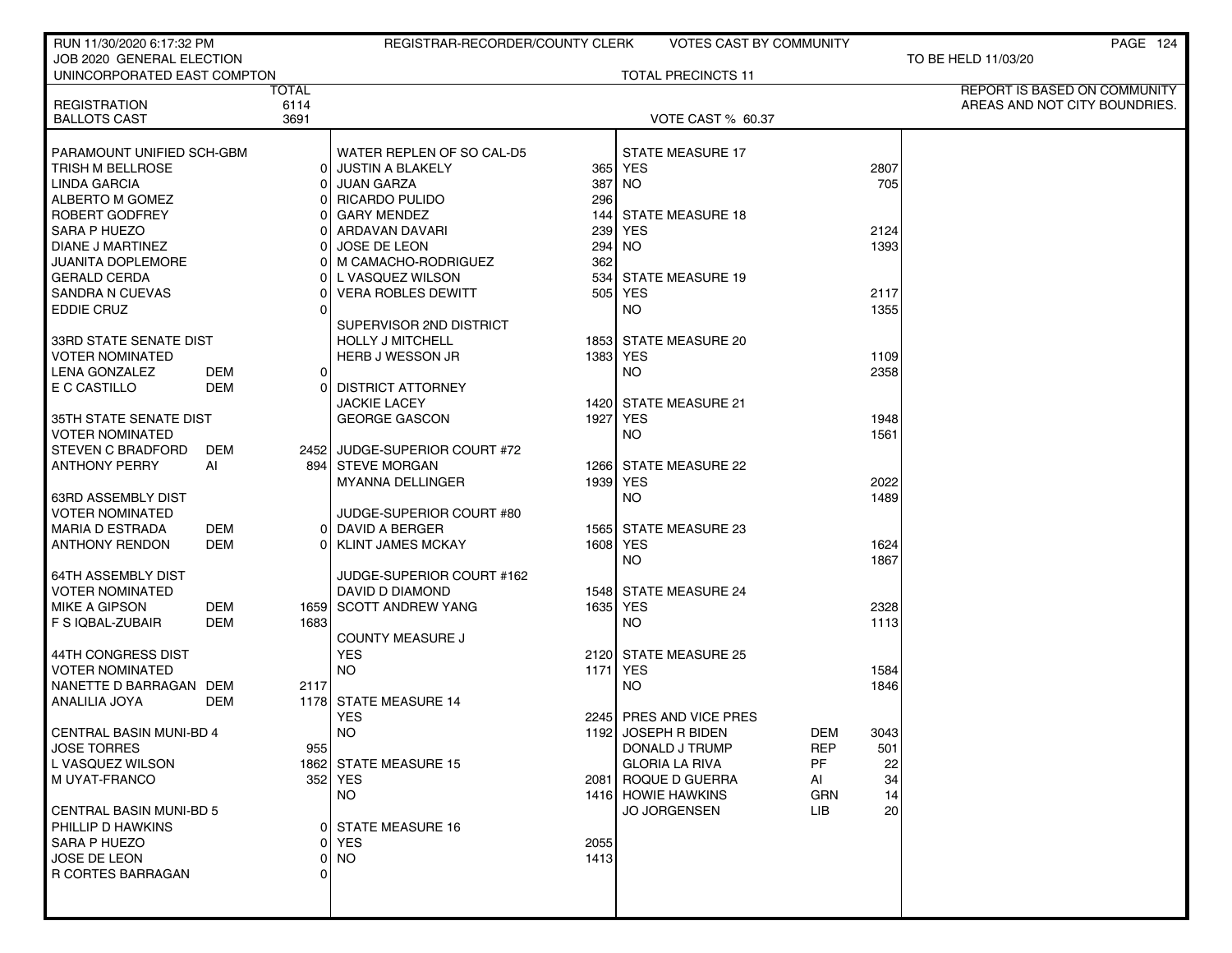| RUN 11/30/2020 6:17:32 PM       |         | REGISTRAR-RECORDER/COUNTY CLERK     |          | VOTES CAST BY COMMUNITY   |                     | <b>PAGE 125</b>                     |
|---------------------------------|---------|-------------------------------------|----------|---------------------------|---------------------|-------------------------------------|
| JOB 2020 GENERAL ELECTION       |         |                                     |          |                           |                     | TO BE HELD 11/03/20                 |
| UNINCORPORATED EAST LOS ANGELES |         |                                     |          | <b>TOTAL PRECINCTS 17</b> |                     |                                     |
|                                 | TOTAL   |                                     |          |                           |                     | <b>REPORT IS BASED ON COMMUNITY</b> |
| <b>REGISTRATION</b>             | 32785   |                                     |          |                           |                     | AREAS AND NOT CITY BOUNDRIES.       |
| <b>BALLOTS CAST</b>             | 22057   |                                     |          | VOTE CAST % 67.28         |                     |                                     |
|                                 |         |                                     |          |                           |                     |                                     |
| MONTEBELLO UNIFIED SCH-GBM      |         | 51ST ASSEMBLY DIST                  |          | <b>STATE MEASURE 18</b>   |                     |                                     |
| S SAUCILLO-VALENCIA             |         | 1145 VOTER NOMINATED                |          | <b>YES</b>                | 12376               |                                     |
| LILIANA MAGANA                  | 31891   | <b>WENDY CARRILLO</b><br><b>DEM</b> | 15750 NO |                           | 8686                |                                     |
| <b>FRANK T MORALES</b>          | 416     |                                     |          |                           |                     |                                     |
| ELIZABETH CABRERA               |         | 2661 40TH CONGRESS DIST             |          | <b>STATE MEASURE 19</b>   |                     |                                     |
| <b>CARLOS CERDAN</b>            |         | 2231   VOTER NOMINATED              |          | <b>YES</b>                | 11831               |                                     |
| <b>FERNANDO CHACON</b>          |         | 1759 C ANTONIO DELGADO<br>REP       | 4157     | NO                        | 8835                |                                     |
|                                 |         | L ROYBAL-ALLARD<br><b>DEM</b>       | 15690    |                           |                     |                                     |
| LOS ANGELES COMM-BOT 1          |         |                                     |          | STATE MEASURE 20          |                     |                                     |
| <b>TORI BAILEY</b>              |         | 1037 LOS ANGELES USD-MEAS RR        |          | <b>YES</b>                | 6747                |                                     |
| <b>CHARNE TUNSON</b>            |         | 1086 YES                            | 9746 NO  |                           | 13954               |                                     |
| <b>KAREN HERNANDEZ</b>          | 5591 NO |                                     | 2903     |                           |                     |                                     |
| ANDRA HOFFMAN                   | 7222    |                                     |          | <b>STATE MEASURE 21</b>   |                     |                                     |
| <b>ANTONIO P SANCHEZ</b>        |         | 1944 DISTRICT ATTORNEY              |          | <b>YES</b>                | 12010               |                                     |
| <b>MARJORIE SHAW</b>            | 363 l   | <b>JACKIE LACEY</b>                 | 7915 NO  |                           | 8935                |                                     |
| <b>JESSICA M MCCARNS</b>        | 802 l   | <b>GEORGE GASCON</b>                | 12046    |                           |                     |                                     |
|                                 | 1135    |                                     |          | <b>STATE MEASURE 22</b>   |                     |                                     |
| R RICHARD CUEVAS                |         |                                     |          |                           |                     |                                     |
|                                 |         | JUDGE-SUPERIOR COURT #72            |          | <b>YES</b>                | 10889               |                                     |
| LOS ANGELES COMM-BOT 3          |         | <b>STEVE MORGAN</b>                 | 8724 NO  |                           | 10155               |                                     |
| <b>MICHAEL BATIE</b>            |         | 465 MYANNA DELLINGER                | 10210    |                           |                     |                                     |
| S BROOKS GRIFFIN                | 956     |                                     |          | STATE MEASURE 23          |                     |                                     |
| <b>GERRY ANDERSON</b>           |         | 1836 JUDGE-SUPERIOR COURT #80       |          | <b>YES</b>                | 10406               |                                     |
| LYDIA A GUTIERREZ               |         | 5134 DAVID A BERGER                 | 9874     | NO                        | 10627               |                                     |
| <b>RUFFIN E PATTERSON</b>       | 540 l   | <b>KLINT JAMES MCKAY</b>            | 8725     |                           |                     |                                     |
| ROBERT PAYNE                    | 499     |                                     |          | <b>STATE MEASURE 24</b>   |                     |                                     |
| ANTHONY J DANNA                 | 690     | JUDGE-SUPERIOR COURT #162           |          | <b>YES</b>                | 13298               |                                     |
| CHATURA DE SILVA                | 689     | DAVID D DIAMOND                     | 8670 NO  |                           | 7258                |                                     |
| DAVID VELA                      | 7753    | <b>SCOTT ANDREW YANG</b>            | 9889     |                           |                     |                                     |
| SAMUEL P WHITEHEAD              | 532     |                                     |          | <b>STATE MEASURE 25</b>   |                     |                                     |
|                                 |         | <b>COUNTY MEASURE J</b>             |          | <b>YES</b>                | 9594                |                                     |
| LOS ANGELES COMM-BOT 5          |         | <b>YES</b>                          | 12612 NO |                           | 10964               |                                     |
| <b>GLENN BAILEY</b>             |         | 240 NO                              | 7286     |                           |                     |                                     |
| CYNTHIA GONZALEZ                | 5402    |                                     |          | PRES AND VICE PRES        |                     |                                     |
| N M HENDERSON                   |         | 4650 STATE MEASURE 14               |          | <b>JOSEPH R BIDEN</b>     | <b>DEM</b><br>17957 |                                     |
| <b>PAT STURGES</b>              |         | 1462   YES                          |          | 13018 DONALD J TRUMP      | REP<br>3210         |                                     |
| <b>SCOTT SVONKIN</b>            | 2592 NO |                                     | 7648     | GLORIA LA RIVA            | PF<br>192           |                                     |
| <b>MICHELLE MANOS</b>           | 1556    |                                     |          | ROQUE D GUERRA            | 111<br>ΑI           |                                     |
| SERGIO B VARGAS                 |         | 2499 STATE MEASURE 15               |          | <b>HOWIE HAWKINS</b>      | GRN<br>130          |                                     |
| NICHET JAMES-GRAY               |         | 646 YES                             | 13349    | <b>JO JORGENSEN</b>       | 111<br>LIB.         |                                     |
|                                 |         | NO.                                 | 7764     |                           |                     |                                     |
| LOS ANGELES COMM-BOT 7          |         |                                     |          |                           |                     |                                     |
| <b>CORY D BUTLER</b>            |         | 900 STATE MEASURE 16                |          |                           |                     |                                     |
| <b>CHRIS HAN</b>                |         | 2029 YES                            | 12253    |                           |                     |                                     |
| <b>NANCY PEARLMAN</b>           | 2522 NO |                                     | 8604     |                           |                     |                                     |
| JAMAL K STEWART                 | 541     |                                     |          |                           |                     |                                     |
| <b>ARTURO FLORES</b>            |         | 4961 STATE MEASURE 17               |          |                           |                     |                                     |
| <b>MIKE FONG</b>                |         | 6819 YES                            | 15139    |                           |                     |                                     |
| <b>RAQUEL WATTS</b>             | 1125 NO |                                     | 5872     |                           |                     |                                     |
|                                 |         |                                     |          |                           |                     |                                     |
|                                 |         |                                     |          |                           |                     |                                     |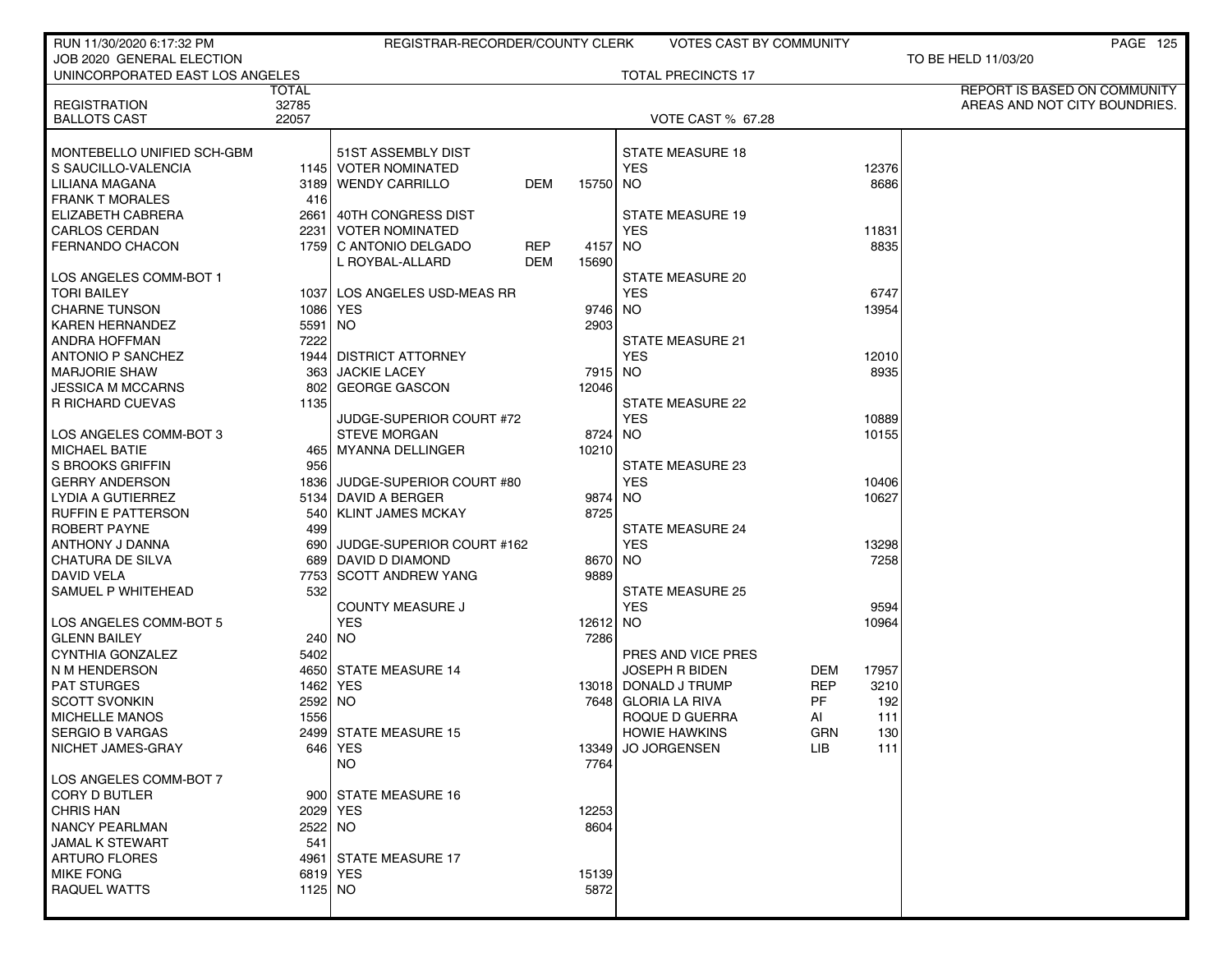| RUN 11/30/2020 6:17:32 PM                    |            |           | REGISTRAR-RECORDER/COUNTY CLERK |              | <b>VOTES CAST BY COMMUNITY</b> |            |      | PAGE 126                      |
|----------------------------------------------|------------|-----------|---------------------------------|--------------|--------------------------------|------------|------|-------------------------------|
| JOB 2020 GENERAL ELECTION                    |            |           |                                 |              |                                |            |      | TO BE HELD 11/03/20           |
| UNINCORPORATED EAST PASADENA                 |            | TOTAL     |                                 |              | <b>TOTAL PRECINCTS 4</b>       |            |      | REPORT IS BASED ON COMMUNITY  |
| <b>REGISTRATION</b>                          |            | 5243      |                                 |              |                                |            |      | AREAS AND NOT CITY BOUNDRIES. |
| <b>BALLOTS CAST</b>                          |            | 4327      |                                 |              | <b>VOTE CAST % 82.53</b>       |            |      |                               |
| PASADENA USD-BOE 6                           |            |           | JUDGE-SUPERIOR COURT #162       |              | <b>STATE MEASURE 24</b>        |            |      |                               |
| <b>MILENA ALBERT</b>                         |            |           | 289 DAVID D DIAMOND             |              | 1442 YES                       |            | 2268 |                               |
| P HERNANDEZ                                  |            |           | 1022 SCOTT ANDREW YANG          | 1914 NO      |                                |            | 1731 |                               |
| TINA WU FREDERICKS                           |            | 1513      |                                 |              |                                |            |      |                               |
| CRYSTAL CZUBERNAT                            |            |           | 370 COUNTY MEASURE J            |              | <b>STATE MEASURE 25</b>        |            |      |                               |
|                                              |            |           | <b>YES</b>                      | 1983 YES     |                                |            | 1832 |                               |
| SAN MARINO UNIF SCH-GBM                      |            |           | <b>NO</b>                       | 1774 NO      |                                |            | 2134 |                               |
| <b>JULIE CHAN LIN</b><br><b>JESSE Y HONG</b> |            | 118<br>78 | <b>STATE MEASURE 14</b>         |              | PRES AND VICE PRES             |            |      |                               |
| DOREEN SUMMERS                               |            | 96 l      | YES                             |              | 1956 JOSEPH R BIDEN            | DEM        | 2895 |                               |
| JANE S CHON                                  |            |           | 158 NO                          |              | 2076 DONALD J TRUMP            | <b>REP</b> | 1238 |                               |
| M A KILLACKEY                                |            | 83        |                                 |              | <b>GLORIA LA RIVA</b>          | PF         | 10   |                               |
|                                              |            |           | <b>STATE MEASURE 15</b>         |              | ROQUE D GUERRA                 | AI         | 14   |                               |
| <b>25TH STATE SENATE DIST</b>                |            |           | <b>YES</b>                      |              | 2056 HOWIE HAWKINS             | <b>GRN</b> | 23   |                               |
| <b>VOTER NOMINATED</b>                       |            |           | <b>NO</b>                       | 2056         | <b>JO JORGENSEN</b>            | LIB.       | 54   |                               |
| KATHLEEN HAZELTON                            | <b>REP</b> | 372       |                                 |              |                                |            |      |                               |
| A J PORTANTINO                               | DEM        |           | 795 STATE MEASURE 16            |              |                                |            |      |                               |
| 41ST ASSEMBLY DIST                           |            |           | <b>YES</b><br><b>NO</b>         | 1862<br>2204 |                                |            |      |                               |
| <b>VOTER NOMINATED</b>                       |            |           |                                 |              |                                |            |      |                               |
| CHRIS HOLDEN                                 | <b>DEM</b> |           | 2694 STATE MEASURE 17           |              |                                |            |      |                               |
| ROBIN A HVIDSTON                             | <b>REP</b> |           | 1241 YES                        | 2481         |                                |            |      |                               |
|                                              |            |           | NO.                             | 1628         |                                |            |      |                               |
| 27TH CONGRESS DIST                           |            |           |                                 |              |                                |            |      |                               |
| <b>VOTER NOMINATED</b>                       |            |           | <b>STATE MEASURE 18</b>         |              |                                |            |      |                               |
| J J NALBANDIAN                               | <b>REP</b> |           | 1190 YES                        | 1946         |                                |            |      |                               |
| JUDY CHU                                     | DEM        | 2877 NO   |                                 | 2183         |                                |            |      |                               |
| PASADENA UNIFIED SCH-O                       |            |           | <b>STATE MEASURE 19</b>         |              |                                |            |      |                               |
| <b>YES</b>                                   |            |           | 2065   YES                      | 1791         |                                |            |      |                               |
| <b>NO</b>                                    |            | 1425 NO   |                                 | 2212         |                                |            |      |                               |
| UPPER SAN GABRIEL VLY-BD 2                   |            |           | <b>STATE MEASURE 20</b>         |              |                                |            |      |                               |
| <b>CHARLES M TREVINO</b>                     |            |           | 146   YES                       | 1386         |                                |            |      |                               |
| <b>JAMES T LAW</b>                           |            | 61        | <b>NO</b>                       | 2623         |                                |            |      |                               |
| <b>BRIDGET PRINCE</b>                        |            | 70        |                                 |              |                                |            |      |                               |
|                                              |            |           | STATE MEASURE 21                |              |                                |            |      |                               |
| <b>DISTRICT ATTORNEY</b>                     |            |           | YES                             | 1735         |                                |            |      |                               |
| <b>JACKIE LACEY</b>                          |            | $1813$ NO |                                 | 2340         |                                |            |      |                               |
| <b>GEORGE GASCON</b>                         |            | 1933      | <b>STATE MEASURE 22</b>         |              |                                |            |      |                               |
| JUDGE-SUPERIOR COURT #72                     |            |           | <b>YES</b>                      | 2276         |                                |            |      |                               |
| <b>STEVE MORGAN</b>                          |            | 1968 NO   |                                 | 1800         |                                |            |      |                               |
| MYANNA DELLINGER                             |            | 1459      |                                 |              |                                |            |      |                               |
|                                              |            |           | STATE MEASURE 23                |              |                                |            |      |                               |
| JUDGE-SUPERIOR COURT #80                     |            |           | <b>YES</b>                      | 1533         |                                |            |      |                               |
| DAVID A BERGER                               |            | 1893 NO   |                                 | 2514         |                                |            |      |                               |
| <b>KLINT JAMES MCKAY</b>                     |            | 1421      |                                 |              |                                |            |      |                               |
|                                              |            |           |                                 |              |                                |            |      |                               |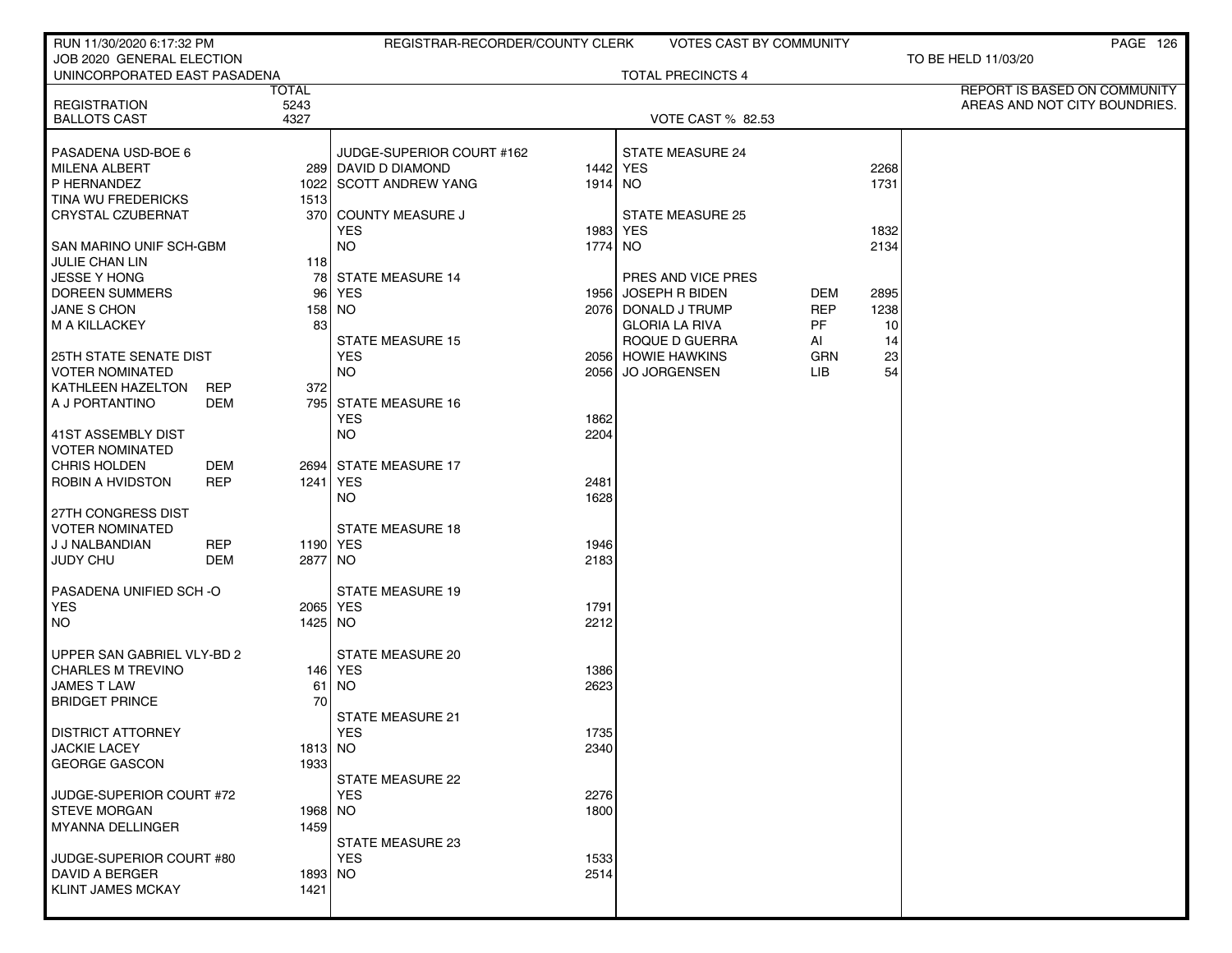| RUN 11/30/2020 6:17:32 PM       |              | REGISTRAR-RECORDER/COUNTY CLERK |            |         | <b>VOTES CAST BY COMMUNITY</b> |           |                                     |            | PAGE 127 |
|---------------------------------|--------------|---------------------------------|------------|---------|--------------------------------|-----------|-------------------------------------|------------|----------|
| JOB 2020 GENERAL ELECTION       |              |                                 |            |         |                                |           | TO BE HELD 11/03/20                 |            |          |
| UNINCORPORATED EAST SAN GABRIEL |              |                                 |            |         | <b>TOTAL PRECINCTS 9</b>       |           |                                     |            |          |
|                                 | <b>TOTAL</b> |                                 |            |         |                                |           | <b>REPORT IS BASED ON COMMUNITY</b> |            |          |
| <b>REGISTRATION</b>             | 10876        |                                 |            |         |                                |           | AREAS AND NOT CITY BOUNDRIES.       |            |          |
| <b>BALLOTS CAST</b>             | 8737         |                                 |            |         | <b>VOTE CAST % 80.33</b>       |           |                                     |            |          |
| PASADENA USD-BOE 6              |              | LOS ANGELES COMM-BOT 5          |            |         | JUDGE-SUPERIOR COURT #72       |           | STATE MEASURE 22                    |            |          |
| <b>MILENA ALBERT</b>            |              | 96 GLENN BAILEY                 |            |         | 85 STEVE MORGAN                |           | 3494 YES                            |            | 4932     |
| P HERNANDEZ                     |              | 284 CYNTHIA GONZALEZ            |            | 539     | <b>MYANNA DELLINGER</b>        | 2805 NO   |                                     |            | 3236     |
| TINA WU FREDERICKS              |              | 320 N M HENDERSON               |            | 993     |                                |           |                                     |            |          |
| CRYSTAL CZUBERNAT               | 81           | <b>I PAT STURGES</b>            |            | 302     | JUDGE-SUPERIOR COURT #80       |           | STATE MEASURE 23                    |            |          |
|                                 |              | <b>SCOTT SVONKIN</b>            |            | 701     | <b>DAVID A BERGER</b>          |           | 3414 YES                            |            | 3016     |
| SAN MARINO UNIF SCH-GBM         |              | <b>MICHELLE MANOS</b>           |            | 188     | <b>KLINT JAMES MCKAY</b>       | 2780 NO   |                                     |            | 5067     |
| JULIE CHAN LIN                  |              | 191   SERGIO B VARGAS           |            | 170     |                                |           |                                     |            |          |
| <b>JESSE Y HONG</b>             |              | 139 NICHET JAMES-GRAY           |            | 186     | JUDGE-SUPERIOR COURT #162      |           | <b>STATE MEASURE 24</b>             |            |          |
| DOREEN SUMMERS                  | 147          |                                 |            |         | DAVID D DIAMOND                |           | 2403 YES                            |            | 4613     |
| JANE S CHON                     | 238 l        | LOS ANGELES COMM-BOT 7          |            |         | <b>SCOTT ANDREW YANG</b>       | $4130$ NO |                                     |            | 3422     |
| <b>M A KILLACKEY</b>            |              | 156 CORY D BUTLER               |            | 215     |                                |           |                                     |            |          |
|                                 |              | <b>CHRIS HAN</b>                |            | 514     | <b>COUNTY MEASURE J</b>        |           | <b>STATE MEASURE 25</b>             |            |          |
| TEMPLE CITY UNIF SCH-GBM        |              | <b>NANCY PEARLMAN</b>           |            | 335     | <b>YES</b>                     |           | 3522 YES                            |            | 3229     |
| MELISSA A ESPINOZA              |              | 1143 JAMAL K STEWART            |            | 122     | <b>NO</b>                      | 3765 NO   |                                     |            | 4687     |
| <b>MARY A SNEED</b>             |              | 1250 ARTURO FLORES              |            | 329     |                                |           |                                     |            |          |
| <b>MATT W SMITH</b>             |              | 989 MIKE FONG                   |            |         | 1627 STATE MEASURE 14          |           | PRES AND VICE PRES                  |            |          |
| K E KNOLLENBERG                 |              | 458 RAQUEL WATTS                |            | 147     | <b>YES</b>                     |           | 3752 JOSEPH R BIDEN                 | <b>DEM</b> | 5448     |
|                                 |              |                                 |            |         | <b>NO</b>                      |           | 4281 DONALD J TRUMP                 | <b>REP</b> | 2903     |
| LOS ANGELES COMM-BOT 1          |              | 49TH ASSEMBLY DIST              |            |         |                                |           | <b>GLORIA LA RIVA</b>               | PF         | 31       |
| <b>TORI BAILEY</b>              |              | 186 VOTER NOMINATED             |            |         | <b>STATE MEASURE 15</b>        |           | ROQUE D GUERRA                      | AI         | 27       |
| <b>CHARNE TUNSON</b>            |              | 246 BURTON BRINK                | <b>REP</b> | 2638    | YES                            |           | 3753 HOWIE HAWKINS                  | <b>GRN</b> | 42       |
| <b>KAREN HERNANDEZ</b>          |              | 540 ED CHAU                     | <b>DEM</b> | 4983 NO |                                |           | 4443 JO JORGENSEN                   | LIB        | 65       |
| ANDRA HOFFMAN                   | 1681         |                                 |            |         |                                |           |                                     |            |          |
| <b>ANTONIO P SANCHEZ</b>        |              | 144 27TH CONGRESS DIST          |            |         | <b>STATE MEASURE 16</b>        |           |                                     |            |          |
| <b>MARJORIE SHAW</b>            | <b>2301</b>  | <b>VOTER NOMINATED</b>          |            |         | <b>YES</b>                     | 3122      |                                     |            |          |
| <b>JESSICA M MCCARNS</b>        | 122 l        | J J NALBANDIAN                  | <b>REP</b> | 2454    | NO.                            | 5046      |                                     |            |          |
| <b>R RICHARD CUEVAS</b>         |              | 124 JUDY CHU                    | <b>DEM</b> | 5275    |                                |           |                                     |            |          |
|                                 |              |                                 |            |         | <b>STATE MEASURE 17</b>        |           |                                     |            |          |
| LOS ANGELES COMM-BOT 3          |              | PASADENA UNIFIED SCH-O          |            |         | <b>YES</b>                     | 4330      |                                     |            |          |
| <b>MICHAEL BATIE</b>            |              | 127   YES                       |            | 519     | <b>NO</b>                      | 3848      |                                     |            |          |
| S BROOKS GRIFFIN                |              | 207 NO                          |            | 337     |                                |           |                                     |            |          |
| <b>GERRY ANDERSON</b>           | 522          |                                 |            |         | <b>STATE MEASURE 18</b>        |           |                                     |            |          |
| LYDIA A GUTIERREZ               |              | 543 UPPER SAN GABRIEL VLY-BD 2  |            |         | <b>YES</b>                     | 3421      |                                     |            |          |
| RUFFIN E PATTERSON              | 98           | <b>CHARLES M TREVINO</b>        |            | 3697    | NO                             | 4821      |                                     |            |          |
| ROBERT PAYNE                    | 132          | <b>JAMES T LAW</b>              |            | 1187    |                                |           |                                     |            |          |
| ANTHONY J DANNA                 | 234          | <b>BRIDGET PRINCE</b>           |            |         | 1416 STATE MEASURE 19          |           |                                     |            |          |
| CHATURA DE SILVA                | 78           |                                 |            |         | YES                            | 3597      |                                     |            |          |
| <b>DAVID VELA</b>               |              | 1149 SAN GABRIEL CO WATER-BD    |            |         | <b>NO</b>                      | 4403      |                                     |            |          |
| SAMUEL P WHITEHEAD              |              | 144 DARRELL BURNS               |            | 606     |                                |           |                                     |            |          |
|                                 |              | <b>LARRY TAYLOR</b>             |            |         | 929 STATE MEASURE 20           |           |                                     |            |          |
|                                 |              | <b>MARY CAMMARANO</b>           |            |         | 1275 YES                       | 3394      |                                     |            |          |
|                                 |              |                                 |            |         | NO.                            | 4552      |                                     |            |          |
|                                 |              | <b>DISTRICT ATTORNEY</b>        |            |         |                                |           |                                     |            |          |
|                                 |              | <b>JACKIE LACEY</b>             |            |         | 3557 STATE MEASURE 21          |           |                                     |            |          |
|                                 |              | <b>GEORGE GASCON</b>            |            |         | 3384 YES                       | 3138      |                                     |            |          |
|                                 |              |                                 |            |         | <b>NO</b>                      | 4972      |                                     |            |          |
|                                 |              |                                 |            |         |                                |           |                                     |            |          |
|                                 |              |                                 |            |         |                                |           |                                     |            |          |
|                                 |              |                                 |            |         |                                |           |                                     |            |          |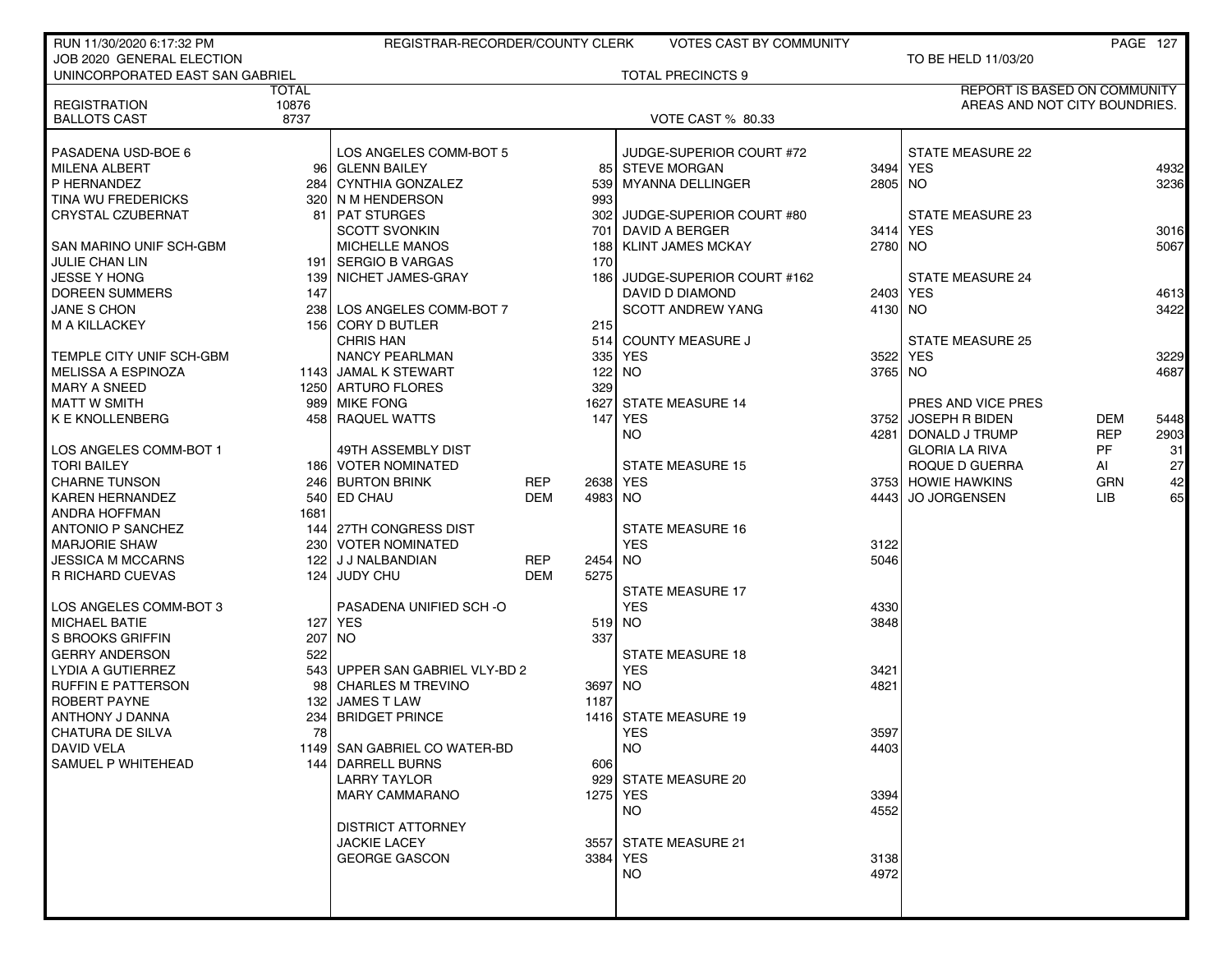| RUN 11/30/2020 6:17:32 PM                            |              | REGISTRAR-RECORDER/COUNTY CLERK           |             | <b>VOTES CAST BY COMMUNITY</b>      |            |             | PAGE 128                      |
|------------------------------------------------------|--------------|-------------------------------------------|-------------|-------------------------------------|------------|-------------|-------------------------------|
| JOB 2020 GENERAL ELECTION                            |              |                                           |             |                                     |            |             | TO BE HELD 11/03/20           |
| UNINCORPORATED EAST WHITTIER                         | <b>TOTAL</b> |                                           |             | <b>TOTAL PRECINCTS 4</b>            |            |             | REPORT IS BASED ON COMMUNITY  |
| <b>REGISTRATION</b>                                  | 2739         |                                           |             |                                     |            |             | AREAS AND NOT CITY BOUNDRIES. |
| <b>BALLOTS CAST</b>                                  | 2335         |                                           |             | <b>VOTE CAST % 85.25</b>            |            |             |                               |
| MT SAN ANTONIO COMM-TR5                              |              | JUDGE-SUPERIOR COURT #72                  |             | STATE MEASURE 22                    |            |             |                               |
| <b>RENEE CHAVEZ</b>                                  | 01           | <b>STEVE MORGAN</b>                       | 1102 YES    |                                     |            | 1393        |                               |
| <b>JAY CHEN</b>                                      |              | <b>MYANNA DELLINGER</b>                   |             | 685 NO                              |            | 818         |                               |
| <b>FREDERICK CHYR</b>                                |              |                                           |             |                                     |            |             |                               |
|                                                      |              | JUDGE-SUPERIOR COURT #80                  |             | STATE MEASURE 23                    |            |             |                               |
| NO ORANGE COMM COL-GBM TR7<br><b>RYAN BENT</b>       |              | DAVID A BERGER<br>225   KLINT JAMES MCKAY | 1084 YES    |                                     |            | 719<br>1485 |                               |
| <b>KERI KROPKE</b>                                   | 209          |                                           | 669 NO      |                                     |            |             |                               |
|                                                      |              | JUDGE-SUPERIOR COURT #162                 |             | <b>STATE MEASURE 24</b>             |            |             |                               |
| 57TH ASSEMBLY DIST                                   |              | DAVID D DIAMOND                           |             | 693 YES                             |            | 1149        |                               |
| <b>VOTER NOMINATED</b>                               |              | <b>SCOTT ANDREW YANG</b>                  | 1094 NO     |                                     |            | 1033        |                               |
| JESSICA MARTINEZ<br><b>REP</b>                       | 1034         |                                           |             |                                     |            |             |                               |
| <b>DEM</b><br><b>LISA CALDERON</b>                   |              | 1086 COUNTY MEASURE J                     |             | <b>STATE MEASURE 25</b><br>820 YES  |            |             |                               |
| 38TH CONGRESS DIST                                   |              | <b>YES</b><br><b>NO</b>                   | 1179 NO     |                                     |            | 788<br>1387 |                               |
| <b>VOTER NOMINATED</b>                               |              |                                           |             |                                     |            |             |                               |
| <b>MICHAEL TOLAR</b>                                 | DEM          | 375 STATE MEASURE 14                      |             | PRES AND VICE PRES                  |            |             |                               |
| <b>LINDA T SANCHEZ</b><br>DEM                        |              | 939 YES                                   |             | 974 JOSEPH R BIDEN                  | DEM        | 1344        |                               |
|                                                      |              | NO.                                       |             | 1213 DONALD J TRUMP                 | <b>REP</b> | 899         |                               |
| 39TH CONGRESS DIST                                   |              |                                           |             | <b>GLORIA LA RIVA</b>               | <b>PF</b>  | 8           |                               |
| <b>VOTER NOMINATED</b><br><b>GIL CISNEROS</b><br>DEM |              | <b>STATE MEASURE 15</b><br>273 YES        |             | ROQUE D GUERRA<br>843 HOWIE HAWKINS | Al<br>GRN  | 5<br>8      |                               |
| YOUNG KIM<br><b>REP</b>                              |              | 352 NO                                    |             | 1374 JO JORGENSEN                   | LIB        | 20          |                               |
|                                                      |              |                                           |             |                                     |            |             |                               |
| WHITTIER UNION HI SPC-AA                             |              | <b>STATE MEASURE 16</b>                   |             |                                     |            |             |                               |
| <b>YES</b>                                           |              | 890 YES                                   | 901         |                                     |            |             |                               |
| <b>NO</b>                                            |              | 630 NO                                    | 1296        |                                     |            |             |                               |
| UPPER SAN GABRIEL VLY-BD 3                           |              | <b>STATE MEASURE 17</b>                   |             |                                     |            |             |                               |
| <b>PATRICIA MAGANA</b>                               |              | 293 YES                                   | 1096        |                                     |            |             |                               |
| ED CHAVEZ                                            | 1007 NO      |                                           | 1130        |                                     |            |             |                               |
|                                                      |              |                                           |             |                                     |            |             |                               |
| WATER REPLEN OF SO CAL-D5                            |              | <b>STATE MEASURE 18</b>                   |             |                                     |            |             |                               |
| <b>JUSTIN A BLAKELY</b><br><b>JUAN GARZA</b>         | 98           | 41 YES<br><b>NO</b>                       | 769<br>1475 |                                     |            |             |                               |
| <b>RICARDO PULIDO</b>                                | 37           |                                           |             |                                     |            |             |                               |
| <b>GARY MENDEZ</b>                                   | 14           | <b>STATE MEASURE 19</b>                   |             |                                     |            |             |                               |
| ARDAVAN DAVARI                                       |              | 35  YES                                   | 967         |                                     |            |             |                               |
| <b>JOSE DE LEON</b>                                  |              | $23$ NO                                   | 1204        |                                     |            |             |                               |
| M CAMACHO-RODRIGUEZ                                  | 45           |                                           |             |                                     |            |             |                               |
| L VASQUEZ WILSON<br><b>VERA ROBLES DEWITT</b>        | 44           | <b>STATE MEASURE 20</b><br>85 YES         |             |                                     |            |             |                               |
|                                                      |              | <b>NO</b>                                 | 944<br>1221 |                                     |            |             |                               |
| <b>DISTRICT ATTORNEY</b>                             |              |                                           |             |                                     |            |             |                               |
| <b>JACKIE LACEY</b>                                  |              | 1136 STATE MEASURE 21                     |             |                                     |            |             |                               |
| <b>GEORGE GASCON</b>                                 |              | 878 YES                                   | 674         |                                     |            |             |                               |
|                                                      |              | <b>NO</b>                                 | 1532        |                                     |            |             |                               |
|                                                      |              |                                           |             |                                     |            |             |                               |
|                                                      |              |                                           |             |                                     |            |             |                               |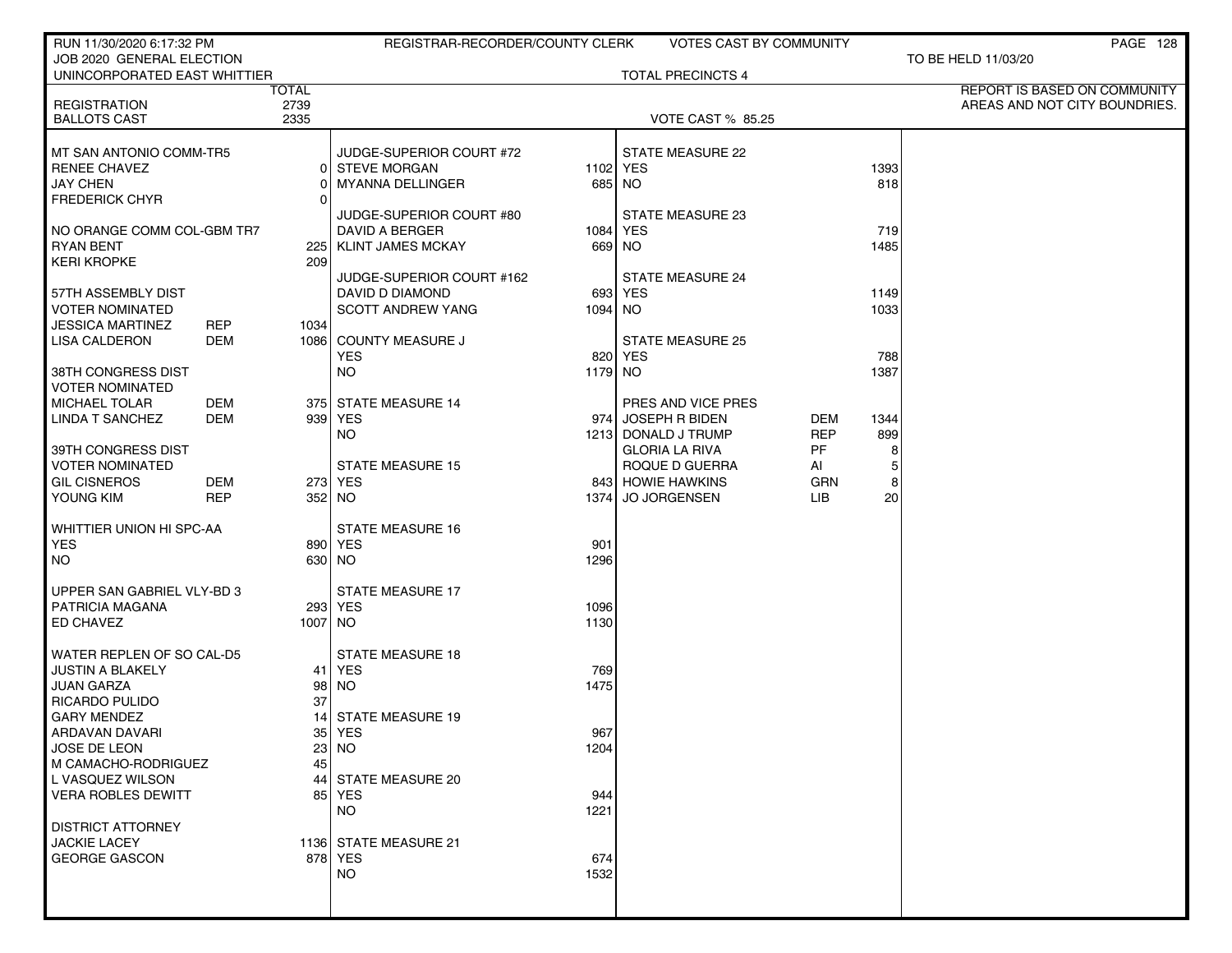| RUN 11/30/2020 6:17:32 PM         |            |            | REGISTRAR-RECORDER/COUNTY CLERK |          | <b>VOTES CAST BY COMMUNITY</b> |            |      | PAGE 129                      |
|-----------------------------------|------------|------------|---------------------------------|----------|--------------------------------|------------|------|-------------------------------|
| JOB 2020 GENERAL ELECTION         |            |            |                                 |          | <b>TOTAL PRECINCTS 5</b>       |            |      | TO BE HELD 11/03/20           |
| UNINCORPORATED EL CAMINO VILLAGE  |            | TOTAL      |                                 |          |                                |            |      | REPORT IS BASED ON COMMUNITY  |
| <b>REGISTRATION</b>               |            | 4483       |                                 |          |                                |            |      | AREAS AND NOT CITY BOUNDRIES. |
| <b>BALLOTS CAST</b>               |            | 3472       |                                 |          | <b>VOTE CAST % 77.45</b>       |            |      |                               |
|                                   |            |            |                                 |          |                                |            |      |                               |
| TORRANCE UNIFIED SCH-GBM          |            |            | <b>DISTRICT ATTORNEY</b>        |          | <b>STATE MEASURE 21</b>        |            |      |                               |
| <b>MADISON A LASTER</b>           |            |            | 0 JACKIE LACEY                  | 1447 YES |                                |            | 1533 |                               |
| <b>JASMINE A PARK</b>             |            | Οl         | <b>GEORGE GASCON</b>            | 1498 NO  |                                |            | 1714 |                               |
| ANIL MUHAMMED                     |            | Οl         |                                 |          |                                |            |      |                               |
| <b>RON RIGGS</b>                  |            | ΩI         | JUDGE-SUPERIOR COURT #72        |          | STATE MEASURE 22               |            |      |                               |
|                                   |            |            | <b>STEVE MORGAN</b>             | 1326 YES |                                |            | 1881 |                               |
| LAWNDALE SCHOOL-GBM TR 3          |            |            | MYANNA DELLINGER                | 1429 NO  |                                |            | 1393 |                               |
| <b>CATHY BURRIS</b>               |            | 1143 l     |                                 |          |                                |            |      |                               |
| MIGUEL GAMBOA                     |            |            | 1135 JUDGE-SUPERIOR COURT #80   |          | STATE MEASURE 23               |            |      |                               |
|                                   |            |            | DAVID A BERGER                  | 1426 YES |                                |            | 1288 |                               |
| LAWNDALE SCHOOL-GBM TR 5          |            |            | <b>KLINT JAMES MCKAY</b>        | 1269 NO  |                                |            | 1974 |                               |
| <b>ADIM MORALES</b>               |            | 01         |                                 |          |                                |            |      |                               |
| <b>BRANDON CHURCH</b>             |            | ΩI         | JUDGE-SUPERIOR COURT #162       |          | <b>STATE MEASURE 24</b>        |            |      |                               |
|                                   |            |            | DAVID D DIAMOND                 | 1246 YES |                                |            | 1873 |                               |
| EL CAMINO COMM COL-GBM TR4        |            |            | <b>SCOTT ANDREW YANG</b>        | 1496 NO  |                                |            | 1349 |                               |
| K S MASCHLER                      |            | 1256       |                                 |          |                                |            |      |                               |
| DAVID M KARTSONIS                 |            |            | 804 COUNTY MEASURE J            |          | <b>STATE MEASURE 25</b>        |            |      |                               |
| NICOLE A RYAN                     |            |            | 732 YES                         | 1629 YES |                                |            | 1360 |                               |
|                                   |            |            | NO.                             | 1385 NO  |                                |            | 1812 |                               |
| 35TH STATE SENATE DIST            |            |            |                                 |          |                                |            |      |                               |
| <b>VOTER NOMINATED</b>            |            |            | <b>STATE MEASURE 14</b>         |          | PRES AND VICE PRES             |            |      |                               |
| <b>STEVEN C BRADFORD</b>          | DEM        | 2038   YES |                                 |          | 1663 JOSEPH R BIDEN            | DEM        | 2337 |                               |
| <b>ANTHONY PERRY</b>              | AI         | 987   NO   |                                 |          | 1543 DONALD J TRUMP            | <b>REP</b> | 1032 |                               |
|                                   |            |            |                                 |          | <b>GLORIA LA RIVA</b>          | PF         | 13   |                               |
| <b>66TH ASSEMBLY DIST</b>         |            |            | <b>STATE MEASURE 15</b>         |          | ROQUE D GUERRA                 | AI         | 8    |                               |
| <b>VOTER NOMINATED</b>            |            |            | <b>YES</b>                      |          | 1667 HOWIE HAWKINS             | <b>GRN</b> | 17   |                               |
| ARTHUR C SCHAPER                  | <b>REP</b> | 959 NO     |                                 | 1634     | <b>JO JORGENSEN</b>            | LIB.       | 17   |                               |
| AL MURATSUCHI                     | DEM        | 2160       |                                 |          |                                |            |      |                               |
|                                   |            |            | <b>STATE MEASURE 16</b>         |          |                                |            |      |                               |
| 43RD CONGRESS DIST                |            |            | <b>YES</b>                      | 1553     |                                |            |      |                               |
| <b>VOTER NOMINATED</b>            |            |            | <b>NO</b>                       | 1679     |                                |            |      |                               |
| <b>JOE E COLLINS III</b>          | <b>REP</b> | 1252       |                                 |          |                                |            |      |                               |
| <b>MAXINE WATERS</b>              | DEM        |            | 1985 STATE MEASURE 17           |          |                                |            |      |                               |
|                                   |            |            | <b>YES</b>                      | 2066     |                                |            |      |                               |
| <b>WEST BASIN MUNI WATER-BD 5</b> |            |            | <b>NO</b>                       | 1214     |                                |            |      |                               |
| <b>GEORGE L GUTIERREZ</b>         |            | 265        |                                 |          |                                |            |      |                               |
| DONALD DEAR                       |            |            | 948 STATE MEASURE 18            |          |                                |            |      |                               |
| HUGO M ROJAS                      |            |            | 676   YES                       | 1603     |                                |            |      |                               |
| <b>EVA RIVERA</b>                 |            | 800 NO     |                                 | 1685     |                                |            |      |                               |
| WATER REPLEN OF SO CAL-D2         |            |            | <b>STATE MEASURE 19</b>         |          |                                |            |      |                               |
| <b>JOE L MACIAS</b>               |            |            | 597 YES                         | 1628     |                                |            |      |                               |
| <b>G RICK MARSHALL</b>            |            |            | 218 NO                          | 1595     |                                |            |      |                               |
| <b>GEORGE URAGUCHI</b>            |            | 473        |                                 |          |                                |            |      |                               |
| ROBERT KATHERMAN                  |            |            | 1332 STATE MEASURE 20           |          |                                |            |      |                               |
|                                   |            |            | <b>YES</b>                      | 1133     |                                |            |      |                               |
| SUPERVISOR 2ND DISTRICT           |            |            | <b>NO</b>                       | 2067     |                                |            |      |                               |
| HOLLY J MITCHELL                  |            | 1596       |                                 |          |                                |            |      |                               |
| HERB J WESSON JR                  |            | 1139       |                                 |          |                                |            |      |                               |
|                                   |            |            |                                 |          |                                |            |      |                               |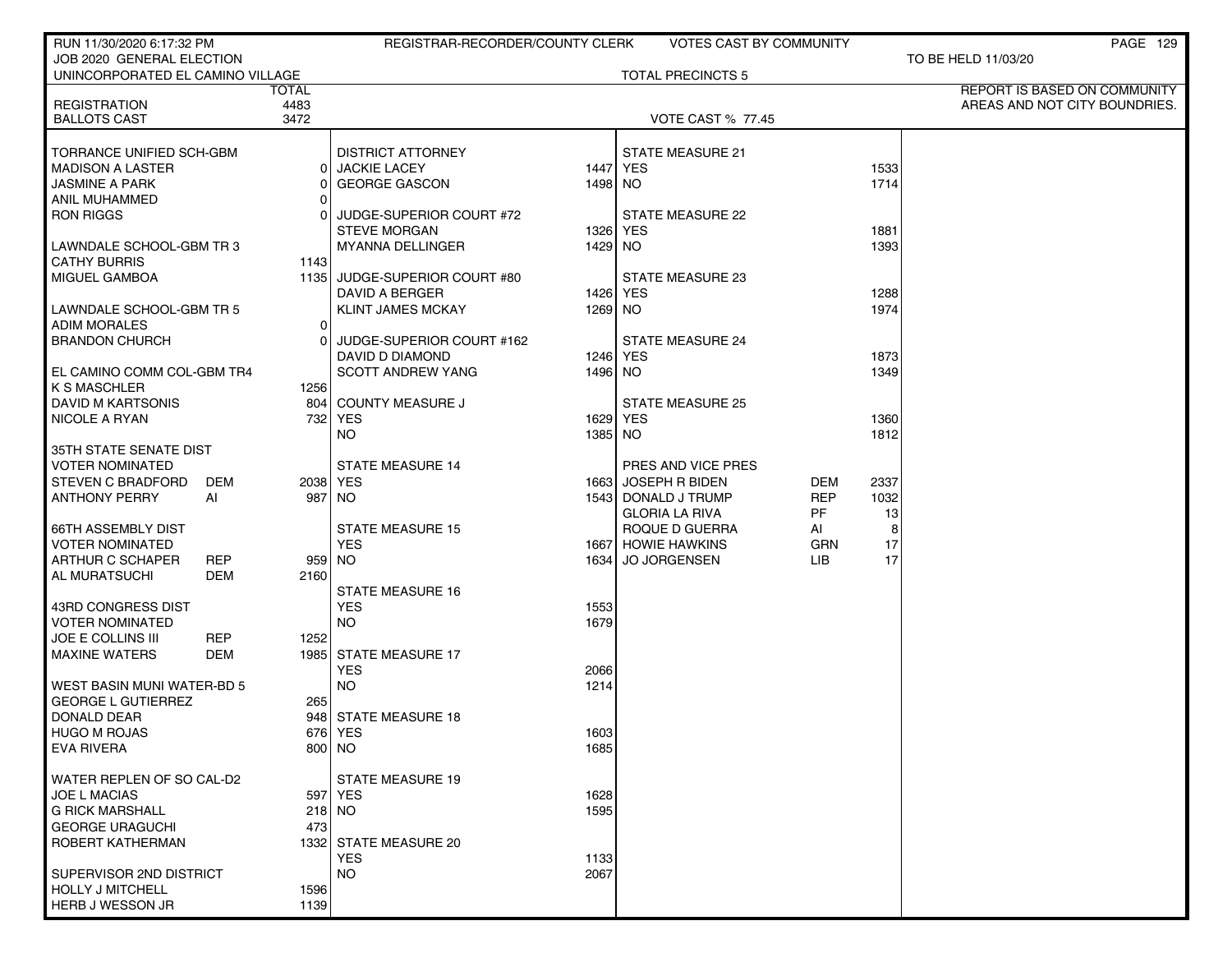| RUN 11/30/2020 6:17:32 PM                          |              | REGISTRAR-RECORDER/COUNTY CLERK |     |          | <b>VOTES CAST BY COMMUNITY</b> |              |                               |            | <b>PAGE 130</b> |
|----------------------------------------------------|--------------|---------------------------------|-----|----------|--------------------------------|--------------|-------------------------------|------------|-----------------|
| JOB 2020 GENERAL ELECTION                          |              |                                 |     |          |                                |              | TO BE HELD 11/03/20           |            |                 |
| UNINCORPORATED FLORENCE                            |              |                                 |     |          | <b>TOTAL PRECINCTS 16</b>      |              |                               |            |                 |
|                                                    | <b>TOTAL</b> |                                 |     |          |                                |              | REPORT IS BASED ON COMMUNITY  |            |                 |
| <b>REGISTRATION</b>                                | 25230        |                                 |     |          |                                |              | AREAS AND NOT CITY BOUNDRIES. |            |                 |
| <b>BALLOTS CAST</b>                                | 14727        |                                 |     |          | <b>VOTE CAST % 58.37</b>       |              |                               |            |                 |
|                                                    |              |                                 |     |          |                                |              |                               |            |                 |
| L A UNIFIED SCH-BOE 7                              |              | 59TH ASSEMBLY DIST              |     |          | <b>STATE MEASURE 14</b>        |              | PRES AND VICE PRES            |            |                 |
| T ORTIZ FRANKLIN                                   |              | 5622 VOTER NOMINATED            |     |          | <b>YES</b>                     |              | 9078 JOSEPH R BIDEN           | <b>DEM</b> | 12235           |
| P CASTELLANOS                                      |              | 4713 EFREN MARTINEZ             | DEM | 7154     | <b>NO</b>                      |              | 4676 DONALD J TRUMP           | <b>REP</b> | 1984            |
|                                                    |              | R JONES-SAWYER                  | DEM | 6163     |                                |              | <b>GLORIA LA RIVA</b>         | PF         | 70              |
| LOS ANGELES COMM-BOT 1                             |              |                                 |     |          | <b>STATE MEASURE 15</b>        |              | ROQUE D GUERRA                | AI         | 67              |
| <b>TORI BAILEY</b>                                 | 951          | 40TH CONGRESS DIST              |     |          | <b>YES</b>                     |              | 9200 HOWIE HAWKINS            | <b>GRN</b> | 98              |
| I CHARNE TUNSON                                    |              | 1014 VOTER NOMINATED            |     |          | <b>NO</b>                      |              | 4912 JO JORGENSEN             | LIB.       | 84              |
| KAREN HERNANDEZ                                    |              | 3952 C ANTONIO DELGADO          | REP | 2236     |                                |              |                               |            |                 |
| ANDRA HOFFMAN                                      |              | 4612 L ROYBAL-ALLARD            | DEM | 6636     | STATE MEASURE 16               |              |                               |            |                 |
| <b>ANTONIO P SANCHEZ</b>                           | 1153         |                                 |     |          | <b>YES</b>                     | 8307         |                               |            |                 |
| <b>MARJORIE SHAW</b>                               | 226          | ∣ 44TH CONGRESS DIST            |     |          | NO                             | 5579         |                               |            |                 |
| JESSICA M MCCARNS                                  | 500          | <b>VOTER NOMINATED</b>          |     |          |                                |              |                               |            |                 |
| R RICHARD CUEVAS                                   | 524          | NANETTE D BARRAGAN              | DEM | 2957     | <b>STATE MEASURE 17</b>        |              |                               |            |                 |
|                                                    |              | ANALILIA JOYA                   | DEM | 1432     | YES                            | 10629        |                               |            |                 |
| LOS ANGELES COMM-BOT 3                             |              |                                 |     |          | NO                             | 3399         |                               |            |                 |
| MICHAEL BATIE                                      | 440          | LOS ANGELES USD-MEAS RR         |     |          |                                |              |                               |            |                 |
| l S BROOKS GRIFFIN                                 |              | 816 YES                         |     | 10571    | <b>STATE MEASURE 18</b>        |              |                               |            |                 |
| <b>GERRY ANDERSON</b>                              | 1364 NO      |                                 |     | 2964     | <b>YES</b>                     | 8726         |                               |            |                 |
| LYDIA A GUTIERREZ                                  | 3520         |                                 |     |          | <b>NO</b>                      | 5309         |                               |            |                 |
| I RUFFIN E PATTERSON                               |              | 435 CENTRAL BASIN MUNI-BD 4     |     |          |                                |              |                               |            |                 |
| ROBERT PAYNE                                       |              | 415 JOSE TORRES                 |     | 3895     | <b>STATE MEASURE 19</b>        |              |                               |            |                 |
| ANTHONY J DANNA                                    | 448          | L VASQUEZ WILSON                |     | 7440     | <b>YES</b>                     | 7976         |                               |            |                 |
| CHATURA DE SILVA                                   | 406          | M UYAT-FRANCO                   |     | 1251     | <b>NO</b>                      | 5872         |                               |            |                 |
| <b>DAVID VELA</b>                                  | 4641         |                                 |     |          |                                |              |                               |            |                 |
| SAMUEL P WHITEHEAD                                 | 348          | I SUPERVISOR 2ND DISTRICT       |     |          | STATE MEASURE 20               |              |                               |            |                 |
|                                                    |              | <b>HOLLY J MITCHELL</b>         |     | 7235     | YES                            | 4640         |                               |            |                 |
| LOS ANGELES COMM-BOT 5                             |              | <b>HERB J WESSON JR</b>         |     | 5514 NO  |                                | 9187         |                               |            |                 |
| <b>GLENN BAILEY</b>                                | 190          |                                 |     |          |                                |              |                               |            |                 |
| CYNTHIA GONZALEZ                                   | 4051         | <b>DISTRICT ATTORNEY</b>        |     |          | <b>STATE MEASURE 21</b>        |              |                               |            |                 |
| N M HENDERSON                                      | 3067         | <b>JACKIE LACEY</b>             |     | 5782 YES |                                | 8195         |                               |            |                 |
| <b>PAT STURGES</b>                                 |              | 949 GEORGE GASCON               |     | 7405 NO  |                                | 5818         |                               |            |                 |
| <b>SCOTT SVONKIN</b>                               | 1642         |                                 |     |          |                                |              |                               |            |                 |
| <b>MICHELLE MANOS</b>                              | 960          | JUDGE-SUPERIOR COURT #72        |     |          | STATE MEASURE 22               |              |                               |            |                 |
| I SERGIO B VARGAS                                  |              | 1532 STEVE MORGAN               |     | 5485     | YES                            | 7754         |                               |            |                 |
| I NICHET JAMES-GRAY                                | 480          | MYANNA DELLINGER                |     | 7266 NO  |                                | 6298         |                               |            |                 |
|                                                    |              |                                 |     |          |                                |              |                               |            |                 |
| LOS ANGELES COMM-BOT 7                             |              | JUDGE-SUPERIOR COURT #80        |     |          | STATE MEASURE 23               |              |                               |            |                 |
| CORY D BUTLER                                      |              | 749 DAVID A BERGER              |     | 6702 YES |                                | 7344         |                               |            |                 |
| <b>CHRIS HAN</b>                                   |              | 1460 KLINT JAMES MCKAY          |     | 5923 NO  |                                | 6668         |                               |            |                 |
| NANCY PEARLMAN                                     | 1777         |                                 |     |          |                                |              |                               |            |                 |
| JAMAL K STEWART                                    |              | 448 JUDGE-SUPERIOR COURT #162   |     |          | <b>STATE MEASURE 24</b>        |              |                               |            |                 |
| ARTURO FLORES                                      |              | 3129 DAVID D DIAMOND            |     | 6677 YES |                                | 9133         |                               |            |                 |
| <b>MIKE FONG</b>                                   |              | 4150 SCOTT ANDREW YANG          |     | 5850 NO  |                                | 4631         |                               |            |                 |
| RAQUEL WATTS                                       | 1046         |                                 |     |          |                                |              |                               |            |                 |
|                                                    |              | <b>COUNTY MEASURE J</b>         |     |          | <b>STATE MEASURE 25</b>        |              |                               |            |                 |
|                                                    |              |                                 |     |          |                                |              |                               |            |                 |
| I 33RD STATE SENATE DIST<br><b>VOTER NOMINATED</b> |              | <b>YES</b><br><b>NO</b>         |     | 8599 YES |                                | 6454<br>7274 |                               |            |                 |
| LENA GONZALEZ                                      | 7723         |                                 |     | 4672 NO  |                                |              |                               |            |                 |
| DEM<br>E C CASTILLO<br>DEM                         | 5192         |                                 |     |          |                                |              |                               |            |                 |
|                                                    |              |                                 |     |          |                                |              |                               |            |                 |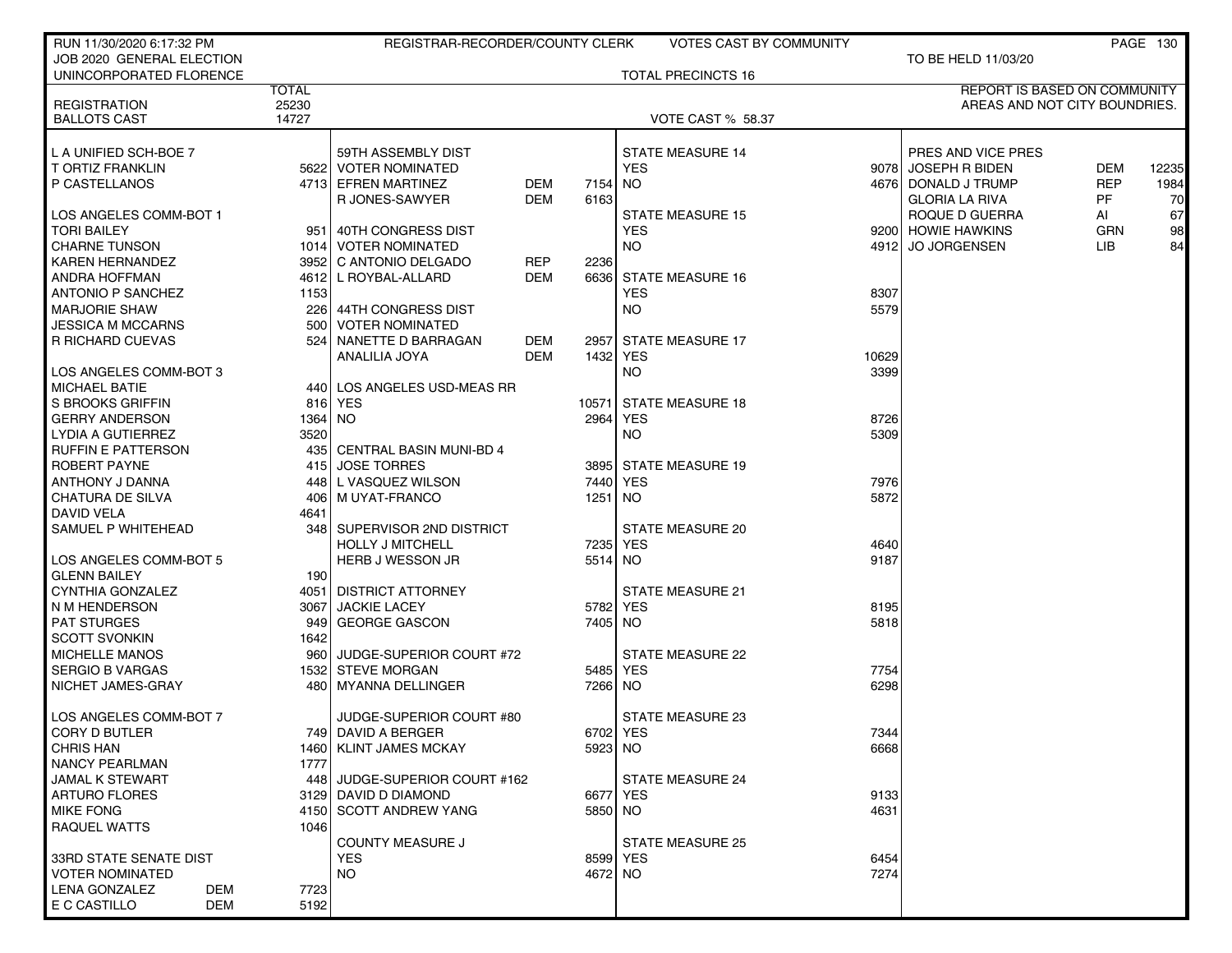| RUN 11/30/2020 6:17:32 PM                    |                   | REGISTRAR-RECORDER/COUNTY CLERK         |        | VOTES CAST BY COMMUNITY   |            |      | <b>PAGE 131</b>               |
|----------------------------------------------|-------------------|-----------------------------------------|--------|---------------------------|------------|------|-------------------------------|
| JOB 2020 GENERAL ELECTION                    |                   |                                         |        |                           |            |      | TO BE HELD 11/03/20           |
| UNINCORPORATED FOOTHILL                      |                   |                                         |        | <b>TOTAL PRECINCTS 11</b> |            |      |                               |
|                                              | <b>TOTAL</b>      |                                         |        |                           |            |      | REPORT IS BASED ON COMMUNITY  |
| <b>REGISTRATION</b><br><b>BALLOTS CAST</b>   | 1889<br>1606      |                                         |        | <b>VOTE CAST % 85.02</b>  |            |      | AREAS AND NOT CITY BOUNDRIES. |
|                                              |                   |                                         |        |                           |            |      |                               |
| AZUSA UNIFIED SCHOOL-GBM                     |                   | 32ND CONGRESS DIST                      |        | <b>STATE MEASURE 18</b>   |            |      |                               |
| SABRINA BOW                                  |                   | <b>VOTER NOMINATED</b><br>01            |        | <b>YES</b>                |            | 561  |                               |
| YOLANDA R PENA                               |                   | <b>JOSHUA M SCOTT</b><br>REP            | 369 NO |                           |            | 977  |                               |
| HELEN JARAMILLO                              |                   | <b>DEM</b><br><b>GRACE F NAPOLITANO</b> | 322    |                           |            |      |                               |
|                                              |                   |                                         |        | <b>STATE MEASURE 19</b>   |            |      |                               |
| CLAREMONT UNIFIED SCH-GBM                    |                   | CITRUS COMM COLLEGE SPC-Y               |        | <b>YES</b>                |            | 681  |                               |
| <b>KATHY ARCHER</b>                          |                   | 352 YES                                 | 335    | NO.                       |            | 828  |                               |
| <b>CHRIS NATICCHIA</b>                       |                   | 146   NO                                | 243    |                           |            |      |                               |
| <b>BOB FASS</b>                              | 252               |                                         |        | <b>STATE MEASURE 20</b>   |            |      |                               |
|                                              |                   | THREE VLYS MUN WTR DIV 4                |        | <b>YES</b>                |            | 700  |                               |
| <b>BONITA UNIFIED SCH-GBM</b>                |                   | <b>JOSEPH A MEYERS</b>                  | 0      | <b>NO</b>                 |            | 798  |                               |
| <b>BRITTANY ALLISON</b>                      |                   | 193 BOB G KUHN                          |        |                           |            |      |                               |
| <b>GREG PALATTO</b>                          | 402               |                                         |        | <b>STATE MEASURE 21</b>   |            |      |                               |
| JOE OTTO                                     |                   | 174   DISTRICT ATTORNEY                 |        | <b>YES</b>                |            | 521  |                               |
| C E MATTSON                                  | 192 l             | <b>JACKIE LACEY</b>                     | 803 NO |                           |            | 984  |                               |
| I KRISTA CHAKMAK                             | 233               | <b>GEORGE GASCON</b>                    | 568    |                           |            |      |                               |
| I GLENN A CREIMAN                            | 231               |                                         |        | <b>STATE MEASURE 22</b>   |            |      |                               |
| <b>AFSHIN KAIVAN-MEHR</b>                    | 70 l              | JUDGE-SUPERIOR COURT #72                |        | <b>YES</b>                |            | 1004 |                               |
| TOMMY LEE RANDLE                             | 76                | <b>STEVE MORGAN</b>                     | 703    | <b>NO</b>                 |            | 526  |                               |
| C JONES-BACON                                |                   | 115   MYANNA DELLINGER                  | 467    |                           |            |      |                               |
|                                              |                   |                                         |        | <b>STATE MEASURE 23</b>   |            |      |                               |
| CITRUS COMM COLL-GBM TR 2                    |                   | JUDGE-SUPERIOR COURT #80                |        | <b>YES</b>                |            | 456  |                               |
| LAURA J BOLLINGER                            |                   | 178 DAVID A BERGER                      | 662    | <b>NO</b>                 |            | 1057 |                               |
| JOSEPH HAMER SALAS                           |                   | 136   KLINT JAMES MCKAY                 | 488    |                           |            |      |                               |
| <b>ERIC A KALJUMAGI</b>                      | 140               |                                         |        | <b>STATE MEASURE 24</b>   |            |      |                               |
|                                              |                   | JUDGE-SUPERIOR COURT #162               |        | <b>YES</b>                |            | 724  |                               |
| MT SAN ANTONIO COMM-TR1                      |                   | DAVID D DIAMOND                         | 547    | <b>NO</b>                 |            | 763  |                               |
| PETER HIDALGO                                |                   | 464 SCOTT ANDREW YANG                   | 612    |                           |            |      |                               |
| ROBERT H CARDER                              | 208               |                                         |        | <b>STATE MEASURE 25</b>   |            |      |                               |
|                                              |                   | <b>COUNTY MEASURE J</b>                 |        | <b>YES</b>                |            | 577  |                               |
| 25TH STATE SENATE DIST                       |                   | <b>YES</b>                              | 555    | <b>NO</b>                 |            | 913  |                               |
| VOTER NOMINATED                              |                   | <b>NO</b>                               | 840    |                           |            |      |                               |
| I KATHLEEN HAZELTON                          | <b>REP</b><br>605 |                                         |        | PRES AND VICE PRES        |            |      |                               |
| A J PORTANTINO                               | DEM               | 597 STATE MEASURE 14                    |        | <b>JOSEPH R BIDEN</b>     | DEM        | 862  |                               |
|                                              |                   | <b>YES</b>                              |        | 604 DONALD J TRUMP        | REP        | 681  |                               |
| 41ST ASSEMBLY DIST                           |                   | <b>NO</b>                               |        | 877 GLORIA LA RIVA        | PF         | 5    |                               |
| <b>VOTER NOMINATED</b>                       |                   |                                         |        | ROQUE D GUERRA            | AI         | 8    |                               |
| CHRIS HOLDEN                                 | DEM               | 628 STATE MEASURE 15                    |        | <b>HOWIE HAWKINS</b>      | <b>GRN</b> | 6    |                               |
| <b>ROBIN A HVIDSTON</b>                      | <b>REP</b>        | 580 YES                                 | 591    | JO JORGENSEN              | <b>LIB</b> | 9    |                               |
|                                              |                   | <b>NO</b>                               | 941    |                           |            |      |                               |
| 52ND ASSEMBLY DIST<br><b>VOTER NOMINATED</b> |                   |                                         |        |                           |            |      |                               |
| <b>FREDDIE RODRIGUEZ</b>                     |                   | <b>STATE MEASURE 16</b>                 |        |                           |            |      |                               |
| <b>TONI HOLLE</b>                            | DEM               | 162 YES                                 | 513    |                           |            |      |                               |
|                                              | <b>REP</b><br>81  | NO                                      | 995    |                           |            |      |                               |
| 27TH CONGRESS DIST                           |                   | STATE MEASURE 17                        |        |                           |            |      |                               |
| <b>VOTER NOMINATED</b>                       |                   | <b>YES</b>                              | 749    |                           |            |      |                               |
| J J NALBANDIAN                               | <b>REP</b>        | $318$ NO                                | 779    |                           |            |      |                               |
| JUDY CHU                                     | DEM<br>459        |                                         |        |                           |            |      |                               |
|                                              |                   |                                         |        |                           |            |      |                               |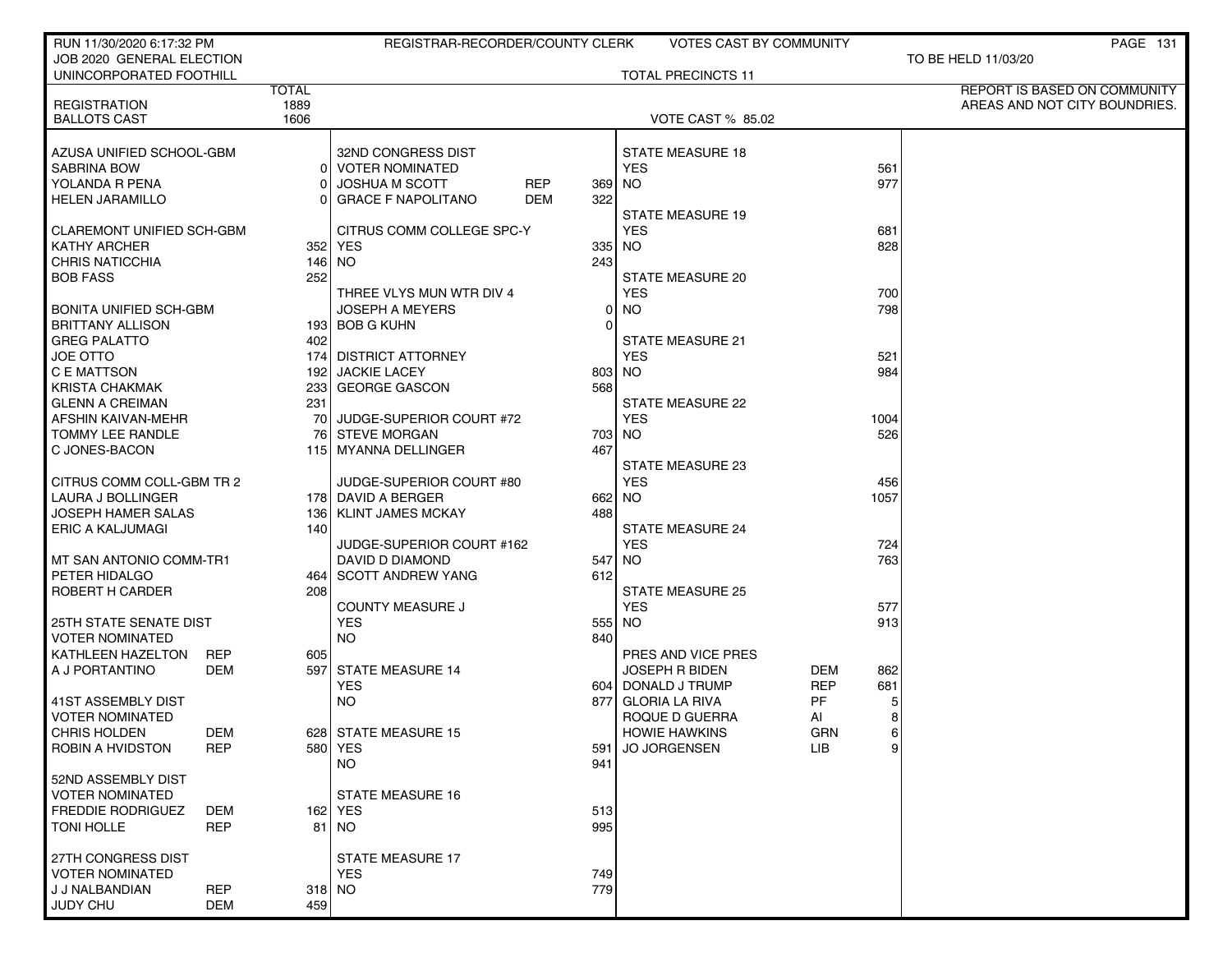| RUN 11/30/2020 6:17:32 PM                  |                     | REGISTRAR-RECORDER/COUNTY CLERK |            |          | <b>VOTES CAST BY COMMUNITY</b> |            |                |                               | <b>PAGE 132</b> |
|--------------------------------------------|---------------------|---------------------------------|------------|----------|--------------------------------|------------|----------------|-------------------------------|-----------------|
| JOB 2020 GENERAL ELECTION                  |                     |                                 |            |          |                                |            |                | TO BE HELD 11/03/20           |                 |
| UNINCORPORATED FRANKLIN                    |                     |                                 |            |          | <b>TOTAL PRECINCTS 1</b>       |            |                |                               |                 |
|                                            | <b>TOTAL</b>        |                                 |            |          |                                |            |                | REPORT IS BASED ON COMMUNITY  |                 |
| <b>REGISTRATION</b><br><b>BALLOTS CAST</b> | 2<br>$\overline{2}$ |                                 |            |          | VOTE CAST % 100                |            |                | AREAS AND NOT CITY BOUNDRIES. |                 |
|                                            |                     |                                 |            |          |                                |            |                |                               |                 |
| BEVERLY HILLS UNIFIED-GBM                  |                     | 50TH ASSEMBLY DIST              |            |          | <b>STATE MEASURE 18</b>        |            |                |                               |                 |
| DONNA TRYFMAN                              | 21                  | <b>VOTER NOMINATED</b>          |            |          | <b>YES</b>                     |            |                |                               |                 |
| <b>BENJAMIN LIKER</b>                      |                     | RICHARD BLOOM                   | <b>DEM</b> | 2        | <b>NO</b>                      |            |                |                               |                 |
| AMANDA STERN                               |                     | WILL HESS                       | <b>DEM</b> | $\Omega$ |                                |            |                |                               |                 |
| <b>NOAH MARGO</b>                          |                     |                                 |            |          | <b>STATE MEASURE 19</b>        |            |                |                               |                 |
| <b>FRANK H CHECHEL</b>                     |                     | 33RD CONGRESS DIST              |            |          | <b>YES</b>                     |            |                |                               |                 |
| <b>MARY WELLS</b>                          |                     | <b>VOTER NOMINATED</b>          |            |          | <b>NO</b>                      |            |                |                               |                 |
| <b>ROBIN S ROWE</b>                        |                     | <b>JAMES P BRADLEY</b>          | <b>REP</b> |          |                                |            |                |                               |                 |
|                                            |                     | TED W LIEU                      | <b>DEM</b> | 0        | STATE MEASURE 20               |            |                |                               |                 |
| LOS ANGELES COMM-BOT 1                     |                     |                                 |            |          | <b>YES</b>                     |            |                |                               |                 |
| <b>TORI BAILEY</b>                         |                     | 0 MT REC AND CON AUTHY - HH     |            |          | <b>NO</b>                      |            |                |                               |                 |
| <b>CHARNE TUNSON</b>                       |                     | <b>YES</b>                      |            | 2        |                                |            |                |                               |                 |
| <b>KAREN HERNANDEZ</b>                     |                     | NO.                             |            | $\Omega$ | <b>STATE MEASURE 21</b>        |            |                |                               |                 |
| <b>ANDRA HOFFMAN</b>                       |                     |                                 |            |          | <b>YES</b>                     |            |                |                               |                 |
| <b>ANTONIO P SANCHEZ</b>                   |                     | <b>DISTRICT ATTORNEY</b>        |            |          | <b>NO</b>                      |            |                |                               |                 |
| <b>MARJORIE SHAW</b>                       |                     | <b>JACKIE LACEY</b>             |            | $\Omega$ |                                |            |                |                               |                 |
| JESSICA M MCCARNS                          |                     | <b>GEORGE GASCON</b>            |            |          | STATE MEASURE 22               |            |                |                               |                 |
| <b>R RICHARD CUEVAS</b>                    |                     |                                 |            |          | <b>YES</b>                     |            |                |                               |                 |
|                                            |                     | JUDGE-SUPERIOR COURT #72        |            |          | <b>NO</b>                      |            |                |                               |                 |
| LOS ANGELES COMM-BOT 3                     |                     | <b>STEVE MORGAN</b>             |            | O        |                                |            |                |                               |                 |
| <b>MICHAEL BATIE</b>                       |                     | 0 MYANNA DELLINGER              |            |          | <b>STATE MEASURE 23</b>        |            |                |                               |                 |
| S BROOKS GRIFFIN                           |                     |                                 |            |          | <b>YES</b>                     |            |                |                               |                 |
| <b>GERRY ANDERSON</b>                      |                     | JUDGE-SUPERIOR COURT #80        |            |          | <b>NO</b>                      |            |                |                               |                 |
| LYDIA A GUTIERREZ                          |                     | DAVID A BERGER                  |            |          |                                |            |                |                               |                 |
| <b>RUFFIN E PATTERSON</b>                  |                     | <b>KLINT JAMES MCKAY</b>        |            |          | <b>STATE MEASURE 24</b>        |            |                |                               |                 |
| ROBERT PAYNE                               |                     |                                 |            |          | <b>YES</b>                     |            |                |                               |                 |
| ANTHONY J DANNA                            |                     | JUDGE-SUPERIOR COURT #162       |            |          | <b>NO</b>                      |            |                |                               |                 |
| CHATURA DE SILVA                           |                     | DAVID D DIAMOND                 |            | $\Omega$ |                                |            |                |                               |                 |
| DAVID VELA                                 |                     | <b>SCOTT ANDREW YANG</b>        |            |          | <b>STATE MEASURE 25</b>        |            |                |                               |                 |
| SAMUEL P WHITEHEAD                         |                     |                                 |            |          | <b>YES</b>                     |            |                |                               |                 |
|                                            |                     | <b>COUNTY MEASURE J</b>         |            |          | <b>NO</b>                      |            |                |                               |                 |
| LOS ANGELES COMM-BOT 5                     |                     | <b>YES</b>                      |            |          |                                |            |                |                               |                 |
| <b>GLENN BAILEY</b>                        | οI                  | NO.                             |            | 0        | PRES AND VICE PRES             |            |                |                               |                 |
| <b>CYNTHIA GONZALEZ</b>                    |                     |                                 |            |          | <b>JOSEPH R BIDEN</b>          | DEM        |                |                               |                 |
| N M HENDERSON                              |                     | <b>STATE MEASURE 14</b>         |            |          | DONALD J TRUMP                 | <b>REP</b> | 0              |                               |                 |
| <b>PAT STURGES</b>                         |                     | <b>YES</b>                      |            |          | <b>GLORIA LA RIVA</b>          | PF         |                |                               |                 |
| <b>SCOTT SVONKIN</b>                       |                     | <b>NO</b>                       |            | 0        | ROQUE D GUERRA                 | AI         | 0              |                               |                 |
| <b>MICHELLE MANOS</b>                      | 01                  |                                 |            |          | <b>HOWIE HAWKINS</b>           | GRN        | $\overline{0}$ |                               |                 |
| <b>SERGIO B VARGAS</b>                     |                     | 0 STATE MEASURE 15              |            |          | <b>JO JORGENSEN</b>            | LIB.       | $\Omega$       |                               |                 |
| NICHET JAMES-GRAY                          |                     | 0 IYES                          |            | $\Omega$ |                                |            |                |                               |                 |
|                                            |                     | NO.                             |            |          |                                |            |                |                               |                 |
| LOS ANGELES COMM-BOT 7                     |                     |                                 |            |          |                                |            |                |                               |                 |
| <b>CORY D BUTLER</b>                       | 01                  | <b>STATE MEASURE 16</b>         |            |          |                                |            |                |                               |                 |
| <b>CHRIS HAN</b>                           | ΩI                  | <b>YES</b>                      |            |          |                                |            |                |                               |                 |
| <b>NANCY PEARLMAN</b>                      |                     | NO.                             |            |          |                                |            |                |                               |                 |
| JAMAL K STEWART                            |                     |                                 |            |          |                                |            |                |                               |                 |
| <b>ARTURO FLORES</b>                       |                     | <b>STATE MEASURE 17</b>         |            |          |                                |            |                |                               |                 |
| <b>MIKE FONG</b>                           |                     | YES.                            |            |          |                                |            |                |                               |                 |
| RAQUEL WATTS                               | ΩI                  | <b>NO</b>                       |            |          |                                |            |                |                               |                 |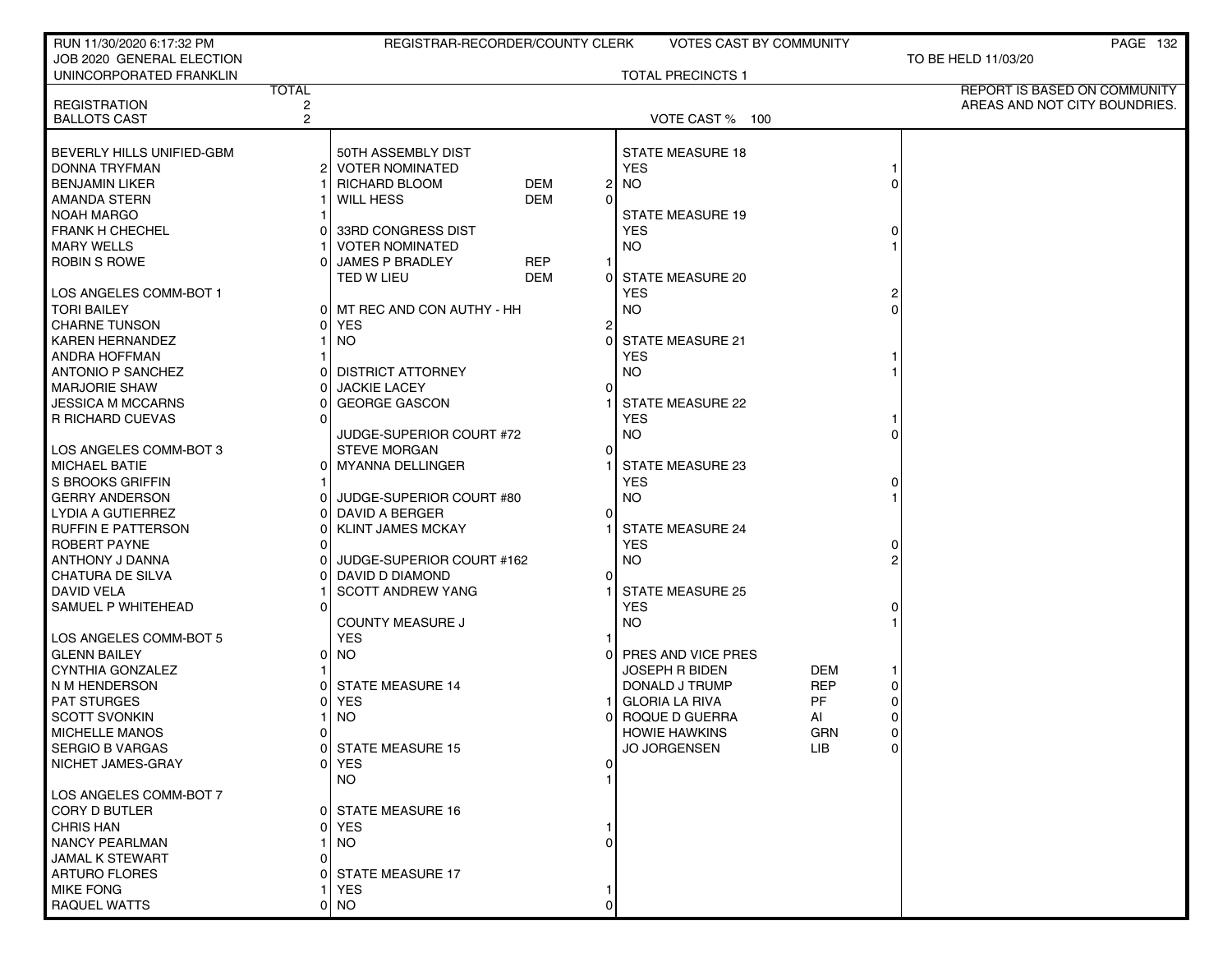| RUN 11/30/2020 6:17:32 PM         |              | REGISTRAR-RECORDER/COUNTY CLERK |                                             | <b>VOTES CAST BY COMMUNITY</b> |          | <b>PAGE 133</b>               |
|-----------------------------------|--------------|---------------------------------|---------------------------------------------|--------------------------------|----------|-------------------------------|
| JOB 2020 GENERAL ELECTION         |              |                                 |                                             |                                |          | TO BE HELD 11/03/20           |
| UNINCORPORATED GILMORE            |              |                                 | <b>TOTAL PRECINCTS 1</b>                    |                                |          |                               |
|                                   | <b>TOTAL</b> |                                 |                                             |                                |          | REPORT IS BASED ON COMMUNITY  |
| <b>REGISTRATION</b>               | 0            |                                 |                                             |                                |          | AREAS AND NOT CITY BOUNDRIES. |
| <b>BALLOTS CAST</b>               | $\Omega$     |                                 | VOTE CAST % 0                               |                                |          |                               |
|                                   |              |                                 |                                             |                                |          |                               |
| LOS ANGELES COMM-BOT 1            |              | 33RD CONGRESS DIST              | <b>STATE MEASURE 19</b>                     |                                |          |                               |
| <b>TORI BAILEY</b>                |              | 0 VOTER NOMINATED               | <b>YES</b>                                  |                                | 0        |                               |
| <b>CHARNE TUNSON</b>              |              | JAMES P BRADLEY<br><b>REP</b>   | $0$ NO                                      |                                |          |                               |
| <b>KAREN HERNANDEZ</b>            |              | <b>DEM</b><br>0 TED W LIEU      | $\Omega$                                    |                                |          |                               |
| <b>ANDRA HOFFMAN</b>              |              |                                 | STATE MEASURE 20                            |                                |          |                               |
| ANTONIO P SANCHEZ                 |              | LOS ANGELES USD-MEAS RR         | <b>YES</b>                                  |                                | 0        |                               |
| <b>MARJORIE SHAW</b>              | ΩI           | <b>YES</b>                      | $0$ NO                                      |                                | U        |                               |
| JESSICA M MCCARNS                 | ΩI           | <b>NO</b>                       | $\Omega$                                    |                                |          |                               |
| R RICHARD CUEVAS                  |              |                                 | STATE MEASURE 21                            |                                |          |                               |
|                                   |              | <b>DISTRICT ATTORNEY</b>        | <b>YES</b>                                  |                                | O        |                               |
| LOS ANGELES COMM-BOT 3            |              | <b>JACKIE LACEY</b>             | $0$ NO                                      |                                | 0        |                               |
| <b>MICHAEL BATIE</b>              |              | 0 GEORGE GASCON                 |                                             |                                |          |                               |
| S BROOKS GRIFFIN                  | $\Omega$     |                                 | <b>STATE MEASURE 22</b>                     |                                |          |                               |
| <b>GERRY ANDERSON</b>             | 01           | JUDGE-SUPERIOR COURT #72        | <b>YES</b>                                  |                                | 0        |                               |
| LYDIA A GUTIERREZ                 |              | <b>STEVE MORGAN</b>             | <b>NO</b><br>0                              |                                | 0        |                               |
| <b>RUFFIN E PATTERSON</b>         |              | <b>MYANNA DELLINGER</b>         | $\Omega$                                    |                                |          |                               |
| ROBERT PAYNE                      |              |                                 | STATE MEASURE 23                            |                                |          |                               |
| ANTHONY J DANNA                   |              | JUDGE-SUPERIOR COURT #80        | <b>YES</b>                                  |                                | 0        |                               |
| <b>CHATURA DE SILVA</b>           |              | DAVID A BERGER                  | <b>NO</b><br>0                              |                                |          |                               |
| <b>DAVID VELA</b>                 |              | <b>KLINT JAMES MCKAY</b>        | $\Omega$                                    |                                |          |                               |
| SAMUEL P WHITEHEAD                | $\Omega$     |                                 | <b>STATE MEASURE 24</b>                     |                                |          |                               |
|                                   |              | JUDGE-SUPERIOR COURT #162       | <b>YES</b>                                  |                                | O        |                               |
| LOS ANGELES COMM-BOT 5            |              | DAVID D DIAMOND                 | $0$ NO                                      |                                | 0        |                               |
| <b>GLENN BAILEY</b>               |              | 0 SCOTT ANDREW YANG             |                                             |                                |          |                               |
| CYNTHIA GONZALEZ                  | $\Omega$     |                                 | <b>STATE MEASURE 25</b>                     |                                |          |                               |
| N M HENDERSON                     |              | 0 COUNTY MEASURE J              | <b>YES</b>                                  |                                | 0        |                               |
| <b>PAT STURGES</b>                |              | 0 YES                           | $0$ NO                                      |                                |          |                               |
| <b>SCOTT SVONKIN</b>              |              | <b>NO</b>                       |                                             |                                |          |                               |
| <b>MICHELLE MANOS</b>             |              |                                 | PRES AND VICE PRES                          |                                |          |                               |
| <b>SERGIO B VARGAS</b>            |              | <b>STATE MEASURE 14</b>         | <b>JOSEPH R BIDEN</b>                       | DEM                            | 0        |                               |
| NICHET JAMES-GRAY                 | ΩI           | <b>YES</b>                      | 0 DONALD J TRUMP<br>O                       | <b>REP</b><br>PF               | 0        |                               |
| LOS ANGELES COMM-BOT 7            |              | NO.                             | <b>GLORIA LA RIVA</b>                       |                                | 0<br>0   |                               |
| <b>CORY D BUTLER</b>              |              | 0 STATE MEASURE 15              | ROQUE D GUERRA                              | AI                             | 0        |                               |
| <b>CHRIS HAN</b>                  | ΩI           | <b>YES</b>                      | <b>HOWIE HAWKINS</b><br><b>JO JORGENSEN</b> | GRN<br><b>LIB</b>              | $\Omega$ |                               |
| <b>NANCY PEARLMAN</b>             | 01           | <b>NO</b>                       | 0                                           |                                |          |                               |
| <b>JAMAL K STEWART</b>            | $\Omega$     |                                 |                                             |                                |          |                               |
|                                   |              |                                 |                                             |                                |          |                               |
| ARTURO FLORES<br><b>MIKE FONG</b> |              | 0  STATE MEASURE 16<br>0 YES    |                                             |                                |          |                               |
| <b>RAQUEL WATTS</b>               |              | 0 NO                            | $\Omega$                                    |                                |          |                               |
|                                   |              |                                 |                                             |                                |          |                               |
| 50TH ASSEMBLY DIST                |              | STATE MEASURE 17                |                                             |                                |          |                               |
| <b>VOTER NOMINATED</b>            |              | <b>YES</b>                      |                                             |                                |          |                               |
| RICHARD BLOOM<br>DEM              |              | 0 NO                            |                                             |                                |          |                               |
| <b>WILL HESS</b><br><b>DEM</b>    |              |                                 |                                             |                                |          |                               |
|                                   |              | <b>STATE MEASURE 18</b>         |                                             |                                |          |                               |
|                                   |              | <b>YES</b>                      |                                             |                                |          |                               |
|                                   |              | NO.                             | $\Omega$                                    |                                |          |                               |
|                                   |              |                                 |                                             |                                |          |                               |
|                                   |              |                                 |                                             |                                |          |                               |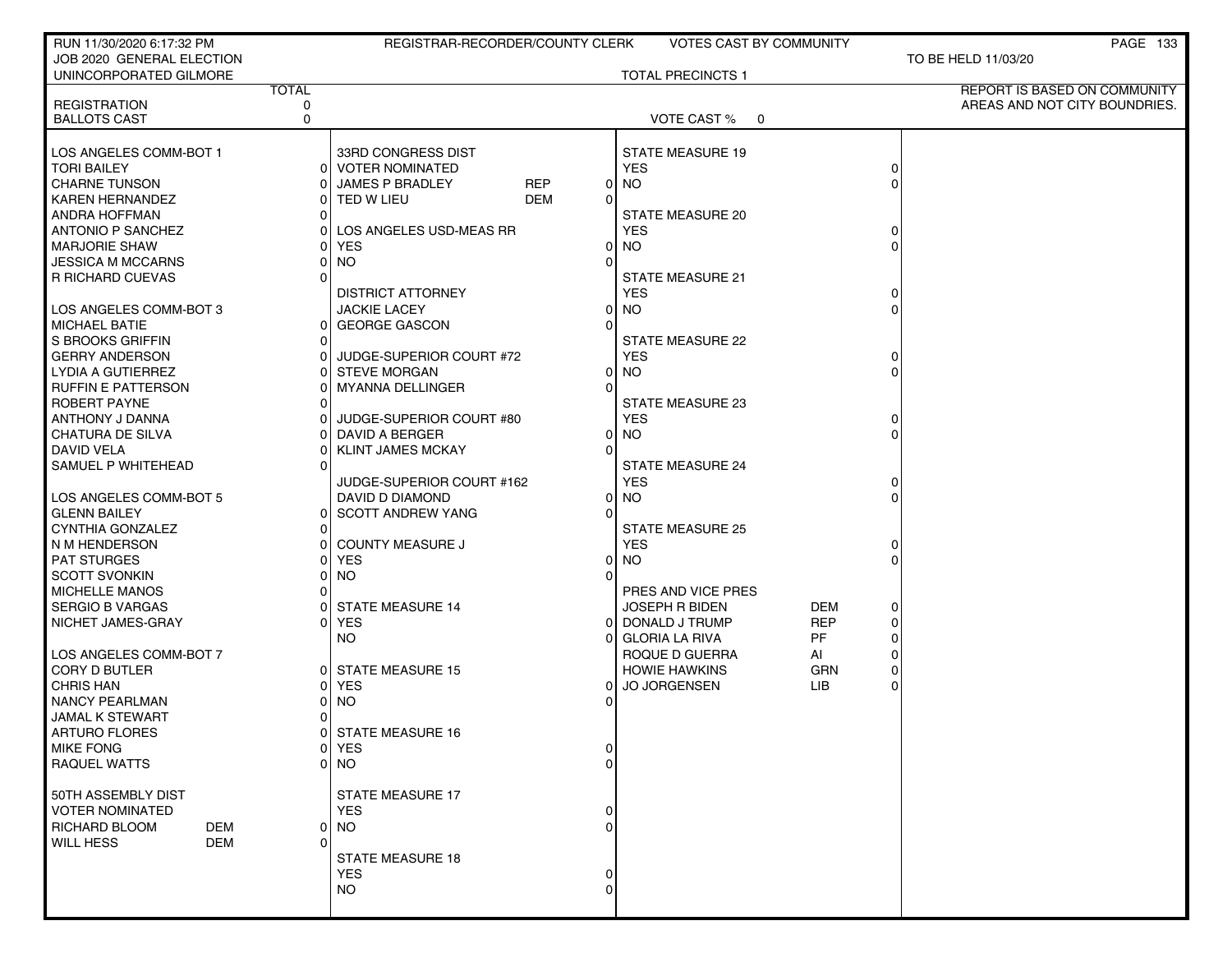| RUN 11/30/2020 6:17:32 PM                             |                       | REGISTRAR-RECORDER/COUNTY CLERK     | <b>VOTES CAST BY COMMUNITY</b>      |       | PAGE 134                                                      |
|-------------------------------------------------------|-----------------------|-------------------------------------|-------------------------------------|-------|---------------------------------------------------------------|
| JOB 2020 GENERAL ELECTION                             |                       |                                     |                                     |       | TO BE HELD 11/03/20                                           |
| UNINCORPORATED HACIENDA HEIGHTS                       |                       |                                     | <b>TOTAL PRECINCTS 18</b>           |       |                                                               |
| <b>REGISTRATION</b>                                   | <b>TOTAL</b><br>31830 |                                     |                                     |       | REPORT IS BASED ON COMMUNITY<br>AREAS AND NOT CITY BOUNDRIES. |
| <b>BALLOTS CAST</b>                                   | 25364                 |                                     | <b>VOTE CAST % 79.69</b>            |       |                                                               |
|                                                       |                       |                                     |                                     |       |                                                               |
| <b>HACIENDA LA PUENTE USD-TR3</b>                     |                       | <b>STATE MEASURE 14</b>             | PRES AND VICE PRES                  |       |                                                               |
| C H SALAZAR                                           |                       | 1250 YES<br>11124                   | <b>JOSEPH R BIDEN</b><br><b>DEM</b> | 15647 |                                                               |
| <b>RUDY CHAVARRIA</b>                                 |                       | 972 NO                              | <b>REP</b><br>12363 DONALD J TRUMP  | 8700  |                                                               |
|                                                       |                       |                                     | PF<br><b>GLORIA LA RIVA</b>         | 121   |                                                               |
| ROWLAND USD-GBM TR4                                   |                       | <b>STATE MEASURE 15</b>             | ROQUE D GUERRA<br>AI                | 91    |                                                               |
| DAVID M MALKIN                                        |                       | 0 YES                               | 10832 HOWIE HAWKINS<br>GRN          | 82    |                                                               |
|                                                       |                       | <b>NO</b><br>13138                  | <b>JO JORGENSEN</b><br>LIB.         | 167   |                                                               |
| MT SAN ANTONIO COMM-TR5<br><b>RENEE CHAVEZ</b>        |                       | 6128 STATE MEASURE 16               |                                     |       |                                                               |
| <b>JAY CHEN</b>                                       | 11672 YES             | 9414                                |                                     |       |                                                               |
| <b>FREDERICK CHYR</b>                                 | 1867 NO               | 14209                               |                                     |       |                                                               |
|                                                       |                       |                                     |                                     |       |                                                               |
| 57TH ASSEMBLY DIST                                    |                       | <b>STATE MEASURE 17</b>             |                                     |       |                                                               |
| <b>VOTER NOMINATED</b>                                |                       | <b>YES</b><br>12267                 |                                     |       |                                                               |
| <b>JESSICA MARTINEZ</b><br><b>REP</b>                 | 9509 NO               | 11441                               |                                     |       |                                                               |
| <b>LISA CALDERON</b><br>DEM                           | 12895                 |                                     |                                     |       |                                                               |
|                                                       |                       | <b>STATE MEASURE 18</b>             |                                     |       |                                                               |
| 39TH CONGRESS DIST                                    |                       | <b>YES</b><br>9370                  |                                     |       |                                                               |
| <b>VOTER NOMINATED</b>                                |                       | <b>NO</b><br>14550                  |                                     |       |                                                               |
| <b>GIL CISNEROS</b><br>DEM<br>YOUNG KIM<br><b>REP</b> | 14005                 | 9494 STATE MEASURE 19               |                                     |       |                                                               |
|                                                       |                       | 11294<br><b>YES</b>                 |                                     |       |                                                               |
| THREE VLYS MUNI WTR DIV 7                             |                       | <b>NO</b><br>12110                  |                                     |       |                                                               |
| <b>MIKE TI</b>                                        | 1885                  |                                     |                                     |       |                                                               |
| <b>DENISE JACKMAN</b>                                 |                       | 1238 STATE MEASURE 20               |                                     |       |                                                               |
|                                                       |                       | <b>YES</b><br>10267                 |                                     |       |                                                               |
| UPPER SAN GABRIEL VLY-BD 3                            |                       | <b>NO</b><br>12961                  |                                     |       |                                                               |
| <b>PATRICIA MAGANA</b>                                | 3856                  |                                     |                                     |       |                                                               |
| ED CHAVEZ                                             |                       | 12637 STATE MEASURE 21              |                                     |       |                                                               |
|                                                       |                       | <b>YES</b><br>8746                  |                                     |       |                                                               |
| DISTRICT ATTORNEY<br><b>JACKIE LACEY</b>              | 11575                 | <b>NO</b><br>14846                  |                                     |       |                                                               |
| <b>GEORGE GASCON</b>                                  |                       | 9803 STATE MEASURE 22               |                                     |       |                                                               |
|                                                       |                       | <b>YES</b><br>14184                 |                                     |       |                                                               |
| JUDGE-SUPERIOR COURT #72                              |                       | <b>NO</b><br>9589                   |                                     |       |                                                               |
| <b>STEVE MORGAN</b>                                   | 11322                 |                                     |                                     |       |                                                               |
| <b>MYANNA DELLINGER</b>                               |                       | 8191 STATE MEASURE 23               |                                     |       |                                                               |
|                                                       |                       | YES<br>8804                         |                                     |       |                                                               |
| JUDGE-SUPERIOR COURT #80                              |                       | <b>NO</b><br>14861                  |                                     |       |                                                               |
| DAVID A BERGER                                        | 11013                 |                                     |                                     |       |                                                               |
| <b>KLINT JAMES MCKAY</b>                              |                       | 8132 STATE MEASURE 24<br><b>YES</b> |                                     |       |                                                               |
| JUDGE-SUPERIOR COURT #162                             |                       | 13707<br><b>NO</b><br>9663          |                                     |       |                                                               |
| DAVID D DIAMOND                                       | 8433                  |                                     |                                     |       |                                                               |
| <b>SCOTT ANDREW YANG</b>                              |                       | 11272 STATE MEASURE 25              |                                     |       |                                                               |
|                                                       |                       | <b>YES</b><br>9365                  |                                     |       |                                                               |
| <b>COUNTY MEASURE J</b>                               |                       | <b>NO</b><br>13695                  |                                     |       |                                                               |
| <b>YES</b>                                            | 9750                  |                                     |                                     |       |                                                               |
| <b>NO</b>                                             | 11605                 |                                     |                                     |       |                                                               |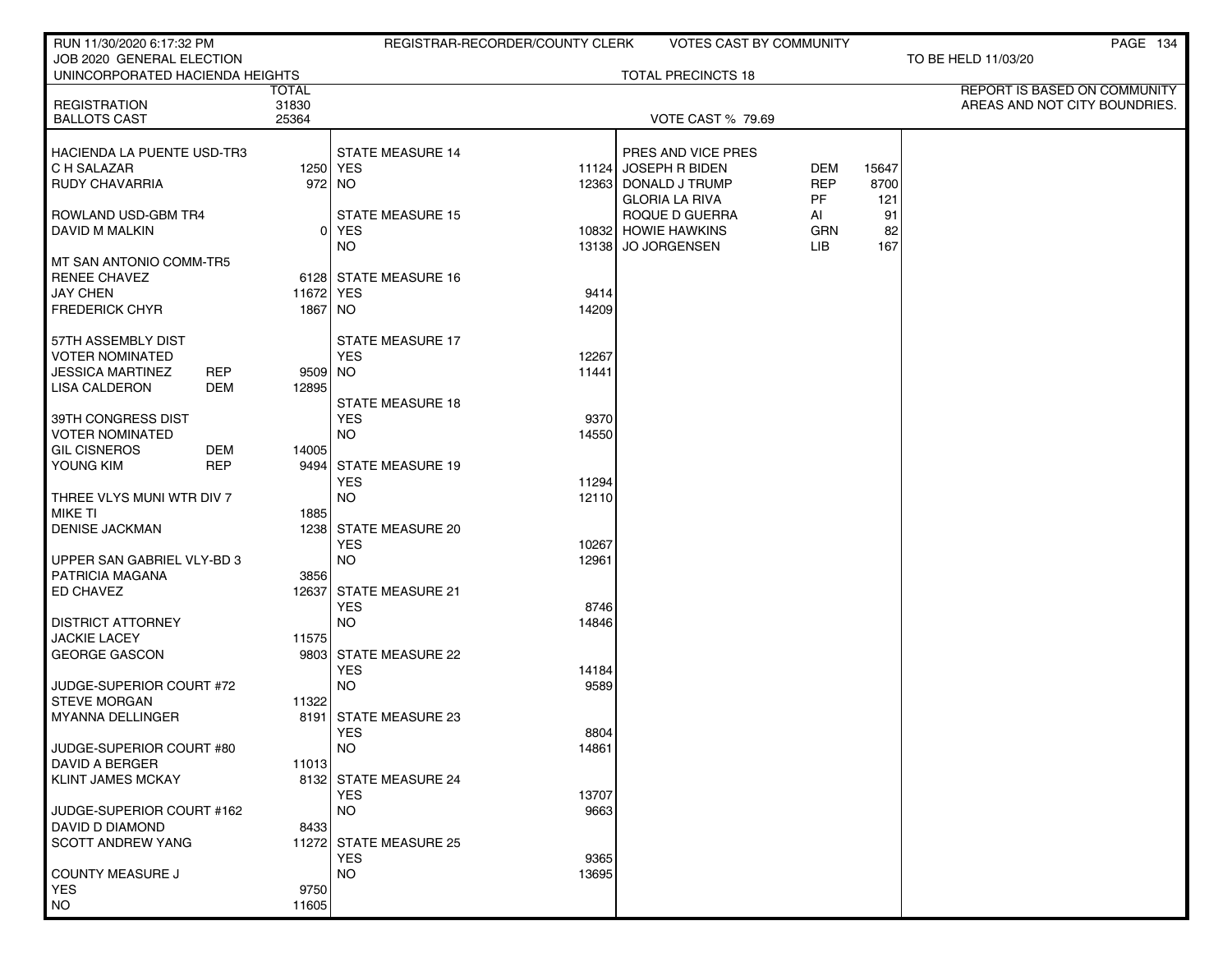| RUN 11/30/2020 6:17:32 PM                         |            |                   | REGISTRAR-RECORDER/COUNTY CLERK |                |                          | <b>VOTES CAST BY COMMUNITY</b> |             | PAGE 135                                                      |
|---------------------------------------------------|------------|-------------------|---------------------------------|----------------|--------------------------|--------------------------------|-------------|---------------------------------------------------------------|
| JOB 2020 GENERAL ELECTION                         |            |                   |                                 |                |                          |                                |             | TO BE HELD 11/03/20                                           |
| UNINCORPORATED KINNELOA MESA                      |            |                   |                                 |                | <b>TOTAL PRECINCTS 1</b> |                                |             |                                                               |
| <b>REGISTRATION</b>                               |            | <b>TOTAL</b><br>0 |                                 |                |                          |                                |             | REPORT IS BASED ON COMMUNITY<br>AREAS AND NOT CITY BOUNDRIES. |
| <b>BALLOTS CAST</b>                               |            | 0                 |                                 |                | VOTE CAST %              | $\overline{\mathbf{0}}$        |             |                                                               |
|                                                   |            |                   |                                 |                |                          |                                |             |                                                               |
| PASADENA USD-BOE 6                                |            |                   | <b>STATE MEASURE 15</b>         |                | PRES AND VICE PRES       |                                |             |                                                               |
| MILENA ALBERT                                     |            | 01                | YES                             |                | 0 JOSEPH R BIDEN         | <b>DEM</b>                     | $\mathbf 0$ |                                                               |
| P HERNANDEZ                                       |            | 01                | <b>NO</b>                       |                | 0 DONALD J TRUMP         | <b>REP</b>                     | $\mathbf 0$ |                                                               |
| TINA WU FREDERICKS                                |            |                   |                                 |                | <b>GLORIA LA RIVA</b>    | <b>PF</b>                      | $\mathbf 0$ |                                                               |
| CRYSTAL CZUBERNAT                                 |            |                   | <b>STATE MEASURE 16</b>         |                | ROQUE D GUERRA           | Al                             | 0           |                                                               |
|                                                   |            |                   | <b>YES</b>                      |                | 0 HOWIE HAWKINS          | GRN                            | $\mathbf 0$ |                                                               |
| 25TH STATE SENATE DIST                            |            |                   | <b>NO</b>                       |                | 0 JO JORGENSEN           | LIB                            | $\Omega$    |                                                               |
| <b>VOTER NOMINATED</b>                            |            |                   |                                 |                |                          |                                |             |                                                               |
| KATHLEEN HAZELTON                                 | <b>REP</b> | Οl                | <b>STATE MEASURE 17</b>         |                |                          |                                |             |                                                               |
| A J PORTANTINO                                    | DEM        | ΩI                | <b>YES</b>                      | $\overline{0}$ |                          |                                |             |                                                               |
|                                                   |            |                   | NO.                             | $\Omega$       |                          |                                |             |                                                               |
| 41ST ASSEMBLY DIST                                |            |                   |                                 |                |                          |                                |             |                                                               |
| <b>VOTER NOMINATED</b>                            |            |                   | <b>STATE MEASURE 18</b>         |                |                          |                                |             |                                                               |
| CHRIS HOLDEN                                      | DEM        |                   | 0 YES                           | 0<br>O         |                          |                                |             |                                                               |
| ROBIN A HVIDSTON                                  | <b>REP</b> |                   | 0 NO                            |                |                          |                                |             |                                                               |
| 27TH CONGRESS DIST                                |            |                   | <b>STATE MEASURE 19</b>         |                |                          |                                |             |                                                               |
| <b>VOTER NOMINATED</b>                            |            |                   | <b>YES</b>                      | 0              |                          |                                |             |                                                               |
| J J NALBANDIAN                                    | <b>REP</b> |                   | $0$ NO                          | 0              |                          |                                |             |                                                               |
| JUDY CHU                                          | <b>DEM</b> | <sup>0</sup>      |                                 |                |                          |                                |             |                                                               |
|                                                   |            |                   | <b>STATE MEASURE 20</b>         |                |                          |                                |             |                                                               |
| PASADENA UNIFIED SCH-O                            |            |                   | <b>YES</b>                      | 0              |                          |                                |             |                                                               |
| YES                                               |            | 01                | <b>NO</b>                       | 0              |                          |                                |             |                                                               |
| <b>NO</b>                                         |            |                   |                                 |                |                          |                                |             |                                                               |
|                                                   |            |                   | <b>STATE MEASURE 21</b>         |                |                          |                                |             |                                                               |
| <b>DISTRICT ATTORNEY</b>                          |            |                   | <b>YES</b>                      | 0              |                          |                                |             |                                                               |
| <b>JACKIE LACEY</b>                               |            |                   | $0$ NO                          | 0              |                          |                                |             |                                                               |
| <b>GEORGE GASCON</b>                              |            | $\Omega$          |                                 |                |                          |                                |             |                                                               |
|                                                   |            |                   | <b>STATE MEASURE 22</b>         |                |                          |                                |             |                                                               |
| JUDGE-SUPERIOR COURT #72                          |            |                   | <b>YES</b>                      | 0              |                          |                                |             |                                                               |
| <b>STEVE MORGAN</b>                               |            | 01                | <b>NO</b>                       | ٥l             |                          |                                |             |                                                               |
| <b>MYANNA DELLINGER</b>                           |            |                   |                                 |                |                          |                                |             |                                                               |
|                                                   |            |                   | STATE MEASURE 23                |                |                          |                                |             |                                                               |
| JUDGE-SUPERIOR COURT #80                          |            |                   | <b>YES</b>                      | 0              |                          |                                |             |                                                               |
| <b>DAVID A BERGER</b><br><b>KLINT JAMES MCKAY</b> |            | $\Omega$          | <b>NO</b>                       | 0              |                          |                                |             |                                                               |
|                                                   |            |                   | <b>STATE MEASURE 24</b>         |                |                          |                                |             |                                                               |
| JUDGE-SUPERIOR COURT #162                         |            |                   | <b>YES</b>                      | $\overline{0}$ |                          |                                |             |                                                               |
| DAVID D DIAMOND                                   |            |                   | 0 NO                            | $\Omega$       |                          |                                |             |                                                               |
| <b>SCOTT ANDREW YANG</b>                          |            |                   |                                 |                |                          |                                |             |                                                               |
|                                                   |            |                   | <b>STATE MEASURE 25</b>         |                |                          |                                |             |                                                               |
| COUNTY MEASURE J                                  |            |                   | <b>YES</b>                      | 0              |                          |                                |             |                                                               |
| <b>YES</b>                                        |            | ΩI                | <b>NO</b>                       | $\Omega$       |                          |                                |             |                                                               |
| <b>NO</b>                                         |            | <sup>0</sup>      |                                 |                |                          |                                |             |                                                               |
|                                                   |            |                   |                                 |                |                          |                                |             |                                                               |
| <b>STATE MEASURE 14</b>                           |            |                   |                                 |                |                          |                                |             |                                                               |
| <b>YES</b>                                        |            |                   |                                 |                |                          |                                |             |                                                               |
| <b>NO</b>                                         |            |                   |                                 |                |                          |                                |             |                                                               |
|                                                   |            |                   |                                 |                |                          |                                |             |                                                               |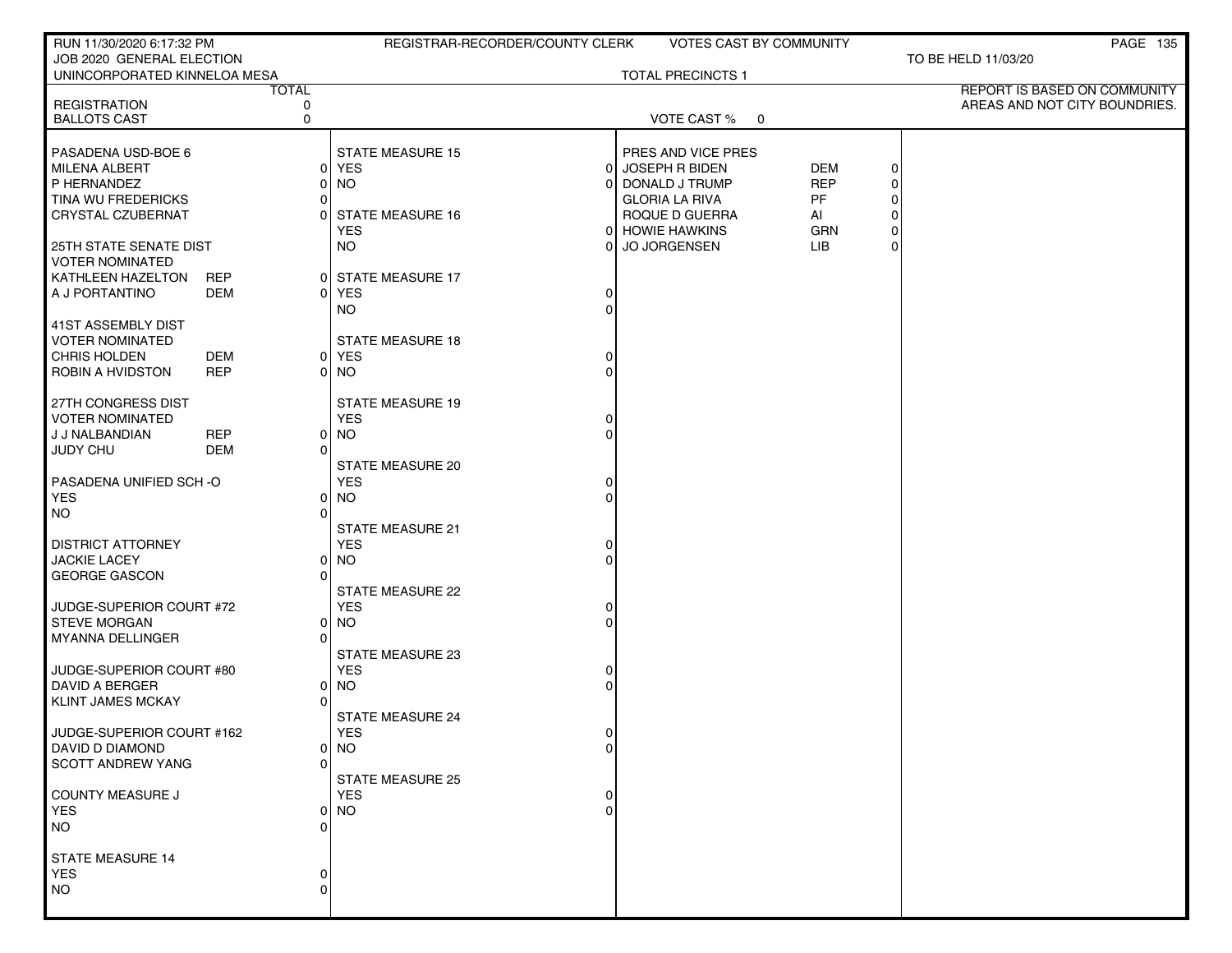| RUN 11/30/2020 6:17:32 PM                                |            |              |                         | REGISTRAR-RECORDER/COUNTY CLERK |                                         | <b>VOTES CAST BY COMMUNITY</b> |          | PAGE 136                      |
|----------------------------------------------------------|------------|--------------|-------------------------|---------------------------------|-----------------------------------------|--------------------------------|----------|-------------------------------|
| JOB 2020 GENERAL ELECTION<br>UNINCORPORATED LA CRESCENTA |            |              |                         |                                 | <b>TOTAL PRECINCTS 7</b>                |                                |          | TO BE HELD 11/03/20           |
|                                                          |            | <b>TOTAL</b> |                         |                                 |                                         |                                |          | REPORT IS BASED ON COMMUNITY  |
| <b>REGISTRATION</b><br><b>BALLOTS CAST</b>               |            | 9842<br>8231 |                         |                                 | <b>VOTE CAST % 83.63</b>                |                                |          | AREAS AND NOT CITY BOUNDRIES. |
|                                                          |            |              |                         |                                 |                                         |                                |          |                               |
| LA CAÑADA UNIFIED SCH-GBM                                |            |              | STATE MEASURE 15        |                                 | PRES AND VICE PRES                      |                                |          |                               |
| <b>CAROLINE ANDERSON</b>                                 |            | Οl           | YES                     |                                 | 3692 JOSEPH R BIDEN                     | DEM                            | 5097     |                               |
| JEREMIAH ARNOLD                                          |            |              | <b>NO</b>               | 4226                            | DONALD J TRUMP<br><b>GLORIA LA RIVA</b> | <b>REP</b>                     | 2775     |                               |
| <b>JOSH EPSTEIN</b><br><b>BELINDA RANDOLPH</b>           |            | 0<br>0       | <b>STATE MEASURE 16</b> |                                 | ROQUE D GUERRA                          | PF<br>AI                       | 15<br>34 |                               |
|                                                          |            |              | <b>YES</b>              |                                 | 3163 HOWIE HAWKINS                      | <b>GRN</b>                     | 33       |                               |
| <b>25TH STATE SENATE DIST</b>                            |            |              | <b>NO</b>               | 4592                            | JO JORGENSEN                            | LIB                            | 93       |                               |
| <b>VOTER NOMINATED</b>                                   |            |              |                         |                                 |                                         |                                |          |                               |
| KATHLEEN HAZELTON                                        | <b>REP</b> |              | 2857 STATE MEASURE 17   |                                 |                                         |                                |          |                               |
| A J PORTANTINO                                           | DEM        | 4819 YES     | <b>NO</b>               | 4320<br>3498                    |                                         |                                |          |                               |
| 43RD ASSEMBLY DIST                                       |            |              |                         |                                 |                                         |                                |          |                               |
| VOTER NOMINATED                                          |            |              | <b>STATE MEASURE 18</b> |                                 |                                         |                                |          |                               |
| <b>MIKE GRAVES</b>                                       | <b>REP</b> | 2934 YES     |                         | 3495                            |                                         |                                |          |                               |
| <b>LAURA FRIEDMAN</b>                                    | <b>DEM</b> | 4704 NO      |                         | 4373                            |                                         |                                |          |                               |
| 27TH CONGRESS DIST                                       |            |              | <b>STATE MEASURE 19</b> |                                 |                                         |                                |          |                               |
| <b>VOTER NOMINATED</b>                                   |            |              | <b>YES</b>              | 3176                            |                                         |                                |          |                               |
| J J NALBANDIAN                                           | <b>REP</b> | 01           | <b>NO</b>               | 4519                            |                                         |                                |          |                               |
| <b>JUDY CHU</b>                                          | <b>DEM</b> | 0            | <b>STATE MEASURE 20</b> |                                 |                                         |                                |          |                               |
| <b>28TH CONGRESS DIST</b>                                |            |              | <b>YES</b>              | 2933                            |                                         |                                |          |                               |
| <b>VOTER NOMINATED</b>                                   |            |              | <b>NO</b>               | 4677                            |                                         |                                |          |                               |
| <b>ERIC EARLY</b>                                        | <b>REP</b> | 2897         |                         |                                 |                                         |                                |          |                               |
| <b>ADAM B SCHIFF</b>                                     | DEM        |              | 4932 STATE MEASURE 21   |                                 |                                         |                                |          |                               |
| <b>DISTRICT ATTORNEY</b>                                 |            |              | <b>YES</b><br><b>NO</b> | 3038<br>4738                    |                                         |                                |          |                               |
| <b>JACKIE LACEY</b>                                      |            | 3753         |                         |                                 |                                         |                                |          |                               |
| <b>GEORGE GASCON</b>                                     |            |              | 3440 STATE MEASURE 22   |                                 |                                         |                                |          |                               |
|                                                          |            |              | <b>YES</b>              | 4381                            |                                         |                                |          |                               |
| JUDGE-SUPERIOR COURT #72                                 |            |              | <b>NO</b>               | 3411                            |                                         |                                |          |                               |
| <b>STEVE MORGAN</b><br><b>MYANNA DELLINGER</b>           |            | 4229         | 2231 STATE MEASURE 23   |                                 |                                         |                                |          |                               |
|                                                          |            |              | <b>YES</b>              | 2506                            |                                         |                                |          |                               |
| JUDGE-SUPERIOR COURT #80                                 |            |              | <b>NO</b>               | 5221                            |                                         |                                |          |                               |
| DAVID A BERGER                                           |            | 3838         |                         |                                 |                                         |                                |          |                               |
| <b>KLINT JAMES MCKAY</b>                                 |            |              | 2480 STATE MEASURE 24   |                                 |                                         |                                |          |                               |
| JUDGE-SUPERIOR COURT #162                                |            |              | YES<br><b>NO</b>        | 4119<br>3553                    |                                         |                                |          |                               |
| DAVID D DIAMOND                                          |            | 2670         |                         |                                 |                                         |                                |          |                               |
| <b>SCOTT ANDREW YANG</b>                                 |            |              | 3785 STATE MEASURE 25   |                                 |                                         |                                |          |                               |
|                                                          |            |              | <b>YES</b>              | 3328                            |                                         |                                |          |                               |
| COUNTY MEASURE J<br><b>YES</b>                           |            | 3516         | <b>NO</b>               | 4301                            |                                         |                                |          |                               |
| <b>NO</b>                                                |            | 3773         |                         |                                 |                                         |                                |          |                               |
|                                                          |            |              |                         |                                 |                                         |                                |          |                               |
| <b>STATE MEASURE 14</b>                                  |            |              |                         |                                 |                                         |                                |          |                               |
| <b>YES</b><br><b>NO</b>                                  |            | 3513<br>4229 |                         |                                 |                                         |                                |          |                               |
|                                                          |            |              |                         |                                 |                                         |                                |          |                               |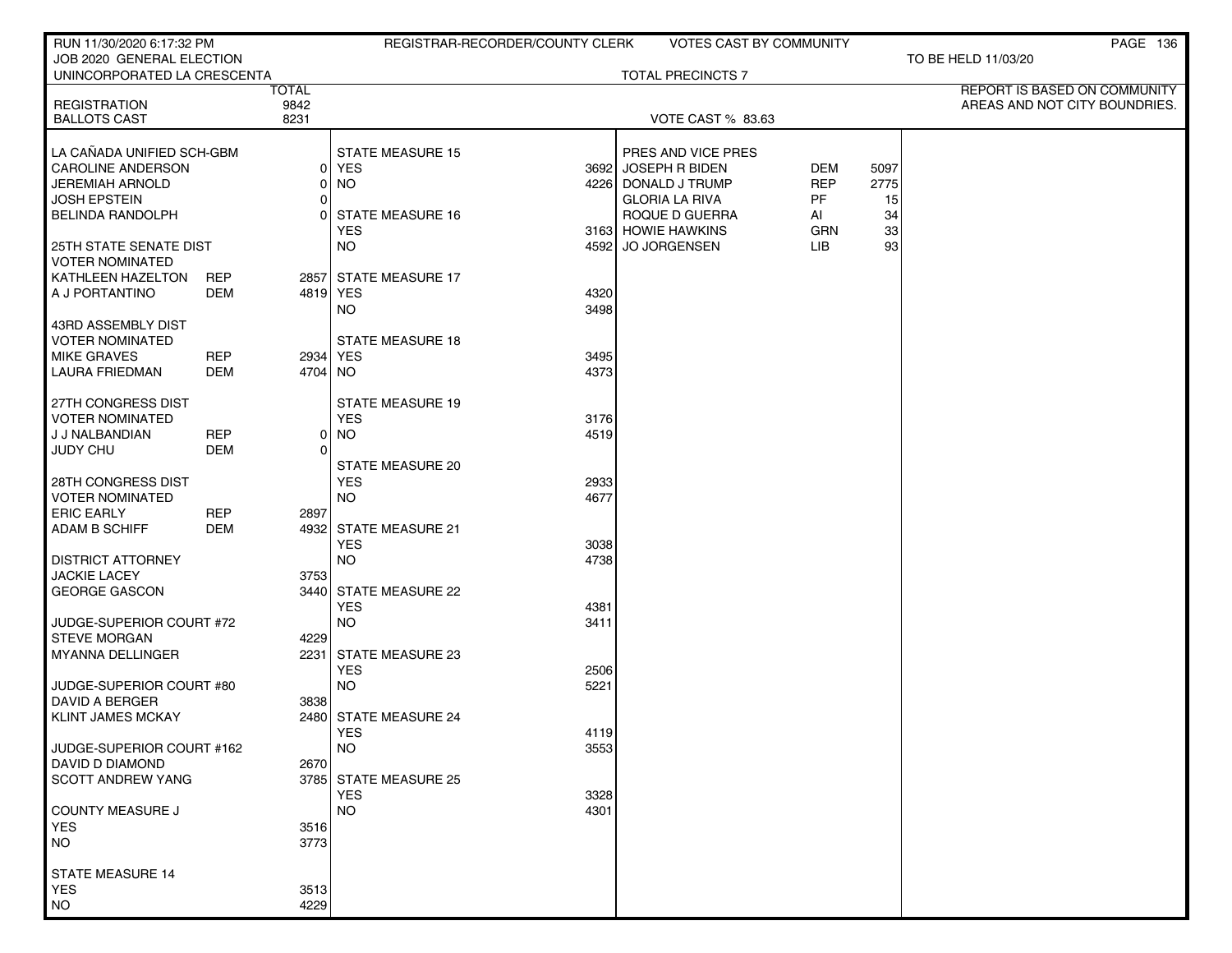| RUN 11/30/2020 6:17:32 PM                          |              | REGISTRAR-RECORDER/COUNTY CLERK |            |     | VOTES CAST BY COMMUNITY               |            | PAGE 137                      |
|----------------------------------------------------|--------------|---------------------------------|------------|-----|---------------------------------------|------------|-------------------------------|
| JOB 2020 GENERAL ELECTION                          |              |                                 |            |     |                                       |            | TO BE HELD 11/03/20           |
| UNINCORPORATED LA RAMBLA                           |              |                                 |            |     | <b>TOTAL PRECINCTS 1</b>              |            |                               |
|                                                    | <b>TOTAL</b> |                                 |            |     |                                       |            | REPORT IS BASED ON COMMUNITY  |
| <b>REGISTRATION</b>                                | 1226         |                                 |            |     |                                       |            | AREAS AND NOT CITY BOUNDRIES. |
| <b>BALLOTS CAST</b>                                | 838          |                                 |            |     | <b>VOTE CAST % 68.35</b>              |            |                               |
|                                                    |              |                                 |            |     |                                       |            |                               |
| L A UNIFIED SCH-BOE 7                              |              | 70TH ASSEMBLY DIST              |            |     | STATE MEASURE 16                      |            |                               |
| T ORTIZ FRANKLIN                                   |              | 345   VOTER NOMINATED           |            |     | <b>YES</b>                            |            | 349                           |
| P CASTELLANOS                                      |              | 329 DAVID W THOMAS              | <b>REP</b> | 244 | <b>NO</b>                             |            | 432                           |
|                                                    |              | PATRICK O'DONNELL               | <b>DEM</b> | 488 |                                       |            |                               |
| LOS ANGELES COMM-BOT 1                             |              |                                 |            |     | <b>STATE MEASURE 17</b>               |            |                               |
| <b>TORI BAILEY</b>                                 | 37           | 44TH CONGRESS DIST              |            |     | <b>YES</b>                            |            | 464                           |
| CHARNE TUNSON                                      | 47           | <b>VOTER NOMINATED</b>          |            |     | <b>NO</b>                             |            | 327                           |
| <b>KAREN HERNANDEZ</b>                             |              | 117 NANETTE D BARRAGAN          | DEM        | 399 |                                       |            |                               |
| <b>ANDRA HOFFMAN</b>                               |              | 289 ANALILIA JOYA               | DEM        |     | 233 STATE MEASURE 18                  |            |                               |
| <b>ANTONIO P SANCHEZ</b>                           | 51           |                                 |            |     | <b>YES</b>                            |            | 369                           |
| <b>MARJORIE SHAW</b>                               | 34           | LOS ANGELES USD-MEAS RR         |            |     | <b>NO</b>                             |            | 425                           |
| JESSICA M MCCARNS                                  | 32           | <b>YES</b>                      |            | 438 |                                       |            |                               |
| R RICHARD CUEVAS                                   |              | 16 NO                           |            |     | 308 STATE MEASURE 19                  |            |                               |
|                                                    |              |                                 |            |     | <b>YES</b>                            |            | 362                           |
| LOS ANGELES COMM-BOT 3                             |              | WATER REPLEN OF SO CAL-D2       |            |     | <b>NO</b>                             |            | 411                           |
| <b>MICHAEL BATIE</b>                               |              | 23 JOE L MACIAS                 |            | 159 |                                       |            |                               |
| S BROOKS GRIFFIN                                   |              | 45 G RICK MARSHALL              |            |     | 52 STATE MEASURE 20                   |            |                               |
| <b>GERRY ANDERSON</b>                              | 77           | <b>GEORGE URAGUCHI</b>          |            |     | <b>78 YES</b>                         |            | 298                           |
| LYDIA A GUTIERREZ                                  | 117          | ROBERT KATHERMAN                |            |     | 329 NO                                |            | 481                           |
| <b>RUFFIN E PATTERSON</b>                          | 35           |                                 |            |     |                                       |            |                               |
| ROBERT PAYNE                                       |              | 22 DISTRICT ATTORNEY            |            |     | <b>STATE MEASURE 21</b>               |            |                               |
| ANTHONY J DANNA                                    | 31           | <b>JACKIE LACEY</b>             |            |     | 347 YES                               |            | 350                           |
| <b>CHATURA DE SILVA</b>                            | 18           | <b>GEORGE GASCON</b>            |            |     | 363 NO                                |            | 445                           |
| <b>DAVID VELA</b>                                  | 223          |                                 |            |     |                                       |            |                               |
| SAMUEL P WHITEHEAD                                 | 35 I         | JUDGE-SUPERIOR COURT #72        |            |     | STATE MEASURE 22                      |            |                               |
|                                                    |              | <b>STEVE MORGAN</b>             |            |     | 326 YES                               |            | 466                           |
| LOS ANGELES COMM-BOT 5                             |              | <b>MYANNA DELLINGER</b>         |            |     | 319 NO                                |            | 326                           |
| <b>GLENN BAILEY</b>                                | 13           |                                 |            |     |                                       |            |                               |
| CYNTHIA GONZALEZ                                   |              | 104 JUDGE-SUPERIOR COURT #80    |            |     | <b>STATE MEASURE 23</b>               |            |                               |
| N M HENDERSON                                      |              | 222 DAVID A BERGER              |            |     | 327 YES                               |            | 274                           |
| <b>PAT STURGES</b>                                 | 67           | <b>KLINT JAMES MCKAY</b>        |            |     | 308 NO                                |            | 518                           |
| <b>SCOTT SVONKIN</b>                               | 111          |                                 |            |     |                                       |            |                               |
| <b>MICHELLE MANOS</b>                              |              | 45 JUDGE-SUPERIOR COURT #162    |            |     | <b>STATE MEASURE 24</b>               |            |                               |
| <b>SERGIO B VARGAS</b>                             |              | 35 DAVID D DIAMOND              |            |     | 332 YES                               |            | 442                           |
| NICHET JAMES-GRAY                                  |              | 22 SCOTT ANDREW YANG            |            |     | 305 NO                                |            | 328                           |
|                                                    |              |                                 |            |     |                                       |            |                               |
| LOS ANGELES COMM-BOT 7                             |              | <b>COUNTY MEASURE J</b>         |            |     | <b>STATE MEASURE 25</b>               |            |                               |
| CORY D BUTLER                                      |              | 671 YES                         |            |     | 359 YES                               |            | 324                           |
| <b>CHRIS HAN</b>                                   |              | 108   NO                        |            |     | 357 NO                                |            | 443                           |
| <b>NANCY PEARLMAN</b>                              | 61           |                                 |            |     |                                       |            |                               |
| JAMAL K STEWART                                    |              | 16 STATE MEASURE 14             |            |     | PRES AND VICE PRES                    |            |                               |
| <b>ARTURO FLORES</b>                               |              | 83 YES                          |            |     | 373 JOSEPH R BIDEN                    | DEM        | 531                           |
| <b>MIKE FONG</b>                                   |              | 236   NO                        |            |     | 404 DONALD J TRUMP                    | <b>REP</b> | 269                           |
| <b>RAQUEL WATTS</b>                                | 41           |                                 |            |     | <b>GLORIA LA RIVA</b>                 | PF.        |                               |
|                                                    |              | <b>STATE MEASURE 15</b>         |            |     | ROQUE D GUERRA                        | AI         |                               |
| 35TH STATE SENATE DIST                             |              | <b>YES</b><br>NO.               |            |     | 367 HOWIE HAWKINS<br>425 JO JORGENSEN | <b>GRN</b> |                               |
| <b>VOTER NOMINATED</b><br><b>STEVEN C BRADFORD</b> | 438          |                                 |            |     |                                       | LIB.       |                               |
| DEM<br><b>ANTHONY PERRY</b>                        |              |                                 |            |     |                                       |            |                               |
| AI                                                 | 271          |                                 |            |     |                                       |            |                               |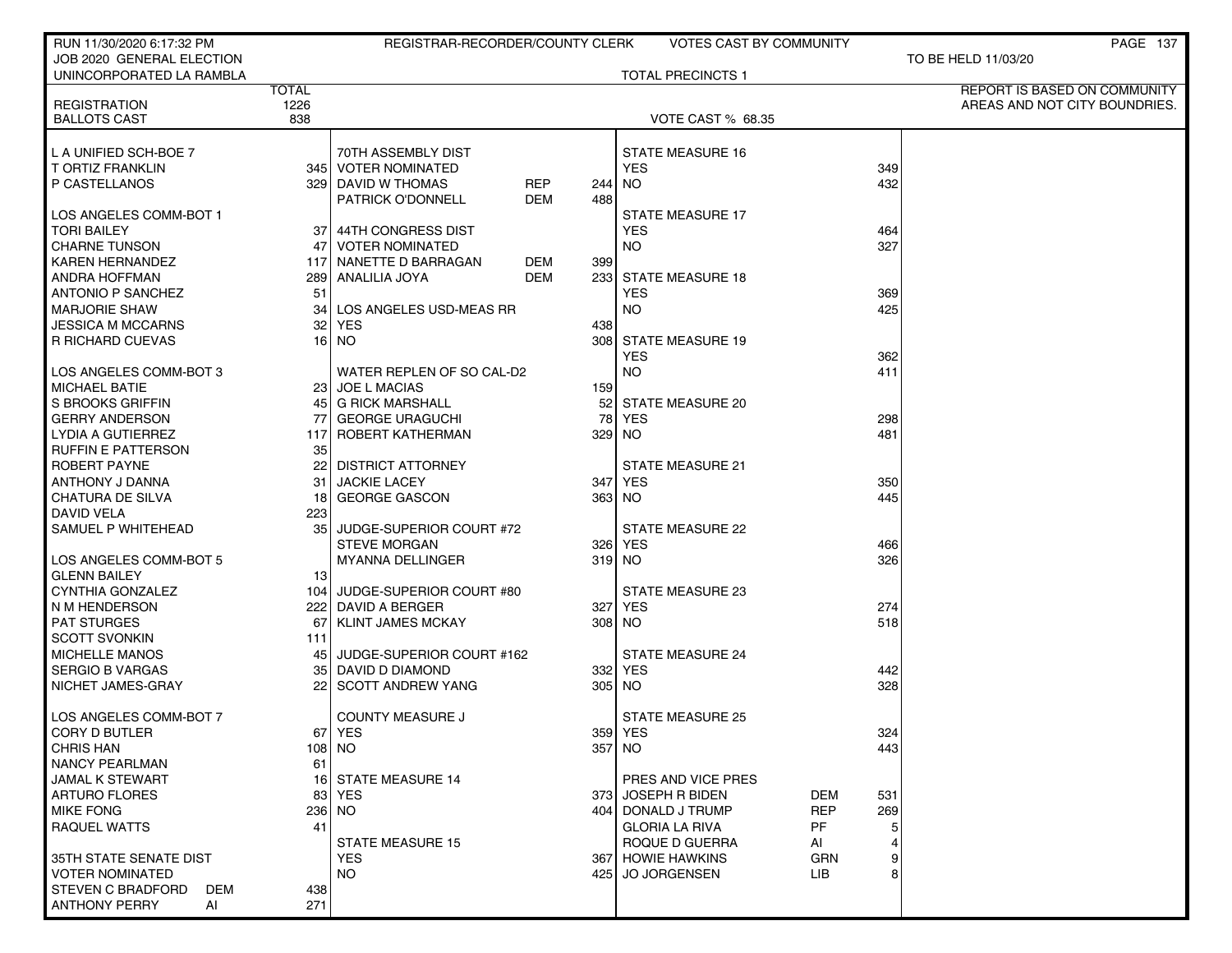| RUN 11/30/2020 6:17:32 PM      |              | REGISTRAR-RECORDER/COUNTY CLERK |            |      | VOTES CAST BY COMMUNITY  |      |                                     |            | <b>PAGE 138</b> |
|--------------------------------|--------------|---------------------------------|------------|------|--------------------------|------|-------------------------------------|------------|-----------------|
| JOB 2020 GENERAL ELECTION      |              |                                 |            |      |                          |      | TO BE HELD 11/03/20                 |            |                 |
| UNINCORPORATED LADERA HEIGHTS  |              |                                 |            |      | <b>TOTAL PRECINCTS 5</b> |      |                                     |            |                 |
|                                | <b>TOTAL</b> |                                 |            |      |                          |      | <b>REPORT IS BASED ON COMMUNITY</b> |            |                 |
| <b>REGISTRATION</b>            | 8172         |                                 |            |      |                          |      | AREAS AND NOT CITY BOUNDRIES.       |            |                 |
| <b>BALLOTS CAST</b>            | 6788         |                                 |            |      | <b>VOTE CAST % 83.06</b> |      |                                     |            |                 |
|                                |              |                                 |            |      |                          |      |                                     |            |                 |
| <b>CULVER CITY UNIFIED-GBM</b> |              | LOS ANGELES COMM-BOT 7          |            |      | <b>COUNTY MEASURE J</b>  |      | <b>STATE MEASURE 25</b>             |            |                 |
| <b>ANNE ALLAIRE</b>            |              | CORY D BUTLER                   |            |      | 115 YES                  |      | 4834   YES                          |            | 3598            |
| P AMEZOLA DE HERRERA           |              | <b>CHRIS HAN</b>                |            | 151  | NO.                      |      | 1270 NO                             |            | 2800            |
| <b>SCOTT ZEIDMAN</b>           |              | <b>NANCY PEARLMAN</b>           |            | 73   |                          |      |                                     |            |                 |
| TIFFANY SPELLMAN               |              | <b>JAMAL K STEWART</b>          |            |      | 110 STATE MEASURE 14     |      | PRES AND VICE PRES                  |            |                 |
| <b>KELLY KENT</b>              |              | <b>ARTURO FLORES</b>            |            | 37   | <b>YES</b>               |      | 4100 JOSEPH R BIDEN                 | DEM        | 6124            |
| LAUREN JAGNOW                  |              | <b>MIKE FONG</b>                |            | 627  | <b>NO</b>                |      | 2259 DONALD J TRUMP                 | <b>REP</b> | 495             |
|                                |              | RAQUEL WATTS                    |            | 151  |                          |      | <b>GLORIA LA RIVA</b>               | PF         | 7               |
| EL CAMINO COMM COL-GBM TR1     |              |                                 |            |      | <b>STATE MEASURE 15</b>  |      | ROQUE D GUERRA                      | Al         | 16              |
| <b>KENNETH A BROWN</b>         |              | 3176 54TH ASSEMBLY DIST         |            |      | <b>YES</b>               |      | 3683 HOWIE HAWKINS                  | <b>GRN</b> | 25              |
| <b>GEORGE A TURNER JR</b>      |              | 1033 VOTER NOMINATED            |            |      | NO.                      |      | 2839 JO JORGENSEN                   | LIB        | 16              |
|                                |              | SYDNEY KAMLAGER                 | DEM        | 4098 |                          |      |                                     |            |                 |
| LOS ANGELES COMM-BOT 1         |              | TRACY B JONES                   | <b>DEM</b> |      | 1783 STATE MEASURE 16    |      |                                     |            |                 |
| <b>TORI BAILEY</b>             | 176          |                                 |            |      | <b>YES</b>               | 5178 |                                     |            |                 |
| <b>CHARNE TUNSON</b>           |              | 176 37TH CONGRESS DIST          |            |      | NO.                      | 1301 |                                     |            |                 |
| <b>KAREN HERNANDEZ</b>         | 83           | <b>VOTER NOMINATED</b>          |            |      |                          |      |                                     |            |                 |
| ANDRA HOFFMAN                  |              | 751   KAREN BASS                | <b>DEM</b> |      | 5968 STATE MEASURE 17    |      |                                     |            |                 |
| <b>ANTONIO P SANCHEZ</b>       | 131          | <b>ERROL WEBBER</b>             | <b>REP</b> | 480  | YES                      | 5910 |                                     |            |                 |
| <b>MARJORIE SHAW</b>           | 32           |                                 |            |      | NO.                      | 666  |                                     |            |                 |
| <b>JESSICA M MCCARNS</b>       | 34           | INGLEWOOD USD - MEAS I          |            |      |                          |      |                                     |            |                 |
| <b>R RICHARD CUEVAS</b>        | 51           | <b>YES</b>                      |            | 3525 | <b>STATE MEASURE 18</b>  |      |                                     |            |                 |
|                                |              | <b>NO</b>                       |            |      | 1203 YES                 | 4578 |                                     |            |                 |
| LOS ANGELES COMM-BOT 3         |              |                                 |            |      | NO.                      | 1963 |                                     |            |                 |
|                                |              |                                 |            |      |                          |      |                                     |            |                 |
| <b>MICHAEL BATIE</b>           |              | 53 LOS ANGELES USD-MEAS RR      |            |      |                          |      |                                     |            |                 |
| S BROOKS GRIFFIN               |              | 165 YES                         |            |      | 1006 STATE MEASURE 19    |      |                                     |            |                 |
| <b>GERRY ANDERSON</b>          |              | 232   NO                        |            | 338  | <b>YES</b>               | 3748 |                                     |            |                 |
| LYDIA A GUTIERREZ              | 59           |                                 |            |      | <b>NO</b>                | 2688 |                                     |            |                 |
| <b>RUFFIN E PATTERSON</b>      | 961          | SUPERVISOR 2ND DISTRICT         |            |      |                          |      |                                     |            |                 |
| ROBERT PAYNE                   |              | 38 HOLLY J MITCHELL             |            |      | 4013 STATE MEASURE 20    |      |                                     |            |                 |
| ANTHONY J DANNA                | 19           | <b>HERB J WESSON JR</b>         |            |      | 2220 YES                 | 1186 |                                     |            |                 |
| CHATURA DE SILVA               | 19           |                                 |            |      | <b>NO</b>                | 5221 |                                     |            |                 |
| DAVID VELA                     |              | 546 DISTRICT ATTORNEY           |            |      |                          |      |                                     |            |                 |
| SAMUEL P WHITEHEAD             | 30 I         | <b>JACKIE LACEY</b>             |            |      | 2584 STATE MEASURE 21    |      |                                     |            |                 |
|                                |              | <b>GEORGE GASCON</b>            |            | 3712 | <b>YES</b>               | 3134 |                                     |            |                 |
| LOS ANGELES COMM-BOT 5         |              |                                 |            |      | NO.                      | 3372 |                                     |            |                 |
| <b>GLENN BAILEY</b>            |              | JUDGE-SUPERIOR COURT #72        |            |      |                          |      |                                     |            |                 |
| <b>CYNTHIA GONZALEZ</b>        |              | 63 STEVE MORGAN                 |            | 2471 | <b>STATE MEASURE 22</b>  |      |                                     |            |                 |
| N M HENDERSON                  |              | 839   MYANNA DELLINGER          |            |      | 3143 YES                 | 3569 |                                     |            |                 |
| <b>PAT STURGES</b>             | 57           |                                 |            |      | NO.                      | 2953 |                                     |            |                 |
| <b>SCOTT SVONKIN</b>           |              | 106 JUDGE-SUPERIOR COURT #80    |            |      |                          |      |                                     |            |                 |
| <b>MICHELLE MANOS</b>          |              | 54 DAVID A BERGER               |            |      | 3376 STATE MEASURE 23    |      |                                     |            |                 |
| <b>SERGIO B VARGAS</b>         |              | 19 KLINT JAMES MCKAY            |            |      | 2134 YES                 | 2833 |                                     |            |                 |
| NICHET JAMES-GRAY              | 103          |                                 |            |      | NO.                      | 3658 |                                     |            |                 |
|                                |              | JUDGE-SUPERIOR COURT #162       |            |      |                          |      |                                     |            |                 |
|                                |              | DAVID D DIAMOND                 |            |      | 2607 STATE MEASURE 24    |      |                                     |            |                 |
|                                |              | <b>SCOTT ANDREW YANG</b>        |            |      | 2859 YES                 | 4655 |                                     |            |                 |
|                                |              |                                 |            |      | NO                       | 1742 |                                     |            |                 |
|                                |              |                                 |            |      |                          |      |                                     |            |                 |
|                                |              |                                 |            |      |                          |      |                                     |            |                 |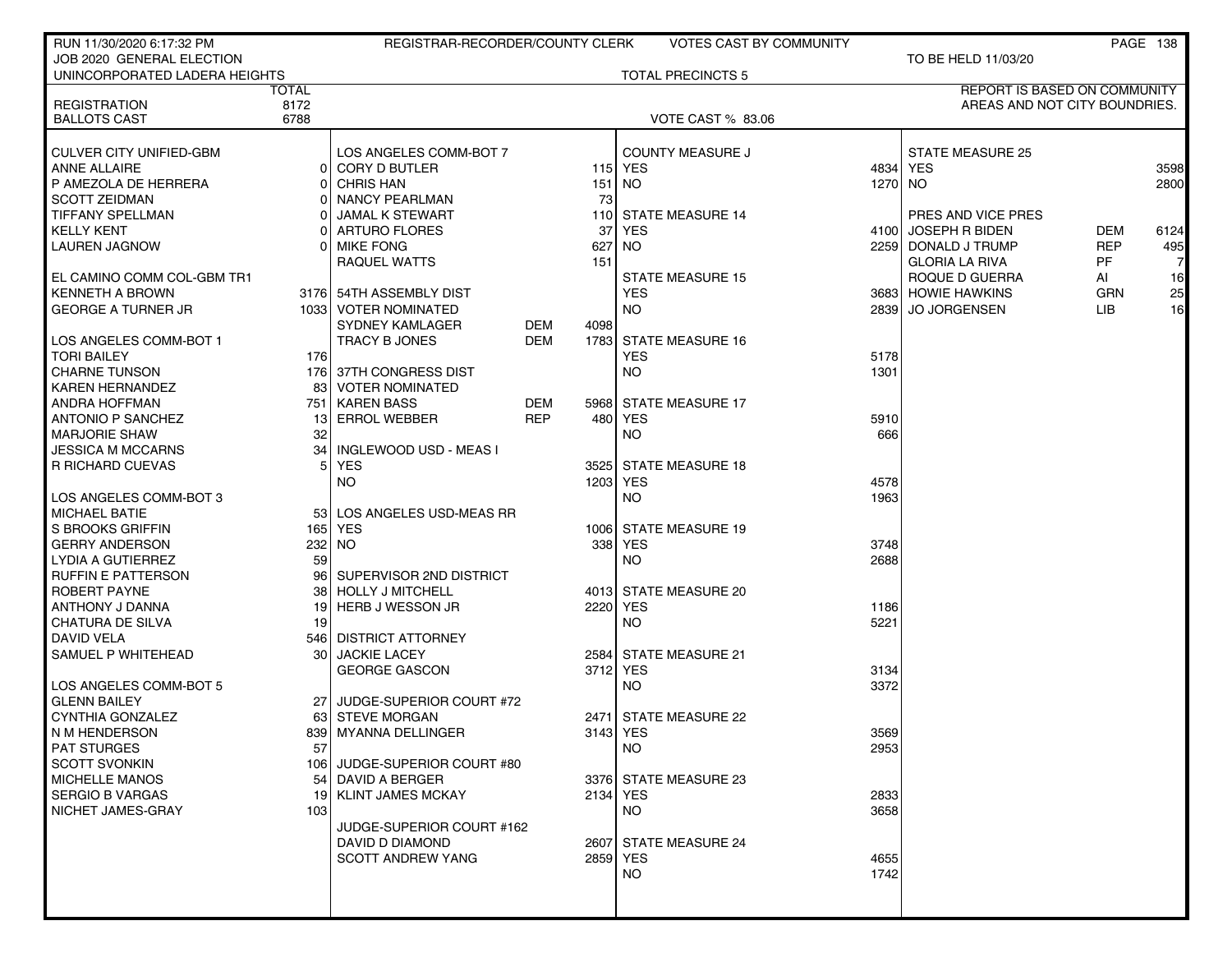| RUN 11/30/2020 6:17:32 PM                      |            |                    | REGISTRAR-RECORDER/COUNTY CLERK  |            |               |                          | <b>VOTES CAST BY COMMUNITY</b> |                               | <b>PAGE 139</b>                     |
|------------------------------------------------|------------|--------------------|----------------------------------|------------|---------------|--------------------------|--------------------------------|-------------------------------|-------------------------------------|
| JOB 2020 GENERAL ELECTION                      |            |                    |                                  |            |               |                          |                                | TO BE HELD 11/03/20           |                                     |
| UNINCORPORATED LAMANDA                         |            | <b>TOTAL</b>       |                                  |            |               | <b>TOTAL PRECINCTS 1</b> |                                |                               | <b>REPORT IS BASED ON COMMUNITY</b> |
| <b>REGISTRATION</b>                            |            | 0                  |                                  |            |               |                          |                                | AREAS AND NOT CITY BOUNDRIES. |                                     |
| <b>BALLOTS CAST</b>                            |            | 0                  |                                  |            |               | VOTE CAST % 0            |                                |                               |                                     |
| LA CAÑADA UNIFIED SCH-GBM                      |            |                    | <b>STATE MEASURE 16</b>          |            |               |                          |                                |                               |                                     |
| <b>CAROLINE ANDERSON</b>                       |            | ΟI                 | YES                              |            | 0             |                          |                                |                               |                                     |
| <b>JEREMIAH ARNOLD</b>                         |            | 01                 | <b>NO</b>                        |            | $\Omega$      |                          |                                |                               |                                     |
| <b>JOSH EPSTEIN</b>                            |            | ΩI                 |                                  |            |               |                          |                                |                               |                                     |
| <b>BELINDA RANDOLPH</b>                        |            |                    | <b>STATE MEASURE 17</b>          |            |               |                          |                                |                               |                                     |
| 25TH STATE SENATE DIST                         |            |                    | <b>YES</b><br><b>NO</b>          |            | 0<br>$\Omega$ |                          |                                |                               |                                     |
| <b>VOTER NOMINATED</b>                         |            |                    |                                  |            |               |                          |                                |                               |                                     |
| KATHLEEN HAZELTON                              | <b>REP</b> |                    | 0 STATE MEASURE 18               |            |               |                          |                                |                               |                                     |
| A J PORTANTINO                                 | DEM        | ΩI                 | <b>YES</b>                       |            | 0             |                          |                                |                               |                                     |
|                                                |            |                    | NO.                              |            | $\Omega$      |                          |                                |                               |                                     |
| 36TH ASSEMBLY DIST                             |            |                    |                                  |            |               |                          |                                |                               |                                     |
| <b>VOTER NOMINATED</b><br><b>STEVE FOX</b>     | DEM        |                    | <b>STATE MEASURE 19</b><br>0 YES |            |               |                          |                                |                               |                                     |
| <b>TOM LACKEY</b>                              | <b>REP</b> |                    | 0 NO                             |            | $\Omega$      |                          |                                |                               |                                     |
|                                                |            |                    |                                  |            |               |                          |                                |                               |                                     |
| 27TH CONGRESS DIST                             |            |                    | STATE MEASURE 20                 |            |               |                          |                                |                               |                                     |
| <b>VOTER NOMINATED</b>                         |            |                    | <b>YES</b>                       |            | 0             |                          |                                |                               |                                     |
| J J NALBANDIAN                                 | <b>REP</b> | 01                 | <b>NO</b>                        |            | $\Omega$      |                          |                                |                               |                                     |
| JUDY CHU                                       | <b>DEM</b> | $\Omega$           | <b>STATE MEASURE 21</b>          |            |               |                          |                                |                               |                                     |
| <b>DISTRICT ATTORNEY</b>                       |            |                    | <b>YES</b>                       |            | 0             |                          |                                |                               |                                     |
| <b>JACKIE LACEY</b>                            |            | ΩI                 | <b>NO</b>                        |            | $\Omega$      |                          |                                |                               |                                     |
| <b>GEORGE GASCON</b>                           |            |                    |                                  |            |               |                          |                                |                               |                                     |
|                                                |            |                    | <b>STATE MEASURE 22</b>          |            |               |                          |                                |                               |                                     |
| JUDGE-SUPERIOR COURT #72                       |            |                    | <b>YES</b>                       |            | 0             |                          |                                |                               |                                     |
| <b>STEVE MORGAN</b><br><b>MYANNA DELLINGER</b> |            | ΟI<br>$\Omega$     | <b>NO</b>                        |            |               |                          |                                |                               |                                     |
|                                                |            |                    | STATE MEASURE 23                 |            |               |                          |                                |                               |                                     |
| JUDGE-SUPERIOR COURT #80                       |            |                    | <b>YES</b>                       |            | 0             |                          |                                |                               |                                     |
| <b>DAVID A BERGER</b>                          |            | 01                 | <b>NO</b>                        |            | $\Omega$      |                          |                                |                               |                                     |
| <b>KLINT JAMES MCKAY</b>                       |            | <sup>n</sup>       |                                  |            |               |                          |                                |                               |                                     |
| JUDGE-SUPERIOR COURT #162                      |            |                    | STATE MEASURE 24<br><b>YES</b>   |            | 0             |                          |                                |                               |                                     |
| DAVID D DIAMOND                                |            | ΩI                 | <b>NO</b>                        |            | $\Omega$      |                          |                                |                               |                                     |
| <b>SCOTT ANDREW YANG</b>                       |            |                    |                                  |            |               |                          |                                |                               |                                     |
|                                                |            |                    | <b>STATE MEASURE 25</b>          |            |               |                          |                                |                               |                                     |
| COUNTY MEASURE J                               |            |                    | <b>YES</b>                       |            | 0             |                          |                                |                               |                                     |
| YES                                            |            |                    | $0$ NO                           |            | 0             |                          |                                |                               |                                     |
| <b>NO</b>                                      |            | <sup>n</sup>       | PRES AND VICE PRES               |            |               |                          |                                |                               |                                     |
| <b>STATE MEASURE 14</b>                        |            |                    | <b>JOSEPH R BIDEN</b>            | DEM        | 0             |                          |                                |                               |                                     |
| YES.                                           |            |                    | 0 DONALD J TRUMP                 | <b>REP</b> | 0             |                          |                                |                               |                                     |
| <b>NO</b>                                      |            |                    | <b>GLORIA LA RIVA</b>            | <b>PF</b>  | 0             |                          |                                |                               |                                     |
|                                                |            |                    | ROQUE D GUERRA                   | Al         | 0             |                          |                                |                               |                                     |
| <b>STATE MEASURE 15</b>                        |            |                    | <b>HOWIE HAWKINS</b>             | <b>GRN</b> | $\Omega$      |                          |                                |                               |                                     |
| <b>YES</b><br><b>NO</b>                        |            | 01<br><sup>0</sup> | <b>JO JORGENSEN</b>              | <b>LIB</b> | $\Omega$      |                          |                                |                               |                                     |
|                                                |            |                    |                                  |            |               |                          |                                |                               |                                     |
|                                                |            |                    |                                  |            |               |                          |                                |                               |                                     |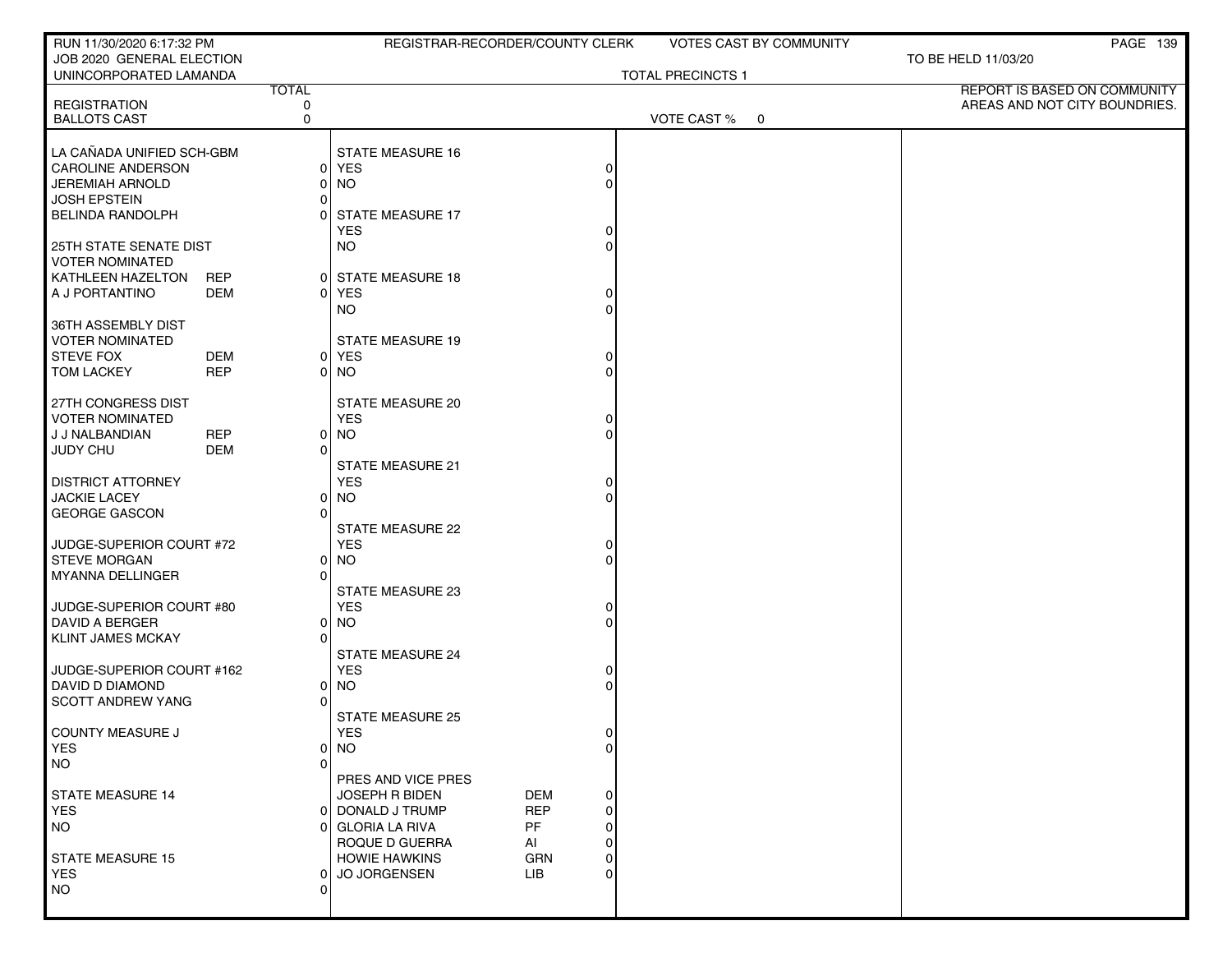| RUN 11/30/2020 6:17:32 PM                       |                 |                         | REGISTRAR-RECORDER/COUNTY CLERK |                          | <b>VOTES CAST BY COMMUNITY</b> |      | PAGE 140                      |
|-------------------------------------------------|-----------------|-------------------------|---------------------------------|--------------------------|--------------------------------|------|-------------------------------|
| JOB 2020 GENERAL ELECTION                       |                 |                         |                                 |                          |                                |      | TO BE HELD 11/03/20           |
| UNINCORPORATED LENNOX                           | <b>TOTAL</b>    |                         |                                 | <b>TOTAL PRECINCTS 4</b> |                                |      | REPORT IS BASED ON COMMUNITY  |
| <b>REGISTRATION</b>                             | 8369            |                         |                                 |                          |                                |      | AREAS AND NOT CITY BOUNDRIES. |
| <b>BALLOTS CAST</b>                             | 5735            |                         |                                 | VOTE CAST % 68.53        |                                |      |                               |
| LENNOX SCHOOL-GBM                               |                 | <b>STATE MEASURE 14</b> |                                 | PRES AND VICE PRES       |                                |      |                               |
| <b>CHRISTIAN LUCAS</b>                          |                 | 1551   YES              | 3502                            | JOSEPH R BIDEN           | <b>DEM</b>                     | 4653 |                               |
| <b>FRANCISCO FACIO</b>                          | 527             | NO.                     |                                 | 1876 DONALD J TRUMP      | <b>REP</b>                     | 840  |                               |
| ANGELA FAJARDO                                  | 1874            |                         |                                 | <b>GLORIA LA RIVA</b>    | PF.                            | 38   |                               |
| <b>ARTURO CEJA</b>                              | 349             | <b>STATE MEASURE 15</b> |                                 | ROQUE D GUERRA           | AI                             | 28   |                               |
| KARINA CORDERO                                  |                 | 878 YES                 |                                 | 3687 HOWIE HAWKINS       | <b>GRN</b>                     | 41   |                               |
| <b>MARISOL CRUZ</b><br>K RODRIGUEZ-GARCIA       | 1558 NO<br>1651 |                         | 1807                            | <b>JO JORGENSEN</b>      | LIB                            | 32   |                               |
|                                                 |                 | <b>STATE MEASURE 16</b> |                                 |                          |                                |      |                               |
| 35TH STATE SENATE DIST                          |                 | <b>YES</b>              | 3143                            |                          |                                |      |                               |
| <b>VOTER NOMINATED</b>                          |                 | NO.                     | 2267                            |                          |                                |      |                               |
| <b>STEVEN C BRADFORD</b><br>DEM                 | 3964            |                         |                                 |                          |                                |      |                               |
| <b>ANTHONY PERRY</b><br>Al                      |                 | 1216 STATE MEASURE 17   |                                 |                          |                                |      |                               |
|                                                 |                 | <b>YES</b>              | 4114                            |                          |                                |      |                               |
| 62ND ASSEMBLY DIST                              |                 | NO.                     | 1381                            |                          |                                |      |                               |
| <b>VOTER NOMINATED</b><br>AUTUMN R BURKE<br>DEM |                 | 4463 STATE MEASURE 18   |                                 |                          |                                |      |                               |
| ROBERT A STEELE<br>REP                          | 837             | YES                     | 3399                            |                          |                                |      |                               |
|                                                 |                 | <b>NO</b>               | 2098                            |                          |                                |      |                               |
| 43RD CONGRESS DIST                              |                 |                         |                                 |                          |                                |      |                               |
| <b>VOTER NOMINATED</b>                          |                 | <b>STATE MEASURE 19</b> |                                 |                          |                                |      |                               |
| <b>JOE E COLLINS III</b><br>REP                 |                 | 1316 YES                | 3177                            |                          |                                |      |                               |
| <b>MAXINE WATERS</b><br>DEM                     | 4113 NO         |                         | 2231                            |                          |                                |      |                               |
| SUPERVISOR 2ND DISTRICT                         |                 | <b>STATE MEASURE 20</b> |                                 |                          |                                |      |                               |
| HOLLY J MITCHELL                                |                 | 3069 YES                | 1754                            |                          |                                |      |                               |
| HERB J WESSON JR                                | 1998 NO         |                         | 3648                            |                          |                                |      |                               |
|                                                 |                 |                         |                                 |                          |                                |      |                               |
| <b>DISTRICT ATTORNEY</b>                        |                 | STATE MEASURE 21        |                                 |                          |                                |      |                               |
| <b>JACKIE LACEY</b>                             |                 | 2161   YES              | 3417                            |                          |                                |      |                               |
| <b>GEORGE GASCON</b>                            | 3067 NO         |                         | 2039                            |                          |                                |      |                               |
| JUDGE-SUPERIOR COURT #72                        |                 | <b>STATE MEASURE 22</b> |                                 |                          |                                |      |                               |
| <b>STEVE MORGAN</b>                             |                 | 1936   YES              | 2931                            |                          |                                |      |                               |
| MYANNA DELLINGER                                | 3059 NO         |                         | 2549                            |                          |                                |      |                               |
|                                                 |                 |                         |                                 |                          |                                |      |                               |
| JUDGE-SUPERIOR COURT #80                        |                 | <b>STATE MEASURE 23</b> |                                 |                          |                                |      |                               |
| <b>DAVID A BERGER</b><br>KLINT JAMES MCKAY      | 2465 NO         | 2465 YES                | 2831<br>2613                    |                          |                                |      |                               |
|                                                 |                 |                         |                                 |                          |                                |      |                               |
| JUDGE-SUPERIOR COURT #162                       |                 | <b>STATE MEASURE 24</b> |                                 |                          |                                |      |                               |
| DAVID D DIAMOND                                 |                 | 2375 YES                | 3492                            |                          |                                |      |                               |
| <b>SCOTT ANDREW YANG</b>                        | 2531 NO         |                         | 1866                            |                          |                                |      |                               |
|                                                 |                 | <b>STATE MEASURE 25</b> |                                 |                          |                                |      |                               |
| COUNTY MEASURE J<br><b>YES</b>                  |                 | 3443 YES                | 2623                            |                          |                                |      |                               |
| NO                                              | 1721   NO       |                         | 2718                            |                          |                                |      |                               |
|                                                 |                 |                         |                                 |                          |                                |      |                               |
|                                                 |                 |                         |                                 |                          |                                |      |                               |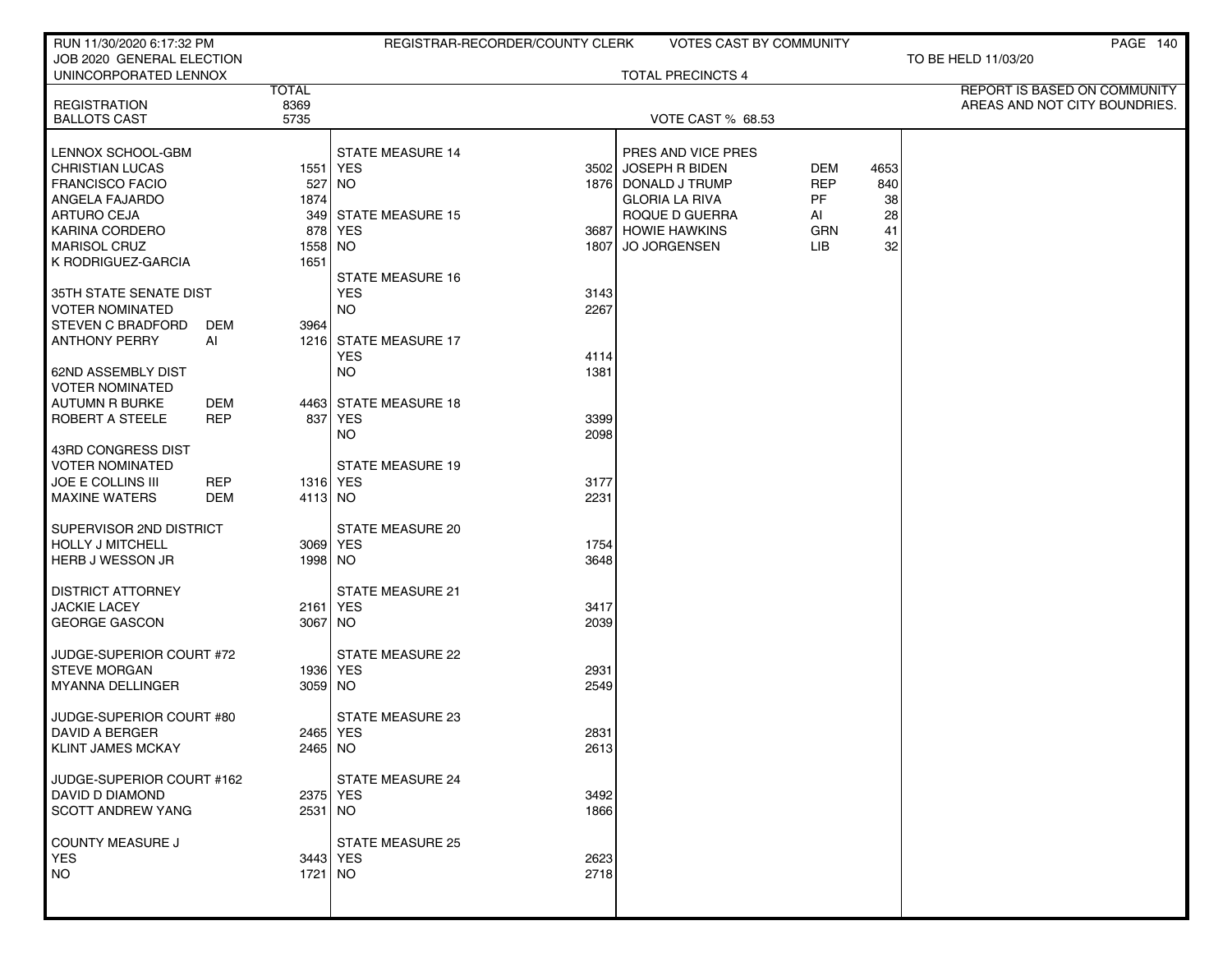| RUN 11/30/2020 6:17:32 PM                              |                   |                    | REGISTRAR-RECORDER/COUNTY CLERK      |             |                                         | VOTES CAST BY COMMUNITY |         | PAGE 141                      |
|--------------------------------------------------------|-------------------|--------------------|--------------------------------------|-------------|-----------------------------------------|-------------------------|---------|-------------------------------|
| JOB 2020 GENERAL ELECTION<br>UNINCORPORATED LITTLEROCK |                   |                    |                                      |             | <b>TOTAL PRECINCTS 2</b>                |                         |         | TO BE HELD 11/03/20           |
|                                                        |                   | <b>TOTAL</b>       |                                      |             |                                         |                         |         | REPORT IS BASED ON COMMUNITY  |
| <b>REGISTRATION</b>                                    |                   | 3632               |                                      |             |                                         |                         |         | AREAS AND NOT CITY BOUNDRIES. |
| <b>BALLOTS CAST</b>                                    |                   | 2482               |                                      |             | VOTE CAST % 68.34                       |                         |         |                               |
| KEPPEL UNION SCHOOL-GBM                                |                   |                    | <b>STATE MEASURE 14</b>              |             | PRES AND VICE PRES                      |                         |         |                               |
| DOMINIQUE BALLANTE                                     |                   |                    | 911 YES                              |             | 1159 JOSEPH R BIDEN                     | <b>DEM</b>              | 1355    |                               |
| <b>CIMINSAL</b>                                        |                   | 754 NO             |                                      |             | 1180 DONALD J TRUMP                     | <b>REP</b>              | 1046    |                               |
| <b>JOSE S CENICEROS</b><br><b>WAUNETTE CULLORS</b>     |                   | 685                | 896 STATE MEASURE 15                 |             | <b>GLORIA LA RIVA</b><br>ROQUE D GUERRA | PF<br>Al                | 17<br>9 |                               |
|                                                        |                   |                    | <b>YES</b>                           |             | 1031 HOWIE HAWKINS                      | GRN                     | 12      |                               |
| 21ST STATE SENATE DIST<br><b>VOTER NOMINATED</b>       |                   |                    | <b>NO</b>                            |             | 1345 JO JORGENSEN                       | LIB.                    | 17      |                               |
| <b>KIPP MUELLER</b>                                    | DEM               |                    | 1262 STATE MEASURE 16                |             |                                         |                         |         |                               |
| <b>SCOTT WILK</b>                                      | <b>REP</b>        | 1062 YES           |                                      | 823         |                                         |                         |         |                               |
| 36TH ASSEMBLY DIST                                     |                   |                    | <b>NO</b>                            | 1512        |                                         |                         |         |                               |
| <b>VOTER NOMINATED</b><br><b>STEVE FOX</b>             | <b>DEM</b>        | 1083 YES           | <b>STATE MEASURE 17</b>              | 1255        |                                         |                         |         |                               |
| <b>TOM LACKEY</b>                                      | <b>REP</b>        | 1240 NO            |                                      | 1098        |                                         |                         |         |                               |
|                                                        |                   |                    |                                      |             |                                         |                         |         |                               |
| 25TH CONGRESS DIST                                     |                   |                    | <b>STATE MEASURE 18</b>              |             |                                         |                         |         |                               |
| <b>VOTER NOMINATED</b>                                 |                   |                    | <b>YES</b>                           | 894         |                                         |                         |         |                               |
| <b>MIKE GARCIA</b><br><b>CHRISTY SMITH</b>             | <b>REP</b><br>DEM | 1113 NO<br>1237    |                                      | 1467        |                                         |                         |         |                               |
|                                                        |                   |                    | <b>STATE MEASURE 19</b>              |             |                                         |                         |         |                               |
| ANTELOPE VALLEY HEALTH BD                              |                   |                    | <b>YES</b>                           | 1201        |                                         |                         |         |                               |
| <b>KRISTINA HONG</b>                                   |                   | 1572 NO            |                                      | 1141        |                                         |                         |         |                               |
| <b>MATEO B OLIVAREZ</b>                                |                   | 714                |                                      |             |                                         |                         |         |                               |
| ABDALLAH S FARRUKH<br>K L VON TUNGELN                  |                   | 888<br>511         | <b>STATE MEASURE 20</b><br>YES       | 947         |                                         |                         |         |                               |
| MICHAEL P RIVES                                        |                   |                    | 747   NO                             | 1375        |                                         |                         |         |                               |
|                                                        |                   |                    |                                      |             |                                         |                         |         |                               |
| <b>DISTRICT ATTORNEY</b>                               |                   |                    | <b>STATE MEASURE 21</b>              |             |                                         |                         |         |                               |
| <b>JACKIE LACEY</b><br><b>GEORGE GASCON</b>            |                   | 1224 YES<br>929 NO |                                      | 863<br>1480 |                                         |                         |         |                               |
|                                                        |                   |                    |                                      |             |                                         |                         |         |                               |
| JUDGE-SUPERIOR COURT #72                               |                   |                    | <b>STATE MEASURE 22</b>              |             |                                         |                         |         |                               |
| <b>STEVE MORGAN</b>                                    |                   | 1019 YES           |                                      | 1452        |                                         |                         |         |                               |
| <b>MYANNA DELLINGER</b>                                |                   | 957 NO             |                                      | 897         |                                         |                         |         |                               |
| JUDGE-SUPERIOR COURT #80                               |                   |                    | <b>STATE MEASURE 23</b>              |             |                                         |                         |         |                               |
| DAVID A BERGER                                         |                   | 1029   YES         |                                      | 894         |                                         |                         |         |                               |
| <b>KLINT JAMES MCKAY</b>                               |                   | $948$ NO           |                                      | 1454        |                                         |                         |         |                               |
| JUDGE-SUPERIOR COURT #162                              |                   |                    | STATE MEASURE 24                     |             |                                         |                         |         |                               |
| DAVID D DIAMOND                                        |                   |                    | 995 YES                              | 1348        |                                         |                         |         |                               |
| <b>SCOTT ANDREW YANG</b>                               |                   | 989 NO             |                                      | 968         |                                         |                         |         |                               |
|                                                        |                   |                    |                                      |             |                                         |                         |         |                               |
| COUNTY MEASURE J<br><b>YES</b>                         |                   |                    | <b>STATE MEASURE 25</b><br>861   YES | 880         |                                         |                         |         |                               |
| <b>NO</b>                                              |                   | 1339 NO            |                                      | 1417        |                                         |                         |         |                               |
|                                                        |                   |                    |                                      |             |                                         |                         |         |                               |
|                                                        |                   |                    |                                      |             |                                         |                         |         |                               |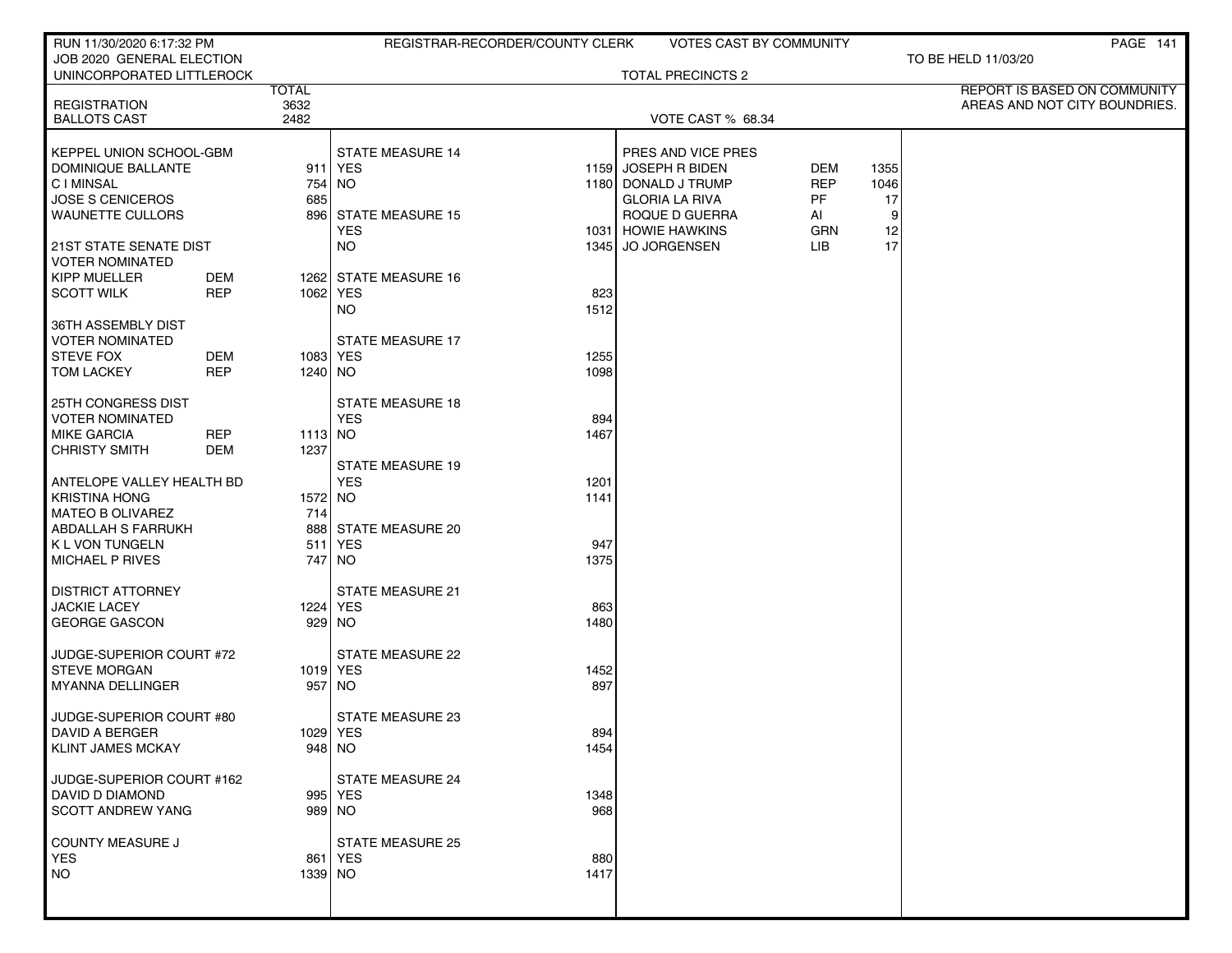| RUN 11/30/2020 6:17:32 PM                             |            |              | REGISTRAR-RECORDER/COUNTY CLERK                 |      | <b>VOTES CAST BY COMMUNITY</b>        |       |                                          |            | PAGE 142 |
|-------------------------------------------------------|------------|--------------|-------------------------------------------------|------|---------------------------------------|-------|------------------------------------------|------------|----------|
| JOB 2020 GENERAL ELECTION                             |            |              |                                                 |      |                                       |       | TO BE HELD 11/03/20                      |            |          |
| UNINCORPORATED LLANO                                  |            | <b>TOTAL</b> |                                                 |      | <b>TOTAL PRECINCTS 12</b>             |       | REPORT IS BASED ON COMMUNITY             |            |          |
| <b>REGISTRATION</b>                                   |            | 2502         |                                                 |      |                                       |       | AREAS AND NOT CITY BOUNDRIES.            |            |          |
| <b>BALLOTS CAST</b>                                   |            | 1888         |                                                 |      | <b>VOTE CAST % 75.46</b>              |       |                                          |            |          |
|                                                       |            |              |                                                 |      |                                       |       |                                          |            |          |
| LA CAÑADA UNIFIED SCH-GBM<br><b>CAROLINE ANDERSON</b> |            |              | 27TH CONGRESS DIST<br><b>VOTER NOMINATED</b>    |      | <b>STATE MEASURE 15</b><br><b>YES</b> |       | PRES AND VICE PRES<br>515 JOSEPH R BIDEN | <b>DEM</b> | 681      |
| <b>JEREMIAH ARNOLD</b>                                |            |              | J J NALBANDIAN<br>REP                           | 74   | <b>NO</b>                             |       | 1306   DONALD J TRUMP                    | <b>REP</b> | 1130     |
| <b>JOSH EPSTEIN</b>                                   |            |              | DEM<br><b>JUDY CHU</b>                          | 39   |                                       |       | <b>GLORIA LA RIVA</b>                    | <b>PF</b>  | 6        |
| <b>BELINDA RANDOLPH</b>                               |            |              |                                                 |      | <b>STATE MEASURE 16</b>               |       | ROQUE D GUERRA                           | Al         |          |
|                                                       |            |              | ANTELOPE VALLEY HEALTH BD                       |      | <b>YES</b>                            |       | 429 HOWIE HAWKINS                        | <b>GRN</b> | 13       |
| KEPPEL UNION SCHOOL-GBM                               |            |              | <b>KRISTINA HONG</b>                            | 1067 | NO.                                   | 13731 | <b>JO JORGENSEN</b>                      | LIB        | 28       |
| DOMINIQUE BALLANTE                                    |            |              | 724   MATEO B OLIVAREZ                          | 457  |                                       |       |                                          |            |          |
| <b>CIMINSAL</b>                                       |            |              | 722 ABDALLAH S FARRUKH                          | 776  | <b>STATE MEASURE 17</b>               |       |                                          |            |          |
| <b>JOSE S CENICEROS</b>                               |            |              | 273 K L VON TUNGELN                             | 499  | <b>YES</b>                            | 715   |                                          |            |          |
| <b>WAUNETTE CULLORS</b>                               |            |              | 552 MICHAEL P RIVES                             | 505  | NO.                                   | 1100  |                                          |            |          |
| ANTELOPE VLY CCD-GBM TR 1                             |            |              | WRIGHTWOOD COMM SRVS-BD                         |      | <b>STATE MEASURE 18</b>               |       |                                          |            |          |
| <b>MICHELLE HARVEY</b>                                |            |              | 577 SADIE E ALBERS                              | 50   | <b>YES</b>                            | 477   |                                          |            |          |
| <b>R MICHAEL DUTTON</b>                               |            |              | 795 WES ZUBER                                   | 42   | <b>NO</b>                             | 1345  |                                          |            |          |
|                                                       |            |              | NATALIE LOPICCOLO                               | 61   |                                       |       |                                          |            |          |
| <b>21ST STATE SENATE DIST</b>                         |            |              |                                                 |      | <b>STATE MEASURE 19</b>               |       |                                          |            |          |
| <b>VOTER NOMINATED</b>                                |            |              | WRIGHTWOOD COMM SRVS-U/T                        |      | <b>YES</b>                            | 750   |                                          |            |          |
| <b>KIPP MUELLER</b>                                   | DEM        |              | 591   KIMBERLY BLOUGH                           | 13   | <b>NO</b>                             | 1036  |                                          |            |          |
| <b>SCOTT WILK</b>                                     | <b>REP</b> |              | 1077 CHUCK FRANKLIN                             | 35   |                                       |       |                                          |            |          |
| 23RD STATE SENATE DIST                                |            |              | <b>CHAD KEEL</b>                                | 321  | <b>STATE MEASURE 20</b><br><b>YES</b> | 803   |                                          |            |          |
| <b>VOTER NOMINATED</b>                                |            |              | WRIGHTWOOD COMM SRVS SPC-W                      |      | <b>NO</b>                             | 985   |                                          |            |          |
| <b>ABIGAIL MEDINA</b>                                 | DEM        |              | 8 YES                                           | 71   |                                       |       |                                          |            |          |
| R OCHOA BOGH                                          | <b>REP</b> |              | 17   NO                                         | 26   | <b>STATE MEASURE 21</b>               |       |                                          |            |          |
|                                                       |            |              |                                                 |      | <b>YES</b>                            | 462   |                                          |            |          |
| 25TH STATE SENATE DIST                                |            |              | <b>DISTRICT ATTORNEY</b>                        |      | <b>NO</b>                             | 1332  |                                          |            |          |
| <b>VOTER NOMINATED</b>                                |            |              | <b>JACKIE LACEY</b>                             | 1049 |                                       |       |                                          |            |          |
| KATHLEEN HAZELTON                                     | <b>REP</b> |              | 58 GEORGE GASCON                                |      | 550 STATE MEASURE 22                  |       |                                          |            |          |
| A J PORTANTINO                                        | DEM        | 29           |                                                 |      | <b>YES</b>                            | 1178  |                                          |            |          |
| 36TH ASSEMBLY DIST                                    |            |              | JUDGE-SUPERIOR COURT #72<br><b>STEVE MORGAN</b> | 895  | <b>NO</b>                             | 613   |                                          |            |          |
| <b>VOTER NOMINATED</b>                                |            |              | <b>MYANNA DELLINGER</b>                         |      | 525 STATE MEASURE 23                  |       |                                          |            |          |
| <b>STEVE FOX</b>                                      | DEM        | 536          |                                                 |      | <b>YES</b>                            | 440   |                                          |            |          |
| <b>TOM LACKEY</b>                                     | <b>REP</b> | 12431        | JUDGE-SUPERIOR COURT #80                        |      | <b>NO</b>                             | 1372  |                                          |            |          |
|                                                       |            |              | DAVID A BERGER                                  | 869  |                                       |       |                                          |            |          |
| 41ST ASSEMBLY DIST                                    |            |              | <b>KLINT JAMES MCKAY</b>                        |      | 540 STATE MEASURE 24                  |       |                                          |            |          |
| <b>VOTER NOMINATED</b>                                |            |              |                                                 |      | <b>YES</b>                            | 812   |                                          |            |          |
| CHRIS HOLDEN                                          | DEM        | Οl           | JUDGE-SUPERIOR COURT #162                       |      | <b>NO</b>                             | 976   |                                          |            |          |
| <b>ROBIN A HVIDSTON</b>                               | <b>REP</b> | ΩI           | DAVID D DIAMOND                                 | 699  |                                       |       |                                          |            |          |
| 25TH CONGRESS DIST                                    |            |              | <b>SCOTT ANDREW YANG</b>                        |      | 724 STATE MEASURE 25<br><b>YES</b>    | 534   |                                          |            |          |
| <b>VOTER NOMINATED</b>                                |            |              | <b>COUNTY MEASURE J</b>                         |      | <b>NO</b>                             | 1239  |                                          |            |          |
| <b>MIKE GARCIA</b>                                    | <b>REP</b> | 1117 YES     |                                                 | 482  |                                       |       |                                          |            |          |
| <b>CHRISTY SMITH</b>                                  | <b>DEM</b> |              | 583 NO                                          | 1218 |                                       |       |                                          |            |          |
|                                                       |            |              |                                                 |      |                                       |       |                                          |            |          |
|                                                       |            |              | <b>STATE MEASURE 14</b>                         |      |                                       |       |                                          |            |          |
|                                                       |            |              | <b>YES</b><br><b>NO</b>                         | 607  |                                       |       |                                          |            |          |
|                                                       |            |              |                                                 | 1179 |                                       |       |                                          |            |          |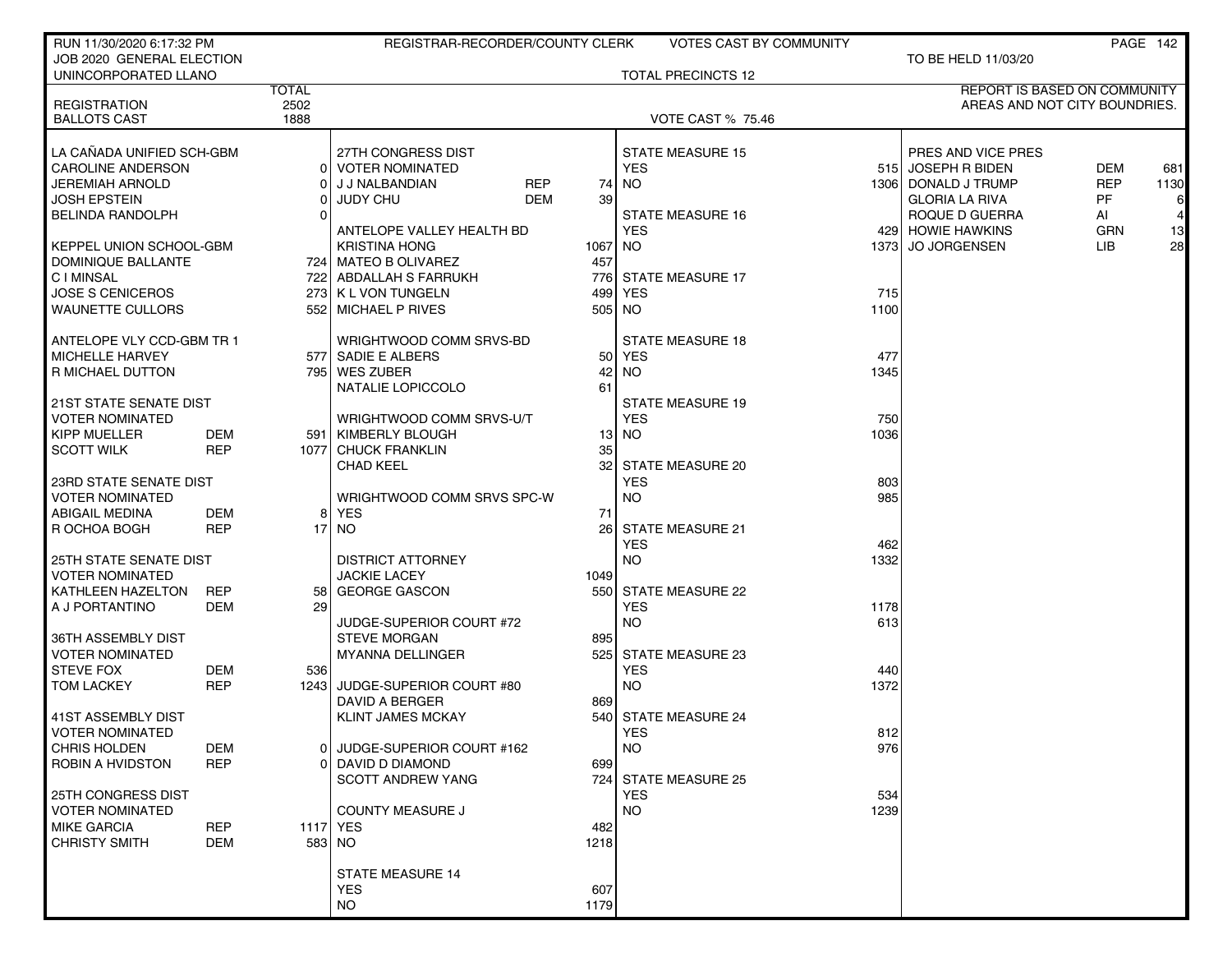| RUN 11/30/2020 6:17:32 PM                      |              | REGISTRAR-RECORDER/COUNTY CLERK       |                     | VOTES CAST BY COMMUNITY   |            |              | PAGE 143                      |
|------------------------------------------------|--------------|---------------------------------------|---------------------|---------------------------|------------|--------------|-------------------------------|
| JOB 2020 GENERAL ELECTION                      |              |                                       |                     |                           |            |              | TO BE HELD 11/03/20           |
| UNINCORPORATED LOS NIETOS                      | <b>TOTAL</b> |                                       |                     | <b>TOTAL PRECINCTS 13</b> |            |              | REPORT IS BASED ON COMMUNITY  |
| <b>REGISTRATION</b>                            | 16296        |                                       |                     |                           |            |              | AREAS AND NOT CITY BOUNDRIES. |
| <b>BALLOTS CAST</b>                            | 12496        |                                       |                     | <b>VOTE CAST % 76.68</b>  |            |              |                               |
|                                                |              |                                       |                     |                           |            |              |                               |
| WHITTIER UNION HS-GBM TR2                      |              | <b>DISTRICT ATTORNEY</b>              |                     | <b>STATE MEASURE 21</b>   |            |              |                               |
| <b>JAIME LOPEZ</b><br><b>TIMOTHY SCHNEIDER</b> |              | 675 JACKIE LACEY<br>228 GEORGE GASCON | 5238 YES<br>5709 NO |                           |            | 5709<br>6132 |                               |
|                                                |              |                                       |                     |                           |            |              |                               |
| WHITTIER UNION HS-GBM TR3                      |              | JUDGE-SUPERIOR COURT #72              |                     | STATE MEASURE 22          |            |              |                               |
| <b>MARCOS A GARCIA</b>                         |              | 998 STEVE MORGAN                      | 4914 YES            |                           |            | 6757         |                               |
| RALPH S PACHECO                                |              | 2194   MYANNA DELLINGER               | 5498 NO             |                           |            | 5131         |                               |
|                                                |              |                                       |                     |                           |            |              |                               |
| LOS NIETOS SCHOOL-GBM TR 3                     |              | JUDGE-SUPERIOR COURT #80              |                     | STATE MEASURE 23          |            |              |                               |
| NICHOLAS V AQUINO                              |              | 421 DAVID A BERGER                    | 5542 YES            |                           |            | 4659         |                               |
| <b>EDITH MARCEL</b>                            |              | 598   KLINT JAMES MCKAY               | 4675 NO             |                           |            | 7211         |                               |
| RIO HONDO COMM COL-GBM TR2                     |              | JUDGE-SUPERIOR COURT #162             |                     | <b>STATE MEASURE 24</b>   |            |              |                               |
| <b>VICKY SANTANA</b>                           |              | 2598 DAVID D DIAMOND                  | 5064 YES            |                           |            | 7145         |                               |
| ESTELA MAGANA                                  |              | 1266 SCOTT ANDREW YANG                | 5197 NO             |                           |            | 4478         |                               |
|                                                |              |                                       |                     |                           |            |              |                               |
| RIO HONDO COMM COL-GBM TR4                     |              | <b>COUNTY MEASURE J</b>               |                     | <b>STATE MEASURE 25</b>   |            |              |                               |
| <b>KRISTAL OROZCO</b>                          |              | 3741   YES                            | 5665 YES            |                           |            | 5118         |                               |
| <b>GARY MENDEZ</b>                             | 2907 NO      |                                       | 5251 NO             |                           |            | 6479         |                               |
| 57TH ASSEMBLY DIST                             |              | <b>STATE MEASURE 14</b>               |                     | PRES AND VICE PRES        |            |              |                               |
| VOTER NOMINATED                                |              | <b>YES</b>                            |                     | 6396 JOSEPH R BIDEN       | DEM        | 8943         |                               |
| JESSICA MARTINEZ<br>REP                        | 3490 NO      |                                       |                     | 5211 DONALD J TRUMP       | <b>REP</b> | 3086         |                               |
| <b>DEM</b><br><b>LISA CALDERON</b>             | 7847         |                                       |                     | <b>GLORIA LA RIVA</b>     | PF         | 98           |                               |
|                                                |              | <b>STATE MEASURE 15</b>               |                     | ROQUE D GUERRA            | AI         | 48           |                               |
| 38TH CONGRESS DIST                             |              | <b>YES</b>                            |                     | 6103 HOWIE HAWKINS        | GRN        | 52           |                               |
| VOTER NOMINATED                                |              | <b>NO</b>                             |                     | 5827 JO JORGENSEN         | LIB        | 77           |                               |
| <b>MICHAEL TOLAR</b><br>DEM                    | 2321         |                                       |                     |                           |            |              |                               |
| <b>LINDA T SANCHEZ</b><br>DEM                  |              | 8297 STATE MEASURE 16                 |                     |                           |            |              |                               |
| WHITTIER UNION HI SPC-AA                       |              | <b>YES</b><br><b>NO</b>               | 5707<br>6024        |                           |            |              |                               |
| <b>YES</b>                                     | 8066         |                                       |                     |                           |            |              |                               |
| NO.                                            |              | 3106 STATE MEASURE 17                 |                     |                           |            |              |                               |
|                                                |              | <b>YES</b>                            | 7342                |                           |            |              |                               |
| CENTRAL BASIN MUNI-BD 1                        |              | <b>NO</b>                             | 4579                |                           |            |              |                               |
| <b>XOCHITL SANDOVAL</b>                        | 1849         |                                       |                     |                           |            |              |                               |
| M CAMACHO-RODRIGUEZ                            |              | 7814 STATE MEASURE 18                 |                     |                           |            |              |                               |
| WATER REPLEN OF SO CAL-D5                      |              | YES<br><b>NO</b>                      | 5444<br>6471        |                           |            |              |                               |
| JUSTIN A BLAKELY                               | 792          |                                       |                     |                           |            |              |                               |
| JUAN GARZA                                     |              | 1234 STATE MEASURE 19                 |                     |                           |            |              |                               |
| RICARDO PULIDO                                 |              | 1045 YES                              | 6244                |                           |            |              |                               |
| <b>GARY MENDEZ</b>                             |              | 872 NO                                | 5464                |                           |            |              |                               |
| ARDAVAN DAVARI                                 | 660          |                                       |                     |                           |            |              |                               |
| JOSE DE LEON                                   |              | 830 STATE MEASURE 20                  |                     |                           |            |              |                               |
| M CAMACHO-RODRIGUEZ                            |              | 1851   YES                            | 4298                |                           |            |              |                               |
| L VASQUEZ WILSON                               | 1080 NO      |                                       | 7401                |                           |            |              |                               |
| <b>VERA ROBLES DEWITT</b>                      | 1601         |                                       |                     |                           |            |              |                               |
|                                                |              |                                       |                     |                           |            |              |                               |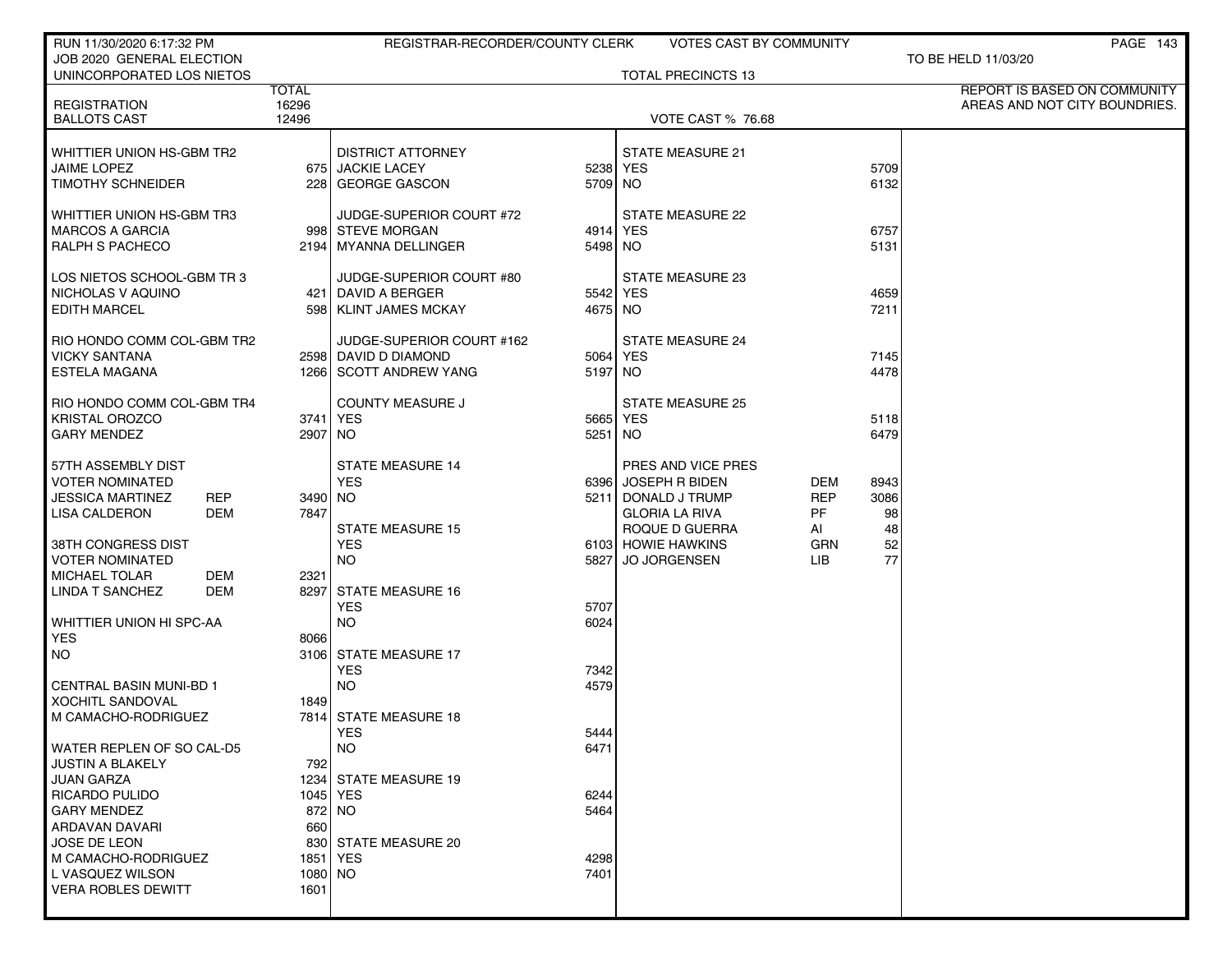| RUN 11/30/2020 6:17:32 PM                    |          | REGISTRAR-RECORDER/COUNTY CLERK             |         | <b>VOTES CAST BY COMMUNITY</b>         |            |          | PAGE 144                      |
|----------------------------------------------|----------|---------------------------------------------|---------|----------------------------------------|------------|----------|-------------------------------|
| JOB 2020 GENERAL ELECTION                    |          |                                             |         |                                        |            |          | TO BE HELD 11/03/20           |
| UNINCORPORATED MARINA DEL REY                |          |                                             |         | <b>TOTAL PRECINCTS 3</b>               |            |          |                               |
|                                              | TOTAL    |                                             |         |                                        |            |          | REPORT IS BASED ON COMMUNITY  |
| <b>REGISTRATION</b>                          | 7252     |                                             |         |                                        |            |          | AREAS AND NOT CITY BOUNDRIES. |
| <b>BALLOTS CAST</b>                          | 5921     |                                             |         | <b>VOTE CAST % 81.65</b>               |            |          |                               |
|                                              |          |                                             |         |                                        |            |          |                               |
| LOS ANGELES COMM-BOT 1<br><b>TORI BAILEY</b> |          | 33RD CONGRESS DIST<br>403   VOTER NOMINATED |         | <b>STATE MEASURE 19</b><br><b>YES</b>  |            | 2969     |                               |
| <b>CHARNE TUNSON</b>                         |          | 355 JAMES P BRADLEY<br>REP                  | 1370    | NO.                                    |            | 2353     |                               |
| <b>KAREN HERNANDEZ</b>                       |          | 433 TED W LIEU<br>DEM                       | 3837    |                                        |            |          |                               |
| ANDRA HOFFMAN                                | 2291     |                                             |         | STATE MEASURE 20                       |            |          |                               |
| <b>ANTONIO P SANCHEZ</b>                     | 1021     | LOS ANGELES USD-MEAS RR                     |         | <b>YES</b>                             |            | 1567     |                               |
| <b>MARJORIE SHAW</b>                         | 287      | <b>YES</b>                                  | 3711    | NO.                                    |            | 3766     |                               |
| <b>JESSICA M MCCARNS</b>                     |          | 179   NO                                    | 1388    |                                        |            |          |                               |
| R RICHARD CUEVAS                             | 90       |                                             |         | <b>STATE MEASURE 21</b>                |            |          |                               |
|                                              |          | <b>DISTRICT ATTORNEY</b>                    |         | <b>YES</b>                             |            | 3315     |                               |
| LOS ANGELES COMM-BOT 3                       |          | <b>JACKIE LACEY</b>                         | 1918 NO |                                        |            | 2150     |                               |
| <b>MICHAEL BATIE</b>                         |          | 206 GEORGE GASCON                           | 2963    |                                        |            |          |                               |
| S BROOKS GRIFFIN                             | 303      |                                             |         | STATE MEASURE 22                       |            |          |                               |
| <b>GERRY ANDERSON</b>                        |          | 888 JUDGE-SUPERIOR COURT #72                |         | <b>YES</b>                             |            | 3068     |                               |
| LYDIA A GUTIERREZ                            |          | 480 STEVE MORGAN                            | 2232 NO |                                        |            | 2454     |                               |
| <b>RUFFIN E PATTERSON</b>                    | 201      | MYANNA DELLINGER                            | 2193    |                                        |            |          |                               |
| ROBERT PAYNE                                 | 118      |                                             |         | STATE MEASURE 23                       |            |          |                               |
| ANTHONY J DANNA                              | 3301     | JUDGE-SUPERIOR COURT #80                    |         | <b>YES</b>                             |            | 2316     |                               |
| CHATURA DE SILVA                             |          | 139 DAVID A BERGER                          | 2553    | NO.                                    |            | 3025     |                               |
| <b>DAVID VELA</b>                            |          | 1249 KLINT JAMES MCKAY                      | 1790    |                                        |            |          |                               |
| SAMUEL P WHITEHEAD                           | 160      |                                             |         | <b>STATE MEASURE 24</b>                |            |          |                               |
|                                              |          | JUDGE-SUPERIOR COURT #162                   |         | <b>YES</b>                             |            | 3555     |                               |
| LOS ANGELES COMM-BOT 5                       |          | DAVID D DIAMOND                             | 2067    | NO.                                    |            | 1865     |                               |
| <b>GLENN BAILEY</b>                          |          | 125 SCOTT ANDREW YANG                       | 2212    |                                        |            |          |                               |
| CYNTHIA GONZALEZ                             | 478      |                                             |         | <b>STATE MEASURE 25</b>                |            |          |                               |
| N M HENDERSON                                |          | 1780 COUNTY MEASURE J                       |         | <b>YES</b>                             |            | 2917     |                               |
| <b>PAT STURGES</b>                           |          | 310 YES                                     | 3356 NO |                                        |            | 2430     |                               |
| <b>SCOTT SVONKIN</b>                         | 621      | NO.                                         | 1733    |                                        |            |          |                               |
| <b>MICHELLE MANOS</b>                        | 315      |                                             |         | PRES AND VICE PRES                     |            |          |                               |
| <b>SERGIO B VARGAS</b>                       |          | 112 STATE MEASURE 14                        |         | <b>JOSEPH R BIDEN</b>                  | DEM        | 4386     |                               |
| NICHET JAMES-GRAY                            | 264 l    | <b>YES</b>                                  |         | 3324 DONALD J TRUMP                    | <b>REP</b> | 1348     |                               |
| LOS ANGELES COMM-BOT 7                       |          | NO.                                         |         | 2118 GLORIA LA RIVA                    | PF         | 9        |                               |
| <b>CORY D BUTLER</b>                         |          | 452 STATE MEASURE 15                        |         | ROQUE D GUERRA<br><b>HOWIE HAWKINS</b> | AI<br>GRN  | 15<br>28 |                               |
| <b>CHRIS HAN</b>                             |          | 864 YES                                     | 3388    | <b>JO JORGENSEN</b>                    | LIB        | 64       |                               |
| <b>NANCY PEARLMAN</b>                        | 497      | NO.                                         | 2146    |                                        |            |          |                               |
| <b>JAMAL K STEWART</b>                       | 169      |                                             |         |                                        |            |          |                               |
| ARTURO FLORES                                |          | 204 STATE MEASURE 16                        |         |                                        |            |          |                               |
| <b>MIKE FONG</b>                             | 1509 YES |                                             | 2879    |                                        |            |          |                               |
| <b>RAQUEL WATTS</b>                          |          | 335 NO                                      | 2563    |                                        |            |          |                               |
|                                              |          |                                             |         |                                        |            |          |                               |
| 62ND ASSEMBLY DIST                           |          | <b>STATE MEASURE 17</b>                     |         |                                        |            |          |                               |
| <b>VOTER NOMINATED</b>                       |          | <b>YES</b>                                  | 4054    |                                        |            |          |                               |
| AUTUMN R BURKE<br><b>DEM</b>                 | 3675 NO  |                                             | 1494    |                                        |            |          |                               |
| <b>ROBERT A STEELE</b><br><b>REP</b>         | 1400     |                                             |         |                                        |            |          |                               |
|                                              |          | <b>STATE MEASURE 18</b>                     |         |                                        |            |          |                               |
|                                              |          | <b>YES</b>                                  | 3222    |                                        |            |          |                               |
|                                              |          | <b>NO</b>                                   | 2322    |                                        |            |          |                               |
|                                              |          |                                             |         |                                        |            |          |                               |
|                                              |          |                                             |         |                                        |            |          |                               |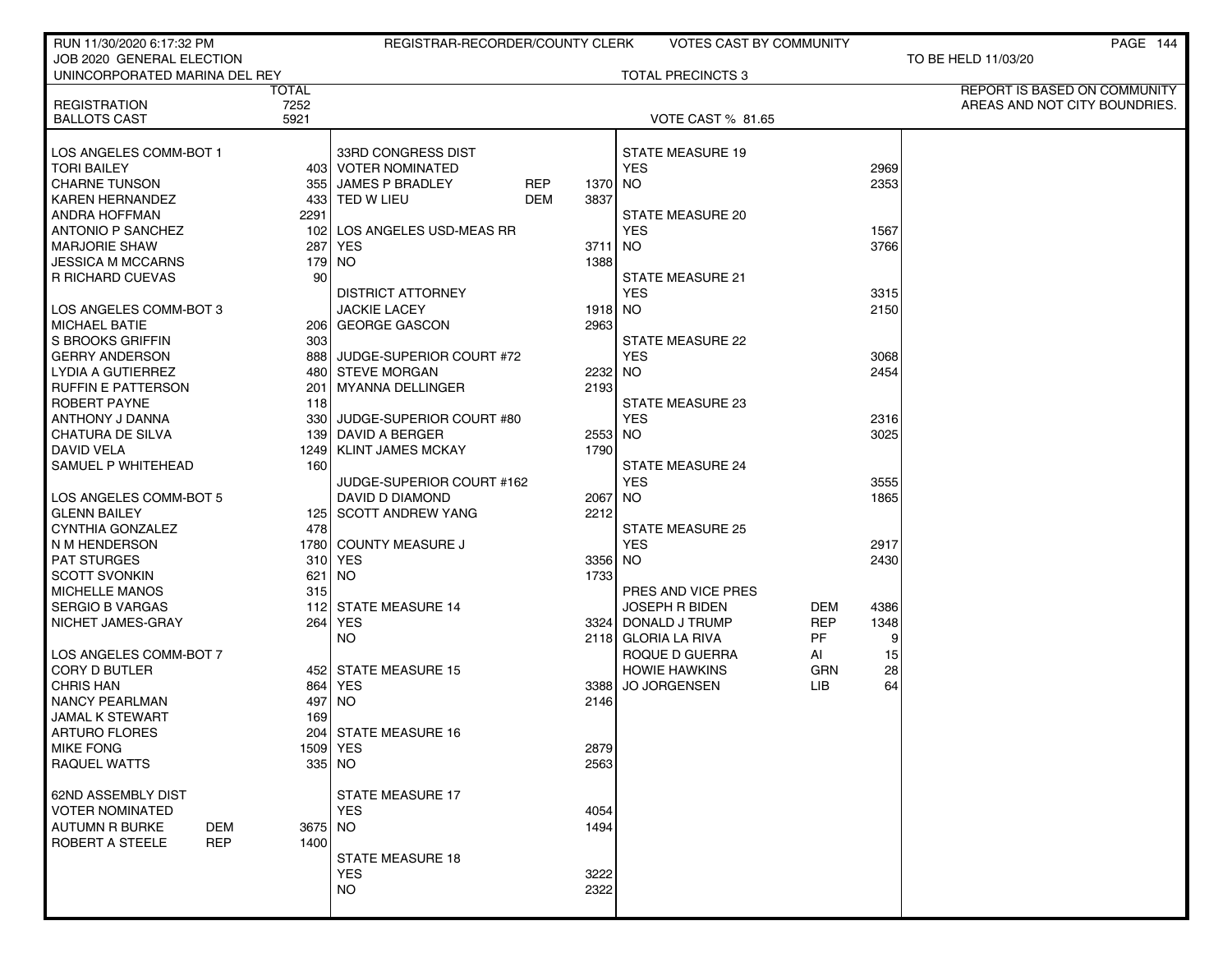| RUN 11/30/2020 6:17:32 PM                            |            |              | REGISTRAR-RECORDER/COUNTY CLERK   |                   |                | <b>VOTES CAST BY COMMUNITY</b> |                     | PAGE 145                      |
|------------------------------------------------------|------------|--------------|-----------------------------------|-------------------|----------------|--------------------------------|---------------------|-------------------------------|
| JOB 2020 GENERAL ELECTION<br>UNINCORPORATED MONTROSE |            |              |                                   |                   |                | <b>TOTAL PRECINCTS 2</b>       | TO BE HELD 11/03/20 |                               |
|                                                      |            | <b>TOTAL</b> |                                   |                   |                |                                |                     | REPORT IS BASED ON COMMUNITY  |
| <b>REGISTRATION</b>                                  |            | 3607         |                                   |                   |                |                                |                     | AREAS AND NOT CITY BOUNDRIES. |
| <b>BALLOTS CAST</b>                                  |            | 2947         |                                   |                   |                | VOTE CAST % 81.7               |                     |                               |
| 25TH STATE SENATE DIST                               |            |              | <b>STATE MEASURE 17</b>           |                   |                |                                |                     |                               |
| <b>VOTER NOMINATED</b>                               |            |              | <b>YES</b>                        |                   | 1539           |                                |                     |                               |
| KATHLEEN HAZELTON                                    | <b>REP</b> | $1064$ NO    |                                   |                   | 1209           |                                |                     |                               |
| A J PORTANTINO                                       | DEM        | 1644         |                                   |                   |                |                                |                     |                               |
|                                                      |            |              | <b>STATE MEASURE 18</b>           |                   |                |                                |                     |                               |
| 43RD ASSEMBLY DIST                                   |            |              | <b>YES</b>                        |                   | 1215           |                                |                     |                               |
| <b>VOTER NOMINATED</b><br><b>MIKE GRAVES</b>         | <b>REP</b> | 1074         | <b>NO</b>                         |                   | 1563           |                                |                     |                               |
| <b>LAURA FRIEDMAN</b>                                | DEM        |              | 1620 STATE MEASURE 19             |                   |                |                                |                     |                               |
|                                                      |            |              | <b>YES</b>                        |                   | 1245           |                                |                     |                               |
| 28TH CONGRESS DIST                                   |            |              | <b>NO</b>                         |                   | 1449           |                                |                     |                               |
| <b>VOTER NOMINATED</b>                               |            |              |                                   |                   |                |                                |                     |                               |
| <b>ERIC EARLY</b>                                    | <b>REP</b> |              | 1078 STATE MEASURE 20             |                   |                |                                |                     |                               |
| <b>ADAM B SCHIFF</b>                                 | <b>DEM</b> |              | 1698 YES                          |                   | 1096           |                                |                     |                               |
|                                                      |            |              | NO.                               |                   | 1575           |                                |                     |                               |
| <b>DISTRICT ATTORNEY</b>                             |            |              |                                   |                   |                |                                |                     |                               |
| <b>JACKIE LACEY</b><br><b>GEORGE GASCON</b>          |            |              | 1255 STATE MEASURE 21<br>1218 YES |                   | 1363           |                                |                     |                               |
|                                                      |            |              | <b>NO</b>                         |                   | 1400           |                                |                     |                               |
| JUDGE-SUPERIOR COURT #72                             |            |              |                                   |                   |                |                                |                     |                               |
| <b>STEVE MORGAN</b>                                  |            |              | 1371 STATE MEASURE 22             |                   |                |                                |                     |                               |
| MYANNA DELLINGER                                     |            |              | 896 YES                           |                   | 1626           |                                |                     |                               |
|                                                      |            |              | NO.                               |                   | 1137           |                                |                     |                               |
| JUDGE-SUPERIOR COURT #80                             |            |              |                                   |                   |                |                                |                     |                               |
| <b>DAVID A BERGER</b><br><b>KLINT JAMES MCKAY</b>    |            |              | 1261 STATE MEASURE 23<br>963 YES  |                   | 1023           |                                |                     |                               |
|                                                      |            |              | <b>NO</b>                         |                   | 1673           |                                |                     |                               |
| JUDGE-SUPERIOR COURT #162                            |            |              |                                   |                   |                |                                |                     |                               |
| DAVID D DIAMOND                                      |            |              | 961 STATE MEASURE 24              |                   |                |                                |                     |                               |
| <b>SCOTT ANDREW YANG</b>                             |            |              | 1282 YES                          |                   | 1486           |                                |                     |                               |
|                                                      |            |              | NO.                               |                   | 1217           |                                |                     |                               |
| <b>COUNTY MEASURE J</b>                              |            |              |                                   |                   |                |                                |                     |                               |
| <b>YES</b>                                           |            |              | 1248 STATE MEASURE 25             |                   |                |                                |                     |                               |
| <b>NO</b>                                            |            |              | 1284 YES<br>NO.                   |                   | 1096<br>1570   |                                |                     |                               |
| STATE MEASURE 14                                     |            |              |                                   |                   |                |                                |                     |                               |
| <b>YES</b>                                           |            |              | 1274 PRES AND VICE PRES           |                   |                |                                |                     |                               |
| <b>NO</b>                                            |            |              | 1427 JOSEPH R BIDEN               | <b>DEM</b>        | 1734           |                                |                     |                               |
|                                                      |            |              | DONALD J TRUMP                    | <b>REP</b>        | 1116           |                                |                     |                               |
| <b>STATE MEASURE 15</b>                              |            |              | <b>GLORIA LA RIVA</b>             | PF                | 1              |                                |                     |                               |
| <b>YES</b>                                           |            |              | 1368 ROQUE D GUERRA               | AI                | $\overline{7}$ |                                |                     |                               |
| <b>NO</b>                                            |            |              | 1417 HOWIE HAWKINS                | GRN<br><b>LIB</b> | 11<br>25       |                                |                     |                               |
| <b>STATE MEASURE 16</b>                              |            |              | JO JORGENSEN                      |                   |                |                                |                     |                               |
| <b>YES</b>                                           |            | 1157         |                                   |                   |                |                                |                     |                               |
| <b>NO</b>                                            |            | 1567         |                                   |                   |                |                                |                     |                               |
|                                                      |            |              |                                   |                   |                |                                |                     |                               |
|                                                      |            |              |                                   |                   |                |                                |                     |                               |
|                                                      |            |              |                                   |                   |                |                                |                     |                               |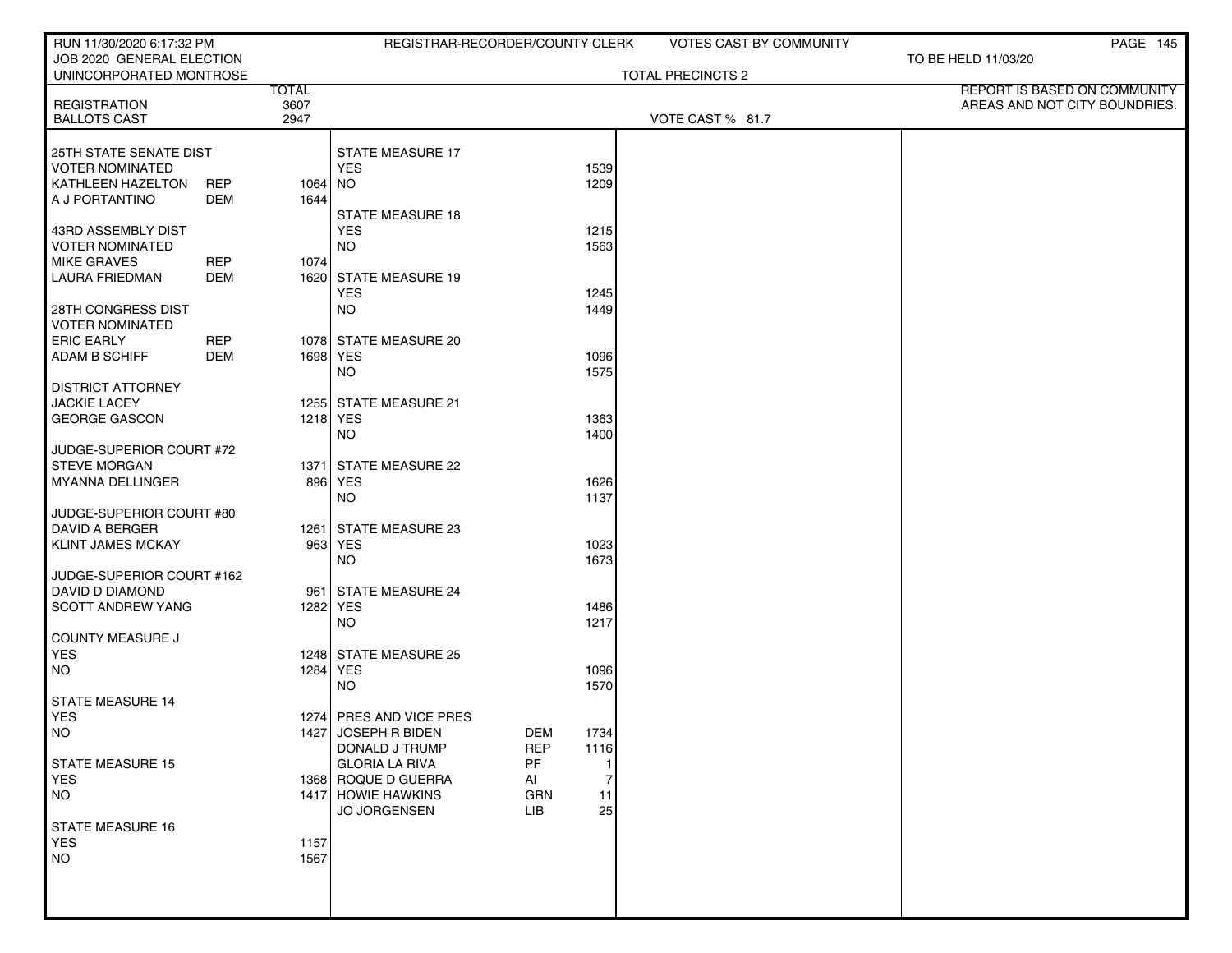| RUN 11/30/2020 6:17:32 PM                  |              | REGISTRAR-RECORDER/COUNTY CLERK                         |                          |                | <b>VOTES CAST BY COMMUNITY</b> |      |                               |            | PAGE 146       |
|--------------------------------------------|--------------|---------------------------------------------------------|--------------------------|----------------|--------------------------------|------|-------------------------------|------------|----------------|
| JOB 2020 GENERAL ELECTION                  |              |                                                         |                          |                |                                |      | TO BE HELD 11/03/20           |            |                |
| UNINCORPORATED NEWHALL                     |              |                                                         |                          |                | <b>TOTAL PRECINCTS 15</b>      |      |                               |            |                |
|                                            | <b>TOTAL</b> |                                                         |                          |                |                                |      | REPORT IS BASED ON COMMUNITY  |            |                |
| <b>REGISTRATION</b>                        | 4289         |                                                         |                          |                |                                |      | AREAS AND NOT CITY BOUNDRIES. |            |                |
| <b>BALLOTS CAST</b>                        | 3759         |                                                         |                          |                | VOTE CAST % 87.64              |      |                               |            |                |
|                                            |              |                                                         |                          |                |                                |      |                               |            |                |
| WM S. HART UNION HIGH-TR 4                 |              | <b>21ST STATE SENATE DIST</b>                           |                          |                | SANTA CLARITA - DIVISION 3     |      | STATE MEASURE 20              |            |                |
| <b>STEVEN M STURGEON</b>                   |              | 0 VOTER NOMINATED                                       |                          |                | <b>BJ ATKINS</b>               |      | 880 YES                       |            | 1618           |
| <b>JAMES WEBB</b>                          |              | 0 KIPP MUELLER                                          | <b>DEM</b>               |                | 33 KATHYE ARMITAGE             |      | 706 NO                        |            | 1885           |
|                                            |              | <b>SCOTT WILK</b>                                       | <b>REP</b>               | 38             | MARIA GUTZEIT                  | 773  |                               |            |                |
| LOS ANGELES COMM-BOT 1                     |              |                                                         |                          |                | <b>STACY FORTNER</b>           |      | 633 STATE MEASURE 21          |            |                |
| <b>TORI BAILEY</b><br><b>CHARNE TUNSON</b> |              | <b>25TH STATE SENATE DIST</b><br><b>VOTER NOMINATED</b> |                          |                | <b>DISTRICT ATTORNEY</b>       |      | <b>YES</b><br><b>NO</b>       |            | 1025           |
|                                            |              |                                                         |                          |                | <b>JACKIE LACEY</b>            | 1945 |                               |            | 2502           |
| <b>KAREN HERNANDEZ</b>                     |              | KATHLEEN HAZELTON                                       | REP<br><b>DEM</b>        | 0              |                                |      | 1261 STATE MEASURE 22         |            |                |
| ANDRA HOFFMAN                              |              | A J PORTANTINO                                          |                          | 01             | <b>GEORGE GASCON</b>           |      | <b>YES</b>                    |            |                |
| ANTONIO P SANCHEZ<br><b>MARJORIE SHAW</b>  |              |                                                         |                          |                |                                |      | NO.                           |            | 2365<br>1208   |
|                                            |              | 27TH STATE SENATE DIST                                  |                          |                | JUDGE-SUPERIOR COURT #72       |      |                               |            |                |
| JESSICA M MCCARNS                          |              | <b>VOTER NOMINATED</b>                                  |                          |                | <b>STEVE MORGAN</b>            | 1854 | 1032 STATE MEASURE 23         |            |                |
| R RICHARD CUEVAS                           |              | <b>HOUMAN SALEM</b>                                     | <b>REP</b><br><b>DEM</b> | 1692           | MYANNA DELLINGER               |      | <b>YES</b>                    |            |                |
| LOS ANGELES COMM-BOT 3                     |              | <b>HENRY STERN</b>                                      |                          | 1678           | JUDGE-SUPERIOR COURT #80       |      | NO.                           |            | 1014<br>2518   |
| <b>MICHAEL BATIE</b>                       |              | 38TH ASSEMBLY DIST                                      |                          |                | <b>DAVID A BERGER</b>          | 1876 |                               |            |                |
| S BROOKS GRIFFIN                           |              | <b>VOTER NOMINATED</b>                                  |                          |                | <b>KLINT JAMES MCKAY</b>       |      | 923 STATE MEASURE 24          |            |                |
| <b>GERRY ANDERSON</b>                      |              | S M VALLADARES                                          | <b>REP</b>               | 2150           |                                |      | <b>YES</b>                    |            | 1765           |
| LYDIA A GUTIERREZ                          |              | LUCIE L VOLOTZKY                                        | <b>REP</b>               | 590            | JUDGE-SUPERIOR COURT #162      |      | <b>NO</b>                     |            | 1742           |
| <b>RUFFIN E PATTERSON</b>                  |              |                                                         |                          |                | DAVID D DIAMOND                | 1096 |                               |            |                |
| ROBERT PAYNE                               |              | 39TH ASSEMBLY DIST                                      |                          |                | <b>SCOTT ANDREW YANG</b>       |      | 1808 STATE MEASURE 25         |            |                |
| ANTHONY J DANNA                            |              | <b>VOTER NOMINATED</b>                                  |                          |                |                                |      | <b>YES</b>                    |            | 1168           |
| CHATURA DE SILVA                           |              | <b>RICARDO BENITEZ</b>                                  | <b>REP</b>               | 01             | <b>COUNTY MEASURE J</b>        |      | NO.                           |            | 2296           |
| <b>DAVID VELA</b>                          |              | LUZ MARIA RIVAS                                         | <b>DEM</b>               |                | 0 YES                          | 1241 |                               |            |                |
| SAMUEL P WHITEHEAD                         |              |                                                         |                          |                | NO.                            |      | 2054 PRES AND VICE PRES       |            |                |
|                                            |              | <b>25TH CONGRESS DIST</b>                               |                          |                |                                |      | <b>JOSEPH R BIDEN</b>         | DEM        | 1987           |
| LOS ANGELES COMM-BOT 5                     |              | <b>VOTER NOMINATED</b>                                  |                          |                | <b>STATE MEASURE 14</b>        |      | DONALD J TRUMP                | <b>REP</b> | 1631           |
| <b>GLENN BAILEY</b>                        |              | 0 MIKE GARCIA                                           | <b>REP</b>               |                | 1867 YES                       |      | 1481 GLORIA LA RIVA           | PF         | 8              |
| CYNTHIA GONZALEZ                           |              | <b>CHRISTY SMITH</b>                                    | <b>DEM</b>               | 1752 NO        |                                |      | 2069 ROQUE D GUERRA           | AI         | 11             |
| N M HENDERSON                              |              |                                                         |                          |                |                                |      | <b>HOWIE HAWKINS</b>          | <b>GRN</b> | 9 <sub>l</sub> |
| <b>PAT STURGES</b>                         |              | 29TH CONGRESS DIST                                      |                          |                | <b>STATE MEASURE 15</b>        |      | <b>JO JORGENSEN</b>           | LIB        | 33             |
| <b>SCOTT SVONKIN</b>                       |              | <b>VOTER NOMINATED</b>                                  |                          |                | <b>YES</b>                     | 1308 |                               |            |                |
| <b>MICHELLE MANOS</b>                      |              | ANGELICA M DUENAS                                       | DEM                      | $\overline{0}$ | <b>NO</b>                      | 2279 |                               |            |                |
| <b>SERGIO B VARGAS</b>                     |              | <b>TONY CARDENAS</b>                                    | DEM                      | 0              |                                |      |                               |            |                |
| NICHET JAMES-GRAY                          |              |                                                         |                          |                | <b>STATE MEASURE 16</b>        |      |                               |            |                |
|                                            |              | LOS ANGELES USD-MEAS RR                                 |                          |                | <b>YES</b>                     | 1148 |                               |            |                |
| LOS ANGELES COMM-BOT 7                     |              | <b>YES</b>                                              |                          | 21             | <b>NO</b>                      | 2407 |                               |            |                |
| CORY D BUTLER                              |              | 0 NO                                                    |                          | 0              |                                |      |                               |            |                |
| <b>CHRIS HAN</b>                           |              |                                                         |                          |                | <b>STATE MEASURE 17</b>        |      |                               |            |                |
| <b>NANCY PEARLMAN</b>                      |              | SANTA CLARITA - DIVISION 1                              |                          |                | <b>YES</b>                     | 1659 |                               |            |                |
| JAMAL K STEWART                            |              | <b>BETH BRAUNSTEIN</b>                                  |                          | 22 I           | <b>NO</b>                      | 1937 |                               |            |                |
| <b>ARTURO FLORES</b>                       |              | C H OKAMOTO                                             |                          | 19             |                                |      |                               |            |                |
| <b>MIKE FONG</b>                           |              | <b>GARY R MARTIN</b>                                    |                          | 29             | STATE MEASURE 18               |      |                               |            |                |
| RAQUEL WATTS                               |              | KARLA WAYMIRE                                           |                          | 211            | <b>YES</b>                     | 1349 |                               |            |                |
|                                            |              |                                                         |                          |                | NO.                            | 2263 |                               |            |                |
| SANTA CLARITA COM COL-TR 4                 |              |                                                         |                          |                |                                |      |                               |            |                |
| <b>JERRY DANIELSEN</b>                     | 18           |                                                         |                          |                | <b>STATE MEASURE 19</b>        |      |                               |            |                |
| MICHELE R JENKINS                          | 53           |                                                         |                          |                | <b>YES</b>                     | 1436 |                               |            |                |
|                                            |              |                                                         |                          |                | <b>NO</b>                      | 2065 |                               |            |                |
|                                            |              |                                                         |                          |                |                                |      |                               |            |                |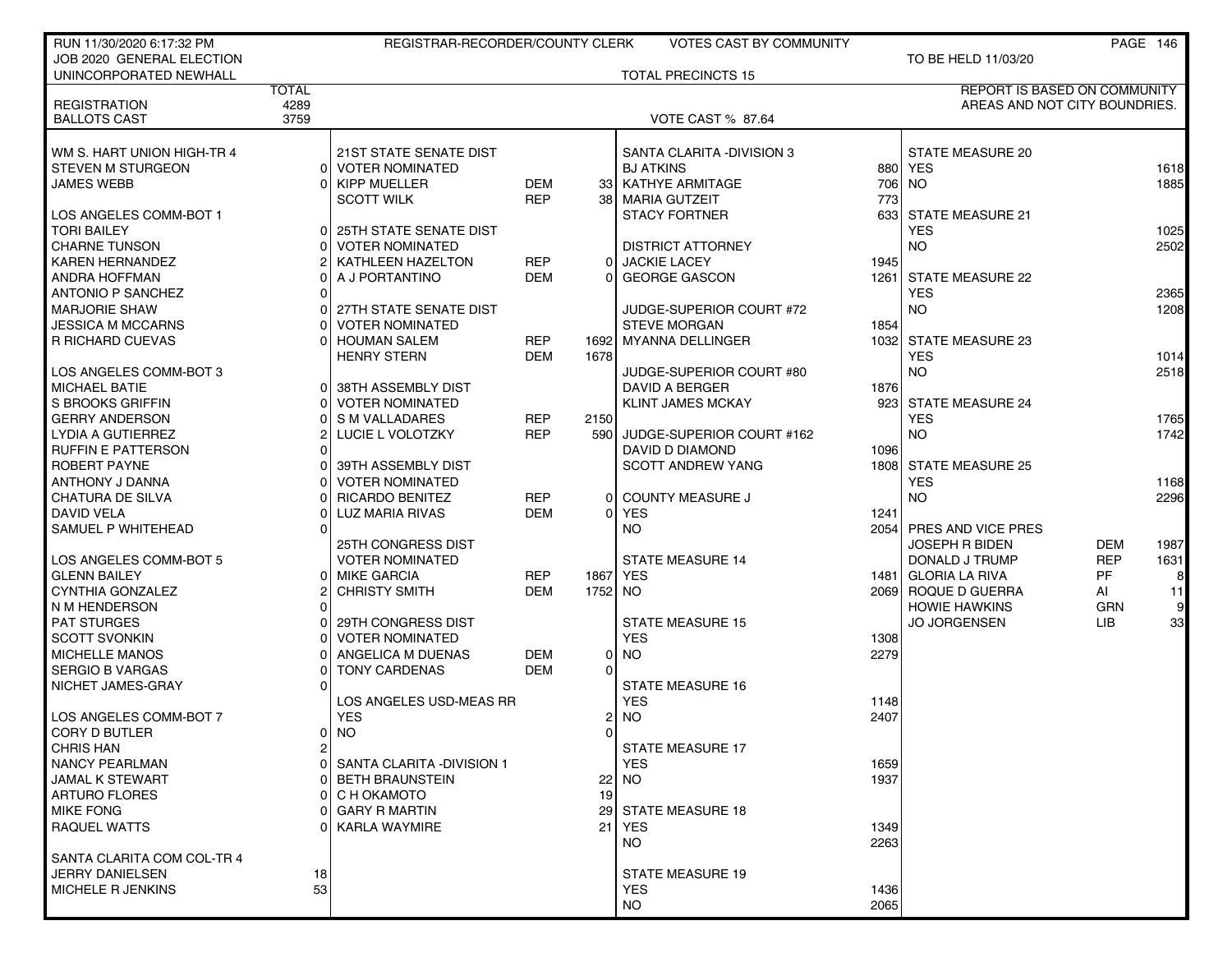| RUN 11/30/2020 6:17:32 PM                                  |                   |        | REGISTRAR-RECORDER/COUNTY CLERK                   |            | <b>VOTES CAST BY COMMUNITY</b>          |                  |                      | PAGE 147                      |
|------------------------------------------------------------|-------------------|--------|---------------------------------------------------|------------|-----------------------------------------|------------------|----------------------|-------------------------------|
| JOB 2020 GENERAL ELECTION<br>UNINCORPORATED NORTH WHITTIER |                   |        |                                                   |            | <b>TOTAL PRECINCTS 5</b>                |                  |                      | TO BE HELD 11/03/20           |
|                                                            |                   | TOTAL  |                                                   |            |                                         |                  |                      | REPORT IS BASED ON COMMUNITY  |
| <b>REGISTRATION</b>                                        |                   | 1076   |                                                   |            |                                         |                  |                      | AREAS AND NOT CITY BOUNDRIES. |
| <b>BALLOTS CAST</b>                                        |                   | 846    |                                                   |            | <b>VOTE CAST % 78.62</b>                |                  |                      |                               |
| MT SAN ANTONIO COMM-TR5                                    |                   |        | JUDGE-SUPERIOR COURT #72                          |            | STATE MEASURE 22                        |                  |                      |                               |
| <b>RENEE CHAVEZ</b>                                        |                   |        | 0 STEVE MORGAN                                    |            | 347 YES                                 |                  | 476                  |                               |
| <b>JAY CHEN</b>                                            |                   |        | <b>MYANNA DELLINGER</b>                           |            | 369 NO                                  |                  | 331                  |                               |
| <b>FREDERICK CHYR</b>                                      |                   | ΩI     |                                                   |            |                                         |                  |                      |                               |
| 57TH ASSEMBLY DIST                                         |                   |        | JUDGE-SUPERIOR COURT #80<br><b>DAVID A BERGER</b> |            | STATE MEASURE 23<br>379 YES             |                  | 311                  |                               |
| <b>VOTER NOMINATED</b>                                     |                   |        | <b>KLINT JAMES MCKAY</b>                          |            | 320 NO                                  |                  | 502                  |                               |
| <b>JESSICA MARTINEZ</b>                                    | <b>REP</b>        | 278    |                                                   |            |                                         |                  |                      |                               |
| LISA CALDERON                                              | DEM               |        | 510 JUDGE-SUPERIOR COURT #162                     |            | <b>STATE MEASURE 24</b>                 |                  |                      |                               |
|                                                            |                   |        | DAVID D DIAMOND                                   |            | 335 YES                                 |                  | 494                  |                               |
| 32ND CONGRESS DIST                                         |                   |        | <b>SCOTT ANDREW YANG</b>                          |            | 363 NO                                  |                  | 304                  |                               |
| <b>VOTER NOMINATED</b>                                     |                   |        |                                                   |            |                                         |                  |                      |                               |
| <b>JOSHUA M SCOTT</b><br><b>GRACE F NAPOLITANO</b>         | <b>REP</b><br>DEM |        | 0 COUNTY MEASURE J<br>0 YES                       |            | <b>STATE MEASURE 25</b><br>355 YES      |                  | 346                  |                               |
|                                                            |                   |        | NO.                                               |            | 398 NO                                  |                  | 448                  |                               |
| 38TH CONGRESS DIST                                         |                   |        |                                                   |            |                                         |                  |                      |                               |
| <b>VOTER NOMINATED</b>                                     |                   |        | <b>STATE MEASURE 14</b>                           |            | PRES AND VICE PRES                      |                  |                      |                               |
| <b>MICHAEL TOLAR</b>                                       | DEM               |        | 167 YES                                           |            | 454 JOSEPH R BIDEN                      | DEM              | 560                  |                               |
| <b>LINDA T SANCHEZ</b>                                     | DEM               |        | 535 NO                                            |            | 337 DONALD J TRUMP                      | <b>REP</b>       | 251                  |                               |
| WHITTIER UNION HI SPC-AA                                   |                   |        | <b>STATE MEASURE 15</b>                           |            | <b>GLORIA LA RIVA</b><br>ROQUE D GUERRA | PF.              | 11<br>$\overline{4}$ |                               |
| <b>YES</b>                                                 |                   |        | 543 YES                                           |            | 381 HOWIE HAWKINS                       | AI<br><b>GRN</b> | $\mathbf 1$          |                               |
| <b>NO</b>                                                  |                   | 232 NO |                                                   | 435        | <b>JO JORGENSEN</b>                     | LIB.             | 3                    |                               |
|                                                            |                   |        |                                                   |            |                                         |                  |                      |                               |
| <b>CENTRAL BASIN MUNI-BD 1</b>                             |                   |        | <b>STATE MEASURE 16</b>                           |            |                                         |                  |                      |                               |
| <b>XOCHITL SANDOVAL</b>                                    |                   |        | 125 YES                                           | 406        |                                         |                  |                      |                               |
| M CAMACHO-RODRIGUEZ                                        |                   |        | 542 NO                                            | 397        |                                         |                  |                      |                               |
| UPPER SAN GABRIEL VLY-BD 3                                 |                   |        | <b>STATE MEASURE 17</b>                           |            |                                         |                  |                      |                               |
| PATRICIA MAGANA                                            |                   |        | 0 YES                                             | 479        |                                         |                  |                      |                               |
| ED CHAVEZ                                                  |                   |        | 0 NO                                              | 331        |                                         |                  |                      |                               |
| WATER REPLEN OF SO CAL-D5                                  |                   |        | <b>STATE MEASURE 18</b>                           |            |                                         |                  |                      |                               |
| <b>JUSTIN A BLAKELY</b>                                    |                   |        | 33 YES                                            | 376        |                                         |                  |                      |                               |
| <b>JUAN GARZA</b>                                          |                   |        | 68   NO                                           | 430        |                                         |                  |                      |                               |
| RICARDO PULIDO                                             |                   | 85     |                                                   |            |                                         |                  |                      |                               |
| <b>GARY MENDEZ</b>                                         |                   |        | 70 STATE MEASURE 19                               |            |                                         |                  |                      |                               |
| ARDAVAN DAVARI                                             |                   |        | 441 YES                                           | 421        |                                         |                  |                      |                               |
| JOSE DE LEON<br>M CAMACHO-RODRIGUEZ                        |                   | 150    | $46$ NO                                           | 385        |                                         |                  |                      |                               |
| L VASQUEZ WILSON                                           |                   |        | 76 STATE MEASURE 20                               |            |                                         |                  |                      |                               |
| <b>VERA ROBLES DEWITT</b>                                  |                   |        | 114 $YES$                                         | 318        |                                         |                  |                      |                               |
|                                                            |                   |        | <b>NO</b>                                         | 482        |                                         |                  |                      |                               |
| <b>DISTRICT ATTORNEY</b>                                   |                   |        |                                                   |            |                                         |                  |                      |                               |
| <b>JACKIE LACEY</b>                                        |                   |        | 375 STATE MEASURE 21                              |            |                                         |                  |                      |                               |
| <b>GEORGE GASCON</b>                                       |                   |        | 381 YES<br><b>NO</b>                              | 352<br>462 |                                         |                  |                      |                               |
|                                                            |                   |        |                                                   |            |                                         |                  |                      |                               |
|                                                            |                   |        |                                                   |            |                                         |                  |                      |                               |
|                                                            |                   |        |                                                   |            |                                         |                  |                      |                               |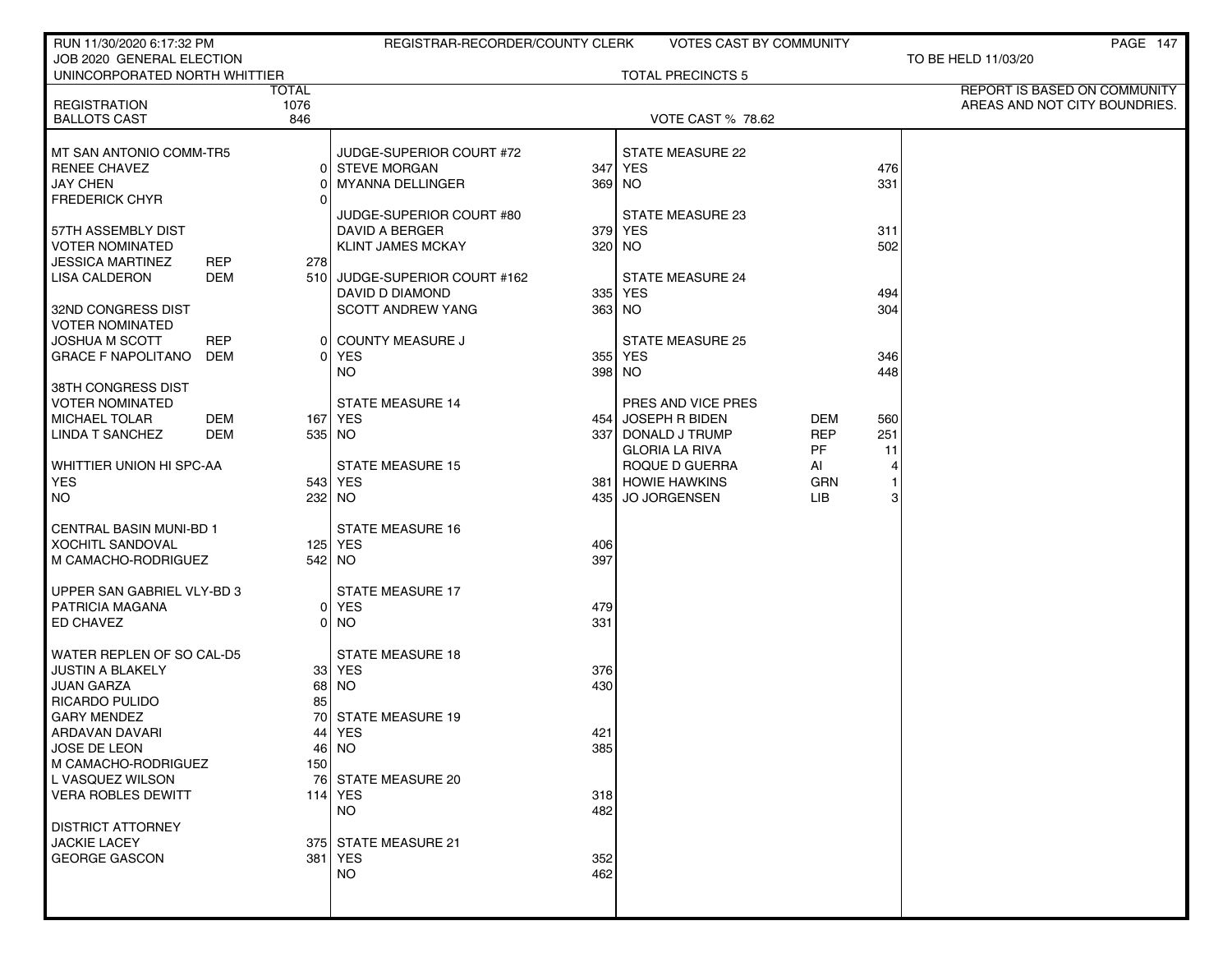| RUN 11/30/2020 6:17:32 PM           |          | REGISTRAR-RECORDER/COUNTY CLERK |            |     | VOTES CAST BY COMMUNITY     |            |                | PAGE 148                      |
|-------------------------------------|----------|---------------------------------|------------|-----|-----------------------------|------------|----------------|-------------------------------|
| JOB 2020 GENERAL ELECTION           |          |                                 |            |     |                             |            |                | TO BE HELD 11/03/20           |
| UNINCORPORATED OCEAN VIEW           |          |                                 |            |     | <b>TOTAL PRECINCTS 1</b>    |            |                |                               |
| <b>TOTAL</b>                        |          |                                 |            |     |                             |            |                | REPORT IS BASED ON COMMUNITY  |
| 1530<br><b>REGISTRATION</b>         |          |                                 |            |     |                             |            |                | AREAS AND NOT CITY BOUNDRIES. |
| <b>BALLOTS CAST</b><br>1346         |          |                                 |            |     | <b>VOTE CAST % 87.97</b>    |            |                |                               |
|                                     |          |                                 |            |     |                             |            |                |                               |
| PALOS VERDES PEN UNIF-GBM           |          | <b>66TH ASSEMBLY DIST</b>       |            |     | <b>STATE MEASURE 16</b>     |            |                |                               |
| JOSEPH E DILEVA                     |          | 305   VOTER NOMINATED           |            |     | <b>YES</b>                  |            | 437            |                               |
| JEFF FRANKEL                        |          | 383 ARTHUR C SCHAPER            | REP        |     | 540 NO                      |            | 840            |                               |
| <b>AURA IMBARUS</b>                 |          | 312 AL MURATSUCHI               | <b>DEM</b> | 655 |                             |            |                |                               |
| LINDA D REID                        | 563      |                                 |            |     | <b>STATE MEASURE 17</b>     |            |                |                               |
|                                     |          | 33RD CONGRESS DIST              |            |     | <b>YES</b>                  |            | 653            |                               |
| LOS ANGELES COMM-BOT 1              |          | <b>VOTER NOMINATED</b>          |            |     | NO.                         |            | 630            |                               |
| <b>TORI BAILEY</b>                  |          | 33 JAMES P BRADLEY              | <b>REP</b> | 551 |                             |            |                |                               |
| CHARNE TUNSON                       | 77       | TED W LIEU                      | DEM        | 671 | <b>STATE MEASURE 18</b>     |            |                |                               |
| <b>KAREN HERNANDEZ</b>              | 95       |                                 |            |     | <b>YES</b>                  |            | 472            |                               |
| <b>ANDRA HOFFMAN</b>                |          | 518 WATER REPLEN OF SO CAL-D2   |            |     | <b>NO</b>                   |            | 821            |                               |
| <b>ANTONIO P SANCHEZ</b>            | 21       | <b>JOE L MACIAS</b>             |            | 102 |                             |            |                |                               |
| <b>MARJORIE SHAW</b>                | 87       | <b>G RICK MARSHALL</b>          |            | 90  | <b>STATE MEASURE 19</b>     |            |                |                               |
| JESSICA M MCCARNS                   | 28       | <b>GEORGE URAGUCHI</b>          |            | 245 | <b>YES</b>                  |            | 484            |                               |
| R RICHARD CUEVAS                    |          | 20 ROBERT KATHERMAN             |            |     | 487 NO                      |            | 788            |                               |
|                                     |          |                                 |            |     |                             |            |                |                               |
| LOS ANGELES COMM-BOT 3              |          | PALOS VERDES LIBRARY-BT         |            |     | STATE MEASURE 20<br>196 YES |            |                |                               |
| <b>MICHAEL BATIE</b>                |          | 50 BOB NELSON                   |            |     |                             |            | 506<br>745     |                               |
| S BROOKS GRIFFIN                    | 37       | <b>ZOE UNNO</b>                 |            | 567 | NO.                         |            |                |                               |
| GERRY ANDERSON<br>LYDIA A GUTIERREZ | 177      | KINGSTON WONG                   |            | 401 | <b>STATE MEASURE 21</b>     |            |                |                               |
| <b>RUFFIN E PATTERSON</b>           |          | 116 RAY RANDALL                 |            | 201 |                             |            | 349            |                               |
| ROBERT PAYNE                        | 22<br>37 | DISTRICT ATTORNEY               |            |     | <b>YES</b><br><b>NO</b>     |            | 915            |                               |
| ANTHONY J DANNA                     | 65       | <b>JACKIE LACEY</b>             |            | 650 |                             |            |                |                               |
| CHATURA DE SILVA                    | 17       | <b>GEORGE GASCON</b>            |            | 457 | <b>STATE MEASURE 22</b>     |            |                |                               |
| <b>DAVID VELA</b>                   | 303      |                                 |            |     | <b>YES</b>                  |            | 816            |                               |
| SAMUEL P WHITEHEAD                  | 54       | JUDGE-SUPERIOR COURT #72        |            |     | <b>NO</b>                   |            | 461            |                               |
|                                     |          | <b>STEVE MORGAN</b>             |            | 648 |                             |            |                |                               |
| LOS ANGELES COMM-BOT 5              |          | <b>MYANNA DELLINGER</b>         |            |     | 303 STATE MEASURE 23        |            |                |                               |
| <b>GLENN BAILEY</b>                 | 48       |                                 |            |     | <b>YES</b>                  |            | 311            |                               |
| CYNTHIA GONZALEZ                    | 118 I    | JUDGE-SUPERIOR COURT #80        |            |     | <b>NO</b>                   |            | 956            |                               |
| N M HENDERSON                       |          | 338   DAVID A BERGER            |            | 618 |                             |            |                |                               |
| <b>PAT STURGES</b>                  | 77       | KLINT JAMES MCKAY               |            |     | 342 STATE MEASURE 24        |            |                |                               |
| <b>SCOTT SVONKIN</b>                | 163      |                                 |            |     | <b>YES</b>                  |            | 647            |                               |
| MICHELLE MANOS                      | 22       | JUDGE-SUPERIOR COURT #162       |            |     | <b>NO</b>                   |            | 619            |                               |
| <b>SERGIO B VARGAS</b>              |          | 19 DAVID D DIAMOND              |            | 479 |                             |            |                |                               |
| NICHET JAMES-GRAY                   | 67       | <b>SCOTT ANDREW YANG</b>        |            | 506 | <b>STATE MEASURE 25</b>     |            |                |                               |
|                                     |          |                                 |            |     | YES                         |            | 473            |                               |
| LOS ANGELES COMM-BOT 7              |          | COUNTY MEASURE J                |            |     | <b>NO</b>                   |            | 783            |                               |
| CORY D BUTLER                       |          | 92 YES                          |            | 477 |                             |            |                |                               |
| <b>CHRIS HAN</b>                    |          | 167 NO                          |            |     | 676 PRES AND VICE PRES      |            |                |                               |
| <b>NANCY PEARLMAN</b>               | 106      |                                 |            |     | <b>JOSEPH R BIDEN</b>       | <b>DEM</b> | 752            |                               |
| JAMAL K STEWART                     |          | 40 STATE MEASURE 14             |            |     | DONALD J TRUMP              | <b>REP</b> | 534            |                               |
| <b>ARTURO FLORES</b>                | 36       | YES                             |            |     | 547 GLORIA LA RIVA          | PF         |                |                               |
| <b>MIKE FONG</b>                    |          | 403 INO                         |            |     | 728 ROQUE D GUERRA          | AI         |                |                               |
| RAQUEL WATTS                        | 32       |                                 |            |     | <b>HOWIE HAWKINS</b>        | GRN        | $\overline{c}$ |                               |
|                                     |          | <b>STATE MEASURE 15</b>         |            |     | <b>JO JORGENSEN</b>         | LIB.       | 16             |                               |
|                                     |          | <b>YES</b>                      |            | 466 |                             |            |                |                               |
|                                     |          | <b>NO</b>                       |            | 824 |                             |            |                |                               |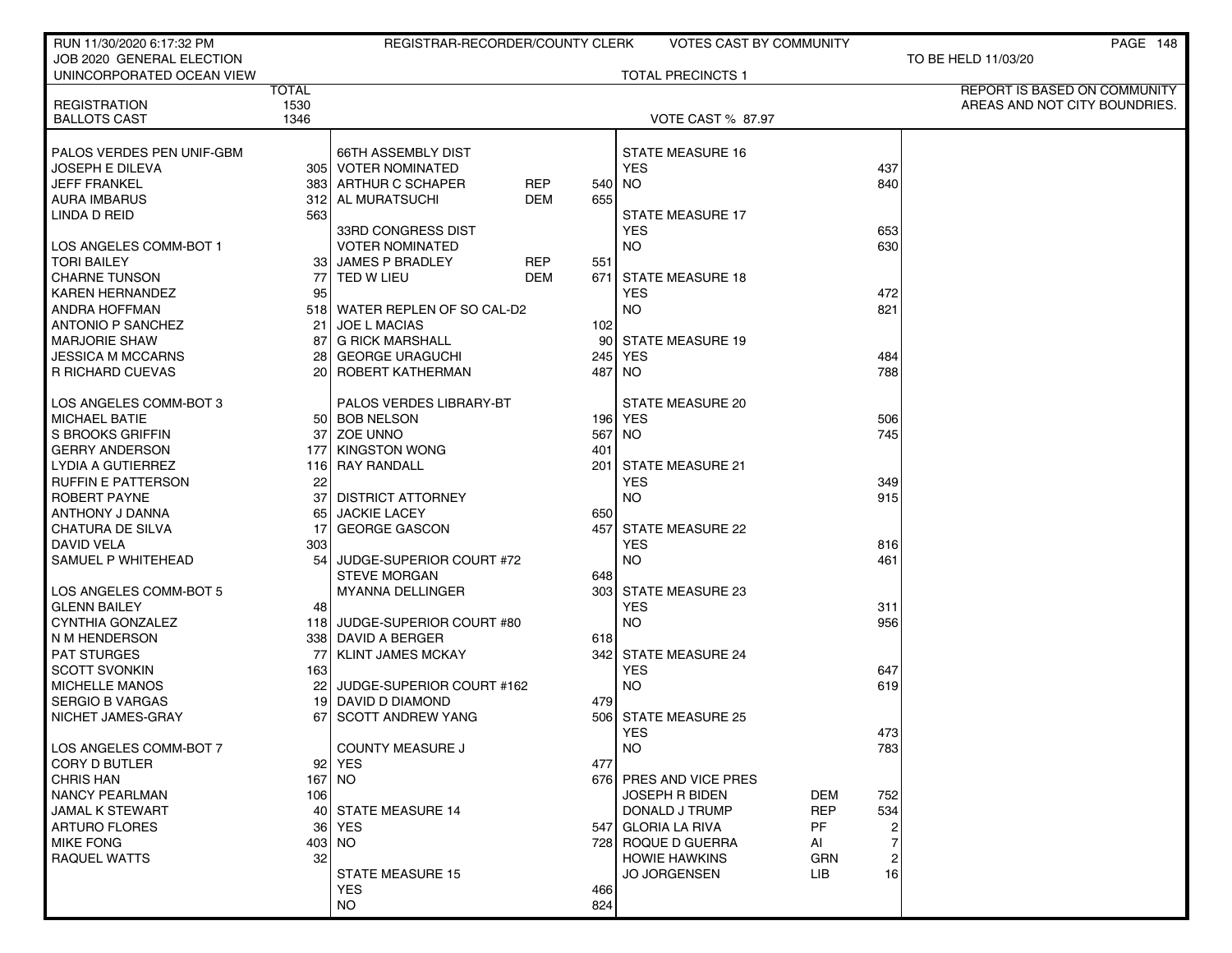| RUN 11/30/2020 6:17:32 PM                       |                   |                | REGISTRAR-RECORDER/COUNTY CLERK | VOTES CAST BY COMMUNITY      |            |          | PAGE 149                      |
|-------------------------------------------------|-------------------|----------------|---------------------------------|------------------------------|------------|----------|-------------------------------|
| JOB 2020 GENERAL ELECTION                       |                   |                |                                 |                              |            |          | TO BE HELD 11/03/20           |
| UNINCORPORATED PEARBLOSSOM                      |                   |                |                                 | <b>TOTAL PRECINCTS 2</b>     |            |          |                               |
|                                                 | <b>TOTAL</b>      |                |                                 |                              |            |          | REPORT IS BASED ON COMMUNITY  |
| <b>REGISTRATION</b><br><b>BALLOTS CAST</b>      |                   | 5<br>4         |                                 | VOTE CAST % 80               |            |          | AREAS AND NOT CITY BOUNDRIES. |
|                                                 |                   |                |                                 |                              |            |          |                               |
| KEPPEL UNION SCHOOL-GBM                         |                   |                | JUDGE-SUPERIOR COURT #80        | STATE MEASURE 23             |            |          |                               |
| DOMINIQUE BALLANTE                              |                   |                | 3 DAVID A BERGER                | 0 YES                        |            | 2        |                               |
| C I MINSAL                                      |                   | ا 2            | 2<br><b>KLINT JAMES MCKAY</b>   | <b>NO</b>                    |            | 2        |                               |
| <b>JOSE S CENICEROS</b>                         |                   | ΩI             |                                 |                              |            |          |                               |
| <b>WAUNETTE CULLORS</b>                         |                   | ΩI             | JUDGE-SUPERIOR COURT #162       | <b>STATE MEASURE 24</b>      |            |          |                               |
|                                                 |                   |                | DAVID D DIAMOND                 | <b>YES</b><br>0              |            | 3        |                               |
| ANTELOPE VLY CCD-GBM TR 1                       |                   |                | SCOTT ANDREW YANG<br>2          | <b>NO</b>                    |            |          |                               |
| MICHELLE HARVEY                                 |                   | 3              |                                 |                              |            |          |                               |
| R MICHAEL DUTTON                                |                   | $\Omega$       | <b>COUNTY MEASURE J</b>         | <b>STATE MEASURE 25</b>      |            |          |                               |
|                                                 |                   |                | <b>YES</b>                      | <b>YES</b><br>$\overline{0}$ |            |          |                               |
| 21ST STATE SENATE DIST                          |                   |                | <b>NO</b><br>$\overline{2}$     | <b>NO</b>                    |            |          |                               |
| <b>VOTER NOMINATED</b>                          |                   |                |                                 |                              |            |          |                               |
| <b>KIPP MUELLER</b>                             | DEM               |                | 2 STATE MEASURE 14              | PRES AND VICE PRES           |            |          |                               |
| <b>SCOTT WILK</b>                               | <b>REP</b>        |                | 0 YES<br>$\overline{2}$         | <b>JOSEPH R BIDEN</b>        | <b>DEM</b> | 2        |                               |
|                                                 |                   |                | NO.<br>2                        | DONALD J TRUMP               | <b>REP</b> | 2        |                               |
| 25TH STATE SENATE DIST                          |                   |                |                                 | <b>GLORIA LA RIVA</b>        | PF         | $\Omega$ |                               |
| <b>VOTER NOMINATED</b>                          |                   |                | <b>STATE MEASURE 15</b>         | ROQUE D GUERRA               | AI         | 0        |                               |
| KATHLEEN HAZELTON                               | <b>REP</b>        |                | 2 YES                           | 2 HOWIE HAWKINS              | GRN        | 0        |                               |
| A J PORTANTINO                                  | DEM               | 0 I            | NO.<br>2                        | <b>JO JORGENSEN</b>          | LIB.       | 0        |                               |
|                                                 |                   |                |                                 |                              |            |          |                               |
| <b>36TH ASSEMBLY DIST</b>                       |                   |                | <b>STATE MEASURE 16</b>         |                              |            |          |                               |
| <b>VOTER NOMINATED</b>                          |                   |                | <b>YES</b>                      |                              |            |          |                               |
| <b>STEVE FOX</b>                                | DEM<br><b>REP</b> | 21<br>ا 2      | NO.                             |                              |            |          |                               |
| <b>TOM LACKEY</b>                               |                   |                | <b>STATE MEASURE 17</b>         |                              |            |          |                               |
| <b>25TH CONGRESS DIST</b>                       |                   |                | <b>YES</b>                      |                              |            |          |                               |
| <b>VOTER NOMINATED</b>                          |                   |                | <b>NO</b>                       |                              |            |          |                               |
| <b>MIKE GARCIA</b>                              | <b>REP</b>        | 2              |                                 |                              |            |          |                               |
| <b>CHRISTY SMITH</b>                            | DEM               | ΩI             | <b>STATE MEASURE 18</b>         |                              |            |          |                               |
|                                                 |                   |                | <b>YES</b>                      |                              |            |          |                               |
| 27TH CONGRESS DIST                              |                   |                | <b>NO</b>                       |                              |            |          |                               |
| <b>VOTER NOMINATED</b>                          |                   |                |                                 |                              |            |          |                               |
| J J NALBANDIAN                                  | <b>REP</b>        |                | 0 STATE MEASURE 19              |                              |            |          |                               |
| <b>JUDY CHU</b>                                 | DEM               |                | 2 YES                           |                              |            |          |                               |
|                                                 |                   |                | <b>NO</b>                       |                              |            |          |                               |
| ANTELOPE VALLEY HEALTH BD                       |                   |                |                                 |                              |            |          |                               |
| <b>KRISTINA HONG</b>                            |                   |                | 3 STATE MEASURE 20              |                              |            |          |                               |
| MATEO B OLIVAREZ                                |                   |                | 0   YES                         |                              |            |          |                               |
| <b>ABDALLAH S FARRUKH</b>                       |                   | 21             | NO<br>$\overline{2}$            |                              |            |          |                               |
| K L VON TUNGELN                                 |                   |                |                                 |                              |            |          |                               |
| <b>MICHAEL P RIVES</b>                          |                   |                | 2 STATE MEASURE 21              |                              |            |          |                               |
|                                                 |                   |                | <b>YES</b>                      |                              |            |          |                               |
| <b>DISTRICT ATTORNEY</b>                        |                   |                | <b>NO</b>                       |                              |            |          |                               |
| <b>JACKIE LACEY</b>                             |                   | 31             |                                 |                              |            |          |                               |
| <b>GEORGE GASCON</b>                            |                   | $\Omega$       | STATE MEASURE 22                |                              |            |          |                               |
|                                                 |                   |                | <b>YES</b>                      |                              |            |          |                               |
| JUDGE-SUPERIOR COURT #72<br><b>STEVE MORGAN</b> |                   | 01             | NO.                             |                              |            |          |                               |
| MYANNA DELLINGER                                |                   | $\overline{2}$ |                                 |                              |            |          |                               |
|                                                 |                   |                |                                 |                              |            |          |                               |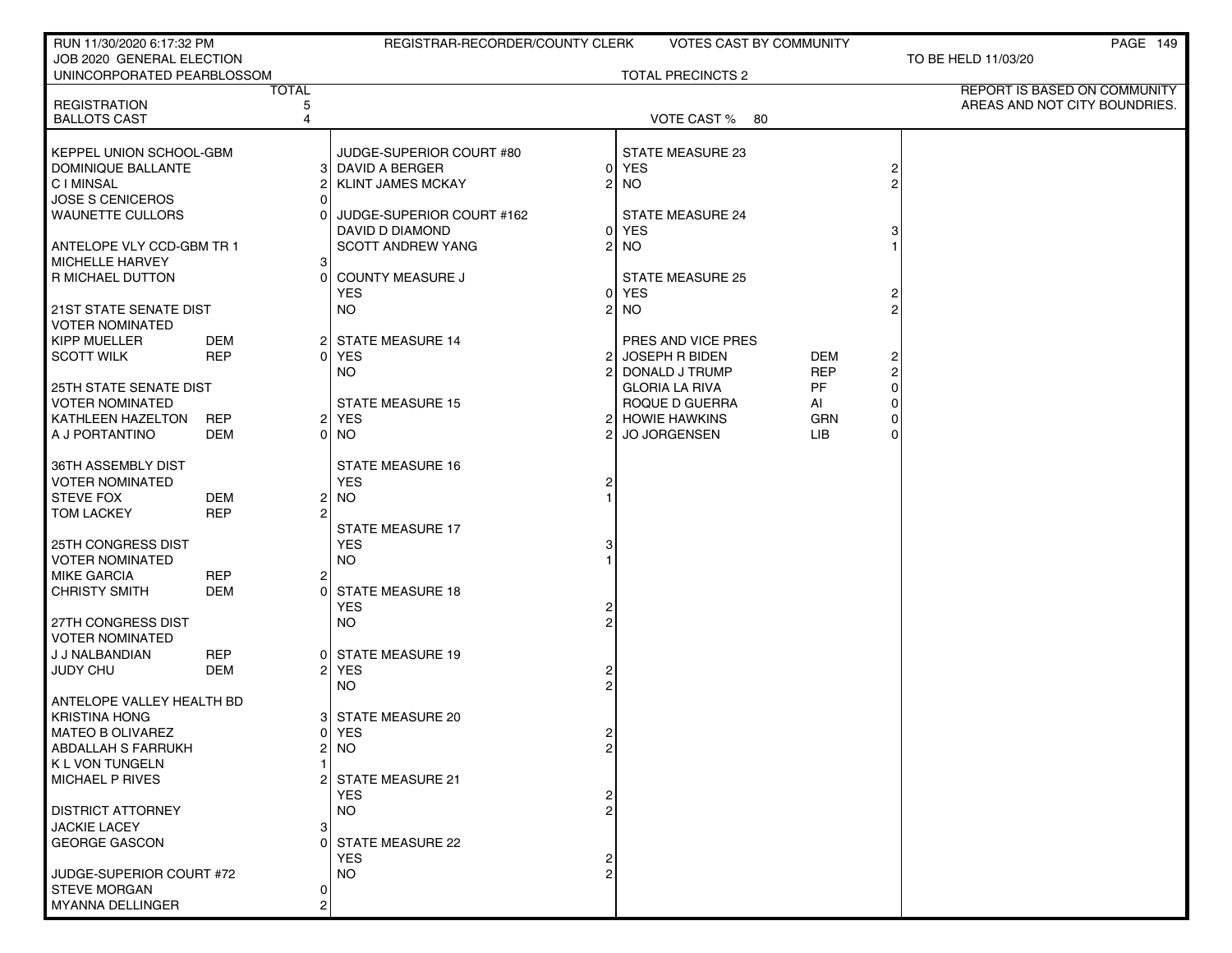| RUN 11/30/2020 6:17:32 PM                           |              |                                    | REGISTRAR-RECORDER/COUNTY CLERK | <b>VOTES CAST BY COMMUNITY</b> | PAGE 150                      |
|-----------------------------------------------------|--------------|------------------------------------|---------------------------------|--------------------------------|-------------------------------|
| JOB 2020 GENERAL ELECTION<br>UNINCORPORATED PIONEER |              |                                    |                                 | <b>TOTAL PRECINCTS 1</b>       | TO BE HELD 11/03/20           |
|                                                     | <b>TOTAL</b> |                                    |                                 |                                | REPORT IS BASED ON COMMUNITY  |
| <b>REGISTRATION</b><br><b>BALLOTS CAST</b>          | 278<br>211   |                                    |                                 | VOTE CAST % 75.9               | AREAS AND NOT CITY BOUNDRIES. |
|                                                     |              |                                    |                                 |                                |                               |
| ABC UNIFIED SCHOOL-TR5                              |              | <b>STATE MEASURE 16</b>            |                                 |                                |                               |
| SOPHIA M TSE                                        |              | 134   YES                          | 105                             |                                |                               |
| <b>MEL CORTEZ</b>                                   |              | 47   NO                            | 94                              |                                |                               |
| 58TH ASSEMBLY DIST                                  |              | STATE MEASURE 17                   |                                 |                                |                               |
| <b>VOTER NOMINATED</b>                              |              | <b>YES</b>                         | 117                             |                                |                               |
| <b>CRISTINA GARCIA</b><br>DEM                       |              | 134 NO                             | 81                              |                                |                               |
| <b>MARGARET VILLA</b><br><b>GRN</b>                 | 47           |                                    |                                 |                                |                               |
|                                                     |              | <b>STATE MEASURE 18</b>            |                                 |                                |                               |
| 38TH CONGRESS DIST                                  |              | <b>YES</b>                         | 83                              |                                |                               |
| <b>VOTER NOMINATED</b>                              |              | <b>NO</b>                          | 118                             |                                |                               |
| <b>MICHAEL TOLAR</b><br>DEM                         | 43           |                                    |                                 |                                |                               |
| <b>LINDA T SANCHEZ</b><br>DEM                       |              | 126 STATE MEASURE 19<br><b>YES</b> | 93                              |                                |                               |
| <b>CENTRAL BASIN MUNI-BD 5</b>                      |              | <b>NO</b>                          | 100                             |                                |                               |
| PHILLIP D HAWKINS                                   | 69 I         |                                    |                                 |                                |                               |
| SARA P HUEZO                                        |              | 38 STATE MEASURE 20                |                                 |                                |                               |
| <b>JOSE DE LEON</b>                                 |              | 11 YES                             | 60                              |                                |                               |
| R CORTES BARRAGAN                                   |              | 46 NO                              | 138                             |                                |                               |
| <b>DISTRICT ATTORNEY</b>                            |              | <b>STATE MEASURE 21</b>            |                                 |                                |                               |
| <b>JACKIE LACEY</b>                                 |              | 89 YES                             | 78                              |                                |                               |
| <b>GEORGE GASCON</b>                                |              | 83 NO                              | 115                             |                                |                               |
|                                                     |              |                                    |                                 |                                |                               |
| JUDGE-SUPERIOR COURT #72<br><b>STEVE MORGAN</b>     |              | STATE MEASURE 22<br>90 YES         | 98                              |                                |                               |
| MYANNA DELLINGER                                    |              | 80 NO                              | 103                             |                                |                               |
|                                                     |              |                                    |                                 |                                |                               |
| JUDGE-SUPERIOR COURT #80                            |              | STATE MEASURE 23                   |                                 |                                |                               |
| DAVID A BERGER                                      |              | 79 YES                             | 77                              |                                |                               |
| KLINT JAMES MCKAY                                   |              | 81   NO                            | 124                             |                                |                               |
| JUDGE-SUPERIOR COURT #162                           |              | STATE MEASURE 24                   |                                 |                                |                               |
| <b>DAVID D DIAMOND</b>                              |              | 64 YES                             | 145                             |                                |                               |
| <b>SCOTT ANDREW YANG</b>                            |              | 99 NO                              | 50                              |                                |                               |
| COUNTY MEASURE J                                    |              | <b>STATE MEASURE 25</b>            |                                 |                                |                               |
| YES                                                 |              | 104 YES                            | 102                             |                                |                               |
| <b>NO</b>                                           |              | $71$ NO                            | 92                              |                                |                               |
| <b>STATE MEASURE 14</b>                             |              | PRES AND VICE PRES                 |                                 |                                |                               |
| <b>YES</b>                                          |              | 107 JOSEPH R BIDEN                 | <b>DEM</b><br>125               |                                |                               |
| <b>NO</b>                                           |              | 94 DONALD J TRUMP                  | <b>REP</b><br>75                |                                |                               |
|                                                     |              | <b>GLORIA LA RIVA</b>              | PF<br>1                         |                                |                               |
| <b>STATE MEASURE 15</b>                             |              | ROQUE D GUERRA                     | Al<br>1                         |                                |                               |
| <b>YES</b>                                          |              | 107 HOWIE HAWKINS                  | <b>GRN</b><br>1                 |                                |                               |
| <b>NO</b>                                           |              | 94 JO JORGENSEN                    | LIB<br>2                        |                                |                               |
|                                                     |              |                                    |                                 |                                |                               |
|                                                     |              |                                    |                                 |                                |                               |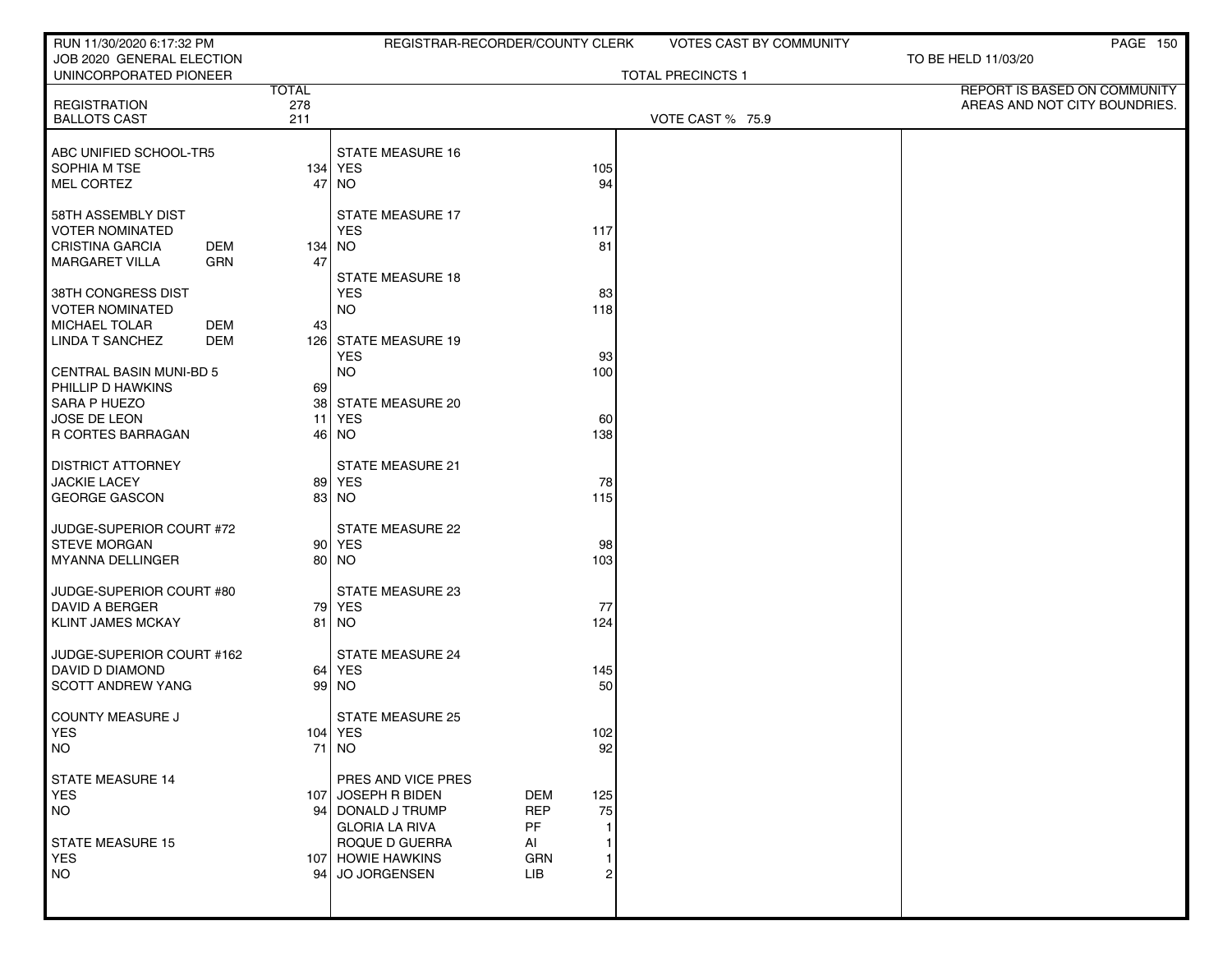| RUN 11/30/2020 6:17:32 PM                       |            |              | REGISTRAR-RECORDER/COUNTY CLERK     |         | VOTES CAST BY COMMUNITY  |            |      | PAGE 151                      |
|-------------------------------------------------|------------|--------------|-------------------------------------|---------|--------------------------|------------|------|-------------------------------|
| JOB 2020 GENERAL ELECTION                       |            |              |                                     |         |                          |            |      | TO BE HELD 11/03/20           |
| UNINCORPORATED QUARTZ HILL                      |            |              |                                     |         | <b>TOTAL PRECINCTS 6</b> |            |      |                               |
|                                                 |            | <b>TOTAL</b> |                                     |         |                          |            |      | REPORT IS BASED ON COMMUNITY  |
| <b>REGISTRATION</b>                             |            | 8850         |                                     |         |                          |            |      | AREAS AND NOT CITY BOUNDRIES. |
| <b>BALLOTS CAST</b>                             |            | 7037         |                                     |         | <b>VOTE CAST % 79.51</b> |            |      |                               |
| ANTELOPE VLY JNT-GBM TR2                        |            |              | JUDGE-SUPERIOR COURT #80            |         | STATE MEASURE 23         |            |      |                               |
| <b>JILL MCGRADY</b>                             |            |              | 204   DAVID A BERGER                | 3281    | <b>YES</b>               |            | 1792 |                               |
| <b>SANDY CARPENTER</b>                          |            | 100 l        | <b>KLINT JAMES MCKAY</b>            | 2026 NO |                          |            | 4890 |                               |
| MIGUEL S CORONADO                               |            | 84           |                                     |         |                          |            |      |                               |
|                                                 |            |              | JUDGE-SUPERIOR COURT #162           |         | <b>STATE MEASURE 24</b>  |            |      |                               |
| ANTELOPE VLY JNT-GBM TR3                        |            |              | DAVID D DIAMOND                     | 2171    | YES                      |            | 3153 |                               |
| ROBERT TELLER                                   |            |              | 26 SCOTT ANDREW YANG                | 3189 NO |                          |            | 3456 |                               |
| DANA LAMON                                      |            | 27           |                                     |         |                          |            |      |                               |
| <b>CHRISTIAN D GREEN</b>                        |            | 28 I         | <b>COUNTY MEASURE J</b>             |         | <b>STATE MEASURE 25</b>  |            |      |                               |
| DONITA WINN                                     |            | 95 l         | YES                                 | 1871    | YES                      |            | 1839 |                               |
|                                                 |            |              | NO.                                 | 4464 NO |                          |            | 4778 |                               |
| ANTELOPE VLY CCD-GBM TR 1                       |            |              |                                     |         |                          |            |      |                               |
| <b>MICHELLE HARVEY</b>                          |            |              | 1031 STATE MEASURE 14               |         | PRES AND VICE PRES       |            |      |                               |
| R MICHAEL DUTTON                                |            |              | 720 YES                             | 2392    | JOSEPH R BIDEN           | DEM        | 2600 |                               |
|                                                 |            |              | NO.                                 |         | 4265 DONALD J TRUMP      | REP        | 4194 |                               |
| 21ST STATE SENATE DIST                          |            |              |                                     |         | <b>GLORIA LA RIVA</b>    | PF         | 26   |                               |
| <b>VOTER NOMINATED</b>                          |            |              | <b>STATE MEASURE 15</b>             |         | ROQUE D GUERRA           | AI         | 30   |                               |
| <b>KIPP MUELLER</b>                             | DEM        |              | 2296 YES                            |         | 2104 HOWIE HAWKINS       | <b>GRN</b> | 22   |                               |
| <b>SCOTT WILK</b>                               | <b>REP</b> | 4443 NO      |                                     | 4664    | <b>JO JORGENSEN</b>      | LIB.       | 68   |                               |
|                                                 |            |              |                                     |         |                          |            |      |                               |
| 36TH ASSEMBLY DIST                              |            |              | <b>STATE MEASURE 16</b>             |         |                          |            |      |                               |
| <b>VOTER NOMINATED</b>                          |            |              | <b>YES</b>                          | 1664    |                          |            |      |                               |
| <b>STEVE FOX</b>                                | DEM        | 1899 NO      |                                     | 5006    |                          |            |      |                               |
| <b>TOM LACKEY</b>                               | <b>REP</b> | 4763         |                                     |         |                          |            |      |                               |
|                                                 |            |              | <b>STATE MEASURE 17</b>             |         |                          |            |      |                               |
| 23RD CONGRESS DIST                              |            |              | <b>YES</b>                          | 2670    |                          |            |      |                               |
| <b>VOTER NOMINATED</b>                          |            |              | NO.                                 | 4077    |                          |            |      |                               |
| <b>KIM MANGONE</b>                              | DEM        | 2322         |                                     |         |                          |            |      |                               |
| <b>KEVIN MCCARTHY</b>                           | <b>REP</b> |              | 3999 STATE MEASURE 18               |         |                          |            |      |                               |
|                                                 |            |              | <b>YES</b>                          | 1893    |                          |            |      |                               |
| <b>25TH CONGRESS DIST</b>                       |            |              | NO.                                 | 4884    |                          |            |      |                               |
| <b>VOTER NOMINATED</b>                          |            |              |                                     |         |                          |            |      |                               |
| <b>MIKE GARCIA</b>                              | REP        |              | 292 STATE MEASURE 19                |         |                          |            |      |                               |
| <b>CHRISTY SMITH</b>                            | DEM        |              | <b>115 YES</b>                      | 2735    |                          |            |      |                               |
|                                                 |            |              | NO.                                 | 3893    |                          |            |      |                               |
| ANTELOPE VALLEY HEALTH BD                       |            |              |                                     |         |                          |            |      |                               |
| <b>KRISTINA HONG</b>                            |            |              | 4293 STATE MEASURE 20               |         |                          |            |      |                               |
| MATEO B OLIVAREZ                                |            |              | 1679   YES                          | 3244    |                          |            |      |                               |
| <b>ABDALLAH S FARRUKH</b>                       |            | 3020 NO      |                                     | 3385    |                          |            |      |                               |
| K L VON TUNGELN                                 |            | 2175         |                                     |         |                          |            |      |                               |
| MICHAEL P RIVES                                 |            |              | 1674 STATE MEASURE 21               |         |                          |            |      |                               |
|                                                 |            |              | <b>YES</b>                          | 1848    |                          |            |      |                               |
| <b>DISTRICT ATTORNEY</b>                        |            |              | <b>NO</b>                           | 4838    |                          |            |      |                               |
| <b>JACKIE LACEY</b><br><b>GEORGE GASCON</b>     |            | 4159         |                                     |         |                          |            |      |                               |
|                                                 |            |              | 1930 STATE MEASURE 22<br><b>YES</b> |         |                          |            |      |                               |
|                                                 |            |              | <b>NO</b>                           | 4608    |                          |            |      |                               |
| JUDGE-SUPERIOR COURT #72<br><b>STEVE MORGAN</b> |            | 3407         |                                     | 2139    |                          |            |      |                               |
| MYANNA DELLINGER                                |            | 1929         |                                     |         |                          |            |      |                               |
|                                                 |            |              |                                     |         |                          |            |      |                               |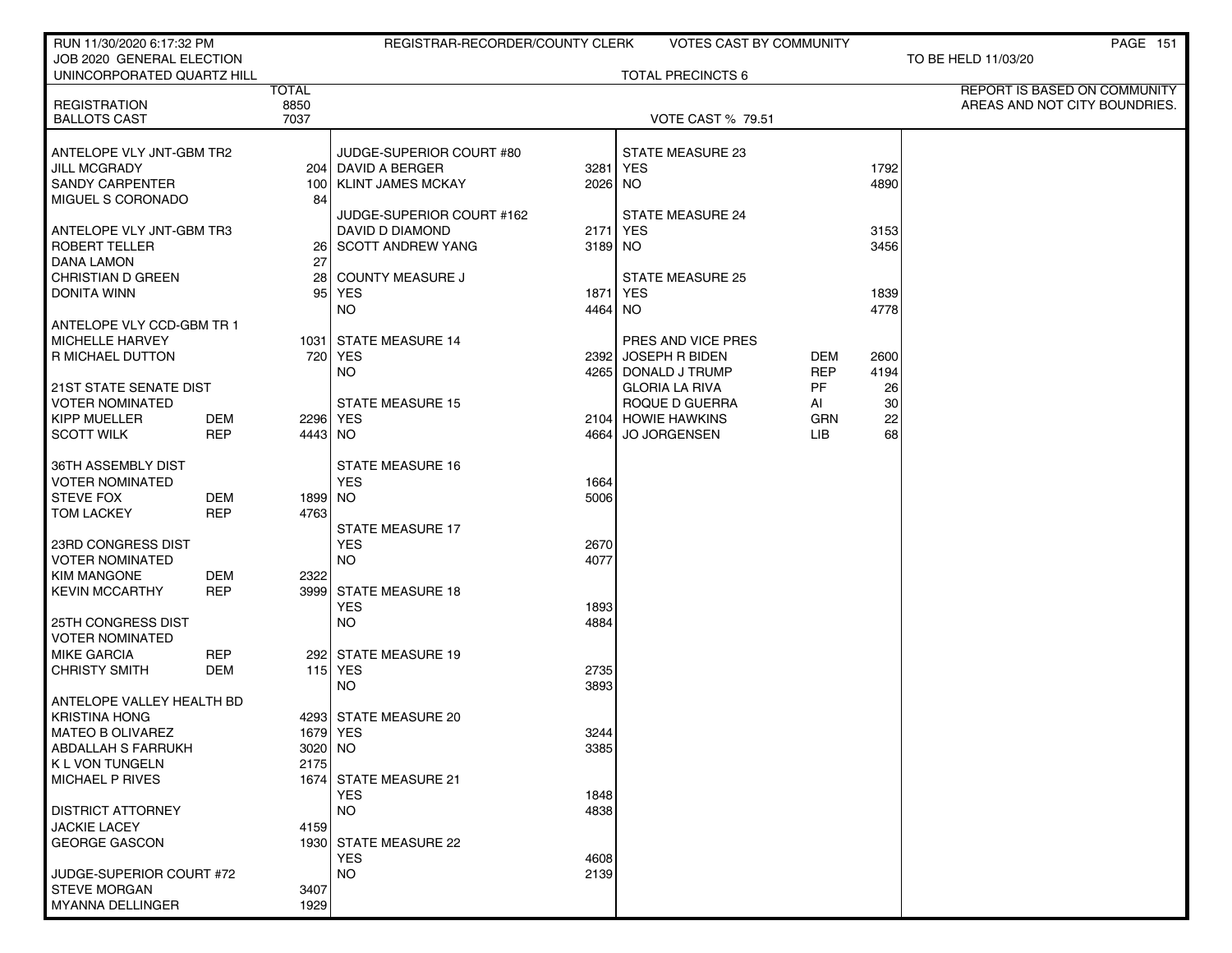| RUN 11/30/2020 6:17:32 PM       |              | REGISTRAR-RECORDER/COUNTY CLERK |            |         | <b>VOTES CAST BY COMMUNITY</b> |      |                                     |            | <b>PAGE 152</b> |
|---------------------------------|--------------|---------------------------------|------------|---------|--------------------------------|------|-------------------------------------|------------|-----------------|
| JOB 2020 GENERAL ELECTION       |              |                                 |            |         |                                |      | TO BE HELD 11/03/20                 |            |                 |
| UNINCORPORATED RAMONA           |              |                                 |            |         | <b>TOTAL PRECINCTS 14</b>      |      |                                     |            |                 |
|                                 | <b>TOTAL</b> |                                 |            |         |                                |      | <b>REPORT IS BASED ON COMMUNITY</b> |            |                 |
| <b>REGISTRATION</b>             | 9199         |                                 |            |         |                                |      | AREAS AND NOT CITY BOUNDRIES.       |            |                 |
| <b>BALLOTS CAST</b>             | 7408         |                                 |            |         | <b>VOTE CAST % 80.53</b>       |      |                                     |            |                 |
|                                 |              |                                 |            |         |                                |      |                                     |            |                 |
| BONITA UNIFIED SCH-GBM          |              | 41ST ASSEMBLY DIST              |            |         | <b>STATE MEASURE 14</b>        |      | PRES AND VICE PRES                  |            |                 |
| <b>BRITTANY ALLISON</b>         | 01           | <b>VOTER NOMINATED</b>          |            |         | <b>YES</b>                     |      | 3443 JOSEPH R BIDEN                 | <b>DEM</b> | 4552            |
| <b>GREG PALATTO</b>             |              | <b>CHRIS HOLDEN</b>             | <b>DEM</b> | 71      | <b>NO</b>                      |      | 3511 DONALD J TRUMP                 | <b>REP</b> | 2597            |
| JOE OTTO                        |              | ROBIN A HVIDSTON                | <b>REP</b> | 126     |                                |      | <b>GLORIA LA RIVA</b>               | PF         | 23              |
| C E MATTSON                     |              |                                 |            |         | <b>STATE MEASURE 15</b>        |      | ROQUE D GUERRA                      | AI         | 25              |
| KRISTA CHAKMAK                  |              | 48TH ASSEMBLY DIST              |            |         | <b>YES</b>                     |      | 2985 HOWIE HAWKINS                  | <b>GRN</b> | 39              |
| <b>GLENN A CREIMAN</b>          |              | <b>VOTER NOMINATED</b>          |            |         | <b>NO</b>                      | 4097 | <b>JO JORGENSEN</b>                 | <b>LIB</b> | 63              |
| AFSHIN KAIVAN-MEHR              |              | <b>BLANCA E RUBIO</b>           | DEM        | 4038    |                                |      |                                     |            |                 |
| TOMMY LEE RANDLE                |              |                                 |            |         | <b>STATE MEASURE 16</b>        |      |                                     |            |                 |
| C JONES-BACON                   |              | 55TH ASSEMBLY DIST              |            |         | <b>YES</b>                     | 2835 |                                     |            |                 |
|                                 |              | <b>VOTER NOMINATED</b>          |            |         | NO.                            | 4155 |                                     |            |                 |
| CHARTER OAK UNIFIED-GBM         |              | ANDREW E RODRIGUEZ              | DEM        | 510     |                                |      |                                     |            |                 |
| <b>CRISTIAN AGUILAR</b>         |              | 598 PHILLIP CHEN                | <b>REP</b> |         | 719 STATE MEASURE 17           |      |                                     |            |                 |
| <b>KRISTIN MCGUIRE</b>          | 489          |                                 |            |         | <b>YES</b>                     | 3779 |                                     |            |                 |
| <b>JEANETTE FLORES</b>          |              | 559 32ND CONGRESS DIST          |            |         | NO.                            | 3294 |                                     |            |                 |
| ROSIE RICHARDSON                |              | 454   VOTER NOMINATED           |            |         |                                |      |                                     |            |                 |
|                                 |              | <b>JOSHUA M SCOTT</b>           | <b>REP</b> |         | 2474 STATE MEASURE 18          |      |                                     |            |                 |
| COVINA-VALLEY USD-GBM TR1       |              | <b>GRACE F NAPOLITANO</b>       | <b>DEM</b> | 4224    | <b>YES</b>                     | 2661 |                                     |            |                 |
| SUE L MAULUCCI                  | 1194         |                                 |            |         | NO.                            | 4430 |                                     |            |                 |
| <b>JOE RODRIGUEZ</b>            |              | 983 39TH CONGRESS DIST          |            |         |                                |      |                                     |            |                 |
|                                 |              | <b>VOTER NOMINATED</b>          |            |         | <b>STATE MEASURE 19</b>        |      |                                     |            |                 |
| COVINA-VALLEY USD-GBM TR3       |              | <b>GIL CISNEROS</b>             | <b>DEM</b> |         | 0 YES                          | 3280 |                                     |            |                 |
| C J HARRIS                      | 87           | YOUNG KIM                       | <b>REP</b> |         | $0$ NO                         | 3658 |                                     |            |                 |
| <b>LAUREN M SANCHEZ</b>         | 85           |                                 |            |         |                                |      |                                     |            |                 |
| SONIA FRASQUILLO                | 144          | UPPER SAN GABRIEL VLY-BD 4      |            |         | STATE MEASURE 20               |      |                                     |            |                 |
| <b>MARIA ROMAN</b>              |              | 265 KATARINA GARCIA             |            |         | 2636 YES                       | 2846 |                                     |            |                 |
|                                 |              | ANNABEL E SECAIDA               |            | 437     | NO.                            | 4070 |                                     |            |                 |
| COVINA-VALLEY USD-GBM TR5       |              | ALFONSO CONTRERAS               |            | 834     |                                |      |                                     |            |                 |
| <b>DENAEE AMAYA</b>             | 39 l         |                                 |            |         | <b>STATE MEASURE 21</b>        |      |                                     |            |                 |
| <b>CICERO SALMON III</b>        |              | 24 DISTRICT ATTORNEY            |            |         | <b>YES</b>                     | 2674 |                                     |            |                 |
| <b>MARIA M CACERES</b>          | 95           | <b>JACKIE LACEY</b>             |            | 3426    | NO.                            | 4327 |                                     |            |                 |
|                                 |              | <b>GEORGE GASCON</b>            |            | 2971    |                                |      |                                     |            |                 |
| WALNUT VALLEY UNIF SCH-GBM      |              |                                 |            |         | <b>STATE MEASURE 22</b>        |      |                                     |            |                 |
| <b>LAYLA ABOU-TALEB</b>         | 01           | JUDGE-SUPERIOR COURT #72        |            |         | <b>YES</b>                     | 4246 |                                     |            |                 |
| LARRY L REDINGER                |              | <b>STEVE MORGAN</b>             |            | 3208    | NO.                            | 2816 |                                     |            |                 |
| QINGLAN JIANG                   |              | MYANNA DELLINGER                |            | 2655    |                                |      |                                     |            |                 |
|                                 |              |                                 |            |         | STATE MEASURE 23               |      |                                     |            |                 |
| 25TH STATE SENATE DIST          |              | JUDGE-SUPERIOR COURT #80        |            |         | YES                            | 2481 |                                     |            |                 |
| <b>VOTER NOMINATED</b>          |              | DAVID A BERGER                  |            | 3380 NO |                                | 4522 |                                     |            |                 |
| KATHLEEN HAZELTON<br><b>REP</b> |              | 125   KLINT JAMES MCKAY         |            | 2385    |                                |      |                                     |            |                 |
| A J PORTANTINO<br>DEM           | 72           |                                 |            |         | <b>STATE MEASURE 24</b>        |      |                                     |            |                 |
|                                 |              | JUDGE-SUPERIOR COURT #162       |            |         | <b>YES</b>                     | 3823 |                                     |            |                 |
| 29TH STATE SENATE DIST          |              | DAVID D DIAMOND                 |            | 2608 NO |                                | 3103 |                                     |            |                 |
| <b>VOTER NOMINATED</b>          |              | <b>SCOTT ANDREW YANG</b>        |            | 3237    |                                |      |                                     |            |                 |
| LING LING CHANG<br><b>REP</b>   | 712          |                                 |            |         | <b>STATE MEASURE 25</b>        |      |                                     |            |                 |
| <b>JOSH NEWMAN</b><br>DEM       |              | 519 COUNTY MEASURE J            |            |         | <b>YES</b>                     | 2863 |                                     |            |                 |
|                                 |              | YES                             |            | 2893 NO |                                | 4034 |                                     |            |                 |
|                                 |              | <b>NO</b>                       |            | 3608    |                                |      |                                     |            |                 |
|                                 |              |                                 |            |         |                                |      |                                     |            |                 |
|                                 |              |                                 |            |         |                                |      |                                     |            |                 |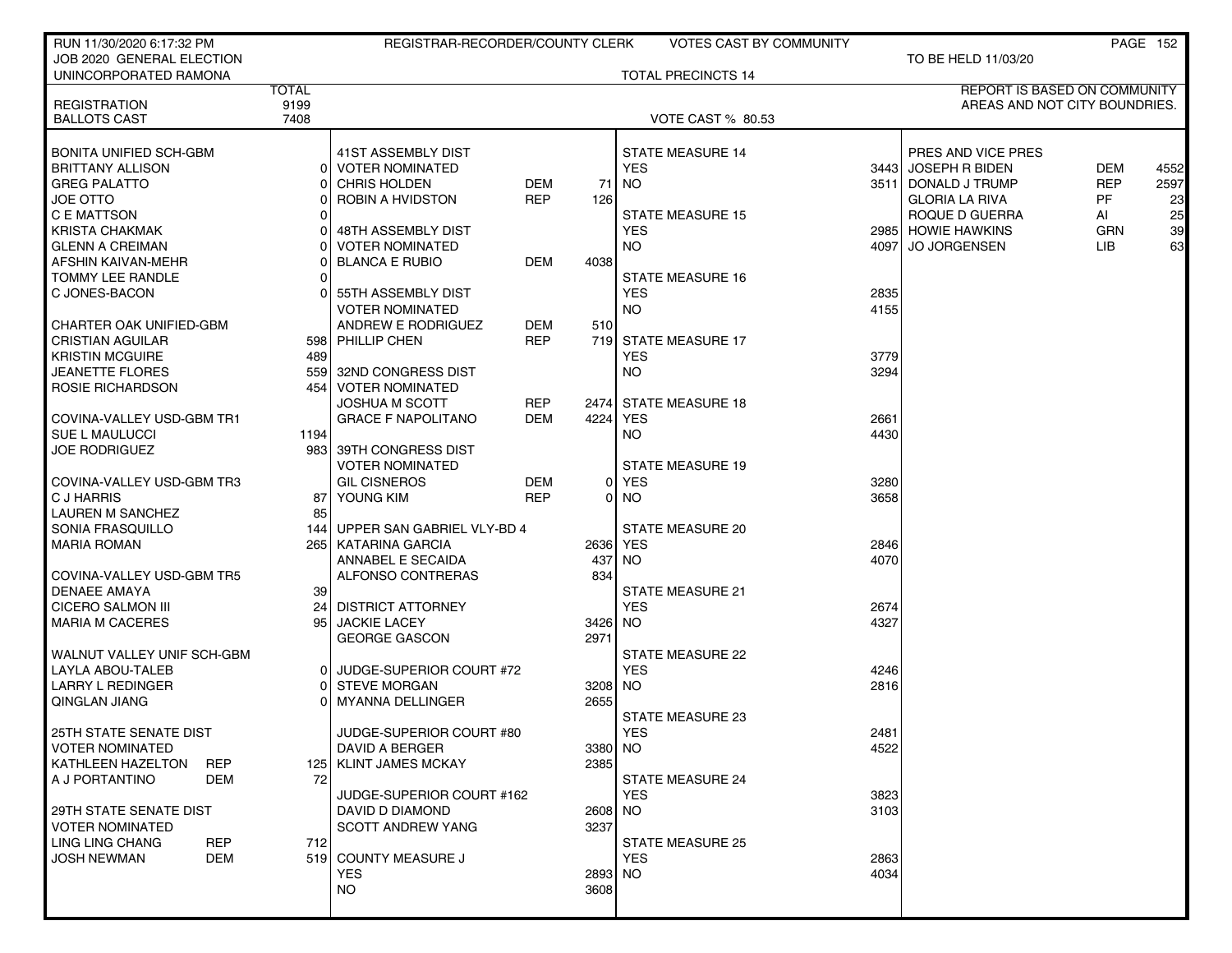| RUN 11/30/2020 6:17:32 PM  |              | REGISTRAR-RECORDER/COUNTY CLERK                 |            |                | VOTES CAST BY COMMUNITY        |                          |                 |                                     | PAGE 153 |
|----------------------------|--------------|-------------------------------------------------|------------|----------------|--------------------------------|--------------------------|-----------------|-------------------------------------|----------|
| JOB 2020 GENERAL ELECTION  |              |                                                 |            |                |                                |                          |                 | TO BE HELD 11/03/20                 |          |
| UNINCORPORATED RIO HONDO   |              |                                                 |            |                | <b>TOTAL PRECINCTS 9</b>       | <b>CONTINUED ON PAGE</b> |                 | 154                                 |          |
|                            | <b>TOTAL</b> |                                                 |            |                |                                |                          |                 | <b>REPORT IS BASED ON COMMUNITY</b> |          |
| <b>REGISTRATION</b>        | 32<br>15     |                                                 |            |                |                                |                          |                 | AREAS AND NOT CITY BOUNDRIES.       |          |
| <b>BALLOTS CAST</b>        |              |                                                 |            |                | VOTE CAST % 46.88              |                          |                 |                                     |          |
| MONTEBELLO UNIFIED SCH-GBM |              | LOS ANGELES COMM-BOT 3                          |            |                | 32ND CONGRESS DIST             |                          |                 | JUDGE-SUPERIOR COURT #162           |          |
| S SAUCILLO-VALENCIA        |              | 0 MICHAEL BATIE                                 |            | $\Omega$       | <b>VOTER NOMINATED</b>         |                          |                 | DAVID D DIAMOND                     |          |
| LILIANA MAGANA             |              | 0 S BROOKS GRIFFIN                              |            |                | <b>JOSHUA M SCOTT</b>          | <b>REP</b>               |                 | <b>SCOTT ANDREW YANG</b>            |          |
| <b>FRANK T MORALES</b>     |              | <b>GERRY ANDERSON</b>                           |            |                | <b>GRACE F NAPOLITANO</b>      | <b>DEM</b>               | 14              |                                     |          |
| ELIZABETH CABRERA          |              | LYDIA A GUTIERREZ                               |            |                |                                |                          |                 | <b>COUNTY MEASURE J</b>             |          |
| <b>CARLOS CERDAN</b>       |              | <b>RUFFIN E PATTERSON</b>                       |            |                | 38TH CONGRESS DIST             |                          |                 | <b>YES</b>                          |          |
| FERNANDO CHACON            |              | ROBERT PAYNE                                    |            |                | <b>VOTER NOMINATED</b>         |                          |                 | NO.                                 |          |
|                            |              | ANTHONY J DANNA                                 |            |                | <b>MICHAEL TOLAR</b>           | <b>DEM</b>               | $\overline{0}$  |                                     |          |
| ALHAMBRA BD EDUC 1ST DIST  |              | CHATURA DE SILVA                                |            |                | LINDA T SANCHEZ                | <b>DEM</b>               | 0               | <b>STATE MEASURE 14</b>             |          |
| WING KIM HO                |              | DAVID VELA                                      |            |                |                                |                          |                 | <b>YES</b>                          | 10       |
| <b>MARCIA WILSON</b>       | ΩL           | SAMUEL P WHITEHEAD                              |            |                | EL RANCHO UNIFIED SCH-N        |                          |                 | <b>NO</b>                           |          |
|                            |              |                                                 |            |                | <b>YES</b>                     |                          | 0               |                                     |          |
| ALHAMBRA BD EDUC 2ND DIST  |              | LOS ANGELES COMM-BOT 5                          |            |                | <b>NO</b>                      |                          |                 | <b>STATE MEASURE 15</b>             |          |
| JANE C ANDERSON            |              | 0 GLENN BAILEY                                  |            | $\Omega$       |                                |                          |                 | <b>YES</b>                          | 10       |
| <b>KEN TANG</b>            |              | CYNTHIA GONZALEZ                                |            |                | <b>CENTRAL BASIN MUNI-BD 1</b> |                          |                 | NO.                                 |          |
|                            |              | N M HENDERSON                                   |            |                | <b>XOCHITL SANDOVAL</b>        |                          | o               |                                     |          |
| ALHAMBRA BD EDUC 3RD DIST  |              | <b>PAT STURGES</b>                              |            |                | M CAMACHO-RODRIGUEZ            |                          |                 | <b>STATE MEASURE 16</b>             |          |
| <b>KAYSA MORENO</b>        | 01           | <b>SCOTT SVONKIN</b>                            |            |                |                                |                          |                 | <b>YES</b>                          | 11       |
| P RODRIGUEZ-MACKINTOSH     |              | <b>MICHELLE MANOS</b>                           |            |                | UPPER SAN GABRIEL VLY-BD 2     |                          |                 | <b>NO</b>                           |          |
|                            |              | <b>SERGIO B VARGAS</b>                          |            |                | <b>CHARLES M TREVINO</b>       |                          | 9               |                                     |          |
| EL MONTE UNION HIGH-GBM    |              | NICHET JAMES-GRAY                               |            |                | <b>JAMES T LAW</b>             |                          |                 | <b>STATE MEASURE 17</b>             |          |
| E TORRES DE SIEGRIST       |              |                                                 |            |                | <b>BRIDGET PRINCE</b>          |                          | 5.              | <b>YES</b>                          | 12       |
| CARLOS G SALCEDO           | 11           | LOS ANGELES COMM-BOT 7                          |            |                |                                |                          |                 | <b>NO</b>                           |          |
| M. IVETTE SANCHEZ          |              | <b>CORY D BUTLER</b>                            |            |                | UPPER SAN GABRIEL VLY-BD 3     |                          |                 |                                     |          |
| <b>MARIA MORGAN</b>        |              | <b>CHRIS HAN</b>                                |            |                | PATRICIA MAGANA                |                          | ΩI              | <b>STATE MEASURE 18</b>             |          |
|                            |              | <b>NANCY PEARLMAN</b>                           |            |                | ED CHAVEZ                      |                          | 0               | <b>YES</b>                          |          |
| EL MONTE CITY SCH-GBM      |              | <b>JAMAL K STEWART</b>                          |            |                |                                |                          |                 | NO.                                 |          |
| DAVID S SIEGRIST           |              | 5 ARTURO FLORES                                 |            |                | WATER REPLEN OF SO CAL-D5      |                          |                 |                                     |          |
| <b>MARIO MARTINEZ</b>      |              | <b>MIKE FONG</b>                                |            |                | <b>JUSTIN A BLAKELY</b>        |                          | 0               | <b>STATE MEASURE 19</b>             |          |
| JENNIFER COBIAN            | 11           | <b>RAQUEL WATTS</b>                             |            |                | <b>JUAN GARZA</b>              |                          | U               | <b>YES</b>                          |          |
|                            |              |                                                 |            |                | RICARDO PULIDO                 |                          |                 | <b>NO</b>                           |          |
| LOS ANGELES COMM-BOT 1     |              | RIO HONDO COMM COL-GBM TR2                      |            |                | <b>GARY MENDEZ</b>             |                          |                 |                                     |          |
| <b>TORI BAILEY</b>         |              | 0 VICKY SANTANA                                 |            |                | ARDAVAN DAVARI                 |                          |                 | <b>STATE MEASURE 20</b>             |          |
| <b>CHARNE TUNSON</b>       |              | <b>ESTELA MAGANA</b>                            |            |                | <b>JOSE DE LEON</b>            |                          |                 | <b>YES</b>                          |          |
| <b>KAREN HERNANDEZ</b>     |              |                                                 |            |                | M CAMACHO-RODRIGUEZ            |                          |                 | <b>NO</b>                           |          |
| ANDRA HOFFMAN              |              | 49TH ASSEMBLY DIST                              |            |                | L VASQUEZ WILSON               |                          |                 |                                     |          |
| ANTONIO P SANCHEZ          |              | <b>VOTER NOMINATED</b>                          |            |                | <b>VERA ROBLES DEWITT</b>      |                          |                 | <b>STATE MEASURE 21</b>             |          |
| <b>MARJORIE SHAW</b>       |              | <b>BURTON BRINK</b>                             | <b>REP</b> | $\overline{2}$ |                                |                          |                 | YES.                                | 5        |
| <b>JESSICA M MCCARNS</b>   | 01           | ED CHAU                                         | <b>DEM</b> |                | <b>13 DISTRICT ATTORNEY</b>    |                          |                 | <b>NO</b>                           | 8        |
| <b>R RICHARD CUEVAS</b>    |              |                                                 |            |                | <b>JACKIE LACEY</b>            |                          | 11              |                                     |          |
|                            |              | 57TH ASSEMBLY DIST                              |            |                | <b>GEORGE GASCON</b>           |                          |                 | STATE MEASURE 22                    |          |
|                            |              | <b>VOTER NOMINATED</b>                          |            |                |                                |                          |                 | YES.                                | 9        |
|                            |              | <b>JESSICA MARTINEZ</b>                         | <b>REP</b> | $\Omega$       | JUDGE-SUPERIOR COURT #72       |                          |                 | NO.                                 |          |
|                            |              | LISA CALDERON                                   | DEM        | $\Omega$       | <b>STEVE MORGAN</b>            |                          | 10 <sup>1</sup> |                                     |          |
|                            |              |                                                 |            |                | <b>MYANNA DELLINGER</b>        |                          | 51              | STATE MEASURE 23                    |          |
|                            |              | 58TH ASSEMBLY DIST                              |            |                | JUDGE-SUPERIOR COURT #80       |                          |                 | <b>YES</b><br>NO.                   | 7        |
|                            |              | <b>VOTER NOMINATED</b>                          | DEM        |                | 0 DAVID A BERGER               |                          |                 |                                     |          |
|                            |              | <b>CRISTINA GARCIA</b><br><b>MARGARET VILLA</b> | GRN        |                | 0 KLINT JAMES MCKAY            |                          |                 |                                     |          |
|                            |              |                                                 |            |                |                                |                          |                 |                                     |          |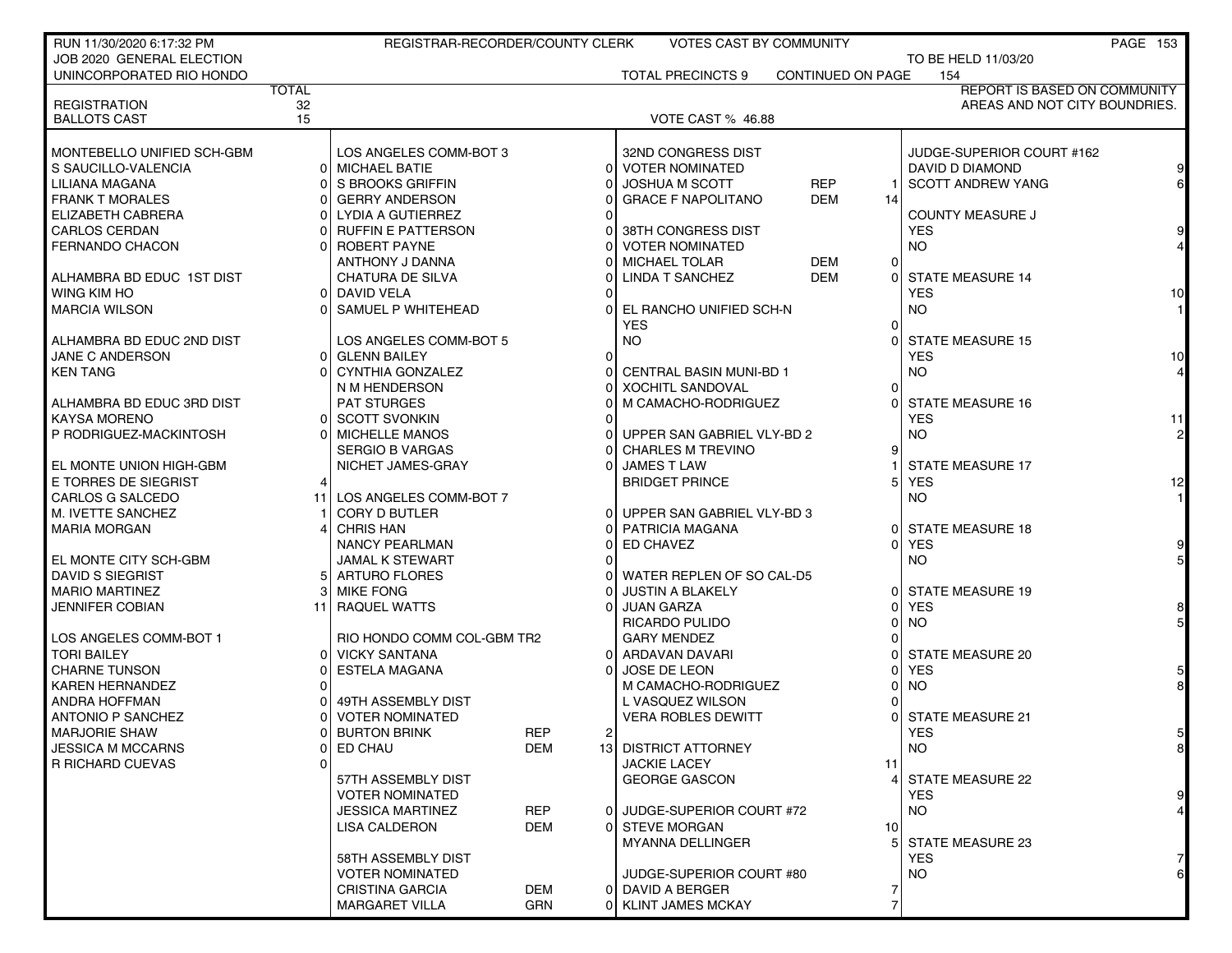| RUN 11/30/2020 6:17:32 PM      |            |                                         | REGISTRAR-RECORDER/COUNTY CLERK | VOTES CAST BY COMMUNITY |                     |                                     | PAGE 154 |
|--------------------------------|------------|-----------------------------------------|---------------------------------|-------------------------|---------------------|-------------------------------------|----------|
| JOB 2020 GENERAL ELECTION      |            |                                         |                                 |                         |                     | TO BE HELD 11/03/20                 |          |
| UNINCORPORATED RIO HONDO       |            | <b>TOTAL</b>                            |                                 | TOTAL PRECINCTS 9       | CONTINUED FROM PAGE | 153<br>REPORT IS BASED ON COMMUNITY |          |
| <b>REGISTRATION</b>            |            |                                         |                                 |                         |                     | AREAS AND NOT CITY BOUNDRIES.       |          |
| <b>BALLOTS CAST</b>            |            | $\begin{array}{c} 32 \\ 15 \end{array}$ |                                 | VOTE CAST % 46.88       |                     |                                     |          |
|                                |            |                                         |                                 |                         |                     |                                     |          |
| <b>STATE MEASURE 24</b><br>YES |            | 9                                       |                                 |                         |                     |                                     |          |
| <b>NO</b>                      |            | $\boldsymbol{\Delta}$                   |                                 |                         |                     |                                     |          |
|                                |            |                                         |                                 |                         |                     |                                     |          |
| STATE MEASURE 25               |            |                                         |                                 |                         |                     |                                     |          |
| YES                            |            | 4                                       |                                 |                         |                     |                                     |          |
| <b>NO</b>                      |            | 9                                       |                                 |                         |                     |                                     |          |
| PRES AND VICE PRES             |            |                                         |                                 |                         |                     |                                     |          |
| JOSEPH R BIDEN                 | <b>DEM</b> | 13                                      |                                 |                         |                     |                                     |          |
| DONALD J TRUMP                 | <b>REP</b> | 0                                       |                                 |                         |                     |                                     |          |
| <b>GLORIA LA RIVA</b>          | PF         | $\Omega$                                |                                 |                         |                     |                                     |          |
| ROQUE D GUERRA                 | AI         | 0                                       |                                 |                         |                     |                                     |          |
| <b>HOWIE HAWKINS</b>           | GRN        | 0                                       |                                 |                         |                     |                                     |          |
| JO JORGENSEN                   | LIB        | $\overline{0}$                          |                                 |                         |                     |                                     |          |
|                                |            |                                         |                                 |                         |                     |                                     |          |
|                                |            |                                         |                                 |                         |                     |                                     |          |
|                                |            |                                         |                                 |                         |                     |                                     |          |
|                                |            |                                         |                                 |                         |                     |                                     |          |
|                                |            |                                         |                                 |                         |                     |                                     |          |
|                                |            |                                         |                                 |                         |                     |                                     |          |
|                                |            |                                         |                                 |                         |                     |                                     |          |
|                                |            |                                         |                                 |                         |                     |                                     |          |
|                                |            |                                         |                                 |                         |                     |                                     |          |
|                                |            |                                         |                                 |                         |                     |                                     |          |
|                                |            |                                         |                                 |                         |                     |                                     |          |
|                                |            |                                         |                                 |                         |                     |                                     |          |
|                                |            |                                         |                                 |                         |                     |                                     |          |
|                                |            |                                         |                                 |                         |                     |                                     |          |
|                                |            |                                         |                                 |                         |                     |                                     |          |
|                                |            |                                         |                                 |                         |                     |                                     |          |
|                                |            |                                         |                                 |                         |                     |                                     |          |
|                                |            |                                         |                                 |                         |                     |                                     |          |
|                                |            |                                         |                                 |                         |                     |                                     |          |
|                                |            |                                         |                                 |                         |                     |                                     |          |
|                                |            |                                         |                                 |                         |                     |                                     |          |
|                                |            |                                         |                                 |                         |                     |                                     |          |
|                                |            |                                         |                                 |                         |                     |                                     |          |
|                                |            |                                         |                                 |                         |                     |                                     |          |
|                                |            |                                         |                                 |                         |                     |                                     |          |
|                                |            |                                         |                                 |                         |                     |                                     |          |
|                                |            |                                         |                                 |                         |                     |                                     |          |
|                                |            |                                         |                                 |                         |                     |                                     |          |
|                                |            |                                         |                                 |                         |                     |                                     |          |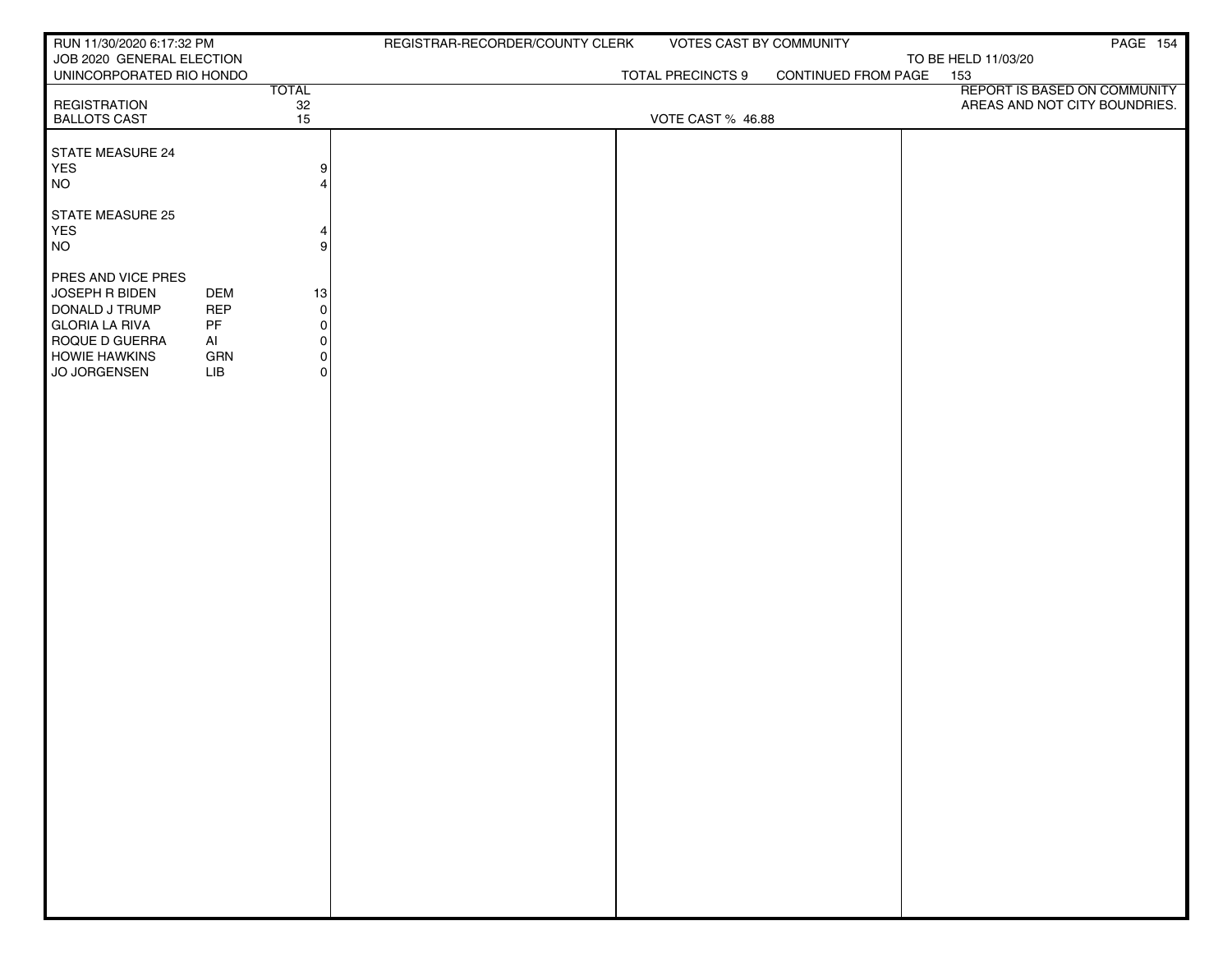| RUN 11/30/2020 6:17:32 PM                    |                    | REGISTRAR-RECORDER/COUNTY CLERK |                     | <b>VOTES CAST BY COMMUNITY</b> |            |               | <b>PAGE 155</b>               |
|----------------------------------------------|--------------------|---------------------------------|---------------------|--------------------------------|------------|---------------|-------------------------------|
| JOB 2020 GENERAL ELECTION                    |                    |                                 |                     |                                |            |               | TO BE HELD 11/03/20           |
| UNINCORPORATED ROWLAND HEIGHTS               |                    |                                 |                     | <b>TOTAL PRECINCTS 14</b>      |            |               | REPORT IS BASED ON COMMUNITY  |
| <b>REGISTRATION</b>                          | TOTAL<br>24006     |                                 |                     |                                |            |               | AREAS AND NOT CITY BOUNDRIES. |
| <b>BALLOTS CAST</b>                          | 18727              |                                 |                     | <b>VOTE CAST % 78.01</b>       |            |               |                               |
|                                              |                    |                                 |                     |                                |            |               |                               |
| ROWLAND USD-GBM TR4                          |                    | JUDGE-SUPERIOR COURT #162       |                     | <b>STATE MEASURE 24</b>        |            |               |                               |
| DAVID M MALKIN                               |                    | 5209 DAVID D DIAMOND            | 5670 YES            |                                |            | 10495         |                               |
|                                              |                    | <b>SCOTT ANDREW YANG</b>        | 8849 NO             |                                |            | 6604          |                               |
| WALNUT VALLEY UNIF SCH-GBM                   |                    |                                 |                     |                                |            |               |                               |
| <b>LAYLA ABOU-TALEB</b>                      |                    | <b>COUNTY MEASURE J</b><br>01   |                     | <b>STATE MEASURE 25</b>        |            |               |                               |
| <b>LARRY L REDINGER</b>                      |                    | <b>YES</b><br>ΟI<br>0 NO        | 7217 YES<br>8309 NO |                                |            | 6727<br>10135 |                               |
| QINGLAN JIANG                                |                    |                                 |                     |                                |            |               |                               |
| MT SAN ANTONIO COMM-TR5                      |                    | <b>STATE MEASURE 14</b>         |                     | PRES AND VICE PRES             |            |               |                               |
| <b>RENEE CHAVEZ</b>                          |                    | 126 YES                         | 8296                | <b>JOSEPH R BIDEN</b>          | DEM        | 10953         |                               |
| <b>JAY CHEN</b>                              |                    | 182 NO                          |                     | 8914 DONALD J TRUMP            | <b>REP</b> | 7127          |                               |
| <b>FREDERICK CHYR</b>                        | 25                 |                                 |                     | <b>GLORIA LA RIVA</b>          | PF.        | 47            |                               |
|                                              |                    | <b>STATE MEASURE 15</b>         |                     | ROQUE D GUERRA                 | AI         | 65            |                               |
| 29TH STATE SENATE DIST                       |                    | <b>YES</b>                      |                     | 8093 HOWIE HAWKINS             | <b>GRN</b> | 95            |                               |
| <b>VOTER NOMINATED</b>                       |                    | <b>NO</b>                       |                     | 9516 JO JORGENSEN              | LIB.       | 85            |                               |
| <b>LING LING CHANG</b>                       | <b>REP</b><br>8454 |                                 |                     |                                |            |               |                               |
| <b>JOSH NEWMAN</b>                           | DEM                | 8911 STATE MEASURE 16           |                     |                                |            |               |                               |
|                                              |                    | <b>YES</b>                      | 6609                |                                |            |               |                               |
| 55TH ASSEMBLY DIST<br><b>VOTER NOMINATED</b> |                    | <b>NO</b>                       | 10821               |                                |            |               |                               |
| ANDREW E RODRIGUEZ DEM                       |                    | 8373 STATE MEASURE 17           |                     |                                |            |               |                               |
| PHILLIP CHEN                                 | <b>REP</b>         | 8785 YES                        | 8572                |                                |            |               |                               |
|                                              |                    | <b>NO</b>                       | 8873                |                                |            |               |                               |
| 39TH CONGRESS DIST                           |                    |                                 |                     |                                |            |               |                               |
| <b>VOTER NOMINATED</b>                       |                    | <b>STATE MEASURE 18</b>         |                     |                                |            |               |                               |
| <b>GIL CISNEROS</b>                          | DEM                | 9237 YES                        | 6636                |                                |            |               |                               |
| YOUNG KIM                                    | <b>REP</b>         | 8084 NO                         | 10942               |                                |            |               |                               |
|                                              |                    |                                 |                     |                                |            |               |                               |
| THREE VLYS MUNI WTR DIV 7                    |                    | <b>STATE MEASURE 19</b>         |                     |                                |            |               |                               |
| <b>MIKE TI</b>                               |                    | 3573 YES                        | 8188                |                                |            |               |                               |
| <b>DENISE JACKMAN</b>                        |                    | 2897 NO                         | 8866                |                                |            |               |                               |
| <b>WALNUT VALLEY WATER-BD 4</b>              |                    | <b>STATE MEASURE 20</b>         |                     |                                |            |               |                               |
| <b>KEVIN T HAYAKAWA</b>                      |                    | 4568 YES                        | 7863                |                                |            |               |                               |
| ALFRED SINCLARE                              |                    | 1472 NO                         | 9198                |                                |            |               |                               |
|                                              |                    |                                 |                     |                                |            |               |                               |
| <b>DISTRICT ATTORNEY</b>                     |                    | <b>STATE MEASURE 21</b>         |                     |                                |            |               |                               |
| <b>JACKIE LACEY</b>                          |                    | 8265 YES                        | 6578                |                                |            |               |                               |
| <b>GEORGE GASCON</b>                         |                    | 6926 NO                         | 10702               |                                |            |               |                               |
| JUDGE-SUPERIOR COURT #72                     |                    | <b>STATE MEASURE 22</b>         |                     |                                |            |               |                               |
| <b>STEVE MORGAN</b>                          |                    | 7942   YES                      | 10674               |                                |            |               |                               |
| <b>MYANNA DELLINGER</b>                      |                    | 6231 NO                         | 6695                |                                |            |               |                               |
|                                              |                    |                                 |                     |                                |            |               |                               |
| JUDGE-SUPERIOR COURT #80                     |                    | STATE MEASURE 23                |                     |                                |            |               |                               |
| DAVID A BERGER                               |                    | 7322 YES                        | 6749                |                                |            |               |                               |
| <b>KLINT JAMES MCKAY</b>                     |                    | 6549 NO                         | 10460               |                                |            |               |                               |
|                                              |                    |                                 |                     |                                |            |               |                               |
|                                              |                    |                                 |                     |                                |            |               |                               |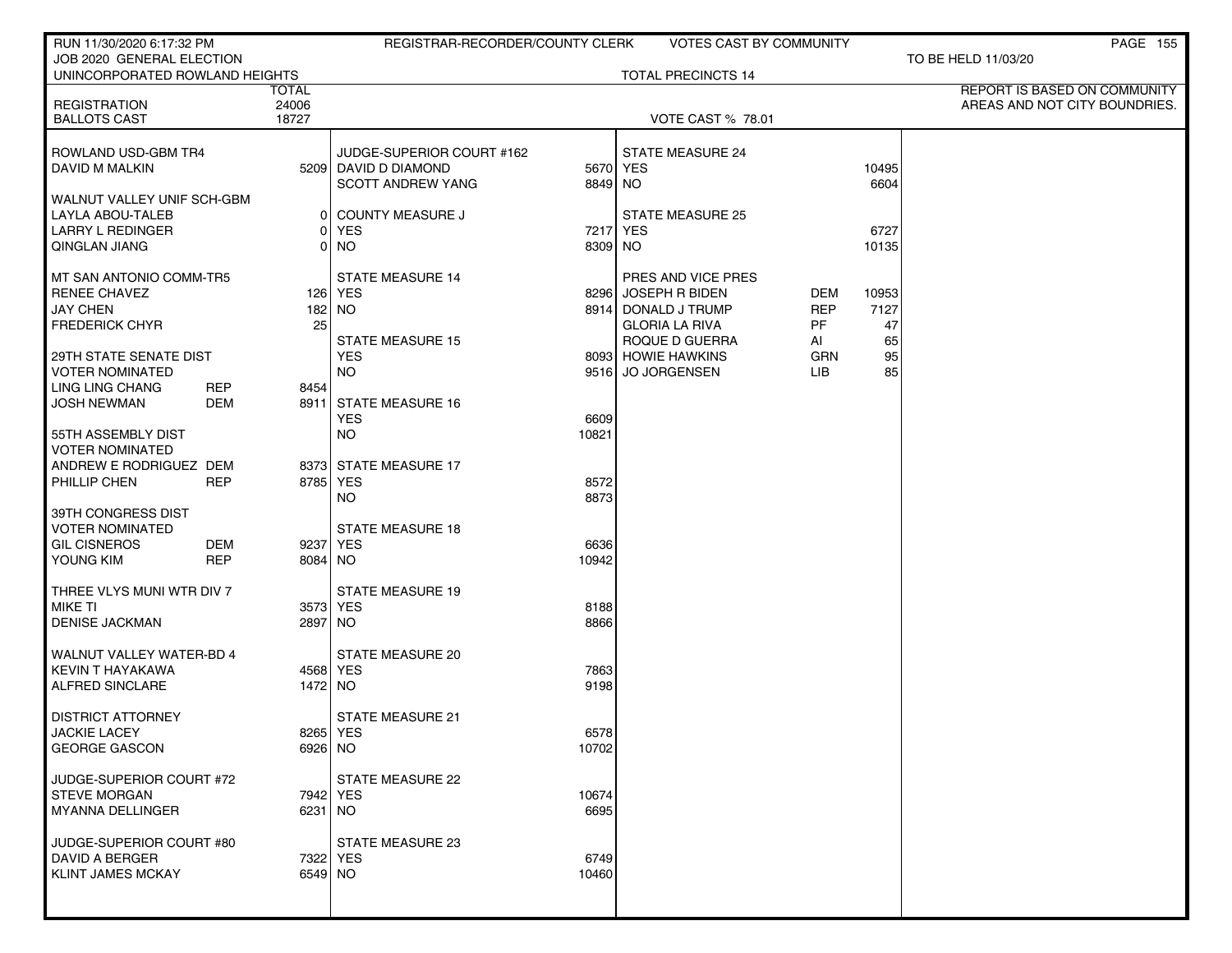| RUN 11/30/2020 6:17:32 PM           | REGISTRAR-RECORDER/COUNTY CLERK      | <b>VOTES CAST BY COMMUNITY</b> |                                   | PAGE 156                      |
|-------------------------------------|--------------------------------------|--------------------------------|-----------------------------------|-------------------------------|
| JOB 2020 GENERAL ELECTION           |                                      |                                |                                   | TO BE HELD 11/03/20           |
| UNINCORPORATED SAN CLEMENTE ISL     |                                      | <b>TOTAL PRECINCTS 1</b>       |                                   |                               |
| <b>TOTAL</b>                        |                                      |                                |                                   | REPORT IS BASED ON COMMUNITY  |
| <b>REGISTRATION</b>                 |                                      |                                |                                   | AREAS AND NOT CITY BOUNDRIES. |
| <b>BALLOTS CAST</b><br>0            |                                      | VOTE CAST % 0                  |                                   |                               |
|                                     |                                      |                                |                                   |                               |
| L A UNIFIED SCH-BOE 7               | 47TH CONGRESS DIST                   | <b>STATE MEASURE 19</b>        |                                   |                               |
| T ORTIZ FRANKLIN                    | 0 VOTER NOMINATED                    | <b>YES</b>                     | 0                                 |                               |
| P CASTELLANOS                       | <b>REP</b><br><b>JOHN BRISCOE</b>    | <b>NO</b><br>01                |                                   |                               |
|                                     | <b>DEM</b><br>ALAN LOWENTHAL<br>0    |                                |                                   |                               |
| LOS ANGELES COMM-BOT 1              |                                      | STATE MEASURE 20               |                                   |                               |
| <b>TORI BAILEY</b>                  | LOS ANGELES USD-MEAS RR<br>01        | <b>YES</b>                     | 0                                 |                               |
| CHARNE TUNSON                       | <b>YES</b><br>0                      | <b>NO</b>                      |                                   |                               |
| <b>KAREN HERNANDEZ</b>              | <b>NO</b><br>O                       |                                |                                   |                               |
| ANDRA HOFFMAN                       |                                      | STATE MEASURE 21               |                                   |                               |
| <b>ANTONIO P SANCHEZ</b>            | <b>DISTRICT ATTORNEY</b>             | <b>YES</b>                     |                                   |                               |
| <b>MARJORIE SHAW</b>                | <b>JACKIE LACEY</b><br>0             | <b>NO</b>                      | $\Omega$                          |                               |
| JESSICA M MCCARNS                   | <b>GEORGE GASCON</b><br>U            |                                |                                   |                               |
| R RICHARD CUEVAS                    |                                      | <b>STATE MEASURE 22</b>        |                                   |                               |
|                                     | JUDGE-SUPERIOR COURT #72             | <b>YES</b>                     | 0                                 |                               |
| LOS ANGELES COMM-BOT 3              | <b>STEVE MORGAN</b><br>0             | <b>NO</b>                      |                                   |                               |
| <b>MICHAEL BATIE</b>                | 0   MYANNA DELLINGER<br>0            |                                |                                   |                               |
| S BROOKS GRIFFIN                    |                                      | STATE MEASURE 23               |                                   |                               |
| <b>GERRY ANDERSON</b>               | JUDGE-SUPERIOR COURT #80             | <b>YES</b>                     | $\Omega$                          |                               |
| LYDIA A GUTIERREZ                   | DAVID A BERGER<br>0                  | <b>NO</b>                      |                                   |                               |
| <b>RUFFIN E PATTERSON</b>           | $\Omega$<br><b>KLINT JAMES MCKAY</b> |                                |                                   |                               |
| ROBERT PAYNE                        |                                      | <b>STATE MEASURE 24</b>        |                                   |                               |
| ANTHONY J DANNA                     | JUDGE-SUPERIOR COURT #162            | <b>YES</b>                     |                                   |                               |
| <b>CHATURA DE SILVA</b>             | DAVID D DIAMOND<br>0                 | <b>NO</b>                      | O                                 |                               |
| DAVID VELA                          | <b>SCOTT ANDREW YANG</b><br>O        |                                |                                   |                               |
| SAMUEL P WHITEHEAD                  |                                      | <b>STATE MEASURE 25</b>        |                                   |                               |
|                                     | <b>COUNTY MEASURE J</b>              | <b>YES</b>                     | 0                                 |                               |
| LOS ANGELES COMM-BOT 5              | <b>YES</b><br>01                     | <b>NO</b>                      | O                                 |                               |
| <b>GLENN BAILEY</b>                 | <b>NO</b><br>$\Omega$                |                                |                                   |                               |
| <b>CYNTHIA GONZALEZ</b>             | 01                                   |                                |                                   |                               |
|                                     |                                      | PRES AND VICE PRES             | <b>DEM</b>                        |                               |
| N M HENDERSON                       | <b>STATE MEASURE 14</b>              | <b>JOSEPH R BIDEN</b>          | 0                                 |                               |
| <b>PAT STURGES</b>                  | <b>YES</b><br><b>NO</b><br>0         | DONALD J TRUMP<br>01           | <b>REP</b><br>0<br>PF<br>$\Omega$ |                               |
| <b>SCOTT SVONKIN</b>                |                                      | <b>GLORIA LA RIVA</b>          |                                   |                               |
| <b>MICHELLE MANOS</b>               |                                      | ROQUE D GUERRA                 | AI<br>0                           |                               |
| <b>SERGIO B VARGAS</b>              | <b>STATE MEASURE 15</b>              | <b>HOWIE HAWKINS</b>           | <b>GRN</b><br>$\Omega$            |                               |
| NICHET JAMES-GRAY                   | <b>YES</b><br>0                      | <b>JO JORGENSEN</b>            | LIB<br>$\Omega$                   |                               |
|                                     | <b>NO</b>                            |                                |                                   |                               |
| LOS ANGELES COMM-BOT 7              |                                      |                                |                                   |                               |
| CORY D BUTLER                       | <b>STATE MEASURE 16</b>              |                                |                                   |                               |
| <b>CHRIS HAN</b>                    | <b>YES</b><br>01<br>0                |                                |                                   |                               |
| <b>NANCY PEARLMAN</b>               | NO<br>0                              |                                |                                   |                               |
| JAMAL K STEWART                     |                                      |                                |                                   |                               |
| <b>ARTURO FLORES</b>                | 0 STATE MEASURE 17                   |                                |                                   |                               |
| <b>MIKE FONG</b>                    | <b>YES</b>                           |                                |                                   |                               |
| <b>RAQUEL WATTS</b>                 | NO.<br>U                             |                                |                                   |                               |
|                                     |                                      |                                |                                   |                               |
| 70TH ASSEMBLY DIST                  | STATE MEASURE 18                     |                                |                                   |                               |
| VOTER NOMINATED                     | <b>YES</b>                           |                                |                                   |                               |
| <b>DAVID W THOMAS</b><br><b>REP</b> | 0 NO<br>0                            |                                |                                   |                               |
| PATRICK O'DONNELL<br>DEM            | 0                                    |                                |                                   |                               |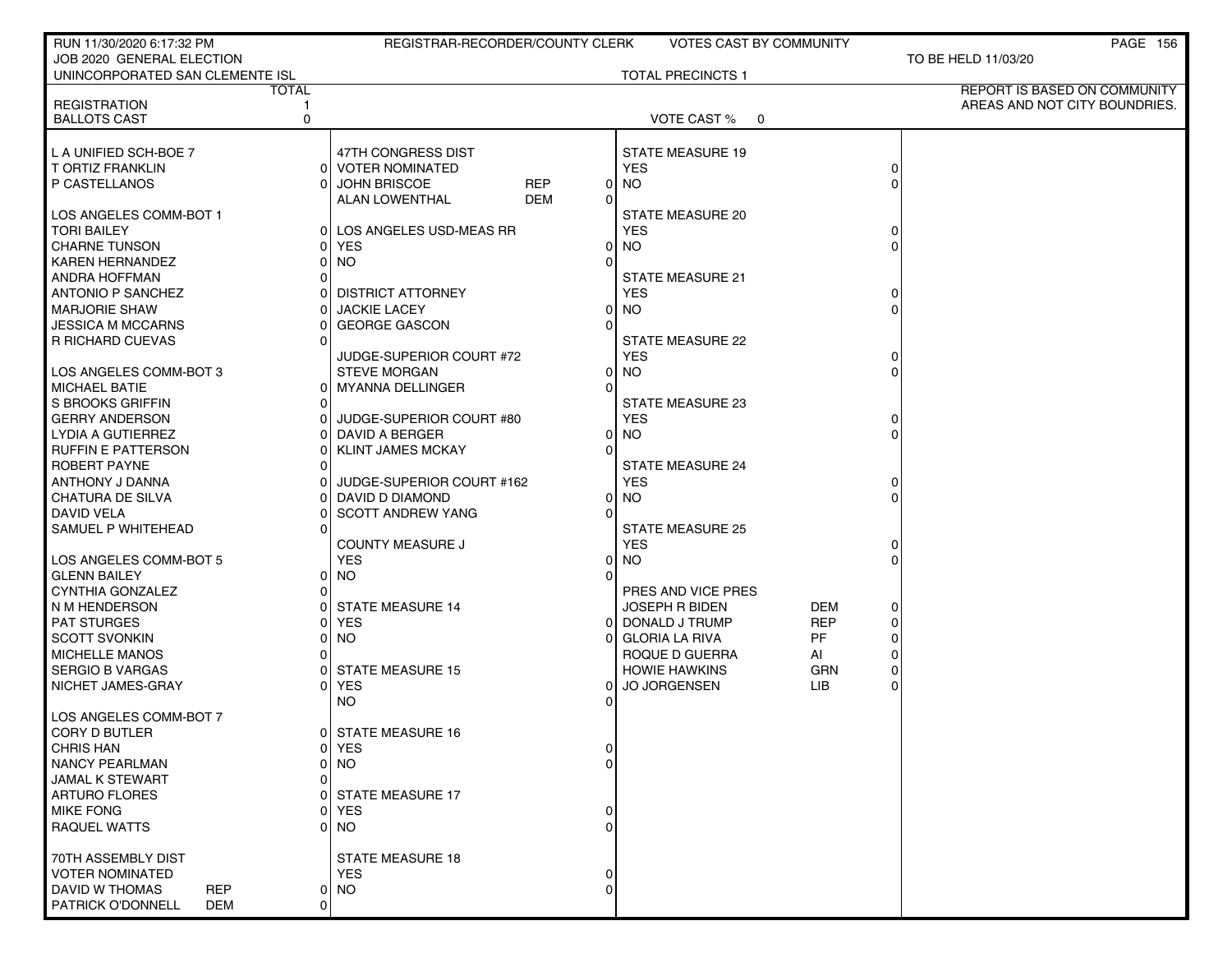| RUN 11/30/2020 6:17:32 PM                  |              | REGISTRAR-RECORDER/COUNTY CLERK            |                                        |   | <b>VOTES CAST BY COMMUNITY</b> |                                                               | PAGE 157 |
|--------------------------------------------|--------------|--------------------------------------------|----------------------------------------|---|--------------------------------|---------------------------------------------------------------|----------|
| JOB 2020 GENERAL ELECTION                  |              |                                            |                                        |   |                                | TO BE HELD 11/03/20                                           |          |
| UNINCORPORATED SANTA CATALINA IS           |              |                                            |                                        |   | <b>TOTAL PRECINCTS 1</b>       |                                                               |          |
|                                            | <b>TOTAL</b> |                                            |                                        |   |                                | REPORT IS BASED ON COMMUNITY<br>AREAS AND NOT CITY BOUNDRIES. |          |
| <b>REGISTRATION</b><br><b>BALLOTS CAST</b> | 141<br>81    |                                            |                                        |   | <b>VOTE CAST % 57.45</b>       |                                                               |          |
|                                            |              |                                            |                                        |   |                                |                                                               |          |
| LONG BEACH COM COL-BOT TR4                 |              | STATE MEASURE 17                           |                                        |   |                                |                                                               |          |
| LEE LOVERIDGE                              |              | $18$ YES                                   | 50                                     |   |                                |                                                               |          |
| <b>RICHARD GAYLORD</b>                     |              | $13$ NO                                    | 25                                     |   |                                |                                                               |          |
| <b>HERLINDA CHICO</b>                      | 33           |                                            |                                        |   |                                |                                                               |          |
|                                            |              | <b>STATE MEASURE 18</b>                    |                                        |   |                                |                                                               |          |
| 70TH ASSEMBLY DIST                         |              | <b>YES</b>                                 | 42                                     |   |                                |                                                               |          |
| <b>VOTER NOMINATED</b>                     |              | <b>NO</b>                                  | 33                                     |   |                                |                                                               |          |
| <b>DAVID W THOMAS</b><br><b>REP</b>        | 20           |                                            |                                        |   |                                |                                                               |          |
| <b>PATRICK O'DONNELL</b><br>DEM            |              | 50 STATE MEASURE 19                        |                                        |   |                                |                                                               |          |
|                                            |              | <b>YES</b>                                 | 46                                     |   |                                |                                                               |          |
| 47TH CONGRESS DIST                         |              | <b>NO</b>                                  | 27                                     |   |                                |                                                               |          |
| <b>VOTER NOMINATED</b>                     |              |                                            |                                        |   |                                |                                                               |          |
| JOHN BRISCOE<br><b>REP</b>                 |              | 19 STATE MEASURE 20                        |                                        |   |                                |                                                               |          |
| <b>ALAN LOWENTHAL</b><br><b>DEM</b>        |              | 51 YES                                     | 18                                     |   |                                |                                                               |          |
|                                            |              | <b>NO</b>                                  | 53                                     |   |                                |                                                               |          |
| <b>DISTRICT ATTORNEY</b>                   |              |                                            |                                        |   |                                |                                                               |          |
| <b>JACKIE LACEY</b>                        |              | 34 STATE MEASURE 21                        |                                        |   |                                |                                                               |          |
| GEORGE GASCON                              |              | 32 YES                                     | 34                                     |   |                                |                                                               |          |
|                                            |              | <b>NO</b>                                  | 41                                     |   |                                |                                                               |          |
| JUDGE-SUPERIOR COURT #72                   |              |                                            |                                        |   |                                |                                                               |          |
| <b>STEVE MORGAN</b>                        |              | 23 STATE MEASURE 22                        |                                        |   |                                |                                                               |          |
| MYANNA DELLINGER                           |              | 30 YES                                     | 41                                     |   |                                |                                                               |          |
|                                            |              | <b>NO</b>                                  | 33                                     |   |                                |                                                               |          |
| JUDGE-SUPERIOR COURT #80                   |              |                                            |                                        |   |                                |                                                               |          |
| DAVID A BERGER                             |              | 23 STATE MEASURE 23                        |                                        |   |                                |                                                               |          |
| <b>KLINT JAMES MCKAY</b>                   | 31           | <b>YES</b>                                 | 29                                     |   |                                |                                                               |          |
|                                            |              | <b>NO</b>                                  | 44                                     |   |                                |                                                               |          |
| JUDGE-SUPERIOR COURT #162                  |              |                                            |                                        |   |                                |                                                               |          |
| DAVID D DIAMOND                            | 21           | STATE MEASURE 24                           |                                        |   |                                |                                                               |          |
| SCOTT ANDREW YANG                          |              | 28 YES                                     | 46                                     |   |                                |                                                               |          |
|                                            |              | <b>NO</b>                                  | 27                                     |   |                                |                                                               |          |
| COUNTY MEASURE J                           |              |                                            |                                        |   |                                |                                                               |          |
| <b>YES</b>                                 |              | 34 STATE MEASURE 25                        |                                        |   |                                |                                                               |          |
| <b>NO</b>                                  |              | 36 YES                                     | 38                                     |   |                                |                                                               |          |
|                                            |              | NO.                                        | 35                                     |   |                                |                                                               |          |
| <b>STATE MEASURE 14</b>                    |              |                                            |                                        |   |                                |                                                               |          |
| <b>YES</b>                                 | 37           | PRES AND VICE PRES                         |                                        |   |                                |                                                               |          |
| <b>NO</b>                                  |              | 36 JOSEPH R BIDEN<br><b>DONALD J TRUMP</b> | <b>DEM</b><br>50                       |   |                                |                                                               |          |
| STATE MEASURE 15                           |              | <b>GLORIA LA RIVA</b>                      | <b>REP</b><br>22<br>PF<br>$\mathbf{1}$ |   |                                |                                                               |          |
| <b>YES</b>                                 |              | 44 ROQUE D GUERRA                          | Al<br>0                                |   |                                |                                                               |          |
| <b>NO</b>                                  |              | 31 HOWIE HAWKINS                           | <b>GRN</b><br>$\mathbf{1}$             |   |                                |                                                               |          |
|                                            |              | JO JORGENSEN                               | <b>LIB</b>                             | 3 |                                |                                                               |          |
| <b>STATE MEASURE 16</b>                    |              |                                            |                                        |   |                                |                                                               |          |
| <b>YES</b>                                 | 33           |                                            |                                        |   |                                |                                                               |          |
| NO <sub>1</sub>                            | 40           |                                            |                                        |   |                                |                                                               |          |
|                                            |              |                                            |                                        |   |                                |                                                               |          |
|                                            |              |                                            |                                        |   |                                |                                                               |          |
|                                            |              |                                            |                                        |   |                                |                                                               |          |
|                                            |              |                                            |                                        |   |                                |                                                               |          |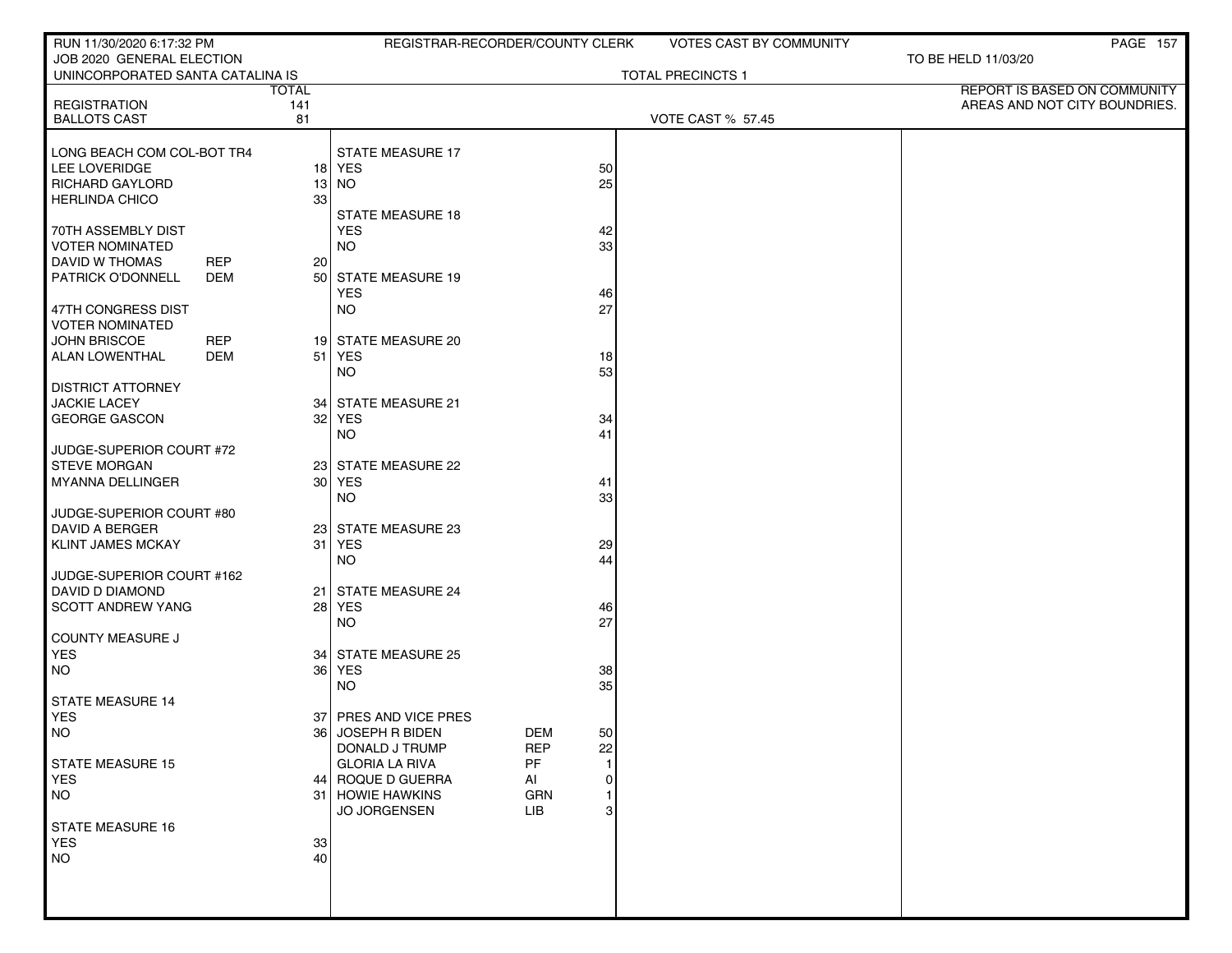| RUN 11/30/2020 6:17:32 PM                          |                   |              | REGISTRAR-RECORDER/COUNTY CLERK |        | <b>VOTES CAST BY COMMUNITY</b>       |                   |                | PAGE 158                      |
|----------------------------------------------------|-------------------|--------------|---------------------------------|--------|--------------------------------------|-------------------|----------------|-------------------------------|
| JOB 2020 GENERAL ELECTION<br>UNINCORPORATED SAUGUS |                   |              |                                 |        | <b>TOTAL PRECINCTS 8</b>             |                   |                | TO BE HELD 11/03/20           |
|                                                    |                   | <b>TOTAL</b> |                                 |        |                                      |                   |                | REPORT IS BASED ON COMMUNITY  |
| <b>REGISTRATION</b><br><b>BALLOTS CAST</b>         |                   | 914<br>778   |                                 |        | <b>VOTE CAST % 85.12</b>             |                   |                | AREAS AND NOT CITY BOUNDRIES. |
|                                                    |                   |              |                                 |        |                                      |                   |                |                               |
| WM S. HART UNION HIGH TR 1                         |                   |              | JUDGE-SUPERIOR COURT #72        |        | STATE MEASURE 22                     |                   |                |                               |
| LINDA HOVIS STORLI                                 |                   |              | 122 STEVE MORGAN                |        | 384 YES                              |                   | 492            |                               |
| <b>G M KIRKPATRICK</b>                             |                   |              | 62 MYANNA DELLINGER             | 230 NO |                                      |                   | 261            |                               |
| ALYSSA WILLIAMS                                    |                   | 76 I         | JUDGE-SUPERIOR COURT #80        |        | STATE MEASURE 23                     |                   |                |                               |
| WM S. HART UNION HIGH-TR 4                         |                   |              | DAVID A BERGER                  |        | 376 YES                              |                   | 253            |                               |
| <b>STEVEN M STURGEON</b>                           |                   |              | 28 KLINT JAMES MCKAY            | 239 NO |                                      |                   | 495            |                               |
| JAMES WEBB                                         |                   | 25 l         |                                 |        |                                      |                   |                |                               |
|                                                    |                   |              | JUDGE-SUPERIOR COURT #162       |        | <b>STATE MEASURE 24</b>              |                   |                |                               |
| SANTA CLARITA COM COL-TR 2                         |                   |              | DAVID D DIAMOND                 |        | 267 YES                              |                   | 370            |                               |
| <b>EDEL ALONSO</b><br><b>TONY WATSON</b>           |                   | 285          | 339 SCOTT ANDREW YANG           | 350 NO |                                      |                   | 372            |                               |
|                                                    |                   |              | <b>COUNTY MEASURE J</b>         |        | <b>STATE MEASURE 25</b>              |                   |                |                               |
| 21ST STATE SENATE DIST                             |                   |              | <b>YES</b>                      |        | 262 YES                              |                   | 266            |                               |
| <b>VOTER NOMINATED</b>                             |                   |              | <b>NO</b>                       | 433 NO |                                      |                   | 468            |                               |
| KIPP MUELLER                                       | DEM               | 323          |                                 |        |                                      |                   |                |                               |
| <b>SCOTT WILK</b>                                  | <b>REP</b>        |              | 420 STATE MEASURE 14            |        | PRES AND VICE PRES                   |                   |                |                               |
| 36TH ASSEMBLY DIST                                 |                   |              | <b>YES</b><br><b>NO</b>         | 298    | JOSEPH R BIDEN<br>440 DONALD J TRUMP | DEM<br><b>REP</b> | 358<br>399     |                               |
| <b>VOTER NOMINATED</b>                             |                   |              |                                 |        | <b>GLORIA LA RIVA</b>                | PF                |                |                               |
| <b>STEVE FOX</b>                                   | <b>DEM</b>        |              | 316 STATE MEASURE 15            |        | ROQUE D GUERRA                       | AI                | $\overline{c}$ |                               |
| <b>TOM LACKEY</b>                                  | <b>REP</b>        |              | 409 YES                         |        | 267 HOWIE HAWKINS                    | <b>GRN</b>        | $\mathbf{1}$   |                               |
|                                                    |                   |              | NO.                             |        | 478 JO JORGENSEN                     | LІВ               | 10             |                               |
| 38TH ASSEMBLY DIST<br><b>VOTER NOMINATED</b>       |                   |              | <b>STATE MEASURE 16</b>         |        |                                      |                   |                |                               |
| S M VALLADARES                                     | <b>REP</b>        |              | 0 YES                           | 227    |                                      |                   |                |                               |
| LUCIE L VOLOTZKY                                   | <b>REP</b>        |              | 0 NO                            | 516    |                                      |                   |                |                               |
|                                                    |                   |              |                                 |        |                                      |                   |                |                               |
| 25TH CONGRESS DIST                                 |                   |              | <b>STATE MEASURE 17</b>         |        |                                      |                   |                |                               |
| <b>VOTER NOMINATED</b>                             |                   |              | <b>YES</b>                      | 352    |                                      |                   |                |                               |
| <b>MIKE GARCIA</b><br><b>CHRISTY SMITH</b>         | <b>REP</b><br>DEM | 323          | 428 NO                          | 403    |                                      |                   |                |                               |
|                                                    |                   |              | <b>STATE MEASURE 18</b>         |        |                                      |                   |                |                               |
| SANTA CLARITA - DIVISION 2                         |                   |              | <b>YES</b>                      | 275    |                                      |                   |                |                               |
| <b>VALERIE BRADFORD</b>                            |                   |              | 67   NO                         | 483    |                                      |                   |                |                               |
| PIOTR ORZECHOWSKI                                  |                   | 113          |                                 |        |                                      |                   |                |                               |
| ED COLLEY<br>ANNA KUMAR                            |                   |              | 150 STATE MEASURE 19<br>49 YES  | 321    |                                      |                   |                |                               |
|                                                    |                   |              | <b>NO</b>                       | 414    |                                      |                   |                |                               |
| SANTA CLARITA - DIVISION 3                         |                   |              |                                 |        |                                      |                   |                |                               |
| <b>BJ ATKINS</b>                                   |                   |              | 145 STATE MEASURE 20            |        |                                      |                   |                |                               |
| KATHYE ARMITAGE                                    |                   |              | 90 YES                          | 362    |                                      |                   |                |                               |
| <b>MARIA GUTZEIT</b><br><b>STACY FORTNER</b>       |                   | 96 I         | 86 NO                           | 373    |                                      |                   |                |                               |
|                                                    |                   |              | STATE MEASURE 21                |        |                                      |                   |                |                               |
| <b>DISTRICT ATTORNEY</b>                           |                   |              | <b>YES</b>                      | 278    |                                      |                   |                |                               |
| <b>JACKIE LACEY</b>                                |                   |              | 460 NO                          | 469    |                                      |                   |                |                               |
| <b>GEORGE GASCON</b>                               |                   | 233          |                                 |        |                                      |                   |                |                               |
|                                                    |                   |              |                                 |        |                                      |                   |                |                               |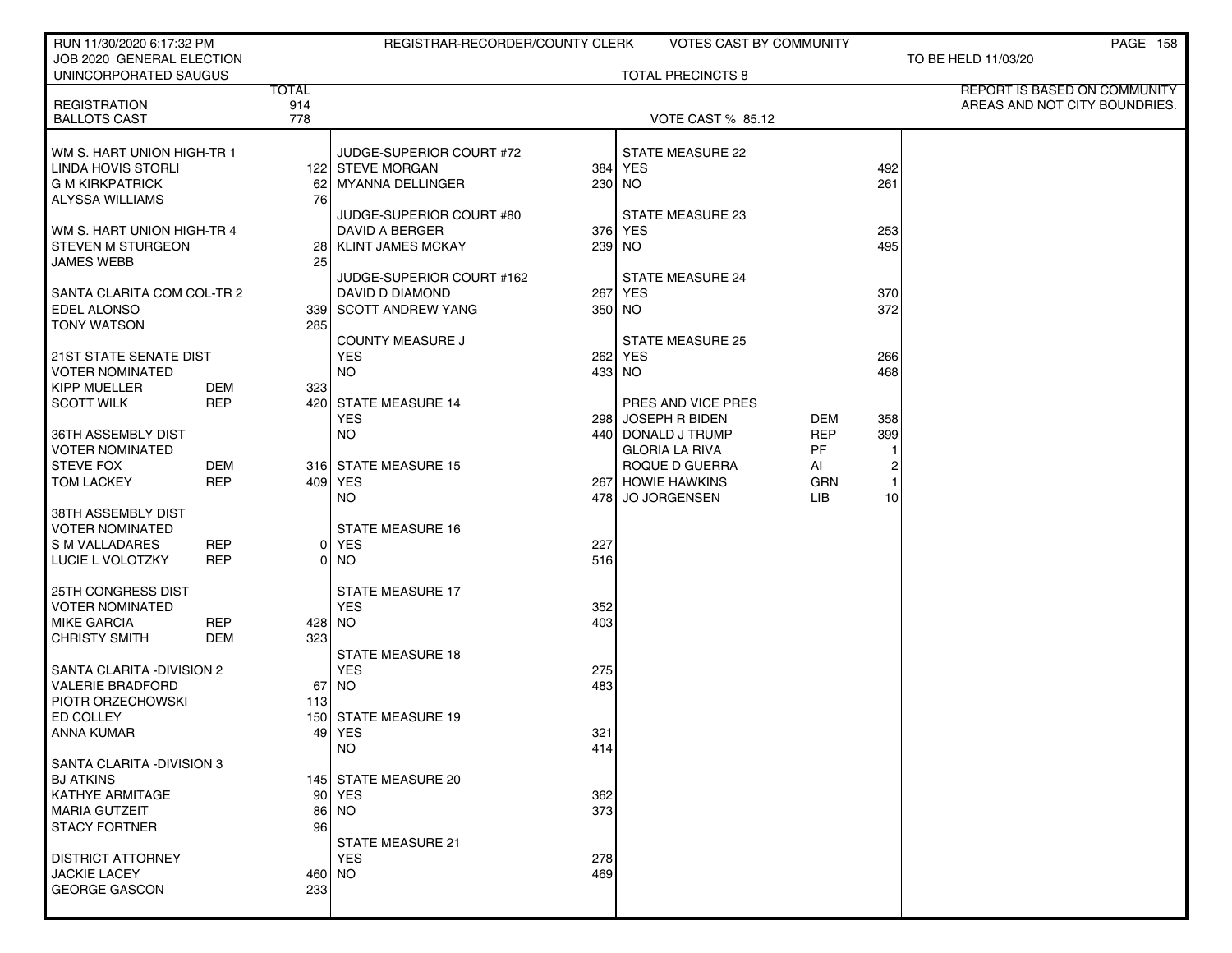| RUN 11/30/2020 6:17:32 PM                         |              | REGISTRAR-RECORDER/COUNTY CLERK             |            |           | <b>VOTES CAST BY COMMUNITY</b>               |         |                                       |            | <b>PAGE 159</b> |
|---------------------------------------------------|--------------|---------------------------------------------|------------|-----------|----------------------------------------------|---------|---------------------------------------|------------|-----------------|
| JOB 2020 GENERAL ELECTION                         |              |                                             |            |           |                                              |         | TO BE HELD 11/03/20                   |            |                 |
| UNINCORPORATED SOUTH SAN GABRIEL                  |              |                                             |            |           | <b>TOTAL PRECINCTS 11</b>                    |         |                                       |            |                 |
|                                                   | <b>TOTAL</b> |                                             |            |           |                                              |         | <b>REPORT IS BASED ON COMMUNITY</b>   |            |                 |
| <b>REGISTRATION</b>                               | 4548         |                                             |            |           |                                              |         | AREAS AND NOT CITY BOUNDRIES.         |            |                 |
| <b>BALLOTS CAST</b>                               | 3384         |                                             |            |           | <b>VOTE CAST % 74.41</b>                     |         |                                       |            |                 |
|                                                   |              |                                             |            |           |                                              |         |                                       |            |                 |
| MONTEBELLO UNIFIED SCH-GBM<br>S SAUCILLO-VALENCIA |              | LOS ANGELES COMM-BOT 3<br>245 MICHAEL BATIE |            |           | 38TH CONGRESS DIST<br><b>VOTER NOMINATED</b> |         | <b>STATE MEASURE 18</b><br><b>YES</b> |            |                 |
| LILIANA MAGANA                                    |              | 495 S BROOKS GRIFFIN                        |            | 84<br>157 | <b>MICHAEL TOLAR</b><br><b>DEM</b>           | 43      | <b>NO</b>                             |            | 1499<br>1662    |
| <b>FRANK T MORALES</b>                            |              | 97 GERRY ANDERSON                           |            | 339       | <b>LINDA T SANCHEZ</b><br><b>DEM</b>         | 101     |                                       |            |                 |
| ELIZABETH CABRERA                                 |              | 597 LYDIA A GUTIERREZ                       |            | 523       |                                              |         | <b>STATE MEASURE 19</b>               |            |                 |
| <b>CARLOS CERDAN</b>                              |              | 503 RUFFIN E PATTERSON                      |            | 57        | UPPER SAN GABRIEL VLY-BD 2                   |         | <b>YES</b>                            |            | 1503            |
| <b>FERNANDO CHACON</b>                            |              | 338 ROBERT PAYNE                            |            | 85        | <b>CHARLES M TREVINO</b>                     | 1273 NO |                                       |            | 1586            |
|                                                   |              | ANTHONY J DANNA                             |            |           | 134 JAMES T LAW                              | 404     |                                       |            |                 |
| ALHAMBRA BD EDUC 1ST DIST                         |              | <b>CHATURA DE SILVA</b>                     |            | 83        | <b>BRIDGET PRINCE</b>                        | 428     | <b>STATE MEASURE 20</b>               |            |                 |
| WING KIM HO                                       |              | 566 DAVID VELA                              |            | 864       |                                              |         | <b>YES</b>                            |            | 1182            |
| <b>MARCIA WILSON</b>                              |              | 615 SAMUEL P WHITEHEAD                      |            | 124       | UPPER SAN GABRIEL VLY-BD 3                   |         | NO.                                   |            | 1887            |
|                                                   |              |                                             |            |           | PATRICIA MAGANA                              | 72      |                                       |            |                 |
| ALHAMBRA BD EDUC 2ND DIST                         |              | LOS ANGELES COMM-BOT 5                      |            |           | ED CHAVEZ                                    | 328     | <b>STATE MEASURE 21</b>               |            |                 |
| JANE C ANDERSON                                   |              | 517 GLENN BAILEY                            |            | 60        |                                              |         | <b>YES</b>                            |            | 1377            |
| <b>KEN TANG</b>                                   |              | 659 CYNTHIA GONZALEZ                        |            | 507       | <b>DISTRICT ATTORNEY</b>                     |         | <b>NO</b>                             |            | 1746            |
|                                                   |              | N M HENDERSON                               |            |           | 659 JACKIE LACEY                             | 1278    |                                       |            |                 |
| ALHAMBRA BD EDUC 3RD DIST                         |              | <b>PAT STURGES</b>                          |            | 261       | <b>GEORGE GASCON</b>                         | 1441    | <b>STATE MEASURE 22</b>               |            |                 |
| <b>KAYSA MORENO</b>                               |              | 657 SCOTT SVONKIN                           |            | 478       |                                              |         | <b>YES</b>                            |            | 1747            |
| P RODRIGUEZ-MACKINTOSH                            |              | 472 MICHELLE MANOS                          |            | 161       | JUDGE-SUPERIOR COURT #72                     |         | <b>NO</b>                             |            | 1388            |
|                                                   |              | <b>SERGIO B VARGAS</b>                      |            |           | 200 STEVE MORGAN                             | 1219    |                                       |            |                 |
| EL MONTE UNION HIGH-GBM                           |              | NICHET JAMES-GRAY                           |            |           | 116 MYANNA DELLINGER                         |         | 1315 STATE MEASURE 23                 |            |                 |
| E TORRES DE SIEGRIST                              | 0 l          |                                             |            |           |                                              |         | <b>YES</b>                            |            | 1326            |
| CARLOS G SALCEDO                                  | $\Omega$     | LOS ANGELES COMM-BOT 7                      |            |           | JUDGE-SUPERIOR COURT #80                     |         | <b>NO</b>                             |            | 1798            |
| M. IVETTE SANCHEZ                                 | ΩI           | <b>CORY D BUTLER</b>                        |            |           | 155 DAVID A BERGER                           | 1299    |                                       |            |                 |
| <b>MARIA MORGAN</b>                               | ΩI           | <b>CHRIS HAN</b>                            |            | 379       | <b>KLINT JAMES MCKAY</b>                     |         | 1184 STATE MEASURE 24                 |            |                 |
|                                                   |              | <b>NANCY PEARLMAN</b>                       |            | 273       |                                              |         | <b>YES</b>                            |            | 1904            |
| EL MONTE CITY SCH-GBM                             |              | <b>JAMAL K STEWART</b>                      |            | 64        | JUDGE-SUPERIOR COURT #162                    |         | <b>NO</b>                             |            | 1172            |
| <b>DAVID S SIEGRIST</b>                           |              | 0 ARTURO FLORES                             |            | 361       | DAVID D DIAMOND                              | 1029    |                                       |            |                 |
| <b>MARIO MARTINEZ</b>                             | ΩI           | <b>MIKE FONG</b>                            |            | 1164      | <b>SCOTT ANDREW YANG</b>                     |         | 1576 STATE MEASURE 25                 |            |                 |
| <b>JENNIFER COBIAN</b>                            |              | 0 RAQUEL WATTS                              |            | 129       |                                              |         | <b>YES</b>                            |            | 1274            |
|                                                   |              |                                             |            |           | <b>COUNTY MEASURE J</b>                      |         | <b>NO</b>                             |            | 1741            |
| LOS ANGELES COMM-BOT 1                            |              | RIO HONDO COMM COL-GBM TR2                  |            |           | <b>YES</b>                                   | 1457    |                                       |            |                 |
| <b>TORI BAILEY</b>                                |              | 151 VICKY SANTANA                           |            | 0         | <b>NO</b>                                    |         | 1322 PRES AND VICE PRES               |            |                 |
| <b>CHARNE TUNSON</b>                              |              | 141 ESTELA MAGANA                           |            | 0         |                                              |         | <b>JOSEPH R BIDEN</b>                 | <b>DEM</b> | 2255            |
| <b>KAREN HERNANDEZ</b>                            | 505          |                                             |            |           | <b>STATE MEASURE 14</b>                      |         | DONALD J TRUMP                        | <b>REP</b> | 1012            |
| ANDRA HOFFMAN                                     |              | 1169 49TH ASSEMBLY DIST                     |            |           | <b>YES</b>                                   |         | 1695 GLORIA LA RIVA                   | PF         | 11              |
| <b>ANTONIO P SANCHEZ</b>                          | 1631         | <b>VOTER NOMINATED</b>                      |            |           | <b>NO</b>                                    |         | 1358 ROQUE D GUERRA                   | AI         | 7               |
| <b>MARJORIE SHAW</b>                              |              | 112 BURTON BRINK                            | REP        | 819       |                                              |         | <b>HOWIE HAWKINS</b>                  | GRN        | 15              |
| <b>JESSICA M MCCARNS</b>                          |              | 123 ED CHAU                                 | <b>DEM</b> |           | 2122 STATE MEASURE 15                        |         | <b>JO JORGENSEN</b>                   | LIB.       | 21              |
| R RICHARD CUEVAS                                  | 115          |                                             |            |           | <b>YES</b>                                   | 1587    |                                       |            |                 |
|                                                   |              | 57TH ASSEMBLY DIST                          |            |           | <b>NO</b>                                    | 1580    |                                       |            |                 |
|                                                   |              | <b>VOTER NOMINATED</b>                      |            |           |                                              |         |                                       |            |                 |
|                                                   |              | <b>JESSICA MARTINEZ</b>                     | <b>REP</b> |           | 0 STATE MEASURE 16                           |         |                                       |            |                 |
|                                                   |              | <b>LISA CALDERON</b>                        | <b>DEM</b> | 01        | <b>YES</b>                                   | 1398    |                                       |            |                 |
|                                                   |              |                                             |            |           | NO.                                          | 1728    |                                       |            |                 |
|                                                   |              | 27TH CONGRESS DIST                          |            |           |                                              |         |                                       |            |                 |
|                                                   |              | <b>VOTER NOMINATED</b>                      |            |           | <b>STATE MEASURE 17</b>                      |         |                                       |            |                 |
|                                                   |              | J J NALBANDIAN                              | <b>REP</b> |           | 711 YES                                      | 1819    |                                       |            |                 |
|                                                   |              | JUDY CHU                                    | <b>DEM</b> | 2112 NO   |                                              | 1309    |                                       |            |                 |
|                                                   |              |                                             |            |           |                                              |         |                                       |            |                 |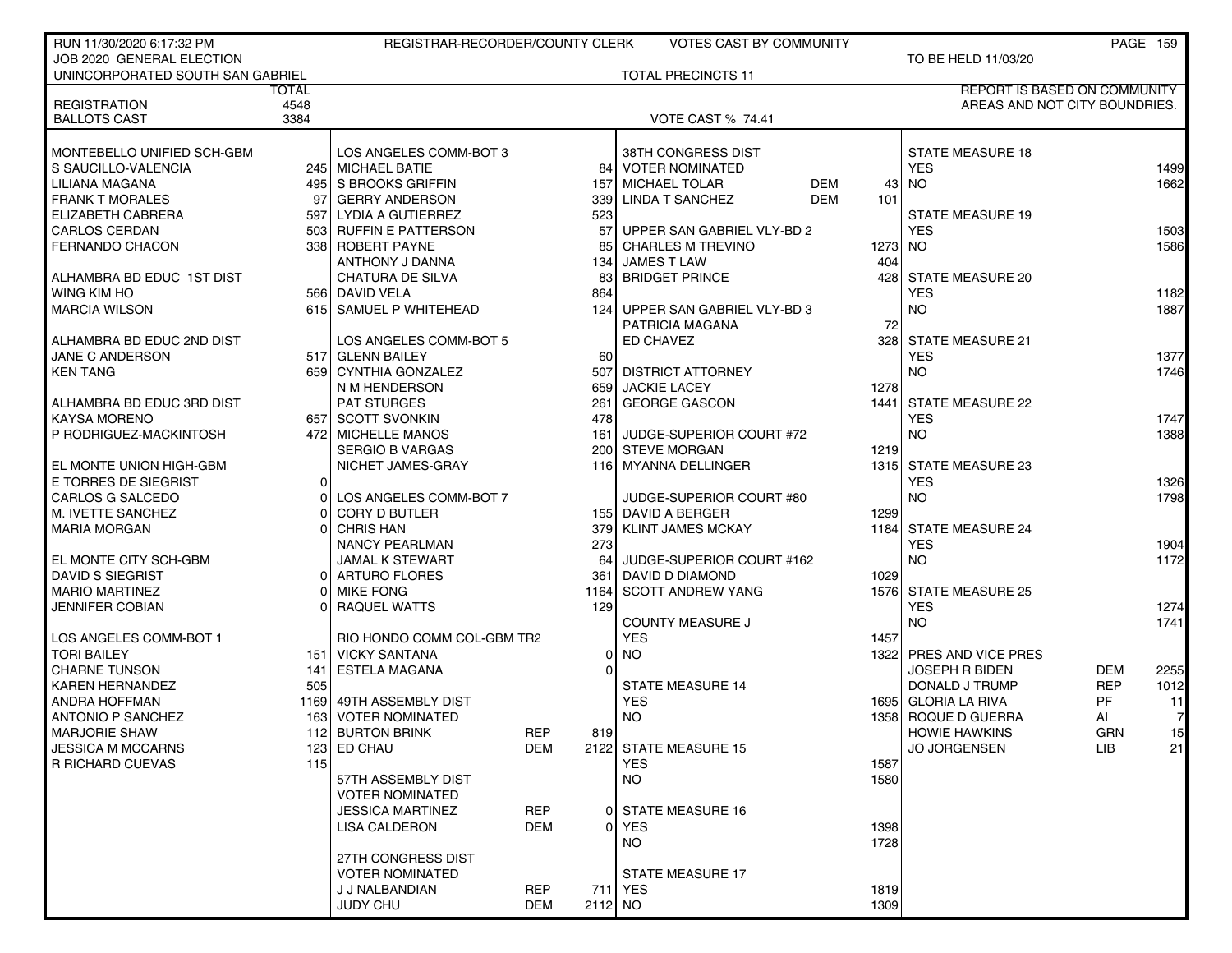| RUN 11/30/2020 6:17:32 PM               |             | REGISTRAR-RECORDER/COUNTY CLERK              |                  | <b>VOTES CAST BY COMMUNITY</b> |           |       | PAGE 160                            |
|-----------------------------------------|-------------|----------------------------------------------|------------------|--------------------------------|-----------|-------|-------------------------------------|
| JOB 2020 GENERAL ELECTION               |             |                                              |                  |                                |           |       | TO BE HELD 11/03/20                 |
| UNINCORPORATED SOUTH WHITTIER           |             |                                              |                  | <b>TOTAL PRECINCTS 18</b>      |           |       |                                     |
|                                         | TOTAL       |                                              |                  |                                |           |       | <b>REPORT IS BASED ON COMMUNITY</b> |
| <b>REGISTRATION</b>                     | 36638       |                                              |                  |                                |           |       | AREAS AND NOT CITY BOUNDRIES.       |
| <b>BALLOTS CAST</b>                     | 28088       |                                              |                  | <b>VOTE CAST % 76.66</b>       |           |       |                                     |
|                                         |             |                                              |                  |                                |           |       |                                     |
| NORWALK-LA MIRADA UNIF-GBM<br>C STAPLES |             | <b>DISTRICT ATTORNEY</b><br>303 JACKIE LACEY | 12607 YES        | <b>STATE MEASURE 21</b>        |           | 11369 |                                     |
| <b>KAREN MORRISON</b>                   | 204         | <b>GEORGE GASCON</b>                         | 11792 NO         |                                |           | 15203 |                                     |
| <b>JESUS URQUIDI</b>                    | 265         |                                              |                  |                                |           |       |                                     |
| <b>JOSE M RIOS</b>                      | 289         | JUDGE-SUPERIOR COURT #72                     |                  | STATE MEASURE 22               |           |       |                                     |
|                                         |             | <b>STEVE MORGAN</b>                          | 12306 YES        |                                |           | 15959 |                                     |
| WHITTIER UNION HS-GBM TR2               |             | MYANNA DELLINGER                             | 10497 NO         |                                |           | 10869 |                                     |
| JAIME LOPEZ                             | 3590        |                                              |                  |                                |           |       |                                     |
| <b>TIMOTHY SCHNEIDER</b>                | 1332        | JUDGE-SUPERIOR COURT #80                     |                  | STATE MEASURE 23               |           |       |                                     |
|                                         |             | DAVID A BERGER                               | 12122 YES        |                                |           | 10154 |                                     |
| <b>EAST WHITTIER CITY-TR5</b>           |             | <b>KLINT JAMES MCKAY</b>                     | 10178 NO         |                                |           | 16493 |                                     |
| <b>AMELIA BAKSHI</b>                    | 661         |                                              |                  |                                |           |       |                                     |
| <b>WENDY CARRERA</b>                    | 421 l       | JUDGE-SUPERIOR COURT #162                    |                  | <b>STATE MEASURE 24</b>        |           |       |                                     |
|                                         |             | DAVID D DIAMOND                              | 10724 YES        |                                |           | 14550 |                                     |
| NO ORANGE COMM COL-GBM TR4              |             | <b>SCOTT ANDREW YANG</b>                     | 11666 NO         |                                |           | 11687 |                                     |
| MIGUEL ALVAREZ                          | 1341        |                                              |                  |                                |           |       |                                     |
| E R ROSALES                             |             | 1700 COUNTY MEASURE J                        |                  | <b>STATE MEASURE 25</b>        |           |       |                                     |
|                                         |             | <b>YES</b>                                   | <b>11515 YES</b> |                                |           | 10282 |                                     |
| RIO HONDO COMM COL-GBM TR4              |             | <b>NO</b>                                    | 13123 NO         |                                |           | 15862 |                                     |
| <b>KRISTAL OROZCO</b>                   | 3511        |                                              |                  |                                |           |       |                                     |
| <b>GARY MENDEZ</b>                      |             | 2398 STATE MEASURE 14                        |                  | PRES AND VICE PRES             |           |       |                                     |
|                                         |             | <b>YES</b>                                   | 13317            | <b>JOSEPH R BIDEN</b>          | DEM       | 17418 |                                     |
| 57TH ASSEMBLY DIST                      |             | NO.                                          | 13021            | DONALD J TRUMP                 | REP       | 9460  |                                     |
| <b>VOTER NOMINATED</b>                  |             |                                              |                  | <b>GLORIA LA RIVA</b>          | <b>PF</b> | 147   |                                     |
| <b>JESSICA MARTINEZ</b><br><b>REP</b>   |             | 10570 STATE MEASURE 15                       |                  | ROQUE D GUERRA                 | AI        | 109   |                                     |
| LISA CALDERON<br>DEM                    | 15282 YES   |                                              |                  | 12478 HOWIE HAWKINS            | GRN       | 146   |                                     |
|                                         |             | <b>NO</b>                                    | 14469            | <b>JO JORGENSEN</b>            | LIB.      | 254   |                                     |
| 38TH CONGRESS DIST                      |             |                                              |                  |                                |           |       |                                     |
| <b>VOTER NOMINATED</b>                  |             | <b>STATE MEASURE 16</b>                      |                  |                                |           |       |                                     |
| <b>DEM</b><br><b>MICHAEL TOLAR</b>      |             | 5993 YES                                     | 11203            |                                |           |       |                                     |
| <b>LINDA T SANCHEZ</b><br><b>DEM</b>    | 16854 NO    |                                              | 15286            |                                |           |       |                                     |
|                                         |             |                                              |                  |                                |           |       |                                     |
| WHITTIER UNION HI SPC-AA                |             | <b>STATE MEASURE 17</b>                      |                  |                                |           |       |                                     |
| <b>YES</b>                              | 14851   YES |                                              | 14763            |                                |           |       |                                     |
| NO.                                     | 6456 NO     |                                              | 12060            |                                |           |       |                                     |
|                                         |             |                                              |                  |                                |           |       |                                     |
| WATER REPLEN OF SO CAL-D5               |             | <b>STATE MEASURE 18</b>                      |                  |                                |           |       |                                     |
| JUSTIN A BLAKELY                        |             | 427 YES                                      | 11158            |                                |           |       |                                     |
| JUAN GARZA<br><b>RICARDO PULIDO</b>     | 444         | 661   NO                                     | 15744            |                                |           |       |                                     |
| <b>GARY MENDEZ</b>                      |             | 336 STATE MEASURE 19                         |                  |                                |           |       |                                     |
| ARDAVAN DAVARI                          |             | 276 YES                                      | 12703            |                                |           |       |                                     |
| JOSE DE LEON                            |             | 350 NO                                       | 13617            |                                |           |       |                                     |
| M CAMACHO-RODRIGUEZ                     | 639         |                                              |                  |                                |           |       |                                     |
| L VASQUEZ WILSON                        |             | 475 STATE MEASURE 20                         |                  |                                |           |       |                                     |
| <b>VERA ROBLES DEWITT</b>               |             | 813 YES                                      | 11349            |                                |           |       |                                     |
|                                         |             | <b>NO</b>                                    | 14861            |                                |           |       |                                     |
|                                         |             |                                              |                  |                                |           |       |                                     |
|                                         |             |                                              |                  |                                |           |       |                                     |
|                                         |             |                                              |                  |                                |           |       |                                     |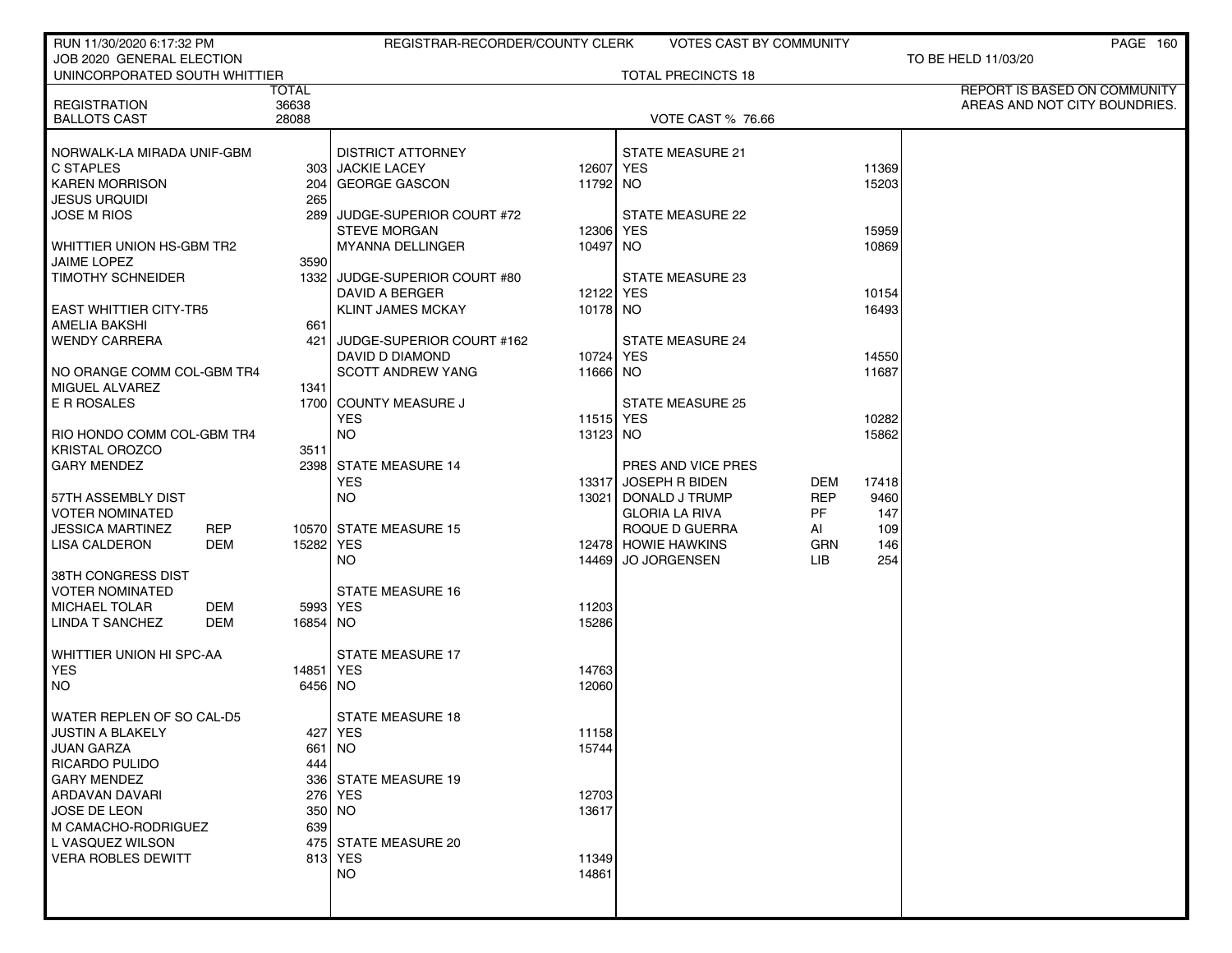| RUN 11/30/2020 6:17:32 PM                          |            |                     | REGISTRAR-RECORDER/COUNTY CLERK |                | <b>VOTES CAST BY COMMUNITY</b>          |                 |          | PAGE 161                      |
|----------------------------------------------------|------------|---------------------|---------------------------------|----------------|-----------------------------------------|-----------------|----------|-------------------------------|
| JOB 2020 GENERAL ELECTION<br>UNINCORPORATED SPADRA |            |                     |                                 |                | <b>TOTAL PRECINCTS 2</b>                |                 |          | TO BE HELD 11/03/20           |
|                                                    |            | <b>TOTAL</b>        |                                 |                |                                         |                 |          | REPORT IS BASED ON COMMUNITY  |
| <b>REGISTRATION</b><br><b>BALLOTS CAST</b>         |            | 84<br>20            |                                 |                |                                         |                 |          | AREAS AND NOT CITY BOUNDRIES. |
|                                                    |            |                     |                                 |                | <b>VOTE CAST % 23.81</b>                |                 |          |                               |
| WALNUT VALLEY UNIF SCH-GBM                         |            |                     | <b>STATE MEASURE 15</b>         |                | PRES AND VICE PRES                      |                 |          |                               |
| LAYLA ABOU-TALEB                                   |            | 01                  | <b>YES</b>                      |                | 13 JOSEPH R BIDEN                       | <b>DEM</b>      | 17       |                               |
| <b>LARRY L REDINGER</b>                            |            | 01                  | <b>NO</b>                       | 4              | DONALD J TRUMP                          | <b>REP</b>      | 3        |                               |
| QINGLAN JIANG                                      |            |                     | <b>STATE MEASURE 16</b>         |                | <b>GLORIA LA RIVA</b><br>ROQUE D GUERRA | <b>PF</b><br>Al | 0<br>0   |                               |
| 29TH STATE SENATE DIST                             |            |                     | <b>YES</b>                      |                | 14 HOWIE HAWKINS                        | <b>GRN</b>      | 0        |                               |
| <b>VOTER NOMINATED</b>                             |            |                     | <b>NO</b>                       | 31             | <b>JO JORGENSEN</b>                     | LIB.            | $\Omega$ |                               |
| LING LING CHANG                                    | <b>REP</b> | 3                   |                                 |                |                                         |                 |          |                               |
| <b>JOSH NEWMAN</b>                                 | <b>DEM</b> |                     | 13 STATE MEASURE 17             |                |                                         |                 |          |                               |
|                                                    |            |                     | <b>YES</b><br><b>NO</b>         | 17             |                                         |                 |          |                               |
| 55TH ASSEMBLY DIST<br><b>VOTER NOMINATED</b>       |            |                     |                                 |                |                                         |                 |          |                               |
| ANDREW E RODRIGUEZ DEM                             |            |                     | 15 STATE MEASURE 18             |                |                                         |                 |          |                               |
| PHILLIP CHEN                                       | <b>REP</b> |                     | <b>YES</b>                      | 14             |                                         |                 |          |                               |
|                                                    |            |                     | <b>NO</b>                       |                |                                         |                 |          |                               |
| 39TH CONGRESS DIST<br><b>VOTER NOMINATED</b>       |            |                     | <b>STATE MEASURE 19</b>         |                |                                         |                 |          |                               |
| <b>GIL CISNEROS</b>                                | DEM        |                     | 14 YES                          | 8              |                                         |                 |          |                               |
| YOUNG KIM                                          | <b>REP</b> | 2                   | <b>NO</b>                       | 9              |                                         |                 |          |                               |
|                                                    |            |                     |                                 |                |                                         |                 |          |                               |
| THREE VLYS MUNI WTR DIV 6                          |            |                     | <b>STATE MEASURE 20</b>         |                |                                         |                 |          |                               |
| <b>VICTORIA HAHN</b><br><b>DANIELLE SOTO</b>       |            | $\overline{2}$<br>8 | <b>YES</b><br><b>NO</b>         | 4<br>14        |                                         |                 |          |                               |
| JOHN MENDOZA                                       |            |                     |                                 |                |                                         |                 |          |                               |
|                                                    |            |                     | <b>STATE MEASURE 21</b>         |                |                                         |                 |          |                               |
| <b>DISTRICT ATTORNEY</b>                           |            |                     | <b>YES</b>                      | 11             |                                         |                 |          |                               |
| <b>JACKIE LACEY</b><br><b>GEORGE GASCON</b>        |            | 4<br>11             | <b>NO</b>                       | $\overline{7}$ |                                         |                 |          |                               |
|                                                    |            |                     | STATE MEASURE 22                |                |                                         |                 |          |                               |
| JUDGE-SUPERIOR COURT #72                           |            |                     | <b>YES</b>                      | 7              |                                         |                 |          |                               |
| <b>STEVE MORGAN</b>                                |            | 81                  | <b>NO</b>                       | 11             |                                         |                 |          |                               |
| MYANNA DELLINGER                                   |            |                     | STATE MEASURE 23                |                |                                         |                 |          |                               |
| JUDGE-SUPERIOR COURT #80                           |            |                     | <b>YES</b>                      | 9              |                                         |                 |          |                               |
| <b>DAVID A BERGER</b>                              |            | 61                  | <b>NO</b>                       | 8              |                                         |                 |          |                               |
| <b>KLINT JAMES MCKAY</b>                           |            | 6                   |                                 |                |                                         |                 |          |                               |
|                                                    |            |                     | <b>STATE MEASURE 24</b>         |                |                                         |                 |          |                               |
| JUDGE-SUPERIOR COURT #162<br>DAVID D DIAMOND       |            |                     | <b>YES</b><br><b>NO</b>         | 10<br>$6 \mid$ |                                         |                 |          |                               |
| <b>SCOTT ANDREW YANG</b>                           |            |                     |                                 |                |                                         |                 |          |                               |
|                                                    |            |                     | <b>STATE MEASURE 25</b>         |                |                                         |                 |          |                               |
| COUNTY MEASURE J                                   |            |                     | <b>YES</b>                      | 14             |                                         |                 |          |                               |
| <b>YES</b><br><b>NO</b>                            |            |                     | $14$ NO                         | 4              |                                         |                 |          |                               |
|                                                    |            |                     |                                 |                |                                         |                 |          |                               |
| <b>STATE MEASURE 14</b>                            |            |                     |                                 |                |                                         |                 |          |                               |
| <b>YES</b>                                         |            | 11                  |                                 |                |                                         |                 |          |                               |
| NO.                                                |            |                     |                                 |                |                                         |                 |          |                               |
|                                                    |            |                     |                                 |                |                                         |                 |          |                               |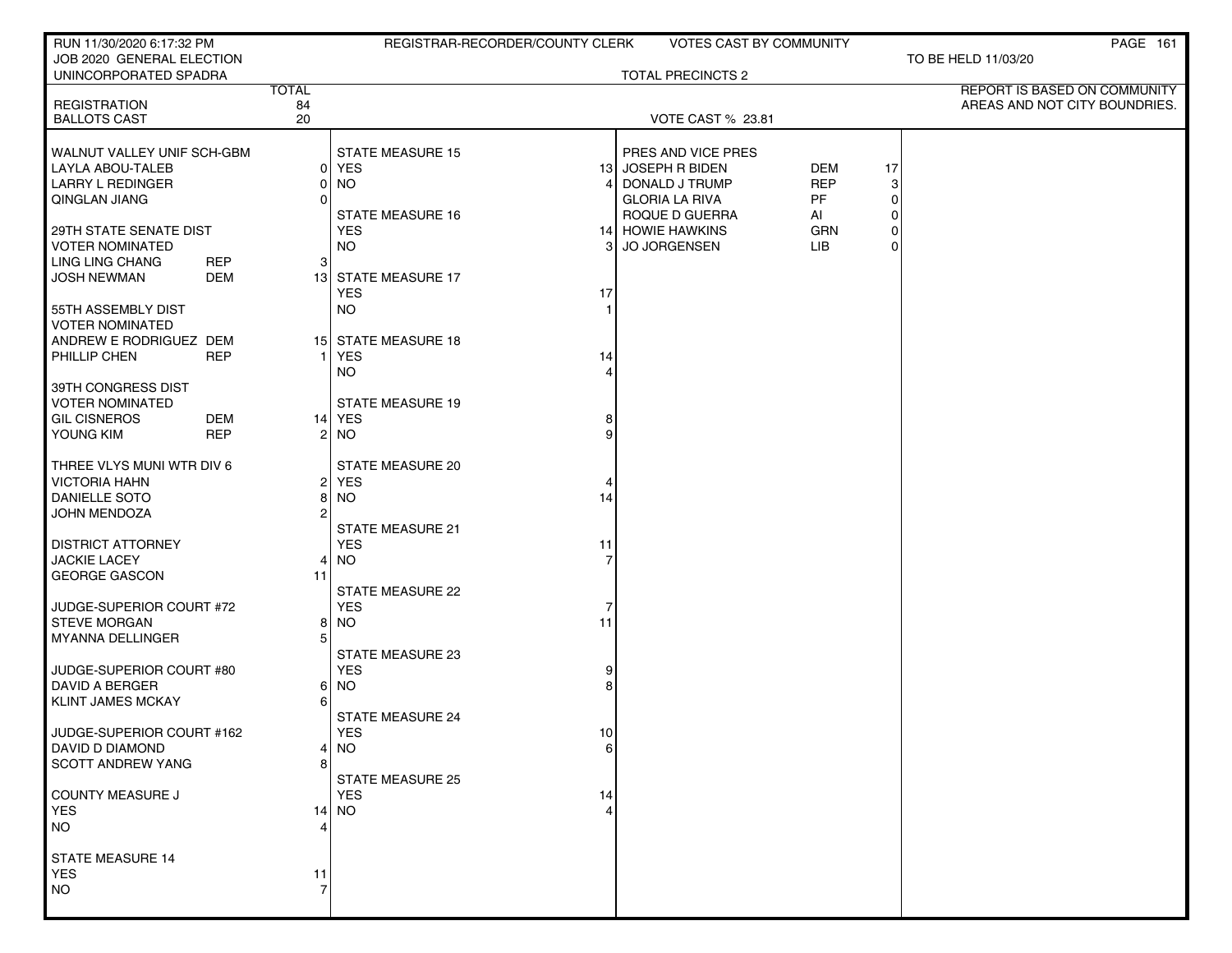| RUN 11/30/2020 6:17:32 PM             |            |              | REGISTRAR-RECORDER/COUNTY CLERK   |            |              | <b>VOTES CAST BY COMMUNITY</b> |                               | <b>PAGE 162</b> |
|---------------------------------------|------------|--------------|-----------------------------------|------------|--------------|--------------------------------|-------------------------------|-----------------|
| JOB 2020 GENERAL ELECTION             |            |              |                                   |            |              |                                | TO BE HELD 11/03/20           |                 |
| UNINCORPORATED STEVENSON RANCH        |            | <b>TOTAL</b> |                                   |            |              | TOTAL PRECINCTS 3              | REPORT IS BASED ON COMMUNITY  |                 |
| <b>REGISTRATION</b>                   |            | 9002         |                                   |            |              |                                | AREAS AND NOT CITY BOUNDRIES. |                 |
| <b>BALLOTS CAST</b>                   |            | 7760         |                                   |            |              | VOTE CAST % 86.2               |                               |                 |
|                                       |            |              |                                   |            |              |                                |                               |                 |
| 27TH STATE SENATE DIST                |            |              | <b>STATE MEASURE 16</b>           |            |              |                                |                               |                 |
| <b>VOTER NOMINATED</b>                |            |              | <b>YES</b>                        |            | 2699         |                                |                               |                 |
| <b>HOUMAN SALEM</b>                   | REP        | $3304$ NO    |                                   |            | 4622         |                                |                               |                 |
| <b>HENRY STERN</b>                    | DEM        | 3860         | <b>STATE MEASURE 17</b>           |            |              |                                |                               |                 |
| 38TH ASSEMBLY DIST                    |            |              | <b>YES</b>                        |            | 3658         |                                |                               |                 |
| <b>VOTER NOMINATED</b>                |            |              | <b>NO</b>                         |            | 3708         |                                |                               |                 |
| S M VALLADARES                        | <b>REP</b> | 4498         |                                   |            |              |                                |                               |                 |
| LUCIE L VOLOTZKY                      | <b>REP</b> |              | 1148 STATE MEASURE 18             |            |              |                                |                               |                 |
|                                       |            |              | <b>YES</b>                        |            | 2822         |                                |                               |                 |
| 25TH CONGRESS DIST                    |            |              | NO.                               |            | 4612         |                                |                               |                 |
| <b>VOTER NOMINATED</b>                |            |              |                                   |            |              |                                |                               |                 |
| <b>MIKE GARCIA</b>                    | REP        |              | 3631 STATE MEASURE 19             |            |              |                                |                               |                 |
| <b>CHRISTY SMITH</b>                  | <b>DEM</b> | 3820 YES     |                                   |            | 3238         |                                |                               |                 |
|                                       |            |              | <b>NO</b>                         |            | 3941         |                                |                               |                 |
| SANTA CLARITA - DIVISION 3            |            |              |                                   |            |              |                                |                               |                 |
| <b>BJ ATKINS</b><br>KATHYE ARMITAGE   |            |              | 2653 STATE MEASURE 20<br>2258 YES |            | 3183         |                                |                               |                 |
| <b>MARIA GUTZEIT</b>                  |            | $2214$ NO    |                                   |            | 4033         |                                |                               |                 |
| <b>STACY FORTNER</b>                  |            | 2060         |                                   |            |              |                                |                               |                 |
|                                       |            |              | <b>STATE MEASURE 21</b>           |            |              |                                |                               |                 |
| <b>DISTRICT ATTORNEY</b>              |            |              | <b>YES</b>                        |            | 2639         |                                |                               |                 |
| <b>JACKIE LACEY</b>                   |            | 3804 NO      |                                   |            | 4660         |                                |                               |                 |
| <b>GEORGE GASCON</b>                  |            | 2805         |                                   |            |              |                                |                               |                 |
|                                       |            |              | <b>STATE MEASURE 22</b>           |            |              |                                |                               |                 |
| JUDGE-SUPERIOR COURT #72              |            |              | <b>YES</b>                        |            | 4765         |                                |                               |                 |
| <b>STEVE MORGAN</b>                   |            | 3652 NO      |                                   |            | 2603         |                                |                               |                 |
| <b>MYANNA DELLINGER</b>               |            | 2388         | STATE MEASURE 23                  |            |              |                                |                               |                 |
| JUDGE-SUPERIOR COURT #80              |            |              | <b>YES</b>                        |            | 2441         |                                |                               |                 |
| DAVID A BERGER                        |            | 3623 NO      |                                   |            | 4853         |                                |                               |                 |
| <b>KLINT JAMES MCKAY</b>              |            | 2214         |                                   |            |              |                                |                               |                 |
|                                       |            |              | <b>STATE MEASURE 24</b>           |            |              |                                |                               |                 |
| JUDGE-SUPERIOR COURT #162             |            |              | <b>YES</b>                        |            | 3984         |                                |                               |                 |
| DAVID D DIAMOND                       |            | 2124 NO      |                                   |            | 3240         |                                |                               |                 |
| <b>SCOTT ANDREW YANG</b>              |            | 3948         |                                   |            |              |                                |                               |                 |
|                                       |            |              | <b>STATE MEASURE 25</b>           |            |              |                                |                               |                 |
| <b>COUNTY MEASURE J</b><br><b>YES</b> |            | 2814 NO      | YES                               |            | 2708<br>4444 |                                |                               |                 |
| <b>NO</b>                             |            | 3950         |                                   |            |              |                                |                               |                 |
|                                       |            |              | PRES AND VICE PRES                |            |              |                                |                               |                 |
| <b>STATE MEASURE 14</b>               |            |              | <b>JOSEPH R BIDEN</b>             | DEM        | 4329         |                                |                               |                 |
| <b>YES</b>                            |            |              | 3257 DONALD J TRUMP               | <b>REP</b> | 3169         |                                |                               |                 |
| <b>NO</b>                             |            |              | 4031 GLORIA LA RIVA               | <b>PF</b>  | 12           |                                |                               |                 |
|                                       |            |              | ROQUE D GUERRA                    | AI         | 24           |                                |                               |                 |
| <b>STATE MEASURE 15</b>               |            |              | <b>HOWIE HAWKINS</b>              | <b>GRN</b> | 13           |                                |                               |                 |
| <b>YES</b>                            |            |              | 3124 JO JORGENSEN                 | LIB        | 71           |                                |                               |                 |
| NO.                                   |            | 4291         |                                   |            |              |                                |                               |                 |
|                                       |            |              |                                   |            |              |                                |                               |                 |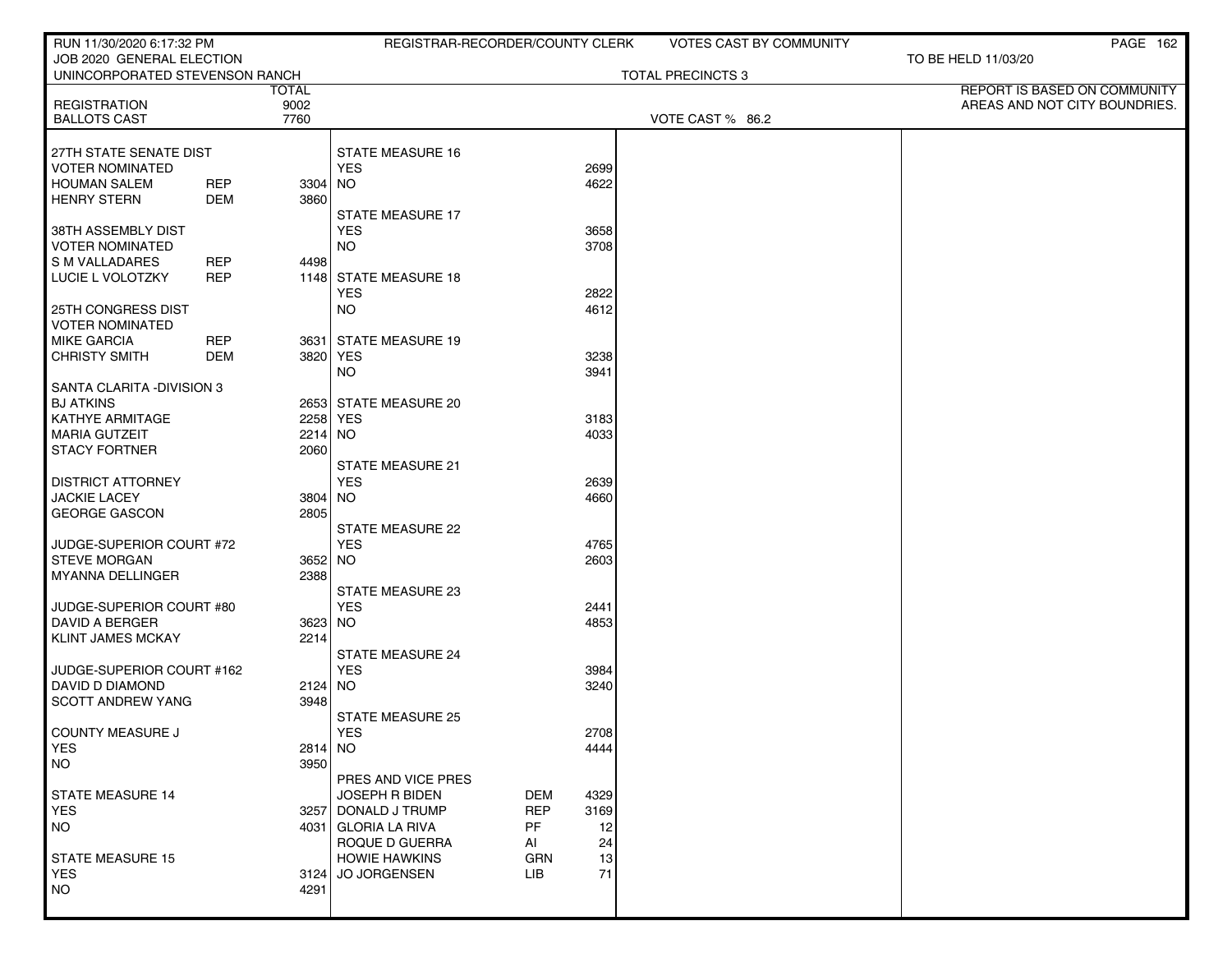| JOB 2020 GENERAL ELECTION<br>TO BE HELD 11/03/20<br><b>TOTAL PRECINCTS 11</b><br>UNINCORPORATED SUNLAND<br><b>TOTAL</b><br>REPORT IS BASED ON COMMUNITY<br><b>REGISTRATION</b><br>888<br>AREAS AND NOT CITY BOUNDRIES.<br>682<br><b>BALLOTS CAST</b><br>VOTE CAST % 76.8<br>ACTON-AGUA DULCE UNIF-GBM<br>LOS ANGELES COMM-BOT 7<br>LOS ANGELES USD-MEAS RR<br><b>STATE MEASURE 20</b><br><b>MICHAEL E FOX</b><br>0 CORY D BUTLER<br><b>YES</b><br>333 YES<br>61<br>205<br><b>NO</b><br><b>ANDREW KENDALL</b><br><b>CHRIS HAN</b><br>62<br>273 NO<br>429<br>65<br><b>TIM JORGENSEN</b><br><b>NANCY PEARLMAN</b><br><b>JAMAL K STEWART</b><br><b>DISTRICT ATTORNEY</b><br><b>STATE MEASURE 21</b><br>13<br><b>JACKIE LACEY</b><br>303 <sub>1</sub><br><b>YES</b><br><b>ARTURO FLORES</b><br>50<br>303<br>ACTON-AGUA DULCE U/T-GBM<br>342<br><b>CHAD C WADSWORTH</b><br><b>GEORGE GASCON</b><br>290 NO<br>0 MIKE FONG<br>234<br>36<br><b>BRANDON T ROQUE</b><br>RAQUEL WATTS<br><b>STATE MEASURE 22</b><br>JUDGE-SUPERIOR COURT #72<br>289 YES<br>363<br>  WM S. HART UNION HIGH-TR 4<br>ANTELOPE VLY CCD-GBM TR 1<br><b>STEVE MORGAN</b><br>$242$ NO<br>291<br><b>STEVEN M STURGEON</b><br>2 MICHELLE HARVEY<br>MYANNA DELLINGER<br>$\Omega$<br><b>JAMES WEBB</b><br>R MICHAEL DUTTON<br>$\Omega$<br>JUDGE-SUPERIOR COURT #80<br>STATE MEASURE 23<br>DAVID A BERGER<br>297 YES<br>290<br>LOS ANGELES COMM-BOT 1<br><b>21ST STATE SENATE DIST</b><br><b>TORI BAILEY</b><br>55 VOTER NOMINATED<br>363<br><b>KLINT JAMES MCKAY</b><br>225 NO<br><b>KIPP MUELLER</b><br><b>CHARNE TUNSON</b><br>DEM<br>46 I<br>$\overline{0}$<br><b>REP</b><br>JUDGE-SUPERIOR COURT #162<br><b>STATE MEASURE 24</b><br><b>KAREN HERNANDEZ</b><br>65 SCOTT WILK<br>$\Omega$<br><b>ANDRA HOFFMAN</b><br>252<br><b>DAVID D DIAMOND</b><br>252 YES<br>341<br>303<br><b>ANTONIO P SANCHEZ</b><br>23 25TH STATE SENATE DIST<br><b>SCOTT ANDREW YANG</b><br>280 NO<br><b>MARJORIE SHAW</b><br><b>VOTER NOMINATED</b><br>49<br><b>REP</b><br>COUNTY MEASURE J<br><b>STATE MEASURE 25</b><br><b>JESSICA M MCCARNS</b><br>24<br>KATHLEEN HAZELTON<br>223<br><b>DEM</b><br>397<br><b>YES</b><br>321<br><b>YES</b><br>263<br>R RICHARD CUEVAS<br>A J PORTANTINO<br>14<br>374<br>NO.<br>295 NO<br>LOS ANGELES COMM-BOT 3<br>39TH ASSEMBLY DIST<br><b>MICHAEL BATIE</b><br>20 VOTER NOMINATED<br><b>STATE MEASURE 14</b><br>PRES AND VICE PRES<br>S BROOKS GRIFFIN<br>RICARDO BENITEZ<br>195 YES<br>330 JOSEPH R BIDEN<br>REP<br>DEM<br>401<br>43<br><b>REP</b><br><b>GERRY ANDERSON</b><br><b>DEM</b><br>  LUZ MARIA RIVAS<br>365 NO<br>312 DONALD J TRUMP<br>233<br>80<br>71<br><b>GLORIA LA RIVA</b><br><b>PF</b><br>$\mathbf{3}$<br>LYDIA A GUTIERREZ<br>$\mathbf{3}$<br><b>RUFFIN E PATTERSON</b><br><b>STATE MEASURE 15</b><br>43RD ASSEMBLY DIST<br>ROQUE D GUERRA<br>AI<br>11<br>14<br><b>VOTER NOMINATED</b><br>ROBERT PAYNE<br>25<br><b>YES</b><br>286 HOWIE HAWKINS<br><b>GRN</b><br><b>NO</b><br><b>MIKE GRAVES</b><br><b>LIB</b><br>12<br>ANTHONY J DANNA<br>35<br>REP<br>370 JO JORGENSEN<br><b>26</b><br><b>DEM</b><br>35<br><b>CHATURA DE SILVA</b><br>17<br>LAURA FRIEDMAN<br>DAVID VELA<br>183<br><b>STATE MEASURE 16</b><br>SAMUEL P WHITEHEAD<br><b>YES</b><br>270<br>40 27TH CONGRESS DIST<br>370<br><b>NO</b><br><b>VOTER NOMINATED</b><br>J J NALBANDIAN<br>REP<br>0<br>JUDY CHU<br><b>GLENN BAILEY</b><br>34 <sub>1</sub><br>DEM<br><b>STATE MEASURE 17</b><br>$\Omega$<br>CYNTHIA GONZALEZ<br>741<br>YES<br>424<br><b>NO</b><br>224<br>202 28TH CONGRESS DIST<br><b>PAT STURGES</b><br>62 VOTER NOMINATED<br><b>REP</b><br><b>SCOTT SVONKIN</b><br>62 ERIC EARLY<br>220 STATE MEASURE 18<br>MICHELLE MANOS<br>ADAM B SCHIFF<br><b>DEM</b><br>308 YES<br>42<br>335<br><b>SERGIO B VARGAS</b><br>320<br>15<br>NO.<br>NICHET JAMES-GRAY<br>29 29TH CONGRESS DIST<br><b>VOTER NOMINATED</b><br><b>STATE MEASURE 19</b><br>ANGELICA M DUENAS<br>DEM<br>50 YES<br>329<br><b>DEM</b><br>63 NO<br>316<br><b>TONY CARDENAS</b> | RUN 11/30/2020 6:17:32 PM | REGISTRAR-RECORDER/COUNTY CLERK |  | <b>VOTES CAST BY COMMUNITY</b> |  | PAGE 163 |  |
|------------------------------------------------------------------------------------------------------------------------------------------------------------------------------------------------------------------------------------------------------------------------------------------------------------------------------------------------------------------------------------------------------------------------------------------------------------------------------------------------------------------------------------------------------------------------------------------------------------------------------------------------------------------------------------------------------------------------------------------------------------------------------------------------------------------------------------------------------------------------------------------------------------------------------------------------------------------------------------------------------------------------------------------------------------------------------------------------------------------------------------------------------------------------------------------------------------------------------------------------------------------------------------------------------------------------------------------------------------------------------------------------------------------------------------------------------------------------------------------------------------------------------------------------------------------------------------------------------------------------------------------------------------------------------------------------------------------------------------------------------------------------------------------------------------------------------------------------------------------------------------------------------------------------------------------------------------------------------------------------------------------------------------------------------------------------------------------------------------------------------------------------------------------------------------------------------------------------------------------------------------------------------------------------------------------------------------------------------------------------------------------------------------------------------------------------------------------------------------------------------------------------------------------------------------------------------------------------------------------------------------------------------------------------------------------------------------------------------------------------------------------------------------------------------------------------------------------------------------------------------------------------------------------------------------------------------------------------------------------------------------------------------------------------------------------------------------------------------------------------------------------------------------------------------------------------------------------------------------------------------------------------------------------------------------------------------------------------------------------------------------------------------------------------------------------------------------------------------------------------------------------------------------------------------------------------------------------------------------------------------------------------------------------------------------------------------------------------------------------------------------------------------------------------------------------------------------------------------------------------------------------------------------------------------------------------------------------------------------------------------------|---------------------------|---------------------------------|--|--------------------------------|--|----------|--|
|                                                                                                                                                                                                                                                                                                                                                                                                                                                                                                                                                                                                                                                                                                                                                                                                                                                                                                                                                                                                                                                                                                                                                                                                                                                                                                                                                                                                                                                                                                                                                                                                                                                                                                                                                                                                                                                                                                                                                                                                                                                                                                                                                                                                                                                                                                                                                                                                                                                                                                                                                                                                                                                                                                                                                                                                                                                                                                                                                                                                                                                                                                                                                                                                                                                                                                                                                                                                                                                                                                                                                                                                                                                                                                                                                                                                                                                                                                                                                                                                            |                           |                                 |  |                                |  |          |  |
|                                                                                                                                                                                                                                                                                                                                                                                                                                                                                                                                                                                                                                                                                                                                                                                                                                                                                                                                                                                                                                                                                                                                                                                                                                                                                                                                                                                                                                                                                                                                                                                                                                                                                                                                                                                                                                                                                                                                                                                                                                                                                                                                                                                                                                                                                                                                                                                                                                                                                                                                                                                                                                                                                                                                                                                                                                                                                                                                                                                                                                                                                                                                                                                                                                                                                                                                                                                                                                                                                                                                                                                                                                                                                                                                                                                                                                                                                                                                                                                                            |                           |                                 |  |                                |  |          |  |
|                                                                                                                                                                                                                                                                                                                                                                                                                                                                                                                                                                                                                                                                                                                                                                                                                                                                                                                                                                                                                                                                                                                                                                                                                                                                                                                                                                                                                                                                                                                                                                                                                                                                                                                                                                                                                                                                                                                                                                                                                                                                                                                                                                                                                                                                                                                                                                                                                                                                                                                                                                                                                                                                                                                                                                                                                                                                                                                                                                                                                                                                                                                                                                                                                                                                                                                                                                                                                                                                                                                                                                                                                                                                                                                                                                                                                                                                                                                                                                                                            |                           |                                 |  |                                |  |          |  |
|                                                                                                                                                                                                                                                                                                                                                                                                                                                                                                                                                                                                                                                                                                                                                                                                                                                                                                                                                                                                                                                                                                                                                                                                                                                                                                                                                                                                                                                                                                                                                                                                                                                                                                                                                                                                                                                                                                                                                                                                                                                                                                                                                                                                                                                                                                                                                                                                                                                                                                                                                                                                                                                                                                                                                                                                                                                                                                                                                                                                                                                                                                                                                                                                                                                                                                                                                                                                                                                                                                                                                                                                                                                                                                                                                                                                                                                                                                                                                                                                            |                           |                                 |  |                                |  |          |  |
|                                                                                                                                                                                                                                                                                                                                                                                                                                                                                                                                                                                                                                                                                                                                                                                                                                                                                                                                                                                                                                                                                                                                                                                                                                                                                                                                                                                                                                                                                                                                                                                                                                                                                                                                                                                                                                                                                                                                                                                                                                                                                                                                                                                                                                                                                                                                                                                                                                                                                                                                                                                                                                                                                                                                                                                                                                                                                                                                                                                                                                                                                                                                                                                                                                                                                                                                                                                                                                                                                                                                                                                                                                                                                                                                                                                                                                                                                                                                                                                                            |                           |                                 |  |                                |  |          |  |
|                                                                                                                                                                                                                                                                                                                                                                                                                                                                                                                                                                                                                                                                                                                                                                                                                                                                                                                                                                                                                                                                                                                                                                                                                                                                                                                                                                                                                                                                                                                                                                                                                                                                                                                                                                                                                                                                                                                                                                                                                                                                                                                                                                                                                                                                                                                                                                                                                                                                                                                                                                                                                                                                                                                                                                                                                                                                                                                                                                                                                                                                                                                                                                                                                                                                                                                                                                                                                                                                                                                                                                                                                                                                                                                                                                                                                                                                                                                                                                                                            |                           |                                 |  |                                |  |          |  |
|                                                                                                                                                                                                                                                                                                                                                                                                                                                                                                                                                                                                                                                                                                                                                                                                                                                                                                                                                                                                                                                                                                                                                                                                                                                                                                                                                                                                                                                                                                                                                                                                                                                                                                                                                                                                                                                                                                                                                                                                                                                                                                                                                                                                                                                                                                                                                                                                                                                                                                                                                                                                                                                                                                                                                                                                                                                                                                                                                                                                                                                                                                                                                                                                                                                                                                                                                                                                                                                                                                                                                                                                                                                                                                                                                                                                                                                                                                                                                                                                            |                           |                                 |  |                                |  |          |  |
|                                                                                                                                                                                                                                                                                                                                                                                                                                                                                                                                                                                                                                                                                                                                                                                                                                                                                                                                                                                                                                                                                                                                                                                                                                                                                                                                                                                                                                                                                                                                                                                                                                                                                                                                                                                                                                                                                                                                                                                                                                                                                                                                                                                                                                                                                                                                                                                                                                                                                                                                                                                                                                                                                                                                                                                                                                                                                                                                                                                                                                                                                                                                                                                                                                                                                                                                                                                                                                                                                                                                                                                                                                                                                                                                                                                                                                                                                                                                                                                                            |                           |                                 |  |                                |  |          |  |
|                                                                                                                                                                                                                                                                                                                                                                                                                                                                                                                                                                                                                                                                                                                                                                                                                                                                                                                                                                                                                                                                                                                                                                                                                                                                                                                                                                                                                                                                                                                                                                                                                                                                                                                                                                                                                                                                                                                                                                                                                                                                                                                                                                                                                                                                                                                                                                                                                                                                                                                                                                                                                                                                                                                                                                                                                                                                                                                                                                                                                                                                                                                                                                                                                                                                                                                                                                                                                                                                                                                                                                                                                                                                                                                                                                                                                                                                                                                                                                                                            |                           |                                 |  |                                |  |          |  |
|                                                                                                                                                                                                                                                                                                                                                                                                                                                                                                                                                                                                                                                                                                                                                                                                                                                                                                                                                                                                                                                                                                                                                                                                                                                                                                                                                                                                                                                                                                                                                                                                                                                                                                                                                                                                                                                                                                                                                                                                                                                                                                                                                                                                                                                                                                                                                                                                                                                                                                                                                                                                                                                                                                                                                                                                                                                                                                                                                                                                                                                                                                                                                                                                                                                                                                                                                                                                                                                                                                                                                                                                                                                                                                                                                                                                                                                                                                                                                                                                            |                           |                                 |  |                                |  |          |  |
|                                                                                                                                                                                                                                                                                                                                                                                                                                                                                                                                                                                                                                                                                                                                                                                                                                                                                                                                                                                                                                                                                                                                                                                                                                                                                                                                                                                                                                                                                                                                                                                                                                                                                                                                                                                                                                                                                                                                                                                                                                                                                                                                                                                                                                                                                                                                                                                                                                                                                                                                                                                                                                                                                                                                                                                                                                                                                                                                                                                                                                                                                                                                                                                                                                                                                                                                                                                                                                                                                                                                                                                                                                                                                                                                                                                                                                                                                                                                                                                                            |                           |                                 |  |                                |  |          |  |
|                                                                                                                                                                                                                                                                                                                                                                                                                                                                                                                                                                                                                                                                                                                                                                                                                                                                                                                                                                                                                                                                                                                                                                                                                                                                                                                                                                                                                                                                                                                                                                                                                                                                                                                                                                                                                                                                                                                                                                                                                                                                                                                                                                                                                                                                                                                                                                                                                                                                                                                                                                                                                                                                                                                                                                                                                                                                                                                                                                                                                                                                                                                                                                                                                                                                                                                                                                                                                                                                                                                                                                                                                                                                                                                                                                                                                                                                                                                                                                                                            |                           |                                 |  |                                |  |          |  |
|                                                                                                                                                                                                                                                                                                                                                                                                                                                                                                                                                                                                                                                                                                                                                                                                                                                                                                                                                                                                                                                                                                                                                                                                                                                                                                                                                                                                                                                                                                                                                                                                                                                                                                                                                                                                                                                                                                                                                                                                                                                                                                                                                                                                                                                                                                                                                                                                                                                                                                                                                                                                                                                                                                                                                                                                                                                                                                                                                                                                                                                                                                                                                                                                                                                                                                                                                                                                                                                                                                                                                                                                                                                                                                                                                                                                                                                                                                                                                                                                            |                           |                                 |  |                                |  |          |  |
|                                                                                                                                                                                                                                                                                                                                                                                                                                                                                                                                                                                                                                                                                                                                                                                                                                                                                                                                                                                                                                                                                                                                                                                                                                                                                                                                                                                                                                                                                                                                                                                                                                                                                                                                                                                                                                                                                                                                                                                                                                                                                                                                                                                                                                                                                                                                                                                                                                                                                                                                                                                                                                                                                                                                                                                                                                                                                                                                                                                                                                                                                                                                                                                                                                                                                                                                                                                                                                                                                                                                                                                                                                                                                                                                                                                                                                                                                                                                                                                                            |                           |                                 |  |                                |  |          |  |
|                                                                                                                                                                                                                                                                                                                                                                                                                                                                                                                                                                                                                                                                                                                                                                                                                                                                                                                                                                                                                                                                                                                                                                                                                                                                                                                                                                                                                                                                                                                                                                                                                                                                                                                                                                                                                                                                                                                                                                                                                                                                                                                                                                                                                                                                                                                                                                                                                                                                                                                                                                                                                                                                                                                                                                                                                                                                                                                                                                                                                                                                                                                                                                                                                                                                                                                                                                                                                                                                                                                                                                                                                                                                                                                                                                                                                                                                                                                                                                                                            |                           |                                 |  |                                |  |          |  |
|                                                                                                                                                                                                                                                                                                                                                                                                                                                                                                                                                                                                                                                                                                                                                                                                                                                                                                                                                                                                                                                                                                                                                                                                                                                                                                                                                                                                                                                                                                                                                                                                                                                                                                                                                                                                                                                                                                                                                                                                                                                                                                                                                                                                                                                                                                                                                                                                                                                                                                                                                                                                                                                                                                                                                                                                                                                                                                                                                                                                                                                                                                                                                                                                                                                                                                                                                                                                                                                                                                                                                                                                                                                                                                                                                                                                                                                                                                                                                                                                            |                           |                                 |  |                                |  |          |  |
|                                                                                                                                                                                                                                                                                                                                                                                                                                                                                                                                                                                                                                                                                                                                                                                                                                                                                                                                                                                                                                                                                                                                                                                                                                                                                                                                                                                                                                                                                                                                                                                                                                                                                                                                                                                                                                                                                                                                                                                                                                                                                                                                                                                                                                                                                                                                                                                                                                                                                                                                                                                                                                                                                                                                                                                                                                                                                                                                                                                                                                                                                                                                                                                                                                                                                                                                                                                                                                                                                                                                                                                                                                                                                                                                                                                                                                                                                                                                                                                                            |                           |                                 |  |                                |  |          |  |
|                                                                                                                                                                                                                                                                                                                                                                                                                                                                                                                                                                                                                                                                                                                                                                                                                                                                                                                                                                                                                                                                                                                                                                                                                                                                                                                                                                                                                                                                                                                                                                                                                                                                                                                                                                                                                                                                                                                                                                                                                                                                                                                                                                                                                                                                                                                                                                                                                                                                                                                                                                                                                                                                                                                                                                                                                                                                                                                                                                                                                                                                                                                                                                                                                                                                                                                                                                                                                                                                                                                                                                                                                                                                                                                                                                                                                                                                                                                                                                                                            |                           |                                 |  |                                |  |          |  |
|                                                                                                                                                                                                                                                                                                                                                                                                                                                                                                                                                                                                                                                                                                                                                                                                                                                                                                                                                                                                                                                                                                                                                                                                                                                                                                                                                                                                                                                                                                                                                                                                                                                                                                                                                                                                                                                                                                                                                                                                                                                                                                                                                                                                                                                                                                                                                                                                                                                                                                                                                                                                                                                                                                                                                                                                                                                                                                                                                                                                                                                                                                                                                                                                                                                                                                                                                                                                                                                                                                                                                                                                                                                                                                                                                                                                                                                                                                                                                                                                            |                           |                                 |  |                                |  |          |  |
|                                                                                                                                                                                                                                                                                                                                                                                                                                                                                                                                                                                                                                                                                                                                                                                                                                                                                                                                                                                                                                                                                                                                                                                                                                                                                                                                                                                                                                                                                                                                                                                                                                                                                                                                                                                                                                                                                                                                                                                                                                                                                                                                                                                                                                                                                                                                                                                                                                                                                                                                                                                                                                                                                                                                                                                                                                                                                                                                                                                                                                                                                                                                                                                                                                                                                                                                                                                                                                                                                                                                                                                                                                                                                                                                                                                                                                                                                                                                                                                                            |                           |                                 |  |                                |  |          |  |
|                                                                                                                                                                                                                                                                                                                                                                                                                                                                                                                                                                                                                                                                                                                                                                                                                                                                                                                                                                                                                                                                                                                                                                                                                                                                                                                                                                                                                                                                                                                                                                                                                                                                                                                                                                                                                                                                                                                                                                                                                                                                                                                                                                                                                                                                                                                                                                                                                                                                                                                                                                                                                                                                                                                                                                                                                                                                                                                                                                                                                                                                                                                                                                                                                                                                                                                                                                                                                                                                                                                                                                                                                                                                                                                                                                                                                                                                                                                                                                                                            |                           |                                 |  |                                |  |          |  |
|                                                                                                                                                                                                                                                                                                                                                                                                                                                                                                                                                                                                                                                                                                                                                                                                                                                                                                                                                                                                                                                                                                                                                                                                                                                                                                                                                                                                                                                                                                                                                                                                                                                                                                                                                                                                                                                                                                                                                                                                                                                                                                                                                                                                                                                                                                                                                                                                                                                                                                                                                                                                                                                                                                                                                                                                                                                                                                                                                                                                                                                                                                                                                                                                                                                                                                                                                                                                                                                                                                                                                                                                                                                                                                                                                                                                                                                                                                                                                                                                            |                           |                                 |  |                                |  |          |  |
|                                                                                                                                                                                                                                                                                                                                                                                                                                                                                                                                                                                                                                                                                                                                                                                                                                                                                                                                                                                                                                                                                                                                                                                                                                                                                                                                                                                                                                                                                                                                                                                                                                                                                                                                                                                                                                                                                                                                                                                                                                                                                                                                                                                                                                                                                                                                                                                                                                                                                                                                                                                                                                                                                                                                                                                                                                                                                                                                                                                                                                                                                                                                                                                                                                                                                                                                                                                                                                                                                                                                                                                                                                                                                                                                                                                                                                                                                                                                                                                                            |                           |                                 |  |                                |  |          |  |
|                                                                                                                                                                                                                                                                                                                                                                                                                                                                                                                                                                                                                                                                                                                                                                                                                                                                                                                                                                                                                                                                                                                                                                                                                                                                                                                                                                                                                                                                                                                                                                                                                                                                                                                                                                                                                                                                                                                                                                                                                                                                                                                                                                                                                                                                                                                                                                                                                                                                                                                                                                                                                                                                                                                                                                                                                                                                                                                                                                                                                                                                                                                                                                                                                                                                                                                                                                                                                                                                                                                                                                                                                                                                                                                                                                                                                                                                                                                                                                                                            |                           |                                 |  |                                |  |          |  |
|                                                                                                                                                                                                                                                                                                                                                                                                                                                                                                                                                                                                                                                                                                                                                                                                                                                                                                                                                                                                                                                                                                                                                                                                                                                                                                                                                                                                                                                                                                                                                                                                                                                                                                                                                                                                                                                                                                                                                                                                                                                                                                                                                                                                                                                                                                                                                                                                                                                                                                                                                                                                                                                                                                                                                                                                                                                                                                                                                                                                                                                                                                                                                                                                                                                                                                                                                                                                                                                                                                                                                                                                                                                                                                                                                                                                                                                                                                                                                                                                            |                           |                                 |  |                                |  |          |  |
|                                                                                                                                                                                                                                                                                                                                                                                                                                                                                                                                                                                                                                                                                                                                                                                                                                                                                                                                                                                                                                                                                                                                                                                                                                                                                                                                                                                                                                                                                                                                                                                                                                                                                                                                                                                                                                                                                                                                                                                                                                                                                                                                                                                                                                                                                                                                                                                                                                                                                                                                                                                                                                                                                                                                                                                                                                                                                                                                                                                                                                                                                                                                                                                                                                                                                                                                                                                                                                                                                                                                                                                                                                                                                                                                                                                                                                                                                                                                                                                                            |                           |                                 |  |                                |  |          |  |
|                                                                                                                                                                                                                                                                                                                                                                                                                                                                                                                                                                                                                                                                                                                                                                                                                                                                                                                                                                                                                                                                                                                                                                                                                                                                                                                                                                                                                                                                                                                                                                                                                                                                                                                                                                                                                                                                                                                                                                                                                                                                                                                                                                                                                                                                                                                                                                                                                                                                                                                                                                                                                                                                                                                                                                                                                                                                                                                                                                                                                                                                                                                                                                                                                                                                                                                                                                                                                                                                                                                                                                                                                                                                                                                                                                                                                                                                                                                                                                                                            |                           |                                 |  |                                |  |          |  |
|                                                                                                                                                                                                                                                                                                                                                                                                                                                                                                                                                                                                                                                                                                                                                                                                                                                                                                                                                                                                                                                                                                                                                                                                                                                                                                                                                                                                                                                                                                                                                                                                                                                                                                                                                                                                                                                                                                                                                                                                                                                                                                                                                                                                                                                                                                                                                                                                                                                                                                                                                                                                                                                                                                                                                                                                                                                                                                                                                                                                                                                                                                                                                                                                                                                                                                                                                                                                                                                                                                                                                                                                                                                                                                                                                                                                                                                                                                                                                                                                            |                           |                                 |  |                                |  |          |  |
|                                                                                                                                                                                                                                                                                                                                                                                                                                                                                                                                                                                                                                                                                                                                                                                                                                                                                                                                                                                                                                                                                                                                                                                                                                                                                                                                                                                                                                                                                                                                                                                                                                                                                                                                                                                                                                                                                                                                                                                                                                                                                                                                                                                                                                                                                                                                                                                                                                                                                                                                                                                                                                                                                                                                                                                                                                                                                                                                                                                                                                                                                                                                                                                                                                                                                                                                                                                                                                                                                                                                                                                                                                                                                                                                                                                                                                                                                                                                                                                                            |                           |                                 |  |                                |  |          |  |
|                                                                                                                                                                                                                                                                                                                                                                                                                                                                                                                                                                                                                                                                                                                                                                                                                                                                                                                                                                                                                                                                                                                                                                                                                                                                                                                                                                                                                                                                                                                                                                                                                                                                                                                                                                                                                                                                                                                                                                                                                                                                                                                                                                                                                                                                                                                                                                                                                                                                                                                                                                                                                                                                                                                                                                                                                                                                                                                                                                                                                                                                                                                                                                                                                                                                                                                                                                                                                                                                                                                                                                                                                                                                                                                                                                                                                                                                                                                                                                                                            |                           |                                 |  |                                |  |          |  |
|                                                                                                                                                                                                                                                                                                                                                                                                                                                                                                                                                                                                                                                                                                                                                                                                                                                                                                                                                                                                                                                                                                                                                                                                                                                                                                                                                                                                                                                                                                                                                                                                                                                                                                                                                                                                                                                                                                                                                                                                                                                                                                                                                                                                                                                                                                                                                                                                                                                                                                                                                                                                                                                                                                                                                                                                                                                                                                                                                                                                                                                                                                                                                                                                                                                                                                                                                                                                                                                                                                                                                                                                                                                                                                                                                                                                                                                                                                                                                                                                            |                           |                                 |  |                                |  |          |  |
|                                                                                                                                                                                                                                                                                                                                                                                                                                                                                                                                                                                                                                                                                                                                                                                                                                                                                                                                                                                                                                                                                                                                                                                                                                                                                                                                                                                                                                                                                                                                                                                                                                                                                                                                                                                                                                                                                                                                                                                                                                                                                                                                                                                                                                                                                                                                                                                                                                                                                                                                                                                                                                                                                                                                                                                                                                                                                                                                                                                                                                                                                                                                                                                                                                                                                                                                                                                                                                                                                                                                                                                                                                                                                                                                                                                                                                                                                                                                                                                                            |                           |                                 |  |                                |  |          |  |
|                                                                                                                                                                                                                                                                                                                                                                                                                                                                                                                                                                                                                                                                                                                                                                                                                                                                                                                                                                                                                                                                                                                                                                                                                                                                                                                                                                                                                                                                                                                                                                                                                                                                                                                                                                                                                                                                                                                                                                                                                                                                                                                                                                                                                                                                                                                                                                                                                                                                                                                                                                                                                                                                                                                                                                                                                                                                                                                                                                                                                                                                                                                                                                                                                                                                                                                                                                                                                                                                                                                                                                                                                                                                                                                                                                                                                                                                                                                                                                                                            |                           |                                 |  |                                |  |          |  |
|                                                                                                                                                                                                                                                                                                                                                                                                                                                                                                                                                                                                                                                                                                                                                                                                                                                                                                                                                                                                                                                                                                                                                                                                                                                                                                                                                                                                                                                                                                                                                                                                                                                                                                                                                                                                                                                                                                                                                                                                                                                                                                                                                                                                                                                                                                                                                                                                                                                                                                                                                                                                                                                                                                                                                                                                                                                                                                                                                                                                                                                                                                                                                                                                                                                                                                                                                                                                                                                                                                                                                                                                                                                                                                                                                                                                                                                                                                                                                                                                            |                           |                                 |  |                                |  |          |  |
|                                                                                                                                                                                                                                                                                                                                                                                                                                                                                                                                                                                                                                                                                                                                                                                                                                                                                                                                                                                                                                                                                                                                                                                                                                                                                                                                                                                                                                                                                                                                                                                                                                                                                                                                                                                                                                                                                                                                                                                                                                                                                                                                                                                                                                                                                                                                                                                                                                                                                                                                                                                                                                                                                                                                                                                                                                                                                                                                                                                                                                                                                                                                                                                                                                                                                                                                                                                                                                                                                                                                                                                                                                                                                                                                                                                                                                                                                                                                                                                                            |                           |                                 |  |                                |  |          |  |
|                                                                                                                                                                                                                                                                                                                                                                                                                                                                                                                                                                                                                                                                                                                                                                                                                                                                                                                                                                                                                                                                                                                                                                                                                                                                                                                                                                                                                                                                                                                                                                                                                                                                                                                                                                                                                                                                                                                                                                                                                                                                                                                                                                                                                                                                                                                                                                                                                                                                                                                                                                                                                                                                                                                                                                                                                                                                                                                                                                                                                                                                                                                                                                                                                                                                                                                                                                                                                                                                                                                                                                                                                                                                                                                                                                                                                                                                                                                                                                                                            |                           |                                 |  |                                |  |          |  |
|                                                                                                                                                                                                                                                                                                                                                                                                                                                                                                                                                                                                                                                                                                                                                                                                                                                                                                                                                                                                                                                                                                                                                                                                                                                                                                                                                                                                                                                                                                                                                                                                                                                                                                                                                                                                                                                                                                                                                                                                                                                                                                                                                                                                                                                                                                                                                                                                                                                                                                                                                                                                                                                                                                                                                                                                                                                                                                                                                                                                                                                                                                                                                                                                                                                                                                                                                                                                                                                                                                                                                                                                                                                                                                                                                                                                                                                                                                                                                                                                            |                           |                                 |  |                                |  |          |  |
|                                                                                                                                                                                                                                                                                                                                                                                                                                                                                                                                                                                                                                                                                                                                                                                                                                                                                                                                                                                                                                                                                                                                                                                                                                                                                                                                                                                                                                                                                                                                                                                                                                                                                                                                                                                                                                                                                                                                                                                                                                                                                                                                                                                                                                                                                                                                                                                                                                                                                                                                                                                                                                                                                                                                                                                                                                                                                                                                                                                                                                                                                                                                                                                                                                                                                                                                                                                                                                                                                                                                                                                                                                                                                                                                                                                                                                                                                                                                                                                                            |                           |                                 |  |                                |  |          |  |
|                                                                                                                                                                                                                                                                                                                                                                                                                                                                                                                                                                                                                                                                                                                                                                                                                                                                                                                                                                                                                                                                                                                                                                                                                                                                                                                                                                                                                                                                                                                                                                                                                                                                                                                                                                                                                                                                                                                                                                                                                                                                                                                                                                                                                                                                                                                                                                                                                                                                                                                                                                                                                                                                                                                                                                                                                                                                                                                                                                                                                                                                                                                                                                                                                                                                                                                                                                                                                                                                                                                                                                                                                                                                                                                                                                                                                                                                                                                                                                                                            |                           |                                 |  |                                |  |          |  |
|                                                                                                                                                                                                                                                                                                                                                                                                                                                                                                                                                                                                                                                                                                                                                                                                                                                                                                                                                                                                                                                                                                                                                                                                                                                                                                                                                                                                                                                                                                                                                                                                                                                                                                                                                                                                                                                                                                                                                                                                                                                                                                                                                                                                                                                                                                                                                                                                                                                                                                                                                                                                                                                                                                                                                                                                                                                                                                                                                                                                                                                                                                                                                                                                                                                                                                                                                                                                                                                                                                                                                                                                                                                                                                                                                                                                                                                                                                                                                                                                            |                           |                                 |  |                                |  |          |  |
|                                                                                                                                                                                                                                                                                                                                                                                                                                                                                                                                                                                                                                                                                                                                                                                                                                                                                                                                                                                                                                                                                                                                                                                                                                                                                                                                                                                                                                                                                                                                                                                                                                                                                                                                                                                                                                                                                                                                                                                                                                                                                                                                                                                                                                                                                                                                                                                                                                                                                                                                                                                                                                                                                                                                                                                                                                                                                                                                                                                                                                                                                                                                                                                                                                                                                                                                                                                                                                                                                                                                                                                                                                                                                                                                                                                                                                                                                                                                                                                                            | LOS ANGELES COMM-BOT 5    |                                 |  |                                |  |          |  |
|                                                                                                                                                                                                                                                                                                                                                                                                                                                                                                                                                                                                                                                                                                                                                                                                                                                                                                                                                                                                                                                                                                                                                                                                                                                                                                                                                                                                                                                                                                                                                                                                                                                                                                                                                                                                                                                                                                                                                                                                                                                                                                                                                                                                                                                                                                                                                                                                                                                                                                                                                                                                                                                                                                                                                                                                                                                                                                                                                                                                                                                                                                                                                                                                                                                                                                                                                                                                                                                                                                                                                                                                                                                                                                                                                                                                                                                                                                                                                                                                            |                           |                                 |  |                                |  |          |  |
|                                                                                                                                                                                                                                                                                                                                                                                                                                                                                                                                                                                                                                                                                                                                                                                                                                                                                                                                                                                                                                                                                                                                                                                                                                                                                                                                                                                                                                                                                                                                                                                                                                                                                                                                                                                                                                                                                                                                                                                                                                                                                                                                                                                                                                                                                                                                                                                                                                                                                                                                                                                                                                                                                                                                                                                                                                                                                                                                                                                                                                                                                                                                                                                                                                                                                                                                                                                                                                                                                                                                                                                                                                                                                                                                                                                                                                                                                                                                                                                                            |                           |                                 |  |                                |  |          |  |
|                                                                                                                                                                                                                                                                                                                                                                                                                                                                                                                                                                                                                                                                                                                                                                                                                                                                                                                                                                                                                                                                                                                                                                                                                                                                                                                                                                                                                                                                                                                                                                                                                                                                                                                                                                                                                                                                                                                                                                                                                                                                                                                                                                                                                                                                                                                                                                                                                                                                                                                                                                                                                                                                                                                                                                                                                                                                                                                                                                                                                                                                                                                                                                                                                                                                                                                                                                                                                                                                                                                                                                                                                                                                                                                                                                                                                                                                                                                                                                                                            | N M HENDERSON             |                                 |  |                                |  |          |  |
|                                                                                                                                                                                                                                                                                                                                                                                                                                                                                                                                                                                                                                                                                                                                                                                                                                                                                                                                                                                                                                                                                                                                                                                                                                                                                                                                                                                                                                                                                                                                                                                                                                                                                                                                                                                                                                                                                                                                                                                                                                                                                                                                                                                                                                                                                                                                                                                                                                                                                                                                                                                                                                                                                                                                                                                                                                                                                                                                                                                                                                                                                                                                                                                                                                                                                                                                                                                                                                                                                                                                                                                                                                                                                                                                                                                                                                                                                                                                                                                                            |                           |                                 |  |                                |  |          |  |
|                                                                                                                                                                                                                                                                                                                                                                                                                                                                                                                                                                                                                                                                                                                                                                                                                                                                                                                                                                                                                                                                                                                                                                                                                                                                                                                                                                                                                                                                                                                                                                                                                                                                                                                                                                                                                                                                                                                                                                                                                                                                                                                                                                                                                                                                                                                                                                                                                                                                                                                                                                                                                                                                                                                                                                                                                                                                                                                                                                                                                                                                                                                                                                                                                                                                                                                                                                                                                                                                                                                                                                                                                                                                                                                                                                                                                                                                                                                                                                                                            |                           |                                 |  |                                |  |          |  |
|                                                                                                                                                                                                                                                                                                                                                                                                                                                                                                                                                                                                                                                                                                                                                                                                                                                                                                                                                                                                                                                                                                                                                                                                                                                                                                                                                                                                                                                                                                                                                                                                                                                                                                                                                                                                                                                                                                                                                                                                                                                                                                                                                                                                                                                                                                                                                                                                                                                                                                                                                                                                                                                                                                                                                                                                                                                                                                                                                                                                                                                                                                                                                                                                                                                                                                                                                                                                                                                                                                                                                                                                                                                                                                                                                                                                                                                                                                                                                                                                            |                           |                                 |  |                                |  |          |  |
|                                                                                                                                                                                                                                                                                                                                                                                                                                                                                                                                                                                                                                                                                                                                                                                                                                                                                                                                                                                                                                                                                                                                                                                                                                                                                                                                                                                                                                                                                                                                                                                                                                                                                                                                                                                                                                                                                                                                                                                                                                                                                                                                                                                                                                                                                                                                                                                                                                                                                                                                                                                                                                                                                                                                                                                                                                                                                                                                                                                                                                                                                                                                                                                                                                                                                                                                                                                                                                                                                                                                                                                                                                                                                                                                                                                                                                                                                                                                                                                                            |                           |                                 |  |                                |  |          |  |
|                                                                                                                                                                                                                                                                                                                                                                                                                                                                                                                                                                                                                                                                                                                                                                                                                                                                                                                                                                                                                                                                                                                                                                                                                                                                                                                                                                                                                                                                                                                                                                                                                                                                                                                                                                                                                                                                                                                                                                                                                                                                                                                                                                                                                                                                                                                                                                                                                                                                                                                                                                                                                                                                                                                                                                                                                                                                                                                                                                                                                                                                                                                                                                                                                                                                                                                                                                                                                                                                                                                                                                                                                                                                                                                                                                                                                                                                                                                                                                                                            |                           |                                 |  |                                |  |          |  |
|                                                                                                                                                                                                                                                                                                                                                                                                                                                                                                                                                                                                                                                                                                                                                                                                                                                                                                                                                                                                                                                                                                                                                                                                                                                                                                                                                                                                                                                                                                                                                                                                                                                                                                                                                                                                                                                                                                                                                                                                                                                                                                                                                                                                                                                                                                                                                                                                                                                                                                                                                                                                                                                                                                                                                                                                                                                                                                                                                                                                                                                                                                                                                                                                                                                                                                                                                                                                                                                                                                                                                                                                                                                                                                                                                                                                                                                                                                                                                                                                            |                           |                                 |  |                                |  |          |  |
|                                                                                                                                                                                                                                                                                                                                                                                                                                                                                                                                                                                                                                                                                                                                                                                                                                                                                                                                                                                                                                                                                                                                                                                                                                                                                                                                                                                                                                                                                                                                                                                                                                                                                                                                                                                                                                                                                                                                                                                                                                                                                                                                                                                                                                                                                                                                                                                                                                                                                                                                                                                                                                                                                                                                                                                                                                                                                                                                                                                                                                                                                                                                                                                                                                                                                                                                                                                                                                                                                                                                                                                                                                                                                                                                                                                                                                                                                                                                                                                                            |                           |                                 |  |                                |  |          |  |
|                                                                                                                                                                                                                                                                                                                                                                                                                                                                                                                                                                                                                                                                                                                                                                                                                                                                                                                                                                                                                                                                                                                                                                                                                                                                                                                                                                                                                                                                                                                                                                                                                                                                                                                                                                                                                                                                                                                                                                                                                                                                                                                                                                                                                                                                                                                                                                                                                                                                                                                                                                                                                                                                                                                                                                                                                                                                                                                                                                                                                                                                                                                                                                                                                                                                                                                                                                                                                                                                                                                                                                                                                                                                                                                                                                                                                                                                                                                                                                                                            |                           |                                 |  |                                |  |          |  |
|                                                                                                                                                                                                                                                                                                                                                                                                                                                                                                                                                                                                                                                                                                                                                                                                                                                                                                                                                                                                                                                                                                                                                                                                                                                                                                                                                                                                                                                                                                                                                                                                                                                                                                                                                                                                                                                                                                                                                                                                                                                                                                                                                                                                                                                                                                                                                                                                                                                                                                                                                                                                                                                                                                                                                                                                                                                                                                                                                                                                                                                                                                                                                                                                                                                                                                                                                                                                                                                                                                                                                                                                                                                                                                                                                                                                                                                                                                                                                                                                            |                           |                                 |  |                                |  |          |  |
|                                                                                                                                                                                                                                                                                                                                                                                                                                                                                                                                                                                                                                                                                                                                                                                                                                                                                                                                                                                                                                                                                                                                                                                                                                                                                                                                                                                                                                                                                                                                                                                                                                                                                                                                                                                                                                                                                                                                                                                                                                                                                                                                                                                                                                                                                                                                                                                                                                                                                                                                                                                                                                                                                                                                                                                                                                                                                                                                                                                                                                                                                                                                                                                                                                                                                                                                                                                                                                                                                                                                                                                                                                                                                                                                                                                                                                                                                                                                                                                                            |                           |                                 |  |                                |  |          |  |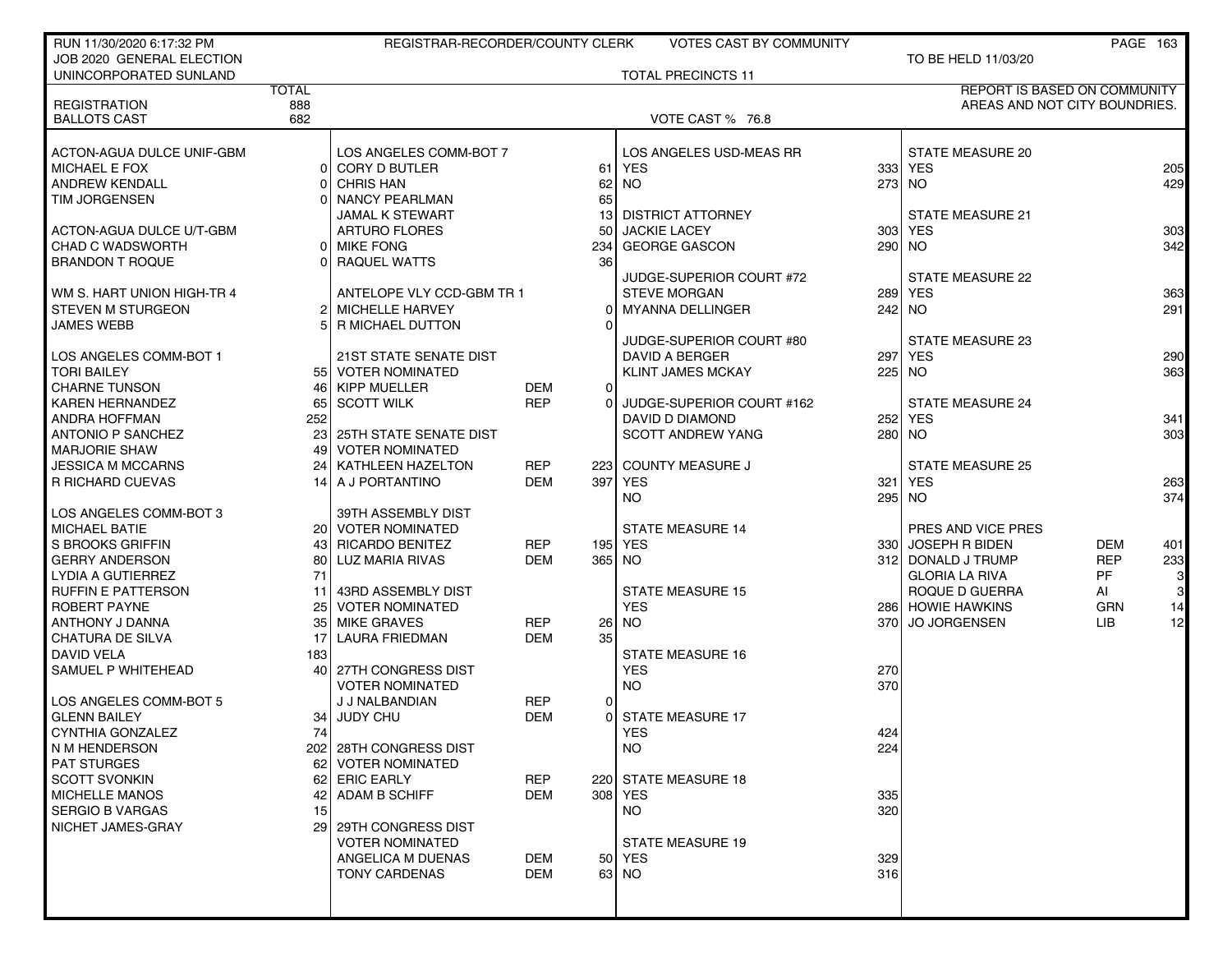| RUN 11/30/2020 6:17:32 PM               |              | REGISTRAR-RECORDER/COUNTY CLERK          |            |             | VOTES CAST BY COMMUNITY  |      |                                         |            | PAGE 164        |
|-----------------------------------------|--------------|------------------------------------------|------------|-------------|--------------------------|------|-----------------------------------------|------------|-----------------|
| JOB 2020 GENERAL ELECTION               |              |                                          |            |             |                          |      | TO BE HELD 11/03/20                     |            |                 |
| UNINCORPORATED TOPANGA                  |              |                                          |            |             | <b>TOTAL PRECINCTS 3</b> |      |                                         |            |                 |
|                                         | <b>TOTAL</b> |                                          |            |             |                          |      | <b>REPORT IS BASED ON COMMUNITY</b>     |            |                 |
| <b>REGISTRATION</b>                     | 6433         |                                          |            |             |                          |      | AREAS AND NOT CITY BOUNDRIES.           |            |                 |
| <b>BALLOTS CAST</b>                     | 5359         |                                          |            |             | VOTE CAST % 83.3         |      |                                         |            |                 |
|                                         |              |                                          |            |             |                          |      |                                         |            |                 |
| STA MONICA-MALIBU UNIF SCH              |              | LOS ANGELES COMM-BOT 7                   |            |             | <b>STATE MEASURE 14</b>  |      | PRES AND VICE PRES                      |            |                 |
| <b>MARIA LEON-VAZQUEZ</b>               |              | 338 CORY D BUTLER                        |            |             | 201 YES                  |      | 2432 JOSEPH R BIDEN                     | DEM        | 4225            |
| <b>ESTHER HICKMAN</b>                   |              | 198 CHRIS HAN                            |            |             | 780 NO                   |      | 2570 DONALD J TRUMP                     | <b>REP</b> | 942             |
| JENNIFER SMITH                          |              | 311 NANCY PEARLMAN                       |            | 347         |                          |      | <b>GLORIA LA RIVA</b>                   | PF         | $\vert 9 \vert$ |
| <b>DHUN MAY</b><br><b>JASON FELDMAN</b> |              | 183 JAMAL K STEWART<br>191 ARTURO FLORES |            | 621<br>90 l | <b>STATE MEASURE 15</b>  |      | ROQUE D GUERRA                          | AI         | 9<br>37         |
| <b>KEITH COLEMAN</b>                    |              | 286 MIKE FONG                            |            | 1371        | YES<br>NO.               |      | 3083 HOWIE HAWKINS<br>2030 JO JORGENSEN | GRN<br>LIB | 44              |
| JON KEAN                                |              | 342 RAQUEL WATTS                         |            | 219         |                          |      |                                         |            |                 |
| <b>STEVEN JOHNSON</b>                   | 113          |                                          |            |             | <b>STATE MEASURE 16</b>  |      |                                         |            |                 |
|                                         |              | 27TH STATE SENATE DIST                   |            |             | <b>YES</b>               | 2954 |                                         |            |                 |
| SANTA MONICA COMM COL-BT                |              | <b>VOTER NOMINATED</b>                   |            |             | <b>NO</b>                | 2104 |                                         |            |                 |
| <b>SUSAN AMINOFF</b>                    | 527          | <b>HOUMAN SALEM</b>                      | REP        | 1003        |                          |      |                                         |            |                 |
| <b>BRIAN O'NEIL</b>                     | 224          | <b>HENRY STERN</b>                       | <b>DEM</b> |             | 3904 STATE MEASURE 17    |      |                                         |            |                 |
| M QUINONES-PEREZ                        | 474          |                                          |            |             | <b>YES</b>               | 3932 |                                         |            |                 |
| <b>ROB G RADER</b>                      |              | 438 50TH ASSEMBLY DIST                   |            |             | NO.                      | 1219 |                                         |            |                 |
|                                         |              | <b>VOTER NOMINATED</b>                   |            |             |                          |      |                                         |            |                 |
| LOS ANGELES COMM-BOT 1                  |              | <b>RICHARD BLOOM</b>                     | DEM        |             | 3374 STATE MEASURE 18    |      |                                         |            |                 |
| <b>TORI BAILEY</b>                      |              | 199 WILL HESS                            | <b>DEM</b> | 871         | YES                      | 3343 |                                         |            |                 |
| <b>CHARNE TUNSON</b>                    | 296 l        |                                          |            |             | NO.                      | 1776 |                                         |            |                 |
| <b>KAREN HERNANDEZ</b>                  |              | 230 33RD CONGRESS DIST                   |            |             |                          |      |                                         |            |                 |
| <b>ANDRA HOFFMAN</b>                    |              | 2017   VOTER NOMINATED                   |            |             | <b>STATE MEASURE 19</b>  |      |                                         |            |                 |
| <b>ANTONIO P SANCHEZ</b>                | 77           | <b>JAMES P BRADLEY</b>                   | <b>REP</b> | 1022 YES    |                          | 2336 |                                         |            |                 |
| <b>MARJORIE SHAW</b>                    |              | 144 TED W LIEU                           | DEM        | 3979 NO     |                          | 2663 |                                         |            |                 |
| JESSICA M MCCARNS                       | 115          |                                          |            |             |                          |      |                                         |            |                 |
| R RICHARD CUEVAS                        | 43           | LOS ANGELES USD-MEAS RR                  |            |             | STATE MEASURE 20         |      |                                         |            |                 |
|                                         |              | <b>YES</b>                               |            |             | 2664 YES                 | 1163 |                                         |            |                 |
| LOS ANGELES COMM-BOT 3                  |              | <b>NO</b>                                |            | 1043 NO     |                          | 3828 |                                         |            |                 |
| <b>MICHAEL BATIE</b>                    | 96           |                                          |            |             |                          |      |                                         |            |                 |
| S BROOKS GRIFFIN                        |              | 290 DISTRICT ATTORNEY                    |            |             | <b>STATE MEASURE 21</b>  |      |                                         |            |                 |
| <b>GERRY ANDERSON</b>                   |              | 828 JACKIE LACEY                         |            |             | 1651 YES                 | 2607 |                                         |            |                 |
| LYDIA A GUTIERREZ                       | 211          | <b>GEORGE GASCON</b>                     |            | 2998 NO     |                          | 2422 |                                         |            |                 |
| <b>RUFFIN E PATTERSON</b>               | 73           |                                          |            |             |                          |      |                                         |            |                 |
| ROBERT PAYNE                            | 89           | JUDGE-SUPERIOR COURT #72                 |            |             | <b>STATE MEASURE 22</b>  |      |                                         |            |                 |
| ANTHONY J DANNA                         |              | 169 STEVE MORGAN                         |            | 2296 YES    |                          | 2042 |                                         |            |                 |
| CHATURA DE SILVA                        | 73           | MYANNA DELLINGER                         |            | 1910 NO     |                          | 3005 |                                         |            |                 |
| DAVID VELA                              | 1155         |                                          |            |             |                          |      |                                         |            |                 |
| SAMUEL P WHITEHEAD                      | 104 l        | JUDGE-SUPERIOR COURT #80                 |            |             | STATE MEASURE 23         |      |                                         |            |                 |
|                                         |              | DAVID A BERGER                           |            | 2400 YES    |                          | 2045 |                                         |            |                 |
| LOS ANGELES COMM-BOT 5                  |              | <b>KLINT JAMES MCKAY</b>                 |            | 1699 NO     |                          | 2922 |                                         |            |                 |
| <b>GLENN BAILEY</b>                     | 80           |                                          |            |             |                          |      |                                         |            |                 |
| CYNTHIA GONZALEZ                        | 228 l        | JUDGE-SUPERIOR COURT #162                |            |             | STATE MEASURE 24         |      |                                         |            |                 |
| N M HENDERSON                           |              | 1779 DAVID D DIAMOND                     |            |             | 2093 YES                 | 2843 |                                         |            |                 |
| <b>PAT STURGES</b>                      |              | 171 SCOTT ANDREW YANG                    |            | 1997 NO     |                          | 2190 |                                         |            |                 |
| <b>SCOTT SVONKIN</b>                    | 396          |                                          |            |             |                          |      |                                         |            |                 |
| <b>MICHELLE MANOS</b>                   |              | 178 COUNTY MEASURE J                     |            |             | <b>STATE MEASURE 25</b>  |      |                                         |            |                 |
| <b>SERGIO B VARGAS</b>                  |              | 66 YES                                   |            | 3221 YES    |                          | 2709 |                                         |            |                 |
| NICHET JAMES-GRAY                       |              | 164   NO                                 |            | 1493 NO     |                          | 2276 |                                         |            |                 |
|                                         |              |                                          |            |             |                          |      |                                         |            |                 |
|                                         |              |                                          |            |             |                          |      |                                         |            |                 |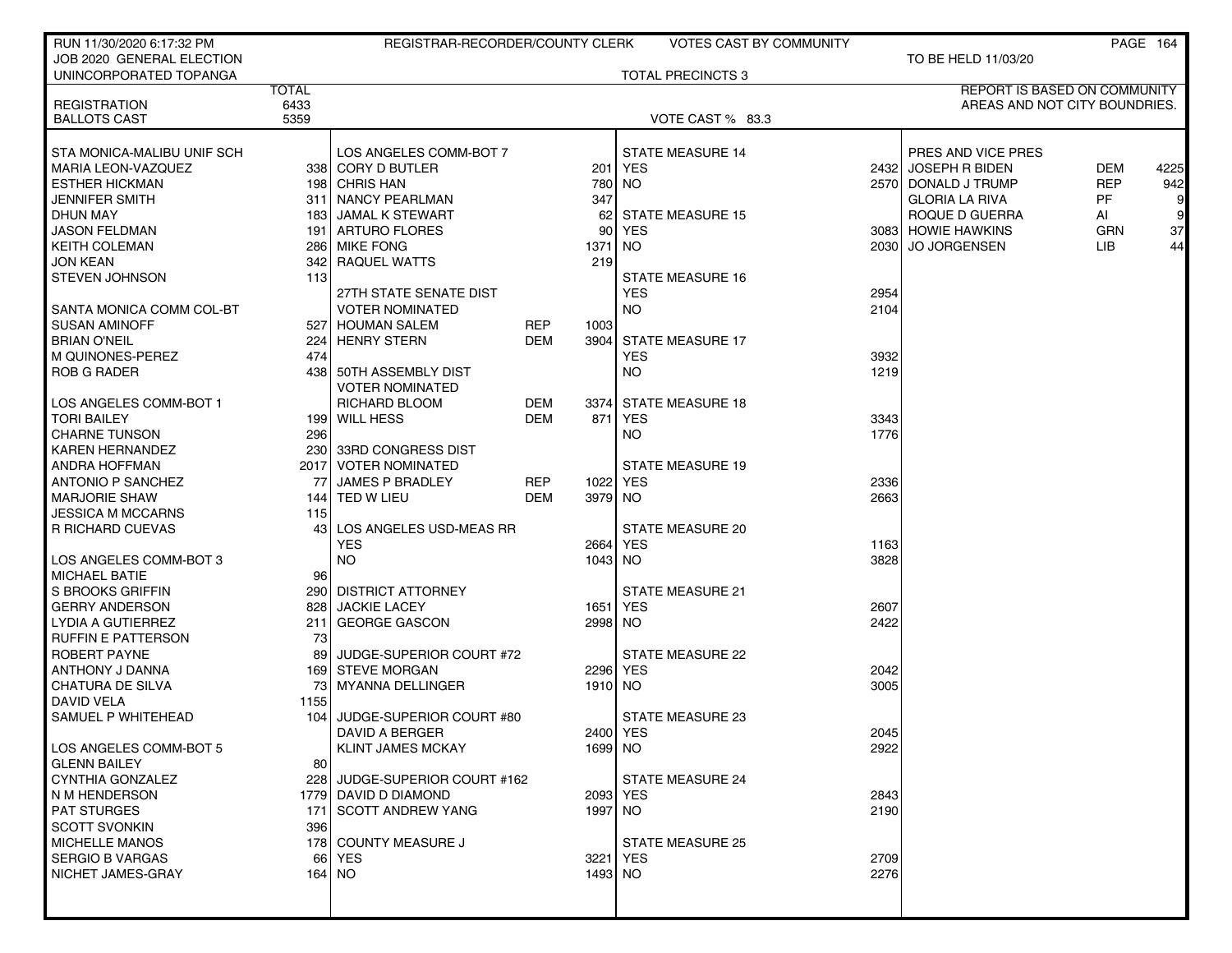| RUN 11/30/2020 6:17:32 PM            |              | REGISTRAR-RECORDER/COUNTY CLERK   |                | VOTES CAST BY COMMUNITY  |            |          | <b>PAGE 165</b>               |
|--------------------------------------|--------------|-----------------------------------|----------------|--------------------------|------------|----------|-------------------------------|
| JOB 2020 GENERAL ELECTION            |              |                                   |                |                          |            |          | TO BE HELD 11/03/20           |
| UNINCORPORATED UNIVERSAL             |              |                                   |                | <b>TOTAL PRECINCTS 1</b> |            |          |                               |
|                                      | <b>TOTAL</b> |                                   |                |                          |            |          | REPORT IS BASED ON COMMUNITY  |
| <b>REGISTRATION</b>                  |              |                                   |                |                          |            |          | AREAS AND NOT CITY BOUNDRIES. |
| <b>BALLOTS CAST</b>                  | 3            |                                   |                | VOTE CAST % 300          |            |          |                               |
|                                      |              |                                   |                |                          |            |          |                               |
| LOS ANGELES COMM-BOT 1               |              | 30TH CONGRESS DIST                |                | <b>STATE MEASURE 19</b>  |            |          |                               |
| <b>TORI BAILEY</b>                   | ΩI           | <b>VOTER NOMINATED</b>            |                | <b>YES</b>               |            | 3        |                               |
| <b>CHARNE TUNSON</b>                 |              | <b>DEM</b><br><b>BRAD SHERMAN</b> | 01             | <b>NO</b>                |            |          |                               |
| <b>KAREN HERNANDEZ</b>               |              | <b>REP</b><br><b>MARK S REED</b>  | 2              |                          |            |          |                               |
| <b>ANDRA HOFFMAN</b>                 |              |                                   |                | STATE MEASURE 20         |            |          |                               |
| <b>ANTONIO P SANCHEZ</b>             |              | LOS ANGELES USD-MEAS RR           |                | <b>YES</b>               |            |          |                               |
| <b>MARJORIE SHAW</b>                 |              | <b>YES</b>                        | 2              | <b>NO</b>                |            |          |                               |
| JESSICA M MCCARNS                    |              | NO.                               |                |                          |            |          |                               |
| <b>R RICHARD CUEVAS</b>              |              |                                   |                | <b>STATE MEASURE 21</b>  |            |          |                               |
|                                      |              | <b>DISTRICT ATTORNEY</b>          |                | <b>YES</b>               |            |          |                               |
| LOS ANGELES COMM-BOT 3               |              | <b>JACKIE LACEY</b>               | 31             | <b>NO</b>                |            |          |                               |
| <b>MICHAEL BATIE</b>                 |              | <b>GEORGE GASCON</b>              | $\Omega$       |                          |            |          |                               |
| S BROOKS GRIFFIN                     |              |                                   |                | <b>STATE MEASURE 22</b>  |            |          |                               |
| <b>GERRY ANDERSON</b>                |              | JUDGE-SUPERIOR COURT #72          |                | <b>YES</b>               |            |          |                               |
| LYDIA A GUTIERREZ                    |              | <b>STEVE MORGAN</b>               |                | <b>NO</b>                |            |          |                               |
| <b>RUFFIN E PATTERSON</b>            |              | <b>MYANNA DELLINGER</b>           | 2              |                          |            |          |                               |
| ROBERT PAYNE                         |              |                                   |                | STATE MEASURE 23         |            |          |                               |
|                                      |              | JUDGE-SUPERIOR COURT #80          |                | <b>YES</b>               |            | $\Omega$ |                               |
| ANTHONY J DANNA                      |              |                                   |                |                          |            |          |                               |
| CHATURA DE SILVA                     |              | DAVID A BERGER                    | 2              | <b>NO</b>                |            |          |                               |
| <b>DAVID VELA</b>                    |              | <b>KLINT JAMES MCKAY</b>          |                |                          |            |          |                               |
| SAMUEL P WHITEHEAD                   |              |                                   |                | <b>STATE MEASURE 24</b>  |            |          |                               |
|                                      |              | JUDGE-SUPERIOR COURT #162         |                | <b>YES</b>               |            |          |                               |
| LOS ANGELES COMM-BOT 5               |              | DAVID D DIAMOND                   | 31             | <b>NO</b>                |            |          |                               |
| <b>GLENN BAILEY</b>                  | 01           | <b>SCOTT ANDREW YANG</b>          | U              |                          |            |          |                               |
| CYNTHIA GONZALEZ                     |              |                                   |                | <b>STATE MEASURE 25</b>  |            |          |                               |
| N M HENDERSON                        |              | <b>COUNTY MEASURE J</b>           |                | <b>YES</b>               |            |          |                               |
| <b>PAT STURGES</b>                   |              | <b>YES</b>                        | $\overline{2}$ | <b>NO</b>                |            |          |                               |
| <b>SCOTT SVONKIN</b>                 |              | NO.                               |                |                          |            |          |                               |
| <b>MICHELLE MANOS</b>                |              |                                   |                | PRES AND VICE PRES       |            |          |                               |
| <b>SERGIO B VARGAS</b>               |              | <b>STATE MEASURE 14</b>           |                | <b>JOSEPH R BIDEN</b>    | DEM        |          |                               |
| NICHET JAMES-GRAY                    |              | <b>YES</b>                        | 2              | DONALD J TRUMP           | <b>REP</b> | 2        |                               |
|                                      |              | <b>NO</b>                         |                | <b>GLORIA LA RIVA</b>    | PF         | 0        |                               |
| LOS ANGELES COMM-BOT 7               |              |                                   |                | ROQUE D GUERRA           | AI         | 0        |                               |
| <b>CORY D BUTLER</b>                 |              | <b>STATE MEASURE 15</b>           |                | <b>HOWIE HAWKINS</b>     | GRN        | 0        |                               |
| <b>CHRIS HAN</b>                     |              | <b>YES</b>                        | 0              | <b>JO JORGENSEN</b>      | <b>LIB</b> | $\Omega$ |                               |
| <b>NANCY PEARLMAN</b>                |              | <b>NO</b>                         |                |                          |            |          |                               |
| JAMAL K STEWART                      |              |                                   |                |                          |            |          |                               |
| ARTURO FLORES                        |              | STATE MEASURE 16                  |                |                          |            |          |                               |
| <b>MIKE FONG</b>                     |              | <b>YES</b>                        |                |                          |            |          |                               |
| <b>RAQUEL WATTS</b>                  |              | NO.                               |                |                          |            |          |                               |
|                                      |              |                                   |                |                          |            |          |                               |
| 46TH ASSEMBLY DIST                   |              | <b>STATE MEASURE 17</b>           |                |                          |            |          |                               |
| <b>VOTER NOMINATED</b>               |              | <b>YES</b>                        |                |                          |            |          |                               |
| ADRIN NAZARIAN<br>DEM                |              | NO.                               | U              |                          |            |          |                               |
| <b>LANIRA K MURPHY</b><br><b>DEM</b> |              |                                   |                |                          |            |          |                               |
|                                      |              | <b>STATE MEASURE 18</b>           |                |                          |            |          |                               |
|                                      |              | <b>YES</b>                        |                |                          |            |          |                               |
|                                      |              | <b>NO</b>                         |                |                          |            |          |                               |
|                                      |              |                                   |                |                          |            |          |                               |
|                                      |              |                                   |                |                          |            |          |                               |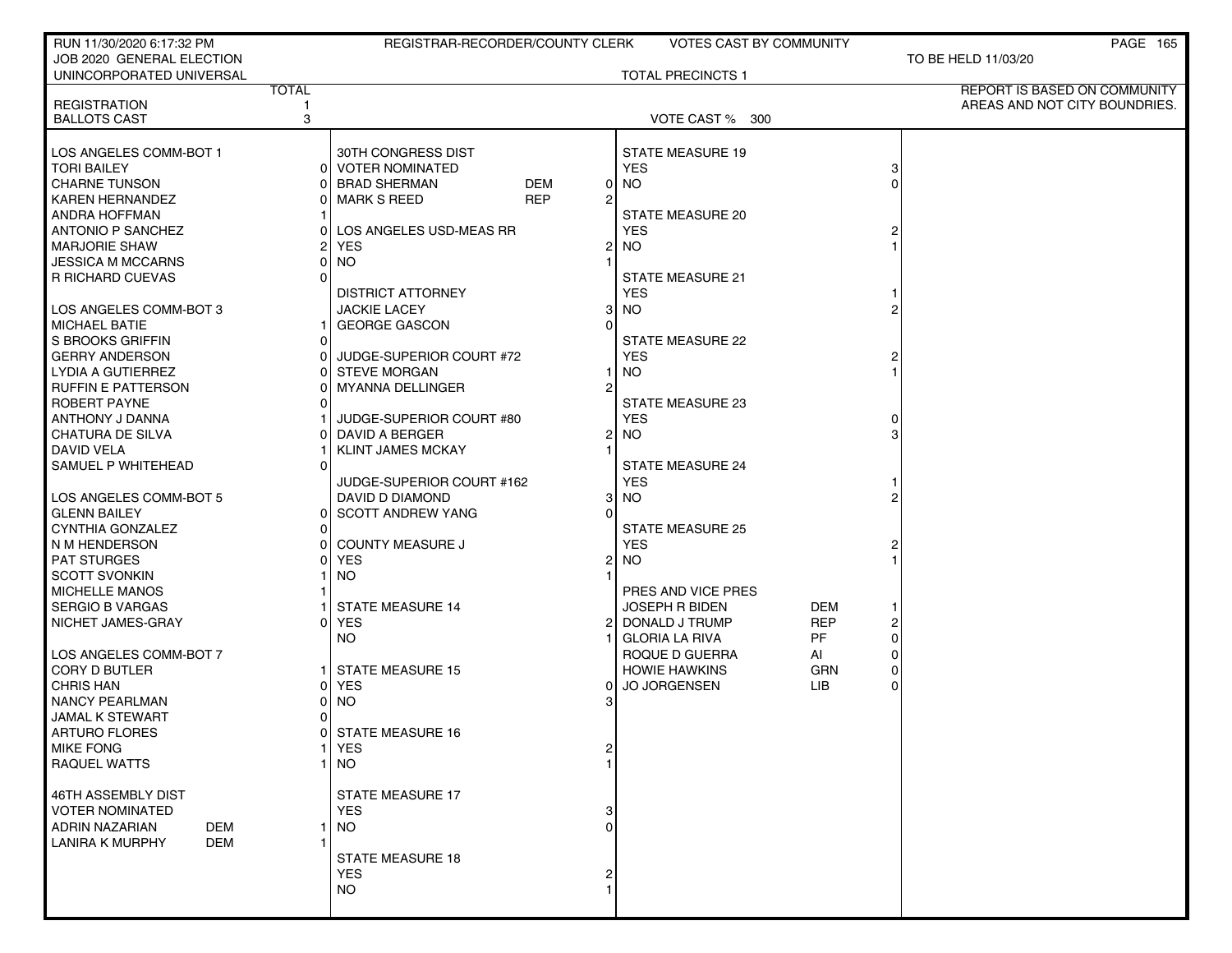| RUN 11/30/2020 6:17:32 PM               |              | REGISTRAR-RECORDER/COUNTY CLERK        |          | VOTES CAST BY COMMUNITY   |                    | PAGE 166                      |
|-----------------------------------------|--------------|----------------------------------------|----------|---------------------------|--------------------|-------------------------------|
| JOB 2020 GENERAL ELECTION               |              |                                        |          |                           |                    | TO BE HELD 11/03/20           |
| UNINCORPORATED VALINDA                  |              |                                        |          | <b>TOTAL PRECINCTS 21</b> |                    |                               |
|                                         | <b>TOTAL</b> |                                        |          |                           |                    | REPORT IS BASED ON COMMUNITY  |
| <b>REGISTRATION</b>                     | 24966        |                                        |          |                           |                    | AREAS AND NOT CITY BOUNDRIES. |
| <b>BALLOTS CAST</b>                     | 17997        |                                        |          | <b>VOTE CAST % 72.09</b>  |                    |                               |
|                                         |              |                                        |          |                           |                    |                               |
| BASSETT UNIFIED SCHOOL-GBM              |              | THREE VLYS MUNI WTR DIV 7              |          | <b>STATE MEASURE 17</b>   | 10976              |                               |
| ARMANDO BARAJAS                         |              | 209   MIKE TI<br><b>DENISE JACKMAN</b> | 2995 YES |                           | 6135               |                               |
| <b>AARON SIMENTAL</b><br>IVAN DOMINGUEZ | 74<br>73     |                                        | 1918 NO  |                           |                    |                               |
| <b>DENA FLOREZ</b>                      | 148 l        | UPPER SAN GABRIEL VLY-BD 3             |          | <b>STATE MEASURE 18</b>   |                    |                               |
|                                         |              | PATRICIA MAGANA                        | 1708 YES |                           | 8523               |                               |
| HACIENDA LA PUENTE USD-TR1              |              | ED CHAVEZ                              | 6105 NO  |                           | 8693               |                               |
| <b>TARO OSULLIVAN</b>                   | 1280         |                                        |          |                           |                    |                               |
| <b>STEPHANIE SERRANO</b>                |              | 3330 UPPER SAN GABRIEL VLY-BD 4        |          | <b>STATE MEASURE 19</b>   |                    |                               |
| PATRICIA VIZCARRA                       |              | 1338   KATARINA GARCIA                 | 1431 YES |                           | 9013               |                               |
|                                         |              | ANNABEL E SECAIDA                      | 285 NO   |                           | 7875               |                               |
| ROWLAND USD-GBM TR2                     |              | ALFONSO CONTRERAS                      | 514      |                           |                    |                               |
| <b>FRANCISCO J CHAVEZ</b>               | 943          |                                        |          | STATE MEASURE 20          |                    |                               |
| <b>ERIK VENEGAS</b>                     |              | 1147 LA PUENTE VALLEY WATER-BD         |          | <b>YES</b>                | 6331               |                               |
| <b>OSCAR RIOS</b>                       |              | 633 DAVID E ARGUDO                     |          | 95 NO                     | 10532              |                               |
|                                         |              | DAVID HASTINGS                         | 50       |                           |                    |                               |
| WEST COVINA UNIF SCH-GBM                |              | WILLIAM R ROJAS                        |          | 62 STATE MEASURE 21       |                    |                               |
| F D GUTIERREZ                           | 447          |                                        |          | <b>YES</b>                | 8434               |                               |
| <b>CAMIE POULOS</b>                     |              | 309   DISTRICT ATTORNEY                |          | <b>NO</b>                 | 8581               |                               |
| LINDA H NGUYEN                          | 288          | <b>JACKIE LACEY</b>                    | 7589     |                           |                    |                               |
| <b>JOE MAGALLANES</b>                   | 430          | <b>GEORGE GASCON</b>                   | 8321     | <b>STATE MEASURE 22</b>   |                    |                               |
| DANIEL C MONARREZ                       | 284          |                                        |          | <b>YES</b>                | 9524               |                               |
| <b>MICHAEL FLOWERS</b>                  | 363          | JUDGE-SUPERIOR COURT #72               |          | <b>NO</b>                 | 7633               |                               |
| <b>JUANITA CRUZ</b>                     | 541 I        | <b>STEVE MORGAN</b>                    | 7355     |                           |                    |                               |
|                                         |              | <b>MYANNA DELLINGER</b>                |          | 7695 STATE MEASURE 23     |                    |                               |
| I MT SAN ANTONIO COMM-TR5               |              |                                        |          | <b>YES</b>                | 7497               |                               |
| <b>RENEE CHAVEZ</b>                     |              | 1190 JUDGE-SUPERIOR COURT #80          |          | <b>NO</b>                 | 9568               |                               |
| <b>JAY CHEN</b>                         |              | 1367 DAVID A BERGER                    | 7650     |                           |                    |                               |
| <b>FREDERICK CHYR</b>                   |              | 176   KLINT JAMES MCKAY                |          | 7129 STATE MEASURE 24     |                    |                               |
|                                         |              |                                        |          | <b>YES</b>                | 10529              |                               |
| 48TH ASSEMBLY DIST                      |              | JUDGE-SUPERIOR COURT #162              |          | <b>NO</b>                 | 6253               |                               |
| <b>VOTER NOMINATED</b>                  |              | DAVID D DIAMOND                        | 7293     |                           |                    |                               |
| <b>BLANCA E RUBIO</b><br>DEM            |              | 8718 SCOTT ANDREW YANG                 |          | 7574 STATE MEASURE 25     |                    |                               |
|                                         |              |                                        |          | <b>YES</b>                | 7769               |                               |
| 57TH ASSEMBLY DIST                      |              | <b>COUNTY MEASURE J</b>                |          | <b>NO</b>                 | 8948               |                               |
| <b>VOTER NOMINATED</b>                  |              | <b>YES</b>                             | 8581     |                           |                    |                               |
| <b>JESSICA MARTINEZ</b><br>REP          | 1454 NO      |                                        |          | 7118 PRES AND VICE PRES   |                    |                               |
| LISA CALDERON<br>DEM                    | 4177         |                                        |          | <b>JOSEPH R BIDEN</b>     | DEM<br>12919       |                               |
|                                         |              | <b>STATE MEASURE 14</b>                |          | DONALD J TRUMP            | <b>REP</b><br>4414 |                               |
| 32ND CONGRESS DIST                      |              | YES.                                   |          | 9707 GLORIA LA RIVA       | PF<br>95           |                               |
| <b>VOTER NOMINATED</b>                  |              | NO.                                    |          | 7146 ROQUE D GUERRA       | 75<br>Al           |                               |
| <b>REP</b><br><b>JOSHUA M SCOTT</b>     | 3892         |                                        |          | <b>HOWIE HAWKINS</b>      | <b>GRN</b><br>91   |                               |
| <b>GRACE F NAPOLITANO</b><br>DEM        |              | 12481 STATE MEASURE 15                 |          | <b>JO JORGENSEN</b>       | LIB.<br>123        |                               |
|                                         |              | <b>YES</b>                             | 9399     |                           |                    |                               |
| <b>BASSETT UNIFIED SCH SPC-BB</b>       |              | NO.                                    | 7791     |                           |                    |                               |
| YES                                     | 235          |                                        |          |                           |                    |                               |
| <b>NO</b>                               | 85           | <b>STATE MEASURE 16</b>                |          |                           |                    |                               |
|                                         |              | <b>YES</b>                             | 8381     |                           |                    |                               |
|                                         |              | NO.                                    | 8594     |                           |                    |                               |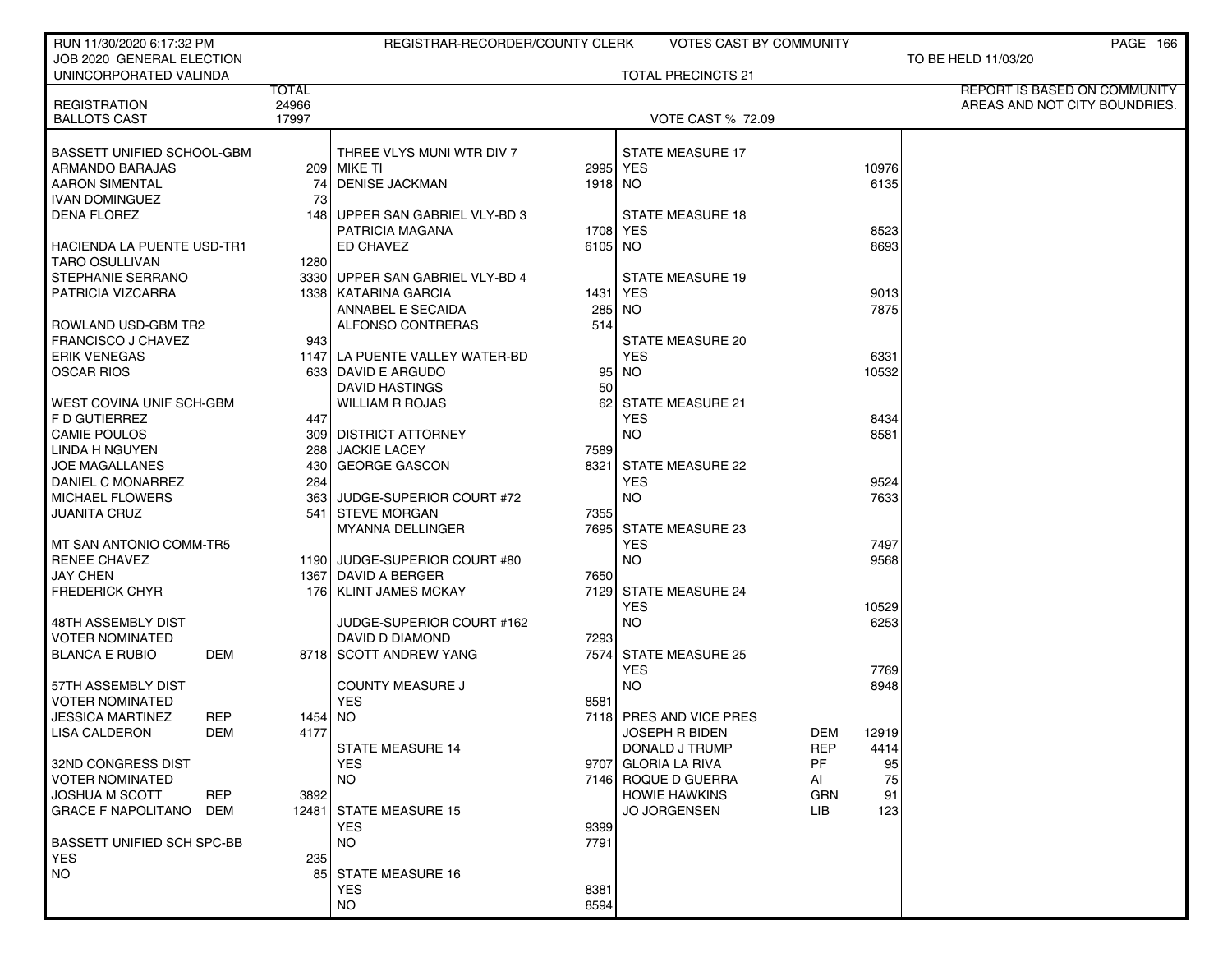| RUN 11/30/2020 6:17:32 PM          |                 | REGISTRAR-RECORDER/COUNTY CLERK |        | <b>VOTES CAST BY COMMUNITY</b> |            |     | <b>PAGE 167</b>               |
|------------------------------------|-----------------|---------------------------------|--------|--------------------------------|------------|-----|-------------------------------|
| JOB 2020 GENERAL ELECTION          |                 |                                 |        |                                |            |     | TO BE HELD 11/03/20           |
| UNINCORPORATED VETRANS ADM CTR     |                 |                                 |        | <b>TOTAL PRECINCTS 1</b>       |            |     |                               |
|                                    | TOTAL           |                                 |        |                                |            |     | REPORT IS BASED ON COMMUNITY  |
| <b>REGISTRATION</b>                | 311             |                                 |        |                                |            |     | AREAS AND NOT CITY BOUNDRIES. |
| <b>BALLOTS CAST</b>                | 208             |                                 |        | VOTE CAST % 66.88              |            |     |                               |
|                                    |                 |                                 |        |                                |            |     |                               |
| LOS ANGELES COMM-BOT 1             |                 | 33RD CONGRESS DIST              |        | <b>STATE MEASURE 19</b>        |            |     |                               |
| <b>TORI BAILEY</b>                 |                 | 40 VOTER NOMINATED              |        | <b>YES</b>                     |            | 122 |                               |
| CHARNE TUNSON                      | 10              | <b>JAMES P BRADLEY</b><br>REP   | 42     | <b>NO</b>                      |            | 44  |                               |
| <b>KAREN HERNANDEZ</b>             |                 | 13 TED W LIEU<br>DEM            | 108    |                                |            |     |                               |
| <b>ANDRA HOFFMAN</b>               | 57              |                                 |        | STATE MEASURE 20               |            |     |                               |
| ANTONIO P SANCHEZ                  | 91              | LOS ANGELES USD-MEAS RR         |        | <b>YES</b>                     |            | 78  |                               |
| <b>MARJORIE SHAW</b>               |                 | <b>YES</b>                      | 118 NO |                                |            | 87  |                               |
| <b>JESSICA M MCCARNS</b>           |                 | <b>NO</b>                       | 35     |                                |            |     |                               |
| <b>R RICHARD CUEVAS</b>            |                 |                                 |        | <b>STATE MEASURE 21</b>        |            |     |                               |
|                                    |                 | <b>DISTRICT ATTORNEY</b>        |        | <b>YES</b>                     |            | 95  |                               |
| LOS ANGELES COMM-BOT 3             |                 | <b>JACKIE LACEY</b>             | 94     | NO.                            |            | 75  |                               |
| MICHAEL BATIE                      | 5               | <b>GEORGE GASCON</b>            | 60     |                                |            |     |                               |
| S BROOKS GRIFFIN                   | 14              |                                 |        | STATE MEASURE 22               |            |     |                               |
| <b>GERRY ANDERSON</b>              |                 | 20 JUDGE-SUPERIOR COURT #72     |        | <b>YES</b>                     |            | 98  |                               |
| LYDIA A GUTIERREZ                  |                 | 13 STEVE MORGAN                 | 62     | <b>NO</b>                      |            | 71  |                               |
| <b>RUFFIN E PATTERSON</b>          | 10              | <b>MYANNA DELLINGER</b>         | 72     |                                |            |     |                               |
| <b>ROBERT PAYNE</b>                |                 |                                 |        | <b>STATE MEASURE 23</b>        |            |     |                               |
| ANTHONY J DANNA                    |                 | JUDGE-SUPERIOR COURT #80        |        | <b>YES</b>                     |            | 72  |                               |
| CHATURA DE SILVA                   |                 | DAVID A BERGER                  | 72     | NO.                            |            | 99  |                               |
| <b>DAVID VELA</b>                  | 33              | <b>KLINT JAMES MCKAY</b>        | 63     |                                |            |     |                               |
| SAMUEL P WHITEHEAD                 | 28              |                                 |        | <b>STATE MEASURE 24</b>        |            |     |                               |
|                                    |                 | JUDGE-SUPERIOR COURT #162       |        | <b>YES</b>                     |            | 109 |                               |
| LOS ANGELES COMM-BOT 5             |                 | DAVID D DIAMOND                 | 71     | NO.                            |            | 51  |                               |
| GLENN BAILEY                       | 81              | <b>SCOTT ANDREW YANG</b>        | 68     |                                |            |     |                               |
| CYNTHIA GONZALEZ                   | 17              |                                 |        | <b>STATE MEASURE 25</b>        |            |     |                               |
| N M HENDERSON                      | 32              | <b>COUNTY MEASURE J</b>         |        | <b>YES</b>                     |            | 89  |                               |
| <b>PAT STURGES</b>                 | 51              | <b>YES</b>                      | 95     | NO.                            |            | 76  |                               |
| SCOTT SVONKIN                      | 22              | <b>NO</b>                       | 61     |                                |            |     |                               |
| <b>MICHELLE MANOS</b>              | 30 <sub>1</sub> |                                 |        | PRES AND VICE PRES             |            |     |                               |
| SERGIO B VARGAS                    | 9               | <b>STATE MEASURE 14</b>         |        | <b>JOSEPH R BIDEN</b>          | DEM        | 138 |                               |
| NICHET JAMES-GRAY                  |                 | <b>YES</b>                      |        | 113 DONALD J TRUMP             | <b>REP</b> | 62  |                               |
|                                    |                 | NO.                             |        | 53 GLORIA LA RIVA              | PF         |     |                               |
| LOS ANGELES COMM-BOT 7             |                 |                                 |        | ROQUE D GUERRA                 | AI         |     |                               |
| CORY D BUTLER                      |                 | 19 STATE MEASURE 15             |        | <b>HOWIE HAWKINS</b>           | <b>GRN</b> |     |                               |
| <b>CHRIS HAN</b>                   |                 | $10$ YES                        | 107    | JO JORGENSEN                   | LIB        |     |                               |
| NANCY PEARLMAN                     | 24              | <b>NO</b>                       | 58     |                                |            |     |                               |
| <b>JAMAL K STEWART</b>             | 6               |                                 |        |                                |            |     |                               |
| ARTURO FLORES                      |                 | 13 STATE MEASURE 16             |        |                                |            |     |                               |
| <b>MIKE FONG</b>                   |                 | 44 YES                          | 92     |                                |            |     |                               |
| <b>RAQUEL WATTS</b>                |                 | $15$ NO                         | 74     |                                |            |     |                               |
| l 54TH ASSEMBLY DIST               |                 | <b>STATE MEASURE 17</b>         |        |                                |            |     |                               |
|                                    |                 | <b>YES</b>                      |        |                                |            |     |                               |
| VOTER NOMINATED<br>SYDNEY KAMLAGER |                 |                                 | 126    |                                |            |     |                               |
| DEM<br>TRACY B JONES<br><b>DEM</b> | 67<br>63        | <b>NO</b>                       | 48     |                                |            |     |                               |
|                                    |                 | <b>STATE MEASURE 18</b>         |        |                                |            |     |                               |
|                                    |                 | <b>YES</b>                      | 95     |                                |            |     |                               |
|                                    |                 | <b>NO</b>                       | 77     |                                |            |     |                               |
|                                    |                 |                                 |        |                                |            |     |                               |
|                                    |                 |                                 |        |                                |            |     |                               |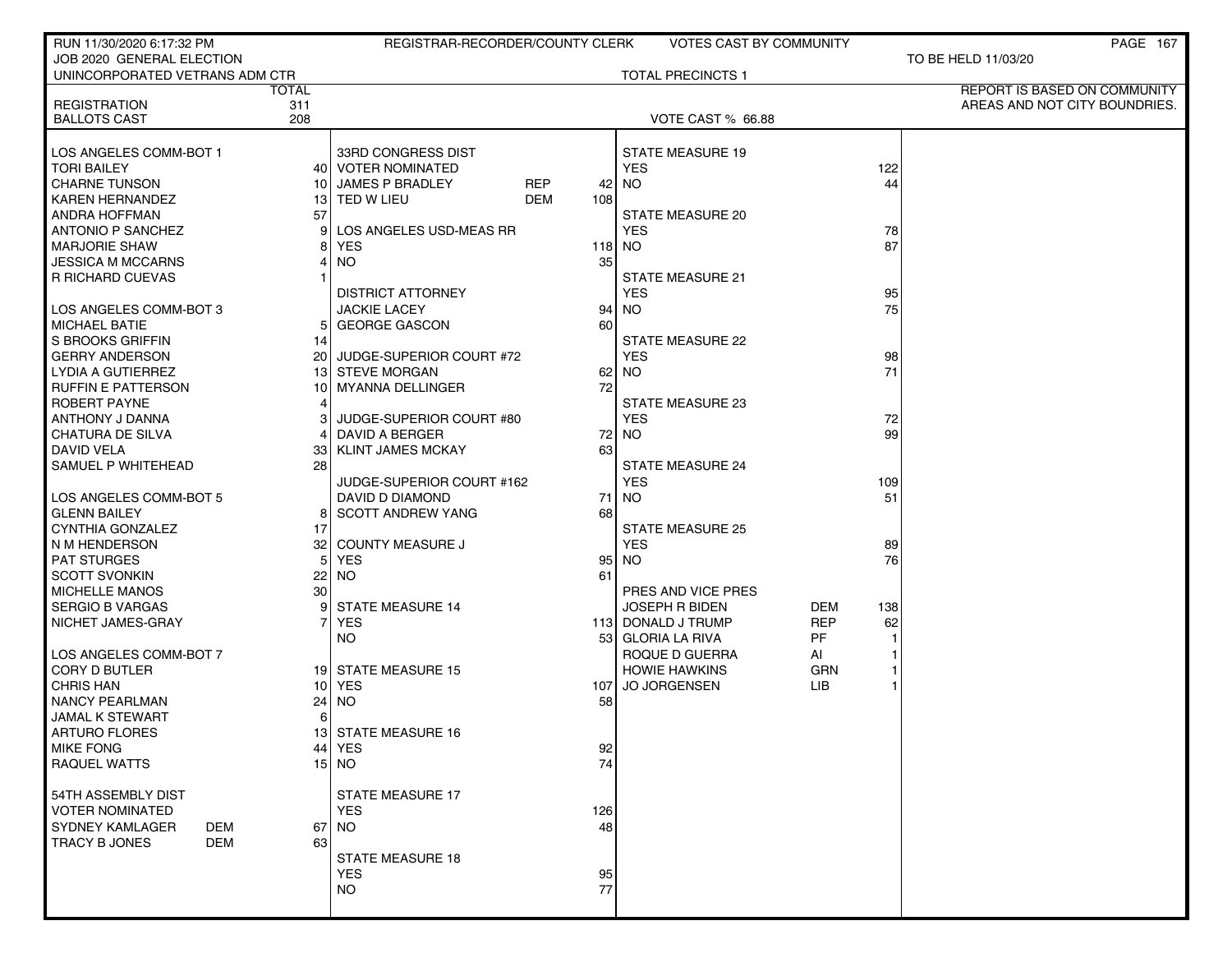| RUN 11/30/2020 6:17:32 PM       |              | REGISTRAR-RECORDER/COUNTY CLERK              |            |         | VOTES CAST BY COMMUNITY               |            |      | PAGE 168                      |
|---------------------------------|--------------|----------------------------------------------|------------|---------|---------------------------------------|------------|------|-------------------------------|
| JOB 2020 GENERAL ELECTION       |              |                                              |            |         |                                       |            |      | TO BE HELD 11/03/20           |
| UNINCORPORATED VIEW PARK        |              |                                              |            |         | <b>TOTAL PRECINCTS 4</b>              |            |      |                               |
|                                 | <b>TOTAL</b> |                                              |            |         |                                       |            |      | REPORT IS BASED ON COMMUNITY  |
| <b>REGISTRATION</b>             | 7872         |                                              |            |         |                                       |            |      | AREAS AND NOT CITY BOUNDRIES. |
| <b>BALLOTS CAST</b>             | 6384         |                                              |            |         | VOTE CAST % 81.1                      |            |      |                               |
|                                 |              |                                              |            |         |                                       |            |      |                               |
| LOS ANGELES COMM-BOT 1          |              | 37TH CONGRESS DIST                           |            |         | <b>STATE MEASURE 18</b>               |            |      |                               |
| <b>TORI BAILEY</b>              |              | 717 VOTER NOMINATED                          |            |         | <b>YES</b>                            |            | 4499 |                               |
| <b>CHARNE TUNSON</b>            |              | 732 KAREN BASS                               | <b>DEM</b> | 5702    | NO.                                   |            | 1629 |                               |
| <b>KAREN HERNANDEZ</b>          |              | 360 ERROL WEBBER                             | <b>REP</b> | 331     |                                       |            |      |                               |
| <b>ANDRA HOFFMAN</b>            | 3206         |                                              |            |         | <b>STATE MEASURE 19</b>               |            |      |                               |
| <b>ANTONIO P SANCHEZ</b>        | 57           | LOS ANGELES USD-MEAS RR                      |            |         | <b>YES</b>                            |            | 3502 |                               |
| <b>MARJORIE SHAW</b>            | 169          | <b>YES</b>                                   |            | 4179    | NO.                                   |            | 2556 |                               |
| <b>JESSICA M MCCARNS</b>        | 178 l        | NO.                                          |            | 1654    |                                       |            |      |                               |
| <b>R RICHARD CUEVAS</b>         | 31           |                                              |            |         | STATE MEASURE 20                      |            |      |                               |
|                                 |              | SUPERVISOR 2ND DISTRICT                      |            |         | <b>YES</b>                            |            | 992  |                               |
| LOS ANGELES COMM-BOT 3          |              | <b>HOLLY J MITCHELL</b>                      |            | 3753 NO |                                       |            | 5063 |                               |
| <b>MICHAEL BATIE</b>            |              | 248 HERB J WESSON JR                         |            | 2190    |                                       |            |      |                               |
| S BROOKS GRIFFIN                | 630          |                                              |            |         | <b>STATE MEASURE 21</b>               |            |      |                               |
| <b>GERRY ANDERSON</b>           |              | 979 DISTRICT ATTORNEY<br><b>JACKIE LACEY</b> |            |         | <b>YES</b>                            |            | 3048 |                               |
| LYDIA A GUTIERREZ               | 282 l        | <b>GEORGE GASCON</b>                         |            | 2370    | NO.                                   |            | 3065 |                               |
| <b>RUFFIN E PATTERSON</b>       | 407          |                                              |            | 3618    |                                       |            |      |                               |
| ROBERT PAYNE<br>ANTHONY J DANNA | 123          | 145 JUDGE-SUPERIOR COURT #72                 |            |         | <b>STATE MEASURE 22</b><br><b>YES</b> |            | 3231 |                               |
| CHATURA DE SILVA                |              | 72 STEVE MORGAN                              |            | 2107    | NO.                                   |            | 2912 |                               |
| <b>DAVID VELA</b>               |              | 2315   MYANNA DELLINGER                      |            | 3217    |                                       |            |      |                               |
| SAMUEL P WHITEHEAD              | 165          |                                              |            |         | <b>STATE MEASURE 23</b>               |            |      |                               |
|                                 |              | JUDGE-SUPERIOR COURT #80                     |            |         | <b>YES</b>                            |            | 2679 |                               |
| LOS ANGELES COMM-BOT 5          |              | DAVID A BERGER                               |            | 3068 NO |                                       |            | 3448 |                               |
| <b>GLENN BAILEY</b>             |              | 98   KLINT JAMES MCKAY                       |            | 2217    |                                       |            |      |                               |
| CYNTHIA GONZALEZ                | 289          |                                              |            |         | <b>STATE MEASURE 24</b>               |            |      |                               |
| N M HENDERSON                   |              | 3429 JUDGE-SUPERIOR COURT #162               |            |         | <b>YES</b>                            |            | 4479 |                               |
| <b>PAT STURGES</b>              |              | 270 DAVID D DIAMOND                          |            | 2569    | NO.                                   |            | 1545 |                               |
| <b>SCOTT SVONKIN</b>            | 625 l        | <b>SCOTT ANDREW YANG</b>                     |            | 2661    |                                       |            |      |                               |
| MICHELLE MANOS                  | 224          |                                              |            |         | <b>STATE MEASURE 25</b>               |            |      |                               |
| <b>SERGIO B VARGAS</b>          | 99           | <b>COUNTY MEASURE J</b>                      |            |         | <b>YES</b>                            |            | 3480 |                               |
| NICHET JAMES-GRAY               | 379 l        | <b>YES</b>                                   |            | 4638    | NO.                                   |            | 2578 |                               |
|                                 |              | NO.                                          |            | 1125    |                                       |            |      |                               |
| LOS ANGELES COMM-BOT 7          |              |                                              |            |         | PRES AND VICE PRES                    |            |      |                               |
| CORY D BUTLER                   |              | 549 STATE MEASURE 14                         |            |         | <b>JOSEPH R BIDEN</b>                 | DEM        | 5892 |                               |
| <b>CHRIS HAN</b>                |              | 655 YES                                      |            | 3831    | DONALD J TRUMP                        | REP        | 334  |                               |
| <b>NANCY PEARLMAN</b>           | 381          | I NO.                                        |            |         | 2162 GLORIA LA RIVA                   | PF         | 9    |                               |
| JAMAL K STEWART                 | 428          |                                              |            |         | ROQUE D GUERRA                        | AI         | 18   |                               |
| ARTURO FLORES                   |              | 115 STATE MEASURE 15                         |            |         | <b>HOWIE HAWKINS</b>                  | <b>GRN</b> | 20   |                               |
| <b>MIKE FONG</b>                |              | 2642 YES                                     |            | 3453    | JO JORGENSEN                          | LIB.       | 26   |                               |
| <b>RAQUEL WATTS</b>             |              | 627 INO                                      |            | 2710    |                                       |            |      |                               |
|                                 |              |                                              |            |         |                                       |            |      |                               |
| 54TH ASSEMBLY DIST              |              | <b>STATE MEASURE 16</b>                      |            |         |                                       |            |      |                               |
| <b>VOTER NOMINATED</b>          |              | <b>YES</b>                                   |            | 5092    |                                       |            |      |                               |
| <b>SYDNEY KAMLAGER</b><br>DEM   | 3736 NO      |                                              |            | 1031    |                                       |            |      |                               |
| <b>DEM</b><br>TRACY B JONES     | 1873         |                                              |            |         |                                       |            |      |                               |
|                                 |              | <b>STATE MEASURE 17</b>                      |            |         |                                       |            |      |                               |
|                                 |              | <b>YES</b>                                   |            | 5706    |                                       |            |      |                               |
|                                 |              | <b>NO</b>                                    |            | 491     |                                       |            |      |                               |
|                                 |              |                                              |            |         |                                       |            |      |                               |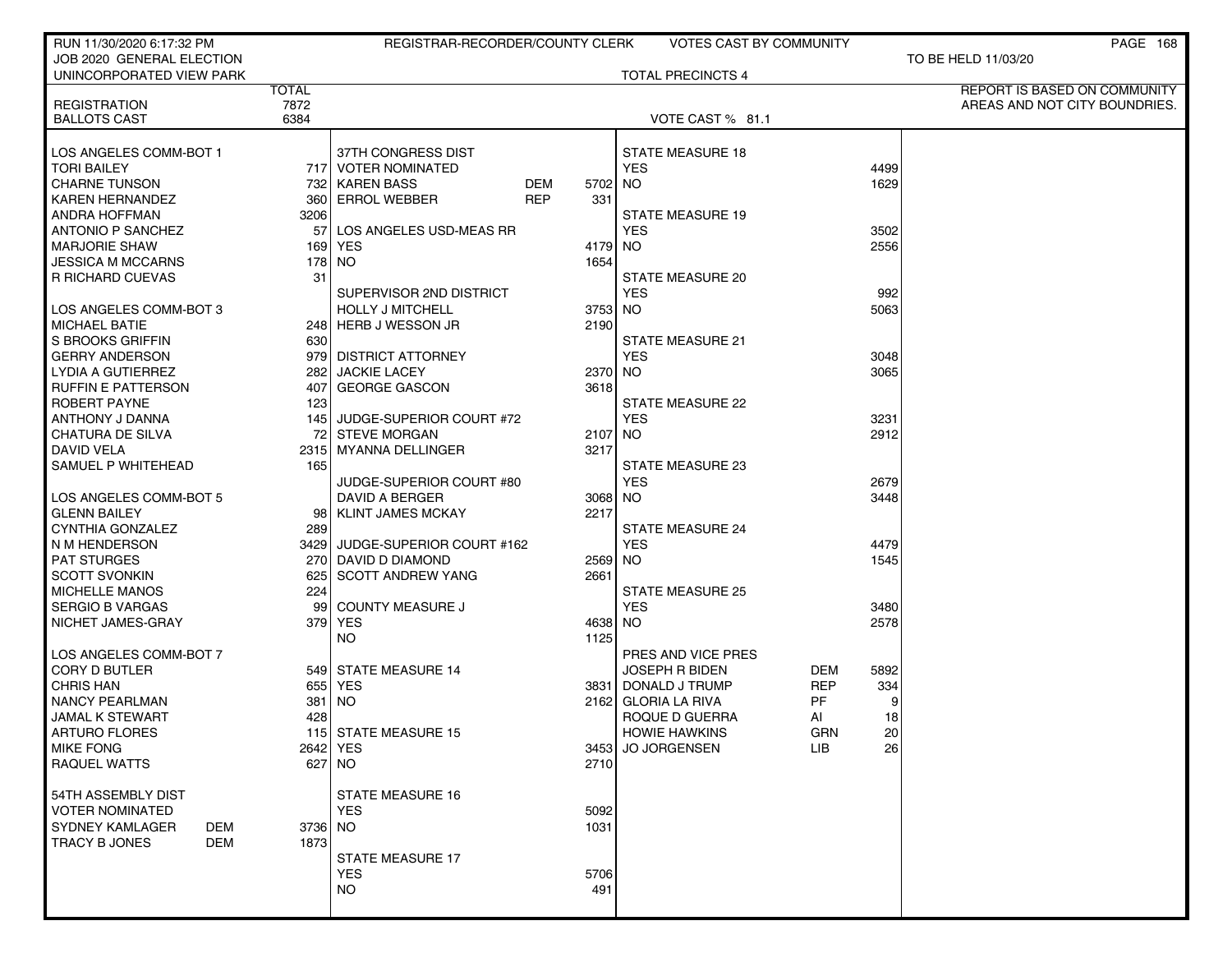| RUN 11/30/2020 6:17:32 PM                 |            | REGISTRAR-RECORDER/COUNTY CLERK |            |         | VOTES CAST BY COMMUNITY  |                    | <b>PAGE 169</b>                     |
|-------------------------------------------|------------|---------------------------------|------------|---------|--------------------------|--------------------|-------------------------------------|
| JOB 2020 GENERAL ELECTION                 |            |                                 |            |         |                          |                    | TO BE HELD 11/03/20                 |
| UNINCORPORATED WALNUT PARK                |            |                                 |            |         | <b>TOTAL PRECINCTS 4</b> |                    |                                     |
|                                           | TOTAL      |                                 |            |         |                          |                    | <b>REPORT IS BASED ON COMMUNITY</b> |
| <b>REGISTRATION</b>                       | 7449       |                                 |            |         |                          |                    | AREAS AND NOT CITY BOUNDRIES.       |
| <b>BALLOTS CAST</b>                       | 5149       |                                 |            |         | VOTE CAST % 69.12        |                    |                                     |
|                                           |            |                                 |            |         |                          |                    |                                     |
| LOS ANGELES COMM-BOT 1                    |            | 59TH ASSEMBLY DIST              |            |         | <b>STATE MEASURE 18</b>  |                    |                                     |
| <b>TORI BAILEY</b>                        |            | 228 VOTER NOMINATED             |            |         | <b>YES</b>               | 2755               |                                     |
| <b>CHARNE TUNSON</b>                      |            | 323 EFREN MARTINEZ              | DEM        | 2379 NO |                          | 2156               |                                     |
| <b>KAREN HERNANDEZ</b>                    |            | 1417 R JONES-SAWYER             | <b>DEM</b> | 2173    |                          |                    |                                     |
| ANDRA HOFFMAN                             | 1678       |                                 |            |         | <b>STATE MEASURE 19</b>  |                    |                                     |
| <b>ANTONIO P SANCHEZ</b>                  |            | 374 44TH CONGRESS DIST          |            |         | <b>YES</b>               | 2727               |                                     |
| <b>MARJORIE SHAW</b>                      |            | 108 VOTER NOMINATED             |            |         | <b>NO</b>                | 2122               |                                     |
| <b>JESSICA M MCCARNS</b>                  |            | 160 NANETTE D BARRAGAN          | DEM        | 3119    |                          |                    |                                     |
| R RICHARD CUEVAS                          |            | 186 ANALILIA JOYA               | <b>DEM</b> |         | 1378 STATE MEASURE 20    |                    |                                     |
|                                           |            |                                 |            |         | <b>YES</b>               | 1596               |                                     |
| LOS ANGELES COMM-BOT 3                    |            | LOS ANGELES USD-MEAS RR         |            |         | <b>NO</b>                | 3249               |                                     |
| <b>MICHAEL BATIE</b>                      | 80 l       | <b>YES</b>                      |            | 3458    |                          |                    |                                     |
| S BROOKS GRIFFIN                          |            | 226 NO                          |            |         | 1277 STATE MEASURE 21    |                    |                                     |
| <b>GERRY ANDERSON</b>                     | 485        | 1207 DISTRICT ATTORNEY          |            |         | <b>YES</b><br><b>NO</b>  | 2767<br>2103       |                                     |
| LYDIA A GUTIERREZ                         |            | <b>JACKIE LACEY</b>             |            |         |                          |                    |                                     |
| <b>RUFFIN E PATTERSON</b><br>ROBERT PAYNE | 128        | <b>GEORGE GASCON</b>            |            | 1958    | 2741 STATE MEASURE 22    |                    |                                     |
| ANTHONY J DANNA                           | 127<br>205 |                                 |            |         | <b>YES</b>               | 2618               |                                     |
| <b>CHATURA DE SILVA</b>                   |            | 157 JUDGE-SUPERIOR COURT #72    |            |         | <b>NO</b>                | 2284               |                                     |
| DAVID VELA                                |            | 1699 STEVE MORGAN               |            | 2011    |                          |                    |                                     |
| SAMUEL P WHITEHEAD                        |            | 143 MYANNA DELLINGER            |            |         | 2440 STATE MEASURE 23    |                    |                                     |
|                                           |            |                                 |            |         | <b>YES</b>               | 2451               |                                     |
| LOS ANGELES COMM-BOT 5                    |            | JUDGE-SUPERIOR COURT #80        |            |         | <b>NO</b>                | 2477               |                                     |
| <b>GLENN BAILEY</b>                       |            | 41 DAVID A BERGER               |            | 2482    |                          |                    |                                     |
| CYNTHIA GONZALEZ                          |            | 1383   KLINT JAMES MCKAY        |            |         | 1911 STATE MEASURE 24    |                    |                                     |
| N M HENDERSON                             | 1064       |                                 |            |         | <b>YES</b>               | 3086               |                                     |
| <b>PAT STURGES</b>                        |            | 293 JUDGE-SUPERIOR COURT #162   |            |         | <b>NO</b>                | 1731               |                                     |
| <b>SCOTT SVONKIN</b>                      |            | 577 DAVID D DIAMOND             |            | 2295    |                          |                    |                                     |
| <b>MICHELLE MANOS</b>                     | 334        | <b>SCOTT ANDREW YANG</b>        |            |         | 2108 STATE MEASURE 25    |                    |                                     |
| <b>SERGIO B VARGAS</b>                    | 573        |                                 |            |         | <b>YES</b>               | 2196               |                                     |
| NICHET JAMES-GRAY                         | 165 l      | <b>COUNTY MEASURE J</b>         |            |         | <b>NO</b>                | 2598               |                                     |
|                                           |            | <b>YES</b>                      |            | 2840    |                          |                    |                                     |
| LOS ANGELES COMM-BOT 7                    |            | <b>NO</b>                       |            |         | 1815 PRES AND VICE PRES  |                    |                                     |
| <b>CORY D BUTLER</b>                      | 169        |                                 |            |         | <b>JOSEPH R BIDEN</b>    | <b>DEM</b><br>4113 |                                     |
| <b>CHRIS HAN</b>                          |            | 548 STATE MEASURE 14            |            |         | DONALD J TRUMP           | <b>REP</b><br>847  |                                     |
| <b>NANCY PEARLMAN</b>                     |            | 532 YES                         |            |         | 3024 GLORIA LA RIVA      | PF                 | 24                                  |
| <b>JAMAL K STEWART</b>                    |            | 153 NO                          |            |         | 1792 ROQUE D GUERRA      | AI                 | 29                                  |
| ARTURO FLORES                             | 1158       |                                 |            |         | <b>HOWIE HAWKINS</b>     | GRN                | 29                                  |
| <b>MIKE FONG</b>                          |            | 1521 STATE MEASURE 15           |            |         | <b>JO JORGENSEN</b>      | LIB.               | 35                                  |
| <b>RAQUEL WATTS</b>                       |            | 325 YES                         |            | 3010    |                          |                    |                                     |
|                                           |            | NO.                             |            | 1927    |                          |                    |                                     |
| 33RD STATE SENATE DIST                    |            |                                 |            |         |                          |                    |                                     |
| VOTER NOMINATED                           |            | <b>STATE MEASURE 16</b>         |            |         |                          |                    |                                     |
| LENA GONZALEZ<br><b>DEM</b>               | 2795 YES   |                                 |            | 2918    |                          |                    |                                     |
| E C CASTILLO<br><b>DEM</b>                | 1646 NO    |                                 |            | 1963    |                          |                    |                                     |
|                                           |            |                                 |            |         |                          |                    |                                     |
|                                           |            | STATE MEASURE 17                |            |         |                          |                    |                                     |
|                                           |            | <b>YES</b>                      |            | 3481    |                          |                    |                                     |
|                                           |            | <b>NO</b>                       |            | 1426    |                          |                    |                                     |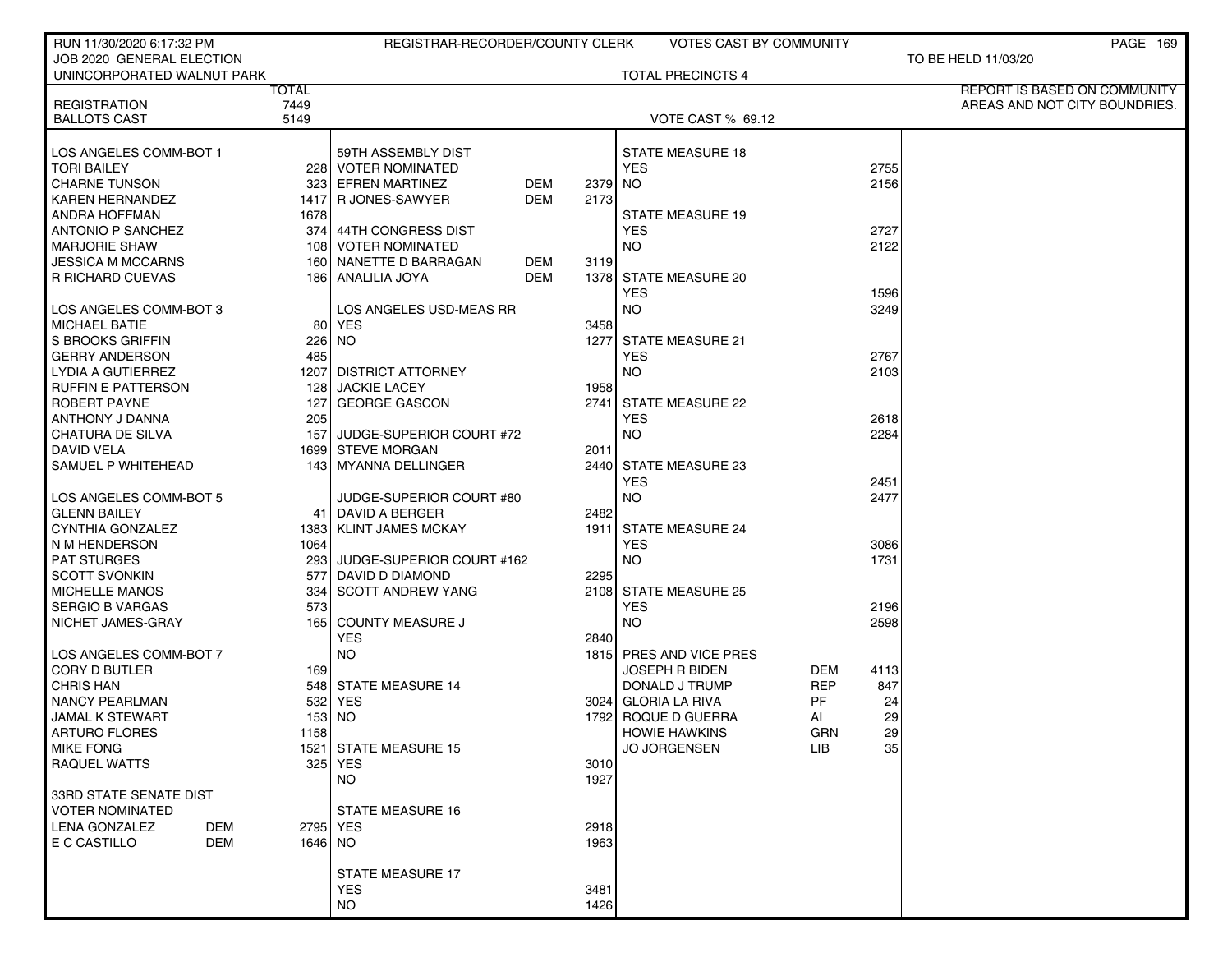| RUN 11/30/2020 6:17:32 PM                      |              | REGISTRAR-RECORDER/COUNTY CLERK                |                          |           | VOTES CAST BY COMMUNITY           |         |                                     |            | <b>PAGE 170</b> |
|------------------------------------------------|--------------|------------------------------------------------|--------------------------|-----------|-----------------------------------|---------|-------------------------------------|------------|-----------------|
| JOB 2020 GENERAL ELECTION                      |              |                                                |                          |           |                                   |         | TO BE HELD 11/03/20                 |            |                 |
| UNINCORPORATED WEST ATHENS                     |              |                                                |                          |           | <b>TOTAL PRECINCTS 16</b>         |         |                                     |            |                 |
|                                                | <b>TOTAL</b> |                                                |                          |           |                                   |         | <b>REPORT IS BASED ON COMMUNITY</b> |            |                 |
| <b>REGISTRATION</b>                            | 25190        |                                                |                          |           |                                   |         | AREAS AND NOT CITY BOUNDRIES.       |            |                 |
| <b>BALLOTS CAST</b>                            | 15181        |                                                |                          |           | <b>VOTE CAST % 60.27</b>          |         |                                     |            |                 |
|                                                |              |                                                |                          |           |                                   |         |                                     |            |                 |
| LOS ANGELES COMM-BOT 1                         |              | 59TH ASSEMBLY DIST                             |                          |           | JUDGE-SUPERIOR COURT #162         |         | <b>STATE MEASURE 24</b>             |            |                 |
| <b>TORI BAILEY</b>                             |              | 1753 VOTER NOMINATED                           |                          |           | DAVID D DIAMOND                   |         | 6130 YES                            |            | 10452           |
| <b>CHARNE TUNSON</b><br><b>KAREN HERNANDEZ</b> |              | 1462 EFREN MARTINEZ<br>1931 R JONES-SAWYER     | <b>DEM</b><br><b>DEM</b> | 7081      | <b>SCOTT ANDREW YANG</b>          | 6396 NO |                                     |            | 3640            |
| ANDRA HOFFMAN                                  | 6528         |                                                |                          | 1361      | <b>COUNTY MEASURE J</b>           |         | <b>STATE MEASURE 25</b>             |            |                 |
| <b>ANTONIO P SANCHEZ</b>                       |              | 528 62ND ASSEMBLY DIST                         |                          |           | <b>YES</b>                        | 10019   | <b>YES</b>                          |            | 7752            |
| <b>MARJORIE SHAW</b>                           | 434          | <b>VOTER NOMINATED</b>                         |                          |           | <b>NO</b>                         | 3487 NO |                                     |            | 6420            |
| <b>JESSICA M MCCARNS</b>                       |              | 397 AUTUMN R BURKE                             | DEM                      | 10463     |                                   |         |                                     |            |                 |
| R RICHARD CUEVAS                               |              | 247 ROBERT A STEELE                            | <b>REP</b>               |           | 1106 STATE MEASURE 14             |         | PRES AND VICE PRES                  |            |                 |
|                                                |              |                                                |                          |           | <b>YES</b>                        | 9835    | JOSEPH R BIDEN                      | DEM        | 13278           |
| LOS ANGELES COMM-BOT 3                         |              | 43RD CONGRESS DIST                             |                          |           | NO.                               |         | 4225   DONALD J TRUMP               | <b>REP</b> | 1291            |
| <b>MICHAEL BATIE</b>                           |              | 616 VOTER NOMINATED                            |                          |           |                                   |         | <b>GLORIA LA RIVA</b>               | <b>PF</b>  | 74              |
| S BROOKS GRIFFIN                               | 13831        | JOE E COLLINS III                              | REP                      |           | 2040 STATE MEASURE 15             |         | ROQUE D GUERRA                      | AI         | 100             |
| <b>GERRY ANDERSON</b>                          |              | 1436   MAXINE WATERS                           | <b>DEM</b>               | 12376 YES |                                   |         | 9136 HOWIE HAWKINS                  | <b>GRN</b> | 84              |
| LYDIA A GUTIERREZ                              | 1612         |                                                |                          |           | NO.                               | 53711   | <b>JO JORGENSEN</b>                 | LIB        | 47              |
| <b>RUFFIN E PATTERSON</b>                      |              | 782 LOS ANGELES USD-MEAS RR                    |                          |           |                                   |         |                                     |            |                 |
| ROBERT PAYNE                                   |              | 492 YES                                        |                          |           | 10707 STATE MEASURE 16            |         |                                     |            |                 |
| ANTHONY J DANNA                                | 340 NO       |                                                |                          | 2860      | YES                               | 10163   |                                     |            |                 |
| CHATURA DE SILVA                               | 299          |                                                |                          |           | <b>NO</b>                         | 4167    |                                     |            |                 |
| <b>DAVID VELA</b>                              |              | 5689   WEST BASIN MUNI WATER-BD 5              |                          |           |                                   |         |                                     |            |                 |
| SAMUEL P WHITEHEAD                             |              | 460 GEORGE L GUTIERREZ                         |                          |           | 15 STATE MEASURE 17               |         |                                     |            |                 |
|                                                |              | DONALD DEAR                                    |                          |           | 177 YES                           | 12700   |                                     |            |                 |
| LOS ANGELES COMM-BOT 5                         |              | <b>HUGO M ROJAS</b>                            |                          | 80        | NO.                               | 1840    |                                     |            |                 |
| <b>GLENN BAILEY</b>                            |              | 348 EVA RIVERA                                 |                          | 49        |                                   |         |                                     |            |                 |
| CYNTHIA GONZALEZ                               | 1702         |                                                |                          |           | <b>STATE MEASURE 18</b>           |         |                                     |            |                 |
| N M HENDERSON                                  |              | 6272 WATER REPLEN OF SO CAL-D2                 |                          |           | <b>YES</b>                        | 10079   |                                     |            |                 |
| <b>PAT STURGES</b>                             | 9361         | <b>JOE L MACIAS</b>                            |                          | 529       | NO                                | 4362    |                                     |            |                 |
| <b>SCOTT SVONKIN</b>                           |              | 1375 G RICK MARSHALL                           |                          | 306       |                                   |         |                                     |            |                 |
| MICHELLE MANOS                                 |              | 1039 GEORGE URAGUCHI                           |                          | 326       | <b>STATE MEASURE 19</b>           |         |                                     |            |                 |
| <b>SERGIO B VARGAS</b>                         |              | 742 ROBERT KATHERMAN                           |                          |           | 1987 YES                          | 9557    |                                     |            |                 |
| NICHET JAMES-GRAY                              | 733          |                                                |                          |           | <b>NO</b>                         | 4691    |                                     |            |                 |
|                                                |              | SUPERVISOR 2ND DISTRICT                        |                          |           |                                   |         |                                     |            |                 |
| LOS ANGELES COMM-BOT 7                         |              | <b>HOLLY J MITCHELL</b>                        |                          |           | 7245 STATE MEASURE 20             |         |                                     |            |                 |
| <b>CORY D BUTLER</b>                           |              | 1324 HERB J WESSON JR                          |                          | 6245      | YES                               | 3585    |                                     |            |                 |
| <b>CHRIS HAN</b>                               | 986          |                                                |                          |           | NO.                               | 10670   |                                     |            |                 |
| <b>NANCY PEARLMAN</b>                          |              | 1184 DISTRICT ATTORNEY                         |                          |           |                                   |         |                                     |            |                 |
| <b>JAMAL K STEWART</b>                         | 761          | <b>JACKIE LACEY</b>                            |                          |           | 5765 STATE MEASURE 21             |         |                                     |            |                 |
| ARTURO FLORES                                  |              | 1221   GEORGE GASCON                           |                          |           | 8118 YES                          | 8612    |                                     |            |                 |
| <b>MIKE FONG</b>                               | 5975         |                                                |                          |           | NO.                               | 5808    |                                     |            |                 |
| <b>RAQUEL WATTS</b>                            |              | 1610 JUDGE-SUPERIOR COURT #72                  |                          |           |                                   |         |                                     |            |                 |
| 35TH STATE SENATE DIST                         |              | <b>STEVE MORGAN</b><br><b>MYANNA DELLINGER</b> |                          |           | 4547 STATE MEASURE 22<br>8458 YES | 7953    |                                     |            |                 |
| <b>VOTER NOMINATED</b>                         |              |                                                |                          |           | NO.                               | 6526    |                                     |            |                 |
| <b>STEVEN C BRADFORD</b><br>DEM                |              | 3063 JUDGE-SUPERIOR COURT #80                  |                          |           |                                   |         |                                     |            |                 |
| <b>ANTHONY PERRY</b><br>AI                     |              | 582 DAVID A BERGER                             |                          |           | 7422 STATE MEASURE 23             |         |                                     |            |                 |
|                                                |              | <b>KLINT JAMES MCKAY</b>                       |                          |           | 5370 YES                          | 7161    |                                     |            |                 |
|                                                |              |                                                |                          |           | NO.                               | 7395    |                                     |            |                 |
|                                                |              |                                                |                          |           |                                   |         |                                     |            |                 |
|                                                |              |                                                |                          |           |                                   |         |                                     |            |                 |
|                                                |              |                                                |                          |           |                                   |         |                                     |            |                 |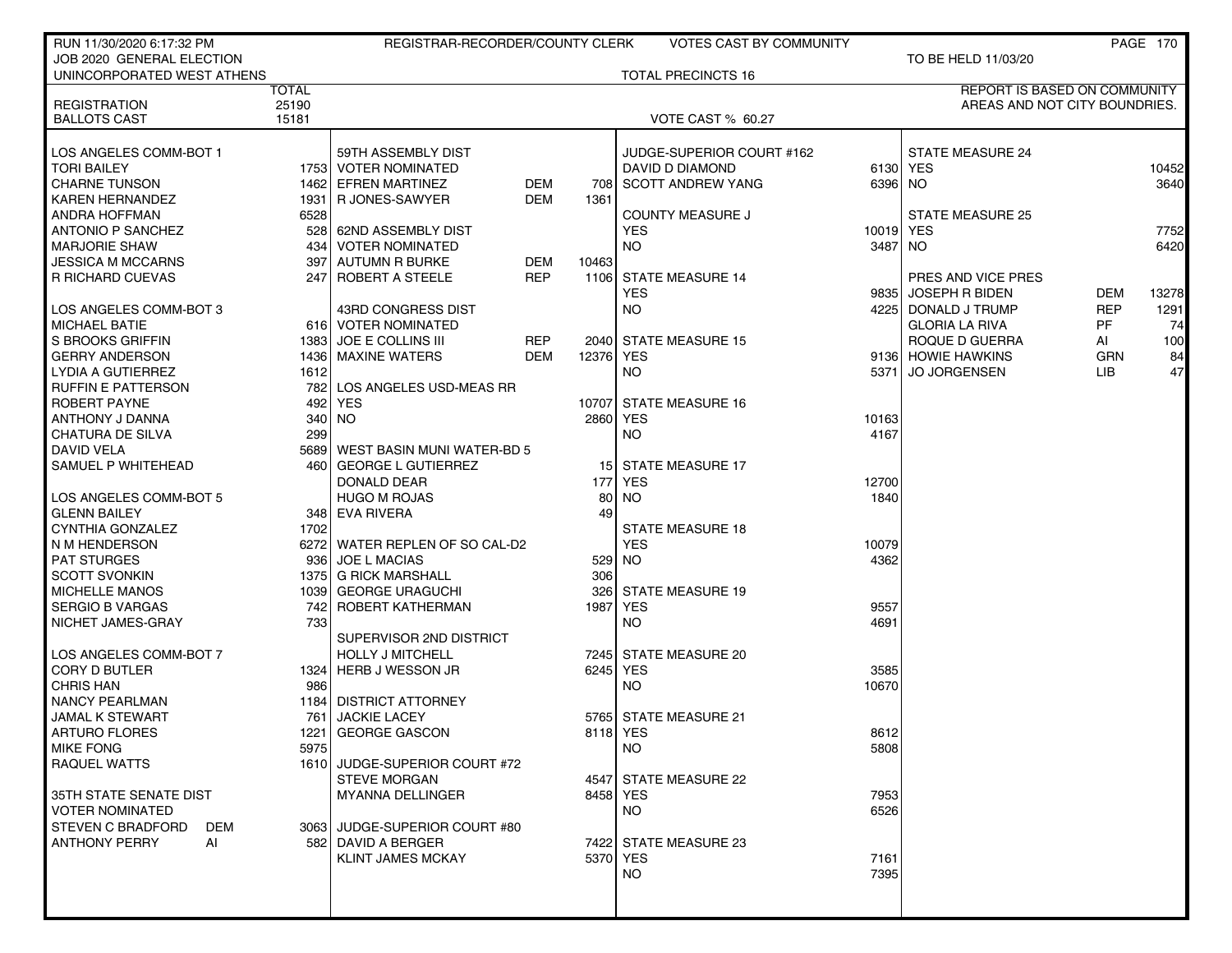| RUN 11/30/2020 6:17:32 PM  |              | REGISTRAR-RECORDER/COUNTY CLERK |            |                | VOTES CAST BY COMMUNITY   |         |                                     |            | <b>PAGE 171</b> |
|----------------------------|--------------|---------------------------------|------------|----------------|---------------------------|---------|-------------------------------------|------------|-----------------|
| JOB 2020 GENERAL ELECTION  |              |                                 |            |                |                           |         | TO BE HELD 11/03/20                 |            |                 |
| UNINCORPORATED WEST CARSON |              |                                 |            |                | <b>TOTAL PRECINCTS 9</b>  |         |                                     |            |                 |
|                            | <b>TOTAL</b> |                                 |            |                |                           |         | <b>REPORT IS BASED ON COMMUNITY</b> |            |                 |
| <b>REGISTRATION</b>        | 13904        |                                 |            |                |                           |         | AREAS AND NOT CITY BOUNDRIES.       |            |                 |
| <b>BALLOTS CAST</b>        | 10514        |                                 |            |                | <b>VOTE CAST % 75.62</b>  |         |                                     |            |                 |
|                            |              |                                 |            |                |                           |         |                                     |            |                 |
| L A UNIFIED SCH-BOE 7      |              | <b>64TH ASSEMBLY DIST</b>       |            |                | JUDGE-SUPERIOR COURT #72  |         | <b>STATE MEASURE 22</b>             |            |                 |
| T ORTIZ FRANKLIN           |              | 5132 VOTER NOMINATED            |            |                | <b>STEVE MORGAN</b>       |         | 4208 YES                            |            | 5818            |
| P CASTELLANOS              | 3321         | MIKE A GIPSON                   | DEM        | 31             | <b>MYANNA DELLINGER</b>   | 3891 NO |                                     |            | 4061            |
|                            |              | F S IQBAL-ZUBAIR                | <b>DEM</b> | $\Omega$       |                           |         |                                     |            |                 |
| LOS ANGELES COMM-BOT 1     |              |                                 |            |                | JUDGE-SUPERIOR COURT #80  |         | STATE MEASURE 23                    |            |                 |
| TORI BAILEY                |              | 577 66TH ASSEMBLY DIST          |            |                | DAVID A BERGER            | 4431    | <b>YES</b>                          |            | 3823            |
| CHARNE TUNSON              |              | 689 VOTER NOMINATED             |            |                | <b>KLINT JAMES MCKAY</b>  | 3545 NO |                                     |            | 5983            |
| <b>KAREN HERNANDEZ</b>     |              | 1208 ARTHUR C SCHAPER           | REP        | 2908           |                           |         |                                     |            |                 |
| ANDRA HOFFMAN              | 4156         | AL MURATSUCHI                   | DEM        | 6189           | JUDGE-SUPERIOR COURT #162 |         | <b>STATE MEASURE 24</b>             |            |                 |
| ANTONIO P SANCHEZ          | 359          |                                 |            |                | DAVID D DIAMOND           | 3404    | <b>YES</b>                          |            | 5961            |
| I MARJORIE SHAW            |              | 355 43RD CONGRESS DIST          |            |                | <b>SCOTT ANDREW YANG</b>  | 4751 NO |                                     |            | 3659            |
| JESSICA M MCCARNS          | 364          | <b>VOTER NOMINATED</b>          |            |                |                           |         |                                     |            |                 |
| I R RICHARD CUEVAS         | 241          | <b>JOE E COLLINS III</b>        | REP        |                | 3606 COUNTY MEASURE J     |         | <b>STATE MEASURE 25</b>             |            |                 |
|                            |              | <b>MAXINE WATERS</b>            | <b>DEM</b> |                | 5996 YES                  | 4649    | <b>YES</b>                          |            | 4207            |
| LOS ANGELES COMM-BOT 3     |              |                                 |            |                | <b>NO</b>                 | 4332 NO |                                     |            | 5368            |
| MICHAEL BATIE              |              | 318 LOS ANGELES USD-MEAS RR     |            |                |                           |         |                                     |            |                 |
| l S BROOKS GRIFFIN         |              | 498 YES                         |            |                | 5740 STATE MEASURE 14     |         | PRES AND VICE PRES                  |            |                 |
| <b>GERRY ANDERSON</b>      | 1127 NO      |                                 |            | 3503 YES       |                           | 4997    | <b>JOSEPH R BIDEN</b>               | DEM        | 6871            |
| LYDIA A GUTIERREZ          | 1407         |                                 |            |                | <b>NO</b>                 |         | 4630 DONALD J TRUMP                 | <b>REP</b> | 3264            |
| I RUFFIN E PATTERSON       | 361          | WEST BASIN MUNI WATER-BD 3      |            |                |                           |         | <b>GLORIA LA RIVA</b>               | PF         | 47              |
| ROBERT PAYNE               | 301          | <b>DESI ALVAREZ</b>             |            |                | 3635 STATE MEASURE 15     |         | ROQUE D GUERRA                      | AI         | 37              |
| ANTHONY J DANNA            | 380          | DOUG SOLOMON                    |            | 1085           | YES                       | 4840    | <b>HOWIE HAWKINS</b>                | <b>GRN</b> | 54              |
| CHATURA DE SILVA           | 206          | <b>CAROL W KWAN</b>             |            | 3257           | NO.                       | 5044 l  | <b>JO JORGENSEN</b>                 | LIB.       | 83              |
| DAVID VELA                 | 2957         |                                 |            |                |                           |         |                                     |            |                 |
| SAMUEL P WHITEHEAD         |              | 413 WATER REPLEN OF SO CAL-D2   |            |                | <b>STATE MEASURE 16</b>   |         |                                     |            |                 |
|                            |              | <b>JOE L MACIAS</b>             |            | ΟI             | YES                       | 4752    |                                     |            |                 |
| LOS ANGELES COMM-BOT 5     |              | <b>G RICK MARSHALL</b>          |            | $\overline{2}$ | <b>NO</b>                 | 4981    |                                     |            |                 |
| <b>GLENN BAILEY</b>        |              | 279 GEORGE URAGUCHI             |            | $\Omega$       |                           |         |                                     |            |                 |
| CYNTHIA GONZALEZ           | 1396         | <b>ROBERT KATHERMAN</b>         |            |                | <b>STATE MEASURE 17</b>   |         |                                     |            |                 |
| N M HENDERSON              | 2618         |                                 |            |                | <b>YES</b>                | 5926    |                                     |            |                 |
| <b>PAT STURGES</b>         |              | 673 WATER REPLEN OF SO CAL-D5   |            |                | NO.                       | 3911    |                                     |            |                 |
| SCOTT SVONKIN              |              | 1546 JUSTIN A BLAKELY           |            | 945            |                           |         |                                     |            |                 |
| <b>I MICHELLE MANOS</b>    |              | 515 JUAN GARZA                  |            |                | 1303 STATE MEASURE 18     |         |                                     |            |                 |
| SERGIO B VARGAS            | 3931         | <b>RICARDO PULIDO</b>           |            | 675            | YES                       | 4437    |                                     |            |                 |
| I NICHET JAMES-GRAY        | 471          | <b>GARY MENDEZ</b>              |            |                | 194 NO                    | 5418    |                                     |            |                 |
|                            |              | <b>ARDAVAN DAVARI</b>           |            | 590            |                           |         |                                     |            |                 |
| LOS ANGELES COMM-BOT 7     |              | <b>JOSE DE LEON</b>             |            | 357            | <b>STATE MEASURE 19</b>   |         |                                     |            |                 |
| CORY D BUTLER              |              | 697   M CAMACHO-RODRIGUEZ       |            |                | 793 YES                   | 4960    |                                     |            |                 |
| <b>CHRIS HAN</b>           |              | 1241 L VASQUEZ WILSON           |            | 1046 NO        |                           | 4693    |                                     |            |                 |
| NANCY PEARLMAN             |              | 911 VERA ROBLES DEWITT          |            | 1730           |                           |         |                                     |            |                 |
| JAMAL K STEWART            | 295          |                                 |            |                | <b>STATE MEASURE 20</b>   |         |                                     |            |                 |
| ARTURO FLORES              |              | 717 SUPERVISOR 2ND DISTRICT     |            |                | <b>YES</b>                | 3594    |                                     |            |                 |
| <b>MIKE FONG</b>           |              | 3558 HOLLY J MITCHELL           |            | 4675           | NO.                       | 6054    |                                     |            |                 |
| <b>RAQUEL WATTS</b>        |              | 519 HERB J WESSON JR            |            | 3259           |                           |         |                                     |            |                 |
|                            |              |                                 |            |                | <b>STATE MEASURE 21</b>   |         |                                     |            |                 |
| 35TH STATE SENATE DIST     |              | <b>DISTRICT ATTORNEY</b>        |            |                | <b>YES</b>                | 4299    |                                     |            |                 |
| <b>VOTER NOMINATED</b>     |              | <b>JACKIE LACEY</b>             |            | 4617           | NO.                       | 5470    |                                     |            |                 |
| I STEVEN C BRADFORD<br>DEM |              | 5804 GEORGE GASCON              |            | 4224           |                           |         |                                     |            |                 |
| <b>ANTHONY PERRY</b><br>AI | 2986         |                                 |            |                |                           |         |                                     |            |                 |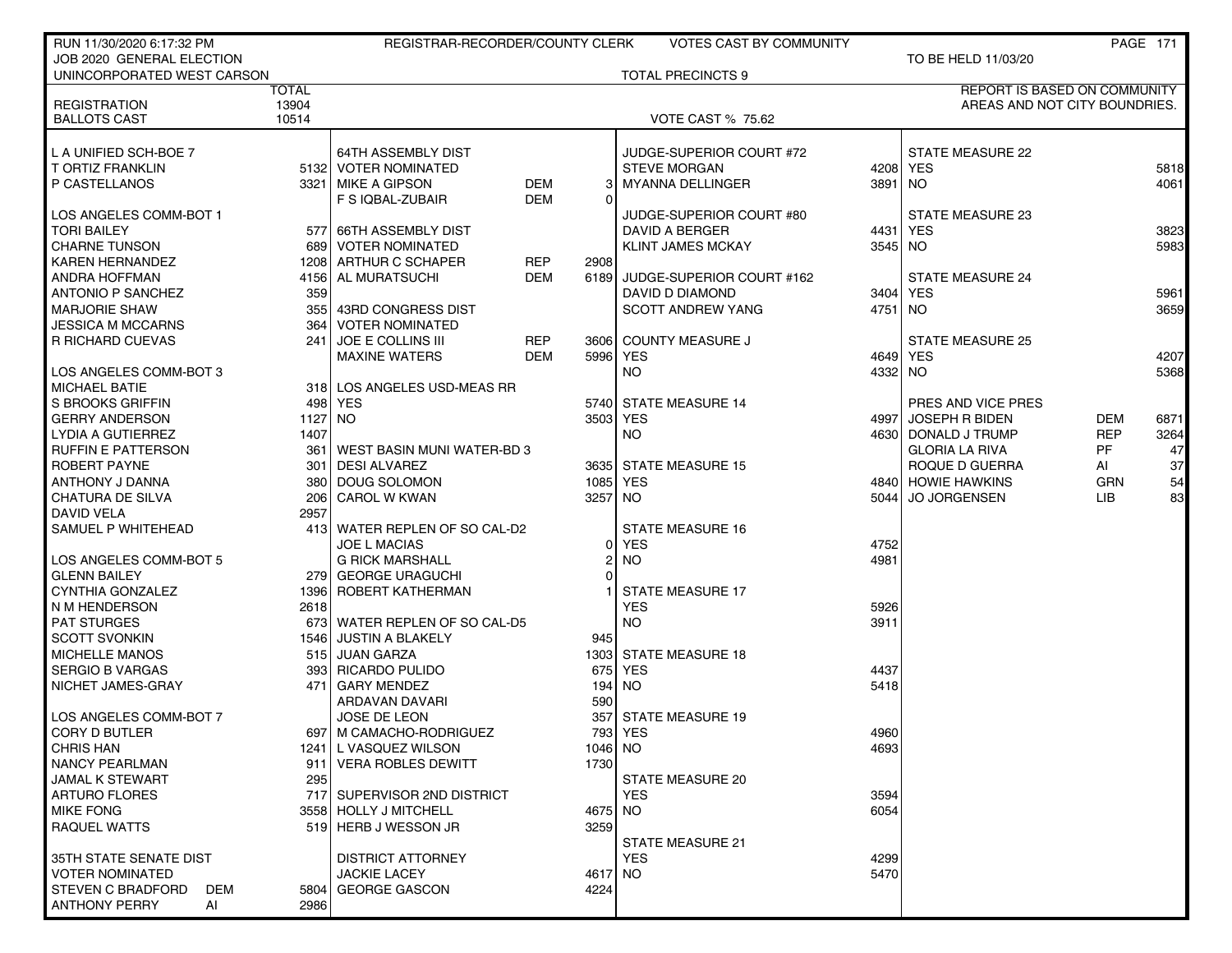| RUN 11/30/2020 6:17:32 PM                              |             |                                     | REGISTRAR-RECORDER/COUNTY CLERK |                                           | VOTES CAST BY COMMUNITY |                | <b>PAGE 172</b>               |
|--------------------------------------------------------|-------------|-------------------------------------|---------------------------------|-------------------------------------------|-------------------------|----------------|-------------------------------|
| JOB 2020 GENERAL ELECTION                              |             |                                     |                                 |                                           |                         |                | TO BE HELD 11/03/20           |
| UNINCORPORATED WEST COMPTON                            | TOTAL       |                                     |                                 | <b>TOTAL PRECINCTS 2</b>                  |                         |                | REPORT IS BASED ON COMMUNITY  |
| <b>REGISTRATION</b>                                    | 2798        |                                     |                                 |                                           |                         |                | AREAS AND NOT CITY BOUNDRIES. |
| <b>BALLOTS CAST</b>                                    | 1883        |                                     |                                 | VOTE CAST % 67.3                          |                         |                |                               |
|                                                        |             |                                     |                                 |                                           |                         |                |                               |
| COMPTON COMM COLL-GBM TR 2<br><b>BARBARA J CALHOUN</b> |             | <b>STATE MEASURE 14</b><br>1207 YES |                                 | PRES AND VICE PRES<br>1165 JOSEPH R BIDEN | <b>DEM</b>              | 1632           |                               |
| ADRIAN D CLEVELAND                                     |             | 485 NO                              | 584                             | DONALD J TRUMP                            | <b>REP</b>              | 202            |                               |
|                                                        |             |                                     |                                 | <b>GLORIA LA RIVA</b>                     | PF                      | 5              |                               |
| 35TH STATE SENATE DIST                                 |             | <b>STATE MEASURE 15</b>             |                                 | ROQUE D GUERRA                            | Al                      | 13             |                               |
| <b>VOTER NOMINATED</b>                                 |             | <b>YES</b>                          |                                 | 1051 HOWIE HAWKINS                        | <b>GRN</b>              | $\overline{7}$ |                               |
| <b>STEVEN C BRADFORD</b>                               | DEM         | 1379 NO                             |                                 | 749 JO JORGENSEN                          | <b>LIB</b>              | $\overline{7}$ |                               |
| <b>ANTHONY PERRY</b>                                   | AI<br>346   |                                     |                                 |                                           |                         |                |                               |
|                                                        |             | <b>STATE MEASURE 16</b>             |                                 |                                           |                         |                |                               |
| <b>64TH ASSEMBLY DIST</b><br><b>VOTER NOMINATED</b>    |             | <b>YES</b><br><b>NO</b>             | 1177<br>610                     |                                           |                         |                |                               |
| <b>MIKE A GIPSON</b>                                   | DEM<br>1150 |                                     |                                 |                                           |                         |                |                               |
| F S IQBAL-ZUBAIR                                       | DEM<br>597  | <b>STATE MEASURE 17</b>             |                                 |                                           |                         |                |                               |
|                                                        |             | <b>YES</b>                          | 1570                            |                                           |                         |                |                               |
| 44TH CONGRESS DIST                                     |             | <b>NO</b>                           | 246                             |                                           |                         |                |                               |
| <b>VOTER NOMINATED</b>                                 |             |                                     |                                 |                                           |                         |                |                               |
| NANETTE D BARRAGAN DEM                                 |             | 1202 STATE MEASURE 18               |                                 |                                           |                         |                |                               |
| ANALILIA JOYA                                          | DEM         | 484 YES                             | 1185                            |                                           |                         |                |                               |
| CENTRAL BASIN MUNI-BD 4                                |             | NO.                                 | 617                             |                                           |                         |                |                               |
| <b>JOSE TORRES</b>                                     |             | 362 STATE MEASURE 19                |                                 |                                           |                         |                |                               |
| L VASQUEZ WILSON                                       |             | 1050 YES                            | 1143                            |                                           |                         |                |                               |
| M UYAT-FRANCO                                          |             | 204   NO                            | 650                             |                                           |                         |                |                               |
|                                                        |             |                                     |                                 |                                           |                         |                |                               |
| SUPERVISOR 2ND DISTRICT                                |             | STATE MEASURE 20                    |                                 |                                           |                         |                |                               |
| <b>HOLLY J MITCHELL</b><br>HERB J WESSON JR            |             | 938 YES<br>773 NO                   | 450                             |                                           |                         |                |                               |
|                                                        |             |                                     | 1348                            |                                           |                         |                |                               |
| <b>DISTRICT ATTORNEY</b>                               |             | <b>STATE MEASURE 21</b>             |                                 |                                           |                         |                |                               |
| JACKIE LACEY                                           |             | 715 YES                             | 1010                            |                                           |                         |                |                               |
| <b>GEORGE GASCON</b>                                   |             | 1019 NO                             | 793                             |                                           |                         |                |                               |
|                                                        |             |                                     |                                 |                                           |                         |                |                               |
| JUDGE-SUPERIOR COURT #72<br><b>STEVE MORGAN</b>        |             | <b>STATE MEASURE 22</b><br>618 YES  |                                 |                                           |                         |                |                               |
| <b>MYANNA DELLINGER</b>                                |             | 1005 NO                             | 1061<br>755                     |                                           |                         |                |                               |
|                                                        |             |                                     |                                 |                                           |                         |                |                               |
| JUDGE-SUPERIOR COURT #80                               |             | STATE MEASURE 23                    |                                 |                                           |                         |                |                               |
| DAVID A BERGER                                         |             | 863   YES                           | 830                             |                                           |                         |                |                               |
| <b>KLINT JAMES MCKAY</b>                               |             | 740 NO                              | 980                             |                                           |                         |                |                               |
|                                                        |             | <b>STATE MEASURE 24</b>             |                                 |                                           |                         |                |                               |
| JUDGE-SUPERIOR COURT #162<br>DAVID D DIAMOND           |             | 811 YES                             | 1306                            |                                           |                         |                |                               |
| <b>SCOTT ANDREW YANG</b>                               |             | 772 NO                              | 441                             |                                           |                         |                |                               |
|                                                        |             |                                     |                                 |                                           |                         |                |                               |
| COUNTY MEASURE J                                       |             | <b>STATE MEASURE 25</b>             |                                 |                                           |                         |                |                               |
| <b>YES</b>                                             |             | 1129 YES                            | 877                             |                                           |                         |                |                               |
| <b>NO</b>                                              |             | $533$ NO                            | 895                             |                                           |                         |                |                               |
|                                                        |             |                                     |                                 |                                           |                         |                |                               |
|                                                        |             |                                     |                                 |                                           |                         |                |                               |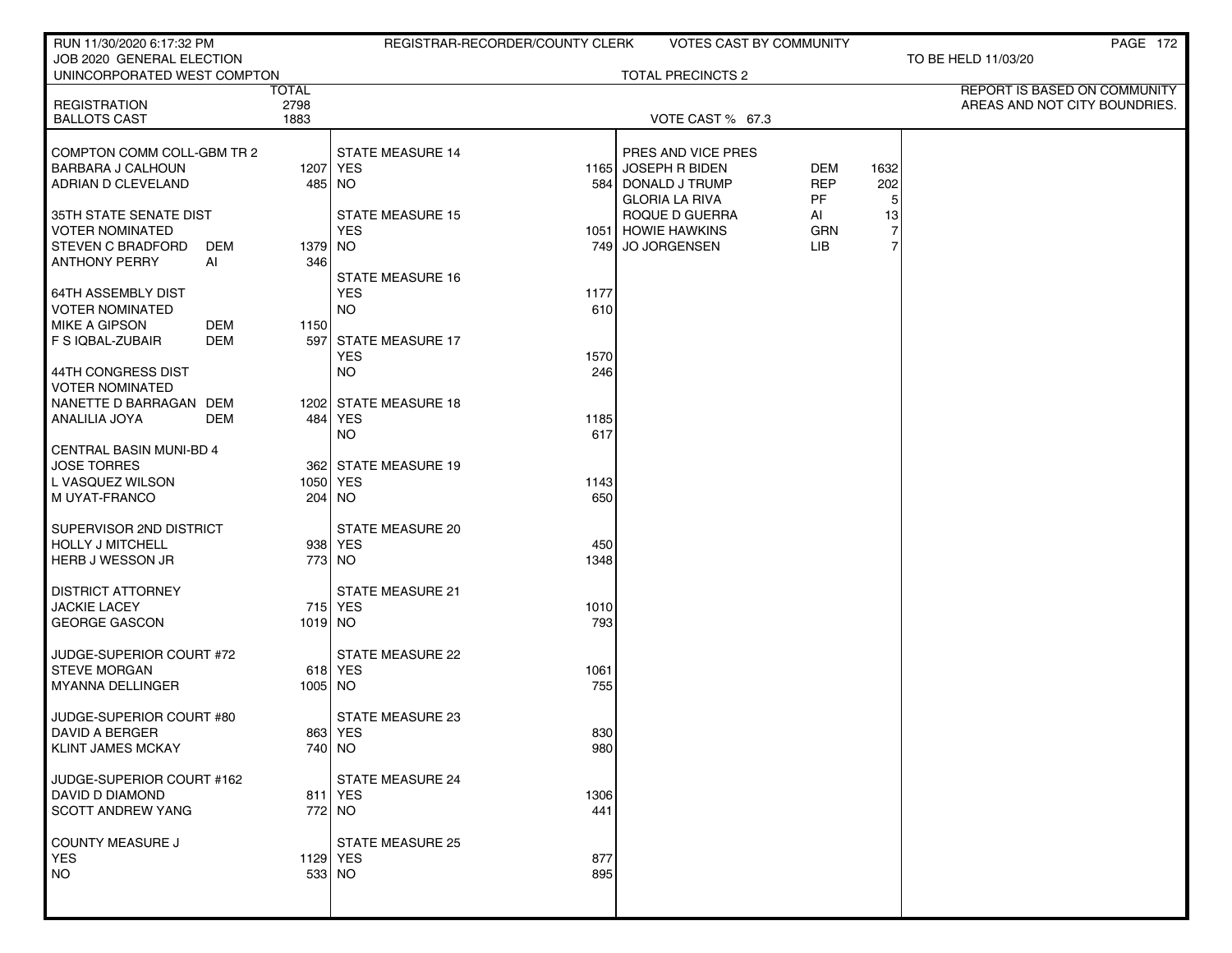| RUN 11/30/2020 6:17:32 PM |              | REGISTRAR-RECORDER/COUNTY CLERK |            |       | <b>VOTES CAST BY COMMUNITY</b> |            |     | PAGE 173                      |
|---------------------------|--------------|---------------------------------|------------|-------|--------------------------------|------------|-----|-------------------------------|
| JOB 2020 GENERAL ELECTION |              |                                 |            |       |                                |            |     | TO BE HELD 11/03/20           |
| UNINCORPORATED WEST HILLS |              |                                 |            |       | <b>TOTAL PRECINCTS 1</b>       |            |     |                               |
|                           | <b>TOTAL</b> |                                 |            |       |                                |            |     | REPORT IS BASED ON COMMUNITY  |
| <b>REGISTRATION</b>       | 608          |                                 |            |       |                                |            |     | AREAS AND NOT CITY BOUNDRIES. |
| <b>BALLOTS CAST</b>       | 524          |                                 |            |       | VOTE CAST % 86.18              |            |     |                               |
|                           |              |                                 |            |       |                                |            |     |                               |
| LAS VIRGENES SCH-GBM      |              | 27TH STATE SENATE DIST          |            |       | <b>STATE MEASURE 17</b>        |            |     |                               |
| <b>LINDA MENGES</b>       |              | 193 VOTER NOMINATED             |            |       | <b>YES</b>                     |            | 286 |                               |
| <b>KATE VADEHRA</b>       |              | 194 HOUMAN SALEM                | REP        |       | 156 NO                         |            | 203 |                               |
| KIYOMI KOWALSKI           |              | 202 HENRY STERN                 | DEM        | 311   |                                |            |     |                               |
|                           |              |                                 |            |       | <b>STATE MEASURE 18</b>        |            |     |                               |
| LOS ANGELES COMM-BOT 1    |              | 45TH ASSEMBLY DIST              |            |       | <b>YES</b>                     |            | 214 |                               |
| <b>TORI BAILEY</b>        |              | 15 VOTER NOMINATED              |            |       | NO.                            |            | 282 |                               |
| <b>CHARNE TUNSON</b>      |              | 33 JESSE GABRIEL                | DEM        | 304   |                                |            |     |                               |
| <b>KAREN HERNANDEZ</b>    |              | 28 JEFFI GIRGENTI               | <b>REP</b> | 161 l | <b>STATE MEASURE 19</b>        |            |     |                               |
| ANDRA HOFFMAN             | 215          |                                 |            |       | <b>YES</b>                     |            | 217 |                               |
| <b>ANTONIO P SANCHEZ</b>  | $\vert$      | 30TH CONGRESS DIST              |            |       | NO.                            |            | 259 |                               |
| <b>MARJORIE SHAW</b>      |              | 33 VOTER NOMINATED              |            |       |                                |            |     |                               |
| <b>JESSICA M MCCARNS</b>  |              | 16 BRAD SHERMAN                 | DEM        |       | 329 STATE MEASURE 20           |            |     |                               |
| R RICHARD CUEVAS          |              | 10 MARK S REED                  | <b>REP</b> |       | 156 YES                        |            | 173 |                               |
|                           |              |                                 |            |       | <b>NO</b>                      |            | 301 |                               |
| LOS ANGELES COMM-BOT 3    |              | <b>DISTRICT ATTORNEY</b>        |            |       |                                |            |     |                               |
| <b>MICHAEL BATIE</b>      |              | 17 JACKIE LACEY                 |            |       | 250 STATE MEASURE 21           |            |     |                               |
| S BROOKS GRIFFIN          | 21           | <b>GEORGE GASCON</b>            |            | 186   | YES                            |            | 189 |                               |
| <b>GERRY ANDERSON</b>     | 79           |                                 |            |       | NO.                            |            | 294 |                               |
| LYDIA A GUTIERREZ         |              | 29 JUDGE-SUPERIOR COURT #72     |            |       |                                |            |     |                               |
| <b>RUFFIN E PATTERSON</b> |              | 19 STEVE MORGAN                 |            |       | 243 STATE MEASURE 22           |            |     |                               |
| ROBERT PAYNE              |              | <b>MYANNA DELLINGER</b>         |            |       | 133 YES                        |            | 276 |                               |
| ANTHONY J DANNA           | 26           |                                 |            |       | <b>NO</b>                      |            | 212 |                               |
| CHATURA DE SILVA          |              | 11 JUDGE-SUPERIOR COURT #80     |            |       |                                |            |     |                               |
| DAVID VELA                |              | 116 DAVID A BERGER              |            |       | 255 STATE MEASURE 23           |            |     |                               |
| SAMUEL P WHITEHEAD        |              | 20   KLINT JAMES MCKAY          |            |       | 120 YES                        |            | 146 |                               |
|                           |              |                                 |            |       | <b>NO</b>                      |            | 337 |                               |
| LOS ANGELES COMM-BOT 5    |              | JUDGE-SUPERIOR COURT #162       |            |       |                                |            |     |                               |
| <b>GLENN BAILEY</b>       |              | 16 DAVID D DIAMOND              |            |       | 193 STATE MEASURE 24           |            |     |                               |
| CYNTHIA GONZALEZ          |              | 40 SCOTT ANDREW YANG            |            |       | 185 YES                        |            | 280 |                               |
| N M HENDERSON             | 123          |                                 |            |       | <b>NO</b>                      |            | 203 |                               |
| <b>PAT STURGES</b>        |              | 36 COUNTY MEASURE J             |            |       |                                |            |     |                               |
| <b>SCOTT SVONKIN</b>      |              | 69 YES                          |            |       | 207 STATE MEASURE 25           |            |     |                               |
| <b>MICHELLE MANOS</b>     | 21           | NO                              |            |       | 229 YES                        |            | 212 |                               |
| <b>SERGIO B VARGAS</b>    |              |                                 |            |       | <b>NO</b>                      |            | 251 |                               |
| NICHET JAMES-GRAY         | 25 I         | <b>STATE MEASURE 14</b>         |            |       |                                |            |     |                               |
|                           |              | <b>YES</b>                      |            |       | PRES AND VICE PRES             |            |     |                               |
|                           |              |                                 |            | 224   |                                |            |     |                               |
| LOS ANGELES COMM-BOT 7    |              | <b>NO</b>                       |            |       | 258 JOSEPH R BIDEN             | DEM        | 339 |                               |
| <b>CORY D BUTLER</b>      | 38 I         |                                 |            |       | DONALD J TRUMP                 | <b>REP</b> | 169 |                               |
| <b>CHRIS HAN</b>          |              | 70 STATE MEASURE 15             |            |       | <b>GLORIA LA RIVA</b>          | <b>PF</b>  |     |                               |
| <b>NANCY PEARLMAN</b>     |              | 59 YES                          |            |       | 215 ROQUE D GUERRA             | AI         |     |                               |
| <b>JAMAL K STEWART</b>    |              | $13$ NO                         |            |       | 278 HOWIE HAWKINS              | GRN        |     |                               |
| <b>ARTURO FLORES</b>      | 5            |                                 |            |       | <b>JO JORGENSEN</b>            | LIB.       |     |                               |
| <b>MIKE FONG</b>          |              | 150 STATE MEASURE 16            |            |       |                                |            |     |                               |
| <b>RAQUEL WATTS</b>       |              | 12 YES                          |            | 207   |                                |            |     |                               |
|                           |              | <b>NO</b>                       |            | 273   |                                |            |     |                               |
|                           |              |                                 |            |       |                                |            |     |                               |
|                           |              |                                 |            |       |                                |            |     |                               |
|                           |              |                                 |            |       |                                |            |     |                               |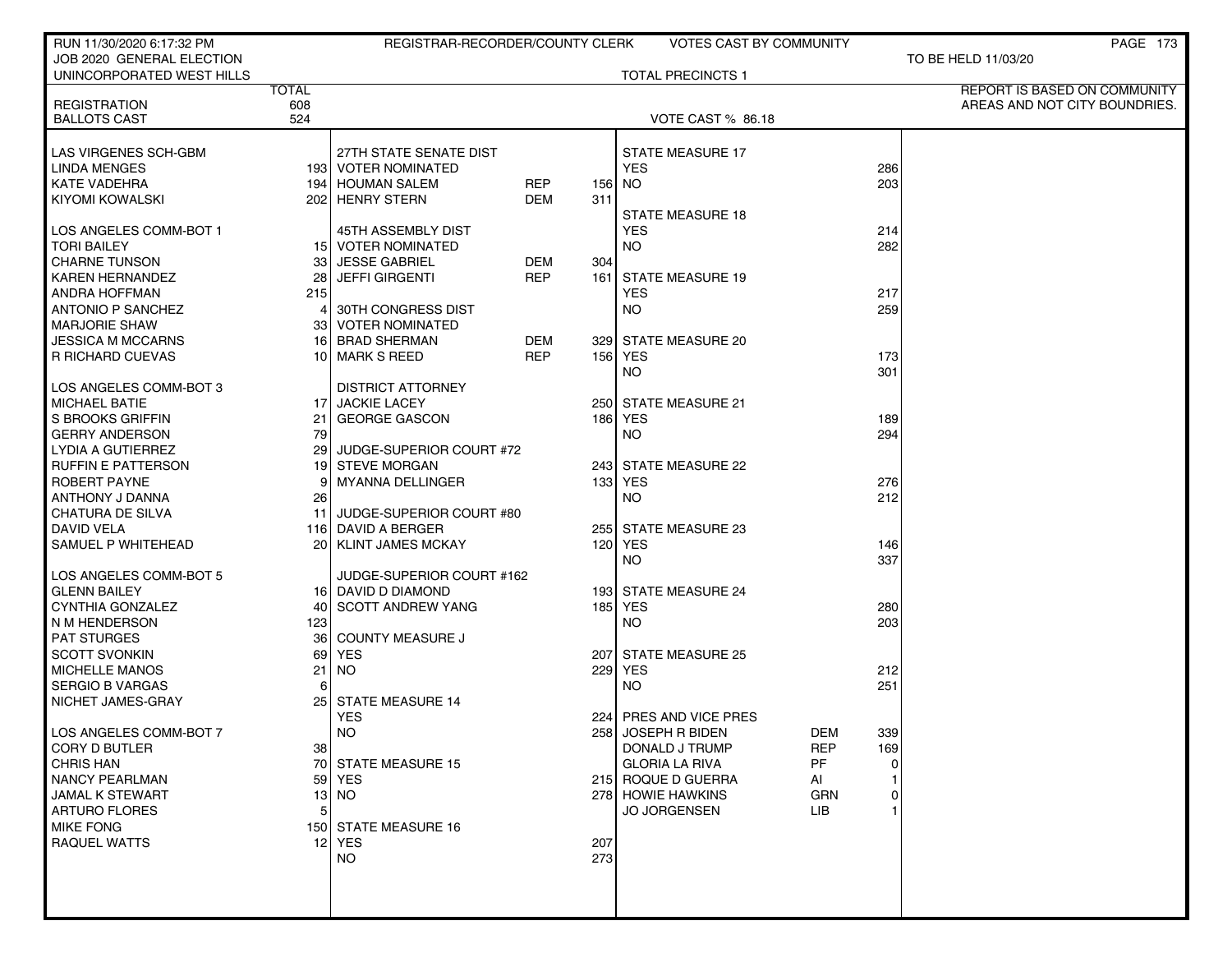| RUN 11/30/2020 6:17:32 PM  |       | REGISTRAR-RECORDER/COUNTY CLERK                 |            |         | <b>VOTES CAST BY COMMUNITY</b> |                 |                               |            | PAGE 174     |
|----------------------------|-------|-------------------------------------------------|------------|---------|--------------------------------|-----------------|-------------------------------|------------|--------------|
| JOB 2020 GENERAL ELECTION  |       |                                                 |            |         |                                |                 | TO BE HELD 11/03/20           |            |              |
| UNINCORPORATED WILLOWBROOK |       |                                                 |            |         | <b>TOTAL PRECINCTS 9</b>       |                 |                               |            |              |
|                            | TOTAL |                                                 |            |         |                                |                 | REPORT IS BASED ON COMMUNITY  |            |              |
| <b>REGISTRATION</b>        | 15081 |                                                 |            |         |                                |                 | AREAS AND NOT CITY BOUNDRIES. |            |              |
| <b>BALLOTS CAST</b>        | 9292  |                                                 |            |         | <b>VOTE CAST % 61.61</b>       |                 |                               |            |              |
|                            |       |                                                 |            |         |                                |                 |                               |            |              |
| L A UNIFIED SCH-BOE 7      |       | 35TH STATE SENATE DIST                          |            |         | JUDGE-SUPERIOR COURT #72       |                 | <b>STATE MEASURE 22</b>       |            |              |
| <b>T ORTIZ FRANKLIN</b>    |       | 279 VOTER NOMINATED                             |            |         | <b>STEVE MORGAN</b>            |                 | 3152 YES                      |            | 5026         |
| P CASTELLANOS              | 234   | I STEVEN C BRADFORD                             | DEM        | 6307    | <b>MYANNA DELLINGER</b>        | 4878 NO         |                               |            | 3854         |
|                            |       | <b>ANTHONY PERRY</b>                            | Al         | 2134    |                                |                 |                               |            |              |
| COMPTON COMM COLL-GBM TR 2 |       |                                                 |            |         | JUDGE-SUPERIOR COURT #80       |                 | STATE MEASURE 23              |            |              |
| I BARBARA J CALHOUN        |       | 5028 63RD ASSEMBLY DIST<br>2735 VOTER NOMINATED |            |         | DAVID A BERGER                 | 4062<br>3865 NO | <b>YES</b>                    |            | 4163<br>4693 |
| ADRIAN D CLEVELAND         |       |                                                 | <b>DEM</b> | 274     | <b>KLINT JAMES MCKAY</b>       |                 |                               |            |              |
| LOS ANGELES COMM-BOT 1     |       | <b>MARIA D ESTRADA</b><br><b>ANTHONY RENDON</b> | <b>DEM</b> | 215     | JUDGE-SUPERIOR COURT #162      |                 | <b>STATE MEASURE 24</b>       |            |              |
| <b>TORI BAILEY</b>         | 47    |                                                 |            |         | DAVID D DIAMOND                |                 | 4071 YES                      |            | 6113         |
| <b>CHARNE TUNSON</b>       | 35    | 64TH ASSEMBLY DIST                              |            |         | <b>SCOTT ANDREW YANG</b>       | 3803 NO         |                               |            | 2529         |
| <b>KAREN HERNANDEZ</b>     | 128   | <b>VOTER NOMINATED</b>                          |            |         |                                |                 |                               |            |              |
| I ANDRA HOFFMAN            | 178   | MIKE A GIPSON                                   | <b>DEM</b> |         | 4532 COUNTY MEASURE J          |                 | <b>STATE MEASURE 25</b>       |            |              |
| ANTONIO P SANCHEZ          | 42    | F S IQBAL-ZUBAIR                                | DEM        |         | 3446 YES                       |                 | 5660 YES                      |            | 4406         |
| <b>MARJORIE SHAW</b>       | 17    |                                                 |            |         | NO.                            | 2616 NO         |                               |            | 4242         |
| JESSICA M MCCARNS          | 26    | 44TH CONGRESS DIST                              |            |         |                                |                 |                               |            |              |
| <b>R RICHARD CUEVAS</b>    |       | 18 VOTER NOMINATED                              |            |         | <b>STATE MEASURE 14</b>        |                 | PRES AND VICE PRES            |            |              |
|                            |       | NANETTE D BARRAGAN                              | DEM        | 5594    | YES                            | 5801            | JOSEPH R BIDEN                | DEM        | 7978         |
| LOS ANGELES COMM-BOT 3     |       | ANALILIA JOYA                                   | <b>DEM</b> | 2714 NO |                                | 2862            | DONALD J TRUMP                | <b>REP</b> | 956          |
| <b>MICHAEL BATIE</b>       | 21    |                                                 |            |         |                                |                 | <b>GLORIA LA RIVA</b>         | <b>PF</b>  | 61           |
| l S BROOKS GRIFFIN         | 34    | LOS ANGELES USD-MEAS RR                         |            |         | <b>STATE MEASURE 15</b>        |                 | ROQUE D GUERRA                | AI         | 57           |
| <b>GERRY ANDERSON</b>      | 37    | <b>YES</b>                                      |            |         | 403 YES                        | 55551           | <b>HOWIE HAWKINS</b>          | <b>GRN</b> | 53           |
| I LYDIA A GUTIERREZ        | 127   | <b>NO</b>                                       |            |         | 105 NO                         | 33331           | <b>JO JORGENSEN</b>           | LIB        | 39           |
| <b>RUFFIN E PATTERSON</b>  | 35    |                                                 |            |         |                                |                 |                               |            |              |
| ROBERT PAYNE               | 20    | CENTRAL BASIN MUNI-BD 4                         |            |         | <b>STATE MEASURE 16</b>        |                 |                               |            |              |
| <b>ANTHONY J DANNA</b>     | 14    | <b>JOSE TORRES</b>                              |            | 2307    | YES                            | 5754            |                               |            |              |
| CHATURA DE SILVA           | 16    | L VASQUEZ WILSON                                |            | 4675    | NO.                            | 3000            |                               |            |              |
| <b>DAVID VELA</b>          | 175   | M UYAT-FRANCO                                   |            | 1021    |                                |                 |                               |            |              |
| SAMUEL P WHITEHEAD         | 12    |                                                 |            |         | <b>STATE MEASURE 17</b>        |                 |                               |            |              |
|                            |       | WATER REPLEN OF SO CAL-D5                       |            |         | <b>YES</b>                     | 7382            |                               |            |              |
| LOS ANGELES COMM-BOT 5     |       | <b>JUSTIN A BLAKELY</b>                         |            |         | $112$ NO                       | 1523            |                               |            |              |
| <b>GLENN BAILEY</b>        |       | 12 JUAN GARZA                                   |            | 52      |                                |                 |                               |            |              |
| CYNTHIA GONZALEZ           |       | 138 RICARDO PULIDO                              |            | 27      | <b>STATE MEASURE 18</b>        |                 |                               |            |              |
| N M HENDERSON              | 134   | <b>GARY MENDEZ</b>                              |            | 11      | YES                            | 5795            |                               |            |              |
| PAT STURGES                | 28    | ARDAVAN DAVARI                                  |            | 55      | <b>NO</b>                      | 3088            |                               |            |              |
| <b>SCOTT SVONKIN</b>       | 71    | <b>JOSE DE LEON</b>                             |            | 20      |                                |                 |                               |            |              |
| <b>MICHELLE MANOS</b>      | 52    | M CAMACHO-RODRIGUEZ                             |            | 27      | <b>STATE MEASURE 19</b>        |                 |                               |            |              |
| <b>SERGIO B VARGAS</b>     |       | 39 L VASQUEZ WILSON                             |            |         | 104 YES                        | 5562            |                               |            |              |
| I NICHET JAMES-GRAY        |       | 22 VERA ROBLES DEWITT                           |            |         | 127 NO                         | 3215            |                               |            |              |
| LOS ANGELES COMM-BOT 7     |       | SUPERVISOR 2ND DISTRICT                         |            |         | <b>STATE MEASURE 20</b>        |                 |                               |            |              |
| CORY D BUTLER              |       | 40 HOLLY J MITCHELL                             |            |         | 4547 YES                       | 2427            |                               |            |              |
| <b>CHRIS HAN</b>           | 42    | <b>HERB J WESSON JR</b>                         |            | 3755 NO |                                | 6310            |                               |            |              |
| NANCY PEARLMAN             | 44    |                                                 |            |         |                                |                 |                               |            |              |
| JAMAL K STEWART            | 23    | <b>DISTRICT ATTORNEY</b>                        |            |         | <b>STATE MEASURE 21</b>        |                 |                               |            |              |
| ARTURO FLORES              | 85    | <b>JACKIE LACEY</b>                             |            |         | 3502 YES                       | 5022            |                               |            |              |
| <b>MIKE FONG</b>           | 190   | <b>GEORGE GASCON</b>                            |            | 5019 NO |                                | 3808            |                               |            |              |
| <b>RAQUEL WATTS</b>        | 66    |                                                 |            |         |                                |                 |                               |            |              |
|                            |       |                                                 |            |         |                                |                 |                               |            |              |
|                            |       |                                                 |            |         |                                |                 |                               |            |              |